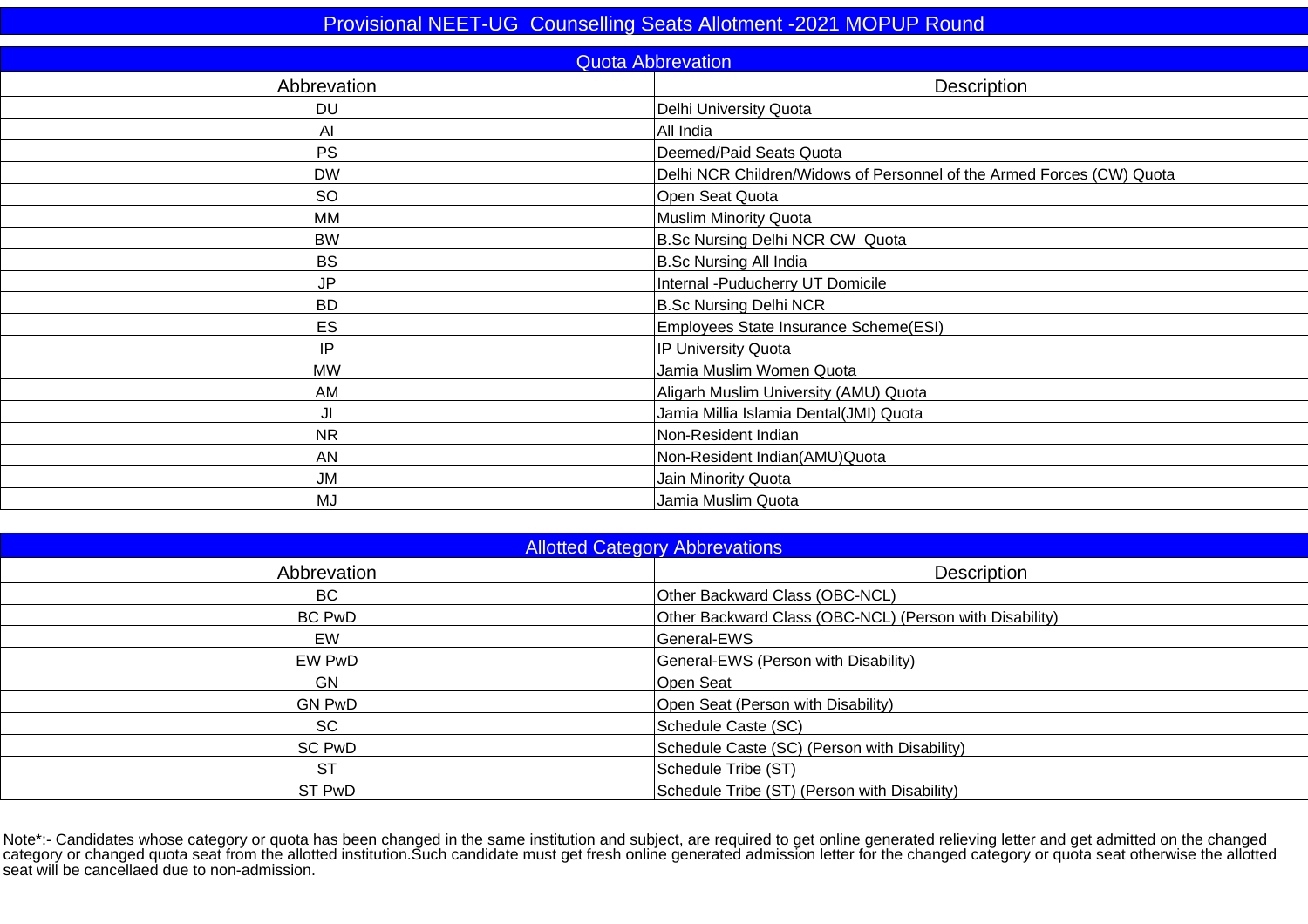|                |               |      |                       | Provisional NEET-UG Counselling Seats Allotment -2021 MOPUP Round |             |                         |                           |                |
|----------------|---------------|------|-----------------------|-------------------------------------------------------------------|-------------|-------------------------|---------------------------|----------------|
| <b>SNo</b>     | <b>RollNo</b> | Rank | <b>Allotted Quota</b> | Allotted Institute                                                | Course      | <b>Alloted Category</b> | <b>Candidate Category</b> | <b>Remarks</b> |
| $\mathbf 1$    | 4405114297    | 215  | All India             | University College of Medical<br>Sciences, New Delhi              | <b>MBBS</b> | Open                    | <b>GN</b>                 | Allotted       |
| $\overline{2}$ | 2803002532    | 231  | Open Seat Quota       | <b>JIPMER PUDUCHERRY</b>                                          | <b>MBBS</b> | Open                    | <b>GN</b>                 | Allotted       |
| 3              | 2001201707    | 582  | Open Seat Quota       | AllMS, Nagpur                                                     | <b>MBBS</b> | Open                    | <b>GN</b>                 | Allotted       |
| 4              | 3905118208    | 1109 | Open Seat Quota       | AIIMS Bathinda                                                    | <b>MBBS</b> | Open                    | GN                        | Allotted       |
| 5              | 4201003412    | 1325 | All India             | <b>KGMC, LUCKNOW</b>                                              | <b>MBBS</b> | Open                    | GN                        | Allotted       |
| 6              | 3801007312    | 1386 | Open Seat Quota       | AIIMS Bathinda                                                    | <b>MBBS</b> | Open                    | <b>GN</b>                 | Allotted       |
| $\overline{7}$ | 3604010109    | 1431 | Open Seat Quota       | AllMS, Raipur                                                     | <b>MBBS</b> | Open                    | GN                        | Allotted       |
| 8              | 3115022180    | 1555 | Open Seat Quota       | AllMS, Raipur                                                     | <b>MBBS</b> | <b>OBC</b>              | <b>OBC</b>                | Allotted       |
| 9              | 1504012077    | 1640 | Open Seat Quota       | AIIMS, Rishikesh                                                  | <b>MBBS</b> | <b>OBC</b>              | <b>OBC</b>                | Allotted       |
| 10             | 3107009227    | 1683 | Open Seat Quota       | AllMS, Nagpur                                                     | <b>MBBS</b> | Open                    | <b>OBC</b>                | Allotted       |
| 11             | 2203013172    | 1976 | All India             | <b>GOVERNMENT MEDICAL</b><br>COLLEGE, SURAT                       | <b>MBBS</b> | Open                    | <b>EWS</b>                | Allotted       |
| 12             | 1601002730    | 2128 | Open Seat Quota       | AIIMS Bathinda                                                    | <b>MBBS</b> | Open                    | GN                        | Allotted       |
| 13             | 2207003505    | 2168 | All India             | B.J. MEDICAL COLLEGE,<br>AHMEDABAD                                | <b>MBBS</b> | <b>OBC</b>              | OBC                       | Allotted       |
| 14             | 3110001566    | 2251 | All India             | LOKMANYA TILAK MUNICIPAL<br>M C, MUMBAI                           | <b>MBBS</b> | Open                    | GN                        | Allotted       |
| 15             | 1505006089    | 2365 | Open Seat Quota       | AIIMS, Patna                                                      | <b>MBBS</b> | Open                    | GN                        | Allotted       |
| 16             | 3901016106    | 2383 | Open Seat Quota       | AIIMS, Patna                                                      | <b>MBBS</b> | Open                    | <b>OBC</b>                | Allotted       |
| 17             | 1601012046    | 2395 | All India             | Dr. B.R. Ambedkar State Institute<br>of Medical Sciences          | <b>MBBS</b> | Open                    | GN                        | Allotted       |
| 18             | 3605011005    | 2405 | Open Seat Quota       | AllMS, Nagpur                                                     | <b>MBBS</b> | Open                    | GN                        | Allotted       |
| 19             | 4201013115    | 2486 | Open Seat Quota       | AIIMS, Bibi Nagar, Hyderabad                                      | <b>MBBS</b> | Open                    | GN                        | Allotted       |
| 20             | 3111102286    | 2491 | Open Seat Quota       | AllMS, Nagpur                                                     | <b>MBBS</b> | Open                    | GN                        | Allotted       |
| 21             | 3903226156    | 2536 | All India             | NDMC Medical College, Delhi                                       | <b>MBBS</b> | <b>OBC</b>              | OBC                       | Allotted       |
| 22             | 4608005225    | 2589 | Open Seat Quota       | AIIMS, Patna                                                      | <b>MBBS</b> | Open                    | GN                        | Allotted       |
| 23             | 3902008221    | 2663 | All India             | SARDAR PATEL MEDICAL<br><b>COLLEGE, BIKANER</b>                   | <b>MBBS</b> | Open                    | <b>EWS</b>                | Allotted       |
| 24             | 3604001103    | 2747 | Open Seat Quota       | AIIMS, Kalyani                                                    | <b>MBBS</b> | Open                    | <b>GN</b>                 | Allotted       |
| 25             | 4405107031    | 2964 | All India             | SETH G.S. MEDICAL COLLEGE,<br><b>MUMBAI</b>                       | <b>MBBS</b> | <b>EWS</b>              | <b>EWS</b>                | Allotted       |
| 26             | 3102018110    | 3042 | Open Seat Quota       | AllMS, Nagpur                                                     | <b>MBBS</b> | <b>OBC</b>              | <b>OBC</b>                | Allotted       |
| 27             | 3115034176    | 3077 | Open Seat Quota       | AIIMS Mangalagiri                                                 | <b>MBBS</b> | Open                    | GN                        | Allotted       |
| 28             | 1501007204    | 3193 | Open Seat Quota       | AIIMS, Patna                                                      | <b>MBBS</b> | OBC                     | OBC                       | Allotted       |
| 29             | 3113010155    | 3261 | Open Seat Quota       | AllMS, Nagpur                                                     | <b>MBBS</b> | OBC                     | OBC                       | Allotted       |
| 30             | 3004011354    | 3296 | All India             | <b>GRANT MEDICAL COLL &amp; SIR</b><br>J.J.HOSP, MUMBAI           | <b>MBBS</b> | Open                    | OBC                       | Allotted       |
| 31             | 3103019064    | 3394 | Open Seat Quota       | AllMS, Nagpur                                                     | <b>MBBS</b> | <b>OBC</b>              | <b>OBC</b>                | Allotted       |
| 32             | 1504002708    | 3411 | All India             | KGMC, LUCKNOW                                                     | <b>MBBS</b> | OBC                     | OBC                       | Allotted       |
| 33             | 2001015140    | 3432 | All India             | <b>BAHIRAMJEE JIJIBHAI</b><br>MEDICAL COLLGE, PUNE                | <b>MBBS</b> | Open                    | GN                        | Allotted       |
| 34             | 4401004463    | 3437 | Open Seat Quota       | AllMS, Gorakhpur                                                  | <b>MBBS</b> | Open                    | GN                        | Allotted       |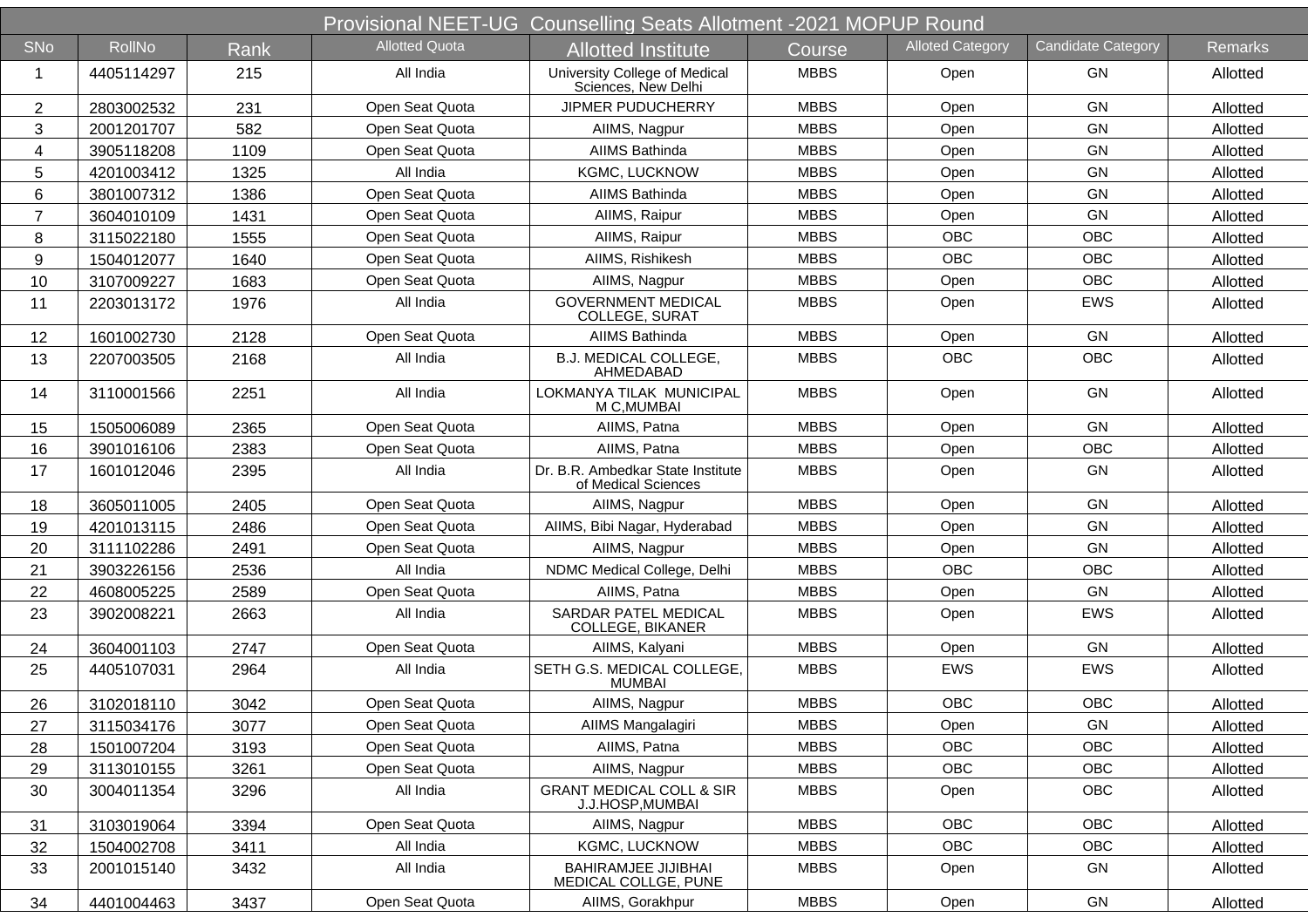| 35 | 4408103702 | 3452 | Open Seat Quota | AIIMS, Rai Bareli                                       | <b>MBBS</b> | Open       | GN         | Allotted |
|----|------------|------|-----------------|---------------------------------------------------------|-------------|------------|------------|----------|
| 36 | 2304009327 | 3518 | All India       | <b>GRANT MEDICAL COLL &amp; SIR</b><br>J.J.HOSP, MUMBAI | <b>MBBS</b> | Open       | GN         | Allotted |
| 37 | 1502227341 | 3536 | All India       | KGMC, LUCKNOW                                           | <b>MBBS</b> | <b>OBC</b> | <b>OBC</b> | Allotted |
| 38 | 4608103279 | 3628 | All India       | Bangalore Medical College and<br>Research Institute     | <b>MBBS</b> | Open       | GN         | Allotted |
| 39 | 2808102153 | 3638 | Open Seat Quota | AIIMS, Patna                                            | <b>MBBS</b> | <b>OBC</b> | <b>OBC</b> | Allotted |
| 40 | 4101102283 | 3639 | All India       | MADRAS MEDICAL COLLEGE,<br><b>CHENNAI</b>               | <b>MBBS</b> | <b>OBC</b> | <b>OBC</b> | Allotted |
| 41 | 1502221130 | 3644 | Open Seat Quota | AIIMS, Patna                                            | <b>MBBS</b> | <b>OBC</b> | <b>OBC</b> | Allotted |
| 42 | 2207003527 | 3801 | All India       | MEDICAL COLLEGE, BARODA                                 | <b>MBBS</b> | Open       | GN         | Allotted |
| 43 | 4403006363 | 3809 | Open Seat Quota | Jawaharlal Nehru Medical<br>College, AMU, ALIGARH       | <b>MBBS</b> | Open       | OBC        | Allotted |
| 44 | 2207002592 | 3925 | All India       | Pt. D.D.U MEDICAL COLLEGE,<br><b>RAJKOT</b>             | <b>MBBS</b> | Open       | GN         | Allotted |
| 45 | 1702007114 | 3964 | Open Seat Quota | AIIMS, Rai Bareli                                       | <b>MBBS</b> | Open       | GN         | Allotted |
| 46 | 2001109303 | 3990 | Open Seat Quota | AIIMS, Rai Bareli                                       | <b>MBBS</b> | Open       | GN         | Allotted |
| 47 | 3903203946 | 4017 | All India       | Maulana Azad Institute of Dental<br>Sciences, New Delhi | <b>BDS</b>  | Open       | <b>EWS</b> | Allotted |
| 48 | 4416002017 | 4029 | Open Seat Quota | Jawaharlal Nehru Medical<br>College, AMU, ALIGARH       | <b>MBBS</b> | Open       | GN         | Allotted |
| 49 | 4201002640 | 4042 | Open Seat Quota | AIIMS, Bibi Nagar, Hyderabad                            | <b>MBBS</b> | Open       | GN         | Allotted |
| 50 | 3604002923 | 4278 | Open Seat Quota | AIIMS, Kalyani                                          | <b>MBBS</b> | Open       | GN         | Allotted |
| 51 | 2811020266 | 4384 | All India       | <b>GOVT.MEDICAL</b><br>COLLEGE, THIRUVANANTHAPU<br>RAM  | <b>MBBS</b> | Open       | GN         | Allotted |
| 52 | 4411115293 | 4416 | Open Seat Quota | Jawaharlal Nehru Medical<br>College, AMU, ALIGARH       | <b>MBBS</b> | Open       | GN         | Allotted |
| 53 | 1206016060 | 4420 | Open Seat Quota | AIIMS, Kalyani                                          | <b>MBBS</b> | Open       | GN         | Allotted |
| 54 | 2808106179 | 4552 | Open Seat Quota | <b>JIPMER KARAIKAL</b>                                  | <b>MBBS</b> | Open       | GN         | Allotted |
| 55 | 3603003289 | 4572 | Open Seat Quota | AIIMS, Rai Bareli                                       | <b>MBBS</b> | Open       | GN         | Allotted |
| 56 | 4403012480 | 4617 | All India       | Govt institute of Medcial<br>Sciences, GREATER NOIDA    | <b>MBBS</b> | Open       | GN         | Allotted |
| 57 | 2304007466 | 4631 | All India       | <b>BAHIRAMJEE JIJIBHAI</b><br>MEDICAL COLLGE, PUNE      | <b>MBBS</b> | Open       | GN         | Allotted |
| 58 | 2805001119 | 4662 | Open Seat Quota | AllMS, Gorakhpur                                        | <b>MBBS</b> | <b>OBC</b> | <b>OBC</b> | Allotted |
| 59 | 4407004264 | 4693 | Open Seat Quota | AIIMS, Rai Bareli                                       | <b>MBBS</b> | <b>EWS</b> | <b>EWS</b> | Allotted |
| 60 | 2207003250 | 4708 | Open Seat Quota | AIIMS Rajkot                                            | <b>MBBS</b> | Open       | GN         | Allotted |
| 61 | 4208001653 | 4762 | Open Seat Quota | AIIMS, Bibi Nagar, Hyderabad                            | <b>MBBS</b> | OBC        | OBC        | Allotted |
| 62 | 3103002033 | 4814 | All India       | SETH G.S. MEDICAL COLLEGE,<br>MUMBAI                    | <b>MBBS</b> | OBC        | OBC        | Allotted |
| 63 | 3104001818 | 4868 | All India       | <b>TOPIWALA NATIONAL</b><br>MEDICAL COLLEGE, MUMBAI     | <b>MBBS</b> | Open       | GN         | Allotted |
| 64 | 4409001045 | 4891 | All India       | RUHS College of Medical<br>Sciences, Jaipur             | <b>MBBS</b> | Open       | EWS        | Allotted |
| 65 | 2001103652 | 4901 | All India       | <b>GRANT MEDICAL COLL &amp; SIR</b><br>J.J.HOSP, MUMBAI | <b>MBBS</b> | Open       | GN         | Allotted |
| 66 | 4503002635 | 4939 | Open Seat Quota | Jawaharlal Nehru Medical<br>College, AMU, ALIGARH       | <b>MBBS</b> | Open       | EWS        | Allotted |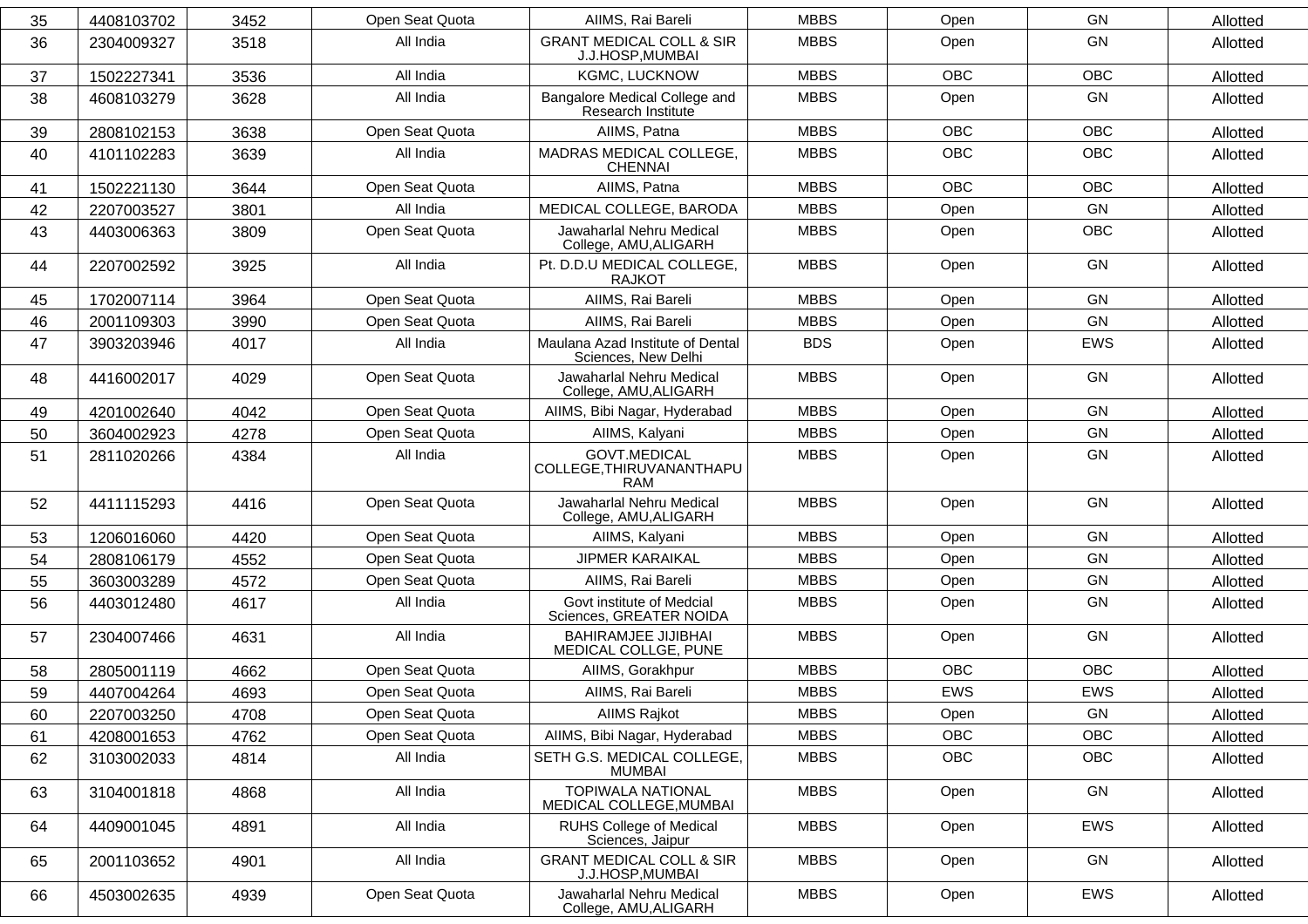| 67 | 2302004156 | 4946 | All India              | PT. B.D. SHARMA PGIMS,<br><b>ROHTAK</b>                 | <b>MBBS</b> | Open       | EWS        | Allotted |
|----|------------|------|------------------------|---------------------------------------------------------|-------------|------------|------------|----------|
| 68 | 2001011202 | 4984 | Delhi University Quota | Lady Hardinge Medical College,<br>New Delhi             | <b>MBBS</b> | Open       | <b>GN</b>  | Allotted |
| 69 | 2207013290 | 4992 | All India              | Pt. D.D.U MEDICAL COLLEGE,<br><b>RAJKOT</b>             | <b>MBBS</b> | Open       | <b>GN</b>  | Allotted |
| 70 | 2001110040 | 5034 | Delhi University Quota | Lady Hardinge Medical College,<br>New Delhi             | <b>MBBS</b> | Open       | GN         | Allotted |
| 71 | 3906022217 | 5047 | Open Seat Quota        | AIIMS Rajkot                                            | <b>MBBS</b> | Open       | <b>GN</b>  | Allotted |
| 72 | 4411113419 | 5080 | Open Seat Quota        | AIIMS, Rai Bareli                                       | <b>MBBS</b> | OBC        | OBC        | Allotted |
| 73 | 4411114108 | 5146 | Open Seat Quota        | AllMS, Gorakhpur                                        | <b>MBBS</b> | <b>EWS</b> | EWS        | Allotted |
| 74 | 4609010181 | 5161 | Open Seat Quota        | <b>AIIMS Guahawti</b>                                   | <b>MBBS</b> | Open       | GN         | Allotted |
| 75 | 1502315253 | 5246 | Open Seat Quota        | AIIMS, Kalyani                                          | <b>MBBS</b> | <b>OBC</b> | OBC        | Allotted |
| 76 | 2001209182 | 5260 | Delhi University Quota | Lady Hardinge Medical College,<br>New Delhi             | <b>MBBS</b> | Open       | <b>GN</b>  | Allotted |
| 77 | 4201015208 | 5266 | Open Seat Quota        | <b>JIPMER KARAIKAL</b>                                  | <b>MBBS</b> | Open       | GN         | Allotted |
| 78 | 2603009500 | 5288 | All India              | INST OF PG MED EDU &<br>RESEARCH, KOLKATA               | <b>MBBS</b> | Open       | <b>OBC</b> | Allotted |
| 79 | 4410006224 | 5304 | All India              | Dr Ram Manohar Lohia Inst. of<br>Med. Sce., Lucknow     | <b>MBBS</b> | OBC        | OBC        | Allotted |
| 80 | 4413002479 | 5332 | All India              | <b>RUHS College of Medical</b><br>Sciences, Jaipur      | <b>MBBS</b> | Open       | <b>GN</b>  | Allotted |
| 81 | 3903023191 | 5337 | All India              | <b>RUHS College of Medical</b><br>Sciences, Jaipur      | <b>MBBS</b> | Open       | <b>OBC</b> | Allotted |
| 82 | 2208002375 | 5353 | All India              | <b>GOVERNMENT MEDICAL</b><br>COLLEGE, SURAT             | <b>MBBS</b> | Open       | <b>EWS</b> | Allotted |
| 83 | 2808004347 | 5360 | Open Seat Quota        | <b>JIPMER KARAIKAL</b>                                  | <b>MBBS</b> | Open       | <b>GN</b>  | Allotted |
| 84 | 1701004523 | 5455 | Open Seat Quota        | AIIMS, Kalyani                                          | <b>MBBS</b> | <b>OBC</b> | OBC        | Allotted |
| 85 | 4602001590 | 5467 | Open Seat Quota        | AIIMS, Deogarh                                          | <b>MBBS</b> | Open       | GN         | Allotted |
| 86 | 3901008030 | 5496 | All India              | DR.S.N. MEDICAL COLLEGE,<br><b>JODHPUR</b>              | <b>MBBS</b> | Open       | GN         | Allotted |
| 87 | 4201102505 | 5556 | Open Seat Quota        | <b>JIPMER KARAIKAL</b>                                  | <b>MBBS</b> | Open       | GN         | Allotted |
| 88 | 1503009012 | 5579 | All India              | Indira Gandhi Institute of Medical<br>Sciences, Patna   | <b>MBBS</b> | Open       | GN         | Allotted |
| 89 | 2001315065 | 5580 | Open Seat Quota        | AIIMS Rajkot                                            | <b>MBBS</b> | Open       | GN         | Allotted |
| 90 | 2301001254 | 5700 | Open Seat Quota        | AIIMS, Kalyani                                          | <b>MBBS</b> | OBC        | <b>OBC</b> | Allotted |
| 91 | 4501004590 | 5704 | Open Seat Quota        | AIIMS Jammu                                             | <b>MBBS</b> | Open       | EWS        | Allotted |
| 92 | 2001108265 | 5710 | Open Seat Quota        | AIIMS, Deogarh                                          | <b>MBBS</b> | Open       | GN         | Allotted |
| 93 | 2207001728 | 5784 | All India              | MEDICAL COLLEGE, BARODA                                 | <b>MBBS</b> | EWS        | EWS        | Allotted |
| 94 | 4410005175 | 5826 | All India              | G.S.V.M. MEDICAL COLLEGE,<br><b>KANPUR</b>              | <b>MBBS</b> | Open       | GN         | Allotted |
| 95 | 1502020132 | 5832 | All India              | <b>GRANT MEDICAL COLL &amp; SIR</b><br>J.J.HOSP, MUMBAI | <b>MBBS</b> | EWS        | EWS        | Allotted |
| 96 | 2207002513 | 5841 | All India              | Pt. D.D.U MEDICAL COLLEGE,<br><b>RAJKOT</b>             | <b>MBBS</b> | Open       | GN         | Allotted |
| 97 | 1206025213 | 5966 | Open Seat Quota        | AIIMS, Kalyani                                          | <b>MBBS</b> | OBC        | OBC        | Allotted |
| 98 | 1205014087 | 5988 | Open Seat Quota        | <b>JIPMER KARAIKAL</b>                                  | <b>MBBS</b> | Open       | GN         | Allotted |
| 99 | 2812002126 | 6029 | Open Seat Quota        | <b>JIPMER KARAIKAL</b>                                  | <b>MBBS</b> | Open       | GN         | Allotted |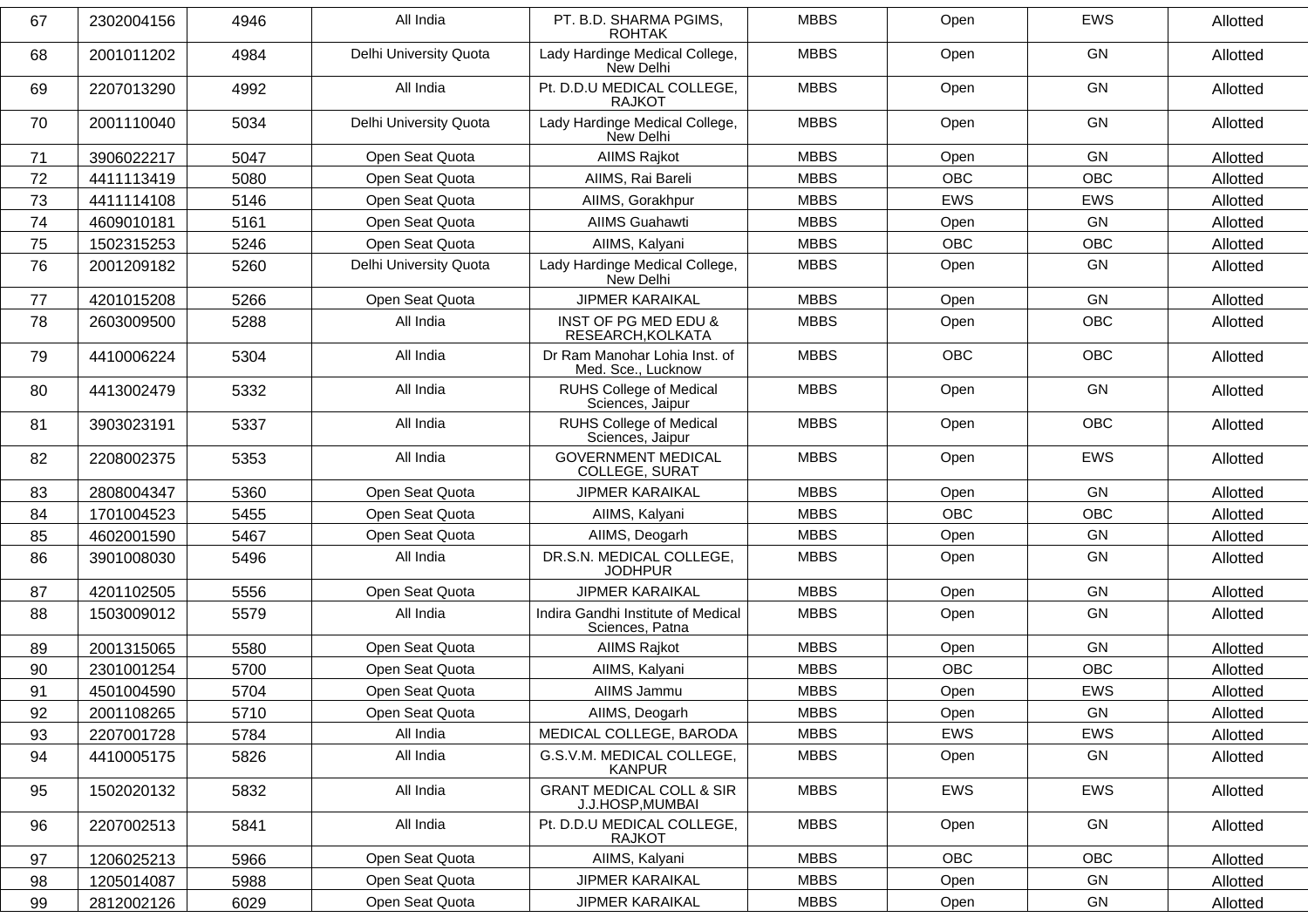| 100 | 2001202574 | 6044 | All India       | <b>TOPIWALA NATIONAL</b><br>MEDICAL COLLEGE, MUMBAI     | <b>MBBS</b> | Open       | GN         | Allotted |
|-----|------------|------|-----------------|---------------------------------------------------------|-------------|------------|------------|----------|
| 101 | 2302028217 | 6056 | All India       | <b>RUHS College of Medical</b><br>Sciences, Jaipur      | <b>MBBS</b> | <b>EWS</b> | <b>EWS</b> | Allotted |
| 102 | 1502003347 | 6089 | All India       | <b>GRANT MEDICAL COLL &amp; SIR</b><br>J.J.HOSP, MUMBAI | <b>MBBS</b> | <b>EWS</b> | <b>EWS</b> | Allotted |
| 103 | 2001102226 | 6152 | All India       | <b>ESIC Medical College, Faridabad</b>                  | <b>MBBS</b> | Open       | GN         | Allotted |
| 104 | 2001324205 | 6230 | All India       | <b>ESIC Medical College, Faridabad</b>                  | <b>MBBS</b> | Open       | GN         | Allotted |
| 105 | 1205027039 | 6236 | Open Seat Quota | AIIMS Mangalagiri                                       | <b>MBBS</b> | <b>OBC</b> | <b>OBC</b> | Allotted |
| 106 | 3903137088 | 6238 | All India       | <b>SARDAR PATEL MEDICAL</b><br>COLLEGE, BIKANER         | <b>MBBS</b> | Open       | <b>OBC</b> | Allotted |
| 107 | 3903033112 | 6262 | All India       | <b>RUHS College of Medical</b><br>Sciences, Jaipur      | <b>MBBS</b> | <b>OBC</b> | <b>OBC</b> | Allotted |
| 108 | 4405012097 | 6276 | All India       | G.S.V.M. MEDICAL COLLEGE,<br><b>KANPUR</b>              | <b>MBBS</b> | Open       | <b>OBC</b> | Allotted |
| 109 | 2001106083 | 6298 | Open Seat Quota | AIIMS, Deogarh                                          | <b>MBBS</b> | Open       | GN         | Allotted |
| 110 | 2501003151 | 6302 | Open Seat Quota | AIIMS, Deogarh                                          | <b>MBBS</b> | Open       | GN         | Allotted |
| 111 | 4408012021 | 6318 | Open Seat Quota | AIIMS, Deogarh                                          | <b>MBBS</b> | Open       | GN         | Allotted |
| 112 | 1502310243 | 6344 | Open Seat Quota | AIIMS, Madurai                                          | <b>MBBS</b> | Open       | GN         | Allotted |
| 113 | 4201107554 | 6347 | Open Seat Quota | AIIMS, Bibi Nagar, Hyderabad                            | <b>MBBS</b> | <b>OBC</b> | OBC        | Allotted |
| 114 | 1502215301 | 6359 | All India       | Indira Gandhi Institute of Medical<br>Sciences, Patna   | <b>MBBS</b> | Open       | <b>OBC</b> | Allotted |
| 115 | 3903111150 | 6402 | All India       | INDIRA GANDHI MEDICAL<br>COLL., SHIMLA                  | <b>MBBS</b> | Open       | GN         | Allotted |
| 116 | 4403009315 | 6429 | All India       | L.L.R.M. MEDICAL COLLEGE,<br><b>MEERUT</b>              | <b>MBBS</b> | Open       | <b>OBC</b> | Allotted |
| 117 | 2809001491 | 6454 | All India       | GOVT. MEDICAL COLLEGE,<br><b>KOTTAYAM</b>               | <b>MBBS</b> | Open       | <b>OBC</b> | Allotted |
| 118 | 2207002842 | 6481 | All India       | Pt. D.D.U MEDICAL COLLEGE,<br><b>RAJKOT</b>             | <b>MBBS</b> | Open       | GN         | Allotted |
| 119 | 4410004341 | 6492 | Open Seat Quota | <b>JIPMER KARAIKAL</b>                                  | <b>MBBS</b> | Open       | GN         | Allotted |
| 120 | 2604002549 | 6493 | All India       | SETH G.S. MEDICAL COLLEGE,<br><b>MUMBAI</b>             | <b>MBBS</b> | <b>OBC</b> | OBC        | Allotted |
| 121 | 2001308540 | 6494 | All India       | Dr. R. N. Cooper General<br>Hospital, Juhu, Mumbai      | <b>MBBS</b> | Open       | GN         | Allotted |
| 122 | 1503009087 | 6536 | All India       | Indira Gandhi Institute of Medical<br>Sciences, Patna   | <b>MBBS</b> | Open       | GN         | Allotted |
| 123 | 2001308300 | 6537 | All India       | DR.S.N. MEDICAL COLLEGE,<br><b>JODHPUR</b>              | <b>MBBS</b> | Open       | GN         | Allotted |
| 124 | 1205025128 | 6544 | Open Seat Quota | AIIMS Mangalagiri                                       | <b>MBBS</b> | OBC        | OBC        | Allotted |
| 125 | 3903111204 | 6550 | All India       | DR.S.N. MEDICAL COLLEGE,<br><b>JODHPUR</b>              | <b>MBBS</b> | Open       | OBC        | Allotted |
| 126 | 2806021176 | 6575 | Open Seat Quota | <b>JIPMER KARAIKAL</b>                                  | <b>MBBS</b> | Open       | OBC        | Allotted |
| 127 | 2207010139 | 6581 | All India       | Pt. D.D.U MEDICAL COLLEGE,<br><b>RAJKOT</b>             | <b>MBBS</b> | Open       | GN         | Allotted |
| 128 | 3108006655 | 6593 | All India       | SETH G.S. MEDICAL COLLEGE,<br><b>MUMBAI</b>             | <b>MBBS</b> | OBC        | OBC        | Allotted |
| 129 | 3904004205 | 6610 | All India       | M.P. SHAH MEDICAL COLLEGE,<br>JAMNAGAR                  | <b>MBBS</b> | Open       | OBC        | Allotted |
|     |            |      |                 |                                                         |             |            |            |          |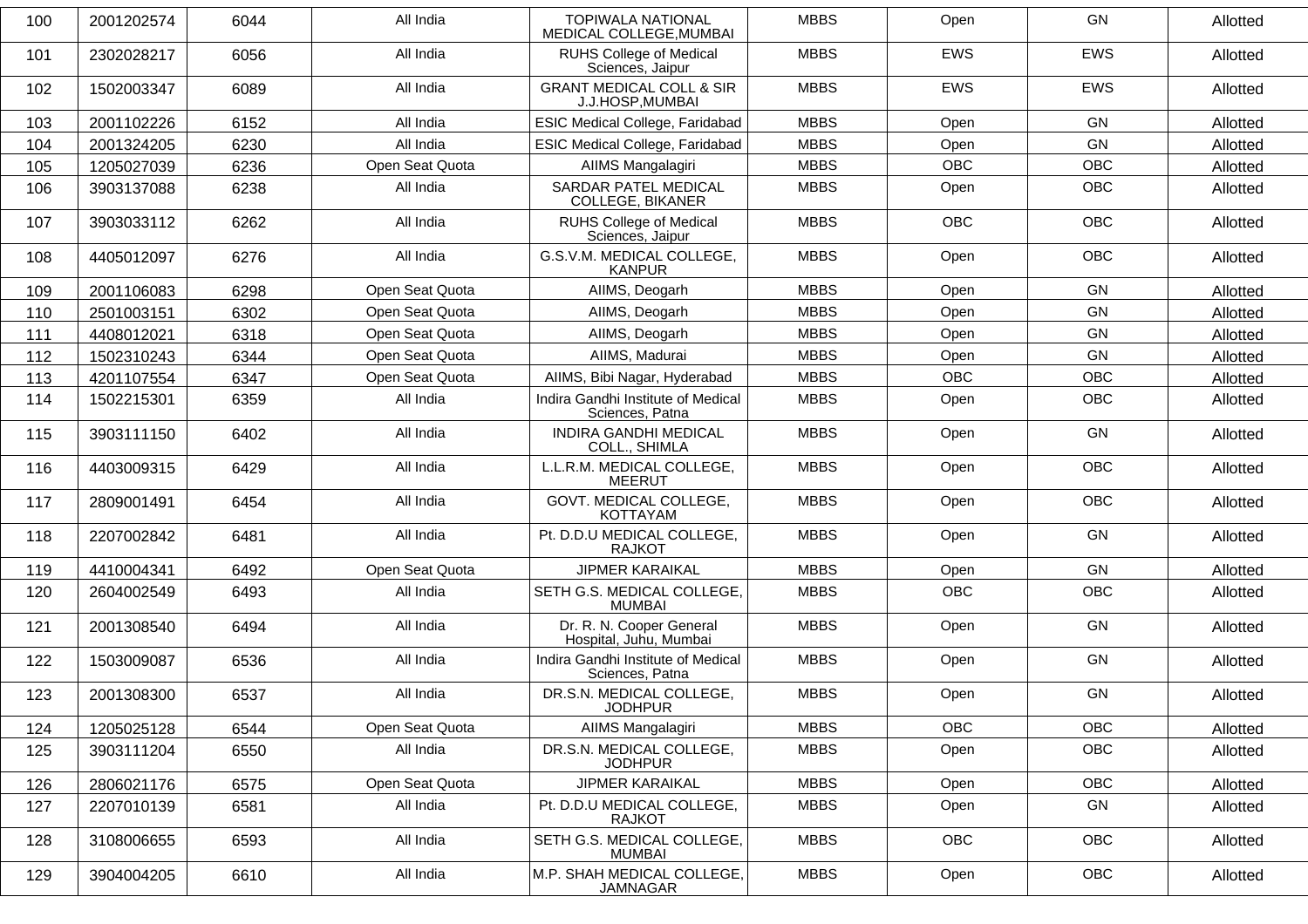| 130 | 3903124041 | 6623 | All India       | <b>GOVERNMENT MEDICAL</b><br><b>COLLEGE, SURAT</b>    | <b>MBBS</b> | <b>OBC</b> | <b>OBC</b> | Allotted |
|-----|------------|------|-----------------|-------------------------------------------------------|-------------|------------|------------|----------|
| 131 | 3109101725 | 6730 | Open Seat Quota | AIIMS, Bibi Nagar, Hyderabad                          | <b>MBBS</b> | <b>OBC</b> | <b>OBC</b> | Allotted |
| 132 | 3906011279 | 6749 | All India       | R.N.T. MEDICAL COLLEGE,<br><b>UDAIPUR</b>             | <b>MBBS</b> | Open       | GN         | Allotted |
| 133 | 2001214167 | 6760 | All India       | G.S.V.M. MEDICAL COLLEGE,<br><b>KANPUR</b>            | <b>MBBS</b> | OBC        | <b>OBC</b> | Allotted |
| 134 | 3110115013 | 6783 | All India       | SETH G.S. MEDICAL COLLEGE,<br><b>MUMBAI</b>           | <b>MBBS</b> | <b>OBC</b> | OBC        | Allotted |
| 135 | 3902006007 | 6803 | All India       | RUHS College of Medical<br>Sciences, Jaipur           | <b>MBBS</b> | <b>OBC</b> | <b>OBC</b> | Allotted |
| 136 | 2001119342 | 6818 | All India       | M.G.M. MEDICAL COLLEGE,<br><b>INDORE</b>              | <b>MBBS</b> | Open       | GN         | Allotted |
| 137 | 3604010425 | 6830 | All India       | V.S.S. MEDICAL COLLEGE,<br><b>BURLA</b>               | <b>MBBS</b> | Open       | <b>OBC</b> | Allotted |
| 138 | 3115014386 | 6841 | Open Seat Quota | AIIMS, Bibi Nagar, Hyderabad                          | <b>MBBS</b> | <b>OBC</b> | <b>OBC</b> | Allotted |
| 139 | 1503008079 | 6856 | Open Seat Quota | AIIMS, Kalyani                                        | <b>MBBS</b> | OBC        | OBC        | Allotted |
| 140 | 3905122300 | 6869 | All India       | RAJENDRA INST. OF MED.<br><b>SCI., RANCHI</b>         | <b>MBBS</b> | Open       | OBC        | Allotted |
| 141 | 3604001781 | 6883 | Open Seat Quota | <b>AIIMS Guahawti</b>                                 | <b>MBBS</b> | Open       | GN         | Allotted |
| 142 | 4501013055 | 6893 | All India       | Bangalore Medical College and<br>Research Institute   | <b>MBBS</b> | <b>EWS</b> | <b>EWS</b> | Allotted |
| 143 | 1601012306 | 6918 | All India       | PT. B.D. SHARMA PGIMS,<br><b>ROHTAK</b>               | <b>MBBS</b> | Open       | GN         | Allotted |
| 144 | 2501029123 | 6947 | Open Seat Quota | AIIMS Jammu                                           | <b>MBBS</b> | Open       | GN         | Allotted |
| 145 | 2803012062 | 7010 | Open Seat Quota | <b>JIPMER KARAIKAL</b>                                | <b>MBBS</b> | Open       | OBC        | Allotted |
| 146 | 4408104249 | 7026 | All India       | G.S.V.M. MEDICAL COLLEGE,<br><b>KANPUR</b>            | <b>MBBS</b> | <b>OBC</b> | <b>OBC</b> | Allotted |
| 147 | 2303002274 | 7035 | Open Seat Quota | AIIMS Jammu                                           | <b>MBBS</b> | Open       | GN         | Allotted |
| 148 | 1205007091 | 7074 | All India       | Osmania Medical College Koti                          | <b>MBBS</b> | Open       | <b>EWS</b> | Allotted |
| 149 | 3115003561 | 7083 | Open Seat Quota | <b>JIPMER KARAIKAL</b>                                | <b>MBBS</b> | Open       | EWS        | Allotted |
| 150 | 3905116218 | 7084 | Open Seat Quota | AIIMS, Deogarh                                        | <b>MBBS</b> | <b>OBC</b> | OBC        | Allotted |
| 151 | 3904113010 | 7087 | All India       | DR.S.N. MEDICAL COLLEGE,<br><b>JODHPUR</b>            | <b>MBBS</b> | Open       | <b>OBC</b> | Allotted |
| 152 | 3903012090 | 7088 | All India       | Dr. R. N. Cooper General<br>Hospital, Juhu, Mumbai    | <b>MBBS</b> | Open       | GN         | Allotted |
| 153 | 3905101189 | 7120 | All India       | REGIONAL INST OF MEDICAL<br><b>SCI, IMPHAL</b>        | <b>MBBS</b> | Open       | GN         | Allotted |
| 154 | 3802011226 | 7142 | All India       | DR.S.N. MEDICAL COLLEGE,<br><b>JODHPUR</b>            | <b>MBBS</b> | EWS        | EWS        | Allotted |
| 155 | 4415006261 | 7162 | All India       | MOTI LAL NEHRU MEDICAL<br>COLL, ALLAHABAD             | <b>MBBS</b> | Open       | GN         | Allotted |
| 156 | 1501001134 | 7177 | All India       | Indira Gandhi Institute of Medical<br>Sciences, Patna | <b>MBBS</b> | <b>OBC</b> | OBC        | Allotted |
| 157 | 2801022077 | 7184 | All India       | STANLEY MEDICAL COLLEGE,<br><b>CHENNAI</b>            | <b>MBBS</b> | Open       | OBC        | Allotted |
| 158 | 2702115282 | 7189 | Open Seat Quota | AIIMS, Deogarh                                        | <b>MBBS</b> | OBC        | OBC        | Allotted |
| 159 | 1502103336 | 7191 | Open Seat Quota | AIIMS Bilaspur Changar<br>Palasiyan, Himachal Pradesh | <b>MBBS</b> | <b>OBC</b> | <b>OBC</b> | Allotted |
| 160 | 3905016245 | 7199 | Open Seat Quota | AIIMS, Deogarh                                        | <b>MBBS</b> | OBC        | OBC        | Allotted |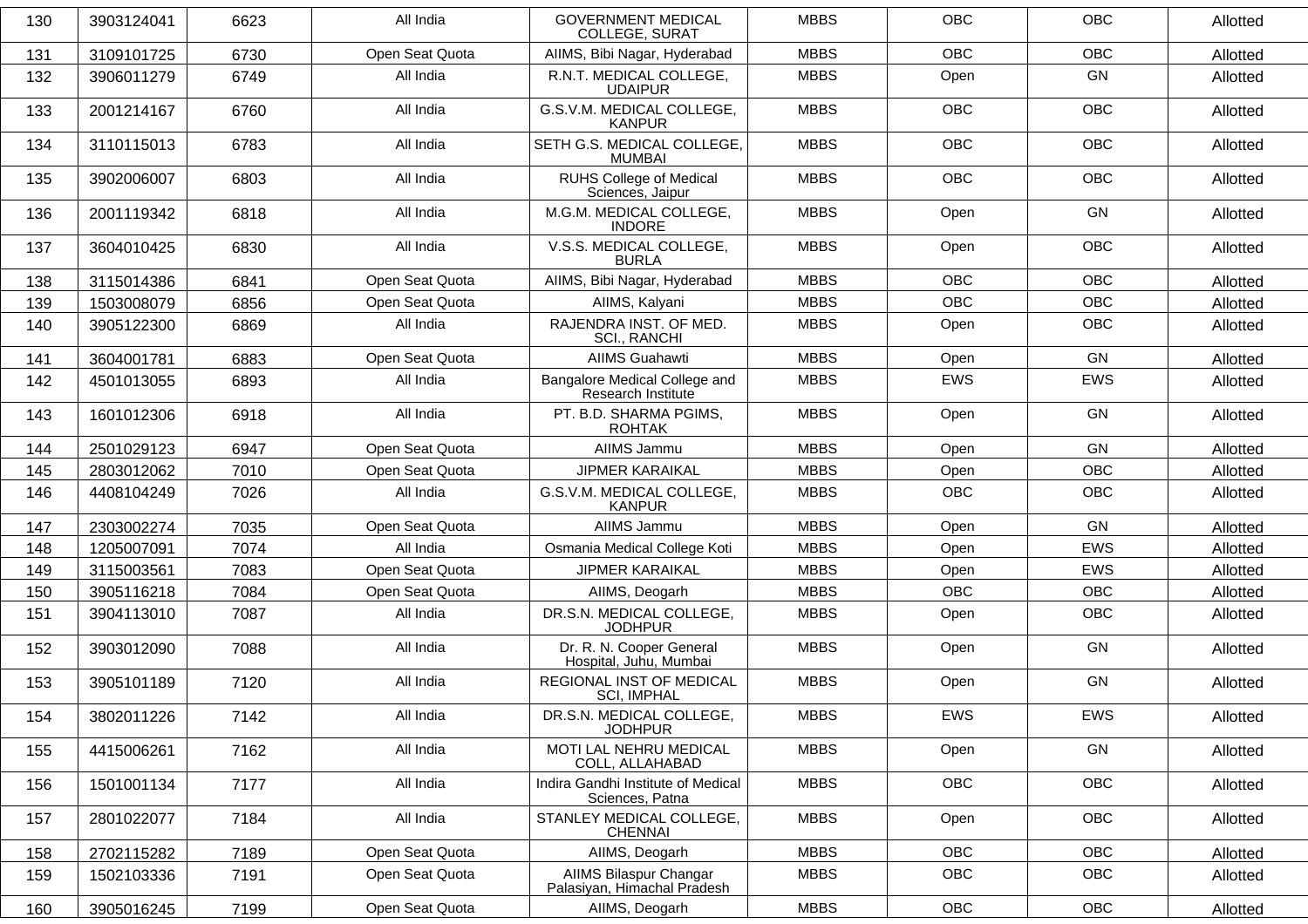| 161 | 3905003154 | 7201 | Open Seat Quota | <b>JIPMER KARAIKAL</b>                               | <b>MBBS</b> | Open       | <b>OBC</b> | Allotted |
|-----|------------|------|-----------------|------------------------------------------------------|-------------|------------|------------|----------|
| 162 | 4410001168 | 7228 | All India       | Osmania Medical College Koti                         | <b>MBBS</b> | Open       | GN         | Allotted |
| 163 | 2001301223 | 7254 | All India       | Govt institute of Medcial<br>Sciences, GREATER NOIDA | <b>MBBS</b> | Open       | GN         | Allotted |
| 164 | 3604006543 | 7263 | Open Seat Quota | <b>AIIMS Guahawti</b>                                | <b>MBBS</b> | Open       | GN         | Allotted |
| 165 | 2001107372 | 7278 | All India       | G.S.V.M. MEDICAL COLLEGE,<br><b>KANPUR</b>           | <b>MBBS</b> | <b>EWS</b> | <b>EWS</b> | Allotted |
| 166 | 2001017282 | 7286 | All India       | Dr. R. N. Cooper General<br>Hospital, Juhu, Mumbai   | <b>MBBS</b> | Open       | <b>GN</b>  | Allotted |
| 167 | 2208008241 | 7296 | All India       | <b>GOVERNMENT MEDICAL</b><br><b>COLLEGE, SURAT</b>   | <b>MBBS</b> | <b>OBC</b> | <b>OBC</b> | Allotted |
| 168 | 2801029067 | 7302 | Open Seat Quota | <b>AIIMS Guahawti</b>                                | <b>MBBS</b> | Open       | GN         | Allotted |
| 169 | 3903017177 | 7334 | All India       | DR.S.N. MEDICAL COLLEGE,<br><b>JODHPUR</b>           | <b>MBBS</b> | <b>OBC</b> | <b>OBC</b> | Allotted |
| 170 | 2302033010 | 7420 | All India       | MEDICAL COLLEGE,<br><b>BHAVNAGAR</b>                 | <b>MBBS</b> | Open       | <b>GN</b>  | Allotted |
| 171 | 1201010345 | 7446 | Open Seat Quota | AIIMS, Deogarh                                       | <b>MBBS</b> | <b>EWS</b> | <b>EWS</b> | Allotted |
| 172 | 3903120244 | 7454 | Open Seat Quota | AIIMS Jammu                                          | <b>MBBS</b> | <b>OBC</b> | <b>OBC</b> | Allotted |
| 173 | 2602002653 | 7504 | All India       | NILRATAN SIRKAR MEDICAL<br>COLLEGE, KOLKATA          | <b>MBBS</b> | Open       | GN         | Allotted |
| 174 | 2304014201 | 7505 | Open Seat Quota | AIIMS Rajkot                                         | <b>MBBS</b> | <b>OBC</b> | <b>OBC</b> | Allotted |
| 175 | 3905117083 | 7513 | All India       | R.N.T. MEDICAL COLLEGE,<br><b>UDAIPUR</b>            | <b>MBBS</b> | Open       | <b>OBC</b> | Allotted |
| 176 | 2209002126 | 7520 | All India       | R.N.T. MEDICAL COLLEGE,<br><b>UDAIPUR</b>            | <b>MBBS</b> | Open       | GN         | Allotted |
| 177 | 2001101819 | 7537 | All India       | R.N.T. MEDICAL COLLEGE,<br><b>UDAIPUR</b>            | <b>MBBS</b> | Open       | GN         | Allotted |
| 178 | 3902013232 | 7592 | All India       | R.N.T. MEDICAL COLLEGE,<br><b>UDAIPUR</b>            | <b>MBBS</b> | Open       | GN         | Allotted |
| 179 | 3903205218 | 7619 | All India       | JAWAHAR LAL NEHRU<br>MEDICAL, AJMER                  | <b>MBBS</b> | Open       | GN         | Allotted |
| 180 | 2301004477 | 7633 | All India       | GANDHI MEDICAL COLLEGE,<br><b>BHOPAL</b>             | <b>MBBS</b> | Open       | <b>GN</b>  | Allotted |
| 181 | 3902012099 | 7672 | Open Seat Quota | <b>AIIMS Rajkot</b>                                  | <b>MBBS</b> | <b>OBC</b> | <b>OBC</b> | Allotted |
| 182 | 2603017212 | 7701 | All India       | <b>BAHIRAMJEE JIJIBHAI</b><br>MEDICAL COLLGE, PUNE   | <b>MBBS</b> | <b>OBC</b> | <b>OBC</b> | Allotted |
| 183 | 4411124296 | 7706 | All India       | Govt institute of Medcial<br>Sciences, GREATER NOIDA | <b>MBBS</b> | Open       | GN         | Allotted |
| 184 | 2304010290 | 7777 | All India       | ESIC Medical College, Faridabad                      | <b>MBBS</b> | Open       | GN         | Allotted |
| 185 | 2001304135 | 7791 | All India       | RAJIV GANDHI MEDICAL<br>COLLEGE, THANE               | <b>MBBS</b> | Open       | GN         | Allotted |
| 186 | 3905003210 | 7825 | All India       | RAJIV GANDHI MEDICAL<br>COLLEGE, THANE               | <b>MBBS</b> | Open       | GN         | Allotted |
| 187 | 2601006163 | 7846 | All India       | NILRATAN SIRKAR MEDICAL<br>COLLEGE, KOLKATA          | <b>MBBS</b> | Open       | OBC        | Allotted |
| 188 | 3905004121 | 7849 | All India       | R.N.T. MEDICAL COLLEGE,<br><b>UDAIPUR</b>            | <b>MBBS</b> | Open       | GN         | Allotted |
| 189 | 3903041179 | 7856 | All India       | JAWAHAR LAL NEHRU<br>MEDICAL, AJMER                  | <b>MBBS</b> | Open       | GN         | Allotted |
| 190 | 3002002393 | 7860 | All India       | <b>TOPIWALA NATIONAL</b><br>MEDICAL COLLEGE, MUMBAI  | <b>MBBS</b> | OBC        | OBC        | Allotted |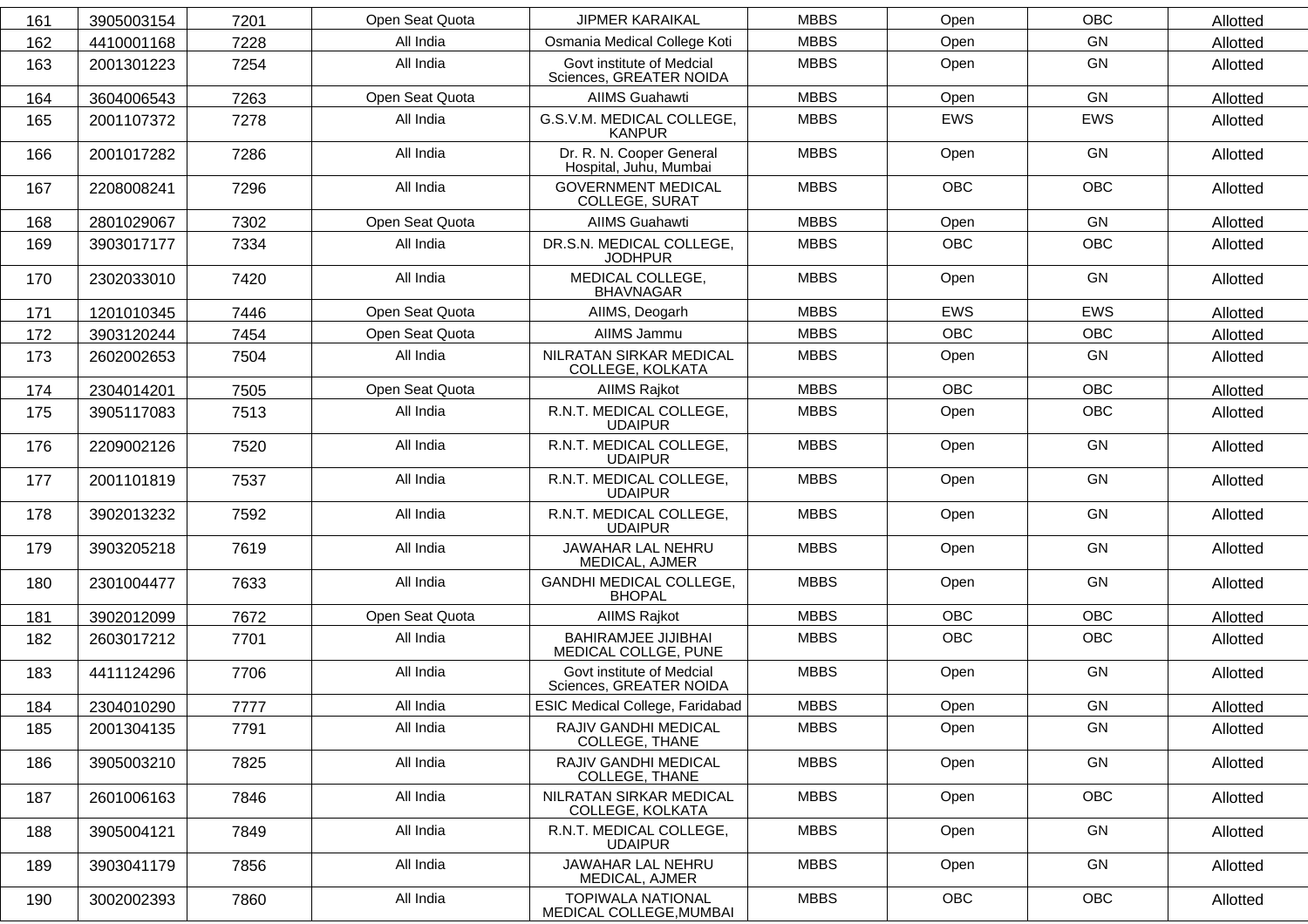| 191 | 2203014184 | 7862 | All India       | MEDICAL COLLEGE.<br><b>BHAVNAGAR</b>                                            | <b>MBBS</b> | Open       | <b>GN</b>  | Allotted |
|-----|------------|------|-----------------|---------------------------------------------------------------------------------|-------------|------------|------------|----------|
| 192 | 3905103218 | 7868 | All India       | Shri Atal Bihari Vajpayee Medical<br>College & Research Institute,<br>Bengaluru | <b>MBBS</b> | Open       | EWS        | Allotted |
| 193 | 4416011013 | 7888 | All India       | MOTI LAL NEHRU MEDICAL<br>COLL, ALLAHABAD                                       | <b>MBBS</b> | Open       | <b>GN</b>  | Allotted |
| 194 | 1502112352 | 7909 | All India       | NILRATAN SIRKAR MEDICAL<br>COLLEGE, KOLKATA                                     | <b>MBBS</b> | Open       | <b>GN</b>  | Allotted |
| 195 | 4411122097 | 7910 | Open Seat Quota | <b>AIIMS Guahawti</b>                                                           | <b>MBBS</b> | <b>OBC</b> | <b>OBC</b> | Allotted |
| 196 | 3905115006 | 7929 | Open Seat Quota | AIIMS, Madurai                                                                  | <b>MBBS</b> | Open       | GN         | Allotted |
| 197 | 4402005463 | 7933 | All India       | <b>MOTI LAL NEHRU MEDICAL</b><br>COLL, ALLAHABAD                                | <b>MBBS</b> | Open       | GN         | Allotted |
| 198 | 3902019107 | 7938 | All India       | R.N.T. MEDICAL COLLEGE,<br><b>UDAIPUR</b>                                       | <b>MBBS</b> | <b>OBC</b> | <b>OBC</b> | Allotted |
| 199 | 4402003192 | 7944 | All India       | G.S.V.M. MEDICAL COLLEGE,<br><b>KANPUR</b>                                      | <b>MBBS</b> | <b>OBC</b> | <b>OBC</b> | Allotted |
| 200 | 3903214006 | 7950 | Open Seat Quota | <b>JIPMER KARAIKAL</b>                                                          | <b>MBBS</b> | <b>OBC</b> | <b>OBC</b> | Allotted |
| 201 | 1502316391 | 7995 | All India       | M.G.M. MEDICAL COLLEGE,<br><b>INDORE</b>                                        | <b>MBBS</b> | Open       | GN         | Allotted |
| 202 | 3602004196 | 7996 | All India       | CALCUTTA NATIONAL MED<br>COLL, KOLKATA                                          | <b>MBBS</b> | Open       | <b>GN</b>  | Allotted |
| 203 | 3903022022 | 8012 | All India       | DR.S.N. MEDICAL COLLEGE,<br><b>JODHPUR</b>                                      | <b>MBBS</b> | <b>OBC</b> | <b>OBC</b> | Allotted |
| 204 | 2302005596 | 8014 | Open Seat Quota | AIIMS, Madurai                                                                  | <b>MBBS</b> | Open       | GN         | Allotted |
| 205 | 1507002238 | 8035 | All India       | GOVT. MEDICAL COLLEGE,<br><b>NAGPUR</b>                                         | <b>MBBS</b> | Open       | <b>GN</b>  | Allotted |
| 206 | 2302031120 | 8068 | All India       | MOTI LAL NEHRU MEDICAL<br>COLL, ALLAHABAD                                       | <b>MBBS</b> | Open       | <b>GN</b>  | Allotted |
| 207 | 1501008331 | 8074 | Open Seat Quota | AIIMS, Madurai                                                                  | <b>MBBS</b> | Open       | <b>OBC</b> | Allotted |
| 208 | 4501007448 | 8079 | All India       | CALCUTTA NATIONAL MED<br>COLL, KOLKATA                                          | <b>MBBS</b> | Open       | <b>GN</b>  | Allotted |
| 209 | 4402011210 | 8088 | All India       | <b>INDIRA GANDHI MEDICAL</b><br>COLL., SHIMLA                                   | <b>MBBS</b> | <b>OBC</b> | OBC        | Allotted |
| 210 | 3903219069 | 8090 | All India       | <b>GANDHI MEDICAL COLLEGE,</b><br><b>BHOPAL</b>                                 | <b>MBBS</b> | Open       | <b>GN</b>  | Allotted |
| 211 | 3903102933 | 8153 | All India       | DR.S.N. MEDICAL COLLEGE,<br><b>JODHPUR</b>                                      | <b>MBBS</b> | <b>OBC</b> | <b>OBC</b> | Allotted |
| 212 | 3903227188 | 8167 | All India       | DR.S.N. MEDICAL COLLEGE,<br><b>JODHPUR</b>                                      | <b>MBBS</b> | OBC        | OBC        | Allotted |
| 213 | 1206014106 | 8174 | Open Seat Quota | AIIMS, Madurai                                                                  | <b>MBBS</b> | Open       | GN         | Allotted |
| 214 | 4405105482 | 8184 | All India       | B.R.D. MEDICAL COLLEGE,<br><b>GORAKHPUR</b>                                     | <b>MBBS</b> | Open       | GN         | Allotted |
| 215 | 3805002406 | 8193 | All India       | SLBS Govt. Medical College,<br>Mandi                                            | <b>MBBS</b> | Open       | GN         | Allotted |
| 216 | 1502006585 | 8208 | All India       | MEDICAL COLLEGE, KOLKATA                                                        | <b>MBBS</b> | EWS        | EWS        | Allotted |
| 217 | 3906001756 | 8219 | All India       | MEDICAL COLLEGE,<br><b>BHAVNAGAR</b>                                            | <b>MBBS</b> | Open       | GN         | Allotted |
| 218 | 1205008351 | 8237 | All India       | Andhra Medical College,<br>Visakhapatnam                                        | <b>MBBS</b> | Open       | GN         | Allotted |
|     |            |      |                 |                                                                                 |             |            |            |          |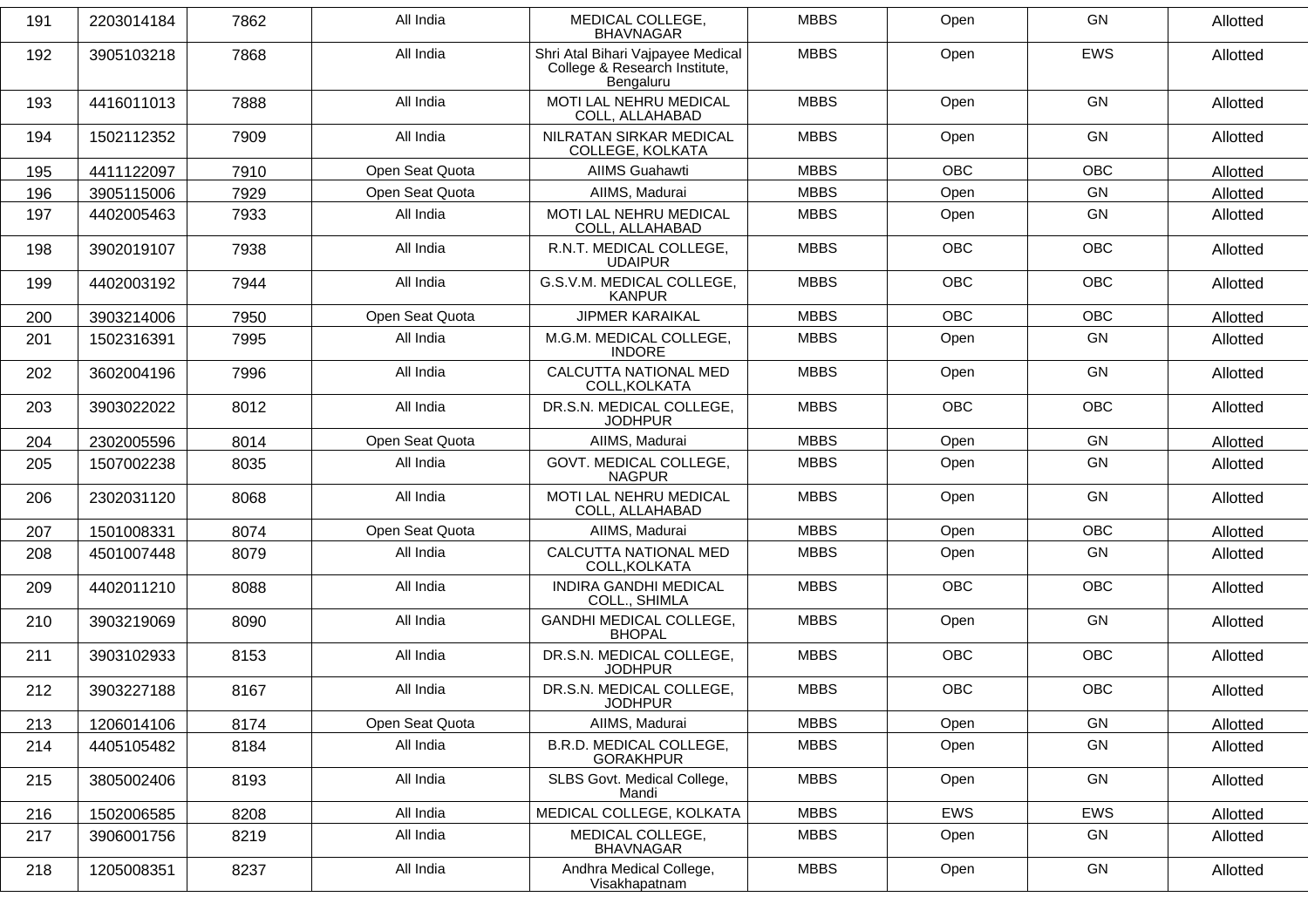| 219 | 1205001005 | 8277 | All India       | Andhra Medical College,<br>Visakhapatnam              | <b>MBBS</b> | Open       | <b>GN</b>  | Allotted |
|-----|------------|------|-----------------|-------------------------------------------------------|-------------|------------|------------|----------|
| 220 | 3905103286 | 8288 | All India       | <b>MOTI LAL NEHRU MEDICAL</b><br>COLL, ALLAHABAD      | <b>MBBS</b> | Open       | <b>EWS</b> | Allotted |
| 221 | 3107016048 | 8307 | All India       | <b>TOPIWALA NATIONAL</b><br>MEDICAL COLLEGE, MUMBAI   | <b>MBBS</b> | <b>OBC</b> | <b>OBC</b> | Allotted |
| 222 | 4201018208 | 8312 | All India       | GOVT. MEDICAL COLLEGE,<br><b>NAGPUR</b>               | <b>MBBS</b> | Open       | GN         | Allotted |
| 223 | 2203001443 | 8321 | All India       | MEDICAL COLLEGE,<br><b>BHAVNAGAR</b>                  | <b>MBBS</b> | Open       | <b>GN</b>  | Allotted |
| 224 | 3905119140 | 8334 | Open Seat Quota | <b>AIIMS Guahawti</b>                                 | <b>MBBS</b> | <b>OBC</b> | <b>OBC</b> | Allotted |
| 225 | 1502317306 | 8345 | All India       | Indira Gandhi Institute of Medical<br>Sciences, Patna | <b>MBBS</b> | <b>OBC</b> | <b>OBC</b> | Allotted |
| 226 | 2001202300 | 8359 | All India       | M.G.M. MEDICAL COLLEGE,<br><b>INDORE</b>              | <b>MBBS</b> | Open       | <b>GN</b>  | Allotted |
| 227 | 2001315080 | 8361 | All India       | <b>GOVT.MEDICAL COLLEGE,</b><br><b>AMRITSAR</b>       | <b>MBBS</b> | Open       | GN         | Allotted |
| 228 | 4410007295 | 8362 | All India       | S.N. MEDICAL COLLEGE, AGRA                            | <b>MBBS</b> | Open       | GN         | Allotted |
| 229 | 3604004152 | 8374 | Open Seat Quota | AIIMS, Madurai                                        | <b>MBBS</b> | Open       | <b>GN</b>  | Allotted |
| 230 | 2207001539 | 8385 | All India       | Pt. D.D.U MEDICAL COLLEGE,<br>RAJKOT                  | <b>MBBS</b> | <b>EWS</b> | <b>EWS</b> | Allotted |
| 231 | 3905015295 | 8390 | All India       | M.G.M. MEDICAL COLLEGE,<br><b>INDORE</b>              | <b>MBBS</b> | Open       | OBC        | Allotted |
| 232 | 4503002701 | 8403 | All India       | MOTI LAL NEHRU MEDICAL<br>COLL, ALLAHABAD             | <b>MBBS</b> | Open       | <b>GN</b>  | Allotted |
| 233 | 4402001514 | 8410 | Open Seat Quota | <b>AIIMS Guahawti</b>                                 | <b>MBBS</b> | <b>OBC</b> | <b>OBC</b> | Allotted |
| 234 | 2001221007 | 8416 | All India       | PT. B.D. SHARMA PGIMS,<br><b>ROHTAK</b>               | <b>MBBS</b> | Open       | <b>GN</b>  | Allotted |
| 235 | 2302019111 | 8427 | All India       | Kalpana Chawla Govt. Medical<br>College, Karnal       | <b>MBBS</b> | Open       | <b>EWS</b> | Allotted |
| 236 | 2001001304 | 8428 | All India       | LOKMANYA TILAK MUNICIPAL<br>M C, MUMBAI               | <b>MBBS</b> | <b>EWS</b> | <b>EWS</b> | Allotted |
| 237 | 3904003458 | 8445 | All India       | <b>GOVERNMENT MEDICAL</b><br>COLLEGE, SURAT           | <b>MBBS</b> | <b>OBC</b> | <b>OBC</b> | Allotted |
| 238 | 3905018196 | 8447 | All India       | M.G.M. MEDICAL COLLEGE,<br><b>INDORE</b>              | <b>MBBS</b> | <b>OBC</b> | <b>OBC</b> | Allotted |
| 239 | 4409003427 | 8450 | All India       | S.N. MEDICAL COLLEGE, AGRA                            | <b>MBBS</b> | Open       | <b>GN</b>  | Allotted |
| 240 | 1204002276 | 8462 | Open Seat Quota | AllMS, Madurai                                        | <b>MBBS</b> | Open       | GN         | Allotted |
| 241 | 1701003700 | 8483 | Open Seat Quota | <b>AIIMS Guahawti</b>                                 | <b>MBBS</b> | <b>OBC</b> | <b>OBC</b> | Allotted |
| 242 | 3903230146 | 8486 | All India       | DR.S.N. MEDICAL COLLEGE,<br><b>JODHPUR</b>            | <b>MBBS</b> | OBC        | OBC        | Allotted |
| 243 | 3902009209 | 8514 | All India       | JAWAHAR LAL NEHRU<br>MEDICAL, AJMER                   | <b>MBBS</b> | OBC        | OBC        | Allotted |
| 244 | 2601008384 | 8542 | All India       | RAJENDRA INST. OF MED.<br>SCI., RANCHI                | <b>MBBS</b> | <b>OBC</b> | OBC        | Allotted |
| 245 | 1502225342 | 8575 | All India       | GANDHI MEDICAL COLLEGE,<br><b>BHOPAL</b>              | <b>MBBS</b> | Open       | GN         | Allotted |
| 246 | 2001004550 | 8587 | All India       | PT. B.D. SHARMA PGIMS,<br><b>ROHTAK</b>               | <b>MBBS</b> | Open       | GN         | Allotted |
| 247 | 4405001091 | 8603 | All India       | MOTI LAL NEHRU MEDICAL<br>COLL, ALLAHABAD             | <b>MBBS</b> | <b>EWS</b> | EWS        | Allotted |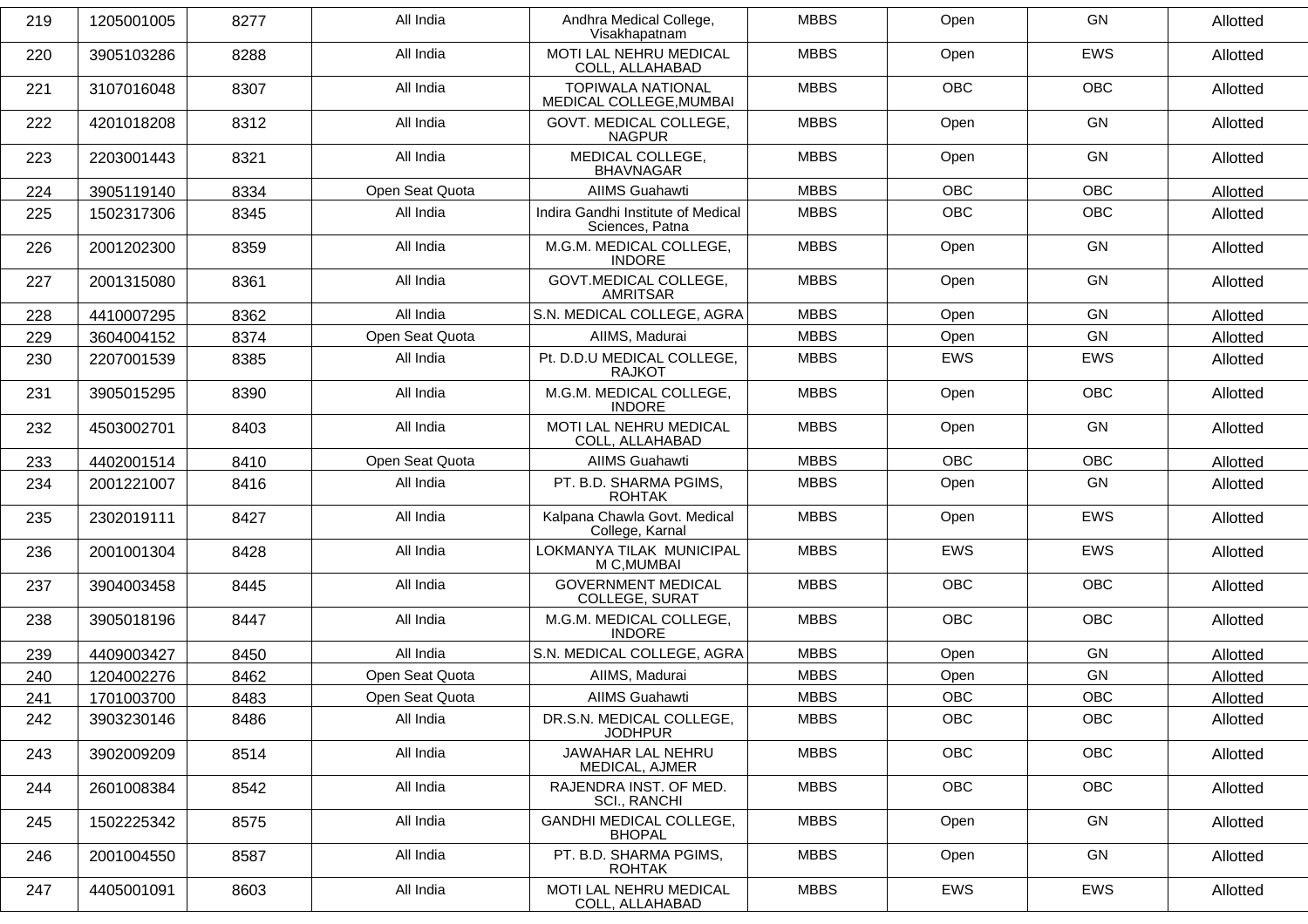| 248 | 4402001325 | 8609 | All India               | <b>MOTI LAL NEHRU MEDICAL</b><br>COLL, ALLAHABAD                   | <b>MBBS</b> | <b>EWS</b> | <b>EWS</b> | Allotted |
|-----|------------|------|-------------------------|--------------------------------------------------------------------|-------------|------------|------------|----------|
| 249 | 3903127104 | 8637 | Open Seat Quota         | AIIMS Jammu                                                        | <b>MBBS</b> | <b>OBC</b> | <b>OBC</b> | Allotted |
| 250 | 2001201345 | 8644 | Open Seat Quota         | <b>JIPMER KARAIKAL</b>                                             | <b>MBBS</b> | EWS        | EWS        | Allotted |
| 251 | 3904105245 | 8662 | All India               | <b>GOVERNMENT MEDICAL</b><br><b>COLLEGE, SURAT</b>                 | <b>MBBS</b> | <b>OBC</b> | OBC        | Allotted |
| 252 | 2001114278 | 8667 | Open Seat Quota         | <b>JIPMER KARAIKAL</b>                                             | <b>MBBS</b> | <b>EWS</b> | EWS        | Allotted |
| 253 | 4110004233 | 8691 | All India               | THANJAVUR MEDICAL<br>COLL., THANJAVUR                              | <b>MBBS</b> | Open       | OBC        | Allotted |
| 254 | 2803020181 | 8698 | Deemed/Paid Seats Quota | Kasturba Medical College,<br>Manipal Univ., Manipal                | <b>MBBS</b> | Open       | GN         | Allotted |
| 255 | 2001206307 | 8701 | All India               | PT. B.D. SHARMA PGIMS,<br><b>ROHTAK</b>                            | <b>MBBS</b> | Open       | GN         | Allotted |
| 256 | 4406001596 | 8702 | All India               | GANDHI MEDICAL COLLEGE,<br><b>BHOPAL</b>                           | <b>MBBS</b> | Open       | GN         | Allotted |
| 257 | 3903016379 | 8704 | All India               | JAWAHAR LAL NEHRU<br>MEDICAL, AJMER                                | <b>MBBS</b> | <b>EWS</b> | <b>EWS</b> | Allotted |
| 258 | 3602002385 | 8706 | Open Seat Quota         | <b>JIPMER KARAIKAL</b>                                             | <b>MBBS</b> | <b>OBC</b> | <b>OBC</b> | Allotted |
| 259 | 3903015340 | 8760 | All India               | M.G.M. MEDICAL COLLEGE,<br><b>INDORE</b>                           | <b>MBBS</b> | <b>OBC</b> | <b>OBC</b> | Allotted |
| 260 | 4409005202 | 8763 | All India               | <b>GANDHI MEDICAL COLLEGE,</b><br><b>BHOPAL</b>                    | <b>MBBS</b> | Open       | GN         | Allotted |
| 261 | 2806030047 | 8767 | Open Seat Quota         | <b>JIPMER KARAIKAL</b>                                             | <b>MBBS</b> | <b>OBC</b> | <b>OBC</b> | Allotted |
| 262 | 2809020289 | 8785 | Open Seat Quota         | <b>JIPMER KARAIKAL</b>                                             | <b>MBBS</b> | <b>OBC</b> | <b>OBC</b> | Allotted |
| 263 | 4604004077 | 8793 | Open Seat Quota         | AIIMS, Madurai                                                     | <b>MBBS</b> | Open       | <b>GN</b>  | Allotted |
| 264 | 2001108182 | 8800 | All India               | <b>BAHIRAMJEE JIJIBHAI</b><br>MEDICAL COLLGE, PUNE                 | <b>MBBS</b> | <b>EWS</b> | <b>EWS</b> | Allotted |
| 265 | 3104017068 | 8816 | Open Seat Quota         | <b>JIPMER KARAIKAL</b>                                             | <b>MBBS</b> | <b>OBC</b> | <b>OBC</b> | Allotted |
| 266 | 1206009295 | 8839 | Open Seat Quota         | <b>JIPMER KARAIKAL</b>                                             | <b>MBBS</b> | <b>OBC</b> | OBC        | Allotted |
| 267 | 3903128053 | 8875 | All India               | JAWAHAR LAL NEHRU<br>MEDICAL, AJMER                                | <b>MBBS</b> | <b>EWS</b> | EWS        | Allotted |
| 268 | 3903012181 | 8881 | All India               | GOVT.MEDICAL COLLEGE,<br><b>KOTA</b>                               | <b>MBBS</b> | Open       | OBC        | Allotted |
| 269 | 2207016249 | 8909 | All India               | Pt. D.D.U MEDICAL COLLEGE,<br><b>RAJKOT</b>                        | <b>MBBS</b> | <b>OBC</b> | <b>OBC</b> | Allotted |
| 270 | 3905027153 | 8916 | All India               | CALCUTTA NATIONAL MED<br>COLL, KOLKATA                             | <b>MBBS</b> | Open       | <b>OBC</b> | Allotted |
| 271 | 3902015199 | 8928 | Open Seat Quota         | AIIMS Jammu                                                        | <b>MBBS</b> | <b>OBC</b> | <b>OBC</b> | Allotted |
| 272 | 1503003401 | 8930 | All India               | Bangalore Medical College and<br>Research Institute                | <b>MBBS</b> | <b>OBC</b> | <b>OBC</b> | Allotted |
| 273 | 2001117173 | 8932 | All India               | Employees State Insurance<br>Corporation Medical College,<br>Alwar | <b>MBBS</b> | Open       | GN         | Allotted |
| 274 | 1503002622 | 8937 | All India               | RAJENDRA INST. OF MED.<br>SCI., RANCHI                             | <b>MBBS</b> | OBC        | OBC        | Allotted |
| 275 | 2302032104 | 8983 | All India               | R.N.T. MEDICAL COLLEGE,<br><b>UDAIPUR</b>                          | <b>MBBS</b> | OBC        | OBC        | Allotted |
| 276 | 4102001722 | 9017 | All India               | STANLEY MEDICAL COLLEGE,<br><b>CHENNAI</b>                         | <b>MBBS</b> | Open       | OBC        | Allotted |
| 277 | 1203005085 | 9048 | All India               | STANLEY MEDICAL COLLEGE,<br><b>CHENNAI</b>                         | <b>MBBS</b> | Open       | GN         | Allotted |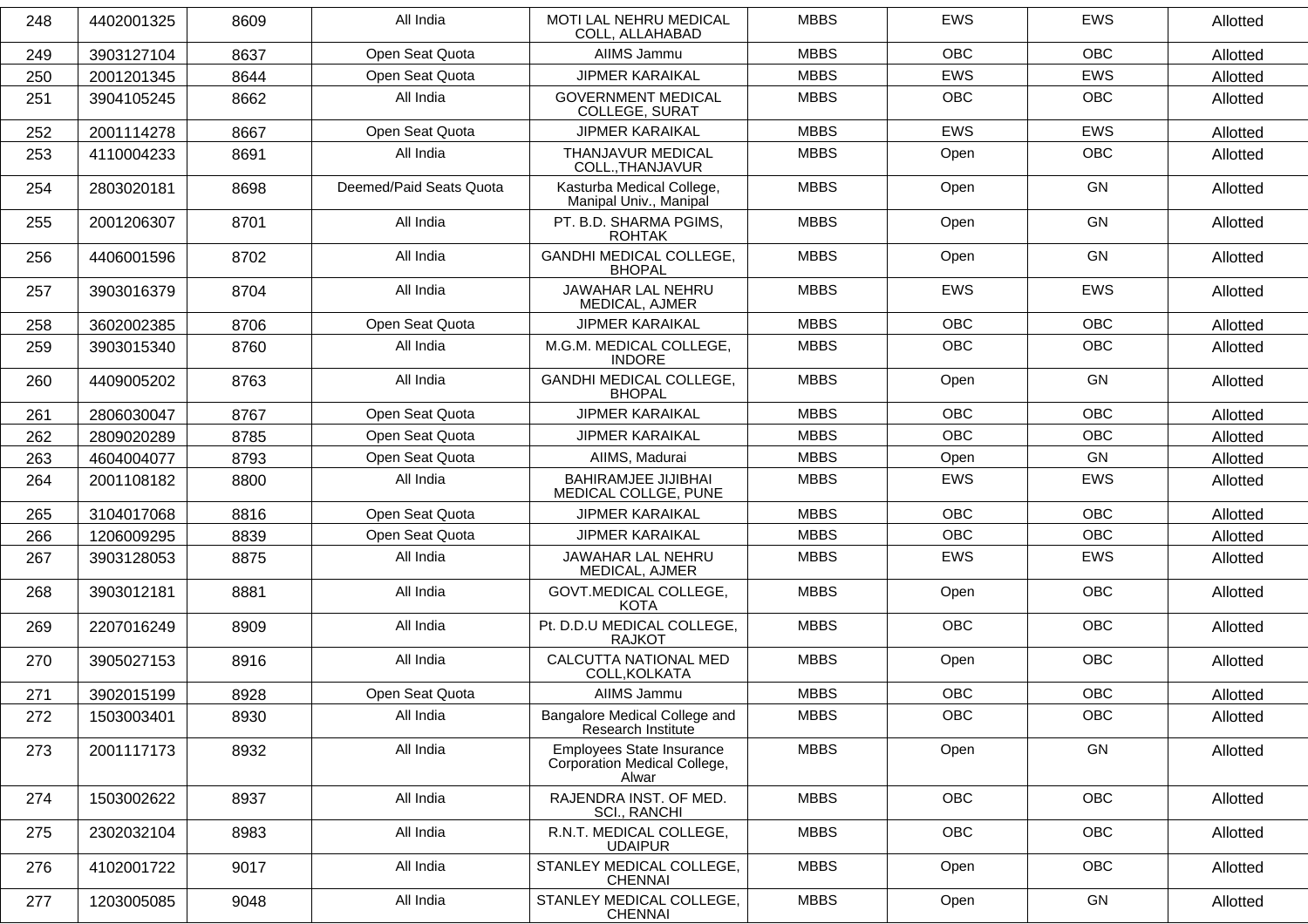| 278 | 3905008058 | 9059 | All India       | CALCUTTA NATIONAL MED<br>COLL, KOLKATA                                          | <b>MBBS</b> | Open       | <b>OBC</b> | Allotted |
|-----|------------|------|-----------------|---------------------------------------------------------------------------------|-------------|------------|------------|----------|
| 279 | 1502305443 | 9065 | Open Seat Quota | <b>JIPMER KARAIKAL</b>                                                          | <b>MBBS</b> | <b>OBC</b> | <b>OBC</b> | Allotted |
| 280 | 4113003042 | 9076 | All India       | STANLEY MEDICAL COLLEGE,<br><b>CHENNAI</b>                                      | <b>MBBS</b> | Open       | OBC        | Allotted |
| 281 | 4101013004 | 9082 | All India       | STANLEY MEDICAL COLLEGE,<br><b>CHENNAI</b>                                      | <b>MBBS</b> | Open       | <b>OBC</b> | Allotted |
| 282 | 2602003365 | 9102 | All India       | M.G.M. MEDICAL COLLEGE,<br><b>INDORE</b>                                        | <b>MBBS</b> | <b>EWS</b> | <b>EWS</b> | Allotted |
| 283 | 3903039102 | 9104 | All India       | <b>GAJRA RAJA MEDICAL</b><br>COLLEGE, GWALIOR                                   | <b>MBBS</b> | Open       | GN         | Allotted |
| 284 | 3111001118 | 9119 | All India       | <b>GRANT MEDICAL COLL &amp; SIR</b><br>J.J.HOSP, MUMBAI                         | <b>MBBS</b> | <b>OBC</b> | <b>OBC</b> | Allotted |
| 285 | 3905115113 | 9142 | All India       | M.G.M. MEDICAL COLLEGE,<br><b>INDORE</b>                                        | <b>MBBS</b> | <b>EWS</b> | <b>EWS</b> | Allotted |
| 286 | 3905012346 | 9148 | All India       | MOTI LAL NEHRU MEDICAL<br>COLL, ALLAHABAD                                       | <b>MBBS</b> | <b>EWS</b> | EWS        | Allotted |
| 287 | 3903132172 | 9149 | All India       | <b>JAWAHAR LAL NEHRU</b><br>MEDICAL, AJMER                                      | <b>MBBS</b> | <b>OBC</b> | <b>OBC</b> | Allotted |
| 288 | 3905103271 | 9150 | All India       | <b>GOVT.MEDICAL COLLEGE,</b><br>KOTA                                            | <b>MBBS</b> | Open       | <b>EWS</b> | Allotted |
| 289 | 2001223211 | 9179 | All India       | GOVT.MEDICAL COLLEGE,<br>AMRITSAR                                               | <b>MBBS</b> | Open       | GN         | Allotted |
| 290 | 2602001619 | 9183 | All India       | NETAJI SUBHASH CHANDRA<br><b>BOSE MC, JABALPUR</b>                              | <b>MBBS</b> | Open       | GN         | Allotted |
| 291 | 3901016373 | 9239 | All India       | <b>GOVT.MEDICAL COLLEGE,</b><br>KOTA                                            | <b>MBBS</b> | Open       | <b>OBC</b> | Allotted |
| 292 | 2304017178 | 9256 | All India       | LOKMANYA TILAK MUNICIPAL<br>M C, MUMBAI                                         | <b>MBBS</b> | <b>EWS</b> | <b>EWS</b> | Allotted |
| 293 | 4411113044 | 9264 | All India       | R.G. KAR MEDICAL<br>COLLEGE, KOLKATA                                            | <b>MBBS</b> | Open       | <b>GN</b>  | Allotted |
| 294 | 4403022232 | 9281 | All India       | L.L.R.M. MEDICAL COLLEGE,<br><b>MEERUT</b>                                      | <b>MBBS</b> | <b>OBC</b> | <b>OBC</b> | Allotted |
| 295 | 1202001960 | 9297 | All India       | ESIC Medical College, Hyderbad                                                  | <b>MBBS</b> | Open       | <b>GN</b>  | Allotted |
| 296 | 3001005408 | 9307 | Open Seat Quota | AIIMS Jammu                                                                     | <b>MBBS</b> | <b>OBC</b> | <b>OBC</b> | Allotted |
| 297 | 1205003382 | 9353 | Open Seat Quota | <b>JIPMER KARAIKAL</b>                                                          | <b>MBBS</b> | <b>OBC</b> | <b>OBC</b> | Allotted |
| 298 | 3608001350 | 9373 | Open Seat Quota | AIIMS, Madurai                                                                  | <b>MBBS</b> | Open       | EWS        | Allotted |
| 299 | 3905008144 | 9413 | All India       | <b>GRANT MEDICAL COLL &amp; SIR</b><br>J.J.HOSP, MUMBAI                         | <b>MBBS</b> | OBC        | <b>OBC</b> | Allotted |
| 300 | 4205001266 | 9416 | Open Seat Quota | AIIMS, Madurai                                                                  | <b>MBBS</b> | Open       | GN         | Allotted |
| 301 | 1502228074 | 9438 | Open Seat Quota | AIIMS, Madurai                                                                  | <b>MBBS</b> | <b>OBC</b> | <b>OBC</b> | Allotted |
| 302 | 4117001749 | 9446 | All India       | STANLEY MEDICAL COLLEGE,<br><b>CHENNAI</b>                                      | <b>MBBS</b> | Open       | OBC        | Allotted |
| 303 | 3905019188 | 9447 | All India       | Shri Atal Bihari Vajpayee Medical<br>College & Research Institute,<br>Bengaluru | <b>MBBS</b> | Open       | GN         | Allotted |
| 304 | 4407008306 | 9475 | All India       | ESI-MC&PGIMS&R, Banglore                                                        | <b>MBBS</b> | Open       | EWS        | Allotted |
| 305 | 3903028154 | 9498 | All India       | JAWAHAR LAL NEHRU<br>MEDICAL, AJMER                                             | <b>MBBS</b> | OBC        | OBC        | Allotted |
| 306 | 2001113356 | 9505 | All India       | PT. B.D. SHARMA PGIMS,<br>ROHTAK                                                | <b>MBBS</b> | Open       | EWS        | Allotted |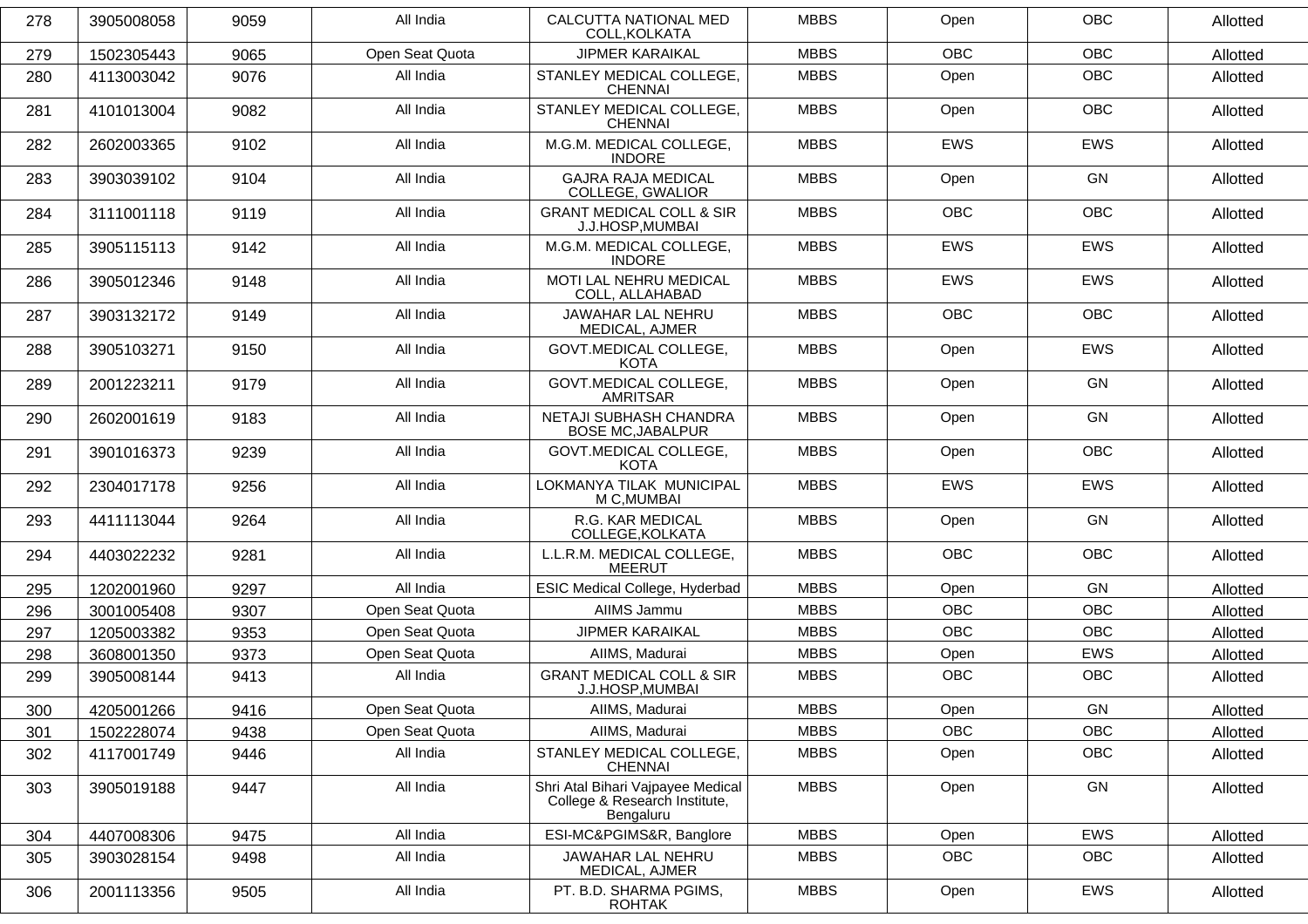| 307 | 4301002062 | 9510 | All India       | NEIGRIHMS, SHILLONG                                      | <b>MBBS</b> | Open       | <b>EWS</b> | Allotted |
|-----|------------|------|-----------------|----------------------------------------------------------|-------------|------------|------------|----------|
| 308 | 2302027214 | 9513 | All India       | JAWAHAR LAL NEHRU<br>MEDICAL, AJMER                      | <b>MBBS</b> | <b>OBC</b> | <b>OBC</b> | Allotted |
| 309 | 4501006034 | 9548 | All India       | MYSORE MED.& RESEARCH<br><b>INST. MYSORE</b>             | <b>MBBS</b> | Open       | GN         | Allotted |
| 310 | 3903011327 | 9568 | All India       | <b>GOVT.MEDICAL COLLEGE,</b><br>KOTA                     | <b>MBBS</b> | Open       | <b>OBC</b> | Allotted |
| 311 | 3903001011 | 9582 | All India       | GOVT.MEDICAL COLLEGE,<br><b>KOTA</b>                     | <b>MBBS</b> | Open       | <b>OBC</b> | Allotted |
| 312 | 2809005290 | 9585 | Open Seat Quota | <b>JIPMER KARAIKAL</b>                                   | <b>MBBS</b> | <b>OBC</b> | <b>OBC</b> | Allotted |
| 313 | 3802006165 | 9595 | All India       | Government Doon Medcial<br>College, Dehradun             | <b>MBBS</b> | Open       | GN         | Allotted |
| 314 | 4405025025 | 9613 | All India       | MAHARANI LAXMI BAI<br>MEDICAL COLL, JHANSI               | <b>MBBS</b> | Open       | GN         | Allotted |
| 315 | 2304006353 | 9614 | Open Seat Quota | AIIMS, Madurai                                           | <b>MBBS</b> | <b>OBC</b> | <b>OBC</b> | Allotted |
| 316 | 2001003499 | 9616 | All India       | NALANDA MEDICAL COLLEGE,<br><b>PATNA</b>                 | <b>MBBS</b> | Open       | GN         | Allotted |
| 317 | 2001008156 | 9629 | All India       | <b>GOVT.MEDICAL COLLEGE,</b><br>KOTA                     | <b>MBBS</b> | Open       | GN         | Allotted |
| 318 | 2001302329 | 9640 | All India       | <b>GAJRA RAJA MEDICAL</b><br>COLLEGE, GWALIOR            | <b>MBBS</b> | Open       | GN         | Allotted |
| 319 | 2301008181 | 9674 | All India       | Government Doon Medcial<br>College, Dehradun             | <b>MBBS</b> | Open       | GN         | Allotted |
| 320 | 3903110270 | 9706 | All India       | <b>GOVT.MEDICAL COLLEGE,</b><br>KOTA                     | <b>MBBS</b> | Open       | <b>OBC</b> | Allotted |
| 321 | 3802007184 | 9740 | All India       | <b>GURU GOVIND SINGH MED</b><br>COLL, FARIDKOT           | <b>MBBS</b> | Open       | GN         | Allotted |
| 322 | 4101105252 | 9748 | All India       | STANLEY MEDICAL COLLEGE,<br><b>CHENNAI</b>               | <b>MBBS</b> | <b>OBC</b> | <b>OBC</b> | Allotted |
| 323 | 2808021045 | 9750 | All India       | <b>GOVT.MEDICAL COLLEGE,</b><br><b>THRISSUR</b>          | <b>MBBS</b> | Open       | <b>GN</b>  | Allotted |
| 324 | 4402013201 | 9762 | All India       | MAHARANI LAXMI BAI<br>MEDICAL COLL, JHANSI               | <b>MBBS</b> | Open       | <b>GN</b>  | Allotted |
| 325 | 4406001773 | 9773 | All India       | <b>MAHARANI LAXMI BAI</b><br><b>MEDICAL COLL, JHANSI</b> | <b>MBBS</b> | Open       | GN         | Allotted |
| 326 | 2001301492 | 9774 | All India       | Government Doon Medcial<br>College, Dehradun             | <b>MBBS</b> | Open       | GN         | Allotted |
| 327 | 3905008006 | 9790 | All India       | NALANDA MEDICAL COLLEGE,<br>PATNA                        | <b>MBBS</b> | Open       | <b>GN</b>  | Allotted |
| 328 | 2001307553 | 9792 | All India       | LOKMANYA TILAK MUNICIPAL<br>M C, MUMBAI                  | <b>MBBS</b> | EWS        | EWS        | Allotted |
| 329 | 2303004079 | 9794 | All India       | Kalpana Chawla Govt. Medical<br>College, Karnal          | <b>MBBS</b> | Open       | GN         | Allotted |
| 330 | 2803006259 | 9796 | All India       | GOVT.MEDICAL COLLEGE,<br><b>THRISSUR</b>                 | <b>MBBS</b> | Open       | GN         | Allotted |
| 331 | 2001002364 | 9804 | All India       | <b>GAJRA RAJA MEDICAL</b><br>COLLEGE, GWALIOR            | <b>MBBS</b> | Open       | GN         | Allotted |
| 332 | 4407006680 | 9814 | All India       | RAJIV GANDHI MEDICAL<br>COLLEGE, THANE                   | <b>MBBS</b> | Open       | GN         | Allotted |
| 333 | 2808004082 | 9822 | All India       | GOVT. MEDICAL COLLEGE,<br>KOTTAYAM                       | <b>MBBS</b> | OBC        | OBC        | Allotted |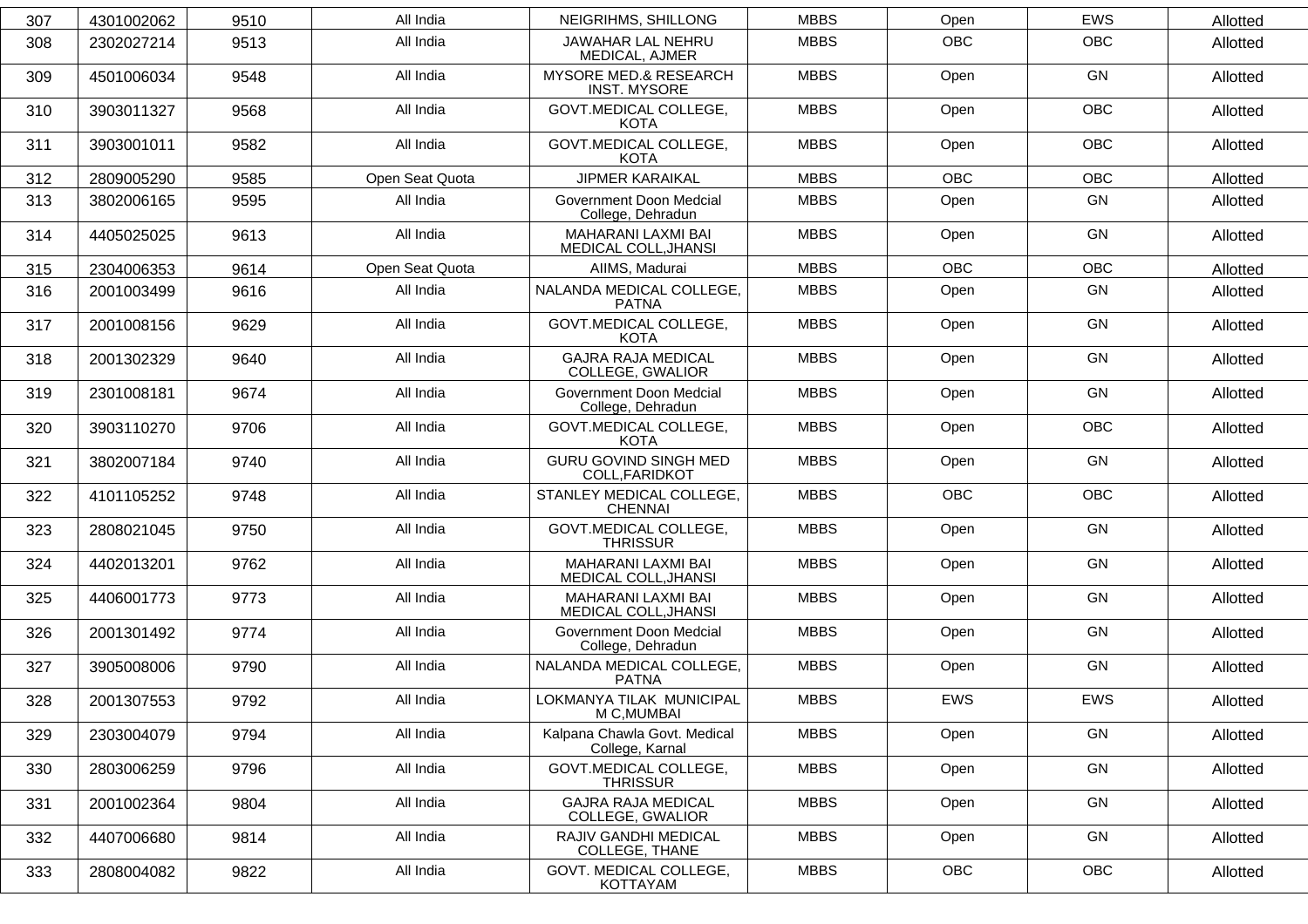| 334 | 4411122180 | 9840  | All India | B.R.D. MEDICAL COLLEGE,<br><b>GORAKHPUR</b>                                     | <b>MBBS</b> | <b>OBC</b> | <b>OBC</b> | Allotted |
|-----|------------|-------|-----------|---------------------------------------------------------------------------------|-------------|------------|------------|----------|
| 335 | 4411118316 | 9894  | All India | <b>B.R.D. MEDICAL COLLEGE.</b><br><b>GORAKHPUR</b>                              | <b>MBBS</b> | <b>EWS</b> | <b>EWS</b> | Allotted |
| 336 | 2001025250 | 9895  | All India | Shri Atal Bihari Vajpayee Medical<br>College & Research Institute,<br>Bengaluru | <b>MBBS</b> | Open       | <b>GN</b>  | Allotted |
| 337 | 3905007247 | 9903  | All India | NALANDA MEDICAL COLLEGE,<br><b>PATNA</b>                                        | <b>MBBS</b> | Open       | <b>OBC</b> | Allotted |
| 338 | 4407015493 | 9905  | All India | B.R.D. MEDICAL COLLEGE,<br><b>GORAKHPUR</b>                                     | <b>MBBS</b> | <b>EWS</b> | <b>EWS</b> | Allotted |
| 339 | 2812001915 | 9908  | All India | <b>GOVT.MEDICAL COLLEGE,</b><br><b>THRISSUR</b>                                 | <b>MBBS</b> | Open       | GN         | Allotted |
| 340 | 4114006056 | 9910  | All India | STANLEY MEDICAL COLLEGE,<br><b>CHENNAI</b>                                      | <b>MBBS</b> | <b>OBC</b> | <b>OBC</b> | Allotted |
| 341 | 2804001049 | 9915  | All India | <b>GOVT.MEDICAL COLLEGE,</b><br><b>THRISSUR</b>                                 | <b>MBBS</b> | <b>OBC</b> | <b>OBC</b> | Allotted |
| 342 | 2001322195 | 9921  | All India | PT. B.D. SHARMA PGIMS,<br><b>ROHTAK</b>                                         | <b>MBBS</b> | Open       | GN         | Allotted |
| 343 | 4408011583 | 9924  | All India | MAHARANI LAXMI BAI<br>MEDICAL COLL, JHANSI                                      | <b>MBBS</b> | <b>EWS</b> | <b>EWS</b> | Allotted |
| 344 | 2207003424 | 9937  | All India | M.P. SHAH MEDICAL COLLEGE,<br><b>JAMNAGAR</b>                                   | <b>MBBS</b> | <b>OBC</b> | <b>OBC</b> | Allotted |
| 345 | 3905024048 | 9971  | All India | <b>GOVT.MEDICAL COLLEGE,</b><br><b>KOTA</b>                                     | <b>MBBS</b> | Open       | <b>OBC</b> | Allotted |
| 346 | 1501004203 | 10010 | All India | <b>BAHIRAMJEE JIJIBHAI</b><br>MEDICAL COLLGE, PUNE                              | <b>MBBS</b> | <b>OBC</b> | <b>OBC</b> | Allotted |
| 347 | 4402010163 | 10015 | All India | R.G. KAR MEDICAL<br>COLLEGE, KOLKATA                                            | <b>MBBS</b> | Open       | EWS        | Allotted |
| 348 | 4411108023 | 10032 | All India | <b>MYSORE MED.&amp; RESEARCH</b><br><b>INST. MYSORE</b>                         | <b>MBBS</b> | Open       | <b>EWS</b> | Allotted |
| 349 | 1502111278 | 10033 | All India | CALCUTTA NATIONAL MED<br>COLL, KOLKATA                                          | <b>MBBS</b> | Open       | <b>GN</b>  | Allotted |
| 350 | 2806012011 | 10041 | All India | GOVT.MEDICAL COLLEGE,<br><b>THRISSUR</b>                                        | <b>MBBS</b> | OBC        | <b>OBC</b> | Allotted |
| 351 | 3904101364 | 10078 | All India | Pt. D.D.U MEDICAL COLLEGE,<br><b>RAJKOT</b>                                     | <b>MBBS</b> | <b>OBC</b> | <b>OBC</b> | Allotted |
| 352 | 3905020016 | 10119 | All India | JHALAWAR MEDICAL<br>COLLEGE, Jhalawar                                           | <b>MBBS</b> | Open       | GN         | Allotted |
| 353 | 4416013045 | 10129 | All India | Uttar Pradesh University of<br>Medical Sciences, Saifai, Etawah                 | <b>MBBS</b> | Open       | EWS        | Allotted |
| 354 | 1601006699 | 10161 | All India | Dr. YS Parmar Govt. Medical<br>College, Nahan                                   | <b>MBBS</b> | Open       | GN         | Allotted |
| 355 | 4401008416 | 10163 | All India | Uttar Pradesh University of<br>Medical Sciences, Saifai, Etawah                 | <b>MBBS</b> | Open       | GN         | Allotted |
| 356 | 2809012283 | 10173 | All India | <b>GOVT. KILPAUK MEDICAL</b><br>COLLEGE, CHENNAI                                | <b>MBBS</b> | Open       | OBC        | Allotted |
| 357 | 2001312441 | 10183 | All India | GOVT.MEDICAL COLLEGE,<br><b>KOTA</b>                                            | <b>MBBS</b> | EWS        | EWS        | Allotted |
| 358 | 3903009032 | 10195 | All India | Government Medical College,<br>Bharatpur                                        | <b>MBBS</b> | Open       | GN         | Allotted |
| 359 | 2001104374 | 10230 | All India | MG Inst. of Medical Sciences,<br>Sevagram Wardha                                | <b>MBBS</b> | Open       | GN         | Allotted |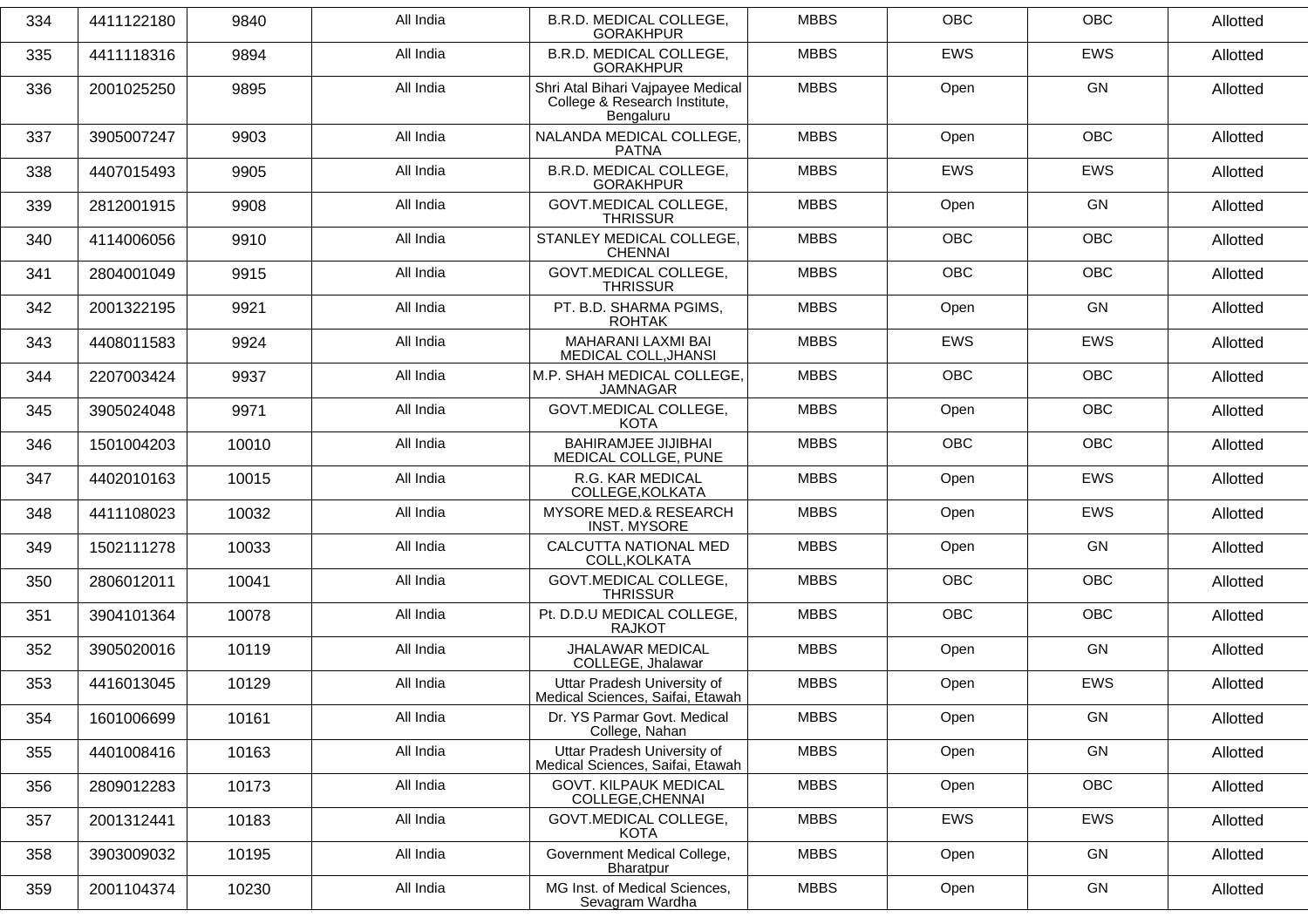| 360 | 4408012295 | 10247 | Open Seat Quota        | AIIMS, Madurai                                          | <b>MBBS</b> | <b>OBC</b> | <b>OBC</b> | Allotted |
|-----|------------|-------|------------------------|---------------------------------------------------------|-------------|------------|------------|----------|
| 361 | 3114001053 | 10248 | All India              | NAIR HOSP DENTAL COLLEGE<br>& HOSP, MUMBAI              | <b>BDS</b>  | Open       | <b>GN</b>  | Allotted |
| 362 | 1205020056 | 10259 | All India              | <b>GRANT MEDICAL COLL &amp; SIR</b><br>J.J.HOSP, MUMBAI | <b>MBBS</b> | OBC        | OBC        | Allotted |
| 363 | 4403013031 | 10304 | Open Seat Quota        | AIIMS, Madurai                                          | <b>MBBS</b> | <b>EWS</b> | <b>EWS</b> | Allotted |
| 364 | 2601001826 | 10321 | All India              | SRI KRISHNA MEDICAL<br>COLLEGE, MUZAFFARPUR             | <b>MBBS</b> | Open       | GN         | Allotted |
| 365 | 3902015215 | 10331 | All India              | Government Medical College, Pali                        | <b>MBBS</b> | Open       | <b>EWS</b> | Allotted |
| 366 | 3904025234 | 10338 | All India              | <b>GRANT MEDICAL COLL &amp; SIR</b><br>J.J.HOSP, MUMBAI | <b>MBBS</b> | OBC        | OBC        | Allotted |
| 367 | 4408017036 | 10345 | Open Seat Quota        | <b>JIPMER KARAIKAL</b>                                  | <b>MBBS</b> | <b>OBC</b> | <b>OBC</b> | Allotted |
| 368 | 4402014353 | 10349 | All India              | NETAJI SUBHASH CHANDRA<br><b>BOSE MC, JABALPUR</b>      | <b>MBBS</b> | Open       | GN         | Allotted |
| 369 | 4411025098 | 10418 | All India              | GMC, Azamgarh, UP                                       | <b>MBBS</b> | Open       | <b>EWS</b> | Allotted |
| 370 | 4405010184 | 10431 | All India              | Dr. R. N. Cooper General<br>Hospital, Juhu, Mumbai      | <b>MBBS</b> | <b>EWS</b> | EWS        | Allotted |
| 371 | 3903033064 | 10451 | All India              | GOVT.MEDICAL COLLEGE,<br><b>KOTA</b>                    | <b>MBBS</b> | <b>OBC</b> | <b>OBC</b> | Allotted |
| 372 | 3903021196 | 10454 | All India              | Pt. D.D.U MEDICAL COLLEGE,<br><b>RAJKOT</b>             | <b>MBBS</b> | <b>OBC</b> | <b>OBC</b> | Allotted |
| 373 | 2808017023 | 10460 | All India              | T.D. MEDICAL COLLEGE,<br>ALLAPPUZHA                     | <b>MBBS</b> | Open       | <b>OBC</b> | Allotted |
| 374 | 2301002040 | 10493 | All India              | UTTARANCHAL F HOSP TRUST<br>MC, HALDWANI                | <b>MBBS</b> | Open       | <b>GN</b>  | Allotted |
| 375 | 2603001329 | 10495 | All India              | CALCUTTA NATIONAL MED<br>COLL, KOLKATA                  | <b>MBBS</b> | Open       | GN         | Allotted |
| 376 | 1502003781 | 10505 | All India              | <b>GRANT MEDICAL COLL &amp; SIR</b><br>J.J.HOSP, MUMBAI | <b>MBBS</b> | OBC        | OBC        | Allotted |
| 377 | 3602007078 | 10529 | All India              | Pt. Raghunath Murmu Med.<br>College, Baripada           | <b>MBBS</b> | Open       | <b>OBC</b> | Allotted |
| 378 | 2001303007 | 10546 | Delhi University Quota | Lady Hardinge Medical College,<br>New Delhi             | <b>MBBS</b> | <b>EWS</b> | <b>EWS</b> | Allotted |
| 379 | 4405101287 | 10578 | All India              | B.R.D. MEDICAL COLLEGE,<br><b>GORAKHPUR</b>             | <b>MBBS</b> | OBC        | OBC        | Allotted |
| 380 | 4408126122 | 10587 | All India              | S.N. MEDICAL COLLEGE, AGRA                              | <b>MBBS</b> | OBC        | OBC        | Allotted |
| 381 | 3802002176 | 10598 | All India              | <b>GURU GOVIND SINGH MED</b><br>COLL, FARIDKOT          | <b>MBBS</b> | Open       | GN         | Allotted |
| 382 | 3904113074 | 10600 | All India              | ESIC Medical College, Faridabad                         | <b>MBBS</b> | <b>OBC</b> | <b>OBC</b> | Allotted |
| 383 | 1205001724 | 10601 | All India              | MADURAI MEDICAL COLLEGE,<br><b>MADURAI</b>              | <b>MBBS</b> | Open       | GN         | Allotted |
| 384 | 2807024208 | 10627 | All India              | STANLEY MEDICAL COLLEGE,<br><b>CHENNAI</b>              | <b>MBBS</b> | <b>OBC</b> | OBC        | Allotted |
| 385 | 2812017026 | 10628 | All India              | Govt Medical College, Ernakulam                         | <b>MBBS</b> | Open       | GN         | Allotted |
| 386 | 2001106434 | 10630 | All India              | GOVT.MEDICAL COLLEGE,<br>AMRITSAR                       | <b>MBBS</b> | Open       | GN         | Allotted |
| 387 | 3902013079 | 10636 | All India              | <b>GOVT. MEDICAL</b><br>COLLEGE, TIRUNELVELI            | <b>MBBS</b> | Open       | GN         | Allotted |
| 388 | 1502102396 | 10652 | All India              | S.N. MEDICAL COLLEGE, AGRA                              | <b>MBBS</b> | OBC        | OBC        | Allotted |
| 389 | 2304019133 | 10660 | All India              | GOVT.MEDICAL COLLEGE,<br>AMRITSAR                       | <b>MBBS</b> | Open       | GN         | Allotted |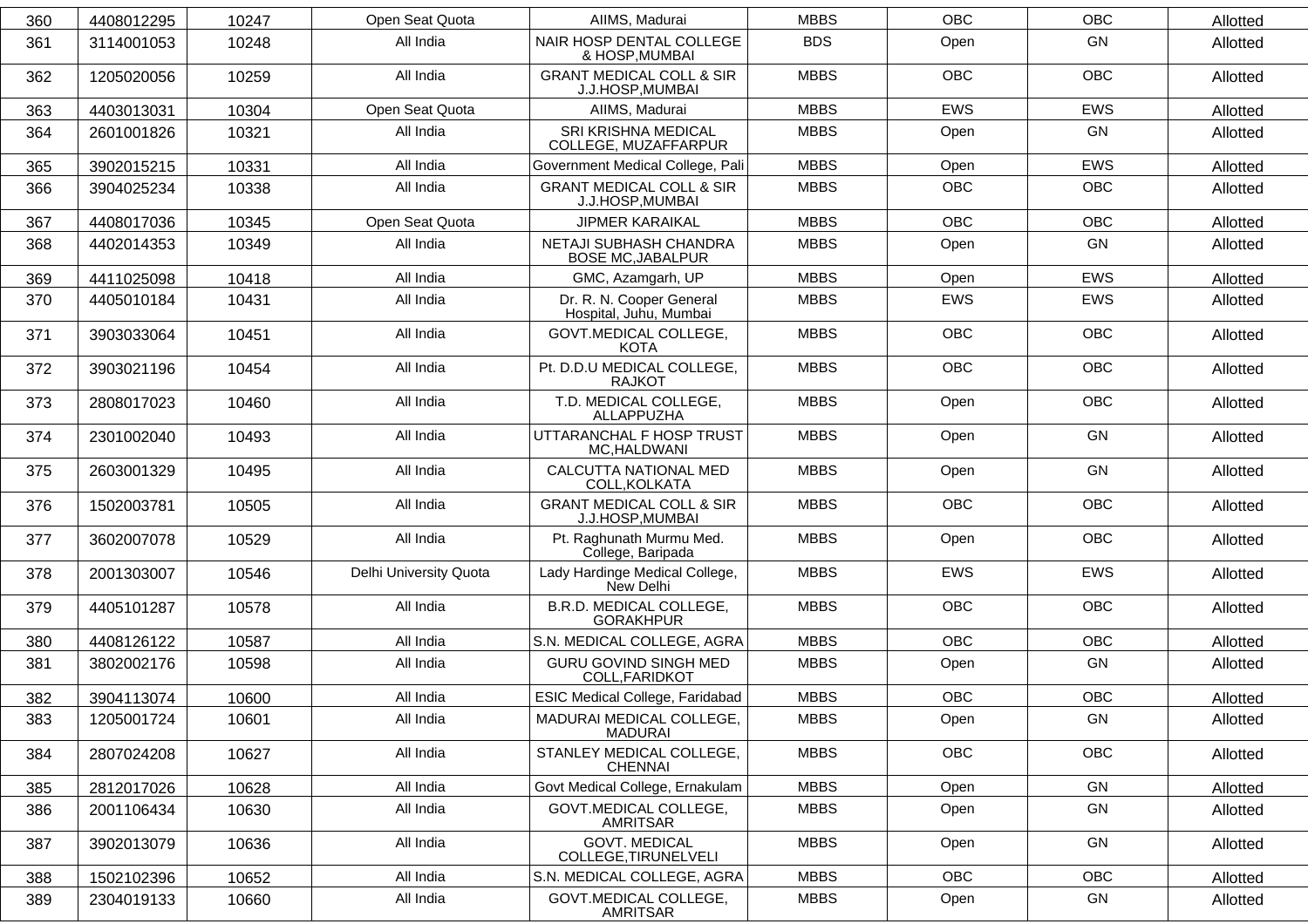| 390 | 3903130138 | 10672 | All India | GOVT.MEDICAL COLLEGE.<br><b>AMRITSAR</b>                        | <b>MBBS</b> | Open       | <b>GN</b>  | Allotted |
|-----|------------|-------|-----------|-----------------------------------------------------------------|-------------|------------|------------|----------|
| 391 | 2001212003 | 10688 | All India | <b>INDIRA GANDHI</b><br>GOVT.MEDICAL COLL.,<br><b>NAGPUR</b>    | <b>MBBS</b> | Open       | GN         | Allotted |
| 392 | 4401005635 | 10691 | All India | Govt Medical College Firozabad                                  | <b>MBBS</b> | Open       | GN         | Allotted |
| 393 | 2801016222 | 10717 | All India | T.D. MEDICAL COLLEGE,<br>ALLAPPUZHA                             | <b>MBBS</b> | Open       | GN         | Allotted |
| 394 | 1502311517 | 10724 | All India | NALANDA MEDICAL COLLEGE,<br><b>PATNA</b>                        | <b>MBBS</b> | <b>OBC</b> | <b>OBC</b> | Allotted |
| 395 | 2811015348 | 10736 | All India | T.D. MEDICAL COLLEGE,<br>ALLAPPUZHA                             | <b>MBBS</b> | Open       | GN         | Allotted |
| 396 | 3903220278 | 10742 | All India | M.G.M. MEDICAL COLLEGE,<br><b>INDORE</b>                        | <b>MBBS</b> | <b>OBC</b> | OBC        | Allotted |
| 397 | 3903118011 | 10743 | All India | <b>GOVT.MEDICAL COLLEGE,</b><br>KOTA                            | <b>MBBS</b> | <b>OBC</b> | <b>OBC</b> | Allotted |
| 398 | 3902008075 | 10751 | All India | <b>GOVT.MEDICAL COLLEGE,</b><br><b>AMRITSAR</b>                 | <b>MBBS</b> | Open       | GN         | Allotted |
| 399 | 2803002158 | 10778 | All India | T.D. MEDICAL COLLEGE,<br>ALLAPPUZHA                             | <b>MBBS</b> | Open       | GN         | Allotted |
| 400 | 2001202033 | 10817 | All India | ESI-MC&PGIMS&R, Banglore                                        | <b>MBBS</b> | Open       | <b>GN</b>  | Allotted |
| 401 | 4408114148 | 10866 | All India | MAHARANI LAXMI BAI<br>MEDICAL COLL, JHANSI                      | <b>MBBS</b> | <b>OBC</b> | <b>OBC</b> | Allotted |
| 402 | 3903128109 | 10878 | All India | SLBS Govt. Medical College,<br>Mandi                            | <b>MBBS</b> | <b>OBC</b> | <b>OBC</b> | Allotted |
| 403 | 4404002198 | 10892 | All India | <b>BAHIRAMJEE JIJIBHAI</b><br>MEDICAL COLLGE, PUNE              | <b>MBBS</b> | <b>OBC</b> | <b>OBC</b> | Allotted |
| 404 | 4101102429 | 10898 | All India | STANLEY MEDICAL COLLEGE,<br><b>CHENNAI</b>                      | <b>MBBS</b> | <b>OBC</b> | <b>OBC</b> | Allotted |
| 405 | 4413002565 | 10945 | All India | <b>GOVT.MEDICAL COLLEGE,</b><br>AMRITSAR                        | <b>MBBS</b> | Open       | GN         | Allotted |
| 406 | 1205005209 | 10964 | All India | MYSORE MED.& RESEARCH<br><b>INST. MYSORE</b>                    | <b>MBBS</b> | <b>EWS</b> | <b>EWS</b> | Allotted |
| 407 | 2301012014 | 10972 | All India | RAJIV GANDHI MEDICAL<br>COLLEGE, THANE                          | <b>MBBS</b> | <b>EWS</b> | EWS        | Allotted |
| 408 | 2001213402 | 10978 | All India | <b>GANDHI MEDICAL COLLEGE,</b><br><b>BHOPAL</b>                 | <b>MBBS</b> | <b>EWS</b> | <b>EWS</b> | Allotted |
| 409 | 2804028139 | 10998 | All India | Govt Medical College Kannur                                     | <b>MBBS</b> | Open       | GN         | Allotted |
| 410 | 2001122271 | 11000 | All India | <b>INDIRA GANDHI</b><br>GOVT.MEDICAL COLL.,<br><b>NAGPUR</b>    | <b>MBBS</b> | Open       | <b>GN</b>  | Allotted |
| 411 | 3904101027 | 11010 | All India | <b>MYSORE MED.&amp; RESEARCH</b><br><b>INST. MYSORE</b>         | <b>MBBS</b> | EWS        | <b>EWS</b> | Allotted |
| 412 | 4411101790 | 11035 | All India | Uttar Pradesh University of<br>Medical Sciences, Saifai, Etawah | <b>MBBS</b> | Open       | OBC        | Allotted |
| 413 | 4408109260 | 11042 | All India | <b>INDIRA GANDHI</b><br>GOVT.MEDICAL COLL.,<br><b>NAGPUR</b>    | <b>MBBS</b> | Open       | GN         | Allotted |
| 414 | 4402030513 | 11056 | All India | M.G.M. MEDICAL COLLEGE,<br><b>INDORE</b>                        | <b>MBBS</b> | OBC        | OBC        | Allotted |
| 415 | 3903134173 | 11063 | All India | GOVT.MEDICAL COLLEGE,<br>KOTA                                   | <b>MBBS</b> | OBC        | OBC        | Allotted |
|     |            |       |           |                                                                 |             |            |            |          |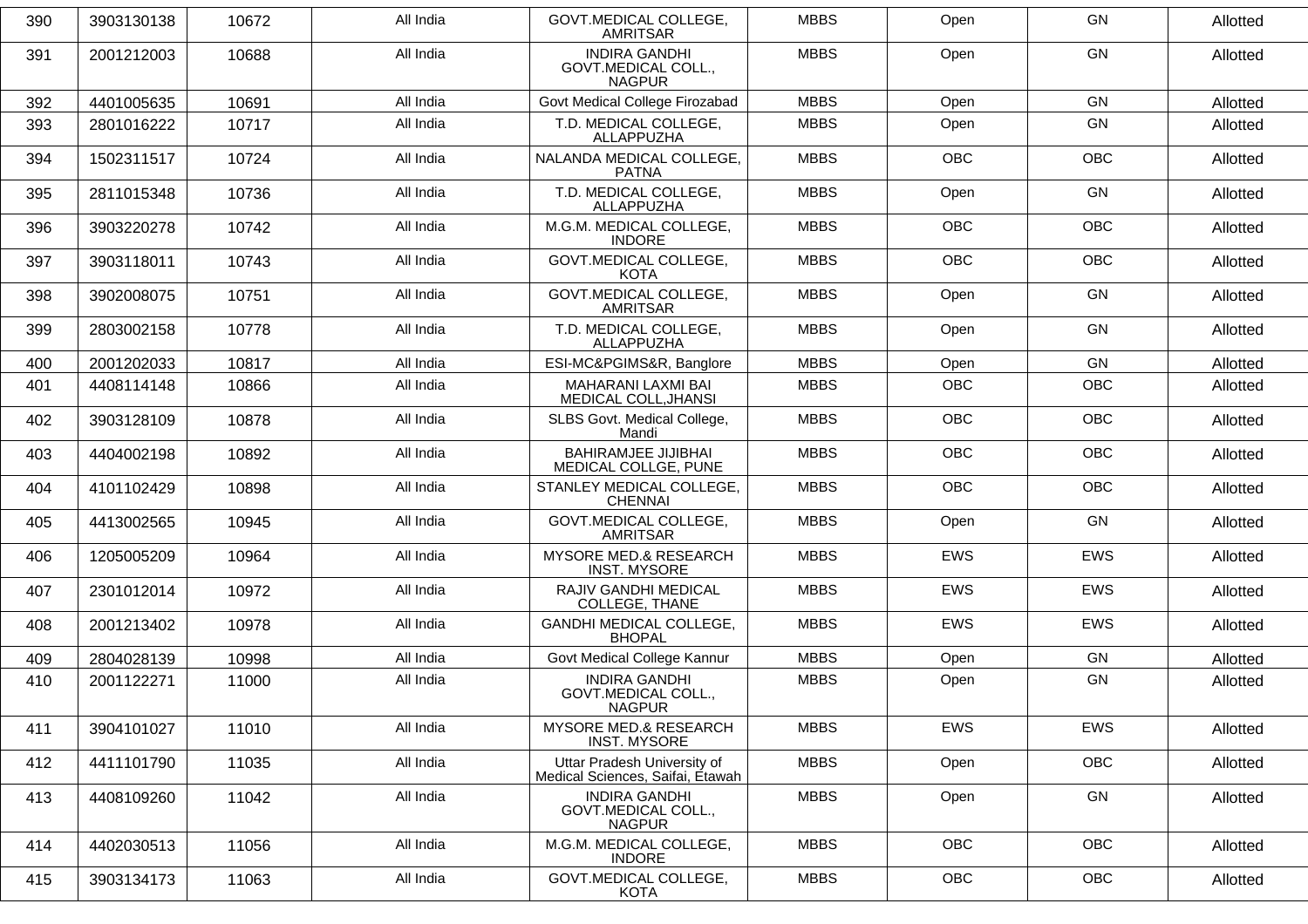| 416 | 2001305187 | 11110 | All India       | Pt. Jawahar Lal Nehru Govt. Med.<br>College, Chamba                             | <b>MBBS</b> | Open       | GN         | Allotted |
|-----|------------|-------|-----------------|---------------------------------------------------------------------------------|-------------|------------|------------|----------|
| 417 | 2001211254 | 11124 | All India       | NETAJI SUBHASH CHANDRA<br><b>BOSE MC, JABALPUR</b>                              | <b>MBBS</b> | Open       | GN         | Allotted |
| 418 | 2001313115 | 11141 | All India       | <b>GOA MEDICAL COLLEGE,</b><br><b>PANAJI</b>                                    | <b>MBBS</b> | Open       | GN         | Allotted |
| 419 | 2001310139 | 11159 | All India       | Government Doon Medcial<br>College, Dehradun                                    | <b>MBBS</b> | <b>OBC</b> | <b>OBC</b> | Allotted |
| 420 | 4101101867 | 11167 | All India       | STANLEY MEDICAL COLLEGE,<br><b>CHENNAI</b>                                      | <b>MBBS</b> | <b>OBC</b> | OBC        | Allotted |
| 421 | 4406003188 | 11185 | All India       | <b>GAJRA RAJA MEDICAL</b><br>COLLEGE, GWALIOR                                   | <b>MBBS</b> | <b>OBC</b> | <b>OBC</b> | Allotted |
| 422 | 2001308235 | 11188 | All India       | Kalpana Chawla Govt. Medical<br>College, Karnal                                 | <b>MBBS</b> | Open       | GN         | Allotted |
| 423 | 2602001258 | 11196 | All India       | Sagar Dutta Medical College &<br>Hospital, Kolkata                              | <b>MBBS</b> | Open       | GN         | Allotted |
| 424 | 3905020198 | 11223 | All India       | Govt institute of Medcial<br>Sciences, GREATER NOIDA                            | <b>MBBS</b> | <b>OBC</b> | <b>OBC</b> | Allotted |
| 425 | 4411121256 | 11234 | All India       | <b>BAHIRAMJEE JIJIBHAI</b><br>MEDICAL COLLGE, PUNE                              | <b>MBBS</b> | <b>OBC</b> | <b>OBC</b> | Allotted |
| 426 | 4404008744 | 11239 | All India       | Uttar Pradesh University of<br>Medical Sciences, Saifai, Etawah                 | <b>MBBS</b> | Open       | EWS        | Allotted |
| 427 | 2001305080 | 11240 | All India       | Government Doon Medcial<br>College, Dehradun                                    | <b>MBBS</b> | <b>EWS</b> | EWS        | Allotted |
| 428 | 4501009096 | 11241 | All India       | <b>GOVT. MEDICAL</b><br>COLLEGE, PATIALA                                        | <b>MBBS</b> | <b>OBC</b> | <b>OBC</b> | Allotted |
| 429 | 3905027190 | 11252 | All India       | <b>MYSORE MED.&amp; RESEARCH</b><br><b>INST. MYSORE</b>                         | <b>MBBS</b> | <b>OBC</b> | <b>OBC</b> | Allotted |
| 430 | 3904102237 | 11256 | All India       | Shri Atal Bihari Vajpayee Medical<br>College & Research Institute,<br>Bengaluru | <b>MBBS</b> | <b>OBC</b> | <b>OBC</b> | Allotted |
| 431 | 2601004006 | 11289 | All India       | CALCUTTA NATIONAL MED<br>COLL, KOLKATA                                          | <b>MBBS</b> | <b>OBC</b> | <b>OBC</b> | Allotted |
| 432 | 2603007595 | 11293 | All India       | KARNATAK INST. OF MEDICAL<br>SC., HUBLI                                         | <b>MBBS</b> | Open       | GN         | Allotted |
| 433 | 2001214185 | 11312 | All India       | Dr. YS Parmar Govt. Medical<br>College, Nahan                                   | <b>MBBS</b> | Open       | <b>EWS</b> | Allotted |
| 434 | 1502008342 | 11322 | All India       | ESIC PGIMSR, Joka, Kolkata,<br><b>WB</b>                                        | <b>MBBS</b> | Open       | GN         | Allotted |
| 435 | 3905015210 | 11365 | All India       | <b>JHALAWAR MEDICAL</b><br>COLLEGE, Jhalawar                                    | <b>MBBS</b> | Open       | <b>EWS</b> | Allotted |
| 436 | 2303002391 | 11368 | All India       | SUH Maulana Mahmood Hasan<br>Medical College, Saharanpur                        | <b>MBBS</b> | Open       | GN         | Allotted |
| 437 | 1205016147 | 11372 | All India       | Osmania Medical College Koti                                                    | <b>MBBS</b> | OBC        | OBC        | Allotted |
| 438 | 3903013338 | 11377 | All India       | GOVT.MEDICAL COLLEGE,<br>KOTA                                                   | <b>MBBS</b> | OBC        | OBC        | Allotted |
| 439 | 1205018176 | 11390 | All India       | Osmania Medical College Koti                                                    | <b>MBBS</b> | OBC        | OBC        | Allotted |
| 440 | 3904108143 | 11411 | Open Seat Quota | AIIMS, Madurai                                                                  | <b>MBBS</b> | OBC        | OBC        | Allotted |
| 441 | 2304004480 | 11431 | All India       | Dr. YS Parmar Govt. Medical<br>College, Nahan                                   | <b>MBBS</b> | Open       | GN         | Allotted |
| 442 | 3115005361 | 11447 | All India       | M.G.M. MEDICAL<br>COLLEGE, JAMSHEDPUR                                           | <b>MBBS</b> | Open       | EWS        | Allotted |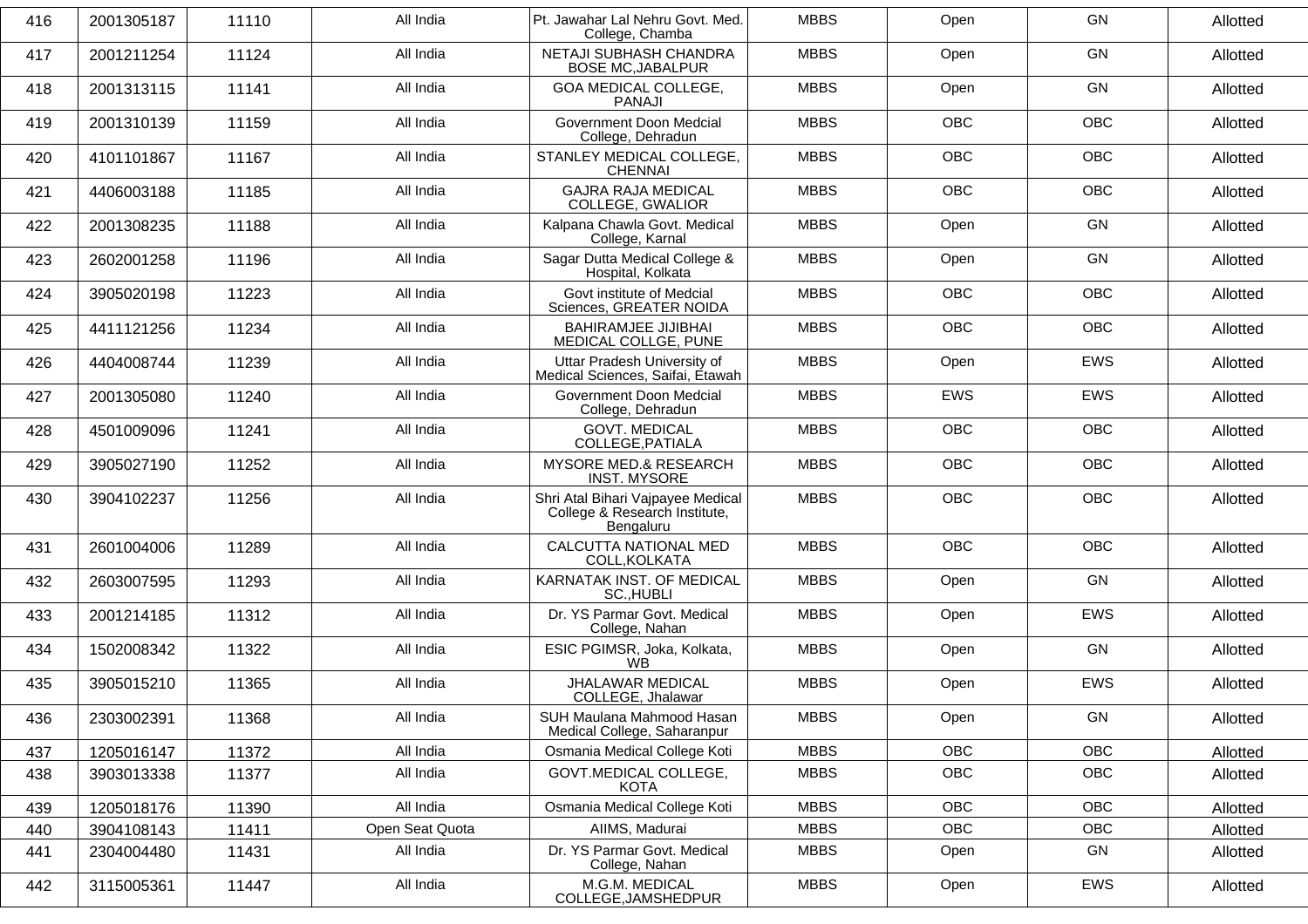| 443 | 4408005450 | 11452 | All India | Uttar Pradesh University of<br>Medical Sciences, Saifai, Étawah | <b>MBBS</b> | Open       | GN         | Allotted |
|-----|------------|-------|-----------|-----------------------------------------------------------------|-------------|------------|------------|----------|
| 444 | 4402005168 | 11472 | All India | <b>MAHARANI LAXMI BAI</b><br>MEDICAL COLL, JHANSI               | <b>MBBS</b> | <b>OBC</b> | <b>OBC</b> | Allotted |
| 445 | 2807025170 | 11482 | All India | Govt Medical College Kannur                                     | <b>MBBS</b> | Open       | GN         | Allotted |
| 446 | 1502021072 | 11483 | All India | NALANDA MEDICAL COLLEGE,<br><b>PATNA</b>                        | <b>MBBS</b> | <b>OBC</b> | <b>OBC</b> | Allotted |
| 447 | 4401001325 | 11521 | All India | NETAJI SUBHASH CHANDRA<br><b>BOSE MC, JABALPUR</b>              | <b>MBBS</b> | Open       | <b>EWS</b> | Allotted |
| 448 | 2001105369 | 11546 | All India | Kalpana Chawla Govt. Medical<br>College, Karnal                 | <b>MBBS</b> | Open       | <b>GN</b>  | Allotted |
| 449 | 2001225113 | 11566 | All India | BPS Govt. Med. College, Sonepat                                 | <b>MBBS</b> | Open       | GN         | Allotted |
| 450 | 1506002709 | 11577 | All India | GOVT. MEDICAL COLLEGE,<br><b>NAGPUR</b>                         | <b>MBBS</b> | <b>OBC</b> | <b>OBC</b> | Allotted |
| 451 | 3903101873 | 11585 | All India | <b>INDIRA GANDHI</b><br>GOVT.MEDICAL COLL.,<br><b>NAGPUR</b>    | <b>MBBS</b> | <b>EWS</b> | <b>EWS</b> | Allotted |
| 452 | 3903133037 | 11618 | All India | JHALAWAR MEDICAL<br>COLLEGE, Jhalawar                           | <b>MBBS</b> | Open       | <b>OBC</b> | Allotted |
| 453 | 3903025244 | 11619 | All India | Pt. Jawahar Lal Nehru Govt. Med.<br>College, Chamba             | <b>MBBS</b> | Open       | <b>OBC</b> | Allotted |
| 454 | 1501002311 | 11624 | All India | R.G. KAR MEDICAL<br>COLLEGE, KOLKATA                            | <b>MBBS</b> | <b>OBC</b> | <b>OBC</b> | Allotted |
| 455 | 3111004541 | 11637 | All India | NALANDA MEDICAL COLLEGE,<br><b>PATNA</b>                        | <b>MBBS</b> | <b>OBC</b> | <b>OBC</b> | Allotted |
| 456 | 4408114239 | 11672 | All India | <b>TOPIWALA NATIONAL</b><br>MEDICAL COLLEGE, MUMBAI             | <b>MBBS</b> | <b>OBC</b> | <b>OBC</b> | Allotted |
| 457 | 4602001068 | 11684 | All India | BPS Govt. Med. College, Sonepat                                 | <b>MBBS</b> | Open       | <b>GN</b>  | Allotted |
| 458 | 1502211531 | 11710 | All India | CALCUTTA NATIONAL MED<br>COLL, KOLKATA                          | <b>MBBS</b> | <b>OBC</b> | <b>OBC</b> | Allotted |
| 459 | 3603001454 | 11732 | All India | Andhra Medical College,<br>Visakhapatnam                        | <b>MBBS</b> | <b>OBC</b> | <b>OBC</b> | Allotted |
| 460 | 2302032039 | 11739 | All India | ESIC Medical College, Faridabad                                 | <b>MBBS</b> | <b>OBC</b> | <b>OBC</b> | Allotted |
| 461 | 2602001185 | 11743 | All India | M.G.M. MEDICAL<br>COLLEGE, JAMSHEDPUR                           | <b>MBBS</b> | Open       | GN         | Allotted |
| 462 | 2209006157 | 11749 | All India | Govt Medical College Faizabad                                   | <b>MBBS</b> | Open       | GN         | Allotted |
| 463 | 3905109214 | 11771 | All India | M.P. SHAH MEDICAL COLLEGE,<br><b>JAMNAGAR</b>                   | <b>MBBS</b> | OBC        | OBC        | Allotted |
| 464 | 1503018052 | 11780 | All India | STANLEY MEDICAL COLLEGE,<br>CHENNAI                             | <b>MBBS</b> | <b>OBC</b> | <b>OBC</b> | Allotted |
| 465 | 1502008261 | 11836 | All India | CALCUTTA NATIONAL MED<br>COLL.KOLKATA                           | <b>MBBS</b> | EWS        | EWS        | Allotted |
| 466 | 1503007120 | 11840 | All India | CALCUTTA NATIONAL MED<br>COLL, KOLKATA                          | <b>MBBS</b> | OBC        | OBC        | Allotted |
| 467 | 4402008212 | 11847 | All India | <b>JHALAWAR MEDICAL</b><br>COLLEGE, Jhalawar                    | <b>MBBS</b> | Open       | GN         | Allotted |
| 468 | 2001212042 | 11870 | All India | M.G.M. MEDICAL<br>COLLEGE, JAMSHEDPUR                           | <b>MBBS</b> | Open       | GN         | Allotted |
| 469 | 2601002023 | 11908 | All India | <b>BURDWAN MEDICAL</b><br>COLLEGE, BURDWAN                      | <b>MBBS</b> | Open       | GN         | Allotted |
| 470 | 4501007181 | 11916 | All India | COLLEGE OF MEDICINE and<br>JNM HOSPITAL, KALYANI                | <b>MBBS</b> | Open       | GN         | Allotted |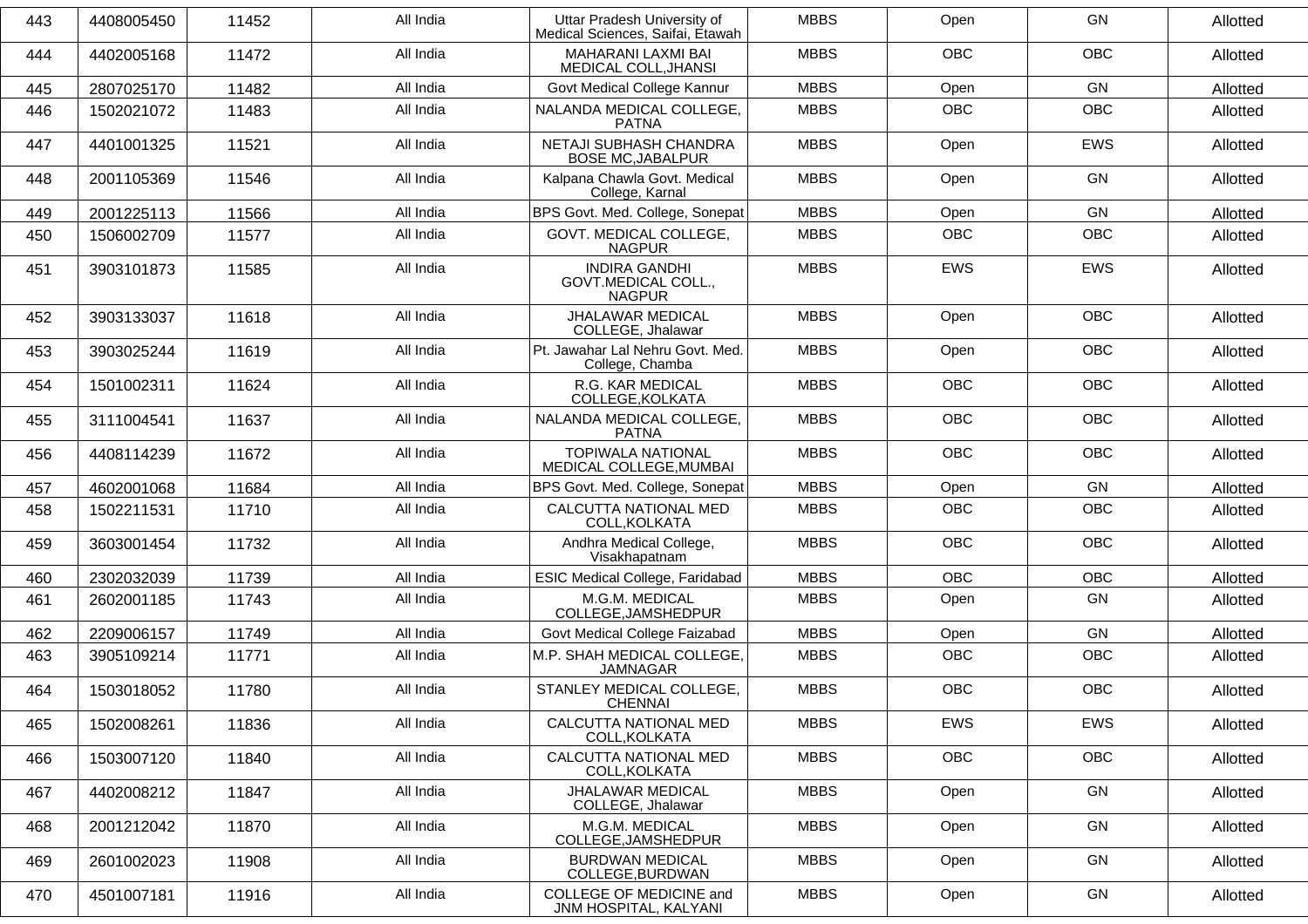| 471 | 1502225200 | 11917 | All India           | Darbhanga Medical College,<br>Laheriasarai                                     | <b>MBBS</b> | Open       | <b>OBC</b> | Allotted |
|-----|------------|-------|---------------------|--------------------------------------------------------------------------------|-------------|------------|------------|----------|
| 472 | 4411002243 | 11921 | All India           | <b>TOPIWALA NATIONAL</b><br>MEDICAL COLLEGE, MUMBAI                            | <b>MBBS</b> | <b>OBC</b> | <b>OBC</b> | Allotted |
| 473 | 1502307236 | 11942 | All India           | Darbhanga Medical College,<br>Laheriasarai                                     | <b>MBBS</b> | <b>OBC</b> | <b>OBC</b> | Allotted |
| 474 | 3903124140 | 11949 | All India           | Pt. D.D.U MEDICAL COLLEGE.<br>RAJKOT                                           | <b>MBBS</b> | <b>OBC</b> | <b>OBC</b> | Allotted |
| 475 | 3603003554 | 11964 | All India           | MAHARAJA K.C. GAJAPATI<br>M.C., BRAHMAPUR                                      | <b>MBBS</b> | Open       | <b>OBC</b> | Allotted |
| 476 | 3903117393 | 12000 | Open Seat Quota     | AIIMS, Madurai                                                                 | <b>MBBS</b> | <b>OBC</b> | <b>OBC</b> | Allotted |
| 477 | 1502006459 | 12001 | All India           | VARDHMAN INSTITUTE OF<br>MEDICAL SCIENCES, NALANDA                             | <b>MBBS</b> | Open       | <b>OBC</b> | Allotted |
| 478 | 2302024219 | 12012 | IP University Quota | Vardhman Mahavir Medical<br>College and Safdarjung Hospital<br>New Delhi, VMMC | <b>MBBS</b> | <b>OBC</b> | <b>OBC</b> | Allotted |
| 479 | 1502312282 | 12045 | All India           | LOKMANYA TILAK MUNICIPAL<br>M C, MUMBAI                                        | <b>MBBS</b> | <b>OBC</b> | <b>OBC</b> | Allotted |
| 480 | 4411019279 | 12049 | All India           | MAHARANI LAXMI BAI<br>MEDICAL COLL, JHANSI                                     | <b>MBBS</b> | <b>OBC</b> | <b>OBC</b> | Allotted |
| 481 | 4411004471 | 12054 | All India           | M.G.M. MEDICAL<br>COLLEGE, JAMSHEDPUR                                          | <b>MBBS</b> | Open       | GN         | Allotted |
| 482 | 4405024130 | 12057 | All India           | <b>GOVT. MEDICAL</b><br>COLLEGE, AURANGABAD                                    | <b>MBBS</b> | Open       | GN         | Allotted |
| 483 | 2811025051 | 12074 | All India           | Government Medical College,<br>ESIC, Kollam                                    | <b>MBBS</b> | Open       | <b>GN</b>  | Allotted |
| 484 | 2304018162 | 12079 | All India           | <b>GHARWALE GOVT.MED SCI</b><br>&RESEARCH, SRINAGAR                            | <b>MBBS</b> | Open       | GN         | Allotted |
| 485 | 2810009265 | 12090 | All India           | <b>COIMBATORE MEDICAL</b><br>COLLEGE, COIMBATORE                               | <b>MBBS</b> | Open       | GN         | Allotted |
| 486 | 1501011079 | 12119 | All India           | Darbhanga Medical College,<br>Laheriasarai                                     | <b>MBBS</b> | OBC        | OBC        | Allotted |
| 487 | 1206005302 | 12125 | All India           | <b>MYSORE MED.&amp; RESEARCH</b><br><b>INST. MYSORE</b>                        | <b>MBBS</b> | <b>OBC</b> | <b>OBC</b> | Allotted |
| 488 | 1502001373 | 12157 | All India           | CALCUTTA NATIONAL MED<br>COLL, KOLKATA                                         | <b>MBBS</b> | <b>OBC</b> | <b>OBC</b> | Allotted |
| 489 | 3902016126 | 12177 | All India           | <b>JHALAWAR MEDICAL</b><br>COLLEGE, Jhalawar                                   | <b>MBBS</b> | Open       | <b>EWS</b> | Allotted |
| 490 | 2701018228 | 12189 | All India           | BELGAUM INST. OF MEDICAL<br><b>SCI., BELGAUM</b>                               | <b>MBBS</b> | Open       | GN         | Allotted |
| 491 | 2811029293 | 12217 | All India           | Government Medical College,<br>ESIC, Kollam                                    | <b>MBBS</b> | Open       | GN         | Allotted |
| 492 | 1202005254 | 12220 | Open Seat Quota     | AIIMS, Madurai                                                                 | <b>MBBS</b> | EWS        | EWS        | Allotted |
| 493 | 3110005293 | 12247 | All India           | MADURAI MEDICAL COLLEGE,<br>MADURAI                                            | <b>MBBS</b> | Open       | GN         | Allotted |
| 494 | 4114004703 | 12256 | All India           | <b>GOVT. KILPAUK MEDICAL</b><br>COLLEGE, CHENNAI                               | <b>MBBS</b> | Open       | OBC        | Allotted |
| 495 | 3902004134 | 12260 | All India           | JHALAWAR MEDICAL<br>COLLEGE, Jhalawar                                          | <b>MBBS</b> | Open       | GN         | Allotted |
| 496 | 3903108066 | 12282 | All India           | Pt. Jawahar Lal Nehru Govt. Med.<br>College, Chamba                            | <b>MBBS</b> | Open       | GN         | Allotted |
| 497 | 3905013164 | 12295 | All India           | JHALAWAR MEDICAL<br>COLLEGE, Jhalawar                                          | <b>MBBS</b> | Open       | GN         | Allotted |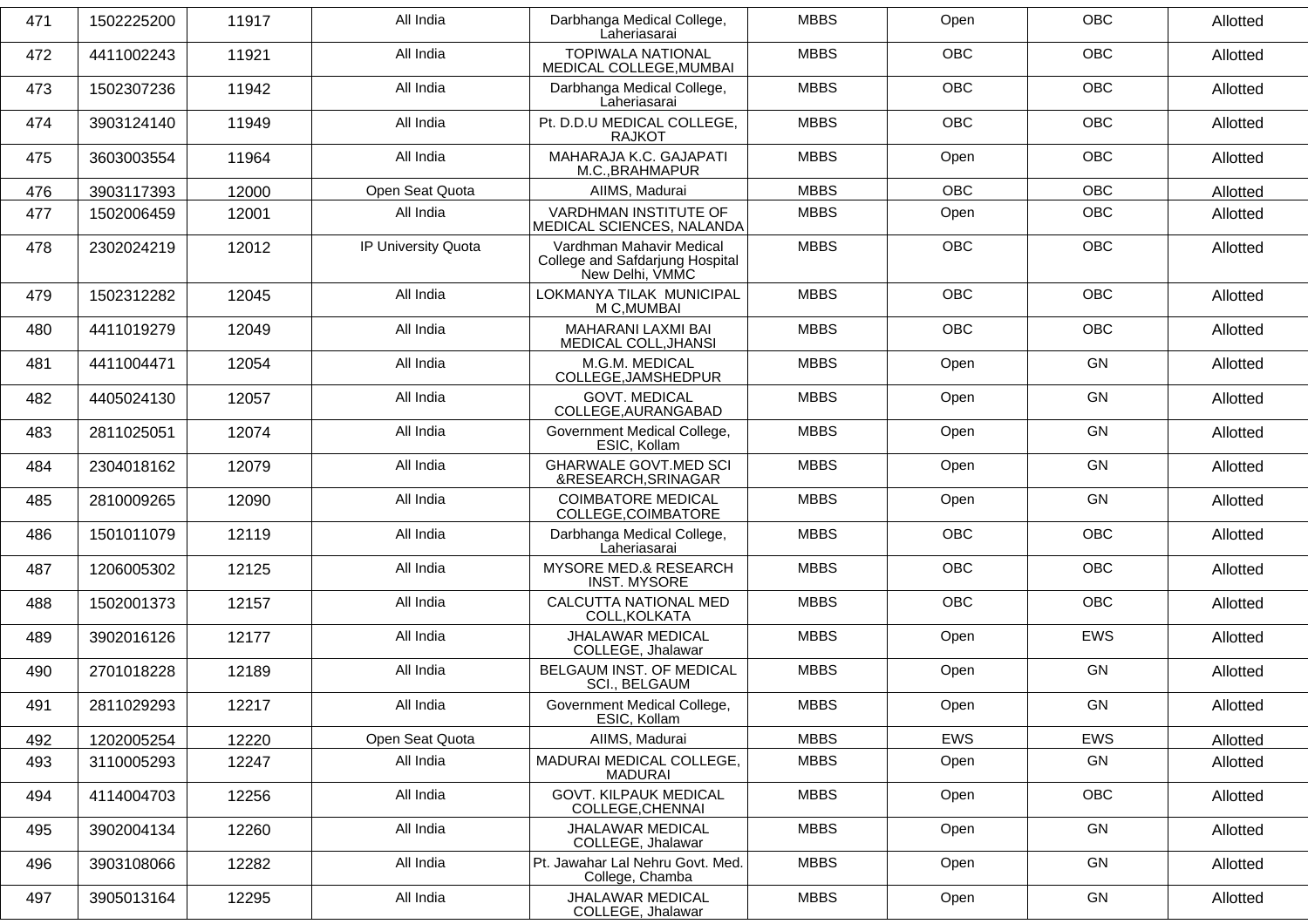| 498 | 1503001308 | 12304 | All India       | <b>VARDHMAN INSTITUTE OF</b><br>MEDICAL SCIENCES, NALANDA          | <b>MBBS</b> | Open       | GN         | Allotted |
|-----|------------|-------|-----------------|--------------------------------------------------------------------|-------------|------------|------------|----------|
| 499 | 1203001405 | 12307 | All India       | Andhra Medical College,<br>Visakhapatnam                           | <b>MBBS</b> | <b>OBC</b> | <b>OBC</b> | Allotted |
| 500 | 3903117342 | 12308 | All India       | SHRI KALYAN GOVT MEDICAL<br><b>COLLEGE SIKAR</b>                   | <b>MBBS</b> | Open       | <b>OBC</b> | Allotted |
| 501 | 3903206231 | 12349 | All India       | <b>JHALAWAR MEDICAL</b><br>COLLEGE, Jhalawar                       | <b>MBBS</b> | Open       | GN         | Allotted |
| 502 | 1205014108 | 12361 | All India       | GOA MEDICAL COLLEGE,<br><b>PANAJI</b>                              | <b>MBBS</b> | Open       | GN         | Allotted |
| 503 | 1502101204 | 12415 | All India       | CALCUTTA NATIONAL MED<br>COLL, KOLKATA                             | <b>MBBS</b> | <b>EWS</b> | <b>EWS</b> | Allotted |
| 504 | 4411013073 | 12433 | All India       | Uttar Pradesh University of<br>Medical Sciences, Saifai, Étawah    | <b>MBBS</b> | <b>OBC</b> | <b>OBC</b> | Allotted |
| 505 | 4205004184 | 12444 | Open Seat Quota | AIIMS, Madurai                                                     | <b>MBBS</b> | <b>OBC</b> | <b>OBC</b> | Allotted |
| 506 | 2702122055 | 12445 | Open Seat Quota | AIIMS, Madurai                                                     | <b>MBBS</b> | <b>OBC</b> | <b>OBC</b> | Allotted |
| 507 | 1506001804 | 12448 | All India       | Pt. J N M MEDICAL COLLEGE,<br><b>RAIPUR</b>                        | <b>MBBS</b> | Open       | GN         | Allotted |
| 508 | 3903004404 | 12459 | All India       | Employees State Insurance<br>Corporation Medical College,<br>Alwar | <b>MBBS</b> | Open       | GN         | Allotted |
| 509 | 3903207086 | 12461 | All India       | Govt Medical College, Churu                                        | <b>MBBS</b> | Open       | <b>GN</b>  | Allotted |
| 510 | 2001211092 | 12481 | All India       | Pt. Jawahar Lal Nehru Govt. Med.<br>College, Chamba                | <b>MBBS</b> | Open       | <b>GN</b>  | Allotted |
| 511 | 3903019095 | 12502 | All India       | SHRI KALYAN GOVT MEDICAL<br><b>COLLEGE SIKAR</b>                   | <b>MBBS</b> | Open       | OBC        | Allotted |
| 512 | 4408109506 | 12519 | All India       | Uttar Pradesh University of<br>Medical Sciences, Saifai, Etawah    | <b>MBBS</b> | <b>OBC</b> | <b>OBC</b> | Allotted |
| 513 | 3903214207 | 12520 | All India       | LOKMANYA TILAK MUNICIPAL<br>M C, MUMBAI                            | <b>MBBS</b> | <b>OBC</b> | <b>OBC</b> | Allotted |
| 514 | 2304002467 | 12521 | All India       | Sagar Dutta Medical College &<br>Hospital, Kolkata                 | <b>MBBS</b> | <b>EWS</b> | EWS        | Allotted |
| 515 | 2001209339 | 12546 | All India       | NALANDA MEDICAL COLLEGE,<br><b>PATNA</b>                           | <b>MBBS</b> | <b>EWS</b> | <b>EWS</b> | Allotted |
| 516 | 1501002286 | 12570 | All India       | Darbhanga Medical College,<br>Laheriasarai                         | <b>MBBS</b> | <b>OBC</b> | <b>OBC</b> | Allotted |
| 517 | 3905104084 | 12580 | All India       | Govt Medical College Faizabad                                      | <b>MBBS</b> | Open       | <b>OBC</b> | Allotted |
| 518 | 2804023206 | 12584 | All India       | T.D. MEDICAL COLLEGE,<br>ALLAPPUZHA                                | <b>MBBS</b> | <b>OBC</b> | <b>OBC</b> | Allotted |
| 519 | 1502221418 | 12595 | All India       | GANDHI MEDICAL COLLEGE,<br><b>BHOPAL</b>                           | <b>MBBS</b> | OBC        | OBC        | Allotted |
| 520 | 4408022384 | 12613 | All India       | CALCUTTA NATIONAL MED<br>COLL, KOLKATA                             | <b>MBBS</b> | OBC        | OBC        | Allotted |
| 521 | 2809035283 | 12635 | All India       | T.D. MEDICAL COLLEGE,<br>ALLAPPUZHA                                | <b>MBBS</b> | OBC        | OBC        | Allotted |
| 522 | 3903120423 | 12637 | All India       | <b>Government Medical College</b><br>Hamirpur                      | <b>MBBS</b> | Open       | OBC        | Allotted |
| 523 | 4407010383 | 12664 | All India       | LOKMANYA TILAK MUNICIPAL<br>M C, MUMBAI                            | <b>MBBS</b> | <b>OBC</b> | OBC        | Allotted |
| 524 | 2001007406 | 12670 | All India       | Govt Medical College Faizabad                                      | <b>MBBS</b> | Open       | GN         | Allotted |
| 525 | 2602002648 | 12674 | All India       | <b>GANDHI MEDICAL COLLEGE,</b><br><b>BHOPAL</b>                    | <b>MBBS</b> | OBC        | OBC        | Allotted |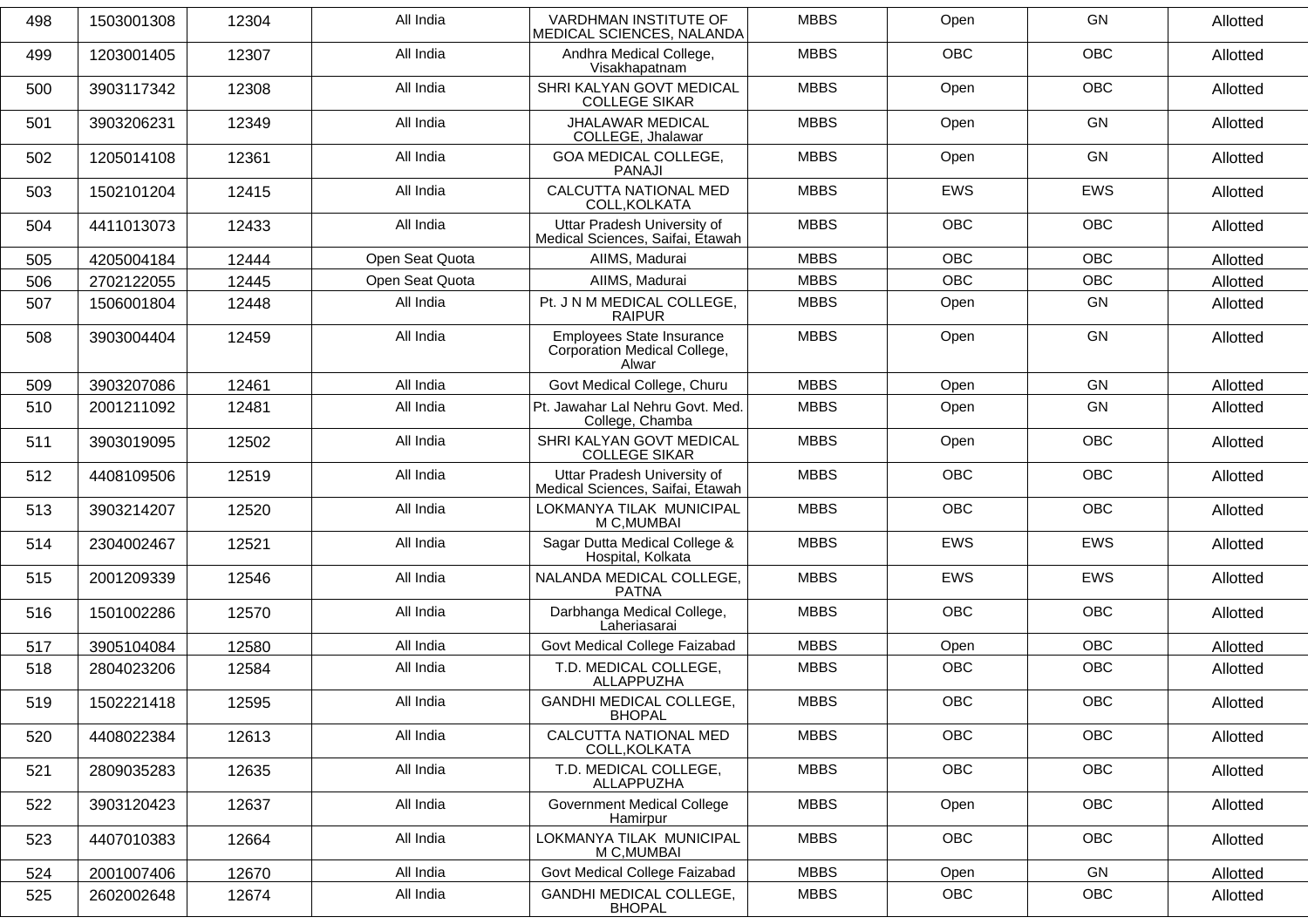| 526 | 2001302158 | 12690 | All India              | Government Medical College,<br>Bharatpur             | <b>MBBS</b> | <b>EWS</b> | <b>EWS</b> | Allotted |
|-----|------------|-------|------------------------|------------------------------------------------------|-------------|------------|------------|----------|
| 527 | 1503004141 | 12700 | All India              | CALCUTTA NATIONAL MED<br>COLL, KOLKATA               | <b>MBBS</b> | <b>OBC</b> | OBC        | Allotted |
| 528 | 4410005050 | 12701 | All India              | <b>GOVT. KILPAUK MEDICAL</b><br>COLLEGE, CHENNAI     | <b>MBBS</b> | Open       | <b>GN</b>  | Allotted |
| 529 | 1501001446 | 12714 | Open Seat Quota        | AIIMS, Madurai                                       | <b>MBBS</b> | <b>OBC</b> | <b>OBC</b> | Allotted |
| 530 | 4404005527 | 12733 | All India              | GOA MEDICAL COLLEGE,<br><b>PANAJI</b>                | <b>MBBS</b> | Open       | <b>GN</b>  | Allotted |
| 531 | 3901012010 | 12769 | All India              | Sagar Dutta Medical College &<br>Hospital, Kolkata   | <b>MBBS</b> | <b>EWS</b> | <b>EWS</b> | Allotted |
| 532 | 2001002639 | 12794 | All India              | <b>GOVT. KILPAUK MEDICAL</b><br>COLLEGE, CHENNAI     | <b>MBBS</b> | Open       | GN         | Allotted |
| 533 | 2807012116 | 12817 | All India              | Govt Medical College Kannur                          | <b>MBBS</b> | Open       | GN         | Allotted |
| 534 | 2812009075 | 12841 | All India              | T.D. MEDICAL COLLEGE,<br>ALLAPPUZHA                  | <b>MBBS</b> | OBC        | OBC        | Allotted |
| 535 | 2811008175 | 12855 | All India              | MADURAI MEDICAL COLLEGE,<br><b>MADURAI</b>           | <b>MBBS</b> | Open       | <b>GN</b>  | Allotted |
| 536 | 1502120220 | 12856 | All India              | <b>GOVT. KILPAUK MEDICAL</b><br>COLLEGE, CHENNAI     | <b>MBBS</b> | Open       | <b>GN</b>  | Allotted |
| 537 | 2807004314 | 12863 | All India              | T.D. MEDICAL COLLEGE,<br>ALLAPPUZHA                  | <b>MBBS</b> | OBC        | OBC        | Allotted |
| 538 | 3905101210 | 12868 | All India              | Dr. R. N. Cooper General<br>Hospital, Juhu, Mumbai   | <b>MBBS</b> | <b>OBC</b> | <b>OBC</b> | Allotted |
| 539 | 2001012196 | 12878 | Delhi University Quota | University College of Medical<br>Sciences, New Delhi | <b>MBBS</b> | <b>OBC</b> | OBC        | Allotted |
| 540 | 4112007080 | 12885 | All India              | <b>GOVT. KILPAUK MEDICAL</b><br>COLLEGE, CHENNAI     | <b>MBBS</b> | Open       | <b>OBC</b> | Allotted |
| 541 | 3903221307 | 12905 | All India              | <b>JHALAWAR MEDICAL</b><br>COLLEGE, Jhalawar         | <b>MBBS</b> | <b>OBC</b> | <b>OBC</b> | Allotted |
| 542 | 2803007160 | 12907 | All India              | Government Medical College,<br>ESIC, Kollam          | <b>MBBS</b> | Open       | <b>GN</b>  | Allotted |
| 543 | 1502304369 | 12911 | All India              | NETAJI SUBHASH CHANDRA<br><b>BOSE MC, JABALPUR</b>   | <b>MBBS</b> | <b>EWS</b> | EWS        | Allotted |
| 544 | 4406007337 | 12918 | All India              | CALCUTTA NATIONAL MED<br>COLL, KOLKATA               | <b>MBBS</b> | <b>OBC</b> | <b>OBC</b> | Allotted |
| 545 | 3905113251 | 12922 | All India              | NETAJI SUBHASH CHANDRA<br><b>BOSE MC, JABALPUR</b>   | <b>MBBS</b> | <b>EWS</b> | <b>EWS</b> | Allotted |
| 546 | 4403010064 | 12934 | All India              | MG Inst. of Medical Sciences,<br>Sevagram Wardha     | <b>MBBS</b> | Open       | <b>GN</b>  | Allotted |
| 547 | 4402008298 | 12936 | All India              | GANDHI MEDICAL COLLEGE,<br><b>BHOPAL</b>             | <b>MBBS</b> | <b>OBC</b> | <b>OBC</b> | Allotted |
| 548 | 2001201744 | 12937 | Delhi University Quota | Maulana Azad Medical College,<br>New Delhi           | <b>MBBS</b> | OBC        | OBC        | Allotted |
| 549 | 4411010209 | 12967 | All India              | Jawaharlal Nehru Medical<br>College, Bhagalpur       | <b>MBBS</b> | Open       | OBC        | Allotted |
| 550 | 3115021128 | 12975 | All India              | <b>GOVERNMENT MEDICAL</b><br>COLLEGE, MIRAJ          | <b>MBBS</b> | Open       | GN         | Allotted |
| 551 | 2801020114 | 12983 | All India              | Government Medical College,<br>ESIC, Kollam          | <b>MBBS</b> | Open       | GN         | Allotted |
| 552 | 4201105191 | 12993 | All India              | MYSORE MED.& RESEARCH<br><b>INST. MYSORE</b>         | <b>MBBS</b> | OBC        | OBC        | Allotted |
|     |            |       |                        |                                                      |             |            |            |          |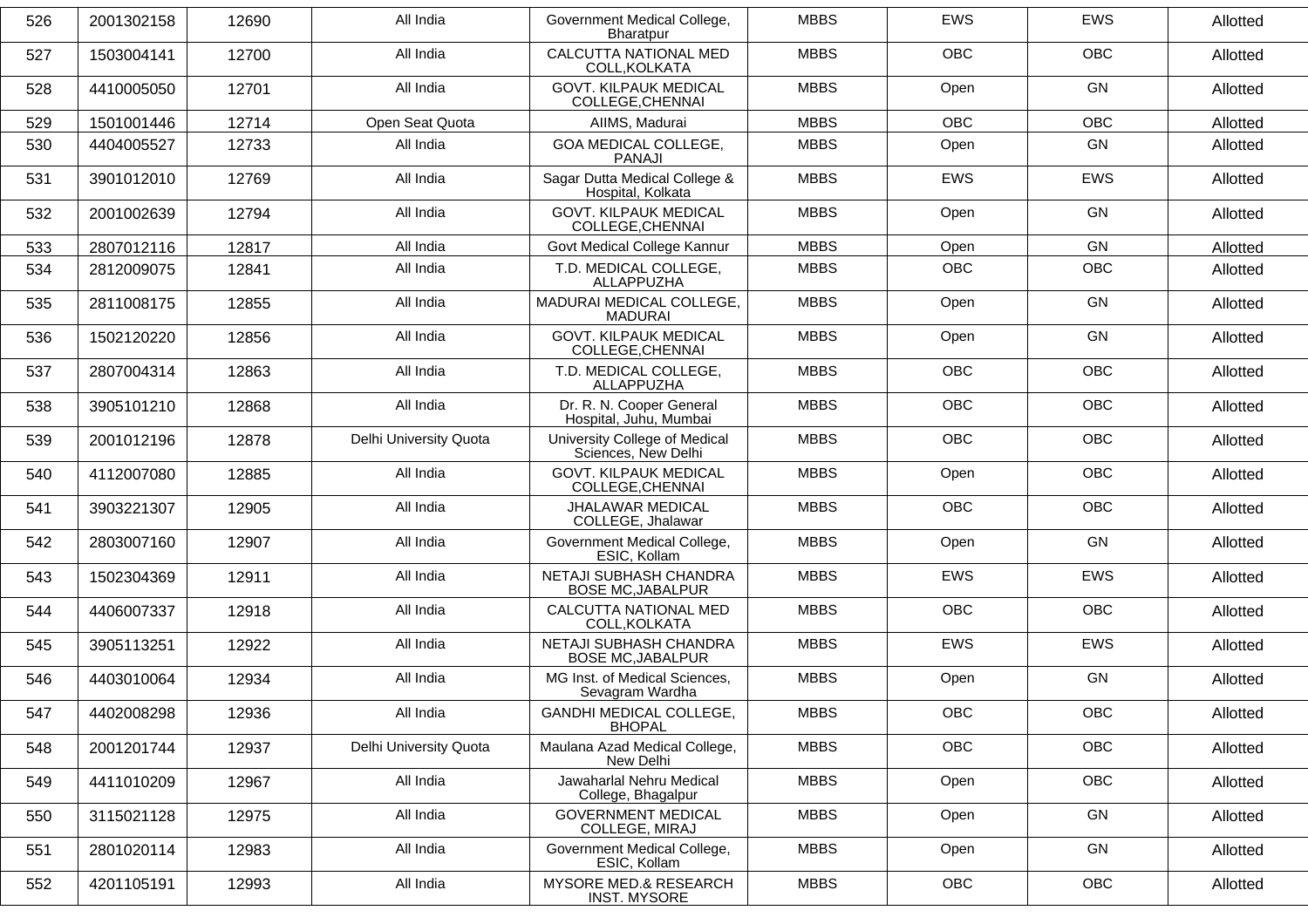| 553 | 4503002429 | 12998 | All India                                                                   | GMC, Shahjhanpur                                     | <b>MBBS</b> | Open       | <b>GN</b>  | Allotted                  |
|-----|------------|-------|-----------------------------------------------------------------------------|------------------------------------------------------|-------------|------------|------------|---------------------------|
| 554 | 4402004204 | 13001 | All India                                                                   | S.S. MEDICAL COLLEGE,<br><b>REWA</b>                 | <b>MBBS</b> | Open       | <b>GN</b>  | Allotted                  |
| 555 | 2302014379 | 13036 | All India                                                                   | Govt Medical College, Churu                          | <b>MBBS</b> | Open       | GN         | Allotted                  |
| 556 | 1502015014 | 13038 | All India                                                                   | Dr. R. N. Cooper General<br>Hospital, Juhu, Mumbai   | <b>MBBS</b> | <b>OBC</b> | <b>OBC</b> | Allotted                  |
| 557 | 2302031239 | 13040 | All India                                                                   | Dr. YS Parmar Govt. Medical<br>College, Nahan        | <b>MBBS</b> | <b>EWS</b> | EWS        | Allotted                  |
| 558 | 3905023169 | 13079 | All India                                                                   | Government Medical College,<br>Bharatpur             | <b>MBBS</b> | <b>OBC</b> | <b>OBC</b> | Allotted                  |
| 559 | 4411007020 | 13091 | All India                                                                   | Govt Medical College Barmer<br>Rajasthan             | <b>MBBS</b> | Open       | <b>EWS</b> | Allotted                  |
| 560 | 1505001084 | 13112 | Delhi University Quota                                                      | University College of Medical<br>Sciences, New Delhi | <b>MBBS</b> | <b>OBC</b> | <b>OBC</b> | Allotted                  |
| 561 | 1204012225 | 13127 | All India                                                                   | KURNOOL MEDICAL COLLEGE,<br><b>KURNOOL</b>           | <b>MBBS</b> | Open       | <b>EWS</b> | Allotted                  |
| 562 | 3902016131 | 13136 | All India                                                                   | JHALAWAR MEDICAL<br>COLLEGE, Jhalawar                | <b>MBBS</b> | <b>OBC</b> | <b>OBC</b> | Allotted                  |
| 563 | 2001107420 | 13139 | Delhi University Quota                                                      | University College of Medical<br>Sciences, New Delhi | <b>MBBS</b> | <b>OBC</b> | <b>OBC</b> | Allotted                  |
| 564 | 4401008482 | 13142 | All India                                                                   | Govt. Medical College, Kannauj                       | <b>MBBS</b> | Open       | <b>OBC</b> | Allotted                  |
| 565 | 4101106148 | 13164 | All India                                                                   | <b>GOVT. KILPAUK MEDICAL</b><br>COLLEGE, CHENNAI     | <b>MBBS</b> | <b>OBC</b> | OBC        | Allotted                  |
| 566 | 4411110307 | 13173 | All India                                                                   | <b>GANDHI MEDICAL COLLEGE,</b><br><b>BHOPAL</b>      | <b>MBBS</b> | <b>OBC</b> | <b>OBC</b> | Allotted                  |
| 567 | 4408007140 | 13207 | All India                                                                   | MRA MEDICAL COLLEGE<br>AMBEDKAR NAGAR, UP            | <b>MBBS</b> | Open       | GN         | Allotted                  |
| 568 | 2803014292 | 13225 | All India                                                                   | Govt Medical College, Ernakulam                      | <b>MBBS</b> | <b>OBC</b> | <b>OBC</b> | Allotted                  |
| 569 | 3903023042 | 13246 | All India                                                                   | Govt. Medical College, Kannauj                       | <b>MBBS</b> | Open       | OBC        | Allotted                  |
| 570 | 4503004162 | 13260 | All India                                                                   | Govt Medical College Badaun                          | <b>MBBS</b> | Open       | GN         | Allotted                  |
| 571 | 3903210398 | 13276 | All India                                                                   | Government Medical College,<br><b>Bhilwara</b>       | <b>MBBS</b> | Open       | GN         | Allotted                  |
| 572 | 4411001186 | 13284 | All India                                                                   | Govt Medical College Faizabad                        | <b>MBBS</b> | <b>OBC</b> | <b>OBC</b> | Allotted                  |
| 573 | 4409002716 | 13321 | Delhi NCR Children/Widows of<br>Personnel of the Armed Forces<br>(CW) Quota | University College of Medical<br>Sciences, New Delhi | <b>MBBS</b> | Open       | GN         | Allotted( CW Rank<br>:30) |
| 574 | 1502202041 | 13322 | All India                                                                   | Jawaharlal Nehru Medical<br>College, Bhagalpur       | <b>MBBS</b> | Open       | GN         | Allotted                  |
| 575 | 1502322258 | 13331 | All India                                                                   | Pt. J N M MEDICAL COLLEGE,<br><b>RAIPUR</b>          | <b>MBBS</b> | Open       | OBC        | Allotted                  |
| 576 | 1503002436 | 13338 | All India                                                                   | <b>GAJRA RAJA MEDICAL</b><br>COLLEGE, GWALIOR        | <b>MBBS</b> | OBC        | OBC        | Allotted                  |
| 577 | 3905102287 | 13340 | All India                                                                   | Dr. R. N. Cooper General<br>Hospital, Juhu, Mumbai   | <b>MBBS</b> | OBC        | OBC        | Allotted                  |
| 578 | 1502308232 | 13341 | All India                                                                   | ESIC PGIMSR, Joka, Kolkata,<br>WB.                   | <b>MBBS</b> | Open       | GN         | Allotted                  |
| 579 | 1502102011 | 13357 | All India                                                                   | NORTH BENGAL<br>MED.COLL, DARJEELING                 | <b>MBBS</b> | Open       | OBC        | Allotted                  |
| 580 | 2304002446 | 13389 | All India                                                                   | <b>Government Medical College</b><br>Hamirpur        | <b>MBBS</b> | Open       | GN         | Allotted                  |
|     |            |       |                                                                             |                                                      |             |            |            |                           |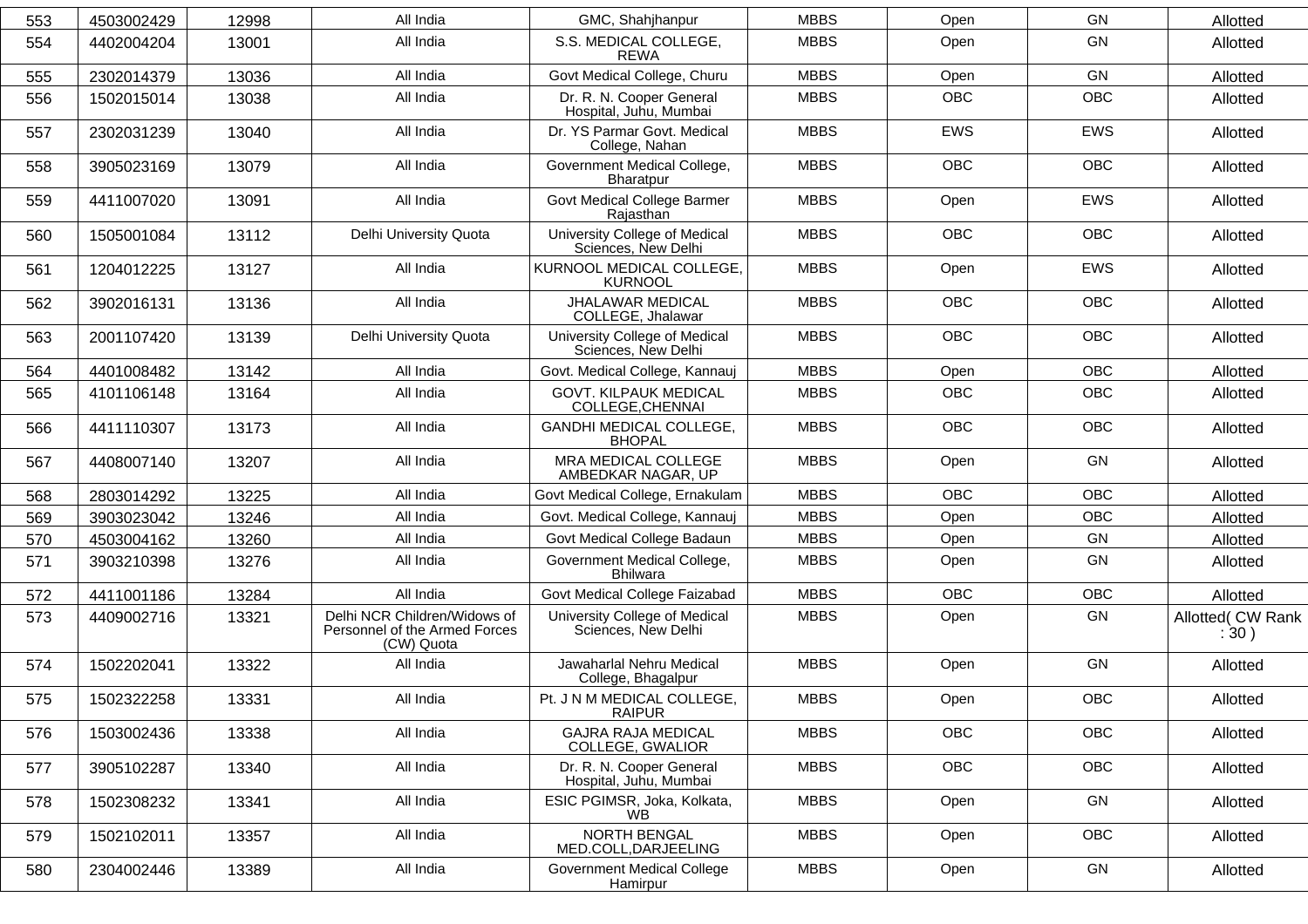| 581 | 3901002145 | 13410 | All India | Shri Vinobha Bhave Institute<br><b>Medical Sciences</b>               | <b>MBBS</b> | Open       | GN         | Allotted |
|-----|------------|-------|-----------|-----------------------------------------------------------------------|-------------|------------|------------|----------|
| 582 | 3903230043 | 13417 | All India | Dr. R. N. Cooper General<br>Hospital, Juhu, Mumbai                    | <b>MBBS</b> | <b>OBC</b> | <b>OBC</b> | Allotted |
| 583 | 1601006066 | 13418 | All India | Employees State Insurance<br>Corporation Medical College,<br>Alwar    | <b>MBBS</b> | <b>OBC</b> | <b>OBC</b> | Allotted |
| 584 | 4402005051 | 13445 | All India | M.G.M. MEDICAL<br>COLLEGE, JAMSHEDPUR                                 | <b>MBBS</b> | <b>OBC</b> | <b>OBC</b> | Allotted |
| 585 | 2603014452 | 13450 | All India | ESIC PGIMSR, Joka, Kolkata,<br><b>WB</b>                              | <b>MBBS</b> | Open       | GN         | Allotted |
| 586 | 3904019087 | 13467 | All India | MEDICAL COLLEGE,<br><b>BHAVNAGAR</b>                                  | <b>MBBS</b> | <b>OBC</b> | <b>OBC</b> | Allotted |
| 587 | 4402028544 | 13493 | All India | PT. B.D. SHARMA PGIMS,<br><b>ROHTAK</b>                               | <b>MBBS</b> | EWS        | EWS        | Allotted |
| 588 | 2001007020 | 13516 | All India | Dr. YS Parmar Govt. Medical<br>College, Nahan                         | <b>MBBS</b> | <b>EWS</b> | <b>EWS</b> | Allotted |
| 589 | 4503001110 | 13534 | All India | ESIC PGIMSR, Joka, Kolkata,<br><b>WB</b>                              | <b>MBBS</b> | Open       | GN         | Allotted |
| 590 | 3903013017 | 13543 | All India | M.G.M. MEDICAL<br>COLLEGE, JAMSHEDPUR                                 | <b>MBBS</b> | <b>OBC</b> | <b>OBC</b> | Allotted |
| 591 | 3905001560 | 13552 | All India | S.S. MEDICAL COLLEGE,<br><b>REWA</b>                                  | <b>MBBS</b> | Open       | <b>GN</b>  | Allotted |
| 592 | 1502003222 | 13565 | All India | ESIC PGIMSR, Joka, Kolkata,<br><b>WB</b>                              | <b>MBBS</b> | Open       | GN         | Allotted |
| 593 | 1502322070 | 13582 | All India | SRI KRISHNA MEDICAL<br>COLLEGE, MUZAFFARPUR                           | <b>MBBS</b> | Open       | EWS        | Allotted |
| 594 | 2809004429 | 13590 | All India | <b>COIMBATORE MEDICAL</b><br>COLLEGE, COIMBATORE                      | <b>MBBS</b> | Open       | OBC        | Allotted |
| 595 | 4402001401 | 13605 | All India | ANUGRAH NARAYAN MAGADH<br>MEDICAL COLLEGE, GAYA                       | <b>MBBS</b> | <b>OBC</b> | <b>OBC</b> | Allotted |
| 596 | 2001203118 | 13609 | All India | SRI KRISHNA MEDICAL<br>COLLEGE, MUZAFFARPUR                           | <b>MBBS</b> | Open       | <b>GN</b>  | Allotted |
| 597 | 4411002657 | 13620 | All India | SRI KRISHNA MEDICAL<br>COLLEGE, MUZAFFARPUR                           | <b>MBBS</b> | <b>OBC</b> | OBC        | Allotted |
| 598 | 2001301059 | 13640 | All India | <b>Autonomous State Medical</b><br>College, Etah                      | <b>MBBS</b> | Open       | GN         | Allotted |
| 599 | 4407014383 | 13667 | All India | MRA MEDICAL COLLEGE<br>AMBEDKAR NAGAR, UP                             | <b>MBBS</b> | <b>OBC</b> | OBC        | Allotted |
| 600 | 3903102399 | 13684 | All India | JHALAWAR MEDICAL<br>COLLEGE, Jhalawar                                 | <b>MBBS</b> | <b>EWS</b> | EWS        | Allotted |
| 601 | 4401011283 | 13693 | All India | ATAL BIHARI VAJPAYEE<br><b>GOVERNMENT MEDICAL</b><br>COLLEGE, VIDISHA | <b>MBBS</b> | Open       | GN         | Allotted |
| 602 | 4411101596 | 13699 | All India | MEDICAL COLLEGE,<br><b>BHAVNAGAR</b>                                  | <b>MBBS</b> | OBC        | OBC        | Allotted |
| 603 | 2604003246 | 13701 | All India | VARDHMAN INSTITUTE OF<br>MEDICAL SCIENCES, NALANDA                    | <b>MBBS</b> | Open       | GN         | Allotted |
| 604 | 2001314252 | 13706 | All India | Rajkiya Medical College, Jalaun                                       | <b>MBBS</b> | Open       | GN         | Allotted |
| 605 | 4411012265 | 13742 | All India | MEDICAL COLLEGE,<br><b>BHAVNAGAR</b>                                  | <b>MBBS</b> | <b>OBC</b> | <b>OBC</b> | Allotted |
| 606 | 4413001208 | 13746 | All India | Dr. YS Parmar Govt. Medical<br>College, Nahan                         | <b>MBBS</b> | OBC        | OBC        | Allotted |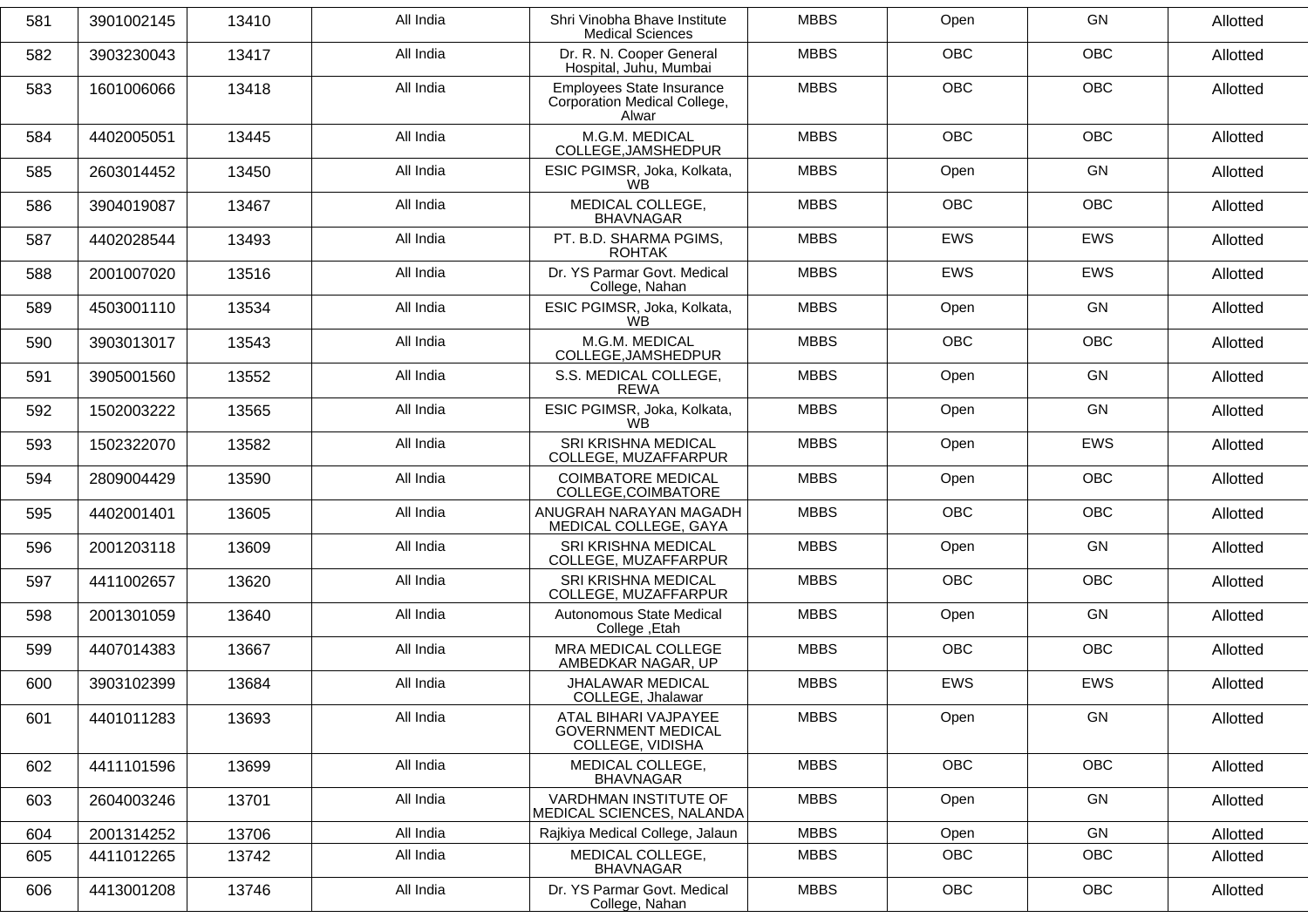| 607 | 4411113317 | 13750 | All India | COLLEGE OF MEDICINE and<br>JNM HOSPITAL, KALYANI      | <b>MBBS</b> | Open       | <b>EWS</b> | Allotted |
|-----|------------|-------|-----------|-------------------------------------------------------|-------------|------------|------------|----------|
| 608 | 4402007128 | 13771 | All India | Govt. Medical College ESI and<br>Hospital, Coimbatore | <b>MBBS</b> | Open       | GN         | Allotted |
| 609 | 4405009475 | 13799 | All India | <b>GOVT. KILPAUK MEDICAL</b><br>COLLEGE, CHENNAI      | <b>MBBS</b> | <b>OBC</b> | <b>OBC</b> | Allotted |
| 610 | 2303001348 | 13802 | All India | Government Medical College,<br><b>Bhilwara</b>        | <b>MBBS</b> | Open       | GN         | Allotted |
| 611 | 2001214223 | 13804 | All India | MRA MEDICAL COLLEGE<br>AMBEDKAR NAGAR, UP             | <b>MBBS</b> | <b>OBC</b> | <b>OBC</b> | Allotted |
| 612 | 2001201876 | 13810 | All India | <b>Government Medical College</b><br>Hamirpur         | <b>MBBS</b> | Open       | GN         | Allotted |
| 613 | 2001211585 | 13829 | All India | Government Medical College, Pali                      | <b>MBBS</b> | Open       | GN         | Allotted |
| 614 | 3905002657 | 13831 | All India | Jawaharlal Nehru Medical<br>College, Bhagalpur        | <b>MBBS</b> | <b>OBC</b> | OBC        | Allotted |
| 615 | 2001103101 | 13842 | All India | SHRI KALYAN GOVT MEDICAL<br><b>COLLEGE SIKAR</b>      | <b>MBBS</b> | Open       | GN         | Allotted |
| 616 | 4411003337 | 13845 | All India | Pt. J N M MEDICAL COLLEGE,<br><b>RAIPUR</b>           | <b>MBBS</b> | Open       | GN         | Allotted |
| 617 | 4410002041 | 13848 | All India | RAJIV GANDHI MEDICAL<br>COLLEGE, THANE                | <b>MBBS</b> | <b>OBC</b> | <b>OBC</b> | Allotted |
| 618 | 4402002626 | 13852 | All India | ESIC Medical College, Hyderbad                        | <b>MBBS</b> | <b>OBC</b> | <b>OBC</b> | Allotted |
| 619 | 4416004056 | 13857 | All India | Sagar Dutta Medical College &<br>Hospital, Kolkata    | <b>MBBS</b> | <b>OBC</b> | OBC        | Allotted |
| 620 | 3905125115 | 13858 | All India | Rani Durgavati Medical College,<br>Banda              | <b>MBBS</b> | Open       | OBC        | Allotted |
| 621 | 3805004068 | 13869 | All India | <b>GHARWALE GOVT.MED SCI</b><br>&RESEARCH, SRINAGAR   | <b>MBBS</b> | Open       | GN         | Allotted |
| 622 | 3906011129 | 13872 | All India | Government Medical College,<br><b>Bhilwara</b>        | <b>MBBS</b> | Open       | GN         | Allotted |
| 623 | 1601006554 | 13899 | All India | Govt Medical College, Churu                           | <b>MBBS</b> | Open       | GN         | Allotted |
| 624 | 2804008170 | 13902 | All India | GMC, Manjeri, Kerala                                  | <b>MBBS</b> | Open       | GN         | Allotted |
| 625 | 2809013194 | 13919 | All India | GMC, Manjeri, Kerala                                  | <b>MBBS</b> | Open       | <b>OBC</b> | Allotted |
| 626 | 4402010205 | 13923 | All India | Pt. J N M MEDICAL COLLEGE,<br><b>RAIPUR</b>           | <b>MBBS</b> | Open       | <b>EWS</b> | Allotted |
| 627 | 2001307621 | 13929 | All India | <b>GOA MEDICAL COLLEGE,</b><br><b>PANAJI</b>          | <b>MBBS</b> | Open       | GN         | Allotted |
| 628 | 4403021287 | 13969 | All India | Autonomous State Medical<br>college Society Hardoi    | <b>MBBS</b> | OBC        | OBC        | Allotted |
| 629 | 2604004132 | 13974 | All India | GOA MEDICAL COLLEGE,<br>PANAJI                        | <b>MBBS</b> | Open       | GN         | Allotted |
| 630 | 2603007046 | 13981 | All India | GOVT. MEDICAL COLLEGE,<br><b>NAGPUR</b>               | <b>MBBS</b> | OBC        | OBC        | Allotted |
| 631 | 3902016055 | 13988 | All India | MEDICAL COLLEGE,<br><b>BHAVNAGAR</b>                  | <b>MBBS</b> | OBC        | OBC        | Allotted |
| 632 | 4411009588 | 14004 | All India | Indira Gandhi Medical College &<br>RI, Puducherry     | <b>MBBS</b> | Open       | GN         | Allotted |
| 633 | 1203014298 | 14007 | All India | GUNTUR MEDICAL COLLEGE,<br><b>GUNTUR</b>              | <b>MBBS</b> | Open       | GN         | Allotted |
| 634 | 3904007396 | 14019 | All India | <b>GAJRA RAJA MEDICAL</b><br>COLLEGE, GWALIOR         | <b>MBBS</b> | OBC        | OBC        | Allotted |
|     |            |       |           |                                                       |             |            |            |          |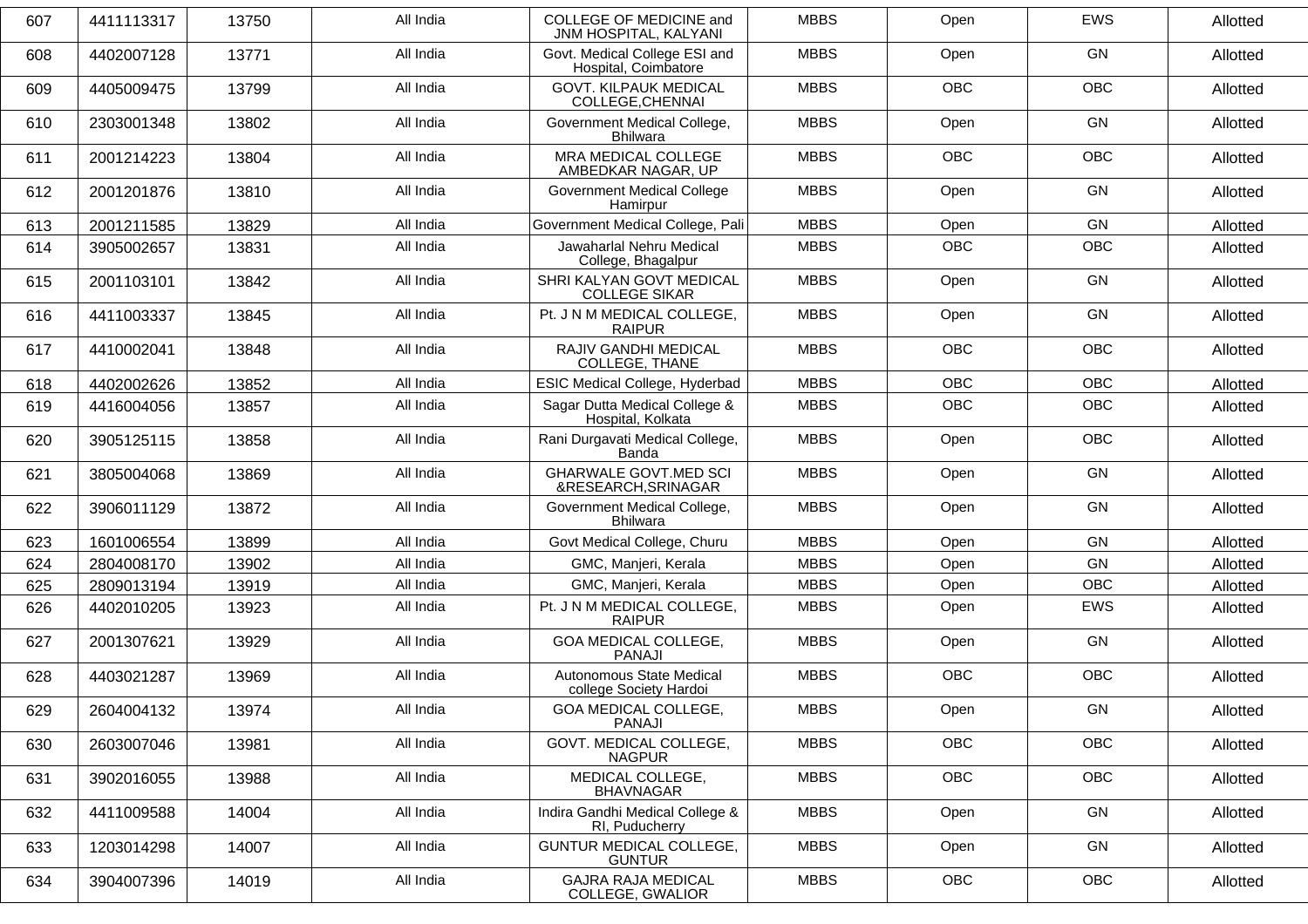| 635 | 2001208509 | 14035 | All India | Autonomous State Medical<br>College, Etah                   | <b>MBBS</b> | Open       | <b>OBC</b> | Allotted |
|-----|------------|-------|-----------|-------------------------------------------------------------|-------------|------------|------------|----------|
| 636 | 4416004492 | 14051 | All India | Kakatiya Medical College<br>Warangal                        | <b>MBBS</b> | Open       | GN         | Allotted |
| 637 | 4411108502 | 14065 | All India | Rani Durgavati Medical College,<br>Banda                    | <b>MBBS</b> | <b>OBC</b> | <b>OBC</b> | Allotted |
| 638 | 1502208273 | 14072 | All India | <b>ESIC Medical College AND</b><br>PGIMSR, Chennai          | <b>MBBS</b> | Open       | GN         | Allotted |
| 639 | 2808117116 | 14081 | All India | Govt Medical College Kannur                                 | <b>MBBS</b> | <b>OBC</b> | <b>OBC</b> | Allotted |
| 640 | 2001201294 | 14091 | All India | GOVT. MEDICAL COLLEGE,<br><b>NAGPUR</b>                     | <b>MBBS</b> | OBC        | OBC        | Allotted |
| 641 | 2001305224 | 14093 | All India | SHKM GMC, Nalhar, Mewat,<br>Haryana                         | <b>MBBS</b> | Open       | GN         | Allotted |
| 642 | 4411104087 | 14140 | All India | Diamond Harbour Govt Medical<br>College                     | <b>MBBS</b> | Open       | GN         | Allotted |
| 643 | 3901001456 | 14152 | All India | Government Medical College,<br><b>Bhilwara</b>              | <b>MBBS</b> | Open       | GN         | Allotted |
| 644 | 4101008462 | 14154 | All India | <b>GOVT. KILPAUK MEDICAL</b><br>COLLEGE, CHENNAI            | <b>MBBS</b> | <b>OBC</b> | <b>OBC</b> | Allotted |
| 645 | 1501007151 | 14193 | All India | VARDHMAN INSTITUTE OF<br>MEDICAL SCIENCES, NALANDA          | <b>MBBS</b> | Open       | OBC        | Allotted |
| 646 | 2304007334 | 14224 | All India | Gmc, Bahraich                                               | <b>MBBS</b> | Open       | GN         | Allotted |
| 647 | 2808111045 | 14247 | All India | GMC, Manjeri, Kerala                                        | <b>MBBS</b> | Open       | GN         | Allotted |
| 648 | 3606003192 | 14263 | All India | V.S.S. MEDICAL COLLEGE,<br><b>BURLA</b>                     | <b>MBBS</b> | Open       | GN         | Allotted |
| 649 | 2810015024 | 14282 | All India | GMC, Manjeri, Kerala                                        | <b>MBBS</b> | Open       | GN         | Allotted |
| 650 | 2603004507 | 14337 | All India | <b>GAJRA RAJA MEDICAL</b><br>COLLEGE, GWALIOR               | <b>MBBS</b> | <b>OBC</b> | <b>OBC</b> | Allotted |
| 651 | 4407021024 | 14343 | All India | Shaheed Nirmal Mahto Medical<br>College & Hospital, Dhanbad | <b>MBBS</b> | <b>OBC</b> | <b>OBC</b> | Allotted |
| 652 | 1601012449 | 14346 | All India | Govt Medical College, Churu                                 | <b>MBBS</b> | Open       | GN         | Allotted |
| 653 | 3607001044 | 14347 | All India | V.S.S. MEDICAL COLLEGE,<br><b>BURLA</b>                     | <b>MBBS</b> | Open       | OBC        | Allotted |
| 654 | 2807028181 | 14354 | All India | MADURAI MEDICAL COLLEGE,<br><b>MADURAI</b>                  | <b>MBBS</b> | Open       | GN         | Allotted |
| 655 | 2808116151 | 14381 | All India | GMC, Manjeri, Kerala                                        | <b>MBBS</b> | Open       | <b>OBC</b> | Allotted |
| 656 | 2801024070 | 14399 | All India | Govt Medical College, Palakkad                              | <b>MBBS</b> | Open       | GN         | Allotted |
| 657 | 3902014153 | 14406 | All India | ESIC Medical College, Hyderbad                              | <b>MBBS</b> | EWS        | EWS        | Allotted |
| 658 | 3606004169 | 14424 | All India | Government of Medical College<br>and Hospital, Balasore     | MBBS        | Open       | GN         | Allotted |
| 659 | 1502203402 | 14459 | All India | <b>GOVT. MEDICAL</b><br>COLLEGE, PATIALA                    | <b>MBBS</b> | OBC        | <b>OBC</b> | Allotted |
| 660 | 1502114111 | 14474 | All India | Pt. J N M MEDICAL COLLEGE,<br><b>RAIPUR</b>                 | <b>MBBS</b> | Open       | EWS        | Allotted |
| 661 | 3110105279 | 14475 | All India | DR. VAISHAMPAYAM<br>MEMORIAL M.C., SHOLAPUR                 | <b>MBBS</b> | Open       | GN         | Allotted |
| 662 | 1506005001 | 14502 | All India | VARDHMAN INSTITUTE OF<br>MEDICAL SCIENCES, NALANDA          | <b>MBBS</b> | Open       | EWS        | Allotted |
| 663 | 2702003276 | 14503 | All India | <b>ESIC Medical College &amp; Hospital,</b><br><b>Bihta</b> | <b>MBBS</b> | Open       | EWS        | Allotted |
|     |            |       |           |                                                             |             |            |            |          |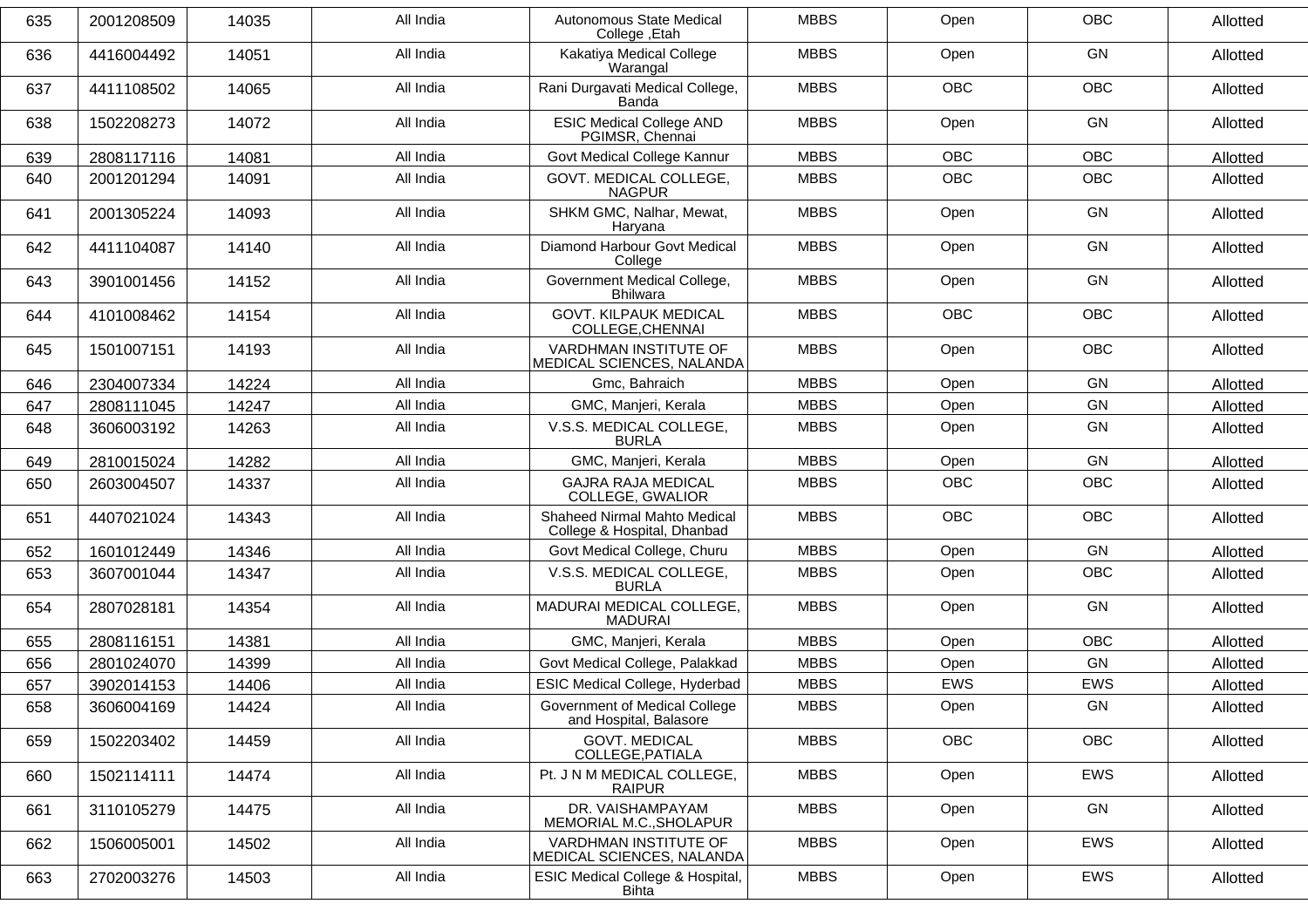| 664 | 2801027055 | 14523 | All India | MADURAI MEDICAL COLLEGE,<br>MADURAI                                   | <b>MBBS</b> | Open       | <b>GN</b>  | Allotted |
|-----|------------|-------|-----------|-----------------------------------------------------------------------|-------------|------------|------------|----------|
| 665 | 2301010196 | 14558 | All India | Kakatiya Medical College<br>Warangal                                  | <b>MBBS</b> | Open       | <b>GN</b>  | Allotted |
| 666 | 4101009415 | 14559 | All India | <b>GOVT. KILPAUK MEDICAL</b><br>COLLEGE, CHENNAI                      | <b>MBBS</b> | <b>OBC</b> | <b>OBC</b> | Allotted |
| 667 | 1502126104 | 14580 | All India | <b>GOVT. KILPAUK MEDICAL</b><br>COLLEGE, CHENNAI                      | <b>MBBS</b> | EWS        | EWS        | Allotted |
| 668 | 2001306698 | 14583 | All India | Govt. Medical College, Kannauj                                        | <b>MBBS</b> | <b>OBC</b> | <b>OBC</b> | Allotted |
| 669 | 3604010115 | 14592 | All India | V.S.S. MEDICAL COLLEGE,<br><b>BURLA</b>                               | <b>MBBS</b> | <b>OBC</b> | <b>OBC</b> | Allotted |
| 670 | 1501001051 | 14597 | All India | SRI KRISHNA MEDICAL<br>COLLEGE, MUZAFFARPUR                           | <b>MBBS</b> | <b>EWS</b> | <b>EWS</b> | Allotted |
| 671 | 1505003324 | 14615 | All India | KARNATAK INST. OF MEDICAL<br>SC., HUBLI                               | <b>MBBS</b> | <b>OBC</b> | <b>OBC</b> | Allotted |
| 672 | 2304007291 | 14624 | All India | Govt Medical College, Churu                                           | <b>MBBS</b> | Open       | <b>GN</b>  | Allotted |
| 673 | 4608112404 | 14647 | All India | <b>GUWAHATI MEDICAL</b><br>COLLEGE, GUWAHATI                          | <b>MBBS</b> | Open       | <b>EWS</b> | Allotted |
| 674 | 3905012118 | 14659 | All India | MG Inst. of Medical Sciences,<br>Sevagram Wardha                      | <b>MBBS</b> | Open       | <b>GN</b>  | Allotted |
| 675 | 2601008170 | 14673 | All India | <b>COIMBATORE MEDICAL</b><br>COLLEGE, COIMBATORE                      | <b>MBBS</b> | <b>OBC</b> | <b>OBC</b> | Allotted |
| 676 | 9902001718 | 14686 | All India | MADURAI MEDICAL COLLEGE,<br><b>MADURAI</b>                            | <b>MBBS</b> | Open       | GN         | Allotted |
| 677 | 4409002079 | 14687 | All India | <b>GOVT. MEDICAL</b><br>COLLEGE, PATIALA                              | <b>MBBS</b> | <b>OBC</b> | <b>OBC</b> | Allotted |
| 678 | 2001002294 | 14718 | All India | Autonomous State Medical<br>College, Fatehpur                         | <b>MBBS</b> | Open       | <b>OBC</b> | Allotted |
| 679 | 1502003200 | 14719 | All India | S.S. MEDICAL COLLEGE,<br><b>REWA</b>                                  | <b>MBBS</b> | Open       | <b>EWS</b> | Allotted |
| 680 | 4101112083 | 14723 | All India | MADURAI MEDICAL COLLEGE,<br><b>MADURAI</b>                            | <b>MBBS</b> | Open       | GN         | Allotted |
| 681 | 4405015373 | 14735 | All India | MAHARSHI DEVRAHA BABA<br>AUTONOMOUS STATE.<br>MEDICAL COLLEGE, DEORIA | <b>MBBS</b> | Open       | <b>OBC</b> | Allotted |
| 682 | 4401008327 | 14737 | All India | Govt Medical College Basti                                            | <b>MBBS</b> | Open       | <b>OBC</b> | Allotted |
| 683 | 4407031120 | 14742 | All India | RAJIV GANDHI MEDICAL<br>COLLEGE, THANE                                | <b>MBBS</b> | <b>OBC</b> | <b>OBC</b> | Allotted |
| 684 | 3905011129 | 14749 | All India | <b>GOVT. MEDICAL</b><br>COLLEGE, PATIALA                              | <b>MBBS</b> | OBC        | OBC        | Allotted |
| 685 | 1205027081 | 14780 | All India | Sri Venkateswara Medical<br>College, Tirupati                         | <b>MBBS</b> | Open       | GN         | Allotted |
| 686 | 3903233157 | 14787 | All India | BELGAUM INST. OF MEDICAL<br>SCI., BELGAUM                             | <b>MBBS</b> | Open       | GN         | Allotted |
| 687 | 2811022087 | 14794 | All India | <b>GOVT. MEDICAL</b><br>COLLEGE, TIRUNELVELI                          | <b>MBBS</b> | Open       | GN         | Allotted |
| 688 | 2811015384 | 14795 | All India | Govt Medical College, Palakkad                                        | <b>MBBS</b> | Open       | GN         | Allotted |
| 689 | 2304005182 | 14807 | All India | Government Medical College,<br>Bhilwara                               | <b>MBBS</b> | Open       | GN         | Allotted |
| 690 | 1502007475 | 14813 | All India | S.S. MEDICAL COLLEGE,<br>REWA                                         | <b>MBBS</b> | Open       | GN         | Allotted |
|     |            |       |           |                                                                       |             |            |            |          |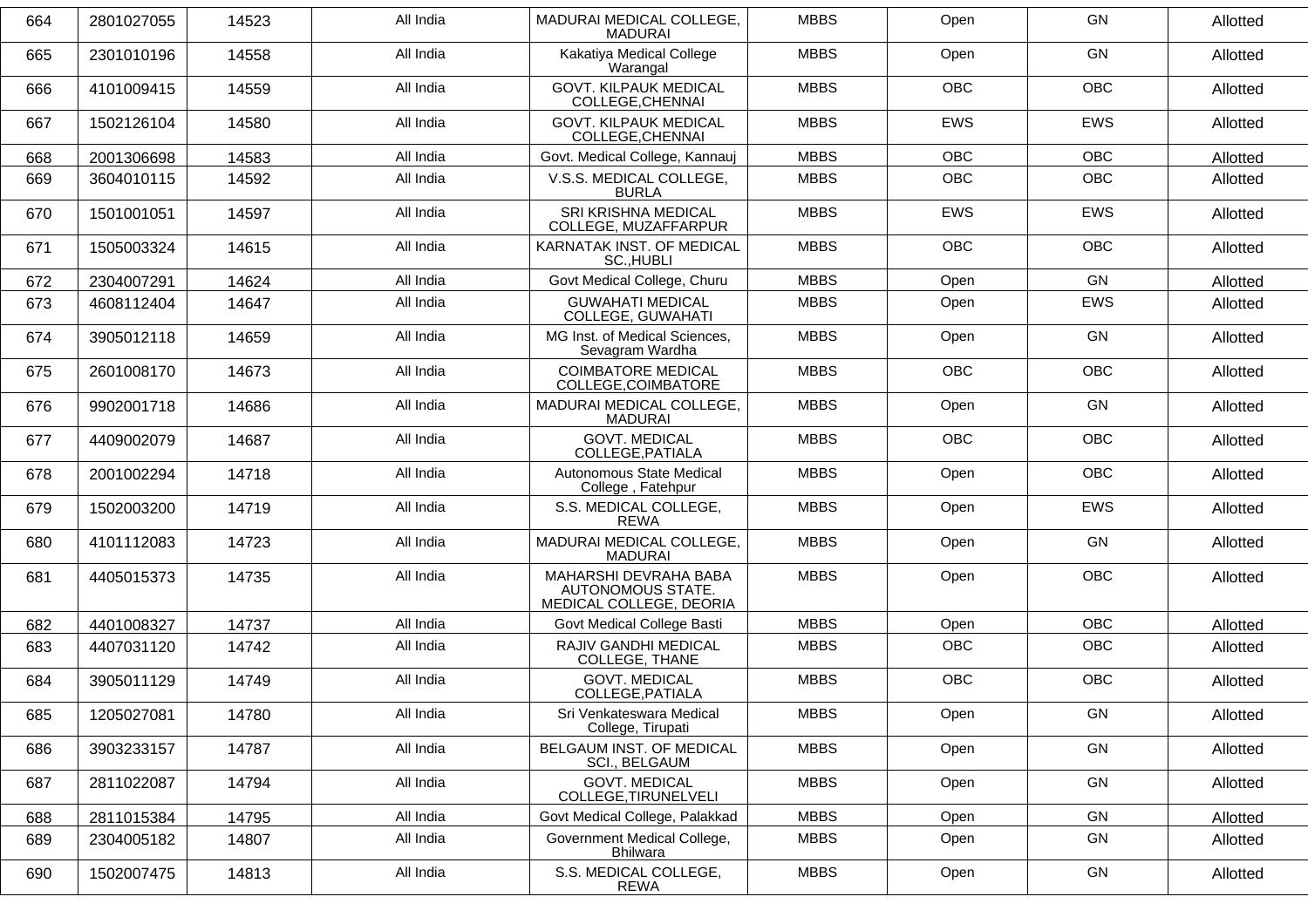| 691 | 2001009301 | 14815 | All India | MG Inst. of Medical Sciences,<br>Sevagram Wardha                      | <b>MBBS</b> | Open       | GN         | Allotted |
|-----|------------|-------|-----------|-----------------------------------------------------------------------|-------------|------------|------------|----------|
| 692 | 2001317107 | 14847 | All India | Govt Medical College, Ernakulam                                       | <b>MBBS</b> | <b>OBC</b> | <b>OBC</b> | Allotted |
| 693 | 3905011186 | 14853 | All India | MG Inst. of Medical Sciences,<br>Sevagram Wardha                      | <b>MBBS</b> | Open       | EWS        | Allotted |
| 694 | 2808022060 | 14854 | All India | GMC, Manjeri, Kerala                                                  | <b>MBBS</b> | <b>OBC</b> | <b>OBC</b> | Allotted |
| 695 | 2001225142 | 14876 | All India | MAHARSHI DEVRAHA BABA<br>AUTONOMOUS STATE.<br>MEDICAL COLLEGE, DEORIA | <b>MBBS</b> | Open       | GN         | Allotted |
| 696 | 1502106241 | 14894 | All India | <b>INDIRA GANDHI</b><br>GOVT.MEDICAL COLL.,<br><b>NAGPUR</b>          | <b>MBBS</b> | <b>OBC</b> | <b>OBC</b> | Allotted |
| 697 | 3101015195 | 14909 | All India | Govt Medical College Baramati                                         | <b>MBBS</b> | Open       | GN         | Allotted |
| 698 | 4415005446 | 14936 | All India | UNS AUTONOMOUS STATE<br>MEDICAL COLLEGES, Jaunpur                     | <b>MBBS</b> | Open       | <b>OBC</b> | Allotted |
| 699 | 2801018611 | 14954 | All India | MADURAI MEDICAL COLLEGE,<br><b>MADURAI</b>                            | <b>MBBS</b> | <b>OBC</b> | <b>OBC</b> | Allotted |
| 700 | 4606005266 | 14968 | All India | MIDNAPORE MEDICAL<br>COLLEGE, MIDNAPUR                                | <b>MBBS</b> | Open       | GN         | Allotted |
| 701 | 3905008062 | 14983 | All India | Pt. J N M MEDICAL COLLEGE,<br><b>RAIPUR</b>                           | <b>MBBS</b> | <b>OBC</b> | <b>OBC</b> | Allotted |
| 702 | 2809028235 | 14991 | All India | Government Medical College,<br>Omandurar                              | <b>MBBS</b> | Open       | <b>OBC</b> | Allotted |
| 703 | 2803010347 | 14994 | All India | THENI GOVT. MEDICAL<br>COLLEGE, THENI                                 | <b>MBBS</b> | Open       | GN         | Allotted |
| 704 | 2809008338 | 14996 | All India | Government Medical College,<br>ESIC, Kollam                           | <b>MBBS</b> | <b>OBC</b> | <b>OBC</b> | Allotted |
| 705 | 3905107047 | 14997 | All India | BANKURA SAMMILANI MED<br>COLL, BANKURA                                | <b>MBBS</b> | <b>EWS</b> | <b>EWS</b> | Allotted |
| 706 | 3903025383 | 15013 | All India | Govt Medical College Basti                                            | <b>MBBS</b> | <b>OBC</b> | <b>OBC</b> | Allotted |
| 707 | 4416004085 | 15021 | All India | <b>ESIC Medical College AND</b><br>PGIMSR, Chennai                    | <b>MBBS</b> | Open       | <b>EWS</b> | Allotted |
| 708 | 4403002624 | 15041 | All India | SHKM GMC, Nalhar, Mewat,<br>Haryana                                   | <b>MBBS</b> | Open       | EWS        | Allotted |
| 709 | 2001203490 | 15043 | All India | MG Inst. of Medical Sciences,<br>Sevagram Wardha                      | <b>MBBS</b> | Open       | <b>GN</b>  | Allotted |
| 710 | 3905005153 | 15048 | All India | SUH Maulana Mahmood Hasan<br>Medical College, Saharanpur              | <b>MBBS</b> | <b>EWS</b> | <b>EWS</b> | Allotted |
| 711 | 2001103122 | 15049 | All India | Government Medical College,<br>Bhilwara                               | <b>MBBS</b> | Open       | GN         | Allotted |
| 712 | 4405015311 | 15062 | All India | MG Inst. of Medical Sciences,<br>Sevagram Wardha                      | <b>MBBS</b> | Open       | GN         | Allotted |
| 713 | 9902001380 | 15074 | All India | <b>THANJAVUR MEDICAL</b><br>COLL., THANJAVUR                          | <b>MBBS</b> | Open       | GN         | Allotted |
| 714 | 4408101921 | 15113 | All India | NORTH BENGAL<br>MED.COLL, DARJEELING                                  | <b>MBBS</b> | OBC        | OBC        | Allotted |
| 715 | 3905113015 | 15133 | All India | Autonomous State Medical<br>College, Ghazipur                         | <b>MBBS</b> | Open       | GN         | Allotted |
| 716 | 4401008004 | 15142 | All India | Government Medical College, Pali                                      | <b>MBBS</b> | Open       | GN         | Allotted |
| 717 | 1502015280 | 15146 | All India | ANUGRAH NARAYAN MAGADH<br>MEDICAL COLLEGE, GAYA                       | <b>MBBS</b> | EWS        | EWS        | Allotted |
|     |            |       |           |                                                                       |             |            |            |          |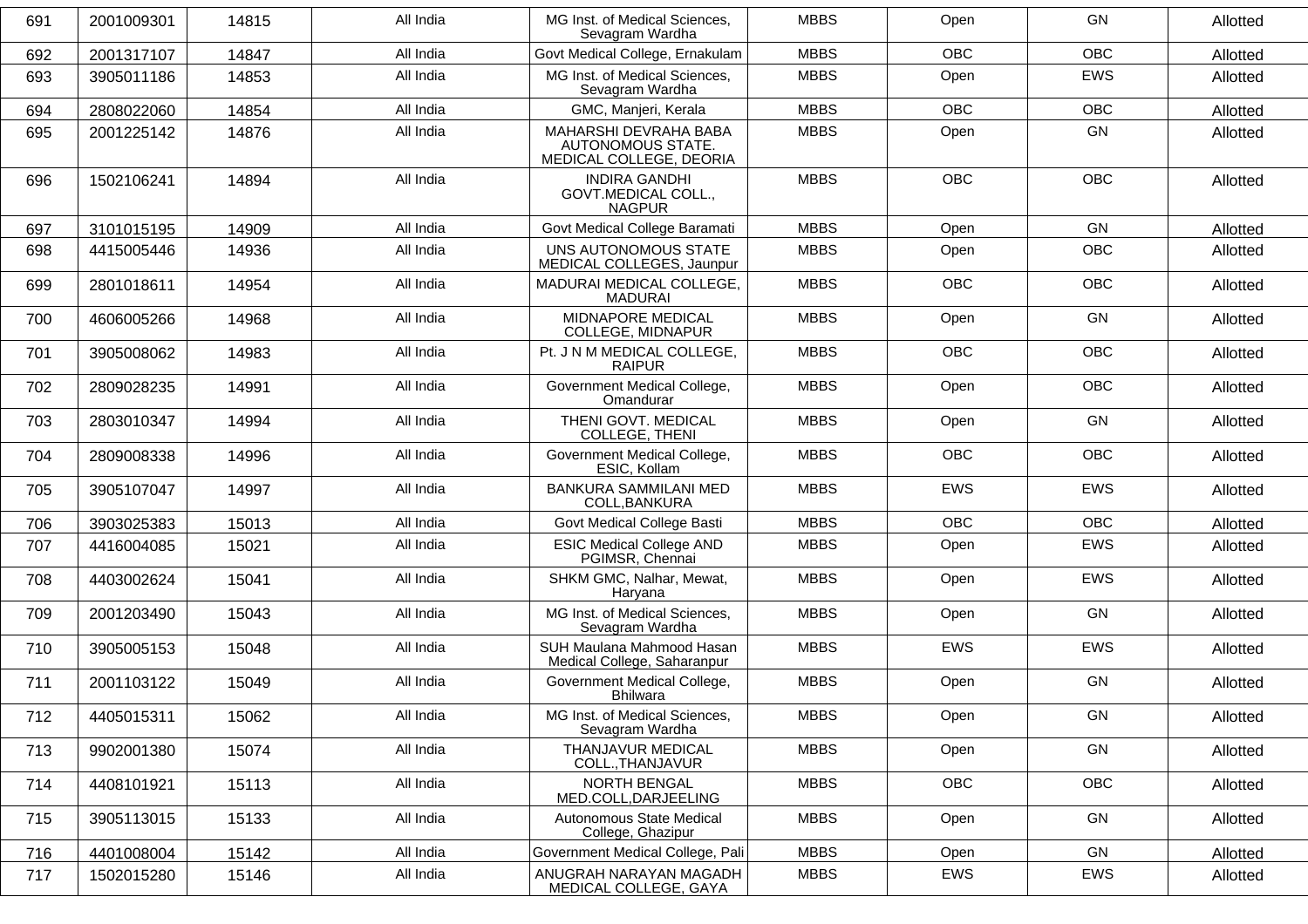| 718 | 2809024181 | 15152 | All India | Government Medical College,<br>ESIC, Kollam           | <b>MBBS</b> | <b>OBC</b> | <b>OBC</b> | Allotted |
|-----|------------|-------|-----------|-------------------------------------------------------|-------------|------------|------------|----------|
| 719 | 2811012165 | 15172 | All India | KANYAKUMARI GOVT. MED.<br>COLL., ASARIPALLAM          | <b>MBBS</b> | Open       | GN         | Allotted |
| 720 | 1502117253 | 15190 | All India | MANDYA INST. OF MEDICAL<br>SCI., MANDYA               | <b>MBBS</b> | Open       | GN         | Allotted |
| 721 | 2601004145 | 15199 | All India | MG Inst. of Medical Sciences,<br>Sevagram Wardha      | <b>MBBS</b> | Open       | GN         | Allotted |
| 722 | 1505001007 | 15208 | All India | NETAJI SUBHASH CHANDRA<br><b>BOSE MC, JABALPUR</b>    | <b>MBBS</b> | <b>OBC</b> | <b>OBC</b> | Allotted |
| 723 | 2809034163 | 15212 | All India | Government Medical College,<br>ESIC, Kollam           | <b>MBBS</b> | <b>OBC</b> | <b>OBC</b> | Allotted |
| 724 | 4404009245 | 15220 | All India | Sagar Dutta Medical College &<br>Hospital, Kolkata    | <b>MBBS</b> | <b>OBC</b> | OBC        | Allotted |
| 725 | 2302002702 | 15232 | All India | SHKM GMC, Nalhar, Mewat,<br>Haryana                   | <b>MBBS</b> | Open       | GN         | Allotted |
| 726 | 2803022049 | 15244 | All India | THANJAVUR MEDICAL<br>COLL., THANJAVUR                 | <b>MBBS</b> | Open       | GN         | Allotted |
| 727 | 2812018072 | 15280 | All India | <b>COIMBATORE MEDICAL</b><br>COLLEGE, COIMBATORE      | <b>MBBS</b> | <b>OBC</b> | OBC        | Allotted |
| 728 | 2001005215 | 15288 | All India | Sagar Dutta Medical College &<br>Hospital, Kolkata    | <b>MBBS</b> | <b>OBC</b> | <b>OBC</b> | Allotted |
| 729 | 3903008114 | 15302 | All India | Government Medical College, Pali                      | <b>MBBS</b> | Open       | GN         | Allotted |
| 730 | 4408013575 | 15308 | All India | S.S. MEDICAL COLLEGE,<br><b>REWA</b>                  | <b>MBBS</b> | <b>OBC</b> | <b>OBC</b> | Allotted |
| 731 | 2802001008 | 15313 | All India | Govt. Medical College ESI and<br>Hospital, Coimbatore | <b>MBBS</b> | Open       | GN         | Allotted |
| 732 | 3903009183 | 15326 | All India | Govt Medical College Barmer<br>Rajasthan              | <b>MBBS</b> | Open       | GN         | Allotted |
| 733 | 2808001362 | 15335 | All India | <b>COIMBATORE MEDICAL</b><br>COLLEGE, COIMBATORE      | <b>MBBS</b> | <b>OBC</b> | <b>OBC</b> | Allotted |
| 734 | 4411020082 | 15347 | All India | Jawaharlal Nehru Medical<br>College, Bhagalpur        | <b>MBBS</b> | <b>OBC</b> | <b>OBC</b> | Allotted |
| 735 | 4408102854 | 15365 | All India | MG Inst. of Medical Sciences,<br>Sevagram Wardha      | <b>MBBS</b> | <b>OBC</b> | OBC        | Allotted |
| 736 | 1502002041 | 15368 | All India | <b>BUNDELKHAND MEDICAL</b><br>COLLEGE, SAGAR          | <b>MBBS</b> | Open       | GN         | Allotted |
| 737 | 2304014158 | 15380 | All India | PT. B.D. SHARMA PGIMS,<br><b>ROHTAK</b>               | <b>MBBS</b> | <b>OBC</b> | <b>OBC</b> | Allotted |
| 738 | 2001301552 | 15382 | All India | Kalpana Chawla Govt. Medical<br>College, Karnal       | <b>MBBS</b> | EWS        | <b>EWS</b> | Allotted |
| 739 | 2601001695 | 15384 | All India | Pt. J N M MEDICAL COLLEGE,<br><b>RAIPUR</b>           | <b>MBBS</b> | OBC        | OBC        | Allotted |
| 740 | 2811028116 | 15387 | All India | THANJAVUR MEDICAL<br>COLL., THANJAVUR                 | <b>MBBS</b> | Open       | GN         | Allotted |
| 741 | 3906007074 | 15392 | All India | Govt Medical College, Dungarpur                       | <b>MBBS</b> | Open       | GN         | Allotted |
| 742 | 3903206014 | 15393 | All India | GOA MEDICAL COLLEGE,<br>PANAJI                        | <b>MBBS</b> | EWS        | EWS        | Allotted |
| 743 | 3903203942 | 15394 | All India | SHRI KALYAN GOVT MEDICAL<br><b>COLLEGE SIKAR</b>      | <b>MBBS</b> | OBC        | OBC        | Allotted |
| 744 | 4410005120 | 15397 | All India | Sagar Dutta Medical College &<br>Hospital, Kolkata    | <b>MBBS</b> | OBC        | OBC        | Allotted |
|     |            |       |           |                                                       |             |            |            |          |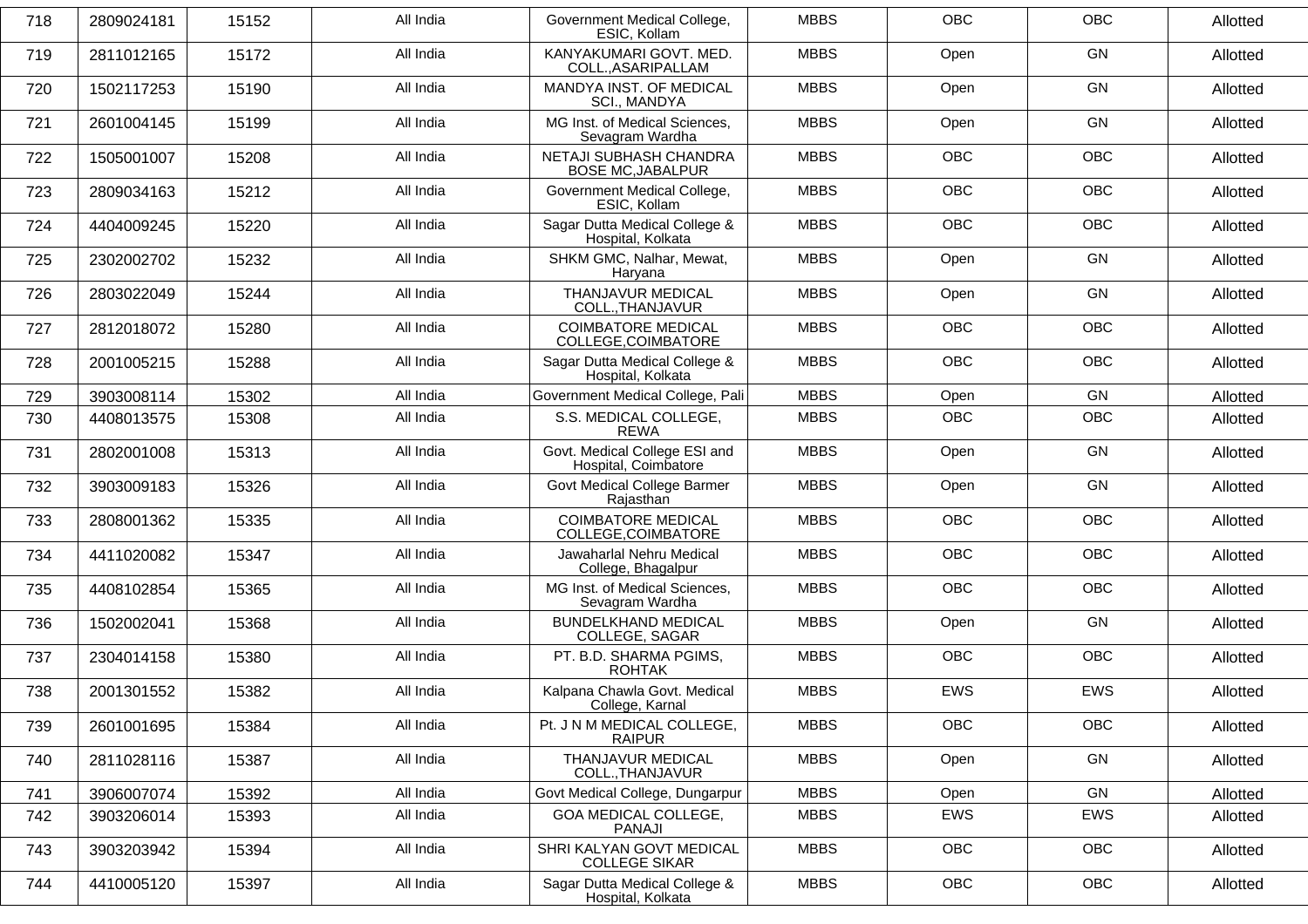| <b>OBC</b><br><b>OBC</b><br>All India<br><b>COIMBATORE MEDICAL</b><br><b>MBBS</b><br>746<br>2809001427<br>15434<br>Allotted<br>COLLEGE, COIMBATORE<br><b>OBC</b><br><b>OBC</b><br>All India<br>Jawaharlal Nehru Medical<br><b>MBBS</b><br>747<br>15446<br>1502213087<br>Allotted<br>College, Bhagalpur<br>Government Medical College,<br>OBC<br>OBC<br>2810002092<br>15472<br>All India<br><b>MBBS</b><br>748<br>Allotted<br>ESIC, Kollam<br>PT. B.D. SHARMA PGIMS,<br><b>OBC</b><br><b>OBC</b><br>All India<br><b>MBBS</b><br>749<br>1502109089<br>15475<br>Allotted<br><b>ROHTAK</b><br>SHKM GMC, Nalhar, Mewat,<br><b>MBBS</b><br>All India<br><b>GN</b><br>Open<br>750<br>1601008560<br>15484<br>Allotted<br>Haryana<br>ESIC PGIMSR, Joka, Kolkata,<br><b>MBBS</b><br>OBC<br>OBC<br>751<br>1502301146<br>15499<br>All India<br>Allotted<br>WB.<br><b>OBC</b><br>All India<br>Govt Medical College, Palakkad<br><b>MBBS</b><br><b>OBC</b><br>Allotted<br>752<br>2809004408<br>15503<br>All India<br>Government Medical College, Pali<br><b>MBBS</b><br><b>OBC</b><br><b>OBC</b><br>753<br>3905023048<br>15513<br>Allotted<br>All India<br>Govt Medical College, Palakkad<br><b>MBBS</b><br><b>OBC</b><br><b>OBC</b><br>754<br>2806005034<br>15523<br>Allotted<br><b>JHALAWAR MEDICAL</b><br><b>MBBS</b><br>All India<br><b>EWS</b><br><b>EWS</b><br>755<br>2302024231<br>15529<br>Allotted<br>COLLEGE, Jhalawar<br><b>MBBS</b><br>GN<br>All India<br>ATAL BIHARI VAJPAYEE<br>Open<br>756<br>4401011299<br>15541<br>Allotted<br><b>GOVERNMENT MEDICAL</b><br>COLLEGE, VIDISHA<br>All India<br><b>MBBS</b><br><b>OBC</b><br><b>OBC</b><br>757<br>3903118050<br>15545<br>Government Medical College,<br>Allotted<br><b>Bhilwara</b><br><b>GOVT.MEDICAL COLLEGE,</b><br><b>MBBS</b><br><b>OBC</b><br>OBC<br>All India<br>758<br>1504003304<br>15556<br>Allotted<br><b>AMRITSAR</b><br>Rajarshee Chhatrapati Shahu<br>GN<br>All India<br><b>MBBS</b><br>Open<br>3118011270<br>15561<br>759<br>Allotted<br>Maharaj Government Medical<br>College Kolhapur<br><b>GHARWALE GOVT.MED SCI</b><br><b>MBBS</b><br>GN<br>All India<br>Open<br>760<br>3902003196<br>15614<br>Allotted<br>&RESEARCH, SRINAGAR<br>All India<br>Autonomous State Medical<br><b>MBBS</b><br><b>OBC</b><br>OBC<br>761<br>4405026276<br>15617<br>Allotted<br>College, Etah<br>All India<br><b>MBBS</b><br>GN<br>Govt Medical college Shivpuri<br>Open<br>762<br>2001303116<br>15647<br>Allotted<br>All India<br>Employees State Insurance<br><b>MBBS</b><br>EWS<br>EWS<br>Allotted<br>763<br>2001310036<br>15662<br>Corporation Medical College,<br>Alwar<br>All India<br><b>MBBS</b><br><b>OBC</b><br><b>OBC</b><br>Government Medical College, Pali<br>764<br>3904001073<br>15686<br>Allotted<br><b>GOVT. MEDICAL</b><br><b>MBBS</b><br>GN<br>All India<br>765<br>2811014009<br>15710<br>Open<br>Allotted<br>COLLEGE, TIRUNELVELI<br>OBC<br>OBC<br>All India<br>Shri Atal Bihari Vajpayee Medical<br><b>MBBS</b><br>3905117012<br>15719<br>766<br>Allotted<br>College & Research Institute,<br>Bengaluru<br><b>GOVT. VELLORE MEDICAL</b><br><b>MBBS</b><br>All India<br>Open<br>GN<br>767<br>3115034287<br>15735<br>Allotted<br>COLLEGE, VELLORE<br>Diamond Harbour Govt Medical<br>GN<br>768<br>1502210008<br>All India<br><b>MBBS</b><br>Allotted<br>15749<br>Open<br>College<br>All India<br>Sri Venkateswara Medical<br><b>MBBS</b><br>GN<br>Open<br>15766<br>Allotted<br>769<br>3604001246<br>College, Tirupati<br>Autonomous State Medical<br>All India<br><b>MBBS</b><br>Open<br>GN<br>770<br>2301003266<br>15784<br>Allotted<br>College, Siddharthnagar<br>771<br>All India<br><b>MBBS</b><br>OBC<br>OBC<br>1502309442<br>15794<br>ESI-MC&PGIMS&R, Banglore<br>Allotted | 745 | 4408106160 | 15408 | All India | <b>GOVERNMENT MEDICAL</b><br><b>COLLEGE, MIRAJ</b> | <b>MBBS</b> | Open | GN | Allotted |
|--------------------------------------------------------------------------------------------------------------------------------------------------------------------------------------------------------------------------------------------------------------------------------------------------------------------------------------------------------------------------------------------------------------------------------------------------------------------------------------------------------------------------------------------------------------------------------------------------------------------------------------------------------------------------------------------------------------------------------------------------------------------------------------------------------------------------------------------------------------------------------------------------------------------------------------------------------------------------------------------------------------------------------------------------------------------------------------------------------------------------------------------------------------------------------------------------------------------------------------------------------------------------------------------------------------------------------------------------------------------------------------------------------------------------------------------------------------------------------------------------------------------------------------------------------------------------------------------------------------------------------------------------------------------------------------------------------------------------------------------------------------------------------------------------------------------------------------------------------------------------------------------------------------------------------------------------------------------------------------------------------------------------------------------------------------------------------------------------------------------------------------------------------------------------------------------------------------------------------------------------------------------------------------------------------------------------------------------------------------------------------------------------------------------------------------------------------------------------------------------------------------------------------------------------------------------------------------------------------------------------------------------------------------------------------------------------------------------------------------------------------------------------------------------------------------------------------------------------------------------------------------------------------------------------------------------------------------------------------------------------------------------------------------------------------------------------------------------------------------------------------------------------------------------------------------------------------------------------------------------------------------------------------------------------------------------------------------------------------------------------------------------------------------------------------------------------------------------------------------------------------------------------------------------------------------------------------------------------------------------------------------------------------------------------------------------------------------------------------------------------|-----|------------|-------|-----------|----------------------------------------------------|-------------|------|----|----------|
|                                                                                                                                                                                                                                                                                                                                                                                                                                                                                                                                                                                                                                                                                                                                                                                                                                                                                                                                                                                                                                                                                                                                                                                                                                                                                                                                                                                                                                                                                                                                                                                                                                                                                                                                                                                                                                                                                                                                                                                                                                                                                                                                                                                                                                                                                                                                                                                                                                                                                                                                                                                                                                                                                                                                                                                                                                                                                                                                                                                                                                                                                                                                                                                                                                                                                                                                                                                                                                                                                                                                                                                                                                                                                                                                                  |     |            |       |           |                                                    |             |      |    |          |
|                                                                                                                                                                                                                                                                                                                                                                                                                                                                                                                                                                                                                                                                                                                                                                                                                                                                                                                                                                                                                                                                                                                                                                                                                                                                                                                                                                                                                                                                                                                                                                                                                                                                                                                                                                                                                                                                                                                                                                                                                                                                                                                                                                                                                                                                                                                                                                                                                                                                                                                                                                                                                                                                                                                                                                                                                                                                                                                                                                                                                                                                                                                                                                                                                                                                                                                                                                                                                                                                                                                                                                                                                                                                                                                                                  |     |            |       |           |                                                    |             |      |    |          |
|                                                                                                                                                                                                                                                                                                                                                                                                                                                                                                                                                                                                                                                                                                                                                                                                                                                                                                                                                                                                                                                                                                                                                                                                                                                                                                                                                                                                                                                                                                                                                                                                                                                                                                                                                                                                                                                                                                                                                                                                                                                                                                                                                                                                                                                                                                                                                                                                                                                                                                                                                                                                                                                                                                                                                                                                                                                                                                                                                                                                                                                                                                                                                                                                                                                                                                                                                                                                                                                                                                                                                                                                                                                                                                                                                  |     |            |       |           |                                                    |             |      |    |          |
|                                                                                                                                                                                                                                                                                                                                                                                                                                                                                                                                                                                                                                                                                                                                                                                                                                                                                                                                                                                                                                                                                                                                                                                                                                                                                                                                                                                                                                                                                                                                                                                                                                                                                                                                                                                                                                                                                                                                                                                                                                                                                                                                                                                                                                                                                                                                                                                                                                                                                                                                                                                                                                                                                                                                                                                                                                                                                                                                                                                                                                                                                                                                                                                                                                                                                                                                                                                                                                                                                                                                                                                                                                                                                                                                                  |     |            |       |           |                                                    |             |      |    |          |
|                                                                                                                                                                                                                                                                                                                                                                                                                                                                                                                                                                                                                                                                                                                                                                                                                                                                                                                                                                                                                                                                                                                                                                                                                                                                                                                                                                                                                                                                                                                                                                                                                                                                                                                                                                                                                                                                                                                                                                                                                                                                                                                                                                                                                                                                                                                                                                                                                                                                                                                                                                                                                                                                                                                                                                                                                                                                                                                                                                                                                                                                                                                                                                                                                                                                                                                                                                                                                                                                                                                                                                                                                                                                                                                                                  |     |            |       |           |                                                    |             |      |    |          |
|                                                                                                                                                                                                                                                                                                                                                                                                                                                                                                                                                                                                                                                                                                                                                                                                                                                                                                                                                                                                                                                                                                                                                                                                                                                                                                                                                                                                                                                                                                                                                                                                                                                                                                                                                                                                                                                                                                                                                                                                                                                                                                                                                                                                                                                                                                                                                                                                                                                                                                                                                                                                                                                                                                                                                                                                                                                                                                                                                                                                                                                                                                                                                                                                                                                                                                                                                                                                                                                                                                                                                                                                                                                                                                                                                  |     |            |       |           |                                                    |             |      |    |          |
|                                                                                                                                                                                                                                                                                                                                                                                                                                                                                                                                                                                                                                                                                                                                                                                                                                                                                                                                                                                                                                                                                                                                                                                                                                                                                                                                                                                                                                                                                                                                                                                                                                                                                                                                                                                                                                                                                                                                                                                                                                                                                                                                                                                                                                                                                                                                                                                                                                                                                                                                                                                                                                                                                                                                                                                                                                                                                                                                                                                                                                                                                                                                                                                                                                                                                                                                                                                                                                                                                                                                                                                                                                                                                                                                                  |     |            |       |           |                                                    |             |      |    |          |
|                                                                                                                                                                                                                                                                                                                                                                                                                                                                                                                                                                                                                                                                                                                                                                                                                                                                                                                                                                                                                                                                                                                                                                                                                                                                                                                                                                                                                                                                                                                                                                                                                                                                                                                                                                                                                                                                                                                                                                                                                                                                                                                                                                                                                                                                                                                                                                                                                                                                                                                                                                                                                                                                                                                                                                                                                                                                                                                                                                                                                                                                                                                                                                                                                                                                                                                                                                                                                                                                                                                                                                                                                                                                                                                                                  |     |            |       |           |                                                    |             |      |    |          |
|                                                                                                                                                                                                                                                                                                                                                                                                                                                                                                                                                                                                                                                                                                                                                                                                                                                                                                                                                                                                                                                                                                                                                                                                                                                                                                                                                                                                                                                                                                                                                                                                                                                                                                                                                                                                                                                                                                                                                                                                                                                                                                                                                                                                                                                                                                                                                                                                                                                                                                                                                                                                                                                                                                                                                                                                                                                                                                                                                                                                                                                                                                                                                                                                                                                                                                                                                                                                                                                                                                                                                                                                                                                                                                                                                  |     |            |       |           |                                                    |             |      |    |          |
|                                                                                                                                                                                                                                                                                                                                                                                                                                                                                                                                                                                                                                                                                                                                                                                                                                                                                                                                                                                                                                                                                                                                                                                                                                                                                                                                                                                                                                                                                                                                                                                                                                                                                                                                                                                                                                                                                                                                                                                                                                                                                                                                                                                                                                                                                                                                                                                                                                                                                                                                                                                                                                                                                                                                                                                                                                                                                                                                                                                                                                                                                                                                                                                                                                                                                                                                                                                                                                                                                                                                                                                                                                                                                                                                                  |     |            |       |           |                                                    |             |      |    |          |
|                                                                                                                                                                                                                                                                                                                                                                                                                                                                                                                                                                                                                                                                                                                                                                                                                                                                                                                                                                                                                                                                                                                                                                                                                                                                                                                                                                                                                                                                                                                                                                                                                                                                                                                                                                                                                                                                                                                                                                                                                                                                                                                                                                                                                                                                                                                                                                                                                                                                                                                                                                                                                                                                                                                                                                                                                                                                                                                                                                                                                                                                                                                                                                                                                                                                                                                                                                                                                                                                                                                                                                                                                                                                                                                                                  |     |            |       |           |                                                    |             |      |    |          |
|                                                                                                                                                                                                                                                                                                                                                                                                                                                                                                                                                                                                                                                                                                                                                                                                                                                                                                                                                                                                                                                                                                                                                                                                                                                                                                                                                                                                                                                                                                                                                                                                                                                                                                                                                                                                                                                                                                                                                                                                                                                                                                                                                                                                                                                                                                                                                                                                                                                                                                                                                                                                                                                                                                                                                                                                                                                                                                                                                                                                                                                                                                                                                                                                                                                                                                                                                                                                                                                                                                                                                                                                                                                                                                                                                  |     |            |       |           |                                                    |             |      |    |          |
|                                                                                                                                                                                                                                                                                                                                                                                                                                                                                                                                                                                                                                                                                                                                                                                                                                                                                                                                                                                                                                                                                                                                                                                                                                                                                                                                                                                                                                                                                                                                                                                                                                                                                                                                                                                                                                                                                                                                                                                                                                                                                                                                                                                                                                                                                                                                                                                                                                                                                                                                                                                                                                                                                                                                                                                                                                                                                                                                                                                                                                                                                                                                                                                                                                                                                                                                                                                                                                                                                                                                                                                                                                                                                                                                                  |     |            |       |           |                                                    |             |      |    |          |
|                                                                                                                                                                                                                                                                                                                                                                                                                                                                                                                                                                                                                                                                                                                                                                                                                                                                                                                                                                                                                                                                                                                                                                                                                                                                                                                                                                                                                                                                                                                                                                                                                                                                                                                                                                                                                                                                                                                                                                                                                                                                                                                                                                                                                                                                                                                                                                                                                                                                                                                                                                                                                                                                                                                                                                                                                                                                                                                                                                                                                                                                                                                                                                                                                                                                                                                                                                                                                                                                                                                                                                                                                                                                                                                                                  |     |            |       |           |                                                    |             |      |    |          |
|                                                                                                                                                                                                                                                                                                                                                                                                                                                                                                                                                                                                                                                                                                                                                                                                                                                                                                                                                                                                                                                                                                                                                                                                                                                                                                                                                                                                                                                                                                                                                                                                                                                                                                                                                                                                                                                                                                                                                                                                                                                                                                                                                                                                                                                                                                                                                                                                                                                                                                                                                                                                                                                                                                                                                                                                                                                                                                                                                                                                                                                                                                                                                                                                                                                                                                                                                                                                                                                                                                                                                                                                                                                                                                                                                  |     |            |       |           |                                                    |             |      |    |          |
|                                                                                                                                                                                                                                                                                                                                                                                                                                                                                                                                                                                                                                                                                                                                                                                                                                                                                                                                                                                                                                                                                                                                                                                                                                                                                                                                                                                                                                                                                                                                                                                                                                                                                                                                                                                                                                                                                                                                                                                                                                                                                                                                                                                                                                                                                                                                                                                                                                                                                                                                                                                                                                                                                                                                                                                                                                                                                                                                                                                                                                                                                                                                                                                                                                                                                                                                                                                                                                                                                                                                                                                                                                                                                                                                                  |     |            |       |           |                                                    |             |      |    |          |
|                                                                                                                                                                                                                                                                                                                                                                                                                                                                                                                                                                                                                                                                                                                                                                                                                                                                                                                                                                                                                                                                                                                                                                                                                                                                                                                                                                                                                                                                                                                                                                                                                                                                                                                                                                                                                                                                                                                                                                                                                                                                                                                                                                                                                                                                                                                                                                                                                                                                                                                                                                                                                                                                                                                                                                                                                                                                                                                                                                                                                                                                                                                                                                                                                                                                                                                                                                                                                                                                                                                                                                                                                                                                                                                                                  |     |            |       |           |                                                    |             |      |    |          |
|                                                                                                                                                                                                                                                                                                                                                                                                                                                                                                                                                                                                                                                                                                                                                                                                                                                                                                                                                                                                                                                                                                                                                                                                                                                                                                                                                                                                                                                                                                                                                                                                                                                                                                                                                                                                                                                                                                                                                                                                                                                                                                                                                                                                                                                                                                                                                                                                                                                                                                                                                                                                                                                                                                                                                                                                                                                                                                                                                                                                                                                                                                                                                                                                                                                                                                                                                                                                                                                                                                                                                                                                                                                                                                                                                  |     |            |       |           |                                                    |             |      |    |          |
|                                                                                                                                                                                                                                                                                                                                                                                                                                                                                                                                                                                                                                                                                                                                                                                                                                                                                                                                                                                                                                                                                                                                                                                                                                                                                                                                                                                                                                                                                                                                                                                                                                                                                                                                                                                                                                                                                                                                                                                                                                                                                                                                                                                                                                                                                                                                                                                                                                                                                                                                                                                                                                                                                                                                                                                                                                                                                                                                                                                                                                                                                                                                                                                                                                                                                                                                                                                                                                                                                                                                                                                                                                                                                                                                                  |     |            |       |           |                                                    |             |      |    |          |
|                                                                                                                                                                                                                                                                                                                                                                                                                                                                                                                                                                                                                                                                                                                                                                                                                                                                                                                                                                                                                                                                                                                                                                                                                                                                                                                                                                                                                                                                                                                                                                                                                                                                                                                                                                                                                                                                                                                                                                                                                                                                                                                                                                                                                                                                                                                                                                                                                                                                                                                                                                                                                                                                                                                                                                                                                                                                                                                                                                                                                                                                                                                                                                                                                                                                                                                                                                                                                                                                                                                                                                                                                                                                                                                                                  |     |            |       |           |                                                    |             |      |    |          |
|                                                                                                                                                                                                                                                                                                                                                                                                                                                                                                                                                                                                                                                                                                                                                                                                                                                                                                                                                                                                                                                                                                                                                                                                                                                                                                                                                                                                                                                                                                                                                                                                                                                                                                                                                                                                                                                                                                                                                                                                                                                                                                                                                                                                                                                                                                                                                                                                                                                                                                                                                                                                                                                                                                                                                                                                                                                                                                                                                                                                                                                                                                                                                                                                                                                                                                                                                                                                                                                                                                                                                                                                                                                                                                                                                  |     |            |       |           |                                                    |             |      |    |          |
|                                                                                                                                                                                                                                                                                                                                                                                                                                                                                                                                                                                                                                                                                                                                                                                                                                                                                                                                                                                                                                                                                                                                                                                                                                                                                                                                                                                                                                                                                                                                                                                                                                                                                                                                                                                                                                                                                                                                                                                                                                                                                                                                                                                                                                                                                                                                                                                                                                                                                                                                                                                                                                                                                                                                                                                                                                                                                                                                                                                                                                                                                                                                                                                                                                                                                                                                                                                                                                                                                                                                                                                                                                                                                                                                                  |     |            |       |           |                                                    |             |      |    |          |
|                                                                                                                                                                                                                                                                                                                                                                                                                                                                                                                                                                                                                                                                                                                                                                                                                                                                                                                                                                                                                                                                                                                                                                                                                                                                                                                                                                                                                                                                                                                                                                                                                                                                                                                                                                                                                                                                                                                                                                                                                                                                                                                                                                                                                                                                                                                                                                                                                                                                                                                                                                                                                                                                                                                                                                                                                                                                                                                                                                                                                                                                                                                                                                                                                                                                                                                                                                                                                                                                                                                                                                                                                                                                                                                                                  |     |            |       |           |                                                    |             |      |    |          |
|                                                                                                                                                                                                                                                                                                                                                                                                                                                                                                                                                                                                                                                                                                                                                                                                                                                                                                                                                                                                                                                                                                                                                                                                                                                                                                                                                                                                                                                                                                                                                                                                                                                                                                                                                                                                                                                                                                                                                                                                                                                                                                                                                                                                                                                                                                                                                                                                                                                                                                                                                                                                                                                                                                                                                                                                                                                                                                                                                                                                                                                                                                                                                                                                                                                                                                                                                                                                                                                                                                                                                                                                                                                                                                                                                  |     |            |       |           |                                                    |             |      |    |          |
|                                                                                                                                                                                                                                                                                                                                                                                                                                                                                                                                                                                                                                                                                                                                                                                                                                                                                                                                                                                                                                                                                                                                                                                                                                                                                                                                                                                                                                                                                                                                                                                                                                                                                                                                                                                                                                                                                                                                                                                                                                                                                                                                                                                                                                                                                                                                                                                                                                                                                                                                                                                                                                                                                                                                                                                                                                                                                                                                                                                                                                                                                                                                                                                                                                                                                                                                                                                                                                                                                                                                                                                                                                                                                                                                                  |     |            |       |           |                                                    |             |      |    |          |
|                                                                                                                                                                                                                                                                                                                                                                                                                                                                                                                                                                                                                                                                                                                                                                                                                                                                                                                                                                                                                                                                                                                                                                                                                                                                                                                                                                                                                                                                                                                                                                                                                                                                                                                                                                                                                                                                                                                                                                                                                                                                                                                                                                                                                                                                                                                                                                                                                                                                                                                                                                                                                                                                                                                                                                                                                                                                                                                                                                                                                                                                                                                                                                                                                                                                                                                                                                                                                                                                                                                                                                                                                                                                                                                                                  |     |            |       |           |                                                    |             |      |    |          |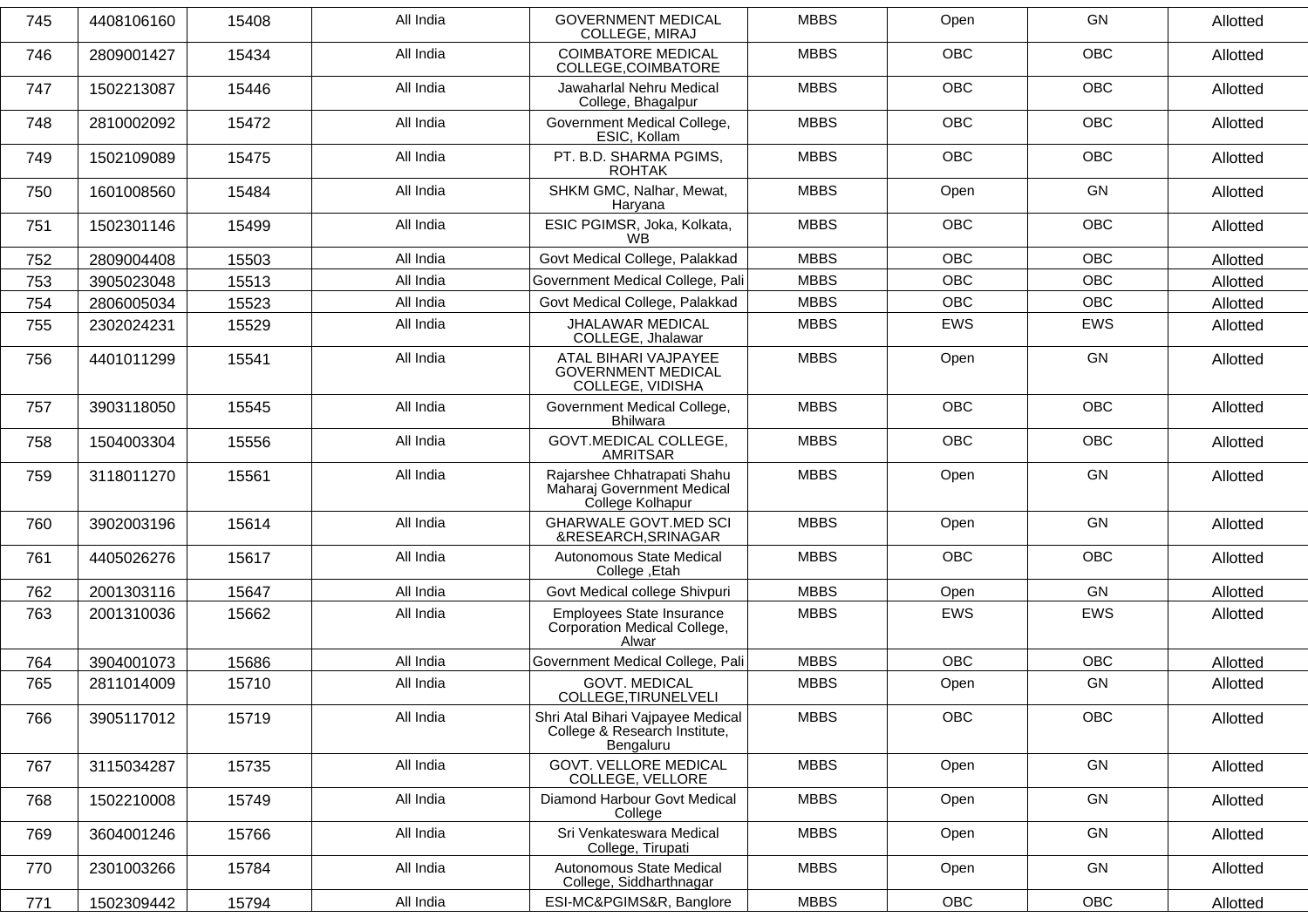| 772 | 2001218095 | 15820 | All India | NEIGRIHMS, SHILLONG                                                   | <b>MBBS</b> | Open       | <b>EWS</b> | Allotted |
|-----|------------|-------|-----------|-----------------------------------------------------------------------|-------------|------------|------------|----------|
| 773 | 4408103511 | 15843 | All India | Autonomous State Medical<br>College Society, Mirzapur                 | <b>MBBS</b> | Open       | OBC        | Allotted |
| 774 | 2602003457 | 15855 | All India | BANKURA SAMMILANI MED<br>COLL, BANKURA                                | <b>MBBS</b> | OBC        | OBC        | Allotted |
| 775 | 2809009213 | 15857 | All India | <b>COIMBATORE MEDICAL</b><br>COLLEGE, COIMBATORE                      | <b>MBBS</b> | <b>OBC</b> | <b>OBC</b> | Allotted |
| 776 | 3905104285 | 15907 | All India | Mursidabad M C & Hospital,<br>Mursidabad                              | <b>MBBS</b> | Open       | GN         | Allotted |
| 777 | 4408017290 | 15910 | All India | CHHATTISGARH INSTITUTE OF<br>MEDICAL SCIENCES, BILASP                 | <b>MBBS</b> | Open       | OBC        | Allotted |
| 778 | 4401004625 | 15926 | All India | Autonomous State Medical<br>College, Pratapgarh                       | <b>MBBS</b> | Open       | <b>OBC</b> | Allotted |
| 779 | 1502123117 | 15946 | All India | ANUGRAH NARAYAN MAGADH<br>MEDICAL COLLEGE, GAYA                       | <b>MBBS</b> | <b>OBC</b> | OBC        | Allotted |
| 780 | 2302018089 | 15950 | All India | Shri Vinobha Bhave Institute<br><b>Medical Sciences</b>               | <b>MBBS</b> | Open       | GN         | Allotted |
| 781 | 2804006199 | 15966 | All India | Govt Medical College, Palakkad                                        | <b>MBBS</b> | <b>OBC</b> | <b>OBC</b> | Allotted |
| 782 | 2001004313 | 15967 | All India | SRI KRISHNA MEDICAL<br>COLLEGE, MUZAFFARPUR                           | <b>MBBS</b> | OBC        | OBC        | Allotted |
| 783 | 2603001031 | 15971 | All India | Sri Jagannath Medical College &<br>Hospital, Puri                     | <b>MBBS</b> | Open       | GN         | Allotted |
| 784 | 1601004647 | 15979 | All India | JHALAWAR MEDICAL<br>COLLEGE, Jhalawar                                 | <b>MBBS</b> | <b>EWS</b> | <b>EWS</b> | Allotted |
| 785 | 2001313224 | 15985 | All India | GOVT.MEDICAL COLLEGE,<br><b>AMRITSAR</b>                              | <b>MBBS</b> | <b>OBC</b> | <b>OBC</b> | Allotted |
| 786 | 3903122163 | 15991 | All India | <b>GOVT.MEDICAL COLLEGE,</b><br><b>AMRITSAR</b>                       | <b>MBBS</b> | <b>OBC</b> | <b>OBC</b> | Allotted |
| 787 | 2810008132 | 16019 | All India | Indira Gandhi Medical College &<br>RI, Puducherry                     | <b>MBBS</b> | Open       | GN         | Allotted |
| 788 | 2808005156 | 16023 | All India | <b>COIMBATORE MEDICAL</b><br>COLLEGE, COIMBATORE                      | <b>MBBS</b> | <b>OBC</b> | OBC        | Allotted |
| 789 | 4402026053 | 16037 | All India | MAHARSHI DEVRAHA BABA<br>AUTONOMOUS STATE.<br>MEDICAL COLLEGE, DEORIA | <b>MBBS</b> | Open       | <b>OBC</b> | Allotted |
| 790 | 3905004160 | 16044 | All India | <b>GOVERNMENT MEDICAL</b><br>COLLEGE, MIRAJ                           | <b>MBBS</b> | Open       | GN         | Allotted |
| 791 | 2808108266 | 16051 | All India | MADURAI MEDICAL COLLEGE,<br>MADURAI                                   | <b>MBBS</b> | OBC        | OBC        | Allotted |
| 792 | 3903113328 | 16056 | All India | <b>GURU GOVIND SINGH MED</b><br>COLL, FARIDKOT                        | <b>MBBS</b> | OBC        | <b>OBC</b> | Allotted |
| 793 | 2303004020 | 16062 | All India | <b>GOVERNMENT MEDICAL</b><br>COLLEGE, LATUR                           | <b>MBBS</b> | Open       | GN         | Allotted |
| 794 | 4405106162 | 16071 | All India | ESIC Medical College, Hyderbad                                        | <b>MBBS</b> | OBC        | OBC        | Allotted |
| 795 | 1502201206 | 16083 | All India | VARDHMAN INSTITUTE OF<br>MEDICAL SCIENCES, NALANDA                    | <b>MBBS</b> | <b>OBC</b> | OBC        | Allotted |
| 796 | 2001302326 | 16104 | All India | ATAL BIHARI VAJPAYEE<br><b>GOVERNMENT MEDICAL</b><br>COLLEGE, VIDISHA | <b>MBBS</b> | Open       | GN         | Allotted |
| 797 | 2809033225 | 16111 | All India | C. Institute of Medical Sciences,<br>Chamarajanagar                   | <b>MBBS</b> | Open       | <b>OBC</b> | Allotted |
| 798 | 3903236039 | 16126 | All India | Government Medical College,<br>Bharatpur                              | <b>MBBS</b> | OBC        | OBC        | Allotted |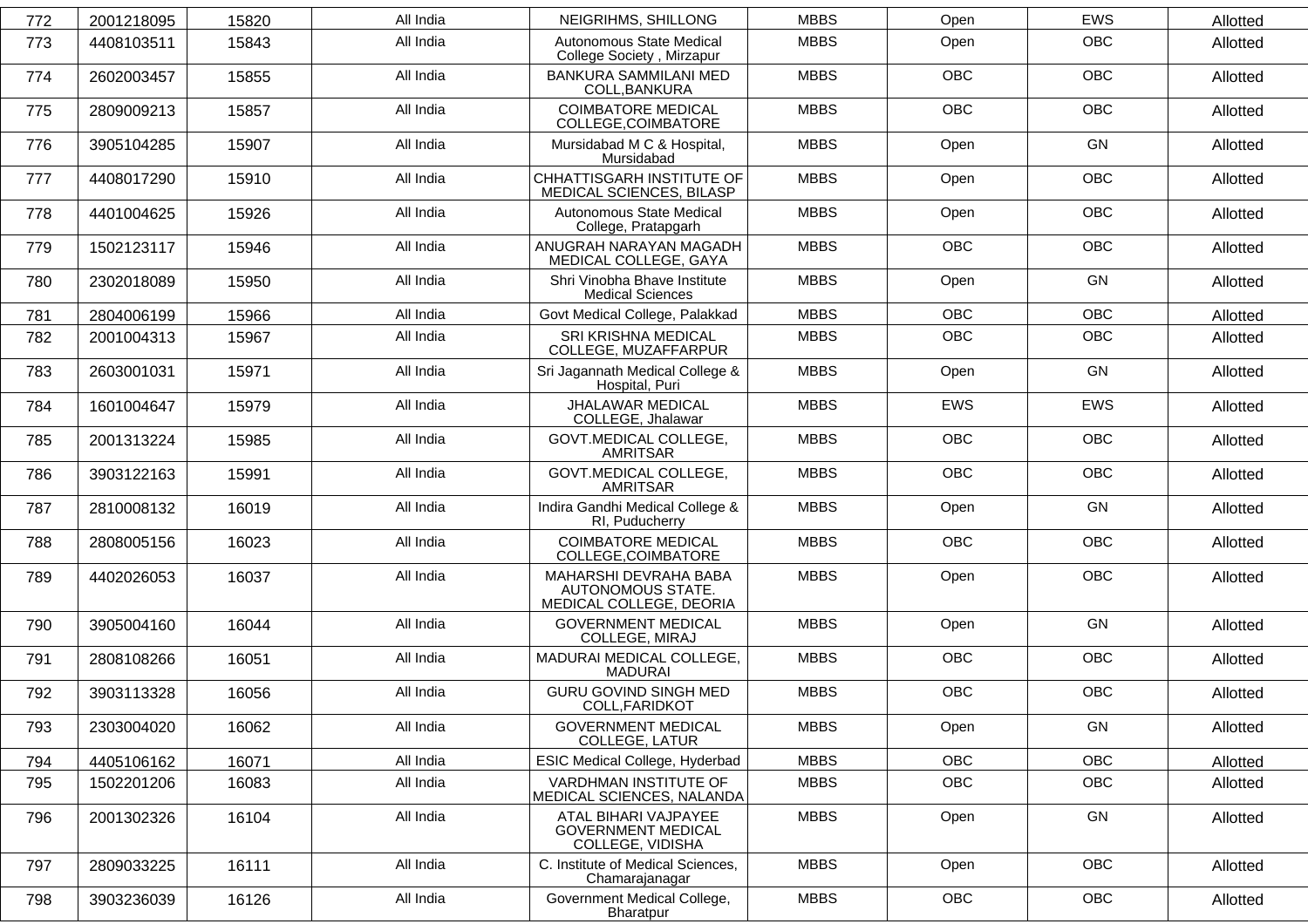| 799 | 4408108287 | 16141 | All India | Rajkiya Medical College, Jalaun                                       | <b>MBBS</b> | <b>EWS</b> | <b>EWS</b> | Allotted |
|-----|------------|-------|-----------|-----------------------------------------------------------------------|-------------|------------|------------|----------|
| 800 | 3115002688 | 16144 | All India | <b>GOVT. VELLORE MEDICAL</b><br>COLLEGE, VELLORE                      | <b>MBBS</b> | Open       | GN         | Allotted |
| 801 | 3906011071 | 16145 | All India | Government Medical College,<br>Omandurar                              | <b>MBBS</b> | Open       | GN         | Allotted |
| 802 | 3901017056 | 16155 | All India | Government Medical College,<br><b>Bhilwara</b>                        | <b>MBBS</b> | <b>OBC</b> | <b>OBC</b> | Allotted |
| 803 | 3901012128 | 16163 | All India | Government Medical College,<br><b>Bhilwara</b>                        | <b>MBBS</b> | <b>OBC</b> | OBC        | Allotted |
| 804 | 3905006459 | 16171 | All India | Govt Medical College Barmer<br>Rajasthan                              | <b>MBBS</b> | Open       | <b>OBC</b> | Allotted |
| 805 | 2601004322 | 16173 | All India | Govt Medical College Barmer<br>Rajasthan                              | <b>MBBS</b> | Open       | GN         | Allotted |
| 806 | 4503001488 | 16174 | All India | <b>GHARWALE GOVT.MED SCI</b><br>&RESEARCH, SRINAGAR                   | <b>MBBS</b> | Open       | GN         | Allotted |
| 807 | 1501009208 | 16190 | All India | <b>ESIC Medical College &amp; Hospital,</b><br><b>Bihta</b>           | <b>MBBS</b> | Open       | <b>OBC</b> | Allotted |
| 808 | 1203010080 | 16196 | All India | Andhra Medical College,<br>Visakhapatnam                              | <b>MBBS</b> | OBC        | <b>OBC</b> | Allotted |
| 809 | 2808003051 | 16213 | All India | MADURAI MEDICAL COLLEGE,<br><b>MADURAI</b>                            | <b>MBBS</b> | <b>OBC</b> | <b>OBC</b> | Allotted |
| 810 | 2811004055 | 16222 | All India | MADURAI MEDICAL COLLEGE,<br><b>MADURAI</b>                            | <b>MBBS</b> | <b>OBC</b> | <b>OBC</b> | Allotted |
| 811 | 4410001108 | 16232 | All India | <b>BUNDELKHAND MEDICAL</b><br>COLLEGE, SAGAR                          | <b>MBBS</b> | Open       | GN         | Allotted |
| 812 | 4401007538 | 16253 | All India | PT. B.D. SHARMA PGIMS,<br><b>ROHTAK</b>                               | <b>MBBS</b> | <b>OBC</b> | <b>OBC</b> | Allotted |
| 813 | 3903013377 | 16256 | All India | Government Medical College, Pali                                      | <b>MBBS</b> | <b>OBC</b> | <b>OBC</b> | Allotted |
| 814 | 3903118079 | 16260 | All India | <b>GOVT. MEDICAL</b><br>COLLEGE, AURANGABAD                           | <b>MBBS</b> | <b>OBC</b> | OBC        | Allotted |
| 815 | 4409001623 | 16261 | All India | Govt Medical College Barmer<br>Rajasthan                              | <b>MBBS</b> | Open       | GN         | Allotted |
| 816 | 2603017409 | 16263 | All India | GOA MEDICAL COLLEGE,<br><b>PANAJI</b>                                 | <b>MBBS</b> | <b>EWS</b> | <b>EWS</b> | Allotted |
| 817 | 2201005410 | 16266 | All India | ATAL BIHARI VAJPAYEE<br><b>GOVERNMENT MEDICAL</b><br>COLLEGE, VIDISHA | <b>MBBS</b> | Open       | GN         | Allotted |
| 818 | 2304010169 | 16274 | All India | ESIC Medical College, Gulbarga                                        | <b>MBBS</b> | Open       | GN         | Allotted |
| 819 | 2805006144 | 16287 | All India | <b>GTMC, THIRUVARUR</b>                                               | <b>MBBS</b> | Open       | OBC        | Allotted |
| 820 | 3905101182 | 16314 | All India | <b>NORTH BENGAL</b><br>MED.COLL, DARJEELING                           | <b>MBBS</b> | OBC        | OBC        | Allotted |
| 821 | 2804018033 | 16315 | All India | <b>GOVT. MOHAN</b><br>KUMARAMANGALAM<br>M.C., SALEM                   | <b>MBBS</b> | Open       | OBC        | Allotted |
| 822 | 2808101630 | 16324 | All India | Govt. Medical College ESI and<br>Hospital, Coimbatore                 | <b>MBBS</b> | <b>OBC</b> | OBC        | Allotted |
| 823 | 2302032028 | 16337 | All India | Govt. Medical College, Khandwa                                        | <b>MBBS</b> | Open       | GN         | Allotted |
| 824 | 1502101708 | 16342 | All India | Autonomous State Medical<br>College, Ghazipur                         | <b>MBBS</b> | Open       | GN         | Allotted |
| 825 | 2303001691 | 16352 | All India | BPS Govt. Med. College, Sonepat                                       | <b>MBBS</b> | <b>EWS</b> | EWS        | Allotted |
| 826 | 3905025082 | 16354 | All India | DR. VAISHAMPAYAM<br>MEMORIAL M.C., SHOLAPUR                           | <b>MBBS</b> | Open       | <b>OBC</b> | Allotted |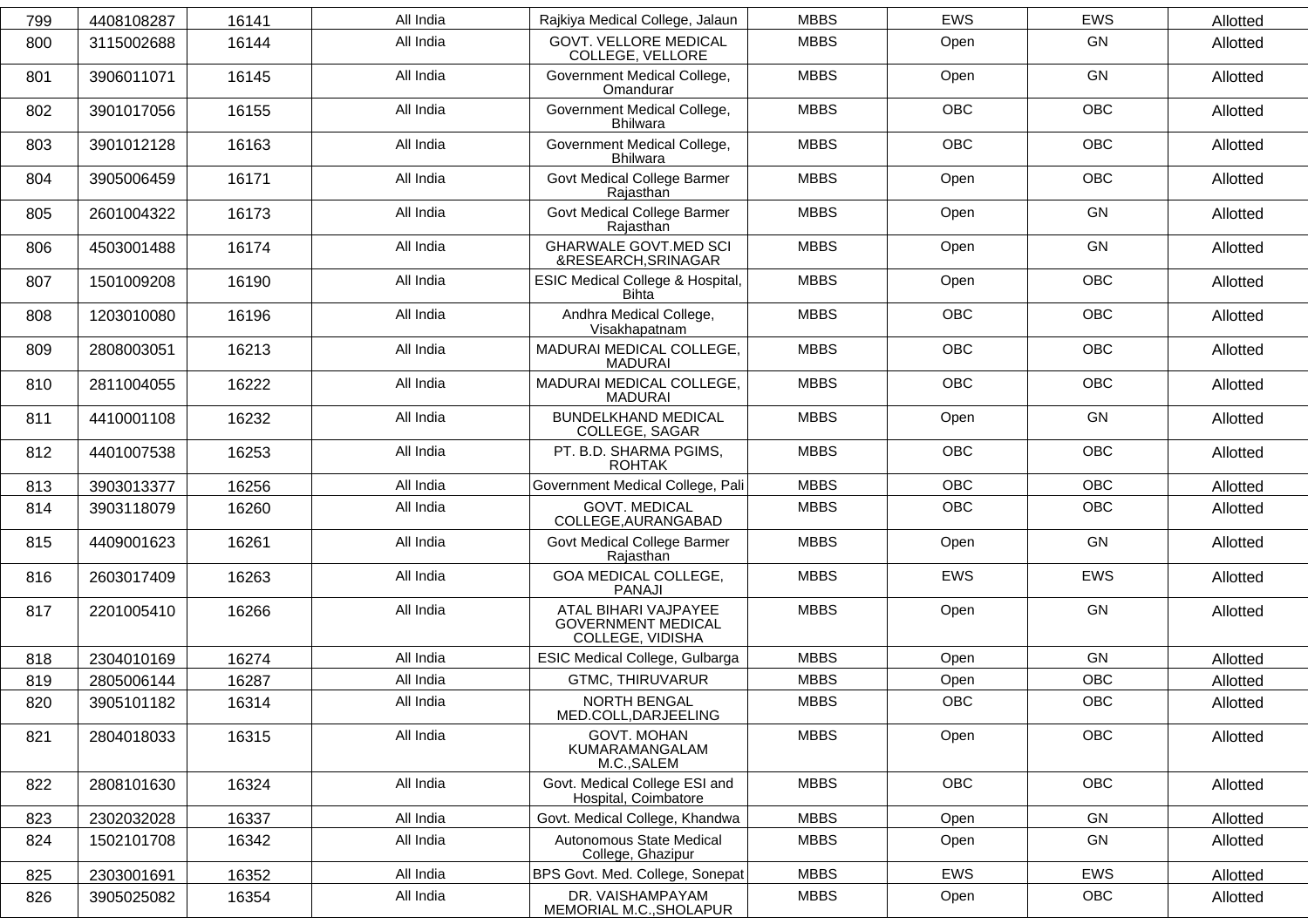| 827 | 3902016237 | 16367 | All India | Govt Medical College, Churu                                                   | <b>MBBS</b> | <b>OBC</b> | <b>OBC</b> | Allotted |
|-----|------------|-------|-----------|-------------------------------------------------------------------------------|-------------|------------|------------|----------|
| 828 | 4407004839 | 16368 | All India | <b>GHARWALE GOVT.MED SCI</b><br>&RESEARCH, SRINAGAR                           | <b>MBBS</b> | Open       | GN         | Allotted |
| 829 | 3905102586 | 16370 | All India | GOA MEDICAL COLLEGE,<br>PANAJI                                                | <b>MBBS</b> | <b>OBC</b> | <b>OBC</b> | Allotted |
| 830 | 2804021227 | 16382 | All India | MADURAI MEDICAL COLLEGE,<br>MADURAI                                           | <b>MBBS</b> | <b>OBC</b> | <b>OBC</b> | Allotted |
| 831 | 1505004005 | 16384 | All India | Govt Medical College, Churu                                                   | <b>MBBS</b> | <b>OBC</b> | <b>OBC</b> | Allotted |
| 832 | 4407013092 | 16411 | All India | Indira Gandhi Medical College &<br>RI, Puducherry                             | <b>MBBS</b> | Open       | <b>OBC</b> | Allotted |
| 833 | 3903236089 | 16416 | All India | <b>GUWAHATI MEDICAL</b><br>COLLEGE, GUWAHATI                                  | <b>MBBS</b> | <b>OBC</b> | <b>OBC</b> | Allotted |
| 834 | 2302005132 | 16417 | All India | Govt Medical College, Dungarpur                                               | <b>MBBS</b> | Open       | GN         | Allotted |
| 835 | 3604006230 | 16477 | All India | COLLEGE OF MEDICINE and<br>JNM HOSPITAL, KALYANI                              | <b>MBBS</b> | <b>OBC</b> | OBC        | Allotted |
| 836 | 1502009240 | 16481 | All India | VARDHMAN INSTITUTE OF<br>MEDICAL SCIENCES, NALANDA                            | <b>MBBS</b> | EWS        | EWS        | Allotted |
| 837 | 1502215403 | 16489 | All India | Diamond Harbour Govt Medical<br>College                                       | <b>MBBS</b> | <b>EWS</b> | <b>EWS</b> | Allotted |
| 838 | 2603017224 | 16491 | All India | <b>COLLEGE OF MEDICINE and</b><br>JNM HOSPITAL, KALYANI                       | <b>MBBS</b> | <b>OBC</b> | <b>OBC</b> | Allotted |
| 839 | 3901018177 | 16494 | All India | Govt Medical College, Churu                                                   | <b>MBBS</b> | <b>OBC</b> | <b>OBC</b> | Allotted |
| 840 | 1201001721 | 16495 | All India | <b>GUNTUR MEDICAL COLLEGE,</b><br><b>GUNTUR</b>                               | <b>MBBS</b> | Open       | GN         | Allotted |
| 841 | 4415017146 | 16497 | All India | Rajkiya Medical College, Jalaun                                               | <b>MBBS</b> | EWS        | <b>EWS</b> | Allotted |
| 842 | 2302012025 | 16503 | All India | Kalpana Chawla Govt. Medical<br>College, Karnal                               | <b>MBBS</b> | <b>OBC</b> | <b>OBC</b> | Allotted |
| 843 | 3905015079 | 16505 | All India | MG Inst. of Medical Sciences,<br>Sevagram Wardha                              | <b>MBBS</b> | <b>EWS</b> | <b>EWS</b> | Allotted |
| 844 | 3802001207 | 16506 | All India | Kalpana Chawla Govt. Medical<br>College, Karnal                               | <b>MBBS</b> | <b>OBC</b> | <b>OBC</b> | Allotted |
| 845 | 4409003150 | 16510 | All India | <b>ESIC Medical College AND</b><br>PGIMSR, Chennai                            | <b>MBBS</b> | <b>EWS</b> | <b>EWS</b> | Allotted |
| 846 | 4503004361 | 16515 | All India | Dr. B.R. Ambedkar State Institute<br>of Medical Sciences                      | <b>MBBS</b> | <b>OBC</b> | <b>OBC</b> | Allotted |
| 847 | 2304013067 | 16517 | All India | ESIC Medical College, Gulbarga                                                | <b>MBBS</b> | Open       | GN         | Allotted |
| 848 | 4602004135 | 16519 | All India | <b>BIDAR INSTITUTE OF MEDICAL</b><br>SCI., BIDAR                              | <b>MBBS</b> | Open       | GN         | Allotted |
| 849 | 2001217082 | 16522 | All India | BPS Govt. Med. College, Sonepat                                               | <b>MBBS</b> | <b>EWS</b> | <b>EWS</b> | Allotted |
| 850 | 2812011252 | 16525 | All India | <b>GOVT. MEDICAL</b><br>COLLEGE, TIRUNELVELI                                  | <b>MBBS</b> | Open       | GN         | Allotted |
| 851 | 4402030120 | 16526 | All India | Gmc, Bahraich                                                                 | <b>MBBS</b> | <b>EWS</b> | EWS        | Allotted |
| 852 | 2602005360 | 16534 | All India | <b>GOVT. VELLORE MEDICAL</b><br>COLLEGE, VELLORE                              | <b>MBBS</b> | Open       | GN         | Allotted |
| 853 | 2302017049 | 16535 | All India | Autonomous State Medical<br>College, Pratapgarh                               | <b>MBBS</b> | Open       | GN         | Allotted |
| 854 | 4406002375 | 16544 | All India | Rajarshee Chhatrapati Shahu<br>Maharaj Government Medical<br>College Kolhapur | <b>MBBS</b> | Open       | GN         | Allotted |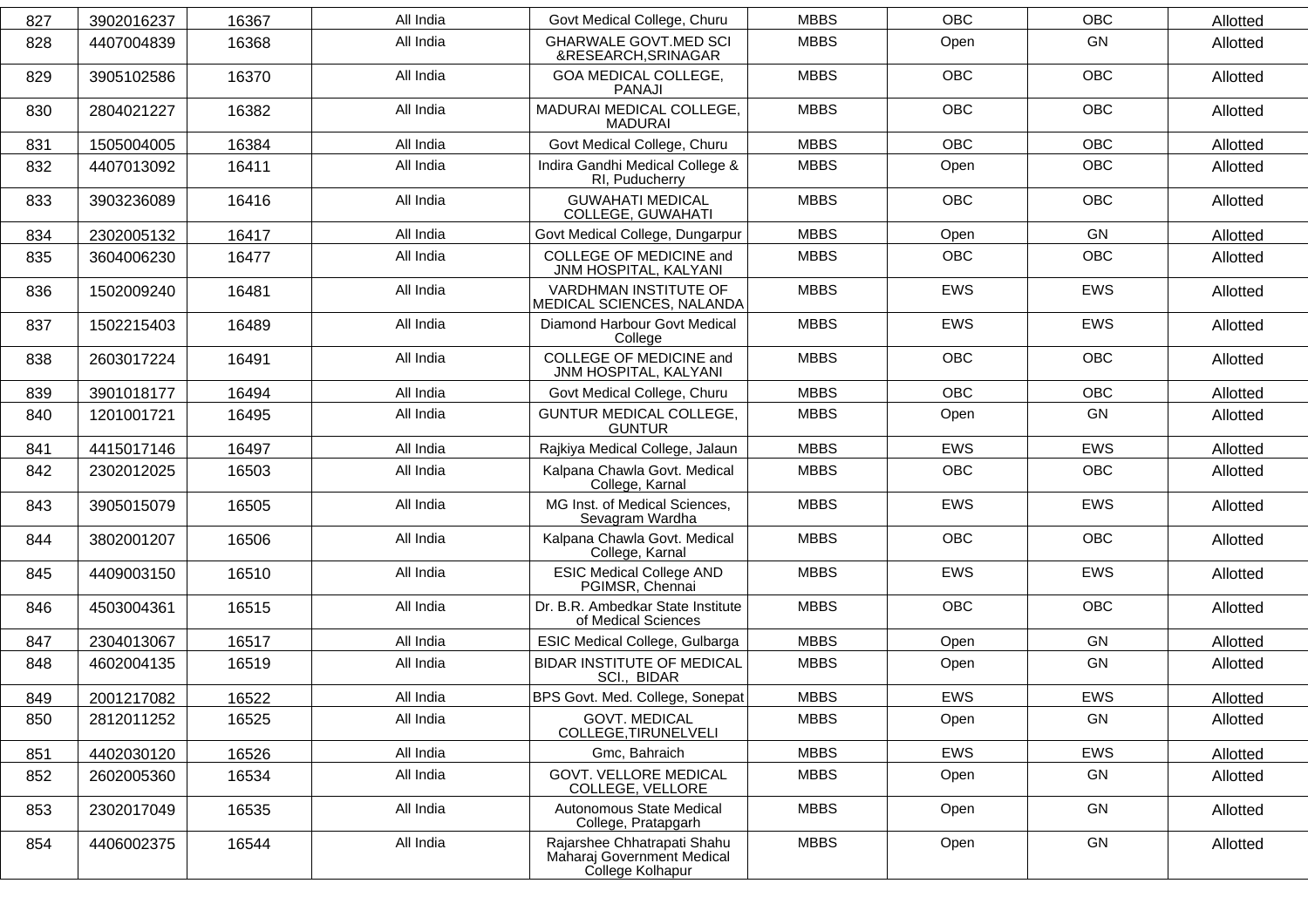| 855 | 3903207264 | 16547 | All India               | Employees State Insurance<br>Corporation Medical College,<br>Alwar                                      | <b>MBBS</b> | OBC        | OBC        | Allotted |
|-----|------------|-------|-------------------------|---------------------------------------------------------------------------------------------------------|-------------|------------|------------|----------|
| 856 | 4411011525 | 16551 | All India               | MG Inst. of Medical Sciences,<br>Sevagram Wardha                                                        | <b>MBBS</b> | <b>OBC</b> | <b>OBC</b> | Allotted |
| 857 | 3904108109 | 16561 | All India               | Govt Medical College Ratlam                                                                             | <b>MBBS</b> | Open       | <b>OBC</b> | Allotted |
| 858 | 3605016021 | 16562 | All India               | <b>ESIC Medical College, Hyderbad</b>                                                                   | <b>MBBS</b> | <b>OBC</b> | <b>OBC</b> | Allotted |
| 859 | 4116001076 | 16566 | All India               | MADURAI MEDICAL COLLEGE,<br><b>MADURAI</b>                                                              | <b>MBBS</b> | OBC        | OBC        | Allotted |
| 860 | 2302032234 | 16572 | All India               | Kalpana Chawla Govt. Medical<br>College, Karnal                                                         | <b>MBBS</b> | <b>OBC</b> | <b>OBC</b> | Allotted |
| 861 | 2604003035 | 16578 | All India               | MIDNAPORE MEDICAL<br>COLLEGE, MIDNAPUR                                                                  | <b>MBBS</b> | Open       | GN         | Allotted |
| 862 | 4407027237 | 16613 | All India               | UNS AUTONOMOUS STATE<br>MEDICAL COLLEGES, Jaunpur                                                       | <b>MBBS</b> | <b>OBC</b> | <b>OBC</b> | Allotted |
| 863 | 4408106667 | 16624 | All India               | Autonomous State Medical<br>College, Siddharthnagar                                                     | <b>MBBS</b> | Open       | <b>EWS</b> | Allotted |
| 864 | 2001102300 | 16632 | All India               | Autonomous State Medical<br>College, Ghazipur                                                           | <b>MBBS</b> | Open       | <b>OBC</b> | Allotted |
| 865 | 4413001144 | 16647 | All India               | Govt Medical College, Dungarpur                                                                         | <b>MBBS</b> | Open       | GN         | Allotted |
| 866 | 4602003048 | 16667 | All India               | RAMPURHAT GOVT MEDICAL<br><b>COLLEGE RAMPURHAT</b>                                                      | <b>MBBS</b> | Open       | <b>OBC</b> | Allotted |
| 867 | 4408119066 | 16686 | All India               | <b>GOA MEDICAL COLLEGE,</b><br><b>PANAJI</b>                                                            | <b>MBBS</b> | <b>OBC</b> | <b>OBC</b> | Allotted |
| 868 | 3901018226 | 16694 | All India               | Govt Medical College, Dungarpur                                                                         | <b>MBBS</b> | Open       | GN         | Allotted |
| 869 | 3901007186 | 16702 | All India               | Govt Medical College Barmer<br>Rajasthan                                                                | <b>MBBS</b> | <b>OBC</b> | OBC        | Allotted |
| 870 | 4501009290 | 16705 | Deemed/Paid Seats Quota | Kasturba Medical College,<br>Manipal Univ., Manipal                                                     | <b>MBBS</b> | Open       | GN         | Allotted |
| 871 | 4101008209 | 16707 | All India               | Government Medical College,<br>Omandurar                                                                | <b>MBBS</b> | Open       | <b>OBC</b> | Allotted |
| 872 | 2001306281 | 16715 | All India               | NEIGRIHMS, SHILLONG                                                                                     | <b>MBBS</b> | Open       | GN         | Allotted |
| 873 | 2302028206 | 16737 | All India               | Govt Medical College Barmer<br>Rajasthan                                                                | <b>MBBS</b> | <b>OBC</b> | <b>OBC</b> | Allotted |
| 874 | 2802003318 | 16745 | All India               | Government Medical College,<br>Omandurar                                                                | <b>MBBS</b> | <b>OBC</b> | <b>OBC</b> | Allotted |
| 875 | 2304008104 | 16751 | All India               | Govt Medical College, Dungarpur                                                                         | <b>MBBS</b> | Open       | <b>GN</b>  | Allotted |
| 876 | 2001109058 | 16778 | All India               | MANDYA INST. OF MEDICAL<br>SCI., MANDYA                                                                 | <b>MBBS</b> | Open       | <b>GN</b>  | Allotted |
| 877 | 2304018022 | 16786 | All India               | SOBAN SINGH JEENA<br><b>GOVERNMENT INSTITUTE OF</b><br><b>MEDICAL SCIENCE &amp;</b><br>RESEARCH, ALMORA | MBBS        | Open       | GN         | Allotted |
| 878 | 3905105212 | 16809 | All India               | DR. VAISHAMPAYAM<br>MEMORIAL M.C., SHOLAPUR                                                             | <b>MBBS</b> | OBC        | OBC        | Allotted |
| 879 | 2806025215 | 16811 | All India               | <b>GOVT. MEDICAL</b><br>COLLEGE, TIRUNELVELI                                                            | <b>MBBS</b> | OBC        | OBC        | Allotted |
| 880 | 2304001083 | 16817 | All India               | Govt Medical College Ratlam                                                                             | <b>MBBS</b> | Open       | GN         | Allotted |
| 881 | 4406001033 | 16820 | All India               | CHHATTISGARH INSTITUTE OF<br>MEDICAL SCIENCES, BILASP                                                   | <b>MBBS</b> | Open       | GN         | Allotted |
| 882 | 3902008041 | 16822 | All India               | CHHATTISGARH INSTITUTE OF<br>MEDICAL SCIENCES, BILASP                                                   | <b>MBBS</b> | OBC        | <b>OBC</b> | Allotted |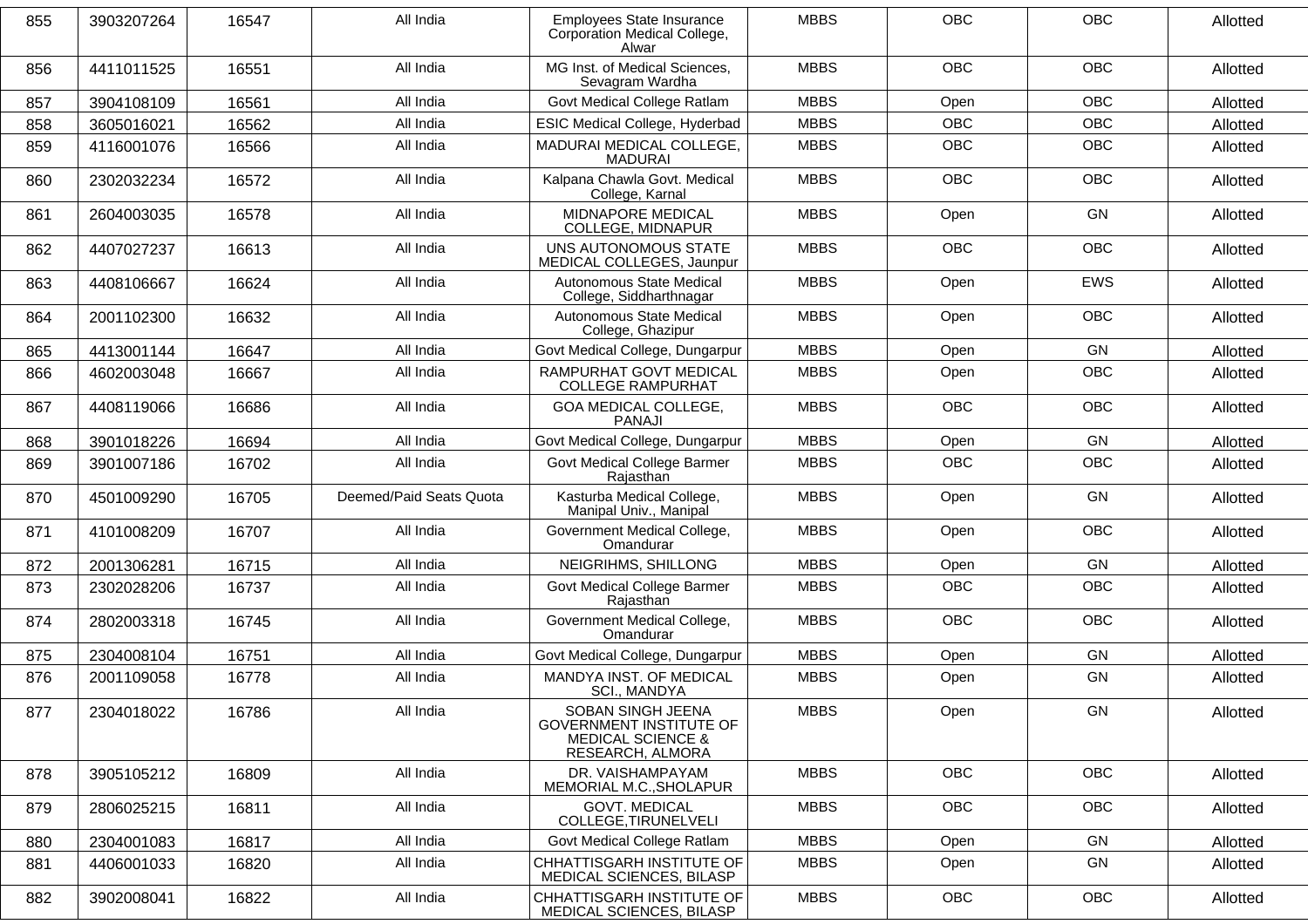| 883 | 3904014345 | 16831 | All India | Govt Medical College Barmer<br>Rajasthan                              | <b>MBBS</b> | <b>OBC</b> | <b>OBC</b> | Allotted |
|-----|------------|-------|-----------|-----------------------------------------------------------------------|-------------|------------|------------|----------|
| 884 | 4405002291 | 16835 | All India | <b>BUNDELKHAND MEDICAL</b><br>COLLEGE, SAGAR                          | <b>MBBS</b> | Open       | <b>OBC</b> | Allotted |
| 885 | 3903108095 | 16848 | All India | GOA MEDICAL COLLEGE,<br><b>PANAJI</b>                                 | <b>MBBS</b> | <b>OBC</b> | OBC        | Allotted |
| 886 | 3905007330 | 16855 | All India | Goverment Medical College,<br><b>Bettiah</b>                          | <b>MBBS</b> | Open       | GN         | Allotted |
| 887 | 1502114412 | 16857 | All India | ESIC Medical College & Hospital,<br><b>Bihta</b>                      | <b>MBBS</b> | <b>OBC</b> | <b>OBC</b> | Allotted |
| 888 | 1501010276 | 16865 | All India | Goverment Medical College,<br><b>Bettiah</b>                          | <b>MBBS</b> | <b>OBC</b> | <b>OBC</b> | Allotted |
| 889 | 1505001210 | 16872 | All India | ESIC Medical College & Hospital,<br><b>Bihta</b>                      | <b>MBBS</b> | <b>OBC</b> | <b>OBC</b> | Allotted |
| 890 | 2303006077 | 16882 | All India | Government Medcial College,<br>Ambikapur                              | <b>MBBS</b> | Open       | GN         | Allotted |
| 891 | 3905102063 | 16883 | All India | <b>GOVERNMENT MEDICAL</b><br>COLLEGE, MIRAJ                           | <b>MBBS</b> | Open       | <b>OBC</b> | Allotted |
| 892 | 1601003331 | 16890 | All India | <b>GHARWALE GOVT.MED SCI</b><br>&RESEARCH, SRINAGAR                   | <b>MBBS</b> | Open       | GN         | Allotted |
| 893 | 1502003193 | 16901 | All India | MG Inst. of Medical Sciences,<br>Sevagram Wardha                      | <b>MBBS</b> | <b>OBC</b> | OBC        | Allotted |
| 894 | 2302004311 | 16904 | All India | <b>BUNDELKHAND MEDICAL</b><br>COLLEGE, SAGAR                          | <b>MBBS</b> | Open       | GN         | Allotted |
| 895 | 3903202542 | 16918 | All India | MIDNAPORE MEDICAL<br>COLLEGE, MIDNAPUR                                | <b>MBBS</b> | <b>OBC</b> | OBC        | Allotted |
| 896 | 4114005245 | 16936 | All India | <b>GOVT. VELLORE MEDICAL</b><br>COLLEGE, VELLORE                      | <b>MBBS</b> | <b>OBC</b> | <b>OBC</b> | Allotted |
| 897 | 2001110384 | 16950 | All India | MANDYA INST. OF MEDICAL<br>SCI., MANDYA                               | <b>MBBS</b> | Open       | GN         | Allotted |
| 898 | 1502022016 | 16954 | All India | Goverment Medical College,<br><b>Bettiah</b>                          | <b>MBBS</b> | <b>OBC</b> | OBC        | Allotted |
| 899 | 3905002552 | 16962 | All India | Govt Medical college Shivpuri                                         | <b>MBBS</b> | Open       | <b>GN</b>  | Allotted |
| 900 | 3905108165 | 16971 | All India | ESIC Medical College, Hyderbad                                        | <b>MBBS</b> | <b>OBC</b> | OBC        | Allotted |
| 901 | 3904103043 | 16987 | All India | Govt Medical College, Dungarpur                                       | <b>MBBS</b> | <b>OBC</b> | <b>OBC</b> | Allotted |
| 902 | 3905114165 | 16992 | All India | ATAL BIHARI VAJPAYEE<br><b>GOVERNMENT MEDICAL</b><br>COLLEGE, VIDISHA | <b>MBBS</b> | OBC        | <b>OBC</b> | Allotted |
| 903 | 1502111373 | 16994 | All India | ASSAM MEDICAL COLLEGE,<br><b>DIBRUGARH</b>                            | <b>MBBS</b> | Open       | <b>OBC</b> | Allotted |
| 904 | 3904010258 | 16998 | All India | Govt Medical College, Dungarpur                                       | <b>MBBS</b> | OBC        | OBC        | Allotted |
| 905 | 4404006211 | 17001 | All India | <b>BUNDELKHAND MEDICAL</b><br>COLLEGE, SAGAR                          | <b>MBBS</b> | Open       | GN         | Allotted |
| 906 | 3903209276 | 17009 | All India | Chhindwara Institute of Medical<br><b>Sciences</b>                    | <b>MBBS</b> | Open       | GN         | Allotted |
| 907 | 4408006337 | 17038 | All India | <b>GHARWALE GOVT.MED SCI</b><br>&RESEARCH, SRINAGAR                   | <b>MBBS</b> | Open       | GN         | Allotted |
| 908 | 2304001326 | 17042 | All India | Lt. L A M Govt. Medical College,<br>Raigarh                           | <b>MBBS</b> | Open       | GN         | Allotted |
| 909 | 3906001133 | 17047 | All India | Sri Venkateswara Medical<br>College, Tirupati                         | <b>MBBS</b> | Open       | GN         | Allotted |
|     |            |       |           |                                                                       |             |            |            |          |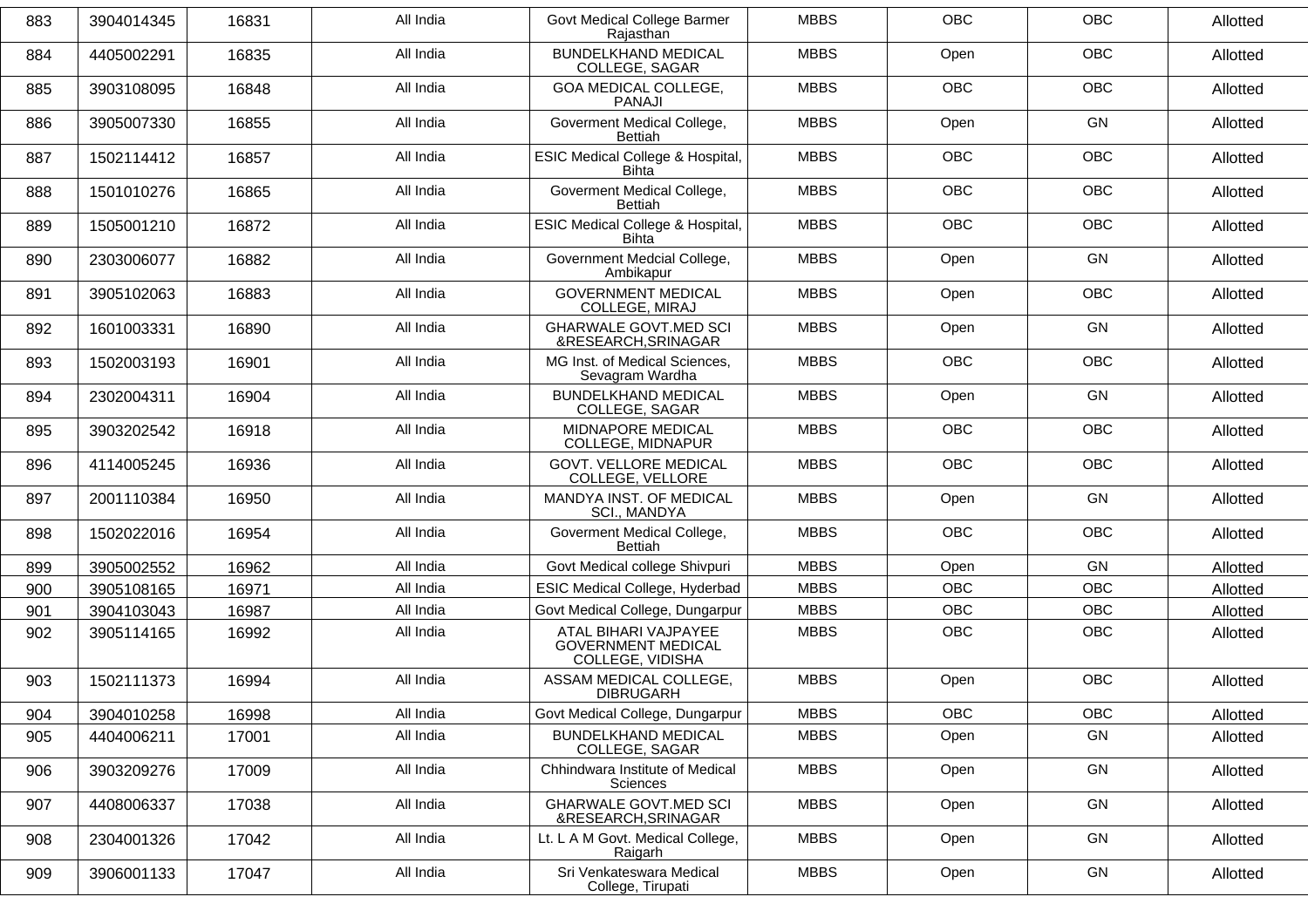| 910 | 1502304663 | 17053 | All India | <b>ESIC Medical College AND</b><br>PGIMSR, Chennai                                                      | <b>MBBS</b> | <b>OBC</b> | <b>OBC</b> | Allotted |
|-----|------------|-------|-----------|---------------------------------------------------------------------------------------------------------|-------------|------------|------------|----------|
| 911 | 1507002298 | 17055 | All India | JLN IMS, IMPHAL                                                                                         | <b>MBBS</b> | Open       | GN         | Allotted |
| 912 | 2303004419 | 17059 | All India | Chhindwara Institute of Medical<br><b>Sciences</b>                                                      | <b>MBBS</b> | Open       | GN         | Allotted |
| 913 | 3903208502 | 17062 | All India | <b>GOVERNMENT MEDICAL</b><br><b>COLLEGE, LATUR</b>                                                      | <b>MBBS</b> | Open       | GN         | Allotted |
| 914 | 2301003396 | 17064 | All India | Goverment Medical College,<br>Datia                                                                     | <b>MBBS</b> | Open       | GN         | Allotted |
| 915 | 2603016416 | 17077 | All India | ASSAM MEDICAL COLLEGE,<br><b>DIBRUGARH</b>                                                              | <b>MBBS</b> | Open       | GN         | Allotted |
| 916 | 1502317350 | 17084 | All India | MANDYA INST. OF MEDICAL<br>SCI., MANDYA                                                                 | <b>MBBS</b> | Open       | GN         | Allotted |
| 917 | 4501015192 | 17090 | All India | <b>BUNDELKHAND MEDICAL</b><br>COLLEGE, SAGAR                                                            | <b>MBBS</b> | <b>EWS</b> | <b>EWS</b> | Allotted |
| 918 | 3903135028 | 17095 | All India | <b>SWAMI RAMANAND TIRTH</b><br>RURAL M.C, AMBAJOGAI                                                     | <b>MBBS</b> | Open       | <b>GN</b>  | Allotted |
| 919 | 2304009291 | 17098 | All India | SOBAN SINGH JEENA<br><b>GOVERNMENT INSTITUTE OF</b><br><b>MEDICAL SCIENCE &amp;</b><br>RESEARCH, ALMORA | <b>MBBS</b> | Open       | GN         | Allotted |
| 920 | 2811022199 | 17115 | All India | KANYAKUMARI GOVT, MED.<br>COLL., ASARIPALLAM                                                            | <b>MBBS</b> | Open       | <b>OBC</b> | Allotted |
| 921 | 3803001372 | 17120 | All India | SVIMS - Sri Padmavathi Medical<br>College for Women, Tirupati                                           | <b>MBBS</b> | Open       | GN         | Allotted |
| 922 | 2302030165 | 17134 | All India | ATAL BIHARI VAJPAYEE<br><b>GOVERNMENT MEDICAL</b><br>COLLEGE, VIDISHA                                   | <b>MBBS</b> | <b>OBC</b> | <b>OBC</b> | Allotted |
| 923 | 2001211464 | 17149 | All India | <b>BUNDELKHAND MEDICAL</b><br>COLLEGE, SAGAR                                                            | <b>MBBS</b> | OBC        | OBC        | Allotted |
| 924 | 3201018213 | 17168 | All India | REGIONAL INST OF MEDICAL<br><b>SCI, IMPHAL</b>                                                          | <b>MBBS</b> | <b>OBC</b> | OBC        | Allotted |
| 925 | 3906011175 | 17169 | All India | Govt Medical College, Dungarpur                                                                         | <b>MBBS</b> | <b>OBC</b> | <b>OBC</b> | Allotted |
| 926 | 3604012468 | 17170 | All India | Pt. Raghunath Murmu Med.<br>College, Baripada                                                           | <b>MBBS</b> | Open       | OBC        | Allotted |
| 927 | 2001002498 | 17184 | All India | Indira Gandhi Medical College &<br>RI, Puducherry                                                       | <b>MBBS</b> | Open       | GN         | Allotted |
| 928 | 2810005293 | 17186 | All India | Government Medical College,<br>Omandurar                                                                | <b>MBBS</b> | <b>OBC</b> | OBC        | Allotted |
| 929 | 2301002330 | 17198 | All India | <b>BIDAR INSTITUTE OF MEDICAL</b><br>SCI., BIDAR                                                        | <b>MBBS</b> | Open       | GN         | Allotted |
| 930 | 4405007441 | 17205 | All India | MAHARSHI DEVRAHA BABA<br>AUTONOMOUS STATE.<br>MEDICAL COLLEGE, DEORIA                                   | <b>MBBS</b> | EWS        | EWS        | Allotted |
| 931 | 2301004180 | 17211 | All India | Goverment Medical College,<br>Datia                                                                     | <b>MBBS</b> | Open       | GN         | Allotted |
| 932 | 1502317133 | 17215 | All India | <b>ACSR Govt Medical College,</b><br>Nellore                                                            | <b>MBBS</b> | Open       | GN         | Allotted |
| 933 | 3905102350 | 17220 | All India | GUNTUR MEDICAL COLLEGE,<br><b>GUNTUR</b>                                                                | <b>MBBS</b> | Open       | GN         | Allotted |
| 934 | 2809026282 | 17223 | All India | Govt. Medical College ESI and<br>Hospital, Coimbatore                                                   | <b>MBBS</b> | OBC        | OBC        | Allotted |
|     |            |       |           |                                                                                                         |             |            |            |          |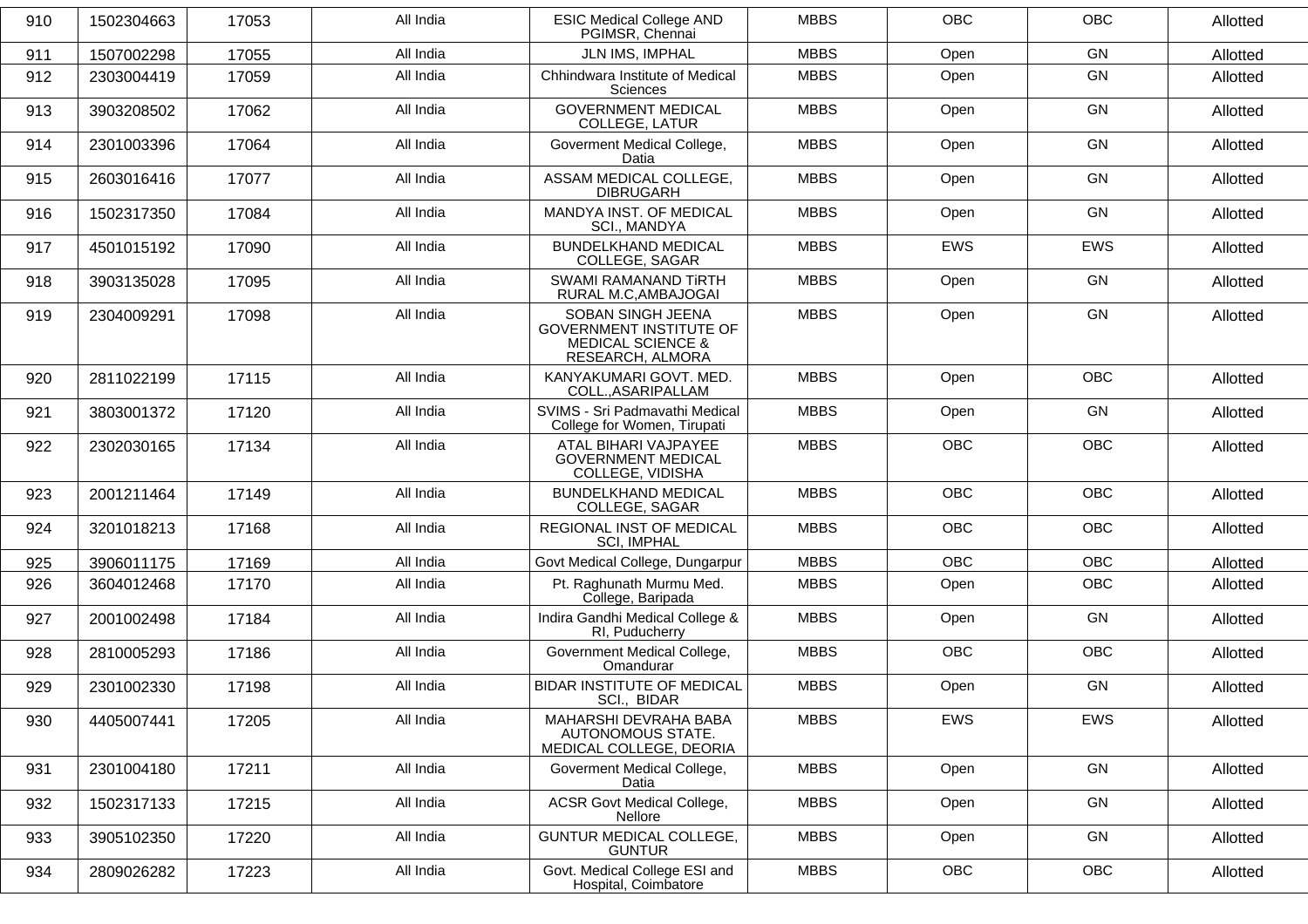| 935 | 2001220180 | 17253 | All India | <b>BIDAR INSTITUTE OF MEDICAL</b><br>SCI., BIDAR                                                        | <b>MBBS</b> | Open       | GN         | Allotted |
|-----|------------|-------|-----------|---------------------------------------------------------------------------------------------------------|-------------|------------|------------|----------|
| 936 | 3903003552 | 17255 | All India | Govt Medical College Baramati                                                                           | <b>MBBS</b> | Open       | GN         | Allotted |
| 937 | 2001301146 | 17271 | All India | <b>Government Medical College</b><br>Hamirpur                                                           | <b>MBBS</b> | <b>OBC</b> | OBC        | Allotted |
| 938 | 2304004087 | 17276 | All India | <b>GOVERNMENT MEDICAL</b><br>COLLEGE, LATUR                                                             | <b>MBBS</b> | Open       | <b>GN</b>  | Allotted |
| 939 | 2809014316 | 17281 | All India | <b>GOVT. MEDICAL</b><br>COLLEGE, TIRUNELVELI                                                            | <b>MBBS</b> | <b>OBC</b> | <b>OBC</b> | Allotted |
| 940 | 3904007347 | 17295 | All India | Govt Medical College, Dungarpur                                                                         | <b>MBBS</b> | <b>OBC</b> | OBC        | Allotted |
| 941 | 2806005272 | 17297 | All India | KANYAKUMARI GOVT. MED.<br>COLL., ASARIPALLAM                                                            | <b>MBBS</b> | Open       | <b>OBC</b> | Allotted |
| 942 | 4402011290 | 17315 | All India | <b>Government Medical College</b><br>Hamirpur                                                           | <b>MBBS</b> | OBC        | OBC        | Allotted |
| 943 | 4405005109 | 17317 | All India | Lt. L A M Govt. Medical College,<br>Raigarh                                                             | <b>MBBS</b> | Open       | GN         | Allotted |
| 944 | 3903114172 | 17322 | All India | Govt Medical College, Dungarpur                                                                         | <b>MBBS</b> | <b>OBC</b> | <b>OBC</b> | Allotted |
| 945 | 2810016007 | 17330 | All India | <b>GOVT. MOHAN</b><br>KUMARAMANGALAM<br>M.C., SALEM                                                     | <b>MBBS</b> | OBC        | OBC        | Allotted |
| 946 | 3802007369 | 17335 | All India | Kalpana Chawla Govt. Medical<br>College, Karnal                                                         | <b>MBBS</b> | <b>OBC</b> | <b>OBC</b> | Allotted |
| 947 | 2001204239 | 17342 | All India | Government Medcial College,<br>Ambikapur                                                                | <b>MBBS</b> | Open       | GN         | Allotted |
| 948 | 2001311191 | 17346 | All India | Govt Medical College Baramati                                                                           | <b>MBBS</b> | Open       | GN         | Allotted |
| 949 | 3903008029 | 17350 | All India | DR.S.C.GOVT MEDICAL<br>COLLEGE, NANDED                                                                  | <b>MBBS</b> | Open       | GN         | Allotted |
| 950 | 2001103116 | 17357 | All India | THOOTHUKUDI MEDICAL<br>COLLEGE, THOOTHUKUDI                                                             | <b>MBBS</b> | Open       | OBC        | Allotted |
| 951 | 3902003242 | 17372 | All India | Lt. L A M Govt. Medical College,<br>Raigarh                                                             | <b>MBBS</b> | Open       | GN         | Allotted |
| 952 | 4403017102 | 17373 | All India | HASSAN INST. MEDICAL<br>SCIENCES, HASSAN                                                                | <b>MBBS</b> | Open       | GN         | Allotted |
| 953 | 2807010033 | 17383 | All India | THENI GOVT. MEDICAL<br>COLLEGE, THENI                                                                   | <b>MBBS</b> | Open       | GN         | Allotted |
| 954 | 2202001483 | 17389 | All India | SOBAN SINGH JEENA<br><b>GOVERNMENT INSTITUTE OF</b><br><b>MEDICAL SCIENCE &amp;</b><br>RESEARCH, ALMORA | <b>MBBS</b> | Open       | GN         | Allotted |
| 955 | 2808007103 | 17390 | All India | THANJAVUR MEDICAL<br>COLL., THANJAVUR                                                                   | <b>MBBS</b> | <b>OBC</b> | OBC        | Allotted |
| 956 | 2809009260 | 17409 | All India | IRT Perundurai Medical College,<br>Perundurai                                                           | <b>MBBS</b> | Open       | OBC        | Allotted |
| 957 | 2801020284 | 17411 | All India | <b>GOVT. VELLORE MEDICAL</b><br>COLLEGE, VELLORE                                                        | <b>MBBS</b> | <b>OBC</b> | <b>OBC</b> | Allotted |
| 958 | 2808017169 | 17414 | All India | K.A.P. VISWANATHAM<br>G.M.C., TIRUCHIRAPALLI                                                            | <b>MBBS</b> | Open       | GN         | Allotted |
| 959 | 3903019354 | 17416 | All India | BPS Govt. Med. College, Sonepat                                                                         | <b>MBBS</b> | OBC        | OBC        | Allotted |
| 960 | 3903118356 | 17426 | All India | K.A.P. VISWANATHAM<br>G.M.C., TIRUCHIRAPALLI                                                            | <b>MBBS</b> | Open       | OBC        | Allotted |
| 961 | 1601012208 | 17445 | All India | Pt. Jawahar Lal Nehru Govt. Med.<br>College, Chamba                                                     | <b>MBBS</b> | EWS        | EWS        | Allotted |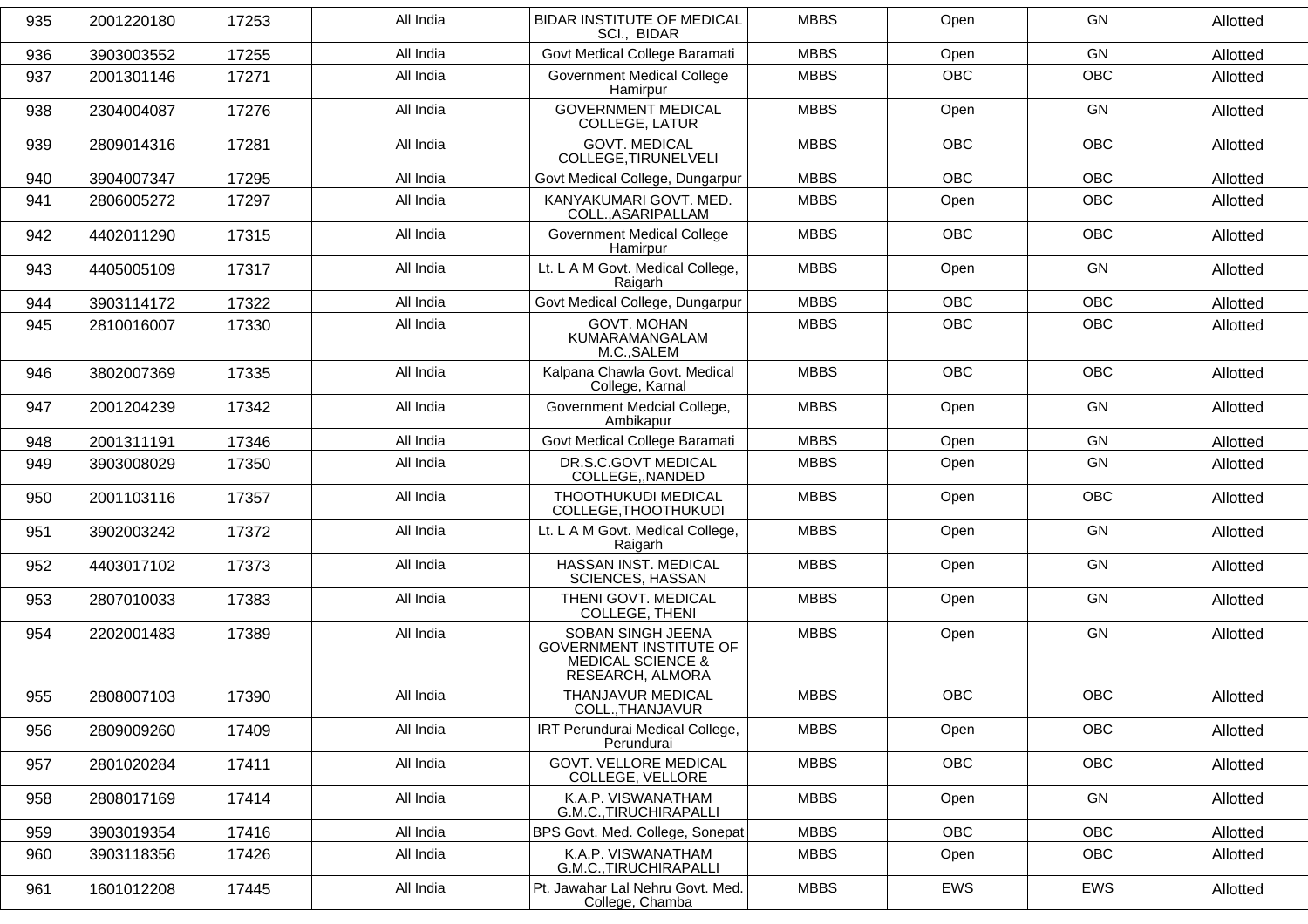| 962 | 3904102402 | 17451 | All India               | VIJAYNAGAR INST OF MED.<br>SC, BELLARY                                                                                                    | <b>MBBS</b> | Open       | GN         | Allotted |
|-----|------------|-------|-------------------------|-------------------------------------------------------------------------------------------------------------------------------------------|-------------|------------|------------|----------|
| 963 | 1501008344 | 17460 | All India               | SHEIKH BHIKHARI MEDICAL<br><b>COLLEGE &amp; HOSPITAL,</b><br>HAZARIBAG ( Formerly called<br>as- Hazaribagh Medical College,<br>Hazaribag) | <b>MBBS</b> | Open       | <b>OBC</b> | Allotted |
| 964 | 2302013207 | 17464 | All India               | SOBAN SINGH JEENA<br><b>GOVERNMENT INSTITUTE OF</b><br><b>MEDICAL SCIENCE &amp;</b><br>RESEARCH, ALMORA                                   | <b>MBBS</b> | Open       | GN         | Allotted |
| 965 | 3903106243 | 17473 | All India               | Goverment Medical College,<br>Datia                                                                                                       | <b>MBBS</b> | <b>OBC</b> | <b>OBC</b> | Allotted |
| 966 | 1502322072 | 17475 | All India               | RAMPURHAT GOVT MEDICAL<br><b>COLLEGE RAMPURHAT</b>                                                                                        | <b>MBBS</b> | Open       | <b>GN</b>  | Allotted |
| 967 | 2304002276 | 17484 | All India               | Government Medical College,<br><b>Bharatpur</b>                                                                                           | <b>MBBS</b> | <b>EWS</b> | <b>EWS</b> | Allotted |
| 968 | 4403013345 | 17490 | All India               | Autonomous State Medical<br>College Society, Mirzapur                                                                                     | <b>MBBS</b> | <b>OBC</b> | <b>OBC</b> | Allotted |
| 969 | 2301007419 | 17496 | All India               | <b>ACSR Govt Medical College,</b><br><b>Nellore</b>                                                                                       | <b>MBBS</b> | Open       | GN         | Allotted |
| 970 | 3802012098 | 17516 | Deemed/Paid Seats Quota | <b>SYMBIOSIS MEDICAL</b><br><b>COLLEGE FOR WOMEN PUNE</b>                                                                                 | <b>MBBS</b> | Open       | GN         | Allotted |
| 971 | 3903234085 | 17526 | All India               | BPS Govt. Med. College, Sonepat                                                                                                           | <b>MBBS</b> | <b>OBC</b> | OBC        | Allotted |
| 972 | 2302010191 | 17539 | All India               | ASSAM MEDICAL COLLEGE,<br><b>DIBRUGARH</b>                                                                                                | <b>MBBS</b> | Open       | <b>GN</b>  | Allotted |
| 973 | 2801003177 | 17542 | All India               | Indira Gandhi Medical College &<br>RI, Puducherry                                                                                         | <b>MBBS</b> | Open       | GN         | Allotted |
| 974 | 3905104009 | 17544 | All India               | <b>GUNTUR MEDICAL COLLEGE,</b><br><b>GUNTUR</b>                                                                                           | <b>MBBS</b> | Open       | <b>GN</b>  | Allotted |
| 975 | 2302006353 | 17549 | All India               | <b>GOVT.MEDICAL COLLEGE,</b><br><b>THRISSUR</b>                                                                                           | <b>MBBS</b> | <b>EWS</b> | <b>EWS</b> | Allotted |
| 976 | 1502012069 | 17563 | All India               | Pt. Jawahar Lal Nehru Govt. Med.<br>College, Chamba                                                                                       | <b>MBBS</b> | <b>OBC</b> | <b>OBC</b> | Allotted |
| 977 | 1502314269 | 17564 | All India               | Sri Jagannath Medical College &<br>Hospital, Puri                                                                                         | <b>MBBS</b> | <b>OBC</b> | OBC        | Allotted |
| 978 | 3905021186 | 17568 | All India               | <b>ESIC Medical College AND</b><br>PGIMSR, Chennai                                                                                        | <b>MBBS</b> | <b>EWS</b> | <b>EWS</b> | Allotted |
| 979 | 3903042204 | 17580 | All India               | BPS Govt. Med. College, Sonepat                                                                                                           | <b>MBBS</b> | <b>OBC</b> | OBC        | Allotted |
| 980 | 3902003159 | 17588 | All India               | Pt. Jawahar Lal Nehru Govt. Med.<br>College, Chamba                                                                                       | <b>MBBS</b> | <b>OBC</b> | OBC        | Allotted |
| 981 | 2602003313 | 17589 | All India               | GUNTUR MEDICAL COLLEGE,<br><b>GUNTUR</b>                                                                                                  | <b>MBBS</b> | Open       | GN         | Allotted |
| 982 | 3903005705 | 17598 | All India               | Govt. Medical College and<br>Hospital, Chandrapur                                                                                         | <b>MBBS</b> | Open       | GN         | Allotted |
| 983 | 2304005044 | 17605 | All India               | Rangaraya Medical College,<br>Kakinada                                                                                                    | <b>MBBS</b> | Open       | GN         | Allotted |
| 984 | 3903103094 | 17607 | All India               | Govt. Sivgangai M. C. Sivagangai                                                                                                          | <b>MBBS</b> | Open       | GN         | Allotted |
| 985 | 3903107570 | 17612 | All India               | Pt. Jawahar Lal Nehru Govt. Med.<br>College, Chamba                                                                                       | <b>MBBS</b> | <b>OBC</b> | OBC        | Allotted |
| 986 | 3903237017 | 17624 | All India               | Autonomous State Medical<br>College Society, Mirzapur                                                                                     | <b>MBBS</b> | OBC        | OBC        | Allotted |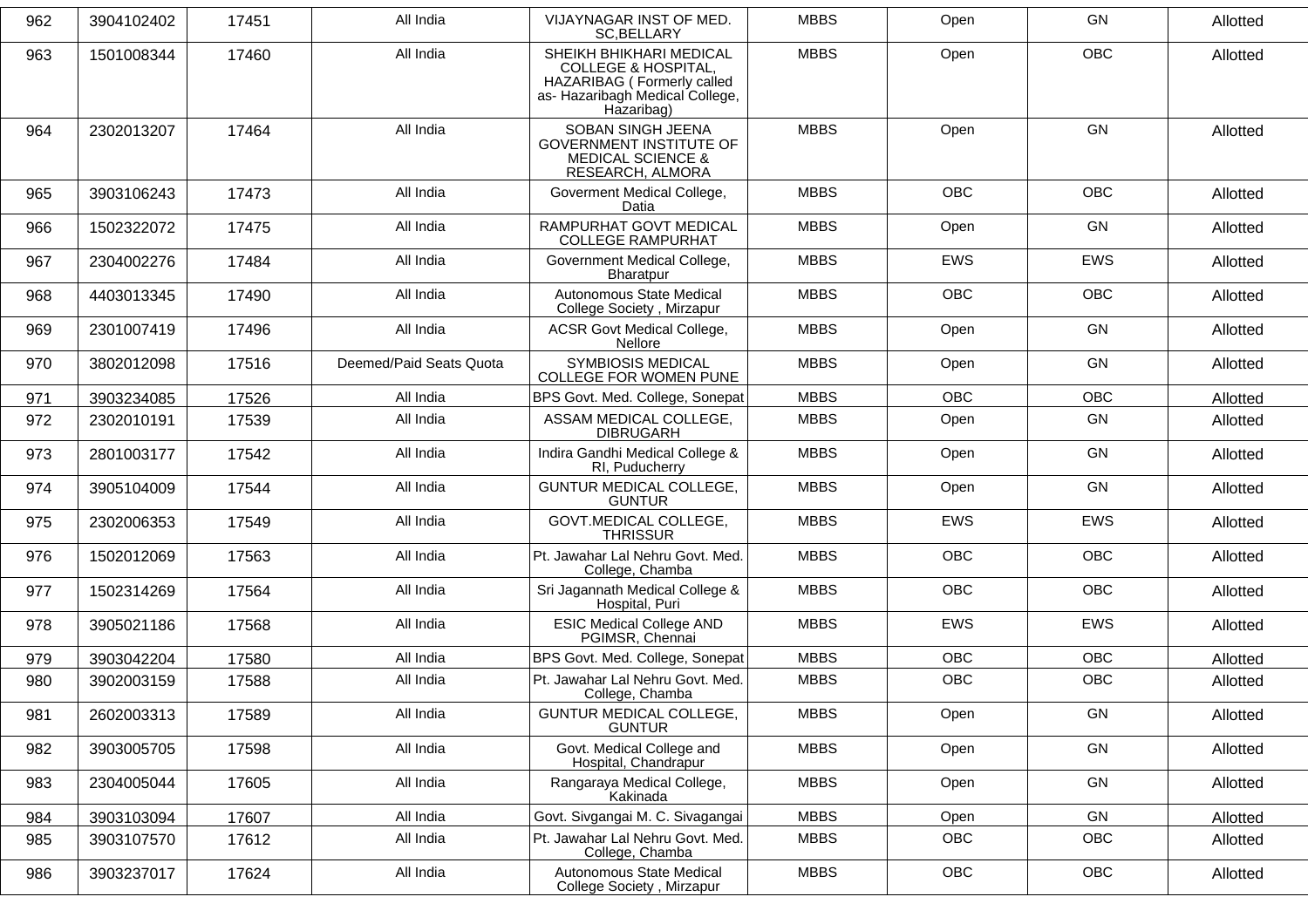| 987  | 2803010148 | 17626 | All India | Govt. Pudukkottai Medical<br>College Hopt., Pudukkott                                                                                    | <b>MBBS</b> | Open       | <b>GN</b>  | Allotted |
|------|------------|-------|-----------|------------------------------------------------------------------------------------------------------------------------------------------|-------------|------------|------------|----------|
| 988  | 2304009290 | 17627 | All India | SHEIKH BHIKHARI MEDICAL<br><b>COLLEGE &amp; HOSPITAL,</b><br>HAZARIBAG (Formerly called<br>as- Hazaribagh Medical College,<br>Hazaribag) | <b>MBBS</b> | Open       | GN         | Allotted |
| 989  | 2803003294 | 17630 | All India | HASSAN INST. MEDICAL<br><b>SCIENCES, HASSAN</b>                                                                                          | <b>MBBS</b> | Open       | GN         | Allotted |
| 990  | 3902021173 | 17631 | All India | Pt. Jawahar Lal Nehru Govt. Med.<br>College, Chamba                                                                                      | <b>MBBS</b> | <b>OBC</b> | <b>OBC</b> | Allotted |
| 991  | 3901005288 | 17639 | All India | <b>BUNDELKHAND MEDICAL</b><br>COLLEGE, SAGAR                                                                                             | <b>MBBS</b> | <b>EWS</b> | <b>EWS</b> | Allotted |
| 992  | 3903105395 | 17641 | All India | Government Medcial College,<br>Gondia                                                                                                    | <b>MBBS</b> | Open       | GN         | Allotted |
| 993  | 2808020008 | 17647 | All India | MANDYA INST. OF MEDICAL<br>SCI., MANDYA                                                                                                  | <b>MBBS</b> | <b>OBC</b> | <b>OBC</b> | Allotted |
| 994  | 2809030060 | 17662 | All India | <b>GOVT. VELLORE MEDICAL</b><br>COLLEGE, VELLORE                                                                                         | <b>MBBS</b> | <b>OBC</b> | OBC        | Allotted |
| 995  | 2804003452 | 17670 | All India | THANJAVUR MEDICAL<br>COLL., THANJAVUR                                                                                                    | <b>MBBS</b> | <b>OBC</b> | OBC        | Allotted |
| 996  | 2301012070 | 17675 | All India | Kakatiya Medical College<br>Warangal                                                                                                     | <b>MBBS</b> | Open       | GN         | Allotted |
| 997  | 2811004714 | 17684 | All India | CHENGALPATTU MEDICAL<br>COLL, CHENGALPATTU                                                                                               | <b>MBBS</b> | Open       | GN         | Allotted |
| 998  | 3902007248 | 17689 | All India | <b>GHARWALE GOVT.MED SCI</b><br>&RESEARCH, SRINAGAR                                                                                      | <b>MBBS</b> | OBC        | OBC        | Allotted |
| 999  | 2304010296 | 17693 | All India | Goverment Medical College And<br>Hospital Jalgaon                                                                                        | <b>MBBS</b> | Open       | GN         | Allotted |
| 1000 | 3905007172 | 17709 | All India | SHRI BHAUSAHEB HIRE GOVT.<br>M.C., DHULE                                                                                                 | <b>MBBS</b> | Open       | GN         | Allotted |
| 1001 | 2807029187 | 17715 | All India | <b>GOVT. MOHAN</b><br>KUMARAMANGALAM<br>M.C., SALEM                                                                                      | <b>MBBS</b> | <b>OBC</b> | <b>OBC</b> | Allotted |
| 1002 | 3904106201 | 17724 | All India | RAICHUR INST. OF MEDICAL<br><b>SCI., RAICHUR</b>                                                                                         | <b>MBBS</b> | Open       | OBC        | Allotted |
| 1003 | 3903108346 | 17726 | All India | MALDA MED. COLLEGE,<br><b>MALDA</b>                                                                                                      | <b>MBBS</b> | Open       | <b>OBC</b> | Allotted |
| 1004 | 3903030055 | 17727 | All India | UNS AUTONOMOUS STATE<br>MEDICAL COLLEGES, Jaunpur                                                                                        | <b>MBBS</b> | <b>OBC</b> | OBC        | Allotted |
| 1005 | 3903231356 | 17740 | All India | <b>GOVERNMENT MEDICAL</b><br>COLLEGE, MIRAJ                                                                                              | <b>MBBS</b> | OBC        | OBC        | Allotted |
| 1006 | 3903112221 | 17741 | All India | Government Medical College,<br><b>Bhilwara</b>                                                                                           | <b>MBBS</b> | EWS        | EWS        | Allotted |
| 1007 | 1502024205 | 17750 | All India | Government Medical College,<br>Sindhudurg                                                                                                | <b>MBBS</b> | Open       | GN         | Allotted |
| 1008 | 3901009073 | 17752 | All India | Govt. Medical College and<br>Hospital, Chandrapur                                                                                        | <b>MBBS</b> | Open       | OBC        | Allotted |
| 1009 | 3903008705 | 17756 | All India | <b>GHARWALE GOVT.MED SCI</b><br>&RESEARCH, SRINAGAR                                                                                      | <b>MBBS</b> | OBC        | OBC        | Allotted |
| 1010 | 2001018252 | 17757 | All India | Raiganj Government Medical<br>College                                                                                                    | <b>MBBS</b> | Open       | GN         | Allotted |
| 1011 | 3903010547 | 17758 | All India | Govt Medical college Shivpuri                                                                                                            | <b>MBBS</b> | OBC        | OBC        | Allotted |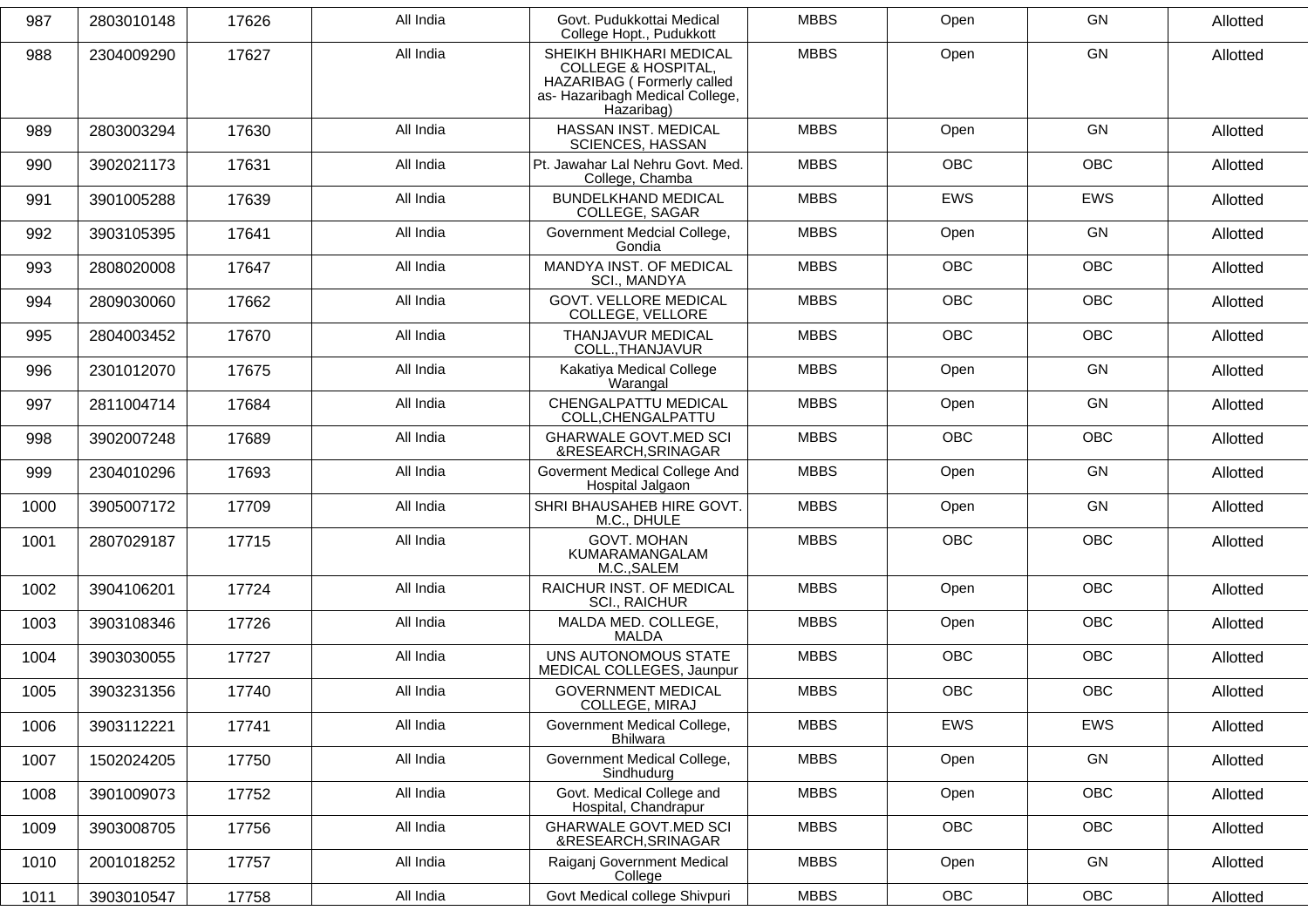| 1012 | 2803004408 | 17762 | All India | THENI GOVT. MEDICAL<br><b>COLLEGE, THENI</b>                                  | <b>MBBS</b> | Open       | GN         | Allotted |
|------|------------|-------|-----------|-------------------------------------------------------------------------------|-------------|------------|------------|----------|
| 1013 | 2807012065 | 17764 | All India | <b>GOVT. VELLORE MEDICAL</b><br>COLLEGE, VELLORE                              | <b>MBBS</b> | <b>OBC</b> | <b>OBC</b> | Allotted |
| 1014 | 2809032201 | 17771 | All India | Govt. Medical College Karur                                                   | <b>MBBS</b> | Open       | OBC        | Allotted |
| 1015 | 3902008287 | 17774 | All India | ASSAM MEDICAL COLLEGE,<br><b>DIBRUGARH</b>                                    | <b>MBBS</b> | Open       | GN         | Allotted |
| 1016 | 1501001395 | 17776 | All India | Deben Mahata Government<br>Medical College & Hospital                         | <b>MBBS</b> | Open       | GN         | Allotted |
| 1017 | 3905010112 | 17779 | All India | Govt Medical College Barmer<br>Rajasthan                                      | <b>MBBS</b> | <b>EWS</b> | <b>EWS</b> | Allotted |
| 1018 | 1502305437 | 17784 | All India | Goverment Medical College,<br>Bettiah                                         | <b>MBBS</b> | <b>EWS</b> | <b>EWS</b> | Allotted |
| 1019 | 3905006447 | 17788 | All India | ESIC Medical College, Gulbarga                                                | <b>MBBS</b> | <b>OBC</b> | <b>OBC</b> | Allotted |
| 1020 | 2808102485 | 17790 | All India | <b>GOVT. MOHAN</b><br>KUMARAMANGALAM<br>M.C., SALEM                           | <b>MBBS</b> | <b>OBC</b> | <b>OBC</b> | Allotted |
| 1021 | 4411009228 | 17806 | All India | Chhindwara Institute of Medical<br>Sciences                                   | <b>MBBS</b> | <b>OBC</b> | <b>OBC</b> | Allotted |
| 1022 | 3901007099 | 17811 | All India | Government Medical College,<br>Kanker, Chhattisgarh                           | <b>MBBS</b> | Open       | GN         | Allotted |
| 1023 | 2801012195 | 17817 | All India | CHENGALPATTU MEDICAL<br>COLL, CHENGALPATTU                                    | <b>MBBS</b> | Open       | GN         | Allotted |
| 1024 | 1504007134 | 17820 | All India | Mursidabad M C & Hospital,<br>Mursidabad                                      | <b>MBBS</b> | Open       | GN         | Allotted |
| 1025 | 2807031053 | 17821 | All India | IRT Perundurai Medical College,<br>Perundurai                                 | <b>MBBS</b> | Open       | GN         | Allotted |
| 1026 | 2808007067 | 17860 | All India | CHENGALPATTU MEDICAL<br>COLL, CHENGALPATTU                                    | <b>MBBS</b> | Open       | GN         | Allotted |
| 1027 | 3903135036 | 17884 | All India | SHRI BHAUSAHEB HIRE GOVT.<br>M.C., DHULE                                      | <b>MBBS</b> | <b>OBC</b> | <b>OBC</b> | Allotted |
| 1028 | 4609008190 | 17886 | All India | MG Inst. of Medical Sciences,<br>Sevagram Wardha                              | <b>MBBS</b> | <b>OBC</b> | OBC        | Allotted |
| 1029 | 2807021008 | 17893 | All India | Government Medical College,<br>Krishnagiri                                    | <b>MBBS</b> | Open       | GN         | Allotted |
| 1030 | 4410002258 | 17913 | All India | Rajah Muthiah Medical College,<br>Annamalai Universit                         | <b>MBBS</b> | Open       | <b>GN</b>  | Allotted |
| 1031 | 2809037131 | 17918 | All India | CHENGALPATTU MEDICAL<br>COLL, CHENGALPATTU                                    | <b>MBBS</b> | <b>OBC</b> | OBC        | Allotted |
| 1032 | 2001008074 | 17922 | All India | Lt. B R K Government Medical<br>College, Jagdalpur                            | <b>MBBS</b> | Open       | GN         | Allotted |
| 1033 | 3902015168 | 17923 | All India | Rajarshee Chhatrapati Shahu<br>Maharaj Government Medical<br>College Kolhapur | <b>MBBS</b> | OBC        | OBC        | Allotted |
| 1034 | 2804003016 | 17925 | All India | Government Medical College,<br>Nilgiris                                       | <b>MBBS</b> | Open       | GN         | Allotted |
| 1035 | 2604002304 | 17927 | All India | <b>GOVT. MEDICAL</b><br>COLLEGE, TIRUNELVELI                                  | <b>MBBS</b> | OBC        | OBC        | Allotted |
| 1036 | 2302005196 | 17928 | All India | Lt. B R K Government Medical<br>College, Jagdalpur                            | <b>MBBS</b> | Open       | GN         | Allotted |
| 1037 | 2001314432 | 17934 | All India | Siddartha Medical College,<br>Vijayawada                                      | <b>MBBS</b> | Open       | GN         | Allotted |
| 1038 | 3903236268 | 17935 | All India | RIMS, Ongole                                                                  | <b>MBBS</b> | Open       | OBC        | Allotted |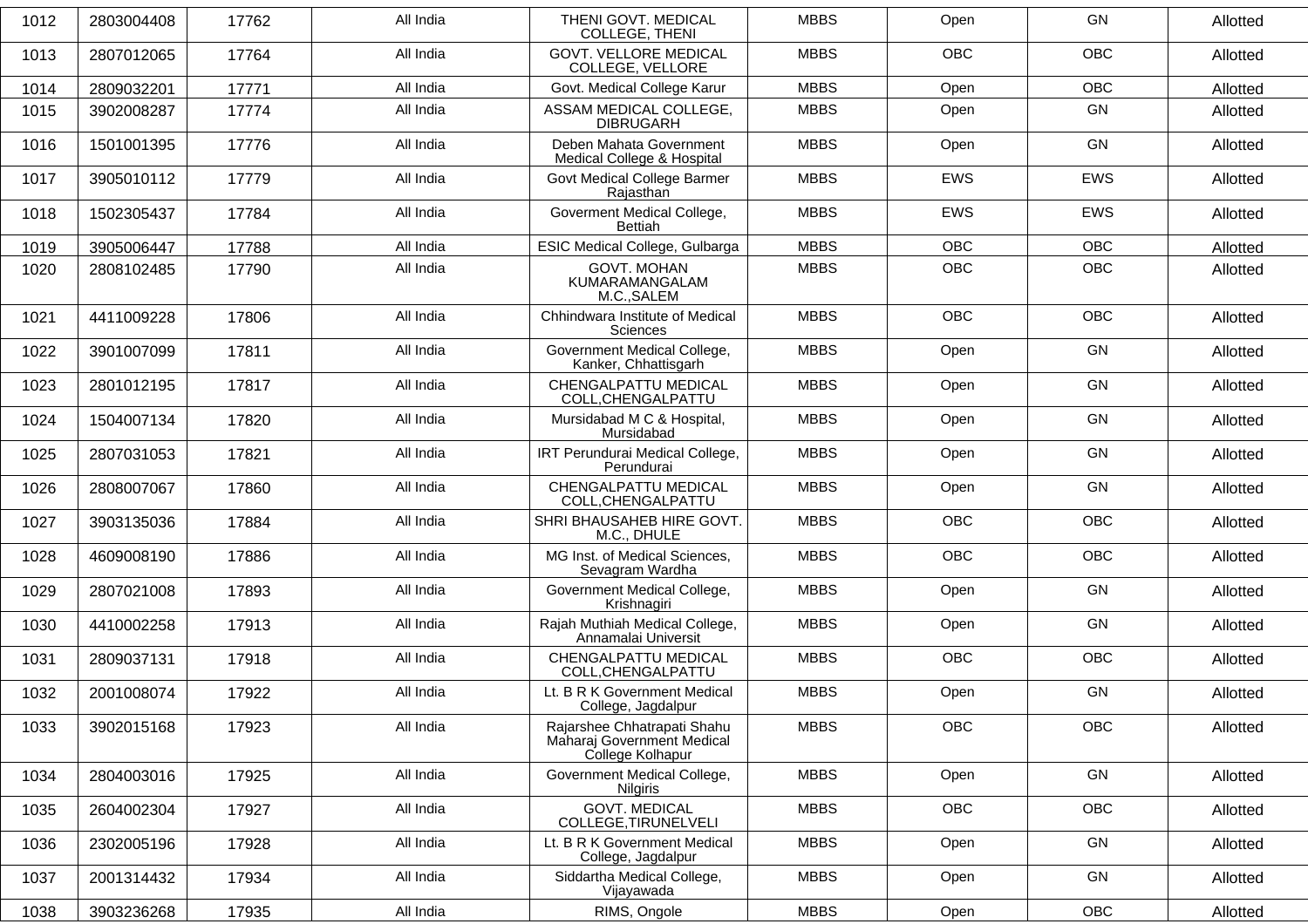| 1039 | 3903104168 | 17937 | All India | SHKM GMC, Nalhar, Mewat,<br>Haryana                                                  | <b>MBBS</b> | <b>OBC</b> | <b>OBC</b> | Allotted |
|------|------------|-------|-----------|--------------------------------------------------------------------------------------|-------------|------------|------------|----------|
| 1040 | 1502311312 | 17943 | All India | <b>ACSR Govt Medical College,</b><br><b>Nellore</b>                                  | <b>MBBS</b> | Open       | <b>GN</b>  | Allotted |
| 1041 | 1502204196 | 17944 | All India | Government Medical College,<br>Kanker, Chhattisgarh                                  | <b>MBBS</b> | Open       | GN         | Allotted |
| 1042 | 3903108466 | 17953 | All India | SWAMI RAMANAND TIRTH<br>RURAL M.C, AMBAJOGAI                                         | <b>MBBS</b> | <b>OBC</b> | OBC        | Allotted |
| 1043 | 3903016141 | 17955 | All India | JLN IMS, IMPHAL                                                                      | <b>MBBS</b> | <b>OBC</b> | <b>OBC</b> | Allotted |
| 1044 | 2001208032 | 17961 | All India | Govt Medical College Barmer<br>Rajasthan                                             | <b>MBBS</b> | EWS        | EWS        | Allotted |
| 1045 | 3904116061 | 17962 | All India | BELGAUM INST. OF MEDICAL<br><b>SCI., BELGAUM</b>                                     | <b>MBBS</b> | <b>OBC</b> | <b>OBC</b> | Allotted |
| 1046 | 4416004428 | 17963 | All India | MALDA MED. COLLEGE,<br><b>MALDA</b>                                                  | <b>MBBS</b> | Open       | GN         | Allotted |
| 1047 | 3903129164 | 17965 | All India | Government Medical College,<br>Sindhudurg                                            | <b>MBBS</b> | Open       | <b>OBC</b> | Allotted |
| 1048 | 3902006224 | 17967 | All India | Mursidabad M C & Hospital,<br>Mursidabad                                             | <b>MBBS</b> | <b>OBC</b> | <b>OBC</b> | Allotted |
| 1049 | 2001320215 | 17970 | All India | <b>GOVERNMENT MEDICAL</b><br>COLLEGE, LATUR                                          | <b>MBBS</b> | <b>OBC</b> | <b>OBC</b> | Allotted |
| 1050 | 1502224111 | 17971 | All India | <b>GTMC, THIRUVARUR</b>                                                              | <b>MBBS</b> | Open       | <b>OBC</b> | Allotted |
| 1051 | 2001201807 | 17976 | All India | GOA MEDICAL COLLEGE,<br><b>PANAJI</b>                                                | <b>MBBS</b> | <b>EWS</b> | EWS        | Allotted |
| 1052 | 1702004015 | 17980 | All India | Government Medical College,<br>Tiruppur                                              | <b>MBBS</b> | Open       | <b>GN</b>  | Allotted |
| 1053 | 3903206415 | 17982 | All India | Govt Medical College Shahdol                                                         | <b>MBBS</b> | <b>OBC</b> | <b>OBC</b> | Allotted |
| 1054 | 3906007143 | 17983 | All India | Indira Gandhi Medical College &<br>RI, Puducherry                                    | <b>MBBS</b> | <b>OBC</b> | <b>OBC</b> | Allotted |
| 1055 | 2809024095 | 17986 | All India | IRT Perundurai Medical College,<br>Perundurai                                        | <b>MBBS</b> | <b>OBC</b> | <b>OBC</b> | Allotted |
| 1056 | 1502118030 | 17991 | All India | Diamond Harbour Govt Medical<br>College                                              | <b>MBBS</b> | <b>OBC</b> | <b>OBC</b> | Allotted |
| 1057 | 3903003237 | 17993 | All India | Kakatiya Medical College<br>Warangal                                                 | <b>MBBS</b> | Open       | <b>OBC</b> | Allotted |
| 1058 | 3904009254 | 17994 | All India | <b>GOVERNMENT MEDICAL</b><br>COLLEGE, AKOLA                                          | <b>MBBS</b> | Open       | <b>GN</b>  | Allotted |
| 1059 | 2603017384 | 17996 | All India | SILCHAR MEDICAL COLLEGE,<br><b>SILCHER</b>                                           | <b>MBBS</b> | Open       | <b>OBC</b> | Allotted |
| 1060 | 2001104077 | 17997 | All India | GOVT. D.C. & RESEARCH<br>INST, BANGALORE                                             | <b>BDS</b>  | Open       | GN         | Allotted |
| 1061 | 3903032252 | 17998 | All India | Medinirai Medical College<br>(previously Known as Palamu<br>Medical College), Palamu | <b>MBBS</b> | Open       | GN         | Allotted |
| 1062 | 2302027182 | 18004 | All India | Government Medcial College,<br>Gondia                                                | <b>MBBS</b> | Open       | GN         | Allotted |
| 1063 | 3903235199 | 18005 | All India | Deben Mahata Government<br>Medical College & Hospital                                | <b>MBBS</b> | <b>OBC</b> | OBC        | Allotted |
| 1064 | 3903107443 | 18012 | All India | NEIGRIHMS, SHILLONG                                                                  | <b>MBBS</b> | Open       | OBC        | Allotted |
| 1065 | 2603018191 | 18013 | All India | Diamond Harbour Govt Medical<br>College                                              | <b>MBBS</b> | OBC        | OBC        | Allotted |
|      |            |       |           |                                                                                      |             |            |            |          |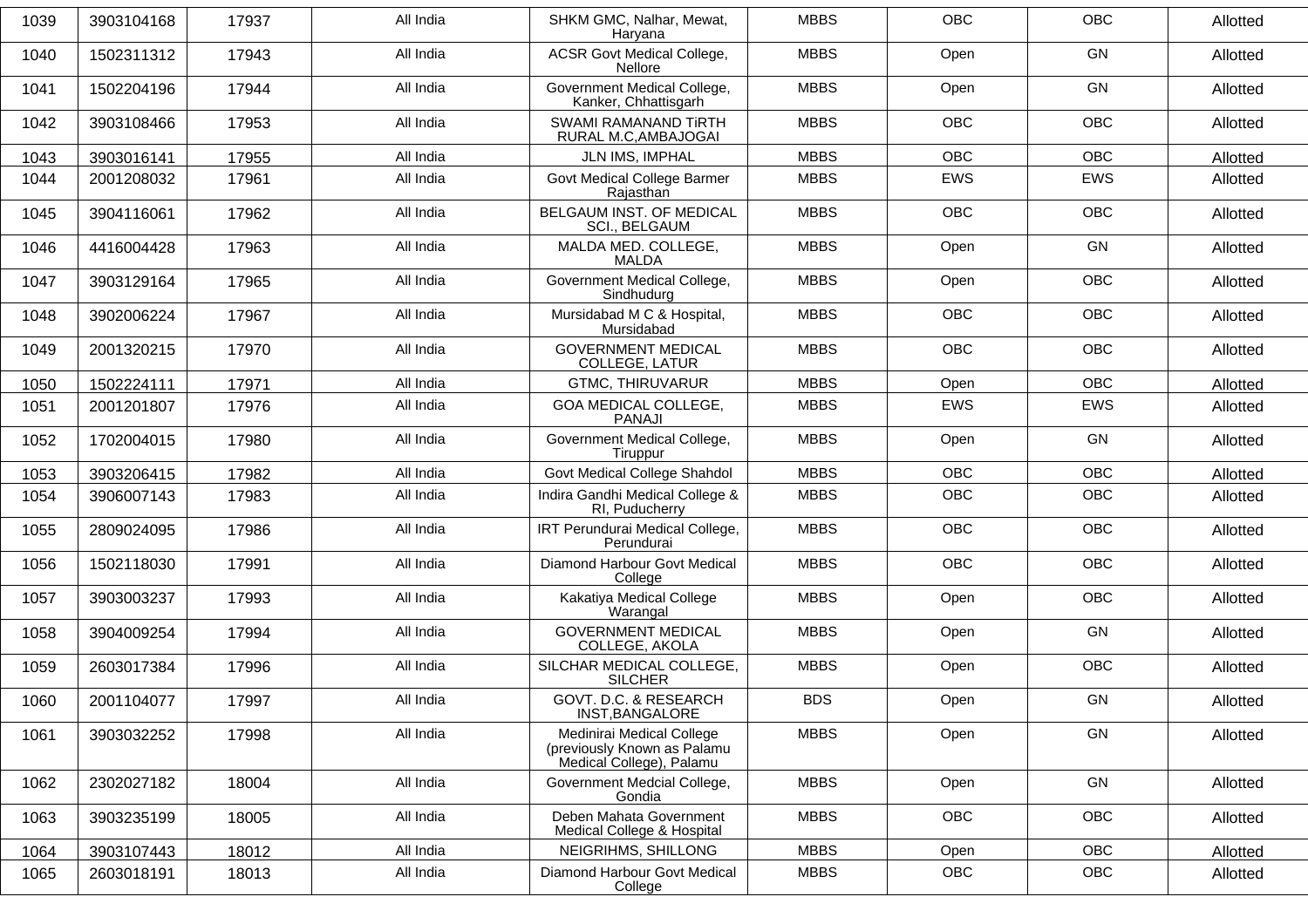| 1066 | 2302017155 | 18020 | All India | SHKM GMC, Nalhar, Mewat,<br>Haryana                                                                                                       | <b>MBBS</b> | <b>OBC</b> | <b>OBC</b> | Allotted |
|------|------------|-------|-----------|-------------------------------------------------------------------------------------------------------------------------------------------|-------------|------------|------------|----------|
| 1067 | 2809032066 | 18031 | All India | Rajah Muthiah Medical College,<br>Annamalai Universit                                                                                     | <b>MBBS</b> | Open       | GN         | Allotted |
| 1068 | 2001310481 | 18036 | All India | SHKM GMC, Nalhar, Mewat,<br>Haryana                                                                                                       | <b>MBBS</b> | <b>OBC</b> | OBC        | Allotted |
| 1069 | 2303002122 | 18037 | All India | SHKM GMC, Nalhar, Mewat,<br>Haryana                                                                                                       | <b>MBBS</b> | OBC        | OBC        | Allotted |
| 1070 | 1502221089 | 18040 | All India | MALDA MED. COLLEGE,<br>MALDA                                                                                                              | <b>MBBS</b> | Open       | <b>OBC</b> | Allotted |
| 1071 | 2304001262 | 18042 | All India | Government Medical College,<br>Sindhudurg                                                                                                 | <b>MBBS</b> | Open       | GN         | Allotted |
| 1072 | 3904023099 | 18043 | All India | Government Medical College,<br>Rajnandgaon                                                                                                | <b>MBBS</b> | <b>OBC</b> | <b>OBC</b> | Allotted |
| 1073 | 2804014158 | 18047 | All India | SHIMOGA INST. OF MEDICAL<br><b>SCI., SHIMOGA</b>                                                                                          | <b>MBBS</b> | Open       | GN         | Allotted |
| 1074 | 3905126127 | 18048 | All India | <b>GUNTUR MEDICAL COLLEGE,</b><br><b>GUNTUR</b>                                                                                           | <b>MBBS</b> | <b>OBC</b> | <b>OBC</b> | Allotted |
| 1075 | 2809027098 | 18049 | All India | Rajah Muthiah Medical College,<br>Annamalai Universit                                                                                     | <b>MBBS</b> | Open       | OBC        | Allotted |
| 1076 | 3903112025 | 18050 | All India | SHEIKH BHIKHARI MEDICAL<br><b>COLLEGE &amp; HOSPITAL,</b><br>HAZARIBAG ( Formerly called<br>as- Hazaribagh Medical College,<br>Hazaribag) | <b>MBBS</b> | Open       | <b>OBC</b> | Allotted |
| 1077 | 3903035070 | 18052 | All India | <b>GOVERNMENT MEDICAL</b><br>COLLEGE, AKOLA                                                                                               | <b>MBBS</b> | Open       | OBC        | Allotted |
| 1078 | 3905002640 | 18053 | All India | Goverment Medical College And<br>Hospital Jalgaon                                                                                         | <b>MBBS</b> | Open       | <b>OBC</b> | Allotted |
| 1079 | 3903228168 | 18055 | All India | Phulo Jhano Medical College,<br>Dumka                                                                                                     | <b>MBBS</b> | Open       | GN         | Allotted |
| 1080 | 1502317455 | 18057 | All India | Maharaja Jitendra Narayan<br>Medical College and Hospital<br>Coochbehar                                                                   | <b>MBBS</b> | Open       | GN         | Allotted |
| 1081 | 4409011467 | 18062 | All India | UNS AUTONOMOUS STATE<br>MEDICAL COLLEGES, Jaunpur                                                                                         | <b>MBBS</b> | EWS        | EWS        | Allotted |
| 1082 | 3904016297 | 18064 | All India | MANDYA INST. OF MEDICAL<br>SCI., MANDYA                                                                                                   | <b>MBBS</b> | <b>OBC</b> | <b>OBC</b> | Allotted |
| 1083 | 3903002655 | 18065 | All India | SH VASANT RAO NAIK<br>GOVT.M.C., YAVATMAL                                                                                                 | <b>MBBS</b> | Open       | GN         | Allotted |
| 1084 | 3903034102 | 18070 | All India | <b>GOVERNMENT MEDICAL</b><br><b>COLLEGE AND GENERAL</b><br>HOSPITAL, SATARA                                                               | <b>MBBS</b> | Open       | GN         | Allotted |
| 1085 | 2807024225 | 18072 | All India | Government Medical College,<br>Tiruppur                                                                                                   | <b>MBBS</b> | Open       | GN         | Allotted |
| 1086 | 3904003436 | 18081 | All India | SOBAN SINGH JEENA<br><b>GOVERNMENT INSTITUTE OF</b><br><b>MEDICAL SCIENCE &amp;</b><br>RESEARCH, ALMORA                                   | <b>MBBS</b> | OBC        | OBC        | Allotted |
| 1087 | 2001109381 | 18084 | All India | Goverment Medical College And<br>Hospital Jalgaon                                                                                         | <b>MBBS</b> | Open       | GN         | Allotted |
| 1088 | 4403012374 | 18085 | All India | Maulana Azad Institute of Dental<br>Sciences, New Delhi                                                                                   | <b>BDS</b>  | Open       | GN         | Allotted |
|      |            |       |           |                                                                                                                                           |             |            |            |          |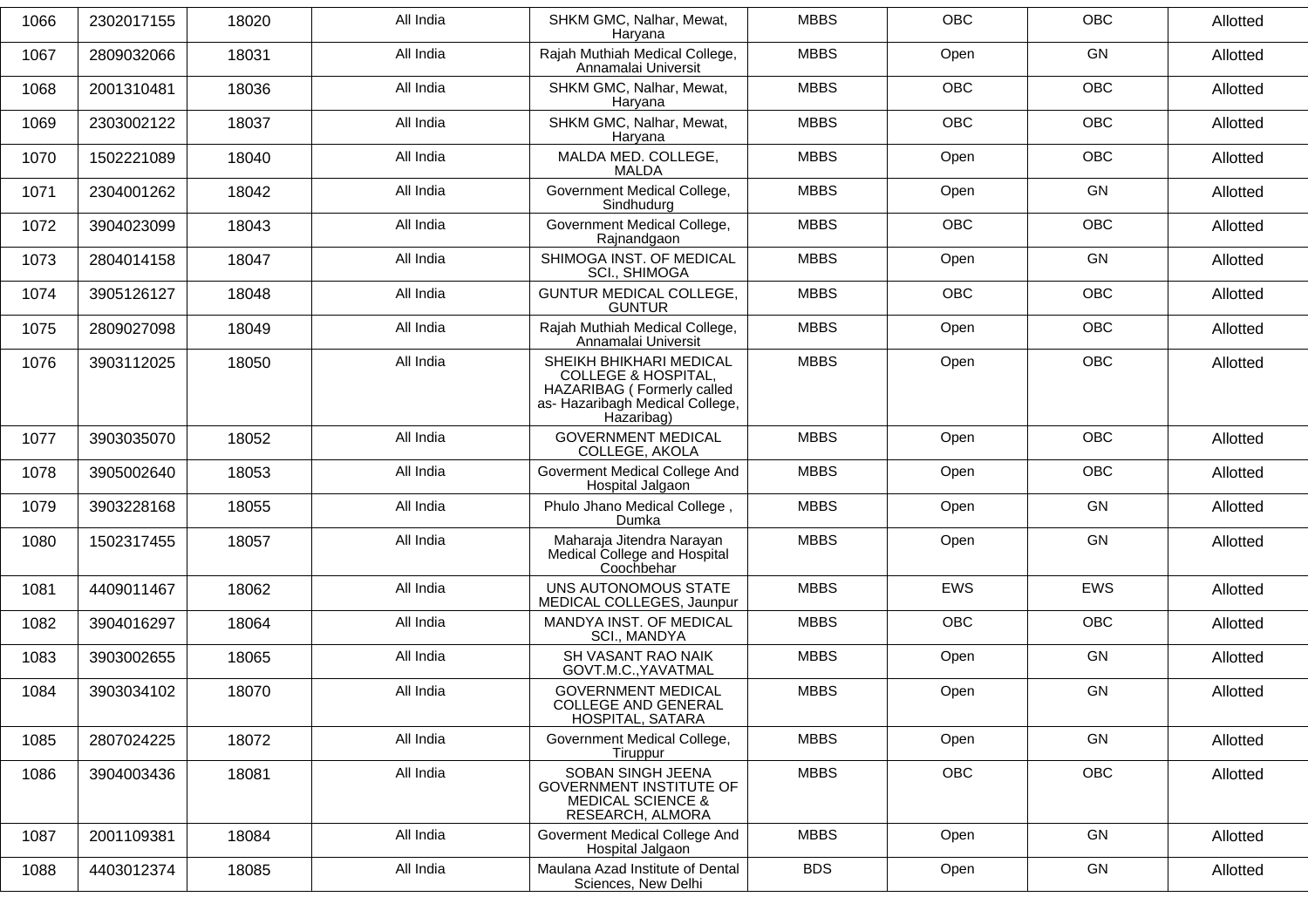| 1089 | 3903203819 | 18086 | All India | DR.S.C.GOVT MEDICAL<br>COLLEGE,, NANDED                                       | <b>MBBS</b> | <b>EWS</b> | EWS        | Allotted |
|------|------------|-------|-----------|-------------------------------------------------------------------------------|-------------|------------|------------|----------|
| 1090 | 3903215366 | 18093 | All India | <b>GOVERMENT MEDICAL</b><br><b>COLLEGE NANDURBAR</b><br>MAHARARASTRA          | <b>MBBS</b> | Open       | <b>OBC</b> | Allotted |
| 1091 | 3902016136 | 18102 | All India | <b>GOVERNMENT MEDICAL</b><br>COLLEGE, AKOLA                                   | <b>MBBS</b> | <b>OBC</b> | <b>OBC</b> | Allotted |
| 1092 | 3905102272 | 18104 | All India | GOVT. DHARAMAPURI MED<br>COLL, DHARMAPURI                                     | <b>MBBS</b> | Open       | <b>OBC</b> | Allotted |
| 1093 | 3903135164 | 18106 | All India | Government Medical College,<br>Sindhudurg                                     | <b>MBBS</b> | <b>OBC</b> | <b>OBC</b> | Allotted |
| 1094 | 2302023053 | 18107 | All India | Govt Medical college Shivpuri                                                 | <b>MBBS</b> | <b>EWS</b> | <b>EWS</b> | Allotted |
| 1095 | 2304013008 | 18109 | All India | Kakatiya Medical College<br>Warangal                                          | <b>MBBS</b> | Open       | <b>GN</b>  | Allotted |
| 1096 | 3905024308 | 18114 | All India | Lt. L A M Govt. Medical College,<br>Raigarh                                   | <b>MBBS</b> | <b>OBC</b> | <b>OBC</b> | Allotted |
| 1097 | 3905119202 | 18122 | All India | Government Medical College,<br>Kanker, Chhattisgarh                           | <b>MBBS</b> | Open       | GN         | Allotted |
| 1098 | 2001115236 | 18124 | All India | Rangaraya Medical College,<br>Kakinada                                        | <b>MBBS</b> | Open       | <b>EWS</b> | Allotted |
| 1099 | 3903027237 | 18125 | All India | Goverment Medical College And<br>Hospital Jalgaon                             | <b>MBBS</b> | Open       | <b>OBC</b> | Allotted |
| 1100 | 3903119156 | 18132 | All India | <b>GOVERMENT MEDICAL</b><br><b>COLLEGE NANDURBAR</b><br>MAHARARASTRA          | <b>MBBS</b> | Open       | <b>OBC</b> | Allotted |
| 1101 | 2302002701 | 18135 | All India | Rajarshee Chhatrapati Shahu<br>Maharaj Government Medical<br>College Kolhapur | <b>MBBS</b> | <b>EWS</b> | <b>EWS</b> | Allotted |
| 1102 | 1502009143 | 18136 | All India | THENI GOVT. MEDICAL<br>COLLEGE, THENI                                         | <b>MBBS</b> | <b>OBC</b> | <b>OBC</b> | Allotted |
| 1103 | 3905106184 | 18137 | All India | HASSAN INST. MEDICAL<br>SCIENCES, HASSAN                                      | <b>MBBS</b> | <b>OBC</b> | <b>OBC</b> | Allotted |
| 1104 | 2808003046 | 18144 | All India | K.A.P. VISWANATHAM<br>G.M.C., TIRUCHIRAPALLI                                  | <b>MBBS</b> | <b>OBC</b> | OBC        | Allotted |
| 1105 | 3903036107 | 18156 | All India | MALDA MED. COLLEGE,<br><b>MALDA</b>                                           | <b>MBBS</b> | <b>OBC</b> | <b>OBC</b> | Allotted |
| 1106 | 3902022090 | 18165 | All India | <b>GOVT. VELLORE MEDICAL</b><br>COLLEGE, VELLORE                              | <b>MBBS</b> | <b>EWS</b> | <b>EWS</b> | Allotted |
| 1107 | 2809004011 | 18168 | All India | KANYAKUMARI GOVT. MED.<br>COLL., ASARIPALLAM                                  | <b>MBBS</b> | <b>OBC</b> | <b>OBC</b> | Allotted |
| 1108 | 3905113101 | 18170 | All India | <b>GOVERNMENT MEDICAL</b><br><b>COLLEGE AND GENERAL</b><br>HOSPITAL, SATARA   | <b>MBBS</b> | Open       | <b>OBC</b> | Allotted |
| 1109 | 2808110107 | 18184 | All India | KANYAKUMARI GOVT. MED.<br>COLLASARIPALLAM                                     | <b>MBBS</b> | OBC        | OBC        | Allotted |
| 1110 | 3903119295 | 18196 | All India | SH VASANT RAO NAIK<br>GOVT.M.C., YAVATMAL                                     | <b>MBBS</b> | Open       | <b>OBC</b> | Allotted |
| 1111 | 2809024276 | 18206 | All India | KANYAKUMARI GOVT, MED.<br>COLL., ASARIPALLAM                                  | <b>MBBS</b> | <b>OBC</b> | <b>OBC</b> | Allotted |
| 1112 | 2809006083 | 18215 | All India | K.A.P. VISWANATHAM<br>G.M.C., TIRUCHIRAPALLI                                  | <b>MBBS</b> | <b>OBC</b> | OBC        | Allotted |
| 1113 | 4416002279 | 18217 | All India | Raiganj Government Medical<br>College                                         | <b>MBBS</b> | Open       | GN         | Allotted |
|      |            |       |           |                                                                               |             |            |            |          |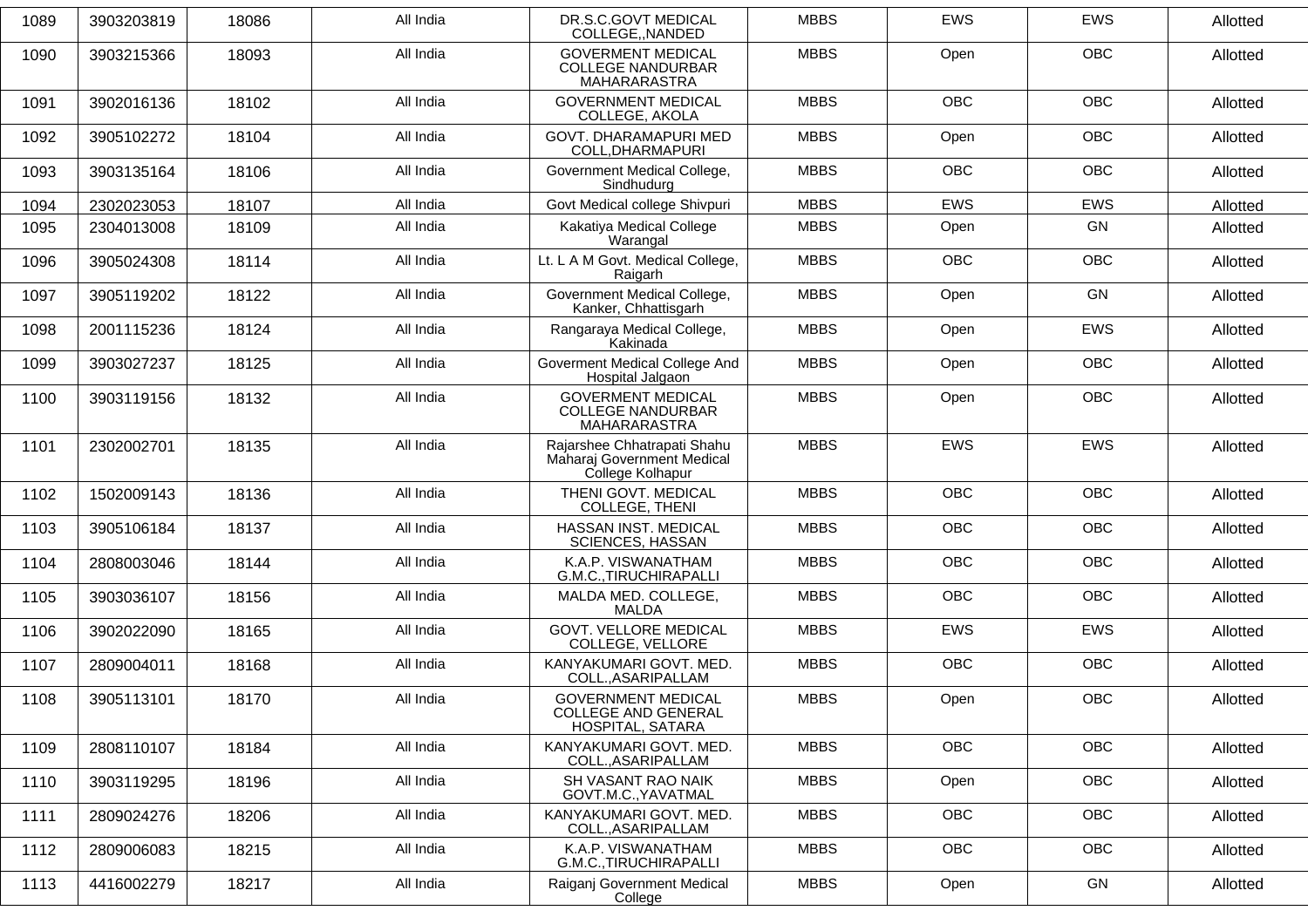| 1114 | 3903237059 | 18224 | All India | RAMPURHAT GOVT MEDICAL<br><b>COLLEGE RAMPURHAT</b>                          | <b>MBBS</b> | Open       | <b>OBC</b> | Allotted |
|------|------------|-------|-----------|-----------------------------------------------------------------------------|-------------|------------|------------|----------|
| 1115 | 2810003038 | 18225 | All India | Govt. Sivgangai M. C. Sivagangai                                            | <b>MBBS</b> | Open       | <b>OBC</b> | Allotted |
| 1116 | 3903127337 | 18226 | All India | SH VASANT RAO NAIK<br>GOVT.M.C., YAVATMAL                                   | <b>MBBS</b> | Open       | <b>OBC</b> | Allotted |
| 1117 | 2304003278 | 18236 | All India | Government Medical College,<br>Krishnagiri                                  | <b>MBBS</b> | Open       | <b>OBC</b> | Allotted |
| 1118 | 2809023058 | 18237 | All India | K.A.P. VISWANATHAM<br>G.M.C., TIRUCHIRAPALLI                                | <b>MBBS</b> | <b>OBC</b> | <b>OBC</b> | Allotted |
| 1119 | 2303001023 | 18238 | All India | SH VASANT RAO NAIK<br>GOVT.M.C., YAVATMAL                                   | <b>MBBS</b> | Open       | GN         | Allotted |
| 1120 | 3901015150 | 18242 | All India | KANYAKUMARI GOVT. MED.<br>COLL., ASARIPALLAM                                | <b>MBBS</b> | <b>OBC</b> | <b>OBC</b> | Allotted |
| 1121 | 3904003025 | 18243 | All India | HASSAN INST. MEDICAL<br><b>SCIENCES, HASSAN</b>                             | <b>MBBS</b> | <b>OBC</b> | <b>OBC</b> | Allotted |
| 1122 | 3903002159 | 18248 | All India | Government Medcial College,<br>Gondia                                       | <b>MBBS</b> | Open       | GN         | Allotted |
| 1123 | 3903215263 | 18249 | All India | <b>SH VASANT RAO NAIK</b><br>GOVT.M.C., YAVATMAL                            | <b>MBBS</b> | <b>OBC</b> | <b>OBC</b> | Allotted |
| 1124 | 2809012200 | 18251 | All India | KANYAKUMARI GOVT. MED.<br>COLL., ASARIPALLAM                                | <b>MBBS</b> | <b>OBC</b> | <b>OBC</b> | Allotted |
| 1125 | 3901015346 | 18257 | All India | Kodagu Institute of Medical<br>Sciences, Kodagu                             | <b>MBBS</b> | Open       | GN         | Allotted |
| 1126 | 2808004238 | 18258 | All India | RIMS, Ongole                                                                | <b>MBBS</b> | Open       | <b>OBC</b> | Allotted |
| 1127 | 3904010346 | 18259 | All India | Government Medical College &<br>Hospital, Alibag-Raigad                     | <b>MBBS</b> | <b>OBC</b> | OBC        | Allotted |
| 1128 | 2001013364 | 18262 | All India | REGIONAL INST OF MEDICAL<br><b>SCI, IMPHAL</b>                              | <b>MBBS</b> | <b>OBC</b> | <b>OBC</b> | Allotted |
| 1129 | 3905102528 | 18266 | All India | Fakhruddin Ali Ahmed Medical<br>College, Barpeta                            | <b>MBBS</b> | Open       | GN         | Allotted |
| 1130 | 3903205209 | 18268 | All India | VIJAYNAGAR INST OF MED.<br>SC, BELLARY                                      | <b>MBBS</b> | <b>EWS</b> | <b>EWS</b> | Allotted |
| 1131 | 2302027005 | 18269 | All India | <b>GOVERNMENT MEDICAL</b><br><b>COLLEGE AND GENERAL</b><br>HOSPITAL, SATARA | <b>MBBS</b> | Open       | EWS        | Allotted |
| 1132 | 3903024318 | 18280 | All India | Diphu Medical College & Hospital,<br>Assam                                  | <b>MBBS</b> | Open       | <b>OBC</b> | Allotted |
| 1133 | 1502102337 | 18281 | All India | Phulo Jhano Medical College,<br>Dumka                                       | <b>MBBS</b> | OBC        | OBC        | Allotted |
| 1134 | 3905109141 | 18287 | All India | <b>GOVERMENT MEDICAL</b><br><b>COLLEGE NANDURBAR</b><br>MAHARARASTRA        | <b>MBBS</b> | Open       | <b>OBC</b> | Allotted |
| 1135 | 1504001751 | 18291 | All India | Phulo Jhano Medical College,<br>Dumka                                       | <b>MBBS</b> | OBC        | <b>OBC</b> | Allotted |
| 1136 | 2807023237 | 18294 | All India | THOOTHUKUDI MEDICAL<br>COLLEGE, THOOTHUKUDI                                 | <b>MBBS</b> | Open       | GN         | Allotted |
| 1137 | 3904109052 | 18295 | All India | Lt. B R K Government Medical<br>College, Jagdalpur                          | <b>MBBS</b> | Open       | OBC        | Allotted |
| 1138 | 2804014040 | 18299 | All India | Kodagu Institute of Medical<br>Sciences, Kodagu                             | <b>MBBS</b> | Open       | OBC        | Allotted |
| 1139 | 3903236096 | 18305 | All India | Govt. Medical College and<br>Hospital, Chandrapur                           | <b>MBBS</b> | Open       | OBC        | Allotted |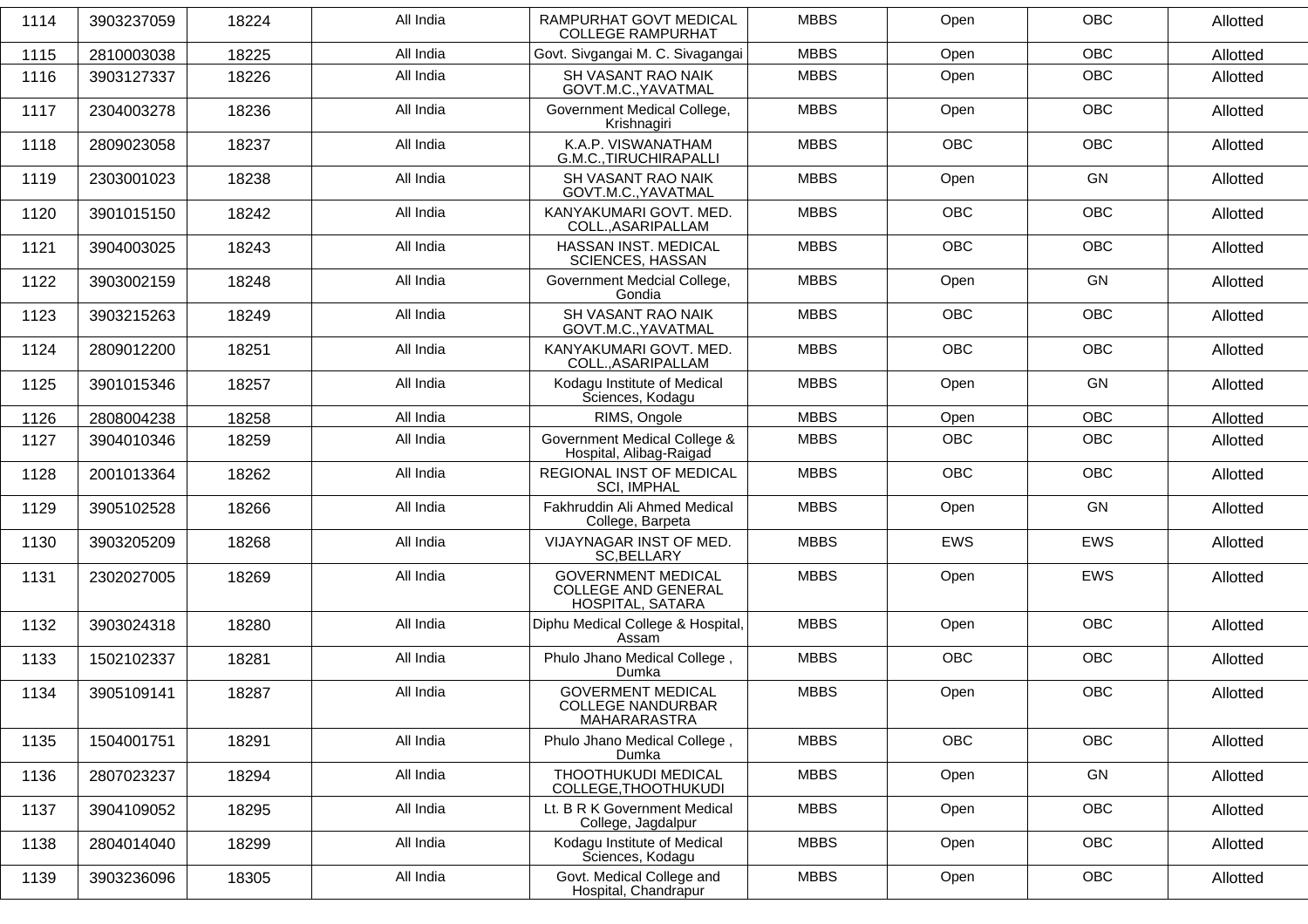| 1140 | 3904007420 | 18309 | All India | KURNOOL MEDICAL COLLEGE,<br><b>KURNOOL</b>                                                              | <b>MBBS</b> | OBC        | OBC        | Allotted |
|------|------------|-------|-----------|---------------------------------------------------------------------------------------------------------|-------------|------------|------------|----------|
| 1141 | 3604009144 | 18317 | All India | Gulbarga Institute of Medical<br>Sciences, Gulbarga                                                     | <b>MBBS</b> | Open       | GN         | Allotted |
| 1142 | 4403004278 | 18318 | All India | <b>GOVERMENT MEDICAL</b><br><b>COLLEGE NANDURBAR</b><br>MAHARARASTRA                                    | <b>MBBS</b> | Open       | GN         | Allotted |
| 1143 | 4409010302 | 18319 | All India | Gulbarga Institute of Medical<br>Sciences, Gulbarga                                                     | <b>MBBS</b> | Open       | GN         | Allotted |
| 1144 | 3903005110 | 18328 | All India | Jorhat Medical College and<br>Hospital, JORHAT                                                          | <b>MBBS</b> | Open       | OBC        | Allotted |
| 1145 | 2001006132 | 18334 | All India | SOBAN SINGH JEENA<br><b>GOVERNMENT INSTITUTE OF</b><br><b>MEDICAL SCIENCE &amp;</b><br>RESEARCH, ALMORA | <b>MBBS</b> | <b>OBC</b> | <b>OBC</b> | Allotted |
| 1146 | 3905115179 | 18336 | All India | Medinirai Medical College<br>(previously Known as Palamu<br>Medical College), Palamu                    | <b>MBBS</b> | OBC        | <b>OBC</b> | Allotted |
| 1147 | 3902006176 | 18337 | All India | <b>ACSR Govt Medical College,</b><br>Nellore                                                            | <b>MBBS</b> | Open       | <b>OBC</b> | Allotted |
| 1148 | 2001109152 | 18339 | All India | KURNOOL MEDICAL COLLEGE,<br><b>KURNOOL</b>                                                              | <b>MBBS</b> | <b>OBC</b> | <b>OBC</b> | Allotted |
| 1149 | 3002013225 | 18341 | All India | Government Medcial College,<br>Ambikapur                                                                | <b>MBBS</b> | Open       | GN         | Allotted |
| 1150 | 3903232332 | 18347 | All India | GUNTUR MEDICAL COLLEGE,<br><b>GUNTUR</b>                                                                | <b>MBBS</b> | <b>OBC</b> | <b>OBC</b> | Allotted |
| 1151 | 2808011121 | 18350 | All India | GOVT. DHARAMAPURI MED<br>COLL, DHARMAPURI                                                               | <b>MBBS</b> | Open       | <b>OBC</b> | Allotted |
| 1152 | 3902005175 | 18352 | All India | Government Medcial College,<br>Gondia                                                                   | <b>MBBS</b> | Open       | GN         | Allotted |
| 1153 | 2301001337 | 18354 | All India | Saheed Laxman Nayak Med.<br>College and Hos., Koraput                                                   | <b>MBBS</b> | Open       | GN         | Allotted |
| 1154 | 2811027260 | 18360 | All India | Government Medical College,<br>Ramanathapuram                                                           | <b>MBBS</b> | Open       | <b>OBC</b> | Allotted |
| 1155 | 3905121153 | 18367 | All India | Government Medical College,<br>Kanker, Chhattisgarh                                                     | <b>MBBS</b> | Open       | GN         | Allotted |
| 1156 | 1202004420 | 18370 | All India | KURNOOL MEDICAL COLLEGE,<br><b>KURNOOL</b>                                                              | <b>MBBS</b> | <b>OBC</b> | <b>OBC</b> | Allotted |
| 1157 | 4501016262 | 18372 | All India | GOVT. DHARAMAPURI MED<br>COLL, DHARMAPURI                                                               | <b>MBBS</b> | Open       | OBC        | Allotted |
| 1158 | 3903231037 | 18374 | All India | RAICHUR INST. OF MEDICAL<br>SCI., RAICHUR                                                               | <b>MBBS</b> | Open       | OBC        | Allotted |
| 1159 | 4411110453 | 18375 | All India | Government Medcial College,<br>Ambikapur                                                                | <b>MBBS</b> | Open       | OBC        | Allotted |
| 1160 | 4411001700 | 18376 | All India | Government Medcial College,<br>Ambikapur                                                                | <b>MBBS</b> | OBC        | OBC        | Allotted |
| 1161 | 3906018027 | 18377 | All India | SWAMI RAMANAND TIRTH<br>RURAL M.C, AMBAJOGAI                                                            | <b>MBBS</b> | <b>EWS</b> | EWS        | Allotted |
| 1162 | 4405105432 | 18378 | All India | GVMC, VILLUPURAM                                                                                        | <b>MBBS</b> | Open       | GN         | Allotted |
| 1163 | 3902008055 | 18380 | All India | CHIKKABALLAPURA INSTITUTE<br>OF MEDICAL SCIENCES,<br>KARNATAKA                                          | <b>MBBS</b> | Open       | GN         | Allotted |
| 1164 | 2001102078 | 18389 | All India | SHIMOGA INST. OF MEDICAL<br>SCI., SHIMOGA                                                               | <b>MBBS</b> | Open       | GN         | Allotted |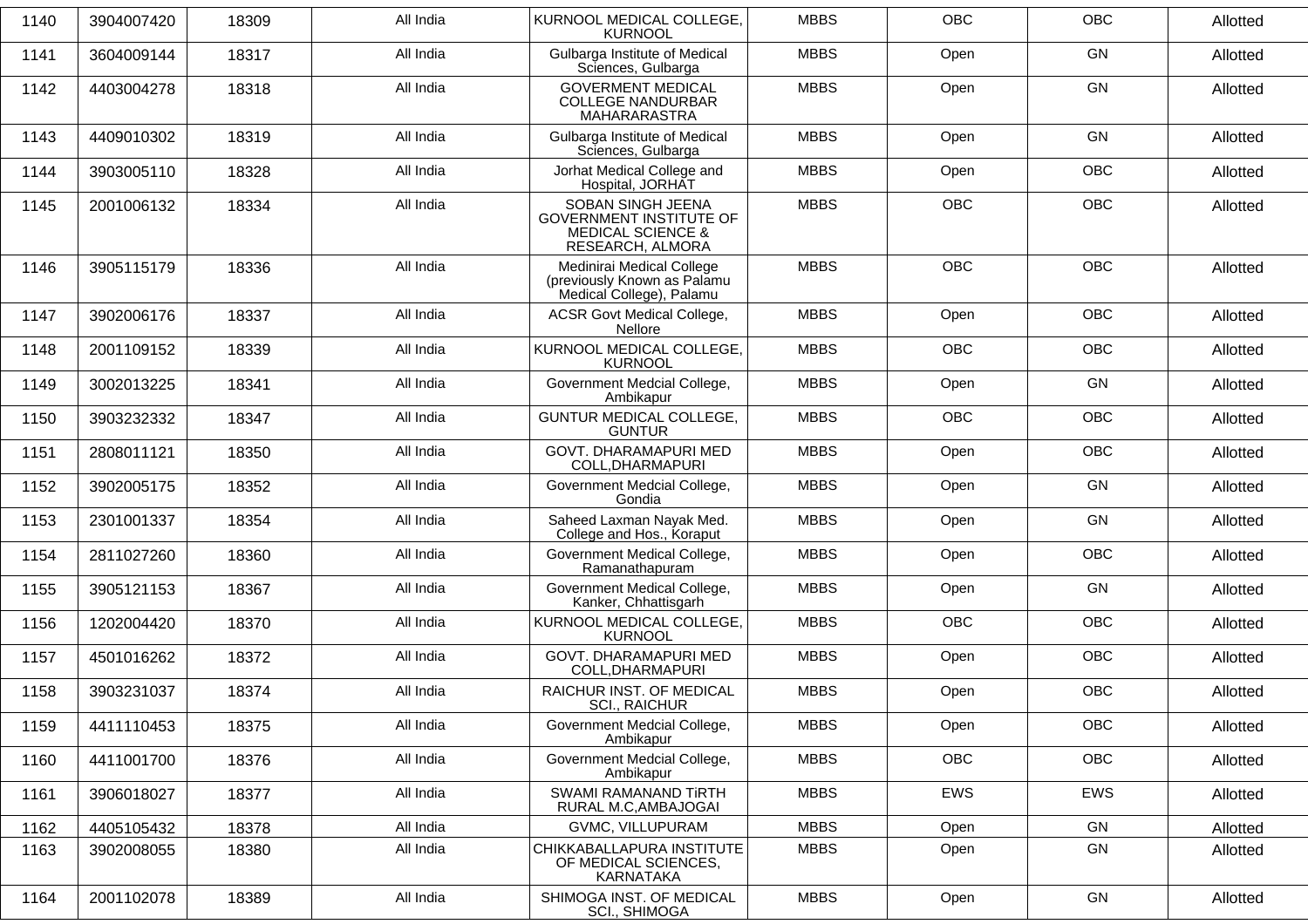| 1165 | 2208006480 | 18390 | All India | Government Medical College,<br>Kanker, Chhattisgarh     | <b>MBBS</b> | Open       | GN         | Allotted |
|------|------------|-------|-----------|---------------------------------------------------------|-------------|------------|------------|----------|
| 1166 | 3905012304 | 18394 | All India | Government Medical College,<br>Kanker, Chhattisgarh     | <b>MBBS</b> | Open       | GN         | Allotted |
| 1167 | 1502030165 | 18399 | All India | RAMPURHAT GOVT MEDICAL<br><b>COLLEGE RAMPURHAT</b>      | <b>MBBS</b> | <b>OBC</b> | <b>OBC</b> | Allotted |
| 1168 | 2812005015 | 18404 | All India | GVMC, VILLUPURAM                                        | <b>MBBS</b> | Open       | GN         | Allotted |
| 1169 | 2304020059 | 18406 | All India | Lt. B R K Government Medical<br>College, Jagdalpur      | <b>MBBS</b> | <b>OBC</b> | <b>OBC</b> | Allotted |
| 1170 | 3802007067 | 18411 | All India | Goverment Medical College And<br>Hospital Jalgaon       | <b>MBBS</b> | <b>OBC</b> | <b>OBC</b> | Allotted |
| 1171 | 3904011242 | 18413 | All India | Government Medical College,<br>Kanker, Chhattisgarh     | <b>MBBS</b> | Open       | <b>OBC</b> | Allotted |
| 1172 | 2001108407 | 18414 | All India | Maulana Azad Institute of Dental<br>Sciences, New Delhi | <b>BDS</b>  | <b>OBC</b> | <b>OBC</b> | Allotted |
| 1173 | 2811010353 | 18417 | All India | THOOTHUKUDI MEDICAL<br>COLLEGE, THOOTHUKUDI             | <b>MBBS</b> | Open       | GN         | Allotted |
| 1174 | 2809035040 | 18421 | All India | SHIMOGA INST. OF MEDICAL<br><b>SCI., SHIMOGA</b>        | <b>MBBS</b> | <b>OBC</b> | <b>OBC</b> | Allotted |
| 1175 | 4407026008 | 18422 | All India | Pt. Raghunath Murmu Med.<br>College, Baripada           | <b>MBBS</b> | Open       | GN         | Allotted |
| 1176 | 4405004384 | 18423 | All India | Diphu Medical College & Hospital,<br>Assam              | <b>MBBS</b> | Open       | GN         | Allotted |
| 1177 | 2001018052 | 18427 | All India | SILCHAR MEDICAL COLLEGE,<br><b>SILCHER</b>              | <b>MBBS</b> | Open       | <b>EWS</b> | Allotted |
| 1178 | 3903006655 | 18435 | All India | Indira Gandhi Medical College &<br>RI, Puducherry       | <b>MBBS</b> | <b>OBC</b> | <b>OBC</b> | Allotted |
| 1179 | 2603013122 | 18437 | All India | Sri Jagannath Medical College &<br>Hospital, Puri       | <b>MBBS</b> | <b>EWS</b> | <b>EWS</b> | Allotted |
| 1180 | 1502206574 | 18439 | All India | Kodagu Institute of Medical<br>Sciences, Kodagu         | <b>MBBS</b> | Open       | GN         | Allotted |
| 1181 | 3903133191 | 18446 | All India | SILCHAR MEDICAL COLLEGE,<br><b>SILCHER</b>              | <b>MBBS</b> | Open       | <b>OBC</b> | Allotted |
| 1182 | 3903222416 | 18450 | All India | ASSAM MEDICAL COLLEGE,<br><b>DIBRUGARH</b>              | <b>MBBS</b> | <b>OBC</b> | <b>OBC</b> | Allotted |
| 1183 | 3903233044 | 18453 | All India | Lt. B R K Government Medical<br>College, Jagdalpur      | <b>MBBS</b> | <b>OBC</b> | <b>OBC</b> | Allotted |
| 1184 | 3903041258 | 18454 | All India | Koppal Institute of Medical<br><b>Sciences</b>          | <b>MBBS</b> | Open       | <b>OBC</b> | Allotted |
| 1185 | 2807026039 | 18456 | All India | Thiruvannamalai MC,<br>Thiruvannamalai, TN              | <b>MBBS</b> | Open       | GN         | Allotted |
| 1186 | 1502216390 | 18457 | All India | GOVT. DHARAMAPURI MED<br>COLL, DHARMAPURI               | <b>MBBS</b> | OBC        | OBC        | Allotted |
| 1187 | 3902010273 | 18458 | All India | Fakhruddin Ali Ahmed Medical<br>College, Barpeta        | <b>MBBS</b> | Open       | GN         | Allotted |
| 1188 | 2603004137 | 18459 | All India | ESIC Medical College & Hospital,<br>Bihta               | <b>MBBS</b> | EWS        | EWS        | Allotted |
| 1189 | 4407002833 | 18464 | All India | <b>GUNTUR MEDICAL COLLEGE,</b><br><b>GUNTUR</b>         | <b>MBBS</b> | OBC        | OBC        | Allotted |
| 1190 | 1502311514 | 18468 | All India | Indira Gandhi Medical College &<br>RI, Puducherry       | <b>MBBS</b> | <b>OBC</b> | OBC        | Allotted |
| 1191 | 3903214175 | 18475 | All India | THOOTHUKUDI MEDICAL<br>COLLEGE, THOOTHUKUDI             | <b>MBBS</b> | Open       | GN         | Allotted |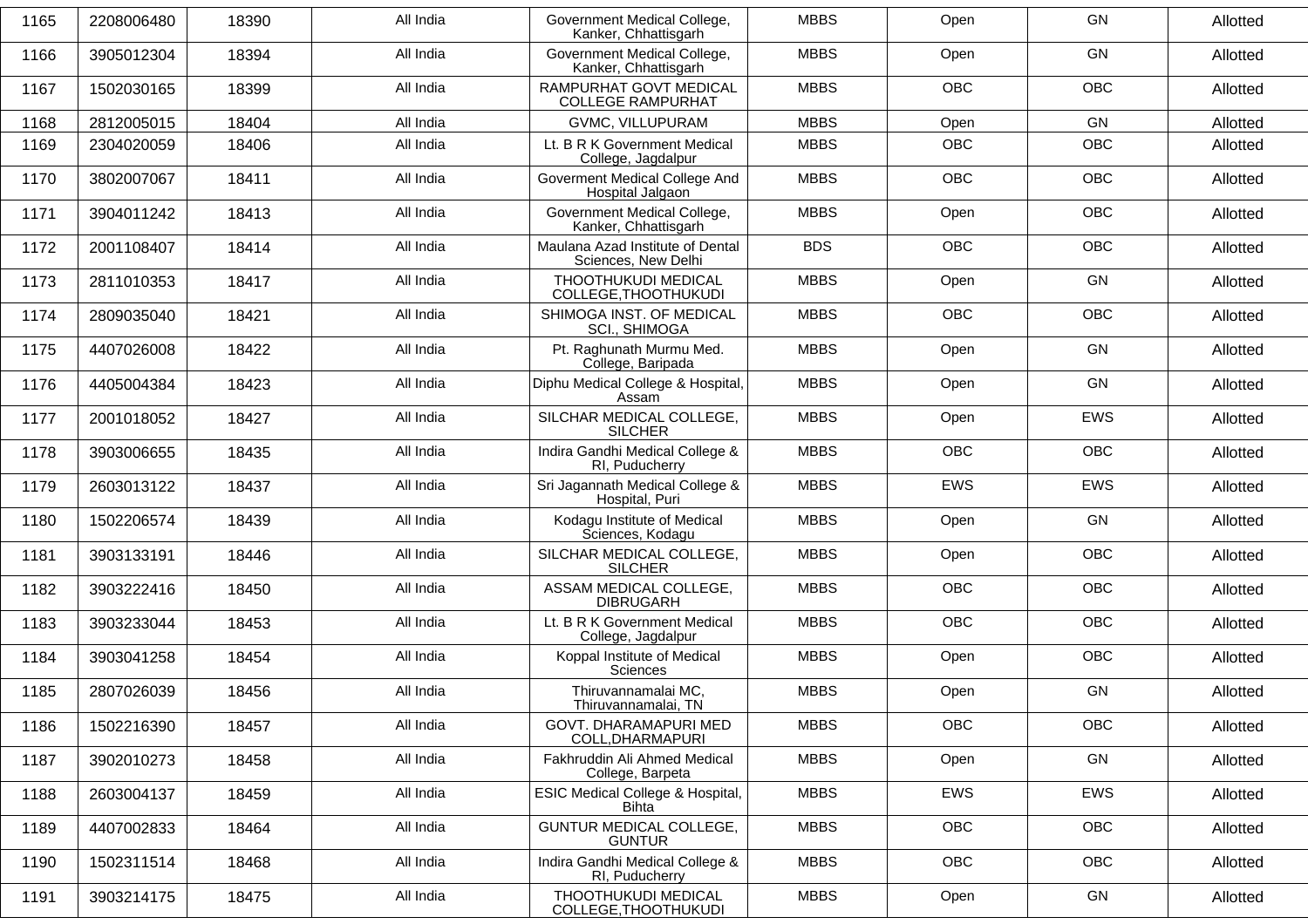| 3903216029<br>1502227118<br>2302008169<br>3903210575 | 18480<br>18483<br>18485 | All India<br>All India<br>All India | Pt. Raghunath Murmu Med.<br>College, Baripada<br>C. Institute of Medical Sciences,<br>Chamarajanagar | <b>MBBS</b><br><b>MBBS</b>                                 | Open<br>Open | <b>OBC</b><br>GN | Allotted<br>Allotted |
|------------------------------------------------------|-------------------------|-------------------------------------|------------------------------------------------------------------------------------------------------|------------------------------------------------------------|--------------|------------------|----------------------|
|                                                      |                         |                                     |                                                                                                      |                                                            |              |                  |                      |
|                                                      |                         |                                     |                                                                                                      |                                                            |              |                  |                      |
|                                                      |                         |                                     | Government Medical College,<br>Mahabubangar                                                          | <b>MBBS</b>                                                | Open         | GN               | Allotted             |
|                                                      | 18487                   | All India                           | RAICHUR INST. OF MEDICAL                                                                             | <b>MBBS</b>                                                | Open         | GN               | Allotted             |
|                                                      | 18491                   | All India                           | SILCHAR MEDICAL COLLEGE,                                                                             | <b>MBBS</b>                                                | OBC          | OBC              | Allotted             |
| 3903217456                                           | 18492                   | All India                           | <b>GOVERMENT MEDICAL</b><br><b>COLLEGE NANDURBAR</b><br>MAHARARASTRA                                 | <b>MBBS</b>                                                | <b>OBC</b>   | <b>OBC</b>       | Allotted             |
| 2801004110                                           | 18493                   | All India                           | Govt. Medical College Karur                                                                          | <b>MBBS</b>                                                | Open         | GN               | Allotted             |
| 4408107002                                           | 18497                   | All India                           | RAICHUR INST. OF MEDICAL<br><b>SCI., RAICHUR</b>                                                     | <b>MBBS</b>                                                | Open         | GN               | Allotted             |
| 1502102631                                           | 18498                   | All India                           | ASSAM MEDICAL COLLEGE,<br><b>DIBRUGARH</b>                                                           | <b>MBBS</b>                                                | <b>OBC</b>   | <b>OBC</b>       | Allotted             |
| 3903224359                                           | 18500                   | All India                           | Koppal Institute of Medical<br>Sciences                                                              | <b>MBBS</b>                                                | Open         | GN               | Allotted             |
| 3903221316                                           | 18501                   | All India                           | Lt. B R K Government Medical<br>College, Jagdalpur                                                   | <b>MBBS</b>                                                | OBC          | OBC              | Allotted             |
| 4409002038                                           | 18506                   | All India                           | Pt. Raghunath Murmu Med.<br>College, Baripada                                                        | <b>MBBS</b>                                                | Open         | GN               | Allotted             |
| 3906003389                                           | 18512                   | All India                           | Andaman and Nicobar Islands<br>Institute of Medical S                                                | <b>MBBS</b>                                                | Open         | GN               | Allotted             |
| 3905014087                                           | 18513                   | All India                           | Govt. Pudukkottai Medical<br>College Hopt., Pudukkott                                                | <b>MBBS</b>                                                | Open         | GN               | Allotted             |
| 1504001582                                           | 18514                   | All India                           | Saheed Laxman Nayak Med.<br>College and Hos., Koraput                                                | <b>MBBS</b>                                                | Open         | GN               | Allotted             |
| 4408111574                                           | 18520                   | All India                           | Fakhruddin Ali Ahmed Medical                                                                         | <b>MBBS</b>                                                | Open         | GN               | Allotted             |
| 4404004397                                           | 18526                   | All India                           | Gadag Institute of Medical<br>Sciences                                                               | <b>MBBS</b>                                                | Open         | GN               | Allotted             |
| 2001202520                                           | 18528                   | All India                           | Saheed Laxman Nayak Med.<br>College and Hos., Koraput                                                | <b>MBBS</b>                                                | Open         | <b>GN</b>        | Allotted             |
| 2303002758                                           | 18537                   | All India                           | Tezpur Medical College, Tezpur                                                                       | <b>MBBS</b>                                                | Open         | GN               | Allotted             |
| 3904021238                                           | 18540                   | All India                           | CHIKKABALLAPURA INSTITUTE<br>OF MEDICAL SCIENCES,<br>KARNATAKA                                       | <b>MBBS</b>                                                | <b>OBC</b>   | <b>OBC</b>       | Allotted             |
| 3903025307                                           | 18541                   | All India                           | RAICHUR INST. OF MEDICAL<br><b>SCI., RAICHUR</b>                                                     | <b>MBBS</b>                                                | OBC          | OBC              | Allotted             |
| 3905009184                                           | 18544                   | All India                           | RAICHUR INST. OF MEDICAL<br>SCI., RAICHUR                                                            | <b>MBBS</b>                                                | OBC          | OBC              | Allotted             |
| 3903214394                                           | 18546                   | All India                           | Siddartha Medical College,<br>Vijayawada                                                             | <b>MBBS</b>                                                | <b>OBC</b>   | OBC              | Allotted             |
| 2001310402                                           | 18548                   | All India                           | <b>GOVERNMENT MEDICAL</b><br>COLLEGE, MIRAJ                                                          | <b>MBBS</b>                                                | EWS          | EWS              | Allotted             |
| 4405011373                                           | 18554                   | All India                           | Gadag Institute of Medical<br>Sciences                                                               | <b>MBBS</b>                                                | Open         | GN               | Allotted             |
| 3903104615                                           | 18560                   | All India                           | Government Medical College,<br>Sindhudurg                                                            | <b>MBBS</b>                                                | OBC          | OBC              | Allotted             |
|                                                      | 1502108519              |                                     |                                                                                                      | <b>SCI., RAICHUR</b><br><b>SILCHER</b><br>College, Barpeta |              |                  |                      |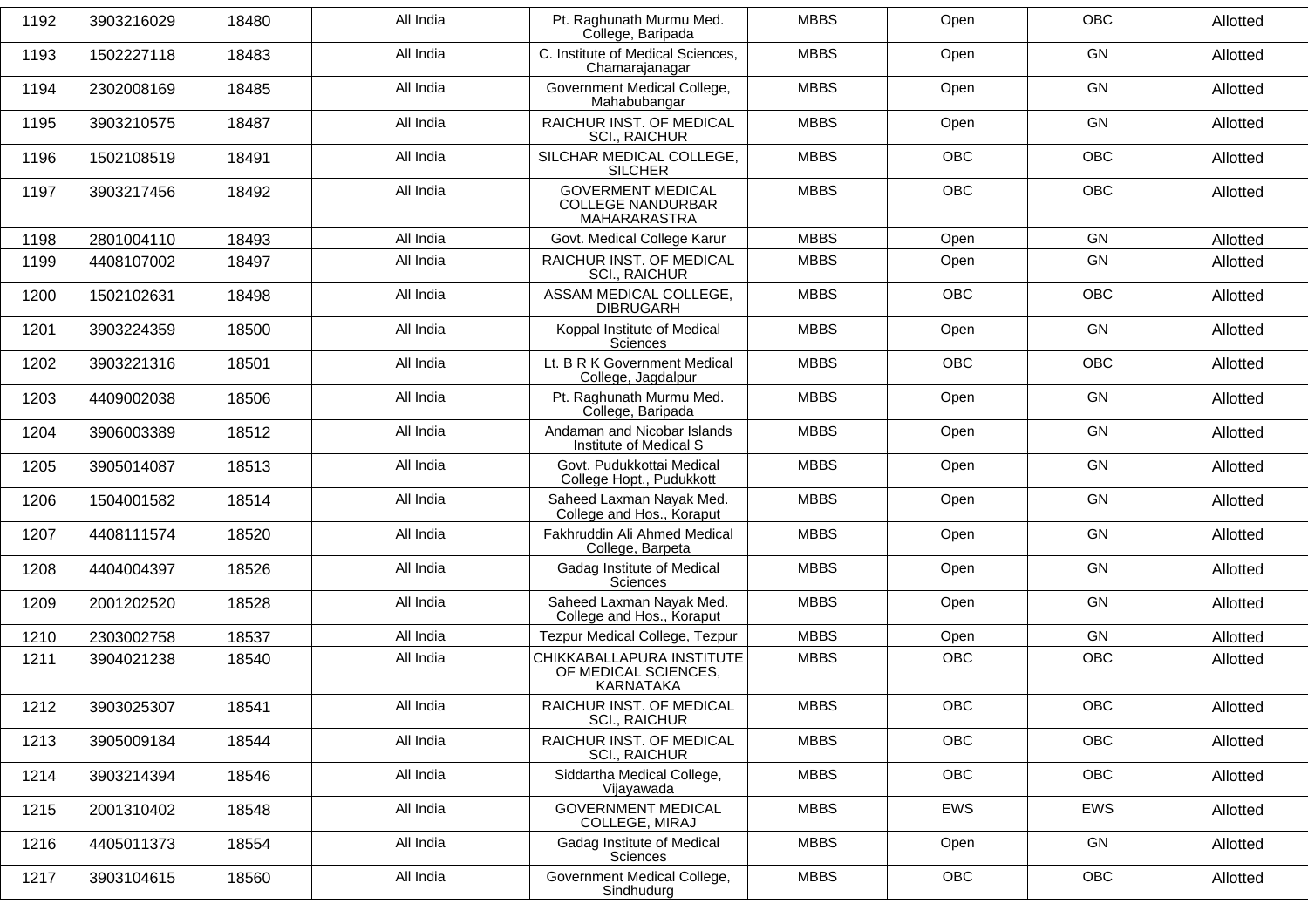| 1218 | 3903202223 | 18565 | All India | <b>ACSR Govt Medical College,</b><br><b>Nellore</b>                  | <b>MBBS</b> | Open       | <b>OBC</b> | Allotted |
|------|------------|-------|-----------|----------------------------------------------------------------------|-------------|------------|------------|----------|
| 1219 | 3118014079 | 18567 | All India | Govt. Medical College Karur                                          | <b>MBBS</b> | Open       | GN         | Allotted |
| 1220 | 2304013146 | 18569 | All India | Government Medical College,<br>Mahabubangar                          | <b>MBBS</b> | Open       | GN         | Allotted |
| 1221 | 2001015226 | 18574 | All India | SHRI BHAUSAHEB HIRE GOVT.<br>M.C., DHULE                             | <b>MBBS</b> | <b>EWS</b> | EWS        | Allotted |
| 1222 | 2001203720 | 18578 | All India | <b>Government Medical College</b><br>Siddipet                        | <b>MBBS</b> | Open       | <b>GN</b>  | Allotted |
| 1223 | 3906017107 | 18582 | All India | Tomo Riba Institute Health and<br>Medical Sciences, Naharlagun       | <b>MBBS</b> | Open       | <b>OBC</b> | Allotted |
| 1224 | 3904024157 | 18583 | All India | Saheed Laxman Nayak Med.<br>College and Hos., Koraput                | <b>MBBS</b> | <b>OBC</b> | <b>OBC</b> | Allotted |
| 1225 | 3905101326 | 18586 | All India | Gadag Institute of Medical<br>Sciences                               | <b>MBBS</b> | Open       | GN         | Allotted |
| 1226 | 3902007224 | 18591 | All India | Government Medical College,<br>Kanker, Chhattisgarh                  | <b>MBBS</b> | <b>OBC</b> | <b>OBC</b> | Allotted |
| 1227 | 3903225261 | 18600 | All India | Government Medical College,<br>Kanker, Chhattisgarh                  | <b>MBBS</b> | <b>OBC</b> | <b>OBC</b> | Allotted |
| 1228 | 3903124017 | 18604 | All India | CHIKKABALLAPURA INSTITUTE<br>OF MEDICAL SCIENCES,<br>KARNATAKA       | <b>MBBS</b> | <b>OBC</b> | <b>OBC</b> | Allotted |
| 1229 | 3902012101 | 18607 | All India | Kodagu Institute of Medical<br>Sciences, Kodagu                      | <b>MBBS</b> | Open       | GN         | Allotted |
| 1230 | 2805002207 | 18609 | All India | Government Medical College,<br>Nilgiris                              | <b>MBBS</b> | Open       | <b>OBC</b> | Allotted |
| 1231 | 1503001094 | 18611 | All India | RAJIV GANDHI INSTITUTE OF<br>MEDICAL SCIENCES, KADAPA                | <b>MBBS</b> | Open       | <b>GN</b>  | Allotted |
| 1232 | 2302023022 | 18612 | All India | CHIKKABALLAPURA INSTITUTE<br>OF MEDICAL SCIENCES,<br>KARNATAKA       | <b>MBBS</b> | <b>EWS</b> | <b>EWS</b> | Allotted |
| 1233 | 3903124138 | 18613 | All India | Govt Medical College Shahdol                                         | <b>MBBS</b> | <b>EWS</b> | EWS        | Allotted |
| 1234 | 3902023266 | 18614 | All India | <b>Government Medical College</b><br>Suryapet                        | <b>MBBS</b> | Open       | <b>OBC</b> | Allotted |
| 1235 | 3903114444 | 18617 | All India | <b>GOVERNMENT MEDICAL</b><br>COLLEGE, LATUR                          | <b>MBBS</b> | EWS        | EWS        | Allotted |
| 1236 | 3903032174 | 18618 | All India | CHIKKABALLAPURA INSTITUTE<br>OF MEDICAL SCIENCES,<br>KARNATAKA       | <b>MBBS</b> | <b>OBC</b> | <b>OBC</b> | Allotted |
| 1237 | 4408007143 | 18634 | All India | <b>ACSR Govt Medical College,</b><br>Nellore                         | <b>MBBS</b> | Open       | GN         | Allotted |
| 1238 | 4411019307 | 18642 | All India | <b>Government Medical College</b><br>Siddipet                        | <b>MBBS</b> | Open       | GN         | Allotted |
| 1239 | 2302013380 | 18643 | All India | SVIMS - Sri Padmavathi Medical<br>College for Women, Tirupati        | <b>MBBS</b> | Open       | GN         | Allotted |
| 1240 | 2303005052 | 18644 | All India | <b>GOVERMENT MEDICAL</b><br><b>COLLEGE NANDURBAR</b><br>MAHARARASTRA | <b>MBBS</b> | EWS        | EWS        | Allotted |
| 1241 | 3905104162 | 18650 | All India | Chhindwara Institute of Medical<br>Sciences                          | <b>MBBS</b> | <b>EWS</b> | <b>EWS</b> | Allotted |
| 1242 | 3902022227 | 18651 | All India | ASSAM MEDICAL COLLEGE,<br><b>DIBRUGARH</b>                           | <b>MBBS</b> | OBC        | OBC        | Allotted |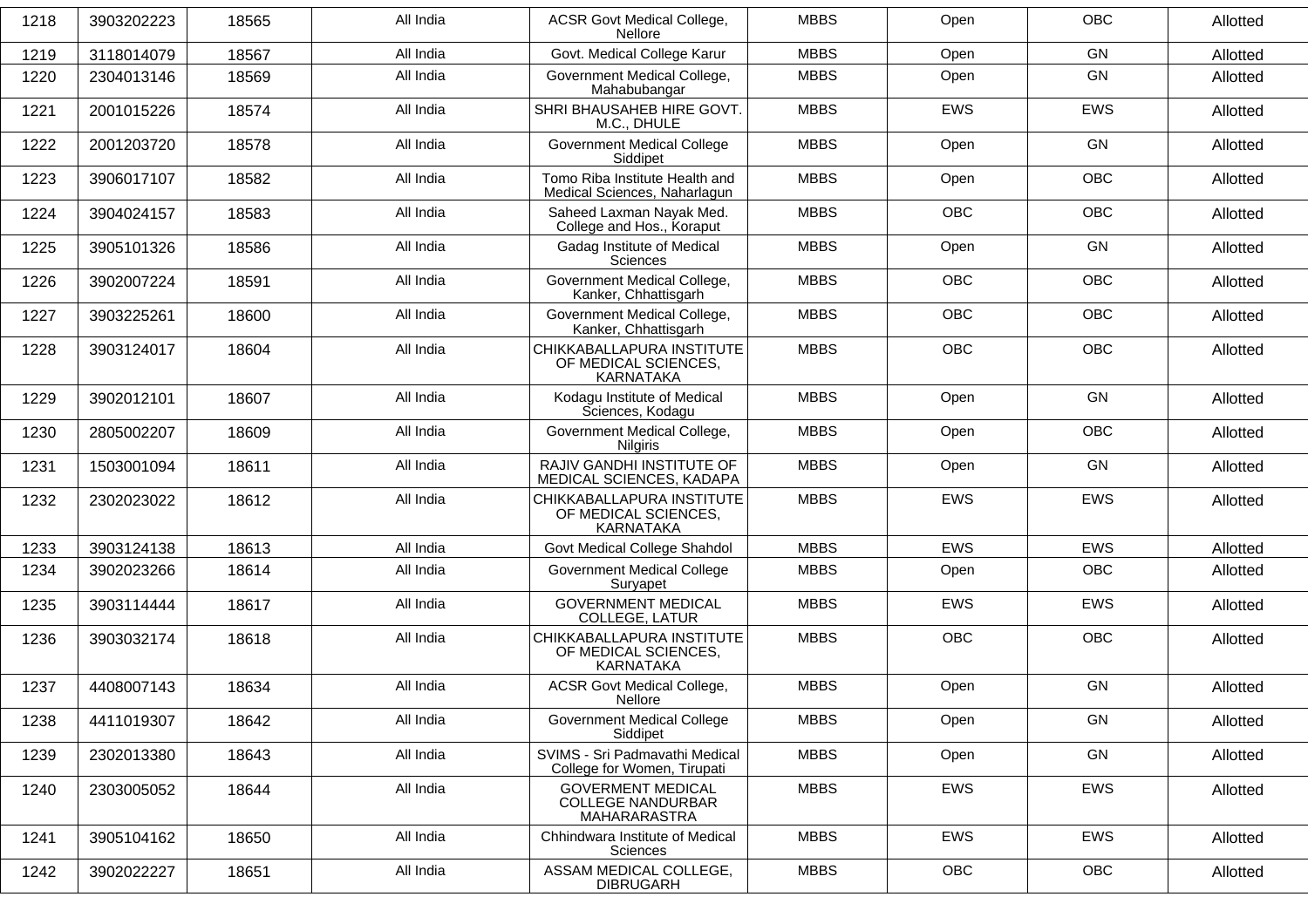| 1243 | 2304015007 | 18653 | All India | Bhima Bhoi Medical College and<br>Hospital, Balangir          | <b>MBBS</b> | <b>OBC</b> | <b>OBC</b> | Allotted |
|------|------------|-------|-----------|---------------------------------------------------------------|-------------|------------|------------|----------|
| 1244 | 3905019198 | 18659 | All India | SHIMOGA INST, OF MEDICAL<br><b>SCI., SHIMOGA</b>              | <b>MBBS</b> | <b>OBC</b> | <b>OBC</b> | Allotted |
| 1245 | 3904025262 | 18662 | All India | Government Medical College,<br>Thiruvallur                    | <b>MBBS</b> | Open       | <b>OBC</b> | Allotted |
| 1246 | 4409009390 | 18663 | All India | C. Institute of Medical Sciences,<br>Chamarajanagar           | <b>MBBS</b> | Open       | GN         | Allotted |
| 1247 | 4404005176 | 18664 | All India | SVIMS - Sri Padmavathi Medical<br>College for Women, Tirupati | <b>MBBS</b> | Open       | GN         | Allotted |
| 1248 | 3902023162 | 18665 | All India | Koppal Institute of Medical<br>Sciences                       | <b>MBBS</b> | Open       | <b>OBC</b> | Allotted |
| 1249 | 4408009192 | 18667 | All India | RIMS Srikakulam                                               | <b>MBBS</b> | Open       | <b>GN</b>  | Allotted |
| 1250 | 3902010278 | 18675 | All India | Sri Jagannath Medical College &<br>Hospital, Puri             | <b>MBBS</b> | <b>OBC</b> | <b>OBC</b> | Allotted |
| 1251 | 3904102372 | 18677 | All India | Gadag Institute of Medical<br><b>Sciences</b>                 | <b>MBBS</b> | Open       | <b>OBC</b> | Allotted |
| 1252 | 3905022141 | 18678 | All India | <b>RIMS Srikakulam</b>                                        | <b>MBBS</b> | Open       | <b>OBC</b> | Allotted |
| 1253 | 4408101019 | 18679 | All India | Kodagu Institute of Medical<br>Sciences, Kodagu               | <b>MBBS</b> | Open       | GN         | Allotted |
| 1254 | 3905117082 | 18682 | All India | Government Medical College,<br>Mahabubangar                   | <b>MBBS</b> | Open       | <b>OBC</b> | Allotted |
| 1255 | 2001123139 | 18683 | All India | Andaman and Nicobar Islands<br>Institute of Medical S         | <b>MBBS</b> | Open       | GN         | Allotted |
| 1256 | 2304012160 | 18687 | All India | SVIMS - Sri Padmavathi Medical<br>College for Women, Tirupati | <b>MBBS</b> | Open       | GN         | Allotted |
| 1257 | 2001102392 | 18689 | All India | Andaman and Nicobar Islands<br>Institute of Medical S         | <b>MBBS</b> | Open       | <b>GN</b>  | Allotted |
| 1258 | 4408104614 | 18697 | All India | Lakhimpur Medical College, North<br>Lakhimpur, Assam          | <b>MBBS</b> | Open       | GN         | Allotted |
| 1259 | 2809026056 | 18699 | All India | Government Medical College,<br><b>Nilgiris</b>                | <b>MBBS</b> | Open       | <b>OBC</b> | Allotted |
| 1260 | 3903012320 | 18703 | All India | ASSAM MEDICAL COLLEGE,<br><b>DIBRUGARH</b>                    | <b>MBBS</b> | <b>OBC</b> | <b>OBC</b> | Allotted |
| 1261 | 1502201580 | 18705 | All India | Andaman and Nicobar Islands<br>Institute of Medical S         | <b>MBBS</b> | Open       | GN         | Allotted |
| 1262 | 2302002659 | 18706 | All India | Bhima Bhoi Medical College and<br>Hospital, Balangir          | <b>MBBS</b> | OBC        | OBC        | Allotted |
| 1263 | 1505002512 | 18707 | All India | Indira Gandhi Medical College &<br>RI, Puducherry             | <b>MBBS</b> | <b>OBC</b> | OBC        | Allotted |
| 1264 | 2801017201 | 18711 | All India | Government Medical College,<br>Krishnagiri                    | <b>MBBS</b> | Open       | GN         | Allotted |
| 1265 | 3901008192 | 18713 | All India | Rangaraya Medical College,<br>Kakinada                        | <b>MBBS</b> | OBC        | OBC        | Allotted |
| 1266 | 3903235075 | 18716 | All India | Gadag Institute of Medical<br>Sciences                        | <b>MBBS</b> | Open       | GN         | Allotted |
| 1267 | 3901018088 | 18719 | All India | Goverment Medical College,<br>Datia                           | <b>MBBS</b> | EWS        | EWS        | Allotted |
| 1268 | 4407004472 | 18722 | All India | RIMS Srikakulam                                               | <b>MBBS</b> | Open       | GN         | Allotted |
| 1269 | 3902015248 | 18723 | All India | Jorhat Medical College and<br>Hospital, JORHAT                | <b>MBBS</b> | OBC        | OBC        | Allotted |
|      |            |       |           |                                                               |             |            |            |          |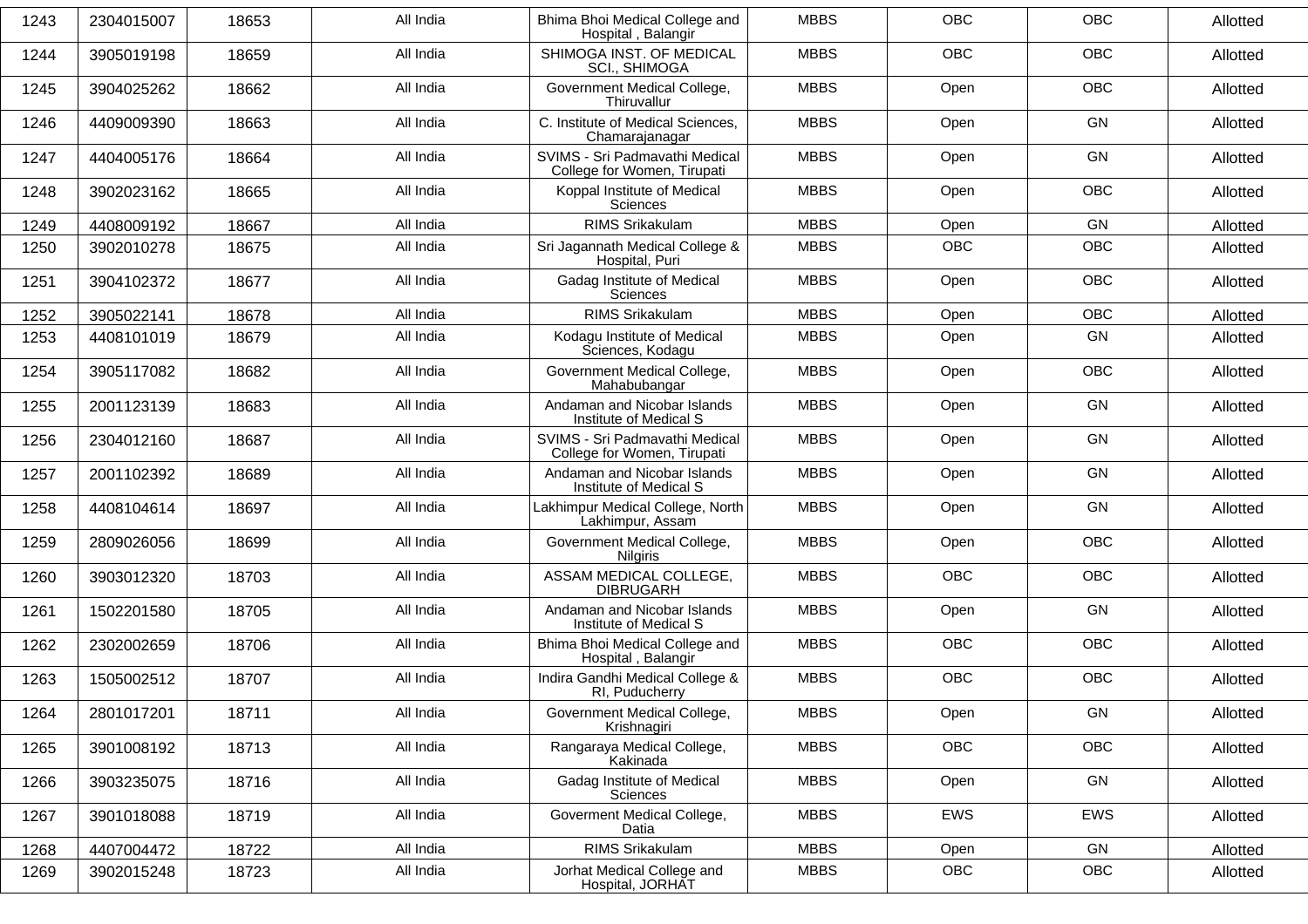| 1270 | 3902016100 | 18732 | All India               | Kodagu Institute of Medical<br>Sciences, Kodagu                         | <b>MBBS</b> | <b>OBC</b> | <b>OBC</b> | Allotted |
|------|------------|-------|-------------------------|-------------------------------------------------------------------------|-------------|------------|------------|----------|
| 1271 | 2804025014 | 18736 | All India               | Kodagu Institute of Medical<br>Sciences, Kodagu                         | <b>MBBS</b> | <b>OBC</b> | <b>OBC</b> | Allotted |
| 1272 | 3903008328 | 18739 | All India               | T.D. MEDICAL COLLEGE,<br>ALLAPPUZHA                                     | <b>MBBS</b> | <b>EWS</b> | EWS        | Allotted |
| 1273 | 2602002074 | 18740 | All India               | Government Medical College,<br>Ananthapuram                             | <b>MBBS</b> | Open       | <b>GN</b>  | Allotted |
| 1274 | 3903107176 | 18752 | All India               | <b>GOVERNMENT MEDICAL</b><br>COLLEGE, AKOLA                             | <b>MBBS</b> | <b>EWS</b> | <b>EWS</b> | Allotted |
| 1275 | 1502309567 | 18753 | All India               | Government Medical College,<br>Kanker, Chhattisgarh                     | <b>MBBS</b> | <b>OBC</b> | <b>OBC</b> | Allotted |
| 1276 | 3905104394 | 18756 | All India               | RAJIV GANDHI INSTITUTE OF<br>MEDICAL SCIENCES, KADAPA                   | <b>MBBS</b> | Open       | <b>OBC</b> | Allotted |
| 1277 | 2001005187 | 18759 | All India               | RIMS, Ongole                                                            | <b>MBBS</b> | Open       | GN         | Allotted |
| 1278 | 3903007089 | 18761 | All India               | Karwar Institute of Medical<br>Sciences, Karwar                         | <b>MBBS</b> | <b>OBC</b> | OBC        | Allotted |
| 1279 | 3905007221 | 18763 | All India               | Andaman and Nicobar Islands<br>Institute of Medical S                   | <b>MBBS</b> | Open       | <b>GN</b>  | Allotted |
| 1280 | 3903026038 | 18765 | All India               | Pt. Raghunath Murmu Med.<br>College, Baripada                           | <b>MBBS</b> | <b>OBC</b> | <b>OBC</b> | Allotted |
| 1281 | 3903123376 | 18770 | All India               | AGARTALA GOVT. MEDICAL<br>COLLEGE, AGARTALA                             | <b>MBBS</b> | Open       | OBC        | Allotted |
| 1282 | 2302013328 | 18789 | All India               | <b>Government Medical College</b><br>Siddipet                           | <b>MBBS</b> | Open       | <b>GN</b>  | Allotted |
| 1283 | 4408106639 | 18798 | All India               | Lakhimpur Medical College, North<br>Lakhimpur, Assam                    | <b>MBBS</b> | Open       | GN         | Allotted |
| 1284 | 2001003531 | 18804 | Delhi University Quota  | Lady Hardinge Medical College,<br>New Delhi                             | <b>MBBS</b> | <b>OBC</b> | <b>OBC</b> | Allotted |
| 1285 | 2812023234 | 18811 | All India               | THOOTHUKUDI MEDICAL<br>COLLEGE, THOOTHUKUDI                             | <b>MBBS</b> | <b>OBC</b> | <b>OBC</b> | Allotted |
| 1286 | 1502303254 | 18825 | All India               | Thiruvannamalai MC,<br>Thiruvannamalai, TN                              | <b>MBBS</b> | Open       | <b>GN</b>  | Allotted |
| 1287 | 2001213120 | 18829 | All India               | Maharaja Jitendra Narayan<br>Medical College and Hospital<br>Coochbehar | <b>MBBS</b> | <b>EWS</b> | <b>EWS</b> | Allotted |
| 1288 | 3901010078 | 18831 | All India               | Government Medical College,<br>Ramanathapuram                           | <b>MBBS</b> | Open       | <b>OBC</b> | Allotted |
| 1289 | 1206001571 | 18835 | Deemed/Paid Seats Quota | Kasturba Medical College,<br>Manipal Univ., Manipal                     | <b>MBBS</b> | Open       | GN         | Allotted |
| 1290 | 2301009299 | 18836 | All India               | MADURAI MEDICAL COLLEGE,<br>MADURAI                                     | <b>MBBS</b> | EWS        | EWS        | Allotted |
| 1291 | 3903116180 | 18846 | All India               | Sri Venkateswara Medical<br>College, Tirupati                           | <b>MBBS</b> | EWS        | <b>EWS</b> | Allotted |
| 1292 | 3903012179 | 18853 | All India               | Rajah Muthiah Medical College,<br>Annamalai Universit                   | <b>MBBS</b> | Open       | GN         | Allotted |
| 1293 | 3904117065 | 18854 | All India               | MALDA MED. COLLEGE,<br>MALDA                                            | <b>MBBS</b> | EWS        | EWS        | Allotted |
| 1294 | 3903134101 | 18856 | All India               | <b>Government Medical College</b><br>Khaleelwadi                        | <b>MBBS</b> | <b>OBC</b> | <b>OBC</b> | Allotted |
| 1295 | 3903104052 | 18858 | All India               | Government Medical College,<br>Krishnagiri                              | <b>MBBS</b> | Open       | OBC        | Allotted |
|      |            |       |                         |                                                                         |             |            |            |          |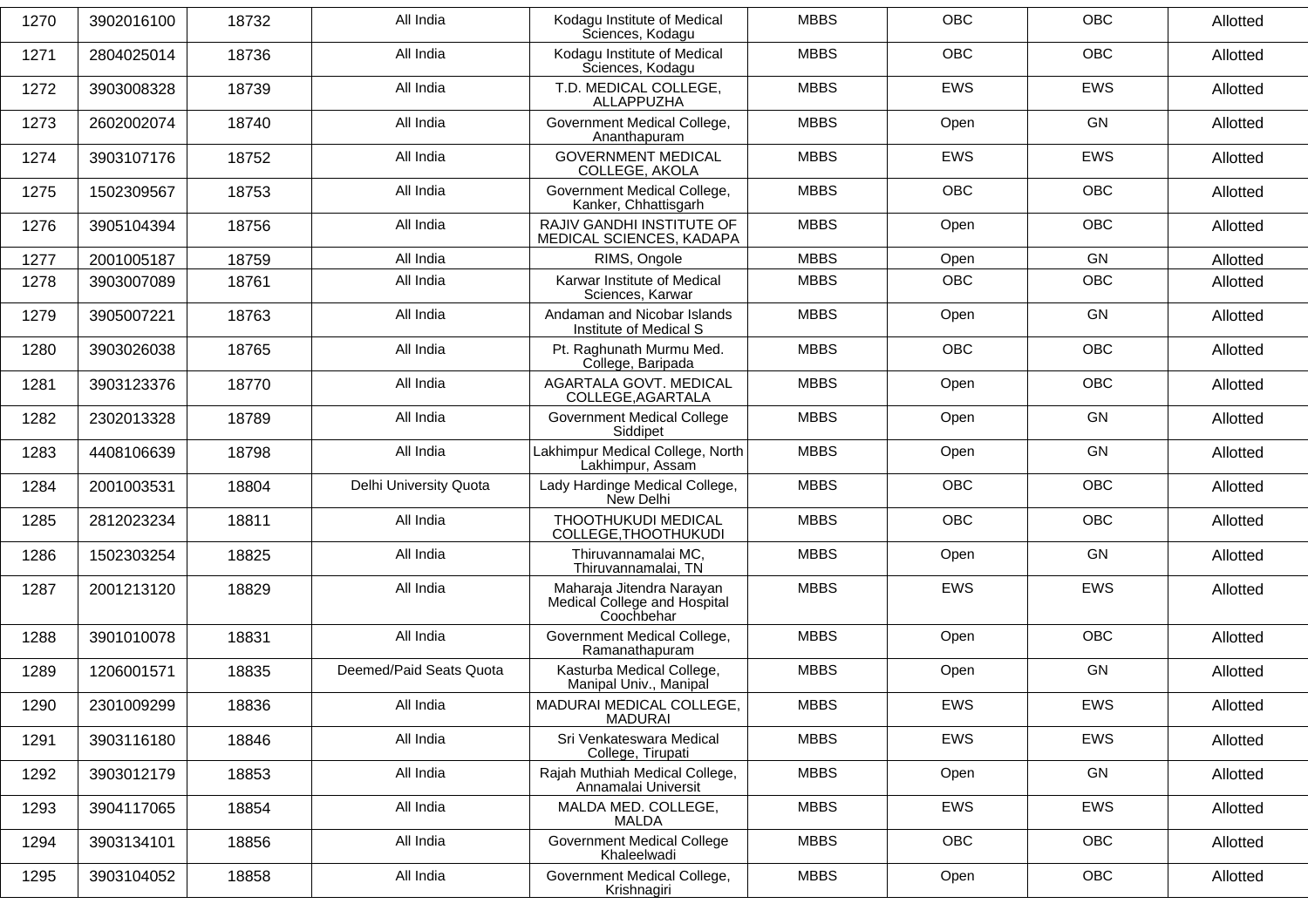| 1296 | 4411022190 | 18860 | All India | Government Medical College,<br>Tiruppur                        | <b>MBBS</b> | <b>OBC</b> | <b>OBC</b> | Allotted |
|------|------------|-------|-----------|----------------------------------------------------------------|-------------|------------|------------|----------|
| 1297 | 2001002106 | 18865 | All India | Govt Medical College Nalgonda                                  | <b>MBBS</b> | Open       | GN         | Allotted |
| 1298 | 1502311401 | 18868 | All India | Government of Medical College<br>and Hospital, Balasore        | <b>MBBS</b> | <b>OBC</b> | <b>OBC</b> | Allotted |
| 1299 | 3902007105 | 18869 | All India | Indira Gandhi Medical College &<br>RI, Puducherry              | <b>MBBS</b> | <b>OBC</b> | <b>OBC</b> | Allotted |
| 1300 | 3903236036 | 18870 | All India | REGIONAL INST OF MEDICAL<br><b>SCI, IMPHAL</b>                 | <b>MBBS</b> | <b>EWS</b> | <b>EWS</b> | Allotted |
| 1301 | 1502002150 | 18878 | All India | GOVT. DHARAMAPURI MED<br>COLL, DHARMAPURI                      | <b>MBBS</b> | <b>OBC</b> | <b>OBC</b> | Allotted |
| 1302 | 3901010171 | 18882 | All India | Government Medical College,<br>Ariyalur                        | <b>MBBS</b> | Open       | <b>OBC</b> | Allotted |
| 1303 | 4411003102 | 18883 | All India | Rajah Muthiah Medical College,<br>Annamalai Universit          | <b>MBBS</b> | Open       | GN         | Allotted |
| 1304 | 3903232060 | 18885 | All India | Pt. Raghunath Murmu Med.<br>College, Baripada                  | <b>MBBS</b> | <b>OBC</b> | <b>OBC</b> | Allotted |
| 1305 | 3902015035 | 18892 | All India | JLN IMS, IMPHAL                                                | <b>MBBS</b> | <b>OBC</b> | <b>OBC</b> | Allotted |
| 1306 | 3903135109 | 18895 | All India | Government Medical College,<br>Mahabubangar                    | <b>MBBS</b> | <b>OBC</b> | <b>OBC</b> | Allotted |
| 1307 | 2001106548 | 18900 | All India | Government Medical College,<br>Sindhudurg                      | <b>MBBS</b> | <b>EWS</b> | <b>EWS</b> | Allotted |
| 1308 | 3805004112 | 18901 | All India | CHIKKABALLAPURA INSTITUTE<br>OF MEDICAL SCIENCES,<br>KARNATAKA | <b>MBBS</b> | <b>EWS</b> | <b>EWS</b> | Allotted |
| 1309 | 3903101354 | 18902 | All India | Rajah Muthiah Medical College,<br>Annamalai Universit          | <b>MBBS</b> | <b>OBC</b> | <b>OBC</b> | Allotted |
| 1310 | 3902003462 | 18904 | All India | MADURAI MEDICAL COLLEGE,<br><b>MADURAI</b>                     | <b>MBBS</b> | <b>EWS</b> | <b>EWS</b> | Allotted |
| 1311 | 2001201097 | 18907 | All India | Andaman and Nicobar Islands<br>Institute of Medical S          | <b>MBBS</b> | Open       | <b>OBC</b> | Allotted |
| 1312 | 1502010295 | 18908 | All India | Mursidabad M C & Hospital,<br>Mursidabad                       | <b>MBBS</b> | <b>EWS</b> | <b>EWS</b> | Allotted |
| 1313 | 2702130153 | 18914 | All India | Gadag Institute of Medical<br>Sciences                         | <b>MBBS</b> | <b>EWS</b> | <b>EWS</b> | Allotted |
| 1314 | 3904108021 | 18916 | All India | SILCHAR MEDICAL COLLEGE,<br><b>SILCHER</b>                     | <b>MBBS</b> | <b>EWS</b> | <b>EWS</b> | Allotted |
| 1315 | 2807002532 | 18918 | All India | Thiruvannamalai MC,<br>Thiruvannamalai, TN                     | <b>MBBS</b> | Open       | GN         | Allotted |
| 1316 | 2810001199 | 18923 | All India | Thiruvannamalai MC,<br>Thiruvannamalai, TN                     | <b>MBBS</b> | <b>OBC</b> | OBC        | Allotted |
| 1317 | 3903109083 | 18929 | All India | Government Medical College,<br>Ananthapuram                    | <b>MBBS</b> | Open       | OBC        | Allotted |
| 1318 | 3903220292 | 18931 | All India | RIMS Srikakulam                                                | <b>MBBS</b> | OBC        | OBC        | Allotted |
| 1319 | 3903210329 | 18932 | All India | <b>Government Medical College</b><br>Suryapet                  | <b>MBBS</b> | Open       | OBC        | Allotted |
| 1320 | 3903203188 | 18935 | All India | Mursidabad M C & Hospital,<br>Mursidabad                       | <b>MBBS</b> | EWS        | EWS        | Allotted |
| 1321 | 2809020124 | 18938 | All India | Govt. Medical College Karur                                    | <b>MBBS</b> | OBC        | OBC        | Allotted |
| 1322 | 3903023188 | 18950 | All India | <b>Government Medical College</b><br>Suryapet                  | <b>MBBS</b> | OBC        | OBC        | Allotted |
|      |            |       |           |                                                                |             |            |            |          |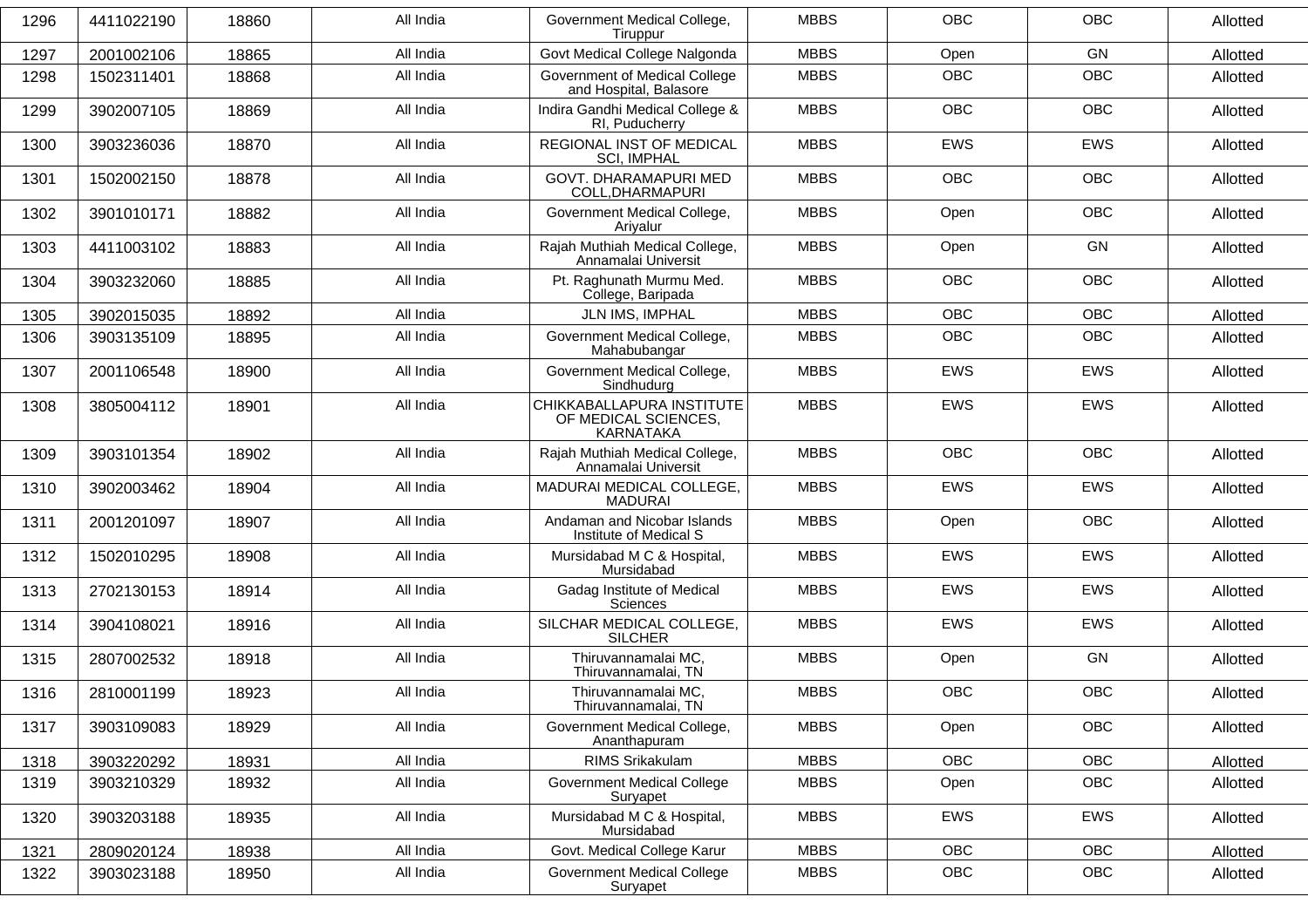| 1323 | 3904025170 | 18953 | All India              | Government Medical College,<br>Ananthapuram                    | <b>MBBS</b> | Open       | <b>OBC</b> | Allotted |
|------|------------|-------|------------------------|----------------------------------------------------------------|-------------|------------|------------|----------|
| 1324 | 4408108076 | 18954 | All India              | RAJIV GANDHI INSTITUTE OF<br>MEDICAL SCIENCES, KADAPA          | <b>MBBS</b> | Open       | GN         | Allotted |
| 1325 | 2001004390 | 18957 | All India              | Govt. Sivgangai M. C. Sivagangai                               | <b>MBBS</b> | Open       | GN         | Allotted |
| 1326 | 2809012231 | 18960 | All India              | Government Medical College,<br>Nilgiris                        | <b>MBBS</b> | Open       | <b>OBC</b> | Allotted |
| 1327 | 2001304126 | 18961 | Delhi University Quota | Lady Hardinge Medical College,<br>New Delhi                    | <b>MBBS</b> | <b>OBC</b> | <b>OBC</b> | Allotted |
| 1328 | 3903229139 | 18964 | All India              | Govt Medical College Nalgonda                                  | <b>MBBS</b> | Open       | <b>OBC</b> | Allotted |
| 1329 | 3905104348 | 18970 | All India              | GVMC, VILLUPURAM                                               | <b>MBBS</b> | <b>OBC</b> | OBC        | Allotted |
| 1330 | 4402003407 | 18972 | All India              | Pt. Raghunath Murmu Med.<br>College, Baripada                  | <b>MBBS</b> | <b>EWS</b> | EWS        | Allotted |
| 1331 | 3903234102 | 18974 | All India              | Diphu Medical College & Hospital,<br>Assam                     | <b>MBBS</b> | <b>OBC</b> | <b>OBC</b> | Allotted |
| 1332 | 3904113352 | 18975 | All India              | Government medical College,<br>Namakkal                        | <b>MBBS</b> | Open       | EWS        | Allotted |
| 1333 | 3905116138 | 18976 | All India              | Govt Medical College Nalgonda                                  | <b>MBBS</b> | Open       | <b>EWS</b> | Allotted |
| 1334 | 3905009118 | 18983 | All India              | Government Medical College,<br><b>Nilgiris</b>                 | <b>MBBS</b> | Open       | OBC        | Allotted |
| 1335 | 1502215120 | 18984 | All India              | Lakhimpur Medical College, North<br>Lakhimpur, Assam           | <b>MBBS</b> | Open       | <b>OBC</b> | Allotted |
| 1336 | 2802008066 | 18986 | All India              | GVMC, VILLUPURAM                                               | <b>MBBS</b> | <b>OBC</b> | OBC        | Allotted |
| 1337 | 2803020131 | 18991 | All India              | Govt. Pudukkottai Medical<br>College Hopt., Pudukkott          | <b>MBBS</b> | Open       | GN         | Allotted |
| 1338 | 1503002288 | 18998 | All India              | Lakhimpur Medical College, North<br>Lakhimpur, Assam           | <b>MBBS</b> | Open       | <b>GN</b>  | Allotted |
| 1339 | 3903036155 | 19003 | All India              | Thiruvannamalai MC,<br>Thiruvannamalai, TN                     | <b>MBBS</b> | <b>OBC</b> | <b>OBC</b> | Allotted |
| 1340 | 2809013214 | 19004 | All India              | <b>GTMC, THIRUVARUR</b>                                        | <b>MBBS</b> | <b>OBC</b> | <b>OBC</b> | Allotted |
| 1341 | 3903020087 | 19018 | All India              | Rangaraya Medical College,<br>Kakinada                         | <b>MBBS</b> | OBC        | OBC        | Allotted |
| 1342 | 2302030091 | 19019 | All India              | Rangaraya Medical College,<br>Kakinada                         | <b>MBBS</b> | <b>OBC</b> | <b>OBC</b> | Allotted |
| 1343 | 3904018211 | 19023 | All India              | Govt Medical College Nalgonda                                  | <b>MBBS</b> | Open       | OBC        | Allotted |
| 1344 | 2809036044 | 19028 | All India              | Govt. Sivgangai M. C. Sivagangai                               | <b>MBBS</b> | <b>OBC</b> | <b>OBC</b> | Allotted |
| 1345 | 3902018051 | 19029 | All India              | Government Medical College,<br>Ananthapuram                    | <b>MBBS</b> | Open       | OBC        | Allotted |
| 1346 | 3805003286 | 19030 | All India              | Government Medical College,<br>Ananthapuram                    | MBBS        | Open       | EWS        | Allotted |
| 1347 | 2001303485 | 19031 | All India              | Government Medical College,<br>Ananthapuram                    | <b>MBBS</b> | OBC        | OBC        | Allotted |
| 1348 | 1502310512 | 19034 | All India              | Tomo Riba Institute Health and<br>Medical Sciences, Naharlagun | <b>MBBS</b> | Open       | GN         | Allotted |
| 1349 | 3905107251 | 19036 | All India              | Govt. Pudukkottai Medical<br>College Hopt., Pudukkott          | <b>MBBS</b> | Open       | GN         | Allotted |
| 1350 | 2812023028 | 19039 | All India              | Rajah Muthiah Medical College,<br>Annamalai Universit          | <b>MBBS</b> | OBC        | OBC        | Allotted |
| 1351 | 2001104128 | 19042 | All India              | Government Medical College,<br>Ariyalur                        | <b>MBBS</b> | Open       | GN         | Allotted |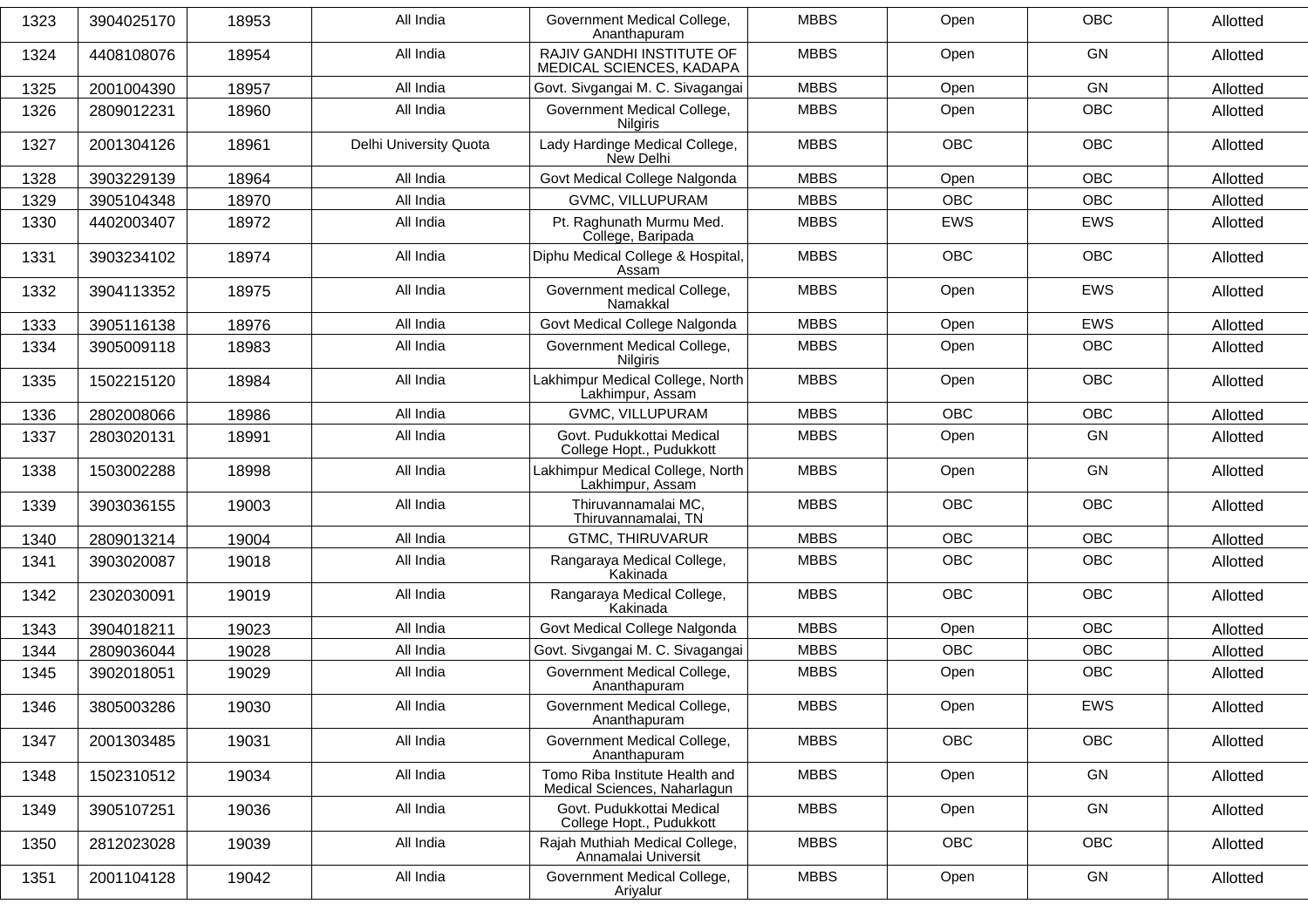| 1352 | 3905024189 | 19048 | All India                                                                   | Lakhimpur Medical College, North<br>Lakhimpur, Assam  | <b>MBBS</b> | OBC        | OBC        | Allotted                  |
|------|------------|-------|-----------------------------------------------------------------------------|-------------------------------------------------------|-------------|------------|------------|---------------------------|
| 1353 | 3905022212 | 19049 | All India                                                                   | Government Medical College,<br>Ariyalur               | <b>MBBS</b> | Open       | GN         | Allotted                  |
| 1354 | 3904107204 | 19054 | All India                                                                   | Lt. L A M Govt. Medical College,<br>Raigarh           | <b>MBBS</b> | <b>EWS</b> | <b>EWS</b> | Allotted                  |
| 1355 | 3903222302 | 19055 | All India                                                                   | Rajah Muthiah Medical College,<br>Annamalai Universit | <b>MBBS</b> | OBC        | OBC        | Allotted                  |
| 1356 | 3802011167 | 19060 | All India                                                                   | ZORAM MEDICAL COLLEGE<br>Falkawn                      | <b>MBBS</b> | Open       | <b>OBC</b> | Allotted                  |
| 1357 | 2304005034 | 19066 | All India                                                                   | ZORAM MEDICAL COLLEGE<br>Falkawn                      | <b>MBBS</b> | Open       | GN         | Allotted                  |
| 1358 | 3903222374 | 19073 | All India                                                                   | Govt. Sivgangai M. C. Sivagangai                      | <b>MBBS</b> | <b>OBC</b> | OBC        | Allotted                  |
| 1359 | 3802006270 | 19074 | All India                                                                   | Govt. Medical College Karur                           | <b>MBBS</b> | <b>OBC</b> | <b>OBC</b> | Allotted                  |
| 1360 | 3903231132 | 19078 | All India                                                                   | Government Medical College,<br>Ramanathapuram         | <b>MBBS</b> | Open       | <b>OBC</b> | Allotted                  |
| 1361 | 3903012058 | 19079 | All India                                                                   | Government Medical College,<br>Tiruppur               | <b>MBBS</b> | OBC        | <b>OBC</b> | Allotted                  |
| 1362 | 3905101358 | 19087 | All India                                                                   | Government Medical College,<br>Virudhunagar           | <b>MBBS</b> | Open       | GN         | Allotted                  |
| 1363 | 1502314010 | 19089 | All India                                                                   | Government Medical College,<br>Dindiaul               | <b>MBBS</b> | Open       | <b>OBC</b> | Allotted                  |
| 1364 | 3905008201 | 19097 | Delhi NCR Children/Widows of<br>Personnel of the Armed Forces<br>(CW) Quota | Lady Hardinge Medical College,<br>New Delhi           | <b>MBBS</b> | Open       | GN         | Allotted( CW Rank<br>:36) |
| 1365 | 2001314581 | 19102 | All India                                                                   | Lt. B R K Government Medical<br>College, Jagdalpur    | <b>MBBS</b> | <b>EWS</b> | EWS        | Allotted                  |
| 1366 | 2304012100 | 19103 | All India                                                                   | Government Medical College,<br>Dindigul               | <b>MBBS</b> | Open       | GN         | Allotted                  |
| 1367 | 3902006088 | 19108 | All India                                                                   | Government Medical College,<br>Dindiaul               | <b>MBBS</b> | Open       | <b>OBC</b> | Allotted                  |
| 1368 | 2001004147 | 19110 | All India                                                                   | Government Medical College,<br>Kallakurichi           | <b>MBBS</b> | Open       | GN         | Allotted                  |
| 1369 | 1502113018 | 19115 | All India                                                                   | Government Medical College,<br>Virudhunagar           | <b>MBBS</b> | Open       | OBC        | Allotted                  |
| 1370 | 3904102360 | 19119 | All India                                                                   | Government Medical College,<br>Kallakurichi           | <b>MBBS</b> | Open       | GN         | Allotted                  |
| 1371 | 3903016284 | 19123 | All India                                                                   | Government Medical College,<br>Dindiaul               | <b>MBBS</b> | OBC        | OBC        | Allotted                  |
| 1372 | 2801001469 | 19125 | All India                                                                   | Government Medical College,<br>Nagapattinam           | <b>MBBS</b> | Open       | GN         | Allotted                  |
| 1373 | 3903201589 | 19130 | All India                                                                   | Koppal Institute of Medical<br>Sciences               | <b>MBBS</b> | EWS        | EWS        | Allotted                  |
| 1374 | 2001204419 | 19132 | All India                                                                   | Government Medical College,<br>Nagapattinam           | <b>MBBS</b> | Open       | GN         | Allotted                  |
| 1375 | 2001221046 | 19138 | All India                                                                   | Government medical College,<br>Namakkal               | <b>MBBS</b> | Open       | GN         | Allotted                  |
| 1376 | 2808028075 | 19143 | All India                                                                   | Government Medical College,<br>Dindigul               | <b>MBBS</b> | <b>OBC</b> | OBC        | Allotted                  |
| 1377 | 1502201664 | 19145 | All India                                                                   | K.A.P. VISWANATHAM<br>G.M.C., TIRUCHIRAPALLI          | <b>MBBS</b> | EWS        | EWS        | Allotted                  |
| 1378 | 1601004188 | 19152 | All India                                                                   | T.D. MEDICAL COLLEGE,<br>ALLAPPUZHA                   | <b>MBBS</b> | EWS        | EWS        | Allotted                  |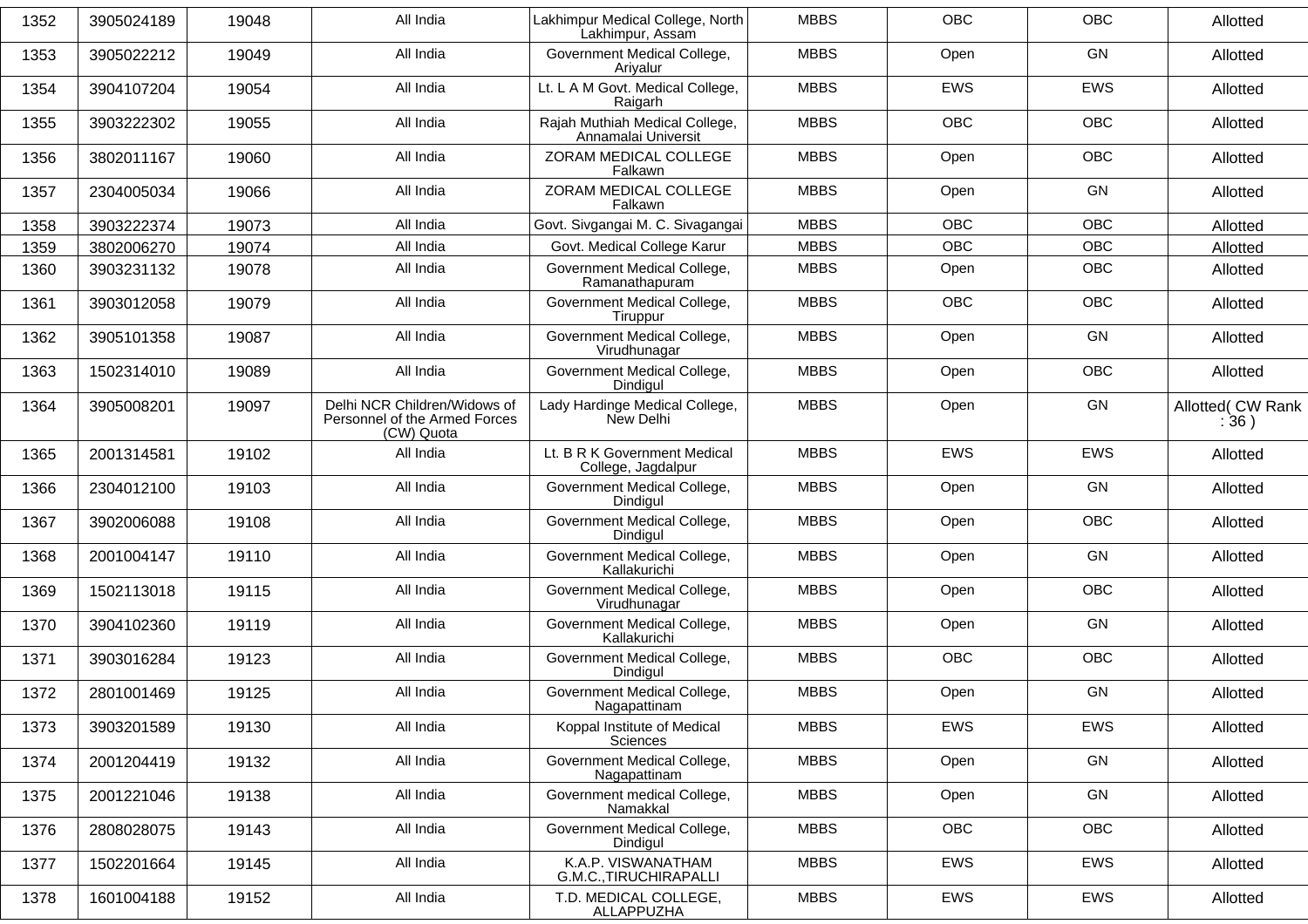| 1379 | 2808004295 | 19153 | All India              | Government Medical College,<br>Dindiaul               | <b>MBBS</b> | <b>OBC</b> | <b>OBC</b> | Allotted |
|------|------------|-------|------------------------|-------------------------------------------------------|-------------|------------|------------|----------|
| 1380 | 1506003523 | 19156 | All India              | AGARTALA GOVT. MEDICAL<br>COLLEGE, AGARTALA           | <b>MBBS</b> | <b>OBC</b> | <b>OBC</b> | Allotted |
| 1381 | 3802008004 | 19163 | All India              | Government Medical College,<br>ESIC, Kollam           | <b>MBBS</b> | <b>EWS</b> | <b>EWS</b> | Allotted |
| 1382 | 2809033043 | 19169 | All India              | Government Medical College,<br>Virudhunagar           | <b>MBBS</b> | Open       | <b>OBC</b> | Allotted |
| 1383 | 3905101364 | 19170 | All India              | THANJAVUR MEDICAL<br>COLL., THANJAVUR                 | <b>MBBS</b> | <b>EWS</b> | EWS        | Allotted |
| 1384 | 2001314582 | 19173 | Delhi University Quota | Lady Hardinge Medical College,<br>New Delhi           | <b>MBBS</b> | <b>OBC</b> | <b>OBC</b> | Allotted |
| 1385 | 1504004431 | 19174 | All India              | Diphu Medical College & Hospital,<br>Assam            | <b>MBBS</b> | <b>EWS</b> | EWS        | Allotted |
| 1386 | 3905002137 | 19183 | All India              | Government Medical College,<br><b>Nilgiris</b>        | <b>MBBS</b> | <b>OBC</b> | <b>OBC</b> | Allotted |
| 1387 | 2808005259 | 19186 | All India              | Government Medical College,<br>Virudhunagar           | <b>MBBS</b> | <b>OBC</b> | OBC        | Allotted |
| 1388 | 3903226321 | 19189 | All India              | Andaman and Nicobar Islands<br>Institute of Medical S | <b>MBBS</b> | <b>OBC</b> | <b>OBC</b> | Allotted |
| 1389 | 3903111257 | 19191 | All India              | Government Medical College,<br>Nagapattinam           | <b>MBBS</b> | <b>OBC</b> | <b>OBC</b> | Allotted |
| 1390 | 3903232324 | 19196 | All India              | Government Medical College,<br>Kallakurichi           | <b>MBBS</b> | <b>OBC</b> | <b>OBC</b> | Allotted |
| 1391 | 2302029102 | 19197 | All India              | Government Medical College,<br>Ramanathapuram         | <b>MBBS</b> | Open       | <b>GN</b>  | Allotted |
| 1392 | 4402014480 | 19199 | All India              | AGARTALA GOVT. MEDICAL<br>COLLEGE, AGARTALA           | <b>MBBS</b> | <b>OBC</b> | <b>OBC</b> | Allotted |
| 1393 | 3903121036 | 19207 | All India              | Government Medical College,<br>Ramanathapuram         | <b>MBBS</b> | Open       | <b>GN</b>  | Allotted |
| 1394 | 2808106081 | 19219 | All India              | Government Medical College,<br>Kallakurichi           | <b>MBBS</b> | <b>OBC</b> | <b>OBC</b> | Allotted |
| 1395 | 3903017137 | 19222 | All India              | Government Medical College,<br>Nagapattinam           | <b>MBBS</b> | <b>OBC</b> | <b>OBC</b> | Allotted |
| 1396 | 3903228220 | 19227 | All India              | Government Medical College,<br><b>Nilgiris</b>        | <b>MBBS</b> | <b>OBC</b> | <b>OBC</b> | Allotted |
| 1397 | 1502319014 | 19230 | All India              | Government Medical College,<br><b>Nilairis</b>        | <b>MBBS</b> | <b>OBC</b> | <b>OBC</b> | Allotted |
| 1398 | 3903236287 | 19231 | All India              | Government Medical College,<br>Ramanathapuram         | <b>MBBS</b> | <b>OBC</b> | <b>OBC</b> | Allotted |
| 1399 | 2809028187 | 19232 | All India              | Andaman and Nicobar Islands<br>Institute of Medical S | <b>MBBS</b> | OBC        | OBC        | Allotted |
| 1400 | 1503007081 | 19248 | All India              | Govt Medical College Kannur                           | <b>MBBS</b> | EWS        | EWS        | Allotted |
| 1401 | 3905001243 | 19254 | All India              | Siddartha Medical College,<br>Vijayawada              | <b>MBBS</b> | EWS        | <b>EWS</b> | Allotted |
| 1402 | 1502023325 | 19258 | All India              | Kakatiya Medical College<br>Warangal                  | <b>MBBS</b> | EWS        | EWS        | Allotted |
| 1403 | 2603017099 | 19261 | All India              | Sri Venkateswara Medical<br>College, Tirupati         | <b>MBBS</b> | <b>EWS</b> | EWS        | Allotted |
| 1404 | 3903223017 | 19265 | All India              | PATNA DENTAL COLLEGE &<br>HOSPITAL, PATNA             | <b>BDS</b>  | Open       | OBC        | Allotted |
| 1405 | 3905107315 | 19293 | All India              | Karwar Institute of Medical<br>Sciences, Karwar       | <b>MBBS</b> | EWS        | EWS        | Allotted |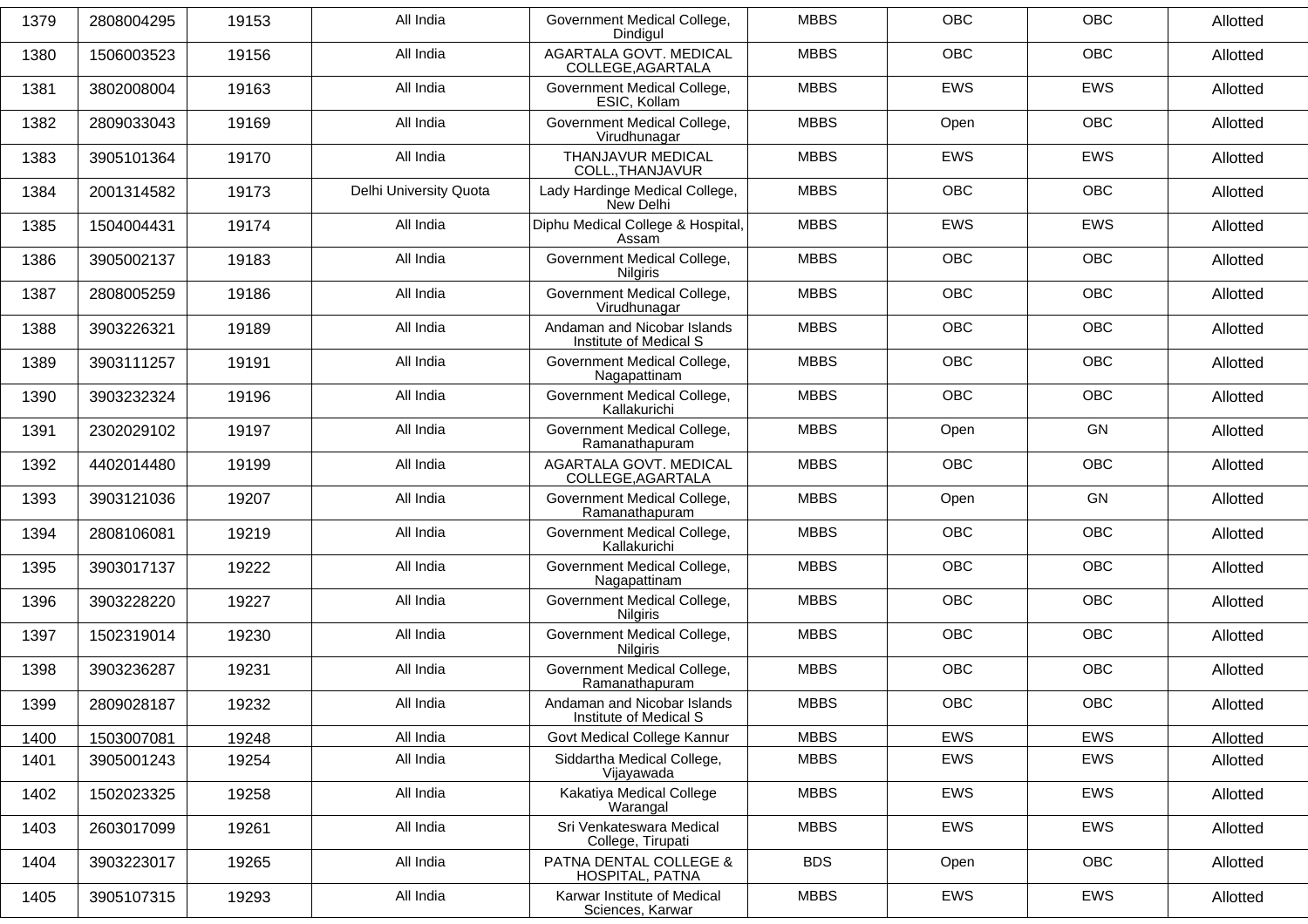| 1406 | 2001215031 | 19296 | All India               | Government Medical College,<br>Tiruppur                       | <b>MBBS</b> | <b>EWS</b> | <b>EWS</b> | Allotted |
|------|------------|-------|-------------------------|---------------------------------------------------------------|-------------|------------|------------|----------|
| 1407 | 4503002612 | 19300 | All India               | DC, RIMS, Imphal                                              | <b>BDS</b>  | Open       | GN         | Allotted |
| 1408 | 3905005103 | 19303 | All India               | SVIMS - Sri Padmavathi Medical<br>College for Women, Tirupati | <b>MBBS</b> | <b>EWS</b> | EWS        | Allotted |
| 1409 | 1502110298 | 19306 | All India               | Sri Venkateswara Medical<br>College, Tirupati                 | <b>MBBS</b> | <b>EWS</b> | <b>EWS</b> | Allotted |
| 1410 | 1502102304 | 19307 | Open Seat Quota         | IMS BHU Dental, Varanasi                                      | <b>BDS</b>  | Open       | <b>GN</b>  | Allotted |
| 1411 | 4403002329 | 19316 | Open Seat Quota         | IMS BHU Dental, Varanasi                                      | <b>BDS</b>  | Open       | GN         | Allotted |
| 1412 | 1502313165 | 19324 | All India               | Indira Gandhi Medical College &<br>RI, Puducherry             | <b>MBBS</b> | EWS        | EWS        | Allotted |
| 1413 | 2001227006 | 19328 | All India               | IRT Perundurai Medical College,<br>Perundurai                 | <b>MBBS</b> | <b>EWS</b> | <b>EWS</b> | Allotted |
| 1414 | 3903034165 | 19339 | All India               | C. Institute of Medical Sciences,<br>Chamarajanagar           | <b>MBBS</b> | <b>EWS</b> | <b>EWS</b> | Allotted |
| 1415 | 1503006348 | 19341 | All India               | THOOTHUKUDI MEDICAL<br>COLLEGE, THOOTHUKUDI                   | <b>MBBS</b> | <b>EWS</b> | <b>EWS</b> | Allotted |
| 1416 | 4413002476 | 19344 | Deemed/Paid Seats Quota | <b>SYMBIOSIS MEDICAL</b><br>COLLEGE FOR WOMEN PUNE            | <b>MBBS</b> | Open       | <b>GN</b>  | Allotted |
| 1417 | 1502307081 | 19353 | All India               | K.A.P. VISWANATHAM<br>G.M.C., TIRUCHIRAPALLI                  | <b>MBBS</b> | <b>EWS</b> | <b>EWS</b> | Allotted |
| 1418 | 4403004228 | 19376 | All India               | ZORAM MEDICAL COLLEGE<br>Falkawn                              | <b>MBBS</b> | EWS        | EWS        | Allotted |
| 1419 | 1502308377 | 19381 | All India               | Andaman and Nicobar Islands<br>Institute of Medical S         | <b>MBBS</b> | <b>EWS</b> | <b>EWS</b> | Allotted |
| 1420 | 2001305061 | 19395 | Delhi University Quota  | Maulana Azad Institute of Dental<br>Sciences, New Delhi       | <b>BDS</b>  | Open       | <b>OBC</b> | Allotted |
| 1421 | 4406007054 | 19397 | All India               | Rajah Muthiah Medical College,<br>Annamalai Universit         | <b>MBBS</b> | <b>EWS</b> | <b>EWS</b> | Allotted |
| 1422 | 3904002071 | 19409 | All India               | Govt. Medical College Karur                                   | <b>MBBS</b> | EWS        | EWS        | Allotted |
| 1423 | 2001001394 | 19468 | All India               | Government Medical College,<br>Nagapattinam                   | <b>MBBS</b> | EWS        | <b>EWS</b> | Allotted |
| 1424 | 2302016189 | 19490 | Deemed/Paid Seats Quota | Kasturba Medical College,<br>Manipal Univ., Manipal           | <b>MBBS</b> | Open       | GN         | Allotted |
| 1425 | 3904004455 | 19495 | All India               | Maulana Azad Institute of Dental<br>Sciences, New Delhi       | <b>BDS</b>  | <b>OBC</b> | <b>OBC</b> | Allotted |
| 1426 | 2301012008 | 19509 | Open Seat Quota         | IMS BHU Dental, Varanasi                                      | <b>BDS</b>  | Open       | <b>OBC</b> | Allotted |
| 1427 | 4402007509 | 19547 | All India               | Rajah Muthiah Medical College,<br>Annamalai Universit         | <b>MBBS</b> | <b>EWS</b> | <b>EWS</b> | Allotted |
| 1428 | 2206001711 | 19554 | All India               | Government Medical College,<br>Kallakurichi                   | <b>MBBS</b> | EWS        | EWS        | Allotted |
| 1429 | 4402009152 | 19570 | All India               | NAIR HOSP DENTAL COLLEGE<br>& HOSP, MUMBAI                    | <b>BDS</b>  | Open       | GN         | Allotted |
| 1430 | 4405003049 | 19572 | All India               | Government Medical College,<br>Kallakurichi                   | <b>MBBS</b> | EWS        | EWS        | Allotted |
| 1431 | 4609012269 | 19578 | All India               | Government Medical College,<br>Nilgiris                       | <b>MBBS</b> | EWS        | EWS        | Allotted |
| 1432 | 4410005073 | 19585 | All India               | Government Medical College,<br>Virudhunagar                   | <b>MBBS</b> | EWS        | EWS        | Allotted |
| 1433 | 1502323015 | 19589 | Open Seat Quota         | IMS BHU Dental, Varanasi                                      | <b>BDS</b>  | Open       | GN         | Allotted |
| 1434 | 4405013300 | 19594 | All India               | Government Medical College,<br>Virudhunagar                   | <b>MBBS</b> | EWS        | EWS        | Allotted |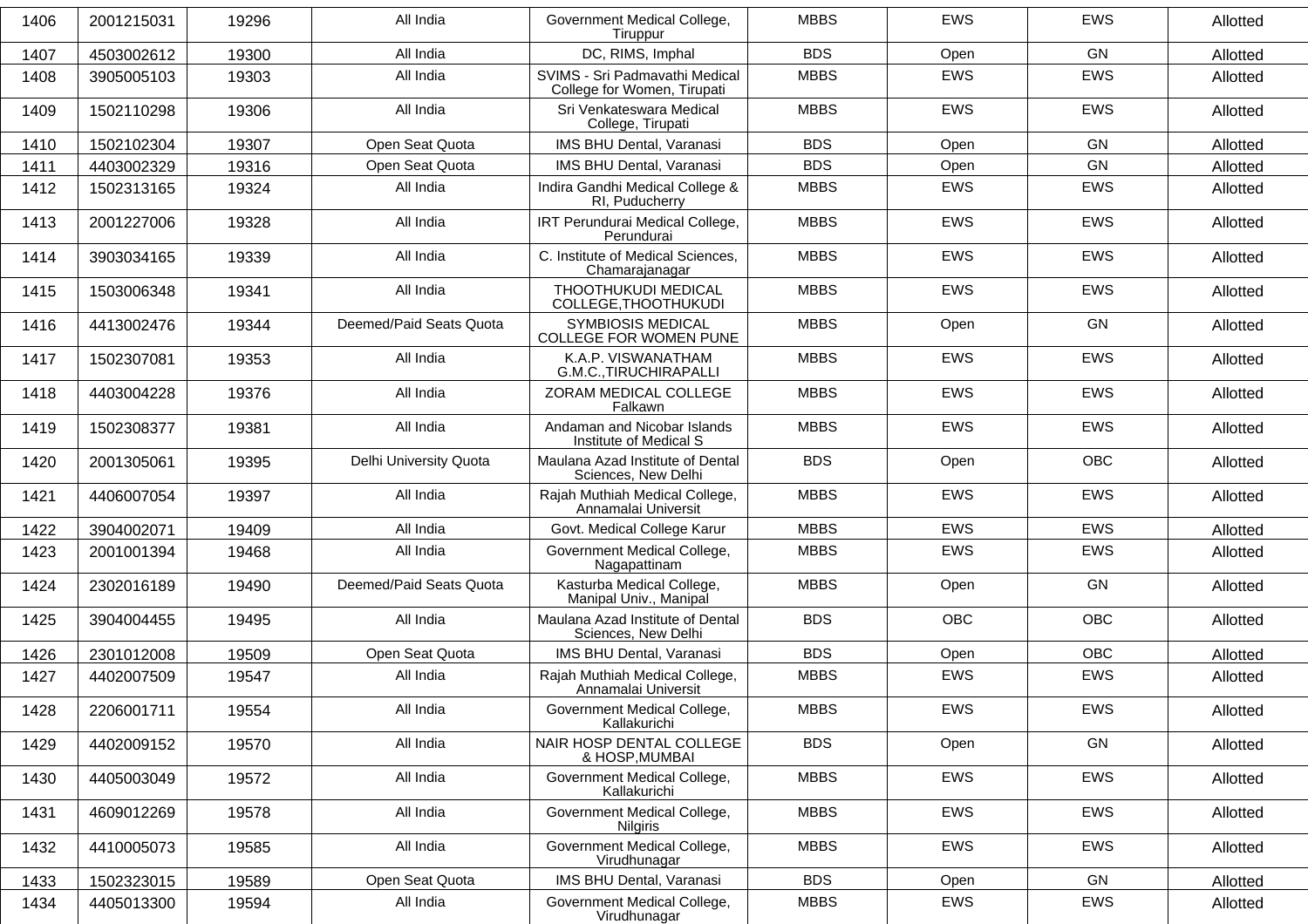| 1435 | 4408105436 | 19605 | All India                                | Vardhman Mahavir Medical<br>College and Safdarjung Hospital<br>New Delhi, VMMC | <b>MBBS</b> | <b>SC</b>  | <b>SC</b>  | Allotted |
|------|------------|-------|------------------------------------------|--------------------------------------------------------------------------------|-------------|------------|------------|----------|
| 1436 | 3903217382 | 19670 | All India                                | Maulana Azad Institute of Dental<br>Sciences, New Delhi                        | <b>BDS</b>  | <b>EWS</b> | EWS        | Allotted |
| 1437 | 4407009176 | 19702 | Deemed/Paid Seats Quota                  | Kasturba Medical College,<br>Manipal Univ., Mangalore                          | <b>MBBS</b> | Open       | <b>GN</b>  | Allotted |
| 1438 | 2001010145 | 19715 | Delhi University Quota                   | Maulana Azad Institute of Dental<br>Sciences, New Delhi                        | <b>BDS</b>  | Open       | <b>OBC</b> | Allotted |
| 1439 | 1502310009 | 19757 | All India                                | Maulana Azad Institute of Dental<br>Sciences, New Delhi                        | <b>BDS</b>  | <b>EWS</b> | EWS        | Allotted |
| 1440 | 1502207600 | 19804 | Open Seat Quota                          | IMS BHU Dental, Varanasi                                                       | <b>BDS</b>  | Open       | GN         | Allotted |
| 1441 | 2001321151 | 20058 | Delhi University Quota                   | Maulana Azad Institute of Dental<br>Sciences, New Delhi                        | <b>BDS</b>  | <b>OBC</b> | <b>OBC</b> | Allotted |
| 1442 | 1502313045 | 20060 | Open Seat Quota                          | IMS BHU Dental, Varanasi                                                       | <b>BDS</b>  | Open       | <b>EWS</b> | Allotted |
| 1443 | 2809002251 | 20066 | All India                                | GOVT. DENTAL COLLEGE,<br><b>KOZIKODE</b>                                       | <b>BDS</b>  | Open       | OBC        | Allotted |
| 1444 | 4407028150 | 20092 | All India                                | GOVT. DENTAL COLLEGE,<br>RAIPUR                                                | <b>BDS</b>  | Open       | <b>GN</b>  | Allotted |
| 1445 | 2001206352 | 20116 | All India                                | GDC, PT.BDS UNIV. OF HEALTH<br><b>SCI, ROHTAK</b>                              | <b>BDS</b>  | Open       | GN         | Allotted |
| 1446 | 2809025142 | 20138 | All India                                | TAMILNADU GOVT D.C. &<br>HOSP, CHENNAI                                         | <b>BDS</b>  | Open       | OBC        | Allotted |
| 1447 | 1502117134 | 20185 | Open Seat Quota                          | <b>IMS BHU Dental, Varanasi</b>                                                | <b>BDS</b>  | Open       | <b>EWS</b> | Allotted |
| 1448 | 4401009559 | 20258 | Deemed/Paid Seats Quota                  | Hamdard Inst of Med Sciences<br>and Research, New Delhi                        | <b>MBBS</b> | Open       | GN         | Allotted |
| 1449 | 3905014035 | 20262 | All India                                | GOVT. DENTAL COLLEGE,<br><b>KOZIKODE</b>                                       | <b>BDS</b>  | Open       | <b>GN</b>  | Allotted |
| 1450 | 2001002201 | 20280 | Open Seat Quota                          | Faculty of Dentistry, Jamia Millia<br>Islamia, New Delhi                       | <b>BDS</b>  | Open       | <b>EWS</b> | Allotted |
| 1451 | 3905002435 | 20324 | All India                                | RUHS College of Dental Science,<br>Jaipur                                      | <b>BDS</b>  | Open       | <b>OBC</b> | Allotted |
| 1452 | 2301006091 | 20537 | All India                                | Dental Institue, RIMS, Ranchi                                                  | <b>BDS</b>  | Open       | <b>GN</b>  | Allotted |
| 1453 | 2304008157 | 20566 | Deemed/Paid Seats Quota                  | <b>SYMBIOSIS MEDICAL</b><br>COLLEGE FOR WOMEN PUNE                             | <b>MBBS</b> | Open       | GN         | Allotted |
| 1454 | 4408110621 | 20667 | Open Seat Quota                          | IMS BHU Dental, Varanasi                                                       | <b>BDS</b>  | Open       | <b>GN</b>  | Allotted |
| 1455 | 2001105224 | 20725 | Aligarh Muslim University (AMU)<br>Quota | Dr. Ziauddin Ahmed Dental<br>College and Hospital, ALIGARH                     | <b>BDS</b>  | Open       | GN         | Allotted |
| 1456 | 2001015009 | 20744 | Delhi University Quota                   | Maulana Azad Institute of Dental<br>Sciences, New Delhi                        | <b>BDS</b>  | <b>OBC</b> | <b>OBC</b> | Allotted |
| 1457 | 4409002703 | 20746 | Open Seat Quota                          | <b>IMS BHU Dental, Varanasi</b>                                                | <b>BDS</b>  | Open       | GN         | Allotted |
| 1458 | 1501006360 | 20770 | All India                                | PATNA DENTAL COLLEGE &<br>HOSPITAL, PATNA                                      | <b>BDS</b>  | Open       | OBC        | Allotted |
| 1459 | 1502307182 | 20793 | Open Seat Quota                          | IMS BHU Dental, Varanasi                                                       | <b>BDS</b>  | Open       | GN         | Allotted |
| 1460 | 4411120188 | 20830 | All India                                | TAMILNADU GOVT D.C. &<br>HOSP, CHENNAI                                         | <b>BDS</b>  | Open       | OBC        | Allotted |
| 1461 | 4402013235 | 20855 | Open Seat Quota                          | <b>IMS BHU Dental, Varanasi</b>                                                | <b>BDS</b>  | Open       | <b>EWS</b> | Allotted |
| 1462 | 3905102168 | 20895 | Open Seat Quota                          | <b>IMS BHU Dental, Varanasi</b>                                                | <b>BDS</b>  | Open       | <b>OBC</b> | Allotted |
| 1463 | 1502215099 | 20925 | All India                                | GDC, PT.BDS UNIV. OF HEALTH<br>SCI, ROHTAK                                     | <b>BDS</b>  | Open       | OBC        | Allotted |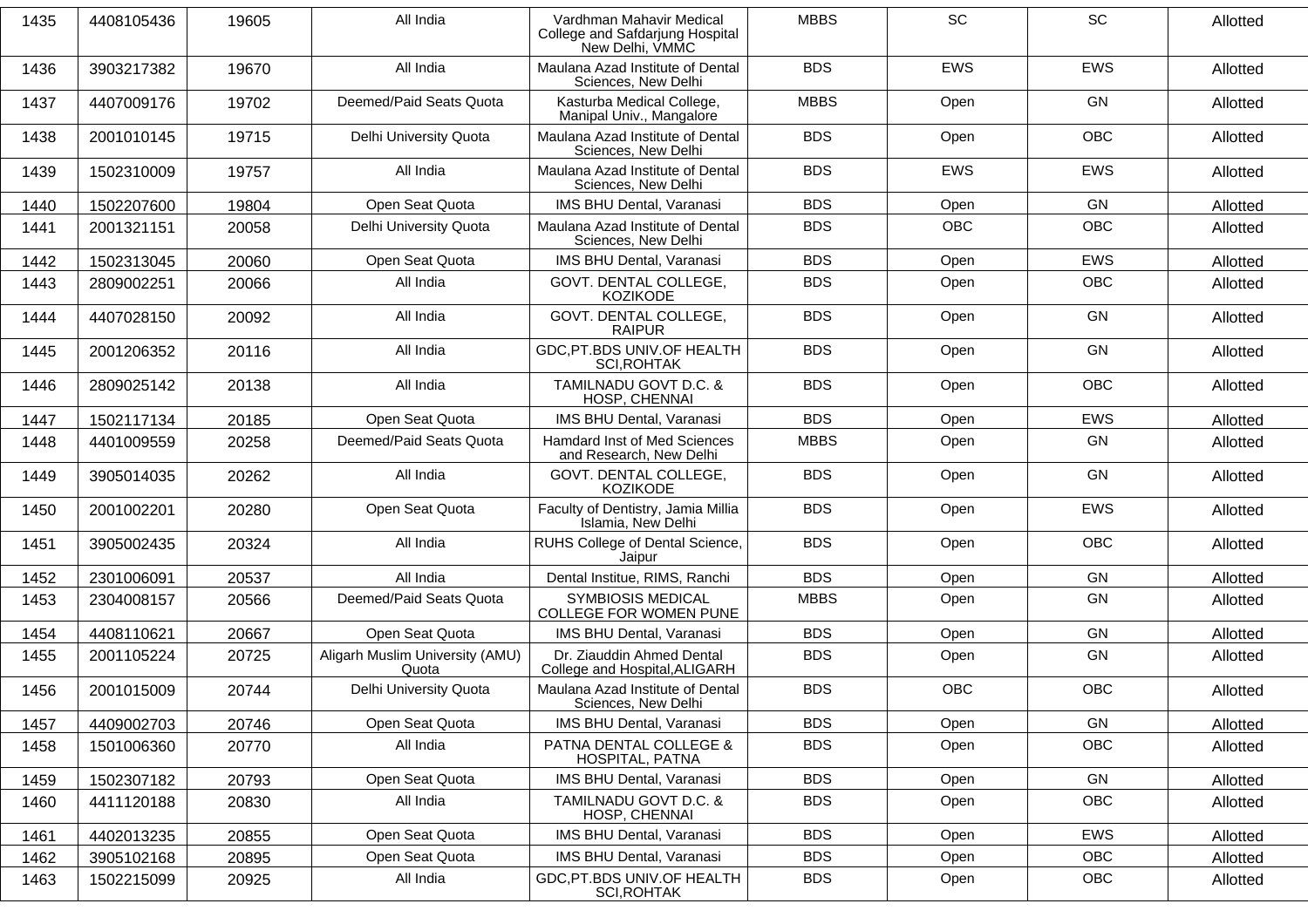| 1464 | 4409008178 | 20952 | All India       | GDC, PT.BDS UNIV. OF HEALTH<br><b>SCI, ROHTAK</b>          | <b>BDS</b> | Open       | GN         | Allotted |
|------|------------|-------|-----------------|------------------------------------------------------------|------------|------------|------------|----------|
| 1465 | 4408109126 | 20963 | Open Seat Quota | IMS BHU Dental, Varanasi                                   | <b>BDS</b> | Open       | <b>OBC</b> | Allotted |
| 1466 | 3903119144 | 21010 | All India       | RUHS College of Dental Science,<br>Jaipur                  | <b>BDS</b> | Open       | <b>OBC</b> | Allotted |
| 1467 | 2301003150 | 21067 | All India       | FACULTY OF DEN SCI, KG MED<br>UNIV, LUCKNOW                | <b>BDS</b> | Open       | OBC        | Allotted |
| 1468 | 3903203679 | 21105 | All India       | Burdwan Dental College &<br>Hospital, Burdwan              | <b>BDS</b> | Open       | GN         | Allotted |
| 1469 | 2302032067 | 21111 | All India       | GDC, PT.BDS UNIV. OF HEALTH<br>SCI, ROHTAK                 | <b>BDS</b> | Open       | GN         | Allotted |
| 1470 | 1502312395 | 21182 | All India       | M.G.D.C. & HOSPITAL,<br><b>PUDUCHERRY</b>                  | <b>BDS</b> | Open       | OBC        | Allotted |
| 1471 | 3903224358 | 21217 | All India       | RUHS College of Dental Science,<br>Jaipur                  | <b>BDS</b> | Open       | <b>OBC</b> | Allotted |
| 1472 | 2001222120 | 21283 | All India       | <b>ESIC Dental College and Hospital</b>                    | <b>BDS</b> | Open       | GN         | Allotted |
| 1473 | 3905121215 | 21291 | All India       | DR. R. AHMED DENT.COLL &<br>HOSP, KOLKATA                  | <b>BDS</b> | Open       | <b>OBC</b> | Allotted |
| 1474 | 4413003149 | 21455 | All India       | Burdwan Dental College &<br>Hospital, Burdwan              | <b>BDS</b> | Open       | <b>EWS</b> | Allotted |
| 1475 | 4416005379 | 21656 | Open Seat Quota | Dr. Ziauddin Ahmed Dental<br>College and Hospital, ALIGARH | <b>BDS</b> | Open       | GN         | Allotted |
| 1476 | 4416001592 | 21690 | Open Seat Quota | Dr. Ziauddin Ahmed Dental<br>College and Hospital, ALIGARH | <b>BDS</b> | Open       | GN         | Allotted |
| 1477 | 3905006126 | 21872 | Open Seat Quota | IMS BHU Dental, Varanasi                                   | <b>BDS</b> | <b>OBC</b> | <b>OBC</b> | Allotted |
| 1478 | 2301005445 | 21900 | All India       | FACULTY OF DEN SCI, KG MED<br>UNIV, LUCKNOW                | <b>BDS</b> | Open       | OBC        | Allotted |
| 1479 | 2808009181 | 21903 | All India       | GOVT. DENTAL COLLEGE,<br><b>KOZIKODE</b>                   | <b>BDS</b> | Open       | GN         | Allotted |
| 1480 | 4408004442 | 21915 | All India       | RUHS College of Dental Science,<br>Jaipur                  | <b>BDS</b> | <b>EWS</b> | <b>EWS</b> | Allotted |
| 1481 | 2803005137 | 21916 | All India       | TAMILNADU GOVT D.C. &<br>HOSP, CHENNAI                     | <b>BDS</b> | Open       | <b>OBC</b> | Allotted |
| 1482 | 4404005073 | 21958 | Open Seat Quota | Faculty of Dentistry, Jamia Millia<br>Islamia, New Delhi   | <b>BDS</b> | Open       | <b>OBC</b> | Allotted |
| 1483 | 3903022082 | 21966 | All India       | RUHS College of Dental Science,<br>Jaipur                  | <b>BDS</b> | <b>OBC</b> | <b>OBC</b> | Allotted |
| 1484 | 4410008448 | 22004 | All India       | FACULTY OF DEN SCI, KG MED<br>UNIV, LUCKNOW                | <b>BDS</b> | EWS        | <b>EWS</b> | Allotted |
| 1485 | 3903016048 | 22023 | All India       | GOVT. DENTAL COLLEGE,<br><b>KOZIKODE</b>                   | <b>BDS</b> | Open       | OBC        | Allotted |
| 1486 | 2001312343 | 22057 | All India       | <b>ESIC Dental College and Hospital</b>                    | <b>BDS</b> | Open       | EWS        | Allotted |
| 1487 | 4407010413 | 22073 | Open Seat Quota | Dr. Ziauddin Ahmed Dental<br>College and Hospital, ALIGARH | <b>BDS</b> | Open       | OBC        | Allotted |
| 1488 | 3901014042 | 22120 | All India       | Rajah Muthiah Dental College<br>and Hos., Annamalai        | <b>BDS</b> | Open       | OBC        | Allotted |
| 1489 | 1502227301 | 22255 | All India       | FACULTY OF DEN SCI, KG MED<br>UNIV, LUCKNOW                | <b>BDS</b> | OBC        | OBC        | Allotted |
| 1490 | 3905001506 | 22381 | Open Seat Quota | <b>IMS BHU Dental, Varanasi</b>                            | <b>BDS</b> | OBC        | OBC        | Allotted |
| 1491 | 4401018079 | 22383 | All India       | NAIR HOSP DENTAL COLLEGE<br>& HOSP, MUMBAI                 | <b>BDS</b> | Open       | GN         | Allotted |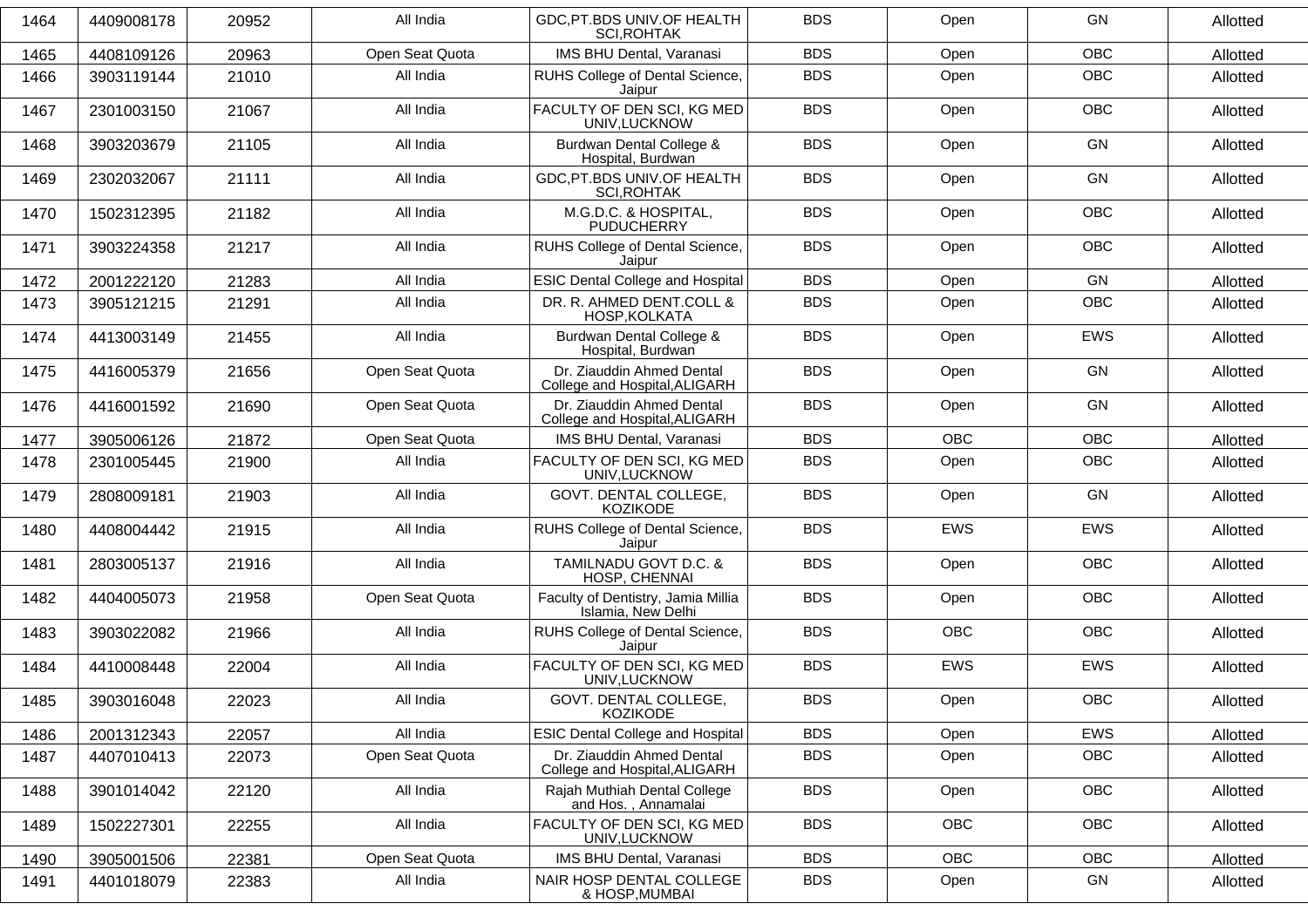| 1492 | 3903203242 | 22411 | Deemed/Paid Seats Quota  | MGM Medical College, Navi<br>Mumbai                        | <b>MBBS</b> | Open       | <b>OBC</b> | Allotted |
|------|------------|-------|--------------------------|------------------------------------------------------------|-------------|------------|------------|----------|
| 1493 | 3903038239 | 22416 | All India                | Burdwan Dental College &<br>Hospital, Burdwan              | <b>BDS</b>  | Open       | EWS        | Allotted |
| 1494 | 2001005314 | 22418 | Open Seat Quota          | IMS BHU Dental, Varanasi                                   | <b>BDS</b>  | <b>OBC</b> | <b>OBC</b> | Allotted |
| 1495 | 4402014070 | 22426 | Open Seat Quota          | IMS BHU Dental, Varanasi                                   | <b>BDS</b>  | <b>OBC</b> | <b>OBC</b> | Allotted |
| 1496 | 4408004144 | 22440 | Open Seat Quota          | Dr. Ziauddin Ahmed Dental<br>College and Hospital, ALIGARH | <b>BDS</b>  | Open       | <b>GN</b>  | Allotted |
| 1497 | 1502109225 | 22443 | Delhi University Quota   | Maulana Azad Institute of Dental<br>Sciences, New Delhi    | <b>BDS</b>  | <b>OBC</b> | OBC        | Allotted |
| 1498 | 4401005279 | 22528 | All India                | TAMILNADU GOVT D.C. &<br>HOSP, CHENNAI                     | <b>BDS</b>  | Open       | <b>EWS</b> | Allotted |
| 1499 | 2001005510 | 22531 | All India                | GDC, PT.BDS UNIV. OF HEALTH<br><b>SCI, ROHTAK</b>          | <b>BDS</b>  | Open       | <b>OBC</b> | Allotted |
| 1500 | 3902002231 | 22541 | Deemed/Paid Seats Quota  | MGM Medical College, Navi<br>Mumbai                        | <b>MBBS</b> | Open       | GN         | Allotted |
| 1501 | 1505001115 | 22551 | Open Seat Quota          | IMS BHU Dental, Varanasi                                   | <b>BDS</b>  | <b>OBC</b> | <b>OBC</b> | Allotted |
| 1502 | 2001303440 | 22553 | Open Seat Quota          | Faculty of Dentistry, Jamia Millia<br>Islamia, New Delhi   | <b>BDS</b>  | Open       | <b>EWS</b> | Allotted |
| 1503 | 2801012045 | 22597 | All India                | TAMILNADU GOVT D.C. &<br>HOSP, CHENNAI                     | <b>BDS</b>  | Open       | <b>GN</b>  | Allotted |
| 1504 | 4407003500 | 22598 | Open Seat Quota          | Faculty of Dentistry, Jamia Millia<br>Islamia, New Delhi   | <b>BDS</b>  | Open       | EWS        | Allotted |
| 1505 | 2001028108 | 22614 | Open Seat Quota          | Dr. Ziauddin Ahmed Dental<br>College and Hospital, ALIGARH | <b>BDS</b>  | Open       | EWS        | Allotted |
| 1506 | 2001307165 | 22623 | All India                | ESIC Dental College, Gulbarga                              | <b>BDS</b>  | Open       | <b>EWS</b> | Allotted |
| 1507 | 2304012018 | 22772 | Open Seat Quota          | Dr. Ziauddin Ahmed Dental<br>College and Hospital, ALIGARH | <b>BDS</b>  | Open       | GN         | Allotted |
| 1508 | 4416011038 | 22815 | All India                | DC, RIMS, Imphal                                           | <b>BDS</b>  | Open       | <b>EWS</b> | Allotted |
| 1509 | 2001209070 | 22859 | Open Seat Quota          | Faculty of Dentistry, Jamia Millia<br>Islamia, New Delhi   | <b>BDS</b>  | Open       | GN         | Allotted |
| 1510 | 4408103770 | 22887 | Deemed/Paid Seats Quota  | <b>SYMBIOSIS MEDICAL</b><br>COLLEGE FOR WOMEN PUNE         | <b>MBBS</b> | Open       | GN         | Allotted |
| 1511 | 2804002316 | 22891 | All India                | GOVT. DENTAL COLLEGE,<br>KOZIKODE                          | <b>BDS</b>  | <b>OBC</b> | <b>OBC</b> | Allotted |
| 1512 | 2807012101 | 22908 | All India                | GOVT. DENTAL COLLEGE,<br><b>KOTTAYAM</b>                   | <b>BDS</b>  | Open       | OBC        | Allotted |
| 1513 | 3905029159 | 22976 | All India                | Burdwan Dental College &<br>Hospital, Burdwan              | <b>BDS</b>  | Open       | <b>GN</b>  | Allotted |
| 1514 | 3903205929 | 23024 | Open Seat Quota          | Faculty of Dentistry, Jamia Millia<br>Islamia, New Delhi   | <b>BDS</b>  | Open       | OBC        | Allotted |
| 1515 | 2001008027 | 23069 | Deemed/Paid Seats Quota  | Hamdard Inst of Med Sciences<br>and Research, New Delhi    | <b>MBBS</b> | Open       | GN         | Allotted |
| 1516 | 2302008391 | 23144 | All India                | <b>ESIC Dental College and Hospital</b>                    | <b>BDS</b>  | Open       | GN         | Allotted |
| 1517 | 1502301560 | 23277 | Open Seat Quota          | Faculty of Dentistry, Jamia Millia<br>Islamia, New Delhi   | <b>BDS</b>  | Open       | EWS        | Allotted |
| 1518 | 2303001641 | 23342 | Open Seat Quota          | AIIMS, Raipur                                              | <b>MBBS</b> | SC         | SC         | Allotted |
| 1519 | 2001204607 | 23353 | IP University Quota      | <b>ESIC Dental College and Hospital</b>                    | <b>BDS</b>  | Open       | GN         | Allotted |
| 1520 | 2001020246 | 23387 | Jamia Muslim Women Quota | Faculty of Dentistry, Jamia Millia<br>Islamia, New Delhi   | <b>BDS</b>  | Open       | <b>OBC</b> | Allotted |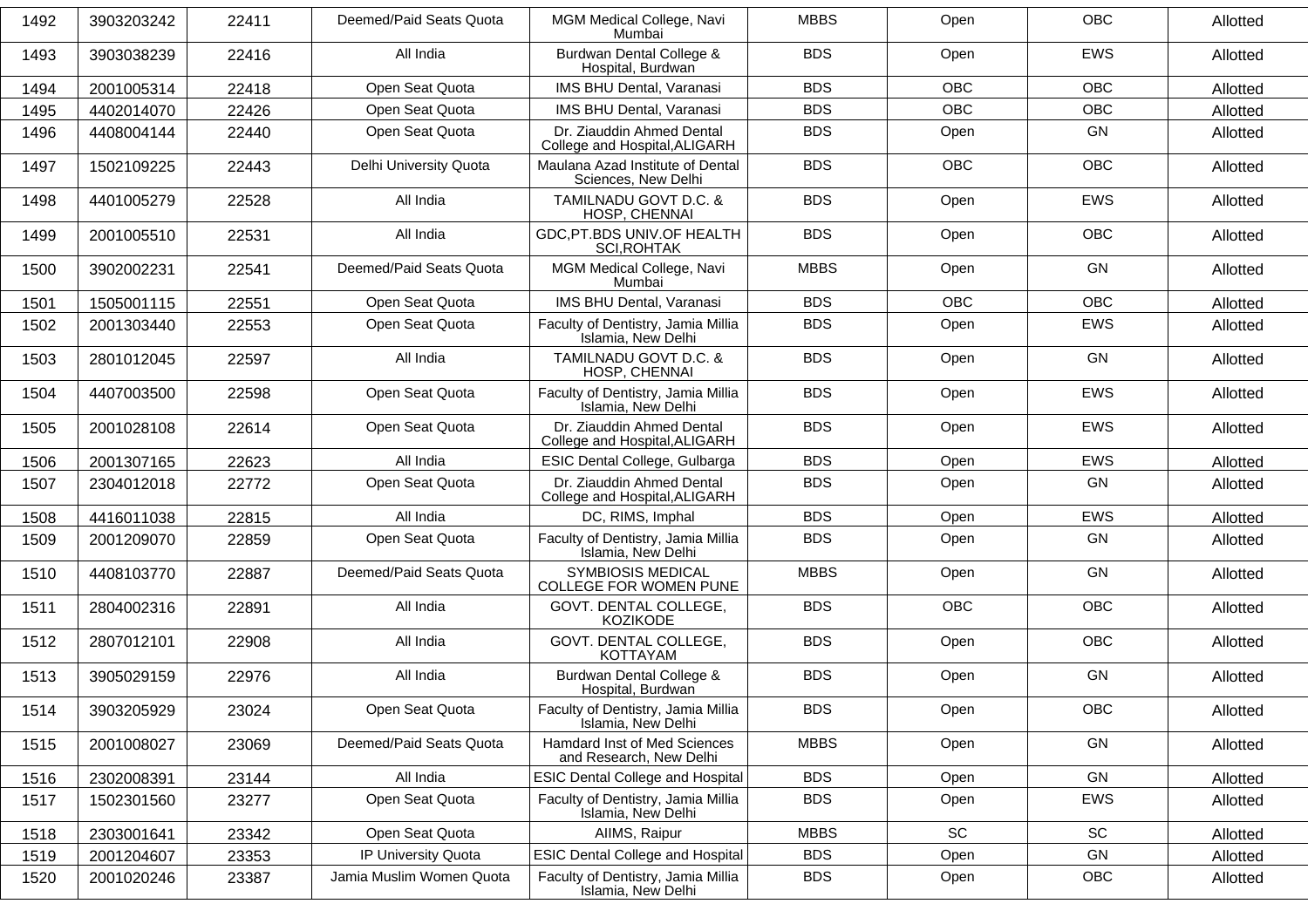| 1521 | 4411014439 | 23441 | All India               | GOVT. DENTAL COLLEGE,<br><b>SHIMLA</b>                         | <b>BDS</b>  | Open       | <b>EWS</b> | Allotted |
|------|------------|-------|-------------------------|----------------------------------------------------------------|-------------|------------|------------|----------|
| 1522 | 2001203187 | 23444 | All India               | Jawaharlal Nehru Institute of<br>Dental Sciences, Imphal       | <b>BDS</b>  | Open       | EWS        | Allotted |
| 1523 | 3903030110 | 23450 | All India               | GOVT. DENTAL COLLEGE,<br><b>SHIMLA</b>                         | <b>BDS</b>  | Open       | <b>OBC</b> | Allotted |
| 1524 | 4609014256 | 23470 | All India               | Burdwan Dental College &<br>Hospital, Burdwan                  | <b>BDS</b>  | Open       | <b>GN</b>  | Allotted |
| 1525 | 4411011359 | 23543 | All India               | M.G.D.C. & HOSPITAL,<br><b>PUDUCHERRY</b>                      | <b>BDS</b>  | Open       | <b>GN</b>  | Allotted |
| 1526 | 4409006255 | 23548 | All India               | GDC, PT.BDS UNIV. OF HEALTH<br><b>SCI, ROHTAK</b>              | <b>BDS</b>  | <b>EWS</b> | <b>EWS</b> | Allotted |
| 1527 | 3903026257 | 23556 | All India               | GOVT. D.C. & RESEARCH<br>INST, BANGALORE                       | <b>BDS</b>  | Open       | <b>GN</b>  | Allotted |
| 1528 | 3902002415 | 23590 | All India               | <b>GOVT. DENTAL COLLEGE &amp;</b><br>HOSP, AHMEDABAD           | <b>BDS</b>  | Open       | GN         | Allotted |
| 1529 | 3905029111 | 23636 | All India               | Burdwan Dental College &<br>Hospital, Burdwan                  | <b>BDS</b>  | Open       | <b>OBC</b> | Allotted |
| 1530 | 4416002473 | 23650 | Deemed/Paid Seats Quota | <b>Hamdard Inst of Med Sciences</b><br>and Research, New Delhi | <b>MBBS</b> | Open       | <b>OBC</b> | Allotted |
| 1531 | 2001025059 | 23701 | All India               | <b>GOVT. DENTAL COLLEGE &amp;</b><br>HOSP, AHMEDABAD           | <b>BDS</b>  | Open       | EWS        | Allotted |
| 1532 | 2808008254 | 23765 | All India               | TAMILNADU GOVT D.C. &<br>HOSP, CHENNAI                         | <b>BDS</b>  | <b>OBC</b> | <b>OBC</b> | Allotted |
| 1533 | 1502113435 | 23924 | Jamia Muslim Quota      | Faculty of Dentistry, Jamia Millia<br>Islamia, New Delhi       | <b>BDS</b>  | Open       | <b>GN</b>  | Allotted |
| 1534 | 1504001075 | 23950 | All India               | GOVT. COLLEGE OF<br>DENTISTRY, INDORE                          | <b>BDS</b>  | Open       | OBC        | Allotted |
| 1535 | 4501016114 | 23974 | Open Seat Quota         | Faculty of Dentistry, Jamia Millia<br>Islamia, New Delhi       | <b>BDS</b>  | Open       | GN         | Allotted |
| 1536 | 4503005220 | 23984 | Open Seat Quota         | Faculty of Dentistry, Jamia Millia<br>Islamia, New Delhi       | <b>BDS</b>  | Open       | <b>OBC</b> | Allotted |
| 1537 | 2810001416 | 23985 | All India               | TAMILNADU GOVT D.C. &<br>HOSP, CHENNAI                         | <b>BDS</b>  | <b>OBC</b> | OBC        | Allotted |
| 1538 | 3903211386 | 23995 | All India               | Burdwan Dental College &<br>Hospital, Burdwan                  | <b>BDS</b>  | Open       | <b>OBC</b> | Allotted |
| 1539 | 3905125054 | 24048 | All India               | <b>Govt Dental College RIMS</b><br>Kadapa                      | <b>BDS</b>  | Open       | <b>OBC</b> | Allotted |
| 1540 | 4411011193 | 24065 | Jamia Muslim Quota      | Faculty of Dentistry, Jamia Millia<br>Islamia, New Delhi       | <b>BDS</b>  | Open       | <b>OBC</b> | Allotted |
| 1541 | 2806010419 | 24074 | All India               | GOVT. DC & RESEARCH INSt.,<br><b>BELLARY</b>                   | <b>BDS</b>  | Open       | OBC        | Allotted |
| 1542 | 3905006037 | 24119 | All India               | ESIC Dental College, Gulbarga                                  | <b>BDS</b>  | Open       | EWS        | Allotted |
| 1543 | 1502228040 | 24159 | All India               | ESIC Dental College, Gulbarga                                  | <b>BDS</b>  | Open       | OBC        | Allotted |
| 1544 | 2808003017 | 24217 | All India               | TAMILNADU GOVT D.C. &<br>HOSP, CHENNAI                         | <b>BDS</b>  | OBC        | OBC        | Allotted |
| 1545 | 3903117403 | 24247 | Deemed/Paid Seats Quota | MGM Medical College, Navi<br>Mumbai                            | <b>MBBS</b> | Open       | EWS        | Allotted |
| 1546 | 2206002007 | 24288 | Jamia Muslim Quota      | Faculty of Dentistry, Jamia Millia<br>Islamia, New Delhi       | <b>BDS</b>  | Open       | OBC        | Allotted |
| 1547 | 1503001148 | 24401 | Open Seat Quota         | Faculty of Dentistry, Jamia Millia<br>Islamia, New Delhi       | <b>BDS</b>  | Open       | OBC        | Allotted |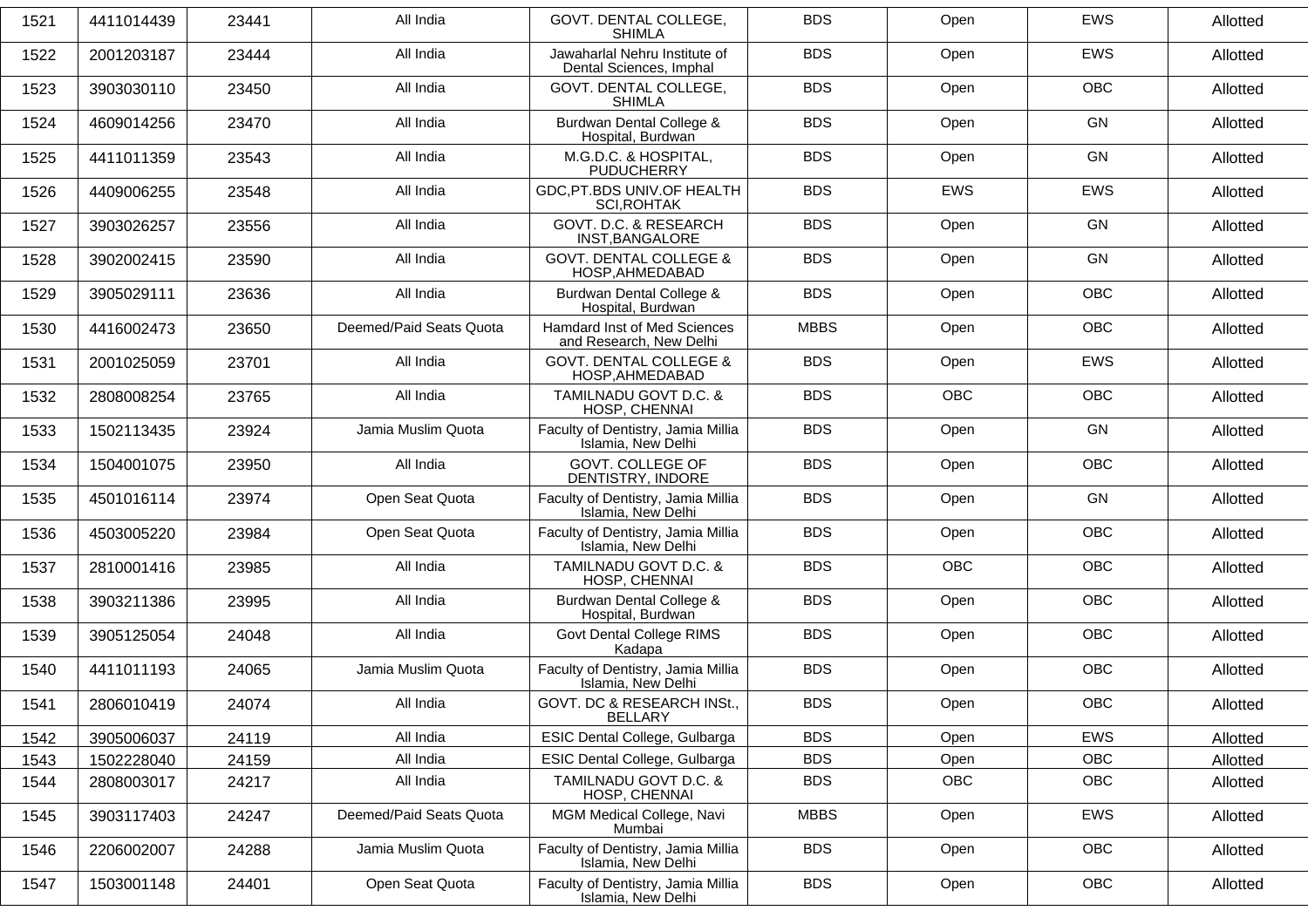| 1548 | 2302032230 | 24420 | All India                     | Govt Dental College RIMS<br>Kadapa                                    | <b>BDS</b>           | Open       | <b>OBC</b> | Allotted |
|------|------------|-------|-------------------------------|-----------------------------------------------------------------------|----------------------|------------|------------|----------|
| 1549 | 2302031048 | 24448 | Open Seat Quota               | Faculty of Dentistry, Jamia Millia<br>Islamia, New Delhi              | <b>BDS</b>           | Open       | <b>OBC</b> | Allotted |
| 1550 | 4408106747 | 24507 | Jamia Muslim Quota            | Faculty of Dentistry, Jamia Millia<br>Islamia, New Delhi              | <b>BDS</b>           | Open       | EWS        | Allotted |
| 1551 | 2001020192 | 24518 | Open Seat Quota               | Faculty of Dentistry, Jamia Millia<br>Islamia, New Delhi              | <b>BDS</b>           | Open       | OBC        | Allotted |
| 1552 | 3905019041 | 24558 | <b>B.Sc Nursing All India</b> | College of Nursing Bhopal<br>Nursing College, BMHRC,<br><b>BHOPAL</b> | <b>B.Sc. Nursing</b> | Open       | <b>OBC</b> | Allotted |
| 1553 | 2806003293 | 24589 | All India                     | M.G.D.C. & HOSPITAL,<br><b>PUDUCHERRY</b>                             | <b>BDS</b>           | <b>OBC</b> | <b>OBC</b> | Allotted |
| 1554 | 2808015130 | 24647 | All India                     | TAMILNADU GOVT D.C. &<br>HOSP, CHENNAI                                | <b>BDS</b>           | <b>OBC</b> | OBC        | Allotted |
| 1555 | 3903001224 | 24919 | All India                     | <b>GOVT. DENTAL COLLEGE &amp;</b><br>HOSP., NAGPUR                    | <b>BDS</b>           | Open       | <b>OBC</b> | Allotted |
| 1556 | 3903109166 | 24968 | All India                     | Government Dental College and<br>Hospital, Vijayawada                 | <b>BDS</b>           | Open       | OBC        | Allotted |
| 1557 | 3903031216 | 24987 | All India                     | NAIR HOSP DENTAL COLLEGE<br>& HOSP, MUMBAI                            | <b>BDS</b>           | Open       | OBC        | Allotted |
| 1558 | 3606002321 | 25035 | All India                     | GOVT. D.C. & RESEARCH<br>INST, BANGALORE                              | <b>BDS</b>           | Open       | GN         | Allotted |
| 1559 | 2001105242 | 25141 | Open Seat Quota               | Faculty of Dentistry, Jamia Millia<br>Islamia, New Delhi              | <b>BDS</b>           | Open       | <b>GN</b>  | Allotted |
| 1560 | 1601009513 | 25144 | All India                     | Burdwan Dental College &<br>Hospital, Burdwan                         | <b>BDS</b>           | EWS        | EWS        | Allotted |
| 1561 | 3903032028 | 25154 | All India                     | PB. GOVT. DENTAL COLLEGE<br>& HOSP, AMRITSAR                          | <b>BDS</b>           | Open       | <b>EWS</b> | Allotted |
| 1562 | 1502111026 | 25179 | Jamia Muslim Quota            | Faculty of Dentistry, Jamia Millia<br>Islamia, New Delhi              | <b>BDS</b>           | Open       | GN         | Allotted |
| 1563 | 4608107149 | 25204 | All India                     | <b>GOVT. DENTAL COLLEGE &amp;</b><br>HOSP., MUMBAI                    | <b>BDS</b>           | Open       | GN         | Allotted |
| 1564 | 1502201226 | 25356 | All India                     | Jawaharlal Nehru Institute of<br>Dental Sciences, Imphal              | <b>BDS</b>           | Open       | <b>EWS</b> | Allotted |
| 1565 | 2602005213 | 25391 | Deemed/Paid Seats Quota       | Kasturba Medical College,<br>Manipal Univ., Mangalore                 | <b>MBBS</b>          | Open       | GN         | Allotted |
| 1566 | 3905002203 | 25439 | Open Seat Quota               | Faculty of Dentistry, Jamia Millia<br>Islamia, New Delhi              | <b>BDS</b>           | Open       | EWS        | Allotted |
| 1567 | 1502005529 | 25481 | All India                     | <b>ESIC Dental College and Hospital</b>                               | <b>BDS</b>           | OBC        | OBC        | Allotted |
| 1568 | 2301012162 | 25557 | All India                     | GOVT. DENTAL COLLEGE,<br><b>SHIMLA</b>                                | <b>BDS</b>           | Open       | GN         | Allotted |
| 1569 | 3605006141 | 25571 | All India                     | S.C.B. MEDICAL<br>COLL(DENTAL), CUTTACK                               | <b>BDS</b>           | Open       | GN         | Allotted |
| 1570 | 1502214309 | 25601 | All India                     | NORTH BENGAL<br>DENT.COLL, SUSHRUTNAGAR                               | <b>BDS</b>           | Open       | <b>OBC</b> | Allotted |
| 1571 | 4408102419 | 25622 | Deemed/Paid Seats Quota       | Hamdard Inst of Med Sciences<br>and Research, New Delhi               | <b>MBBS</b>          | Open       | OBC        | Allotted |
| 1572 | 1601013166 | 25698 | All India                     | S.C.B. MEDICAL<br>COLL(DENTAL), CUTTACK                               | <b>BDS</b>           | Open       | <b>OBC</b> | Allotted |
| 1573 | 1502217194 | 25701 | Open Seat Quota               | Faculty of Dentistry, Jamia Millia<br>Islamia, New Delhi              | <b>BDS</b>           | Open       | OBC        | Allotted |
|      |            |       |                               |                                                                       |                      |            |            |          |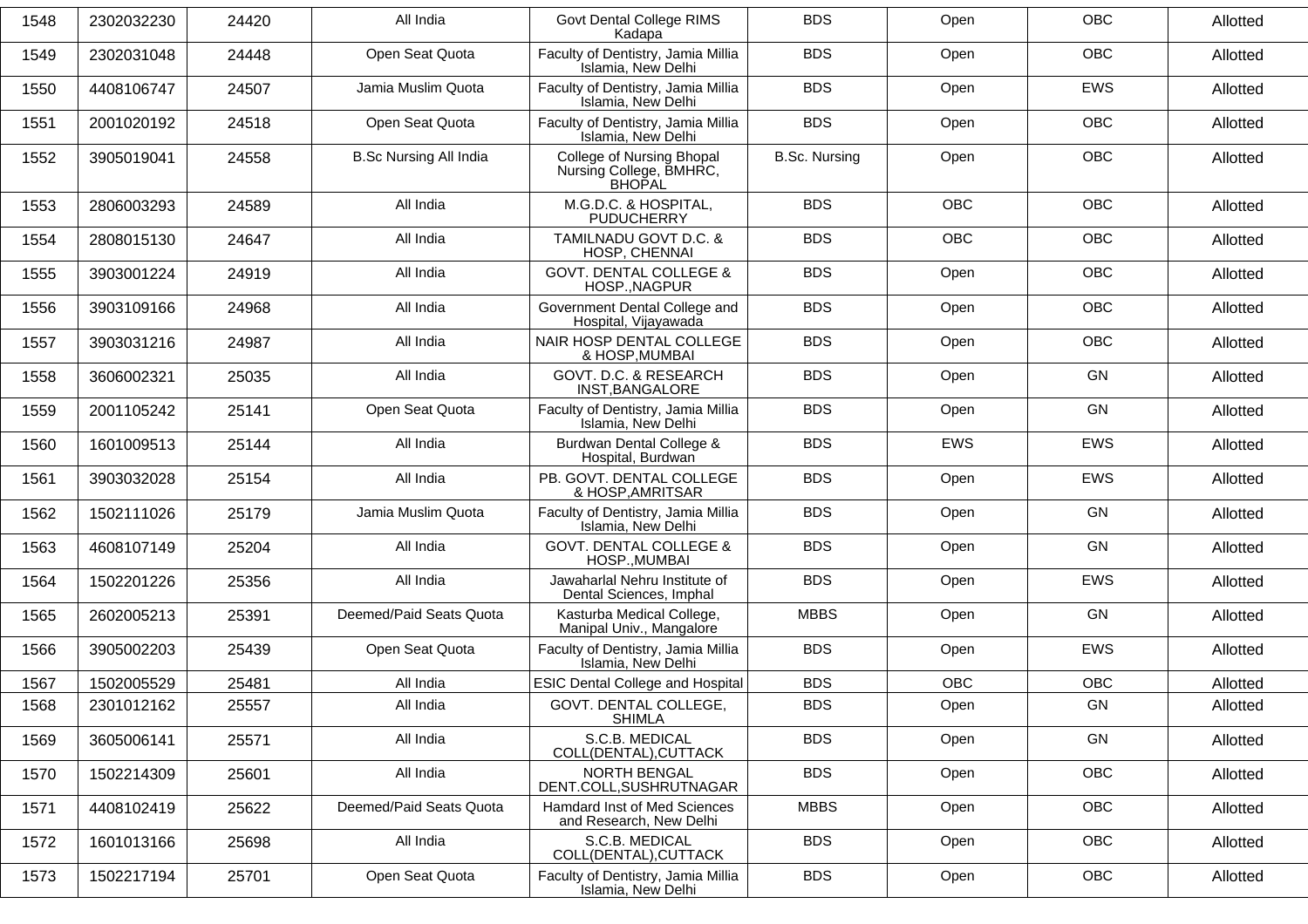| <b>OBC</b><br><b>BDS</b><br>Open<br>4404007280<br>25705<br>Open Seat Quota<br>Faculty of Dentistry, Jamia Millia<br>1574<br>Islamia, New Delhi<br>OBC<br>All India<br>Government Dental College,<br><b>BDS</b><br>Open<br>1575<br>2812009163<br>25757<br>Thrissur<br>Kasturba Medical College,<br><b>MBBS</b><br><b>GN</b><br>Deemed/Paid Seats Quota<br>Open<br>25774<br>1576<br>4401013264<br>Manipal Univ., Mangalore<br>Faculty of Dentistry, Jamia Millia<br><b>BDS</b><br><b>EWS</b><br>1577<br>1506003600<br>25798<br>Open Seat Quota<br>Open<br>Islamia, New Delhi<br>PATNA DENTAL COLLEGE &<br>All India<br><b>BDS</b><br>OBC<br>OBC<br>3905015208<br>25846<br>1578<br>HOSPITAL, PATNA<br>SC<br><b>SC</b><br><b>MBBS</b><br>Open Seat Quota<br>AIIMS, Patna<br>1579<br>1503017117<br>25910<br>Faculty of Dentistry, Jamia Millia<br>GN<br><b>BDS</b><br>Open Seat Quota<br>Open<br>1580<br>25922<br>4408102155<br>Islamia, New Delhi<br>Faculty of Dentistry, Jamia Millia<br><b>BDS</b><br>EWS<br>Open Seat Quota<br>Open<br>1581<br>2302029389<br>25967<br>Islamia, New Delhi<br><b>GOVT. DENTAL COLLEGE &amp;</b><br>All India<br><b>BDS</b><br><b>OBC</b><br>3905022142<br>25986<br>Open<br>1582<br>HOSP, AHMEDABAD<br>GN<br>IP University Quota<br><b>ESIC Dental College and Hospital</b><br><b>BDS</b><br>Open<br>1583<br>2001018055<br>26004<br>Faculty of Dentistry, Jamia Millia<br><b>BDS</b><br><b>EWS</b><br>1584<br>4405105270<br>26085<br>Jamia Muslim Quota<br>Open<br>Islamia, New Delhi<br>NAIR HOSP DENTAL COLLEGE<br>All India<br><b>BDS</b><br>EWS<br>EWS<br>1506003022<br>26102<br>1585<br>& HOSP, MUMBAI<br>Faculty of Dentistry, Jamia Millia<br><b>BDS</b><br>EWS<br>Jamia Muslim Quota<br>Open<br>1586<br>26168<br>4405110314<br>Islamia, New Delhi<br>GDC, PT.BDS UNIV. OF HEALTH<br><b>BDS</b><br><b>OBC</b><br>OBC<br>3903125263<br>26227<br>All India<br>1587<br><b>SCI, ROHTAK</b><br>Burdwan Dental College &<br><b>BDS</b><br><b>OBC</b><br><b>OBC</b><br>1588<br>3905011202<br>26234<br>All India<br>Hospital, Burdwan<br>All India<br>NORTH BENGAL<br><b>BDS</b><br>GN<br>Open<br>1589<br>1502304565<br>26243<br>DENT.COLL, SUSHRUTNAGAR<br>S.C.B. MEDICAL<br><b>BDS</b><br><b>OBC</b><br>All India<br>Open<br>1590<br>1502001177<br>26311<br>COLL(DENTAL), CUTTACK<br>GOVT. COLLEGE OF<br>OBC<br>All India<br><b>BDS</b><br>2803011166<br>26318<br>Open<br>1591<br>DENTISTRY, INDORE<br>Faculty of Dentistry, Jamia Millia<br><b>BDS</b><br><b>GN</b><br>Open Seat Quota<br>Open<br>1592<br>26327<br>2001102179<br>Islamia, New Delhi<br>Faculty of Dentistry, Jamia Millia<br><b>BDS</b><br>GN<br>Jamia Muslim Women Quota<br>Open<br>4416008240<br>26438<br>1593<br>Islamia, New Delhi<br>Burdwan Dental College &<br>All India<br><b>BDS</b><br>OBC<br>OBC<br>3905125121<br>26486<br>1594<br>Hospital, Burdwan<br><b>GOVT. DENTAL COLLEGE &amp;</b><br><b>BDS</b><br>OBC<br>OBC<br>All India<br>4408014294<br>26505<br>1595<br>HOSP, AHMEDABAD<br>Burdwan Dental College &<br><b>BDS</b><br>OBC<br>OBC<br>All India<br>2001205327<br>26526<br>1596<br>Hospital, Burdwan<br>GDC, PT.BDS UNIV. OF HEALTH<br>All India<br><b>BDS</b><br><b>OBC</b><br>OBC<br>4407016135<br>1597<br>26569<br>SCI, ROHTAK<br>SC<br>SC<br>All India<br>SETH G.S. MEDICAL COLLEGE,<br><b>MBBS</b><br>1598<br>3104101021<br>26577<br>MUMBAI<br><b>Government Dental College</b><br><b>BDS</b><br>GN<br>All India<br>Open<br>4401001467<br>26594<br>1599<br>Hyderabad<br>Deemed/Paid Seats Quota<br>Hamdard Inst of Med Sciences<br><b>MBBS</b><br>EWS<br>3906014184<br>26619<br>Open<br>1600 |  |                         |  |          |
|----------------------------------------------------------------------------------------------------------------------------------------------------------------------------------------------------------------------------------------------------------------------------------------------------------------------------------------------------------------------------------------------------------------------------------------------------------------------------------------------------------------------------------------------------------------------------------------------------------------------------------------------------------------------------------------------------------------------------------------------------------------------------------------------------------------------------------------------------------------------------------------------------------------------------------------------------------------------------------------------------------------------------------------------------------------------------------------------------------------------------------------------------------------------------------------------------------------------------------------------------------------------------------------------------------------------------------------------------------------------------------------------------------------------------------------------------------------------------------------------------------------------------------------------------------------------------------------------------------------------------------------------------------------------------------------------------------------------------------------------------------------------------------------------------------------------------------------------------------------------------------------------------------------------------------------------------------------------------------------------------------------------------------------------------------------------------------------------------------------------------------------------------------------------------------------------------------------------------------------------------------------------------------------------------------------------------------------------------------------------------------------------------------------------------------------------------------------------------------------------------------------------------------------------------------------------------------------------------------------------------------------------------------------------------------------------------------------------------------------------------------------------------------------------------------------------------------------------------------------------------------------------------------------------------------------------------------------------------------------------------------------------------------------------------------------------------------------------------------------------------------------------------------------------------------------------------------------------------------------------------------------------------------------------------------------------------------------------------------------------------------------------------------------------------------------------------------------------------------------------------------------------------------------------------------------------------------------------------------------------|--|-------------------------|--|----------|
|                                                                                                                                                                                                                                                                                                                                                                                                                                                                                                                                                                                                                                                                                                                                                                                                                                                                                                                                                                                                                                                                                                                                                                                                                                                                                                                                                                                                                                                                                                                                                                                                                                                                                                                                                                                                                                                                                                                                                                                                                                                                                                                                                                                                                                                                                                                                                                                                                                                                                                                                                                                                                                                                                                                                                                                                                                                                                                                                                                                                                                                                                                                                                                                                                                                                                                                                                                                                                                                                                                                                                                                                                      |  |                         |  | Allotted |
|                                                                                                                                                                                                                                                                                                                                                                                                                                                                                                                                                                                                                                                                                                                                                                                                                                                                                                                                                                                                                                                                                                                                                                                                                                                                                                                                                                                                                                                                                                                                                                                                                                                                                                                                                                                                                                                                                                                                                                                                                                                                                                                                                                                                                                                                                                                                                                                                                                                                                                                                                                                                                                                                                                                                                                                                                                                                                                                                                                                                                                                                                                                                                                                                                                                                                                                                                                                                                                                                                                                                                                                                                      |  |                         |  | Allotted |
|                                                                                                                                                                                                                                                                                                                                                                                                                                                                                                                                                                                                                                                                                                                                                                                                                                                                                                                                                                                                                                                                                                                                                                                                                                                                                                                                                                                                                                                                                                                                                                                                                                                                                                                                                                                                                                                                                                                                                                                                                                                                                                                                                                                                                                                                                                                                                                                                                                                                                                                                                                                                                                                                                                                                                                                                                                                                                                                                                                                                                                                                                                                                                                                                                                                                                                                                                                                                                                                                                                                                                                                                                      |  |                         |  | Allotted |
|                                                                                                                                                                                                                                                                                                                                                                                                                                                                                                                                                                                                                                                                                                                                                                                                                                                                                                                                                                                                                                                                                                                                                                                                                                                                                                                                                                                                                                                                                                                                                                                                                                                                                                                                                                                                                                                                                                                                                                                                                                                                                                                                                                                                                                                                                                                                                                                                                                                                                                                                                                                                                                                                                                                                                                                                                                                                                                                                                                                                                                                                                                                                                                                                                                                                                                                                                                                                                                                                                                                                                                                                                      |  |                         |  | Allotted |
|                                                                                                                                                                                                                                                                                                                                                                                                                                                                                                                                                                                                                                                                                                                                                                                                                                                                                                                                                                                                                                                                                                                                                                                                                                                                                                                                                                                                                                                                                                                                                                                                                                                                                                                                                                                                                                                                                                                                                                                                                                                                                                                                                                                                                                                                                                                                                                                                                                                                                                                                                                                                                                                                                                                                                                                                                                                                                                                                                                                                                                                                                                                                                                                                                                                                                                                                                                                                                                                                                                                                                                                                                      |  |                         |  | Allotted |
|                                                                                                                                                                                                                                                                                                                                                                                                                                                                                                                                                                                                                                                                                                                                                                                                                                                                                                                                                                                                                                                                                                                                                                                                                                                                                                                                                                                                                                                                                                                                                                                                                                                                                                                                                                                                                                                                                                                                                                                                                                                                                                                                                                                                                                                                                                                                                                                                                                                                                                                                                                                                                                                                                                                                                                                                                                                                                                                                                                                                                                                                                                                                                                                                                                                                                                                                                                                                                                                                                                                                                                                                                      |  |                         |  | Allotted |
|                                                                                                                                                                                                                                                                                                                                                                                                                                                                                                                                                                                                                                                                                                                                                                                                                                                                                                                                                                                                                                                                                                                                                                                                                                                                                                                                                                                                                                                                                                                                                                                                                                                                                                                                                                                                                                                                                                                                                                                                                                                                                                                                                                                                                                                                                                                                                                                                                                                                                                                                                                                                                                                                                                                                                                                                                                                                                                                                                                                                                                                                                                                                                                                                                                                                                                                                                                                                                                                                                                                                                                                                                      |  |                         |  | Allotted |
|                                                                                                                                                                                                                                                                                                                                                                                                                                                                                                                                                                                                                                                                                                                                                                                                                                                                                                                                                                                                                                                                                                                                                                                                                                                                                                                                                                                                                                                                                                                                                                                                                                                                                                                                                                                                                                                                                                                                                                                                                                                                                                                                                                                                                                                                                                                                                                                                                                                                                                                                                                                                                                                                                                                                                                                                                                                                                                                                                                                                                                                                                                                                                                                                                                                                                                                                                                                                                                                                                                                                                                                                                      |  |                         |  | Allotted |
|                                                                                                                                                                                                                                                                                                                                                                                                                                                                                                                                                                                                                                                                                                                                                                                                                                                                                                                                                                                                                                                                                                                                                                                                                                                                                                                                                                                                                                                                                                                                                                                                                                                                                                                                                                                                                                                                                                                                                                                                                                                                                                                                                                                                                                                                                                                                                                                                                                                                                                                                                                                                                                                                                                                                                                                                                                                                                                                                                                                                                                                                                                                                                                                                                                                                                                                                                                                                                                                                                                                                                                                                                      |  |                         |  | Allotted |
|                                                                                                                                                                                                                                                                                                                                                                                                                                                                                                                                                                                                                                                                                                                                                                                                                                                                                                                                                                                                                                                                                                                                                                                                                                                                                                                                                                                                                                                                                                                                                                                                                                                                                                                                                                                                                                                                                                                                                                                                                                                                                                                                                                                                                                                                                                                                                                                                                                                                                                                                                                                                                                                                                                                                                                                                                                                                                                                                                                                                                                                                                                                                                                                                                                                                                                                                                                                                                                                                                                                                                                                                                      |  |                         |  | Allotted |
|                                                                                                                                                                                                                                                                                                                                                                                                                                                                                                                                                                                                                                                                                                                                                                                                                                                                                                                                                                                                                                                                                                                                                                                                                                                                                                                                                                                                                                                                                                                                                                                                                                                                                                                                                                                                                                                                                                                                                                                                                                                                                                                                                                                                                                                                                                                                                                                                                                                                                                                                                                                                                                                                                                                                                                                                                                                                                                                                                                                                                                                                                                                                                                                                                                                                                                                                                                                                                                                                                                                                                                                                                      |  |                         |  | Allotted |
|                                                                                                                                                                                                                                                                                                                                                                                                                                                                                                                                                                                                                                                                                                                                                                                                                                                                                                                                                                                                                                                                                                                                                                                                                                                                                                                                                                                                                                                                                                                                                                                                                                                                                                                                                                                                                                                                                                                                                                                                                                                                                                                                                                                                                                                                                                                                                                                                                                                                                                                                                                                                                                                                                                                                                                                                                                                                                                                                                                                                                                                                                                                                                                                                                                                                                                                                                                                                                                                                                                                                                                                                                      |  |                         |  | Allotted |
|                                                                                                                                                                                                                                                                                                                                                                                                                                                                                                                                                                                                                                                                                                                                                                                                                                                                                                                                                                                                                                                                                                                                                                                                                                                                                                                                                                                                                                                                                                                                                                                                                                                                                                                                                                                                                                                                                                                                                                                                                                                                                                                                                                                                                                                                                                                                                                                                                                                                                                                                                                                                                                                                                                                                                                                                                                                                                                                                                                                                                                                                                                                                                                                                                                                                                                                                                                                                                                                                                                                                                                                                                      |  |                         |  | Allotted |
|                                                                                                                                                                                                                                                                                                                                                                                                                                                                                                                                                                                                                                                                                                                                                                                                                                                                                                                                                                                                                                                                                                                                                                                                                                                                                                                                                                                                                                                                                                                                                                                                                                                                                                                                                                                                                                                                                                                                                                                                                                                                                                                                                                                                                                                                                                                                                                                                                                                                                                                                                                                                                                                                                                                                                                                                                                                                                                                                                                                                                                                                                                                                                                                                                                                                                                                                                                                                                                                                                                                                                                                                                      |  |                         |  | Allotted |
|                                                                                                                                                                                                                                                                                                                                                                                                                                                                                                                                                                                                                                                                                                                                                                                                                                                                                                                                                                                                                                                                                                                                                                                                                                                                                                                                                                                                                                                                                                                                                                                                                                                                                                                                                                                                                                                                                                                                                                                                                                                                                                                                                                                                                                                                                                                                                                                                                                                                                                                                                                                                                                                                                                                                                                                                                                                                                                                                                                                                                                                                                                                                                                                                                                                                                                                                                                                                                                                                                                                                                                                                                      |  |                         |  | Allotted |
|                                                                                                                                                                                                                                                                                                                                                                                                                                                                                                                                                                                                                                                                                                                                                                                                                                                                                                                                                                                                                                                                                                                                                                                                                                                                                                                                                                                                                                                                                                                                                                                                                                                                                                                                                                                                                                                                                                                                                                                                                                                                                                                                                                                                                                                                                                                                                                                                                                                                                                                                                                                                                                                                                                                                                                                                                                                                                                                                                                                                                                                                                                                                                                                                                                                                                                                                                                                                                                                                                                                                                                                                                      |  |                         |  | Allotted |
|                                                                                                                                                                                                                                                                                                                                                                                                                                                                                                                                                                                                                                                                                                                                                                                                                                                                                                                                                                                                                                                                                                                                                                                                                                                                                                                                                                                                                                                                                                                                                                                                                                                                                                                                                                                                                                                                                                                                                                                                                                                                                                                                                                                                                                                                                                                                                                                                                                                                                                                                                                                                                                                                                                                                                                                                                                                                                                                                                                                                                                                                                                                                                                                                                                                                                                                                                                                                                                                                                                                                                                                                                      |  |                         |  | Allotted |
|                                                                                                                                                                                                                                                                                                                                                                                                                                                                                                                                                                                                                                                                                                                                                                                                                                                                                                                                                                                                                                                                                                                                                                                                                                                                                                                                                                                                                                                                                                                                                                                                                                                                                                                                                                                                                                                                                                                                                                                                                                                                                                                                                                                                                                                                                                                                                                                                                                                                                                                                                                                                                                                                                                                                                                                                                                                                                                                                                                                                                                                                                                                                                                                                                                                                                                                                                                                                                                                                                                                                                                                                                      |  |                         |  | Allotted |
|                                                                                                                                                                                                                                                                                                                                                                                                                                                                                                                                                                                                                                                                                                                                                                                                                                                                                                                                                                                                                                                                                                                                                                                                                                                                                                                                                                                                                                                                                                                                                                                                                                                                                                                                                                                                                                                                                                                                                                                                                                                                                                                                                                                                                                                                                                                                                                                                                                                                                                                                                                                                                                                                                                                                                                                                                                                                                                                                                                                                                                                                                                                                                                                                                                                                                                                                                                                                                                                                                                                                                                                                                      |  |                         |  | Allotted |
|                                                                                                                                                                                                                                                                                                                                                                                                                                                                                                                                                                                                                                                                                                                                                                                                                                                                                                                                                                                                                                                                                                                                                                                                                                                                                                                                                                                                                                                                                                                                                                                                                                                                                                                                                                                                                                                                                                                                                                                                                                                                                                                                                                                                                                                                                                                                                                                                                                                                                                                                                                                                                                                                                                                                                                                                                                                                                                                                                                                                                                                                                                                                                                                                                                                                                                                                                                                                                                                                                                                                                                                                                      |  |                         |  | Allotted |
|                                                                                                                                                                                                                                                                                                                                                                                                                                                                                                                                                                                                                                                                                                                                                                                                                                                                                                                                                                                                                                                                                                                                                                                                                                                                                                                                                                                                                                                                                                                                                                                                                                                                                                                                                                                                                                                                                                                                                                                                                                                                                                                                                                                                                                                                                                                                                                                                                                                                                                                                                                                                                                                                                                                                                                                                                                                                                                                                                                                                                                                                                                                                                                                                                                                                                                                                                                                                                                                                                                                                                                                                                      |  |                         |  | Allotted |
|                                                                                                                                                                                                                                                                                                                                                                                                                                                                                                                                                                                                                                                                                                                                                                                                                                                                                                                                                                                                                                                                                                                                                                                                                                                                                                                                                                                                                                                                                                                                                                                                                                                                                                                                                                                                                                                                                                                                                                                                                                                                                                                                                                                                                                                                                                                                                                                                                                                                                                                                                                                                                                                                                                                                                                                                                                                                                                                                                                                                                                                                                                                                                                                                                                                                                                                                                                                                                                                                                                                                                                                                                      |  |                         |  | Allotted |
|                                                                                                                                                                                                                                                                                                                                                                                                                                                                                                                                                                                                                                                                                                                                                                                                                                                                                                                                                                                                                                                                                                                                                                                                                                                                                                                                                                                                                                                                                                                                                                                                                                                                                                                                                                                                                                                                                                                                                                                                                                                                                                                                                                                                                                                                                                                                                                                                                                                                                                                                                                                                                                                                                                                                                                                                                                                                                                                                                                                                                                                                                                                                                                                                                                                                                                                                                                                                                                                                                                                                                                                                                      |  |                         |  | Allotted |
|                                                                                                                                                                                                                                                                                                                                                                                                                                                                                                                                                                                                                                                                                                                                                                                                                                                                                                                                                                                                                                                                                                                                                                                                                                                                                                                                                                                                                                                                                                                                                                                                                                                                                                                                                                                                                                                                                                                                                                                                                                                                                                                                                                                                                                                                                                                                                                                                                                                                                                                                                                                                                                                                                                                                                                                                                                                                                                                                                                                                                                                                                                                                                                                                                                                                                                                                                                                                                                                                                                                                                                                                                      |  |                         |  | Allotted |
|                                                                                                                                                                                                                                                                                                                                                                                                                                                                                                                                                                                                                                                                                                                                                                                                                                                                                                                                                                                                                                                                                                                                                                                                                                                                                                                                                                                                                                                                                                                                                                                                                                                                                                                                                                                                                                                                                                                                                                                                                                                                                                                                                                                                                                                                                                                                                                                                                                                                                                                                                                                                                                                                                                                                                                                                                                                                                                                                                                                                                                                                                                                                                                                                                                                                                                                                                                                                                                                                                                                                                                                                                      |  |                         |  | Allotted |
|                                                                                                                                                                                                                                                                                                                                                                                                                                                                                                                                                                                                                                                                                                                                                                                                                                                                                                                                                                                                                                                                                                                                                                                                                                                                                                                                                                                                                                                                                                                                                                                                                                                                                                                                                                                                                                                                                                                                                                                                                                                                                                                                                                                                                                                                                                                                                                                                                                                                                                                                                                                                                                                                                                                                                                                                                                                                                                                                                                                                                                                                                                                                                                                                                                                                                                                                                                                                                                                                                                                                                                                                                      |  |                         |  | Allotted |
|                                                                                                                                                                                                                                                                                                                                                                                                                                                                                                                                                                                                                                                                                                                                                                                                                                                                                                                                                                                                                                                                                                                                                                                                                                                                                                                                                                                                                                                                                                                                                                                                                                                                                                                                                                                                                                                                                                                                                                                                                                                                                                                                                                                                                                                                                                                                                                                                                                                                                                                                                                                                                                                                                                                                                                                                                                                                                                                                                                                                                                                                                                                                                                                                                                                                                                                                                                                                                                                                                                                                                                                                                      |  | and Research, New Delhi |  | Allotted |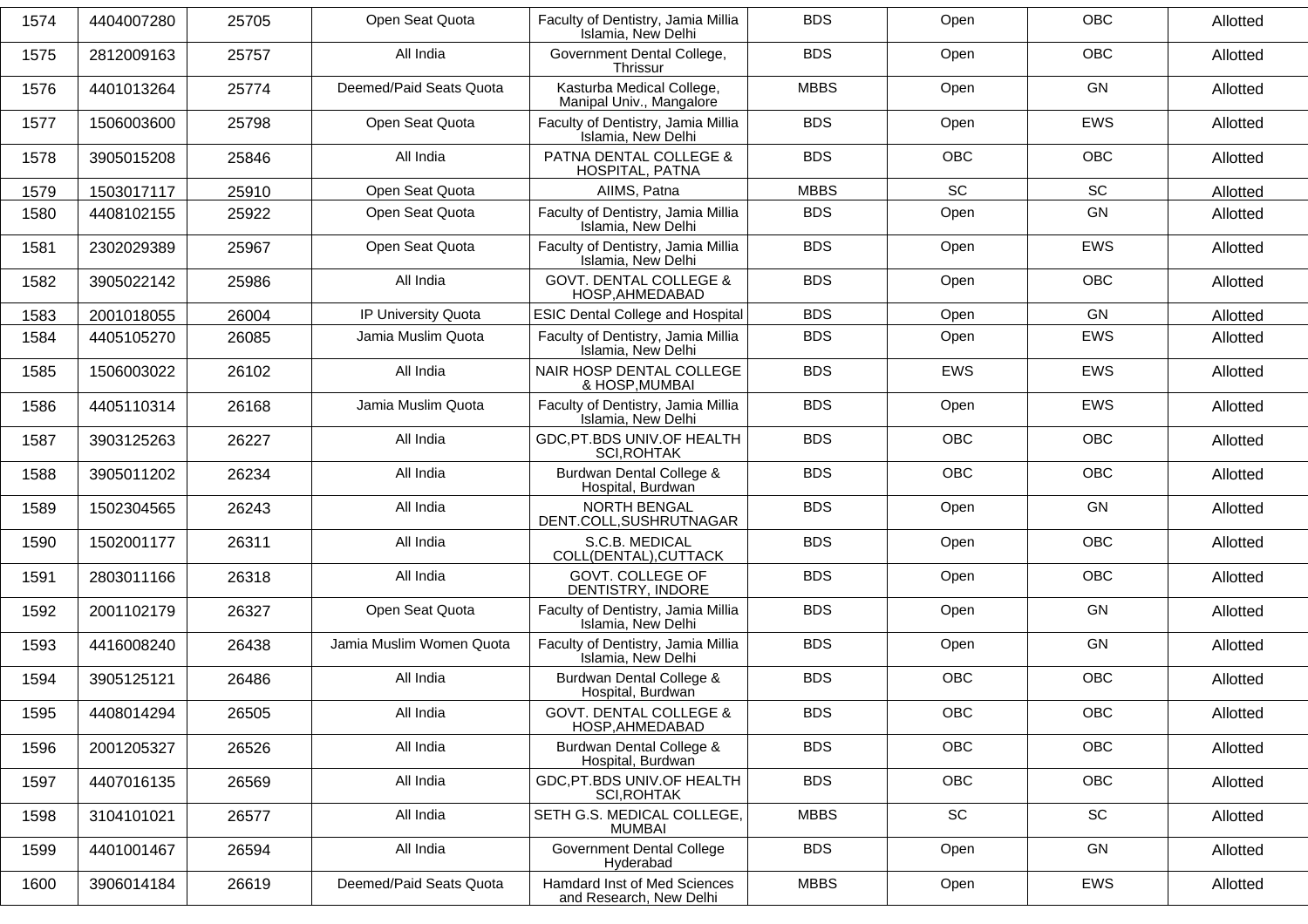| 1601 | 1502302242 | 26656 | Jamia Muslim Quota       | Faculty of Dentistry, Jamia Millia<br>Islamia, New Delhi | <b>BDS</b>  | Open       | <b>OBC</b> | Allotted |
|------|------------|-------|--------------------------|----------------------------------------------------------|-------------|------------|------------|----------|
| 1602 | 3903208608 | 26680 | All India                | NAIR HOSP DENTAL COLLEGE<br>& HOSP, MUMBAI               | <b>BDS</b>  | <b>OBC</b> | OBC        | Allotted |
| 1603 | 3903102068 | 26690 | All India                | <b>GOVT DEN COLL DENTAL</b><br><b>WING PATIALA</b>       | <b>BDS</b>  | Open       | GN         | Allotted |
| 1604 | 1503006120 | 26759 | All India                | DR. R. AHMED DENT.COLL &<br>HOSP, KOLKATA                | <b>BDS</b>  | Open       | <b>OBC</b> | Allotted |
| 1605 | 3616002209 | 26779 | All India                | S.C.B. MEDICAL<br>COLL(DENTAL), CUTTACK                  | <b>BDS</b>  | Open       | <b>GN</b>  | Allotted |
| 1606 | 4415006008 | 26788 | Jamia Muslim Quota       | Faculty of Dentistry, Jamia Millia<br>Islamia, New Delhi | <b>BDS</b>  | Open       | <b>OBC</b> | Allotted |
| 1607 | 4408122143 | 26801 | All India                | NAIR HOSP DENTAL COLLEGE<br>& HOSP, MUMBAI               | <b>BDS</b>  | <b>OBC</b> | <b>OBC</b> | Allotted |
| 1608 | 4416002474 | 26820 | All India                | GOVT. COLLEGE OF<br>DENTISTRY, INDORE                    | <b>BDS</b>  | Open       | GN         | Allotted |
| 1609 | 4411011157 | 26830 | Deemed/Paid Seats Quota  | Kasturba Medical College,<br>Manipal Univ., Mangalore    | <b>MBBS</b> | Open       | <b>GN</b>  | Allotted |
| 1610 | 3611001083 | 26891 | All India                | S.C.B. MEDICAL<br>COLL(DENTAL), CUTTACK                  | <b>BDS</b>  | <b>OBC</b> | <b>OBC</b> | Allotted |
| 1611 | 4408018376 | 26903 | All India                | PB. GOVT. DENTAL COLLEGE<br>& HOSP, AMRITSAR             | <b>BDS</b>  | Open       | EWS        | Allotted |
| 1612 | 3603004262 | 26939 | All India                | S.C.B. MEDICAL<br>COLL(DENTAL), CUTTACK                  | <b>BDS</b>  | <b>OBC</b> | <b>OBC</b> | Allotted |
| 1613 | 3905103448 | 26966 | All India                | <b>ESIC Dental College and Hospital</b>                  | <b>BDS</b>  | <b>OBC</b> | <b>OBC</b> | Allotted |
| 1614 | 2001303618 | 27012 | IP University Quota      | <b>ESIC Dental College and Hospital</b>                  | <b>BDS</b>  | Open       | EWS        | Allotted |
| 1615 | 4609004388 | 27019 | Jamia Muslim Women Quota | Faculty of Dentistry, Jamia Millia<br>Islamia, New Delhi | <b>BDS</b>  | Open       | EWS        | Allotted |
| 1616 | 4405108333 | 27045 | Jamia Muslim Quota       | Faculty of Dentistry, Jamia Millia<br>Islamia, New Delhi | <b>BDS</b>  | Open       | <b>OBC</b> | Allotted |
| 1617 | 3905009326 | 27047 | All India                | <b>Government Dental College</b><br>Hyderabad            | <b>BDS</b>  | Open       | <b>GN</b>  | Allotted |
| 1618 | 4503001629 | 27265 | All India                | <b>GOVT DEN COLL DENTAL</b><br><b>WING PATIALA</b>       | <b>BDS</b>  | Open       | <b>GN</b>  | Allotted |
| 1619 | 3903016276 | 27356 | All India                | GOVT. DENTAL COLL.& HOSP.,<br><b>JAMNAGAR</b>            | <b>BDS</b>  | Open       | <b>OBC</b> | Allotted |
| 1620 | 3905115223 | 27364 | Jamia Muslim Quota       | Faculty of Dentistry, Jamia Millia<br>Islamia, New Delhi | <b>BDS</b>  | Open       | OBC        | Allotted |
| 1621 | 4404001168 | 27392 | All India                | GOVT. DENTAL COLL.& HOSP.,<br><b>JAMNAGAR</b>            | <b>BDS</b>  | Open       | GN         | Allotted |
| 1622 | 3604008223 | 27411 | All India                | Burdwan Dental College &<br>Hospital, Burdwan            | <b>BDS</b>  | <b>OBC</b> | <b>OBC</b> | Allotted |
| 1623 | 4602004289 | 27582 | All India                | GOVT. DENTAL COLLEGE,<br><b>RAIPUR</b>                   | <b>BDS</b>  | Open       | <b>OBC</b> | Allotted |
| 1624 | 1503003309 | 27686 | All India                | GDC, PT.BDS UNIV. OF HEALTH<br><b>SCI, ROHTAK</b>        | <b>BDS</b>  | OBC        | OBC        | Allotted |
| 1625 | 3905001440 | 27736 | All India                | M.G.D.C. & HOSPITAL,<br><b>PUDUCHERRY</b>                | <b>BDS</b>  | EWS        | EWS        | Allotted |
| 1626 | 4409009562 | 27852 | Jamia Muslim Quota       | Faculty of Dentistry, Jamia Millia<br>Islamia, New Delhi | <b>BDS</b>  | Open       | <b>OBC</b> | Allotted |
| 1627 | 2001009275 | 27857 | All India                | NORTH BENGAL<br>DENT.COLL, SUSHRUTNAGAR                  | <b>BDS</b>  | Open       | OBC        | Allotted |
|      |            |       |                          |                                                          |             |            |            |          |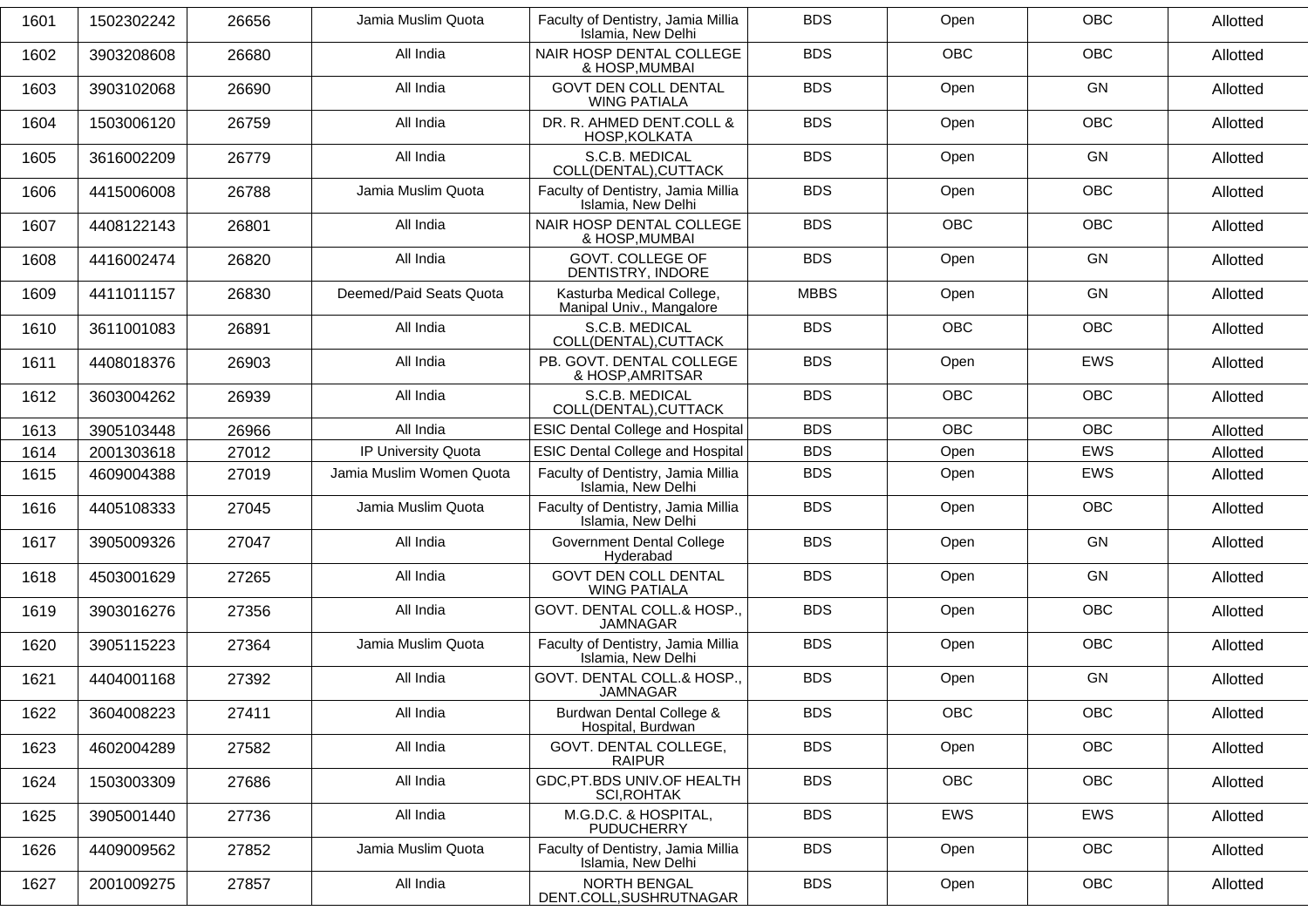| 1628 | 1507002116 | 27883 | All India                     | <b>GOVT. DENTAL COLLEGE &amp;</b><br>HOSP., MUMBAI       | <b>BDS</b>           | Open       | <b>OBC</b> | Allotted |
|------|------------|-------|-------------------------------|----------------------------------------------------------|----------------------|------------|------------|----------|
| 1629 | 2603015070 | 27890 | All India                     | Dental Institue, RIMS, Ranchi                            | <b>BDS</b>           | Open       | <b>OBC</b> | Allotted |
| 1630 | 4409009482 | 28044 | Jamia Muslim Quota            | Faculty of Dentistry, Jamia Millia<br>Islamia, New Delhi | <b>BDS</b>           | Open       | <b>OBC</b> | Allotted |
| 1631 | 2001107119 | 28061 | Jamia Muslim Women Quota      | Faculty of Dentistry, Jamia Millia<br>Islamia, New Delhi | <b>BDS</b>           | Open       | EWS        | Allotted |
| 1632 | 2804025171 | 28189 | All India                     | <b>GOVT DENTAL COLLEGE</b><br>Kannur                     | <b>BDS</b>           | Open       | <b>OBC</b> | Allotted |
| 1633 | 2808011038 | 28212 | <b>B.Sc Nursing All India</b> | College of Nursing LHMC, New<br>Delhi                    | <b>B.Sc. Nursing</b> | Open       | <b>OBC</b> | Allotted |
| 1634 | 3901008261 | 28249 | All India                     | GOVT. DENTAL COLL.& HOSP.,<br><b>JAMNAGAR</b>            | <b>BDS</b>           | Open       | <b>OBC</b> | Allotted |
| 1635 | 4411008498 | 28282 | Jamia Muslim Women Quota      | Faculty of Dentistry, Jamia Millia<br>Islamia, New Delhi | <b>BDS</b>           | Open       | <b>GN</b>  | Allotted |
| 1636 | 4411101503 | 28327 | All India                     | <b>ESIC Dental College and Hospital</b>                  | <b>BDS</b>           | <b>OBC</b> | <b>OBC</b> | Allotted |
| 1637 | 4410007360 | 28349 | Deemed/Paid Seats Quota       | Hamdard Inst of Med Sciences<br>and Research, New Delhi  | <b>MBBS</b>          | Open       | <b>OBC</b> | Allotted |
| 1638 | 3608007077 | 28507 | All India                     | DC, RIMS, Imphal                                         | <b>BDS</b>           | Open       | <b>OBC</b> | Allotted |
| 1639 | 4408015170 | 28515 | All India                     | GOVT. D.C. & RESEARCH<br>INST, BANGALORE                 | <b>BDS</b>           | Open       | <b>GN</b>  | Allotted |
| 1640 | 2001116153 | 28531 | IP University Quota           | <b>ESIC Dental College and Hospital</b>                  | <b>BDS</b>           | Open       | <b>GN</b>  | Allotted |
| 1641 | 4404008163 | 28534 | IP University Quota           | <b>ESIC Dental College and Hospital</b>                  | <b>BDS</b>           | Open       | <b>EWS</b> | Allotted |
| 1642 | 1502211395 | 28539 | All India                     | GOVT. D.C. & RESEARCH<br>INST, BANGALORE                 | <b>BDS</b>           | <b>OBC</b> | OBC        | Allotted |
| 1643 | 3905029083 | 28551 | <b>Muslim Minority Quota</b>  | Hamdard Inst of Med Sciences<br>and Research, New Delhi  | <b>MBBS</b>          | Open       | <b>OBC</b> | Allotted |
| 1644 | 2302010319 | 28555 | All India                     | <b>GOVT. DENTAL COLLEGE &amp;</b><br>HOSP., MUMBAI       | <b>BDS</b>           | Open       | <b>EWS</b> | Allotted |
| 1645 | 3903131042 | 28603 | Open Seat Quota               | AIIMS Bathinda                                           | <b>MBBS</b>          | <b>SC</b>  | <b>SC</b>  | Allotted |
| 1646 | 2601001694 | 28616 | All India                     | DR. R. AHMED DENT.COLL &<br>HOSP, KOLKATA                | <b>BDS</b>           | Open       | <b>OBC</b> | Allotted |
| 1647 | 4411104083 | 28647 | All India                     | <b>GOVT. DENTAL COLLEGE &amp;</b><br>HOSP., MUMBAI       | <b>BDS</b>           | Open       | <b>GN</b>  | Allotted |
| 1648 | 3602014145 | 28688 | All India                     | DR. R. AHMED DENT.COLL &<br>HOSP, KOLKATA                | <b>BDS</b>           | Open       | <b>OBC</b> | Allotted |
| 1649 | 4410002392 | 28730 | IP University Quota           | <b>ESIC Dental College and Hospital</b>                  | <b>BDS</b>           | Open       | GN         | Allotted |
| 1650 | 4408112589 | 28783 | Jamia Muslim Quota            | Faculty of Dentistry, Jamia Millia<br>Islamia, New Delhi | <b>BDS</b>           | Open       | <b>OBC</b> | Allotted |
| 1651 | 2001314037 | 28889 | IP University Quota           | <b>ESIC Dental College and Hospital</b>                  | <b>BDS</b>           | Open       | OBC        | Allotted |
| 1652 | 3905022029 | 28977 | All India                     | DR. R. AHMED DENT.COLL &<br>HOSP, KOLKATA                | <b>BDS</b>           | Open       | OBC        | Allotted |
| 1653 | 3603005129 | 29063 | All India                     | <b>Government Dental College</b><br>Hyderabad            | <b>BDS</b>           | Open       | GN         | Allotted |
| 1654 | 4405007318 | 29162 | Deemed/Paid Seats Quota       | <b>SYMBIOSIS MEDICAL</b><br>COLLEGE FOR WOMEN PUNE       | <b>MBBS</b>          | Open       | GN         | Allotted |
| 1655 | 3905124170 | 29178 | Deemed/Paid Seats Quota       | SDU Medical College, Kolar                               | <b>MBBS</b>          | Open       | OBC        | Allotted |
| 1656 | 3901014270 | 29258 | All India                     | <b>GOA DENTAL COLLEGE &amp;</b><br>HOSPITAL, GOA         | <b>BDS</b>           | Open       | GN         | Allotted |
| 1657 | 3905101240 | 29278 | All India                     | DC, RIMS, Imphal                                         | <b>BDS</b>           | OBC        | OBC        | Allotted |
|      |            |       |                               |                                                          |                      |            |            |          |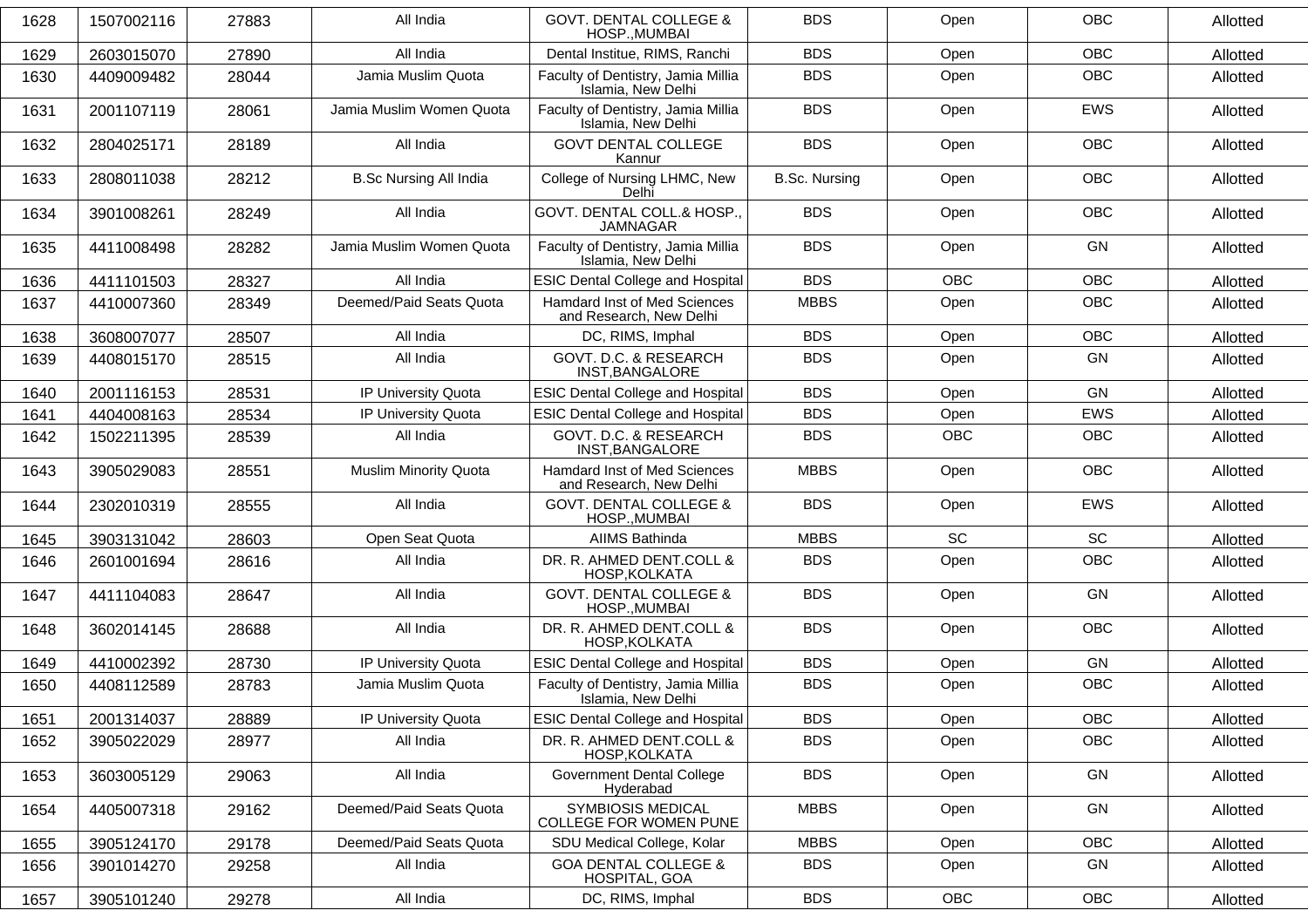| 1658 | 2702040272 | 29315 | Jamia Muslim Quota      | Faculty of Dentistry, Jamia Millia<br>Islamia, New Delhi | <b>BDS</b>  | Open       | <b>EWS</b> | Allotted |
|------|------------|-------|-------------------------|----------------------------------------------------------|-------------|------------|------------|----------|
| 1659 | 2302015219 | 29326 | All India               | <b>GOA DENTAL COLLEGE &amp;</b><br>HOSPITAL, GOA         | <b>BDS</b>  | Open       | <b>GN</b>  | Allotted |
| 1660 | 2001320341 | 29360 | All India               | GOVT. DENTAL COLL.& HOSP.,<br><b>JAMNAGAR</b>            | <b>BDS</b>  | Open       | <b>GN</b>  | Allotted |
| 1661 | 4408113596 | 29385 | All India               | GOVT. DENTAL COLL.& HOSP.<br><b>JAMNAGAR</b>             | <b>BDS</b>  | Open       | <b>OBC</b> | Allotted |
| 1662 | 3906024512 | 29418 | Deemed/Paid Seats Quota | Hamdard Inst of Med Sciences<br>and Research, New Delhi  | <b>MBBS</b> | Open       | <b>EWS</b> | Allotted |
| 1663 | 2001203188 | 29477 | All India               | REGIONAL DENTAL COLLEGE,<br><b>GUWAHATI</b>              | <b>BDS</b>  | Open       | <b>GN</b>  | Allotted |
| 1664 | 2601002228 | 29526 | All India               | GOVT. DC & RESEARCH INSt.,<br>BELLARY                    | <b>BDS</b>  | Open       | <b>OBC</b> | Allotted |
| 1665 | 2603002048 | 29678 | All India               | DR. R. AHMED DENT.COLL &<br>HOSP, KOLKATA                | <b>BDS</b>  | <b>EWS</b> | <b>EWS</b> | Allotted |
| 1666 | 2208004226 | 29696 | All India               | GOVT. DENTAL COLLEGE,<br>KOTTAYAM                        | <b>BDS</b>  | Open       | <b>OBC</b> | Allotted |
| 1667 | 4503004249 | 29862 | All India               | <b>GOVT. DENTAL COLLEGE &amp;</b><br>HOSP., MUMBAI       | <b>BDS</b>  | Open       | <b>GN</b>  | Allotted |
| 1668 | 2001015014 | 29900 | IP University Quota     | <b>ESIC Dental College and Hospital</b>                  | <b>BDS</b>  | Open       | GN         | Allotted |
| 1669 | 4411019294 | 29928 | Jamia Muslim Quota      | Faculty of Dentistry, Jamia Millia<br>Islamia, New Delhi | <b>BDS</b>  | <b>OBC</b> | <b>OBC</b> | Allotted |
| 1670 | 2303001834 | 29965 | Deemed/Paid Seats Quota | <b>SYMBIOSIS MEDICAL</b><br>COLLEGE FOR WOMEN PUNE       | <b>MBBS</b> | Open       | <b>GN</b>  | Allotted |
| 1671 | 2812022070 | 30046 | All India               | M.G.D.C. & HOSPITAL,<br><b>PUDUCHERRY</b>                | <b>BDS</b>  | <b>OBC</b> | <b>OBC</b> | Allotted |
| 1672 | 3607006283 | 30088 | All India               | GOVT. DENTAL COLLEGE,<br><b>RAIPUR</b>                   | <b>BDS</b>  | Open       | <b>GN</b>  | Allotted |
| 1673 | 4403007169 | 30184 | All India               | <b>GOVT. DENTAL COLLEGE &amp;</b><br>HOSP., AURANGABAD   | <b>BDS</b>  | Open       | <b>OBC</b> | Allotted |
| 1674 | 3903110393 | 30246 | Jamia Muslim Quota      | Faculty of Dentistry, Jamia Millia<br>Islamia, New Delhi | <b>BDS</b>  | <b>OBC</b> | <b>OBC</b> | Allotted |
| 1675 | 2603002182 | 30264 | All India               | <b>GOVT. DENTAL COLLEGE &amp;</b><br>HOSP, AHMEDABAD     | <b>BDS</b>  | <b>EWS</b> | <b>EWS</b> | Allotted |
| 1676 | 2001223213 | 30271 | IP University Quota     | <b>ESIC Dental College and Hospital</b>                  | <b>BDS</b>  | Open       | <b>EWS</b> | Allotted |
| 1677 | 2001316307 | 30359 | All India               | <b>GOVT. DENTAL COLLEGE &amp;</b><br>HOSP., MUMBAI       | <b>BDS</b>  | Open       | OBC        | Allotted |
| 1678 | 1502308115 | 30521 | All India               | PB. GOVT. DENTAL COLLEGE<br>& HOSP, AMRITSAR             | <b>BDS</b>  | Open       | <b>GN</b>  | Allotted |
| 1679 | 1502321292 | 30569 | All India               | Dental Institue, RIMS, Ranchi                            | <b>BDS</b>  | OBC        | OBC        | Allotted |
| 1680 | 2811002200 | 30570 | All India               | Jawaharlal Nehru Institute of<br>Dental Sciences, Imphal | <b>BDS</b>  | OBC        | OBC        | Allotted |
| 1681 | 2603012379 | 30582 | Jamia Muslim Quota      | Faculty of Dentistry, Jamia Millia<br>Islamia, New Delhi | <b>BDS</b>  | OBC        | OBC        | Allotted |
| 1682 | 3905027275 | 30641 | All India               | DR. R. AHMED DENT.COLL &<br>HOSP, KOLKATA                | <b>BDS</b>  | OBC        | OBC        | Allotted |
| 1683 | 3903116093 | 30688 | Deemed/Paid Seats Quota | SDU Medical College, Kolar                               | <b>MBBS</b> | Open       | OBC        | Allotted |
| 1684 | 4404004624 | 30711 | All India               | <b>GOVT. DENTAL COLLEGE &amp;</b><br>HOSP., NAGPUR       | <b>BDS</b>  | Open       | GN         | Allotted |
| 1685 | 3903004594 | 30750 | All India               | Government Dental College and<br>Hospital, Vijayawada    | <b>BDS</b>  | Open       | <b>OBC</b> | Allotted |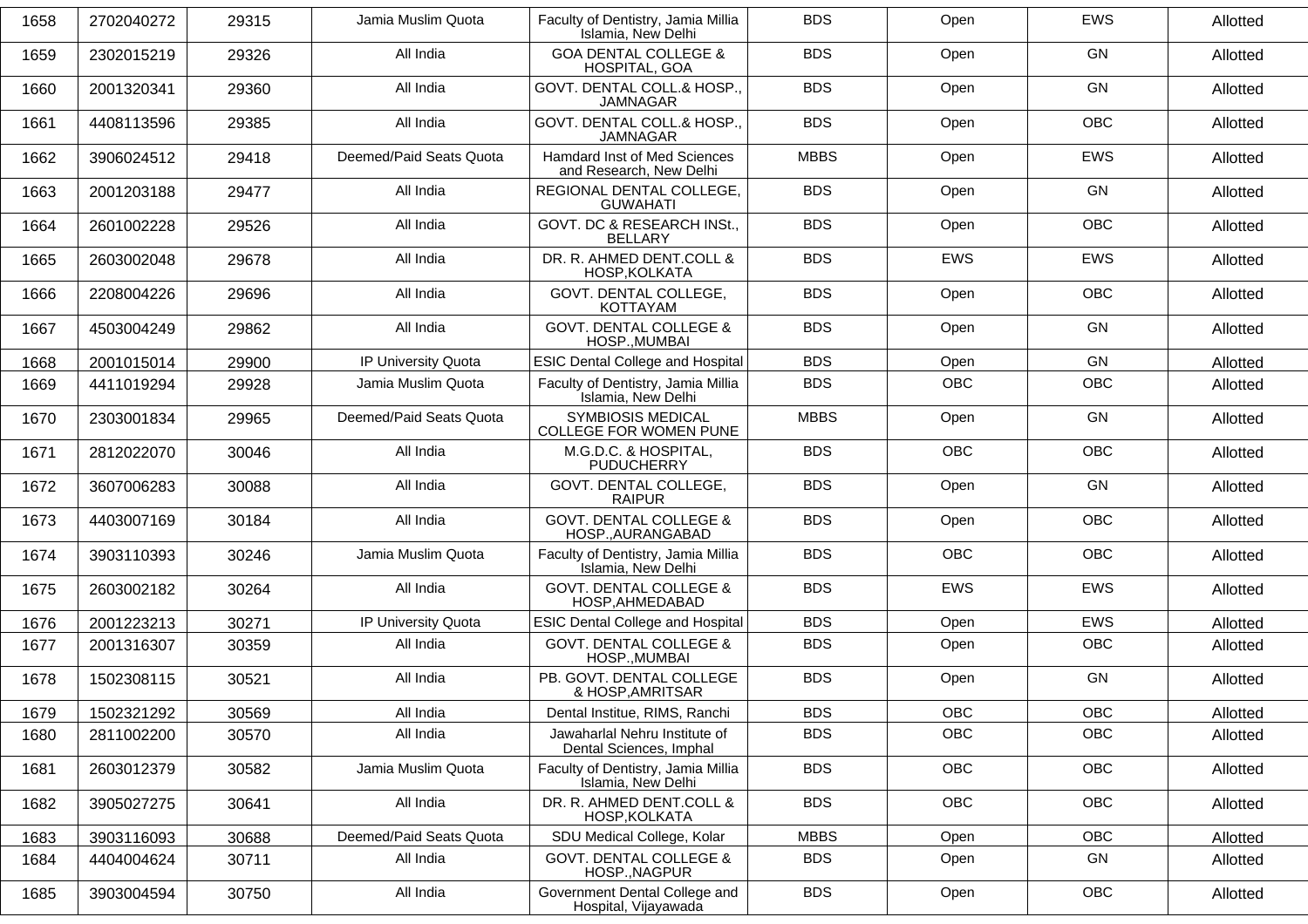| 1686 | 2001309147 | 30755 | All India               | REGIONAL DENTAL COLLEGE,<br><b>GUWAHATI</b>              | <b>BDS</b>  | Open       | <b>OBC</b> | Allotted |
|------|------------|-------|-------------------------|----------------------------------------------------------|-------------|------------|------------|----------|
| 1687 | 3802005182 | 30867 | All India               | <b>GOVT DEN COLL DENTAL</b><br><b>WING PATIALA</b>       | <b>BDS</b>  | <b>OBC</b> | <b>OBC</b> | Allotted |
| 1688 | 1504004099 | 30898 | All India               | Burdwan Dental College &<br>Hospital, Burdwan            | <b>BDS</b>  | <b>EWS</b> | EWS        | Allotted |
| 1689 | 3001005170 | 30908 | All India               | GOVT. DENTAL COLLEGE,<br><b>RAIPUR</b>                   | <b>BDS</b>  | Open       | <b>GN</b>  | Allotted |
| 1690 | 1502316333 | 30918 | All India               | ESIC Dental College, Gulbarga                            | <b>BDS</b>  | <b>OBC</b> | <b>OBC</b> | Allotted |
| 1691 | 2603013428 | 30955 | All India               | Dental Institue, RIMS, Ranchi                            | <b>BDS</b>  | <b>EWS</b> | EWS        | Allotted |
| 1692 | 4405017166 | 31073 | All India               | <b>GOVT DEN COLL DENTAL</b><br><b>WING PATIALA</b>       | <b>BDS</b>  | <b>OBC</b> | OBC        | Allotted |
| 1693 | 3905105039 | 31121 | All India               | Jawaharlal Nehru Institute of<br>Dental Sciences, Imphal | <b>BDS</b>  | OBC        | OBC        | Allotted |
| 1694 | 3905026291 | 31140 | All India               | <b>GOVT. DENTAL COLLEGE &amp;</b><br>HOSP., MUMBAI       | <b>BDS</b>  | <b>OBC</b> | <b>OBC</b> | Allotted |
| 1695 | 3902004228 | 31141 | Deemed/Paid Seats Quota | Kasturba Medical College,<br>Manipal Univ., Mangalore    | <b>MBBS</b> | Open       | GN         | Allotted |
| 1696 | 3903202525 | 31144 | All India               | GOVT. DENTAL COLLEGE,<br><b>RAIPUR</b>                   | <b>BDS</b>  | Open       | <b>GN</b>  | Allotted |
| 1697 | 4402019051 | 31174 | All India               | Rajah Muthiah Dental College<br>and Hos., Annamalai      | <b>BDS</b>  | Open       | GN         | Allotted |
| 1698 | 1502218259 | 31307 | All India               | <b>GOA DENTAL COLLEGE &amp;</b><br>HOSPITAL, GOA         | <b>BDS</b>  | Open       | <b>OBC</b> | Allotted |
| 1699 | 4404002603 | 31331 | IP University Quota     | <b>ESIC Dental College and Hospital</b>                  | <b>BDS</b>  | <b>EWS</b> | <b>EWS</b> | Allotted |
| 1700 | 1502320280 | 31345 | All India               | Dental Institue, RIMS, Ranchi                            | <b>BDS</b>  | <b>OBC</b> | OBC        | Allotted |
| 1701 | 4408116038 | 31359 | All India               | <b>GOVT. DENTAL COLLEGE &amp;</b><br>HOSP., MUMBAI       | <b>BDS</b>  | <b>OBC</b> | <b>OBC</b> | Allotted |
| 1702 | 2603009381 | 31449 | All India               | <b>GOVT. DENTAL COLLEGE &amp;</b><br>HOSP., AURANGABAD   | <b>BDS</b>  | Open       | GN         | Allotted |
| 1703 | 4402019392 | 31464 | All India               | GOVT. DENTAL COLLEGE,<br><b>SHIMLA</b>                   | <b>BDS</b>  | <b>OBC</b> | <b>OBC</b> | Allotted |
| 1704 | 2603018398 | 31557 | All India               | <b>Government Dental College</b><br>Hyderabad            | <b>BDS</b>  | Open       | GN         | Allotted |
| 1705 | 3905009445 | 31926 | All India               | DR. R. AHMED DENT.COLL &<br>HOSP, KOLKATA                | <b>BDS</b>  | <b>OBC</b> | <b>OBC</b> | Allotted |
| 1706 | 4412001099 | 31954 | Jamia Muslim Quota      | Faculty of Dentistry, Jamia Millia<br>Islamia, New Delhi | <b>BDS</b>  | OBC        | OBC        | Allotted |
| 1707 | 2001009371 | 31972 | IP University Quota     | <b>ESIC Dental College and Hospital</b>                  | <b>BDS</b>  | <b>OBC</b> | <b>OBC</b> | Allotted |
| 1708 | 4503005299 | 31980 | All India               | <b>GOA DENTAL COLLEGE &amp;</b><br>HOSPITAL, GOA         | <b>BDS</b>  | Open       | GN         | Allotted |
| 1709 | 3902013084 | 31981 | All India               | GOVT. COLLEGE OF<br>DENTISTRY, INDORE                    | <b>BDS</b>  | OBC        | <b>OBC</b> | Allotted |
| 1710 | 2001201005 | 32022 | All India               | Government Dental College and<br>Hospital, Vijayawada    | <b>BDS</b>  | Open       | GN         | Allotted |
| 1711 | 3902008063 | 32053 | All India               | <b>GOA DENTAL COLLEGE &amp;</b><br>HOSPITAL, GOA         | <b>BDS</b>  | OBC        | <b>OBC</b> | Allotted |
| 1712 | 3905117021 | 32086 | All India               | GOVT. DENTAL COLL.& HOSP<br><b>JAMNAGAR</b>              | <b>BDS</b>  | OBC        | <b>OBC</b> | Allotted |
| 1713 | 2603004359 | 32193 | All India               | ESIC Dental College, Gulbarga                            | <b>BDS</b>  | EWS        | EWS        | Allotted |
|      |            |       |                         |                                                          |             |            |            |          |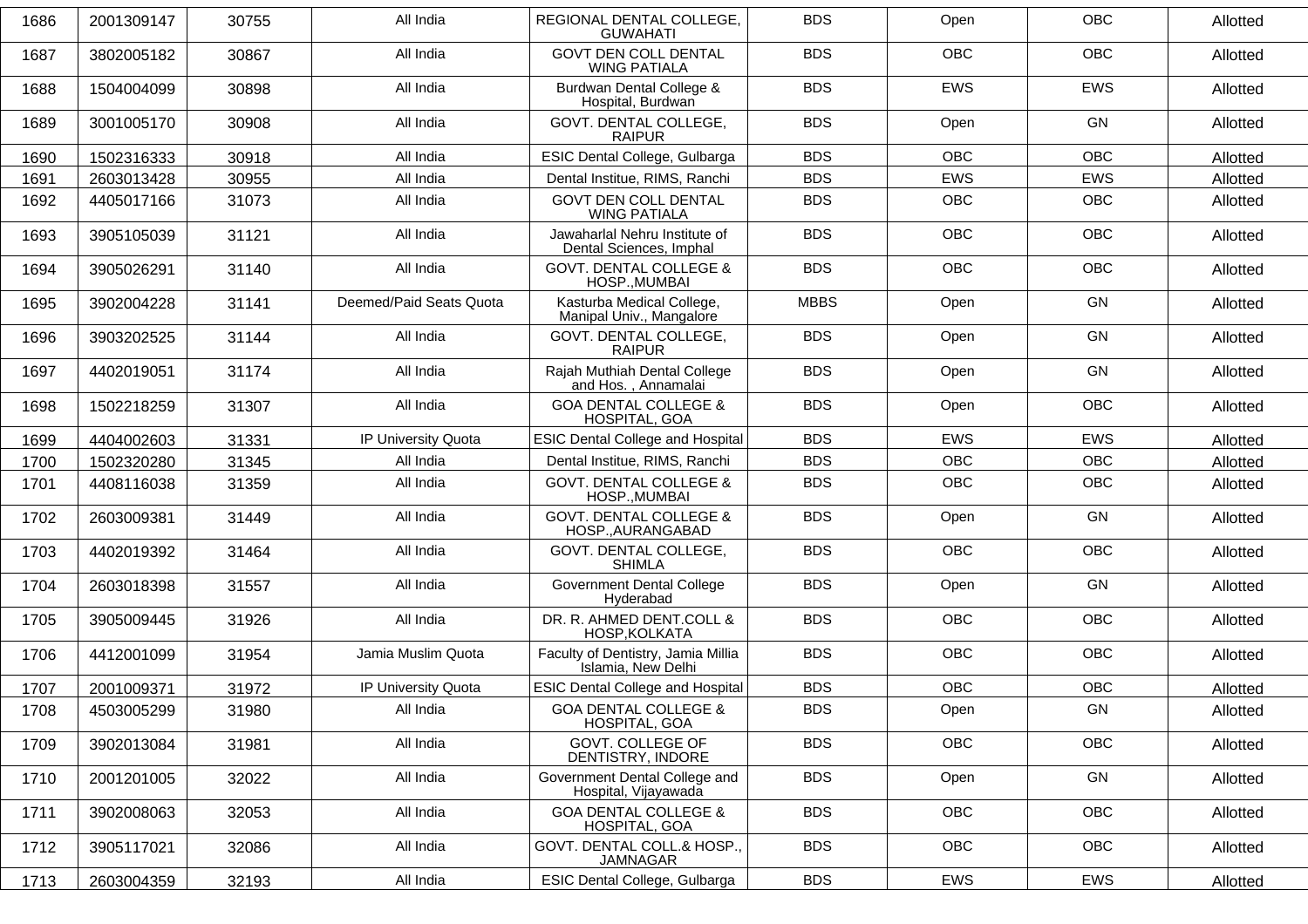| 1714 | 2001015296 | 32235 | <b>B.Sc Nursing Delhi NCR</b> | College of Nursing Ahilya Bai<br>College of Nursing, Maulana<br>Azad Medical College | <b>B.Sc. Nursing</b> | Open       | <b>OBC</b> | Allotted |
|------|------------|-------|-------------------------------|--------------------------------------------------------------------------------------|----------------------|------------|------------|----------|
| 1715 | 4401015235 | 32300 | All India                     | GOVT. DENTAL COLLEGE,<br><b>SHIMLA</b>                                               | <b>BDS</b>           | <b>OBC</b> | <b>OBC</b> | Allotted |
| 1716 | 2001206566 | 32335 | All India                     | Government Dental College and<br>Hospital, Vijayawada                                | <b>BDS</b>           | Open       | GN         | Allotted |
| 1717 | 4402003231 | 32366 | All India                     | TAMILNADU GOVT D.C. &<br>HOSP, CHENNAI                                               | <b>BDS</b>           | <b>EWS</b> | EWS        | Allotted |
| 1718 | 1502224088 | 32370 | All India                     | DR. R. AHMED DENT.COLL &<br><b>HOSP.KOLKATA</b>                                      | <b>BDS</b>           | <b>OBC</b> | <b>OBC</b> | Allotted |
| 1719 | 1505004016 | 32481 | All India                     | <b>Government Dental College</b><br>Hyderabad                                        | <b>BDS</b>           | Open       | <b>OBC</b> | Allotted |
| 1720 | 1502028226 | 32667 | All India                     | <b>GOA DENTAL COLLEGE &amp;</b><br>HOSPITAL, GOA                                     | <b>BDS</b>           | <b>OBC</b> | OBC        | Allotted |
| 1721 | 3902021171 | 32787 | All India                     | Government Dental College,<br>Alappuzha                                              | <b>BDS</b>           | Open       | GN         | Allotted |
| 1722 | 2001110036 | 32854 | All India                     | <b>GOVT DENTAL COLLEGE</b><br>Kannur                                                 | <b>BDS</b>           | Open       | GN         | Allotted |
| 1723 | 2001011362 | 32918 | All India                     | Government Dental College,<br>Alappuzha                                              | <b>BDS</b>           | Open       | GN         | Allotted |
| 1724 | 2603012301 | 32922 | All India                     | <b>NORTH BENGAL</b><br>DENT.COLL, SUSHRUTNAGAR                                       | <b>BDS</b>           | <b>OBC</b> | <b>OBC</b> | Allotted |
| 1725 | 3602005221 | 33040 | All India                     | <b>GOVT. DENTAL COLLEGE &amp;</b><br>HOSP., NAGPUR                                   | <b>BDS</b>           | <b>OBC</b> | <b>OBC</b> | Allotted |
| 1726 | 2302012383 | 33142 | All India                     | GOVT. DENTAL COLL.& HOSP.,<br><b>JAMNAGAR</b>                                        | <b>BDS</b>           | EWS        | EWS        | Allotted |
| 1727 | 2804003121 | 33170 | All India                     | <b>Government Dental College</b><br>Hyderabad                                        | <b>BDS</b>           | <b>OBC</b> | <b>OBC</b> | Allotted |
| 1728 | 2001101873 | 33190 | All India                     | Government Dental College,<br>Thrissur                                               | <b>BDS</b>           | Open       | GN         | Allotted |
| 1729 | 1502002782 | 33325 | All India                     | GOVT. DENTAL COLL.& HOSP.,<br><b>JAMNAGAR</b>                                        | <b>BDS</b>           | <b>OBC</b> | <b>OBC</b> | Allotted |
| 1730 | 3903135239 | 33382 | Deemed/Paid Seats Quota       | SDU Medical College, Kolar                                                           | <b>MBBS</b>          | Open       | <b>OBC</b> | Allotted |
| 1731 | 4414002287 | 33384 | All India                     | GOVT. DENTAL COLLEGE,<br><b>RAIPUR</b>                                               | <b>BDS</b>           | <b>OBC</b> | OBC        | Allotted |
| 1732 | 3903231130 | 33420 | All India                     | <b>GOVT. DENTAL COLLEGE &amp;</b><br>HOSP., AURANGABAD                               | <b>BDS</b>           | <b>OBC</b> | <b>OBC</b> | Allotted |
| 1733 | 2304003206 | 33479 | All India                     | GOVT. DC & RESEARCH INSt.,<br>BELLARY                                                | <b>BDS</b>           | Open       | GN         | Allotted |
| 1734 | 2302007249 | 33480 | All India                     | Govt Dental College RIMS<br>Kadapa                                                   | <b>BDS</b>           | Open       | GN         | Allotted |
| 1735 | 3903208045 | 33526 | All India                     | Government Dental College,<br>Thrissur                                               | <b>BDS</b>           | Open       | GN         | Allotted |
| 1736 | 1502113344 | 33535 | All India                     | REGIONAL DENTAL COLLEGE,<br><b>GUWAHATI</b>                                          | <b>BDS</b>           | <b>EWS</b> | EWS        | Allotted |
| 1737 | 4408106116 | 33748 | Deemed/Paid Seats Quota       | <b>SYMBIOSIS MEDICAL</b><br>COLLEGE FOR WOMEN PUNE                                   | <b>MBBS</b>          | Open       | GN         | Allotted |
| 1738 | 2302026197 | 33785 | Open Seat Quota               | AIIMS Bathinda                                                                       | <b>MBBS</b>          | SC         | SC         | Allotted |
| 1739 | 3904001116 | 33859 | All India                     | Rajah Muthiah Dental College<br>and Hos., Annamalai                                  | <b>BDS</b>           | Open       | OBC        | Allotted |
| 1740 | 3905116012 | 33993 | Deemed/Paid Seats Quota       | MGM Medical College,<br>Aurangabad                                                   | <b>MBBS</b>          | Open       | OBC        | Allotted |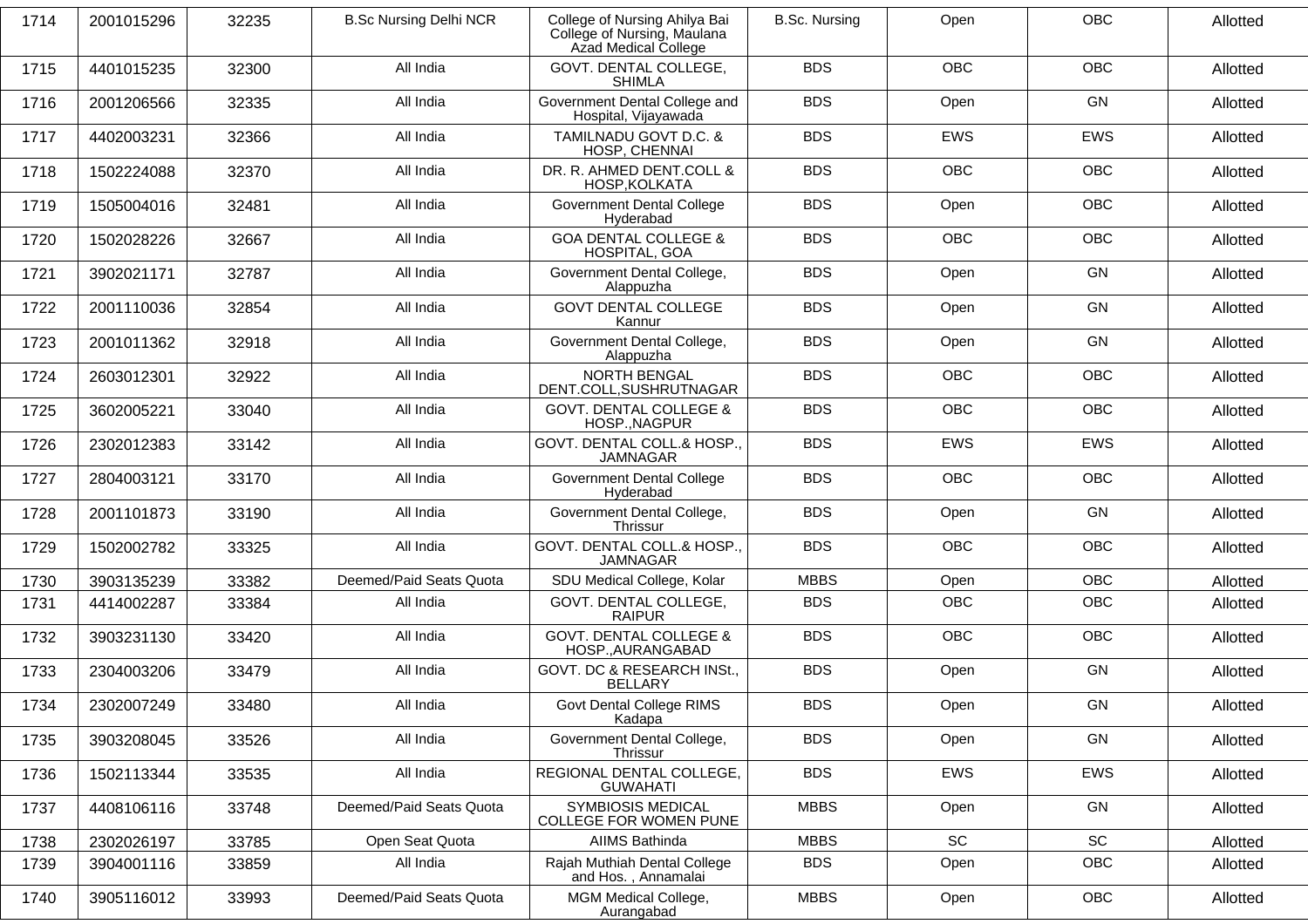| 1741 | 2001101611 | 34012 | All India                     | DC, RIMS, Imphal                                       | <b>BDS</b>           | <b>EWS</b> | <b>EWS</b> | Allotted |
|------|------------|-------|-------------------------------|--------------------------------------------------------|----------------------|------------|------------|----------|
| 1742 | 4403008451 | 34062 | All India                     | GOVT. D.C. & RESEARCH<br>INST, BANGALORE               | <b>BDS</b>           | <b>EWS</b> | <b>EWS</b> | Allotted |
| 1743 | 1502309231 | 34084 | All India                     | GOVT. DC & RESEARCH INSt.,<br><b>BELLARY</b>           | <b>BDS</b>           | Open       | GN         | Allotted |
| 1744 | 3905026268 | 34089 | All India                     | GOVT. DENTAL COLLEGE,<br><b>SHIMLA</b>                 | <b>BDS</b>           | <b>OBC</b> | <b>OBC</b> | Allotted |
| 1745 | 2304006244 | 34135 | Deemed/Paid Seats Quota       | MM College of Dental Scie. and<br>Res., Mullana        | <b>BDS</b>           | Open       | GN         | Allotted |
| 1746 | 3903004306 | 34137 | All India                     | <b>RUHS College of Medical</b><br>Sciences, Jaipur     | <b>MBBS</b>          | SC         | SC         | Allotted |
| 1747 | 3905013038 | 34226 | All India                     | Govt Dental College RIMS<br>Kadapa                     | <b>BDS</b>           | Open       | GN         | Allotted |
| 1748 | 3605003262 | 34291 | All India                     | <b>NORTH BENGAL</b><br>DENT.COLL, SUSHRUTNAGAR         | <b>BDS</b>           | <b>EWS</b> | <b>EWS</b> | Allotted |
| 1749 | 4408004652 | 34303 | All India                     | GOVT. DENTAL COLLEGE,<br><b>RAIPUR</b>                 | <b>BDS</b>           | EWS        | <b>EWS</b> | Allotted |
| 1750 | 1502221091 | 34313 | All India                     | Government Dental College and<br>Hospital, Vijayawada  | <b>BDS</b>           | <b>OBC</b> | <b>OBC</b> | Allotted |
| 1751 | 1502216045 | 34332 | All India                     | Govt Dental College RIMS<br>Kadapa                     | <b>BDS</b>           | Open       | <b>OBC</b> | Allotted |
| 1752 | 2001108354 | 34352 | All India                     | Rajah Muthiah Dental College<br>and Hos., Annamalai    | <b>BDS</b>           | Open       | GN         | Allotted |
| 1753 | 3905110328 | 34392 | All India                     | REGIONAL DENTAL COLLEGE,<br><b>GUWAHATI</b>            | <b>BDS</b>           | <b>OBC</b> | <b>OBC</b> | Allotted |
| 1754 | 4416002692 | 34459 | All India                     | Rajah Muthiah Dental College<br>and Hos., Annamalai    | <b>BDS</b>           | Open       | GN         | Allotted |
| 1755 | 4411014438 | 34529 | All India                     | <b>Government Dental College</b><br>Hyderabad          | <b>BDS</b>           | EWS        | <b>EWS</b> | Allotted |
| 1756 | 4408004228 | 34756 | All India                     | <b>GOVT. DENTAL COLLEGE &amp;</b><br>HOSP., AURANGABAD | <b>BDS</b>           | <b>OBC</b> | <b>OBC</b> | Allotted |
| 1757 | 4416001276 | 34771 | All India                     | Rajah Muthiah Dental College<br>and Hos., Annamalai    | <b>BDS</b>           | Open       | GN         | Allotted |
| 1758 | 4408015262 | 34791 | All India                     | Government Dental College,<br>Alappuzha                | <b>BDS</b>           | OBC        | OBC        | Allotted |
| 1759 | 3603001091 | 34807 | All India                     | Rajah Muthiah Dental College<br>and Hos., Annamalai    | <b>BDS</b>           | Open       | GN         | Allotted |
| 1760 | 2603001051 | 34918 | All India                     | Government Dental College,<br>Alappuzha                | <b>BDS</b>           | OBC        | OBC        | Allotted |
| 1761 | 2601005210 | 34938 | All India                     | <b>GOVT. DENTAL COLLEGE &amp;</b><br>HOSP., NAGPUR     | <b>BDS</b>           | OBC        | OBC        | Allotted |
| 1762 | 3906004144 | 35045 | All India                     | <b>Government Dental College</b><br>Hyderabad          | <b>BDS</b>           | EWS        | <b>EWS</b> | Allotted |
| 1763 | 1502217452 | 35147 | All India                     | Government Dental College,<br>Alappuzha                | <b>BDS</b>           | OBC        | OBC        | Allotted |
| 1764 | 2808115229 | 35194 | All India                     | GOVT. DENTAL COLLEGE,<br>TRIVANDRUM                    | <b>BDS</b>           | OBC        | OBC        | Allotted |
| 1765 | 1502002828 | 35262 | All India                     | Rajah Muthiah Dental College<br>and Hos., Annamalai    | <b>BDS</b>           | EWS        | EWS        | Allotted |
| 1766 | 4411017368 | 35264 | <b>B.Sc Nursing All India</b> | College of Nursing BHU,<br>VARANASI                    | <b>B.Sc. Nursing</b> | Open       | GN         | Allotted |
| 1767 | 3903109401 | 35421 | All India                     | Govt Dental College RIMS<br>Kadapa                     | <b>BDS</b>           | OBC        | OBC        | Allotted |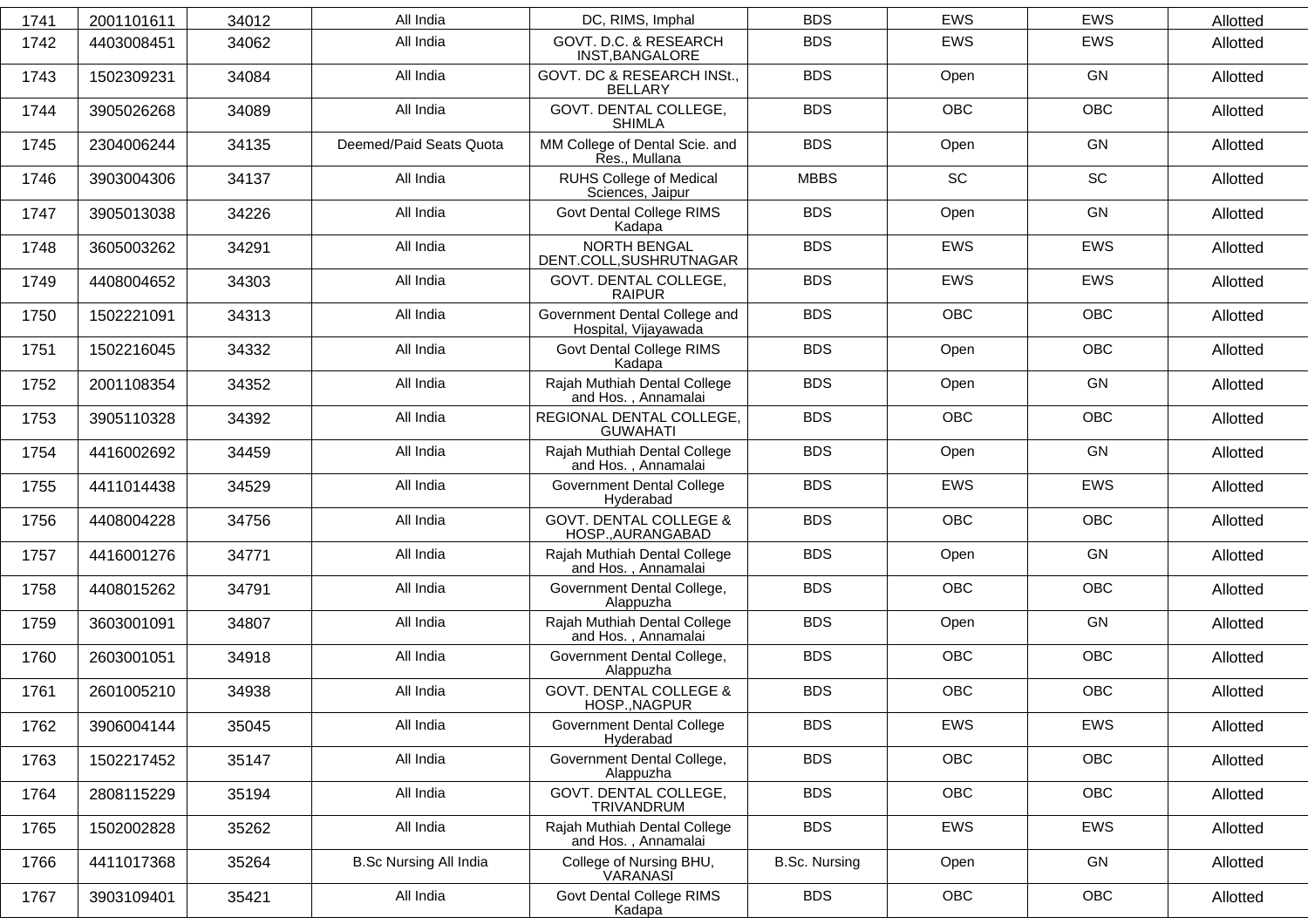| 1768 | 3605015311 | 35488 | Deemed/Paid Seats Quota | Institute of Medical Sciences and<br>SUM Host., Bhubaneswar | <b>MBBS</b> | Open       | GN         | Allotted |
|------|------------|-------|-------------------------|-------------------------------------------------------------|-------------|------------|------------|----------|
| 1769 | 1503004053 | 35489 | All India               | Government Dental College,<br><b>Thrissur</b>               | <b>BDS</b>  | <b>OBC</b> | <b>OBC</b> | Allotted |
| 1770 | 4410001141 | 35494 | All India               | Rajah Muthiah Dental College<br>and Hos., Annamalai         | <b>BDS</b>  | <b>OBC</b> | <b>OBC</b> | Allotted |
| 1771 | 3604011290 | 35499 | All India               | <b>GOVT DENTAL COLLEGE</b><br>Kannur                        | <b>BDS</b>  | <b>OBC</b> | <b>OBC</b> | Allotted |
| 1772 | 2602005186 | 35670 | Deemed/Paid Seats Quota | <b>SYMBIOSIS MEDICAL</b><br>COLLEGE FOR WOMEN PUNE          | <b>MBBS</b> | Open       | GN         | Allotted |
| 1773 | 3905124212 | 35742 | All India               | <b>GOVT. DENTAL COLLEGE &amp;</b><br>HOSP., NAGPUR          | <b>BDS</b>  | <b>EWS</b> | <b>EWS</b> | Allotted |
| 1774 | 1502314136 | 35783 | All India               | <b>GOVT. DENTAL COLLEGE &amp;</b><br>HOSP., AURANGABAD      | <b>BDS</b>  | <b>OBC</b> | <b>OBC</b> | Allotted |
| 1775 | 1506004716 | 35792 | All India               | GOVT. DC & RESEARCH INSt.,<br><b>BELLARY</b>                | <b>BDS</b>  | <b>OBC</b> | <b>OBC</b> | Allotted |
| 1776 | 1503004142 | 35863 | All India               | Rajah Muthiah Dental College<br>and Hos., Annamalai         | <b>BDS</b>  | <b>OBC</b> | <b>OBC</b> | Allotted |
| 1777 | 2302028077 | 35903 | All India               | Government Dental College,<br>Thrissur                      | <b>BDS</b>  | <b>EWS</b> | <b>EWS</b> | Allotted |
| 1778 | 3604007461 | 35973 | All India               | Government Dental College,<br>Thrissur                      | <b>BDS</b>  | OBC        | OBC        | Allotted |
| 1779 | 1502227313 | 35980 | All India               | Rajah Muthiah Dental College<br>and Hos., Annamalai         | <b>BDS</b>  | <b>OBC</b> | <b>OBC</b> | Allotted |
| 1780 | 1503011161 | 36070 | All India               | <b>GOVT DENTAL COLLEGE</b><br>Kannur                        | <b>BDS</b>  | <b>OBC</b> | <b>OBC</b> | Allotted |
| 1781 | 2603010210 | 36075 | Deemed/Paid Seats Quota | Manipal Tata Medical College,                               | <b>MBBS</b> | Open       | <b>EWS</b> | Allotted |
| 1782 | 3904019237 | 36200 | All India               | PB. GOVT. DENTAL COLLEGE<br>& HOSP, AMRITSAR                | <b>BDS</b>  | <b>EWS</b> | <b>EWS</b> | Allotted |
| 1783 | 3903224339 | 36280 | All India               | GOVT. DENTAL COLLEGE,<br><b>SHIMLA</b>                      | <b>BDS</b>  | EWS        | EWS        | Allotted |
| 1784 | 1502237189 | 36322 | All India               | <b>GOVT DENTAL COLLEGE</b><br>Kannur                        | <b>BDS</b>  | <b>OBC</b> | <b>OBC</b> | Allotted |
| 1785 | 3903217325 | 36401 | Deemed/Paid Seats Quota | SDU Medical College, Kolar                                  | <b>MBBS</b> | Open       | <b>OBC</b> | Allotted |
| 1786 | 1502108204 | 36452 | All India               | GOVT. DENTAL COLLEGE,<br><b>RAIPUR</b>                      | <b>BDS</b>  | <b>OBC</b> | OBC        | Allotted |
| 1787 | 3905005121 | 36459 | All India               | Govt Dental College RIMS<br>Kadapa                          | <b>BDS</b>  | <b>OBC</b> | <b>OBC</b> | Allotted |
| 1788 | 3611001335 | 36464 | Deemed/Paid Seats Quota | Kasturba Medical College,<br>Manipal Univ., Mangalore       | <b>MBBS</b> | Open       | GN         | Allotted |
| 1789 | 3605004384 | 36506 | All India               | <b>Govt Dental College RIMS</b><br>Kadapa                   | <b>BDS</b>  | <b>OBC</b> | OBC        | Allotted |
| 1790 | 3605003295 | 36562 | All India               | <b>Govt Dental College RIMS</b><br>Kadapa                   | <b>BDS</b>  | <b>OBC</b> | <b>OBC</b> | Allotted |
| 1791 | 1505003202 | 36642 | All India               | GOVT. DENTAL COLLEGE,<br><b>RAIPUR</b>                      | <b>BDS</b>  | <b>OBC</b> | OBC        | Allotted |
| 1792 | 3802010259 | 36733 | Open Seat Quota         | AIIMS Bathinda                                              | <b>MBBS</b> | SC         | SC         | Allotted |
| 1793 | 1506005457 | 36824 | All India               | GOVT. DC & RESEARCH INSt.,<br><b>BELLARY</b>                | <b>BDS</b>  | OBC        | OBC        | Allotted |
| 1794 | 1502205052 | 36870 | All India               | GOVT. DC & RESEARCH INSt.,<br><b>BELLARY</b>                | <b>BDS</b>  | OBC        | OBC        | Allotted |
|      |            |       |                         |                                                             |             |            |            |          |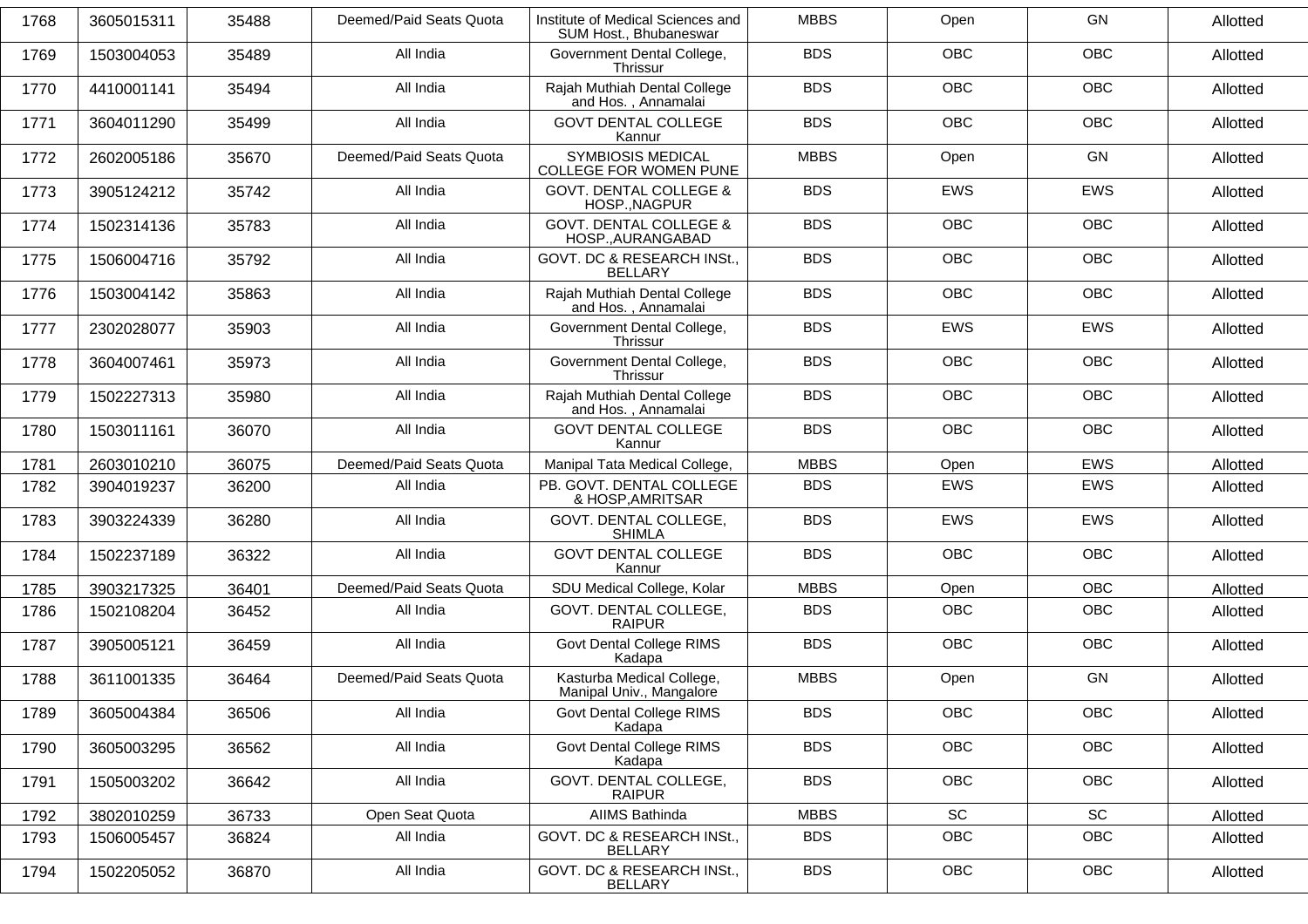| 1795 | 2702003649 | 36873 | All India                                 | GOVT. DENTAL COLLEGE.<br><b>KOTTAYAM</b>                              | <b>BDS</b>           | <b>OBC</b> | <b>OBC</b> | Allotted |
|------|------------|-------|-------------------------------------------|-----------------------------------------------------------------------|----------------------|------------|------------|----------|
| 1796 | 3603003442 | 36896 | All India                                 | GOVT. DENTAL COLLEGE,<br>TRIVANDRUM                                   | <b>BDS</b>           | <b>EWS</b> | <b>EWS</b> | Allotted |
| 1797 | 3607006029 | 36903 | Deemed/Paid Seats Quota                   | Kasturba Medical College,<br>Manipal Univ., Mangalore                 | <b>MBBS</b>          | Open       | GN         | Allotted |
| 1798 | 3905120314 | 37174 | Deemed/Paid Seats Quota                   | MGM Medical College,<br>Aurangabad                                    | <b>MBBS</b>          | Open       | OBC        | Allotted |
| 1799 | 1502110264 | 37341 | All India                                 | GOVT. DENTAL COLLEGE,<br><b>TRIVANDRUM</b>                            | <b>BDS</b>           | <b>OBC</b> | <b>OBC</b> | Allotted |
| 1800 | 2001307213 | 37381 | Jamia Millia Islamia Dental(JMI)<br>Quota | Faculty of Dentistry, Jamia Millia<br>Islamia, New Delhi              | <b>BDS</b>           | Open       | <b>EWS</b> | Allotted |
| 1801 | 3903010163 | 37496 | Deemed/Paid Seats Quota                   | Institute of Medical Sciences and<br>SUM Host., Bhubaneswar           | <b>MBBS</b>          | Open       | <b>OBC</b> | Allotted |
| 1802 | 3905108013 | 37502 | <b>B.Sc Nursing All India</b>             | College of Nursing Bhopal<br>Nursing College, BMHRC,<br><b>BHOPAL</b> | <b>B.Sc. Nursing</b> | Open       | <b>EWS</b> | Allotted |
| 1803 | 2303001037 | 37577 | Deemed/Paid Seats Quota                   | MM Inst. Med. and Research,<br>Mullana                                | <b>MBBS</b>          | Open       | GN         | Allotted |
| 1804 | 1504006326 | 37670 | All India                                 | Jawaharlal Nehru Institute of<br>Dental Sciences, Imphal              | <b>BDS</b>           | <b>EWS</b> | EWS        | Allotted |
| 1805 | 3903234001 | 38136 | Deemed/Paid Seats Quota                   | SDU Medical College, Kolar                                            | <b>MBBS</b>          | Open       | <b>OBC</b> | Allotted |
| 1806 | 3903205494 | 38267 | All India                                 | Government Dental College,<br><b>Thrissur</b>                         | <b>BDS</b>           | EWS        | <b>EWS</b> | Allotted |
| 1807 | 3903014028 | 38752 | Deemed/Paid Seats Quota                   | SDU Medical College, Kolar                                            | <b>MBBS</b>          | Open       | <b>OBC</b> | Allotted |
| 1808 | 3605012217 | 39149 | All India                                 | Govt Dental College RIMS<br>Kadapa                                    | <b>BDS</b>           | EWS        | EWS        | Allotted |
| 1809 | 1703009311 | 39275 | Open Seat Quota                           | AIIMS, Patna                                                          | <b>MBBS</b>          | <b>SC</b>  | SC         | Allotted |
| 1810 | 1506004400 | 39501 | All India                                 | Govt Dental College RIMS<br>Kadapa                                    | <b>BDS</b>           | EWS        | EWS        | Allotted |
| 1811 | 4116005279 | 39570 | All India                                 | MADRAS MEDICAL COLLEGE,<br><b>CHENNAI</b>                             | <b>MBBS</b>          | <b>SC</b>  | <b>SC</b>  | Allotted |
| 1812 | 3604001580 | 39659 | Deemed/Paid Seats Quota                   | Kasturba Medical College,<br>Manipal Univ., Mangalore                 | <b>MBBS</b>          | Open       | GN         | Allotted |
| 1813 | 3903122338 | 40563 | Deemed/Paid Seats Quota                   | SDU Medical College, Kolar                                            | <b>MBBS</b>          | Open       | <b>OBC</b> | Allotted |
| 1814 | 3903040020 | 40686 | Deemed/Paid Seats Quota                   | SDU Medical College, Kolar                                            | <b>MBBS</b>          | Open       | OBC        | Allotted |
| 1815 | 3903010483 | 40846 | Deemed/Paid Seats Quota                   | <b>SYMBIOSIS MEDICAL</b><br><b>COLLEGE FOR WOMEN PUNE</b>             | <b>MBBS</b>          | Open       | GN         | Allotted |
| 1816 | 2001314383 | 40889 | Deemed/Paid Seats Quota                   | Manipal Tata Medical College,                                         | <b>MBBS</b>          | Open       | OBC        | Allotted |
| 1817 | 4408007398 | 41025 | Deemed/Paid Seats Quota                   | MM Inst. Med. and Research,<br>Mullana                                | <b>MBBS</b>          | Open       | GN         | Allotted |
| 1818 | 3902001316 | 41133 | Deemed/Paid Seats Quota                   | SDU Medical College, Kolar                                            | <b>MBBS</b>          | Open       | OBC        | Allotted |
| 1819 | 2302006053 | 41195 | Deemed/Paid Seats Quota                   | <b>SYMBIOSIS MEDICAL</b><br>COLLEGE FOR WOMEN PUNE                    | <b>MBBS</b>          | Open       | GN         | Allotted |
| 1820 | 2602005542 | 41679 | Deemed/Paid Seats Quota                   | <b>SYMBIOSIS MEDICAL</b><br>COLLEGE FOR WOMEN PUNE                    | <b>MBBS</b>          | Open       | EWS        | Allotted |
| 1821 | 4410001751 | 42114 | Open Seat Quota                           | AIIMS, Patna                                                          | <b>MBBS</b>          | SC         | SC         | Allotted |
| 1822 | 1502102528 | 42301 | Deemed/Paid Seats Quota                   | <b>SYMBIOSIS MEDICAL</b><br><b>COLLEGE FOR WOMEN PUNE</b>             | <b>MBBS</b>          | Open       | OBC        | Allotted |
| 1823 | 3905021223 | 42357 | Deemed/Paid Seats Quota                   | Institute of Medical Sciences and<br>SUM Host., Bhubaneswar           | <b>MBBS</b>          | Open       | OBC        | Allotted |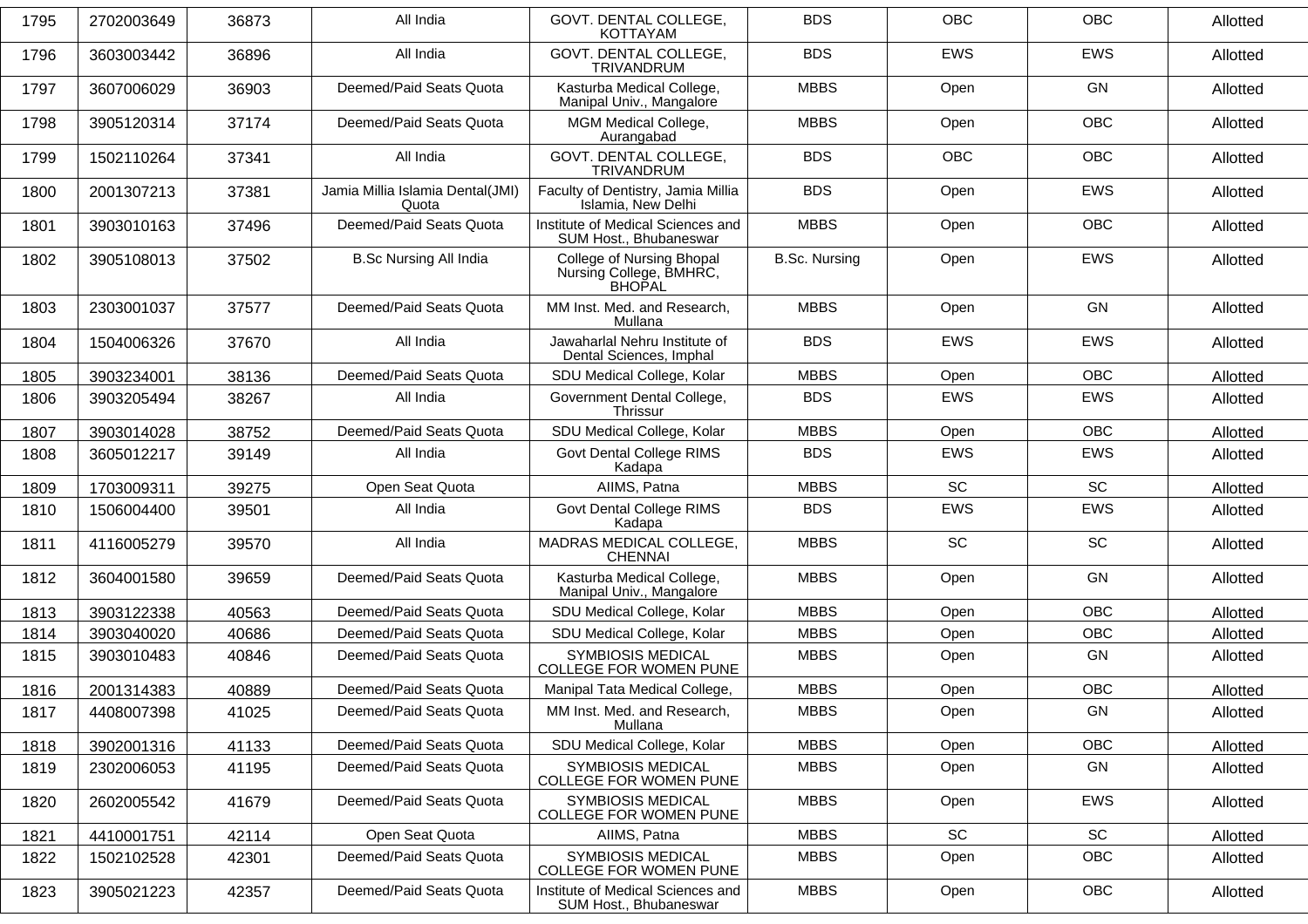| 1824 | 3902009064 | 42888 | Deemed/Paid Seats Quota       | Kasturba Medical College,<br>Manipal Univ., Mangalore                                | <b>MBBS</b>          | Open                         | <b>OBC</b>                   | Allotted |
|------|------------|-------|-------------------------------|--------------------------------------------------------------------------------------|----------------------|------------------------------|------------------------------|----------|
| 1825 | 3112108335 | 42954 | All India                     | <b>TOPIWALA NATIONAL</b><br>MEDICAL COLLEGE, MUMBAI                                  | <b>MBBS</b>          | <b>SC</b>                    | SC                           | Allotted |
| 1826 | 3112006033 | 43097 | Open Seat Quota               | <b>AIIMS Rajkot</b>                                                                  | <b>MBBS</b>          | <b>SC</b>                    | SC                           | Allotted |
| 1827 | 3903213436 | 43169 | Deemed/Paid Seats Quota       | Institute of Medical Sciences and<br>SUM Host., Bhubaneswar                          | <b>MBBS</b>          | Open                         | OBC                          | Allotted |
| 1828 | 4408002457 | 43323 | Deemed/Paid Seats Quota       | <b>SYMBIOSIS MEDICAL</b><br><b>COLLEGE FOR WOMEN PUNE</b>                            | <b>MBBS</b>          | Open                         | GN                           | Allotted |
| 1829 | 2001302451 | 43726 | IP University Quota           | <b>ESIC Dental College and Hospital</b>                                              | <b>BDS</b>           | <b>OBC</b>                   | <b>OBC</b>                   | Allotted |
| 1830 | 1601007361 | 43939 | Deemed/Paid Seats Quota       | Kasturba Medical College,<br>Manipal Univ., Mangalore                                | <b>MBBS</b>          | Open                         | GN                           | Allotted |
| 1831 | 3903111347 | 44565 | Deemed/Paid Seats Quota       | SDU Medical College, Kolar                                                           | <b>MBBS</b>          | Open                         | <b>OBC</b>                   | Allotted |
| 1832 | 1502106040 | 44945 | <b>Muslim Minority Quota</b>  | Hamdard Inst of Med Sciences<br>and Research, New Delhi                              | <b>MBBS</b>          | Open                         | GN                           | Allotted |
| 1833 | 2001215150 | 44998 | IP University Quota           | <b>ESIC Dental College and Hospital</b>                                              | <b>BDS</b>           | <b>OBC</b>                   | <b>OBC</b>                   | Allotted |
| 1834 | 3903118363 | 45055 | Deemed/Paid Seats Quota       | Institute of Medical Sciences and<br>SUM Host., Bhubaneswar                          | <b>MBBS</b>          | Open                         | OBC                          | Allotted |
| 1835 | 2001011119 | 45351 | Delhi University Quota        | University College of Medical<br>Sciences, New Delhi                                 | <b>MBBS</b>          | SC                           | SC                           | Allotted |
| 1836 | 2001012113 | 45903 | IP University Quota           | <b>ESIC Dental College and Hospital</b>                                              | <b>BDS</b>           | OBC                          | OBC                          | Allotted |
| 1837 | 2401005407 | 45922 | Open Seat Quota               | AIIMS, Rai Bareli                                                                    | <b>MBBS</b>          | SC                           | SC                           | Allotted |
| 1838 | 1601003311 | 46021 | Deemed/Paid Seats Quota       | MM Inst. Med. and Research,<br>Mullana                                               | <b>MBBS</b>          | Open                         | <b>OBC</b>                   | Allotted |
| 1839 | 3903222420 | 46119 | Deemed/Paid Seats Quota       | Institute of Medical Sciences and<br>SUM Host., Bhubaneswar                          | <b>MBBS</b>          | Open                         | <b>OBC</b>                   | Allotted |
| 1840 | 2001108005 | 46238 | Deemed/Paid Seats Quota       | Bharati Vidyapeeth DU Medical<br>College                                             | <b>MBBS</b>          | Open                         | GN                           | Allotted |
| 1841 | 2001106481 | 46367 | Deemed/Paid Seats Quota       | Rural Medical College and PIMS,<br>Loni                                              | <b>MBBS</b>          | Open                         | <b>OBC</b>                   | Allotted |
| 1842 | 2001002477 | 47272 | IP University Quota           | <b>ESIC Dental College and Hospital</b>                                              | <b>BDS</b>           | <b>OBC</b>                   | <b>OBC</b>                   | Allotted |
| 1843 | 2001119052 | 47351 | Deemed/Paid Seats Quota       | Kasturba Medical College,<br>Manipal Univ., Mangalore                                | <b>MBBS</b>          | Open                         | GN                           | Allotted |
| 1844 | 2304005137 | 47512 | Deemed/Paid Seats Quota       | Manipal Tata Medical College,                                                        | <b>MBBS</b>          | Open                         | <b>EWS</b>                   | Allotted |
| 1845 | 3104010218 | 47843 | All India                     | <b>GRANT MEDICAL COLL &amp; SIR</b><br>J.J.HOSP, MUMBAI                              | <b>MBBS</b>          | <b>SC</b>                    | SC                           | Allotted |
| 1846 | 3903108181 | 48023 | Deemed/Paid Seats Quota       | Institute of Medical Sciences and<br>SUM Host., Bhubaneswar                          | <b>MBBS</b>          | Open                         | <b>OBC</b>                   | Allotted |
| 1847 | 1901001215 | 48100 | All India                     | MEDICAL COLLEGE, BARODA                                                              | <b>MBBS</b>          | SC.                          | SC.                          | Allotted |
| 1848 | 2001014077 | 48355 | Open Seat Quota               | AIIMS Jammu                                                                          | <b>MBBS</b>          | $\operatorname{\textsf{SC}}$ | $\operatorname{\textsf{SC}}$ | Allotted |
| 1849 | 4408110347 | 48507 | Deemed/Paid Seats Quota       | Kasturba Medical College,<br>Manipal Univ., Mangalore                                | <b>MBBS</b>          | Open                         | GN                           | Allotted |
| 1850 | 3903005566 | 48754 | <b>B.Sc Nursing All India</b> | College of Nursing Ahilya Bai<br>College of Nursing, Maulana<br>Azad Medical College | <b>B.Sc. Nursing</b> | Open                         | OBC                          | Allotted |
| 1851 | 4608018073 | 49142 | Deemed/Paid Seats Quota       | Kalinga Institute of Medical<br>Sciences, Bhubaneswar                                | <b>MBBS</b>          | Open                         | GN                           | Allotted |
| 1852 | 3607001313 | 49984 | Open Seat Quota               | AIIMS, Kalyani                                                                       | <b>MBBS</b>          | SC                           | SC                           | Allotted |
| 1853 | 2601007029 | 50002 | Deemed/Paid Seats Quota       | K.S Hegde Medical Academy,<br>Mangaluru                                              | <b>MBBS</b>          | Open                         | GN                           | Allotted |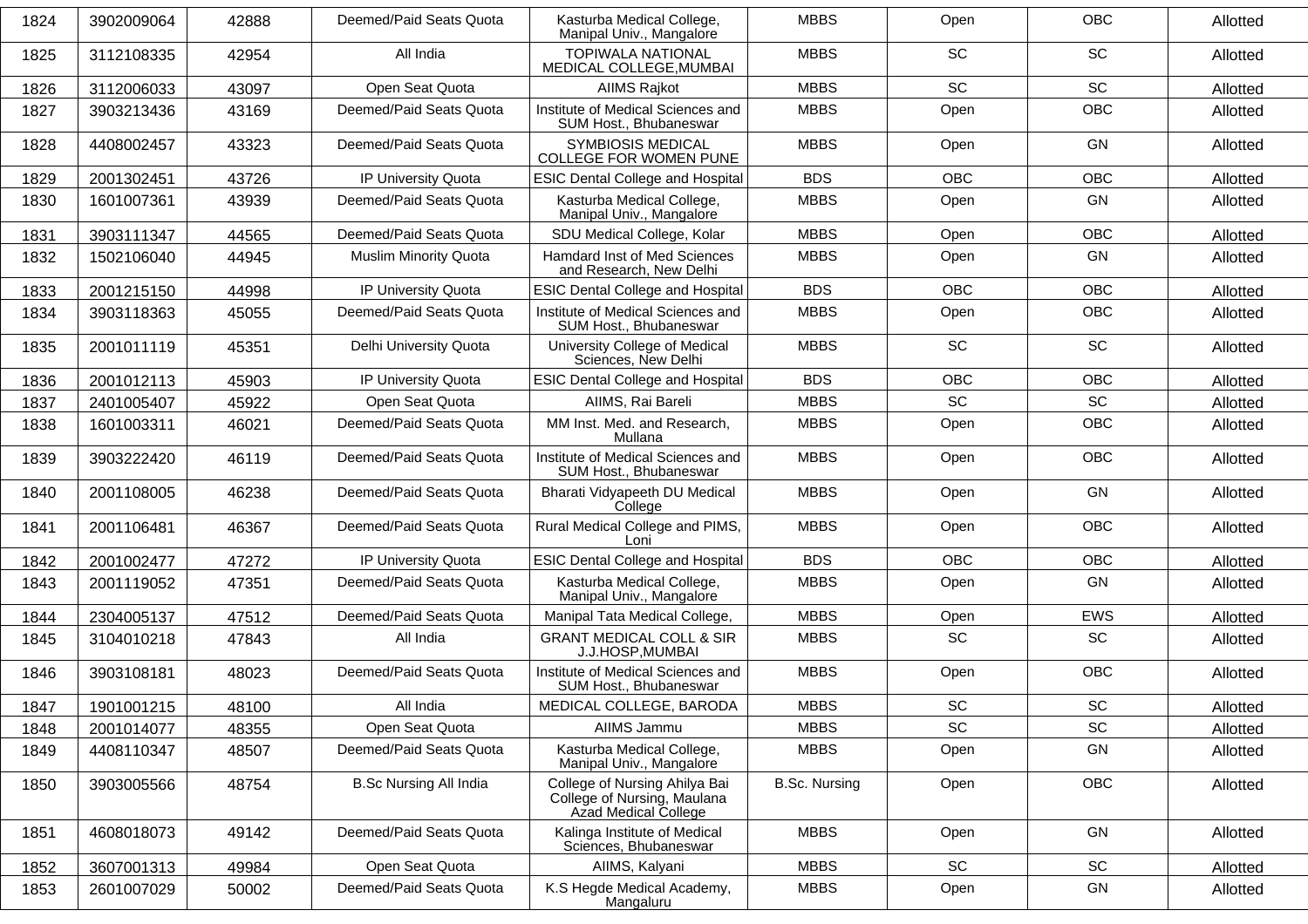| 1854 | 4602002215 | 50059 | Deemed/Paid Seats Quota       | Institute of Medical Sciences and<br>SUM Host., Bhubaneswar                          | <b>MBBS</b>          | Open                         | GN         | Allotted |
|------|------------|-------|-------------------------------|--------------------------------------------------------------------------------------|----------------------|------------------------------|------------|----------|
| 1855 | 2001019154 | 50271 | IP University Quota           | <b>ESIC Dental College and Hospital</b>                                              | <b>BDS</b>           | <b>OBC</b>                   | OBC        | Allotted |
| 1856 | 2302003150 | 50371 | All India                     | KGMC, LUCKNOW                                                                        | <b>MBBS</b>          | <b>SC</b>                    | SC         | Allotted |
| 1857 | 2001305472 | 50545 | Deemed/Paid Seats Quota       | <b>VELS MEDICAL COLLEGE &amp;</b><br><b>HOSPITAL</b>                                 | <b>MBBS</b>          | Open                         | <b>OBC</b> | Allotted |
| 1858 | 3111112113 | 51062 | All India                     | <b>GRANT MEDICAL COLL &amp; SIR</b><br>J.J.HOSP, MUMBAI                              | <b>MBBS</b>          | <b>SC</b>                    | SC         | Allotted |
| 1859 | 4201103015 | 51247 | Open Seat Quota               | AIIMS, Rishikesh                                                                     | <b>MBBS</b>          | <b>ST</b>                    | <b>ST</b>  | Allotted |
| 1860 | 3903003507 | 51529 | <b>B.Sc Nursing All India</b> | College of Nursing Ahilya Bai<br>College of Nursing, Maulana<br>Azad Medical College | <b>B.Sc. Nursing</b> | Open                         | <b>OBC</b> | Allotted |
| 1861 | 2001210497 | 51944 | Deemed/Paid Seats Quota       | Institute of Medical Sciences and<br>SUM Host., Bhubaneswar                          | <b>MBBS</b>          | Open                         | GN         | Allotted |
| 1862 | 4608009082 | 52046 | <b>B.Sc Nursing All India</b> | College of Nursing BHU,<br>VARANASI                                                  | <b>B.Sc. Nursing</b> | Open                         | GN         | Allotted |
| 1863 | 2001115228 | 52339 | IP University Quota           | <b>ESIC Dental College and Hospital</b>                                              | <b>BDS</b>           | <b>OBC</b>                   | OBC        | Allotted |
| 1864 | 2001201754 | 52456 | All India                     | Govt institute of Medcial<br>Sciences, GREATER NOIDA                                 | <b>MBBS</b>          | SC                           | SC         | Allotted |
| 1865 | 3903019239 | 52523 | Deemed/Paid Seats Quota       | SDU Medical College, Kolar                                                           | <b>MBBS</b>          | Open                         | OBC        | Allotted |
| 1866 | 2001214014 | 52731 | Open Seat Quota               | AIIMS, Rai Bareli                                                                    | <b>MBBS</b>          | $\operatorname{\textsf{SC}}$ | SC         | Allotted |
| 1867 | 3109014138 | 52798 | All India                     | LOKMANYA TILAK MUNICIPAL<br>M C, MUMBAI                                              | <b>MBBS</b>          | SC                           | SC         | Allotted |
| 1868 | 2001315148 | 52870 | Deemed/Paid Seats Quota       | SDU Medical College, Kolar                                                           | <b>MBBS</b>          | Open                         | GN         | Allotted |
| 1869 | 3905112077 | 53396 | Deemed/Paid Seats Quota       | MGM Medical College,<br>Aurangabad                                                   | <b>MBBS</b>          | Open                         | OBC        | Allotted |
| 1870 | 3903011135 | 53519 | Deemed/Paid Seats Quota       | Institute of Medical Sciences and<br>SUM Host., Bhubaneswar                          | <b>MBBS</b>          | Open                         | OBC        | Allotted |
| 1871 | 3903103162 | 53795 | Deemed/Paid Seats Quota       | Mahatma Gandhi Medical<br>College, Pondicherry                                       | <b>MBBS</b>          | Open                         | GN         | Allotted |
| 1872 | 2603011385 | 54078 | Open Seat Quota               | <b>JIPMER KARAIKAL</b>                                                               | <b>MBBS</b>          | <b>SC</b>                    | <b>SC</b>  | Allotted |
| 1873 | 4604003745 | 54148 | Deemed/Paid Seats Quota       | Manipal Tata Medical College,                                                        | <b>MBBS</b>          | Open                         | GN         | Allotted |
| 1874 | 3903020429 | 54179 | Deemed/Paid Seats Quota       | Institute of Medical Sciences and<br>SUM Host., Bhubaneswar                          | <b>MBBS</b>          | Open                         | <b>EWS</b> | Allotted |
| 1875 | 3905106317 | 54836 | Deemed/Paid Seats Quota       | MGM Medical College,<br>Aurangabad                                                   | <b>MBBS</b>          | Open                         | <b>OBC</b> | Allotted |
| 1876 | 3903213466 | 54982 | Deemed/Paid Seats Quota       | SDU Medical College, Kolar                                                           | <b>MBBS</b>          | Open                         | <b>OBC</b> | Allotted |
| 1877 | 4103006379 | 55081 | All India                     | STANLEY MEDICAL COLLEGE,<br><b>CHENNAI</b>                                           | <b>MBBS</b>          | SC                           | SC         | Allotted |
| 1878 | 3903033336 | 55530 | Deemed/Paid Seats Quota       | Institute of Medical Sciences and<br>SUM Host., Bhubaneswar                          | <b>MBBS</b>          | Open                         | GN         | Allotted |
| 1879 | 3905123029 | 55593 | Open Seat Quota               | AIIMS, Rai Bareli                                                                    | <b>MBBS</b>          | $\operatorname{\textsf{SC}}$ | SC         | Allotted |
| 1880 | 2302002341 | 55698 | All India                     | <b>GRANT MEDICAL COLL &amp; SIR</b><br>J.J.HOSP, MUMBAI                              | <b>MBBS</b>          | SC                           | SC         | Allotted |
| 1881 | 1205007363 | 55931 | Open Seat Quota               | <b>JIPMER KARAIKAL</b>                                                               | <b>MBBS</b>          | SC                           | SC         | Allotted |
| 1882 | 3110001330 | 56053 | All India                     | LOKMANYA TILAK MUNICIPAL<br>M C, MUMBAI                                              | <b>MBBS</b>          | SC                           | SC         | Allotted |
| 1883 | 4603006361 | 56307 | Deemed/Paid Seats Quota       | Manipal Tata Medical College,                                                        | <b>MBBS</b>          | Open                         | GN         | Allotted |
| 1884 | 2304011052 | 56510 | <b>B.Sc Nursing All India</b> | College of Nursing LHMC, New<br>Delhi                                                | <b>B.Sc. Nursing</b> | Open                         | GN         | Allotted |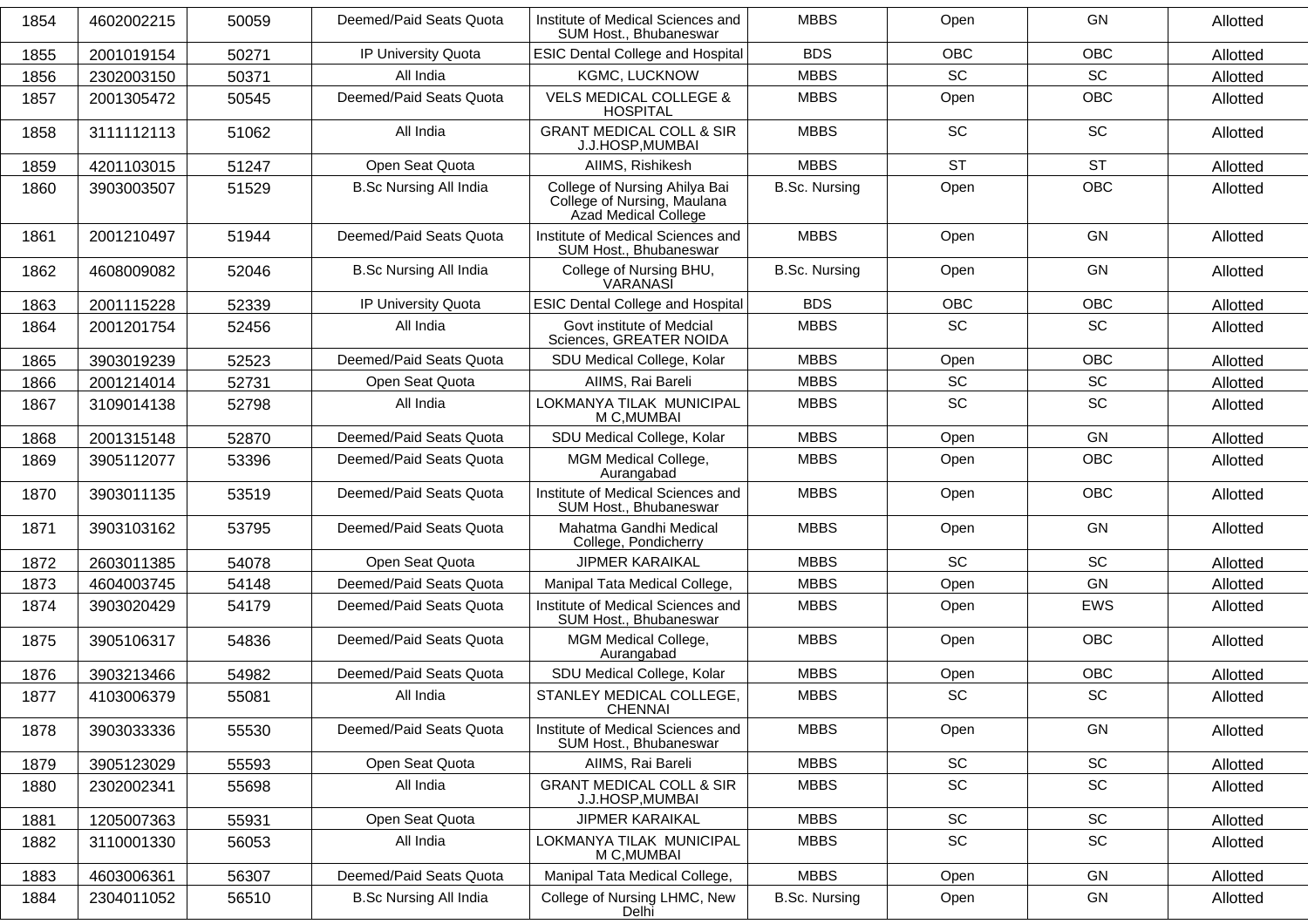| 1885 | 3905110345 | 56536 | Deemed/Paid Seats Quota                                                     | K.S Hegde Medical Academy,<br>Mangaluru                                              | <b>MBBS</b>          | Open       | GN         | Allotted                  |
|------|------------|-------|-----------------------------------------------------------------------------|--------------------------------------------------------------------------------------|----------------------|------------|------------|---------------------------|
| 1886 | 4605001129 | 56874 | Open Seat Quota                                                             | AIIMS, Deogarh                                                                       | <b>MBBS</b>          | SC         | SC         | Allotted                  |
| 1887 | 3905117189 | 56970 | <b>B.Sc Nursing All India</b>                                               | College of Nursing Bhopal<br>Nursing College, BMHRC,<br>BHOPAL                       | <b>B.Sc. Nursing</b> | Open       | <b>EWS</b> | Allotted                  |
| 1888 | 3602006145 | 57042 | Deemed/Paid Seats Quota                                                     | Institute of Medical Sciences and<br>SUM Host., Bhubaneswar                          | <b>MBBS</b>          | Open       | GN         | Allotted                  |
| 1889 | 2801002099 | 57252 | <b>B.Sc Nursing All India</b>                                               | College of Nursing Ahilya Bai<br>College of Nursing, Maulana<br>Azad Medical College | <b>B.Sc. Nursing</b> | <b>OBC</b> | <b>OBC</b> | Allotted                  |
| 1890 | 2001324364 | 57504 | Open Seat Quota                                                             | AIIMS, Deogarh                                                                       | <b>MBBS</b>          | SC         | SC         | Allotted                  |
| 1891 | 2302019060 | 57787 | All India                                                                   | <b>INDIRA GANDHI MEDICAL</b><br>COLL., SHIMLA                                        | <b>MBBS</b>          | SC         | SC         | Allotted                  |
| 1892 | 3902004097 | 58053 | <b>B.Sc Nursing All India</b>                                               | College of Nursing Bhopal<br>Nursing College, BMHRC,<br><b>BHOPAL</b>                | <b>B.Sc. Nursing</b> | Open       | <b>OBC</b> | Allotted                  |
| 1893 | 2302014382 | 58240 | All India                                                                   | SARDAR PATEL MEDICAL<br><b>COLLEGE, BIKANER</b>                                      | <b>MBBS</b>          | SC         | SC         | Allotted                  |
| 1894 | 1202005103 | 58345 | Open Seat Quota                                                             | <b>JIPMER KARAIKAL</b>                                                               | <b>MBBS</b>          | SC         | SC         | Allotted                  |
| 1895 | 4208002348 | 58479 | Open Seat Quota                                                             | AIIMS, Deogarh                                                                       | <b>MBBS</b>          | SC         | SC         | Allotted                  |
| 1896 | 2001309144 | 58521 | <b>B.Sc Nursing All India</b>                                               | College of Nursing Safdarjung<br>Hospital, New Delhi                                 | <b>B.Sc. Nursing</b> | Open       | <b>OBC</b> | Allotted                  |
| 1897 | 4201008570 | 58553 | Open Seat Quota                                                             | <b>JIPMER KARAIKAL</b>                                                               | <b>MBBS</b>          | SC         | SC         | Allotted                  |
| 1898 | 2001003350 | 58714 | All India                                                                   | Dr. R. N. Cooper General<br>Hospital, Juhu, Mumbai                                   | <b>MBBS</b>          | <b>SC</b>  | SC         | Allotted                  |
| 1899 | 4208005317 | 58873 | Open Seat Quota                                                             | AllMS, Raipur                                                                        | <b>MBBS</b>          | <b>ST</b>  | <b>ST</b>  | Allotted                  |
| 1900 | 2603011442 | 59332 | Deemed/Paid Seats Quota                                                     | Jawahar Lal Nehru Medical<br>College, Belagavi                                       | <b>MBBS</b>          | Open       | <b>OBC</b> | Allotted                  |
| 1901 | 2602005626 | 60121 | Open Seat Quota                                                             | AIIMS, Patna                                                                         | <b>MBBS</b>          | <b>ST</b>  | <b>ST</b>  | Allotted                  |
| 1902 | 2302004310 | 60525 | Delhi NCR Children/Widows of<br>Personnel of the Armed Forces<br>(CW) Quota | Maulana Azad Institute of Dental<br>Sciences, New Delhi                              | <b>BDS</b>           | Open       | GN         | Allotted( CW Rank<br>:80) |
| 1903 | 1601005134 | 60557 | <b>B.Sc Nursing All India</b>                                               | College of Nursing BHU,<br>VARANASI                                                  | <b>B.Sc. Nursing</b> | Open       | GN         | Allotted                  |
| 1904 | 4608008345 | 60769 | Open Seat Quota                                                             | <b>AIIMS Guahawti</b>                                                                | <b>MBBS</b>          | <b>SC</b>  | SC         | Allotted                  |
| 1905 | 1601011441 | 60911 | <b>B.Sc Nursing All India</b>                                               | College of Nursing Dr. RML<br>Hospital, New Delhi                                    | <b>B.Sc. Nursing</b> | Open       | <b>EWS</b> | Allotted                  |
| 1906 | 2001305163 | 61144 | <b>B.Sc Nursing All India</b>                                               | College of Nursing BHU,<br>VARANASI                                                  | <b>B.Sc. Nursing</b> | Open       | <b>OBC</b> | Allotted                  |
| 1907 | 2001205519 | 61324 | <b>B.Sc Nursing All India</b>                                               | College of Nursing BHU,<br>VARANASI                                                  | <b>B.Sc. Nursing</b> | Open       | GN         | Allotted                  |
| 1908 | 1507001310 | 61423 | <b>B.Sc Nursing Delhi NCR</b>                                               | College of Nursing Ahilya Bai<br>College of Nursing, Maulana<br>Azad Medical College | <b>B.Sc. Nursing</b> | Open       | OBC        | Allotted                  |
| 1909 | 3903224005 | 61521 | Open Seat Quota                                                             | AIIMS Guahawti                                                                       | <b>MBBS</b>          | SC         | SC         | Allotted                  |
| 1910 | 4411102675 | 61556 | Deemed/Paid Seats Quota                                                     | Manipal Tata Medical College,                                                        | <b>MBBS</b>          | Open       | OBC        | Allotted                  |
| 1911 | 1502220216 | 61569 | Deemed/Paid Seats Quota                                                     | JSS Medical College, Mysuru                                                          | <b>MBBS</b>          | Open       | GN         | Allotted                  |
| 1912 | 2302004598 | 61655 | <b>B.Sc Nursing All India</b>                                               | College of Nursing RAK CON,<br>New Delhi                                             | <b>B.Sc. Nursing</b> | Open       | GN         | Allotted                  |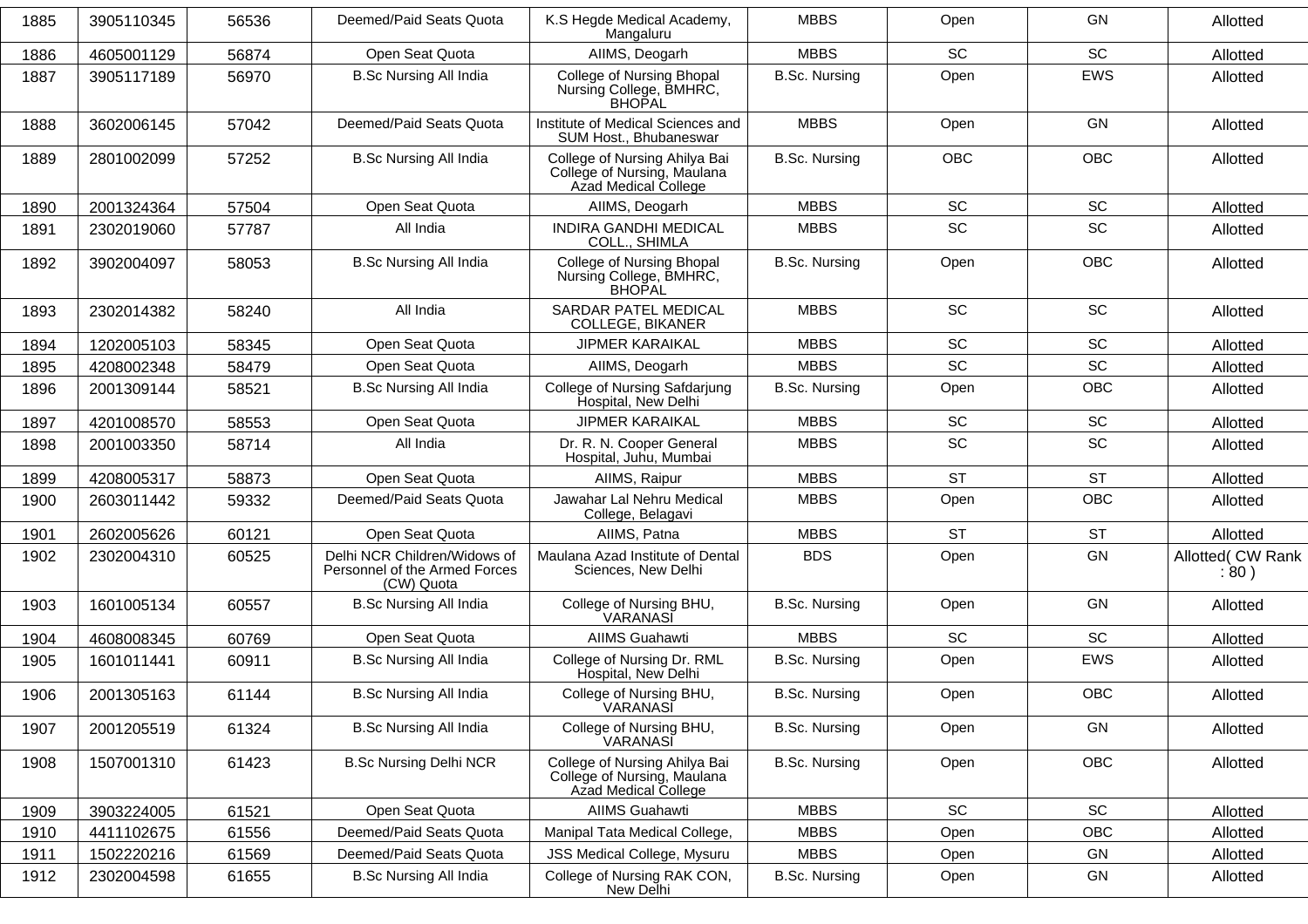| 1913 | 1502301254 | 62010 | <b>B.Sc Nursing All India</b>            | College of Nursing BHU,<br>VARANASI                                              | <b>B.Sc. Nursing</b> | Open                         | <b>OBC</b>                   | Allotted |
|------|------------|-------|------------------------------------------|----------------------------------------------------------------------------------|----------------------|------------------------------|------------------------------|----------|
| 1914 | 3701002378 | 62036 | Internal -Puducherry UT Domicile         | <b>JIPMER KARAIKAL</b>                                                           | <b>MBBS</b>          | Open                         | OBC                          | Allotted |
| 1915 | 3903013192 | 62754 | All India                                | GOVT.MEDICAL COLLEGE,<br>KOTA                                                    | <b>MBBS</b>          | <b>SC</b>                    | <b>SC</b>                    | Allotted |
| 1916 | 2001008107 | 62925 | Deemed/Paid Seats Quota                  | Manipal Tata Medical College,                                                    | <b>MBBS</b>          | Open                         | GN                           | Allotted |
| 1917 | 1506001725 | 63076 | Deemed/Paid Seats Quota                  | Manipal Tata Medical College,                                                    | <b>MBBS</b>          | Open                         | GN                           | Allotted |
| 1918 | 1201008403 | 63228 | Open Seat Quota                          | AIIMS, Madurai                                                                   | <b>MBBS</b>          | SC                           | SC                           | Allotted |
| 1919 | 3905122160 | 63289 | Deemed/Paid Seats Quota                  | SDU Medical College, Kolar                                                       | <b>MBBS</b>          | Open                         | GN                           | Allotted |
| 1920 | 3903117037 | 63381 | Open Seat Quota                          | AIIMS, Madurai                                                                   | <b>MBBS</b>          | <b>SC</b>                    | SC                           | Allotted |
| 1921 | 3904002234 | 63509 | <b>B.Sc Nursing All India</b>            | College of Nursing Bhopal<br>Nursing College, BMHRC,<br><b>BHOPAL</b>            | <b>B.Sc. Nursing</b> | Open                         | <b>OBC</b>                   | Allotted |
| 1922 | 1503006102 | 63851 | Deemed/Paid Seats Quota                  | Institute of Dental Sciences,<br>Bhubaneswar                                     | <b>BDS</b>           | Open                         | GN                           | Allotted |
| 1923 | 4106002252 | 63987 | Employees State Insurance<br>Scheme(ESI) | <b>ESIC Medical College AND</b><br>PGIMSR, Chennai                               | <b>MBBS</b>          | Open                         | <b>OBC</b>                   | Allotted |
| 1924 | 3902017176 | 64188 | Deemed/Paid Seats Quota                  | MANAV RACHNA DENTAL<br><b>COLLEGE FARIDABAD</b>                                  | <b>BDS</b>           | Open                         | <b>OBC</b>                   | Allotted |
| 1925 | 3903138124 | 64269 | Deemed/Paid Seats Quota                  | SDU Medical College, Kolar                                                       | <b>MBBS</b>          | Open                         | <b>OBC</b>                   | Allotted |
| 1926 | 1601007116 | 64352 | Open Seat Quota                          | AllMS, Madurai                                                                   | <b>MBBS</b>          | <b>SC</b>                    | SC                           | Allotted |
| 1927 | 3107013105 | 64581 | Deemed/Paid Seats Quota                  | Jagadguru Gangadhar<br>Mahaswamigalu Moorusavirmath<br>Medical College, Hubballi | <b>MBBS</b>          | Open                         | OBC                          | Allotted |
| 1928 | 3201001497 | 64708 | Deemed/Paid Seats Quota                  | <b>JSS Medical College, Mysuru</b>                                               | <b>MBBS</b>          | Open                         | <b>OBC</b>                   | Allotted |
| 1929 | 4201003050 | 64853 | All India                                | Osmania Medical College Koti                                                     | <b>MBBS</b>          | SC                           | SC                           | Allotted |
| 1930 | 4410001918 | 64967 | Deemed/Paid Seats Quota                  | K.S Hegde Medical Academy,<br>Mangaluru                                          | <b>MBBS</b>          | Open                         | GN                           | Allotted |
| 1931 | 3903018439 | 65327 | Deemed/Paid Seats Quota                  | MGM Medical College,<br>Aurangabad                                               | <b>MBBS</b>          | Open                         | <b>EWS</b>                   | Allotted |
| 1932 | 2302009298 | 65344 | <b>B.Sc Nursing All India</b>            | College of Nursing Bhopal<br>Nursing College, BMHRC,<br>BHOPAL                   | <b>B.Sc. Nursing</b> | Open                         | GN                           | Allotted |
| 1933 | 1502301327 | 65581 | <b>Muslim Minority Quota</b>             | Hamdard Inst of Med Sciences<br>and Research, New Delhi                          | <b>MBBS</b>          | Open                         | <b>OBC</b>                   | Allotted |
| 1934 | 3114010229 | 65792 | All India                                | GOVT.MEDICAL COLLEGE,<br>AMRITSAR                                                | <b>MBBS</b>          | <b>SC</b>                    | SC                           | Allotted |
| 1935 | 3607009074 | 65799 | All India                                | V.S.S. MEDICAL COLLEGE,<br><b>BURLA</b>                                          | <b>MBBS</b>          | SC                           | SC                           | Allotted |
| 1936 | 3604002899 | 65991 | Deemed/Paid Seats Quota                  | Jagadguru Gangadhar<br>Mahaswamigalu Moorusavirmath<br>Medical College, Hubballi | <b>MBBS</b>          | Open                         | GN                           | Allotted |
| 1937 | 3905124231 | 66151 | All India                                | JAWAHAR LAL NEHRU<br>MEDICAL, AJMER                                              | <b>MBBS</b>          | SC                           | SC                           | Allotted |
| 1938 | 1502306466 | 66200 | All India                                | Indira Gandhi Institute of Medical<br>Sciences, Patna                            | <b>MBBS</b>          | $\operatorname{\textsf{SC}}$ | $\operatorname{\textsf{SC}}$ | Allotted |
| 1939 | 3605009265 | 66245 | All India                                | MAHARAJA K.C. GAJAPATI<br>M.C., BRAHMAPUR                                        | <b>MBBS</b>          | <b>SC</b>                    | SC                           | Allotted |
| 1940 | 3902019191 | 66248 | All India                                | DR.S.N. MEDICAL COLLEGE,<br><b>JODHPUR</b>                                       | <b>MBBS</b>          | SC                           | SC                           | Allotted |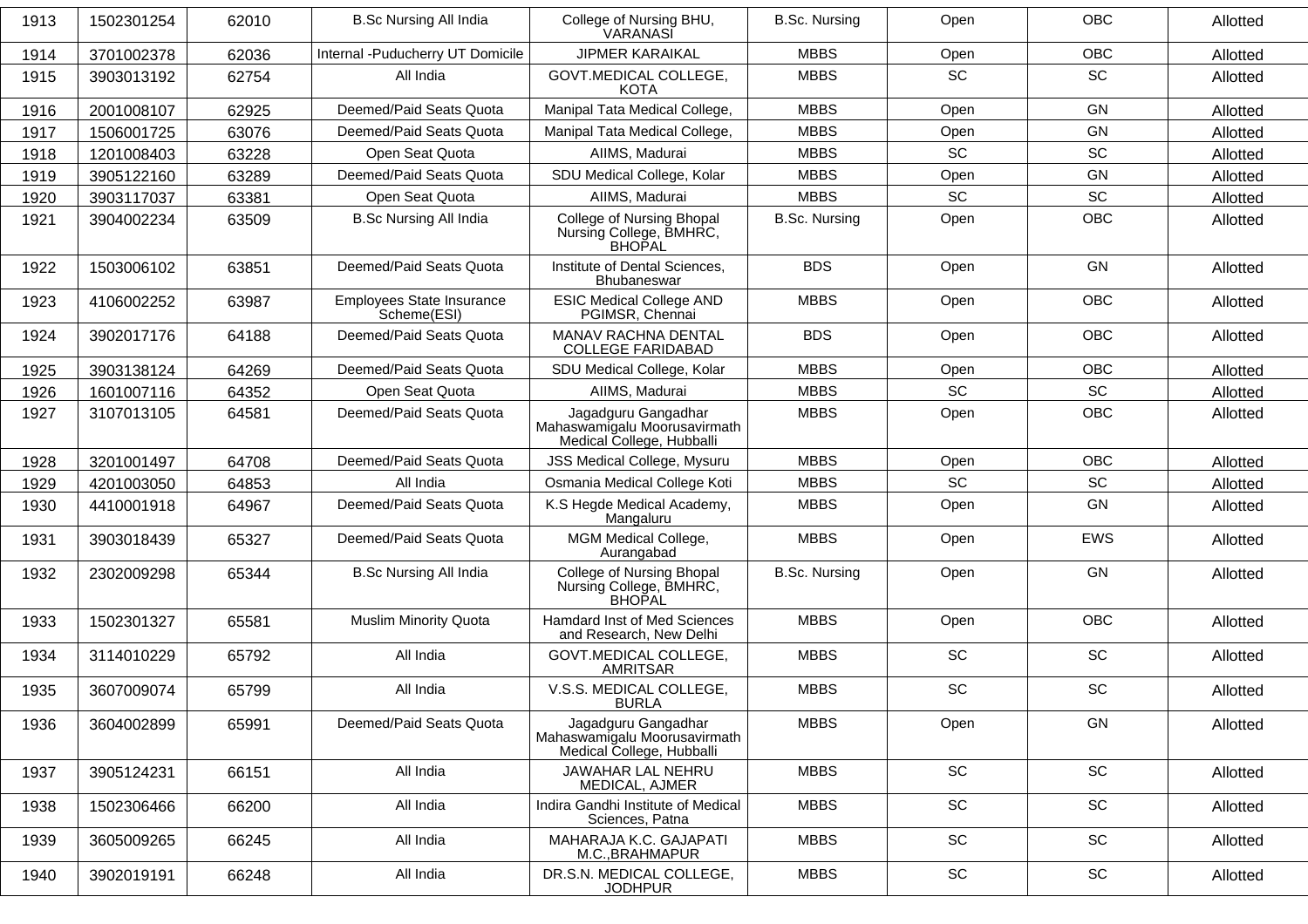| 1941 | 3604014473 | 66251 | All India                                | MAHARAJA K.C. GAJAPATI<br>M.C., BRAHMAPUR                             | <b>MBBS</b>          | <b>SC</b>                    | <b>SC</b>  | Allotted |
|------|------------|-------|------------------------------------------|-----------------------------------------------------------------------|----------------------|------------------------------|------------|----------|
| 1942 | 4301005419 | 66362 | Open Seat Quota                          | AIIMS, Kalyani                                                        | <b>MBBS</b>          | <b>ST</b>                    | <b>ST</b>  | Allotted |
| 1943 | 2603013062 | 66441 | Deemed/Paid Seats Quota                  | AB Shetty Memorial Inst. of<br>Dental Sce., Mangaluru                 | <b>BDS</b>           | Open                         | <b>GN</b>  | Allotted |
| 1944 | 1402104028 | 66465 | <b>B.Sc Nursing All India</b>            | College of Nursing Bhopal<br>Nursing College, BMHRC,<br><b>BHOPAL</b> | <b>B.Sc. Nursing</b> | Open                         | <b>EWS</b> | Allotted |
| 1945 | 3903027127 | 66581 | All India                                | JAWAHAR LAL NEHRU<br>MEDICAL, AJMER                                   | <b>MBBS</b>          | <b>SC</b>                    | <b>SC</b>  | Allotted |
| 1946 | 4602001211 | 66642 | Deemed/Paid Seats Quota                  | Kalinga Institute of Medical<br>Sciences, Bhubaneswar                 | <b>MBBS</b>          | Open                         | <b>OBC</b> | Allotted |
| 1947 | 2702030215 | 66727 | Deemed/Paid Seats Quota                  | Kalinga Institute of Medical<br>Sciences, Bhubaneswar                 | <b>MBBS</b>          | Open                         | <b>OBC</b> | Allotted |
| 1948 | 3903213435 | 67464 | Deemed/Paid Seats Quota                  | Institute of Medical Sciences and<br>SUM Host., Bhubaneswar           | <b>MBBS</b>          | Open                         | <b>OBC</b> | Allotted |
| 1949 | 2803018256 | 67650 | Employees State Insurance<br>Scheme(ESI) | Government Medical College,<br>ESIC, Kollam                           | <b>MBBS</b>          | Open                         | GN         | Allotted |
| 1950 | 4607019180 | 67728 | <b>B.Sc Nursing All India</b>            | College of Nursing BHU,<br>VARANASI                                   | <b>B.Sc. Nursing</b> | Open                         | <b>GN</b>  | Allotted |
| 1951 | 2602002496 | 67856 | All India                                | PATNA MEDICAL COLLEGE,<br><b>PATNA</b>                                | <b>MBBS</b>          | <b>SC</b>                    | SC         | Allotted |
| 1952 | 4608006067 | 68030 | Deemed/Paid Seats Quota                  | VMKV Medical College and<br>Hospital, Salem                           | <b>MBBS</b>          | Open                         | <b>OBC</b> | Allotted |
| 1953 | 3111011270 | 68300 | All India                                | <b>INDIRA GANDHI</b><br>GOVT.MEDICAL COLL.,<br><b>NAGPUR</b>          | <b>MBBS</b>          | <b>SC</b>                    | <b>SC</b>  | Allotted |
| 1954 | 2001203051 | 68461 | Delhi University Quota                   | Lady Hardinge Medical College,<br>New Delhi                           | <b>MBBS</b>          | <b>SC</b>                    | SC         | Allotted |
| 1955 | 4402009192 | 68569 | Open Seat Quota                          | AIIMS, Rishikesh                                                      | <b>MBBS</b>          | Open PwD                     | OBC PwD    | Allotted |
| 1956 | 4608105383 | 68789 | All India                                | R.G. KAR MEDICAL<br>COLLEGE, KOLKATA                                  | <b>MBBS</b>          | <b>SC</b>                    | <b>SC</b>  | Allotted |
| 1957 | 2806011051 | 68897 | Employees State Insurance<br>Scheme(ESI) | ESIC Medical College, Hyderbad                                        | <b>MBBS</b>          | Open                         | GN         | Allotted |
| 1958 | 3903129115 | 69081 | Deemed/Paid Seats Quota                  | Institute of Medical Sciences and<br>SUM Host., Bhubaneswar           | <b>MBBS</b>          | Open                         | <b>OBC</b> | Allotted |
| 1959 | 2502025252 | 69250 | <b>Muslim Minority Quota</b>             | <b>Hamdard Inst of Med Sciences</b><br>and Research, New Delhi        | <b>MBBS</b>          | Open                         | GN         | Allotted |
| 1960 | 3903013466 | 69257 | <b>B.Sc Nursing All India</b>            | College of Nursing BHU,<br>VARANASI                                   | <b>B.Sc. Nursing</b> | Open                         | OBC        | Allotted |
| 1961 | 4601003305 | 69361 | <b>B.Sc Nursing All India</b>            | <b>College of Nursing Bhopal</b><br>Nursing College, BMHRC,<br>BHOPAL | <b>B.Sc. Nursing</b> | Open                         | GN         | Allotted |
| 1962 | 2502022147 | 69582 | <b>B.Sc Nursing All India</b>            | College of Nursing BHU,<br>VARANASI                                   | <b>B.Sc. Nursing</b> | Open                         | GN         | Allotted |
| 1963 | 2001204477 | 69656 | All India                                | R.N.T. MEDICAL COLLEGE,<br><b>UDAIPUR</b>                             | <b>MBBS</b>          | $\operatorname{\textsf{SC}}$ | SC         | Allotted |
| 1964 | 1203012003 | 69742 | All India                                | <b>GOVT. KILPAUK MEDICAL</b><br>COLLEGE, CHENNAI                      | <b>MBBS</b>          | <b>SC</b>                    | SC         | Allotted |
| 1965 | 4407006122 | 69838 | Deemed/Paid Seats Quota                  | Manipal Tata Medical College,                                         | <b>MBBS</b>          | Open                         | GN         | Allotted |
| 1966 | 4601001682 | 69839 | Deemed/Paid Seats Quota                  | MM Inst. Med. and Research,<br>Mullana                                | <b>MBBS</b>          | Open                         | GN         | Allotted |
|      |            |       |                                          |                                                                       |                      |                              |            |          |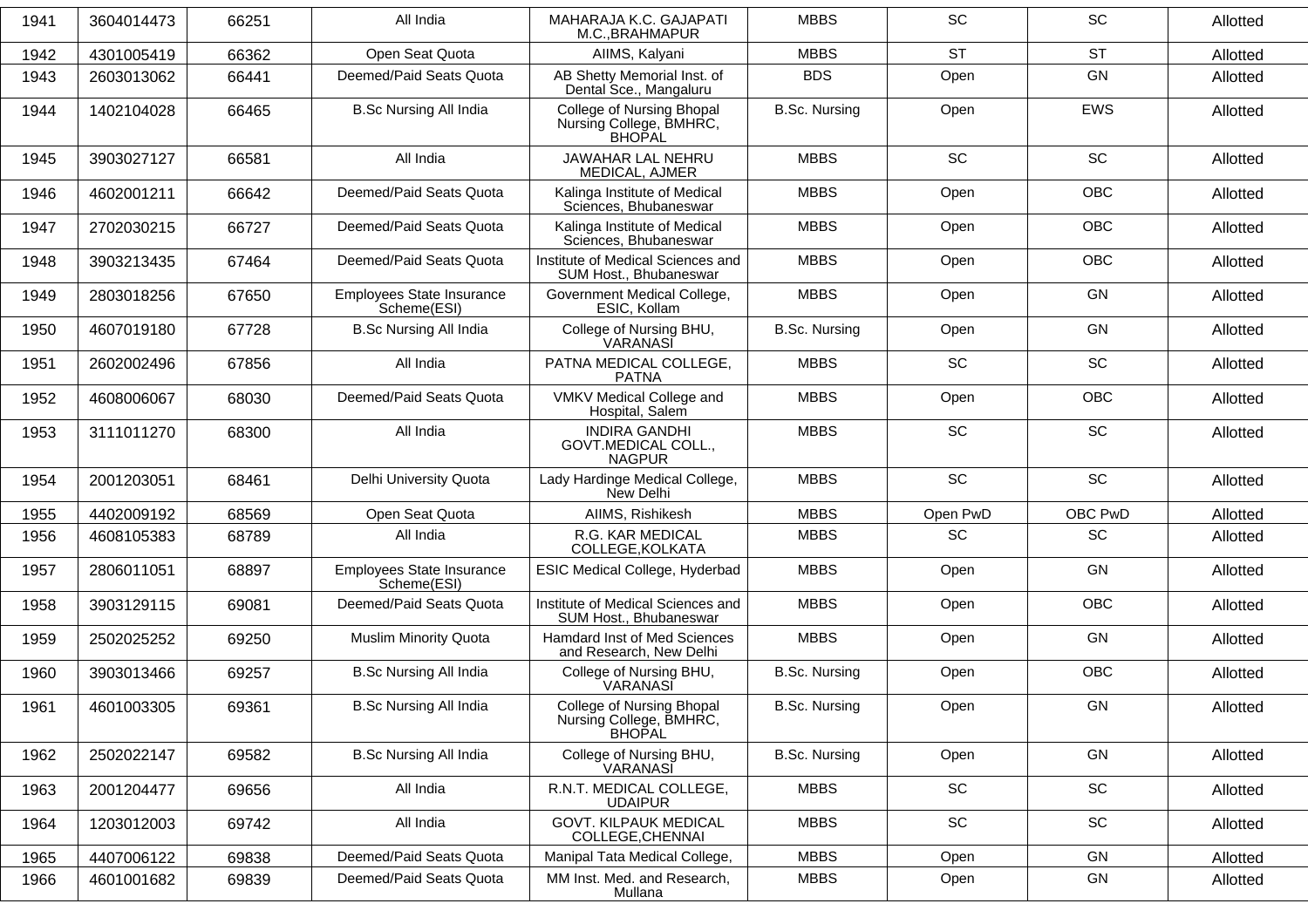| 1967 | 2001117208 | 69907 | All India                                | L.L.R.M. MEDICAL COLLEGE,<br><b>MEERUT</b>                                   | <b>MBBS</b>          | <b>SC</b>  | <b>SC</b>  | Allotted |
|------|------------|-------|------------------------------------------|------------------------------------------------------------------------------|----------------------|------------|------------|----------|
| 1968 | 2602001527 | 70111 | Deemed/Paid Seats Quota                  | Manipal Tata Medical College,                                                | <b>MBBS</b>          | Open       | <b>OBC</b> | Allotted |
| 1969 | 4201016426 | 70138 | All India                                | ESIC Medical College, Hyderbad                                               | <b>MBBS</b>          | <b>ST</b>  | <b>ST</b>  | Allotted |
| 1970 | 2001115359 | 70247 | <b>B.Sc Nursing All India</b>            | College of Nursing Safdarjung<br>Hospital, New Delhi                         | <b>B.Sc. Nursing</b> | Open       | OBC        | Allotted |
| 1971 | 3904015107 | 70706 | All India                                | R.N.T. MEDICAL COLLEGE,<br><b>UDAIPUR</b>                                    | <b>MBBS</b>          | SC         | SC         | Allotted |
| 1972 | 2001024156 | 70718 | All India                                | M.G.M. MEDICAL<br>COLLEGE, JAMSHEDPUR                                        | <b>MBBS</b>          | <b>SC</b>  | <b>SC</b>  | Allotted |
| 1973 | 1503008047 | 70897 | Deemed/Paid Seats Quota                  | <b>JSS Medical College, Mysuru</b>                                           | <b>MBBS</b>          | Open       | OBC        | Allotted |
| 1974 | 4405021175 | 71308 | <b>B.Sc Nursing All India</b>            | College of Nursing BHU,<br>VARANASĬ                                          | <b>B.Sc. Nursing</b> | Open       | GN         | Allotted |
| 1975 | 3110016076 | 71494 | Deemed/Paid Seats Quota                  | Amrita Institute of Medical<br>Science, Kochi                                | <b>MBBS</b>          | Open       | GN         | Allotted |
| 1976 | 1301002144 | 71700 | Open Seat Quota                          | <b>AIIMS Guahawti</b>                                                        | <b>MBBS</b>          | <b>ST</b>  | <b>ST</b>  | Allotted |
| 1977 | 3904112035 | 72109 | All India                                | GOVT.MEDICAL COLLEGE,<br><b>KOTA</b>                                         | <b>MBBS</b>          | SC         | SC         | Allotted |
| 1978 | 3903214422 | 72297 | Deemed/Paid Seats Quota                  | Institute of Medical Sciences and<br>SUM Host., Bhubaneswar                  | <b>MBBS</b>          | Open       | <b>OBC</b> | Allotted |
| 1979 | 3906002048 | 72493 | <b>B.Sc Nursing All India</b>            | College of Nursing BHU,<br>VARANASI                                          | <b>B.Sc. Nursing</b> | Open       | GN         | Allotted |
| 1980 | 4118001413 | 72630 | Employees State Insurance<br>Scheme(ESI) | <b>ESIC Medical College AND</b><br>PGIMSR, Chennai                           | <b>MBBS</b>          | <b>OBC</b> | <b>OBC</b> | Allotted |
| 1981 | 4403022284 | 72664 | All India                                | Dr Ram Manohar Lohia Inst. of<br>Med. Sce., Lucknow                          | <b>MBBS</b>          | SC         | SC         | Allotted |
| 1982 | 4404006395 | 72761 | Deemed/Paid Seats Quota                  | JSS Medical College, Mysuru                                                  | <b>MBBS</b>          | Open       | GN         | Allotted |
| 1983 | 3903135159 | 72803 | All India                                | Employees State Insurance<br>Corporation Medical College,<br>Alwar           | <b>MBBS</b>          | <b>SC</b>  | SC         | Allotted |
| 1984 | 3903111273 | 73052 | Deemed/Paid Seats Quota                  | Institute of Medical Sciences and<br>SUM Host., Bhubaneswar                  | <b>MBBS</b>          | Open       | <b>OBC</b> | Allotted |
| 1985 | 3906006107 | 73080 | Deemed/Paid Seats Quota                  | Institute of Medical Sciences and<br>SUM Host., Bhubaneswar                  | <b>MBBS</b>          | Open       | <b>OBC</b> | Allotted |
| 1986 | 1501002694 | 73107 | <b>B.Sc Nursing All India</b>            | <b>College of Nursing Bhopal</b><br>Nursing College, BMHRC,<br>BHOPAL        | <b>B.Sc. Nursing</b> | Open       | <b>OBC</b> | Allotted |
| 1987 | 3903005489 | 73140 | <b>B.Sc Nursing All India</b>            | College of Nursing Safdarjung<br>Hospital, New Delhi                         | B.Sc. Nursing        | Open       | <b>OBC</b> | Allotted |
| 1988 | 4413003038 | 73159 | <b>B.Sc Nursing All India</b>            | College of Nursing BHU,<br><b>VARANASI</b>                                   | <b>B.Sc. Nursing</b> | Open       | GN         | Allotted |
| 1989 | 3902002154 | 73182 | <b>B.Sc Nursing All India</b>            | <b>College of Nursing Bhopal</b><br>Nursing College, BMHRC,<br><b>BHOPAL</b> | <b>B.Sc. Nursing</b> | Open       | OBC        | Allotted |
| 1990 | 3905109051 | 73243 | All India                                | CALCUTTA NATIONAL MED<br>COLL, KOLKATA                                       | <b>MBBS</b>          | SC         | SC         | Allotted |
| 1991 | 3802009228 | 73252 | <b>B.Sc Nursing All India</b>            | <b>College of Nursing Bhopal</b><br>Nursing College, BMHRC,<br><b>BHOPAL</b> | <b>B.Sc. Nursing</b> | Open       | OBC        | Allotted |
| 1992 | 4201115288 | 73309 | Employees State Insurance<br>Scheme(ESI) | <b>ESIC Medical College, Hyderbad</b>                                        | <b>MBBS</b>          | Open       | <b>OBC</b> | Allotted |
| 1993 | 2812005073 | 73398 | Employees State Insurance<br>Scheme(ESI) | ESIC Medical College, Hyderbad                                               | <b>MBBS</b>          | Open       | GN         | Allotted |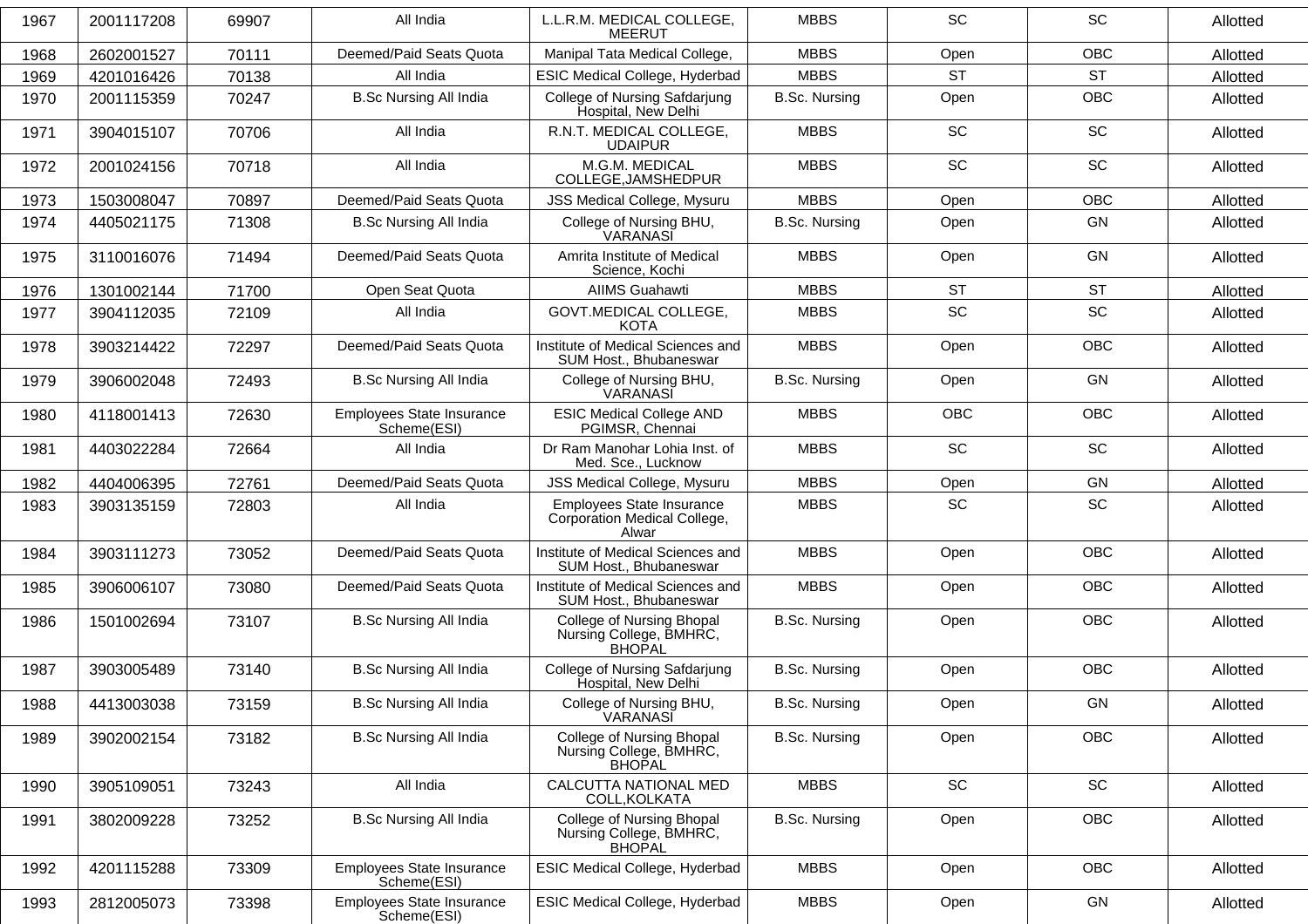| 1994 | 9902001131 | 73559 | Deemed/Paid Seats Quota                  | <b>JSS Medical College, Mysuru</b>                                               | <b>MBBS</b>          | Open       | GN                           | Allotted |
|------|------------|-------|------------------------------------------|----------------------------------------------------------------------------------|----------------------|------------|------------------------------|----------|
| 1995 | 3903206023 | 73649 | <b>B.Sc Nursing All India</b>            | College of Nursing BHU,<br>VARANASI                                              | <b>B.Sc. Nursing</b> | Open       | OBC                          | Allotted |
| 1996 | 2803013101 | 74228 | Employees State Insurance<br>Scheme(ESI) | ESIC Medical College, Hyderbad                                                   | <b>MBBS</b>          | <b>OBC</b> | <b>OBC</b>                   | Allotted |
| 1997 | 2302013357 | 74256 | <b>B.Sc Nursing All India</b>            | College of Nursing Bhopal<br>Nursing College, BMHRC,<br><b>BHOPAL</b>            | <b>B.Sc. Nursing</b> | Open       | OBC                          | Allotted |
| 1998 | 2304004183 | 74419 | <b>B.Sc Nursing All India</b>            | College of Nursing Safdarjung<br>Hospital, New Delhi                             | <b>B.Sc. Nursing</b> | Open       | EWS                          | Allotted |
| 1999 | 2302020020 | 74699 | Deemed/Paid Seats Quota                  | Jagadguru Gangadhar<br>Mahaswamigalu Moorusavirmath<br>Medical College, Hubballi | <b>MBBS</b>          | Open       | GN                           | Allotted |
| 2000 | 3103002319 | 74893 | All India                                | <b>INDIRA GANDHI</b><br>GOVT.MEDICAL COLL.,<br><b>NAGPUR</b>                     | <b>MBBS</b>          | SC         | SC                           | Allotted |
| 2001 | 2001301266 | 74943 | All India                                | Government Medical College,<br>Omandurar                                         | <b>MBBS</b>          | SC         | SC                           | Allotted |
| 2002 | 1201010184 | 74946 | Open Seat Quota                          | AllMS, Madurai                                                                   | <b>MBBS</b>          | SC         | SC                           | Allotted |
| 2003 | 2401018227 | 75032 | All India                                | DR.RAJENDRA PRASAD MC,<br><b>TANDA</b>                                           | <b>MBBS</b>          | <b>ST</b>  | <b>ST</b>                    | Allotted |
| 2004 | 2811028034 | 75137 | Employees State Insurance<br>Scheme(ESI) | ESIC Medical College, Gulbarga                                                   | <b>MBBS</b>          | Open       | GN                           | Allotted |
| 2005 | 4110002040 | 75167 | All India                                | MADURAI MEDICAL COLLEGE,<br><b>MADURAI</b>                                       | <b>MBBS</b>          | SC         | SC                           | Allotted |
| 2006 | 3114003255 | 75181 | All India                                | NAIR HOSP DENTAL COLLEGE<br>& HOSP, MUMBAI                                       | <b>BDS</b>           | SC         | SC                           | Allotted |
| 2007 | 2812011327 | 75229 | Employees State Insurance<br>Scheme(ESI) | ESIC Medical College, Faridabad                                                  | <b>MBBS</b>          | Open       | GN                           | Allotted |
| 2008 | 3905028268 | 75399 | <b>B.Sc Nursing All India</b>            | College of Nursing BHU,<br>VARANASI                                              | <b>B.Sc. Nursing</b> | Open       | EWS                          | Allotted |
| 2009 | 3604014032 | 75480 | Employees State Insurance<br>Scheme(ESI) | ESIC PGIMSR, Joka, Kolkata,<br>WB                                                | <b>MBBS</b>          | Open       | GN                           | Allotted |
| 2010 | 3902002468 | 75515 | All India                                | Govt Medical College, Churu                                                      | <b>MBBS</b>          | SC         | $\operatorname{\textsf{SC}}$ | Allotted |
| 2011 | 2001021225 | 75517 | All India                                | G.S.V.M. MEDICAL COLLEGE,<br><b>KANPUR</b>                                       | <b>MBBS</b>          | SC         | SC                           | Allotted |
| 2012 | 2301011096 | 75548 | Employees State Insurance<br>Scheme(ESI) | ESIC Medical College, Faridabad                                                  | <b>MBBS</b>          | Open       | <b>OBC</b>                   | Allotted |
| 2013 | 2808101642 | 75571 | Employees State Insurance<br>Scheme(ESI) | ESIC PGIMSR, Joka, Kolkata,<br><b>WB</b>                                         | <b>MBBS</b>          | Open       | GN                           | Allotted |
| 2014 | 2802001258 | 75701 | Employees State Insurance<br>Scheme(ESI) | ESIC PGIMSR, Joka, Kolkata,<br><b>WB</b>                                         | <b>MBBS</b>          | Open       | GN                           | Allotted |
| 2015 | 3112017212 | 75782 | Open Seat Quota                          | AllMS, Madurai                                                                   | <b>MBBS</b>          | SC         | $\operatorname{\textsf{SC}}$ | Allotted |
| 2016 | 2808020292 | 75926 | Employees State Insurance<br>Scheme(ESI) | ESI-MC&PGIMS&R, Banglore                                                         | <b>MBBS</b>          | OBC        | OBC                          | Allotted |
| 2017 | 4414001058 | 76203 | Deemed/Paid Seats Quota                  | Dr. DY Patil Medical College and<br>Hospt., Pune                                 | <b>MBBS</b>          | Open       | GN                           | Allotted |
| 2018 | 3802011136 | 76209 | Open Seat Quota                          | AIIMS, Madurai                                                                   | <b>MBBS</b>          | SC         | SC                           | Allotted |
| 2019 | 2604001181 | 76555 | <b>B.Sc Nursing All India</b>            | College of Nursing BHU,<br>VARANASI                                              | <b>B.Sc. Nursing</b> | Open       | OBC                          | Allotted |
| 2020 | 2806004505 | 76651 | Employees State Insurance<br>Scheme(ESI) | ESIC Medical College, Faridabad                                                  | <b>MBBS</b>          | OBC        | OBC                          | Allotted |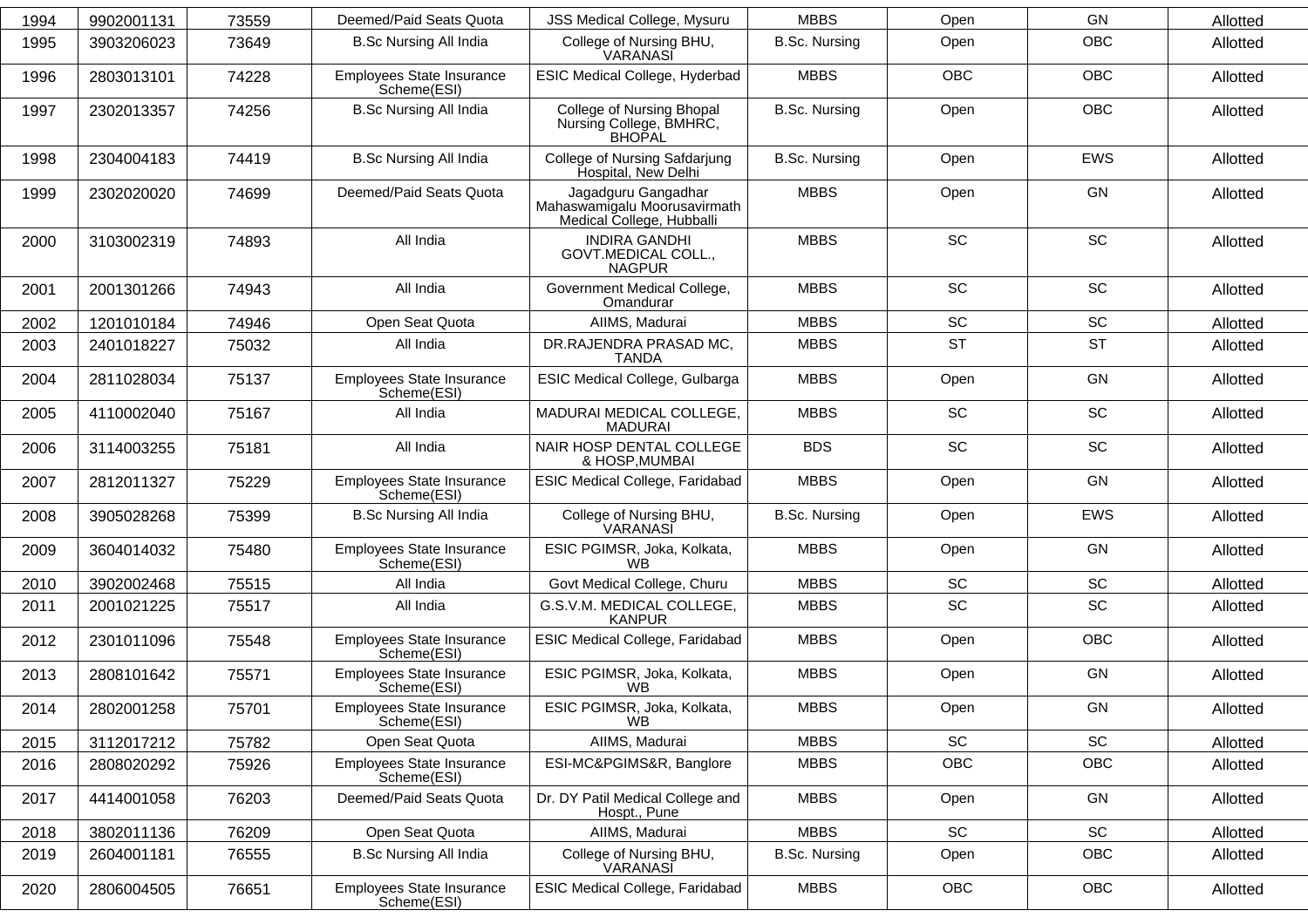| 2021 | 3905007373 | 76687 | <b>B.Sc Nursing All India</b>                   | College of Nursing Bhopal<br>Nursing College, BMHRC,<br><b>BHOPAL</b>                | <b>B.Sc. Nursing</b> | Open       | <b>OBC</b> | Allotted |
|------|------------|-------|-------------------------------------------------|--------------------------------------------------------------------------------------|----------------------|------------|------------|----------|
| 2022 | 2001003142 | 76778 | Jamia Millia Islamia Dental(JMI)<br>Quota       | Faculty of Dentistry, Jamia Millia<br>Islamia, New Delhi                             | <b>BDS</b>           | Open       | EWS        | Allotted |
| 2023 | 4116006072 | 76838 | Employees State Insurance<br>Scheme(ESI)        | ESIC Medical College, Gulbarga                                                       | <b>MBBS</b>          | <b>OBC</b> | <b>OBC</b> | Allotted |
| 2024 | 2603014475 | 76940 | Employees State Insurance<br>Scheme(ESI)        | ESIC Medical College & Hospital,<br><b>Bihta</b>                                     | <b>MBBS</b>          | Open       | <b>OBC</b> | Allotted |
| 2025 | 4405004135 | 76942 | Deemed/Paid Seats Quota                         | MGM Medical College,<br>Aurangabad                                                   | <b>MBBS</b>          | Open       | <b>OBC</b> | Allotted |
| 2026 | 2812023119 | 76977 | Employees State Insurance<br>Scheme(ESI)        | SLBS Govt. Medical College,<br>Mandi                                                 | <b>MBBS</b>          | Open       | OBC        | Allotted |
| 2027 | 2804013131 | 77136 | <b>Employees State Insurance</b><br>Scheme(ESI) | ESIC Dental College, Gulbarga                                                        | <b>BDS</b>           | Open       | GN         | Allotted |
| 2028 | 3903124021 | 77174 | <b>B.Sc Nursing All India</b>                   | College of Nursing Bhopal<br>Nursing College, BMHRC,<br><b>BHOPAL</b>                | <b>B.Sc. Nursing</b> | <b>OBC</b> | <b>OBC</b> | Allotted |
| 2029 | 4103006351 | 77407 | Employees State Insurance<br>Scheme(ESI)        | SLBS Govt. Medical College,<br>Mandi                                                 | <b>MBBS</b>          | <b>OBC</b> | <b>OBC</b> | Allotted |
| 2030 | 1502313308 | 77828 | <b>B.Sc Nursing All India</b>                   | College of Nursing BHU,<br>VARANASI                                                  | <b>B.Sc. Nursing</b> | Open       | GN         | Allotted |
| 2031 | 4404009317 | 78317 | <b>B.Sc Nursing All India</b>                   | College of Nursing LHMC, New<br>Delhi                                                | <b>B.Sc. Nursing</b> | Open       | OBC        | Allotted |
| 2032 | 4416006223 | 78358 | <b>B.Sc Nursing All India</b>                   | College of Nursing BHU,<br>VARANASĬ                                                  | <b>B.Sc. Nursing</b> | Open       | GN         | Allotted |
| 2033 | 4204001518 | 78366 | All India                                       | Osmania Medical College Koti                                                         | <b>MBBS</b>          | <b>SC</b>  | <b>SC</b>  | Allotted |
| 2034 | 4608106109 | 78631 | All India                                       | CALCUTTA NATIONAL MED<br>COLL, KOLKATA                                               | <b>MBBS</b>          | <b>SC</b>  | <b>SC</b>  | Allotted |
| 2035 | 4405025262 | 78837 | All India                                       | G.S.V.M. MEDICAL COLLEGE,<br><b>KANPUR</b>                                           | <b>MBBS</b>          | <b>SC</b>  | SC         | Allotted |
| 2036 | 3903131093 | 79088 | <b>B.Sc Nursing All India</b>                   | College of Nursing BHU,<br>VARANASI                                                  | <b>B.Sc. Nursing</b> | <b>OBC</b> | OBC        | Allotted |
| 2037 | 2001108030 | 79266 | All India                                       | G.S.V.M. MEDICAL COLLEGE,<br><b>KANPUR</b>                                           | <b>MBBS</b>          | <b>SC</b>  | <b>SC</b>  | Allotted |
| 2038 | 3901001134 | 79557 | <b>B.Sc Nursing All India</b>                   | College of Nursing Bhopal<br>Nursing College, BMHRC,<br><b>BHOPAL</b>                | <b>B.Sc. Nursing</b> | <b>OBC</b> | <b>OBC</b> | Allotted |
| 2039 | 2001307067 | 79972 | <b>B.Sc Nursing Delhi NCR</b>                   | College of Nursing Ahilya Bai<br>College of Nursing, Maulana<br>Azad Medical College | <b>B.Sc. Nursing</b> | Open       | GN         | Allotted |
| 2040 | 4608105641 | 80544 | All India                                       | <b>BURDWAN MEDICAL</b><br>COLLEGE, BURDWAN                                           | <b>MBBS</b>          | <b>SC</b>  | SC         | Allotted |
| 2041 | 3903237046 | 80592 | Deemed/Paid Seats Quota                         | Institute of Medical Sciences and<br>SUM Host., Bhubaneswar                          | <b>MBBS</b>          | Open       | <b>OBC</b> | Allotted |
| 2042 | 3903107447 | 80699 | Deemed/Paid Seats Quota                         | Institute of Medical Sciences and<br>SUM Host., Bhubaneswar                          | <b>MBBS</b>          | Open       | GN         | Allotted |
| 2043 | 4606001577 | 80798 | Employees State Insurance<br>Scheme(ESI)        | ESIC Dental College, Gulbarga                                                        | <b>BDS</b>           | Open       | GN         | Allotted |
| 2044 | 3903210107 | 80814 | Employees State Insurance<br>Scheme(ESI)        | ESIC PGIMSR, Joka, Kolkata,<br><b>WB</b>                                             | <b>MBBS</b>          | EWS        | EWS        | Allotted |
| 2045 | 1402105145 | 80992 | Deemed/Paid Seats Quota                         | Vinayaka Missions Medical<br>College and Hospital, Karaikal                          | <b>MBBS</b>          | Open       | GN         | Allotted |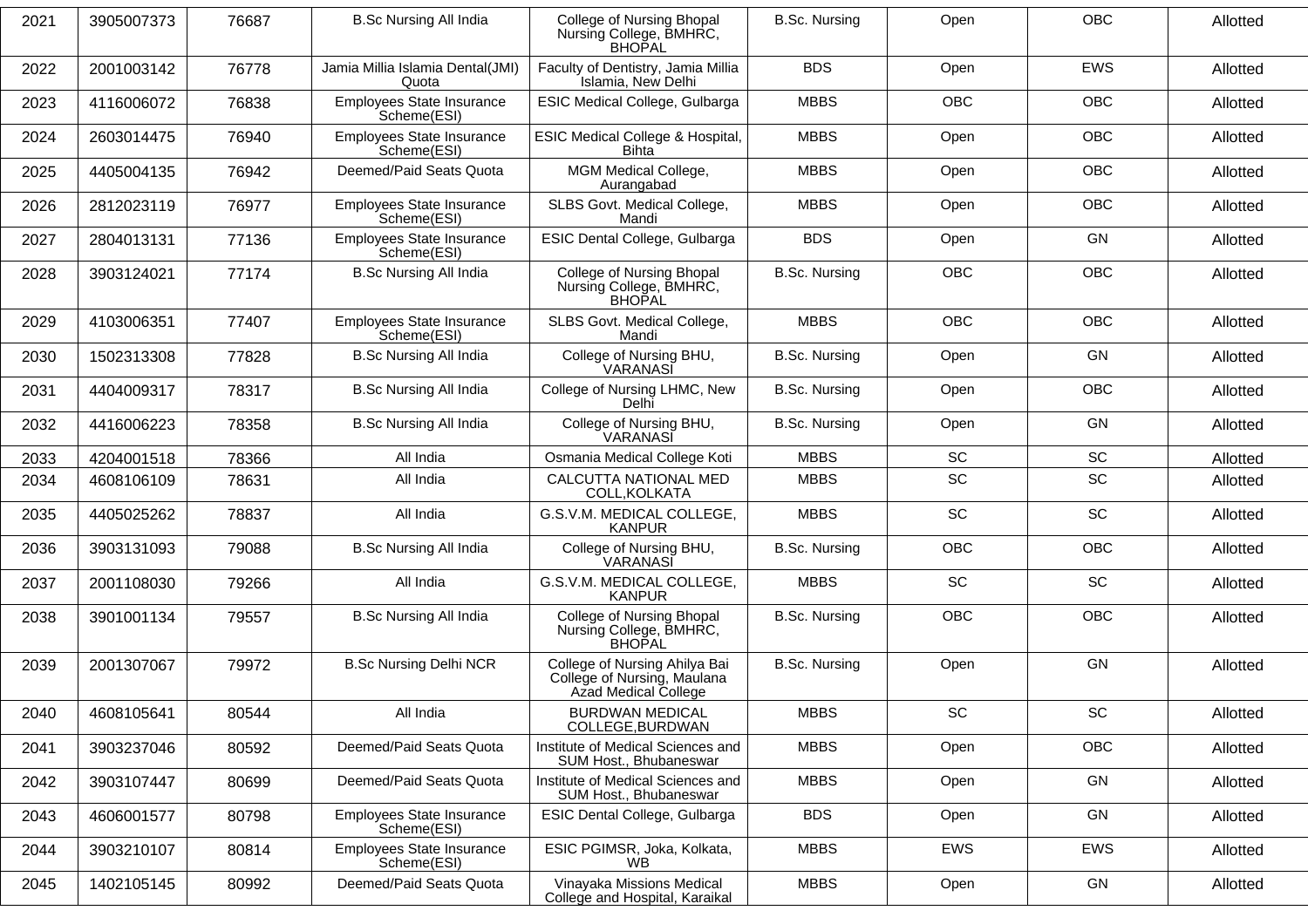| 2046 | 3903128089 | 81120 | Deemed/Paid Seats Quota       | MGM Medical College,<br>Aurangabad                                    | <b>MBBS</b>          | Open       | <b>OBC</b>                   | Allotted |
|------|------------|-------|-------------------------------|-----------------------------------------------------------------------|----------------------|------------|------------------------------|----------|
| 2047 | 3904013088 | 81159 | All India                     | Pt. D.D.U MEDICAL COLLEGE,<br><b>RAJKOT</b>                           | <b>MBBS</b>          | <b>SC</b>  | <b>SC</b>                    | Allotted |
| 2048 | 2604004203 | 81317 | <b>B.Sc Nursing All India</b> | College of Nursing Bhopal<br>Nursing College, BMHRC,<br><b>BHOPAL</b> | <b>B.Sc. Nursing</b> | <b>OBC</b> | <b>OBC</b>                   | Allotted |
| 2049 | 1502204231 | 81404 | <b>B.Sc Nursing All India</b> | College of Nursing BHU,<br>VARANASI                                   | <b>B.Sc. Nursing</b> | <b>OBC</b> | <b>OBC</b>                   | Allotted |
| 2050 | 4204002062 | 81435 | Open Seat Quota               | <b>JIPMER KARAIKAL</b>                                                | <b>MBBS</b>          | <b>ST</b>  | <b>ST</b>                    | Allotted |
| 2051 | 3116005286 | 81495 | Deemed/Paid Seats Quota       | Jawahar Lal Nehru Medical<br>College, Belagavi                        | <b>MBBS</b>          | Open       | GN                           | Allotted |
| 2052 | 3115022215 | 81616 | Deemed/Paid Seats Quota       | Rural Medical College and PIMS,<br>Loni                               | <b>MBBS</b>          | Open       | <b>OBC</b>                   | Allotted |
| 2053 | 1502323158 | 81679 | <b>B.Sc Nursing All India</b> | College of Nursing BHU,<br>VARANASĬ                                   | <b>B.Sc. Nursing</b> | <b>EWS</b> | <b>EWS</b>                   | Allotted |
| 2054 | 4201012432 | 81716 | Open Seat Quota               | <b>AIIMS Rajkot</b>                                                   | <b>MBBS</b>          | <b>ST</b>  | <b>ST</b>                    | Allotted |
| 2055 | 4301002041 | 81802 | All India                     | ESIC PGIMSR, Joka, Kolkata,<br><b>WB</b>                              | <b>MBBS</b>          | SC         | SC                           | Allotted |
| 2056 | 2001222072 | 81804 | All India                     | <b>GOVT.MEDICAL COLLEGE,</b><br><b>AMRITSAR</b>                       | <b>MBBS</b>          | SC         | SC                           | Allotted |
| 2057 | 2708013180 | 81875 | All India                     | MANDYA INST. OF MEDICAL<br>SCI., MANDYA                               | <b>MBBS</b>          | <b>ST</b>  | <b>ST</b>                    | Allotted |
| 2058 | 3903220119 | 81879 | All India                     | Government Medical College,<br>Bharatpur                              | <b>MBBS</b>          | <b>SC</b>  | SC                           | Allotted |
| 2059 | 3903118447 | 82162 | All India                     | <b>JHALAWAR MEDICAL</b><br>COLLEGE, Jhalawar                          | <b>MBBS</b>          | SC         | SC                           | Allotted |
| 2060 | 2001102649 | 82187 | All India                     | MOTI LAL NEHRU MEDICAL<br>COLL, ALLAHABAD                             | <b>MBBS</b>          | SC         | SC                           | Allotted |
| 2061 | 4205007539 | 82250 | All India                     | Siddartha Medical College,<br>Vijayawada                              | <b>MBBS</b>          | <b>ST</b>  | <b>ST</b>                    | Allotted |
| 2062 | 3110103191 | 82326 | Deemed/Paid Seats Quota       | Rural Medical College and PIMS,<br>Loni                               | <b>MBBS</b>          | Open       | GN                           | Allotted |
| 2063 | 4415002438 | 82408 | <b>B.Sc Nursing All India</b> | College of Nursing RAK CON,<br>New Delhi                              | <b>B.Sc. Nursing</b> | Open       | <b>EWS</b>                   | Allotted |
| 2064 | 3002005392 | 82435 | All India                     | <b>COIMBATORE MEDICAL</b><br>COLLEGE, COIMBATORE                      | <b>MBBS</b>          | <b>SC</b>  | SC                           | Allotted |
| 2065 | 3904019202 | 82558 | All India                     | MEDICAL COLLEGE,<br><b>BHAVNAGAR</b>                                  | <b>MBBS</b>          | SC         | SC                           | Allotted |
| 2066 | 3113002243 | 82818 | All India                     | Chhindwara Institute of Medical<br>Sciences                           | <b>MBBS</b>          | SC         | SC                           | Allotted |
| 2067 | 2001004282 | 82825 | All India                     | Pt. Jawahar Lal Nehru Govt. Med.<br>College, Chamba                   | <b>MBBS</b>          | SC         | $\operatorname{\textsf{SC}}$ | Allotted |
| 2068 | 2001228159 | 82855 | All India                     | MEDICAL COLLEGE,<br><b>BHAVNAGAR</b>                                  | <b>MBBS</b>          | SC         | SC                           | Allotted |
| 2069 | 4608032076 | 82868 | All India                     | <b>BURDWAN MEDICAL</b><br>COLLEGE, BURDWAN                            | <b>MBBS</b>          | SC         | SC                           | Allotted |
| 2070 | 1502108387 | 82920 | <b>B.Sc Nursing All India</b> | College of Nursing BHU,<br>VARANASĬ                                   | <b>B.Sc. Nursing</b> | OBC        | OBC                          | Allotted |
| 2071 | 3903108070 | 83019 | <b>B.Sc Nursing All India</b> | College of Nursing BHU,<br>VARANASI                                   | <b>B.Sc. Nursing</b> | EWS        | EWS                          | Allotted |
| 2072 | 3905108288 | 83071 | <b>B.Sc Nursing All India</b> | College of Nursing BHU,<br>VARANASI                                   | <b>B.Sc. Nursing</b> | OBC        | OBC                          | Allotted |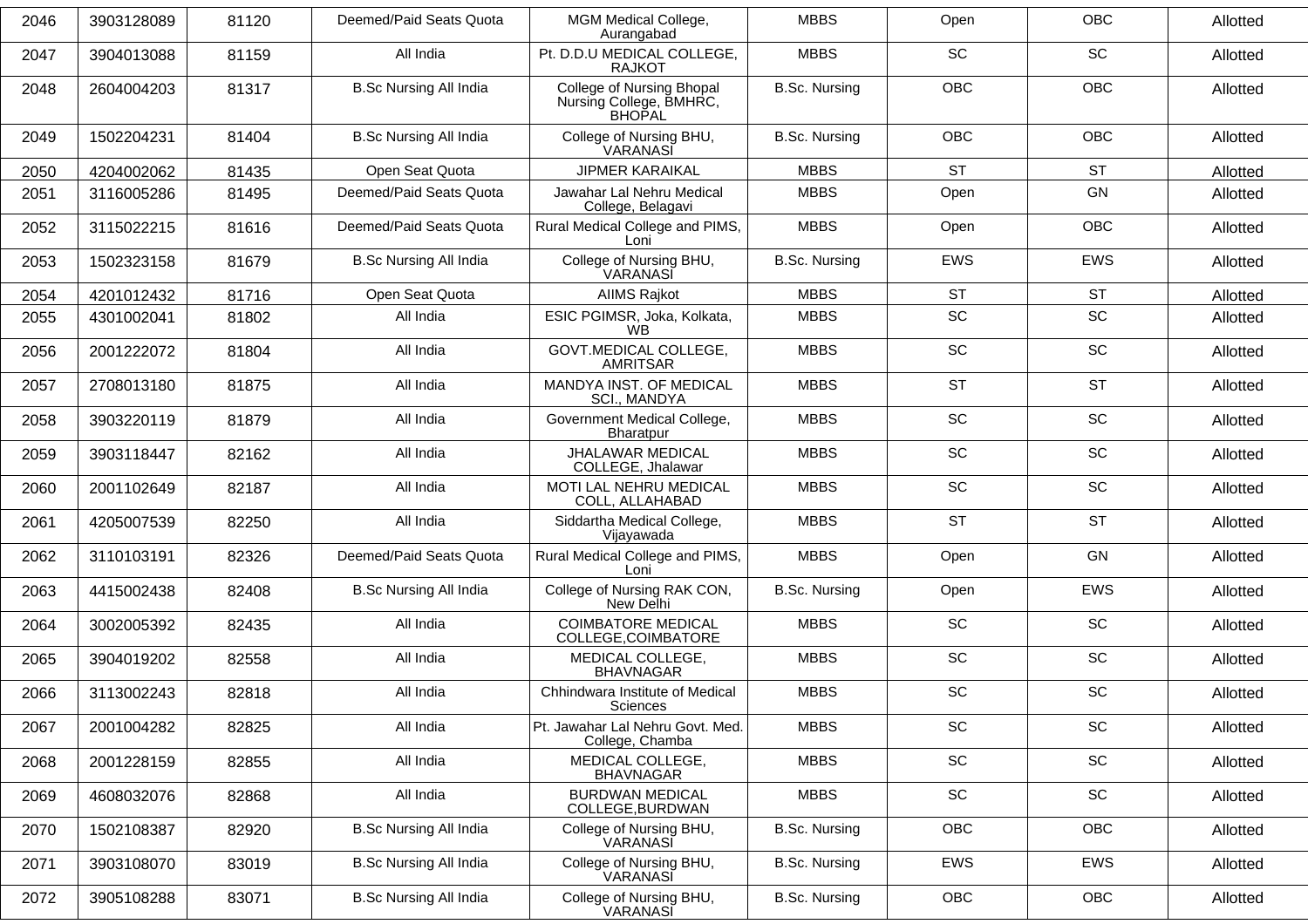| 2073 | 3904011001 | 83200 | All India                     | <b>JHALAWAR MEDICAL</b><br>COLLEGE, Jhalawar                                     | <b>MBBS</b>          | <b>SC</b>                    | <b>SC</b>                    | Allotted |
|------|------------|-------|-------------------------------|----------------------------------------------------------------------------------|----------------------|------------------------------|------------------------------|----------|
| 2074 | 4101006262 | 83245 | Jain Minority Quota           | SBKS Med. Inst. and Res.<br>Centre, Sumandeep Vidyapeeth                         | <b>MBBS</b>          | Open                         | <b>GN</b>                    | Allotted |
| 2075 | 3902007076 | 83262 | All India                     | Government Medical College,<br><b>Bhilwara</b>                                   | <b>MBBS</b>          | SC                           | SC                           | Allotted |
| 2076 | 3903138084 | 83302 | All India                     | GOVT.MEDICAL<br>COLLEGE, THIRUVANANTHAPU<br>RAM                                  | <b>MBBS</b>          | <b>SC</b>                    | <b>SC</b>                    | Allotted |
| 2077 | 3602004354 | 83329 | Deemed/Paid Seats Quota       | Institute of Medical Sciences and<br>SUM Host., Bhubaneswar                      | <b>MBBS</b>          | Open                         | <b>OBC</b>                   | Allotted |
| 2078 | 4201105111 | 83432 | All India                     | GUNTUR MEDICAL COLLEGE,<br><b>GUNTUR</b>                                         | <b>MBBS</b>          | <b>ST</b>                    | <b>ST</b>                    | Allotted |
| 2079 | 3906005186 | 83475 | <b>B.Sc Nursing All India</b> | College of Nursing LHMC, New<br>Delhi                                            | <b>B.Sc. Nursing</b> | Open                         | <b>GN</b>                    | Allotted |
| 2080 | 2001204703 | 83476 | All India                     | Pt. Jawahar Lal Nehru Govt. Med.<br>College, Chamba                              | <b>MBBS</b>          | SC                           | SC                           | Allotted |
| 2081 | 1502225241 | 83582 | All India                     | NALANDA MEDICAL COLLEGE,<br><b>PATNA</b>                                         | <b>MBBS</b>          | SC                           | SC                           | Allotted |
| 2082 | 1501009068 | 83621 | <b>B.Sc Nursing All India</b> | College of Nursing BHU,<br>VARANASI                                              | B.Sc. Nursing        | <b>OBC</b>                   | <b>OBC</b>                   | Allotted |
| 2083 | 4404003030 | 83635 | <b>B.Sc Nursing All India</b> | College of Nursing Bhopal<br>Nursing College, BMHRC,<br>BHOPAL                   | <b>B.Sc. Nursing</b> | <b>OBC</b>                   | OBC                          | Allotted |
| 2084 | 3112122025 | 83817 | Deemed/Paid Seats Quota       | Rural Medical College and PIMS,<br>Loni                                          | <b>MBBS</b>          | Open                         | GN                           | Allotted |
| 2085 | 3902013014 | 84019 | All India                     | Govt Medical College, Dungarpur                                                  | <b>MBBS</b>          | SC                           | SC                           | Allotted |
| 2086 | 3904013265 | 84023 | <b>B.Sc Nursing All India</b> | College of Nursing Bhopal<br>Nursing College, BMHRC,<br><b>BHOPAL</b>            | <b>B.Sc. Nursing</b> | <b>OBC</b>                   | OBC                          | Allotted |
| 2087 | 3903221200 | 84160 | All India                     | Govt Medical College, Dungarpur                                                  | <b>MBBS</b>          | SC                           | SC                           | Allotted |
| 2088 | 2001208513 | 84331 | All India                     | Kalpana Chawla Govt. Medical<br>College, Karnal                                  | <b>MBBS</b>          | SC                           | SC                           | Allotted |
| 2089 | 2001108269 | 84335 | All India                     | <b>GAJRA RAJA MEDICAL</b><br>COLLEGE, GWALIOR                                    | <b>MBBS</b>          | SC                           | SC                           | Allotted |
| 2090 | 1401001849 | 84472 | Open Seat Quota               | AIIMS, Madurai                                                                   | <b>MBBS</b>          | <b>ST</b>                    | <b>ST</b>                    | Allotted |
| 2091 | 4601007060 | 84897 | Deemed/Paid Seats Quota       | SDU Medical College, Kolar                                                       | <b>MBBS</b>          | Open                         | OBC                          | Allotted |
| 2092 | 2402005148 | 85082 | All India                     | <b>GURU GOVIND SINGH MED</b><br>COLL, FARIDKOT                                   | <b>MBBS</b>          | SC                           | SC                           | Allotted |
| 2093 | 3903126312 | 85185 | All India                     | <b>Govt Medical College Barmer</b><br>Rajasthan                                  | <b>MBBS</b>          | SC                           | SC                           | Allotted |
| 2094 | 2304001299 | 85381 | Deemed/Paid Seats Quota       | SDU Medical College, Kolar                                                       | <b>MBBS</b>          | Open                         | GN                           | Allotted |
| 2095 | 4411102346 | 85480 | Deemed/Paid Seats Quota       | Jagadguru Gangadhar<br>Mahaswamigalu Moorusavirmath<br>Medical College, Hubballi | <b>MBBS</b>          | Open                         | GN                           | Allotted |
| 2096 | 2302009149 | 85531 | All India                     | SHKM GMC, Nalhar, Mewat,<br>Haryana                                              | <b>MBBS</b>          | SC                           | SC                           | Allotted |
| 2097 | 1506002047 | 85598 | <b>B.Sc Nursing All India</b> | College of Nursing BHU,<br>VARANASI                                              | <b>B.Sc. Nursing</b> | OBC                          | OBC                          | Allotted |
| 2098 | 2303002554 | 85630 | All India                     | NALANDA MEDICAL COLLEGE,<br><b>PATNA</b>                                         | <b>MBBS</b>          | $\operatorname{\textsf{SC}}$ | $\operatorname{\textsf{SC}}$ | Allotted |
| 2099 | 3901015034 | 85787 | All India                     | Govt Medical College Barmer<br>Rajasthan                                         | <b>MBBS</b>          | $\operatorname{\textsf{SC}}$ | $\operatorname{\textsf{SC}}$ | Allotted |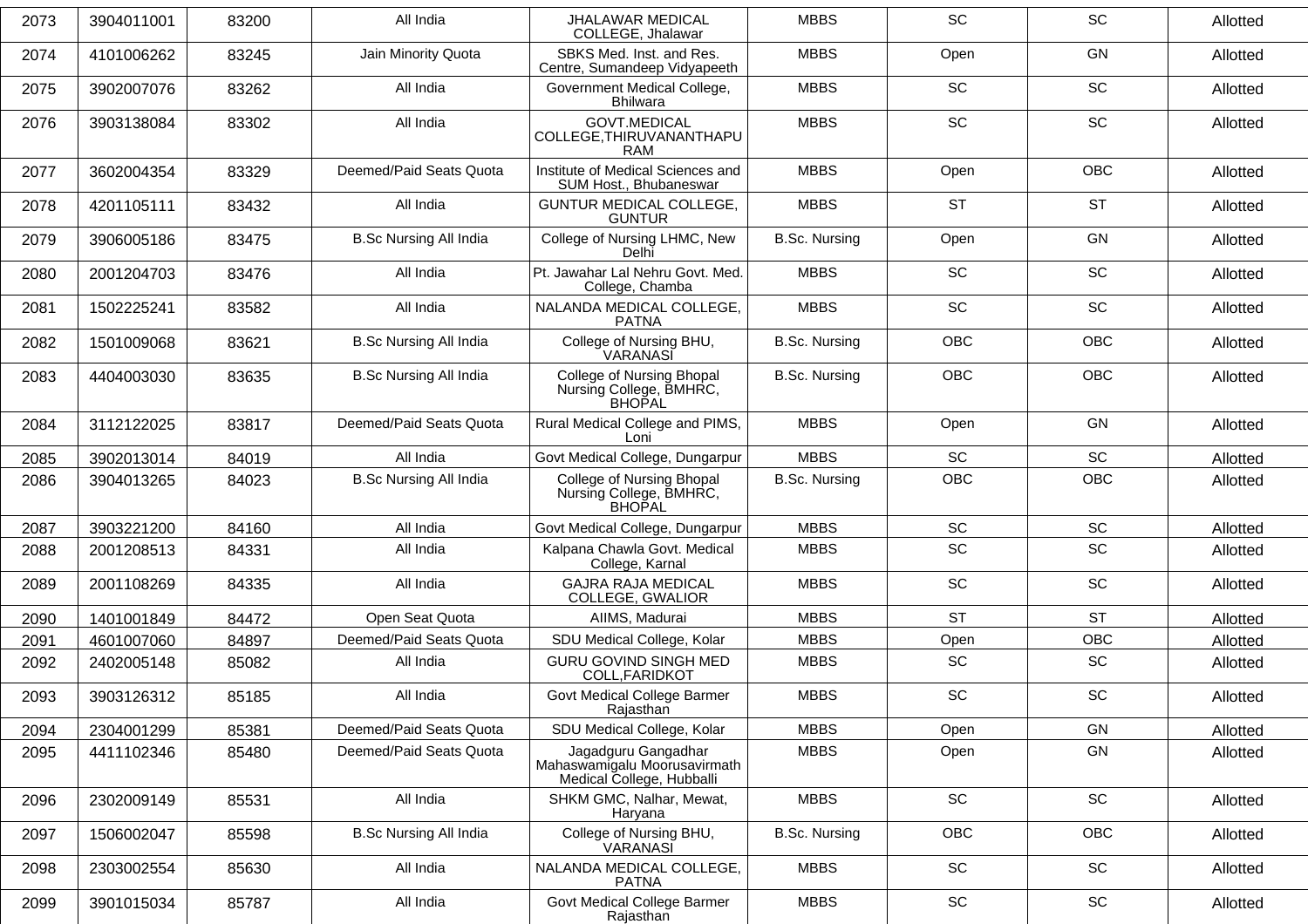| 3905014128 | 85896 | All India                                | <b>GAJRA RAJA MEDICAL</b><br>COLLEGE, GWALIOR                                                           | <b>MBBS</b>          | SC         | SC         | Allotted |
|------------|-------|------------------------------------------|---------------------------------------------------------------------------------------------------------|----------------------|------------|------------|----------|
| 1502319287 | 86046 | <b>B.Sc Nursing All India</b>            | College of Nursing BHU,<br>VARANASI                                                                     | <b>B.Sc. Nursing</b> | <b>OBC</b> | OBC        | Allotted |
| 3903035081 | 86124 | All India                                | ESI-MC&PGIMS&R, Banglore                                                                                | <b>MBBS</b>          | SC         | SC         | Allotted |
| 4608003110 | 86154 | <b>B.Sc Nursing All India</b>            | College of Nursing Safdarjung<br>Hospital, New Delhi                                                    | <b>B.Sc. Nursing</b> | Open       | GN         | Allotted |
| 2001114027 | 86416 | Deemed/Paid Seats Quota                  | SDU Medical College, Kolar                                                                              | <b>MBBS</b>          | Open       | GN         | Allotted |
| 2001214024 | 86506 | All India                                | GOA MEDICAL COLLEGE,<br><b>PANAJI</b>                                                                   | <b>MBBS</b>          | SC         | SC         | Allotted |
| 3902023064 | 86622 | All India                                | <b>Government Medical College</b><br>Hamirpur                                                           | <b>MBBS</b>          | SC         | SC         | Allotted |
| 2001323142 | 86649 | Employees State Insurance<br>Scheme(ESI) | ESIC Medical College, Gulbarga                                                                          | <b>MBBS</b>          | EWS        | EWS        | Allotted |
| 2801028018 | 86750 | <b>B.Sc Nursing All India</b>            | College of Nursing Florence<br>Nightingale CON, New Delhi                                               | <b>B.Sc. Nursing</b> | Open       | OBC        | Allotted |
| 3903006684 | 86776 | <b>B.Sc Nursing All India</b>            | College of Nursing BHU,<br>VARANASI                                                                     | <b>B.Sc. Nursing</b> | <b>OBC</b> | <b>OBC</b> | Allotted |
| 3903229140 | 86811 | All India                                | Goverment Medical College,<br>Datia                                                                     | <b>MBBS</b>          | SC         | SC         | Allotted |
| 2602001207 | 86911 | <b>B.Sc Nursing All India</b>            | College of Nursing Bhopal<br>Nursing College, BMHRC,<br>BHOPAL                                          | <b>B.Sc. Nursing</b> | <b>OBC</b> | OBC        | Allotted |
| 3903118108 | 87224 | All India                                | B.R.D. MEDICAL COLLEGE,<br><b>GORAKHPUR</b>                                                             | <b>MBBS</b>          | SC         | SC         | Allotted |
| 4411005322 | 87327 | All India                                | B.R.D. MEDICAL COLLEGE,<br><b>GORAKHPUR</b>                                                             | <b>MBBS</b>          | SC         | SC         | Allotted |
| 2001006215 | 87378 | All India                                | Autonomous State Medical<br>College, Etah                                                               | <b>MBBS</b>          | SC         | SC         | Allotted |
| 3903231312 | 87490 | <b>B.Sc Nursing All India</b>            | College of Nursing BHU,<br>VARANASI                                                                     | <b>B.Sc. Nursing</b> | <b>OBC</b> | <b>OBC</b> | Allotted |
| 2001101861 | 87781 | <b>B.Sc Nursing All India</b>            | College of Nursing LHMC, New<br>Delhi                                                                   | <b>B.Sc. Nursing</b> | Open       | GN         | Allotted |
| 2303003179 | 88036 | All India                                | <b>GHARWALE GOVT.MED SCI</b><br>&RESEARCH, SRINAGAR                                                     | <b>MBBS</b>          | SC         | SC         | Allotted |
| 3903027088 | 88091 | All India                                | PATNA MEDICAL COLLEGE,<br><b>PATNA</b>                                                                  | <b>MBBS</b>          | SC         | SC         | Allotted |
| 3201017199 | 88122 | All India                                | Lakhimpur Medical College, North<br>Lakhimpur, Assam                                                    | <b>MBBS</b>          | SC         | SC         | Allotted |
| 2303002723 | 88173 | All India                                | SOBAN SINGH JEENA<br><b>GOVERNMENT INSTITUTE OF</b><br><b>MEDICAL SCIENCE &amp;</b><br>RESEARCH, ALMORA | <b>MBBS</b>          | SC         | SC         | Allotted |
| 3903228013 | 88181 | <b>B.Sc Nursing All India</b>            | <b>College of Nursing Bhopal</b><br>Nursing College, BMHRC,<br>BHOPAL                                   | <b>B.Sc. Nursing</b> | OBC        | OBC        | Allotted |
| 3103005174 | 88349 | All India                                | Goverment Medical College And<br>Hospital Jalgaon                                                       | <b>MBBS</b>          | SC         | SC         | Allotted |
| 3114008205 | 88398 | Deemed/Paid Seats Quota                  | Dr. DYP Edu. Soc. Deemed Uni.,<br>Kolhapur                                                              | <b>MBBS</b>          | Open       | GN         | Allotted |
| 3903120421 | 88462 | Deemed/Paid Seats Quota                  | MGM Medical College,<br>Aurangabad                                                                      | <b>MBBS</b>          | Open       | <b>OBC</b> | Allotted |
|            |       |                                          |                                                                                                         |                      |            |            |          |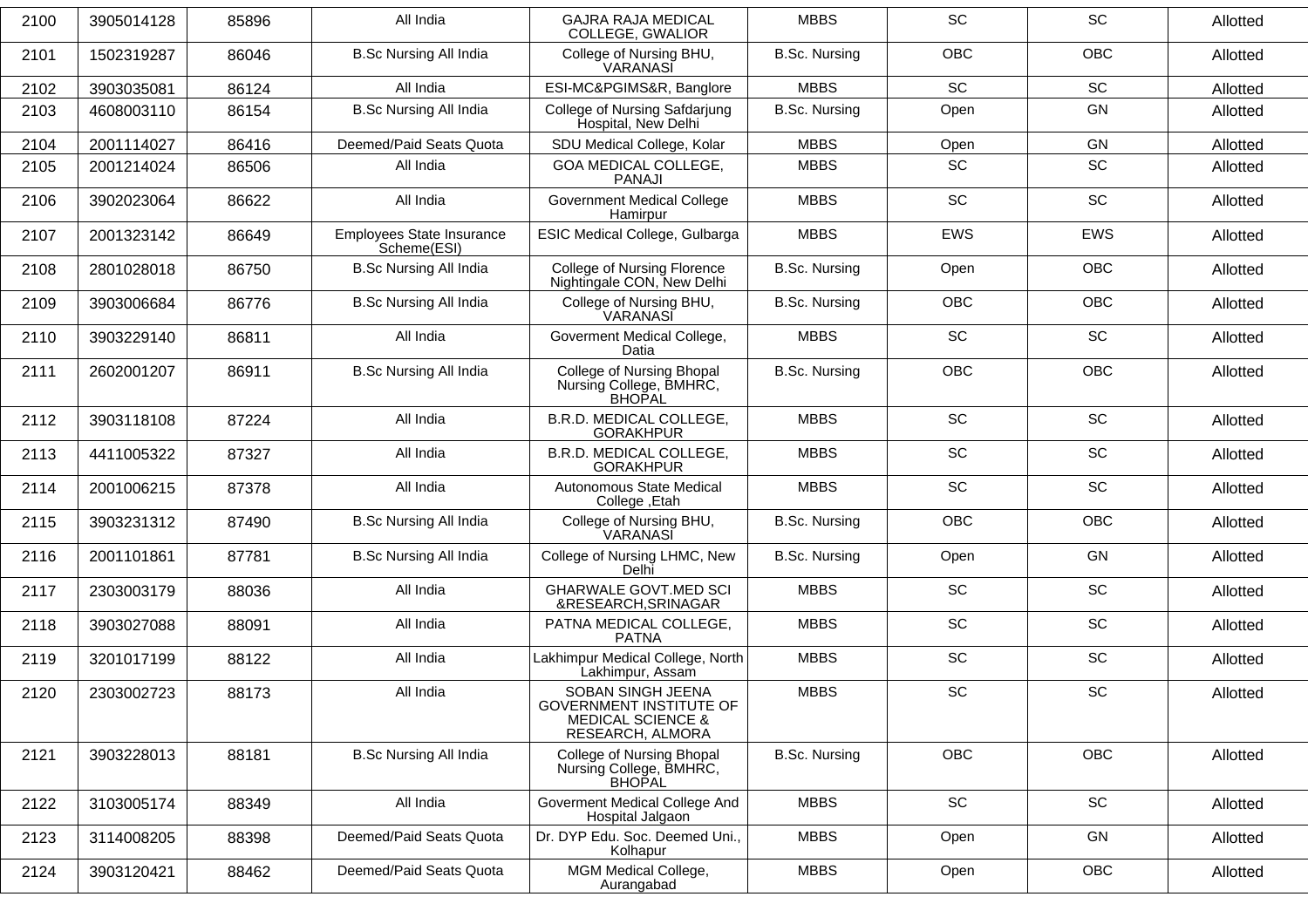| 2125 | 1502002356 | 88543 | All India                                | CHHATTISGARH INSTITUTE OF<br>MEDICAL SCIENCES, BILASP                 | <b>MBBS</b>          | <b>SC</b>                    | <b>SC</b>                    | Allotted |
|------|------------|-------|------------------------------------------|-----------------------------------------------------------------------|----------------------|------------------------------|------------------------------|----------|
| 2126 | 3903107507 | 88580 | All India                                | MAHARANI LAXMI BAI<br>MEDICAL COLL, JHANSI                            | <b>MBBS</b>          | SC                           | SC                           | Allotted |
| 2127 | 3903119403 | 88602 | All India                                | NETAJI SUBHASH CHANDRA<br><b>BOSE MC, JABALPUR</b>                    | <b>MBBS</b>          | <b>SC</b>                    | <b>SC</b>                    | Allotted |
| 2128 | 2001007130 | 88612 | All India                                | NORTH BENGAL<br>MED.COLL, DARJEELING                                  | <b>MBBS</b>          | SC                           | SC                           | Allotted |
| 2129 | 4112007360 | 89041 | Employees State Insurance<br>Scheme(ESI) | ESIC Dental College, Gulbarga                                         | <b>BDS</b>           | Open                         | OBC                          | Allotted |
| 2130 | 2001010316 | 89250 | All India                                | BPS Govt. Med. College, Sonepat                                       | <b>MBBS</b>          | SC                           | SC                           | Allotted |
| 2131 | 1502111409 | 89319 | All India                                | NORTH BENGAL<br>MED.COLL, DARJEELING                                  | <b>MBBS</b>          | SC                           | SC                           | Allotted |
| 2132 | 4503002551 | 89373 | <b>B.Sc Nursing All India</b>            | College of Nursing Bhopal<br>Nursing College, BMHRC,<br><b>BHOPAL</b> | <b>B.Sc. Nursing</b> | <b>OBC</b>                   | <b>OBC</b>                   | Allotted |
| 2133 | 4109007056 | 89415 | All India                                | Government Medical College,<br>Kallakurichi                           | <b>MBBS</b>          | <b>SC</b>                    | <b>SC</b>                    | Allotted |
| 2134 | 3903017175 | 89430 | <b>B.Sc Nursing All India</b>            | College of Nursing BHU,<br>VARANASI                                   | <b>B.Sc. Nursing</b> | EWS                          | EWS                          | Allotted |
| 2135 | 3805002141 | 89654 | All India                                | S.S. MEDICAL COLLEGE,<br><b>REWA</b>                                  | <b>MBBS</b>          | SC                           | <b>SC</b>                    | Allotted |
| 2136 | 2001201222 | 89688 | All India                                | <b>GOA MEDICAL COLLEGE,</b><br><b>PANAJI</b>                          | <b>MBBS</b>          | <b>SC</b>                    | SC                           | Allotted |
| 2137 | 2402011230 | 89700 | Employees State Insurance<br>Scheme(ESI) | ESIC Dental College, Gulbarga                                         | <b>BDS</b>           | Open                         | EWS                          | Allotted |
| 2138 | 3902013131 | 89748 | All India                                | Darbhanga Medical College,<br>Laheriasarai                            | <b>MBBS</b>          | SC                           | SC                           | Allotted |
| 2139 | 3903002149 | 89754 | All India                                | <b>ESIC Medical College AND</b><br>PGIMSR, Chennai                    | <b>MBBS</b>          | <b>SC</b>                    | <b>SC</b>                    | Allotted |
| 2140 | 2001216263 | 89825 | All India                                | Govt Medical College Faizabad                                         | <b>MBBS</b>          | SC                           | SC                           | Allotted |
| 2141 | 2001005372 | 89842 | All India                                | Rani Durgavati Medical College,<br><b>Banda</b>                       | <b>MBBS</b>          | <b>SC</b>                    | SC                           | Allotted |
| 2142 | 2001005171 | 89869 | Employees State Insurance<br>Scheme(ESI) | ESIC Dental College, Gulbarga                                         | <b>BDS</b>           | Open                         | <b>OBC</b>                   | Allotted |
| 2143 | 2001015099 | 89879 | All India                                | BPS Govt. Med. College, Sonepat                                       | <b>MBBS</b>          | SC                           | SC                           | Allotted |
| 2144 | 2001010186 | 89884 | All India                                | Govt Medical College Ratlam                                           | <b>MBBS</b>          | $\operatorname{\textsf{SC}}$ | $\operatorname{\textsf{SC}}$ | Allotted |
| 2145 | 2603010220 | 89977 | All India                                | <b>BANKURA SAMMILANI MED</b><br>COLL, BANKURA                         | <b>MBBS</b>          | <b>SC</b>                    | SC                           | Allotted |
| 2146 | 2001315012 | 89995 | All India                                | GOVT.MEDICAL<br>COLLEGE, THIRUVANANTHAPU<br><b>RAM</b>                | <b>MBBS</b>          | SC                           | $\operatorname{\textsf{SC}}$ | Allotted |
| 2147 | 2302001639 | 90061 | All India                                | ATAL BIHARI VAJPAYEE<br><b>GOVERNMENT MEDICAL</b><br>COLLEGE, VIDISHA | <b>MBBS</b>          | SC                           | SC                           | Allotted |
| 2148 | 1601012196 | 90081 | <b>B.Sc Nursing All India</b>            | College of Nursing LHMC, New<br>Delhi                                 | <b>B.Sc. Nursing</b> | Open                         | GN                           | Allotted |
| 2149 | 2304017297 | 90101 | All India                                | Gmc, Bahraich                                                         | <b>MBBS</b>          | $\operatorname{\textsf{SC}}$ | $\operatorname{\textsf{SC}}$ | Allotted |
| 2150 | 3607005207 | 90116 | All India                                | Pt. Raghunath Murmu Med.<br>College, Baripada                         | <b>MBBS</b>          | SC                           | SC                           | Allotted |
| 2151 | 3607004181 | 90138 | All India                                | Diamond Harbour Govt Medical<br>College                               | <b>MBBS</b>          | $\operatorname{\textsf{SC}}$ | $\operatorname{\textsf{SC}}$ | Allotted |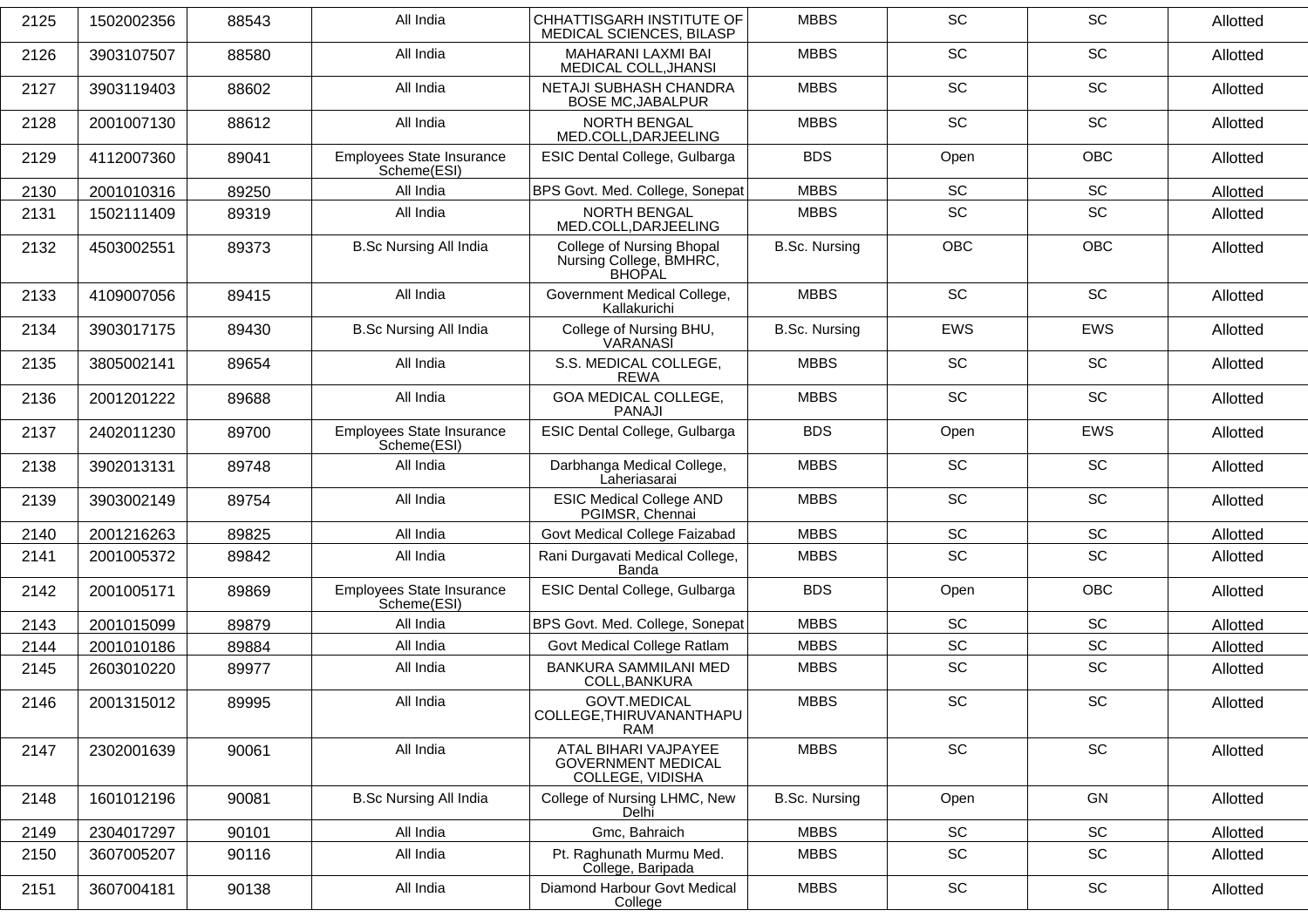| 2152 | 4609018151 | 90141 | All India                     | <b>BURDWAN MEDICAL</b><br>COLLEGE, BURDWAN                                   | <b>MBBS</b>          | <b>SC</b>  | SC         | Allotted |
|------|------------|-------|-------------------------------|------------------------------------------------------------------------------|----------------------|------------|------------|----------|
| 2153 | 3111021009 | 90148 | All India                     | Sri Venkateswara Medical<br>College, Tirupati                                | <b>MBBS</b>          | <b>SC</b>  | SC         | Allotted |
| 2154 | 3905110018 | 90217 | <b>B.Sc Nursing All India</b> | <b>College of Nursing Bhopal</b><br>Nursing College, BMHRC,<br><b>BHOPAL</b> | <b>B.Sc. Nursing</b> | <b>OBC</b> | OBC        | Allotted |
| 2155 | 1702006294 | 90442 | All India                     | MG Inst. of Medical Sciences,<br>Sevagram Wardha                             | <b>MBBS</b>          | <b>SC</b>  | <b>SC</b>  | Allotted |
| 2156 | 3604001790 | 90546 | All India                     | MIDNAPORE MEDICAL<br>COLLEGE, MIDNAPUR                                       | <b>MBBS</b>          | SC         | SC         | Allotted |
| 2157 | 2304009085 | 90632 | All India                     | <b>ACSR Govt Medical College,</b><br><b>Nellore</b>                          | <b>MBBS</b>          | SC         | SC         | Allotted |
| 2158 | 2302006184 | 90657 | All India                     | ESIC Medical College & Hospital,<br><b>Bihta</b>                             | <b>MBBS</b>          | <b>SC</b>  | <b>SC</b>  | Allotted |
| 2159 | 2303002075 | 90718 | All India                     | Autonomous State Medical<br>College, Fatehpur                                | <b>MBBS</b>          | SC         | SC         | Allotted |
| 2160 | 3903217161 | 90812 | All India                     | S.S. MEDICAL COLLEGE,<br><b>REWA</b>                                         | <b>MBBS</b>          | SC         | SC         | Allotted |
| 2161 | 3903216159 | 90901 | All India                     | Chhindwara Institute of Medical<br><b>Sciences</b>                           | <b>MBBS</b>          | SC         | SC         | Allotted |
| 2162 | 3904012120 | 90996 | All India                     | Govt Medical College Shahdol                                                 | <b>MBBS</b>          | SC         | SC         | Allotted |
| 2163 | 2303003307 | 91090 | All India                     | <b>ESIC Medical College &amp; Hospital,</b><br><b>Bihta</b>                  | <b>MBBS</b>          | SC         | SC         | Allotted |
| 2164 | 3602011295 | 91099 | All India                     | <b>ACSR Govt Medical College,</b><br><b>Nellore</b>                          | <b>MBBS</b>          | SC         | SC         | Allotted |
| 2165 | 1501005278 | 91145 | <b>B.Sc Nursing All India</b> | College of Nursing Bhopal<br>Nursing College, BMHRC,<br>BHOPAL               | <b>B.Sc. Nursing</b> | <b>OBC</b> | <b>OBC</b> | Allotted |
| 2166 | 2304007081 | 91258 | All India                     | <b>GOVERNMENT MEDICAL</b><br><b>COLLEGE, LATUR</b>                           | <b>MBBS</b>          | SC         | SC         | Allotted |
| 2167 | 2001203274 | 91259 | All India                     | UNS AUTONOMOUS STATE<br>MEDICAL COLLEGES, Jaunpur                            | <b>MBBS</b>          | <b>SC</b>  | <b>SC</b>  | Allotted |
| 2168 | 3603005240 | 91280 | All India                     | <b>GUNTUR MEDICAL COLLEGE,</b><br><b>GUNTUR</b>                              | <b>MBBS</b>          | <b>SC</b>  | SC         | Allotted |
| 2169 | 3903004185 | 91540 | All India                     | <b>GOVERMENT MEDICAL</b><br><b>COLLEGE NANDURBAR</b><br>MAHARARASTRA         | <b>MBBS</b>          | SC         | SC         | Allotted |
| 2170 | 9902002196 | 91547 | Deemed/Paid Seats Quota       | Amrita Institute of Medical<br>Science, Kochi                                | <b>MBBS</b>          | Open       | GN         | Allotted |
| 2171 | 2001102529 | 91667 | <b>B.Sc Nursing All India</b> | College of Nursing BHU,<br><u>VARANAS</u> Ĭ                                  | <b>B.Sc. Nursing</b> | <b>EWS</b> | <b>EWS</b> | Allotted |
| 2172 | 2304002378 | 91680 | All India                     | ASSAM MEDICAL COLLEGE,<br><b>DIBRUGARH</b>                                   | <b>MBBS</b>          | SC         | SC         | Allotted |
| 2173 | 4404001197 | 91782 | <b>B.Sc Nursing All India</b> | College of Nursing Dr. RML<br>Hospital, New Delhi                            | <b>B.Sc. Nursing</b> | Open       | GN         | Allotted |
| 2174 | 3903220198 | 91825 | All India                     | Sri Venkateswara Medical<br>College, Tirupati                                | <b>MBBS</b>          | SC         | SC         | Allotted |
| 2175 | 4606005237 | 91837 | Deemed/Paid Seats Quota       | Institute of Medical Sciences and<br>SUM Host., Bhubaneswar                  | <b>MBBS</b>          | Open       | OBC        | Allotted |
| 2176 | 3903029116 | 91905 | Deemed/Paid Seats Quota       | Institute of Medical Sciences and<br>SUM Host., Bhubaneswar                  | <b>MBBS</b>          | Open       | <b>OBC</b> | Allotted |
|      |            |       |                               |                                                                              |                      |            |            |          |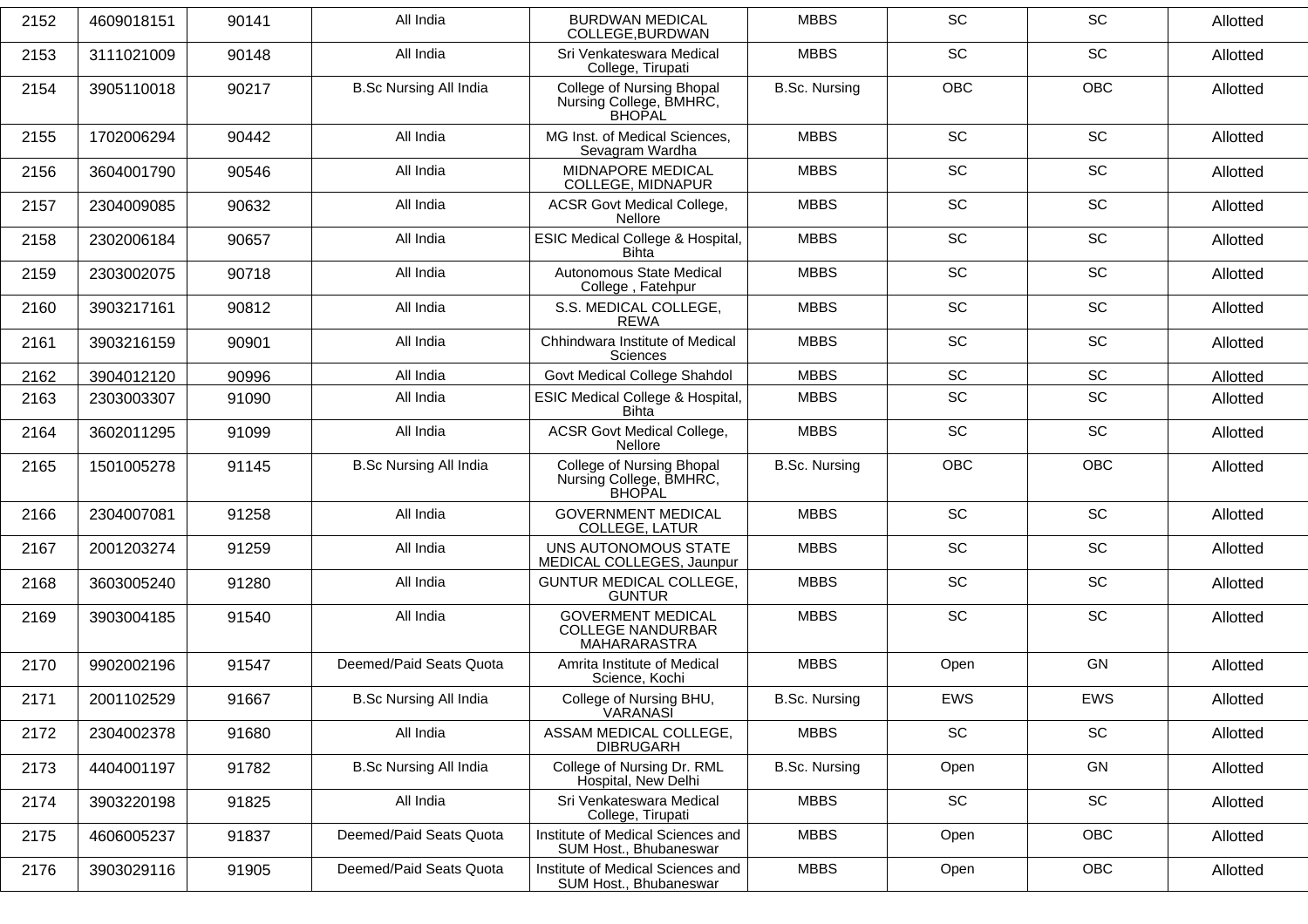| 2177 | 2302030104 | 91942 | Deemed/Paid Seats Quota       | Institute of Medical Sciences and<br>SUM Host., Bhubaneswar                  | <b>MBBS</b>          | Open                         | OBC                          | Allotted |
|------|------------|-------|-------------------------------|------------------------------------------------------------------------------|----------------------|------------------------------|------------------------------|----------|
| 2178 | 4606005222 | 91943 | Deemed/Paid Seats Quota       | Kalinga Institute of Dental<br>Sciences, Bhubaneswar                         | <b>BDS</b>           | Open                         | GN                           | Allotted |
| 2179 | 3903014094 | 91978 | All India                     | Autonomous State Medical<br>College, Pratapgarh                              | <b>MBBS</b>          | SC                           | SC                           | Allotted |
| 2180 | 1601004645 | 92002 | <b>B.Sc Nursing All India</b> | <b>College of Nursing Bhopal</b><br>Nursing College, BMHRC,<br><b>BHOPAL</b> | <b>B.Sc. Nursing</b> | <b>OBC</b>                   | OBC                          | Allotted |
| 2181 | 2001310563 | 92057 | All India                     | VARDHMAN INSTITUTE OF<br>MEDICAL SCIENCES, NALANDA                           | <b>MBBS</b>          | <b>SC</b>                    | SC                           | Allotted |
| 2182 | 3903127353 | 92113 | All India                     | Govt. Medical College, Khandwa                                               | <b>MBBS</b>          | SC                           | SC                           | Allotted |
| 2183 | 3002004390 | 92163 | All India                     | <b>COIMBATORE MEDICAL</b><br>COLLEGE, COIMBATORE                             | <b>MBBS</b>          | SC                           | SC                           | Allotted |
| 2184 | 3805002412 | 92206 | All India                     | MAHARSHI DEVRAHA BABA<br>AUTONOMOUS STATE.<br>MEDICAL COLLEGE, DEORIA        | <b>MBBS</b>          | SC                           | SC                           | Allotted |
| 2185 | 3115019247 | 92397 | Deemed/Paid Seats Quota       | BV Deemed Uni. Med. College<br>and Hos., Sangli                              | <b>MBBS</b>          | Open                         | OBC                          | Allotted |
| 2186 | 3611002316 | 92474 | All India                     | MIDNAPORE MEDICAL<br>COLLEGE, MIDNAPUR                                       | <b>MBBS</b>          | <b>SC</b>                    | SC                           | Allotted |
| 2187 | 3906025238 | 92513 | All India                     | <b>GOVERNMENT MEDICAL</b><br>COLLEGE, AKOLA                                  | <b>MBBS</b>          | SC                           | SC                           | Allotted |
| 2188 | 2302009201 | 92558 | All India                     | Jawaharlal Nehru Medical<br>College, Bhagalpur                               | <b>MBBS</b>          | <b>SC</b>                    | SC                           | Allotted |
| 2189 | 4109008696 | 92888 | Deemed/Paid Seats Quota       | JSS Medical College, Mysuru                                                  | <b>MBBS</b>          | Open                         | GN                           | Allotted |
| 2190 | 3604007280 | 92929 | <b>B.Sc Nursing All India</b> | College of Nursing Dr. RML<br>Hospital, New Delhi                            | <b>B.Sc. Nursing</b> | Open                         | OBC                          | Allotted |
| 2191 | 2001323236 | 92980 | All India                     | <b>COIMBATORE MEDICAL</b><br>COLLEGE, COIMBATORE                             | <b>MBBS</b>          | SC                           | SC                           | Allotted |
| 2192 | 2302002383 | 93072 | All India                     | Govt Medical college Shivpuri                                                | <b>MBBS</b>          | SC                           | SC                           | Allotted |
| 2193 | 3903122367 | 93184 | All India                     | Government Medcial College,<br>Gondia                                        | <b>MBBS</b>          | SC                           | SC                           | Allotted |
| 2194 | 3904102297 | 93426 | All India                     | KARNATAK INST. OF MEDICAL<br>SC., HUBLI                                      | <b>MBBS</b>          | SC                           | SC                           | Allotted |
| 2195 | 3902008072 | 93462 | All India                     | <b>GOVERMENT MEDICAL</b><br><b>COLLEGE NANDURBAR</b><br>MAHARARASTRA         | <b>MBBS</b>          | SC                           | SC                           | Allotted |
| 2196 | 2001306686 | 93515 | All India                     | <b>GOVT. VELLORE MEDICAL</b><br>COLLEGE, VELLORE                             | <b>MBBS</b>          | SC                           | <b>SC</b>                    | Allotted |
| 2197 | 4208002102 | 93646 | All India                     | RUHS College of Medical<br>Sciences, Jaipur                                  | <b>MBBS</b>          | <b>ST</b>                    | <b>ST</b>                    | Allotted |
| 2198 | 3903225413 | 93718 | All India                     | Autonomous State Medical<br>College Society, Mirzapur                        | <b>MBBS</b>          | $\operatorname{\textsf{SC}}$ | SC                           | Allotted |
| 2199 | 2304009065 | 93836 | All India                     | RAMPURHAT GOVT MEDICAL<br><b>COLLEGE RAMPURHAT</b>                           | <b>MBBS</b>          | SC                           | SC                           | Allotted |
| 2200 | 3905024193 | 93923 | All India                     | Govt Medical College Basti                                                   | <b>MBBS</b>          | $\operatorname{\textsf{SC}}$ | $\operatorname{\textsf{SC}}$ | Allotted |
| 2201 | 3905121089 | 93991 | All India                     | Govt Medical College Basti                                                   | <b>MBBS</b>          | SC                           | $\operatorname{\textsf{SC}}$ | Allotted |
| 2202 | 3902009072 | 94024 | All India                     | Goverment Medical College,<br>Bettiah                                        | <b>MBBS</b>          | SC                           | $\operatorname{\textsf{SC}}$ | Allotted |
| 2203 | 3902020097 | 94063 | All India                     | GOVT.MEDICAL<br>COLLEGE, THIRUVANANTHAPU<br>RAM                              | <b>MBBS</b>          | SC                           | $\operatorname{\textsf{SC}}$ | Allotted |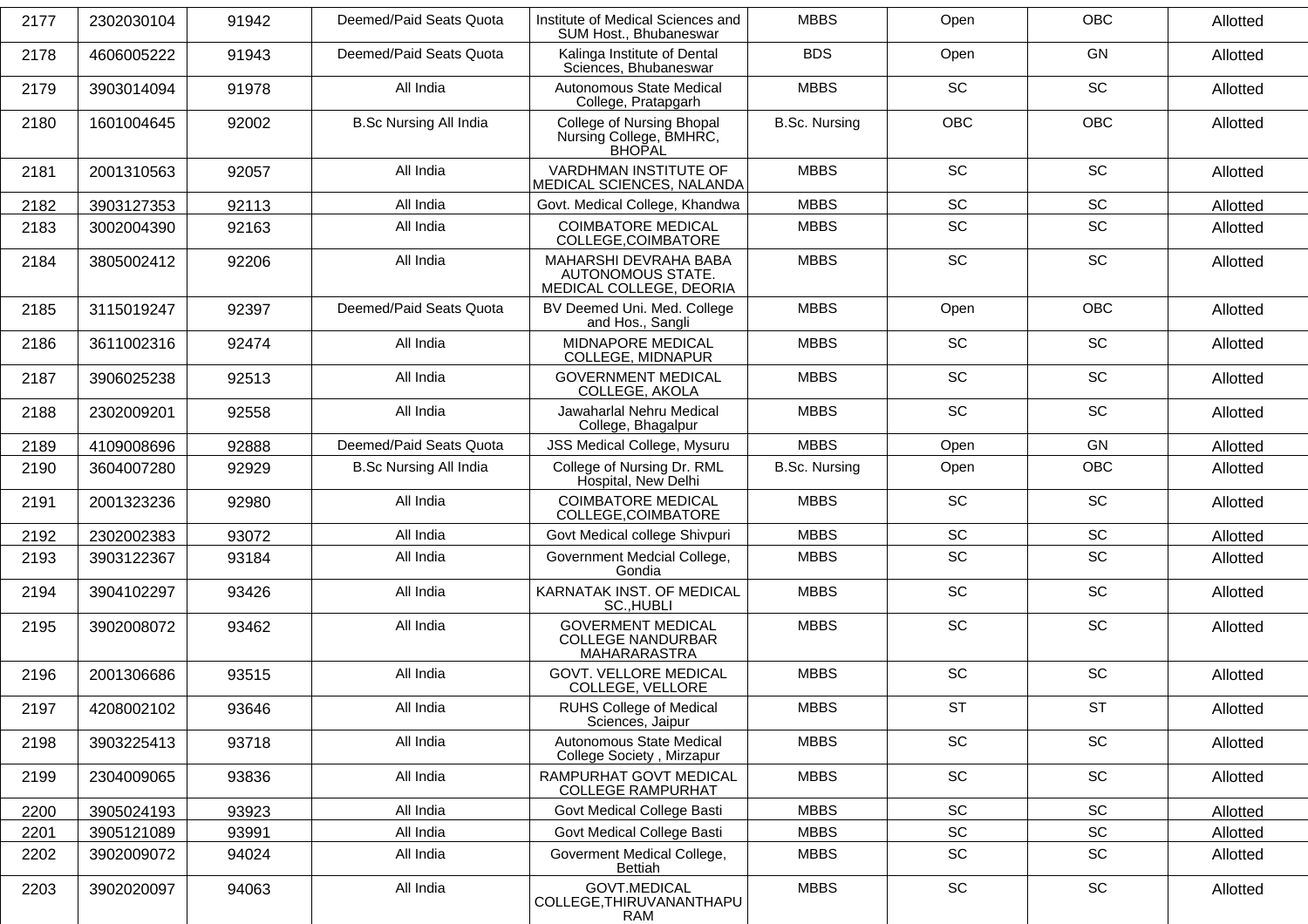| 2204 | 1502003772 | 94064 | All India                                | Goverment Medical College,<br>Bettiah                                            | <b>MBBS</b> | <b>SC</b>                    | SC         | Allotted |
|------|------------|-------|------------------------------------------|----------------------------------------------------------------------------------|-------------|------------------------------|------------|----------|
| 2205 | 3904113254 | 94094 | All India                                | Goverment Medical College,<br>Bettiah                                            | <b>MBBS</b> | <b>SC</b>                    | <b>SC</b>  | Allotted |
| 2206 | 2301005307 | 94113 | All India                                | Mursidabad M C & Hospital,<br>Mursidabad                                         | <b>MBBS</b> | SC                           | SC         | Allotted |
| 2207 | 3104101695 | 94125 | All India                                | Government Medical College,<br>ESIC, Kollam                                      | <b>MBBS</b> | SC                           | SC         | Allotted |
| 2208 | 3119001077 | 94156 | Deemed/Paid Seats Quota                  | Jagadguru Gangadhar<br>Mahaswamigalu Moorusavirmath<br>Medical College, Hubballi | <b>MBBS</b> | Open                         | GN         | Allotted |
| 2209 | 2001224043 | 94219 | All India                                | AGARTALA GOVT. MEDICAL<br>COLLEGE, AGARTALA                                      | <b>MBBS</b> | <b>SC</b>                    | <b>SC</b>  | Allotted |
| 2210 | 2803013305 | 94230 | Deemed/Paid Seats Quota                  | Amrita Institute of Medical<br>Science, Kochi                                    | <b>MBBS</b> | Open                         | GN         | Allotted |
| 2211 | 2806020277 | 94276 | Employees State Insurance<br>Scheme(ESI) | ESIC Dental College, Gulbarga                                                    | <b>BDS</b>  | Open                         | <b>GN</b>  | Allotted |
| 2212 | 2603004396 | 94292 | Deemed/Paid Seats Quota                  | AB Shetty Memorial Inst. of<br>Dental Sce., Mangaluru                            | <b>BDS</b>  | Open                         | <b>GN</b>  | Allotted |
| 2213 | 4201102364 | 94307 | All India                                | Rajiv Gandhi Institute Medical<br>Sce of Adilabad                                | <b>MBBS</b> | <b>ST</b>                    | <b>ST</b>  | Allotted |
| 2214 | 3903234042 | 94351 | All India                                | Goverment Medical College And<br>Hospital Jalgaon                                | <b>MBBS</b> | SC                           | SC         | Allotted |
| 2215 | 3905024350 | 94426 | All India                                | Government Medical College,<br>Mahabubangar                                      | <b>MBBS</b> | <b>SC</b>                    | <b>SC</b>  | Allotted |
| 2216 | 3903021378 | 94432 | All India                                | <b>BIDAR INSTITUTE OF MEDICAL</b><br>SCI., BIDAR                                 | <b>MBBS</b> | <b>SC</b>                    | SC         | Allotted |
| 2217 | 3904001193 | 94513 | All India                                | Fakhruddin Ali Ahmed Medical<br>College, Barpeta                                 | <b>MBBS</b> | SC                           | SC         | Allotted |
| 2218 | 1502304600 | 94554 | Deemed/Paid Seats Quota                  | Jawahar Lal Nehru Medical<br>College, Belagavi                                   | <b>MBBS</b> | Open                         | <b>OBC</b> | Allotted |
| 2219 | 3903228061 | 94560 | All India                                | Raiganj Government Medical<br>College                                            | <b>MBBS</b> | <b>SC</b>                    | SC         | Allotted |
| 2220 | 3903019105 | 94564 | All India                                | Government Medical College,<br>Sindhudurg                                        | <b>MBBS</b> | SC                           | SC         | Allotted |
| 2221 | 3904106173 | 94590 | All India                                | Lt. L A M Govt. Medical College,<br>Raigarh                                      | <b>MBBS</b> | <b>SC</b>                    | SC         | Allotted |
| 2222 | 3903201240 | 94626 | All India                                | MALDA MED. COLLEGE,<br><b>MALDA</b>                                              | <b>MBBS</b> | SC                           | SC         | Allotted |
| 2223 | 3902018217 | 94670 | All India                                | Govt. Medical College Karur                                                      | <b>MBBS</b> | SC                           | SC         | Allotted |
| 2224 | 3904009253 | 94791 | All India                                | <b>GOVERNMENT MEDICAL</b><br><b>COLLEGE AND GENERAL</b><br>HOSPITAL, SATARA      | <b>MBBS</b> | SC                           | SC         | Allotted |
| 2225 | 4207005087 | 94832 | Open Seat Quota                          | AIIMS, Deogarh                                                                   | <b>MBBS</b> | <b>ST</b>                    | <b>ST</b>  | Allotted |
| 2226 | 3903005620 | 94838 | All India                                | MADURAI MEDICAL COLLEGE,<br><b>MADURAI</b>                                       | <b>MBBS</b> | SC                           | SC         | Allotted |
| 2227 | 4201005438 | 94949 | All India                                | <b>GRANT MEDICAL COLL &amp; SIR</b><br>J.J.HOSP, MUMBAI                          | <b>MBBS</b> | <b>ST</b>                    | <b>ST</b>  | Allotted |
| 2228 | 3905113162 | 94997 | All India                                | Government Medical College,<br>Kanker, Chhattisgarh                              | <b>MBBS</b> | SC                           | SC         | Allotted |
| 2229 | 3906024137 | 95056 | All India                                | Govt Medical College Nalgonda                                                    | <b>MBBS</b> | SC                           | SC         | Allotted |
| 2230 | 3903236259 | 95088 | All India                                | SILCHAR MEDICAL COLLEGE,<br><b>SILCHER</b>                                       | <b>MBBS</b> | $\operatorname{\textsf{SC}}$ | SC         | Allotted |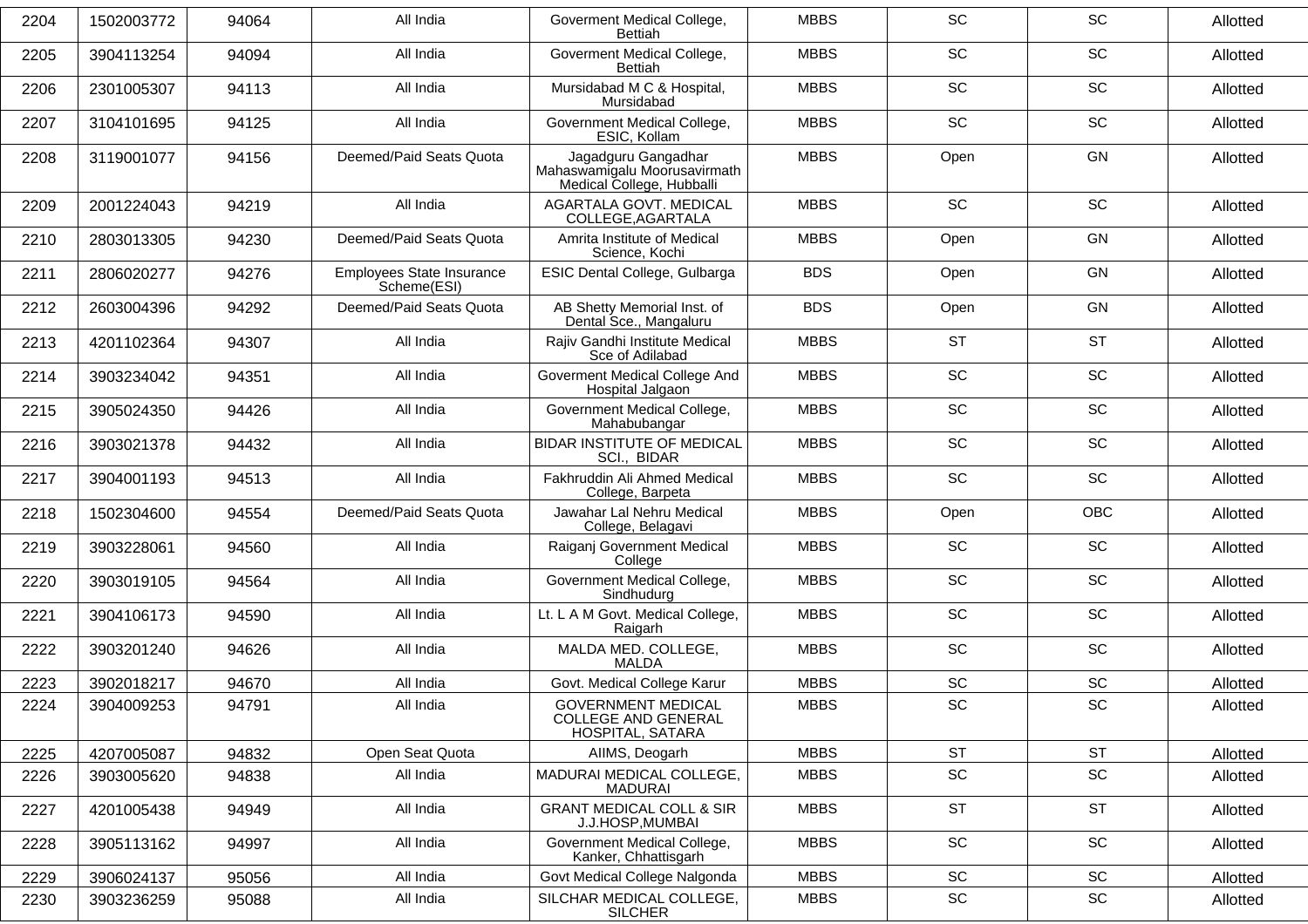| 2231 | 1502004620 | 95118 | <b>B.Sc Nursing All India</b>            | College of Nursing Dr. RML<br>Hospital, New Delhi                                    | <b>B.Sc. Nursing</b> | Open                         | <b>OBC</b> | Allotted |
|------|------------|-------|------------------------------------------|--------------------------------------------------------------------------------------|----------------------|------------------------------|------------|----------|
| 2232 | 2001101858 | 95187 | All India                                | Jorhat Medical College and<br>Hospital, JORHAT                                       | <b>MBBS</b>          | <b>SC</b>                    | <b>SC</b>  | Allotted |
| 2233 | 3605011122 | 95229 | All India                                | Rangaraya Medical College,<br>Kakinada                                               | <b>MBBS</b>          | <b>SC</b>                    | SC         | Allotted |
| 2234 | 3904112032 | 95283 | All India                                | MANDYA INST. OF MEDICAL<br>SCI., MANDYA                                              | <b>MBBS</b>          | SC                           | SC         | Allotted |
| 2235 | 3903231190 | 95331 | All India                                | GMC, Manjeri, Kerala                                                                 | <b>MBBS</b>          | SC                           | SC         | Allotted |
| 2236 | 3604002473 | 95337 | All India                                | Government Medical College,<br>Kanker, Chhattisgarh                                  | <b>MBBS</b>          | SC                           | SC         | Allotted |
| 2237 | 3903232237 | 95404 | All India                                | Rangaraya Medical College,<br>Kakinada                                               | <b>MBBS</b>          | <b>SC</b>                    | SC         | Allotted |
| 2238 | 3903023171 | 95523 | All India                                | Government Medical College,<br>Sindhudurg                                            | <b>MBBS</b>          | SC                           | SC         | Allotted |
| 2239 | 4102007034 | 95585 | Deemed/Paid Seats Quota                  | Sri Ramachandra Med. College<br>and Res. Inst., Chennai                              | <b>MBBS</b>          | Open                         | <b>OBC</b> | Allotted |
| 2240 | 3903006583 | 95732 | All India                                | Medinirai Medical College<br>(previously Known as Palamu<br>Medical College), Palamu | <b>MBBS</b>          | <b>SC</b>                    | <b>SC</b>  | Allotted |
| 2241 | 2603020163 | 95819 | Deemed/Paid Seats Quota                  | Institute of Medical Sciences and<br>SUM Host., Bhubaneswar                          | <b>MBBS</b>          | Open                         | <b>GN</b>  | Allotted |
| 2242 | 3903204751 | 95836 | All India                                | Phulo Jhano Medical College,<br>Dumka                                                | <b>MBBS</b>          | SC                           | SC         | Allotted |
| 2243 | 3903117367 | 95963 | All India                                | Government Medical College,<br>Sindhudura                                            | <b>MBBS</b>          | <b>SC</b>                    | SC         | Allotted |
| 2244 | 3903230081 | 96016 | All India                                | Govt Medical College Nalgonda                                                        | <b>MBBS</b>          | <b>SC</b>                    | SC         | Allotted |
| 2245 | 4401003416 | 96044 | <b>B.Sc Nursing All India</b>            | College of Nursing Bhopal<br>Nursing College, BMHRC,<br><b>BHOPAL</b>                | B.Sc. Nursing        | EWS                          | EWS        | Allotted |
| 2246 | 3902021124 | 96278 | All India                                | Medinirai Medical College<br>(previously Known as Palamu<br>Medical College), Palamu | <b>MBBS</b>          | SC                           | <b>SC</b>  | Allotted |
| 2247 | 2806026419 | 96300 | Employees State Insurance<br>Scheme(ESI) | ESIC Dental College, Gulbarga                                                        | <b>BDS</b>           | Open                         | <b>GN</b>  | Allotted |
| 2248 | 2001107044 | 96304 | All India                                | Lakhimpur Medical College, North<br>Lakhimpur, Assam                                 | <b>MBBS</b>          | SC                           | SC         | Allotted |
| 2249 | 2812002541 | 96357 | Deemed/Paid Seats Quota                  | Jagadguru Gangadhar<br>Mahaswamigalu Moorusavirmath<br>Medical College, Hubballi     | <b>MBBS</b>          | Open                         | <b>GN</b>  | Allotted |
| 2250 | 3903226160 | 96395 | All India                                | Government Medical College,<br>Krishnagiri                                           | <b>MBBS</b>          | SC                           | SC         | Allotted |
| 2251 | 2302024169 | 96449 | All India                                | HASSAN INST. MEDICAL<br><b>SCIENCES, HASSAN</b>                                      | <b>MBBS</b>          | SC                           | SC         | Allotted |
| 2252 | 4101011353 | 96597 | All India                                | THANJAVUR MEDICAL<br>COLL., THANJAVUR                                                | <b>MBBS</b>          | SC                           | SC         | Allotted |
| 2253 | 4604001788 | 96638 | <b>B.Sc Nursing All India</b>            | College of Nursing LHMC, New<br>Delhi                                                | <b>B.Sc. Nursing</b> | Open                         | GN         | Allotted |
| 2254 | 4201021170 | 96702 | All India                                | <b>GUNTUR MEDICAL COLLEGE,</b><br><b>GUNTUR</b>                                      | <b>MBBS</b>          | <b>ST</b>                    | <b>ST</b>  | Allotted |
| 2255 | 2304004448 | 96805 | All India                                | Government Medical College,<br>Ananthapuram                                          | <b>MBBS</b>          | $\operatorname{\textsf{SC}}$ | SC         | Allotted |
|      |            |       |                                          |                                                                                      |                      |                              |            |          |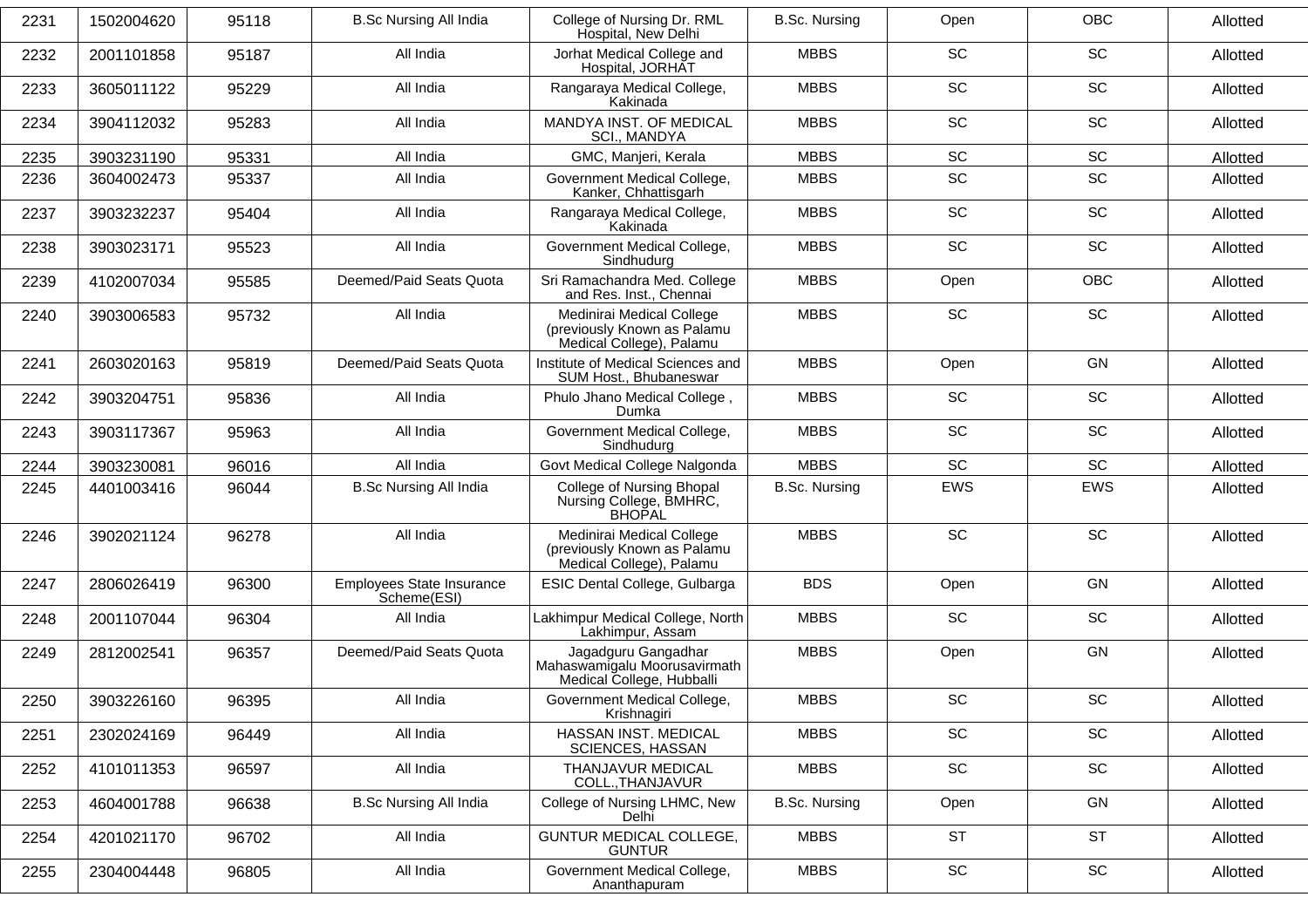| 2256 | 3905123169 | 97005 | All India                                | CHENGALPATTU MEDICAL<br>COLL, CHENGALPATTU                                       | <b>MBBS</b>          | SC                           | <b>SC</b>                    | Allotted |
|------|------------|-------|------------------------------------------|----------------------------------------------------------------------------------|----------------------|------------------------------|------------------------------|----------|
| 2257 | 3905117132 | 97006 | All India                                | RIMS, Ongole                                                                     | <b>MBBS</b>          | SC                           | SC                           | Allotted |
| 2258 | 3901001063 | 97091 | All India                                | Govt. Medical College ESI and<br>Hospital, Coimbatore                            | <b>MBBS</b>          | SC                           | SC                           | Allotted |
| 2259 | 2302001512 | 97127 | All India                                | GMC, Manjeri, Kerala                                                             | <b>MBBS</b>          | SC                           | $\operatorname{\textsf{SC}}$ | Allotted |
| 2260 | 3903127257 | 97165 | All India                                | HASSAN INST. MEDICAL<br><b>SCIENCES, HASSAN</b>                                  | <b>MBBS</b>          | SC                           | SC                           | Allotted |
| 2261 | 3903132047 | 97261 | All India                                | Tezpur Medical College, Tezpur                                                   | <b>MBBS</b>          | <b>SC</b>                    | SC                           | Allotted |
| 2262 | 2602002760 | 97393 | Deemed/Paid Seats Quota                  | Jagadguru Gangadhar<br>Mahaswamigalu Moorusavirmath<br>Medical College, Hubballi | <b>MBBS</b>          | Open                         | GN                           | Allotted |
| 2263 | 3903121012 | 97403 | All India                                | GOVT.MEDICAL COLLEGE,<br><b>THRISSUR</b>                                         | <b>MBBS</b>          | <b>SC</b>                    | <b>SC</b>                    | Allotted |
| 2264 | 2201004272 | 97427 | All India                                | T.D. MEDICAL COLLEGE,<br>ALLAPPUZHA                                              | <b>MBBS</b>          | SC                           | SC                           | Allotted |
| 2265 | 3904114160 | 97456 | All India                                | Govt Medical College Kannur                                                      | <b>MBBS</b>          | $\operatorname{\textsf{SC}}$ | $\operatorname{\textsf{SC}}$ | Allotted |
| 2266 | 3903023309 | 97480 | All India                                | Govt Medical College, Ernakulam                                                  | <b>MBBS</b>          | SC                           | SC                           | Allotted |
| 2267 | 3906008277 | 97506 | All India                                | CHIKKABALLAPURA INSTITUTE<br>OF MEDICAL SCIENCES,<br><b>KARNATAKA</b>            | <b>MBBS</b>          | SC                           | SC                           | Allotted |
| 2268 | 3904012186 | 97563 | All India                                | Koppal Institute of Medical<br><b>Sciences</b>                                   | <b>MBBS</b>          | SC                           | <b>SC</b>                    | Allotted |
| 2269 | 3615001010 | 97658 | All India                                | VIJAYNAGAR INST OF MED.<br>SC, BELLARY                                           | <b>MBBS</b>          | SC                           | SC                           | Allotted |
| 2270 | 3904115033 | 97663 | All India                                | Andaman and Nicobar Islands<br>Institute of Medical S                            | <b>MBBS</b>          | SC                           | SC                           | Allotted |
| 2271 | 2807020233 | 97681 | Employees State Insurance<br>Scheme(ESI) | ESIC Dental College, Gulbarga                                                    | <b>BDS</b>           | Open                         | GN                           | Allotted |
| 2272 | 3903101844 | 97682 | All India                                | Kodagu Institute of Medical<br>Sciences, Kodagu                                  | <b>MBBS</b>          | SC                           | SC                           | Allotted |
| 2273 | 3905019104 | 97699 | All India                                | Koppal Institute of Medical<br>Sciences                                          | <b>MBBS</b>          | SC                           | SC                           | Allotted |
| 2274 | 3903109521 | 97741 | All India                                | GOVT. DHARAMAPURI MED<br>COLL, DHARMAPURI                                        | <b>MBBS</b>          | <b>SC</b>                    | <b>SC</b>                    | Allotted |
| 2275 | 4101104472 | 97747 | Deemed/Paid Seats Quota                  | <b>VELS MEDICAL COLLEGE &amp;</b><br><b>HOSPITAL</b>                             | <b>MBBS</b>          | Open                         | GN                           | Allotted |
| 2276 | 1206011278 | 97870 | All India                                | RAJIV GANDHI INSTITUTE OF<br>MEDICAL SCIENCES, KADAPA                            | <b>MBBS</b>          | SC                           | SC                           | Allotted |
| 2277 | 2707001224 | 97916 | All India                                | VIJAYNAGAR INST OF MED.<br>SC, BELLARY                                           | <b>MBBS</b>          | <b>ST</b>                    | <b>ST</b>                    | Allotted |
| 2278 | 3901009016 | 97967 | All India                                | Koppal Institute of Medical<br><b>Sciences</b>                                   | <b>MBBS</b>          | SC                           | SC                           | Allotted |
| 2279 | 3602001312 | 98049 | All India                                | Government Medical College,<br>Dindigul                                          | <b>MBBS</b>          | SC                           | SC                           | Allotted |
| 2280 | 2812001781 | 98072 | <b>B.Sc Nursing All India</b>            | <b>College of Nursing Florence</b><br>Nightingale CON, New Delhi                 | <b>B.Sc. Nursing</b> | Open                         | OBC                          | Allotted |
| 2281 | 2304004231 | 98101 | All India                                | Indira Gandhi Medical College &<br>RI, Puducherry                                | <b>MBBS</b>          | SC                           | SC                           | Allotted |
| 2282 | 4204001532 | 98119 | All India                                | SHIMOGA INST. OF MEDICAL<br>SCI., SHIMOGA                                        | <b>MBBS</b>          | SC                           | SC                           | Allotted |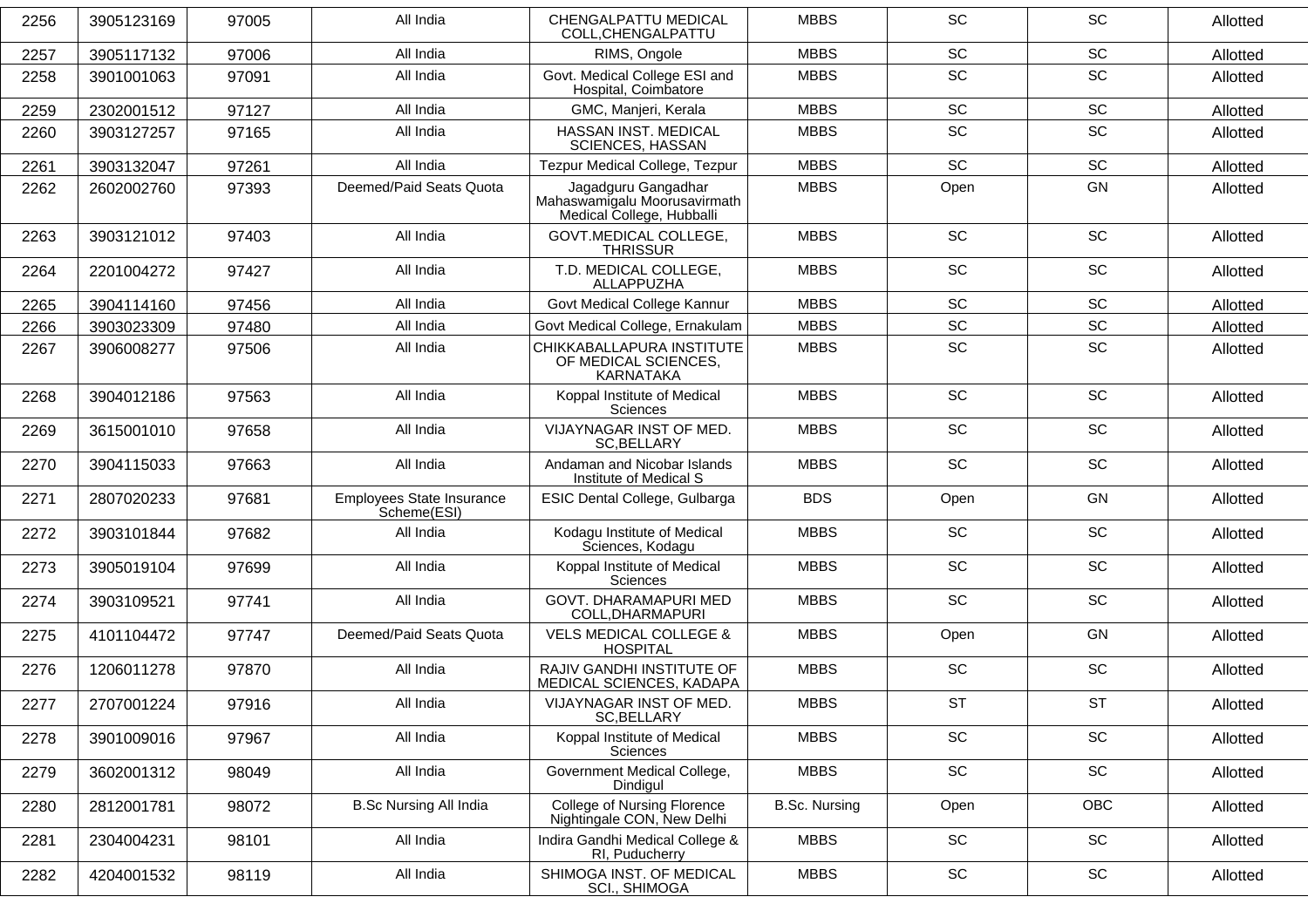| 2283 | 3902007283 | 98177 | All India               | Rajah Muthiah Medical College,<br>Annamalai Universit                            | <b>MBBS</b> | SC                           | <b>SC</b>     | Allotted |
|------|------------|-------|-------------------------|----------------------------------------------------------------------------------|-------------|------------------------------|---------------|----------|
| 2284 | 3905126142 | 98211 | All India               | Government Medical College,<br>Dindigul                                          | <b>MBBS</b> | <b>SC</b>                    | <b>SC</b>     | Allotted |
| 2285 | 3903034092 | 98251 | All India               | <b>GOVT. MEDICAL</b><br>COLLEGE, TIRUNELVELI                                     | <b>MBBS</b> | <b>SC</b>                    | SC            | Allotted |
| 2286 | 2301004188 | 98322 | All India               | Government Medical College,<br>Ramanathapuram                                    | <b>MBBS</b> | SC                           | <b>SC</b>     | Allotted |
| 2287 | 4101002102 | 98337 | Deemed/Paid Seats Quota | Sri Ramachandra Med. College<br>and Res. Inst., Chennai                          | <b>MBBS</b> | Open                         | <b>OBC</b>    | Allotted |
| 2288 | 3901011217 | 98419 | All India               | Rajah Muthiah Medical College,<br>Annamalai Universit                            | <b>MBBS</b> | <b>SC</b>                    | SC            | Allotted |
| 2289 | 2811001435 | 98454 | Deemed/Paid Seats Quota | Yenepoya Medical College,<br>Mangalore                                           | <b>MBBS</b> | Open                         | <b>GN</b>     | Allotted |
| 2290 | 2001014036 | 98495 | Deemed/Paid Seats Quota | MANAV RACHNA DENTAL<br><b>COLLEGE FARIDABAD</b>                                  | <b>BDS</b>  | Open                         | <b>OBC</b>    | Allotted |
| 2291 | 2603015294 | 98525 | Deemed/Paid Seats Quota | Jawahar Lal Nehru Medical<br>College, Belagavi                                   | <b>MBBS</b> | Open                         | <b>GN</b>     | Allotted |
| 2292 | 2001215383 | 98549 | All India               | Indira Gandhi Medical College &<br>RI, Puducherry                                | <b>MBBS</b> | SC                           | SC            | Allotted |
| 2293 | 3903206504 | 98570 | All India               | JAWAHAR LAL NEHRU<br>MEDICAL, AJMER                                              | <b>MBBS</b> | <b>ST</b>                    | <b>ST</b>     | Allotted |
| 2294 | 3903038090 | 98631 | All India               | Kodagu Institute of Medical<br>Sciences, Kodagu                                  | <b>MBBS</b> | <b>SC</b>                    | SC            | Allotted |
| 2295 | 3903220103 | 98634 | All India               | Rajah Muthiah Medical College,<br>Annamalai Universit                            | <b>MBBS</b> | SC                           | <b>SC</b>     | Allotted |
| 2296 | 3903228080 | 98657 | All India               | Government Medical College,<br>Nagapattinam                                      | <b>MBBS</b> | SC                           | SC            | Allotted |
| 2297 | 4101103243 | 98681 | Open Seat Quota         | AllMS, Nagpur                                                                    | <b>MBBS</b> | Open PwD                     | <b>GN PwD</b> | Allotted |
| 2298 | 3905027177 | 98761 | All India               | IRT Perundurai Medical College,<br>Perundurai                                    | <b>MBBS</b> | <b>SC</b>                    | <b>SC</b>     | Allotted |
| 2299 | 1601007316 | 98770 | All India               | Govt. Sivgangai M. C. Sivagangai                                                 | <b>MBBS</b> | <b>SC</b>                    | <b>SC</b>     | Allotted |
| 2300 | 3903236124 | 98903 | All India               | Government Medical College,<br>Nagapattinam                                      | <b>MBBS</b> | SC                           | SC            | Allotted |
| 2301 | 1601005233 | 99004 | Deemed/Paid Seats Quota | Jagadguru Gangadhar<br>Mahaswamigalu Moorusavirmath<br>Medical College, Hubballi | <b>MBBS</b> | Open                         | <b>GN</b>     | Allotted |
| 2302 | 3903040413 | 99008 | All India               | SARDAR PATEL MEDICAL<br><b>COLLEGE, BIKANER</b>                                  | <b>MBBS</b> | <b>ST</b>                    | <b>ST</b>     | Allotted |
| 2303 | 2001004129 | 99024 | All India               | Government Medical College,<br>Nagapattinam                                      | <b>MBBS</b> | SC                           | SC            | Allotted |
| 2304 | 3903022284 | 99127 | All India               | Government Medical College,<br><b>Nilgiris</b>                                   | <b>MBBS</b> | SC                           | SC            | Allotted |
| 2305 | 4101014056 | 99136 | Deemed/Paid Seats Quota | <b>BHAARATH MEDICAL</b><br><b>COLLEGE AND HOSPITAL</b>                           | <b>MBBS</b> | Open                         | OBC           | Allotted |
| 2306 | 3001015336 | 99143 | All India               | Government Medical College,<br>Virudhunagar                                      | <b>MBBS</b> | $\operatorname{\textsf{SC}}$ | SC            | Allotted |
| 2307 | 3906009037 | 99214 | All India               | Government Medical College,<br>Virudhunagar                                      | <b>MBBS</b> | SC                           | SC            | Allotted |
| 2308 | 4101103205 | 99277 | Deemed/Paid Seats Quota | <b>BHAARATH MEDICAL</b><br><b>COLLEGE AND HOSPITAL</b>                           | <b>MBBS</b> | Open                         | OBC           | Allotted |
| 2309 | 3903236040 | 99368 | All India               | Govt. Pudukkottai Medical<br>College Hopt., Pudukkott                            | <b>MBBS</b> | SC                           | SC            | Allotted |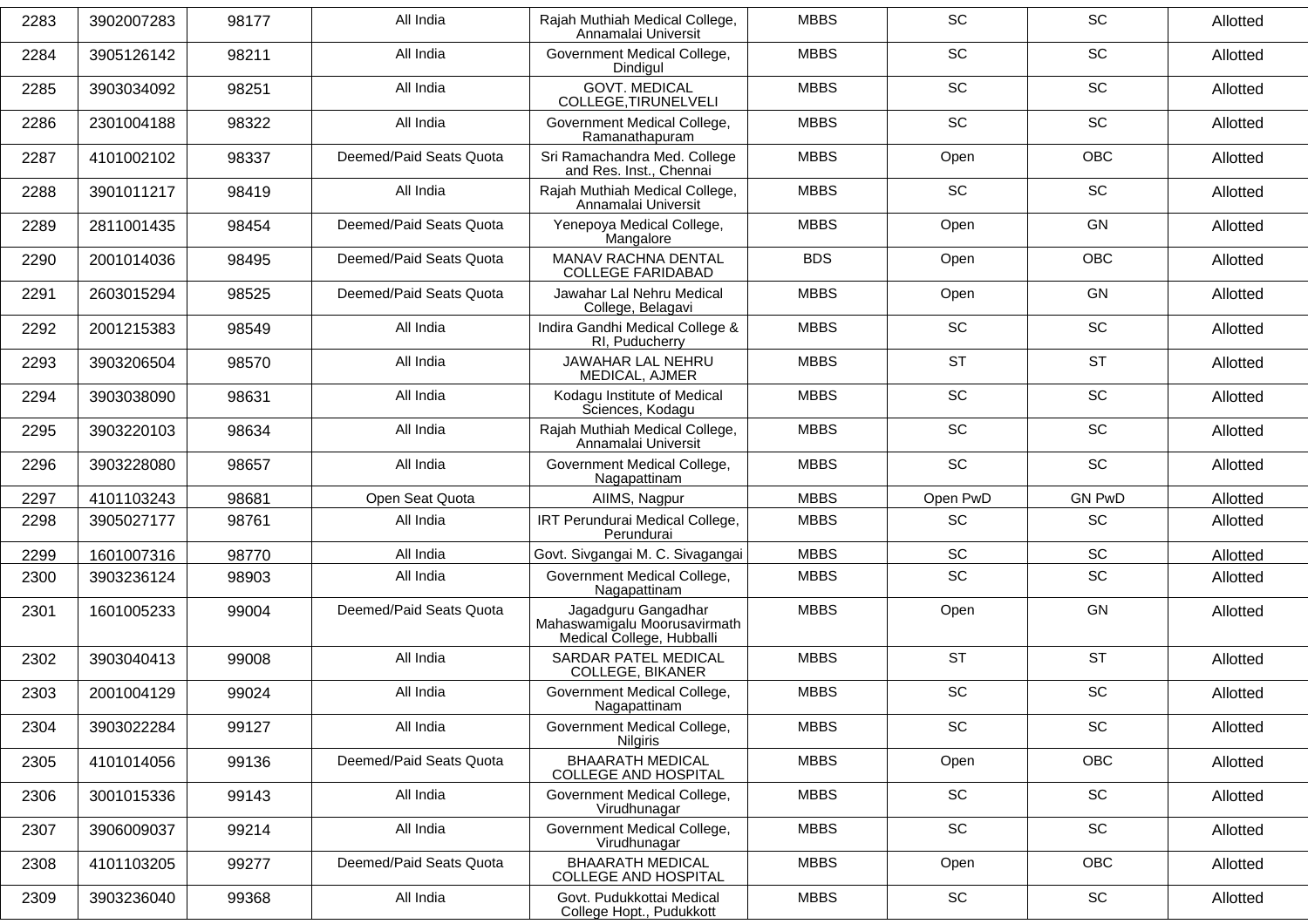| 2310 | 3609003119 | 99542  | All India                     | Indira Gandhi Medical College &<br>RI, Puducherry                     | <b>MBBS</b>          | <b>SC</b>                    | SC         | Allotted |
|------|------------|--------|-------------------------------|-----------------------------------------------------------------------|----------------------|------------------------------|------------|----------|
| 2311 | 2807007095 | 99780  | <b>B.Sc Nursing All India</b> | College of Nursing Safdarjung<br>Hospital, New Delhi                  | <b>B.Sc. Nursing</b> | Open                         | <b>GN</b>  | Allotted |
| 2312 | 2811007037 | 99848  | <b>B.Sc Nursing All India</b> | College of Nursing Dr. RML<br>Hospital, New Delhi                     | <b>B.Sc. Nursing</b> | Open                         | <b>GN</b>  | Allotted |
| 2313 | 4609012188 | 100138 | Deemed/Paid Seats Quota       | Dr. DY Patil Dental College and<br>Hosp. Pune                         | <b>BDS</b>           | Open                         | <b>GN</b>  | Allotted |
| 2314 | 4403012082 | 100210 | <b>B.Sc Nursing All India</b> | <b>College of Nursing Florence</b><br>Nightingale CON, New Delhi      | <b>B.Sc. Nursing</b> | Open                         | OBC        | Allotted |
| 2315 | 4101108031 | 100381 | Deemed/Paid Seats Quota       | <b>BHAARATH MEDICAL</b><br><b>COLLEGE AND HOSPITAL</b>                | <b>MBBS</b>          | Open                         | OBC        | Allotted |
| 2316 | 3607009124 | 100595 | <b>B.Sc Nursing All India</b> | College of Nursing Safdarjung<br>Hospital, New Delhi                  | <b>B.Sc. Nursing</b> | Open                         | <b>OBC</b> | Allotted |
| 2317 | 2807001343 | 100697 | <b>B.Sc Nursing All India</b> | College of Nursing Safdarjung<br>Hospital, New Delhi                  | <b>B.Sc. Nursing</b> | Open                         | <b>GN</b>  | Allotted |
| 2318 | 4409003724 | 100757 | <b>B.Sc Nursing All India</b> | College of Nursing RAK CON,<br>New Delhi                              | B.Sc. Nursing        | Open                         | <b>GN</b>  | Allotted |
| 2319 | 3110006225 | 100888 | Deemed/Paid Seats Quota       | SBKS Med. Inst. and Res.<br>Centre, Sumandeep Vidyapeeth              | <b>MBBS</b>          | Open                         | <b>GN</b>  | Allotted |
| 2320 | 4103008344 | 101054 | Deemed/Paid Seats Quota       | Sri Lakshmi Narayana Inst. of<br>Med. Scien., Puducherry              | <b>MBBS</b>          | Open                         | OBC        | Allotted |
| 2321 | 3110116205 | 101068 | Deemed/Paid Seats Quota       | Sri Siddhartha Medical College<br>DU, Tumkur                          | <b>MBBS</b>          | Open                         | SC         | Allotted |
| 2322 | 4114001292 | 101076 | Deemed/Paid Seats Quota       | Sri Ramachandra Med. College<br>and Res. Inst., Chennai               | <b>MBBS</b>          | Open                         | <b>GN</b>  | Allotted |
| 2323 | 2702034011 | 101124 | All India                     | CHIKKABALLAPURA INSTITUTE<br>OF MEDICAL SCIENCES,<br>KARNATAKA        | <b>MBBS</b>          | <b>ST</b>                    | <b>ST</b>  | Allotted |
| 2324 | 3903011560 | 101171 | All India                     | DC, RIMS, Imphal                                                      | <b>BDS</b>           | <b>SC</b>                    | SC         | Allotted |
| 2325 | 3110001401 | 101179 | Deemed/Paid Seats Quota       | MM Inst. Med. and Research,<br>Mullana                                | <b>MBBS</b>          | Open                         | <b>GN</b>  | Allotted |
| 2326 | 3901017334 | 101219 | All India                     | R.N.T. MEDICAL COLLEGE,<br><b>UDAIPUR</b>                             | <b>MBBS</b>          | <b>ST</b>                    | <b>ST</b>  | Allotted |
| 2327 | 1205007191 | 101583 | All India                     | Government Medical College,<br>Ananthapuram                           | <b>MBBS</b>          | <b>ST</b>                    | <b>ST</b>  | Allotted |
| 2328 | 2209004060 | 101627 | <b>B.Sc Nursing All India</b> | College of Nursing Dr. RML<br>Hospital, New Delhi                     | <b>B.Sc. Nursing</b> | Open                         | <b>GN</b>  | Allotted |
| 2329 | 1502307211 | 101918 | <b>B.Sc Nursing All India</b> | College of Nursing Bhopal<br>Nursing College, BMHRC,<br><b>BHOPAL</b> | B.Sc. Nursing        | <b>EWS</b>                   | <b>EWS</b> | Allotted |
| 2330 | 2001210586 | 102361 | <b>B.Sc Nursing All India</b> | College of Nursing Bhopal<br>Nursing College, BMHRC,<br>BHOPAL        | <b>B.Sc. Nursing</b> | EWS                          | EWS        | Allotted |
| 2331 | 2804005284 | 102640 | Deemed/Paid Seats Quota       | Yenepoya Medical College,<br>Mangalore                                | <b>MBBS</b>          | Open                         | OBC        | Allotted |
| 2332 | 3201023078 | 102717 | All India                     | RUHS College of Dental Science,<br>Jaipur                             | <b>BDS</b>           | $\operatorname{\textsf{SC}}$ | SC         | Allotted |
| 2333 | 3902003272 | 102725 | <b>B.Sc Nursing All India</b> | College of Nursing LHMC, New<br>Delhi                                 | B.Sc. Nursing        | OBC                          | OBC        | Allotted |
| 2334 | 3903224240 | 103165 | All India                     | Rajah Muthiah Dental College<br>and Hos., Annamalai                   | <b>BDS</b>           | SC                           | SC         | Allotted |
|      |            |        |                               |                                                                       |                      |                              |            |          |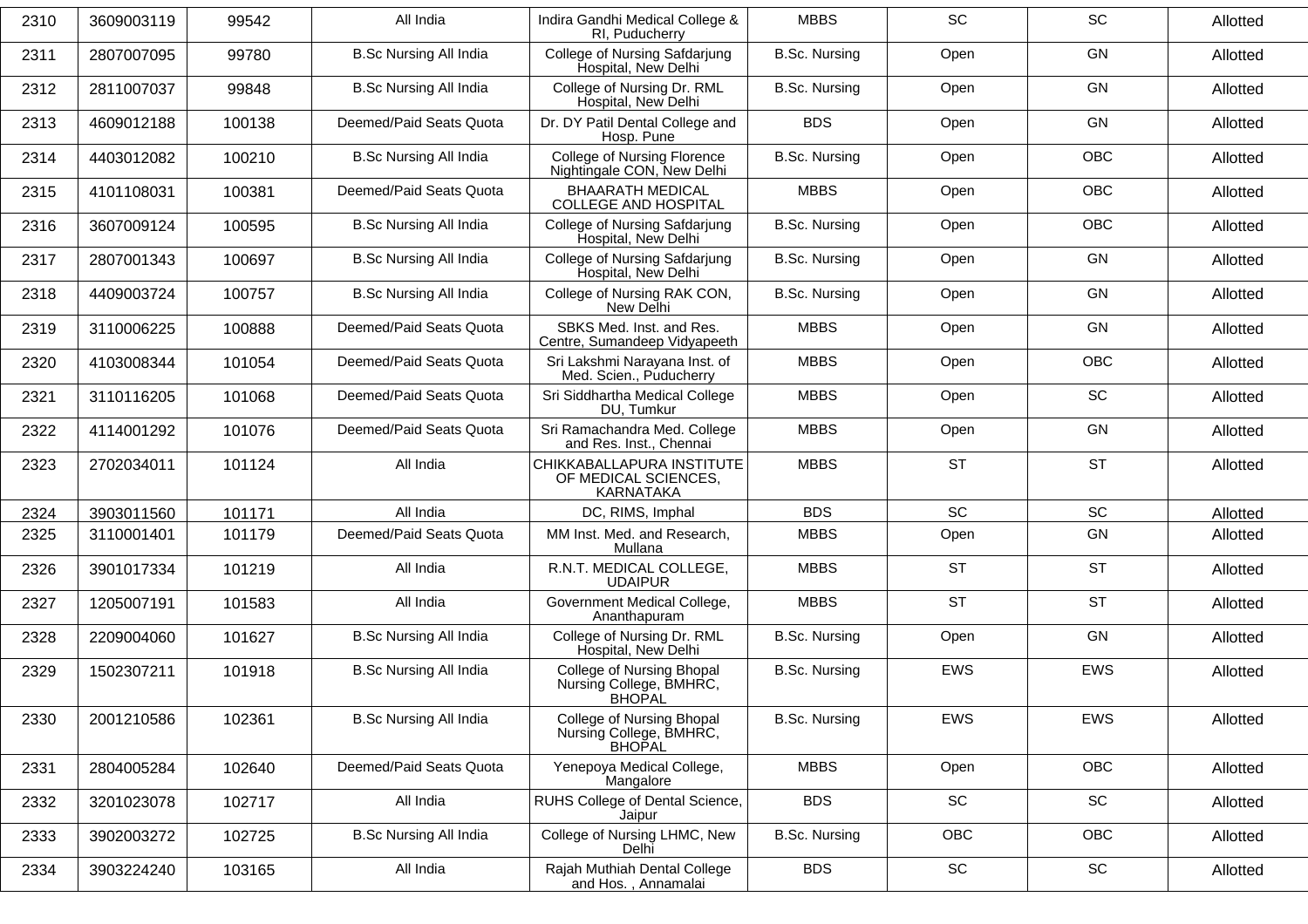| 2335 | 3905102209 | 103294 | <b>B.Sc Nursing All India</b>                   | College of Nursing Dr. RML<br>Hospital, New Delhi           | <b>B.Sc. Nursing</b> | Open       | <b>EWS</b> | Allotted |
|------|------------|--------|-------------------------------------------------|-------------------------------------------------------------|----------------------|------------|------------|----------|
| 2336 | 4202009185 | 103498 | Open Seat Quota                                 | AIIMS, Deogarh                                              | <b>MBBS</b>          | <b>ST</b>  | <b>ST</b>  | Allotted |
| 2337 | 1502010394 | 103522 | <b>B.Sc Nursing All India</b>                   | College of Nursing Dr. RML<br>Hospital, New Delhi           | <b>B.Sc. Nursing</b> | Open       | GN         | Allotted |
| 2338 | 3903032023 | 103576 | Employees State Insurance<br>Scheme(ESI)        | ESIC Dental College, Gulbarga                               | <b>BDS</b>           | OBC        | <b>OBC</b> | Allotted |
| 2339 | 2801025171 | 103636 | Deemed/Paid Seats Quota                         | SBKS Med. Inst. and Res.<br>Centre, Sumandeep Vidyapeeth    | <b>MBBS</b>          | Open       | GN         | Allotted |
| 2340 | 4102003047 | 103706 | <b>Employees State Insurance</b><br>Scheme(ESI) | ESIC Dental College, Gulbarga                               | <b>BDS</b>           | <b>OBC</b> | <b>OBC</b> | Allotted |
| 2341 | 2302003454 | 103736 | <b>B.Sc Nursing All India</b>                   | College of Nursing Dr. RML<br>Hospital, New Delhi           | <b>B.Sc. Nursing</b> | Open       | <b>OBC</b> | Allotted |
| 2342 | 2301010019 | 104055 | Deemed/Paid Seats Quota                         | SBKS Med. Inst. and Res.<br>Centre, Sumandeep Vidyapeeth    | <b>MBBS</b>          | Open       | <b>OBC</b> | Allotted |
| 2343 | 1502209172 | 104142 | <b>B.Sc Nursing All India</b>                   | College of Nursing Florence<br>Nightingale CON, New Delhi   | <b>B.Sc. Nursing</b> | <b>OBC</b> | <b>OBC</b> | Allotted |
| 2344 | 4101109378 | 104311 | Deemed/Paid Seats Quota                         | <b>BHAARATH MEDICAL</b><br><b>COLLEGE AND HOSPITAL</b>      | <b>MBBS</b>          | Open       | <b>OBC</b> | Allotted |
| 2345 | 4208002477 | 104313 | All India                                       | <b>Government Medical College</b><br>Suryapet               | <b>MBBS</b>          | <b>ST</b>  | <b>ST</b>  | Allotted |
| 2346 | 4201117003 | 104497 | All India                                       | STANLEY MEDICAL COLLEGE,<br><b>CHENNAI</b>                  | <b>MBBS</b>          | <b>ST</b>  | <b>ST</b>  | Allotted |
| 2347 | 3905026250 | 104650 | All India                                       | Government Medical College,<br><b>Bhilwara</b>              | <b>MBBS</b>          | <b>ST</b>  | <b>ST</b>  | Allotted |
| 2348 | 1502110440 | 104673 | <b>B.Sc Nursing All India</b>                   | <b>College of Nursing Safdarjung</b><br>Hospital, New Delhi | <b>B.Sc. Nursing</b> | Open       | GN         | Allotted |
| 2349 | 2302010475 | 104775 | All India                                       | Govt Dental College RIMS<br>Kadapa                          | <b>BDS</b>           | SC         | SC         | Allotted |
| 2350 | 4108001782 | 104777 | Deemed/Paid Seats Quota                         | Sri Ramachandra Med. College<br>and Res. Inst., Chennai     | <b>MBBS</b>          | Open       | <b>OBC</b> | Allotted |
| 2351 | 3604016037 | 104794 | Deemed/Paid Seats Quota                         | Institute of Medical Sciences and<br>SUM Host., Bhubaneswar | <b>MBBS</b>          | Open       | GN         | Allotted |
| 2352 | 3903218012 | 105206 | All India                                       | M.P. SHAH MEDICAL COLLEGE,<br><b>JAMNAGAR</b>               | <b>MBBS</b>          | <b>ST</b>  | <b>ST</b>  | Allotted |
| 2353 | 2604003255 | 105327 | All India                                       | B.J. MEDICAL COLLEGE,<br>AHMEDABAD                          | <b>MBBS</b>          | <b>ST</b>  | <b>ST</b>  | Allotted |
| 2354 | 3109005420 | 105369 | All India                                       | GANDHI MEDICAL COLLEGE,<br><b>BHOPAL</b>                    | <b>MBBS</b>          | <b>ST</b>  | <b>ST</b>  | Allotted |
| 2355 | 3906001828 | 105575 | All India                                       | Maulana Azad Institute of Dental<br>Sciences, New Delhi     | <b>BDS</b>           | SC         | SC         | Allotted |
| 2356 | 2807030048 | 105624 | <b>B.Sc Nursing All India</b>                   | College of Nursing Dr. RML<br>Hospital, New Delhi           | <b>B.Sc. Nursing</b> | Open       | EWS        | Allotted |
| 2357 | 2303002302 | 105643 | All India                                       | GOVT. DENTAL COLL.& HOSP.,<br>JAMNAGAR                      | <b>BDS</b>           | SC         | SC         | Allotted |
| 2358 | 3604005355 | 105699 | Deemed/Paid Seats Quota                         | Institute of Medical Sciences and<br>SUM Host., Bhubaneswar | <b>MBBS</b>          | Open       | GN         | Allotted |
| 2359 | 4411004382 | 105890 | All India                                       | PT. B.D. SHARMA PGIMS,<br><b>ROHTAK</b>                     | <b>MBBS</b>          | <b>ST</b>  | <b>ST</b>  | Allotted |
| 2360 | 1601001162 | 106184 | <b>B.Sc Nursing All India</b>                   | College of Nursing Dr. RML<br>Hospital, New Delhi           | <b>B.Sc. Nursing</b> | Open       | GN         | Allotted |
| 2361 | 4201111291 | 106238 | All India                                       | STANLEY MEDICAL COLLEGE,<br><b>CHENNAI</b>                  | <b>MBBS</b>          | ST         | <b>ST</b>  | Allotted |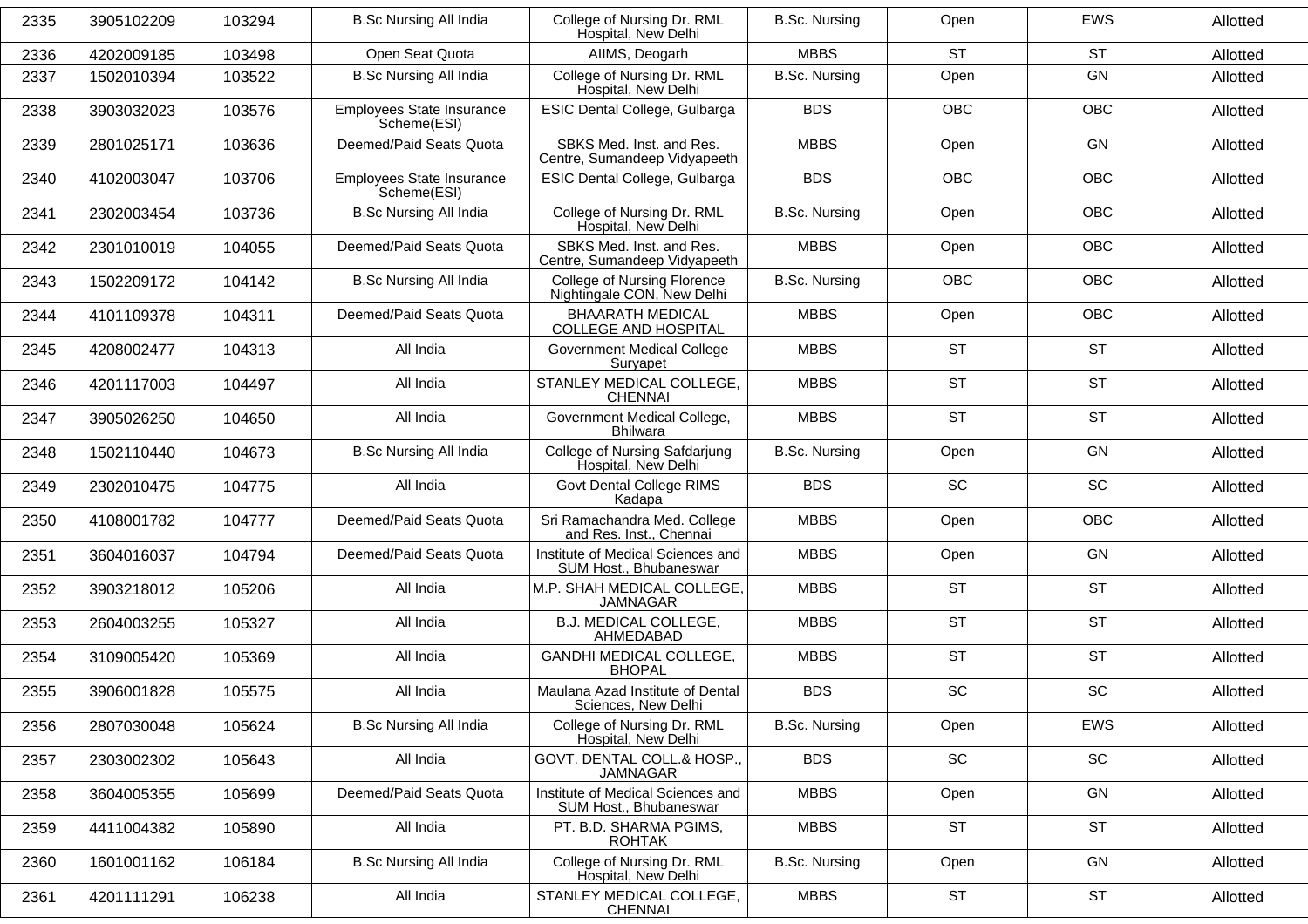| 2362 | 4115002210 | 106273 | Deemed/Paid Seats Quota       | Meenakshi Ammal Dental College<br>and Host., Chennai1                 | <b>BDS</b>           | Open       | <b>OBC</b> | Allotted |
|------|------------|--------|-------------------------------|-----------------------------------------------------------------------|----------------------|------------|------------|----------|
| 2363 | 3115003226 | 106435 | All India                     | Govt Medical College, Dungarpur                                       | <b>MBBS</b>          | <b>ST</b>  | <b>ST</b>  | Allotted |
| 2364 | 4101009475 | 106468 | Deemed/Paid Seats Quota       | Sri Ramachandra Med. College<br>and Res. Inst., Chennai               | <b>MBBS</b>          | Open       | <b>GN</b>  | Allotted |
| 2365 | 3110106058 | 106865 | Deemed/Paid Seats Quota       | Dr. DY Patil Medical College,<br>Navi Mumbai                          | <b>MBBS</b>          | Open       | GN         | Allotted |
| 2366 | 3901007044 | 107049 | All India                     | M.G.D.C. & HOSPITAL,<br><b>PUDUCHERRY</b>                             | <b>BDS</b>           | <b>SC</b>  | <b>SC</b>  | Allotted |
| 2367 | 2001212104 | 107116 | <b>Muslim Minority Quota</b>  | Yenepoya Medical College,<br>Mangalore                                | <b>MBBS</b>          | Open       | <b>GN</b>  | Allotted |
| 2368 | 2705003214 | 107464 | All India                     | <b>BIDAR INSTITUTE OF MEDICAL</b><br>SCI., BIDAR                      | <b>MBBS</b>          | <b>ST</b>  | <b>ST</b>  | Allotted |
| 2369 | 3902016203 | 107479 | <b>B.Sc Nursing All India</b> | College of Nursing Safdarjung<br>Hospital, New Delhi                  | <b>B.Sc. Nursing</b> | Open       | <b>OBC</b> | Allotted |
| 2370 | 2302004057 | 107553 | <b>B.Sc Nursing All India</b> | College of Nursing Florence<br>Nightingale CON, New Delhi             | <b>B.Sc. Nursing</b> | <b>OBC</b> | <b>OBC</b> | Allotted |
| 2371 | 4115004241 | 107586 | Deemed/Paid Seats Quota       | <b>BHAARATH MEDICAL</b><br><b>COLLEGE AND HOSPITAL</b>                | <b>MBBS</b>          | Open       | <b>OBC</b> | Allotted |
| 2372 | 3903217243 | 107634 | All India                     | Government Medical College, Pali                                      | <b>MBBS</b>          | <b>ST</b>  | <b>ST</b>  | Allotted |
| 2373 | 3903027071 | 107737 | All India                     | Dr. YS Parmar Govt. Medical<br>College, Nahan                         | <b>MBBS</b>          | <b>ST</b>  | <b>ST</b>  | Allotted |
| 2374 | 4109002909 | 107770 | Deemed/Paid Seats Quota       | Sri Lakshmi Narayana Inst. of<br>Med. Scien., Puducherry              | <b>MBBS</b>          | Open       | <b>OBC</b> | Allotted |
| 2375 | 4112006345 | 107842 | Deemed/Paid Seats Quota       | Sri Ramachandra Med. College<br>and Res. Inst., Chennai               | <b>MBBS</b>          | Open       | <b>GN</b>  | Allotted |
| 2376 | 3902023004 | 107963 | <b>B.Sc Nursing All India</b> | College of Nursing Bhopal<br>Nursing College, BMHRC,<br><b>BHOPAL</b> | <b>B.Sc. Nursing</b> | <b>EWS</b> | <b>EWS</b> | Allotted |
| 2377 | 4201119205 | 108302 | All India                     | Indira Gandhi Medical College &<br>RI, Puducherry                     | <b>MBBS</b>          | <b>ST</b>  | <b>ST</b>  | Allotted |
| 2378 | 2809024055 | 108373 | <b>B.Sc Nursing All India</b> | College of Nursing RAK CON,<br>New Delhi                              | <b>B.Sc. Nursing</b> | Open       | <b>OBC</b> | Allotted |
| 2379 | 2302004034 | 108375 | <b>B.Sc Nursing All India</b> | College of Nursing Safdarjung<br>Hospital, New Delhi                  | <b>B.Sc. Nursing</b> | Open       | GN         | Allotted |
| 2380 | 4205004417 | 108483 | All India                     | <b>ESIC Medical College AND</b><br>PGIMSR, Chennai                    | <b>MBBS</b>          | <b>ST</b>  | <b>ST</b>  | Allotted |
| 2381 | 3003002045 | 108531 | Deemed/Paid Seats Quota       | JSS Medical College, Mysuru                                           | <b>MBBS</b>          | Open       | <b>OBC</b> | Allotted |
| 2382 | 3903007590 | 108640 | <b>B.Sc Nursing All India</b> | College of Nursing Florence<br>Nightingale CON, New Delhi             | <b>B.Sc. Nursing</b> | OBC        | OBC        | Allotted |
| 2383 | 3903027184 | 108653 | All India                     | Govt Dental College RIMS<br>Kadapa                                    | <b>BDS</b>           | SC         | SC         | Allotted |
| 2384 | 2803012257 | 108676 | Deemed/Paid Seats Quota       | Yenepoya Medical College,<br>Mangalore                                | <b>MBBS</b>          | Open       | GN         | Allotted |
| 2385 | 3905008167 | 108962 | <b>B.Sc Nursing All India</b> | College of Nursing Dr. RML<br>Hospital, New Delhi                     | B.Sc. Nursing        | Open       | GN         | Allotted |
| 2386 | 2707004073 | 109125 | All India                     | GOVT. MEDICAL COLLEGE,<br><b>NAGPUR</b>                               | <b>MBBS</b>          | <b>ST</b>  | <b>ST</b>  | Allotted |
| 2387 | 1502206247 | 109196 | All India                     | Goverment Medical College,<br>Bettiah                                 | <b>MBBS</b>          | <b>ST</b>  | <b>ST</b>  | Allotted |
| 2388 | 4113002594 | 109291 | Deemed/Paid Seats Quota       | Vinayaka Missions Medical<br>College and Hospital, Karaikal           | <b>MBBS</b>          | Open       | OBC        | Allotted |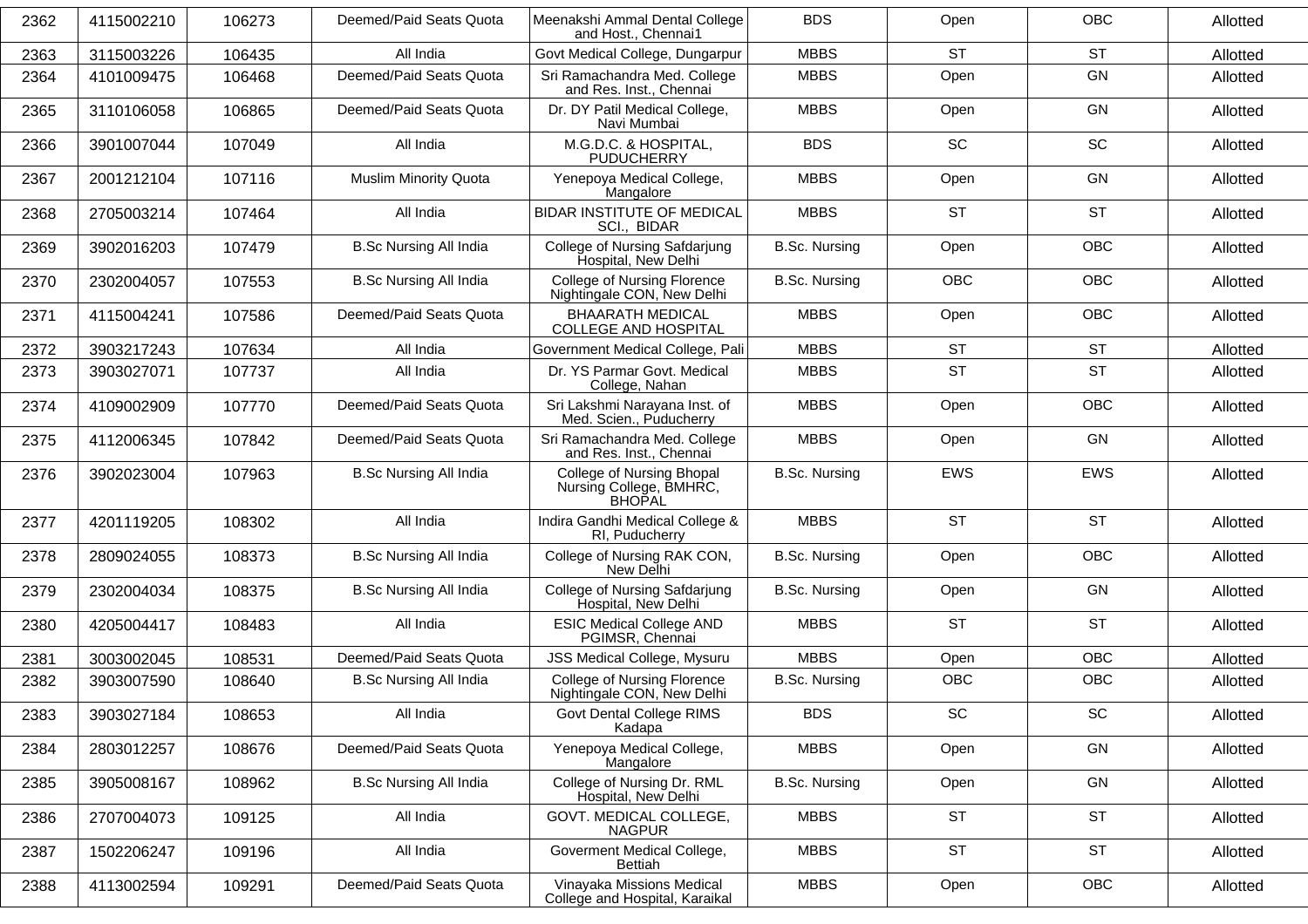| 2389 | 4113004203 | 109412 | Deemed/Paid Seats Quota                  | Aarupadai Veedu Medical College<br>and Hospt., Puducherry          | <b>MBBS</b>          | Open       | <b>OBC</b>                   | Allotted |
|------|------------|--------|------------------------------------------|--------------------------------------------------------------------|----------------------|------------|------------------------------|----------|
| 2390 | 4207007129 | 109418 | All India                                | Indira Gandhi Medical College &<br>RI, Puducherry                  | <b>MBBS</b>          | <b>ST</b>  | <b>ST</b>                    | Allotted |
| 2391 | 1502204576 | 109431 | All India                                | NILRATAN SIRKAR MEDICAL<br>COLLEGE, KOLKATA                        | <b>MBBS</b>          | <b>ST</b>  | <b>ST</b>                    | Allotted |
| 2392 | 3903222376 | 109513 | All India                                | Employees State Insurance<br>Corporation Medical College,<br>Alwar | <b>MBBS</b>          | <b>ST</b>  | <b>ST</b>                    | Allotted |
| 2393 | 3119008048 | 109540 | Deemed/Paid Seats Quota                  | Krishna Inst. of Med. Scie., Karad                                 | <b>MBBS</b>          | Open       | <b>OBC</b>                   | Allotted |
| 2394 | 2801018453 | 109619 | Deemed/Paid Seats Quota                  | MM Inst. Med. and Research,<br>Mullana                             | <b>MBBS</b>          | Open       | <b>OBC</b>                   | Allotted |
| 2395 | 2806005434 | 109638 | Deemed/Paid Seats Quota                  | JSS Medical College, Mysuru                                        | <b>MBBS</b>          | Open       | OBC                          | Allotted |
| 2396 | 1202004099 | 109724 | All India                                | Govt. Medical College ESI and<br>Hospital, Coimbatore              | <b>MBBS</b>          | <b>ST</b>  | <b>ST</b>                    | Allotted |
| 2397 | 3902017078 | 109964 | All India                                | Dr Ram Manohar Lohia Inst. of<br>Med. Sce., Lucknow                | <b>MBBS</b>          | <b>ST</b>  | <b>ST</b>                    | Allotted |
| 2398 | 4101008132 | 109991 | Deemed/Paid Seats Quota                  | Sri Ramachandra Med. College<br>and Res. Inst., Chennai            | <b>MBBS</b>          | Open       | OBC                          | Allotted |
| 2399 | 4411015076 | 110107 | Employees State Insurance<br>Scheme(ESI) | ESIC Dental College, Gulbarga                                      | <b>BDS</b>           | <b>OBC</b> | <b>OBC</b>                   | Allotted |
| 2400 | 4117002722 | 110189 | Deemed/Paid Seats Quota                  | VMKV Medical College and<br>Hospital, Salem                        | <b>MBBS</b>          | Open       | GN                           | Allotted |
| 2401 | 1502219212 | 110274 | All India                                | M.G.M. MEDICAL COLLEGE,<br><b>INDORE</b>                           | <b>MBBS</b>          | <b>ST</b>  | <b>ST</b>                    | Allotted |
| 2402 | 3902022128 | 110381 | <b>B.Sc Nursing All India</b>            | College of Nursing Safdarjung<br>Hospital, New Delhi               | <b>B.Sc. Nursing</b> | Open       | <b>OBC</b>                   | Allotted |
| 2403 | 3805004248 | 110453 | <b>B.Sc Nursing All India</b>            | College of Nursing Dr. RML<br>Hospital, New Delhi                  | <b>B.Sc. Nursing</b> | Open       | <b>EWS</b>                   | Allotted |
| 2404 | 1502024260 | 110519 | All India                                | ANUGRAH NARAYAN MAGADH<br>MEDICAL COLLEGE, GAYA                    | <b>MBBS</b>          | <b>ST</b>  | <b>ST</b>                    | Allotted |
| 2405 | 3903234090 | 110575 | All India                                | Government Medical College,<br>Bharatpur                           | <b>MBBS</b>          | <b>ST</b>  | <b>ST</b>                    | Allotted |
| 2406 | 1502006577 | 110709 | <b>B.Sc Nursing All India</b>            | College of Nursing Safdarjung<br>Hospital, New Delhi               | <b>B.Sc. Nursing</b> | Open       | <b>OBC</b>                   | Allotted |
| 2407 | 1502318090 | 110847 | <b>B.Sc Nursing All India</b>            | College of Nursing Safdarjung<br>Hospital, New Delhi               | <b>B.Sc. Nursing</b> | <b>OBC</b> | <b>OBC</b>                   | Allotted |
| 2408 | 3905110136 | 110908 | All India                                | M.G.M. MEDICAL COLLEGE,<br><b>INDORE</b>                           | <b>MBBS</b>          | <b>ST</b>  | <b>ST</b>                    | Allotted |
| 2409 | 4410001889 | 110920 | <b>B.Sc Nursing All India</b>            | College of Nursing RAK CON,<br>New Delhi                           | <b>B.Sc. Nursing</b> | Open       | GN                           | Allotted |
| 2410 | 3903125235 | 111226 | <b>B.Sc Nursing All India</b>            | College of Nursing Safdarjung<br>Hospital, New Delhi               | <b>B.Sc. Nursing</b> | OBC        | OBC                          | Allotted |
| 2411 | 2302004437 | 111246 | All India                                | GDC, PT.BDS UNIV.OF HEALTH<br><b>SCI, ROHTAK</b>                   | <b>BDS</b>           | SC         | $\operatorname{\textsf{SC}}$ | Allotted |
| 2412 | 4114008013 | 111390 | Deemed/Paid Seats Quota                  | ACS Medical College and<br>Hospital, Chennai                       | <b>MBBS</b>          | Open       | <b>OBC</b>                   | Allotted |
| 2413 | 3903234075 | 111397 | All India                                | Govt Medical College, Churu                                        | <b>MBBS</b>          | <b>ST</b>  | <b>ST</b>                    | Allotted |
| 2414 | 4402017331 | 111536 | <b>B.Sc Nursing All India</b>            | College of Nursing Dr. RML<br>Hospital, New Delhi                  | B.Sc. Nursing        | OBC        | <b>OBC</b>                   | Allotted |
| 2415 | 3607001301 | 111587 | All India                                | DR. R. AHMED DENT.COLL &<br>HOSP, KOLKATA                          | <b>BDS</b>           | SC         | SC                           | Allotted |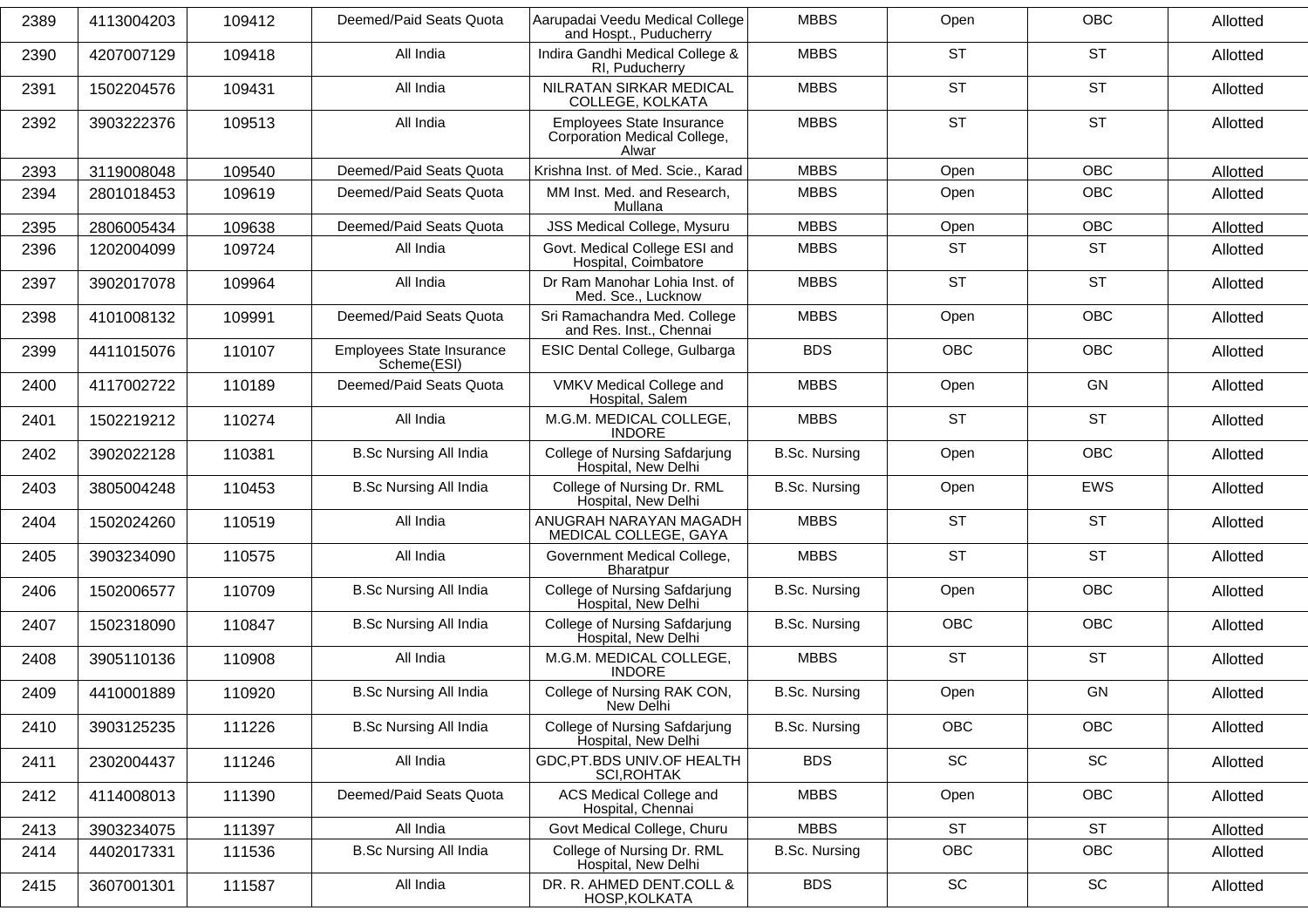| 2416 | 3901004050 | 111599 | All India                     | Govt Medical College, Dungarpur                                             | <b>MBBS</b>          | <b>ST</b>  | <b>ST</b>  | Allotted |
|------|------------|--------|-------------------------------|-----------------------------------------------------------------------------|----------------------|------------|------------|----------|
| 2417 | 3903110244 | 111607 | All India                     | LOKMANYA TILAK MUNICIPAL<br>M C, MUMBAI                                     | <b>MBBS</b>          | <b>ST</b>  | <b>ST</b>  | Allotted |
| 2418 | 2302004410 | 111808 | <b>B.Sc Nursing All India</b> | College of Nursing RAK CON,<br>New Delhi                                    | <b>B.Sc. Nursing</b> | Open       | GN         | Allotted |
| 2419 | 3804001760 | 111955 | <b>B.Sc Nursing All India</b> | College of Nursing RAK CON,<br>New Delhi                                    | <b>B.Sc. Nursing</b> | Open       | GN         | Allotted |
| 2420 | 4601005149 | 112086 | <b>B.Sc Nursing All India</b> | College of Nursing RAK CON,<br>New Delhi                                    | <b>B.Sc. Nursing</b> | Open       | <b>OBC</b> | Allotted |
| 2421 | 4404006035 | 112288 | <b>B.Sc Nursing All India</b> | College of Nursing RAK CON,<br>New Delhi                                    | <b>B.Sc. Nursing</b> | Open       | <b>OBC</b> | Allotted |
| 2422 | 3903004436 | 112625 | All India                     | <b>GOVT. MEDICAL</b><br>COLLEGE, PATIALA                                    | <b>MBBS</b>          | <b>ST</b>  | <b>ST</b>  | Allotted |
| 2423 | 2808025096 | 112768 | <b>B.Sc Nursing All India</b> | College of Nursing Dr. RML<br>Hospital, New Delhi                           | <b>B.Sc. Nursing</b> | <b>OBC</b> | <b>OBC</b> | Allotted |
| 2424 | 3902010186 | 112790 | All India                     | GOVT. MEDICAL COLLEGE,<br><b>NAGPUR</b>                                     | <b>MBBS</b>          | <b>ST</b>  | <b>ST</b>  | Allotted |
| 2425 | 4101003191 | 112888 | Deemed/Paid Seats Quota       | <b>BHAARATH MEDICAL</b><br><b>COLLEGE AND HOSPITAL</b>                      | <b>MBBS</b>          | Open       | <b>OBC</b> | Allotted |
| 2426 | 4201009184 | 112907 | Deemed/Paid Seats Quota       | Sri Ramachandra Med. College<br>and Res. Inst., Chennai                     | <b>MBBS</b>          | Open       | GN         | Allotted |
| 2427 | 4205007149 | 113245 | All India                     | Dr. R. N. Cooper General<br>Hospital, Juhu, Mumbai                          | <b>MBBS</b>          | <b>ST</b>  | <b>ST</b>  | Allotted |
| 2428 | 4101112118 | 113374 | Deemed/Paid Seats Quota       | <b>BHAARATH MEDICAL</b><br><b>COLLEGE AND HOSPITAL</b>                      | <b>MBBS</b>          | Open       | <b>OBC</b> | Allotted |
| 2429 | 3903234259 | 113398 | All India                     | Government Medical College,<br>Tiruppur                                     | <b>MBBS</b>          | <b>ST</b>  | <b>ST</b>  | Allotted |
| 2430 | 2806021045 | 113439 | <b>B.Sc Nursing All India</b> | College of Nursing Safdarjung<br>Hospital, New Delhi                        | <b>B.Sc. Nursing</b> | <b>OBC</b> | <b>OBC</b> | Allotted |
| 2431 | 3903107033 | 113476 | <b>B.Sc Nursing All India</b> | College of Nursing RAK CON,<br>New Delhi                                    | B.Sc. Nursing        | Open       | GN         | Allotted |
| 2432 | 4604004204 | 113506 | All India                     | DR. R. AHMED DENT.COLL &<br>HOSP, KOLKATA                                   | <b>BDS</b>           | <b>SC</b>  | <b>SC</b>  | Allotted |
| 2433 | 2602001045 | 113532 | Deemed/Paid Seats Quota       | Kalinga Institute of Dental<br>Sciences, Bhubaneswar                        | <b>BDS</b>           | Open       | GN         | Allotted |
| 2434 | 2303001882 | 113536 | <b>B.Sc Nursing All India</b> | College of Nursing RAK CON,<br>New Delhi                                    | <b>B.Sc. Nursing</b> | Open       | <b>OBC</b> | Allotted |
| 2435 | 4201024045 | 113600 | All India                     | Govt Medical College Faizabad                                               | <b>MBBS</b>          | <b>ST</b>  | <b>ST</b>  | Allotted |
| 2436 | 2302005218 | 113653 | Deemed/Paid Seats Quota       | MANAV RACHNA DENTAL<br><b>COLLEGE FARIDABAD</b>                             | <b>BDS</b>           | Open       | GN         | Allotted |
| 2437 | 4112001117 | 113709 | Deemed/Paid Seats Quota       | Sri Ramachandra Med. College<br>and Res. Inst., Chennai                     | <b>MBBS</b>          | Open       | OBC        | Allotted |
| 2438 | 3903123234 | 113737 | All India                     | <b>GOVERMENT MEDICAL</b><br><b>COLLEGE NANDURBAR</b><br>MAHARARASTRA        | <b>MBBS</b>          | <b>ST</b>  | <b>ST</b>  | Allotted |
| 2439 | 3903003216 | 113745 | All India                     | <b>GOVERNMENT MEDICAL</b><br><b>COLLEGE AND GENERAL</b><br>HOSPITAL, SATARA | <b>MBBS</b>          | <b>ST</b>  | <b>ST</b>  | Allotted |
| 2440 | 3902006220 | 113792 | <b>B.Sc Nursing All India</b> | College of Nursing Dr. RML<br>Hospital, New Delhi                           | <b>B.Sc. Nursing</b> | OBC        | OBC        | Allotted |
| 2441 | 3110104259 | 113836 | Deemed/Paid Seats Quota       | Dr. DY Patil Medical College,<br>Navi Mumbai                                | <b>MBBS</b>          | Open       | GN         | Allotted |
|      |            |        |                               |                                                                             |                      |            |            |          |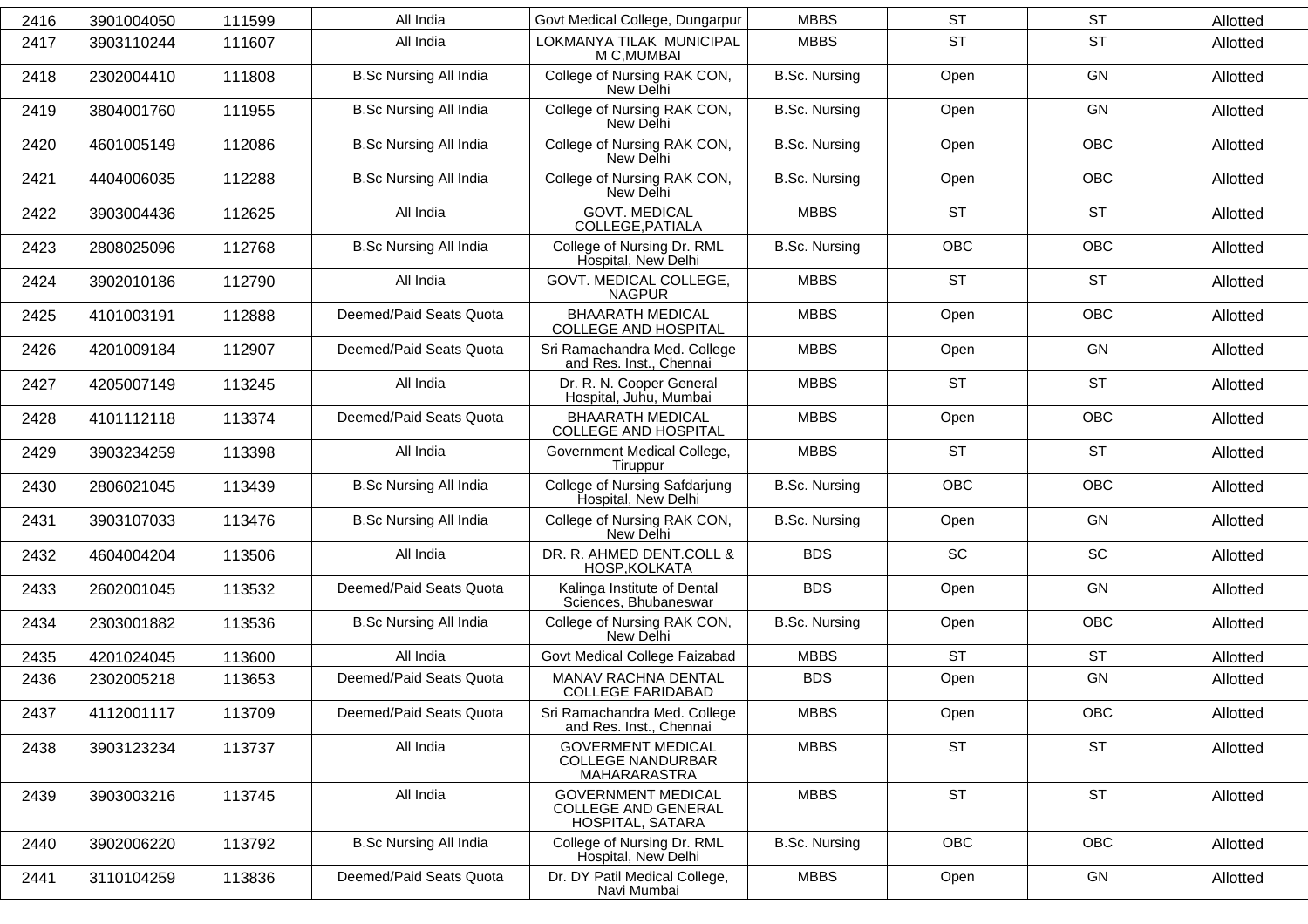| 2442 | 3903109369 | 113939 | All India                     | Pt. Jawahar Lal Nehru Govt. Med.<br>College, Chamba       | <b>MBBS</b>          | <b>ST</b>  | <b>ST</b>  | Allotted |
|------|------------|--------|-------------------------------|-----------------------------------------------------------|----------------------|------------|------------|----------|
| 2443 | 2001301546 | 113998 | <b>B.Sc Nursing All India</b> | College of Nursing Dr. RML<br>Hospital, New Delhi         | <b>B.Sc. Nursing</b> | <b>OBC</b> | OBC        | Allotted |
| 2444 | 4205003521 | 114263 | All India                     | <b>GOVT.MEDICAL</b><br>COLLEGE, THIRUVANANTHAPU<br>RAM    | <b>MBBS</b>          | <b>ST</b>  | <b>ST</b>  | Allotted |
| 2445 | 3612001022 | 114272 | All India                     | Burdwan Dental College &<br>Hospital, Burdwan             | <b>BDS</b>           | <b>SC</b>  | SC         | Allotted |
| 2446 | 2804001393 | 114296 | <b>B.Sc Nursing All India</b> | College of Nursing Dr. RML<br>Hospital, New Delhi         | <b>B.Sc. Nursing</b> | <b>OBC</b> | <b>OBC</b> | Allotted |
| 2447 | 2811028153 | 114378 | Deemed/Paid Seats Quota       | JSS Medical College, Mysuru                               | <b>MBBS</b>          | Open       | <b>OBC</b> | Allotted |
| 2448 | 1202001357 | 114384 | <b>B.Sc Nursing All India</b> | College of Nursing Dr. RML<br>Hospital, New Delhi         | <b>B.Sc. Nursing</b> | <b>OBC</b> | <b>OBC</b> | Allotted |
| 2449 | 3103003152 | 114389 | Deemed/Paid Seats Quota       | JLN Medical College, Datta<br>Meghe, Wardha               | <b>MBBS</b>          | Open       | GN         | Allotted |
| 2450 | 1404003100 | 114448 | <b>B.Sc Nursing All India</b> | College of Nursing RAK CON,<br>New Delhi                  | <b>B.Sc. Nursing</b> | Open       | <b>GN</b>  | Allotted |
| 2451 | 4205002414 | 114614 | All India                     | GMC, Manjeri, Kerala                                      | <b>MBBS</b>          | <b>ST</b>  | <b>ST</b>  | Allotted |
| 2452 | 2812011133 | 114665 | Deemed/Paid Seats Quota       | Yenepoya Dental College,<br>Yenepoya                      | <b>BDS</b>           | Open       | OBC        | Allotted |
| 2453 | 1503003157 | 114784 | All India                     | Phulo Jhano Medical College,<br>Dumka                     | <b>MBBS</b>          | <b>ST</b>  | <b>ST</b>  | Allotted |
| 2454 | 4208001517 | 114896 | All India                     | INST OF PG MED EDU &<br>RESEARCH, KOLKATA                 | <b>MBBS</b>          | <b>ST</b>  | <b>ST</b>  | Allotted |
| 2455 | 2702007258 | 114910 | All India                     | <b>GOVT. MEDICAL</b><br>COLLEGE, TIRUNELVELI              | <b>MBBS</b>          | <b>ST</b>  | <b>ST</b>  | Allotted |
| 2456 | 4114002568 | 115027 | Deemed/Paid Seats Quota       | <b>BHAARATH MEDICAL</b><br><b>COLLEGE AND HOSPITAL</b>    | <b>MBBS</b>          | Open       | OBC        | Allotted |
| 2457 | 2604003586 | 115048 | Deemed/Paid Seats Quota       | JSS Medical College, Mysuru                               | <b>MBBS</b>          | Open       | GN         | Allotted |
| 2458 | 3004005027 | 115071 | <b>B.Sc Nursing All India</b> | College of Nursing Dr. RML<br>Hospital, New Delhi         | <b>B.Sc. Nursing</b> | <b>OBC</b> | OBC        | Allotted |
| 2459 | 2601001074 | 115226 | All India                     | MAHARANI LAXMI BAI<br>MEDICAL COLL, JHANSI                | <b>MBBS</b>          | <b>ST</b>  | <b>ST</b>  | Allotted |
| 2460 | 3905111188 | 115371 | All India                     | Govt Medical college Shivpuri                             | <b>MBBS</b>          | <b>ST</b>  | <b>ST</b>  | Allotted |
| 2461 | 3903129257 | 115434 | All India                     | Autonomous State Medical<br>College, Fatehpur             | <b>MBBS</b>          | <b>ST</b>  | <b>ST</b>  | Allotted |
| 2462 | 4201015062 | 115506 | All India                     | AGARTALA GOVT. MEDICAL<br>COLLEGE, AGARTALA               | <b>MBBS</b>          | <b>ST</b>  | <b>ST</b>  | Allotted |
| 2463 | 3905018288 | 115512 | All India                     | Kalpana Chawla Govt. Medical<br>College, Karnal           | <b>MBBS</b>          | <b>ST</b>  | <b>ST</b>  | Allotted |
| 2464 | 1601007233 | 115529 | <b>B.Sc Nursing All India</b> | College of Nursing Safdarjung<br>Hospital, New Delhi      | <b>B.Sc. Nursing</b> | <b>OBC</b> | <b>OBC</b> | Allotted |
| 2465 | 3905021029 | 115624 | All India                     | Govt Medical College Badaun                               | <b>MBBS</b>          | <b>ST</b>  | <b>ST</b>  | Allotted |
| 2466 | 2501028006 | 115728 | Deemed/Paid Seats Quota       | MM Inst. Med. and Research,<br>Mullana                    | <b>MBBS</b>          | Open       | GN         | Allotted |
| 2467 | 2001215122 | 115740 | <b>B.Sc Nursing Delhi NCR</b> | College of Nursing Florence<br>Nightingale CON, New Delhi | <b>B.Sc. Nursing</b> | Open       | GN         | Allotted |
| 2468 | 2601004023 | 116022 | <b>B.Sc Nursing All India</b> | College of Nursing Dr. RML<br>Hospital, New Delhi         | <b>B.Sc. Nursing</b> | EWS        | EWS        | Allotted |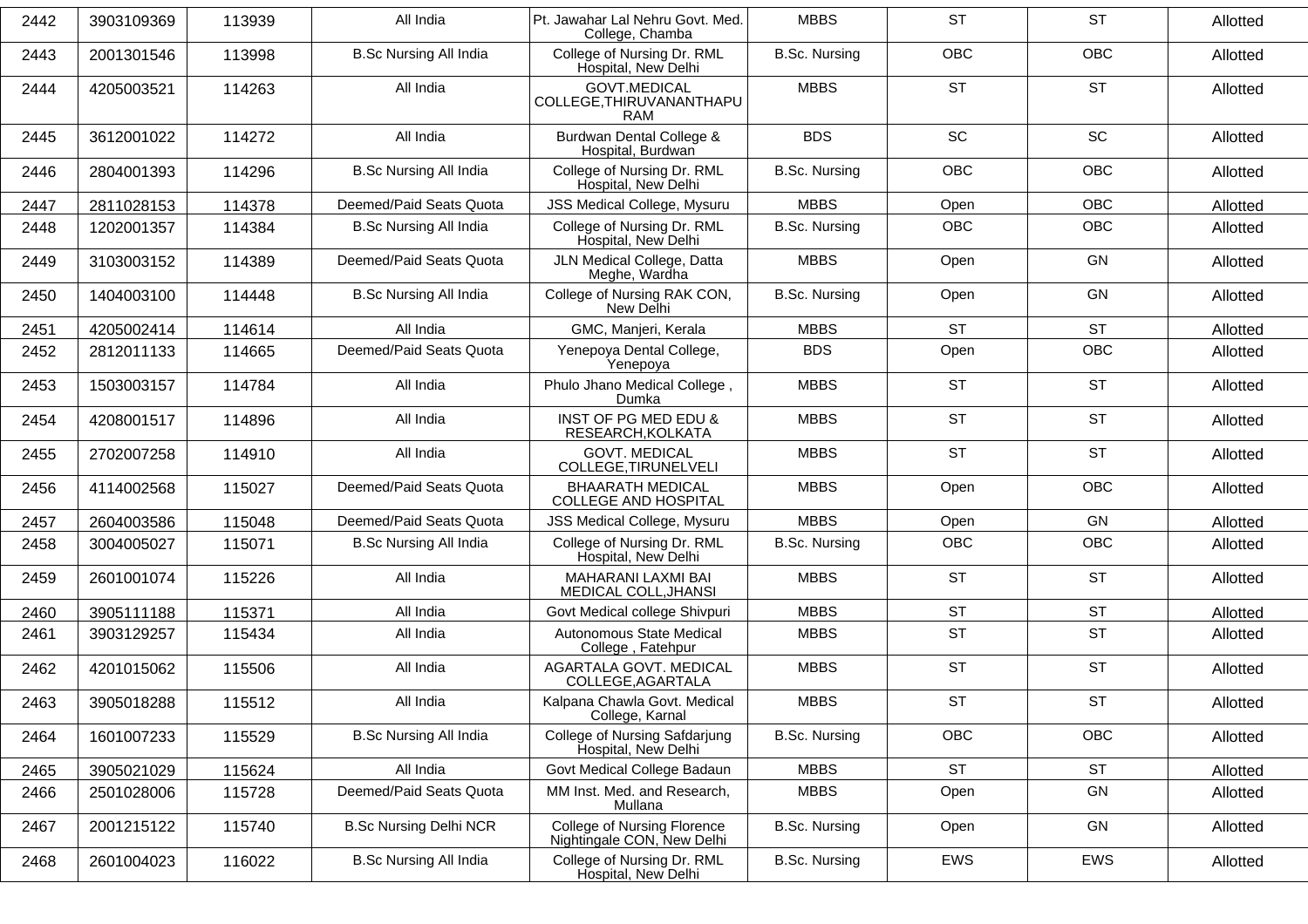| 2469 | 2001213173 | 116095 | <b>B.Sc Nursing Delhi NCR</b> | College of Nursing Ahilya Bai<br>College of Nursing, Maulana<br>Azad Medical College                    | <b>B.Sc. Nursing</b> | Open       | <b>GN</b>  | Allotted |
|------|------------|--------|-------------------------------|---------------------------------------------------------------------------------------------------------|----------------------|------------|------------|----------|
| 2470 | 3606001020 | 116120 | Open Seat Quota               | IMS BHU Dental, Varanasi                                                                                | <b>BDS</b>           | <b>SC</b>  | <b>SC</b>  | Allotted |
| 2471 | 2001308209 | 116182 | <b>B.Sc Nursing All India</b> | College of Nursing RAK CON,<br>New Delhi                                                                | <b>B.Sc. Nursing</b> | SC         | SC         | Allotted |
| 2472 | 4201105212 | 116195 | All India                     | Government Medical College,<br>Ramanathapuram                                                           | <b>MBBS</b>          | <b>ST</b>  | <b>ST</b>  | Allotted |
| 2473 | 2303002232 | 116364 | All India                     | GOVT. DENTAL COLLEGE,<br><b>SHIMLA</b>                                                                  | <b>BDS</b>           | SC         | SC         | Allotted |
| 2474 | 1502307015 | 116433 | All India                     | RAMPURHAT GOVT MEDICAL<br><b>COLLEGE RAMPURHAT</b>                                                      | <b>MBBS</b>          | <b>ST</b>  | <b>ST</b>  | Allotted |
| 2475 | 3903040080 | 116558 | All India                     | Autonomous State Medical<br>College, Siddharthnagar                                                     | <b>MBBS</b>          | <b>ST</b>  | <b>ST</b>  | Allotted |
| 2476 | 3114008323 | 116633 | Deemed/Paid Seats Quota       | <b>BVDU Dental College and</b><br>Hospital, Navi Mumbai                                                 | <b>BDS</b>           | Open       | GN         | Allotted |
| 2477 | 1505003291 | 116711 | <b>B.Sc Nursing All India</b> | College of Nursing Safdarjung<br>Hospital, New Delhi                                                    | <b>B.Sc. Nursing</b> | <b>OBC</b> | <b>OBC</b> | Allotted |
| 2478 | 3903122063 | 116795 | All India                     | Govt Medical College Basti                                                                              | <b>MBBS</b>          | <b>ST</b>  | <b>ST</b>  | Allotted |
| 2479 | 2001106104 | 116915 | <b>B.Sc Nursing All India</b> | College of Nursing Dr. RML<br>Hospital, New Delhi                                                       | <b>B.Sc. Nursing</b> | OBC        | OBC        | Allotted |
| 2480 | 4401015093 | 116994 | All India                     | Rani Durgavati Medical College,<br>Banda                                                                | <b>MBBS</b>          | <b>ST</b>  | <b>ST</b>  | Allotted |
| 2481 | 3903205057 | 117120 | All India                     | Lt. L A M Govt. Medical College,<br>Raigarh                                                             | <b>MBBS</b>          | <b>ST</b>  | <b>ST</b>  | Allotted |
| 2482 | 3905121252 | 117190 | All India                     | SOBAN SINGH JEENA<br><b>GOVERNMENT INSTITUTE OF</b><br><b>MEDICAL SCIENCE &amp;</b><br>RESEARCH, ALMORA | <b>MBBS</b>          | <b>ST</b>  | <b>ST</b>  | Allotted |
| 2483 | 1502105116 | 117289 | <b>B.Sc Nursing All India</b> | College of Nursing RAK CON,<br>New Delhi                                                                | <b>B.Sc. Nursing</b> | <b>OBC</b> | <b>OBC</b> | Allotted |
| 2484 | 3903021347 | 117303 | All India                     | <b>GUWAHATI MEDICAL</b><br>COLLEGE, GUWAHATI                                                            | <b>MBBS</b>          | <b>ST</b>  | <b>ST</b>  | Allotted |
| 2485 | 2302007123 | 117402 | <b>B.Sc Nursing All India</b> | College of Nursing Safdarjung<br>Hospital, New Delhi                                                    | <b>B.Sc. Nursing</b> | <b>OBC</b> | OBC        | Allotted |
| 2486 | 3903201109 | 117465 | All India                     | <b>GOVT. MEDICAL</b><br>COLLEGE, PATIALA                                                                | <b>MBBS</b>          | <b>ST</b>  | <b>ST</b>  | Allotted |
| 2487 | 3903022407 | 117491 | All India                     | V.S.S. MEDICAL COLLEGE,<br><b>BURLA</b>                                                                 | <b>MBBS</b>          | <b>ST</b>  | <b>ST</b>  | Allotted |
| 2488 | 4601007321 | 117530 | Deemed/Paid Seats Quota       | Institute of Medical Sciences and<br>SUM Host., Bhubaneswar                                             | <b>MBBS</b>          | Open       | GN         | Allotted |
| 2489 | 4201015372 | 117707 | All India                     | GOVT.MEDICAL COLLEGE.<br><b>THRISSUR</b>                                                                | <b>MBBS</b>          | <b>ST</b>  | <b>ST</b>  | Allotted |
| 2490 | 2001107340 | 117723 | All India                     | DR. R. AHMED DENT.COLL &<br>HOSP.KOLKATA                                                                | <b>BDS</b>           | SC         | SC         | Allotted |
| 2491 | 4205004340 | 117827 | All India                     | KANYAKUMARI GOVT. MED.<br>COLL., ASARIPALLAM                                                            | <b>MBBS</b>          | <b>ST</b>  | <b>ST</b>  | Allotted |
| 2492 | 4109001817 | 117973 | Deemed/Paid Seats Quota       | Meenakshi Medical College<br>Hospital and Research Institute,<br>Kanchipuram                            | <b>MBBS</b>          | Open       | <b>OBC</b> | Allotted |
| 2493 | 3103008200 | 117997 | Deemed/Paid Seats Quota       | MGM Medical College,<br>Aurangabad                                                                      | <b>MBBS</b>          | Open       | GN         | Allotted |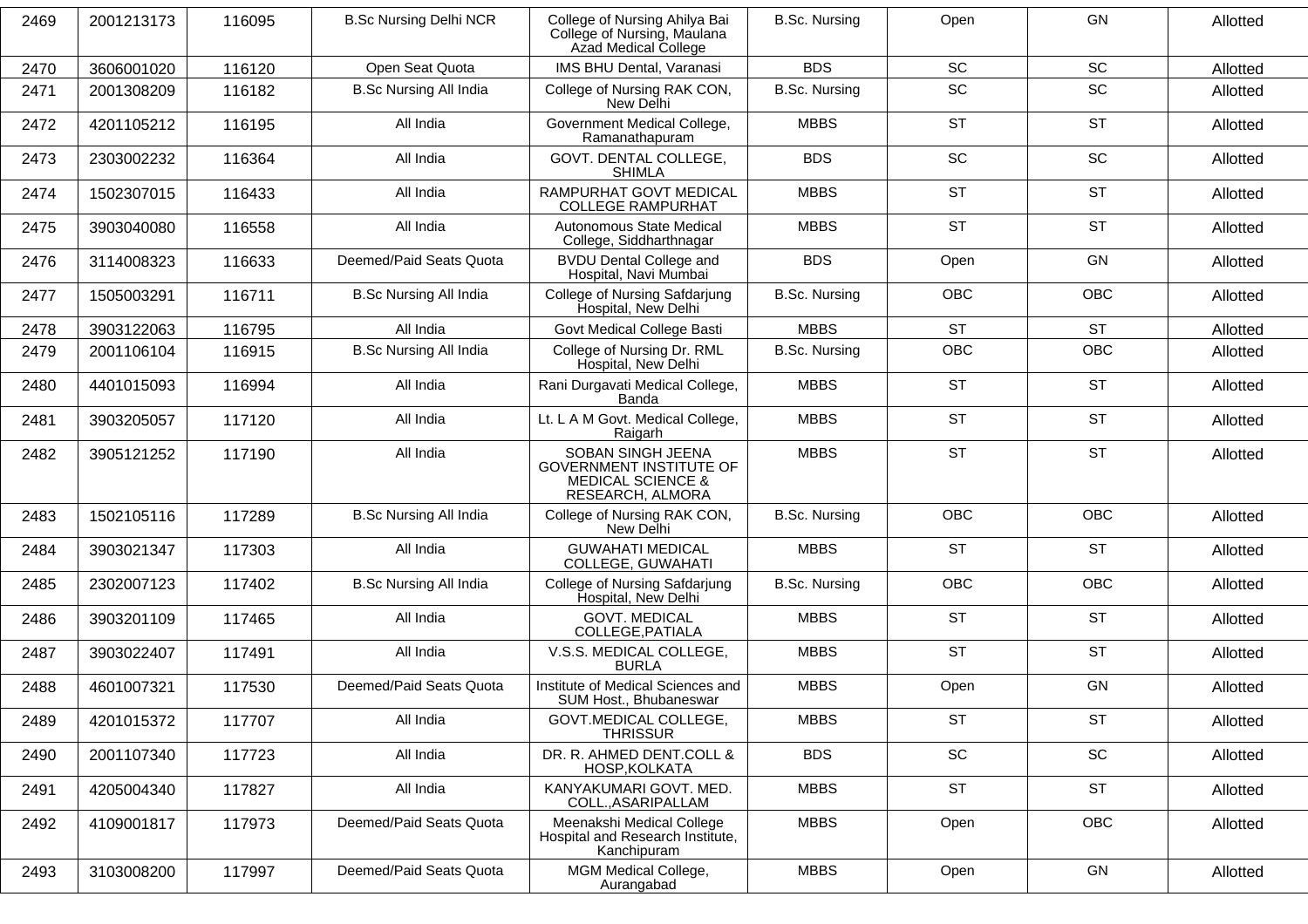| 2494 | 3903103045 | 118043 | All India                                | Government Medical College,<br>Sindhudurg                                     | <b>MBBS</b>          | <b>ST</b>  | <b>ST</b>  | Allotted |
|------|------------|--------|------------------------------------------|-------------------------------------------------------------------------------|----------------------|------------|------------|----------|
| 2495 | 4110003372 | 118230 | Deemed/Paid Seats Quota                  | Sri Ramachandra Med. College<br>and Res. Inst., Chennai                       | <b>MBBS</b>          | Open       | GN         | Allotted |
| 2496 | 3905007457 | 118256 | All India                                | Government Medical College,<br>Nagapattinam                                   | <b>MBBS</b>          | <b>ST</b>  | <b>ST</b>  | Allotted |
| 2497 | 4415004175 | 118304 | <b>B.Sc Nursing All India</b>            | College of Nursing RAK CON,<br>New Delhi                                      | <b>B.Sc. Nursing</b> | <b>OBC</b> | <b>OBC</b> | Allotted |
| 2498 | 2705004236 | 118305 | All India                                | Govt Medical College Kannur                                                   | <b>MBBS</b>          | <b>ST</b>  | <b>ST</b>  | Allotted |
| 2499 | 4608105134 | 118345 | All India                                | Burdwan Dental College &<br>Hospital, Burdwan                                 | <b>BDS</b>           | SC         | SC         | Allotted |
| 2500 | 2302013363 | 118486 | All India                                | GOVT. DENTAL COLLEGE,<br>TRIVANDRUM                                           | <b>BDS</b>           | <b>SC</b>  | SC         | Allotted |
| 2501 | 2702014217 | 118540 | Deemed/Paid Seats Quota                  | Sri Siddhartha Medical College<br>DU, Tumkur                                  | <b>MBBS</b>          | Open       | <b>OBC</b> | Allotted |
| 2502 | 4206001024 | 118672 | All India                                | SH VASANT RAO NAIK<br>GOVT.M.C., YAVATMAL                                     | <b>MBBS</b>          | <b>ST</b>  | <b>ST</b>  | Allotted |
| 2503 | 3905008182 | 118791 | All India                                | MG Inst. of Medical Sciences,<br>Sevagram Wardha                              | <b>MBBS</b>          | <b>ST</b>  | <b>ST</b>  | Allotted |
| 2504 | 4201104536 | 118793 | All India                                | Rajarshee Chhatrapati Shahu<br>Maharaj Government Medical<br>College Kolhapur | <b>MBBS</b>          | <b>ST</b>  | <b>ST</b>  | Allotted |
| 2505 | 2703004037 | 118838 | All India                                | KANYAKUMARI GOVT. MED.<br>COLL., ASARIPALLAM                                  | <b>MBBS</b>          | <b>ST</b>  | <b>ST</b>  | Allotted |
| 2506 | 4601008020 | 119166 | All India                                | <b>NORTH BENGAL</b><br>DENT.COLL, SUSHRUTNAGAR                                | <b>BDS</b>           | SC         | SC         | Allotted |
| 2507 | 3903024160 | 119270 | All India                                | <b>ESIC Dental College and Hospital</b>                                       | <b>BDS</b>           | <b>SC</b>  | SC         | Allotted |
| 2508 | 3905117063 | 119328 | All India                                | SH VASANT RAO NAIK<br>GOVT.M.C., YAVATMAL                                     | <b>MBBS</b>          | <b>ST</b>  | <b>ST</b>  | Allotted |
| 2509 | 4101003073 | 119330 | Deemed/Paid Seats Quota                  | JSS Medical College, Mysuru                                                   | <b>MBBS</b>          | Open       | <b>OBC</b> | Allotted |
| 2510 | 4201005489 | 119467 | All India                                | IRT Perundurai Medical College,<br>Perundurai                                 | <b>MBBS</b>          | <b>ST</b>  | <b>ST</b>  | Allotted |
| 2511 | 3901017271 | 119489 | All India                                | SWAMI RAMANAND TIRTH<br>RURAL M.C, AMBAJOGAI                                  | <b>MBBS</b>          | <b>ST</b>  | <b>ST</b>  | Allotted |
| 2512 | 3903207568 | 119598 | All India                                | ASSAM MEDICAL COLLEGE,<br><b>DIBRUGARH</b>                                    | <b>MBBS</b>          | <b>ST</b>  | <b>ST</b>  | Allotted |
| 2513 | 2001303603 | 119764 | Employees State Insurance<br>Scheme(ESI) | ESIC Dental College, Gulbarga                                                 | <b>BDS</b>           | EWS        | EWS        | Allotted |
| 2514 | 3906017096 | 119903 | All India                                | Government Medical College,<br>Nagapattinam                                   | <b>MBBS</b>          | <b>ST</b>  | <b>ST</b>  | Allotted |
| 2515 | 3903124085 | 119943 | All India                                | SWAMI RAMANAND TIRTH<br>RURAL M.C, AMBAJOGAI                                  | <b>MBBS</b>          | <b>ST</b>  | <b>ST</b>  | Allotted |
| 2516 | 3905114129 | 119955 | All India                                | <b>GOVT. MEDICAL</b><br>COLLEGE, TIRUNELVELI                                  | <b>MBBS</b>          | <b>ST</b>  | <b>ST</b>  | Allotted |
| 2517 | 1502206490 | 120005 | Open Seat Quota                          | IMS BHU Dental, Varanasi                                                      | <b>BDS</b>           | SC         | SC         | Allotted |
| 2518 | 3903108301 | 120228 | All India                                | Andaman and Nicobar Islands<br>Institute of Medical S                         | <b>MBBS</b>          | <b>ST</b>  | <b>ST</b>  | Allotted |
| 2519 | 2707001462 | 120264 | All India                                | Govt. Pudukkottai Medical<br>College Hopt., Pudukkott                         | <b>MBBS</b>          | <b>ST</b>  | <b>ST</b>  | Allotted |
| 2520 | 2705007105 | 120273 | All India                                | Government Medcial College,<br>Gondia                                         | <b>MBBS</b>          | <b>ST</b>  | <b>ST</b>  | Allotted |
|      |            |        |                                          |                                                                               |                      |            |            |          |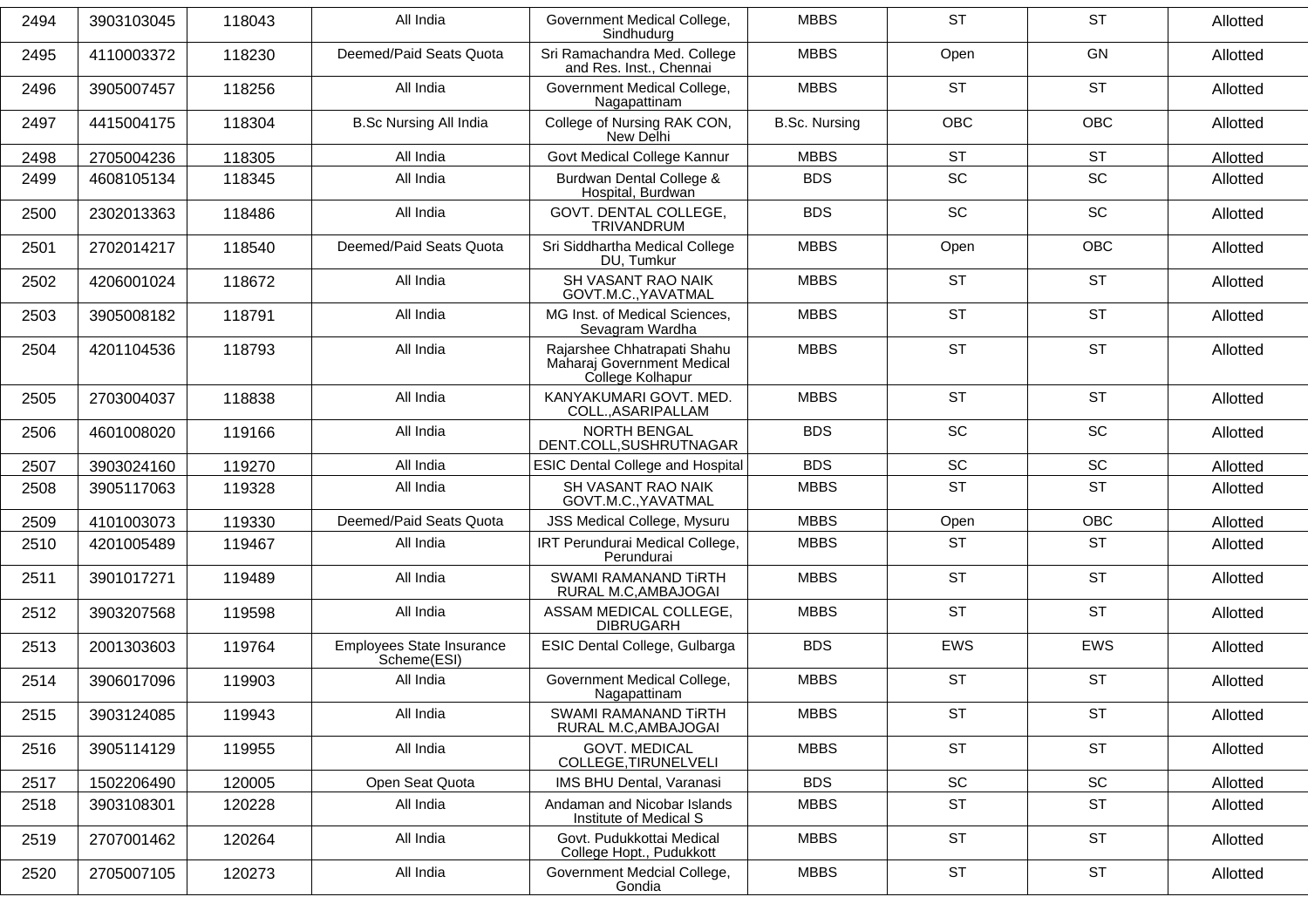| 2521 | 3905117017 | 120293 | All India                     | V.S.S. MEDICAL COLLEGE.<br><b>BURLA</b>                                          | <b>MBBS</b>          | <b>ST</b>  | <b>ST</b>                    | Allotted |
|------|------------|--------|-------------------------------|----------------------------------------------------------------------------------|----------------------|------------|------------------------------|----------|
| 2522 | 3903215368 | 120320 | All India                     | Pt. Raghunath Murmu Med.<br>College, Baripada                                    | <b>MBBS</b>          | <b>ST</b>  | <b>ST</b>                    | Allotted |
| 2523 | 1502206318 | 120337 | All India                     | Rajah Muthiah Medical College,<br>Annamalai Universit                            | <b>MBBS</b>          | <b>ST</b>  | <b>ST</b>                    | Allotted |
| 2524 | 3903116057 | 120707 | All India                     | Thiruvannamalai MC,<br>Thiruvannamalai, TN                                       | <b>MBBS</b>          | <b>ST</b>  | <b>ST</b>                    | Allotted |
| 2525 | 3903125184 | 120806 | All India                     | THOOTHUKUDI MEDICAL<br>COLLEGE, THOOTHUKUDI                                      | <b>MBBS</b>          | <b>ST</b>  | <b>ST</b>                    | Allotted |
| 2526 | 4115003231 | 120928 | Deemed/Paid Seats Quota       | <b>BHAARATH MEDICAL</b><br><b>COLLEGE AND HOSPITAL</b>                           | <b>MBBS</b>          | Open       | <b>OBC</b>                   | Allotted |
| 2527 | 2803021178 | 121059 | <b>Muslim Minority Quota</b>  | Yenepoya Medical College,<br>Mangalore                                           | <b>MBBS</b>          | Open       | <b>GN</b>                    | Allotted |
| 2528 | 2812025189 | 121315 | <b>B.Sc Nursing All India</b> | College of Nursing RAK CON,<br>New Delhi                                         | <b>B.Sc. Nursing</b> | OBC        | OBC                          | Allotted |
| 2529 | 2806027220 | 121316 | <b>Muslim Minority Quota</b>  | Yenepoya Medical College,<br>Mangalore                                           | <b>MBBS</b>          | Open       | <b>OBC</b>                   | Allotted |
| 2530 | 2812017151 | 121410 | <b>B.Sc Nursing All India</b> | College of Nursing RAK CON,<br>New Delhi                                         | <b>B.Sc. Nursing</b> | <b>OBC</b> | <b>OBC</b>                   | Allotted |
| 2531 | 2812016021 | 121421 | Deemed/Paid Seats Quota       | Yenepoya Medical College,<br>Mangalore                                           | <b>MBBS</b>          | Open       | <b>GN</b>                    | Allotted |
| 2532 | 4117001773 | 121521 | Deemed/Paid Seats Quota       | VMKV Medical College and<br>Hospital, Salem                                      | <b>MBBS</b>          | Open       | <b>OBC</b>                   | Allotted |
| 2533 | 3701010076 | 121636 | Deemed/Paid Seats Quota       | Vinayaka Missions Medical<br>College and Hospital, Karaikal                      | <b>MBBS</b>          | Open       | <b>OBC</b>                   | Allotted |
| 2534 | 4411110338 | 121722 | <b>B.Sc Nursing All India</b> | College of Nursing RAK CON,<br>New Delhi                                         | <b>B.Sc. Nursing</b> | <b>OBC</b> | <b>OBC</b>                   | Allotted |
| 2535 | 2604001227 | 121854 | <b>B.Sc Nursing All India</b> | College of Nursing Dr. RML<br>Hospital, New Delhi                                | <b>B.Sc. Nursing</b> | <b>EWS</b> | <b>EWS</b>                   | Allotted |
| 2536 | 4403012309 | 121926 | Deemed/Paid Seats Quota       | AB Shetty Memorial Inst. of<br>Dental Sce., Mangaluru                            | <b>BDS</b>           | Open       | <b>GN</b>                    | Allotted |
| 2537 | 4116001187 | 122042 | Deemed/Paid Seats Quota       | Vinayaka Missions Medical<br>College and Hospital, Karaikal                      | <b>MBBS</b>          | Open       | <b>GN</b>                    | Allotted |
| 2538 | 3903003694 | 122095 | All India                     | Dental Institue, RIMS, Ranchi                                                    | <b>BDS</b>           | SC         | SC                           | Allotted |
| 2539 | 1502205562 | 122227 | Open Seat Quota               | IMS BHU Dental, Varanasi                                                         | <b>BDS</b>           | SC         | SC                           | Allotted |
| 2540 | 3605001186 | 122354 | Open Seat Quota               | IMS BHU Dental, Varanasi                                                         | <b>BDS</b>           | SC         | $\operatorname{\textsf{SC}}$ | Allotted |
| 2541 | 2806006477 | 122490 | Deemed/Paid Seats Quota       | Jagadguru Gangadhar<br>Mahaswamigalu Moorusavirmath<br>Medical College, Hubballi | <b>MBBS</b>          | Open       | OBC                          | Allotted |
| 2542 | 2302031243 | 122523 | <b>B.Sc Nursing All India</b> | College of Nursing Safdarjung<br>Hospital, New Delhi                             | <b>B.Sc. Nursing</b> | OBC        | OBC                          | Allotted |
| 2543 | 2001001661 | 122749 | <b>B.Sc Nursing All India</b> | College of Nursing Safdarjung<br>Hospital, New Delhi                             | <b>B.Sc. Nursing</b> | EWS        | EWS                          | Allotted |
| 2544 | 1502316466 | 122770 | <b>B.Sc Nursing All India</b> | College of Nursing RAK CON,<br>New Delhi                                         | <b>B.Sc. Nursing</b> | OBC        | OBC                          | Allotted |
| 2545 | 3903205515 | 122820 | All India                     | Rajah Muthiah Dental College<br>and Hos., Annamalai                              | <b>BDS</b>           | <b>ST</b>  | <b>ST</b>                    | Allotted |
| 2546 | 4411106280 | 122928 | <b>B.Sc Nursing All India</b> | College of Nursing RAK CON,<br>New Delhi                                         | <b>B.Sc. Nursing</b> | <b>OBC</b> | OBC                          | Allotted |
| 2547 | 2603014159 | 122942 | <b>B.Sc Nursing All India</b> | College of Nursing RAK CON,<br>New Delhi                                         | <b>B.Sc. Nursing</b> | OBC        | OBC                          | Allotted |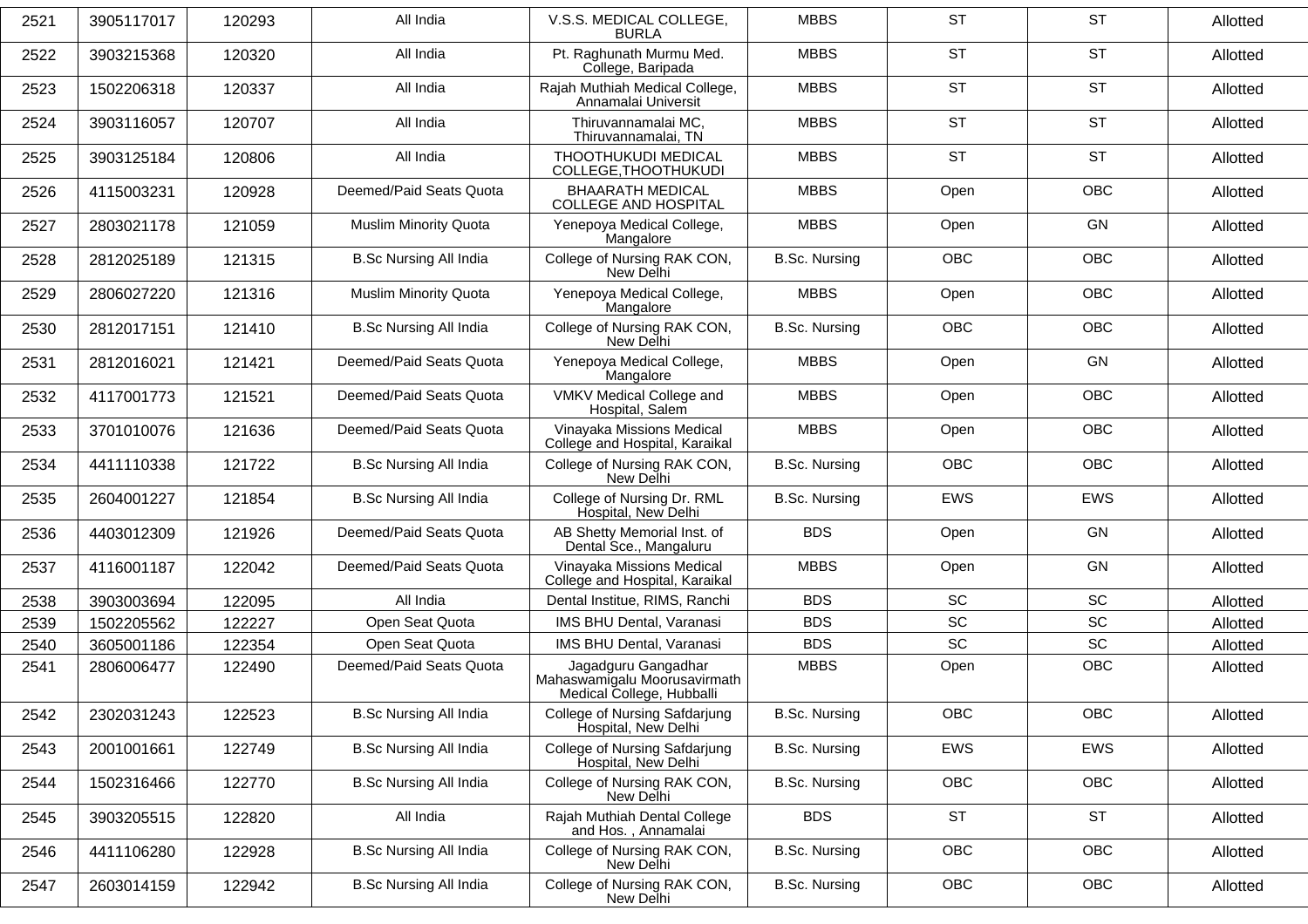| 2548 | 2706020095 | 122970 | Deemed/Paid Seats Quota       | Jagadguru Gangadhar<br>Mahaswamigalu Moorusavirmath<br>Medical College, Hubballi     | <b>MBBS</b>          | Open                         | GN         | Allotted |
|------|------------|--------|-------------------------------|--------------------------------------------------------------------------------------|----------------------|------------------------------|------------|----------|
| 2549 | 2001027231 | 123306 | Deemed/Paid Seats Quota       | Sri Siddhartha Medical College<br>DU. Tumkur                                         | <b>MBBS</b>          | Open                         | GN         | Allotted |
| 2550 | 4101013165 | 123353 | Deemed/Paid Seats Quota       | Sri Ramachandra Med. College<br>and Res. Inst., Chennai                              | <b>MBBS</b>          | Open                         | OBC        | Allotted |
| 2551 | 2702110395 | 123411 | Deemed/Paid Seats Quota       | Jagadguru Gangadhar<br>Mahaswamigalu Moorusavirmath<br>Medical College, Hubballi     | <b>MBBS</b>          | Open                         | <b>ST</b>  | Allotted |
| 2552 | 4102001869 | 123656 | Deemed/Paid Seats Quota       | Sri Ramachandra Med. College<br>and Res. Inst., Chennai                              | <b>MBBS</b>          | Open                         | <b>GN</b>  | Allotted |
| 2553 | 4411122454 | 123736 | <b>B.Sc Nursing All India</b> | <b>College of Nursing Florence</b><br>Nightingale CON, New Delhi                     | <b>B.Sc. Nursing</b> | EWS                          | EWS        | Allotted |
| 2554 | 4101012083 | 124116 | Deemed/Paid Seats Quota       | <b>VELS MEDICAL COLLEGE &amp;</b><br><b>HOSPITAL</b>                                 | <b>MBBS</b>          | Open                         | OBC        | Allotted |
| 2555 | 2001305658 | 124174 | <b>B.Sc Nursing Delhi NCR</b> | College of Nursing Ahilya Bai<br>College of Nursing, Maulana<br>Azad Medical College | <b>B.Sc. Nursing</b> | <b>EWS</b>                   | <b>EWS</b> | Allotted |
| 2556 | 4112003422 | 124313 | Deemed/Paid Seats Quota       | Sri Lakshmi Narayana Inst. of<br>Med. Scien., Puducherry                             | <b>MBBS</b>          | Open                         | OBC        | Allotted |
| 2557 | 2001307373 | 124356 | All India                     | GDC, PT.BDS UNIV. OF HEALTH<br>SCI, ROHTAK                                           | <b>BDS</b>           | <b>ST</b>                    | <b>ST</b>  | Allotted |
| 2558 | 3903007673 | 124656 | All India                     | TAMILNADU GOVT D.C. &<br>HOSP, CHENNAI                                               | <b>BDS</b>           | <b>SC</b>                    | SC         | Allotted |
| 2559 | 4108001163 | 124913 | Deemed/Paid Seats Quota       | Chettinad Hos. and Res. Inst.,<br>Kancheepuram                                       | <b>MBBS</b>          | Open                         | OBC        | Allotted |
| 2560 | 3002009131 | 125102 | Deemed/Paid Seats Quota       | MM Inst. Med. and Research,<br>Mullana                                               | <b>MBBS</b>          | Open                         | <b>OBC</b> | Allotted |
| 2561 | 4410001196 | 125163 | Deemed/Paid Seats Quota       | Sri Siddhartha Medical College<br>DU. Tumkur                                         | <b>MBBS</b>          | Open                         | <b>OBC</b> | Allotted |
| 2562 | 3903107099 | 125231 | All India                     | PB. GOVT. DENTAL COLLEGE<br>& HOSP, AMRITSAR                                         | <b>BDS</b>           | SC                           | SC         | Allotted |
| 2563 | 2812019145 | 125447 | Deemed/Paid Seats Quota       | Jagadguru Gangadhar<br>Mahaswamigalu Moorusavirmath<br>Medical College, Hubballi     | <b>MBBS</b>          | Open                         | GN         | Allotted |
| 2564 | 2001208156 | 125580 | Delhi University Quota        | Lady Hardinge Medical College,<br>New Delhi                                          | <b>MBBS</b>          | <b>ST</b>                    | <b>ST</b>  | Allotted |
| 2565 | 1703009062 | 125640 | All India                     | <b>Government Dental College</b><br>Hyderabad                                        | <b>BDS</b>           | SC                           | SC         | Allotted |
| 2566 | 3903219012 | 125663 | All India                     | <b>GOVT. DENTAL COLLEGE &amp;</b><br>HOSP., NAGPUR                                   | <b>BDS</b>           | SC                           | SC         | Allotted |
| 2567 | 3605004330 | 125802 | All India                     | <b>ESIC Dental College and Hospital</b>                                              | <b>BDS</b>           | $\operatorname{\textsf{SC}}$ | SC         | Allotted |
| 2568 | 4410005190 | 125914 | <b>B.Sc Nursing Delhi NCR</b> | <b>College of Nursing Florence</b><br>Nightingale CON, New Delhi                     | <b>B.Sc. Nursing</b> | Open                         | GN         | Allotted |
| 2569 | 4101006311 | 126333 | Deemed/Paid Seats Quota       | Chettinad Hos. and Res. Inst.,<br>Kancheepuram                                       | <b>MBBS</b>          | Open                         | GN         | Allotted |
| 2570 | 3901011209 | 126474 | All India                     | S.M.S. MEDICAL COLLEGE,<br><b>JAIPUR</b>                                             | <b>MBBS</b>          | OBC PwD                      | OBC PwD    | Allotted |
| 2571 | 3905112170 | 126746 | All India                     | FACULTY OF DEN SCI, KG MED<br>UNIV, LUCKNOW                                          | <b>BDS</b>           | $\operatorname{\textsf{SC}}$ | SC         | Allotted |
| 2572 | 3903117189 | 126972 | All India                     | ESIC Dental College, Gulbarga                                                        | <b>BDS</b>           | <b>ST</b>                    | <b>ST</b>  | Allotted |
|      |            |        |                               |                                                                                      |                      |                              |            |          |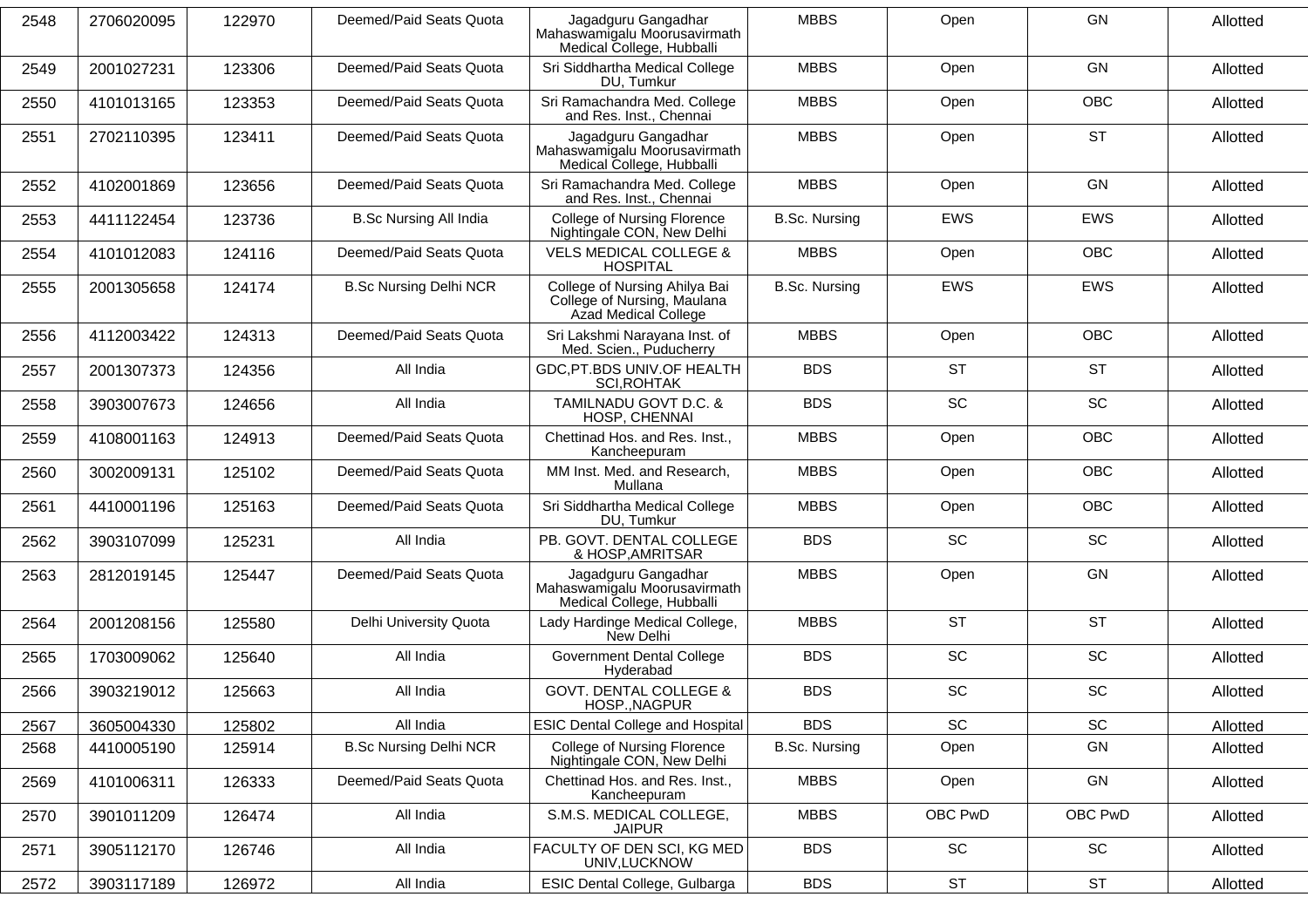| 2573 | 1501001265 | 127054 | <b>B.Sc Nursing All India</b> | College of Nursing RAK CON,<br>New Delhi                                         | <b>B.Sc. Nursing</b> | <b>EWS</b> | <b>EWS</b> | Allotted |
|------|------------|--------|-------------------------------|----------------------------------------------------------------------------------|----------------------|------------|------------|----------|
| 2574 | 4102003225 | 127487 | Deemed/Paid Seats Quota       | Sri Ramachandra Med. College<br>and Res. Inst., Chennai                          | <b>MBBS</b>          | Open       | GN         | Allotted |
| 2575 | 3903219385 | 127737 | All India                     | ESIC Dental College, Gulbarga                                                    | <b>BDS</b>           | SC         | SC         | Allotted |
| 2576 | 3112031088 | 127776 | All India                     | PATNA DENTAL COLLEGE &<br>HOSPITAL, PATNA                                        | <b>BDS</b>           | SC         | SC         | Allotted |
| 2577 | 4101005410 | 127901 | Deemed/Paid Seats Quota       | SRM Katt. Dental College and<br>Hospt. Chennai                                   | <b>BDS</b>           | Open       | <b>OBC</b> | Allotted |
| 2578 | 2001107160 | 127964 | Deemed/Paid Seats Quota       | MM Inst. Med. and Research,<br>Mullana                                           | <b>MBBS</b>          | Open       | GN         | Allotted |
| 2579 | 2001015031 | 128025 | IP University Quota           | <b>ESIC Dental College and Hospital</b>                                          | <b>BDS</b>           | SC         | SC         | Allotted |
| 2580 | 2001211028 | 128437 | IP University Quota           | <b>ESIC Dental College and Hospital</b>                                          | <b>BDS</b>           | <b>SC</b>  | SC         | Allotted |
| 2581 | 4201117064 | 128486 | Deemed/Paid Seats Quota       | Sri Ramachandra Med. College<br>and Res. Inst., Chennai                          | <b>MBBS</b>          | Open       | GN         | Allotted |
| 2582 | 4101010425 | 128495 | Deemed/Paid Seats Quota       | <b>BHAARATH MEDICAL</b><br><b>COLLEGE AND HOSPITAL</b>                           | <b>MBBS</b>          | Open       | <b>OBC</b> | Allotted |
| 2583 | 3110020023 | 128678 | Deemed/Paid Seats Quota       | Jagadguru Gangadhar<br>Mahaswamigalu Moorusavirmath<br>Medical College, Hubballi | <b>MBBS</b>          | Open       | EWS        | Allotted |
| 2584 | 2808015046 | 128698 | Deemed/Paid Seats Quota       | Sri Siddhartha Academy T Begur                                                   | <b>MBBS</b>          | Open       | GN         | Allotted |
| 2585 | 3903119461 | 128877 | All India                     | GOVT. DENTAL COLLEGE,<br><b>SHIMLA</b>                                           | <b>BDS</b>           | SC         | SC         | Allotted |
| 2586 | 4107003532 | 129054 | Deemed/Paid Seats Quota       | Sri Lakshmi Narayana Inst. of<br>Med. Scien., Puducherry                         | <b>MBBS</b>          | Open       | <b>OBC</b> | Allotted |
| 2587 | 2705104098 | 129236 | Deemed/Paid Seats Quota       | SBKS Med. Inst. and Res.<br>Centre, Sumandeep Vidyapeeth                         | <b>MBBS</b>          | Open       | GN         | Allotted |
| 2588 | 2301007148 | 129624 | All India                     | <b>GOA DENTAL COLLEGE &amp;</b><br>HOSPITAL, GOA                                 | <b>BDS</b>           | <b>SC</b>  | SC         | Allotted |
| 2589 | 4101109290 | 129798 | Deemed/Paid Seats Quota       | <b>BHAARATH MEDICAL</b><br><b>COLLEGE AND HOSPITAL</b>                           | <b>MBBS</b>          | Open       | <b>OBC</b> | Allotted |
| 2590 | 2703005369 | 129812 | Deemed/Paid Seats Quota       | Jagadguru Gangadhar<br>Mahaswamigalu Moorusavirmath<br>Medical College, Hubballi | <b>MBBS</b>          | Open       | GN         | Allotted |
| 2591 | 2707002574 | 129818 | Deemed/Paid Seats Quota       | Jagadguru Gangadhar<br>Mahaswamigalu Moorusavirmath<br>Medical College, Hubballi | <b>MBBS</b>          | Open       | <b>ST</b>  | Allotted |
| 2592 | 4111004322 | 129908 | Deemed/Paid Seats Quota       | Meenakshi Ammal Dental College<br>and Host., Chennai1                            | <b>BDS</b>           | Open       | <b>OBC</b> | Allotted |
| 2593 | 4102007041 | 130328 | Deemed/Paid Seats Quota       | <b>BHAARATH MEDICAL</b><br><b>COLLEGE AND HOSPITAL</b>                           | <b>MBBS</b>          | Open       | <b>OBC</b> | Allotted |
| 2594 | 4407008199 | 130687 | All India                     | <b>GOVT DENTAL COLLEGE</b><br>Kannur                                             | <b>BDS</b>           | SC         | SC         | Allotted |
| 2595 | 4501004205 | 131203 | All India                     | TAMILNADU GOVT D.C. &<br>HOSP, CHENNAI                                           | <b>BDS</b>           | SC         | SC         | Allotted |
| 2596 | 4109002172 | 131219 | Deemed/Paid Seats Quota       | VMS Dental College, Salem                                                        | <b>BDS</b>           | Open       | GN         | Allotted |
| 2597 | 4101008334 | 131520 | Deemed/Paid Seats Quota       | Sri Ramachandra Med. College<br>and Res. Inst., Chennai                          | <b>MBBS</b>          | Open       | GN         | Allotted |
| 2598 | 4118003420 | 131783 | Deemed/Paid Seats Quota       | Saveetha Medical College,<br>Chennai                                             | <b>MBBS</b>          | Open       | OBC        | Allotted |
| 2599 | 4108002489 | 132267 | Deemed/Paid Seats Quota       | Sri Siddhartha Medical College<br>DU, Tumkur                                     | <b>MBBS</b>          | Open       | OBC        | Allotted |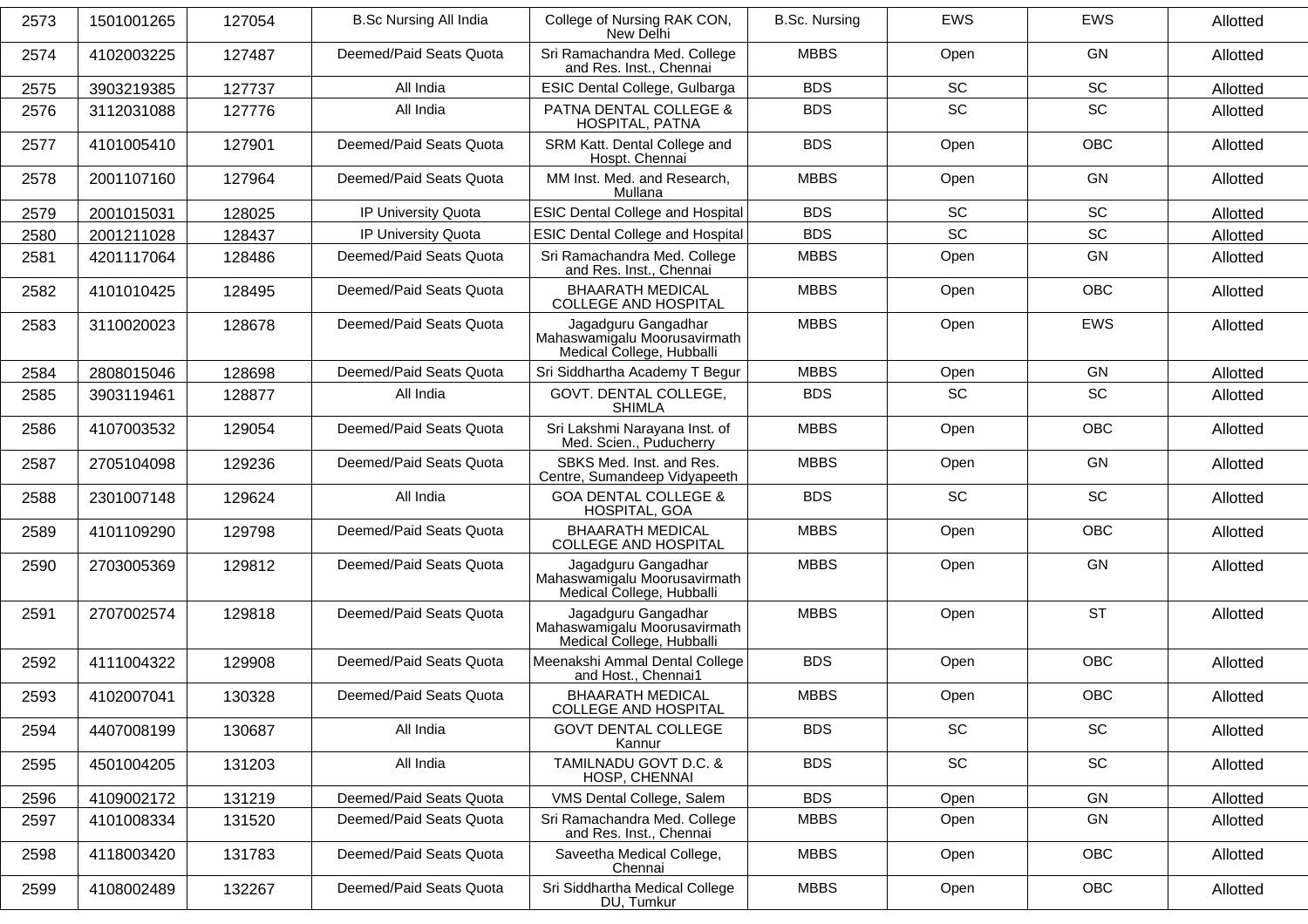| 2600 | 2301005398 | 132629 | All India               | <b>GOVT. DENTAL COLLEGE &amp;</b><br>HOSP., MUMBAI                               | <b>BDS</b>  | <b>SC</b> | SC         | Allotted |
|------|------------|--------|-------------------------|----------------------------------------------------------------------------------|-------------|-----------|------------|----------|
| 2601 | 2001212195 | 132720 | Deemed/Paid Seats Quota | Mahatma Gandhi Medical<br>College, Pondicherry                                   | <b>MBBS</b> | Open      | <b>GN</b>  | Allotted |
| 2602 | 4101016127 | 133067 | Deemed/Paid Seats Quota | SRI LALITHAMBIGAI MEDICAL<br><b>COLLEGE &amp; HOSPITAL</b>                       | <b>MBBS</b> | Open      | OBC        | Allotted |
| 2603 | 3901016377 | 133119 | All India               | <b>GOVT. DENTAL COLLEGE &amp;</b><br>HOSP, AHMEDABAD                             | <b>BDS</b>  | <b>SC</b> | SC         | Allotted |
| 2604 | 4108004532 | 133444 | Deemed/Paid Seats Quota | Saveetha Medical College,<br>Chennai                                             | <b>MBBS</b> | Open      | GN         | Allotted |
| 2605 | 4608129221 | 133524 | Open Seat Quota         | IMS BHU Dental, Varanasi                                                         | <b>BDS</b>  | SC        | SC         | Allotted |
| 2606 | 4413002016 | 133540 | All India               | ESIC Dental College, Gulbarga                                                    | <b>BDS</b>  | <b>SC</b> | SC         | Allotted |
| 2607 | 2703017036 | 134182 | Deemed/Paid Seats Quota | Jagadguru Gangadhar<br>Mahaswamigalu Moorusavirmath<br>Medical College, Hubballi | <b>MBBS</b> | Open      | OBC        | Allotted |
| 2608 | 2603003520 | 134189 | Open Seat Quota         | IMS BHU Dental, Varanasi                                                         | <b>BDS</b>  | SC        | SC         | Allotted |
| 2609 | 3903024102 | 134254 | All India               | <b>GOVT. DENTAL COLLEGE &amp;</b><br>HOSP., MUMBAI                               | <b>BDS</b>  | <b>SC</b> | <b>SC</b>  | Allotted |
| 2610 | 4108003574 | 134317 | Deemed/Paid Seats Quota | Meenakshi Medical College<br>Hospital and Research Institute,<br>Kanchipuram     | <b>MBBS</b> | Open      | OBC        | Allotted |
| 2611 | 4402013154 | 134388 | Deemed/Paid Seats Quota | Mahatma Gandhi Medical<br>College, Pondicherry                                   | <b>MBBS</b> | Open      | GN         | Allotted |
| 2612 | 4401011194 | 134592 | All India               | GOVT. DENTAL COLLEGE,<br><b>KOZIKODE</b>                                         | <b>BDS</b>  | <b>SC</b> | SC         | Allotted |
| 2613 | 2702004089 | 134631 | Deemed/Paid Seats Quota | Sri Siddhartha Medical College<br>DU, Tumkur                                     | <b>MBBS</b> | Open      | GN         | Allotted |
| 2614 | 4101007049 | 134786 | Deemed/Paid Seats Quota | Jagadguru Gangadhar<br>Mahaswamigalu Moorusavirmath<br>Medical College, Hubballi | <b>MBBS</b> | Open      | GN         | Allotted |
| 2615 | 3111027273 | 134798 | All India               | <b>GOVT. DENTAL COLLEGE &amp;</b><br>HOSP., MUMBAI                               | <b>BDS</b>  | <b>SC</b> | <b>SC</b>  | Allotted |
| 2616 | 1601006508 | 134813 | Deemed/Paid Seats Quota | SBKS Med. Inst. and Res.<br>Centre, Sumandeep Vidyapeeth                         | <b>MBBS</b> | Open      | GN         | Allotted |
| 2617 | 4608109226 | 134832 | Deemed/Paid Seats Quota | Sri Ramachandra Med. College<br>and Res. Inst., Chennai                          | <b>MBBS</b> | Open      | GN         | Allotted |
| 2618 | 3901008122 | 135489 | All India               | GOVT. COLLEGE OF<br>DENTISTRY, INDORE                                            | <b>BDS</b>  | <b>SC</b> | SC         | Allotted |
| 2619 | 3903113383 | 135719 | All India               | <b>GOVT DEN COLL DENTAL</b><br><b>WING PATIALA</b>                               | <b>BDS</b>  | <b>SC</b> | SC         | Allotted |
| 2620 | 3903233343 | 135740 | All India               | Burdwan Dental College &<br>Hospital, Burdwan                                    | <b>BDS</b>  | <b>ST</b> | <b>ST</b>  | Allotted |
| 2621 | 3110101561 | 135754 | Deemed/Paid Seats Quota | Dr. DY Patil Dental College and<br>Hosp. Pune                                    | <b>BDS</b>  | Open      | GN         | Allotted |
| 2622 | 3113103412 | 135918 | Deemed/Paid Seats Quota | Jagadguru Gangadhar<br>Mahaswamigalu Moorusavirmath<br>Medical College, Hubballi | <b>MBBS</b> | Open      | <b>OBC</b> | Allotted |
| 2623 | 4402003012 | 136007 | All India               | REGIONAL DENTAL COLLEGE,<br><b>GUWAHATI</b>                                      | <b>BDS</b>  | SC        | SC         | Allotted |
| 2624 | 4109006367 | 136032 | Deemed/Paid Seats Quota | ACS Medical College and<br>Hospital, Chennai                                     | <b>MBBS</b> | Open      | OBC        | Allotted |
| 2625 | 3003014267 | 136103 | Deemed/Paid Seats Quota | MM Inst. Med. and Research,<br>Mullana                                           | <b>MBBS</b> | Open      | GN         | Allotted |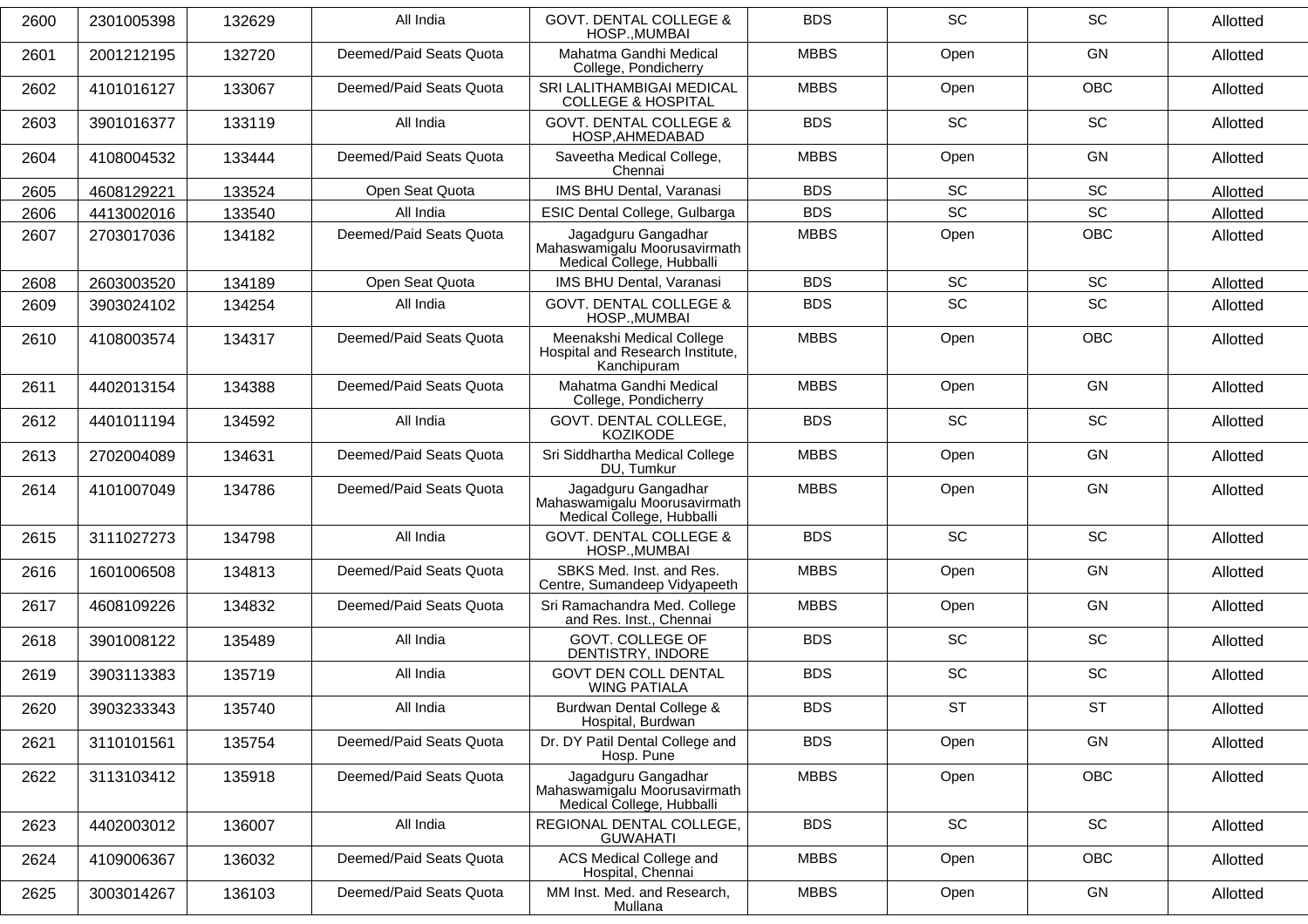| 2626 | 2811028256 | 136124 | Deemed/Paid Seats Quota | Jagadguru Gangadhar<br>Mahaswamigalu Moorusavirmath<br>Medical College, Hubballi | <b>MBBS</b> | Open      | <b>OBC</b> | Allotted |
|------|------------|--------|-------------------------|----------------------------------------------------------------------------------|-------------|-----------|------------|----------|
| 2627 | 2703013009 | 136268 | Deemed/Paid Seats Quota | Jagadguru Gangadhar<br>Mahaswamigalu Moorusavirmath<br>Medical College, Hubballi | <b>MBBS</b> | Open      | <b>OBC</b> | Allotted |
| 2628 | 4102002481 | 136586 | Deemed/Paid Seats Quota | Sri Ramachandra Med. College<br>and Res. Inst., Chennai                          | <b>MBBS</b> | Open      | <b>OBC</b> | Allotted |
| 2629 | 3905001629 | 136839 | IP University Quota     | <b>ESIC Dental College and Hospital</b>                                          | <b>BDS</b>  | <b>SC</b> | SC         | Allotted |
| 2630 | 2702114152 | 136903 | Deemed/Paid Seats Quota | Jagadguru Gangadhar<br>Mahaswamigalu Moorusavirmath<br>Medical College, Hubballi | <b>MBBS</b> | Open      | GN         | Allotted |
| 2631 | 2001102639 | 137103 | All India               | <b>GOVT DENTAL COLLEGE</b><br>Kannur                                             | <b>BDS</b>  | <b>SC</b> | SC         | Allotted |
| 2632 | 3114013286 | 137312 | All India               | GOVT. DENTAL COLL.& HOSP.,<br><b>JAMNAGAR</b>                                    | <b>BDS</b>  | SC        | SC         | Allotted |
| 2633 | 3904105002 | 137437 | All India               | <b>GOVT. DENTAL COLLEGE &amp;</b><br>HOSP., NAGPUR                               | <b>BDS</b>  | SC        | SC         | Allotted |
| 2634 | 3113107285 | 137629 | All India               | <b>GOVT. DENTAL COLLEGE &amp;</b><br>HOSP., AURANGABAD                           | <b>BDS</b>  | <b>SC</b> | SC         | Allotted |
| 2635 | 4101011216 | 138249 | Deemed/Paid Seats Quota | <b>BHAARATH MEDICAL</b><br><b>COLLEGE AND HOSPITAL</b>                           | <b>MBBS</b> | Open      | <b>OBC</b> | Allotted |
| 2636 | 3110112134 | 138294 | Deemed/Paid Seats Quota | MGM Medical College,<br>Aurangabad                                               | <b>MBBS</b> | Open      | <b>OBC</b> | Allotted |
| 2637 | 4608001489 | 138364 | All India               | Government Dental College,<br>Alappuzha                                          | <b>BDS</b>  | <b>SC</b> | SC         | Allotted |
| 2638 | 2001006554 | 138688 | IP University Quota     | <b>ESIC Dental College and Hospital</b>                                          | <b>BDS</b>  | <b>SC</b> | <b>SC</b>  | Allotted |
| 2639 | 4107005235 | 138704 | Deemed/Paid Seats Quota | VMKV Medical College and<br>Hospital, Salem                                      | <b>MBBS</b> | Open      | OBC        | Allotted |
| 2640 | 3608003228 | 138966 | All India               | Government Dental College,<br>Thrissur                                           | <b>BDS</b>  | SC        | SC         | Allotted |
| 2641 | 4408013439 | 139007 | All India               | GOVT. DC & RESEARCH INSt.,<br><b>BELLARY</b>                                     | <b>BDS</b>  | SC        | SC         | Allotted |
| 2642 | 4410004176 | 139182 | All India               | GOVT. DENTAL COLL.& HOSP.,<br><b>JAMNAGAR</b>                                    | <b>BDS</b>  | <b>SC</b> | SC         | Allotted |
| 2643 | 4110004188 | 139366 | Deemed/Paid Seats Quota | ACS Medical College and<br>Hospital, Chennai                                     | <b>MBBS</b> | Open      | OBC        | Allotted |
| 2644 | 4101013120 | 139409 | Deemed/Paid Seats Quota | SRI LALITHAMBIGAI MEDICAL<br><b>COLLEGE &amp; HOSPITAL</b>                       | <b>MBBS</b> | Open      | <b>OBC</b> | Allotted |
| 2645 | 2001211376 | 139567 | All India               | RUHS College of Dental Science,<br>Jaipur                                        | <b>BDS</b>  | <b>ST</b> | <b>ST</b>  | Allotted |
| 2646 | 3903005611 | 139617 | All India               | Dental Institue, RIMS, Ranchi                                                    | <b>BDS</b>  | <b>ST</b> | <b>ST</b>  | Allotted |
| 2647 | 4107005507 | 140066 | Deemed/Paid Seats Quota | Sri Lakshmi Narayana Inst. of<br>Med. Scien., Puducherry                         | <b>MBBS</b> | Open      | OBC        | Allotted |
| 2648 | 4111003281 | 140181 | Deemed/Paid Seats Quota | ACS Medical College and<br>Hospital, Chennai                                     | <b>MBBS</b> | Open      | OBC        | Allotted |
| 2649 | 1505004317 | 140282 | All India               | GOVT. DENTAL COLLEGE,<br><b>RAIPUR</b>                                           | <b>BDS</b>  | SC        | SC         | Allotted |
| 2650 | 1703002176 | 140317 | Deemed/Paid Seats Quota | SBKS Med. Inst. and Res.<br>Centre, Sumandeep Vidyapeeth                         | <b>MBBS</b> | Open      | GN         | Allotted |
| 2651 | 4109005747 | 140466 | Deemed/Paid Seats Quota | Saveetha Medical College,<br>Chennai                                             | <b>MBBS</b> | Open      | GN         | Allotted |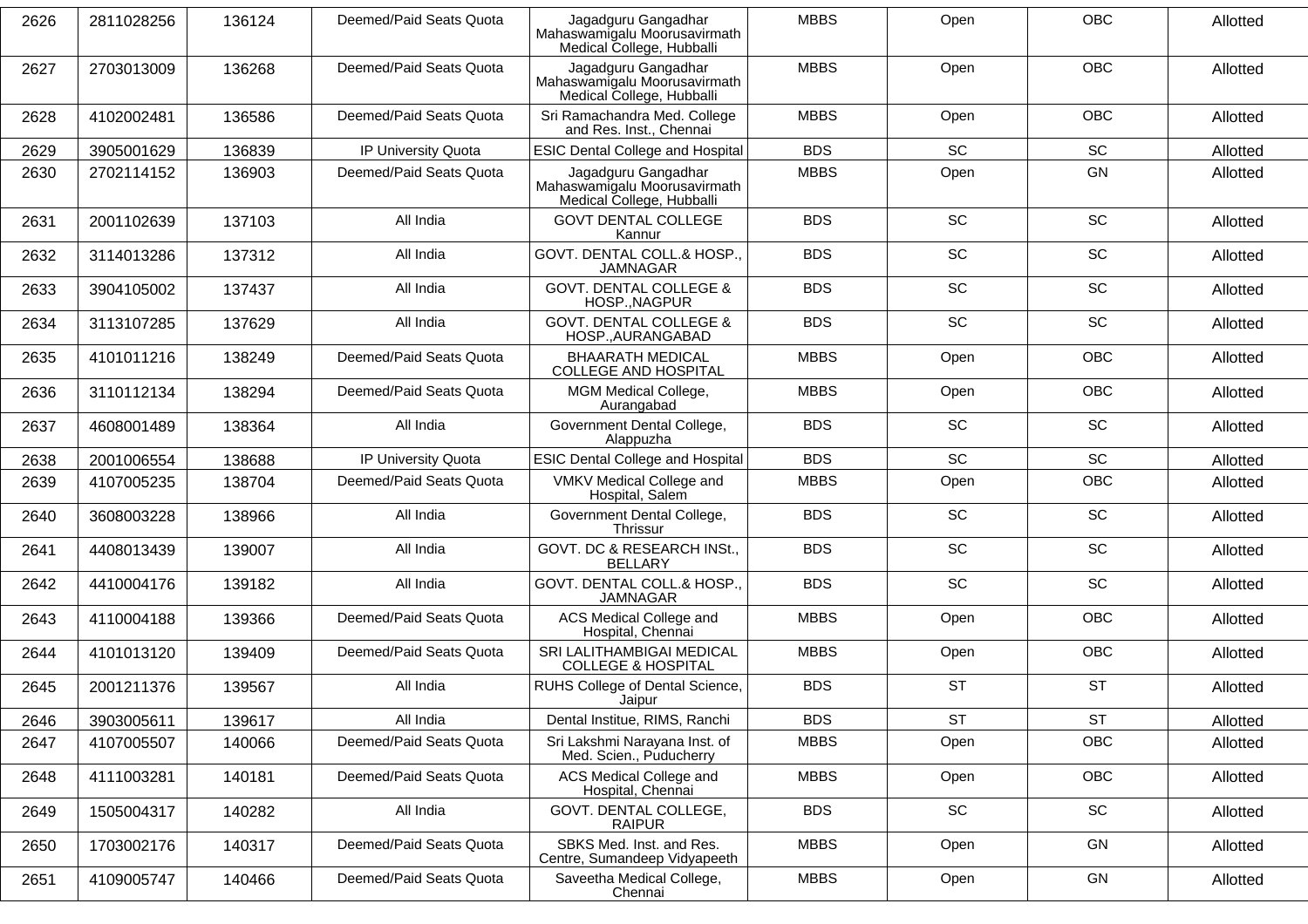| 2652 | 3903115337 | 140614 | All India                        | GOVT, DENTAL COLLEGE.<br><b>KOTTAYAM</b>                    | <b>BDS</b>           | <b>SC</b> | SC         | Allotted |
|------|------------|--------|----------------------------------|-------------------------------------------------------------|----------------------|-----------|------------|----------|
| 2653 | 4408113516 | 140668 | All India                        | Rajah Muthiah Dental College<br>and Hos., Annamalai         | <b>BDS</b>           | SC        | SC         | Allotted |
| 2654 | 3110001329 | 141452 | Deemed/Paid Seats Quota          | MM Inst. Med. and Research,<br>Mullana                      | <b>MBBS</b>          | Open      | GN         | Allotted |
| 2655 | 4107002003 | 141627 | Deemed/Paid Seats Quota          | VMKV Medical College and<br>Hospital, Salem                 | <b>MBBS</b>          | Open      | GN         | Allotted |
| 2656 | 2703030056 | 141901 | Deemed/Paid Seats Quota          | Sri Siddhartha Medical College<br>DU, Tumkur                | <b>MBBS</b>          | Open      | <b>EWS</b> | Allotted |
| 2657 | 2708009113 | 142073 | Deemed/Paid Seats Quota          | Sri Siddhartha Medical College<br>DU, Tumkur                | <b>MBBS</b>          | Open      | <b>OBC</b> | Allotted |
| 2658 | 2302017247 | 142327 | Deemed/Paid Seats Quota          | SBKS Med. Inst. and Res.<br>Centre, Sumandeep Vidyapeeth    | <b>MBBS</b>          | Open      | GN         | Allotted |
| 2659 | 3111120148 | 142393 | Deemed/Paid Seats Quota          | JLN Medical College, Datta<br>Meghe, Wardha                 | <b>MBBS</b>          | Open      | GN         | Allotted |
| 2660 | 4101103098 | 142428 | Deemed/Paid Seats Quota          | <b>BHAARATH MEDICAL</b><br><b>COLLEGE AND HOSPITAL</b>      | <b>MBBS</b>          | Open      | <b>OBC</b> | Allotted |
| 2661 | 4102003689 | 142477 | Deemed/Paid Seats Quota          | Chettinad Hos. and Res. Inst.,<br>Kancheepuram              | <b>MBBS</b>          | Open      | <b>OBC</b> | Allotted |
| 2662 | 3112015116 | 142739 | Deemed/Paid Seats Quota          | BV Deemed Uni. Med. College<br>and Hos., Sangli             | <b>MBBS</b>          | Open      | EWS        | Allotted |
| 2663 | 3905105092 | 142819 | All India                        | DR. R. AHMED DENT.COLL &<br>HOSP, KOLKATA                   | <b>BDS</b>           | <b>ST</b> | <b>ST</b>  | Allotted |
| 2664 | 3905106129 | 142905 | <b>B.Sc Nursing All India</b>    | College of Nursing BHU,<br>VARANASI                         | <b>B.Sc. Nursing</b> | <b>SC</b> | SC         | Allotted |
| 2665 | 4408103384 | 143365 | Deemed/Paid Seats Quota          | SBKS Med. Inst. and Res.<br>Centre, Sumandeep Vidyapeeth    | <b>MBBS</b>          | Open      | GN         | Allotted |
| 2666 | 2702040252 | 143406 | All India                        | Govt Dental College RIMS<br>Kadapa                          | <b>BDS</b>           | <b>ST</b> | <b>ST</b>  | Allotted |
| 2667 | 2001204443 | 144064 | IP University Quota              | <b>ESIC Dental College and Hospital</b>                     | <b>BDS</b>           | <b>SC</b> | <b>SC</b>  | Allotted |
| 2668 | 4117002473 | 144704 | Deemed/Paid Seats Quota          | <b>VELS MEDICAL COLLEGE &amp;</b><br><b>HOSPITAL</b>        | <b>MBBS</b>          | Open      | OBC        | Allotted |
| 2669 | 1504008155 | 145564 | Deemed/Paid Seats Quota          | Sri Siddhartha Medical College<br>DU, Tumkur                | <b>MBBS</b>          | Open      | GN         | Allotted |
| 2670 | 4205010199 | 146052 | All India                        | <b>Government Dental College</b><br>Hyderabad               | <b>BDS</b>           | <b>ST</b> | <b>ST</b>  | Allotted |
| 2671 | 2812016148 | 146285 | Deemed/Paid Seats Quota          | Sri Siddhartha Medical College<br>DU. Tumkur                | <b>MBBS</b>          | Open      | GN         | Allotted |
| 2672 | 3701004275 | 146530 | Internal -Puducherry UT Domicile | JIPMER PUDUCHERRY                                           | <b>MBBS</b>          | <b>SC</b> | SC         | Allotted |
| 2673 | 2702108317 | 146533 | Deemed/Paid Seats Quota          | Sri Siddhartha Medical College<br>DU, Tumkur                | <b>MBBS</b>          | Open      | GN         | Allotted |
| 2674 | 2702104841 | 146666 | Deemed/Paid Seats Quota          | Sri Siddhartha Medical College<br>DU, Tumkur                | <b>MBBS</b>          | Open      | <b>OBC</b> | Allotted |
| 2675 | 4109012258 | 146815 | Deemed/Paid Seats Quota          | Chettinad Hos. and Res. Inst.,<br>Kancheepuram              | <b>MBBS</b>          | Open      | <b>OBC</b> | Allotted |
| 2676 | 3903031114 | 146828 | <b>B.Sc Nursing All India</b>    | College of Nursing BHU,<br>VARANASI                         | <b>B.Sc. Nursing</b> | <b>ST</b> | <b>ST</b>  | Allotted |
| 2677 | 3903126217 | 147365 | All India                        | TAMILNADU GOVT D.C. &<br>HOSP, CHENNAI                      | <b>BDS</b>           | <b>ST</b> | <b>ST</b>  | Allotted |
| 2678 | 4110008349 | 147387 | Deemed/Paid Seats Quota          | Vinayaka Missions Medical<br>College and Hospital, Karaikal | <b>MBBS</b>          | Open      | GN         | Allotted |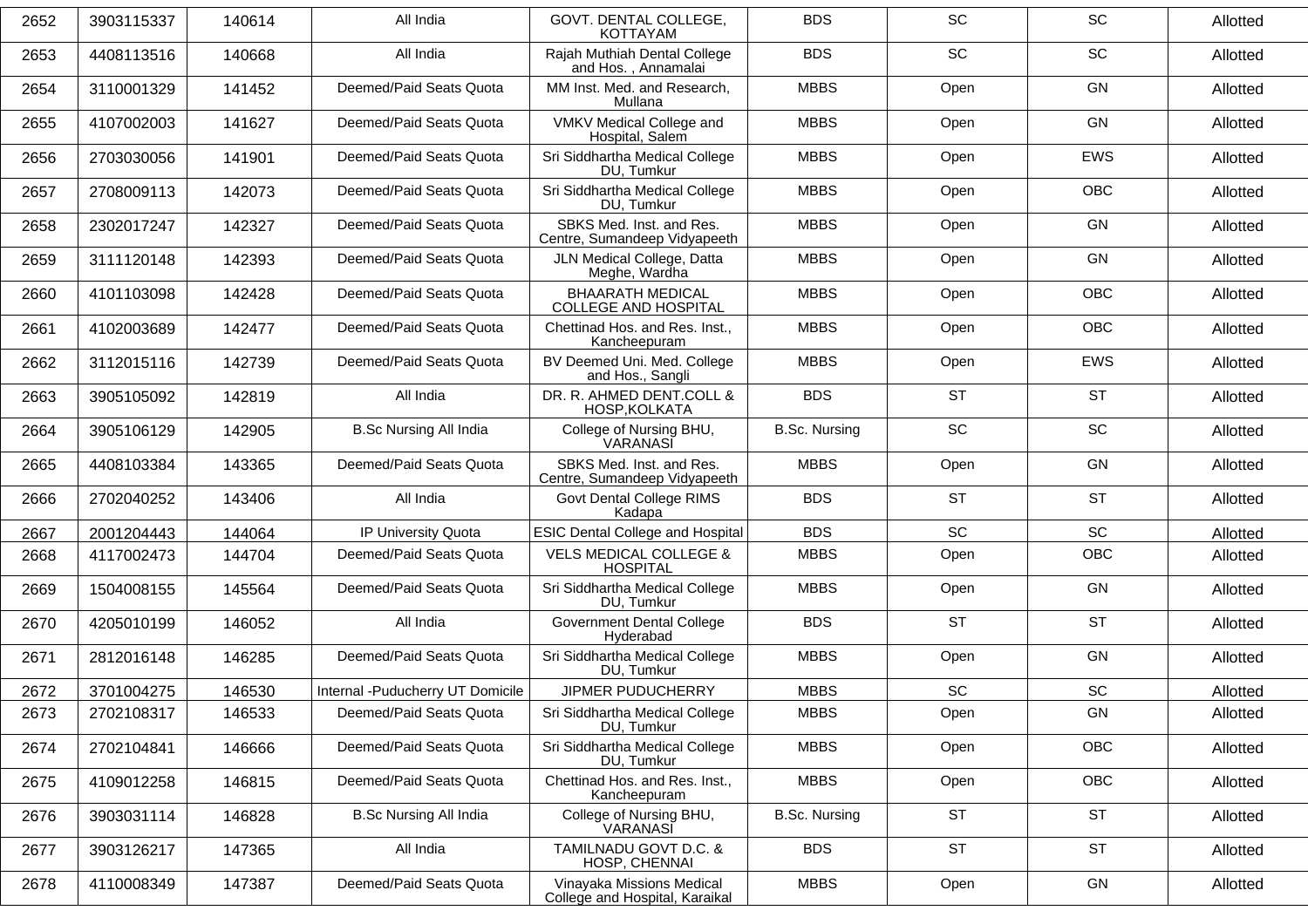| 2679 | 4402014409 | 147699 | Deemed/Paid Seats Quota       | SBKS Med. Inst. and Res.<br>Centre, Sumandeep Vidyapeeth         | <b>MBBS</b>          | Open                         | <b>GN</b>                    | Allotted |
|------|------------|--------|-------------------------------|------------------------------------------------------------------|----------------------|------------------------------|------------------------------|----------|
| 2680 | 2809024201 | 148097 | Deemed/Paid Seats Quota       | Mahatma Gandhi Medical<br>College, Pondicherry                   | <b>MBBS</b>          | Open                         | <b>OBC</b>                   | Allotted |
| 2681 | 2806029231 | 148608 | Deemed/Paid Seats Quota       | Sri Siddhartha Academy T Begur                                   | <b>MBBS</b>          | Open                         | GN                           | Allotted |
| 2682 | 4101101256 | 148649 | Deemed/Paid Seats Quota       | <b>VELS MEDICAL COLLEGE &amp;</b><br><b>HOSPITAL</b>             | <b>MBBS</b>          | Open                         | <b>OBC</b>                   | Allotted |
| 2683 | 3903224363 | 148686 | <b>B.Sc Nursing All India</b> | College of Nursing BHU,<br>VARANASĬ                              | <b>B.Sc. Nursing</b> | <b>SC</b>                    | SC                           | Allotted |
| 2684 | 2708028218 | 149145 | Deemed/Paid Seats Quota       | Sri Siddhartha Medical College<br>DU, Tumkur                     | <b>MBBS</b>          | Open                         | GN                           | Allotted |
| 2685 | 3903137177 | 149814 | Open Seat Quota               | IMS BHU Dental, Varanasi                                         | <b>BDS</b>           | <b>ST</b>                    | <b>ST</b>                    | Allotted |
| 2686 | 4109006702 | 150051 | Deemed/Paid Seats Quota       | VMKV Medical College and<br>Hospital, Salem                      | <b>MBBS</b>          | Open                         | OBC                          | Allotted |
| 2687 | 3903228260 | 150209 | <b>B.Sc Nursing All India</b> | College of Nursing BHU,<br>VARANASI                              | <b>B.Sc. Nursing</b> | <b>SC</b>                    | SC                           | Allotted |
| 2688 | 2304005438 | 150541 | Deemed/Paid Seats Quota       | MM College of Dental Scie. and<br>Res., Mullana                  | <b>BDS</b>           | Open                         | GN                           | Allotted |
| 2689 | 2001305629 | 150621 | <b>B.Sc Nursing Delhi NCR</b> | <b>College of Nursing Florence</b><br>Nightingale CON, New Delhi | <b>B.Sc. Nursing</b> | Open                         | GN                           | Allotted |
| 2690 | 4201101081 | 150783 | All India                     | Burdwan Dental College &<br>Hospital, Burdwan                    | <b>BDS</b>           | <b>ST</b>                    | <b>ST</b>                    | Allotted |
| 2691 | 2705115263 | 151000 | Deemed/Paid Seats Quota       | Sri Siddhartha Medical College<br>DU, Tumkur                     | <b>MBBS</b>          | Open                         | OBC                          | Allotted |
| 2692 | 2001323012 | 151101 | <b>B.Sc Nursing Delhi NCR</b> | College of Nursing Florence<br>Nightingale CON, New Delhi        | <b>B.Sc. Nursing</b> | Open                         | GN                           | Allotted |
| 2693 | 2811030251 | 151641 | Deemed/Paid Seats Quota       | B.L.D.E University, Bijapur                                      | <b>MBBS</b>          | Open                         | GN                           | Allotted |
| 2694 | 4201010126 | 151670 | All India                     | <b>GOVT DEN COLL DENTAL</b><br><b>WING PATIALA</b>               | <b>BDS</b>           | <b>ST</b>                    | <b>ST</b>                    | Allotted |
| 2695 | 2803001114 | 151806 | Deemed/Paid Seats Quota       | Manipal College of Dental Sce.,<br>Manipal                       | <b>BDS</b>           | Open                         | <b>OBC</b>                   | Allotted |
| 2696 | 2401005294 | 152027 | All India                     | GDC, PT.BDS UNIV. OF HEALTH<br><b>SCI, ROHTAK</b>                | <b>BDS</b>           | <b>ST</b>                    | <b>ST</b>                    | Allotted |
| 2697 | 3903206091 | 152030 | All India                     | GOVT. DENTAL COLL.& HOSP.,<br><b>JAMNAGAR</b>                    | <b>BDS</b>           | <b>ST</b>                    | <b>ST</b>                    | Allotted |
| 2698 | 2001313128 | 152193 | <b>B.Sc Nursing Delhi NCR</b> | College of Nursing Florence<br>Nightingale CON, New Delhi        | <b>B.Sc. Nursing</b> | Open                         | GN                           | Allotted |
| 2699 | 3107005214 | 152842 | Deemed/Paid Seats Quota       | SBKS Med. Inst. and Res.<br>Centre, Sumandeep Vidyapeeth         | <b>MBBS</b>          | Open                         | GN                           | Allotted |
| 2700 | 3003106152 | 152972 | Deemed/Paid Seats Quota       | B.L.D.E University, Bijapur                                      | <b>MBBS</b>          | Open                         | <b>OBC</b>                   | Allotted |
| 2701 | 3905002628 | 153006 | All India                     | <b>GOVT. DENTAL COLLEGE &amp;</b><br>HOSP., AURANGABAD           | <b>BDS</b>           | <b>ST</b>                    | <b>ST</b>                    | Allotted |
| 2702 | 3609001032 | 153209 | Deemed/Paid Seats Quota       | Indira Gandhi Dental College and<br>SBV, Pondycherry             | <b>BDS</b>           | Open                         | GN                           | Allotted |
| 2703 | 4111003383 | 153752 | Deemed/Paid Seats Quota       | <b>BHAARATH MEDICAL</b><br><b>COLLEGE AND HOSPITAL</b>           | <b>MBBS</b>          | Open                         | OBC                          | Allotted |
| 2704 | 2001001003 | 153837 | <b>B.Sc Nursing All India</b> | College of Nursing BHU,<br>VARANASI                              | <b>B.Sc. Nursing</b> | SC                           | SC                           | Allotted |
| 2705 | 4411011129 | 153979 | <b>B.Sc Nursing All India</b> | College of Nursing BHU,<br>VARANASI                              | <b>B.Sc. Nursing</b> | SC                           | SC                           | Allotted |
| 2706 | 2001028063 | 154136 | <b>B.Sc Nursing All India</b> | College of Nursing BHU,<br>VARANASI                              | <b>B.Sc. Nursing</b> | $\operatorname{\textsf{SC}}$ | $\operatorname{\textsf{SC}}$ | Allotted |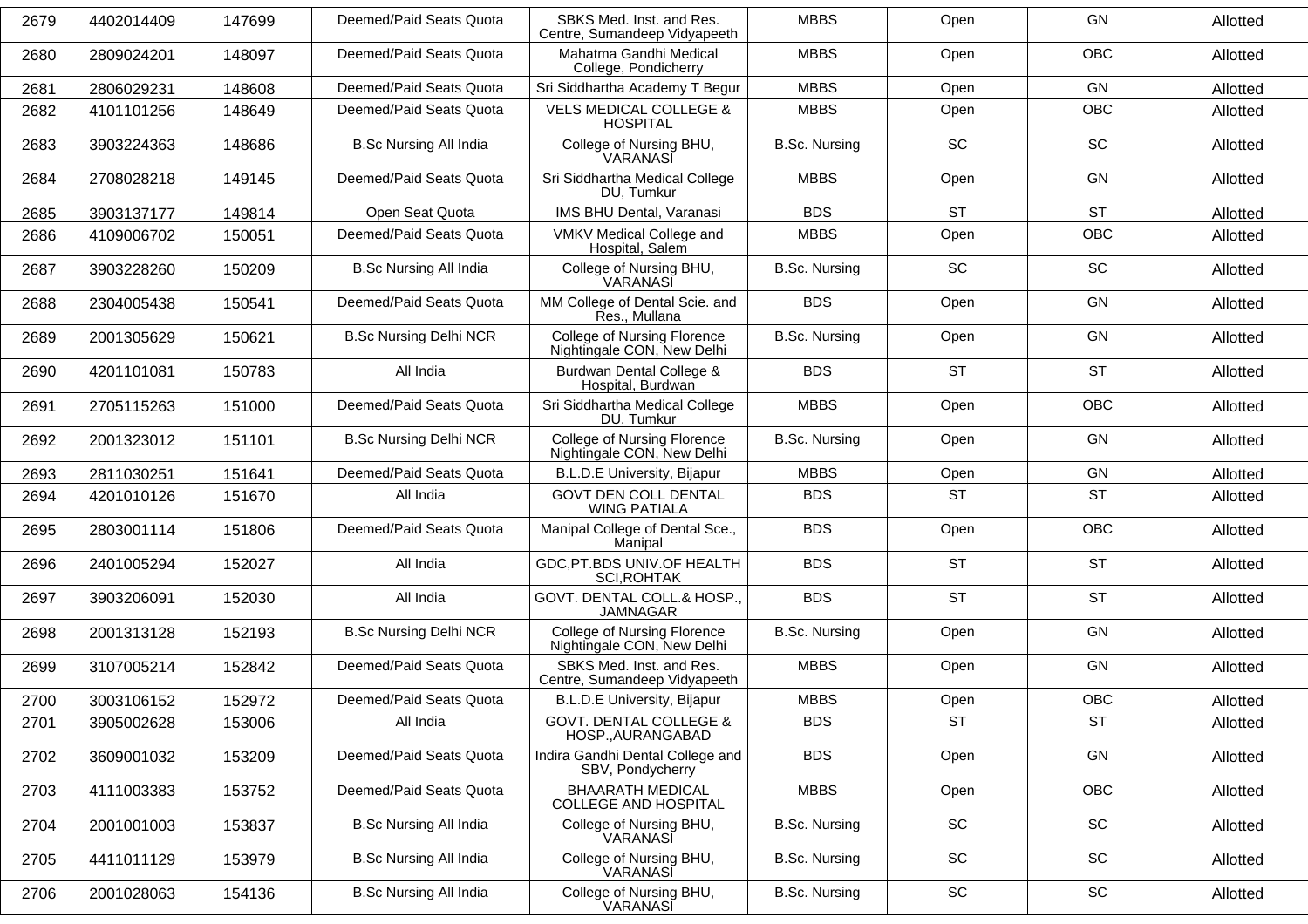| 2707 | 2001211361 | 154286 | <b>B.Sc Nursing Delhi NCR</b> | <b>College of Nursing Florence</b><br>Nightingale CON, New Delhi             | <b>B.Sc. Nursing</b> | Open                         | GN             | Allotted |
|------|------------|--------|-------------------------------|------------------------------------------------------------------------------|----------------------|------------------------------|----------------|----------|
| 2708 | 4101002287 | 155014 | Deemed/Paid Seats Quota       | Meenakshi Ammal Dental College<br>and Host., Chennai1                        | <b>BDS</b>           | Open                         | <b>EWS</b>     | Allotted |
| 2709 | 4109016086 | 155115 | Deemed/Paid Seats Quota       | VMKV Medical College and<br>Hospital, Salem                                  | <b>MBBS</b>          | Open                         | <b>OBC</b>     | Allotted |
| 2710 | 2101001590 | 155218 | Deemed/Paid Seats Quota       | KLE VK Inst. of Dental Scie.<br>Belagavi                                     | <b>BDS</b>           | Open                         | GN             | Allotted |
| 2711 | 2001004342 | 155329 | <b>B.Sc Nursing Delhi NCR</b> | <b>College of Nursing Florence</b><br>Nightingale CON, New Delhi             | <b>B.Sc. Nursing</b> | Open                         | GN             | Allotted |
| 2712 | 4102002308 | 155427 | Deemed/Paid Seats Quota       | Sri Ramachandra Med. College<br>and Res. Inst., Chennai                      | <b>MBBS</b>          | Open                         | <b>OBC</b>     | Allotted |
| 2713 | 3903008371 | 155613 | Deemed/Paid Seats Quota       | SBKS Med. Inst. and Res.<br>Centre, Sumandeep Vidyapeeth                     | <b>MBBS</b>          | Open                         | <b>OBC</b>     | Allotted |
| 2714 | 4101004161 | 155653 | Deemed/Paid Seats Quota       | Sri Siddhartha Medical College<br>DU, Tumkur                                 | <b>MBBS</b>          | Open                         | <b>OBC</b>     | Allotted |
| 2715 | 2702103211 | 155753 | Deemed/Paid Seats Quota       | Raja Rajeswari Medical College<br>Bengaluru                                  | <b>MBBS</b>          | Open                         | GN             | Allotted |
| 2716 | 3102013038 | 155878 | Deemed/Paid Seats Quota       | MGM Medical College,<br>Aurangabad                                           | <b>MBBS</b>          | Open                         | <b>OBC</b>     | Allotted |
| 2717 | 2805006029 | 156018 | Deemed/Paid Seats Quota       | Sri Siddhartha Medical College<br>DU, Tumkur                                 | <b>MBBS</b>          | Open                         | <b>OBC</b>     | Allotted |
| 2718 | 4101103643 | 156509 | Deemed/Paid Seats Quota       | SRI LALITHAMBIGAI MEDICAL<br><b>COLLEGE &amp; HOSPITAL</b>                   | <b>MBBS</b>          | Open                         | GN             | Allotted |
| 2719 | 4111005002 | 156620 | Deemed/Paid Seats Quota       | Sri Ramachandra Med. College<br>and Res. Inst., Chennai                      | <b>MBBS</b>          | Open                         | <b>OBC</b>     | Allotted |
| 2720 | 4117002841 | 157413 | Deemed/Paid Seats Quota       | Sri Siddhartha Academy T Begur                                               | <b>MBBS</b>          | Open                         | <b>OBC</b>     | Allotted |
| 2721 | 4102003315 | 157663 | Deemed/Paid Seats Quota       | Meenakshi Medical College<br>Hospital and Research Institute,<br>Kanchipuram | <b>MBBS</b>          | Open                         | GN             | Allotted |
| 2722 | 3901005282 | 157759 | All India                     | <b>GOA DENTAL COLLEGE &amp;</b><br>HOSPITAL, GOA                             | <b>BDS</b>           | <b>ST</b>                    | <b>ST</b>      | Allotted |
| 2723 | 4101004421 | 157875 | Deemed/Paid Seats Quota       | <b>BHAARATH MEDICAL</b><br><b>COLLEGE AND HOSPITAL</b>                       | <b>MBBS</b>          | Open                         | <b>OBC</b>     | Allotted |
| 2724 | 2001302418 | 158051 | Deemed/Paid Seats Quota       | MM Inst. Med. and Research,<br>Mullana                                       | <b>MBBS</b>          | Open                         | GN             | Allotted |
| 2725 | 3122002450 | 158423 | Deemed/Paid Seats Quota       | MGM Medical College,<br>Aurangabad                                           | <b>MBBS</b>          | Open                         | GN             | Allotted |
| 2726 | 4101007271 | 158690 | Deemed/Paid Seats Quota       | Sri Ramachandra Med. College<br>and Res. Inst., Chennai                      | <b>MBBS</b>          | Open                         | GN             | Allotted |
| 2727 | 2601002020 | 158925 | <b>B.Sc Nursing All India</b> | College of Nursing Bhopal<br>Nursing College, BMHRC,<br><b>BHOPAL</b>        | <b>B.Sc. Nursing</b> | $\operatorname{\textsf{SC}}$ | SC             | Allotted |
| 2728 | 4202009072 | 159347 | All India                     | <b>GOVT DENTAL COLLEGE</b><br>Kannur                                         | <b>BDS</b>           | <b>ST</b>                    | <b>ST</b>      | Allotted |
| 2729 | 3110109326 | 159961 | Deemed/Paid Seats Quota       | Sri Siddhartha Academy T Begur                                               | <b>MBBS</b>          | Open                         | GN             | Allotted |
| 2730 | 4101101044 | 160160 | Deemed/Paid Seats Quota       | <b>BHAARATH MEDICAL</b><br>COLLEGE AND HOSPITAL                              | <b>MBBS</b>          | Open                         | <b>OBC</b>     | Allotted |
| 2731 | 4608105518 | 160689 | Open Seat Quota               | AIIMS, Kalyani                                                               | <b>MBBS</b>          | Open PwD                     | <b>EWS PwD</b> | Allotted |
| 2732 | 2809023123 | 161594 | Deemed/Paid Seats Quota       | Aarupadai Veedu Medical College<br>and Hospt., Puducherry                    | <b>MBBS</b>          | Open                         | <b>OBC</b>     | Allotted |
| 2733 | 4109006758 | 162183 | Deemed/Paid Seats Quota       | Raja Rajeswari Medical College<br>Bengaluru                                  | <b>MBBS</b>          | Open                         | OBC            | Allotted |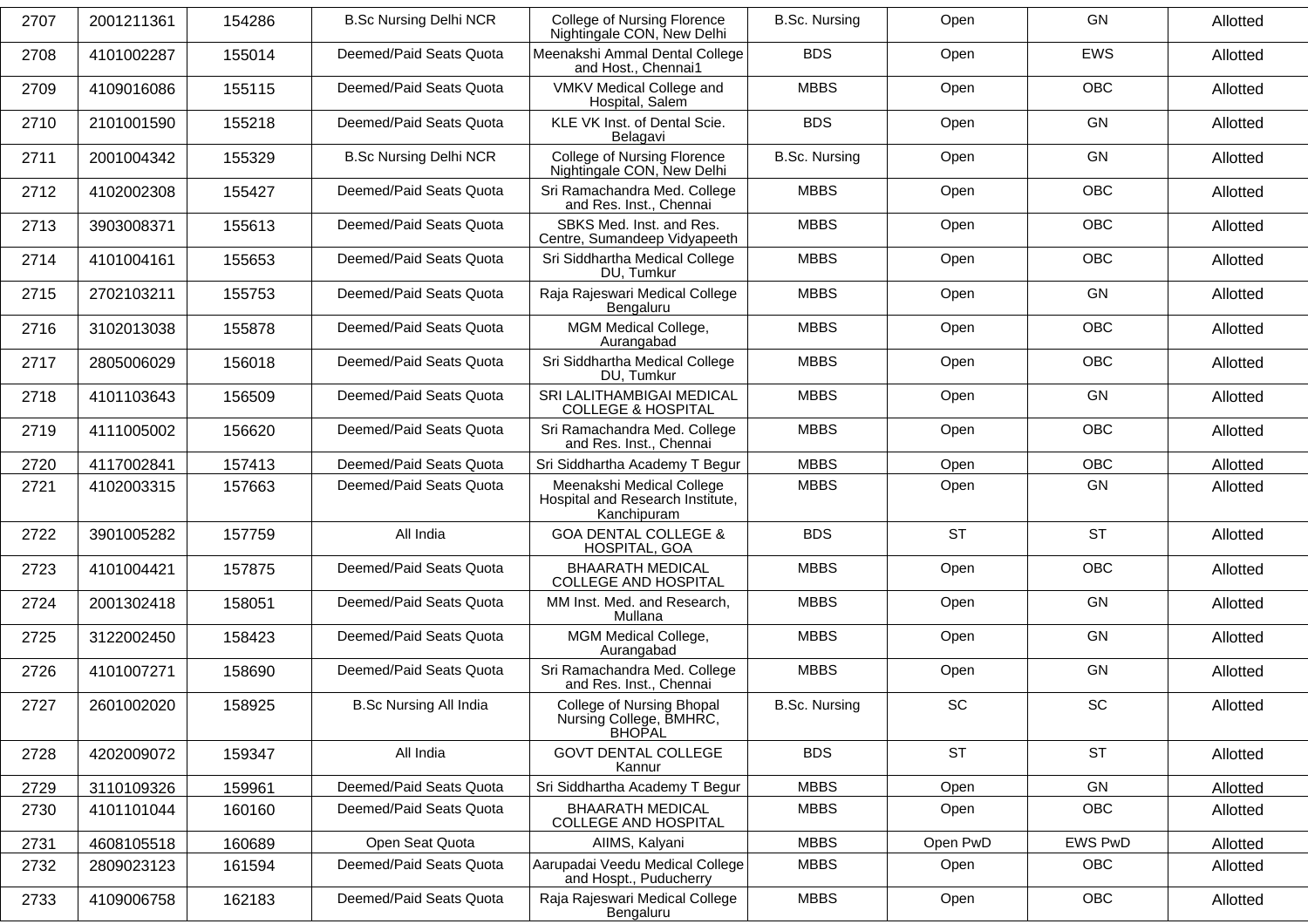| 2734 | 4101102660 | 162327 | Deemed/Paid Seats Quota           | Sree Balaji Medical College and<br>Hospital, Chennai                         | <b>MBBS</b>          | Open      | <b>OBC</b> | Allotted |
|------|------------|--------|-----------------------------------|------------------------------------------------------------------------------|----------------------|-----------|------------|----------|
| 2735 | 4101011073 | 162800 | Deemed/Paid Seats Quota           | SRM Medical College and<br>Hospital, Chennai                                 | <b>MBBS</b>          | Open      | <b>GN</b>  | Allotted |
| 2736 | 2708011015 | 162947 | Deemed/Paid Seats Quota           | Sri Siddhartha Medical College<br>DU, Tumkur                                 | <b>MBBS</b>          | Open      | <b>GN</b>  | Allotted |
| 2737 | 3903215350 | 163487 | <b>B.Sc Nursing All India</b>     | College of Nursing BHU,<br>VARANASI                                          | <b>B.Sc. Nursing</b> | <b>SC</b> | SC         | Allotted |
| 2738 | 4113001701 | 163774 | Deemed/Paid Seats Quota           | <b>BHAARATH MEDICAL</b><br><b>COLLEGE AND HOSPITAL</b>                       | <b>MBBS</b>          | Open      | <b>OBC</b> | Allotted |
| 2739 | 4208004412 | 163775 | All India                         | Government Dental College,<br>Alappuzha                                      | <b>BDS</b>           | <b>ST</b> | <b>ST</b>  | Allotted |
| 2740 | 4112013144 | 164415 | Deemed/Paid Seats Quota           | SRI LALITHAMBIGAI MEDICAL<br><b>COLLEGE &amp; HOSPITAL</b>                   | <b>MBBS</b>          | Open      | <b>OBC</b> | Allotted |
| 2741 | 2001103113 | 164508 | <b>B.Sc Nursing All India</b>     | College of Nursing BHU,<br>VARANASI                                          | <b>B.Sc. Nursing</b> | <b>SC</b> | <b>SC</b>  | Allotted |
| 2742 | 4109012487 | 164580 | Deemed/Paid Seats Quota           | Sri Lakshmi Narayana Inst. of<br>Med. Scien., Puducherry                     | <b>MBBS</b>          | Open      | <b>GN</b>  | Allotted |
| 2743 | 4607020043 | 165083 | <b>B.Sc Nursing All India</b>     | College of Nursing BHU,<br>VARANASI                                          | <b>B.Sc. Nursing</b> | <b>SC</b> | SC         | Allotted |
| 2744 | 1502102199 | 165153 | All India                         | PATNA MEDICAL COLLEGE,<br><b>PATNA</b>                                       | <b>MBBS</b>          | OBC PwD   | OBC PwD    | Allotted |
| 2745 | 2603019033 | 165408 | All India                         | <b>NORTH BENGAL</b><br>MED.COLL, DARJEELING                                  | <b>MBBS</b>          | Open PwD  | OBC PwD    | Allotted |
| 2746 | 2001105158 | 165542 | <b>B.Sc Nursing All India</b>     | College of Nursing Bhopal<br>Nursing College, BMHRC,<br>BHOPAL               | <b>B.Sc. Nursing</b> | <b>SC</b> | SC         | Allotted |
| 2747 | 4114003155 | 166115 | Deemed/Paid Seats Quota           | Meenakshi Medical College<br>Hospital and Research Institute,<br>Kanchipuram | <b>MBBS</b>          | Open      | <b>GN</b>  | Allotted |
| 2748 | 3903037268 | 166938 | <b>B.Sc Nursing All India</b>     | College of Nursing BHU,<br>VARANASI                                          | <b>B.Sc. Nursing</b> | <b>ST</b> | <b>ST</b>  | Allotted |
| 2749 | 2702008389 | 166996 | Deemed/Paid Seats Quota           | Sri Siddhartha Medical College<br>DU, Tumkur                                 | <b>MBBS</b>          | Open      | <b>OBC</b> | Allotted |
| 2750 | 3110002222 | 167182 | Deemed/Paid Seats Quota           | <b>BVDU Dental College and</b><br>Hospital, Navi Mumbai                      | <b>BDS</b>           | Open      | <b>GN</b>  | Allotted |
| 2751 | 4101002675 | 167465 | Deemed/Paid Seats Quota           | Chettinad Hos. and Res. Inst.,<br>Kancheepuram                               | <b>MBBS</b>          | Open      | <b>OBC</b> | Allotted |
| 2752 | 3903005013 | 167577 | All India                         | <b>GOVT. DENTAL COLLEGE &amp;</b><br>HOSP., MUMBAI                           | <b>BDS</b>           | <b>ST</b> | <b>ST</b>  | Allotted |
| 2753 | 2702106761 | 168016 | Deemed/Paid Seats Quota           | Raja Rajeswari Medical College<br>Bengaluru                                  | <b>MBBS</b>          | Open      | <b>OBC</b> | Allotted |
| 2754 | 3905018292 | 168649 | All India                         | <b>GOVT. DENTAL COLLEGE &amp;</b><br>HOSP., NAGPUR                           | <b>BDS</b>           | <b>ST</b> | <b>ST</b>  | Allotted |
| 2755 | 3114003586 | 168937 | Deemed/Paid Seats Quota           | <b>BVDU Dental College and</b><br>Hospital, Navi Mumbai                      | <b>BDS</b>           | Open      | GN         | Allotted |
| 2756 | 2001015113 | 169084 | Deemed/Paid Seats Quota           | MM Inst. Med. and Research,<br>Mullana                                       | <b>MBBS</b>          | Open      | GN         | Allotted |
| 2757 | 3701011209 | 169460 | Internal - Puducherry UT Domicile | <b>JIPMER KARAIKAL</b>                                                       | <b>MBBS</b>          | SC        | SC         | Allotted |
| 2758 | 2705116293 | 169551 | Deemed/Paid Seats Quota           | Sri Siddhartha Academy T Begur                                               | <b>MBBS</b>          | Open      | GN         | Allotted |
| 2759 | 1202013045 | 169595 | Deemed/Paid Seats Quota           | Sri Siddhartha Medical College                                               | <b>MBBS</b>          | Open      | GN         | Allotted |
|      |            |        |                                   | DU, Tumkur                                                                   |                      |           |            |          |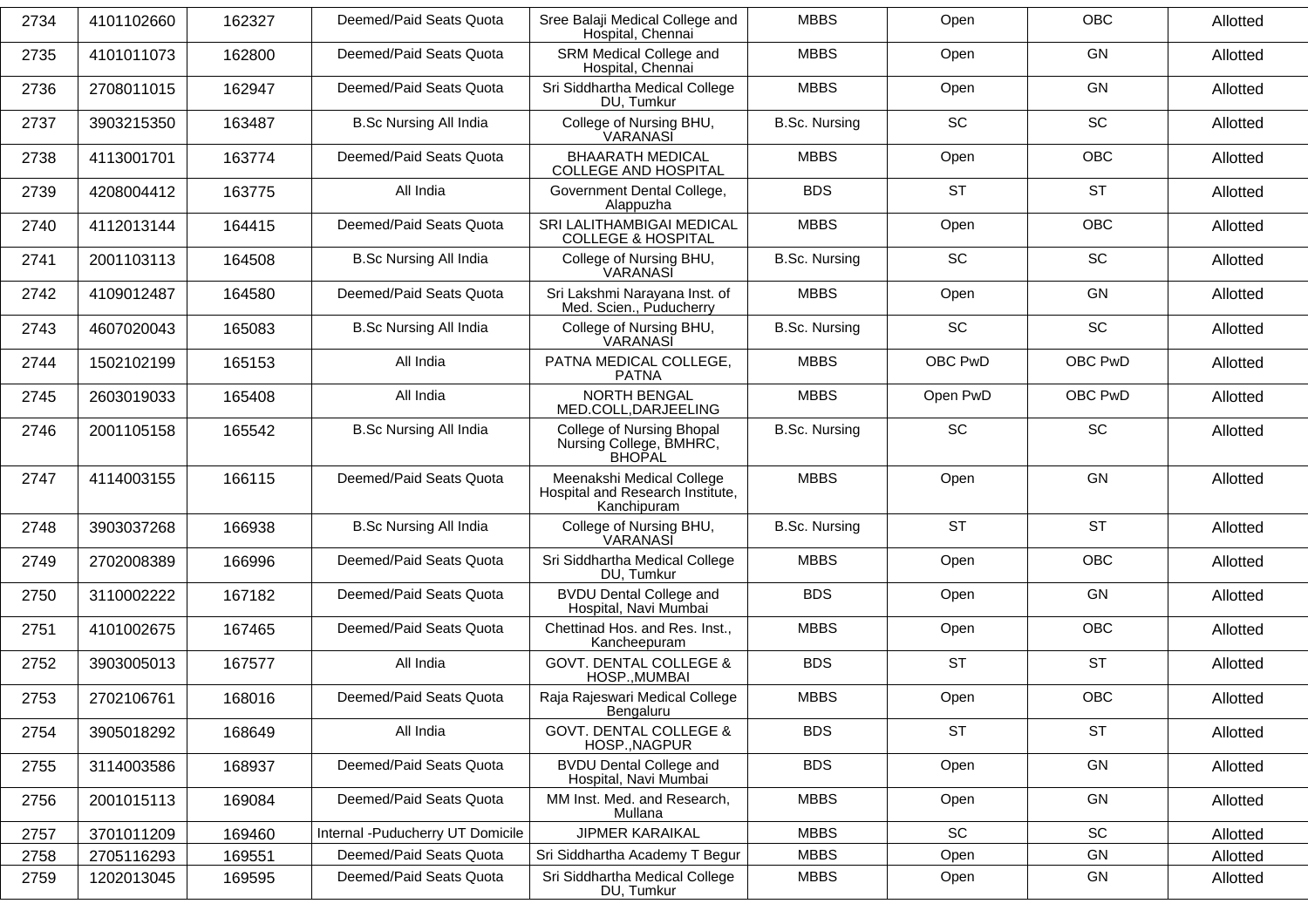| 2760 | 4118001468 | 169637 | Deemed/Paid Seats Quota       | Meenakshi Medical College<br>Hospital and Research Institute,<br>Kanchipuram         | <b>MBBS</b>          | Open      | <b>OBC</b> | Allotted |
|------|------------|--------|-------------------------------|--------------------------------------------------------------------------------------|----------------------|-----------|------------|----------|
| 2761 | 4201005012 | 169758 | Deemed/Paid Seats Quota       | B.L.D.E University, Bijapur                                                          | <b>MBBS</b>          | Open      | GN         | Allotted |
| 2762 | 4402005424 | 170207 | Deemed/Paid Seats Quota       | MM Inst. Med. and Research,<br>Mullana                                               | <b>MBBS</b>          | Open      | <b>GN</b>  | Allotted |
| 2763 | 4101103295 | 170432 | Deemed/Paid Seats Quota       | Chettinad Hos. and Res. Inst.,<br>Kancheepuram                                       | <b>MBBS</b>          | Open      | <b>OBC</b> | Allotted |
| 2764 | 1502012076 | 170588 | Deemed/Paid Seats Quota       | MGM Medical College,<br>Aurangabad                                                   | <b>MBBS</b>          | Open      | <b>SC</b>  | Allotted |
| 2765 | 3201001898 | 170630 | All India                     | GOVT. DENTAL COLLEGE,<br><b>KOTTAYAM</b>                                             | <b>BDS</b>           | <b>ST</b> | <b>ST</b>  | Allotted |
| 2766 | 4103008306 | 171272 | Deemed/Paid Seats Quota       | Aarupadai Veedu Medical College<br>and Hospt., Puducherry                            | <b>MBBS</b>          | Open      | <b>OBC</b> | Allotted |
| 2767 | 2702012323 | 171744 | Deemed/Paid Seats Quota       | Sri Siddhartha Medical College<br>DU, Tumkur                                         | <b>MBBS</b>          | Open      | <b>OBC</b> | Allotted |
| 2768 | 3903017257 | 171897 | <b>B.Sc Nursing All India</b> | College of Nursing BHU,<br>VARANASI                                                  | <b>B.Sc. Nursing</b> | <b>SC</b> | SC         | Allotted |
| 2769 | 1502214198 | 172011 | All India                     | Goverment Medical College,<br>Bettiah                                                | <b>MBBS</b>          | Open PwD  | OBC PwD    | Allotted |
| 2770 | 4601017101 | 172270 | <b>B.Sc Nursing All India</b> | College of Nursing Ahilya Bai<br>College of Nursing, Maulana<br>Azad Medical College | <b>B.Sc. Nursing</b> | <b>SC</b> | <b>SC</b>  | Allotted |
| 2771 | 3115101098 | 172312 | Deemed/Paid Seats Quota       | MGM Medical College,<br>Aurangabad                                                   | <b>MBBS</b>          | Open      | <b>GN</b>  | Allotted |
| 2772 | 1301002167 | 172654 | All India                     | GOVT. DENTAL COLLEGE,<br>TRIVANDRUM                                                  | <b>BDS</b>           | <b>ST</b> | <b>ST</b>  | Allotted |
| 2773 | 4104001518 | 172910 | Deemed/Paid Seats Quota       | Sri Lakshmi Narayana Inst. of<br>Med. Scien., Puducherry                             | <b>MBBS</b>          | Open      | <b>OBC</b> | Allotted |
| 2774 | 4112002499 | 172972 | Deemed/Paid Seats Quota       | Sree Balaji Medical College and<br>Hospital, Chennai                                 | <b>MBBS</b>          | Open      | OBC        | Allotted |
| 2775 | 4108005034 | 173365 | Deemed/Paid Seats Quota       | Chettinad Hos. and Res. Inst.,<br>Kancheepuram                                       | <b>MBBS</b>          | Open      | <b>OBC</b> | Allotted |
| 2776 | 3110001623 | 173429 | Deemed/Paid Seats Quota       | MGM Medical College,<br>Aurangabad                                                   | <b>MBBS</b>          | Open      | <b>SC</b>  | Allotted |
| 2777 | 2603012312 | 173430 | All India                     | Goverment Medical College,<br>Bettiah                                                | <b>MBBS</b>          | OBC PwD   | OBC PwD    | Allotted |
| 2778 | 2001311584 | 173517 | Deemed/Paid Seats Quota       | MM Inst. Med. and Research,<br>Mullana                                               | <b>MBBS</b>          | Open      | <b>EWS</b> | Allotted |
| 2779 | 4102003593 | 173595 | Deemed/Paid Seats Quota       | Sri Lakshmi Narayana Inst. of<br>Med. Scien., Puducherry                             | <b>MBBS</b>          | Open      | <b>GN</b>  | Allotted |
| 2780 | 4109016323 | 173664 | Deemed/Paid Seats Quota       | SRM Medical College and<br>Hospital, Chennai                                         | <b>MBBS</b>          | Open      | OBC        | Allotted |
| 2781 | 4108002561 | 173762 | Deemed/Paid Seats Quota       | Sri Lakshmi Narayana Inst. of<br>Med. Scien., Puducherry                             | <b>MBBS</b>          | Open      | OBC        | Allotted |
| 2782 | 3201011071 | 174177 | All India                     | PATNA DENTAL COLLEGE &<br>HOSPITAL, PATNA                                            | <b>BDS</b>           | <b>ST</b> | <b>ST</b>  | Allotted |
| 2783 | 3903102441 | 174368 | All India                     | S.C.B. MEDICAL<br>COLL(DENTAL), CUTTACK                                              | <b>BDS</b>           | <b>ST</b> | <b>ST</b>  | Allotted |
| 2784 | 2708002055 | 174614 | Deemed/Paid Seats Quota       | Sri Siddhartha Medical College<br>DU, Tumkur                                         | <b>MBBS</b>          | Open      | OBC        | Allotted |
| 2785 | 2702114381 | 174882 | Deemed/Paid Seats Quota       | Sri Siddhartha Academy T Begur                                                       | <b>MBBS</b>          | Open      | OBC        | Allotted |
|      |            |        |                               |                                                                                      |                      |           |            |          |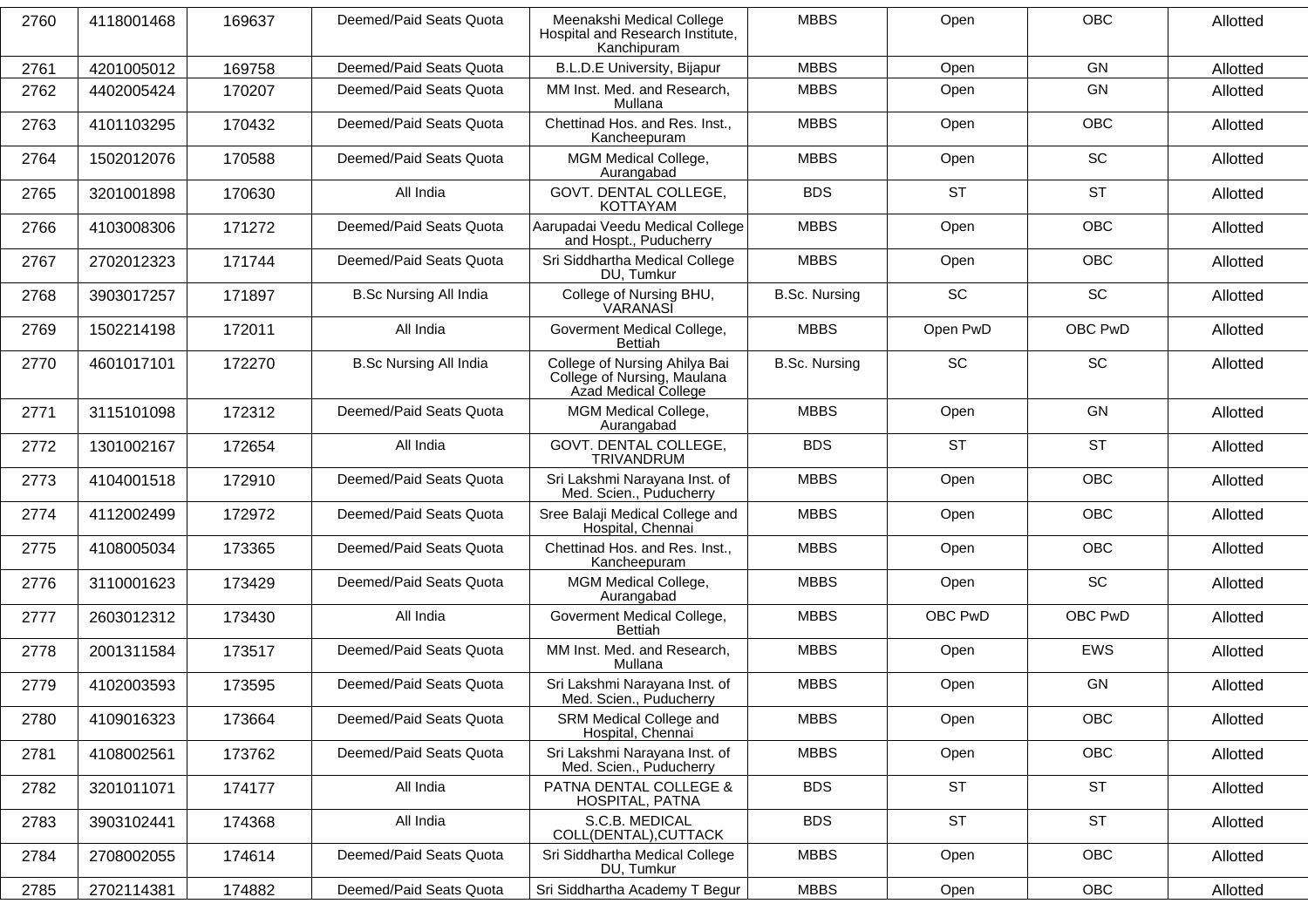| 2786 | 1204005048 | 175159 | Deemed/Paid Seats Quota       | <b>BHAARATH MEDICAL</b><br><b>COLLEGE AND HOSPITAL</b>                       | <b>MBBS</b>          | Open      | <b>OBC</b> | Allotted |
|------|------------|--------|-------------------------------|------------------------------------------------------------------------------|----------------------|-----------|------------|----------|
| 2787 | 3905026008 | 175437 | <b>B.Sc Nursing All India</b> | College of Nursing BHU,<br>VARANASĬ                                          | <b>B.Sc. Nursing</b> | <b>ST</b> | <b>ST</b>  | Allotted |
| 2788 | 2001102354 | 175654 | <b>B.Sc Nursing All India</b> | College of Nursing Bhopal<br>Nursing College, BMHRC,<br><b>BHOPAL</b>        | <b>B.Sc. Nursing</b> | SC        | SC         | Allotted |
| 2789 | 2301008281 | 175972 | <b>B.Sc Nursing All India</b> | College of Nursing Bhopal<br>Nursing College, BMHRC,<br><b>BHOPAL</b>        | <b>B.Sc. Nursing</b> | <b>SC</b> | SC         | Allotted |
| 2790 | 3904101092 | 176262 | <b>B.Sc Nursing All India</b> | College of Nursing Bhopal<br>Nursing College, BMHRC,<br><b>BHOPAL</b>        | <b>B.Sc. Nursing</b> | <b>SC</b> | SC         | Allotted |
| 2791 | 4101006419 | 176307 | Deemed/Paid Seats Quota       | <b>BHAARATH MEDICAL</b><br>COLLEGE AND HOSPITAL                              | <b>MBBS</b>          | Open      | <b>OBC</b> | Allotted |
| 2792 | 4101113079 | 176312 | Deemed/Paid Seats Quota       | Meenakshi Medical College<br>Hospital and Research Institute,<br>Kanchipuram | <b>MBBS</b>          | Open      | <b>GN</b>  | Allotted |
| 2793 | 1501006258 | 176343 | <b>B.Sc Nursing All India</b> | College of Nursing BHU,<br>VARANASI                                          | <b>B.Sc. Nursing</b> | <b>ST</b> | <b>ST</b>  | Allotted |
| 2794 | 4101115201 | 176821 | Deemed/Paid Seats Quota       | <b>BHAARATH MEDICAL</b><br><b>COLLEGE AND HOSPITAL</b>                       | <b>MBBS</b>          | Open      | OBC        | Allotted |
| 2795 | 3115016286 | 177048 | Deemed/Paid Seats Quota       | <b>BVDU Dental College and</b><br>Hospital, Navi Mumbai                      | <b>BDS</b>           | Open      | GN         | Allotted |
| 2796 | 4101114078 | 177102 | Deemed/Paid Seats Quota       | <b>VELS MEDICAL COLLEGE &amp;</b><br><b>HOSPITAL</b>                         | <b>MBBS</b>          | Open      | <b>OBC</b> | Allotted |
| 2797 | 1502210318 | 177149 | Deemed/Paid Seats Quota       | MANAV RACHNA DENTAL<br><b>COLLEGE FARIDABAD</b>                              | <b>BDS</b>           | Open      | EWS        | Allotted |
| 2798 | 4111004019 | 177289 | Deemed/Paid Seats Quota       | Meenakshi Medical College<br>Hospital and Research Institute,<br>Kanchipuram | <b>MBBS</b>          | Open      | <b>OBC</b> | Allotted |
| 2799 | 3122003105 | 177694 | Deemed/Paid Seats Quota       | MGM Medical College,<br>Aurangabad                                           | <b>MBBS</b>          | Open      | <b>GN</b>  | Allotted |
| 2800 | 4601004320 | 178392 | Deemed/Paid Seats Quota       | Sri Siddhartha Medical College<br>DU, Tumkur                                 | <b>MBBS</b>          | Open      | <b>GN</b>  | Allotted |
| 2801 | 4201113145 | 178422 | Deemed/Paid Seats Quota       | GITAM Institue of Med. Sce. and<br>Res., Visakhapatnam                       | <b>MBBS</b>          | Open      | <b>GN</b>  | Allotted |
| 2802 | 3109006045 | 178579 | Deemed/Paid Seats Quota       | MGM Medical College,<br>Aurangabad                                           | <b>MBBS</b>          | Open      | <b>GN</b>  | Allotted |
| 2803 | 2001310499 | 178671 | <b>B.Sc Nursing All India</b> | College of Nursing LHMC, New<br>Delhi                                        | <b>B.Sc. Nursing</b> | <b>SC</b> | SC         | Allotted |
| 2804 | 2702110337 | 179046 | Deemed/Paid Seats Quota       | Sri Siddhartha Academy T Begur                                               | <b>MBBS</b>          | Open      | EWS        | Allotted |
| 2805 | 4101004602 | 179392 | Deemed/Paid Seats Quota       | VELS MEDICAL COLLEGE &<br><b>HOSPITAL</b>                                    | <b>MBBS</b>          | Open      | OBC        | Allotted |
| 2806 | 4118005055 | 179584 | Deemed/Paid Seats Quota       | Meenakshi Medical College<br>Hospital and Research Institute,<br>Kanchipuram | <b>MBBS</b>          | Open      | OBC        | Allotted |
| 2807 | 4109012324 | 180070 | Deemed/Paid Seats Quota       | Meenakshi Ammal Dental College<br>and Host., Chennai1                        | <b>BDS</b>           | Open      | <b>OBC</b> | Allotted |
| 2808 | 2602001419 | 180496 | Deemed/Paid Seats Quota       | Sri Siddhartha Medical College<br>DU, Tumkur                                 | <b>MBBS</b>          | Open      | GN         | Allotted |
| 2809 | 4109001408 | 180563 | Deemed/Paid Seats Quota       | Meenakshi Medical College<br>Hospital and Research Institute,<br>Kanchipuram | <b>MBBS</b>          | Open      | GN         | Allotted |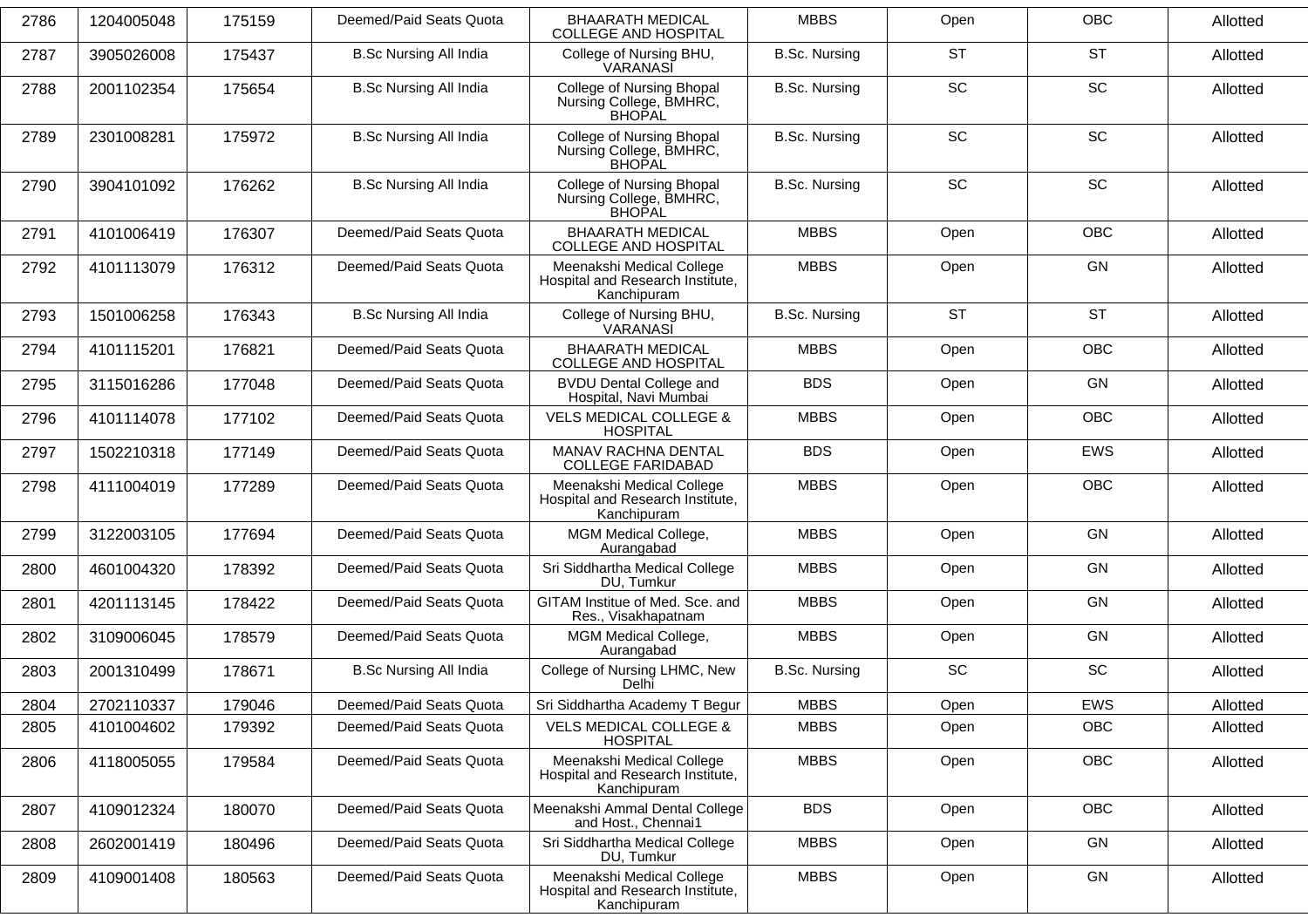| 2810 | 4107002172 | 180586 | Deemed/Paid Seats Quota       | Sri Siddhartha Medical College<br>DU, Tumkur                                         | <b>MBBS</b>          | Open                         | <b>OBC</b> | Allotted |
|------|------------|--------|-------------------------------|--------------------------------------------------------------------------------------|----------------------|------------------------------|------------|----------|
| 2811 | 4201104493 | 180767 | Deemed/Paid Seats Quota       | <b>B.L.D.E University, Bijapur</b>                                                   | <b>MBBS</b>          | Open                         | <b>GN</b>  | Allotted |
| 2812 | 4113012121 | 180802 | Deemed/Paid Seats Quota       | Shri Sathya Sai Medical College<br>and RI, Chennai                                   | <b>MBBS</b>          | Open                         | OBC        | Allotted |
| 2813 | 4103002232 | 180932 | Deemed/Paid Seats Quota       | Aarupadai Veedu Medical College<br>and Hospt., Puducherry                            | <b>MBBS</b>          | Open                         | <b>OBC</b> | Allotted |
| 2814 | 2001318096 | 181281 | Deemed/Paid Seats Quota       | MANAV RACHNA DENTAL<br><b>COLLEGE FARIDABAD</b>                                      | <b>BDS</b>           | Open                         | <b>GN</b>  | Allotted |
| 2815 | 4101009461 | 181283 | Deemed/Paid Seats Quota       | Meenakshi Medical College<br>Hospital and Research Institute,<br>Kanchipuram         | <b>MBBS</b>          | Open                         | <b>OBC</b> | Allotted |
| 2816 | 4112012031 | 181435 | Deemed/Paid Seats Quota       | Meenakshi Medical College<br>Hospital and Research Institute,<br>Kanchipuram         | <b>MBBS</b>          | Open                         | <b>OBC</b> | Allotted |
| 2817 | 2001017259 | 181593 | <b>B.Sc Nursing Delhi NCR</b> | College of Nursing Ahilya Bai<br>College of Nursing, Maulana<br>Azad Medical College | <b>B.Sc. Nursing</b> | <b>OBC</b>                   | <b>OBC</b> | Allotted |
| 2818 | 4114003730 | 181962 | Deemed/Paid Seats Quota       | Meenakshi Medical College<br>Hospital and Research Institute,<br>Kanchipuram         | <b>MBBS</b>          | Open                         | <b>OBC</b> | Allotted |
| 2819 | 3005003312 | 183067 | <b>B.Sc Nursing All India</b> | College of Nursing Dr. RML<br>Hospital, New Delhi                                    | <b>B.Sc. Nursing</b> | <b>SC</b>                    | <b>SC</b>  | Allotted |
| 2820 | 4106004098 | 184183 | Deemed/Paid Seats Quota       | Sri Lakshmi Narayana Inst. of<br>Med. Scien., Puducherry                             | <b>MBBS</b>          | Open                         | <b>OBC</b> | Allotted |
| 2821 | 3903205615 | 184349 | <b>B.Sc Nursing All India</b> | College of Nursing Bhopal<br>Nursing College, BMHRC,<br><b>BHOPAL</b>                | <b>B.Sc. Nursing</b> | <b>ST</b>                    | <b>ST</b>  | Allotted |
| 2822 | 2503003254 | 184499 | Deemed/Paid Seats Quota       | Sri Siddhartha Medical College<br>DU, Tumkur                                         | <b>MBBS</b>          | Open                         | <b>GN</b>  | Allotted |
| 2823 | 3114013001 | 184527 | Deemed/Paid Seats Quota       | <b>ACS Medical College and</b><br>Hospital, Chennai                                  | <b>MBBS</b>          | Open                         | <b>GN</b>  | Allotted |
| 2824 | 3903105125 | 184722 | Deemed/Paid Seats Quota       | MM Inst. Med. and Research,<br>Mullana                                               | <b>MBBS</b>          | Open                         | OBC        | Allotted |
| 2825 | 4101115332 | 184835 | Deemed/Paid Seats Quota       | SRI LALITHAMBIGAI MEDICAL<br><b>COLLEGE &amp; HOSPITAL</b>                           | <b>MBBS</b>          | Open                         | GN         | Allotted |
| 2826 | 3604004632 | 185136 | Deemed/Paid Seats Quota       | Sri Siddhartha Medical College<br>DU, Tumkur                                         | <b>MBBS</b>          | Open                         | <b>GN</b>  | Allotted |
| 2827 | 4106009167 | 185357 | Deemed/Paid Seats Quota       | Meenakshi Medical College<br>Hospital and Research Institute,<br>Kanchipuram         | <b>MBBS</b>          | Open                         | OBC        | Allotted |
| 2828 | 4101003212 | 185566 | Deemed/Paid Seats Quota       | Meenakshi Medical College<br>Hospital and Research Institute,<br>Kanchipuram         | <b>MBBS</b>          | Open                         | OBC        | Allotted |
| 2829 | 2001106105 | 186639 | Delhi University Quota        | Maulana Azad Medical College,<br>New Delhi                                           | <b>MBBS</b>          | <b>ST</b>                    | <b>ST</b>  | Allotted |
| 2830 | 2705109226 | 186725 | Deemed/Paid Seats Quota       | <b>B.L.D.E University, Bijapur</b>                                                   | <b>MBBS</b>          | Open                         | <b>OBC</b> | Allotted |
| 2831 | 3111105143 | 186781 | Deemed/Paid Seats Quota       | JLN Medical College, Datta<br>Meghe, Wardha                                          | <b>MBBS</b>          | Open                         | <b>OBC</b> | Allotted |
| 2832 | 1202004116 | 188365 | Deemed/Paid Seats Quota       | <b>B.L.D.E University, Bijapur</b>                                                   | <b>MBBS</b>          | Open                         | GN         | Allotted |
| 2833 | 3905122101 | 188381 | <b>B.Sc Nursing All India</b> | College of Nursing LHMC, New<br>Delhi                                                | <b>B.Sc. Nursing</b> | <b>ST</b>                    | <b>ST</b>  | Allotted |
| 2834 | 2301005229 | 188533 | <b>B.Sc Nursing All India</b> | College of Nursing Safdarjung<br>Hospital, New Delhi                                 | <b>B.Sc. Nursing</b> | $\operatorname{\textsf{SC}}$ | SC         | Allotted |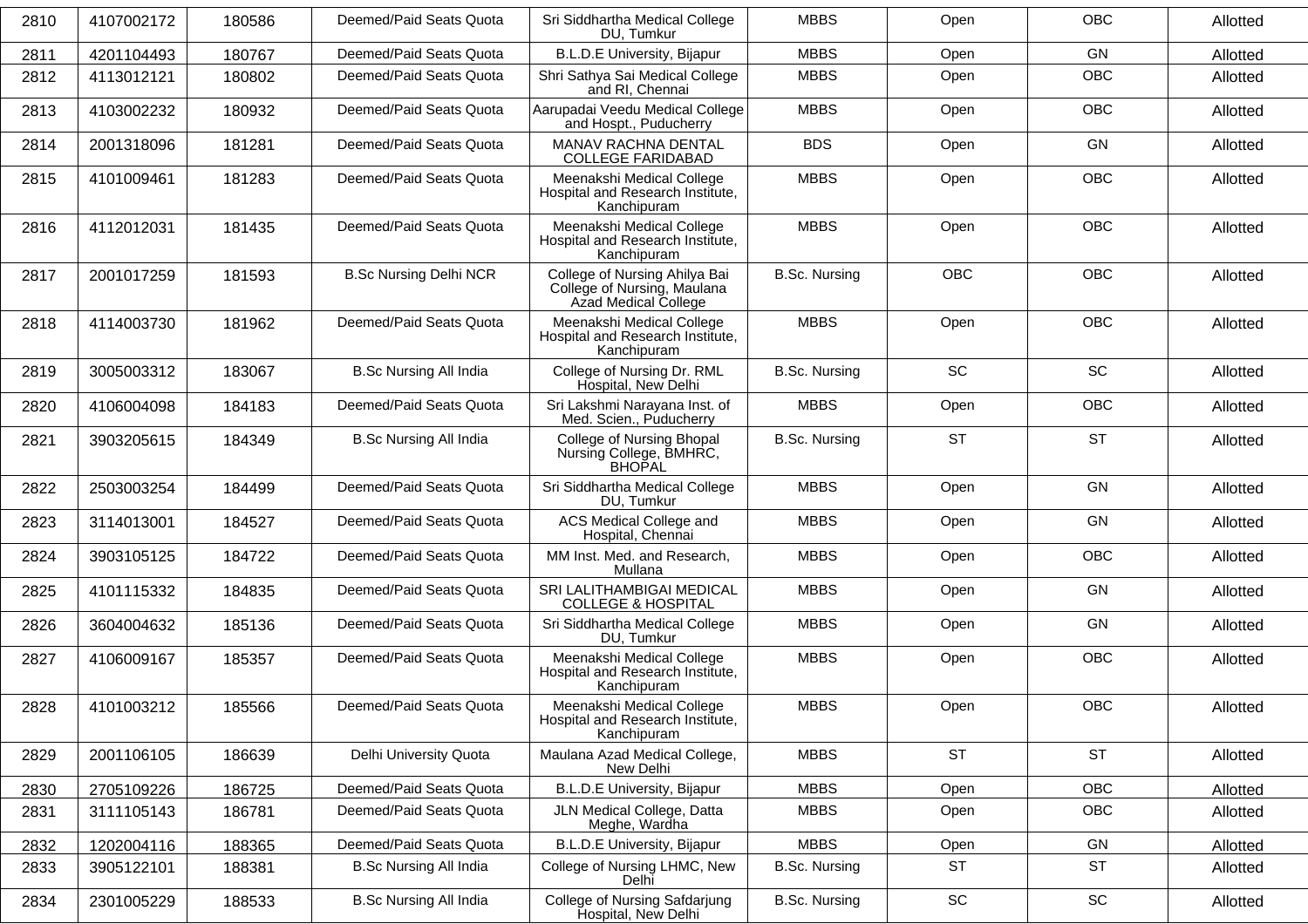| 2835 | 3110022213 | 188557 | Deemed/Paid Seats Quota       | Sri Siddhartha Medical College<br>DU, Tumkur                                 | <b>MBBS</b>          | Open                         | <b>OBC</b>    | Allotted |
|------|------------|--------|-------------------------------|------------------------------------------------------------------------------|----------------------|------------------------------|---------------|----------|
| 2836 | 3108002715 | 188825 | Deemed/Paid Seats Quota       | Sri Siddhartha Academy T Begur                                               | <b>MBBS</b>          | Open                         | <b>EWS</b>    | Allotted |
| 2837 | 2702014313 | 189372 | Deemed/Paid Seats Quota       | Sri Siddhartha Medical College<br>DU, Tumkur                                 | <b>MBBS</b>          | Open                         | <b>GN</b>     | Allotted |
| 2838 | 2603002305 | 189397 | Deemed/Paid Seats Quota       | JLN Medical College, Datta<br>Meghe, Wardha                                  | <b>MBBS</b>          | Open                         | <b>GN</b>     | Allotted |
| 2839 | 4114003081 | 189477 | Deemed/Paid Seats Quota       | Sri Siddhartha Academy T Begur                                               | <b>MBBS</b>          | Open                         | <b>OBC</b>    | Allotted |
| 2840 | 2603005033 | 189708 | Deemed/Paid Seats Quota       | SRM Medical College and<br>Hospital, Chennai                                 | <b>MBBS</b>          | Open                         | GN            | Allotted |
| 2841 | 4113011073 | 190048 | Deemed/Paid Seats Quota       | <b>ACS Medical College and</b><br>Hospital, Chennai                          | <b>MBBS</b>          | Open                         | OBC           | Allotted |
| 2842 | 4607012229 | 190298 | Deemed/Paid Seats Quota       | Kalinga Institute of Dental<br>Sciences, Bhubaneswar                         | <b>BDS</b>           | Open                         | <b>GN</b>     | Allotted |
| 2843 | 4108002172 | 190569 | Deemed/Paid Seats Quota       | <b>VELS MEDICAL COLLEGE &amp;</b><br><b>HOSPITAL</b>                         | <b>MBBS</b>          | Open                         | <b>OBC</b>    | Allotted |
| 2844 | 3903041177 | 191055 | <b>B.Sc Nursing All India</b> | College of Nursing Dr. RML<br>Hospital, New Delhi                            | <b>B.Sc. Nursing</b> | SC                           | SC            | Allotted |
| 2845 | 3903209288 | 191310 | <b>B.Sc Nursing All India</b> | College of Nursing LHMC, New<br>Delhi                                        | <b>B.Sc. Nursing</b> | <b>ST</b>                    | <b>ST</b>     | Allotted |
| 2846 | 4103005067 | 191491 | Deemed/Paid Seats Quota       | Vinayaka Missions Medical<br>College and Hospital, Karaikal                  | <b>MBBS</b>          | Open                         | <b>OBC</b>    | Allotted |
| 2847 | 4113002419 | 191631 | Deemed/Paid Seats Quota       | Sri Lakshmi Narayana Inst. of<br>Med. Scien., Puducherry                     | <b>MBBS</b>          | Open                         | OBC           | Allotted |
| 2848 | 4101002500 | 191647 | Deemed/Paid Seats Quota       | Saveetha Dental College,<br>Chennai                                          | <b>BDS</b>           | Open                         | <b>OBC</b>    | Allotted |
| 2849 | 4101111106 | 191841 | Deemed/Paid Seats Quota       | ACS Medical College and<br>Hospital, Chennai                                 | <b>MBBS</b>          | Open                         | <b>OBC</b>    | Allotted |
| 2850 | 4112001332 | 191994 | Deemed/Paid Seats Quota       | <b>VELS MEDICAL COLLEGE &amp;</b><br><b>HOSPITAL</b>                         | <b>MBBS</b>          | Open                         | <b>OBC</b>    | Allotted |
| 2851 | 2001112409 | 192375 | <b>B.Sc Nursing Delhi NCR</b> | <b>College of Nursing Florence</b><br>Nightingale CON, New Delhi             | <b>B.Sc. Nursing</b> | <b>EWS</b>                   | <b>EWS</b>    | Allotted |
| 2852 | 2001101084 | 192702 | All India                     | <b>KGMC, LUCKNOW</b>                                                         | <b>MBBS</b>          | Open PwD                     | <b>GN PwD</b> | Allotted |
| 2853 | 3115004337 | 193020 | Deemed/Paid Seats Quota       | Sri Siddhartha Medical College<br>DU, Tumkur                                 | <b>MBBS</b>          | Open                         | <b>GN</b>     | Allotted |
| 2854 | 4201117015 | 193439 | <b>B.Sc Nursing All India</b> | College of Nursing Bhopal<br>Nursing College, BMHRC,<br>BHOPAL               | <b>B.Sc. Nursing</b> | <b>ST</b>                    | <b>ST</b>     | Allotted |
| 2855 | 2001013275 | 193788 | <b>B.Sc Nursing All India</b> | College of Nursing Dr. RML<br>Hospital, New Delhi                            | <b>B.Sc. Nursing</b> | <b>ST</b>                    | <b>ST</b>     | Allotted |
| 2856 | 2001013023 | 193944 | Deemed/Paid Seats Quota       | MM Inst. Med. and Research,<br>Mullana                                       | <b>MBBS</b>          | Open                         | GN            | Allotted |
| 2857 | 4103002143 | 194959 | Deemed/Paid Seats Quota       | Sri Lakshmi Narayana Inst. of<br>Med. Scien., Puducherry                     | <b>MBBS</b>          | Open                         | <b>OBC</b>    | Allotted |
| 2858 | 4407003571 | 195125 | <b>B.Sc Nursing All India</b> | College of Nursing Dr. RML<br>Hospital, New Delhi                            | <b>B.Sc. Nursing</b> | $\operatorname{\textsf{SC}}$ | SC            | Allotted |
| 2859 | 9902002431 | 195131 | Deemed/Paid Seats Quota       | Saveetha Medical College,<br>Chennai                                         | <b>MBBS</b>          | Open                         | <b>OBC</b>    | Allotted |
| 2860 | 2001015341 | 195221 | Deemed/Paid Seats Quota       | MM Inst. Med. and Research,<br>Mullana                                       | <b>MBBS</b>          | Open                         | GN            | Allotted |
| 2861 | 4101015122 | 195758 | Deemed/Paid Seats Quota       | Meenakshi Medical College<br>Hospital and Research Institute,<br>Kanchipuram | <b>MBBS</b>          | Open                         | OBC           | Allotted |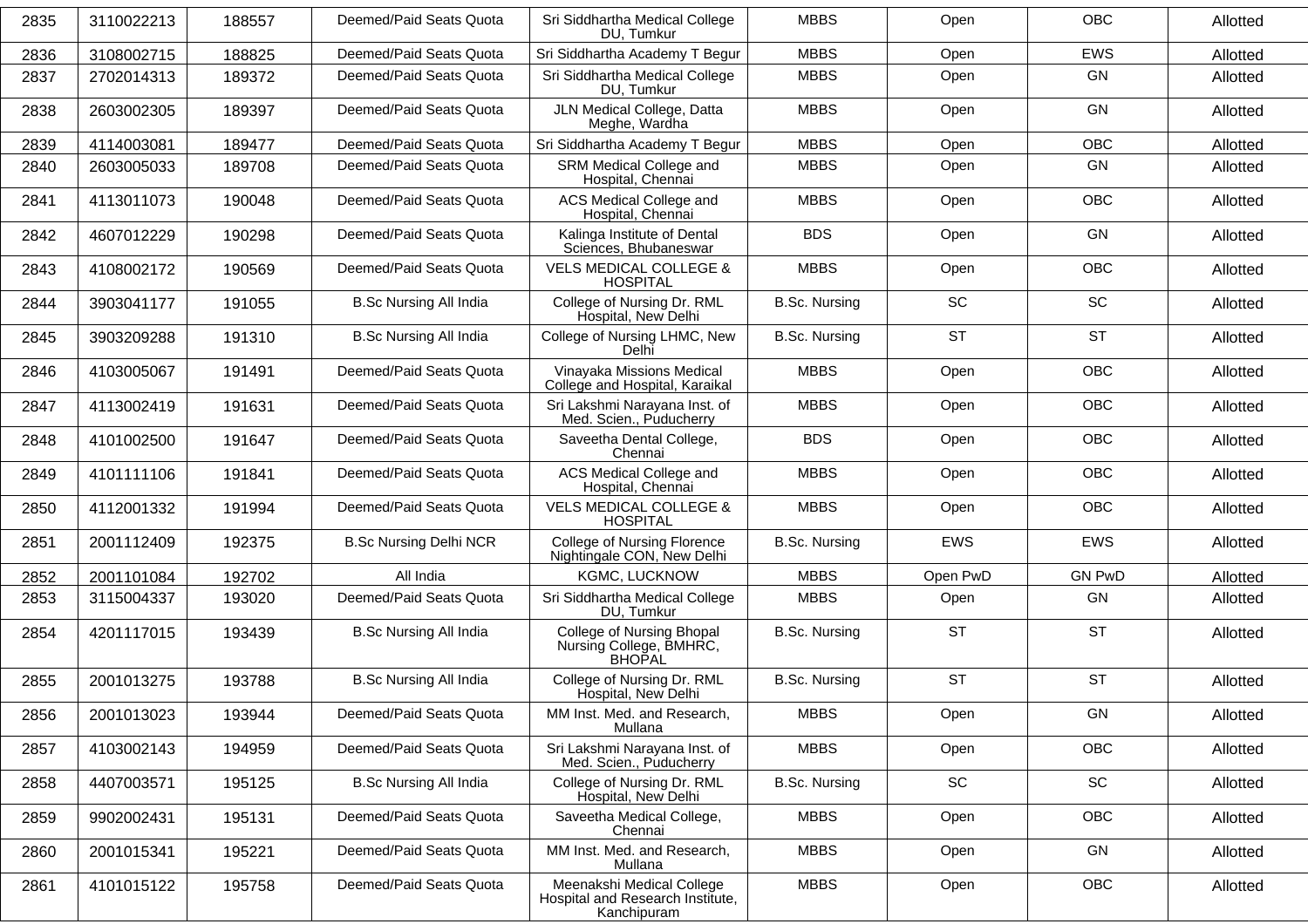| 2862 | 3115105263 | 195988 | Deemed/Paid Seats Quota                  | B.L.D.E University, Bijapur                                | <b>MBBS</b>          | Open      | <b>GN</b>  | Allotted |
|------|------------|--------|------------------------------------------|------------------------------------------------------------|----------------------|-----------|------------|----------|
| 2863 | 4503004143 | 196405 | Deemed/Paid Seats Quota                  | Sri Siddhartha Medical College<br>DU, Tumkur               | <b>MBBS</b>          | Open      | GN         | Allotted |
| 2864 | 3108007032 | 196630 | Deemed/Paid Seats Quota                  | Dr. DY Patil Medical College and<br>Hospt., Pune           | <b>MBBS</b>          | Open      | <b>EWS</b> | Allotted |
| 2865 | 4102002690 | 196779 | Deemed/Paid Seats Quota                  | Mahatma Gandhi Medical<br>College, Pondicherry             | <b>MBBS</b>          | Open      | OBC        | Allotted |
| 2866 | 4101001192 | 197028 | Deemed/Paid Seats Quota                  | SRI LALITHAMBIGAI MEDICAL<br><b>COLLEGE &amp; HOSPITAL</b> | <b>MBBS</b>          | Open      | GN         | Allotted |
| 2867 | 4114002306 | 197048 | Deemed/Paid Seats Quota                  | Sri Ramachandra Dental and<br>Hospt., Chennai              | <b>BDS</b>           | Open      | <b>OBC</b> | Allotted |
| 2868 | 1502121005 | 197114 | <b>B.Sc Nursing All India</b>            | College of Nursing Safdarjung<br>Hospital, New Delhi       | <b>B.Sc. Nursing</b> | SC        | SC         | Allotted |
| 2869 | 1205011404 | 197387 | Deemed/Paid Seats Quota                  | MGM Medical College,<br>Aurangabad                         | <b>MBBS</b>          | Open      | <b>OBC</b> | Allotted |
| 2870 | 3103003461 | 197502 | Deemed/Paid Seats Quota                  | <b>B.L.D.E University, Bijapur</b>                         | <b>MBBS</b>          | Open      | <b>EWS</b> | Allotted |
| 2871 | 4103003478 | 198299 | Deemed/Paid Seats Quota                  | Sri Lakshmi Narayana Inst. of<br>Med. Scien., Puducherry   | <b>MBBS</b>          | Open      | <b>OBC</b> | Allotted |
| 2872 | 4411106404 | 198564 | Deemed/Paid Seats Quota                  | Krishna Inst. of Med. Scie., Karad                         | <b>MBBS</b>          | Open      | GN         | Allotted |
| 2873 | 4101001840 | 198838 | Deemed/Paid Seats Quota                  | SRM Medical College and<br>Hospital, Chennai               | <b>MBBS</b>          | Open      | GN         | Allotted |
| 2874 | 3108001758 | 199585 | Jain Minority Quota                      | SBKS Med. Inst. and Res.<br>Centre, Sumandeep Vidyapeeth   | <b>MBBS</b>          | Open      | <b>EWS</b> | Allotted |
| 2875 | 4109012082 | 199599 | Deemed/Paid Seats Quota                  | Sri Lakshmi Narayana Inst. of<br>Med. Scien., Puducherry   | <b>MBBS</b>          | Open      | <b>OBC</b> | Allotted |
| 2876 | 2503004146 | 200122 | Deemed/Paid Seats Quota                  | Sri Siddhartha Academy T Begur                             | <b>MBBS</b>          | Open      | GN         | Allotted |
| 2877 | 4105003030 | 200430 | Deemed/Paid Seats Quota                  | Sree Balaji Medical College and<br>Hospital, Chennai       | <b>MBBS</b>          | Open      | <b>OBC</b> | Allotted |
| 2878 | 1502004735 | 200882 | <b>B.Sc Nursing All India</b>            | College of Nursing Dr. RML<br>Hospital, New Delhi          | <b>B.Sc. Nursing</b> | <b>SC</b> | <b>SC</b>  | Allotted |
| 2879 | 2701018176 | 201123 | Deemed/Paid Seats Quota                  | Dr. DYP Edu. Soc. Deemed Uni.,<br>Kolhapur                 | <b>MBBS</b>          | Open      | GN         | Allotted |
| 2880 | 2808002363 | 201144 | Employees State Insurance<br>Scheme(ESI) | Government Medical College,<br>ESIC, Kollam                | <b>MBBS</b>          | <b>SC</b> | <b>SC</b>  | Allotted |
| 2881 | 4301003252 | 201631 | Deemed/Paid Seats Quota                  | Kalinga Institute of Dental<br>Sciences, Bhubaneswar       | <b>BDS</b>           | Open      | SC         | Allotted |
| 2882 | 3109108357 | 201862 | Deemed/Paid Seats Quota                  | Sri Siddhartha Academy T Begur                             | <b>MBBS</b>          | Open      | GN         | Allotted |
| 2883 | 2402006220 | 202305 | <b>B.Sc Nursing All India</b>            | College of Nursing Safdarjung<br>Hospital, New Delhi       | <b>B.Sc. Nursing</b> | <b>ST</b> | <b>ST</b>  | Allotted |
| 2884 | 2702112390 | 202455 | Deemed/Paid Seats Quota                  | B.L.D.E University, Bijapur                                | <b>MBBS</b>          | Open      | GN         | Allotted |
| 2885 | 3101001070 | 202707 | Deemed/Paid Seats Quota                  | BV Deemed Uni. Med. College<br>and Hos., Sangli            | <b>MBBS</b>          | Open      | <b>OBC</b> | Allotted |
| 2886 | 3004004027 | 202837 | <b>B.Sc Nursing All India</b>            | College of Nursing LHMC, New<br>Delhi                      | <b>B.Sc. Nursing</b> | SC        | SC         | Allotted |
| 2887 | 4115002349 | 203520 | Deemed/Paid Seats Quota                  | <b>BHAARATH MEDICAL</b><br>COLLEGE AND HOSPITAL            | <b>MBBS</b>          | Open      | <b>OBC</b> | Allotted |
| 2888 | 2702105284 | 204063 | Deemed/Paid Seats Quota                  | Sri Siddhartha Academy T Begur                             | <b>MBBS</b>          | Open      | GN         | Allotted |
| 2889 | 3109007342 | 204398 | Deemed/Paid Seats Quota                  | <b>B.L.D.E University, Bijapur</b>                         | <b>MBBS</b>          | Open      | GN         | Allotted |
| 2890 | 4103004300 | 204410 | Deemed/Paid Seats Quota                  | Aarupadai Veedu Medical College<br>and Hospt., Puducherry  | <b>MBBS</b>          | Open      | OBC        | Allotted |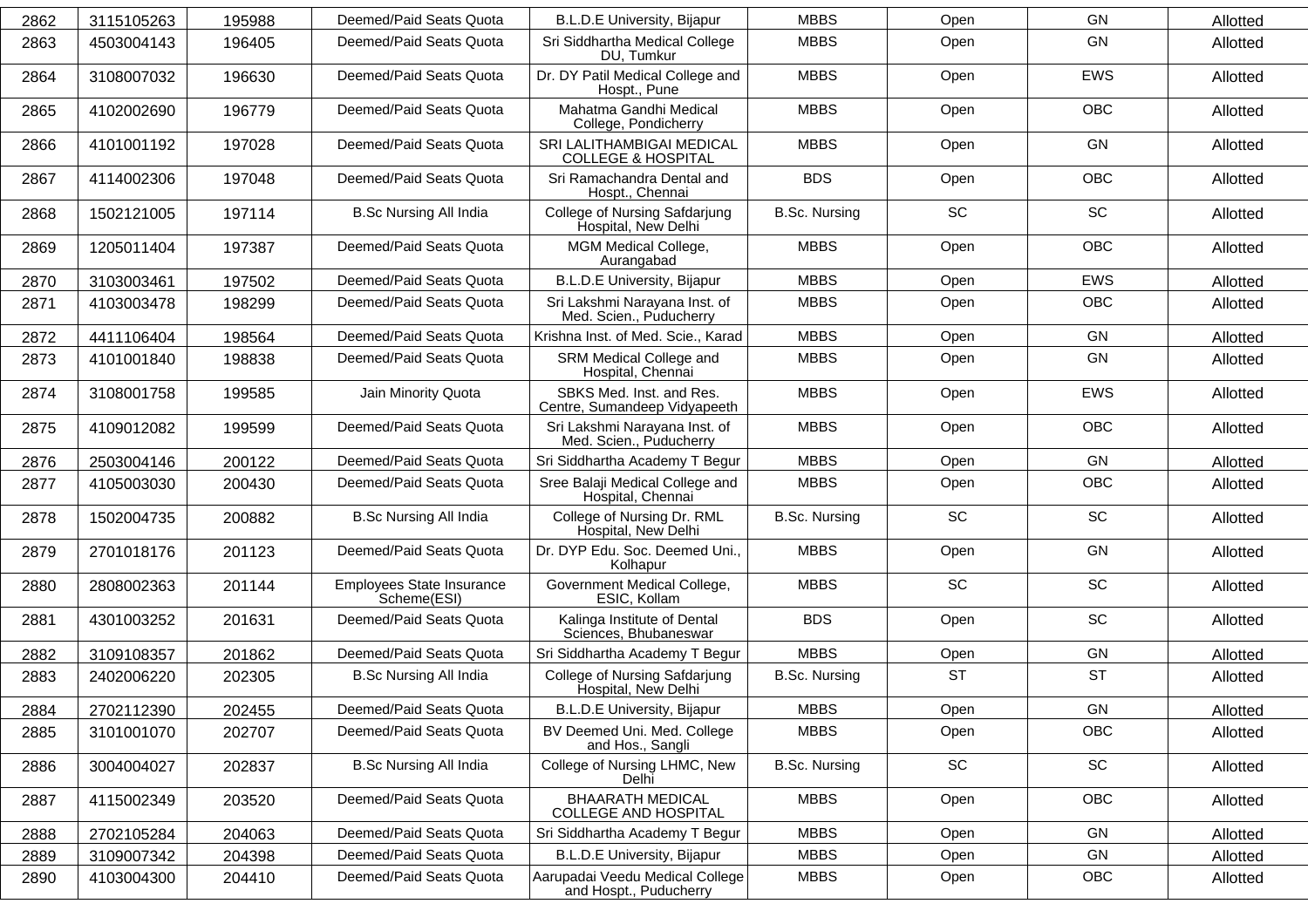| 2891 | 4113009039 | 204728 | Deemed/Paid Seats Quota       | Sri Lakshmi Narayana Inst. of<br>Med. Scien., Puducherry                             | <b>MBBS</b>          | Open      | <b>OBC</b>                   | Allotted |
|------|------------|--------|-------------------------------|--------------------------------------------------------------------------------------|----------------------|-----------|------------------------------|----------|
| 2892 | 4404005117 | 205145 | <b>B.Sc Nursing All India</b> | College of Nursing LHMC, New<br>Delhi                                                | <b>B.Sc. Nursing</b> | SC        | SC                           | Allotted |
| 2893 | 4601002243 | 205228 | <b>B.Sc Nursing All India</b> | College of Nursing LHMC, New<br>Delhi                                                | <b>B.Sc. Nursing</b> | <b>SC</b> | <b>SC</b>                    | Allotted |
| 2894 | 3903111228 | 205827 | <b>B.Sc Nursing All India</b> | College of Nursing Safdarjung<br>Hospital, New Delhi                                 | <b>B.Sc. Nursing</b> | SC        | SC                           | Allotted |
| 2895 | 3905127097 | 205898 | <b>B.Sc Nursing All India</b> | College of Nursing Bhopal<br>Nursing College, BMHRC,<br><b>BHOPAL</b>                | <b>B.Sc. Nursing</b> | <b>ST</b> | <b>ST</b>                    | Allotted |
| 2896 | 4103002679 | 206062 | Deemed/Paid Seats Quota       | Sri Lakshmi Narayana Inst. of<br>Med. Scien., Puducherry                             | <b>MBBS</b>          | Open      | <b>OBC</b>                   | Allotted |
| 2897 | 3004007234 | 206155 | Deemed/Paid Seats Quota       | AB Shetty Memorial Inst. of<br>Dental Sce., Mangaluru                                | <b>BDS</b>           | Open      | <b>OBC</b>                   | Allotted |
| 2898 | 4106008232 | 206533 | Deemed/Paid Seats Quota       | SRM Medical College and<br>Hospital, Chennai                                         | <b>MBBS</b>          | Open      | OBC                          | Allotted |
| 2899 | 2805003106 | 207620 | Deemed/Paid Seats Quota       | <b>B.L.D.E University, Bijapur</b>                                                   | <b>MBBS</b>          | Open      | <b>GN</b>                    | Allotted |
| 2900 | 4106011176 | 207655 | Deemed/Paid Seats Quota       | Vinayaka Missions Medical<br>College and Hospital, Karaikal                          | <b>MBBS</b>          | Open      | OBC                          | Allotted |
| 2901 | 4103007314 | 207819 | <b>B.Sc Nursing All India</b> | College of Nursing RAK CON,<br>New Delhi                                             | <b>B.Sc. Nursing</b> | <b>SC</b> | SC                           | Allotted |
| 2902 | 2803005294 | 207940 | Deemed/Paid Seats Quota       | VMKV Medical College and<br>Hospital, Salem                                          | <b>MBBS</b>          | Open      | <b>GN</b>                    | Allotted |
| 2903 | 2001117096 | 207948 | <b>B.Sc Nursing Delhi NCR</b> | College of Nursing Ahilya Bai<br>College of Nursing, Maulana<br>Azad Medical College | <b>B.Sc. Nursing</b> | OBC       | <b>OBC</b>                   | Allotted |
| 2904 | 3003012251 | 207959 | Deemed/Paid Seats Quota       | Krishna Inst. of Med. Scie., Karad                                                   | <b>MBBS</b>          | Open      | <b>OBC</b>                   | Allotted |
| 2905 | 4112006548 | 208014 | Deemed/Paid Seats Quota       | Meenakshi Medical College<br>Hospital and Research Institute,<br>Kanchipuram         | <b>MBBS</b>          | Open      | <b>OBC</b>                   | Allotted |
| 2906 | 3118001164 | 208015 | Deemed/Paid Seats Quota       | Dr. DY Patil Medical College,<br>Navi Mumbai                                         | <b>MBBS</b>          | Open      | OBC                          | Allotted |
| 2907 | 4106004691 | 209079 | Deemed/Paid Seats Quota       | VMKV Medical College and<br>Hospital, Salem                                          | <b>MBBS</b>          | Open      | <b>OBC</b>                   | Allotted |
| 2908 | 2304015182 | 209134 | <b>B.Sc Nursing All India</b> | College of Nursing RAK CON,<br>New Delhi                                             | <b>B.Sc. Nursing</b> | SC        | SC                           | Allotted |
| 2909 | 4408005510 | 209672 | Deemed/Paid Seats Quota       | Santosh Medical College and<br>Hospital, Ghaziabad                                   | <b>MBBS</b>          | Open      | GN                           | Allotted |
| 2910 | 3906009255 | 210018 | Deemed/Paid Seats Quota       | Raja Rajeswari Medical College<br>Bengaluru                                          | <b>MBBS</b>          | Open      | <b>GN</b>                    | Allotted |
| 2911 | 4114004552 | 210561 | Deemed/Paid Seats Quota       | Sree Balaji Medical College and<br>Hospital, Chennai                                 | <b>MBBS</b>          | Open      | OBC                          | Allotted |
| 2912 | 2001321327 | 210626 | <b>B.Sc Nursing All India</b> | College of Nursing RAK CON,<br>New Delhi                                             | <b>B.Sc. Nursing</b> | SC        | SC                           | Allotted |
| 2913 | 1201008189 | 210923 | Deemed/Paid Seats Quota       | Sri Siddhartha Academy T Begur                                                       | <b>MBBS</b>          | Open      | GN                           | Allotted |
| 2914 | 3604009566 | 211284 | Deemed/Paid Seats Quota       | Sri Siddhartha Academy T Begur                                                       | <b>MBBS</b>          | Open      | GN                           | Allotted |
| 2915 | 4607001532 | 211449 | Deemed/Paid Seats Quota       | Raja Rajeswari Medical College<br>Bengaluru                                          | <b>MBBS</b>          | Open      | GN                           | Allotted |
| 2916 | 4108004528 | 211527 | Deemed/Paid Seats Quota       | <b>VELS MEDICAL COLLEGE &amp;</b><br><b>HOSPITAL</b>                                 | <b>MBBS</b>          | Open      | OBC                          | Allotted |
| 2917 | 2703004388 | 211557 | Deemed/Paid Seats Quota       | Sri Siddhartha Academy T Begur                                                       | <b>MBBS</b>          | Open      | $\operatorname{\textsf{SC}}$ | Allotted |
|      |            |        |                               |                                                                                      |                      |           |                              |          |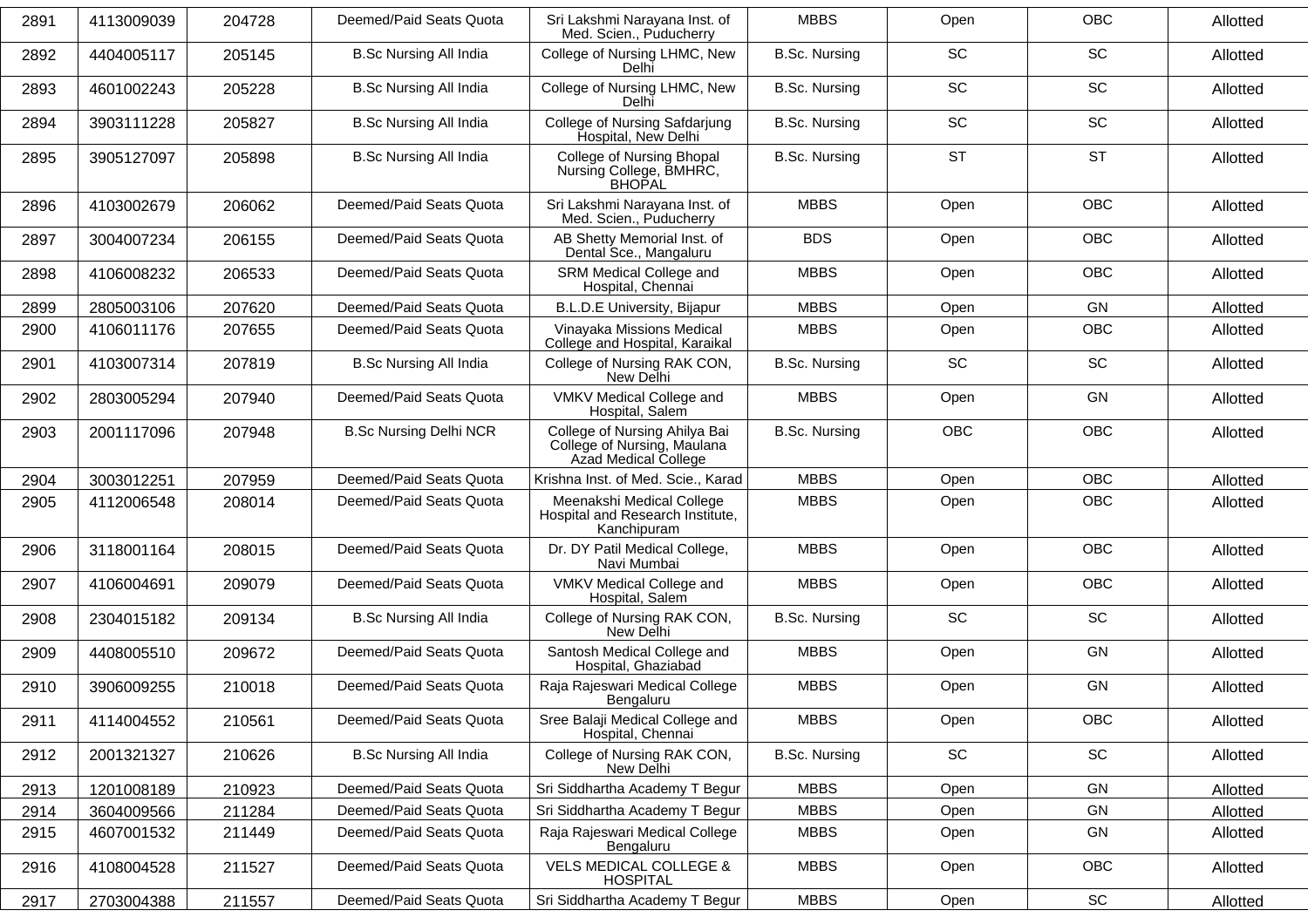| 2918 | 3112003148 | 211711 | Deemed/Paid Seats Quota                  | JLN Medical College, Datta<br>Meghe, Wardha                                          | <b>MBBS</b>          | Open       | <b>OBC</b> | Allotted |
|------|------------|--------|------------------------------------------|--------------------------------------------------------------------------------------|----------------------|------------|------------|----------|
| 2919 | 3903038177 | 211730 | <b>B.Sc Nursing All India</b>            | College of Nursing RAK CON,<br>New Delhi                                             | <b>B.Sc. Nursing</b> | <b>SC</b>  | <b>SC</b>  | Allotted |
| 2920 | 2001120178 | 211908 | <b>B.Sc Nursing All India</b>            | College of Nursing Safdarjung<br>Hospital, New Delhi                                 | <b>B.Sc. Nursing</b> | SC         | SC         | Allotted |
| 2921 | 2001121060 | 212132 | <b>B.Sc Nursing All India</b>            | <b>College of Nursing Safdarjung</b><br>Hospital, New Delhi                          | <b>B.Sc. Nursing</b> | <b>SC</b>  | SC         | Allotted |
| 2922 | 2702102141 | 212582 | Deemed/Paid Seats Quota                  | Sri Siddhartha Academy T Begur                                                       | <b>MBBS</b>          | Open       | OBC        | Allotted |
| 2923 | 4409002062 | 212662 | Deemed/Paid Seats Quota                  | MM Inst. Med. and Research,<br>Mullana                                               | <b>MBBS</b>          | Open       | GN         | Allotted |
| 2924 | 4106001437 | 212669 | Deemed/Paid Seats Quota                  | <b>VELS MEDICAL COLLEGE &amp;</b><br><b>HOSPITAL</b>                                 | <b>MBBS</b>          | Open       | <b>GN</b>  | Allotted |
| 2925 | 4608012240 | 212697 | Deemed/Paid Seats Quota                  | MM Inst. Med. and Research,<br>Mullana                                               | <b>MBBS</b>          | Open       | GN         | Allotted |
| 2926 | 2208001785 | 213396 | Deemed/Paid Seats Quota                  | <b>B.L.D.E University, Bijapur</b>                                                   | <b>MBBS</b>          | Open       | GN         | Allotted |
| 2927 | 4118006096 | 213646 | Deemed/Paid Seats Quota                  | Sri Lakshmi Narayana Inst. of<br>Med. Scien., Puducherry                             | <b>MBBS</b>          | Open       | <b>OBC</b> | Allotted |
| 2928 | 9902002290 | 213762 | Deemed/Paid Seats Quota                  | Shri Sathya Sai Medical College<br>and RI, Chennai                                   | <b>MBBS</b>          | Open       | GN         | Allotted |
| 2929 | 2702102454 | 214329 | Deemed/Paid Seats Quota                  | <b>B.L.D.E University, Bijapur</b>                                                   | <b>MBBS</b>          | Open       | GN         | Allotted |
| 2930 | 4116003061 | 214420 | Deemed/Paid Seats Quota                  | Sri Lakshmi Narayana Inst. of<br>Med. Scien., Puducherry                             | <b>MBBS</b>          | Open       | OBC        | Allotted |
| 2931 | 2001121128 | 214528 | <b>B.Sc Nursing All India</b>            | College of Nursing RAK CON,<br>New Delhi                                             | <b>B.Sc. Nursing</b> | <b>SC</b>  | <b>SC</b>  | Allotted |
| 2932 | 4101104018 | 214879 | Deemed/Paid Seats Quota                  | Meenakshi Medical College<br>Hospital and Research Institute,<br>Kanchipuram         | <b>MBBS</b>          | Open       | <b>OBC</b> | Allotted |
| 2933 | 2001012363 | 216007 | <b>B.Sc Nursing Delhi NCR</b>            | College of Nursing Ahilya Bai<br>College of Nursing, Maulana<br>Azad Medical College | <b>B.Sc. Nursing</b> | <b>OBC</b> | OBC        | Allotted |
| 2934 | 4408013339 | 216495 | Deemed/Paid Seats Quota                  | MM Inst. Med. and Research,<br>Mullana                                               | <b>MBBS</b>          | Open       | GN         | Allotted |
| 2935 | 4109016317 | 216553 | Deemed/Paid Seats Quota                  | VMKV Medical College and<br>Hospital, Salem                                          | <b>MBBS</b>          | Open       | <b>SC</b>  | Allotted |
| 2936 | 3118031121 | 216654 | Deemed/Paid Seats Quota                  | Rural Dental College, Loni                                                           | <b>BDS</b>           | Open       | GN         | Allotted |
| 2937 | 4110002787 | 217178 | Deemed/Paid Seats Quota                  | Mahatma Gandhi Medical<br>College, Pondicherry                                       | <b>MBBS</b>          | Open       | SC         | Allotted |
| 2938 | 4101107087 | 217962 | Deemed/Paid Seats Quota                  | Meenakshi Medical College<br>Hospital and Research Institute,<br>Kanchipuram         | <b>MBBS</b>          | Open       | GN         | Allotted |
| 2939 | 2602001235 | 218024 | Deemed/Paid Seats Quota                  | Sri Siddhartha Academy T Begur                                                       | <b>MBBS</b>          | Open       | SC         | Allotted |
| 2940 | 4118001047 | 218159 | Deemed/Paid Seats Quota                  | Meenakshi Medical College<br>Hospital and Research Institute,<br>Kanchipuram         | <b>MBBS</b>          | Open       | GN         | Allotted |
| 2941 | 2803014186 | 218365 | Employees State Insurance<br>Scheme(ESI) | Government Medical College,<br>ESIC, Kollam                                          | <b>MBBS</b>          | SC         | SC         | Allotted |
| 2942 | 2501001688 | 218558 | Deemed/Paid Seats Quota                  | MM Inst. Med. and Research,<br>Mullana                                               | <b>MBBS</b>          | Open       | GN         | Allotted |
| 2943 | 3114001346 | 218562 | Deemed/Paid Seats Quota                  | Dr. DY Patil Medical College,<br>Navi Mumbai                                         | <b>MBBS</b>          | Open       | <b>OBC</b> | Allotted |
| 2944 | 4114010069 | 218740 | Deemed/Paid Seats Quota                  | Sri Lakshmi Narayana Inst. of<br>Med. Scien., Puducherry                             | <b>MBBS</b>          | Open       | OBC        | Allotted |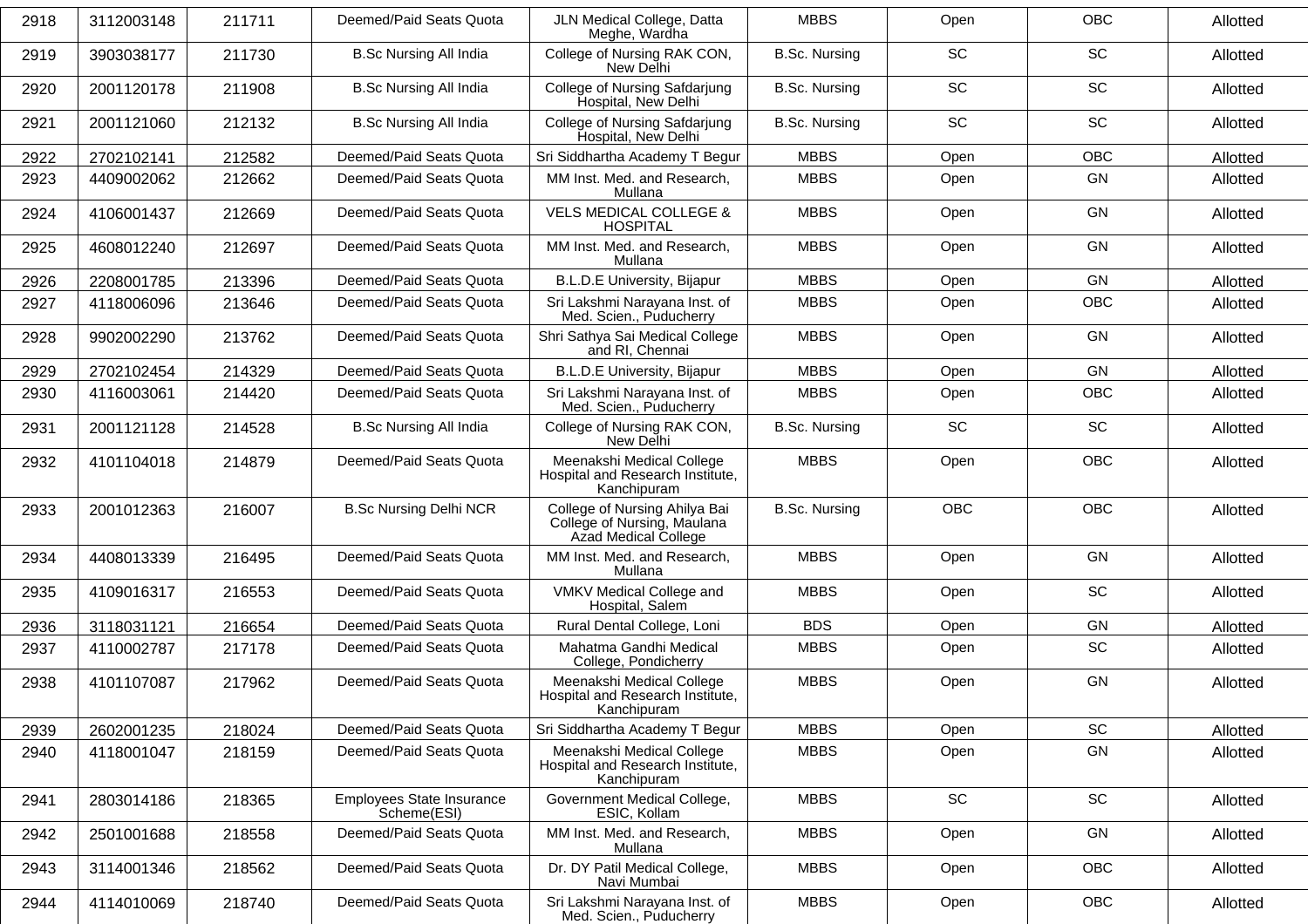| 2945 | 4101013376 | 218753 | Deemed/Paid Seats Quota                         | <b>BHAARATH MEDICAL</b><br><b>COLLEGE AND HOSPITAL</b>                               | <b>MBBS</b>          | Open       | SC         | Allotted |
|------|------------|--------|-------------------------------------------------|--------------------------------------------------------------------------------------|----------------------|------------|------------|----------|
| 2946 | 1204007423 | 218902 | Deemed/Paid Seats Quota                         | Sri Lakshmi Narayana Inst. of<br>Med. Scien., Puducherry                             | <b>MBBS</b>          | Open       | <b>EWS</b> | Allotted |
| 2947 | 2001107183 | 218922 | <b>B.Sc Nursing Delhi NCR</b>                   | College of Nursing Ahilya Bai<br>College of Nursing, Maulana<br>Azad Medical College | <b>B.Sc. Nursing</b> | <b>SC</b>  | SC         | Allotted |
| 2948 | 4201105059 | 219643 | Deemed/Paid Seats Quota                         | <b>B.L.D.E University, Bijapur</b>                                                   | <b>MBBS</b>          | Open       | GN         | Allotted |
| 2949 | 2603019465 | 219758 | All India                                       | ASSAM MEDICAL COLLEGE,<br><b>DIBRUGARH</b>                                           | <b>MBBS</b>          | Open PwD   | OBC PwD    | Allotted |
| 2950 | 3111012459 | 219884 | Deemed/Paid Seats Quota                         | <b>B.L.D.E University, Bijapur</b>                                                   | <b>MBBS</b>          | Open       | <b>OBC</b> | Allotted |
| 2951 | 2705107347 | 220215 | Deemed/Paid Seats Quota                         | <b>B.L.D.E University, Bijapur</b>                                                   | <b>MBBS</b>          | Open       | GN         | Allotted |
| 2952 | 2702102284 | 220381 | Deemed/Paid Seats Quota                         | Sri Siddhartha Academy T Begur                                                       | <b>MBBS</b>          | Open       | OBC        | Allotted |
| 2953 | 3904006082 | 220548 | Deemed/Paid Seats Quota                         | <b>B.L.D.E University, Bijapur</b>                                                   | <b>MBBS</b>          | Open       | OBC        | Allotted |
| 2954 | 2001108492 | 220874 | <b>B.Sc Nursing Delhi NCR</b>                   | <b>College of Nursing Florence</b><br>Nightingale CON, New Delhi                     | <b>B.Sc. Nursing</b> | <b>OBC</b> | OBC        | Allotted |
| 2955 | 3109101738 | 221043 | Deemed/Paid Seats Quota                         | B.L.D.E University, Bijapur                                                          | <b>MBBS</b>          | Open       | GN         | Allotted |
| 2956 | 2001306594 | 221095 | <b>B.Sc Nursing Delhi NCR</b>                   | <b>College of Nursing Florence</b><br>Nightingale CON, New Delhi                     | <b>B.Sc. Nursing</b> | <b>OBC</b> | <b>OBC</b> | Allotted |
| 2957 | 4109013363 | 221229 | Deemed/Paid Seats Quota                         | Meenakshi Medical College<br>Hospital and Research Institute,<br>Kanchipuram         | <b>MBBS</b>          | Open       | <b>OBC</b> | Allotted |
| 2958 | 4103007013 | 221616 | Deemed/Paid Seats Quota                         | Meenakshi Medical College<br>Hospital and Research Institute,<br>Kanchipuram         | <b>MBBS</b>          | Open       | GN         | Allotted |
| 2959 | 2001101734 | 221668 | <b>Employees State Insurance</b><br>Scheme(ESI) | ESIC Medical College, Faridabad                                                      | <b>MBBS</b>          | <b>SC</b>  | SC         | Allotted |
| 2960 | 4115005172 | 222558 | Deemed/Paid Seats Quota                         | <b>VELS MEDICAL COLLEGE &amp;</b><br><b>HOSPITAL</b>                                 | <b>MBBS</b>          | Open       | <b>OBC</b> | Allotted |
| 2961 | 2803003386 | 222578 | Employees State Insurance<br>Scheme(ESI)        | Government Medical College,<br>ESIC, Kollam                                          | <b>MBBS</b>          | <b>SC</b>  | SC         | Allotted |
| 2962 | 4112005367 | 222792 | Deemed/Paid Seats Quota                         | <b>BHAARATH MEDICAL</b><br><b>COLLEGE AND HOSPITAL</b>                               | <b>MBBS</b>          | Open       | <b>OBC</b> | Allotted |
| 2963 | 3701003515 | 222903 | Deemed/Paid Seats Quota                         | Aarupadai Veedu Medical College<br>and Hospt., Puducherry                            | <b>MBBS</b>          | Open       | OBC        | Allotted |
| 2964 | 3117017107 | 223254 | Deemed/Paid Seats Quota                         | <b>B.L.D.E University, Bijapur</b>                                                   | <b>MBBS</b>          | Open       | GN         | Allotted |
| 2965 | 4109001829 | 224020 | Deemed/Paid Seats Quota                         | Meenakshi Medical College<br>Hospital and Research Institute,<br>Kanchipuram         | <b>MBBS</b>          | Open       | OBC        | Allotted |
| 2966 | 1502102263 | 224158 | Deemed/Paid Seats Quota                         | Raja Rajeswari Medical College<br>Bengaluru                                          | <b>MBBS</b>          | Open       | GN         | Allotted |
| 2967 | 2707003382 | 224471 | Deemed/Paid Seats Quota                         | AB Shetty Memorial Inst. of<br>Dental Sce., Mangaluru                                | <b>BDS</b>           | Open       | <b>OBC</b> | Allotted |
| 2968 | 2001305600 | 224615 | <b>B.Sc Nursing Delhi NCR</b>                   | College of Nursing Florence<br>Nightingale CON, New Delhi                            | <b>B.Sc. Nursing</b> | OBC        | OBC        | Allotted |
| 2969 | 2812007053 | 224714 | Deemed/Paid Seats Quota                         | Sri Siddhartha Academy T Begur                                                       | <b>MBBS</b>          | Open       | OBC        | Allotted |
| 2970 | 2706007318 | 224964 | Deemed/Paid Seats Quota                         | Sri Siddhartha Academy T Begur                                                       | <b>MBBS</b>          | Open       | GN         | Allotted |
| 2971 | 3502003110 | 225318 | Deemed/Paid Seats Quota                         | Aarupadai Veedu Medical College<br>and Hospt., Puducherry                            | <b>MBBS</b>          | Open       | <b>ST</b>  | Allotted |
| 2972 | 2001111367 | 225468 | <b>B.Sc Nursing Delhi NCR</b>                   | College of Nursing Florence<br>Nightingale CON, New Delhi                            | <b>B.Sc. Nursing</b> | OBC        | OBC        | Allotted |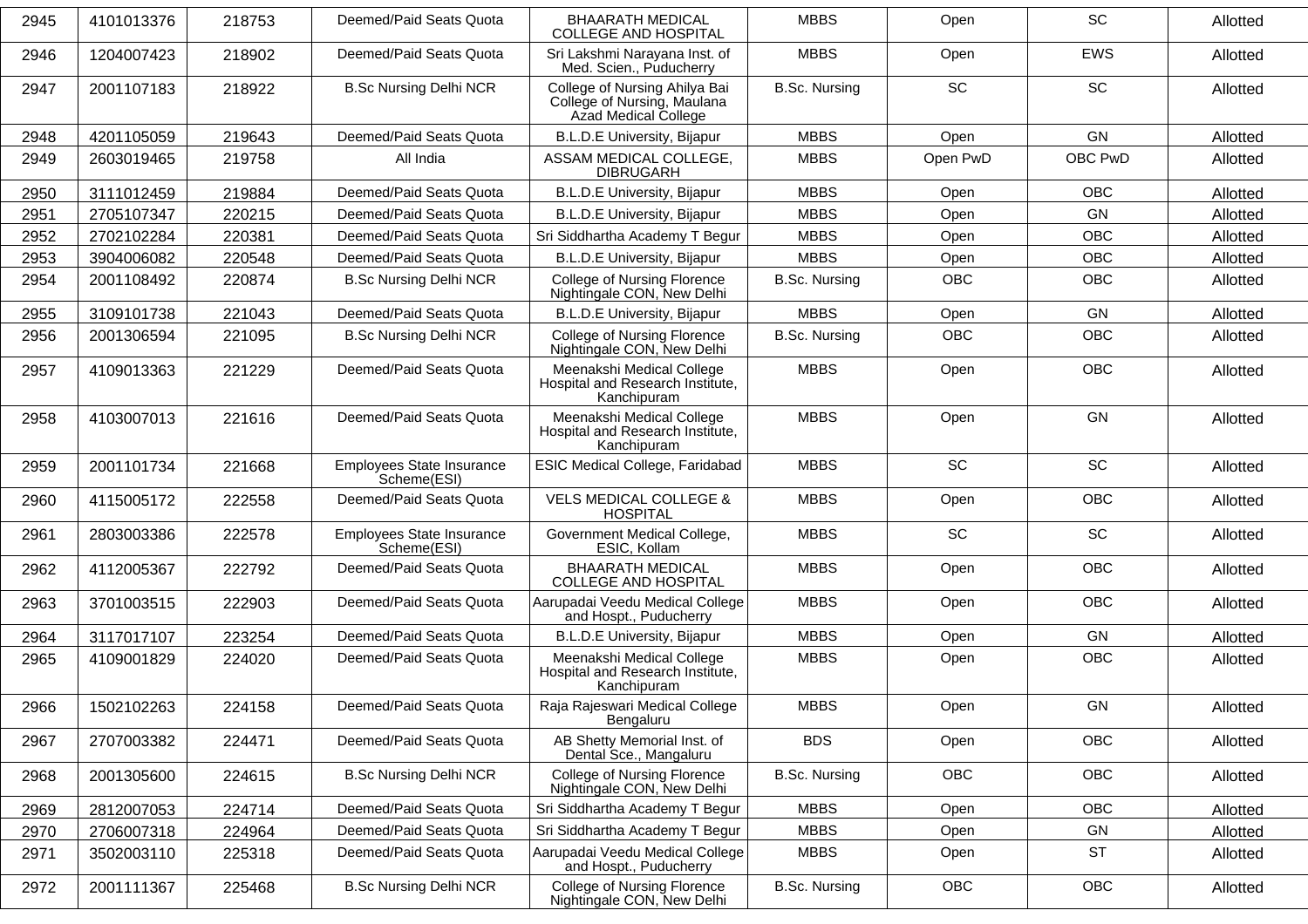| 2973 | 1402006036 | 225571 | Deemed/Paid Seats Quota       | MM Inst. Med. and Research,<br>Mullana                                               | <b>MBBS</b>          | Open       | <b>GN</b>  | Allotted |
|------|------------|--------|-------------------------------|--------------------------------------------------------------------------------------|----------------------|------------|------------|----------|
| 2974 | 2001303610 | 225582 | <b>B.Sc Nursing Delhi NCR</b> | College of Nursing Ahilya Bai<br>College of Nursing, Maulana<br>Azad Medical College | <b>B.Sc. Nursing</b> | SC         | SC         | Allotted |
| 2975 | 4207009012 | 225615 | Deemed/Paid Seats Quota       | Meenakshi Medical College<br>Hospital and Research Institute,<br>Kanchipuram         | <b>MBBS</b>          | Open       | GN         | Allotted |
| 2976 | 3701006321 | 225627 | Deemed/Paid Seats Quota       | Sri Lakshmi Narayana Inst. of<br>Med. Scien., Puducherry                             | <b>MBBS</b>          | Open       | <b>OBC</b> | Allotted |
| 2977 | 4118006244 | 225828 | Deemed/Paid Seats Quota       | VMKV Medical College and<br>Hospital, Salem                                          | <b>MBBS</b>          | Open       | <b>OBC</b> | Allotted |
| 2978 | 3119008181 | 225935 | Deemed/Paid Seats Quota       | <b>B.L.D.E University, Bijapur</b>                                                   | <b>MBBS</b>          | Open       | GN         | Allotted |
| 2979 | 2207002117 | 226599 | Deemed/Paid Seats Quota       | Krishna Inst. of Med. Scie., Karad                                                   | <b>MBBS</b>          | Open       | GN         | Allotted |
| 2980 | 1205011113 | 226891 | Deemed/Paid Seats Quota       | Meenakshi Medical College<br>Hospital and Research Institute,<br>Kanchipuram         | <b>MBBS</b>          | Open       | GN         | Allotted |
| 2981 | 4109007661 | 227070 | Deemed/Paid Seats Quota       | VMKV Medical College and<br>Hospital, Salem                                          | <b>MBBS</b>          | Open       | <b>OBC</b> | Allotted |
| 2982 | 4101004013 | 227335 | Deemed/Paid Seats Quota       | <b>BHAARATH MEDICAL</b><br><b>COLLEGE AND HOSPITAL</b>                               | <b>MBBS</b>          | Open       | <b>OBC</b> | Allotted |
| 2983 | 2001225250 | 227385 | Delhi University Quota        | Maulana Azad Institute of Dental<br>Sciences, New Delhi                              | <b>BDS</b>           | <b>ST</b>  | <b>ST</b>  | Allotted |
| 2984 | 2001205471 | 227416 | <b>B.Sc Nursing Delhi NCR</b> | <b>College of Nursing Florence</b><br>Nightingale CON, New Delhi                     | <b>B.Sc. Nursing</b> | <b>OBC</b> | <b>OBC</b> | Allotted |
| 2985 | 4101004572 | 228145 | Deemed/Paid Seats Quota       | SRM Medical College and<br>Hospital, Chennai                                         | <b>MBBS</b>          | Open       | <b>OBC</b> | Allotted |
| 2986 | 2706010071 | 228462 | Deemed/Paid Seats Quota       | Sri Siddhartha Academy T Begur                                                       | <b>MBBS</b>          | Open       | <b>OBC</b> | Allotted |
| 2987 | 2702022180 | 228498 | Deemed/Paid Seats Quota       | Sri Lakshmi Narayana Inst. of<br>Med. Scien., Puducherry                             | <b>MBBS</b>          | Open       | OBC        | Allotted |
| 2988 | 2709004357 | 228610 | Deemed/Paid Seats Quota       | Dr. DY Patil Medical College and<br>Hospt., Pune                                     | <b>MBBS</b>          | Open       | <b>OBC</b> | Allotted |
| 2989 | 2209003002 | 228616 | Deemed/Paid Seats Quota       | K M Shah Dental Collegel,<br>SumanDeep Vidyapeeth<br>Vadodara                        | <b>BDS</b>           | Open       | GN         | Allotted |
| 2990 | 2101006142 | 228695 | Deemed/Paid Seats Quota       | <b>B.L.D.E University, Bijapur</b>                                                   | <b>MBBS</b>          | Open       | <b>GN</b>  | Allotted |
| 2991 | 4608106548 | 228711 | Deemed/Paid Seats Quota       | Dr. DY Patil Medical College,<br>Navi Mumbai                                         | <b>MBBS</b>          | Open       | <b>OBC</b> | Allotted |
| 2992 | 4104001511 | 228735 | Deemed/Paid Seats Quota       | <b>BHAARATH MEDICAL</b><br><b>COLLEGE AND HOSPITAL</b>                               | <b>MBBS</b>          | Open       | OBC        | Allotted |
| 2993 | 2702012395 | 228883 | Deemed/Paid Seats Quota       | SRM Medical College and<br>Hospital, Chennai                                         | <b>MBBS</b>          | Open       | GN         | Allotted |
| 2994 | 2501022148 | 229283 | Jamia Muslim Quota            | Faculty of Dentistry, Jamia Millia<br>Islamia, New Delhi                             | <b>BDS</b>           | <b>ST</b>  | <b>ST</b>  | Allotted |
| 2995 | 4101004709 | 229435 | Deemed/Paid Seats Quota       | <b>BHAARATH MEDICAL</b><br><b>COLLEGE AND HOSPITAL</b>                               | <b>MBBS</b>          | Open       | OBC        | Allotted |
| 2996 | 2702106659 | 229904 | Deemed/Paid Seats Quota       | Sri Siddhartha Academy T Begur                                                       | <b>MBBS</b>          | Open       | OBC        | Allotted |
| 2997 | 3003006221 | 230220 | Deemed/Paid Seats Quota       | Rural Dental College, Loni                                                           | <b>BDS</b>           | Open       | GN         | Allotted |
| 2998 | 4113014092 | 230297 | Deemed/Paid Seats Quota       | Aarupadai Veedu Medical College<br>and Hospt., Puducherry                            | <b>MBBS</b>          | Open       | OBC        | Allotted |
| 2999 | 1205022071 | 230914 | Deemed/Paid Seats Quota       | ACS Medical College and<br>Hospital, Chennai                                         | <b>MBBS</b>          | Open       | OBC        | Allotted |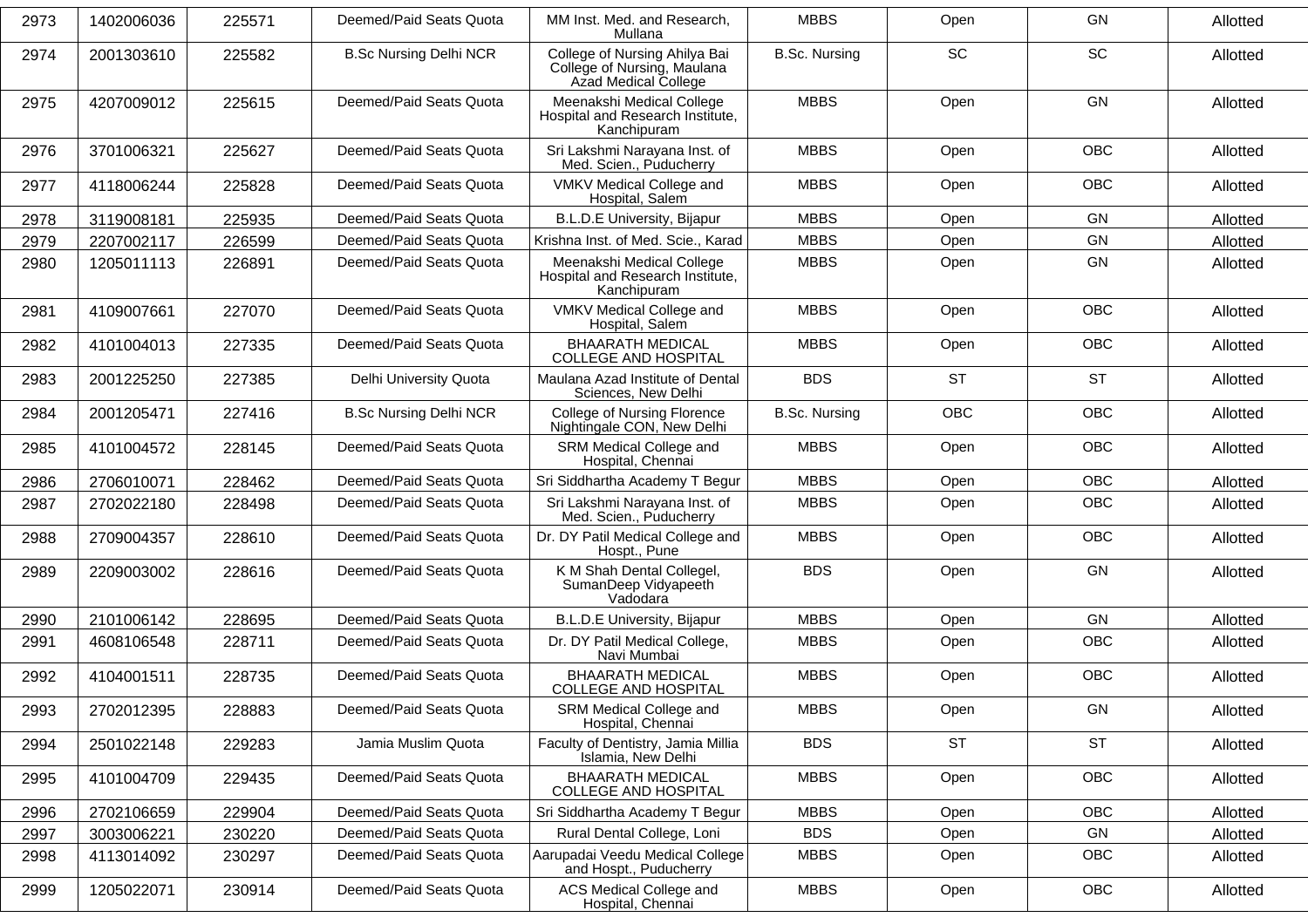| 3000 | 3905106148 | 231088 | Employees State Insurance<br>Scheme(ESI)        | Employees State Insurance<br>Corporation Medical College,<br>Alwar           | <b>MBBS</b>          | <b>SC</b>                    | <b>SC</b>                    | Allotted |
|------|------------|--------|-------------------------------------------------|------------------------------------------------------------------------------|----------------------|------------------------------|------------------------------|----------|
| 3001 | 3112010240 | 231111 | Deemed/Paid Seats Quota                         | MM Inst. Med. and Research,<br>Mullana                                       | <b>MBBS</b>          | Open                         | <b>GN</b>                    | Allotted |
| 3002 | 4101016125 | 231313 | Deemed/Paid Seats Quota                         | Saveetha Medical College,<br>Chennai                                         | <b>MBBS</b>          | Open                         | <b>GN</b>                    | Allotted |
| 3003 | 2001122293 | 231318 | Open Seat Quota                                 | <b>AIIMS Rajkot</b>                                                          | <b>MBBS</b>          | Open PwD                     | <b>GN PwD</b>                | Allotted |
| 3004 | 2209006016 | 231327 | Deemed/Paid Seats Quota                         | K M Shah Dental Collegel,<br>SumanDeep Vidyapeeth<br>Vadodara                | <b>BDS</b>           | Open                         | GN                           | Allotted |
| 3005 | 2001204087 | 231436 | <b>B.Sc Nursing Delhi NCR</b>                   | <b>College of Nursing Florence</b><br>Nightingale CON, New Delhi             | <b>B.Sc. Nursing</b> | <b>SC</b>                    | <b>SC</b>                    | Allotted |
| 3006 | 2808102146 | 231486 | Deemed/Paid Seats Quota                         | <b>BHAARATH MEDICAL</b><br><b>COLLEGE AND HOSPITAL</b>                       | <b>MBBS</b>          | Open                         | GN                           | Allotted |
| 3007 | 4101002349 | 231927 | Deemed/Paid Seats Quota                         | Chettinad Hos. and Res. Inst.,<br>Kancheepuram                               | <b>MBBS</b>          | Open                         | GN                           | Allotted |
| 3008 | 4101101944 | 232239 | Deemed/Paid Seats Quota                         | <b>BHAARATH MEDICAL</b><br><b>COLLEGE AND HOSPITAL</b>                       | <b>MBBS</b>          | Open                         | <b>OBC</b>                   | Allotted |
| 3009 | 2001227170 | 232278 | <b>B.Sc Nursing Delhi NCR</b>                   | College of Nursing Florence<br>Nightingale CON, New Delhi                    | <b>B.Sc. Nursing</b> | SC                           | SC                           | Allotted |
| 3010 | 3113009100 | 233015 | Deemed/Paid Seats Quota                         | Sri Siddhartha Academy T Begur                                               | <b>MBBS</b>          | Open                         | <b>OBC</b>                   | Allotted |
| 3011 | 3301004016 | 233317 | Deemed/Paid Seats Quota                         | B.L.D.E University, Bijapur                                                  | <b>MBBS</b>          | Open                         | GN                           | Allotted |
| 3012 | 4101102580 | 233546 | Deemed/Paid Seats Quota                         | Meenakshi Medical College<br>Hospital and Research Institute,<br>Kanchipuram | <b>MBBS</b>          | Open                         | <b>GN</b>                    | Allotted |
| 3013 | 4107006129 | 233622 | Deemed/Paid Seats Quota                         | Meenakshi Medical College<br>Hospital and Research Institute,<br>Kanchipuram | <b>MBBS</b>          | Open                         | <b>OBC</b>                   | Allotted |
| 3014 | 2702114294 | 233920 | Employees State Insurance<br>Scheme(ESI)        | ESIC Dental College, Gulbarga                                                | <b>BDS</b>           | SC                           | SC                           | Allotted |
| 3015 | 1204001094 | 234838 | Deemed/Paid Seats Quota                         | Sri Lakshmi Narayana Inst. of<br>Med. Scien., Puducherry                     | <b>MBBS</b>          | Open                         | <b>OBC</b>                   | Allotted |
| 3016 | 4103005056 | 235048 | Deemed/Paid Seats Quota                         | Sri Lakshmi Narayana Inst. of<br>Med. Scien., Puducherry                     | <b>MBBS</b>          | Open                         | <b>OBC</b>                   | Allotted |
| 3017 | 1506001053 | 235122 | Deemed/Paid Seats Quota                         | <b>B.L.D.E University, Bijapur</b>                                           | <b>MBBS</b>          | Open                         | <b>OBC</b>                   | Allotted |
| 3018 | 4114003727 | 235606 | Deemed/Paid Seats Quota                         | Aarupadai Veedu Medical College<br>and Hospt., Puducherry                    | <b>MBBS</b>          | Open                         | <b>OBC</b>                   | Allotted |
| 3019 | 3110101439 | 236500 | Deemed/Paid Seats Quota                         | Dr. DY Patil Medical College,<br>Navi Mumbai                                 | <b>MBBS</b>          | Open                         | GN                           | Allotted |
| 3020 | 2001011465 | 236818 | Employees State Insurance<br>Scheme(ESI)        | ESIC Medical College, Faridabad                                              | <b>MBBS</b>          | $\operatorname{\textsf{SC}}$ | $\operatorname{\textsf{SC}}$ | Allotted |
| 3021 | 4110001769 | 236892 | Deemed/Paid Seats Quota                         | Vinayaka Missions Medical<br>College and Hospital, Karaikal                  | <b>MBBS</b>          | Open                         | SC                           | Allotted |
| 3022 | 4101107018 | 237033 | Deemed/Paid Seats Quota                         | SRI LALITHAMBIGAI MEDICAL<br><b>COLLEGE &amp; HOSPITAL</b>                   | <b>MBBS</b>          | Open                         | GN                           | Allotted |
| 3023 | 4108002790 | 237083 | Deemed/Paid Seats Quota                         | <b>VELS MEDICAL COLLEGE &amp;</b><br><b>HOSPITAL</b>                         | <b>MBBS</b>          | Open                         | OBC                          | Allotted |
| 3024 | 2806007065 | 237264 | <b>Employees State Insurance</b><br>Scheme(ESI) | ESI-MC&PGIMS&R, Banglore                                                     | <b>MBBS</b>          | SC                           | SC                           | Allotted |
| 3025 | 2702101680 | 237304 | Deemed/Paid Seats Quota                         | Sri Siddhartha Academy T Begur                                               | <b>MBBS</b>          | Open                         | <b>ST</b>                    | Allotted |
| 3026 | 4112002372 | 237407 | Deemed/Paid Seats Quota                         | Meenakshi Ammal Dental College<br>and Host., Chennai1                        | <b>BDS</b>           | Open                         | OBC                          | Allotted |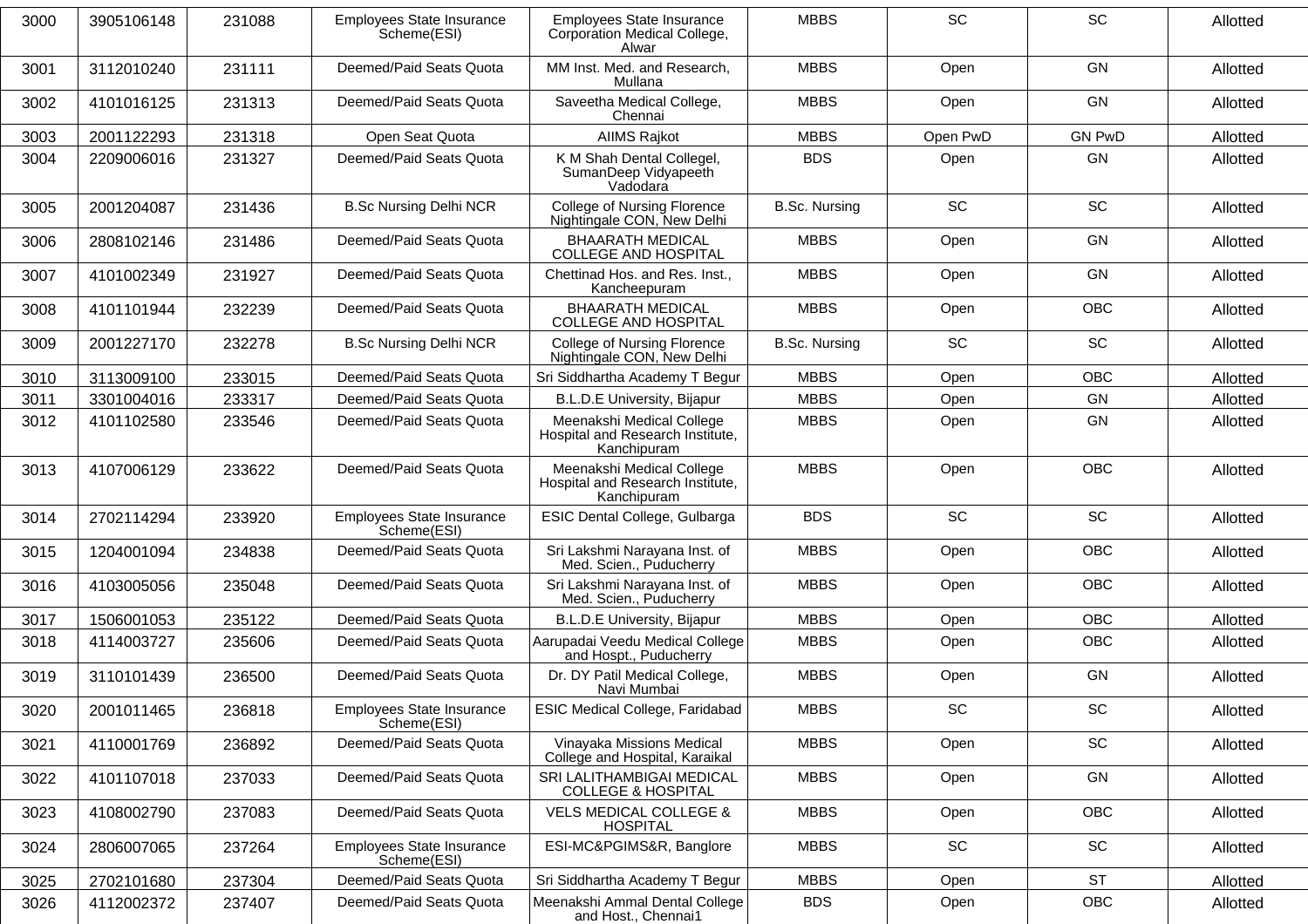| 3027 | 2811002304 | 237716 | Deemed/Paid Seats Quota                         | VMKV Medical College and<br>Hospital, Salem                               | <b>MBBS</b>          | Open      | <b>GN</b>  | Allotted |
|------|------------|--------|-------------------------------------------------|---------------------------------------------------------------------------|----------------------|-----------|------------|----------|
| 3028 | 3903217424 | 238001 | <b>Employees State Insurance</b><br>Scheme(ESI) | <b>Employees State Insurance</b><br>Corporation Medical College,<br>Alwar | <b>MBBS</b>          | SC        | <b>SC</b>  | Allotted |
| 3029 | 3602012196 | 238110 | Deemed/Paid Seats Quota                         | GITAM Institue of Med. Sce. and<br>Res., Visakhapatnam                    | <b>MBBS</b>          | Open      | <b>GN</b>  | Allotted |
| 3030 | 1301008081 | 238250 | <b>B.Sc Nursing All India</b>                   | College of Nursing Safdarjung<br>Hospital, New Delhi                      | <b>B.Sc. Nursing</b> | <b>ST</b> | <b>ST</b>  | Allotted |
| 3031 | 2702003736 | 238575 | Deemed/Paid Seats Quota                         | JSS Dental College, Mysuru                                                | <b>BDS</b>           | Open      | SC         | Allotted |
| 3032 | 4102006897 | 239339 | Deemed/Paid Seats Quota                         | <b>BHAARATH MEDICAL</b><br><b>COLLEGE AND HOSPITAL</b>                    | <b>MBBS</b>          | Open      | <b>GN</b>  | Allotted |
| 3033 | 4204003349 | 239511 | Deemed/Paid Seats Quota                         | <b>B.L.D.E University, Bijapur</b>                                        | <b>MBBS</b>          | Open      | <b>OBC</b> | Allotted |
| 3034 | 4105003114 | 239688 | Deemed/Paid Seats Quota                         | Sri Lakshmi Narayana Inst. of<br>Med. Scien., Puducherry                  | <b>MBBS</b>          | Open      | <b>OBC</b> | Allotted |
| 3035 | 4106010329 | 239699 | Deemed/Paid Seats Quota                         | <b>ACS Medical College and</b><br>Hospital, Chennai                       | <b>MBBS</b>          | Open      | <b>OBC</b> | Allotted |
| 3036 | 2001202163 | 239795 | IP University Quota                             | <b>ESIC Dental College and Hospital</b>                                   | <b>BDS</b>           | <b>ST</b> | <b>ST</b>  | Allotted |
| 3037 | 4208009144 | 240282 | Employees State Insurance<br>Scheme(ESI)        | ESIC Medical College, Gulbarga                                            | <b>MBBS</b>          | SC        | SC         | Allotted |
| 3038 | 4107003138 | 240911 | Deemed/Paid Seats Quota                         | Thaimoogambigai Dental College<br>and Hsopt. Chennai                      | <b>BDS</b>           | Open      | <b>OBC</b> | Allotted |
| 3039 | 4108001705 | 241116 | Deemed/Paid Seats Quota                         | Vinayaka Missions Medical<br>College and Hospital, Karaikal               | <b>MBBS</b>          | Open      | <b>SC</b>  | Allotted |
| 3040 | 2811009294 | 241436 | Deemed/Paid Seats Quota                         | Sri Lakshmi Narayana Inst. of<br>Med. Scien., Puducherry                  | <b>MBBS</b>          | Open      | <b>OBC</b> | Allotted |
| 3041 | 4101110095 | 241551 | Deemed/Paid Seats Quota                         | SRM Dental College, Chennai                                               | <b>BDS</b>           | Open      | <b>OBC</b> | Allotted |
| 3042 | 1701003265 | 241799 | Deemed/Paid Seats Quota                         | Sri Siddhartha Academy T Begur                                            | <b>MBBS</b>          | Open      | <b>SC</b>  | Allotted |
| 3043 | 4102003579 | 242588 | Deemed/Paid Seats Quota                         | VMKV Medical College and<br>Hospital, Salem                               | <b>MBBS</b>          | Open      | <b>OBC</b> | Allotted |
| 3044 | 1703003266 | 242673 | Deemed/Paid Seats Quota                         | Dr. DY Patil Dental College and<br>Hosp. Pune                             | <b>BDS</b>           | Open      | <b>GN</b>  | Allotted |
| 3045 | 4208012117 | 242929 | Deemed/Paid Seats Quota                         | <b>B.L.D.E University, Bijapur</b>                                        | <b>MBBS</b>          | Open      | <b>ST</b>  | Allotted |
| 3046 | 4102005215 | 242961 | Deemed/Paid Seats Quota                         | <b>BHAARATH MEDICAL</b><br><b>COLLEGE AND HOSPITAL</b>                    | <b>MBBS</b>          | Open      | <b>GN</b>  | Allotted |
| 3047 | 4112010218 | 243091 | Deemed/Paid Seats Quota                         | MM Inst. Med. and Research,<br>Mullana                                    | <b>MBBS</b>          | Open      | GN         | Allotted |
| 3048 | 1205012196 | 243124 | Employees State Insurance<br>Scheme(ESI)        | <b>ESIC Medical College, Hyderbad</b>                                     | <b>MBBS</b>          | SC        | SC         | Allotted |
| 3049 | 4111001215 | 243180 | Deemed/Paid Seats Quota                         | Meenakshi Ammal Dental College<br>and Host., Chennai1                     | <b>BDS</b>           | Open      | OBC        | Allotted |
| 3050 | 4114007332 | 243644 | Deemed/Paid Seats Quota                         | <b>BHAARATH MEDICAL</b><br>COLLEGE AND HOSPITAL                           | <b>MBBS</b>          | Open      | OBC        | Allotted |
| 3051 | 3603003315 | 243803 | Non-Resident Indian                             | Kalinga Institute of Medical<br>Sciences, Bhubaneswar                     | <b>MBBS</b>          | Open      | GN         | Allotted |
| 3052 | 4101112163 | 244535 | Deemed/Paid Seats Quota                         | ACS Medical College and<br>Hospital, Chennai                              | <b>MBBS</b>          | Open      | OBC        | Allotted |
| 3053 | 2001003094 | 244674 | Non-Resident Indian                             | Hamdard Inst of Med Sciences<br>and Research, New Delhi                   | <b>MBBS</b>          | Open      | GN         | Allotted |
| 3054 | 3604003299 | 244851 | Non-Resident Indian                             | Institute of Medical Sciences and<br>SUM Host., Bhubaneswar               | <b>MBBS</b>          | Open      | EWS        | Allotted |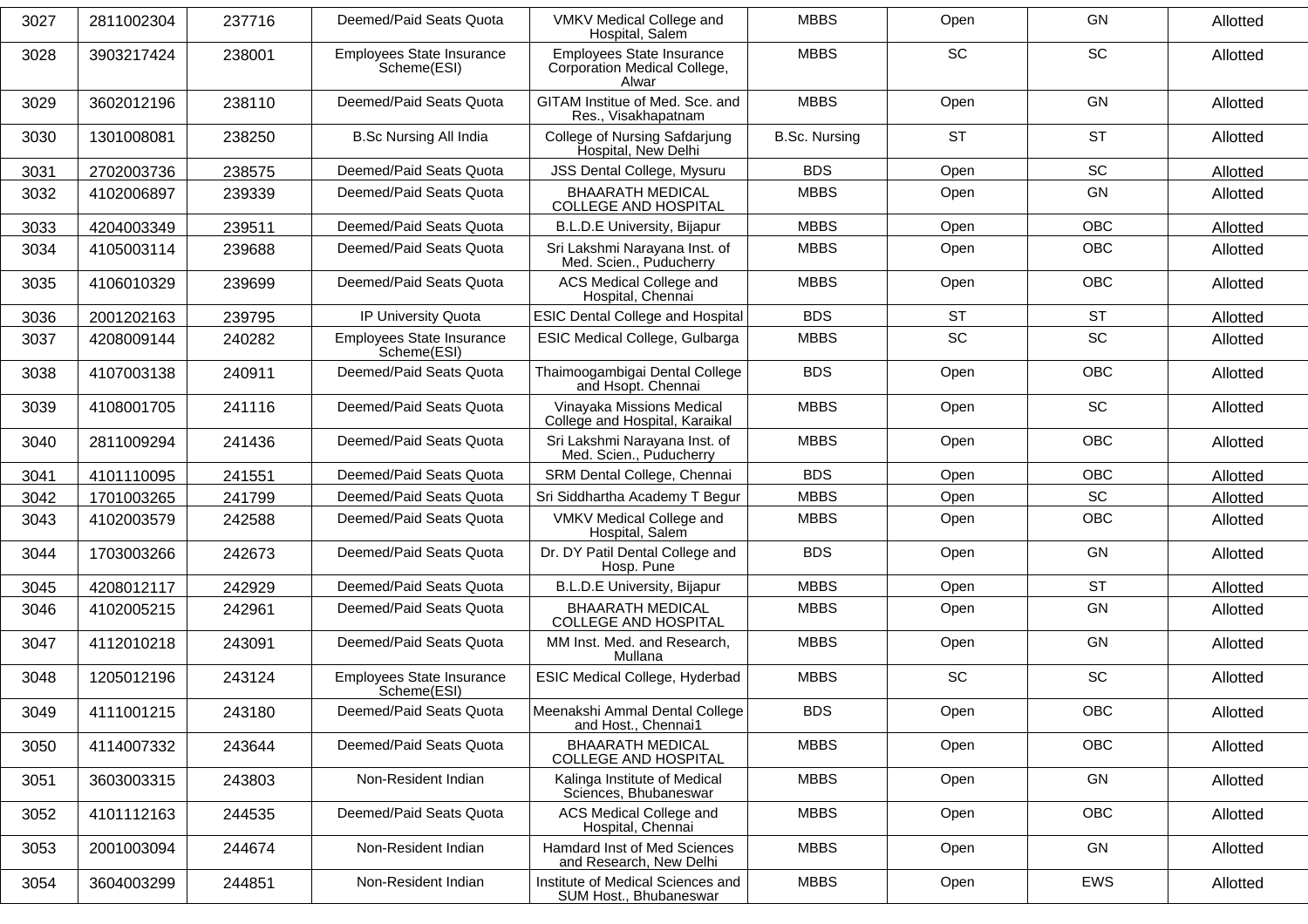| 3055 | 2302011205 | 245269 | Deemed/Paid Seats Quota                  | MM Inst. Med. and Research,<br>Mullana                                       | <b>MBBS</b> | Open      | <b>GN</b>  | Allotted |
|------|------------|--------|------------------------------------------|------------------------------------------------------------------------------|-------------|-----------|------------|----------|
| 3056 | 4112016144 | 245536 | Deemed/Paid Seats Quota                  | Sri Lakshmi Narayana Inst. of<br>Med. Scien., Puducherry                     | <b>MBBS</b> | Open      | SC         | Allotted |
| 3057 | 3112002108 | 245772 | Deemed/Paid Seats Quota                  | BV Deemed Uni. Med. College<br>and Hos., Sangli                              | <b>MBBS</b> | Open      | <b>GN</b>  | Allotted |
| 3058 | 1206011177 | 245780 | Deemed/Paid Seats Quota                  | ACS Medical College and<br>Hospital, Chennai                                 | <b>MBBS</b> | Open      | <b>OBC</b> | Allotted |
| 3059 | 3115026036 | 246315 | Non-Resident Indian                      | Bharati Vidyapeeth DU Medical<br>College                                     | <b>MBBS</b> | Open      | <b>GN</b>  | Allotted |
| 3060 | 4102006400 | 246731 | Deemed/Paid Seats Quota                  | MM Inst. Med. and Research,<br>Mullana                                       | <b>MBBS</b> | Open      | <b>GN</b>  | Allotted |
| 3061 | 3110102660 | 246755 | Deemed/Paid Seats Quota                  | Sri Siddhartha Academy T Begur                                               | <b>MBBS</b> | Open      | <b>GN</b>  | Allotted |
| 3062 | 3115019321 | 246938 | Deemed/Paid Seats Quota                  | Dr. DYP Edu. Soc. Deemed Uni.,<br>Kolhapur                                   | <b>MBBS</b> | Open      | GN         | Allotted |
| 3063 | 4204003346 | 247069 | Employees State Insurance<br>Scheme(ESI) | ESIC Medical College & Hospital,<br>Bihta                                    | <b>MBBS</b> | <b>SC</b> | <b>SC</b>  | Allotted |
| 3064 | 4112004317 | 247100 | Deemed/Paid Seats Quota                  | VMS Dental College, Salem                                                    | <b>BDS</b>  | Open      | <b>OBC</b> | Allotted |
| 3065 | 2602002798 | 247941 | Deemed/Paid Seats Quota                  | <b>B.L.D.E University, Bijapur</b>                                           | <b>MBBS</b> | Open      | <b>GN</b>  | Allotted |
| 3066 | 4108003014 | 248549 | Deemed/Paid Seats Quota                  | Sri Lakshmi Narayana Inst. of<br>Med. Scien., Puducherry                     | <b>MBBS</b> | Open      | SC         | Allotted |
| 3067 | 4102001315 | 248561 | Deemed/Paid Seats Quota                  | VMKV Medical College and<br>Hospital, Salem                                  | <b>MBBS</b> | Open      | <b>GN</b>  | Allotted |
| 3068 | 3106001244 | 248621 | Deemed/Paid Seats Quota                  | JLN Medical College, Datta<br>Meghe, Wardha                                  | <b>MBBS</b> | Open      | OBC PwD    | Allotted |
| 3069 | 4109001043 | 248690 | Deemed/Paid Seats Quota                  | Meenakshi Medical College<br>Hospital and Research Institute,<br>Kanchipuram | <b>MBBS</b> | Open      | <b>OBC</b> | Allotted |
| 3070 | 3701011120 | 249079 | Employees State Insurance<br>Scheme(ESI) | <b>ESIC Medical College AND</b><br>PGIMSR, Chennai                           | <b>MBBS</b> | <b>SC</b> | <b>SC</b>  | Allotted |
| 3071 | 3601001196 | 249706 | Deemed/Paid Seats Quota                  | SRM Medical College and<br>Hospital, Chennai                                 | <b>MBBS</b> | Open      | <b>GN</b>  | Allotted |
| 3072 | 1505005085 | 249864 | Deemed/Paid Seats Quota                  | Raja Rajeswari Medical College<br>Bengaluru                                  | <b>MBBS</b> | Open      | <b>GN</b>  | Allotted |
| 3073 | 4101111056 | 250000 | Deemed/Paid Seats Quota                  | Sri Siddhartha Academy T Begur                                               | <b>MBBS</b> | Open      | <b>SC</b>  | Allotted |
| 3074 | 2501001325 | 250302 | Deemed/Paid Seats Quota                  | MM Inst. Med. and Research,<br>Mullana                                       | <b>MBBS</b> | Open      | GN         | Allotted |
| 3075 | 3112013020 | 250554 | Deemed/Paid Seats Quota                  | Dr. DYP Edu. Soc. Deemed Uni.,<br>Kolhapur                                   | <b>MBBS</b> | Open      | <b>OBC</b> | Allotted |
| 3076 | 2811004534 | 251029 | Employees State Insurance<br>Scheme(ESI) | Govt. Medical College ESI and<br>Hospital, Coimbatore                        | <b>MBBS</b> | SC        | SC         | Allotted |
| 3077 | 3111031197 | 251067 | Deemed/Paid Seats Quota                  | Sri Siddhartha Academy T Begur                                               | <b>MBBS</b> | Open      | OBC        | Allotted |
| 3078 | 3110115460 | 251370 | Deemed/Paid Seats Quota                  | <b>BHAARATH MEDICAL</b><br>COLLEGE AND HOSPITAL                              | <b>MBBS</b> | Open      | GN         | Allotted |
| 3079 | 4103002266 | 251410 | Deemed/Paid Seats Quota                  | Aarupadai Veedu Medical College<br>and Hospt., Puducherry                    | <b>MBBS</b> | Open      | OBC        | Allotted |
| 3080 | 4201019006 | 251455 | Employees State Insurance<br>Scheme(ESI) | ESIC Medical College, Hyderbad                                               | <b>MBBS</b> | SC        | SC         | Allotted |
| 3081 | 3602005279 | 251556 | Deemed/Paid Seats Quota                  | B.L.D.E University, Bijapur                                                  | <b>MBBS</b> | Open      | <b>OBC</b> | Allotted |
| 3082 | 1204004437 | 251596 | Deemed/Paid Seats Quota                  | Meenakshi Medical College<br>Hospital and Research Institute,<br>Kanchipuram | <b>MBBS</b> | Open      | OBC        | Allotted |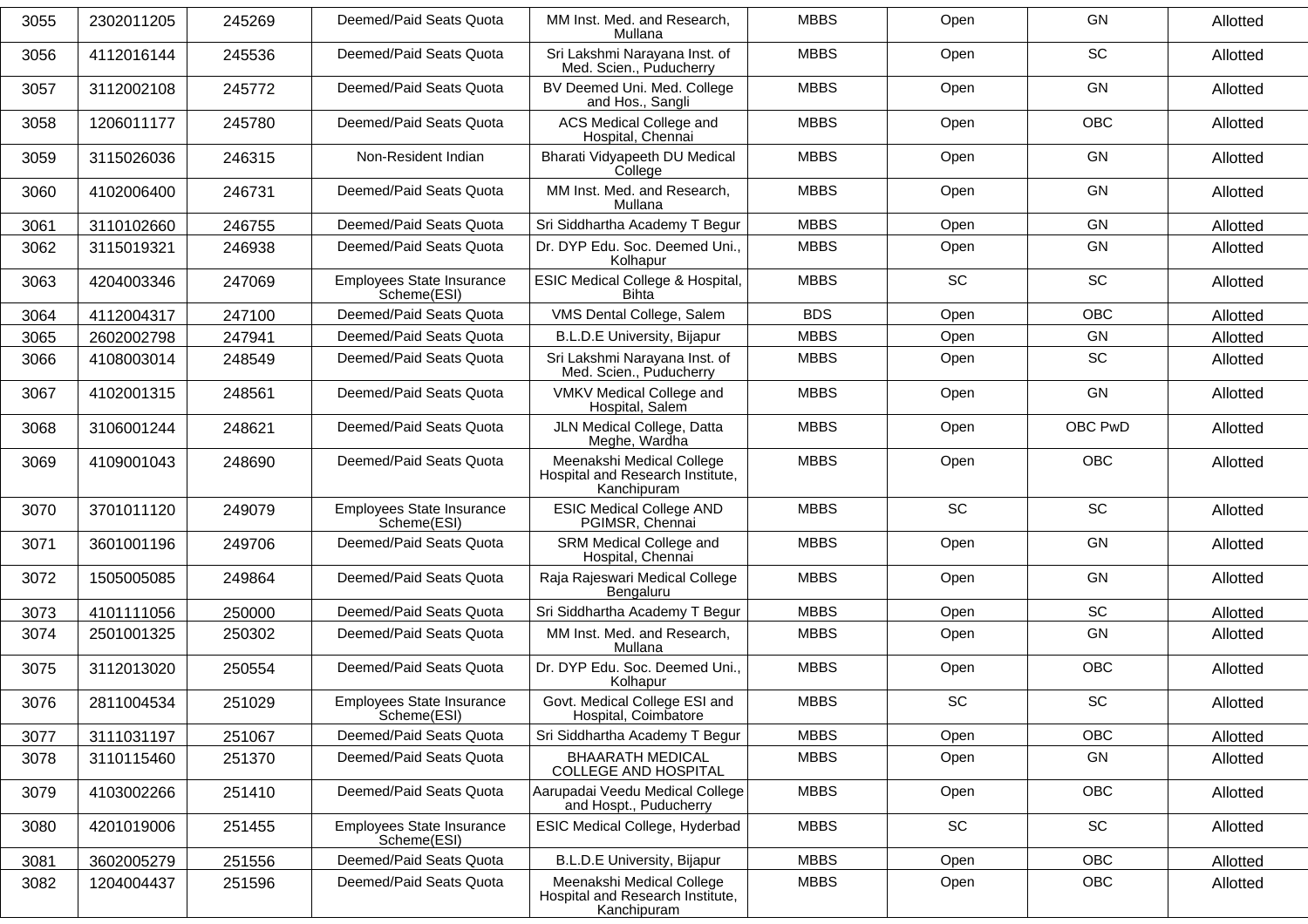| 3083 | 4113001046 | 251932 | Deemed/Paid Seats Quota                  | Meenakshi Medical College<br>Hospital and Research Institute,<br>Kanchipuram | <b>MBBS</b>          | Open      | <b>OBC</b> | Allotted |
|------|------------|--------|------------------------------------------|------------------------------------------------------------------------------|----------------------|-----------|------------|----------|
| 3084 | 1205022016 | 252076 | Deemed/Paid Seats Quota                  | <b>B.L.D.E University, Bijapur</b>                                           | <b>MBBS</b>          | Open      | <b>OBC</b> | Allotted |
| 3085 | 2704006207 | 252263 | Deemed/Paid Seats Quota                  | <b>B.L.D.E University, Bijapur</b>                                           | <b>MBBS</b>          | Open      | GN         | Allotted |
| 3086 | 4109010288 | 252590 | Deemed/Paid Seats Quota                  | VMKV Medical College and<br>Hospital, Salem                                  | <b>MBBS</b>          | Open      | GN         | Allotted |
| 3087 | 4101008409 | 252886 | Employees State Insurance<br>Scheme(ESI) | <b>ESIC Medical College AND</b><br>PGIMSR, Chennai                           | <b>MBBS</b>          | <b>SC</b> | SC         | Allotted |
| 3088 | 2702022225 | 252962 | Deemed/Paid Seats Quota                  | Sri Siddhartha DentalCollege,<br>Tumkur                                      | <b>BDS</b>           | Open      | <b>OBC</b> | Allotted |
| 3089 | 4103001394 | 253469 | Deemed/Paid Seats Quota                  | Vinayaka Missions Medical<br>College and Hospital, Karaikal                  | <b>MBBS</b>          | Open      | <b>OBC</b> | Allotted |
| 3090 | 4114014174 | 253499 | Deemed/Paid Seats Quota                  | Sri Lakshmi Narayana Inst. of<br>Med. Scien., Puducherry                     | <b>MBBS</b>          | Open      | <b>OBC</b> | Allotted |
| 3091 | 4106001070 | 253713 | Deemed/Paid Seats Quota                  | Sri Lakshmi Narayana Inst. of<br>Med. Scien., Puducherry                     | <b>MBBS</b>          | Open      | <b>GN</b>  | Allotted |
| 3092 | 2806006183 | 254064 | Deemed/Paid Seats Quota                  | Sri Siddhartha Academy T Begur                                               | <b>MBBS</b>          | Open      | <b>OBC</b> | Allotted |
| 3093 | 3110002021 | 254171 | Deemed/Paid Seats Quota                  | Dr. DY Patil Medical College,<br>Navi Mumbai                                 | <b>MBBS</b>          | Open      | <b>GN</b>  | Allotted |
| 3094 | 3113001628 | 254271 | Deemed/Paid Seats Quota                  | Krishna Inst. of Med. Scie., Karad                                           | <b>MBBS</b>          | Open      | GN         | Allotted |
| 3095 | 3110116394 | 254439 | Deemed/Paid Seats Quota                  | Dr. DYP Edu. Soc. Deemed Uni.,<br>Kolhapur                                   | <b>MBBS</b>          | Open      | EWS        | Allotted |
| 3096 | 4118003084 | 254486 | Employees State Insurance<br>Scheme(ESI) | ESI-MC&PGIMS&R, Banglore                                                     | <b>MBBS</b>          | <b>SC</b> | SC         | Allotted |
| 3097 | 4608016195 | 254644 | Deemed/Paid Seats Quota                  | <b>B.L.D.E University, Bijapur</b>                                           | <b>MBBS</b>          | Open      | SC         | Allotted |
| 3098 | 4101113253 | 254730 | Deemed/Paid Seats Quota                  | Sree Balaji Dental College and<br>Hospital, Chennai                          | <b>BDS</b>           | Open      | <b>OBC</b> | Allotted |
| 3099 | 4101002290 | 255556 | Deemed/Paid Seats Quota                  | Saveetha Medical College,<br>Chennai                                         | <b>MBBS</b>          | Open      | <b>OBC</b> | Allotted |
| 3100 | 3604010656 | 255848 | Deemed/Paid Seats Quota                  | Sri Lakshmi Narayana Inst. of<br>Med. Scien., Puducherry                     | <b>MBBS</b>          | Open      | <b>GN</b>  | Allotted |
| 3101 | 4101113160 | 255959 | Deemed/Paid Seats Quota                  | SRI LALITHAMBIGAI MEDICAL<br><b>COLLEGE &amp; HOSPITAL</b>                   | <b>MBBS</b>          | Open      | <b>OBC</b> | Allotted |
| 3102 | 1502303110 | 256140 | Deemed/Paid Seats Quota                  | Sri Siddhartha Academy T Begur                                               | <b>MBBS</b>          | Open      | <b>OBC</b> | Allotted |
| 3103 | 4201102470 | 256169 | Deemed/Paid Seats Quota                  | Sri Siddhartha Academy T Begur                                               | <b>MBBS</b>          | Open      | <b>OBC</b> | Allotted |
| 3104 | 2809003116 | 256441 | Deemed/Paid Seats Quota                  | Sri Siddhartha Academy T Begur                                               | <b>MBBS</b>          | Open      | GN         | Allotted |
| 3105 | 3114001868 | 256578 | Deemed/Paid Seats Quota                  | <b>B.L.D.E University, Bijapur</b>                                           | <b>MBBS</b>          | Open      | GN         | Allotted |
| 3106 | 1502318280 | 257094 | Deemed/Paid Seats Quota                  | Raja Rajeswari Medical College<br>Bengaluru                                  | <b>MBBS</b>          | Open      | GN         | Allotted |
| 3107 | 4701001011 | 257479 | <b>B.Sc Nursing All India</b>            | College of Nursing Dr. RML<br>Hospital, New Delhi                            | <b>B.Sc. Nursing</b> | <b>ST</b> | <b>ST</b>  | Allotted |
| 3108 | 4101101702 | 257686 | Deemed/Paid Seats Quota                  | <b>VELS MEDICAL COLLEGE &amp;</b><br><b>HOSPITAL</b>                         | <b>MBBS</b>          | Open      | <b>OBC</b> | Allotted |
| 3109 | 4107004420 | 257767 | Deemed/Paid Seats Quota                  | ACS Medical College and<br>Hospital, Chennai                                 | <b>MBBS</b>          | Open      | <b>OBC</b> | Allotted |
| 3110 | 2803015127 | 257970 | Employees State Insurance<br>Scheme(ESI) | ESIC Medical College, Gulbarga                                               | <b>MBBS</b>          | SC        | SC         | Allotted |
| 3111 | 4101115190 | 258243 | Deemed/Paid Seats Quota                  | SRM Dental College, Chennai                                                  | <b>BDS</b>           | Open      | <b>OBC</b> | Allotted |
| 3112 | 4106002673 | 258294 | Deemed/Paid Seats Quota                  | Mahatma Gandhi Medical<br>College, Pondicherry                               | <b>MBBS</b>          | Open      | OBC        | Allotted |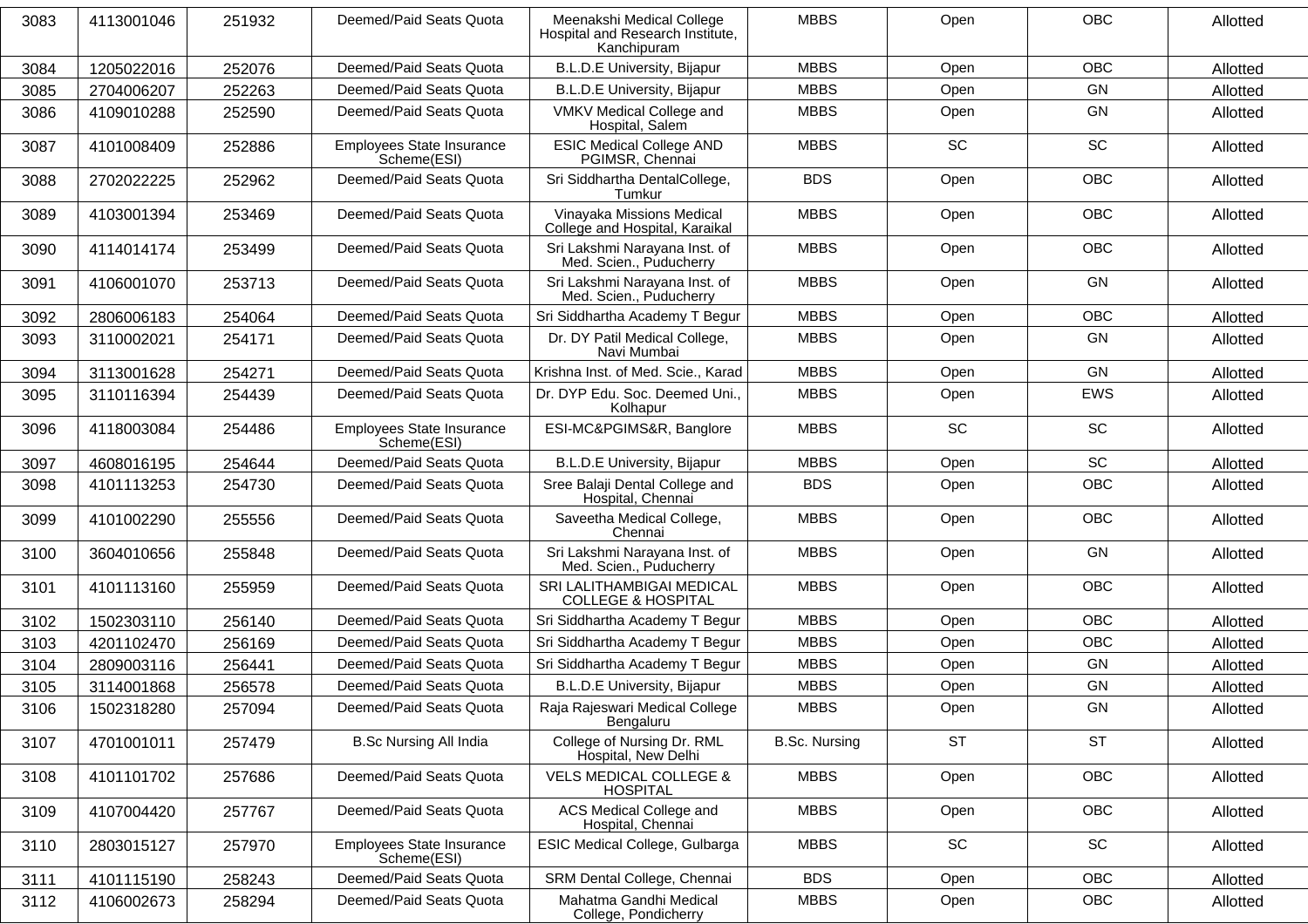| 3113 | 4101007416 | 258729 | Deemed/Paid Seats Quota                  | <b>SRI LALITHAMBIGAI MEDICAL</b><br><b>COLLEGE &amp; HOSPITAL</b>            | <b>MBBS</b> | Open      | <b>OBC</b>                   | Allotted |
|------|------------|--------|------------------------------------------|------------------------------------------------------------------------------|-------------|-----------|------------------------------|----------|
| 3114 | 4101010042 | 258987 | Deemed/Paid Seats Quota                  | <b>BHAARATH MEDICAL</b><br><b>COLLEGE AND HOSPITAL</b>                       | <b>MBBS</b> | Open      | EWS                          | Allotted |
| 3115 | 3104013084 | 259032 | Employees State Insurance<br>Scheme(ESI) | ESI-MC&PGIMS&R, Banglore                                                     | <b>MBBS</b> | SC        | SC                           | Allotted |
| 3116 | 1402108242 | 259148 | Deemed/Paid Seats Quota                  | <b>B.L.D.E University, Bijapur</b>                                           | <b>MBBS</b> | Open      | <b>OBC</b>                   | Allotted |
| 3117 | 3104003205 | 259288 | Deemed/Paid Seats Quota                  | Dr. DYP Edu. Soc. Deemed Uni.,<br>Kolhapur                                   | <b>MBBS</b> | Open      | GN                           | Allotted |
| 3118 | 4101101811 | 259398 | Deemed/Paid Seats Quota                  | SRM Medical College and<br>Hospital, Chennai                                 | <b>MBBS</b> | Open      | SC                           | Allotted |
| 3119 | 4101101390 | 259416 | Deemed/Paid Seats Quota                  | Meenakshi Ammal Dental College<br>and Host., Chennai1                        | <b>BDS</b>  | Open      | GN                           | Allotted |
| 3120 | 2209001570 | 259600 | Non-Resident Indian                      | SBKS Med. Inst. and Res.<br>Centre, Sumandeep Vidyapeeth                     | <b>MBBS</b> | Open      | GN                           | Allotted |
| 3121 | 3114015209 | 259750 | Deemed/Paid Seats Quota                  | <b>B.L.D.E University, Bijapur</b>                                           | <b>MBBS</b> | Open      | GN                           | Allotted |
| 3122 | 3602002358 | 259812 | Deemed/Paid Seats Quota                  | Sri Siddhartha Academy T Begur                                               | <b>MBBS</b> | Open      | GN                           | Allotted |
| 3123 | 2702034194 | 259836 | Deemed/Paid Seats Quota                  | JSS Dental College, Mysuru                                                   | <b>BDS</b>  | Open      | GN                           | Allotted |
| 3124 | 3903125242 | 259995 | Employees State Insurance<br>Scheme(ESI) | SLBS Govt. Medical College,<br>Mandi                                         | <b>MBBS</b> | <b>SC</b> | SC                           | Allotted |
| 3125 | 4111003321 | 260013 | Deemed/Paid Seats Quota                  | <b>BHAARATH MEDICAL</b><br><b>COLLEGE AND HOSPITAL</b>                       | <b>MBBS</b> | Open      | <b>OBC</b>                   | Allotted |
| 3126 | 3114001059 | 260044 | Deemed/Paid Seats Quota                  | Dr. DYP Edu. Soc. Deemed Uni.,<br>Kolhapur                                   | <b>MBBS</b> | Open      | GN                           | Allotted |
| 3127 | 2207002839 | 260438 | Deemed/Paid Seats Quota                  | Krishna Inst. of Med. Scie., Karad                                           | <b>MBBS</b> | Open      | GN                           | Allotted |
| 3128 | 3903101865 | 261054 | Deemed/Paid Seats Quota                  | Sri Siddhartha Academy T Begur                                               | <b>MBBS</b> | Open      | GN                           | Allotted |
| 3129 | 3003109083 | 261824 | Deemed/Paid Seats Quota                  | Sri Siddhartha Academy T Begur                                               | <b>MBBS</b> | Open      | EWS                          | Allotted |
| 3130 | 3111009040 | 261865 | Deemed/Paid Seats Quota                  | DATTA MEGHE MEDICAL<br><b>COLLEGE WANADONGRI</b><br><b>HINGNA NAGPUR</b>     | <b>MBBS</b> | Open      | <b>OBC</b>                   | Allotted |
| 3131 | 4101003238 | 262181 | Deemed/Paid Seats Quota                  | Meenakshi Ammal Dental College<br>and Host., Chennai1                        | <b>BDS</b>  | Open      | <b>OBC</b>                   | Allotted |
| 3132 | 2701004339 | 262752 | Non-Resident Indian                      | Jawahar Lal Nehru Medical<br>College, Belagavi                               | <b>MBBS</b> | Open      | <b>OBC</b>                   | Allotted |
| 3133 | 4102004368 | 263439 | Deemed/Paid Seats Quota                  | Sri Siddhartha Academy T Begur                                               | <b>MBBS</b> | Open      | GN                           | Allotted |
| 3134 | 3118001099 | 265502 | Deemed/Paid Seats Quota                  | BV Deemed Uni. Med. College<br>and Hos., Sangli                              | <b>MBBS</b> | Open      | GN                           | Allotted |
| 3135 | 4106001738 | 265869 | Deemed/Paid Seats Quota                  | <b>BHAARATH MEDICAL</b><br><b>COLLEGE AND HOSPITAL</b>                       | <b>MBBS</b> | Open      | SC                           | Allotted |
| 3136 | 2708002341 | 266024 | Deemed/Paid Seats Quota                  | Sri Siddhartha Academy T Begur                                               | <b>MBBS</b> | Open      | OBC                          | Allotted |
| 3137 | 2708027117 | 266081 | Deemed/Paid Seats Quota                  | Sri Siddhartha Academy T Begur                                               | <b>MBBS</b> | Open      | OBC                          | Allotted |
| 3138 | 4114010144 | 266239 | Deemed/Paid Seats Quota                  | Meenakshi Medical College<br>Hospital and Research Institute,<br>Kanchipuram | <b>MBBS</b> | Open      | $\operatorname{\textsf{SC}}$ | Allotted |
| 3139 | 2702106482 | 266425 | Deemed/Paid Seats Quota                  | Sri Siddhartha Academy T Begur                                               | <b>MBBS</b> | Open      | SC                           | Allotted |
| 3140 | 2702006514 | 266638 | Deemed/Paid Seats Quota                  | Sri Siddhartha Academy T Begur                                               | <b>MBBS</b> | Open      | $\operatorname{\textsf{SC}}$ | Allotted |
| 3141 | 4109010285 | 266873 | Deemed/Paid Seats Quota                  | Meenakshi Ammal Dental College<br>and Host., Chennai1                        | <b>BDS</b>  | Open      | OBC                          | Allotted |
| 3142 | 4411114225 | 267089 | Deemed/Paid Seats Quota                  | BV Deemed Uni. Med. College<br>and Hos., Sangli                              | <b>MBBS</b> | Open      | OBC                          | Allotted |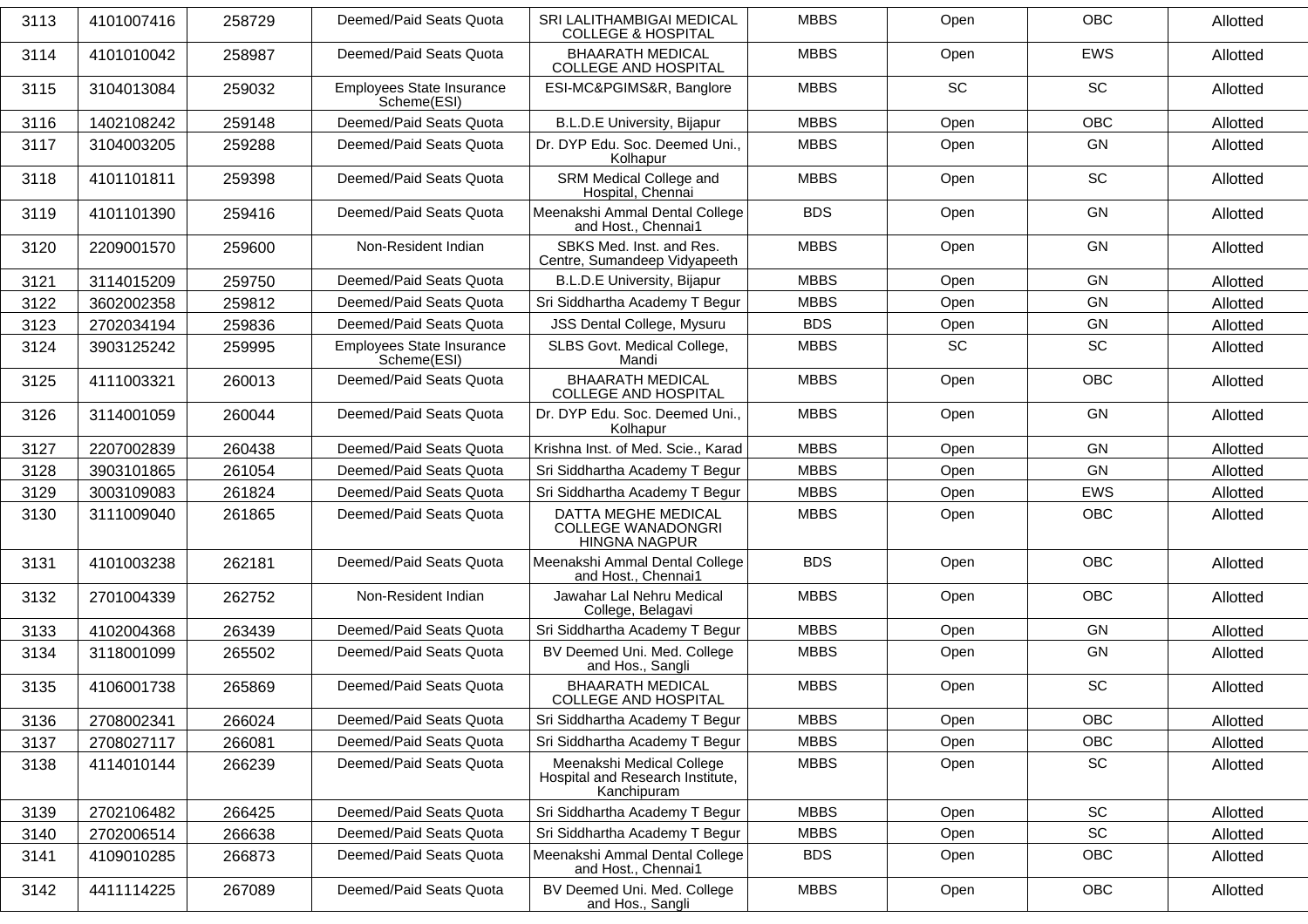| 3143 | 2601003574 | 267850 | <b>B.Sc Nursing All India</b>            | College of Nursing Safdarjung<br>Hospital, New Delhi                         | <b>B.Sc. Nursing</b> | <b>ST</b> | <b>ST</b>  | Allotted |
|------|------------|--------|------------------------------------------|------------------------------------------------------------------------------|----------------------|-----------|------------|----------|
| 3144 | 4107006049 | 268269 | Deemed/Paid Seats Quota                  | Sri Lakshmi Narayana Inst. of<br>Med. Scien., Puducherry                     | <b>MBBS</b>          | Open      | OBC        | Allotted |
| 3145 | 4112003652 | 268403 | Deemed/Paid Seats Quota                  | Aarupadai Veedu Medical College<br>and Hospt., Puducherry                    | <b>MBBS</b>          | Open      | GN         | Allotted |
| 3146 | 2707010300 | 268763 | Non-Resident Indian                      | K.S Hegde Medical Academy,<br>Mangaluru                                      | <b>MBBS</b>          | Open      | GN         | Allotted |
| 3147 | 4115001263 | 268803 | Deemed/Paid Seats Quota                  | <b>VELS MEDICAL COLLEGE &amp;</b><br><b>HOSPITAL</b>                         | <b>MBBS</b>          | Open      | OBC        | Allotted |
| 3148 | 4101110086 | 269022 | Deemed/Paid Seats Quota                  | ACS Medical College and<br>Hospital, Chennai                                 | <b>MBBS</b>          | Open      | <b>OBC</b> | Allotted |
| 3149 | 4109006687 | 269062 | Deemed/Paid Seats Quota                  | Meenakshi Medical College<br>Hospital and Research Institute,<br>Kanchipuram | <b>MBBS</b>          | Open      | OBC        | Allotted |
| 3150 | 3903109177 | 269172 | <b>B.Sc Nursing All India</b>            | College of Nursing Dr. RML<br>Hospital, New Delhi                            | <b>B.Sc. Nursing</b> | <b>ST</b> | <b>ST</b>  | Allotted |
| 3151 | 4103008354 | 269239 | Deemed/Paid Seats Quota                  | Sri Lakshmi Narayana Inst. of<br>Med. Scien., Puducherry                     | <b>MBBS</b>          | Open      | OBC        | Allotted |
| 3152 | 4101102855 | 269368 | Deemed/Paid Seats Quota                  | SRM Medical College and<br>Hospital, Chennai                                 | <b>MBBS</b>          | Open      | OBC        | Allotted |
| 3153 | 2702127156 | 269671 | Employees State Insurance<br>Scheme(ESI) | ESIC Medical College, Gulbarga                                               | <b>MBBS</b>          | <b>SC</b> | SC         | Allotted |
| 3154 | 4101004295 | 269713 | Deemed/Paid Seats Quota                  | Meenakshi Medical College<br>Hospital and Research Institute,<br>Kanchipuram | <b>MBBS</b>          | Open      | <b>OBC</b> | Allotted |
| 3155 | 4109002942 | 269927 | Deemed/Paid Seats Quota                  | SRM Medical College and<br>Hospital, Chennai                                 | <b>MBBS</b>          | Open      | OBC        | Allotted |
| 3156 | 4113010071 | 270108 | Deemed/Paid Seats Quota                  | Meenakshi Ammal Dental College<br>and Host., Chennai1                        | <b>BDS</b>           | Open      | OBC        | Allotted |
| 3157 | 4102004054 | 270297 | Deemed/Paid Seats Quota                  | VMKV Medical College and<br>Hospital, Salem                                  | <b>MBBS</b>          | Open      | <b>OBC</b> | Allotted |
| 3158 | 4101016284 | 270736 | Deemed/Paid Seats Quota                  | <b>BHAARATH MEDICAL</b><br>COLLEGE AND HOSPITAL                              | <b>MBBS</b>          | Open      | <b>OBC</b> | Allotted |
| 3159 | 1502308403 | 270992 | Deemed/Paid Seats Quota                  | JLN Medical College, Datta<br>Meghe, Wardha                                  | <b>MBBS</b>          | Open      | GN         | Allotted |
| 3160 | 3607003385 | 271264 | Deemed/Paid Seats Quota                  | GITAM Institue of Med. Sce. and<br>Res., Visakhapatnam                       | <b>MBBS</b>          | Open      | GN         | Allotted |
| 3161 | 1301005158 | 271450 | Deemed/Paid Seats Quota                  | Mahatma Gandhi Medical<br>College, Pondicherry                               | <b>MBBS</b>          | Open      | <b>ST</b>  | Allotted |
| 3162 | 2201007118 | 272056 | Deemed/Paid Seats Quota                  | Meenakshi Medical College<br>Hospital and Research Institute,<br>Kanchipuram | <b>MBBS</b>          | Open      | GN         | Allotted |
| 3163 | 4401003640 | 272243 | Deemed/Paid Seats Quota                  | Raja Rajeswari Medical College<br>Bengaluru                                  | <b>MBBS</b>          | Open      | GN         | Allotted |
| 3164 | 2303001458 | 272673 | Deemed/Paid Seats Quota                  | BV Deemed Uni. Med. College<br>and Hos., Sangli                              | <b>MBBS</b>          | Open      | GN         | Allotted |
| 3165 | 3106014128 | 273564 | Deemed/Paid Seats Quota                  | JLN Medical College, Datta<br>Meghe, Wardha                                  | <b>MBBS</b>          | Open      | OBC        | Allotted |
| 3166 | 4101003715 | 273752 | Deemed/Paid Seats Quota                  | Thaimoogambigai Dental College<br>and Hsopt. Chennai                         | <b>BDS</b>           | Open      | GN         | Allotted |
| 3167 | 1502303150 | 273838 | Deemed/Paid Seats Quota                  | Sri Lakshmi Narayana Inst. of<br>Med. Scien., Puducherry                     | <b>MBBS</b>          | Open      | OBC        | Allotted |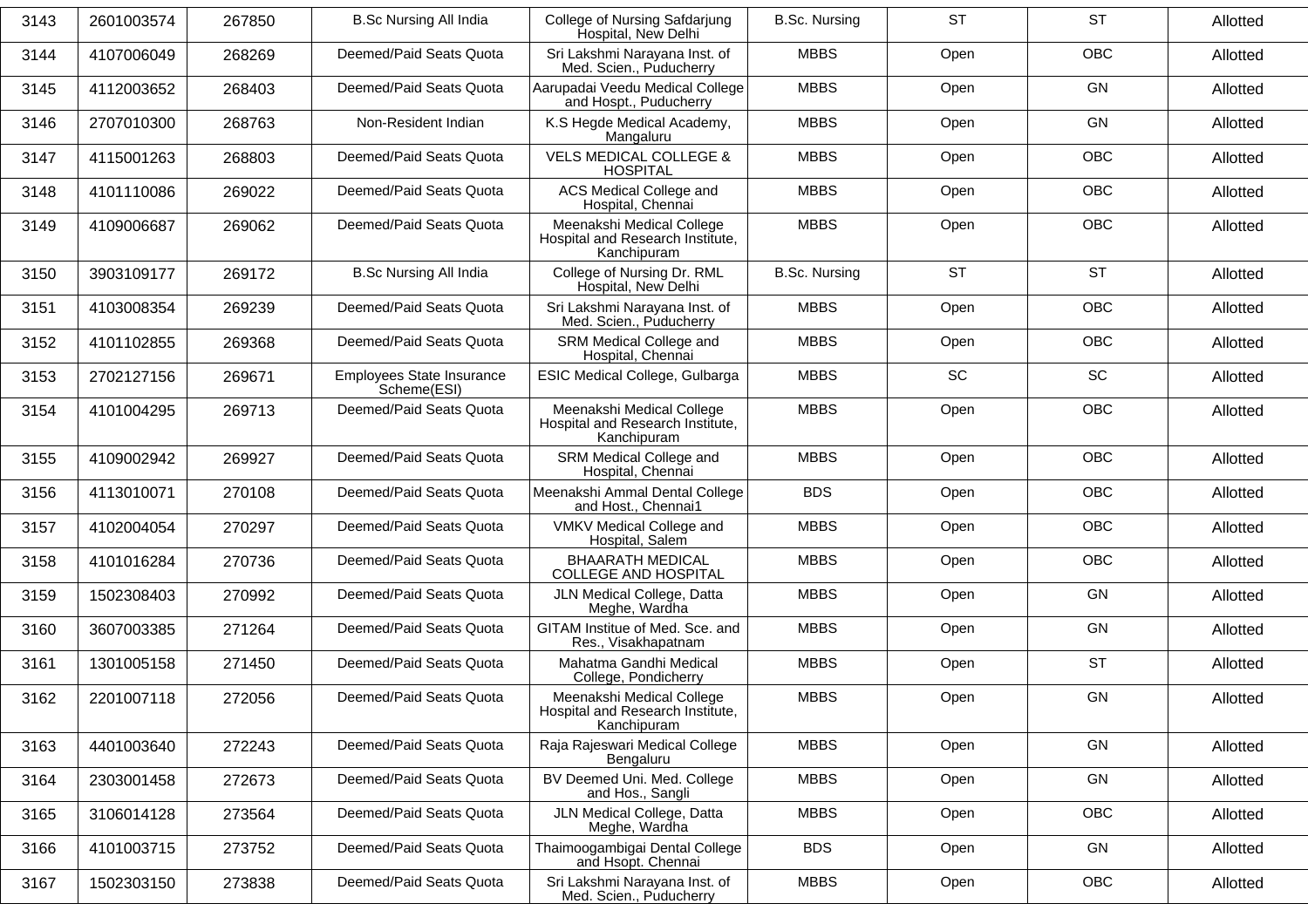| 3168 | 1205034152 | 274278 | Deemed/Paid Seats Quota                         | Sri Lakshmi Narayana Inst. of<br>Med. Scien., Puducherry                     | <b>MBBS</b> | Open      | GN         | Allotted |
|------|------------|--------|-------------------------------------------------|------------------------------------------------------------------------------|-------------|-----------|------------|----------|
| 3169 | 2705108112 | 274299 | Deemed/Paid Seats Quota                         | Sri Siddhartha Academy T Begur                                               | <b>MBBS</b> | Open      | <b>OBC</b> | Allotted |
| 3170 | 4114001890 | 274320 | <b>Employees State Insurance</b><br>Scheme(ESI) | ESI-MC&PGIMS&R, Banglore                                                     | <b>MBBS</b> | <b>SC</b> | <b>SC</b>  | Allotted |
| 3171 | 4114003331 | 274369 | Deemed/Paid Seats Quota                         | Sri Lakshmi Narayana Inst. of<br>Med. Scien., Puducherry                     | <b>MBBS</b> | Open      | <b>SC</b>  | Allotted |
| 3172 | 2603004512 | 274453 | Deemed/Paid Seats Quota                         | BV Deemed Uni. Med. College<br>and Hos., Sangli                              | <b>MBBS</b> | Open      | <b>EWS</b> | Allotted |
| 3173 | 4108001835 | 274625 | Deemed/Paid Seats Quota                         | Sri Lakshmi Narayana Inst. of<br>Med. Scien., Puducherry                     | <b>MBBS</b> | Open      | <b>OBC</b> | Allotted |
| 3174 | 1502220301 | 274844 | Deemed/Paid Seats Quota                         | Dr. DYP Edu. Soc. Deemed Uni.,<br>Kolhapur                                   | <b>MBBS</b> | Open      | <b>OBC</b> | Allotted |
| 3175 | 4201113308 | 275068 | Deemed/Paid Seats Quota                         | Sri Siddhartha Academy T Begur                                               | <b>MBBS</b> | Open      | GN         | Allotted |
| 3176 | 3118022074 | 275240 | Deemed/Paid Seats Quota                         | Dr. DY Patil Medical College,<br>Navi Mumbai                                 | <b>MBBS</b> | Open      | GN         | Allotted |
| 3177 | 1502310170 | 275524 | Deemed/Paid Seats Quota                         | Raja Rajeswari Medical College<br>Bengaluru                                  | <b>MBBS</b> | Open      | <b>OBC</b> | Allotted |
| 3178 | 3115026316 | 275703 | Deemed/Paid Seats Quota                         | BV Deemed Uni. Med. College<br>and Hos., Sangli                              | <b>MBBS</b> | Open      | <b>OBC</b> | Allotted |
| 3179 | 3118001439 | 275711 | Deemed/Paid Seats Quota                         | BV Deemed Uni. Med. College<br>and Hos., Sangli                              | <b>MBBS</b> | Open      | GN         | Allotted |
| 3180 | 4104002330 | 275972 | Deemed/Paid Seats Quota                         | Meenakshi Medical College<br>Hospital and Research Institute,<br>Kanchipuram | <b>MBBS</b> | Open      | <b>SC</b>  | Allotted |
| 3181 | 1206014082 | 276420 | Deemed/Paid Seats Quota                         | Santosh Medical College and<br>Hospital, Ghaziabad                           | <b>MBBS</b> | Open      | GN         | Allotted |
| 3182 | 4110006362 | 276948 | Deemed/Paid Seats Quota                         | Vinayaka Missions Medical<br>College and Hospital, Karaikal                  | <b>MBBS</b> | Open      | OBC        | Allotted |
| 3183 | 3103014278 | 277253 | Deemed/Paid Seats Quota                         | Sri Siddhartha Academy T Begur                                               | <b>MBBS</b> | Open      | <b>OBC</b> | Allotted |
| 3184 | 4107005259 | 277422 | Deemed/Paid Seats Quota                         | ACS Medical College and<br>Hospital, Chennai                                 | <b>MBBS</b> | Open      | OBC        | Allotted |
| 3185 | 2806003165 | 277656 | Deemed/Paid Seats Quota                         | Sri Siddhartha Academy T Begur                                               | <b>MBBS</b> | Open      | GN         | Allotted |
| 3186 | 1205008038 | 278478 | Deemed/Paid Seats Quota                         | Meenakshi Medical College<br>Hospital and Research Institute,<br>Kanchipuram | <b>MBBS</b> | Open      | GN         | Allotted |
| 3187 | 4106010424 | 278853 | Deemed/Paid Seats Quota                         | Chettinad Hos. and Res. Inst.,<br>Kancheepuram                               | <b>MBBS</b> | Open      | GN         | Allotted |
| 3188 | 3604012432 | 278867 | Deemed/Paid Seats Quota                         | Dr. DY Patil Medical College,<br>Navi Mumbai                                 | <b>MBBS</b> | Open      | GN         | Allotted |
| 3189 | 4104001690 | 279273 | Deemed/Paid Seats Quota                         | Sree Balaji Medical College and<br>Hospital, Chennai                         | <b>MBBS</b> | Open      | OBC        | Allotted |
| 3190 | 4101105359 | 279279 | Deemed/Paid Seats Quota                         | ACS Medical College and<br>Hospital, Chennai                                 | <b>MBBS</b> | Open      | OBC        | Allotted |
| 3191 | 4118001368 | 279706 | Deemed/Paid Seats Quota                         | Meenakshi Medical College<br>Hospital and Research Institute,<br>Kanchipuram | <b>MBBS</b> | Open      | OBC        | Allotted |
| 3192 | 2001315111 | 279820 | Deemed/Paid Seats Quota                         | Sri Lakshmi Narayana Inst. of<br>Med. Scien., Puducherry                     | <b>MBBS</b> | Open      | SC         | Allotted |
| 3193 | 1502005235 | 280108 | Deemed/Paid Seats Quota                         | Raja Rajeswari Medical College<br>Bengaluru                                  | <b>MBBS</b> | Open      | GN         | Allotted |
| 3194 | 3115103052 | 280482 | Deemed/Paid Seats Quota                         | Manipal College of Dental Sce.,<br>Manipal                                   | <b>BDS</b>  | Open      | GN         | Allotted |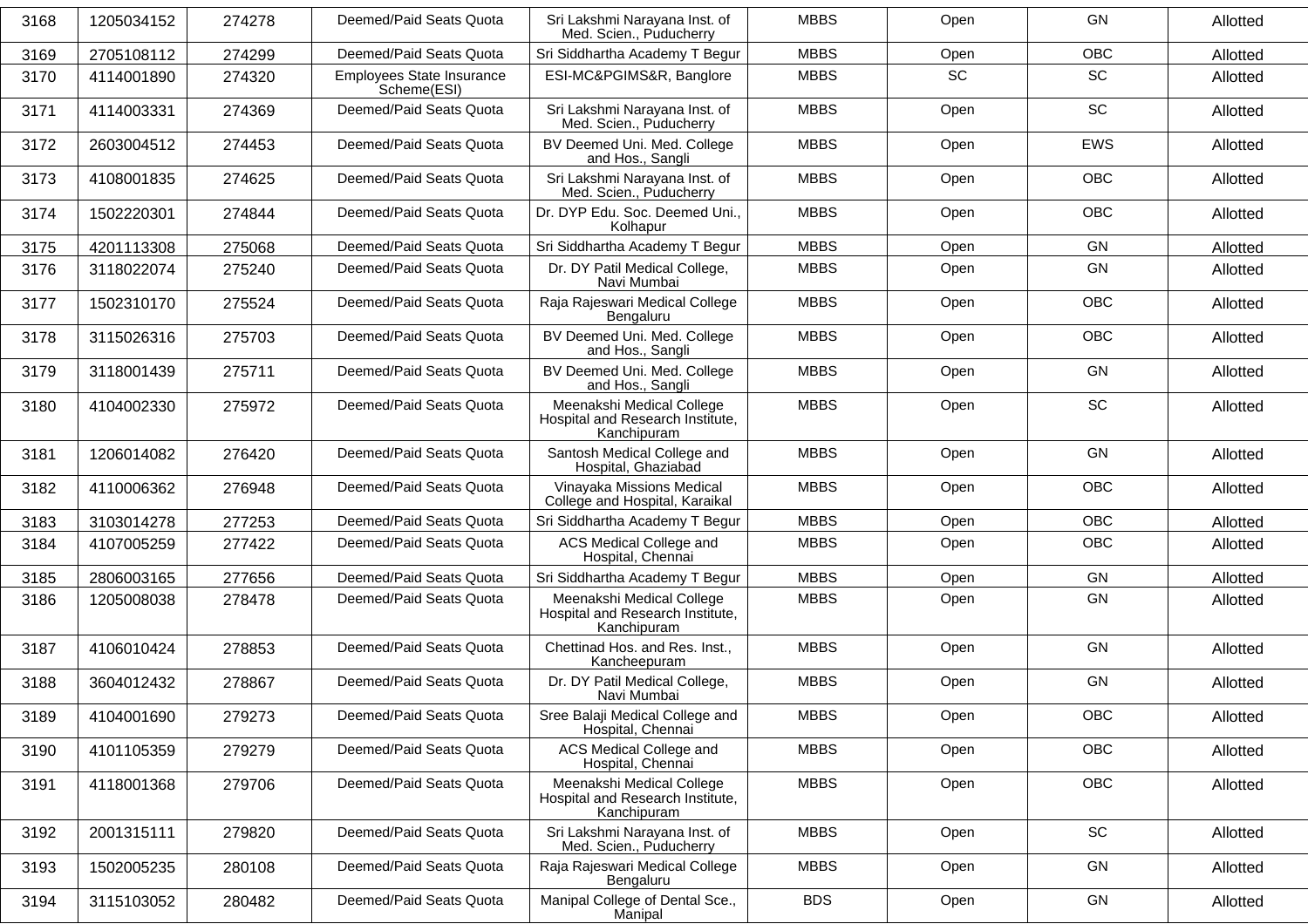| 3195 | 4301002036 | 280517 | Deemed/Paid Seats Quota                                                     | Manipal College of Dental Sce.,<br>Manipal                                   | <b>BDS</b>           | Open      | <b>ST</b>  | Allotted                   |
|------|------------|--------|-----------------------------------------------------------------------------|------------------------------------------------------------------------------|----------------------|-----------|------------|----------------------------|
| 3196 | 4408003209 | 280998 | Delhi NCR Children/Widows of<br>Personnel of the Armed Forces<br>(CW) Quota | Maulana Azad Medical College,<br>New Delhi                                   | <b>MBBS</b>          | Open      | GN         | Allotted( CW Rank<br>: 17) |
| 3197 | 3605015095 | 281297 | Deemed/Paid Seats Quota                                                     | Raja Rajeswari Medical College<br>Bengaluru                                  | <b>MBBS</b>          | Open      | <b>GN</b>  | Allotted                   |
| 3198 | 4402016477 | 281338 | Deemed/Paid Seats Quota                                                     | Santosh Medical College and<br>Hospital, Ghaziabad                           | <b>MBBS</b>          | Open      | <b>OBC</b> | Allotted                   |
| 3199 | 1203007226 | 281930 | <b>Employees State Insurance</b><br>Scheme(ESI)                             | ESIC PGIMSR, Joka, Kolkata,<br>WВ                                            | <b>MBBS</b>          | SC        | SC         | Allotted                   |
| 3200 | 3112001376 | 282100 | Employees State Insurance<br>Scheme(ESI)                                    | ESIC PGIMSR, Joka, Kolkata,<br>WB                                            | <b>MBBS</b>          | <b>SC</b> | <b>SC</b>  | Allotted                   |
| 3201 | 1204011166 | 282111 | Deemed/Paid Seats Quota                                                     | Manipal College of Dental Sce.,<br>Manipal                                   | <b>BDS</b>           | Open      | OBC        | Allotted                   |
| 3202 | 4101002573 | 282528 | Deemed/Paid Seats Quota                                                     | ACS Medical College and<br>Hospital, Chennai                                 | <b>MBBS</b>          | Open      | SC         | Allotted                   |
| 3203 | 3115009307 | 282989 | Deemed/Paid Seats Quota                                                     | Krishna Inst. of Med. Scie., Karad                                           | <b>MBBS</b>          | Open      | GN         | Allotted                   |
| 3204 | 3903017306 | 283003 | Employees State Insurance<br>Scheme(ESI)                                    | SLBS Govt. Medical College,<br>Mandi                                         | <b>MBBS</b>          | <b>SC</b> | <b>SC</b>  | Allotted                   |
| 3205 | 4109003385 | 283281 | Deemed/Paid Seats Quota                                                     | <b>BHAARATH MEDICAL</b><br><b>COLLEGE AND HOSPITAL</b>                       | <b>MBBS</b>          | Open      | SC         | Allotted                   |
| 3206 | 2702103563 | 283417 | Deemed/Paid Seats Quota                                                     | Raja Rajeswari Medical College<br>Bengaluru                                  | <b>MBBS</b>          | Open      | GN         | Allotted                   |
| 3207 | 2803008022 | 283425 | <b>Employees State Insurance</b><br>Scheme(ESI)                             | ESIC Medical College, Gulbarga                                               | <b>MBBS</b>          | SC        | SC         | Allotted                   |
| 3208 | 3201023050 | 283505 | Open Seat Quota                                                             | <b>JIPMER PUDUCHERRY</b>                                                     | <b>MBBS</b>          | Open PwD  | OBC PwD    | Allotted                   |
| 3209 | 1205012236 | 283755 | Deemed/Paid Seats Quota                                                     | SRI LALITHAMBIGAI MEDICAL<br><b>COLLEGE &amp; HOSPITAL</b>                   | <b>MBBS</b>          | Open      | GN         | Allotted                   |
| 3210 | 3111035135 | 283768 | Deemed/Paid Seats Quota                                                     | Dr. DYP Edu. Soc. Deemed Uni.,<br>Kolhapur                                   | <b>MBBS</b>          | Open      | <b>EWS</b> | Allotted                   |
| 3211 | 1204017106 | 284005 | Deemed/Paid Seats Quota                                                     | Sri Lakshmi Narayana Inst. of<br>Med. Scien., Puducherry                     | <b>MBBS</b>          | Open      | SC         | Allotted                   |
| 3212 | 2201006151 | 284017 | Deemed/Paid Seats Quota                                                     | Dr. DY Patil Medical College and<br>Hospt., Pune                             | <b>MBBS</b>          | Open      | GN         | Allotted                   |
| 3213 | 1205003086 | 284146 | Deemed/Paid Seats Quota                                                     | Meenakshi Medical College<br>Hospital and Research Institute,<br>Kanchipuram | <b>MBBS</b>          | Open      | GN         | Allotted                   |
| 3214 | 4101105403 | 284301 | Deemed/Paid Seats Quota                                                     | SRM Dental College, Chennai                                                  | <b>BDS</b>           | Open      | OBC        | Allotted                   |
| 3215 | 3905106198 | 284382 | <b>B.Sc Nursing All India</b>                                               | College of Nursing LHMC, New<br>Delhi                                        | <b>B.Sc. Nursing</b> | <b>ST</b> | <b>ST</b>  | Allotted                   |
| 3216 | 3110015215 | 284804 | Deemed/Paid Seats Quota                                                     | Krishna Inst. of Med. Scie., Karad                                           | <b>MBBS</b>          | Open      | GN         | Allotted                   |
| 3217 | 2801021168 | 285018 | Employees State Insurance<br>Scheme(ESI)                                    | ESIC Medical College & Hospital,<br><b>Bihta</b>                             | <b>MBBS</b>          | SC        | SC         | Allotted                   |
| 3218 | 4112011105 | 285024 | Deemed/Paid Seats Quota                                                     | Meenakshi Medical College<br>Hospital and Research Institute,<br>Kanchipuram | <b>MBBS</b>          | Open      | OBC        | Allotted                   |
| 3219 | 4101115295 | 285989 | Deemed/Paid Seats Quota                                                     | Meenakshi Ammal Dental College<br>and Host., Chennai1                        | <b>BDS</b>           | Open      | OBC        | Allotted                   |
| 3220 | 3903101367 | 285990 | Deemed/Paid Seats Quota                                                     | Santosh Medical College and<br>Hospital, Ghaziabad                           | <b>MBBS</b>          | Open      | GN         | Allotted                   |
| 3221 | 2811019286 | 286189 | <b>Employees State Insurance</b><br>Scheme(ESI)                             | ESIC PGIMSR, Joka, Kolkata,<br>WB.                                           | <b>MBBS</b>          | SC        | SC         | Allotted                   |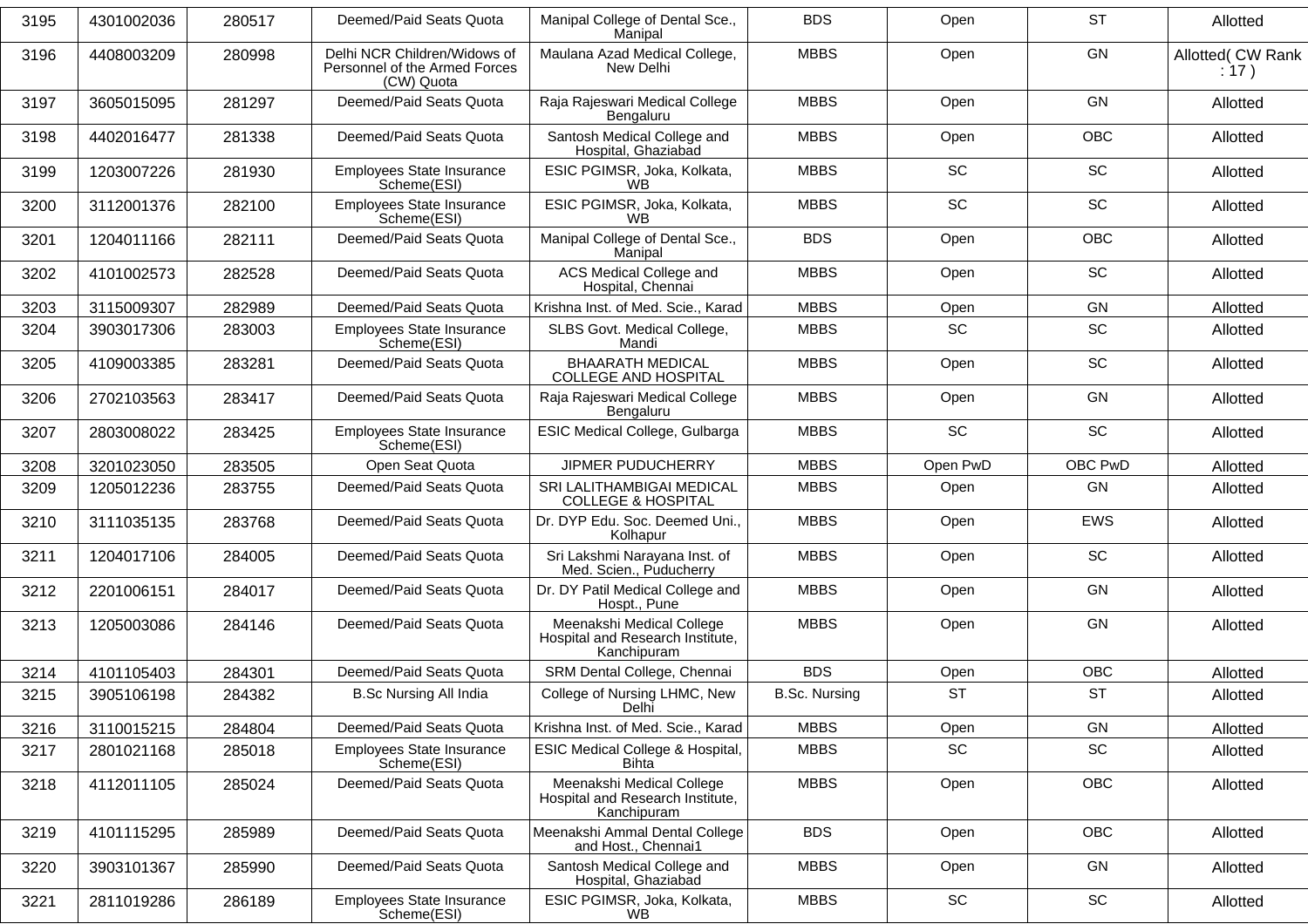| 2701021157<br>2811018253 | 286304<br>286767         | Employees State Insurance<br>Scheme(ESI) | ESIC PGIMSR, Joka, Kolkata,<br>WВ                                            | <b>MBBS</b>                                                                                                                           | <b>SC</b> | <b>SC</b>     | Allotted |
|--------------------------|--------------------------|------------------------------------------|------------------------------------------------------------------------------|---------------------------------------------------------------------------------------------------------------------------------------|-----------|---------------|----------|
|                          |                          |                                          |                                                                              |                                                                                                                                       |           |               |          |
|                          |                          | Deemed/Paid Seats Quota                  | Saveetha Medical College,<br>Chennai                                         | <b>MBBS</b>                                                                                                                           | Open      | GN            | Allotted |
|                          | 287629                   | All India                                | Gulbarga Institute of Medical                                                | <b>MBBS</b>                                                                                                                           | Open PwD  | <b>GN PwD</b> | Allotted |
| 2201004265               | 287924                   | Non-Resident Indian                      | SBKS Med. Inst. and Res.                                                     | <b>MBBS</b>                                                                                                                           | Open      | GN            | Allotted |
| 4201019444               | 288573                   | <b>B.Sc Nursing All India</b>            | College of Nursing RAK CON,<br>New Delhi                                     | <b>B.Sc. Nursing</b>                                                                                                                  | <b>ST</b> | <b>ST</b>     | Allotted |
| 1204010300               | 289353                   | Deemed/Paid Seats Quota                  | <b>BHAARATH MEDICAL</b><br><b>COLLEGE AND HOSPITAL</b>                       | <b>MBBS</b>                                                                                                                           | Open      | SC            | Allotted |
| 4108004114               | 289392                   | Deemed/Paid Seats Quota                  | Meenakshi Medical College<br>Hospital and Research Institute,<br>Kanchipuram | <b>MBBS</b>                                                                                                                           | Open      | <b>OBC</b>    | Allotted |
| 4101012156               | 290015                   | Deemed/Paid Seats Quota                  | Meenakshi Ammal Dental College<br>and Host., Chennai1                        | <b>BDS</b>                                                                                                                            | Open      | <b>GN</b>     | Allotted |
| 3103002449               | 290022                   | Deemed/Paid Seats Quota                  | Dr. DYP Edu. Soc. Deemed Uni.,<br>Kolhapur                                   | <b>MBBS</b>                                                                                                                           | Open      | GN            | Allotted |
| 4102006270               | 290092                   | Deemed/Paid Seats Quota                  | <b>BHAARATH MEDICAL</b><br><b>COLLEGE AND HOSPITAL</b>                       | <b>MBBS</b>                                                                                                                           | Open      | <b>OBC</b>    | Allotted |
|                          |                          | Open Seat Quota                          | AIIMS, Raipur                                                                | <b>MBBS</b>                                                                                                                           | Open PwD  | <b>GN PwD</b> | Allotted |
| 4201116238               | 290583                   | Deemed/Paid Seats Quota                  | <b>BHAARATH MEDICAL</b>                                                      | <b>MBBS</b>                                                                                                                           | Open      | OBC           | Allotted |
| 3701012395               | 290706                   | Deemed/Paid Seats Quota                  | Aarupadai Veedu Medical College                                              | <b>MBBS</b>                                                                                                                           | Open      | <b>OBC</b>    | Allotted |
| 4103002216               | 290865                   | Deemed/Paid Seats Quota                  | Aarupadai Veedu Medical College                                              | <b>MBBS</b>                                                                                                                           | Open      | <b>OBC</b>    | Allotted |
| 3906001238               | 291237                   | Deemed/Paid Seats Quota                  | VMKV Medical College and<br>Hospital, Salem                                  | <b>MBBS</b>                                                                                                                           | Open      | GN            | Allotted |
| 4112006573               | 291879                   | Deemed/Paid Seats Quota                  | Meenakshi Ammal Dental College<br>and Host., Chennai1                        | <b>BDS</b>                                                                                                                            | Open      | <b>GN</b>     | Allotted |
| 3103006078               | 291906                   | Deemed/Paid Seats Quota                  | JLN Medical College, Datta<br>Meghe, Wardha                                  | <b>MBBS</b>                                                                                                                           | Open      | <b>GN</b>     | Allotted |
| 4106005375               | 292013                   | Deemed/Paid Seats Quota                  | Saveetha Medical College,<br>Chennai                                         | <b>MBBS</b>                                                                                                                           | Open      | <b>GN</b>     | Allotted |
| 4606001038               | 292096                   | Deemed/Paid Seats Quota                  | GITAM Institue of Med. Sce. and<br>Res., Visakhapatnam                       | <b>MBBS</b>                                                                                                                           | Open      | <b>GN</b>     | Allotted |
| 4102007410               | 292424                   | Deemed/Paid Seats Quota                  | <b>BHAARATH MEDICAL</b><br><b>COLLEGE AND HOSPITAL</b>                       | <b>MBBS</b>                                                                                                                           | Open      | <b>OBC</b>    | Allotted |
| 3902002331               | 292715                   | Deemed/Paid Seats Quota                  | Dr. DYP Edu. Soc. Deemed Uni.,<br>Kolhapur                                   | <b>MBBS</b>                                                                                                                           | Open      | <b>OBC</b>    | Allotted |
| 4111004106               | 293325                   | Deemed/Paid Seats Quota                  | Meenakshi Ammal Dental College<br>and Host., Chennai1                        | <b>BDS</b>                                                                                                                            | Open      | <b>OBC</b>    | Allotted |
| 3905012049               | 293948                   | Deemed/Paid Seats Quota                  | Raja Rajeswari Medical College<br>Bengaluru                                  | <b>MBBS</b>                                                                                                                           | Open      | <b>OBC</b>    | Allotted |
| 4117001617               | 293971                   | Deemed/Paid Seats Quota                  | SRM Medical College and<br>Hospital, Chennai                                 | <b>MBBS</b>                                                                                                                           | Open      | SC            | Allotted |
| 3110102324               | 294114                   | Deemed/Paid Seats Quota                  | Dr. DY Patil Medical College,<br>Navi Mumbai                                 | <b>MBBS</b>                                                                                                                           | Open      | <b>OBC</b>    | Allotted |
| 2208006417               | 295009                   | Deemed/Paid Seats Quota                  | Dr. DYP Edu. Soc. Deemed Uni.,<br>Kolhapur                                   | <b>MBBS</b>                                                                                                                           | Open      | GN            | Allotted |
|                          | 2705108397<br>4501006231 | 290116                                   |                                                                              | Sciences, Gulbarga<br>Centre, Sumandeep Vidyapeeth<br><b>COLLEGE AND HOSPITAL</b><br>and Hospt., Puducherry<br>and Hospt., Puducherry |           |               |          |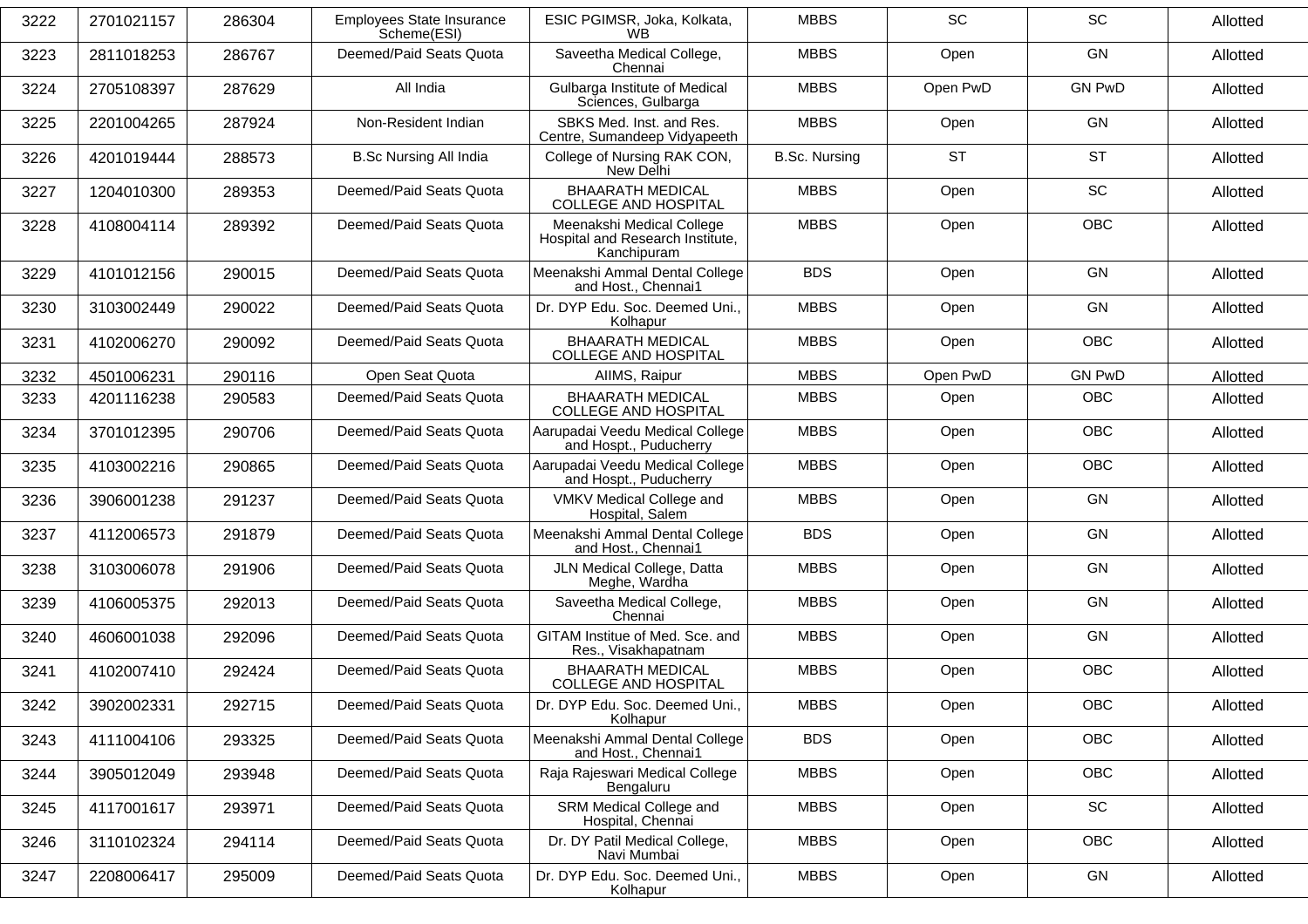| 3248 | 4201107573 | 295405 | <b>Employees State Insurance</b><br>Scheme(ESI) | ESIC Dental College, Gulbarga                                                | <b>BDS</b>           | <b>SC</b> | <b>SC</b>  | Allotted |
|------|------------|--------|-------------------------------------------------|------------------------------------------------------------------------------|----------------------|-----------|------------|----------|
| 3249 | 2001201442 | 295408 | <b>B.Sc Nursing Delhi NCR</b>                   | <b>College of Nursing Florence</b><br>Nightingale CON, New Delhi             | <b>B.Sc. Nursing</b> | <b>ST</b> | <b>ST</b>  | Allotted |
| 3250 | 4114008055 | 295458 | Deemed/Paid Seats Quota                         | Meenakshi Medical College<br>Hospital and Research Institute,<br>Kanchipuram | <b>MBBS</b>          | Open      | <b>OBC</b> | Allotted |
| 3251 | 3118008265 | 295840 | Deemed/Paid Seats Quota                         | Dr. DY Patil Medical College,<br>Navi Mumbai                                 | <b>MBBS</b>          | Open      | GN         | Allotted |
| 3252 | 4110007190 | 296408 | Deemed/Paid Seats Quota                         | Aarupadai Veedu Medical College<br>and Hospt., Puducherry                    | <b>MBBS</b>          | Open      | OBC        | Allotted |
| 3253 | 2806026060 | 297167 | Employees State Insurance<br>Scheme(ESI)        | ESIC PGIMSR, Joka, Kolkata,<br><b>WB</b>                                     | <b>MBBS</b>          | <b>SC</b> | SC         | Allotted |
| 3254 | 1502109308 | 297654 | Deemed/Paid Seats Quota                         | JLN Medical College, Datta<br>Meghe, Wardha                                  | <b>MBBS</b>          | Open      | GN         | Allotted |
| 3255 | 3115014113 | 297734 | Deemed/Paid Seats Quota                         | Dr. DYP Edu. Soc. Deemed Uni.,<br>Kolhapur                                   | <b>MBBS</b>          | Open      | <b>GN</b>  | Allotted |
| 3256 | 4201102217 | 297935 | Non-Resident Indian                             | GITAM Institue of Med. Sce. and<br>Res., Visakhapatnam                       | <b>MBBS</b>          | Open      | <b>GN</b>  | Allotted |
| 3257 | 4108002051 | 298135 | Deemed/Paid Seats Quota                         | Sri Lakshmi Narayana Inst. of<br>Med. Scien., Puducherry                     | <b>MBBS</b>          | Open      | <b>OBC</b> | Allotted |
| 3258 | 3110016096 | 298290 | Non-Resident Indian                             | MGM Medical College, Navi<br>Mumbai                                          | <b>MBBS</b>          | Open      | GN         | Allotted |
| 3259 | 1206007215 | 299789 | Deemed/Paid Seats Quota                         | Aarupadai Veedu Medical College<br>and Hospt., Puducherry                    | <b>MBBS</b>          | Open      | <b>SC</b>  | Allotted |
| 3260 | 4101101569 | 300238 | Deemed/Paid Seats Quota                         | Meenakshi Ammal Dental College<br>and Host., Chennai1                        | <b>BDS</b>           | Open      | <b>OBC</b> | Allotted |
| 3261 | 4607001397 | 300489 | Deemed/Paid Seats Quota                         | SRM Medical College and<br>Hospital, Chennai                                 | <b>MBBS</b>          | Open      | SC         | Allotted |
| 3262 | 4118004379 | 300559 | Deemed/Paid Seats Quota                         | Meenakshi Medical College<br>Hospital and Research Institute,<br>Kanchipuram | <b>MBBS</b>          | Open      | <b>OBC</b> | Allotted |
| 3263 | 4101101402 | 300669 | Deemed/Paid Seats Quota                         | Meenakshi Ammal Dental College<br>and Host., Chennai1                        | <b>BDS</b>           | Open      | <b>OBC</b> | Allotted |
| 3264 | 1203001257 | 301342 | Deemed/Paid Seats Quota                         | Sri Lakshmi Narayana Inst. of<br>Med. Scien., Puducherry                     | <b>MBBS</b>          | Open      | OBC        | Allotted |
| 3265 | 4111004386 | 301440 | Deemed/Paid Seats Quota                         | <b>BHAARATH MEDICAL</b><br><b>COLLEGE AND HOSPITAL</b>                       | <b>MBBS</b>          | Open      | OBC        | Allotted |
| 3266 | 1601002363 | 301694 | Deemed/Paid Seats Quota                         | MM College of Dental Scie. and<br>Res., Mullana                              | <b>BDS</b>           | Open      | GN         | Allotted |
| 3267 | 4109015355 | 301698 | Deemed/Paid Seats Quota                         | Aarupadai Veedu Medical College<br>and Hospt., Puducherry                    | <b>MBBS</b>          | Open      | <b>OBC</b> | Allotted |
| 3268 | 1210002145 | 301791 | Deemed/Paid Seats Quota                         | Sri Lakshmi Narayana Inst. of<br>Med. Scien., Puducherry                     | <b>MBBS</b>          | Open      | <b>OBC</b> | Allotted |
| 3269 | 4101101225 | 301845 | Deemed/Paid Seats Quota                         | Meenakshi Medical College<br>Hospital and Research Institute,<br>Kanchipuram | <b>MBBS</b>          | Open      | <b>OBC</b> | Allotted |
| 3270 | 3110028025 | 301864 | Deemed/Paid Seats Quota                         | <b>BHAARATH MEDICAL</b><br><b>COLLEGE AND HOSPITAL</b>                       | <b>MBBS</b>          | Open      | <b>OBC</b> | Allotted |
| 3271 | 2302001202 | 301938 | Employees State Insurance<br>Scheme(ESI)        | ESIC PGIMSR, Joka, Kolkata,<br>WB.                                           | <b>MBBS</b>          | SC        | SC         | Allotted |
| 3272 | 3003002187 | 302244 | Deemed/Paid Seats Quota                         | K M Shah Dental Collegel,<br>SumanDeep Vidyapeeth<br>Vadodara                | <b>BDS</b>           | Open      | GN         | Allotted |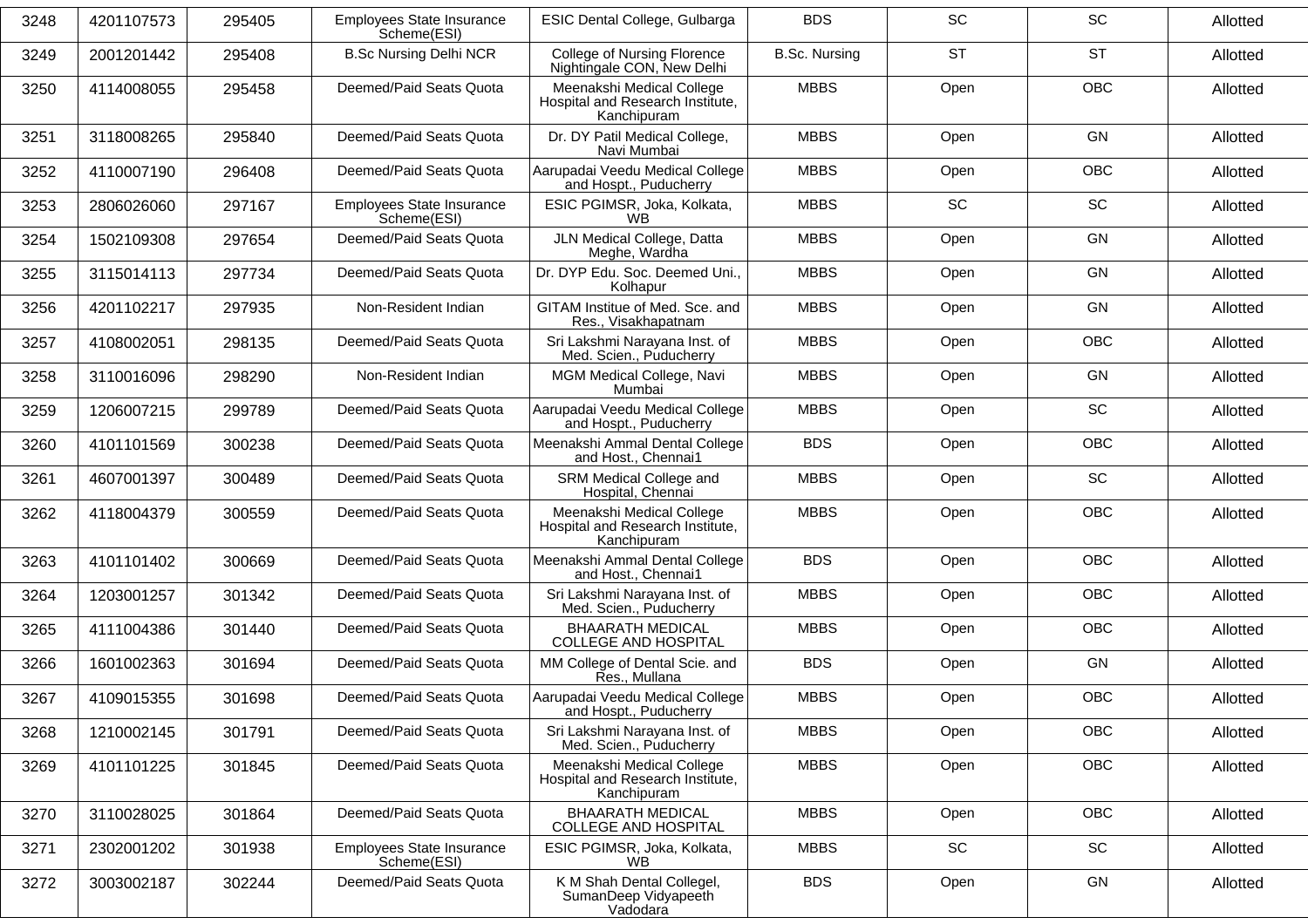| 3273 | 4101009263 | 302539 | Deemed/Paid Seats Quota | Krishna Inst. of Med. Scie., Karad                                           | <b>MBBS</b> | Open | GN         | Allotted |
|------|------------|--------|-------------------------|------------------------------------------------------------------------------|-------------|------|------------|----------|
| 3274 | 4101103018 | 303016 | Deemed/Paid Seats Quota | <b>VELS MEDICAL COLLEGE &amp;</b><br><b>HOSPITAL</b>                         | <b>MBBS</b> | Open | <b>OBC</b> | Allotted |
| 3275 | 4114009079 | 303019 | Deemed/Paid Seats Quota | <b>VELS MEDICAL COLLEGE &amp;</b><br><b>HOSPITAL</b>                         | <b>MBBS</b> | Open | <b>SC</b>  | Allotted |
| 3276 | 3001011211 | 303069 | Deemed/Paid Seats Quota | DATTA MEGHE MEDICAL<br><b>COLLEGE WANADONGRI</b><br><b>HINGNA NAGPUR</b>     | <b>MBBS</b> | Open | <b>GN</b>  | Allotted |
| 3277 | 4116002111 | 303479 | Deemed/Paid Seats Quota | Aarupadai Veedu Medical College<br>and Hospt., Puducherry                    | <b>MBBS</b> | Open | <b>OBC</b> | Allotted |
| 3278 | 4116001004 | 303745 | Deemed/Paid Seats Quota | SRM Medical College and<br>Hospital, Chennai                                 | <b>MBBS</b> | Open | GN         | Allotted |
| 3279 | 4109017001 | 304741 | Deemed/Paid Seats Quota | Aarupadai Veedu Medical College<br>and Hospt., Puducherry                    | <b>MBBS</b> | Open | <b>OBC</b> | Allotted |
| 3280 | 4114008340 | 305271 | Deemed/Paid Seats Quota | Sri Lakshmi Narayana Inst. of<br>Med. Scien., Puducherry                     | <b>MBBS</b> | Open | <b>OBC</b> | Allotted |
| 3281 | 4110001421 | 305583 | Deemed/Paid Seats Quota | Meenakshi Medical College<br>Hospital and Research Institute,<br>Kanchipuram | <b>MBBS</b> | Open | <b>OBC</b> | Allotted |
| 3282 | 4201011184 | 306010 | Deemed/Paid Seats Quota | GITAM Institue of Med. Sce. and<br>Res., Visakhapatnam                       | <b>MBBS</b> | Open | <b>GN</b>  | Allotted |
| 3283 | 3112011311 | 306173 | Deemed/Paid Seats Quota | JLN Medical College, Datta<br>Meghe, Wardha                                  | <b>MBBS</b> | Open | <b>EWS</b> | Allotted |
| 3284 | 4114004600 | 306514 | Deemed/Paid Seats Quota | Meenakshi Ammal Dental College<br>and Host., Chennai1                        | <b>BDS</b>  | Open | <b>OBC</b> | Allotted |
| 3285 | 4204001384 | 306674 | Deemed/Paid Seats Quota | AB Shetty Memorial Inst. of<br>Dental Sce., Mangaluru                        | <b>BDS</b>  | Open | GN         | Allotted |
| 3286 | 1502013019 | 306719 | Deemed/Paid Seats Quota | Raja Rajeswari Medical College<br>Bengaluru                                  | <b>MBBS</b> | Open | GN         | Allotted |
| 3287 | 1203004295 | 306733 | Deemed/Paid Seats Quota | Sri Lakshmi Narayana Inst. of<br>Med. Scien., Puducherry                     | <b>MBBS</b> | Open | <b>EWS</b> | Allotted |
| 3288 | 4104001635 | 306919 | Deemed/Paid Seats Quota | <b>BHAARATH MEDICAL</b><br><b>COLLEGE AND HOSPITAL</b>                       | <b>MBBS</b> | Open | OBC        | Allotted |
| 3289 | 4106001494 | 307149 | Deemed/Paid Seats Quota | SRM Medical College and<br>Hospital, Chennai                                 | <b>MBBS</b> | Open | SC         | Allotted |
| 3290 | 2702103323 | 307743 | Deemed/Paid Seats Quota | Raja Rajeswari Medical College<br>Bengaluru                                  | <b>MBBS</b> | Open | <b>OBC</b> | Allotted |
| 3291 | 4101016213 | 307797 | Deemed/Paid Seats Quota | BV Deemed Uni. Med. College<br>and Hos., Sangli                              | <b>MBBS</b> | Open | SC         | Allotted |
| 3292 | 2707004506 | 307956 | Deemed/Paid Seats Quota | Yenepoya Dental College,<br>Yenepoya                                         | <b>BDS</b>  | Open | <b>OBC</b> | Allotted |
| 3293 | 4201116341 | 308319 | Deemed/Paid Seats Quota | Sri Lakshmi Narayana Inst. of<br>Med. Scien., Puducherry                     | <b>MBBS</b> | Open | OBC        | Allotted |
| 3294 | 1703007171 | 309172 | Deemed/Paid Seats Quota | DATTA MEGHE MEDICAL<br><b>COLLEGE WANADONGRI</b><br>HINGNA NAGPUR            | <b>MBBS</b> | Open | GN         | Allotted |
| 3295 | 3111108097 | 310060 | Deemed/Paid Seats Quota | Krishna Inst. of Med. Scie., Karad                                           | <b>MBBS</b> | Open | <b>OBC</b> | Allotted |
| 3296 | 3115010218 | 310112 | Deemed/Paid Seats Quota | <b>BVDU Dental College and</b><br>Hospital, Sangli                           | <b>BDS</b>  | Open | GN         | Allotted |
| 3297 | 4114002122 | 310230 | Deemed/Paid Seats Quota | Meenakshi Medical College<br>Hospital and Research Institute,<br>Kanchipuram | <b>MBBS</b> | Open | OBC        | Allotted |
|      |            |        |                         |                                                                              |             |      |            |          |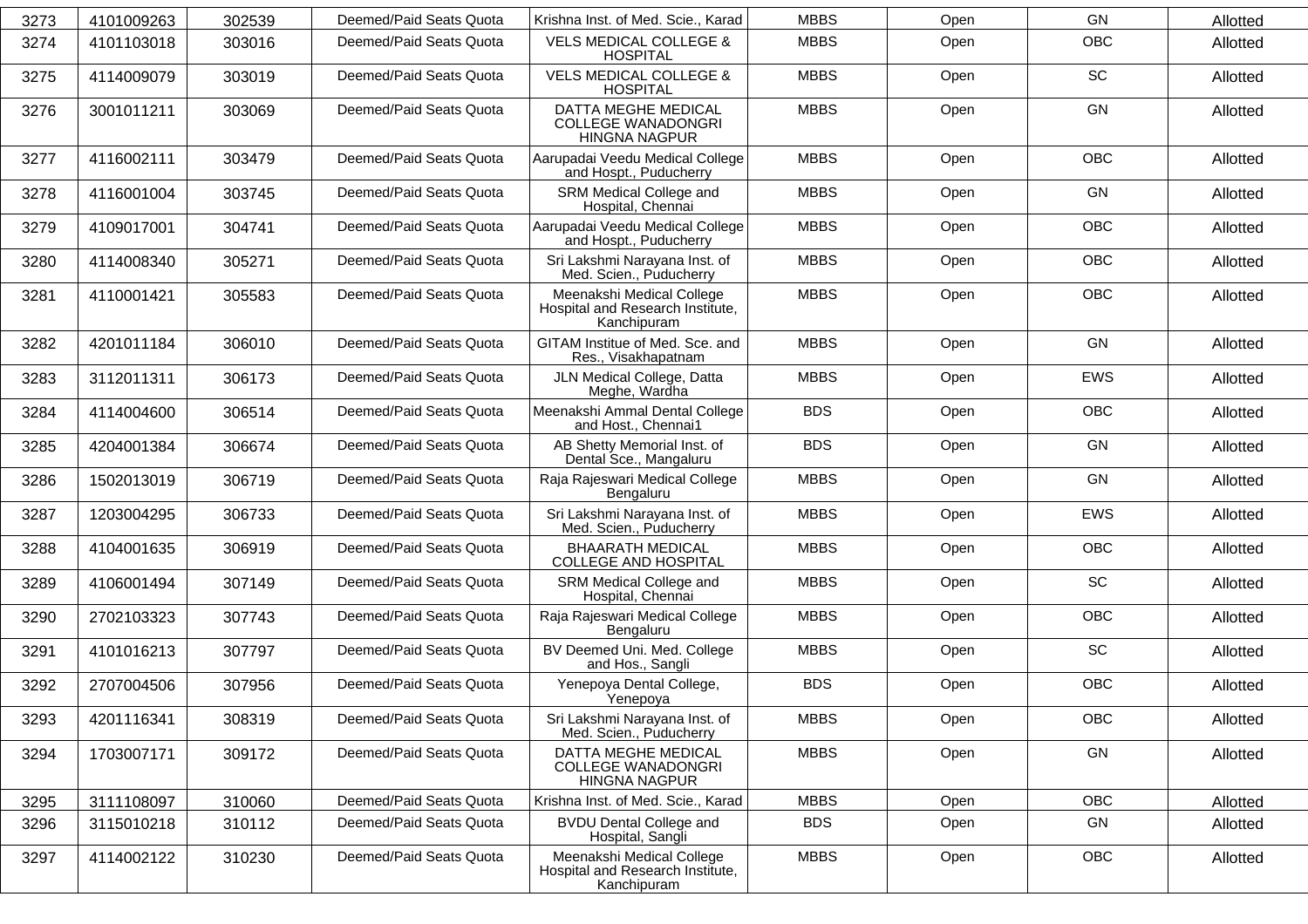| 3298 | 4110007106 | 310291 | Deemed/Paid Seats Quota       | Sri Lakshmi Narayana Inst. of<br>Med. Scien., Puducherry                     | <b>MBBS</b>          | Open      | <b>OBC</b> | Allotted |
|------|------------|--------|-------------------------------|------------------------------------------------------------------------------|----------------------|-----------|------------|----------|
| 3299 | 4407006717 | 310950 | Deemed/Paid Seats Quota       | Raja Rajeswari Medical College<br>Bengaluru                                  | <b>MBBS</b>          | Open      | GN         | Allotted |
| 3300 | 4115001450 | 311064 | Deemed/Paid Seats Quota       | <b>BHAARATH MEDICAL</b><br><b>COLLEGE AND HOSPITAL</b>                       | <b>MBBS</b>          | Open      | <b>OBC</b> | Allotted |
| 3301 | 3109008170 | 312008 | Deemed/Paid Seats Quota       | Dr. DYP Edu. Soc. Deemed Uni.,<br>Kolhapur                                   | <b>MBBS</b>          | Open      | EWS        | Allotted |
| 3302 | 2811013127 | 312085 | Deemed/Paid Seats Quota       | Sri Lakshmi Narayana Inst. of<br>Med. Scien., Puducherry                     | <b>MBBS</b>          | Open      | <b>OBC</b> | Allotted |
| 3303 | 4106001256 | 312342 | Deemed/Paid Seats Quota       | <b>VELS MEDICAL COLLEGE &amp;</b><br><b>HOSPITAL</b>                         | <b>MBBS</b>          | Open      | <b>OBC</b> | Allotted |
| 3304 | 4114004259 | 312772 | Deemed/Paid Seats Quota       | Meenakshi Medical College<br>Hospital and Research Institute,<br>Kanchipuram | <b>MBBS</b>          | Open      | <b>OBC</b> | Allotted |
| 3305 | 2001315158 | 313210 | Deemed/Paid Seats Quota       | MANAV RACHNA DENTAL<br><b>COLLEGE FARIDABAD</b>                              | <b>BDS</b>           | Open      | GN         | Allotted |
| 3306 | 1205010305 | 313445 | Deemed/Paid Seats Quota       | Sri Lakshmi Narayana Inst. of<br>Med. Scien., Puducherry                     | <b>MBBS</b>          | Open      | OBC        | Allotted |
| 3307 | 4101113385 | 314188 | Deemed/Paid Seats Quota       | ACS Medical College and<br>Hospital, Chennai                                 | <b>MBBS</b>          | Open      | OBC        | Allotted |
| 3308 | 3604006122 | 314216 | Deemed/Paid Seats Quota       | Aarupadai Veedu Medical College<br>and Hospt., Puducherry                    | <b>MBBS</b>          | Open      | GN         | Allotted |
| 3309 | 2209001180 | 314546 | Deemed/Paid Seats Quota       | Krishna Inst. of Med. Scie., Karad                                           | <b>MBBS</b>          | Open      | GN         | Allotted |
| 3310 | 3201003227 | 314860 | <b>B.Sc Nursing All India</b> | College of Nursing RAK CON,<br>New Delhi                                     | <b>B.Sc. Nursing</b> | <b>ST</b> | <b>ST</b>  | Allotted |
| 3311 | 1205015123 | 314987 | Deemed/Paid Seats Quota       | Sri Lakshmi Narayana Inst. of<br>Med. Scien., Puducherry                     | <b>MBBS</b>          | Open      | EWS        | Allotted |
| 3312 | 2702003798 | 315983 | Deemed/Paid Seats Quota       | Mahatma Gandhi Medical<br>College, Pondicherry                               | <b>MBBS</b>          | Open      | GN         | Allotted |
| 3313 | 2001320353 | 316447 | Deemed/Paid Seats Quota       | JLN Medical College, Datta<br>Meghe, Wardha                                  | <b>MBBS</b>          | Open      | SC         | Allotted |
| 3314 | 2702025009 | 316759 | Deemed/Paid Seats Quota       | Aarupadai Veedu Medical College<br>and Hospt., Puducherry                    | <b>MBBS</b>          | Open      | SC         | Allotted |
| 3315 | 2501011296 | 317065 | <b>B.Sc Nursing All India</b> | College of Nursing RAK CON,<br>New Delhi                                     | <b>B.Sc. Nursing</b> | <b>ST</b> | <b>ST</b>  | Allotted |
| 3316 | 3604014440 | 318377 | Deemed/Paid Seats Quota       | GITAM Institue of Med. Sce. and<br>Res., Visakhapatnam                       | <b>MBBS</b>          | Open      | GN         | Allotted |
| 3317 | 4101102955 | 318994 | Deemed/Paid Seats Quota       | ACS Medical College and<br>Hospital, Chennai                                 | <b>MBBS</b>          | Open      | GN         | Allotted |
| 3318 | 4201108495 | 319210 | Deemed/Paid Seats Quota       | Sri Lakshmi Narayana Inst. of<br>Med. Scien., Puducherry                     | <b>MBBS</b>          | Open      | SC         | Allotted |
| 3319 | 3110007003 | 320269 | Deemed/Paid Seats Quota       | Dr. DY Patil Medical College,<br>Navi Mumbai                                 | <b>MBBS</b>          | Open      | OBC        | Allotted |
| 3320 | 1402106123 | 320612 | Deemed/Paid Seats Quota       | JSS Dental College, Mysuru                                                   | <b>BDS</b>           | Open      | GN         | Allotted |
| 3321 | 2001102006 | 321472 | Deemed/Paid Seats Quota       | Santosh Medical College and<br>Hospital, Ghaziabad                           | <b>MBBS</b>          | Open      | GN         | Allotted |
| 3322 | 2001314447 | 321481 | Deemed/Paid Seats Quota       | Dr. DYP Edu. Soc. Deemed Uni.,<br>Kolhapur                                   | <b>MBBS</b>          | Open      | GN         | Allotted |
| 3323 | 4109011500 | 321645 | Deemed/Paid Seats Quota       | VMS Dental College, Salem                                                    | <b>BDS</b>           | Open      | OBC        | Allotted |
| 3324 | 4113007225 | 321866 | Deemed/Paid Seats Quota       | <b>BHAARATH MEDICAL</b><br><b>COLLEGE AND HOSPITAL</b>                       | <b>MBBS</b>          | Open      | OBC        | Allotted |
|      |            |        |                               |                                                                              |                      |           |            |          |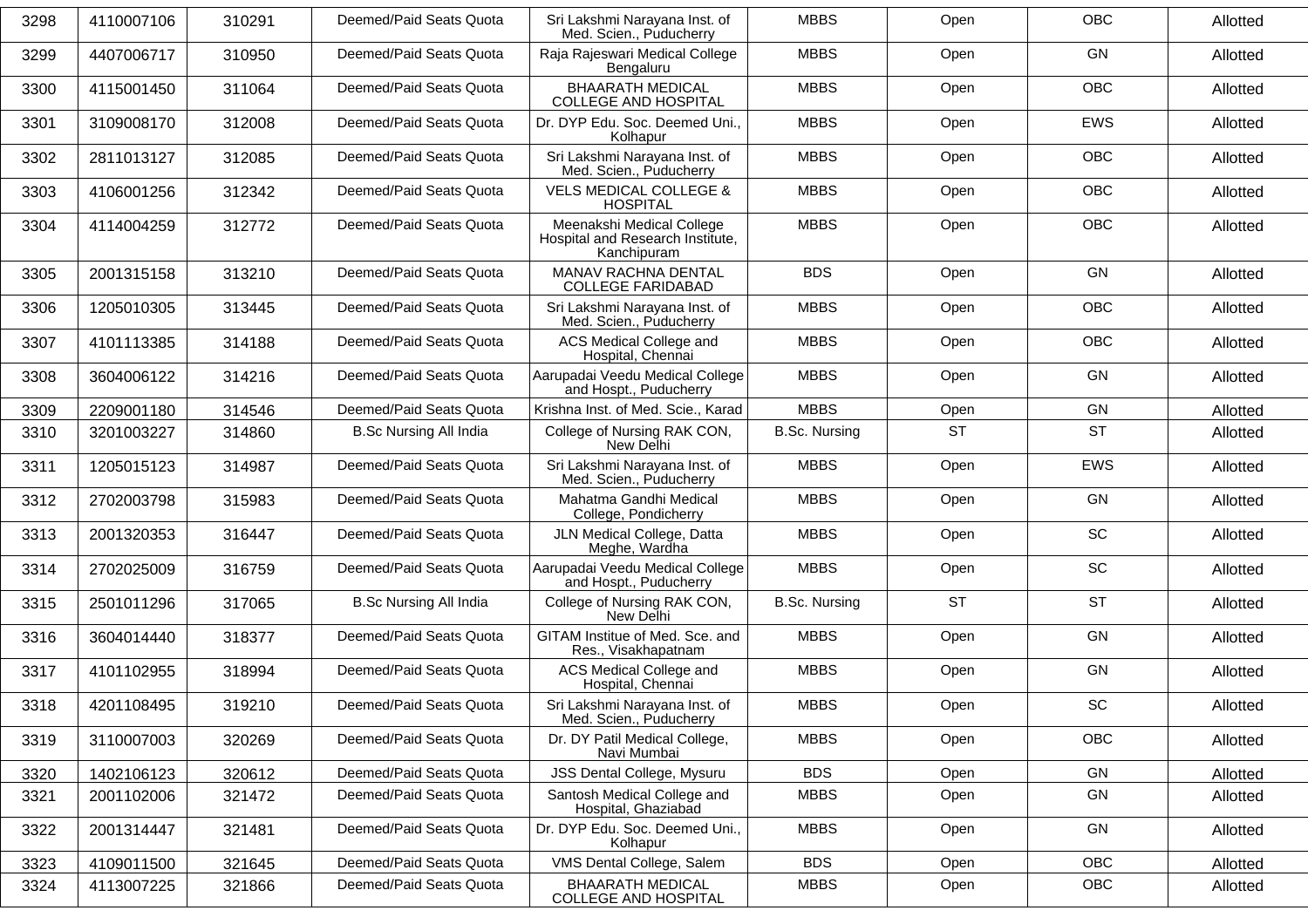| 3325 | 1205028001 | 322396 | Deemed/Paid Seats Quota | Sri Lakshmi Narayana Inst. of<br>Med. Scien., Puducherry                     | <b>MBBS</b> | Open | <b>GN</b>  | Allotted |
|------|------------|--------|-------------------------|------------------------------------------------------------------------------|-------------|------|------------|----------|
| 3326 | 4105002150 | 322783 | Deemed/Paid Seats Quota | Mahatma Gandhi Medical<br>College, Pondicherry                               | <b>MBBS</b> | Open | OBC        | Allotted |
| 3327 | 4201106644 | 323451 | Deemed/Paid Seats Quota | Sri Lakshmi Narayana Inst. of<br>Med. Scien., Puducherry                     | <b>MBBS</b> | Open | GN         | Allotted |
| 3328 | 3110103775 | 323545 | Deemed/Paid Seats Quota | Dr. DY Patil Dental College and<br>Hosp. Navi Mumbai                         | <b>BDS</b>  | Open | GN         | Allotted |
| 3329 | 2810011106 | 323608 | Deemed/Paid Seats Quota | Meenakshi Medical College<br>Hospital and Research Institute,<br>Kanchipuram | <b>MBBS</b> | Open | OBC        | Allotted |
| 3330 | 4202007012 | 323800 | Deemed/Paid Seats Quota | Dr. DY Patil Medical College and<br>Hospt., Pune                             | <b>MBBS</b> | Open | GN         | Allotted |
| 3331 | 4101112059 | 323931 | Deemed/Paid Seats Quota | SRI LALITHAMBIGAI MEDICAL<br><b>COLLEGE &amp; HOSPITAL</b>                   | <b>MBBS</b> | Open | GN         | Allotted |
| 3332 | 4201119264 | 323962 | Deemed/Paid Seats Quota | Meenakshi Medical College<br>Hospital and Research Institute,<br>Kanchipuram | <b>MBBS</b> | Open | OBC        | Allotted |
| 3333 | 2808004024 | 324370 | Deemed/Paid Seats Quota | Sri Lakshmi Narayana Inst. of<br>Med. Scien., Puducherry                     | <b>MBBS</b> | Open | OBC        | Allotted |
| 3334 | 3604001351 | 324696 | Non-Resident Indian     | Institute of Medical Sciences and<br>SUM Host., Bhubaneswar                  | <b>MBBS</b> | Open | GN         | Allotted |
| 3335 | 2304002250 | 324850 | Deemed/Paid Seats Quota | MM College of Dental Scie. and<br>Res., Mullana                              | <b>BDS</b>  | Open | GN         | Allotted |
| 3336 | 3116004009 | 325079 | Deemed/Paid Seats Quota | Rural Dental College, Loni                                                   | <b>BDS</b>  | Open | OBC        | Allotted |
| 3337 | 3116008074 | 325096 | Deemed/Paid Seats Quota | Sri Lakshmi Narayana Inst. of<br>Med. Scien., Puducherry                     | <b>MBBS</b> | Open | OBC        | Allotted |
| 3338 | 4110016288 | 325203 | Deemed/Paid Seats Quota | Vinayaka Missions Medical<br>College and Hospital, Karaikal                  | <b>MBBS</b> | Open | SC         | Allotted |
| 3339 | 4106011015 | 325569 | Deemed/Paid Seats Quota | Chettinad Hos. and Res. Inst.,<br>Kancheepuram                               | <b>MBBS</b> | Open | <b>OBC</b> | Allotted |
| 3340 | 4103001104 | 325764 | Deemed/Paid Seats Quota | Vinayaka Missions Medical<br>College and Hospital, Karaikal                  | <b>MBBS</b> | Open | GN         | Allotted |
| 3341 | 4103002576 | 325900 | Deemed/Paid Seats Quota | Indira Gandhi Dental College and<br>SBV, Pondycherry                         | <b>BDS</b>  | Open | OBC        | Allotted |
| 3342 | 3106001126 | 326385 | Non-Resident Indian     | Rural Medical College and PIMS,<br>Loni                                      | <b>MBBS</b> | Open | GN         | Allotted |
| 3343 | 4112007481 | 327278 | Deemed/Paid Seats Quota | ACS Medical College and<br>Hospital, Chennai                                 | <b>MBBS</b> | Open | OBC        | Allotted |
| 3344 | 2703007234 | 328285 | Deemed/Paid Seats Quota | Raja Rajeswari Medical College<br>Bengaluru                                  | <b>MBBS</b> | Open | GN         | Allotted |
| 3345 | 3607005261 | 328857 | Deemed/Paid Seats Quota | Aarupadai Veedu Medical College<br>and Hospt., Puducherry                    | <b>MBBS</b> | Open | <b>OBC</b> | Allotted |
| 3346 | 4112011098 | 329048 | Deemed/Paid Seats Quota | Chettinad Hos. and Res. Inst.,<br>Kancheepuram                               | <b>MBBS</b> | Open | OBC        | Allotted |
| 3347 | 4103004431 | 329103 | Deemed/Paid Seats Quota | Meenakshi Medical College<br>Hospital and Research Institute,<br>Kanchipuram | <b>MBBS</b> | Open | GN         | Allotted |
| 3348 | 4118001153 | 329312 | Deemed/Paid Seats Quota | Sri Lakshmi Narayana Inst. of<br>Med. Scien., Puducherry                     | <b>MBBS</b> | Open | OBC        | Allotted |
| 3349 | 3115021277 | 330290 | Deemed/Paid Seats Quota | <b>BVDU Dental College and</b><br>Hospital, Navi Mumbai                      | <b>BDS</b>  | Open | GN         | Allotted |
|      |            |        |                         |                                                                              |             |      |            |          |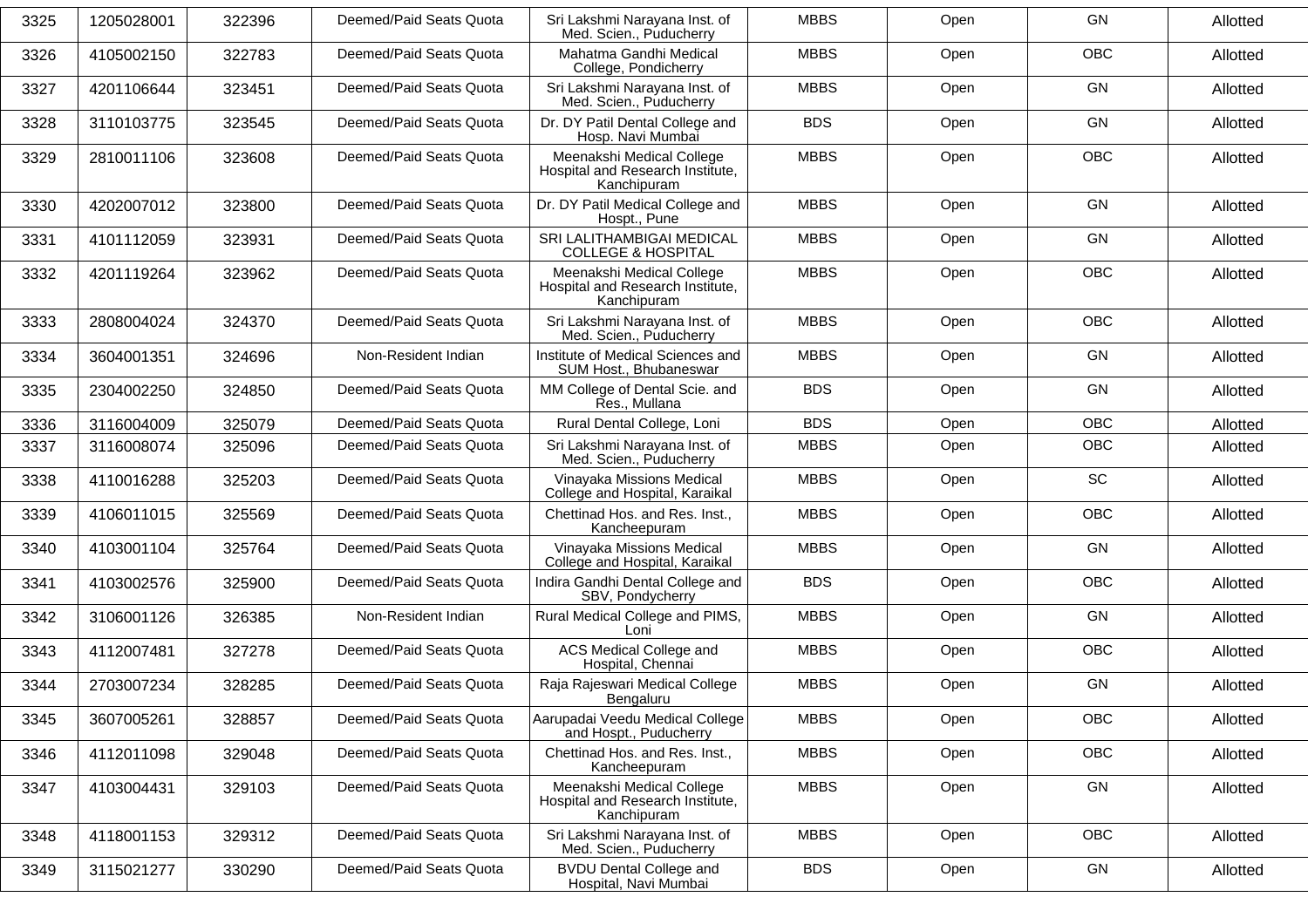| 3350 | 2806011050 | 330292 | Deemed/Paid Seats Quota | SRM Medical College and<br>Hospital, Chennai                                    | <b>MBBS</b> | Open | GN         | Allotted |
|------|------------|--------|-------------------------|---------------------------------------------------------------------------------|-------------|------|------------|----------|
| 3351 | 3111011054 | 330441 | Deemed/Paid Seats Quota | <b>DATTA MEGHE MEDICAL</b><br><b>COLLEGE WANADONGRI</b><br><b>HINGNA NAGPUR</b> | <b>MBBS</b> | Open | <b>OBC</b> | Allotted |
| 3352 | 4204003324 | 330532 | Deemed/Paid Seats Quota | Manipal College of Dental Sce.,<br>Manipal                                      | <b>BDS</b>  | Open | <b>GN</b>  | Allotted |
| 3353 | 4114003102 | 332071 | Deemed/Paid Seats Quota | <b>VELS MEDICAL COLLEGE &amp;</b><br><b>HOSPITAL</b>                            | <b>MBBS</b> | Open | <b>OBC</b> | Allotted |
| 3354 | 3115020091 | 332362 | Non-Resident Indian     | Rural Medical College and PIMS,<br>Loni                                         | <b>MBBS</b> | Open | <b>ST</b>  | Allotted |
| 3355 | 4113001705 | 332618 | Deemed/Paid Seats Quota | Sri Lakshmi Narayana Inst. of<br>Med. Scien., Puducherry                        | <b>MBBS</b> | Open | GN         | Allotted |
| 3356 | 3905102361 | 332717 | Deemed/Paid Seats Quota | Dr. DYP Edu. Soc. Deemed Uni.,<br>Kolhapur                                      | <b>MBBS</b> | Open | GN         | Allotted |
| 3357 | 3001009175 | 333346 | Deemed/Paid Seats Quota | <b>DATTA MEGHE MEDICAL</b><br><b>COLLEGE WANADONGRI</b><br><b>HINGNA NAGPUR</b> | <b>MBBS</b> | Open | GN         | Allotted |
| 3358 | 3004016122 | 333554 | Deemed/Paid Seats Quota | Krishna Inst. of Med. Scie., Karad                                              | <b>MBBS</b> | Open | <b>SC</b>  | Allotted |
| 3359 | 3003129144 | 333573 | Deemed/Paid Seats Quota | JLN Medical College, Datta<br>Meghe, Wardha                                     | <b>MBBS</b> | Open | GN         | Allotted |
| 3360 | 1205004009 | 334016 | Deemed/Paid Seats Quota | Meenakshi Medical College<br>Hospital and Research Institute,<br>Kanchipuram    | <b>MBBS</b> | Open | <b>EWS</b> | Allotted |
| 3361 | 4101112254 | 334029 | Deemed/Paid Seats Quota | Meenakshi Medical College<br>Hospital and Research Institute,<br>Kanchipuram    | <b>MBBS</b> | Open | <b>OBC</b> | Allotted |
| 3362 | 3102001702 | 334178 | Deemed/Paid Seats Quota | Dr. DYP Edu. Soc. Deemed Uni.,<br>Kolhapur                                      | <b>MBBS</b> | Open | <b>GN</b>  | Allotted |
| 3363 | 4113005122 | 334608 | Deemed/Paid Seats Quota | <b>BHAARATH MEDICAL</b><br><b>COLLEGE AND HOSPITAL</b>                          | <b>MBBS</b> | Open | <b>OBC</b> | Allotted |
| 3364 | 4109008111 | 335368 | Deemed/Paid Seats Quota | SRM Dental College, Chennai                                                     | <b>BDS</b>  | Open | SC         | Allotted |
| 3365 | 2809006109 | 335422 | Deemed/Paid Seats Quota | Mahatma Gandhi Medical<br>College, Pondicherry                                  | <b>MBBS</b> | Open | <b>OBC</b> | Allotted |
| 3366 | 3001005053 | 336130 | Deemed/Paid Seats Quota | Aarupadai Veedu Medical College<br>and Hospt., Puducherry                       | <b>MBBS</b> | Open | OBC        | Allotted |
| 3367 | 4109007485 | 336262 | Deemed/Paid Seats Quota | <b>VELS MEDICAL COLLEGE &amp;</b><br><b>HOSPITAL</b>                            | <b>MBBS</b> | Open | <b>GN</b>  | Allotted |
| 3368 | 2702108467 | 337007 | Deemed/Paid Seats Quota | Raja Rajeswari Medical College<br>Bengaluru                                     | <b>MBBS</b> | Open | GN         | Allotted |
| 3369 | 4102004413 | 337210 | Deemed/Paid Seats Quota | Sri Lakshmi Narayana Inst. of<br>Med. Scien., Puducherry                        | <b>MBBS</b> | Open | OBC        | Allotted |
| 3370 | 4101003425 | 337357 | Deemed/Paid Seats Quota | Meenakshi Medical College<br>Hospital and Research Institute,<br>Kanchipuram    | <b>MBBS</b> | Open | <b>OBC</b> | Allotted |
| 3371 | 2001302122 | 337601 | Deemed/Paid Seats Quota | Manipal College of Dental Sce.,<br>Manipal                                      | <b>BDS</b>  | Open | GN         | Allotted |
| 3372 | 2812013173 | 338167 | Deemed/Paid Seats Quota | Krishna Inst. of Med. Scie., Karad                                              | <b>MBBS</b> | Open | EWS        | Allotted |
| 3373 | 3604003783 | 338427 | Non-Resident Indian     | Institute of Medical Sciences and<br>SUM Host., Bhubaneswar                     | <b>MBBS</b> | Open | GN         | Allotted |
| 3374 | 4114006187 | 339215 | Deemed/Paid Seats Quota | Sri Lakshmi Narayana Inst. of<br>Med. Scien., Puducherry                        | <b>MBBS</b> | Open | OBC        | Allotted |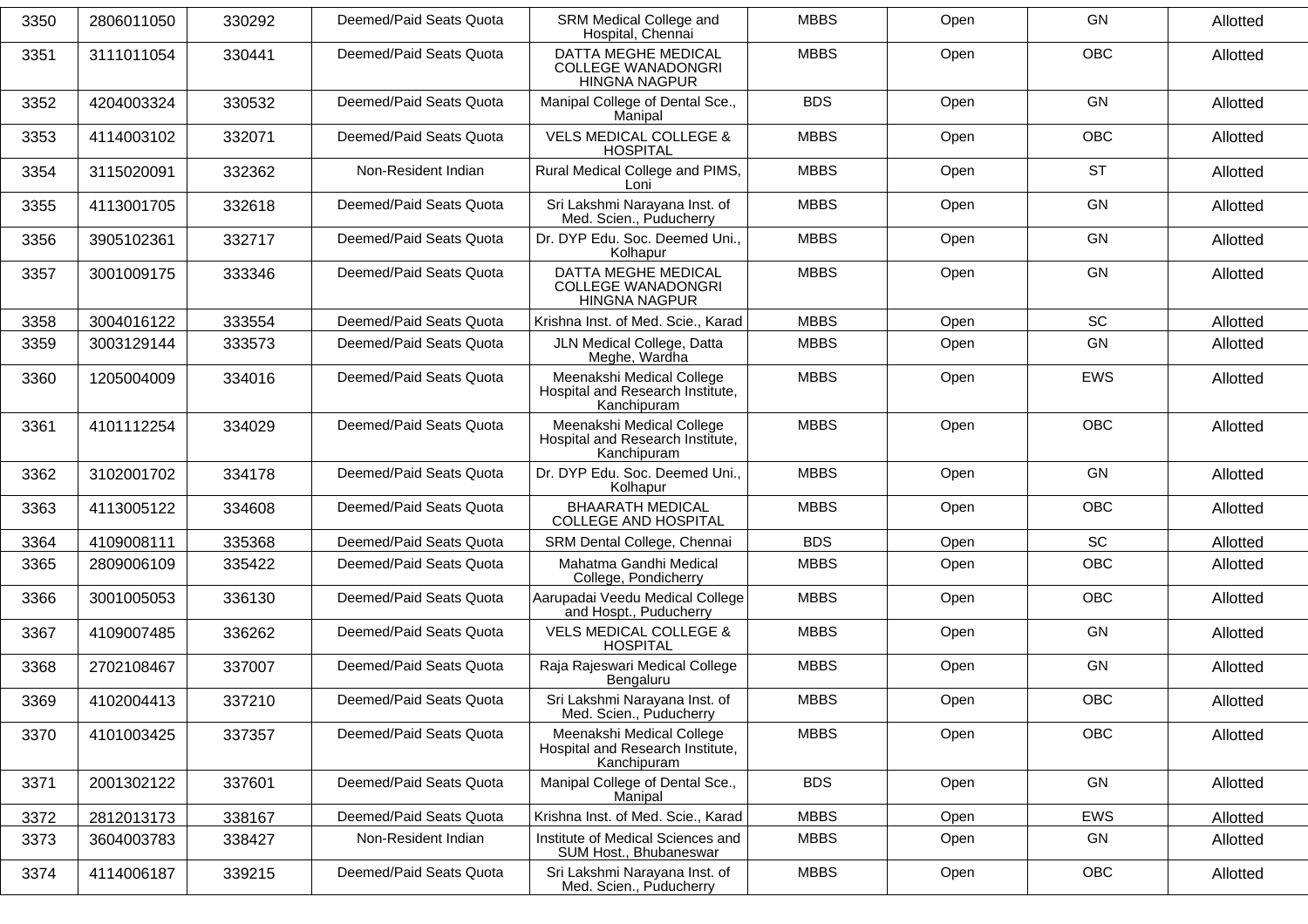| 3375 | 3110002349 | 339711 | Jain Minority Quota     | K M Shah Dental Collegel,<br>SumanDeep Vidyapeeth<br>Vadodara                | <b>BDS</b>  | Open | GN         | Allotted |
|------|------------|--------|-------------------------|------------------------------------------------------------------------------|-------------|------|------------|----------|
| 3376 | 3110111221 | 339714 | Deemed/Paid Seats Quota | Krishna Inst. of Med. Scie., Karad                                           | <b>MBBS</b> | Open | <b>OBC</b> | Allotted |
| 3377 | 1208001112 | 339834 | Deemed/Paid Seats Quota | Sri Lakshmi Narayana Inst. of<br>Med. Scien., Puducherry                     | <b>MBBS</b> | Open | GN         | Allotted |
| 3378 | 4109005361 | 339880 | Deemed/Paid Seats Quota | Aarupadai Veedu Medical College<br>and Hospt., Puducherry                    | <b>MBBS</b> | Open | OBC        | Allotted |
| 3379 | 4102001921 | 340045 | Deemed/Paid Seats Quota | Sri Lakshmi Narayana Inst. of<br>Med. Scien., Puducherry                     | <b>MBBS</b> | Open | <b>OBC</b> | Allotted |
| 3380 | 4208006161 | 340554 | Deemed/Paid Seats Quota | Meenakshi Medical College<br>Hospital and Research Institute,<br>Kanchipuram | <b>MBBS</b> | Open | SC         | Allotted |
| 3381 | 4106002645 | 340682 | Deemed/Paid Seats Quota | Sri Lakshmi Narayana Inst. of<br>Med. Scien., Puducherry                     | <b>MBBS</b> | Open | <b>SC</b>  | Allotted |
| 3382 | 9902002183 | 340800 | Deemed/Paid Seats Quota | Dr. DY Patil Medical College and<br>Hospt., Pune                             | <b>MBBS</b> | Open | GN         | Allotted |
| 3383 | 4107001665 | 340883 | Deemed/Paid Seats Quota | Meenakshi Ammal Dental College<br>and Host., Chennai1                        | <b>BDS</b>  | Open | OBC        | Allotted |
| 3384 | 4113010207 | 341035 | Deemed/Paid Seats Quota | ACS Medical College and<br>Hospital, Chennai                                 | <b>MBBS</b> | Open | <b>OBC</b> | Allotted |
| 3385 | 4109003920 | 342160 | Deemed/Paid Seats Quota | Meenakshi Medical College<br>Hospital and Research Institute,<br>Kanchipuram | <b>MBBS</b> | Open | OBC        | Allotted |
| 3386 | 3111015044 | 342272 | Deemed/Paid Seats Quota | JLN Medical College, Datta<br>Meghe, Wardha                                  | <b>MBBS</b> | Open | <b>GN</b>  | Allotted |
| 3387 | 3110104002 | 342322 | Deemed/Paid Seats Quota | Dr. DYP Edu. Soc. Deemed Uni.,<br>Kolhapur                                   | <b>MBBS</b> | Open | SC         | Allotted |
| 3388 | 1201004423 | 342417 | Deemed/Paid Seats Quota | Meenakshi Medical College<br>Hospital and Research Institute,<br>Kanchipuram | <b>MBBS</b> | Open | <b>GN</b>  | Allotted |
| 3389 | 1202017031 | 342421 | Deemed/Paid Seats Quota | Dr. DYP Edu. Soc. Deemed Uni.,<br>Kolhapur                                   | <b>MBBS</b> | Open | <b>OBC</b> | Allotted |
| 3390 | 3104005254 | 342428 | Deemed/Paid Seats Quota | JLN Medical College, Datta<br>Meghe, Wardha                                  | <b>MBBS</b> | Open | GN         | Allotted |
| 3391 | 4410007487 | 342435 | Deemed/Paid Seats Quota | Santosh Dental College and<br>Hospital, Ghaziabad                            | <b>BDS</b>  | Open | OBC        | Allotted |
| 3392 | 3601003011 | 342663 | Non-Resident Indian     | Institute of Medical Sciences and<br>SUM Host., Bhubaneswar                  | <b>MBBS</b> | Open | <b>GN</b>  | Allotted |
| 3393 | 4110002053 | 343206 | Deemed/Paid Seats Quota | SRM Katt. Dental College and<br>Hospt. Chennai                               | <b>BDS</b>  | Open | <b>OBC</b> | Allotted |
| 3394 | 3903107090 | 343544 | Deemed/Paid Seats Quota | Dr. DY Patil Medical College,<br>Navi Mumbai                                 | <b>MBBS</b> | Open | GN         | Allotted |
| 3395 | 4101112049 | 344233 | Deemed/Paid Seats Quota | Mahatma Gandhi Medical<br>College, Pondicherry                               | <b>MBBS</b> | Open | GN         | Allotted |
| 3396 | 2702002687 | 345222 | Deemed/Paid Seats Quota | Raja Rajeswari Medical College<br>Bengaluru                                  | <b>MBBS</b> | Open | <b>ST</b>  | Allotted |
| 3397 | 3115006309 | 345330 | Deemed/Paid Seats Quota | Saveetha Dental College,<br>Chennai                                          | <b>BDS</b>  | Open | GN         | Allotted |
| 3398 | 3114006371 | 346170 | Deemed/Paid Seats Quota | <b>BVDU Dental College and</b><br>Hospital, Navi Mumbai                      | <b>BDS</b>  | Open | GN         | Allotted |
| 3399 | 4114007178 | 346250 | Deemed/Paid Seats Quota | Meenakshi Medical College<br>Hospital and Research Institute,<br>Kanchipuram | <b>MBBS</b> | Open | <b>OBC</b> | Allotted |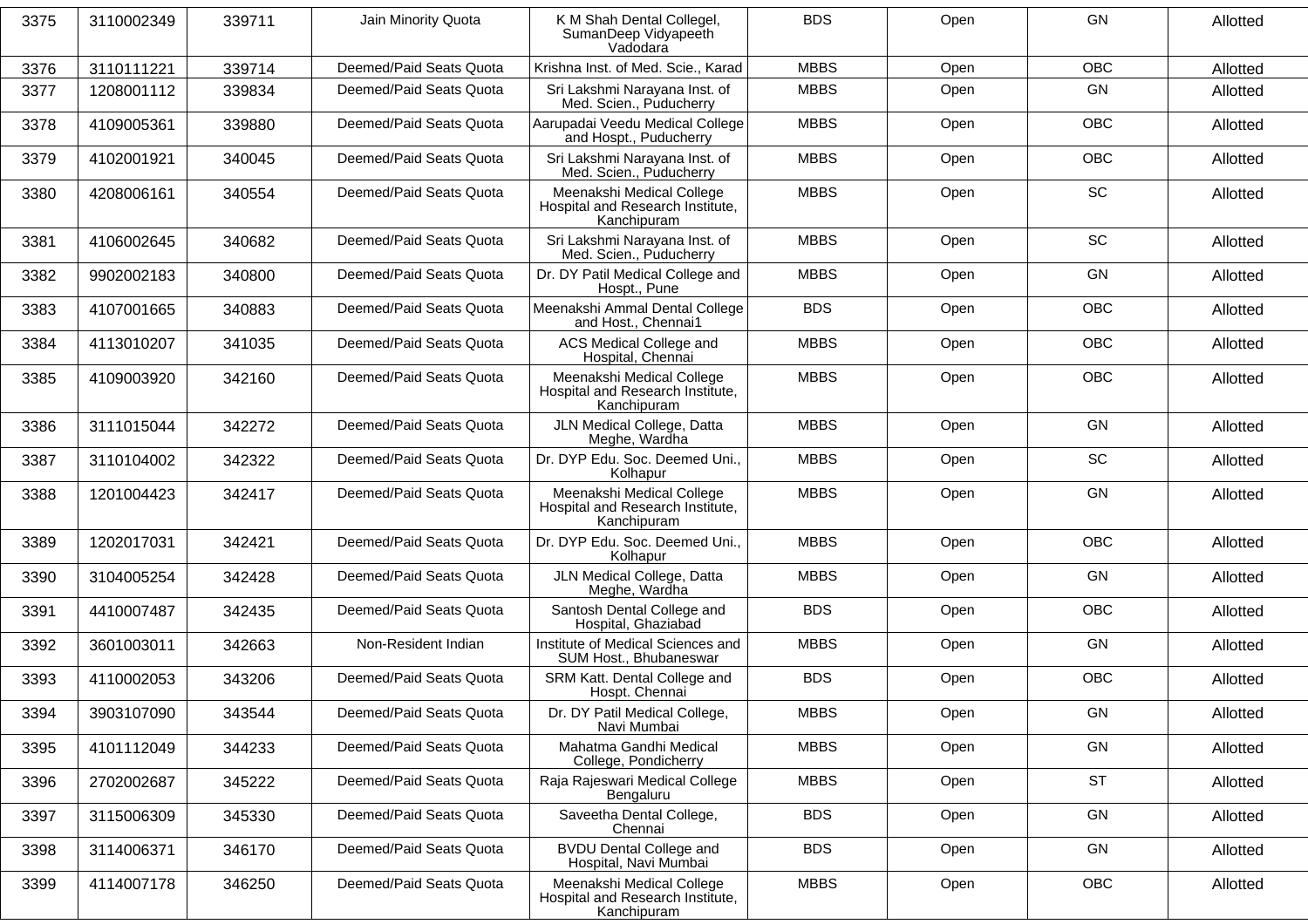| 3400 | 4101105452 | 346290 | Deemed/Paid Seats Quota                   | <b>BHAARATH MEDICAL</b><br><b>COLLEGE AND HOSPITAL</b>                       | <b>MBBS</b>          | Open     | SC                           | Allotted                   |
|------|------------|--------|-------------------------------------------|------------------------------------------------------------------------------|----------------------|----------|------------------------------|----------------------------|
| 3401 | 1206029051 | 346626 | Deemed/Paid Seats Quota                   | Sri Lakshmi Narayana Inst. of<br>Med. Scien., Puducherry                     | <b>MBBS</b>          | Open     | <b>OBC</b>                   | Allotted                   |
| 3402 | 4101011341 | 346633 | Deemed/Paid Seats Quota                   | Mahatma Gandhi Medical<br>College, Pondicherry                               | <b>MBBS</b>          | Open     | <b>OBC</b>                   | Allotted                   |
| 3403 | 4114003363 | 346888 | Deemed/Paid Seats Quota                   | Sri Lakshmi Narayana Inst. of<br>Med. Scien., Puducherry                     | <b>MBBS</b>          | Open     | <b>OBC</b>                   | Allotted                   |
| 3404 | 2001310360 | 347067 | <b>B.Sc Nursing Delhi NCR CW</b><br>Quota | College of Nursing LHMC, New<br>Delhi                                        | <b>B.Sc. Nursing</b> | Open     | <b>EWS</b>                   | Allotted( CW Rank<br>:132) |
| 3405 | 2702022413 | 347123 | Deemed/Paid Seats Quota                   | Raja Rajeswari Medical College<br>Bengaluru                                  | <b>MBBS</b>          | Open     | <b>OBC</b>                   | Allotted                   |
| 3406 | 3701003327 | 347172 | Deemed/Paid Seats Quota                   | Aarupadai Veedu Medical College<br>and Hospt., Puducherry                    | <b>MBBS</b>          | Open     | <b>OBC</b>                   | Allotted                   |
| 3407 | 2304013003 | 347588 | Deemed/Paid Seats Quota                   | VMKV Medical College and<br>Hospital, Salem                                  | <b>MBBS</b>          | Open     | GN                           | Allotted                   |
| 3408 | 4106012071 | 348212 | Deemed/Paid Seats Quota                   | SRM Dental College, Chennai                                                  | <b>BDS</b>           | Open     | GN                           | Allotted                   |
| 3409 | 2702111007 | 348447 | Deemed/Paid Seats Quota                   | Raja Rajeswari Medical College<br>Bengaluru                                  | <b>MBBS</b>          | Open     | GN                           | Allotted                   |
| 3410 | 3114003518 | 348820 | Deemed/Paid Seats Quota                   | Krishna Inst. of Med. Scie., Karad                                           | <b>MBBS</b>          | Open     | GN                           | Allotted                   |
| 3411 | 2806021181 | 348843 | Deemed/Paid Seats Quota                   | Mahatma Gandhi Medical<br>College, Pondicherry                               | <b>MBBS</b>          | Open     | OBC                          | Allotted                   |
| 3412 | 4109002751 | 348890 | Deemed/Paid Seats Quota                   | Aarupadai Veedu Medical College<br>and Hospt., Puducherry                    | <b>MBBS</b>          | Open     | SC                           | Allotted                   |
| 3413 | 2801018599 | 349071 | Deemed/Paid Seats Quota                   | SRM Medical College and<br>Hospital, Chennai                                 | <b>MBBS</b>          | Open     | GN                           | Allotted                   |
| 3414 | 3110001886 | 349261 | Deemed/Paid Seats Quota                   | Dr. DY Patil Medical College,<br>Navi Mumbai                                 | <b>MBBS</b>          | Open     | GN                           | Allotted                   |
| 3415 | 2808102512 | 350028 | Deemed/Paid Seats Quota                   | Vinayaka Missions Medical<br>College and Hospital, Karaikal                  | <b>MBBS</b>          | Open     | <b>GN</b>                    | Allotted                   |
| 3416 | 4115004235 | 350214 | Deemed/Paid Seats Quota                   | <b>BHAARATH MEDICAL</b><br><b>COLLEGE AND HOSPITAL</b>                       | <b>MBBS</b>          | Open     | SC                           | Allotted                   |
| 3417 | 4102002890 | 350518 | Deemed/Paid Seats Quota                   | Sri Lakshmi Narayana Inst. of<br>Med. Scien., Puducherry                     | <b>MBBS</b>          | Open     | OBC                          | Allotted                   |
| 3418 | 3118009223 | 351105 | Deemed/Paid Seats Quota                   | Dr. DY Patil Medical College and<br>Hospt., Pune                             | <b>MBBS</b>          | Open     | <b>OBC</b>                   | Allotted                   |
| 3419 | 4601006215 | 351146 | Open Seat Quota                           | AllMS, Bhubaneswar                                                           | <b>MBBS</b>          | Open PwD | <b>GN PwD</b>                | Allotted                   |
| 3420 | 4114004168 | 351509 | Deemed/Paid Seats Quota                   | Meenakshi Medical College<br>Hospital and Research Institute,<br>Kanchipuram | <b>MBBS</b>          | Open     | <b>OBC</b>                   | Allotted                   |
| 3421 | 4107002197 | 351780 | Deemed/Paid Seats Quota                   | Sri Lakshmi Narayana Inst. of<br>Med. Scien., Puducherry                     | <b>MBBS</b>          | Open     | OBC                          | Allotted                   |
| 3422 | 3115001590 | 352200 | Non-Resident Indian                       | Bharati Vidyapeeth DU Medical<br>College                                     | <b>MBBS</b>          | Open     | GN                           | Allotted                   |
| 3423 | 2302001653 | 352339 | Deemed/Paid Seats Quota                   | Raja Rajeswari Medical College<br>Bengaluru                                  | <b>MBBS</b>          | Open     | GN                           | Allotted                   |
| 3424 | 4110004078 | 352685 | Deemed/Paid Seats Quota                   | Meenakshi Medical College<br>Hospital and Research Institute,<br>Kanchipuram | <b>MBBS</b>          | Open     | OBC                          | Allotted                   |
| 3425 | 4110007322 | 353025 | Deemed/Paid Seats Quota                   | Sri Lakshmi Narayana Inst. of<br>Med. Scien., Puducherry                     | <b>MBBS</b>          | Open     | OBC                          | Allotted                   |
| 3426 | 4106008184 | 353637 | Deemed/Paid Seats Quota                   | SRM Katt. Dental College and<br>Hospt. Chennai                               | <b>BDS</b>           | Open     | $\operatorname{\textsf{SC}}$ | Allotted                   |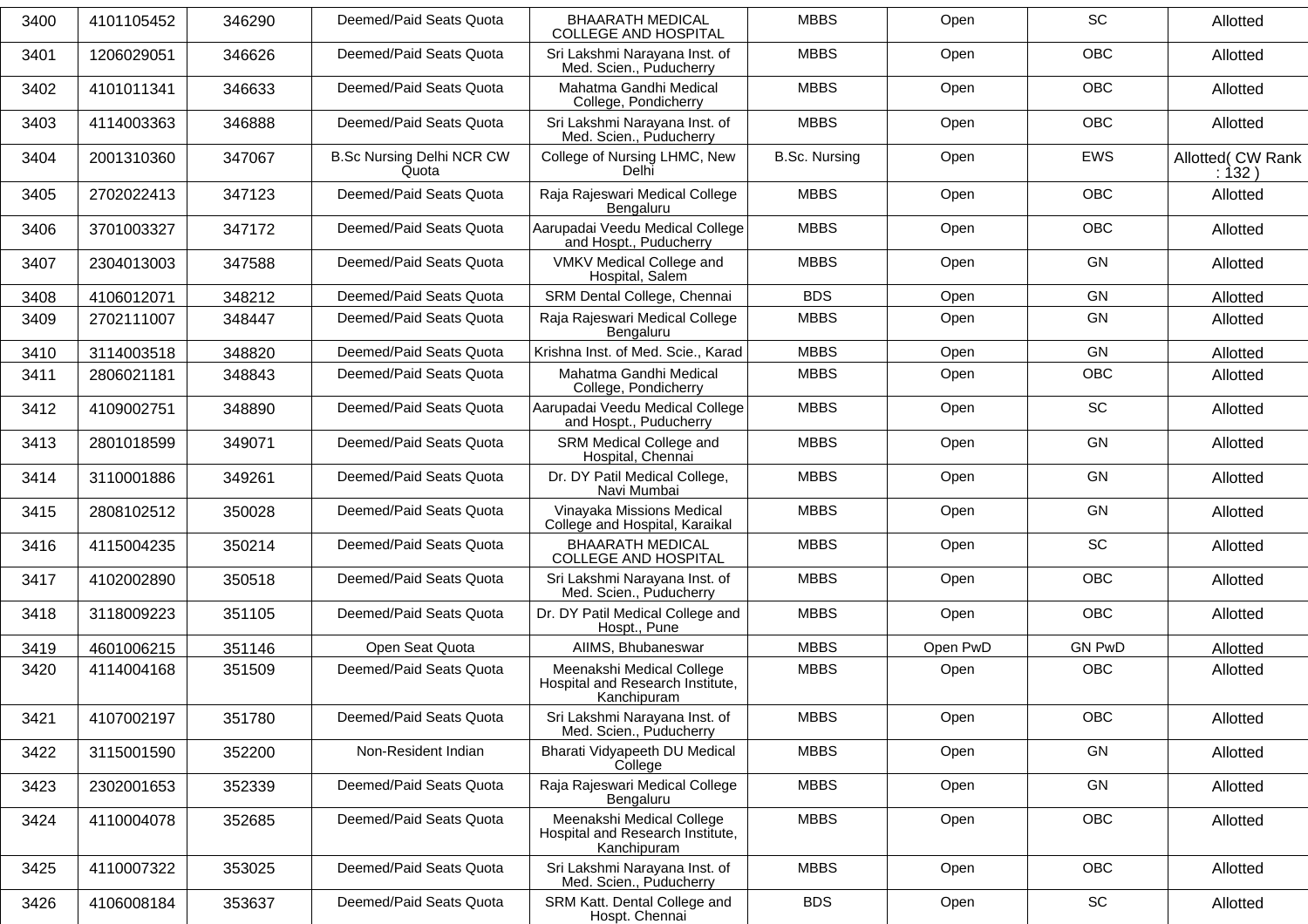| 3427 | 3002007264 | 353662 | Deemed/Paid Seats Quota | Santosh Medical College and<br>Hospital, Ghaziabad                           | <b>MBBS</b> | Open | SC                           | Allotted |
|------|------------|--------|-------------------------|------------------------------------------------------------------------------|-------------|------|------------------------------|----------|
| 3428 | 3115023280 | 353787 | Deemed/Paid Seats Quota | Dr. DYP Edu. Soc. Deemed Uni.,<br>Kolhapur                                   | <b>MBBS</b> | Open | OBC                          | Allotted |
| 3429 | 2702026303 | 355372 | Deemed/Paid Seats Quota | Sri Lakshmi Narayana Inst. of<br>Med. Scien., Puducherry                     | <b>MBBS</b> | Open | <b>OBC</b>                   | Allotted |
| 3430 | 4101001205 | 355446 | Deemed/Paid Seats Quota | Meenakshi Ammal Dental College<br>and Host., Chennai1                        | <b>BDS</b>  | Open | <b>OBC</b>                   | Allotted |
| 3431 | 4109022267 | 355504 | Deemed/Paid Seats Quota | Sri Lakshmi Narayana Inst. of<br>Med. Scien., Puducherry                     | <b>MBBS</b> | Open | OBC                          | Allotted |
| 3432 | 4102002450 | 355880 | Deemed/Paid Seats Quota | <b>BHAARATH MEDICAL</b><br><b>COLLEGE AND HOSPITAL</b>                       | <b>MBBS</b> | Open | OBC                          | Allotted |
| 3433 | 4106007544 | 355928 | Deemed/Paid Seats Quota | Chettinad Hos. and Res. Inst.,<br>Kancheepuram                               | <b>MBBS</b> | Open | <b>OBC</b>                   | Allotted |
| 3434 | 9902002410 | 357026 | Deemed/Paid Seats Quota | SRI LALITHAMBIGAI MEDICAL<br><b>COLLEGE &amp; HOSPITAL</b>                   | <b>MBBS</b> | Open | <b>GN</b>                    | Allotted |
| 3435 | 3115022027 | 358623 | Non-Resident Indian     | <b>SYMBIOSIS MEDICAL</b><br><b>COLLEGE FOR WOMEN PUNE</b>                    | <b>MBBS</b> | Open | <b>GN</b>                    | Allotted |
| 3436 | 1203001674 | 358649 | Deemed/Paid Seats Quota | Sri Lakshmi Narayana Inst. of<br>Med. Scien., Puducherry                     | <b>MBBS</b> | Open | <b>EWS</b>                   | Allotted |
| 3437 | 3108004788 | 358696 | Deemed/Paid Seats Quota | <b>BVDU Dental College and</b><br>Hospital, Sangli                           | <b>BDS</b>  | Open | <b>EWS</b>                   | Allotted |
| 3438 | 4114001250 | 358915 | Deemed/Paid Seats Quota | Meenakshi Medical College<br>Hospital and Research Institute,<br>Kanchipuram | <b>MBBS</b> | Open | <b>OBC</b>                   | Allotted |
| 3439 | 4112002532 | 358919 | Deemed/Paid Seats Quota | SRM Medical College and<br>Hospital, Chennai                                 | <b>MBBS</b> | Open | OBC                          | Allotted |
| 3440 | 4102007448 | 358932 | Deemed/Paid Seats Quota | Saveetha Dental College,<br>Chennai                                          | <b>BDS</b>  | Open | <b>GN</b>                    | Allotted |
| 3441 | 4101112361 | 359222 | Deemed/Paid Seats Quota | <b>BHAARATH MEDICAL</b><br><b>COLLEGE AND HOSPITAL</b>                       | <b>MBBS</b> | Open | SC                           | Allotted |
| 3442 | 4204002108 | 359655 | Deemed/Paid Seats Quota | Dr. DYP Edu. Soc. Deemed Uni.,<br>Kolhapur                                   | <b>MBBS</b> | Open | <b>GN</b>                    | Allotted |
| 3443 | 4101109005 | 359911 | Deemed/Paid Seats Quota | <b>ACS Medical College and</b><br>Hospital, Chennai                          | <b>MBBS</b> | Open | <b>GN</b>                    | Allotted |
| 3444 | 1601009285 | 360179 | Deemed/Paid Seats Quota | Raja Rajeswari Medical College<br>Bengaluru                                  | <b>MBBS</b> | Open | <b>GN</b>                    | Allotted |
| 3445 | 2001006105 | 360466 | Deemed/Paid Seats Quota | MM College of Dental Scie. and<br>Res., Mullana                              | <b>BDS</b>  | Open | <b>EWS</b>                   | Allotted |
| 3446 | 2201001567 | 360639 | Deemed/Paid Seats Quota | BV Deemed Uni. Med. College<br>and Hos., Sangli                              | <b>MBBS</b> | Open | <b>GN</b>                    | Allotted |
| 3447 | 1202001022 | 361173 | Deemed/Paid Seats Quota | <b>BHAARATH MEDICAL</b><br><b>COLLEGE AND HOSPITAL</b>                       | <b>MBBS</b> | Open | OBC                          | Allotted |
| 3448 | 4402001464 | 361290 | Deemed/Paid Seats Quota | Mahatma Gandhi Medical<br>College, Pondicherry                               | <b>MBBS</b> | Open | GN                           | Allotted |
| 3449 | 3108006099 | 362065 | Deemed/Paid Seats Quota | BV Deemed Uni. Med. College<br>and Hos., Sangli                              | <b>MBBS</b> | Open | SC                           | Allotted |
| 3450 | 3607001369 | 363178 | Deemed/Paid Seats Quota | Sri Lakshmi Narayana Inst. of<br>Med. Scien., Puducherry                     | <b>MBBS</b> | Open | GN                           | Allotted |
| 3451 | 2801015184 | 363332 | Deemed/Paid Seats Quota | Krishna Inst. of Med. Scie., Karad                                           | <b>MBBS</b> | Open | GN                           | Allotted |
| 3452 | 4101007519 | 363353 | Deemed/Paid Seats Quota | Sree Balaji Dental College and<br>Hospital, Chennai                          | <b>BDS</b>  | Open | $\operatorname{\textsf{SC}}$ | Allotted |
|      |            |        |                         |                                                                              |             |      |                              |          |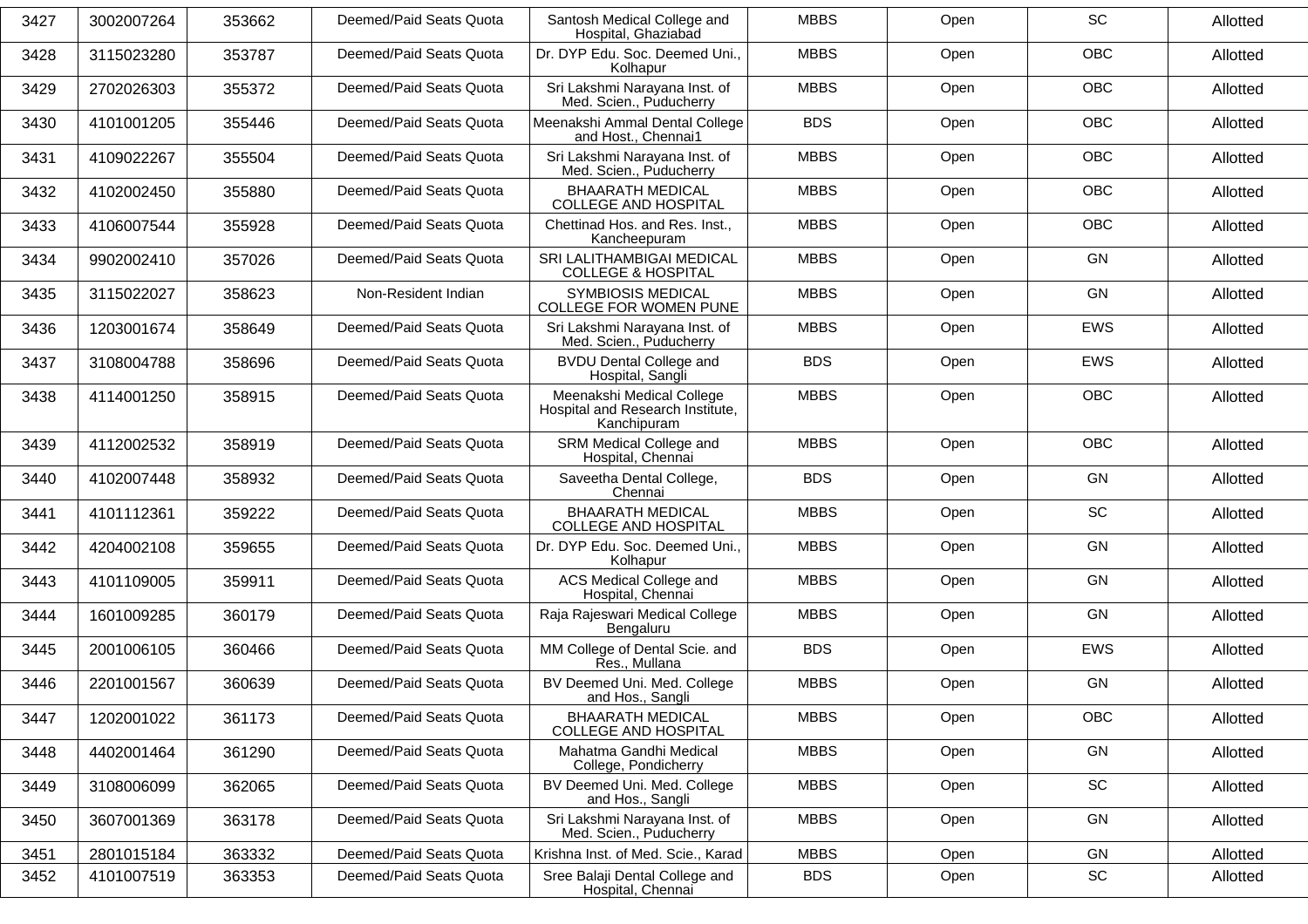| 3453 | 2702109374 | 363587 | Deemed/Paid Seats Quota | Raja Rajeswari Medical College<br>Bengaluru                                  | <b>MBBS</b> | Open           | <b>OBC</b>     | Allotted |
|------|------------|--------|-------------------------|------------------------------------------------------------------------------|-------------|----------------|----------------|----------|
| 3454 | 4110004501 | 363652 | Deemed/Paid Seats Quota | SRM Medical College and<br>Hospital, Chennai                                 | <b>MBBS</b> | Open           | SC             | Allotted |
| 3455 | 2804021257 | 363988 | Deemed/Paid Seats Quota | Vinayaka Missions Medical<br>College and Hospital, Karaikal                  | <b>MBBS</b> | Open           | <b>GN</b>      | Allotted |
| 3456 | 2804006326 | 364002 | Deemed/Paid Seats Quota | <b>VELS MEDICAL COLLEGE &amp;</b><br><b>HOSPITAL</b>                         | <b>MBBS</b> | Open           | <b>OBC</b>     | Allotted |
| 3457 | 4111003258 | 364040 | Deemed/Paid Seats Quota | Sri Lakshmi Narayana Inst. of<br>Med. Scien., Puducherry                     | <b>MBBS</b> | Open           | <b>SC</b>      | Allotted |
| 3458 | 1208002283 | 364175 | Deemed/Paid Seats Quota | Meenakshi Medical College<br>Hospital and Research Institute,<br>Kanchipuram | <b>MBBS</b> | Open           | <b>GN</b>      | Allotted |
| 3459 | 1301002109 | 364242 | Deemed/Paid Seats Quota | Aarupadai Veedu Medical College<br>and Hospt., Puducherry                    | <b>MBBS</b> | Open           | <b>ST</b>      | Allotted |
| 3460 | 4108001800 | 364337 | Deemed/Paid Seats Quota | VMS Dental College, Salem                                                    | <b>BDS</b>  | Open           | <b>OBC</b>     | Allotted |
| 3461 | 3115016176 | 364864 | Deemed/Paid Seats Quota | BV Deemed Uni. Med. College<br>and Hos., Sangli                              | <b>MBBS</b> | Open           | EWS            | Allotted |
| 3462 | 4204003233 | 364928 | Deemed/Paid Seats Quota | Meenakshi Medical College<br>Hospital and Research Institute,<br>Kanchipuram | <b>MBBS</b> | Open           | GN             | Allotted |
| 3463 | 3112022078 | 365071 | Non-Resident Indian     | MGM Medical College,<br>Aurangabad                                           | <b>MBBS</b> | Open           | <b>GN</b>      | Allotted |
| 3464 | 3605016074 | 365129 | Deemed/Paid Seats Quota | GITAM Institue of Med. Sce. and<br>Res., Visakhapatnam                       | <b>MBBS</b> | Open           | <b>GN</b>      | Allotted |
| 3465 | 4110004232 | 365660 | Deemed/Paid Seats Quota | Vinayaka Missions Medical<br>College and Hospital, Karaikal                  | <b>MBBS</b> | Open           | <b>OBC</b>     | Allotted |
| 3466 | 3903227024 | 366997 | Open Seat Quota         | <b>AIIMS Rajkot</b>                                                          | <b>MBBS</b> | <b>EWS PwD</b> | <b>EWS PwD</b> | Allotted |
| 3467 | 4106013151 | 367480 | Deemed/Paid Seats Quota | Sri Lakshmi Narayana Inst. of<br>Med. Scien., Puducherry                     | <b>MBBS</b> | Open           | <b>OBC</b>     | Allotted |
| 3468 | 2702106539 | 367671 | Deemed/Paid Seats Quota | JSS Dental College, Mysuru                                                   | <b>BDS</b>  | Open           | SC             | Allotted |
| 3469 | 4112013203 | 367879 | Deemed/Paid Seats Quota | Vinayaka Missions Medical<br>College and Hospital, Karaikal                  | <b>MBBS</b> | Open           | <b>OBC</b>     | Allotted |
| 3470 | 2001106209 | 368986 | Deemed/Paid Seats Quota | Santosh Dental College and<br>Hospital, Ghaziabad                            | <b>BDS</b>  | Open           | <b>GN</b>      | Allotted |
| 3471 | 3608007189 | 369332 | Deemed/Paid Seats Quota | Sri Lakshmi Narayana Inst. of<br>Med. Scien., Puducherry                     | <b>MBBS</b> | Open           | OBC            | Allotted |
| 3472 | 4101003122 | 369555 | Deemed/Paid Seats Quota | <b>VELS MEDICAL COLLEGE &amp;</b><br><b>HOSPITAL</b>                         | <b>MBBS</b> | Open           | <b>OBC</b>     | Allotted |
| 3473 | 2209001162 | 369569 | Non-Resident Indian     | <b>SYMBIOSIS MEDICAL</b><br>COLLEGE FOR WOMEN PUNE                           | <b>MBBS</b> | Open           | OBC            | Allotted |
| 3474 | 4408120213 | 369869 | All India               | MRA MEDICAL COLLEGE<br>AMBEDKAR NAGAR, UP                                    | <b>MBBS</b> | Open PwD       | OBC PwD        | Allotted |
| 3475 | 2703020172 | 369956 | Deemed/Paid Seats Quota | Dr. DYP Edu. Soc. Deemed Uni.,<br>Kolhapur                                   | <b>MBBS</b> | Open           | <b>OBC</b>     | Allotted |
| 3476 | 1702002110 | 370087 | Deemed/Paid Seats Quota | JLN Medical College, Datta<br>Meghe, Wardha                                  | <b>MBBS</b> | Open           | GN             | Allotted |
| 3477 | 4114001523 | 370117 | Deemed/Paid Seats Quota | Meenakshi Medical College<br>Hospital and Research Institute,<br>Kanchipuram | <b>MBBS</b> | Open           | OBC            | Allotted |
| 3478 | 3802005388 | 370217 | Deemed/Paid Seats Quota | Raja Rajeswari Medical College<br>Bengaluru                                  | <b>MBBS</b> | Open           | GN             | Allotted |
|      |            |        |                         |                                                                              |             |                |                |          |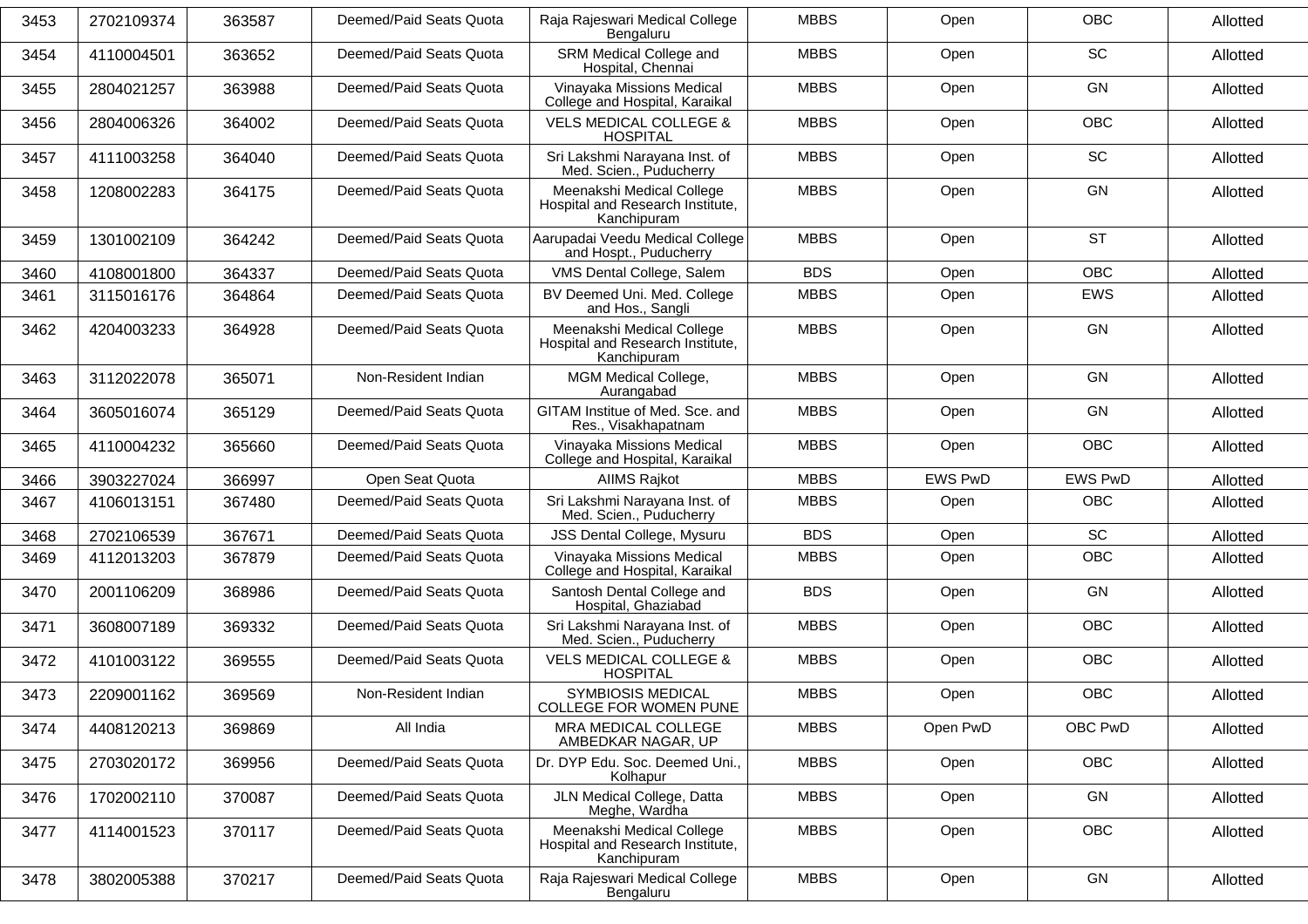| 3479 | 2706006463 | 370592 | Deemed/Paid Seats Quota | Sri Lakshmi Narayana Inst. of<br>Med. Scien., Puducherry                     | <b>MBBS</b> | Open | <b>ST</b>  | Allotted |
|------|------------|--------|-------------------------|------------------------------------------------------------------------------|-------------|------|------------|----------|
| 3480 | 2706016017 | 370938 | Deemed/Paid Seats Quota | Raja Rajeswari Medical College<br>Bengaluru                                  | <b>MBBS</b> | Open | OBC        | Allotted |
| 3481 | 1201001781 | 370981 | Deemed/Paid Seats Quota | Meenakshi Medical College<br>Hospital and Research Institute,<br>Kanchipuram | <b>MBBS</b> | Open | GN         | Allotted |
| 3482 | 3602004241 | 371267 | Deemed/Paid Seats Quota | ACS Medical College and<br>Hospital, Chennai                                 | <b>MBBS</b> | Open | GN         | Allotted |
| 3483 | 1203007013 | 371557 | Deemed/Paid Seats Quota | Meenakshi Ammal Dental College<br>and Host., Chennai1                        | <b>BDS</b>  | Open | <b>OBC</b> | Allotted |
| 3484 | 4103009189 | 371703 | Deemed/Paid Seats Quota | Sree Balaji Dental College and<br>Hospital, Chennai                          | <b>BDS</b>  | Open | SC         | Allotted |
| 3485 | 4108002486 | 371734 | Deemed/Paid Seats Quota | ACS Medical College and<br>Hospital, Chennai                                 | <b>MBBS</b> | Open | <b>OBC</b> | Allotted |
| 3486 | 4104002475 | 372370 | Deemed/Paid Seats Quota | Sri Lakshmi Narayana Inst. of<br>Med. Scien., Puducherry                     | <b>MBBS</b> | Open | SC         | Allotted |
| 3487 | 3109102241 | 374128 | Non-Resident Indian     | Rural Medical College and PIMS,<br>Loni                                      | <b>MBBS</b> | Open | <b>OBC</b> | Allotted |
| 3488 | 2502004457 | 375390 | Deemed/Paid Seats Quota | Raja Rajeswari Medical College<br>Bengaluru                                  | <b>MBBS</b> | Open | GN         | Allotted |
| 3489 | 4114002077 | 375914 | Deemed/Paid Seats Quota | <b>BHAARATH MEDICAL</b><br><b>COLLEGE AND HOSPITAL</b>                       | <b>MBBS</b> | Open | <b>OBC</b> | Allotted |
| 3490 | 4109018060 | 377459 | Deemed/Paid Seats Quota | VMS Dental College, Salem                                                    | <b>BDS</b>  | Open | SC         | Allotted |
| 3491 | 2805001133 | 377674 | Deemed/Paid Seats Quota | Yenepoya Dental College,<br>Yenepoya                                         | <b>BDS</b>  | Open | <b>OBC</b> | Allotted |
| 3492 | 2808015157 | 378072 | Deemed/Paid Seats Quota | GITAM Institue of Med. Sce. and<br>Res., Visakhapatnam                       | <b>MBBS</b> | Open | GN         | Allotted |
| 3493 | 4201120351 | 378113 | Deemed/Paid Seats Quota | Dr. DY Patil Medical College and<br>Hospt., Pune                             | <b>MBBS</b> | Open | EWS        | Allotted |
| 3494 | 4109016379 | 378465 | Deemed/Paid Seats Quota | Vinayaka Missions Medical<br>College and Hospital, Karaikal                  | <b>MBBS</b> | Open | OBC        | Allotted |
| 3495 | 4112003523 | 378547 | Deemed/Paid Seats Quota | Meenakshi Medical College<br>Hospital and Research Institute,<br>Kanchipuram | <b>MBBS</b> | Open | GN         | Allotted |
| 3496 | 4301002064 | 378714 | Deemed/Paid Seats Quota | Sri Lakshmi Narayana Inst. of<br>Med. Scien., Puducherry                     | <b>MBBS</b> | Open | GN         | Allotted |
| 3497 | 4118002462 | 378808 | Deemed/Paid Seats Quota | <b>BHAARATH MEDICAL</b><br><b>COLLEGE AND HOSPITAL</b>                       | <b>MBBS</b> | Open | OBC        | Allotted |
| 3498 | 4106001787 | 379063 | Deemed/Paid Seats Quota | Sri Lakshmi Narayana Inst. of<br>Med. Scien., Puducherry                     | <b>MBBS</b> | Open | <b>OBC</b> | Allotted |
| 3499 | 3114010286 | 379329 | Non-Resident Indian     | Bharati Vidyapeeth DU Medical<br>College                                     | <b>MBBS</b> | Open | OBC        | Allotted |
| 3500 | 4102004957 | 379925 | Deemed/Paid Seats Quota | <b>BHAARATH MEDICAL</b><br><b>COLLEGE AND HOSPITAL</b>                       | <b>MBBS</b> | Open | <b>OBC</b> | Allotted |
| 3501 | 3113101221 | 380671 | Deemed/Paid Seats Quota | <b>BVDU Dental College and</b><br>Hospital, Navi Mumbai                      | <b>BDS</b>  | Open | OBC        | Allotted |
| 3502 | 2705004333 | 380805 | Deemed/Paid Seats Quota | Dr. DYP Edu. Soc. Deemed Uni.,<br>Kolhapur                                   | <b>MBBS</b> | Open | GN         | Allotted |
| 3503 | 4104001402 | 381060 | Deemed/Paid Seats Quota | Meenakshi Medical College<br>Hospital and Research Institute,<br>Kanchipuram | <b>MBBS</b> | Open | OBC        | Allotted |
|      |            |        |                         |                                                                              |             |      |            |          |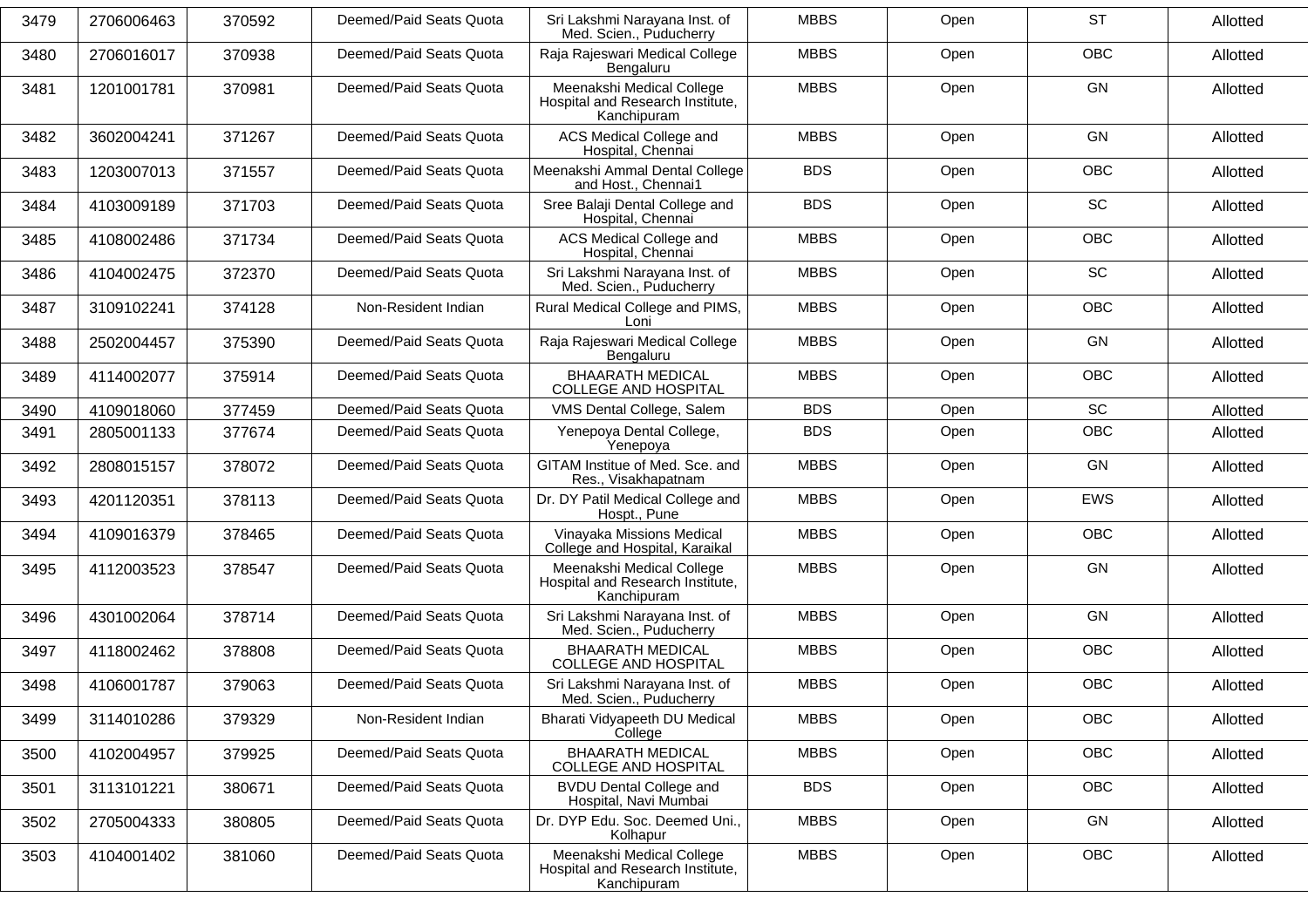| 3504 | 4106010078 | 381452 | Deemed/Paid Seats Quota | Thaimoogambigai Dental College<br>and Hsopt. Chennai                         | <b>BDS</b>  | Open     | SC            | Allotted |
|------|------------|--------|-------------------------|------------------------------------------------------------------------------|-------------|----------|---------------|----------|
| 3505 | 3110005184 | 381508 | Deemed/Paid Seats Quota | Dr. DY Patil Medical College,<br>Navi Mumbai                                 | <b>MBBS</b> | Open     | GN            | Allotted |
| 3506 | 4101105185 | 381734 | Deemed/Paid Seats Quota | SRM Dental College, Chennai                                                  | <b>BDS</b>  | Open     | OBC           | Allotted |
| 3507 | 3111015081 | 381889 | Deemed/Paid Seats Quota | DATTA MEGHE MEDICAL<br><b>COLLEGE WANADONGRI</b><br><b>HINGNA NAGPUR</b>     | <b>MBBS</b> | Open     | SC            | Allotted |
| 3508 | 4608005016 | 382609 | Deemed/Paid Seats Quota | JSS Dental College, Mysuru                                                   | <b>BDS</b>  | Open     | SC            | Allotted |
| 3509 | 4106002639 | 382936 | Deemed/Paid Seats Quota | Chettinad Hos. and Res. Inst.,<br>Kancheepuram                               | <b>MBBS</b> | Open     | GN            | Allotted |
| 3510 | 1203003296 | 382960 | Deemed/Paid Seats Quota | Chettinad Hos. and Res. Inst.,<br>Kancheepuram                               | <b>MBBS</b> | Open     | GN            | Allotted |
| 3511 | 4114002192 | 383315 | Deemed/Paid Seats Quota | SRM Katt. Dental College and<br>Hospt. Chennai                               | <b>BDS</b>  | Open     | SC            | Allotted |
| 3512 | 3110113010 | 384730 | Deemed/Paid Seats Quota | Dr. DY Patil Medical College,<br>Navi Mumbai                                 | <b>MBBS</b> | Open     | SC            | Allotted |
| 3513 | 1205011074 | 385200 | Deemed/Paid Seats Quota | Meenakshi Medical College<br>Hospital and Research Institute,<br>Kanchipuram | <b>MBBS</b> | Open     | OBC           | Allotted |
| 3514 | 4106006238 | 386480 | Deemed/Paid Seats Quota | Sri Lakshmi Narayana Inst. of<br>Med. Scien., Puducherry                     | <b>MBBS</b> | Open     | <b>OBC</b>    | Allotted |
| 3515 | 4101106385 | 386686 | Deemed/Paid Seats Quota | Meenakshi Medical College<br>Hospital and Research Institute,<br>Kanchipuram | <b>MBBS</b> | Open     | GN            | Allotted |
| 3516 | 3114006458 | 387078 | Deemed/Paid Seats Quota | <b>BVDU Dental College and</b><br>Hospital, Navi Mumbai                      | <b>BDS</b>  | Open     | OBC           | Allotted |
| 3517 | 1205017335 | 387128 | Deemed/Paid Seats Quota | Sri Lakshmi Narayana Inst. of<br>Med. Scien., Puducherry                     | <b>MBBS</b> | Open     | <b>EWS</b>    | Allotted |
| 3518 | 3110002309 | 387280 | Deemed/Paid Seats Quota | Dr. DY Patil Medical College,<br>Navi Mumbai                                 | <b>MBBS</b> | Open     | GN            | Allotted |
| 3519 | 3602004198 | 387341 | Non-Resident Indian     | Institute of Medical Sciences and<br>SUM Host., Bhubaneswar                  | <b>MBBS</b> | Open     | GN            | Allotted |
| 3520 | 4114009252 | 387507 | Deemed/Paid Seats Quota | SRM Dental College, Chennai                                                  | <b>BDS</b>  | Open     | OBC           | Allotted |
| 3521 | 2001214147 | 388022 | Deemed/Paid Seats Quota | Dr. DY Patil Medical College and<br>Hospt., Pune                             | <b>MBBS</b> | Open     | GN            | Allotted |
| 3522 | 3114001764 | 388347 | Non-Resident Indian     | MGM Medical College, Navi<br>Mumbai                                          | <b>MBBS</b> | Open     | GN            | Allotted |
| 3523 | 4411103559 | 388363 | Deemed/Paid Seats Quota | DATTA MEGHE MEDICAL<br><b>COLLEGE WANADONGRI</b><br>HINGNA NAGPUR            | <b>MBBS</b> | Open     | GN            | Allotted |
| 3524 | 4114003839 | 388485 | Deemed/Paid Seats Quota | ACS Medical College and<br>Hospital, Chennai                                 | <b>MBBS</b> | Open     | OBC           | Allotted |
| 3525 | 4414006095 | 388939 | Open Seat Quota         | AllMS, Gorakhpur                                                             | <b>MBBS</b> | OBC PwD  | OBC PwD       | Allotted |
| 3526 | 9901001042 | 389034 | Non-Resident Indian     | Kasturba Medical College,<br>Manipal Univ., Manipal                          | <b>MBBS</b> | Open     | GN            | Allotted |
| 3527 | 3105003051 | 389848 | All India               | <b>BAHIRAMJEE JIJIBHAI</b><br>MEDICAL COLLGE, PUNE                           | <b>MBBS</b> | Open PwD | <b>GN PwD</b> | Allotted |
| 3528 | 4114011175 | 390445 | Deemed/Paid Seats Quota | ACS Medical College and<br>Hospital, Chennai                                 | <b>MBBS</b> | Open     | SC            | Allotted |
| 3529 | 2701002321 | 390897 | Deemed/Paid Seats Quota | Raja Rajeswari Medical College<br>Bengaluru                                  | <b>MBBS</b> | Open     | GN            | Allotted |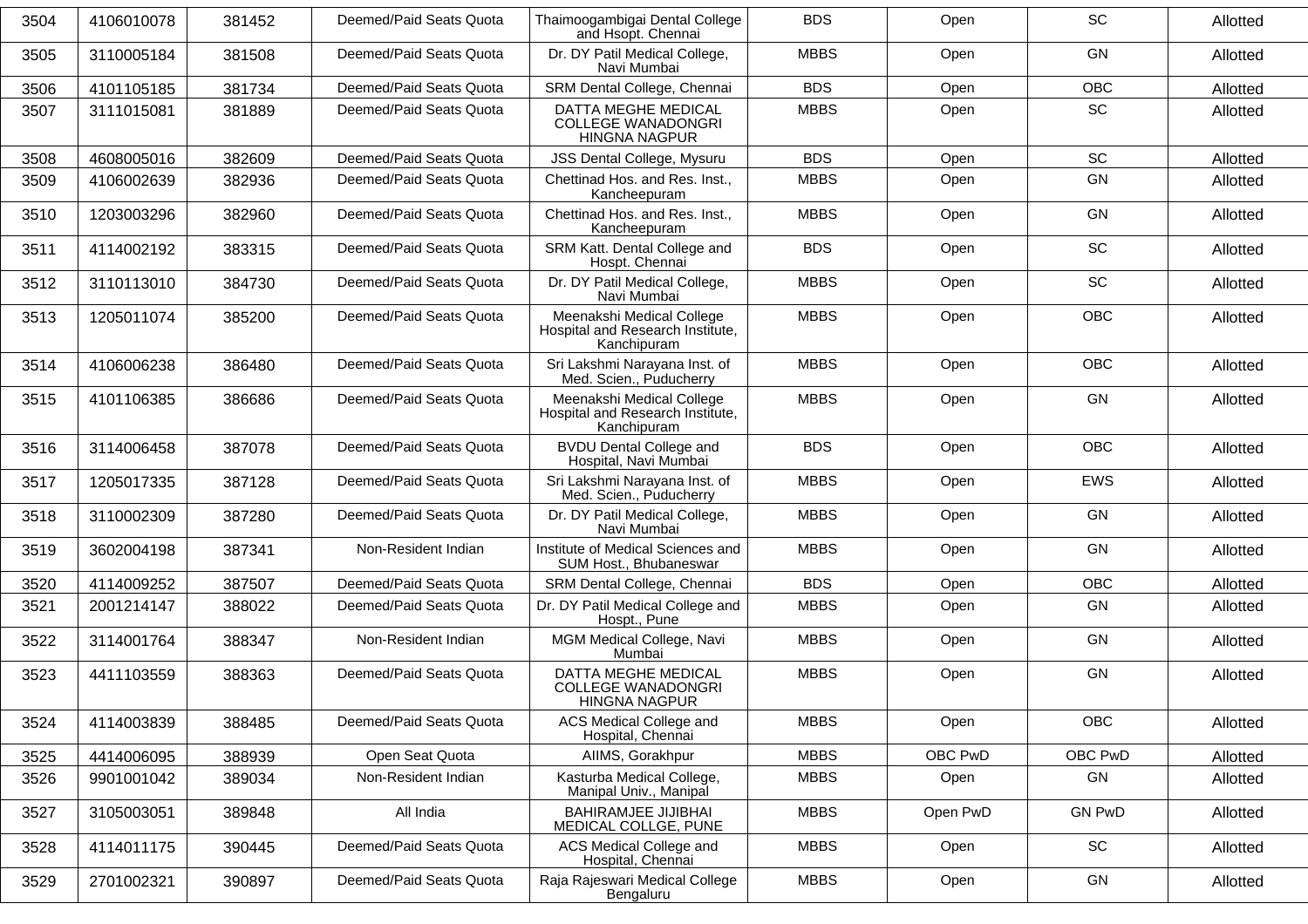| 3530 | 4202009066 | 390948 | Deemed/Paid Seats Quota | <b>BHAARATH MEDICAL</b><br><b>COLLEGE AND HOSPITAL</b>                           | <b>MBBS</b> | Open | GN         | Allotted |
|------|------------|--------|-------------------------|----------------------------------------------------------------------------------|-------------|------|------------|----------|
| 3531 | 4115004273 | 391722 | Deemed/Paid Seats Quota | <b>BHAARATH MEDICAL</b><br><b>COLLEGE AND HOSPITAL</b>                           | <b>MBBS</b> | Open | OBC        | Allotted |
| 3532 | 3118022220 | 392574 | Deemed/Paid Seats Quota | Dr. DYP Edu. Soc. Deemed Uni.,<br>Kolhapur                                       | <b>MBBS</b> | Open | GN         | Allotted |
| 3533 | 1205015101 | 392798 | Deemed/Paid Seats Quota | ACS Medical College and<br>Hospital, Chennai                                     | <b>MBBS</b> | Open | SC         | Allotted |
| 3534 | 2702028135 | 393522 | Deemed/Paid Seats Quota | Sri Siddhartha DentalCollege,<br>Tumkur                                          | <b>BDS</b>  | Open | OBC        | Allotted |
| 3535 | 3110029075 | 393549 | Deemed/Paid Seats Quota | BV Deemed Uni. Med. College<br>and Hos., Sangli                                  | <b>MBBS</b> | Open | GN         | Allotted |
| 3536 | 4607010167 | 394103 | Deemed/Paid Seats Quota | Aarupadai Veedu Medical College<br>and Hospt., Puducherry                        | <b>MBBS</b> | Open | GN         | Allotted |
| 3537 | 2811029247 | 394465 | Deemed/Paid Seats Quota | Mahatma Gandhi Medical<br>College, Pondicherry                                   | <b>MBBS</b> | Open | OBC        | Allotted |
| 3538 | 3119003336 | 394552 | Deemed/Paid Seats Quota | <b>BVDU Dental College and</b><br>Hospital, Sangli                               | <b>BDS</b>  | Open | <b>GN</b>  | Allotted |
| 3539 | 2805007020 | 394722 | Deemed/Paid Seats Quota | Chettinad Hos. and Res. Inst.,<br>Kancheepuram                                   | <b>MBBS</b> | Open | OBC        | Allotted |
| 3540 | 2809004044 | 395665 | Deemed/Paid Seats Quota | Sri Lakshmi Narayana Inst. of<br>Med. Scien., Puducherry                         | <b>MBBS</b> | Open | OBC        | Allotted |
| 3541 | 3115007130 | 395787 | Non-Resident Indian     | Bharati Vidyapeeth DU Medical<br>College                                         | <b>MBBS</b> | Open | <b>GN</b>  | Allotted |
| 3542 | 2302001563 | 396222 | Deemed/Paid Seats Quota | Dr. DYP Edu. Soc. Deemed Uni.,<br>Kolhapur                                       | <b>MBBS</b> | Open | <b>GN</b>  | Allotted |
| 3543 | 4101105087 | 396270 | Deemed/Paid Seats Quota | <b>BHAARATH MEDICAL</b><br><b>COLLEGE AND HOSPITAL</b>                           | <b>MBBS</b> | Open | <b>SC</b>  | Allotted |
| 3544 | 2706003203 | 396747 | Non-Resident Indian     | Jagadguru Gangadhar<br>Mahaswamigalu Moorusavirmath<br>Medical College, Hubballi | <b>MBBS</b> | Open | GN         | Allotted |
| 3545 | 2706030059 | 397018 | Deemed/Paid Seats Quota | Raja Rajeswari Medical College<br>Bengaluru                                      | <b>MBBS</b> | Open | <b>GN</b>  | Allotted |
| 3546 | 4101012252 | 397513 | Deemed/Paid Seats Quota | Meenakshi Ammal Dental College<br>and Host., Chennai1                            | <b>BDS</b>  | Open | <b>OBC</b> | Allotted |
| 3547 | 2001109463 | 397820 | Deemed/Paid Seats Quota | Aarupadai Veedu Medical College<br>and Hospt., Puducherry                        | <b>MBBS</b> | Open | GN         | Allotted |
| 3548 | 4101115114 | 398314 | Deemed/Paid Seats Quota | <b>BHAARATH MEDICAL</b><br><b>COLLEGE AND HOSPITAL</b>                           | <b>MBBS</b> | Open | <b>GN</b>  | Allotted |
| 3549 | 3116006107 | 398425 | Deemed/Paid Seats Quota | School of Dental Sciences and<br>KIMSDU, Karad                                   | <b>BDS</b>  | Open | <b>OBC</b> | Allotted |
| 3550 | 4103005349 | 398436 | Deemed/Paid Seats Quota | Sri Lakshmi Narayana Inst. of<br>Med. Scien., Puducherry                         | <b>MBBS</b> | Open | OBC        | Allotted |
| 3551 | 3107009222 | 398632 | Deemed/Paid Seats Quota | Saveetha Dental College,<br>Chennai                                              | <b>BDS</b>  | Open | GN         | Allotted |
| 3552 | 1208002380 | 398833 | Deemed/Paid Seats Quota | Meenakshi Medical College<br>Hospital and Research Institute,<br>Kanchipuram     | <b>MBBS</b> | Open | EWS        | Allotted |
| 3553 | 4113005171 | 399043 | Deemed/Paid Seats Quota | Sri Lakshmi Narayana Inst. of<br>Med. Scien., Puducherry                         | <b>MBBS</b> | Open | <b>OBC</b> | Allotted |
| 3554 | 3110008080 | 399161 | Deemed/Paid Seats Quota | Krishna Inst. of Med. Scie., Karad                                               | <b>MBBS</b> | Open | GN         | Allotted |
| 3555 | 3111103240 | 400100 | Deemed/Paid Seats Quota | JLN Medical College, Datta<br>Meghe, Wardha                                      | <b>MBBS</b> | Open | GN         | Allotted |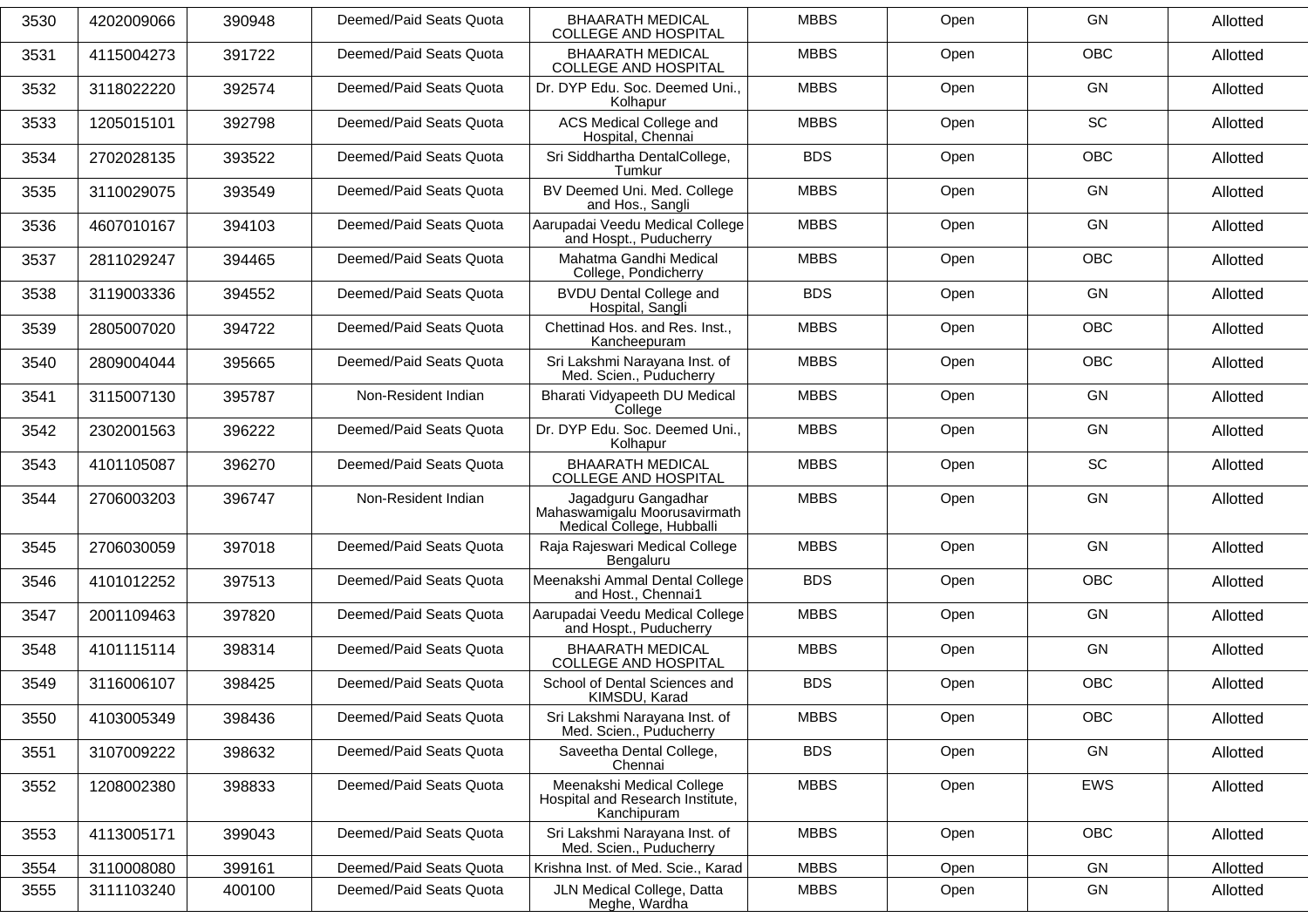| 3556 | 3117009232 | 400378 | Deemed/Paid Seats Quota | <b>BVDU Dental College and</b><br>Hospital, Navi Mumbai                      | <b>BDS</b>  | Open | SC         | Allotted |
|------|------------|--------|-------------------------|------------------------------------------------------------------------------|-------------|------|------------|----------|
| 3557 | 2811028073 | 400534 | Deemed/Paid Seats Quota | VMKV Medical College and<br>Hospital, Salem                                  | <b>MBBS</b> | Open | OBC        | Allotted |
| 3558 | 4101008287 | 400621 | Deemed/Paid Seats Quota | <b>BHAARATH MEDICAL</b><br><b>COLLEGE AND HOSPITAL</b>                       | <b>MBBS</b> | Open | <b>OBC</b> | Allotted |
| 3559 | 3903005469 | 401191 | Deemed/Paid Seats Quota | AB Shetty Memorial Inst. of<br>Dental Sce., Mangaluru                        | <b>BDS</b>  | Open | <b>GN</b>  | Allotted |
| 3560 | 3110014214 | 401415 | Non-Resident Indian     | MGM Medical College, Navi<br>Mumbai                                          | <b>MBBS</b> | Open | <b>OBC</b> | Allotted |
| 3561 | 4108001687 | 402397 | Deemed/Paid Seats Quota | Sri Lakshmi Narayana Inst. of<br>Med. Scien., Puducherry                     | <b>MBBS</b> | Open | <b>OBC</b> | Allotted |
| 3562 | 4111004388 | 402467 | Deemed/Paid Seats Quota | SRM Katt. Dental College and<br>Hospt. Chennai                               | <b>BDS</b>  | Open | <b>OBC</b> | Allotted |
| 3563 | 4106007060 | 402678 | Deemed/Paid Seats Quota | Sri Lakshmi Narayana Inst. of<br>Med. Scien., Puducherry                     | <b>MBBS</b> | Open | OBC        | Allotted |
| 3564 | 2806015069 | 402924 | Deemed/Paid Seats Quota | Vinayaka Missions Medical<br>College and Hospital, Karaikal                  | <b>MBBS</b> | Open | <b>SC</b>  | Allotted |
| 3565 | 1502206199 | 403062 | Deemed/Paid Seats Quota | Dr. DY Patil Medical College and<br>Hospt., Pune                             | <b>MBBS</b> | Open | GN         | Allotted |
| 3566 | 3121004092 | 403300 | Non-Resident Indian     | MGM Medical College, Navi<br>Mumbai                                          | <b>MBBS</b> | Open | <b>GN</b>  | Allotted |
| 3567 | 3110004066 | 403541 | Deemed/Paid Seats Quota | <b>BVDU Dental College and</b><br>Hospital, Navi Mumbai                      | <b>BDS</b>  | Open | <b>GN</b>  | Allotted |
| 3568 | 3002010296 | 404012 | Deemed/Paid Seats Quota | DATTA MEGHE MEDICAL<br><b>COLLEGE WANADONGRI</b><br><b>HINGNA NAGPUR</b>     | <b>MBBS</b> | Open | <b>GN</b>  | Allotted |
| 3569 | 4410002140 | 404808 | Deemed/Paid Seats Quota | Sri Lakshmi Narayana Inst. of<br>Med. Scien., Puducherry                     | <b>MBBS</b> | Open | GN         | Allotted |
| 3570 | 4101001792 | 405118 | Deemed/Paid Seats Quota | Sree Balaji Medical College and<br>Hospital, Chennai                         | <b>MBBS</b> | Open | <b>SC</b>  | Allotted |
| 3571 | 4109001645 | 405222 | Deemed/Paid Seats Quota | <b>VELS MEDICAL COLLEGE &amp;</b><br><b>HOSPITAL</b>                         | <b>MBBS</b> | Open | <b>GN</b>  | Allotted |
| 3572 | 4408102662 | 405764 | Deemed/Paid Seats Quota | Mahatma Gandhi Medical<br>College, Pondicherry                               | <b>MBBS</b> | Open | <b>GN</b>  | Allotted |
| 3573 | 4408006170 | 406300 | Deemed/Paid Seats Quota | Dr. DY Patil Medical College and<br>Hospt., Pune                             | <b>MBBS</b> | Open | <b>GN</b>  | Allotted |
| 3574 | 1401005125 | 406586 | Deemed/Paid Seats Quota | GITAM Institue of Med. Sce. and<br>Res., Visakhapatnam                       | <b>MBBS</b> | Open | <b>GN</b>  | Allotted |
| 3575 | 4108004043 | 406669 | Deemed/Paid Seats Quota | Sree Balaji Medical College and<br>Hospital, Chennai                         | <b>MBBS</b> | Open | OBC        | Allotted |
| 3576 | 2707009082 | 407935 | Deemed/Paid Seats Quota | JSS Dental College, Mysuru                                                   | <b>BDS</b>  | Open | <b>OBC</b> | Allotted |
| 3577 | 1202001433 | 407977 | Deemed/Paid Seats Quota | Vinayaka Missions Medical<br>College and Hospital, Karaikal                  | <b>MBBS</b> | Open | EWS        | Allotted |
| 3578 | 2703010170 | 408265 | Deemed/Paid Seats Quota | Dr. DYP Edu. Soc. Deemed Uni.,<br>Kolhapur                                   | <b>MBBS</b> | Open | SC         | Allotted |
| 3579 | 2702118139 | 408523 | Deemed/Paid Seats Quota | Raja Rajeswari Medical College<br>Bengaluru                                  | <b>MBBS</b> | Open | GN         | Allotted |
| 3580 | 3112028200 | 410749 | Deemed/Paid Seats Quota | Meenakshi Medical College<br>Hospital and Research Institute,<br>Kanchipuram | <b>MBBS</b> | Open | <b>OBC</b> | Allotted |
| 3581 | 4112007243 | 411382 | Deemed/Paid Seats Quota | Sri Lakshmi Narayana Inst. of<br>Med. Scien., Puducherry                     | <b>MBBS</b> | Open | OBC        | Allotted |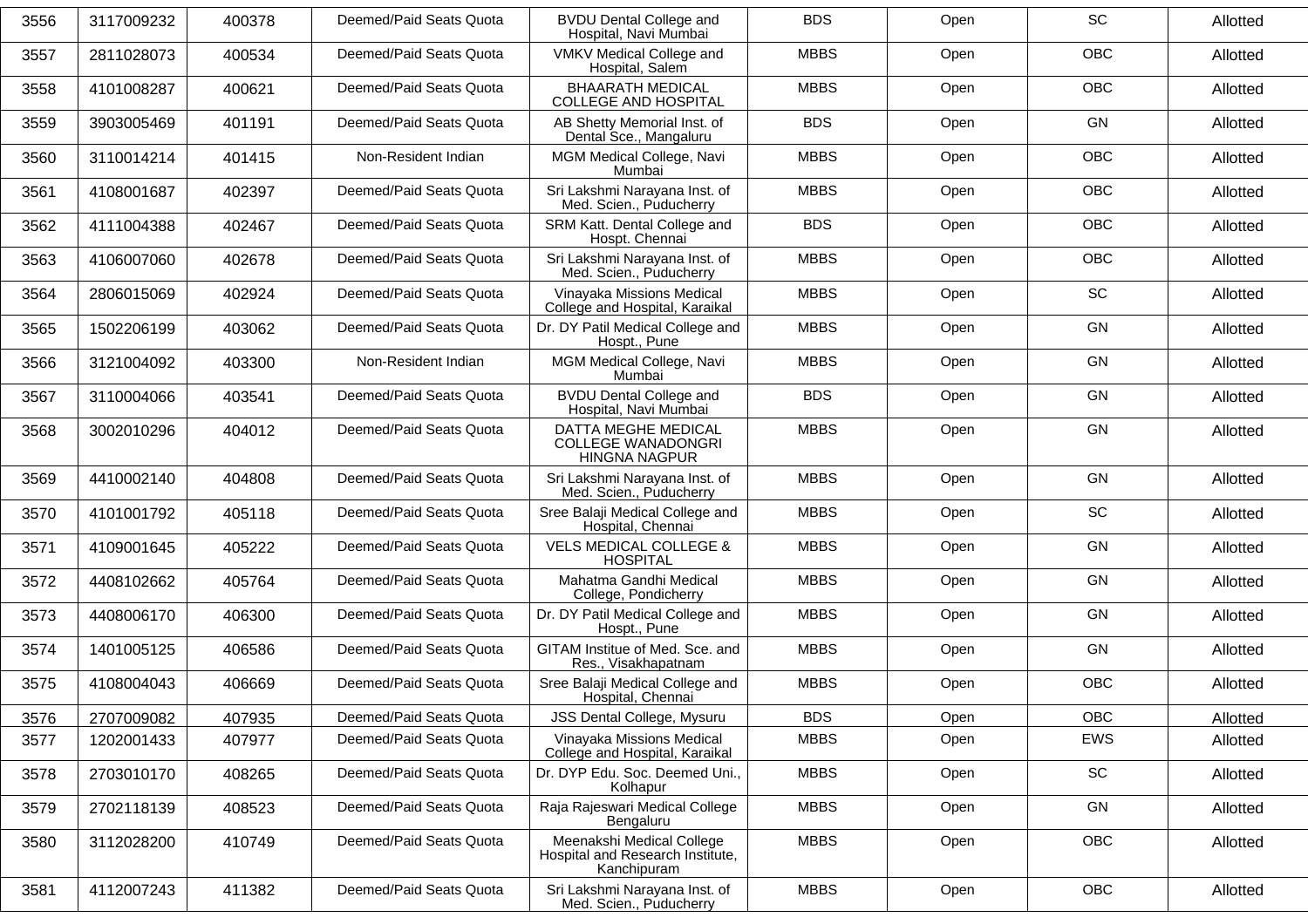| <b>BDS</b><br><b>OBC</b><br>3582<br>4113010001<br>411591<br>Deemed/Paid Seats Quota<br>Meenakshi Ammal Dental College<br>Open<br>and Host., Chennai1<br>All India<br>Govt Medical College Baramati<br><b>MBBS</b><br>OBC PwD<br>3102001068<br>3583<br>412538<br>Deemed/Paid Seats Quota<br>Vinayaka Missions Medical<br><b>MBBS</b><br><b>GN</b><br>3584<br>1205018074<br>412709<br>Open<br>College and Hospital, Karaikal<br>GN<br>Raja Rajeswari Medical College<br><b>MBBS</b><br>Deemed/Paid Seats Quota<br>Open<br>2703001421<br>412945<br>3585<br>Bengaluru<br>Thaimoogambigai Dental College<br><b>BDS</b><br><b>GN</b><br>Deemed/Paid Seats Quota<br>3586<br>4101103189<br>413671<br>Open<br>and Hsopt. Chennai<br>JLN Medical College, Datta<br><b>GN</b><br>3587<br>3106005015<br>413841<br>Deemed/Paid Seats Quota<br><b>MBBS</b><br>Open<br>Meghe, Wardha<br>Sri Lakshmi Narayana Inst. of<br>OBC<br>Deemed/Paid Seats Quota<br><b>MBBS</b><br>Open<br>4106009223<br>414154<br>3588<br>Med. Scien., Puducherry<br><b>OBC</b><br>Sree Balaji Medical College and<br><b>MBBS</b><br>Deemed/Paid Seats Quota<br>Open<br>3589<br>4101011192<br>414895<br>Hospital, Chennai<br>Amrita School of Dentistry, Kochi<br><b>BDS</b><br><b>GN</b><br>3590<br>2803012225<br>415267<br>Deemed/Paid Seats Quota<br>Open<br>Raja Rajeswari Medical College<br><b>MBBS</b><br><b>GN</b><br>Deemed/Paid Seats Quota<br>Open<br>3591<br>415329<br>3905101501<br>Bengaluru<br>BV Deemed Uni. Med. College<br><b>MBBS</b><br><b>GN</b><br>3592<br>3903106173<br>415417<br>Deemed/Paid Seats Quota<br>Open<br>and Hos., Sangli<br>GN<br>Deemed/Paid Seats Quota<br>Krishna Inst. of Med. Scie., Karad<br><b>MBBS</b><br>Open<br>3593<br>3110014088<br>415892<br>ACS Medical College and<br><b>OBC</b><br>3594<br>4101013475<br>416008<br>Deemed/Paid Seats Quota<br><b>MBBS</b><br>Open<br>Hospital, Chennai<br><b>OBC</b><br>Meenakshi Ammal Dental College<br><b>BDS</b><br>Deemed/Paid Seats Quota<br>Open<br>4118006108<br>3595<br>416206<br>and Host., Chennai1<br>GITAM Institue of Med. Sce. and<br><b>MBBS</b><br><b>EWS</b><br>Deemed/Paid Seats Quota<br>3596<br>Open<br>1204004018<br>416485<br>Res., Visakhapatnam<br><b>SC</b><br>ACS Medical College and<br>Deemed/Paid Seats Quota<br><b>MBBS</b><br>4101107455<br>416564<br>Open<br>3597<br>Hospital, Chennai<br>BV Deemed Uni. Med. College<br><b>MBBS</b><br><b>OBC</b><br>3598<br>4606008393<br>416725<br>Deemed/Paid Seats Quota<br>Open<br>and Hos., Sangli<br>Santosh Medical College and<br><b>MBBS</b><br><b>GN</b><br>Deemed/Paid Seats Quota<br>Open<br>3599<br>4410001883<br>417495<br>Hospital, Ghaziabad<br>Aarupadai Veedu Medical College<br><b>MBBS</b><br><b>OBC</b><br>Deemed/Paid Seats Quota<br>Open<br>3600<br>2702101848<br>417616<br>and Hospt., Puducherry<br>Jawahar Lal Nehru Medical<br><b>GN</b><br>2701007165<br>Non-Resident Indian<br><b>MBBS</b><br>Open<br>3601<br>418783<br>College, Belagavi<br>Raja Rajeswari Medical College<br><b>MBBS</b><br><b>GN</b><br>Deemed/Paid Seats Quota<br>Open<br>3602<br>4301007177<br>418880<br>Bengaluru<br><b>MBBS</b><br>GN<br>4114002835<br>Deemed/Paid Seats Quota<br>Meenakshi Medical College<br>3603<br>419165<br>Open<br>Hospital and Research Institute,<br>Kanchipuram<br><b>OBC</b><br><b>BHAARATH MEDICAL</b><br><b>MBBS</b><br>3604<br>4109014436<br>419406<br>Deemed/Paid Seats Quota<br>Open<br><b>COLLEGE AND HOSPITAL</b><br>Mahatma Gandhi Medical<br>Deemed/Paid Seats Quota<br><b>MBBS</b><br><b>OBC</b><br>Open<br>3605<br>4103005063<br>420181<br>College, Pondicherry<br>SC<br><b>BHAARATH MEDICAL</b><br>Deemed/Paid Seats Quota<br><b>MBBS</b><br>Open<br>3606<br>4101013362<br>420354<br><b>COLLEGE AND HOSPITAL</b> |      |                      |                 |             |             |          |         |          |
|----------------------------------------------------------------------------------------------------------------------------------------------------------------------------------------------------------------------------------------------------------------------------------------------------------------------------------------------------------------------------------------------------------------------------------------------------------------------------------------------------------------------------------------------------------------------------------------------------------------------------------------------------------------------------------------------------------------------------------------------------------------------------------------------------------------------------------------------------------------------------------------------------------------------------------------------------------------------------------------------------------------------------------------------------------------------------------------------------------------------------------------------------------------------------------------------------------------------------------------------------------------------------------------------------------------------------------------------------------------------------------------------------------------------------------------------------------------------------------------------------------------------------------------------------------------------------------------------------------------------------------------------------------------------------------------------------------------------------------------------------------------------------------------------------------------------------------------------------------------------------------------------------------------------------------------------------------------------------------------------------------------------------------------------------------------------------------------------------------------------------------------------------------------------------------------------------------------------------------------------------------------------------------------------------------------------------------------------------------------------------------------------------------------------------------------------------------------------------------------------------------------------------------------------------------------------------------------------------------------------------------------------------------------------------------------------------------------------------------------------------------------------------------------------------------------------------------------------------------------------------------------------------------------------------------------------------------------------------------------------------------------------------------------------------------------------------------------------------------------------------------------------------------------------------------------------------------------------------------------------------------------------------------------------------------------------------------------------------------------------------------------------------------------------------------------------------------------------------------------------------------------------------------------------------------------------------------------------------------------------------------------------------------------------------------------------------------------------------------------------------------------------------|------|----------------------|-----------------|-------------|-------------|----------|---------|----------|
|                                                                                                                                                                                                                                                                                                                                                                                                                                                                                                                                                                                                                                                                                                                                                                                                                                                                                                                                                                                                                                                                                                                                                                                                                                                                                                                                                                                                                                                                                                                                                                                                                                                                                                                                                                                                                                                                                                                                                                                                                                                                                                                                                                                                                                                                                                                                                                                                                                                                                                                                                                                                                                                                                                                                                                                                                                                                                                                                                                                                                                                                                                                                                                                                                                                                                                                                                                                                                                                                                                                                                                                                                                                                                                                                                                            |      |                      |                 |             |             |          |         | Allotted |
|                                                                                                                                                                                                                                                                                                                                                                                                                                                                                                                                                                                                                                                                                                                                                                                                                                                                                                                                                                                                                                                                                                                                                                                                                                                                                                                                                                                                                                                                                                                                                                                                                                                                                                                                                                                                                                                                                                                                                                                                                                                                                                                                                                                                                                                                                                                                                                                                                                                                                                                                                                                                                                                                                                                                                                                                                                                                                                                                                                                                                                                                                                                                                                                                                                                                                                                                                                                                                                                                                                                                                                                                                                                                                                                                                                            |      |                      |                 |             |             |          | OBC PwD | Allotted |
|                                                                                                                                                                                                                                                                                                                                                                                                                                                                                                                                                                                                                                                                                                                                                                                                                                                                                                                                                                                                                                                                                                                                                                                                                                                                                                                                                                                                                                                                                                                                                                                                                                                                                                                                                                                                                                                                                                                                                                                                                                                                                                                                                                                                                                                                                                                                                                                                                                                                                                                                                                                                                                                                                                                                                                                                                                                                                                                                                                                                                                                                                                                                                                                                                                                                                                                                                                                                                                                                                                                                                                                                                                                                                                                                                                            |      |                      |                 |             |             |          |         | Allotted |
|                                                                                                                                                                                                                                                                                                                                                                                                                                                                                                                                                                                                                                                                                                                                                                                                                                                                                                                                                                                                                                                                                                                                                                                                                                                                                                                                                                                                                                                                                                                                                                                                                                                                                                                                                                                                                                                                                                                                                                                                                                                                                                                                                                                                                                                                                                                                                                                                                                                                                                                                                                                                                                                                                                                                                                                                                                                                                                                                                                                                                                                                                                                                                                                                                                                                                                                                                                                                                                                                                                                                                                                                                                                                                                                                                                            |      |                      |                 |             |             |          |         | Allotted |
|                                                                                                                                                                                                                                                                                                                                                                                                                                                                                                                                                                                                                                                                                                                                                                                                                                                                                                                                                                                                                                                                                                                                                                                                                                                                                                                                                                                                                                                                                                                                                                                                                                                                                                                                                                                                                                                                                                                                                                                                                                                                                                                                                                                                                                                                                                                                                                                                                                                                                                                                                                                                                                                                                                                                                                                                                                                                                                                                                                                                                                                                                                                                                                                                                                                                                                                                                                                                                                                                                                                                                                                                                                                                                                                                                                            |      |                      |                 |             |             |          |         | Allotted |
|                                                                                                                                                                                                                                                                                                                                                                                                                                                                                                                                                                                                                                                                                                                                                                                                                                                                                                                                                                                                                                                                                                                                                                                                                                                                                                                                                                                                                                                                                                                                                                                                                                                                                                                                                                                                                                                                                                                                                                                                                                                                                                                                                                                                                                                                                                                                                                                                                                                                                                                                                                                                                                                                                                                                                                                                                                                                                                                                                                                                                                                                                                                                                                                                                                                                                                                                                                                                                                                                                                                                                                                                                                                                                                                                                                            |      |                      |                 |             |             |          |         | Allotted |
|                                                                                                                                                                                                                                                                                                                                                                                                                                                                                                                                                                                                                                                                                                                                                                                                                                                                                                                                                                                                                                                                                                                                                                                                                                                                                                                                                                                                                                                                                                                                                                                                                                                                                                                                                                                                                                                                                                                                                                                                                                                                                                                                                                                                                                                                                                                                                                                                                                                                                                                                                                                                                                                                                                                                                                                                                                                                                                                                                                                                                                                                                                                                                                                                                                                                                                                                                                                                                                                                                                                                                                                                                                                                                                                                                                            |      |                      |                 |             |             |          |         | Allotted |
|                                                                                                                                                                                                                                                                                                                                                                                                                                                                                                                                                                                                                                                                                                                                                                                                                                                                                                                                                                                                                                                                                                                                                                                                                                                                                                                                                                                                                                                                                                                                                                                                                                                                                                                                                                                                                                                                                                                                                                                                                                                                                                                                                                                                                                                                                                                                                                                                                                                                                                                                                                                                                                                                                                                                                                                                                                                                                                                                                                                                                                                                                                                                                                                                                                                                                                                                                                                                                                                                                                                                                                                                                                                                                                                                                                            |      |                      |                 |             |             |          |         | Allotted |
|                                                                                                                                                                                                                                                                                                                                                                                                                                                                                                                                                                                                                                                                                                                                                                                                                                                                                                                                                                                                                                                                                                                                                                                                                                                                                                                                                                                                                                                                                                                                                                                                                                                                                                                                                                                                                                                                                                                                                                                                                                                                                                                                                                                                                                                                                                                                                                                                                                                                                                                                                                                                                                                                                                                                                                                                                                                                                                                                                                                                                                                                                                                                                                                                                                                                                                                                                                                                                                                                                                                                                                                                                                                                                                                                                                            |      |                      |                 |             |             |          |         | Allotted |
|                                                                                                                                                                                                                                                                                                                                                                                                                                                                                                                                                                                                                                                                                                                                                                                                                                                                                                                                                                                                                                                                                                                                                                                                                                                                                                                                                                                                                                                                                                                                                                                                                                                                                                                                                                                                                                                                                                                                                                                                                                                                                                                                                                                                                                                                                                                                                                                                                                                                                                                                                                                                                                                                                                                                                                                                                                                                                                                                                                                                                                                                                                                                                                                                                                                                                                                                                                                                                                                                                                                                                                                                                                                                                                                                                                            |      |                      |                 |             |             |          |         | Allotted |
|                                                                                                                                                                                                                                                                                                                                                                                                                                                                                                                                                                                                                                                                                                                                                                                                                                                                                                                                                                                                                                                                                                                                                                                                                                                                                                                                                                                                                                                                                                                                                                                                                                                                                                                                                                                                                                                                                                                                                                                                                                                                                                                                                                                                                                                                                                                                                                                                                                                                                                                                                                                                                                                                                                                                                                                                                                                                                                                                                                                                                                                                                                                                                                                                                                                                                                                                                                                                                                                                                                                                                                                                                                                                                                                                                                            |      |                      |                 |             |             |          |         | Allotted |
|                                                                                                                                                                                                                                                                                                                                                                                                                                                                                                                                                                                                                                                                                                                                                                                                                                                                                                                                                                                                                                                                                                                                                                                                                                                                                                                                                                                                                                                                                                                                                                                                                                                                                                                                                                                                                                                                                                                                                                                                                                                                                                                                                                                                                                                                                                                                                                                                                                                                                                                                                                                                                                                                                                                                                                                                                                                                                                                                                                                                                                                                                                                                                                                                                                                                                                                                                                                                                                                                                                                                                                                                                                                                                                                                                                            |      |                      |                 |             |             |          |         | Allotted |
|                                                                                                                                                                                                                                                                                                                                                                                                                                                                                                                                                                                                                                                                                                                                                                                                                                                                                                                                                                                                                                                                                                                                                                                                                                                                                                                                                                                                                                                                                                                                                                                                                                                                                                                                                                                                                                                                                                                                                                                                                                                                                                                                                                                                                                                                                                                                                                                                                                                                                                                                                                                                                                                                                                                                                                                                                                                                                                                                                                                                                                                                                                                                                                                                                                                                                                                                                                                                                                                                                                                                                                                                                                                                                                                                                                            |      |                      |                 |             |             |          |         | Allotted |
|                                                                                                                                                                                                                                                                                                                                                                                                                                                                                                                                                                                                                                                                                                                                                                                                                                                                                                                                                                                                                                                                                                                                                                                                                                                                                                                                                                                                                                                                                                                                                                                                                                                                                                                                                                                                                                                                                                                                                                                                                                                                                                                                                                                                                                                                                                                                                                                                                                                                                                                                                                                                                                                                                                                                                                                                                                                                                                                                                                                                                                                                                                                                                                                                                                                                                                                                                                                                                                                                                                                                                                                                                                                                                                                                                                            |      |                      |                 |             |             |          |         | Allotted |
|                                                                                                                                                                                                                                                                                                                                                                                                                                                                                                                                                                                                                                                                                                                                                                                                                                                                                                                                                                                                                                                                                                                                                                                                                                                                                                                                                                                                                                                                                                                                                                                                                                                                                                                                                                                                                                                                                                                                                                                                                                                                                                                                                                                                                                                                                                                                                                                                                                                                                                                                                                                                                                                                                                                                                                                                                                                                                                                                                                                                                                                                                                                                                                                                                                                                                                                                                                                                                                                                                                                                                                                                                                                                                                                                                                            |      |                      |                 |             |             |          |         | Allotted |
|                                                                                                                                                                                                                                                                                                                                                                                                                                                                                                                                                                                                                                                                                                                                                                                                                                                                                                                                                                                                                                                                                                                                                                                                                                                                                                                                                                                                                                                                                                                                                                                                                                                                                                                                                                                                                                                                                                                                                                                                                                                                                                                                                                                                                                                                                                                                                                                                                                                                                                                                                                                                                                                                                                                                                                                                                                                                                                                                                                                                                                                                                                                                                                                                                                                                                                                                                                                                                                                                                                                                                                                                                                                                                                                                                                            |      |                      |                 |             |             |          |         | Allotted |
|                                                                                                                                                                                                                                                                                                                                                                                                                                                                                                                                                                                                                                                                                                                                                                                                                                                                                                                                                                                                                                                                                                                                                                                                                                                                                                                                                                                                                                                                                                                                                                                                                                                                                                                                                                                                                                                                                                                                                                                                                                                                                                                                                                                                                                                                                                                                                                                                                                                                                                                                                                                                                                                                                                                                                                                                                                                                                                                                                                                                                                                                                                                                                                                                                                                                                                                                                                                                                                                                                                                                                                                                                                                                                                                                                                            |      |                      |                 |             |             |          |         | Allotted |
|                                                                                                                                                                                                                                                                                                                                                                                                                                                                                                                                                                                                                                                                                                                                                                                                                                                                                                                                                                                                                                                                                                                                                                                                                                                                                                                                                                                                                                                                                                                                                                                                                                                                                                                                                                                                                                                                                                                                                                                                                                                                                                                                                                                                                                                                                                                                                                                                                                                                                                                                                                                                                                                                                                                                                                                                                                                                                                                                                                                                                                                                                                                                                                                                                                                                                                                                                                                                                                                                                                                                                                                                                                                                                                                                                                            |      |                      |                 |             |             |          |         | Allotted |
|                                                                                                                                                                                                                                                                                                                                                                                                                                                                                                                                                                                                                                                                                                                                                                                                                                                                                                                                                                                                                                                                                                                                                                                                                                                                                                                                                                                                                                                                                                                                                                                                                                                                                                                                                                                                                                                                                                                                                                                                                                                                                                                                                                                                                                                                                                                                                                                                                                                                                                                                                                                                                                                                                                                                                                                                                                                                                                                                                                                                                                                                                                                                                                                                                                                                                                                                                                                                                                                                                                                                                                                                                                                                                                                                                                            |      |                      |                 |             |             |          |         | Allotted |
|                                                                                                                                                                                                                                                                                                                                                                                                                                                                                                                                                                                                                                                                                                                                                                                                                                                                                                                                                                                                                                                                                                                                                                                                                                                                                                                                                                                                                                                                                                                                                                                                                                                                                                                                                                                                                                                                                                                                                                                                                                                                                                                                                                                                                                                                                                                                                                                                                                                                                                                                                                                                                                                                                                                                                                                                                                                                                                                                                                                                                                                                                                                                                                                                                                                                                                                                                                                                                                                                                                                                                                                                                                                                                                                                                                            |      |                      |                 |             |             |          |         | Allotted |
|                                                                                                                                                                                                                                                                                                                                                                                                                                                                                                                                                                                                                                                                                                                                                                                                                                                                                                                                                                                                                                                                                                                                                                                                                                                                                                                                                                                                                                                                                                                                                                                                                                                                                                                                                                                                                                                                                                                                                                                                                                                                                                                                                                                                                                                                                                                                                                                                                                                                                                                                                                                                                                                                                                                                                                                                                                                                                                                                                                                                                                                                                                                                                                                                                                                                                                                                                                                                                                                                                                                                                                                                                                                                                                                                                                            |      |                      |                 |             |             |          |         | Allotted |
|                                                                                                                                                                                                                                                                                                                                                                                                                                                                                                                                                                                                                                                                                                                                                                                                                                                                                                                                                                                                                                                                                                                                                                                                                                                                                                                                                                                                                                                                                                                                                                                                                                                                                                                                                                                                                                                                                                                                                                                                                                                                                                                                                                                                                                                                                                                                                                                                                                                                                                                                                                                                                                                                                                                                                                                                                                                                                                                                                                                                                                                                                                                                                                                                                                                                                                                                                                                                                                                                                                                                                                                                                                                                                                                                                                            |      |                      |                 |             |             |          |         | Allotted |
|                                                                                                                                                                                                                                                                                                                                                                                                                                                                                                                                                                                                                                                                                                                                                                                                                                                                                                                                                                                                                                                                                                                                                                                                                                                                                                                                                                                                                                                                                                                                                                                                                                                                                                                                                                                                                                                                                                                                                                                                                                                                                                                                                                                                                                                                                                                                                                                                                                                                                                                                                                                                                                                                                                                                                                                                                                                                                                                                                                                                                                                                                                                                                                                                                                                                                                                                                                                                                                                                                                                                                                                                                                                                                                                                                                            |      |                      |                 |             |             |          |         | Allotted |
|                                                                                                                                                                                                                                                                                                                                                                                                                                                                                                                                                                                                                                                                                                                                                                                                                                                                                                                                                                                                                                                                                                                                                                                                                                                                                                                                                                                                                                                                                                                                                                                                                                                                                                                                                                                                                                                                                                                                                                                                                                                                                                                                                                                                                                                                                                                                                                                                                                                                                                                                                                                                                                                                                                                                                                                                                                                                                                                                                                                                                                                                                                                                                                                                                                                                                                                                                                                                                                                                                                                                                                                                                                                                                                                                                                            |      |                      |                 |             |             |          |         | Allotted |
|                                                                                                                                                                                                                                                                                                                                                                                                                                                                                                                                                                                                                                                                                                                                                                                                                                                                                                                                                                                                                                                                                                                                                                                                                                                                                                                                                                                                                                                                                                                                                                                                                                                                                                                                                                                                                                                                                                                                                                                                                                                                                                                                                                                                                                                                                                                                                                                                                                                                                                                                                                                                                                                                                                                                                                                                                                                                                                                                                                                                                                                                                                                                                                                                                                                                                                                                                                                                                                                                                                                                                                                                                                                                                                                                                                            |      |                      |                 |             |             |          |         | Allotted |
|                                                                                                                                                                                                                                                                                                                                                                                                                                                                                                                                                                                                                                                                                                                                                                                                                                                                                                                                                                                                                                                                                                                                                                                                                                                                                                                                                                                                                                                                                                                                                                                                                                                                                                                                                                                                                                                                                                                                                                                                                                                                                                                                                                                                                                                                                                                                                                                                                                                                                                                                                                                                                                                                                                                                                                                                                                                                                                                                                                                                                                                                                                                                                                                                                                                                                                                                                                                                                                                                                                                                                                                                                                                                                                                                                                            | 3607 | 3905022127<br>420565 | Open Seat Quota | AIIMS Jammu | <b>MBBS</b> | Open PwD | OBC PwD | Allotted |
| OBC<br>Deemed/Paid Seats Quota<br>Meenakshi Medical College<br><b>MBBS</b><br>420618<br>Open<br>3608<br>4103002638<br>Hospital and Research Institute,<br>Kanchipuram                                                                                                                                                                                                                                                                                                                                                                                                                                                                                                                                                                                                                                                                                                                                                                                                                                                                                                                                                                                                                                                                                                                                                                                                                                                                                                                                                                                                                                                                                                                                                                                                                                                                                                                                                                                                                                                                                                                                                                                                                                                                                                                                                                                                                                                                                                                                                                                                                                                                                                                                                                                                                                                                                                                                                                                                                                                                                                                                                                                                                                                                                                                                                                                                                                                                                                                                                                                                                                                                                                                                                                                                      |      |                      |                 |             |             |          |         | Allotted |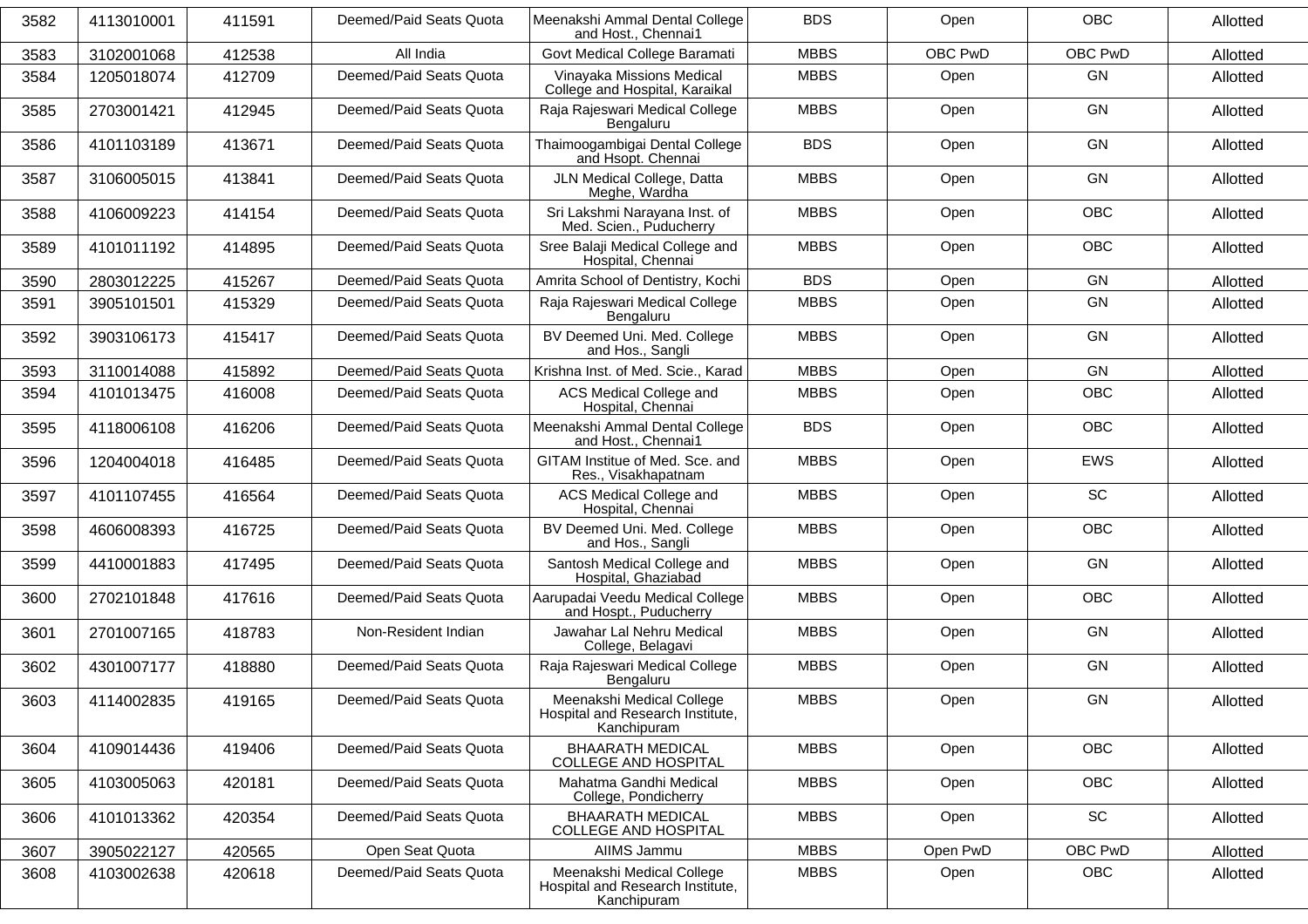| 3609 | 4106013225 | 421041 | Deemed/Paid Seats Quota | Meenakshi Ammal Dental College<br>and Host., Chennai1                        | <b>BDS</b>  | Open     | <b>OBC</b> | Allotted |
|------|------------|--------|-------------------------|------------------------------------------------------------------------------|-------------|----------|------------|----------|
| 3610 | 4114003470 | 421153 | Deemed/Paid Seats Quota | SRM Katt. Dental College and<br>Hospt. Chennai                               | <b>BDS</b>  | Open     | <b>SC</b>  | Allotted |
| 3611 | 4403007390 | 421412 | All India               | Autonomous State Medical<br>College, Etah                                    | <b>MBBS</b> | Open PwD | OBC PwD    | Allotted |
| 3612 | 2209003395 | 421526 | Deemed/Paid Seats Quota | BV Deemed Uni. Med. College<br>and Hos., Sangli                              | <b>MBBS</b> | Open     | GN         | Allotted |
| 3613 | 4109002735 | 422077 | Deemed/Paid Seats Quota | VMKV Medical College and<br>Hospital, Salem                                  | <b>MBBS</b> | Open     | <b>OBC</b> | Allotted |
| 3614 | 2301004389 | 423287 | Deemed/Paid Seats Quota | Dr. DYP Edu. Soc. Deemed Uni.,<br>Kolhapur                                   | <b>MBBS</b> | Open     | GN         | Allotted |
| 3615 | 4117001304 | 423714 | Deemed/Paid Seats Quota | Chettinad Hos. and Res. Inst.,<br>Kancheepuram                               | <b>MBBS</b> | Open     | OBC        | Allotted |
| 3616 | 3116010318 | 423752 | Deemed/Paid Seats Quota | <b>BVDU Dental College and</b><br>Hospital, Sangli                           | <b>BDS</b>  | Open     | <b>OBC</b> | Allotted |
| 3617 | 4201108134 | 424029 | Non-Resident Indian     | Kasturba Medical College,<br>Manipal Univ., Manipal                          | <b>MBBS</b> | Open     | <b>OBC</b> | Allotted |
| 3618 | 3301001782 | 424248 | Deemed/Paid Seats Quota | SRI LALITHAMBIGAI MEDICAL<br><b>COLLEGE &amp; HOSPITAL</b>                   | <b>MBBS</b> | Open     | <b>ST</b>  | Allotted |
| 3619 | 3109115184 | 424486 | Deemed/Paid Seats Quota | Dr. DY Patil Medical College and<br>Hospt., Pune                             | <b>MBBS</b> | Open     | GN         | Allotted |
| 3620 | 2811020105 | 424505 | Deemed/Paid Seats Quota | VMKV Medical College and<br>Hospital, Salem                                  | <b>MBBS</b> | Open     | SC         | Allotted |
| 3621 | 3115024188 | 425465 | Deemed/Paid Seats Quota | Rural Dental College, Loni                                                   | <b>BDS</b>  | Open     | OBC        | Allotted |
| 3622 | 3804001549 | 425536 | Deemed/Paid Seats Quota | Dr. DY Patil Medical College and<br>Hospt., Pune                             | <b>MBBS</b> | Open     | GN         | Allotted |
| 3623 | 3112028041 | 425573 | Deemed/Paid Seats Quota | Dr. DYP Edu. Soc. Deemed Uni.,<br>Kolhapur                                   | <b>MBBS</b> | Open     | GN         | Allotted |
| 3624 | 3602006201 | 425701 | Non-Resident Indian     | Kalinga Institute of Medical<br>Sciences, Bhubaneswar                        | <b>MBBS</b> | Open     | GN         | Allotted |
| 3625 | 4108004291 | 426228 | Deemed/Paid Seats Quota | Sri Lakshmi Narayana Inst. of<br>Med. Scien., Puducherry                     | <b>MBBS</b> | Open     | <b>OBC</b> | Allotted |
| 3626 | 2001311222 | 426250 | Deemed/Paid Seats Quota | JSS Dental College, Mysuru                                                   | <b>BDS</b>  | Open     | GN         | Allotted |
| 3627 | 3803001617 | 426946 | Deemed/Paid Seats Quota | Manipal College of Dental<br>Science, Mangalore                              | <b>BDS</b>  | Open     | GN         | Allotted |
| 3628 | 3611005006 | 427035 | Non-Resident Indian     | Institute of Medical Sciences and<br>SUM Host., Bhubaneswar                  | <b>MBBS</b> | Open     | GN         | Allotted |
| 3629 | 2702013397 | 427114 | Deemed/Paid Seats Quota | Raja Rajeswari Medical College<br>Bengaluru                                  | <b>MBBS</b> | Open     | SC         | Allotted |
| 3630 | 3110113117 | 427306 | Deemed/Paid Seats Quota | DATTA MEGHE MEDICAL<br><b>COLLEGE WANADONGRI</b><br><b>HINGNA NAGPUR</b>     | <b>MBBS</b> | Open     | EWS        | Allotted |
| 3631 | 3108003311 | 427314 | Deemed/Paid Seats Quota | Dr. DYP Edu. Soc. Deemed Uni.,<br>Kolhapur                                   | <b>MBBS</b> | Open     | GN         | Allotted |
| 3632 | 4101004635 | 427326 | Deemed/Paid Seats Quota | ACS Medical College and<br>Hospital, Chennai                                 | <b>MBBS</b> | Open     | OBC        | Allotted |
| 3633 | 4101003755 | 428317 | Deemed/Paid Seats Quota | SRI LALITHAMBIGAI MEDICAL<br><b>COLLEGE &amp; HOSPITAL</b>                   | <b>MBBS</b> | Open     | SC         | Allotted |
| 3634 | 1205007360 | 428465 | Deemed/Paid Seats Quota | Meenakshi Medical College<br>Hospital and Research Institute,<br>Kanchipuram | <b>MBBS</b> | Open     | OBC        | Allotted |
| 3635 | 2701002401 | 428551 | Deemed/Paid Seats Quota | Krishna Inst. of Med. Scie., Karad                                           | <b>MBBS</b> | Open     | OBC        | Allotted |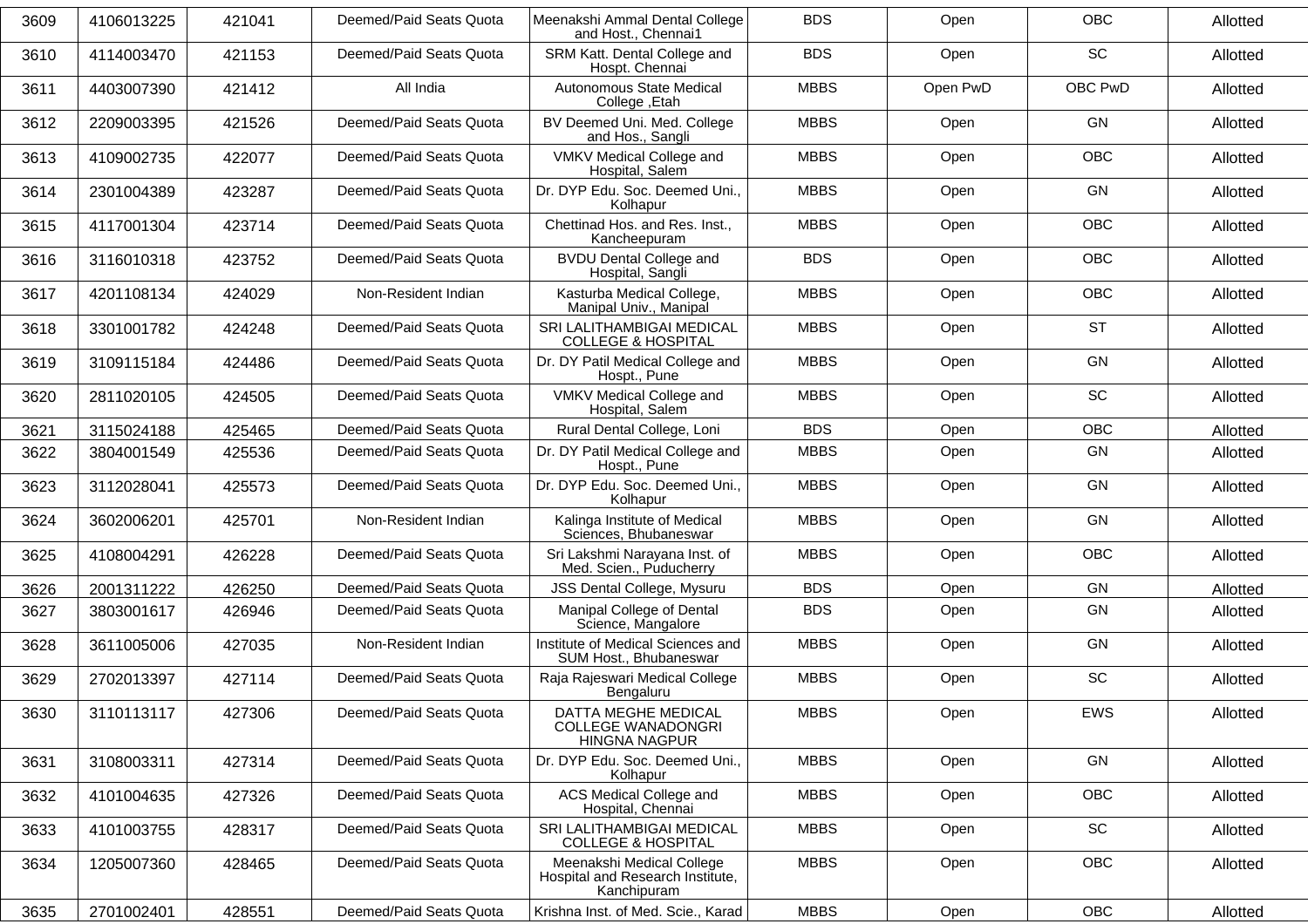| 3636 | 4112013145 | 428606 | Deemed/Paid Seats Quota | ACS Medical College and<br>Hospital, Chennai                                 | <b>MBBS</b> | Open     | <b>SC</b>      | Allotted |
|------|------------|--------|-------------------------|------------------------------------------------------------------------------|-------------|----------|----------------|----------|
| 3637 | 2301005323 | 428702 | Deemed/Paid Seats Quota | Santosh Medical College and<br>Hospital, Ghaziabad                           | <b>MBBS</b> | Open     | <b>GN</b>      | Allotted |
| 3638 | 1601004179 | 429562 | Deemed/Paid Seats Quota | Sri Lakshmi Narayana Inst. of<br>Med. Scien., Puducherry                     | <b>MBBS</b> | Open     | GN             | Allotted |
| 3639 | 3112022237 | 429608 | Deemed/Paid Seats Quota | BV Deemed Uni. Med. College<br>and Hos., Sangli                              | <b>MBBS</b> | Open     | <b>EWS</b>     | Allotted |
| 3640 | 4106009292 | 429745 | Deemed/Paid Seats Quota | Sri Lakshmi Narayana Inst. of<br>Med. Scien., Puducherry                     | <b>MBBS</b> | Open     | <b>OBC</b>     | Allotted |
| 3641 | 3903019117 | 430013 | All India               | <b>RUHS College of Medical</b><br>Sciences, Jaipur                           | <b>MBBS</b> | Open PwD | OBC PwD        | Allotted |
| 3642 | 2001003128 | 430199 | Delhi University Quota  | University College of Medical<br>Sciences, New Delhi                         | <b>MBBS</b> | Open PwD | <b>GN PwD</b>  | Allotted |
| 3643 | 4109016017 | 430447 | Deemed/Paid Seats Quota | <b>BHAARATH MEDICAL</b><br><b>COLLEGE AND HOSPITAL</b>                       | <b>MBBS</b> | Open     | <b>OBC</b>     | Allotted |
| 3644 | 2603004394 | 430748 | Deemed/Paid Seats Quota | SRM Medical College and<br>Hospital, Chennai                                 | <b>MBBS</b> | Open     | GN             | Allotted |
| 3645 | 3109007120 | 430786 | Open Seat Quota         | AIIMS, Bibi Nagar, Hyderabad                                                 | <b>MBBS</b> | Open PwD | <b>EWS PwD</b> | Allotted |
| 3646 | 3103003181 | 430993 | Deemed/Paid Seats Quota | JLN Medical College, Datta<br>Meghe, Wardha                                  | <b>MBBS</b> | Open     | GN             | Allotted |
| 3647 | 4114003342 | 431757 | Deemed/Paid Seats Quota | <b>ACS Medical College and</b><br>Hospital, Chennai                          | <b>MBBS</b> | Open     | <b>OBC</b>     | Allotted |
| 3648 | 4109015211 | 432194 | Deemed/Paid Seats Quota | Sri Lakshmi Narayana Inst. of<br>Med. Scien., Puducherry                     | <b>MBBS</b> | Open     | <b>OBC</b>     | Allotted |
| 3649 | 2702103045 | 432498 | Deemed/Paid Seats Quota | Raja Rajeswari Medical College<br>Bengaluru                                  | <b>MBBS</b> | Open     | <b>OBC</b>     | Allotted |
| 3650 | 3701011238 | 433035 | Deemed/Paid Seats Quota | Meenakshi Medical College<br>Hospital and Research Institute,<br>Kanchipuram | <b>MBBS</b> | Open     | <b>OBC</b>     | Allotted |
| 3651 | 2701019190 | 433264 | Deemed/Paid Seats Quota | BV Deemed Uni. Med. College<br>and Hos., Sangli                              | <b>MBBS</b> | Open     | <b>OBC</b>     | Allotted |
| 3652 | 4116005241 | 433288 | Deemed/Paid Seats Quota | Meenakshi Medical College<br>Hospital and Research Institute,<br>Kanchipuram | <b>MBBS</b> | Open     | <b>OBC</b>     | Allotted |
| 3653 | 2702021360 | 433625 | Deemed/Paid Seats Quota | Sri Lakshmi Narayana Inst. of<br>Med. Scien., Puducherry                     | <b>MBBS</b> | Open     | <b>OBC</b>     | Allotted |
| 3654 | 3604005234 | 434203 | Non-Resident Indian     | Institute of Medical Sciences and<br>SUM Host., Bhubaneswar                  | <b>MBBS</b> | Open     | GN             | Allotted |
| 3655 | 3104001367 | 434555 | Deemed/Paid Seats Quota | Krishna Inst. of Med. Scie., Karad                                           | <b>MBBS</b> | Open     | <b>OBC</b>     | Allotted |
| 3656 | 4407002284 | 434718 | Deemed/Paid Seats Quota | <b>VELS MEDICAL COLLEGE &amp;</b><br><b>HOSPITAL</b>                         | <b>MBBS</b> | Open     | GN             | Allotted |
| 3657 | 4106006144 | 434837 | Deemed/Paid Seats Quota | Sree Balaji Medical College and<br>Hospital, Chennai                         | <b>MBBS</b> | Open     | OBC            | Allotted |
| 3658 | 4113001008 | 434840 | Deemed/Paid Seats Quota | SRM Katt. Dental College and<br>Hospt. Chennai                               | <b>BDS</b>  | Open     | OBC            | Allotted |
| 3659 | 3103016025 | 434941 | Open Seat Quota         | AIIMS, Bibi Nagar, Hyderabad                                                 | <b>MBBS</b> | OBC PwD  | OBC PwD        | Allotted |
| 3660 | 4604002491 | 434966 | Deemed/Paid Seats Quota | SRM Medical College and<br>Hospital, Chennai                                 | <b>MBBS</b> | Open     | SC             | Allotted |
| 3661 | 4110006344 | 435224 | Deemed/Paid Seats Quota | Sri Lakshmi Narayana Inst. of<br>Med. Scien., Puducherry                     | <b>MBBS</b> | Open     | OBC            | Allotted |
| 3662 | 3110107061 | 436161 | Deemed/Paid Seats Quota | Sri Lakshmi Narayana Inst. of<br>Med. Scien., Puducherry                     | <b>MBBS</b> | Open     | GN             | Allotted |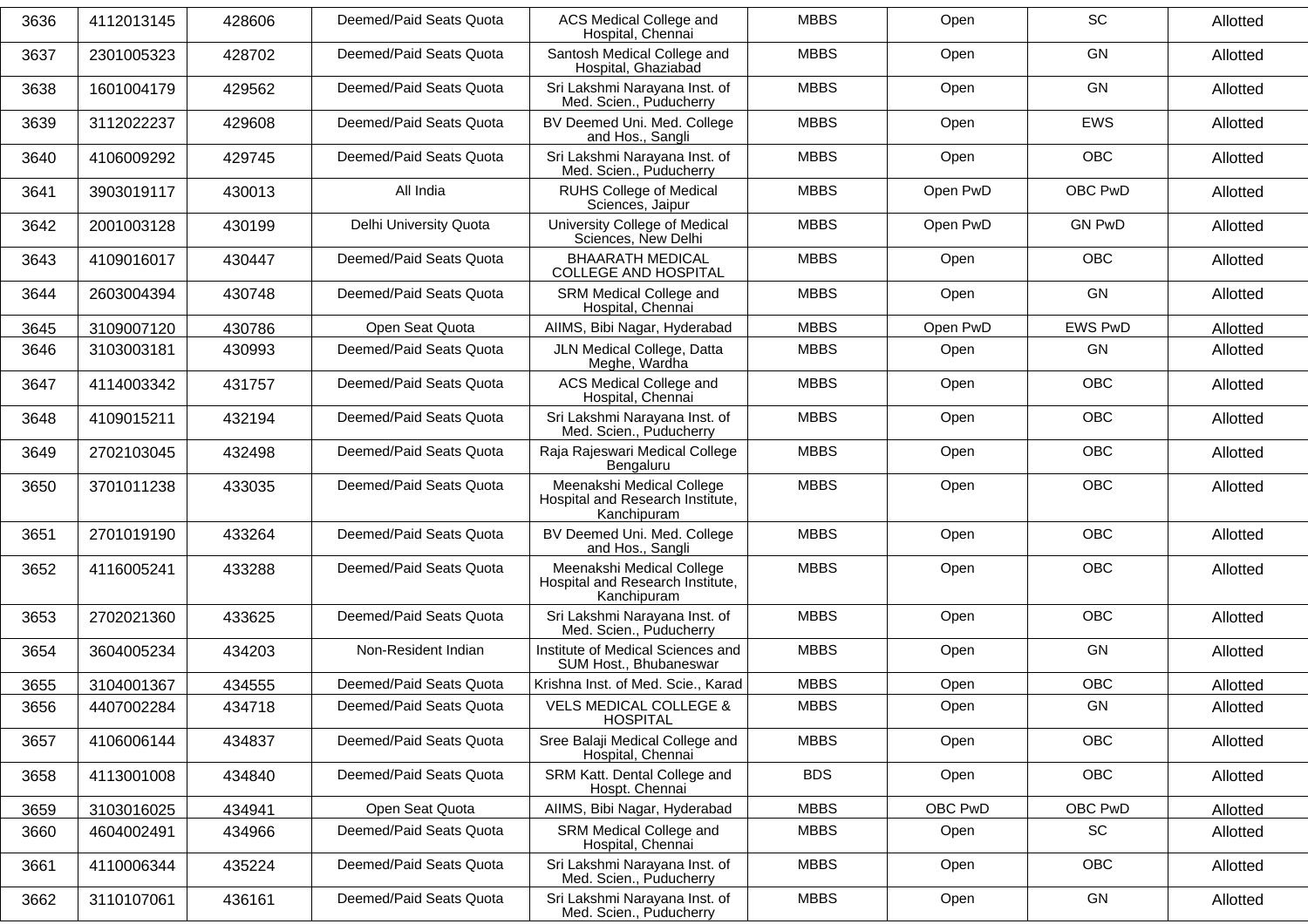| 3663 | 3110009120 | 436398 | Deemed/Paid Seats Quota | Dr. DY Patil Medical College,<br>Navi Mumbai                                 | <b>MBBS</b> | Open     | GN            | Allotted |
|------|------------|--------|-------------------------|------------------------------------------------------------------------------|-------------|----------|---------------|----------|
| 3664 | 4114004350 | 436493 | Deemed/Paid Seats Quota | Meenakshi Medical College<br>Hospital and Research Institute,<br>Kanchipuram | <b>MBBS</b> | Open     | <b>SC</b>     | Allotted |
| 3665 | 3102003661 | 436677 | Non-Resident Indian     | MGM Medical College,<br>Aurangabad                                           | <b>MBBS</b> | Open     | OBC           | Allotted |
| 3666 | 4112001607 | 437115 | Deemed/Paid Seats Quota | Sri Lakshmi Narayana Inst. of<br>Med. Scien., Puducherry                     | <b>MBBS</b> | Open     | <b>OBC</b>    | Allotted |
| 3667 | 1401007230 | 437134 | Deemed/Paid Seats Quota | Shri Sathya Sai Medical College<br>and RI, Chennai                           | <b>MBBS</b> | Open     | GN            | Allotted |
| 3668 | 4108001716 | 437152 | Deemed/Paid Seats Quota | Saveetha Dental College,<br>Chennai                                          | <b>BDS</b>  | Open     | <b>OBC</b>    | Allotted |
| 3669 | 4405106379 | 437216 | Deemed/Paid Seats Quota | Dr. DY Patil Medical College,<br>Navi Mumbai                                 | <b>MBBS</b> | Open     | GN            | Allotted |
| 3670 | 9902001692 | 437242 | Non-Resident Indian     | <b>SYMBIOSIS MEDICAL</b><br><b>COLLEGE FOR WOMEN PUNE</b>                    | <b>MBBS</b> | Open     | GN            | Allotted |
| 3671 | 3118011222 | 437467 | Non-Resident Indian     | MGM Medical College, Navi<br>Mumbai                                          | <b>MBBS</b> | Open     | GN            | Allotted |
| 3672 | 2702026192 | 437619 | Deemed/Paid Seats Quota | Raja Rajeswari Medical College<br>Bengaluru                                  | <b>MBBS</b> | Open     | GN            | Allotted |
| 3673 | 2707005101 | 439179 | Deemed/Paid Seats Quota | AB Shetty Memorial Inst. of<br>Dental Sce., Mangaluru                        | <b>BDS</b>  | Open     | GN            | Allotted |
| 3674 | 2702103469 | 440106 | Deemed/Paid Seats Quota | Raja Rajeswari Medical College<br>Bengaluru                                  | <b>MBBS</b> | Open     | <b>GN</b>     | Allotted |
| 3675 | 1402101035 | 440107 | Deemed/Paid Seats Quota | Raja Rajeswari Medical College<br>Bengaluru                                  | <b>MBBS</b> | Open     | GN            | Allotted |
| 3676 | 1402117227 | 440399 | All India               | CALCUTTA NATIONAL MED<br>COLL, KOLKATA                                       | <b>MBBS</b> | Open PwD | <b>GN PwD</b> | Allotted |
| 3677 | 3108003083 | 440637 | Deemed/Paid Seats Quota | Krishna Inst. of Med. Scie., Karad                                           | <b>MBBS</b> | Open     | GN            | Allotted |
| 3678 | 2702120262 | 440677 | Deemed/Paid Seats Quota | Raja Rajeswari Medical College<br>Bengaluru                                  | <b>MBBS</b> | Open     | <b>OBC</b>    | Allotted |
| 3679 | 3115010371 | 440847 | Non-Resident Indian     | Rural Medical College and PIMS,<br>Loni                                      | <b>MBBS</b> | Open     | GN            | Allotted |
| 3680 | 1201001763 | 441014 | Deemed/Paid Seats Quota | Meenakshi Medical College<br>Hospital and Research Institute,<br>Kanchipuram | <b>MBBS</b> | Open     | GN            | Allotted |
| 3681 | 4104001430 | 441121 | Deemed/Paid Seats Quota | <b>BHAARATH MEDICAL</b><br><b>COLLEGE AND HOSPITAL</b>                       | <b>MBBS</b> | Open     | SC            | Allotted |
| 3682 | 3110017158 | 441358 | Deemed/Paid Seats Quota | K M Shah Dental Collegel,<br>SumanDeep Vidyapeeth<br>Vadodara                | <b>BDS</b>  | Open     | GN            | Allotted |
| 3683 | 4103001477 | 441872 | Deemed/Paid Seats Quota | <b>VELS MEDICAL COLLEGE &amp;</b><br><b>HOSPITAL</b>                         | <b>MBBS</b> | Open     | <b>OBC</b>    | Allotted |
| 3684 | 4410007220 | 442399 | Deemed/Paid Seats Quota | Dr. DY Patil Medical College,<br>Navi Mumbai                                 | <b>MBBS</b> | Open     | GN            | Allotted |
| 3685 | 4101009379 | 443428 | Deemed/Paid Seats Quota | <b>BHAARATH MEDICAL</b><br>COLLEGE AND HOSPITAL                              | <b>MBBS</b> | Open     | <b>OBC</b>    | Allotted |
| 3686 | 4108003076 | 443520 | Deemed/Paid Seats Quota | Meenakshi Medical College<br>Hospital and Research Institute,<br>Kanchipuram | <b>MBBS</b> | Open     | <b>OBC</b>    | Allotted |
| 3687 | 1502113082 | 444005 | Deemed/Paid Seats Quota | Santosh Medical College and<br>Hospital, Ghaziabad                           | <b>MBBS</b> | Open     | GN            | Allotted |
|      |            |        |                         |                                                                              |             |          |               |          |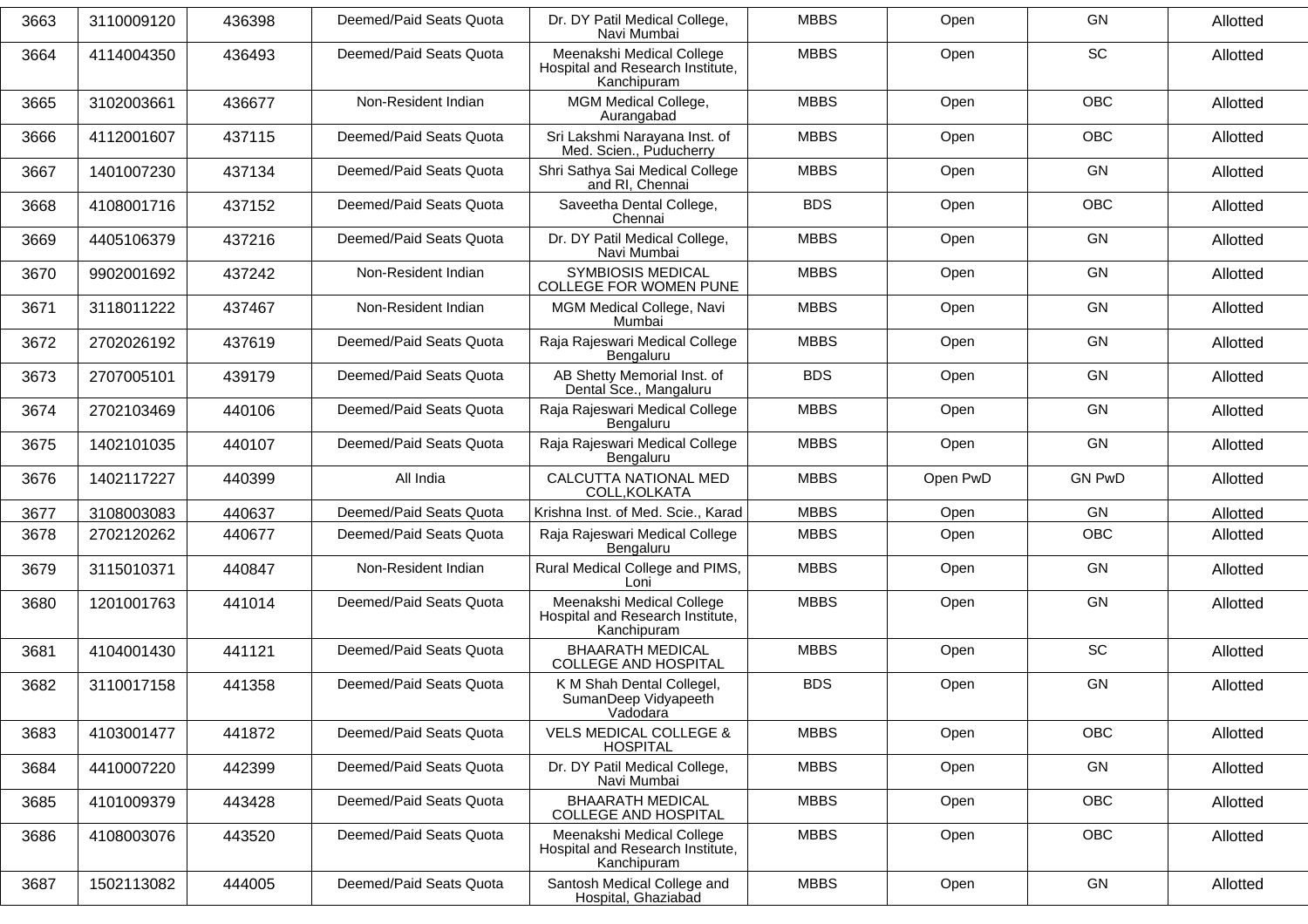| 3688 | 2203003064 | 444110 | All India               | <b>GOVERNMENT MEDICAL</b><br><b>COLLEGE, SURAT</b>                           | <b>MBBS</b> | Open PwD | OBC PwD    | Allotted |
|------|------------|--------|-------------------------|------------------------------------------------------------------------------|-------------|----------|------------|----------|
| 3689 | 3701002074 | 444156 | Deemed/Paid Seats Quota | Mahatma Gandhi Medical<br>College, Pondicherry                               | <b>MBBS</b> | Open     | GN         | Allotted |
| 3690 | 3111107373 | 444355 | Deemed/Paid Seats Quota | Vinayaka Missions Medical<br>College and Hospital, Karaikal                  | <b>MBBS</b> | Open     | <b>OBC</b> | Allotted |
| 3691 | 4203002566 | 444906 | Deemed/Paid Seats Quota | Meenakshi Medical College<br>Hospital and Research Institute,<br>Kanchipuram | <b>MBBS</b> | Open     | GN         | Allotted |
| 3692 | 4113001644 | 444970 | Deemed/Paid Seats Quota | Sri Lakshmi Narayana Inst. of<br>Med. Scien., Puducherry                     | <b>MBBS</b> | Open     | <b>OBC</b> | Allotted |
| 3693 | 2702103883 | 445050 | Deemed/Paid Seats Quota | Raja Rajeswari Medical College<br>Bengaluru                                  | <b>MBBS</b> | Open     | OBC        | Allotted |
| 3694 | 4101110298 | 445243 | Deemed/Paid Seats Quota | <b>VELS MEDICAL COLLEGE &amp;</b><br><b>HOSPITAL</b>                         | <b>MBBS</b> | Open     | OBC        | Allotted |
| 3695 | 3003001440 | 445743 | Non-Resident Indian     | Bharati Vidyapeeth DU Medical<br>College                                     | <b>MBBS</b> | Open     | GN         | Allotted |
| 3696 | 2201010373 | 445783 | Deemed/Paid Seats Quota | K M Shah Dental Collegel,<br>SumanDeep Vidyapeeth<br>Vadodara                | <b>BDS</b>  | Open     | GN         | Allotted |
| 3697 | 2702102668 | 446032 | Deemed/Paid Seats Quota | Raja Rajeswari Medical College<br>Bengaluru                                  | <b>MBBS</b> | Open     | GN         | Allotted |
| 3698 | 2001210441 | 446067 | Deemed/Paid Seats Quota | Sri Lakshmi Narayana Inst. of<br>Med. Scien., Puducherry                     | <b>MBBS</b> | Open     | GN         | Allotted |
| 3699 | 4101101029 | 446692 | Deemed/Paid Seats Quota | SRI LALITHAMBIGAI MEDICAL<br><b>COLLEGE &amp; HOSPITAL</b>                   | <b>MBBS</b> | Open     | GN         | Allotted |
| 3700 | 3201013077 | 446873 | Deemed/Paid Seats Quota | Aarupadai Veedu Medical College<br>and Hospt., Puducherry                    | <b>MBBS</b> | Open     | SC         | Allotted |
| 3701 | 3119001283 | 447969 | Deemed/Paid Seats Quota | BV Deemed Uni. Med. College<br>and Hos., Sangli                              | <b>MBBS</b> | Open     | GN         | Allotted |
| 3702 | 3112009189 | 448094 | Deemed/Paid Seats Quota | <b>BVDU Dental College and</b><br>Hospital, Navi Mumbai                      | <b>BDS</b>  | Open     | SC         | Allotted |
| 3703 | 3903209437 | 448455 | Deemed/Paid Seats Quota | MANAV RACHNA DENTAL<br><b>COLLEGE FARIDABAD</b>                              | <b>BDS</b>  | Open     | GN         | Allotted |
| 3704 | 2702013005 | 448897 | Deemed/Paid Seats Quota | Raja Rajeswari Medical College<br>Bengaluru                                  | <b>MBBS</b> | Open     | <b>OBC</b> | Allotted |
| 3705 | 3902001163 | 448982 | Deemed/Paid Seats Quota | JLN Medical College, Datta<br>Meghe, Wardha                                  | <b>MBBS</b> | Open     | GN         | Allotted |
| 3706 | 2701009103 | 449259 | Non-Resident Indian     | Jawahar Lal Nehru Medical<br>College, Belagavi                               | <b>MBBS</b> | Open     | GN         | Allotted |
| 3707 | 4101014023 | 449396 | Deemed/Paid Seats Quota | <b>BHAARATH MEDICAL</b><br>COLLEGE AND HOSPITAL                              | <b>MBBS</b> | Open     | OBC        | Allotted |
| 3708 | 4109006199 | 449503 | Deemed/Paid Seats Quota | Meenakshi Medical College<br>Hospital and Research Institute,<br>Kanchipuram | <b>MBBS</b> | Open     | OBC        | Allotted |
| 3709 | 1503006074 | 449904 | Deemed/Paid Seats Quota | Vinayaka Missions Medical<br>College and Hospital, Karaikal                  | <b>MBBS</b> | Open     | GN         | Allotted |
| 3710 | 1502109158 | 449989 | All India               | SETH G.S. MEDICAL COLLEGE,<br><b>MUMBAI</b>                                  | <b>MBBS</b> | OBC PwD  | OBC PwD    | Allotted |
| 3711 | 4101102678 | 450927 | Deemed/Paid Seats Quota | SRM Dental College, Chennai                                                  | <b>BDS</b>  | Open     | OBC        | Allotted |
| 3712 | 4407002248 | 451675 | Deemed/Paid Seats Quota | Dr. DY Patil Medical College,<br>Navi Mumbai                                 | <b>MBBS</b> | Open     | GN         | Allotted |
|      |            |        |                         |                                                                              |             |          |            |          |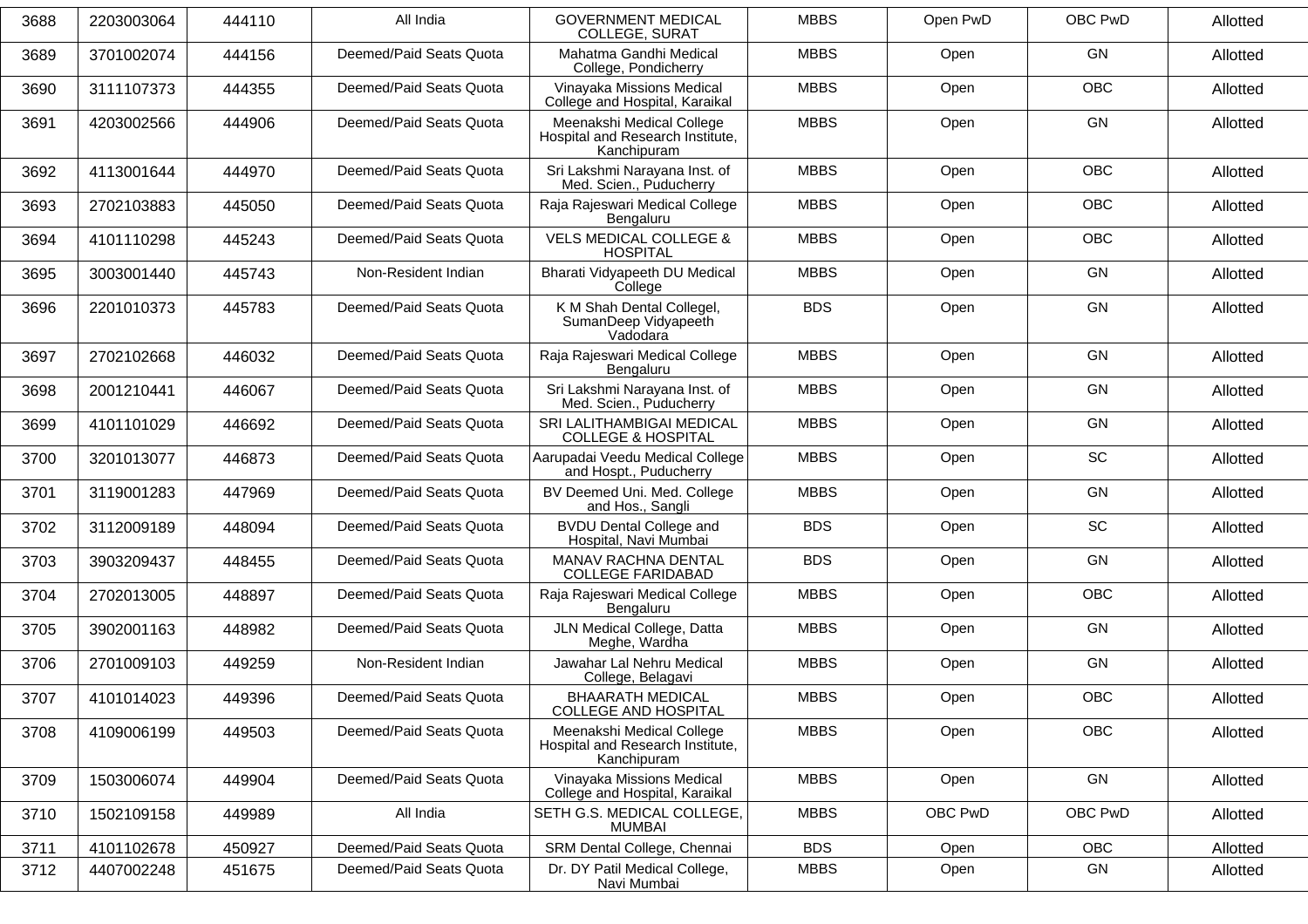| 3713 | 2707001254 | 451768 | Deemed/Paid Seats Quota | Raja Rajeswari Medical College<br>Bengaluru                                  | <b>MBBS</b> | Open | GN         | Allotted |
|------|------------|--------|-------------------------|------------------------------------------------------------------------------|-------------|------|------------|----------|
| 3714 | 1502212245 | 452153 | Deemed/Paid Seats Quota | GITAM Institue of Med. Sce. and<br>Res., Visakhapatnam                       | <b>MBBS</b> | Open | GN         | Allotted |
| 3715 | 4103006103 | 452177 | Deemed/Paid Seats Quota | Mahatma Gandhi Medical<br>College, Pondicherry                               | <b>MBBS</b> | Open | <b>OBC</b> | Allotted |
| 3716 | 2804004409 | 452782 | Deemed/Paid Seats Quota | Aarupadai Veedu Medical College<br>and Hospt., Puducherry                    | <b>MBBS</b> | Open | <b>OBC</b> | Allotted |
| 3717 | 2601001218 | 452897 | Deemed/Paid Seats Quota | Krishna Inst. of Med. Scie., Karad                                           | <b>MBBS</b> | Open | GN         | Allotted |
| 3718 | 1202003319 | 453318 | Deemed/Paid Seats Quota | Sri Lakshmi Narayana Inst. of<br>Med. Scien., Puducherry                     | <b>MBBS</b> | Open | GN         | Allotted |
| 3719 | 2807019101 | 453582 | Deemed/Paid Seats Quota | Amrita School of Dentistry, Kochi                                            | <b>BDS</b>  | Open | GN         | Allotted |
| 3720 | 4101112062 | 453583 | Deemed/Paid Seats Quota | ACS Medical College and<br>Hospital, Chennai                                 | <b>MBBS</b> | Open | SC         | Allotted |
| 3721 | 3114012003 | 453884 | Deemed/Paid Seats Quota | Dr. DY Patil Dental College and<br>Hosp. Navi Mumbai                         | <b>BDS</b>  | Open | OBC        | Allotted |
| 3722 | 2701001191 | 454121 | Non-Resident Indian     | Jawahar Lal Nehru Medical<br>College, Belagavi                               | <b>MBBS</b> | Open | GN         | Allotted |
| 3723 | 3112031101 | 455448 | Deemed/Paid Seats Quota | BV Deemed Uni. Med. College<br>and Hos., Sangli                              | <b>MBBS</b> | Open | <b>OBC</b> | Allotted |
| 3724 | 4608104399 | 455449 | Deemed/Paid Seats Quota | Kalinga Institute of Dental<br>Sciences, Bhubaneswar                         | <b>BDS</b>  | Open | <b>OBC</b> | Allotted |
| 3725 | 4101003220 | 455729 | Deemed/Paid Seats Quota | Meenakshi Ammal Dental College<br>and Host., Chennai1                        | <b>BDS</b>  | Open | <b>OBC</b> | Allotted |
| 3726 | 1201001051 | 456075 | Deemed/Paid Seats Quota | Meenakshi Medical College<br>Hospital and Research Institute,<br>Kanchipuram | <b>MBBS</b> | Open | <b>OBC</b> | Allotted |
| 3727 | 4114003523 | 456084 | Deemed/Paid Seats Quota | Meenakshi Medical College<br>Hospital and Research Institute,<br>Kanchipuram | <b>MBBS</b> | Open | <b>OBC</b> | Allotted |
| 3728 | 4101105488 | 456099 | Deemed/Paid Seats Quota | Thaimoogambigai Dental College<br>and Hsopt. Chennai                         | <b>BDS</b>  | Open | SC         | Allotted |
| 3729 | 2708002260 | 456250 | Deemed/Paid Seats Quota | Raja Rajeswari Medical College<br>Bengaluru                                  | <b>MBBS</b> | Open | GN         | Allotted |
| 3730 | 4101112352 | 456934 | Deemed/Paid Seats Quota | SRI LALITHAMBIGAI MEDICAL<br><b>COLLEGE &amp; HOSPITAL</b>                   | <b>MBBS</b> | Open | <b>OBC</b> | Allotted |
| 3731 | 3101019076 | 457441 | Deemed/Paid Seats Quota | <b>BVDU Dental College and</b><br>Hospital, Sangli                           | <b>BDS</b>  | Open | OBC        | Allotted |
| 3732 | 3113006241 | 457583 | Deemed/Paid Seats Quota | Sri Lakshmi Narayana Inst. of<br>Med. Scien., Puducherry                     | <b>MBBS</b> | Open | <b>OBC</b> | Allotted |
| 3733 | 4101012276 | 458322 | Deemed/Paid Seats Quota | Meenakshi Medical College<br>Hospital and Research Institute,<br>Kanchipuram | <b>MBBS</b> | Open | GN         | Allotted |
| 3734 | 4101109271 | 458397 | Deemed/Paid Seats Quota | <b>VELS MEDICAL COLLEGE &amp;</b><br><b>HOSPITAL</b>                         | <b>MBBS</b> | Open | OBC        | Allotted |
| 3735 | 2804018007 | 458967 | Deemed/Paid Seats Quota | Aarupadai Veedu Medical College<br>and Hospt., Puducherry                    | <b>MBBS</b> | Open | OBC        | Allotted |
| 3736 | 4605008290 | 459438 | Deemed/Paid Seats Quota | Kalinga Institute of Dental<br>Sciences, Bhubaneswar                         | <b>BDS</b>  | Open | GN         | Allotted |
| 3737 | 4114011062 | 459511 | Deemed/Paid Seats Quota | Meenakshi Medical College<br>Hospital and Research Institute,<br>Kanchipuram | <b>MBBS</b> | Open | GN         | Allotted |
|      |            |        |                         |                                                                              |             |      |            |          |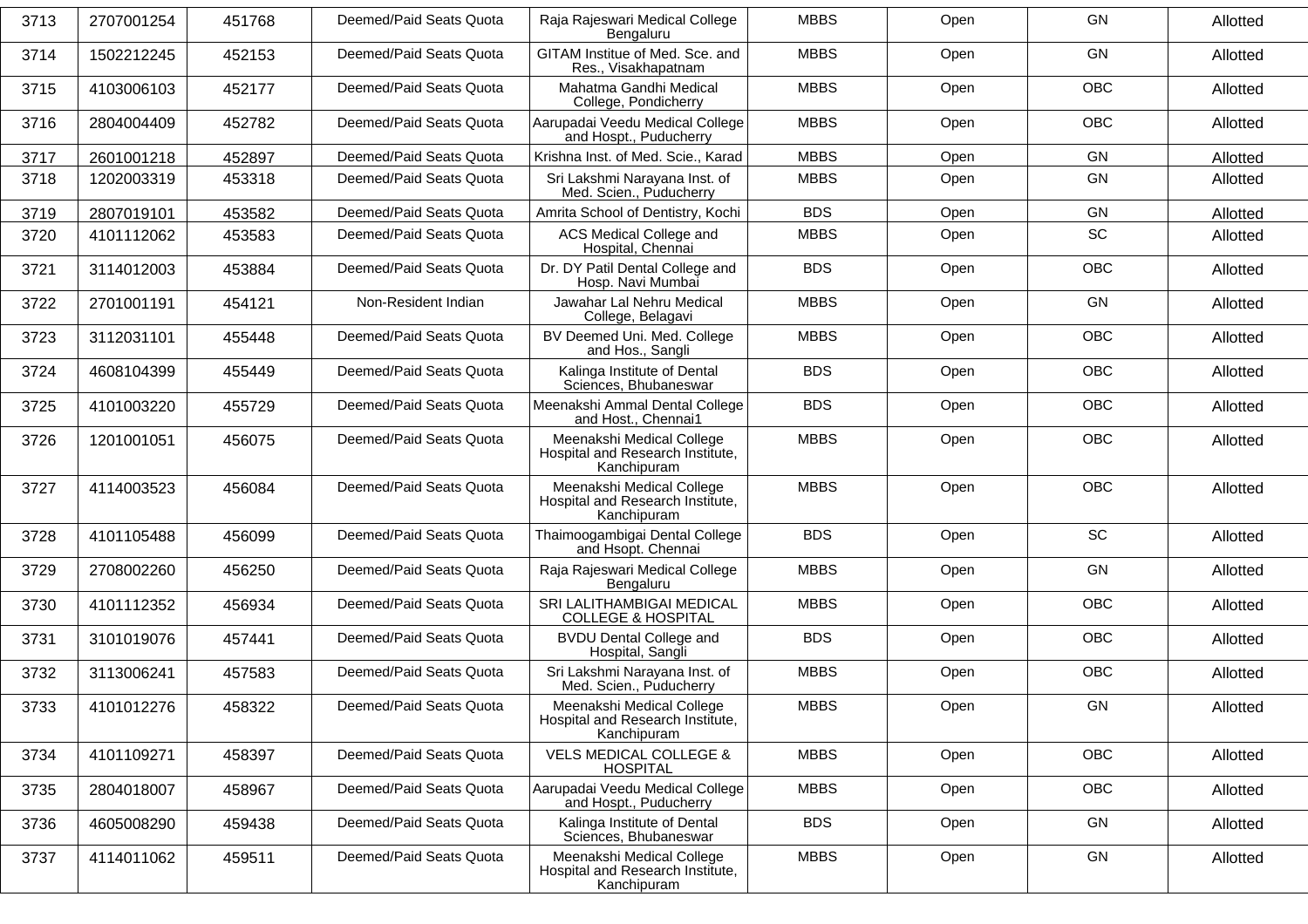| 3738 | 3701006189 | 459654 | Deemed/Paid Seats Quota | Mahatma Gandhi Medical<br>College, Pondicherry                               | <b>MBBS</b> | Open           | <b>OBC</b>     | Allotted |
|------|------------|--------|-------------------------|------------------------------------------------------------------------------|-------------|----------------|----------------|----------|
| 3739 | 4109002355 | 459905 | Deemed/Paid Seats Quota | Aarupadai Veedu Medical College<br>and Hospt., Puducherry                    | <b>MBBS</b> | Open           | <b>OBC</b>     | Allotted |
| 3740 | 4608012413 | 459933 | Deemed/Paid Seats Quota | Aarupadai Veedu Medical College<br>and Hospt., Puducherry                    | <b>MBBS</b> | Open           | GN             | Allotted |
| 3741 | 4604002276 | 460164 | Deemed/Paid Seats Quota | Kalinga Institute of Dental<br>Sciences, Bhubaneswar                         | <b>BDS</b>  | Open           | <b>OBC</b>     | Allotted |
| 3742 | 4609011338 | 460381 | Deemed/Paid Seats Quota | Raja Rajeswari Medical College<br>Bengaluru                                  | <b>MBBS</b> | Open           | SC             | Allotted |
| 3743 | 2603003525 | 460488 | Deemed/Paid Seats Quota | Raja Rajeswari Medical College<br>Bengaluru                                  | <b>MBBS</b> | Open           | GN             | Allotted |
| 3744 | 4106006097 | 460767 | Deemed/Paid Seats Quota | SRM Katt. Dental College and<br>Hospt. Chennai                               | <b>BDS</b>  | Open           | OBC            | Allotted |
| 3745 | 4107004512 | 461221 | Deemed/Paid Seats Quota | ACS Medical College and<br>Hospital, Chennai                                 | <b>MBBS</b> | Open           | <b>OBC</b>     | Allotted |
| 3746 | 4108003571 | 461567 | Deemed/Paid Seats Quota | SRM Medical College and<br>Hospital, Chennai                                 | <b>MBBS</b> | Open           | <b>OBC</b>     | Allotted |
| 3747 | 1503011148 | 461787 | Deemed/Paid Seats Quota | Sri Lakshmi Narayana Inst. of<br>Med. Scien., Puducherry                     | <b>MBBS</b> | Open           | GN             | Allotted |
| 3748 | 1502115296 | 461826 | Deemed/Paid Seats Quota | Dr. DY Patil Medical College and<br>Hospt., Pune                             | <b>MBBS</b> | Open           | GN             | Allotted |
| 3749 | 3116002182 | 462130 | Deemed/Paid Seats Quota | BV Deemed Uni. Med. College<br>and Hos., Sangli                              | <b>MBBS</b> | Open           | <b>OBC</b>     | Allotted |
| 3750 | 3114010168 | 462338 | Deemed/Paid Seats Quota | Dr. DY Patil Dental College and<br>Hosp. Navi Mumbai                         | <b>BDS</b>  | Open           | OBC            | Allotted |
| 3751 | 4101003252 | 462386 | Deemed/Paid Seats Quota | <b>BHAARATH MEDICAL</b><br><b>COLLEGE AND HOSPITAL</b>                       | <b>MBBS</b> | Open           | <b>OBC</b>     | Allotted |
| 3752 | 2702002434 | 462415 | Deemed/Paid Seats Quota | Raja Rajeswari Medical College<br>Bengaluru                                  | <b>MBBS</b> | Open           | GN             | Allotted |
| 3753 | 4410006011 | 462424 | Open Seat Quota         | AIIMS, Kalyani                                                               | <b>MBBS</b> | <b>EWS PwD</b> | <b>EWS PwD</b> | Allotted |
| 3754 | 4102006001 | 462517 | Deemed/Paid Seats Quota | Chettinad Hos. and Res. Inst.,<br>Kancheepuram                               | <b>MBBS</b> | Open           | <b>OBC</b>     | Allotted |
| 3755 | 4109010159 | 462529 | Deemed/Paid Seats Quota | Meenakshi Medical College<br>Hospital and Research Institute,<br>Kanchipuram | <b>MBBS</b> | Open           | <b>OBC</b>     | Allotted |
| 3756 | 2601004279 | 462579 | Open Seat Quota         | AIIMS Mangalagiri                                                            | <b>MBBS</b> | Open PwD       | OBC PwD        | Allotted |
| 3757 | 4112007119 | 462892 | Deemed/Paid Seats Quota | Mahatma Gandhi Medical<br>College, Pondicherry                               | <b>MBBS</b> | Open           | OBC            | Allotted |
| 3758 | 2001003387 | 462896 | Deemed/Paid Seats Quota | Santosh Medical College and<br>Hospital, Ghaziabad                           | <b>MBBS</b> | Open           | GN             | Allotted |
| 3759 | 2702121153 | 463376 | Deemed/Paid Seats Quota | Raja Rajeswari Medical College<br>Bengaluru                                  | <b>MBBS</b> | Open           | GN             | Allotted |
| 3760 | 2811002427 | 464451 | Deemed/Paid Seats Quota | ACS Medical College and<br>Hospital, Chennai                                 | <b>MBBS</b> | Open           | SC             | Allotted |
| 3761 | 4114009028 | 464492 | Deemed/Paid Seats Quota | ACS Medical College and<br>Hospital, Chennai                                 | <b>MBBS</b> | Open           | SC             | Allotted |
| 3762 | 2702116298 | 464814 | Deemed/Paid Seats Quota | Raja Rajeswari Medical College<br>Bengaluru                                  | <b>MBBS</b> | Open           | GN             | Allotted |
| 3763 | 4409011265 | 464902 | Deemed/Paid Seats Quota | BV Deemed Uni. Med. College<br>and Hos., Sangli                              | <b>MBBS</b> | Open           | OBC            | Allotted |
| 3764 | 3108006231 | 464946 | Deemed/Paid Seats Quota | BV Deemed Uni. Med. College<br>and Hos., Sangli                              | <b>MBBS</b> | Open           | SC             | Allotted |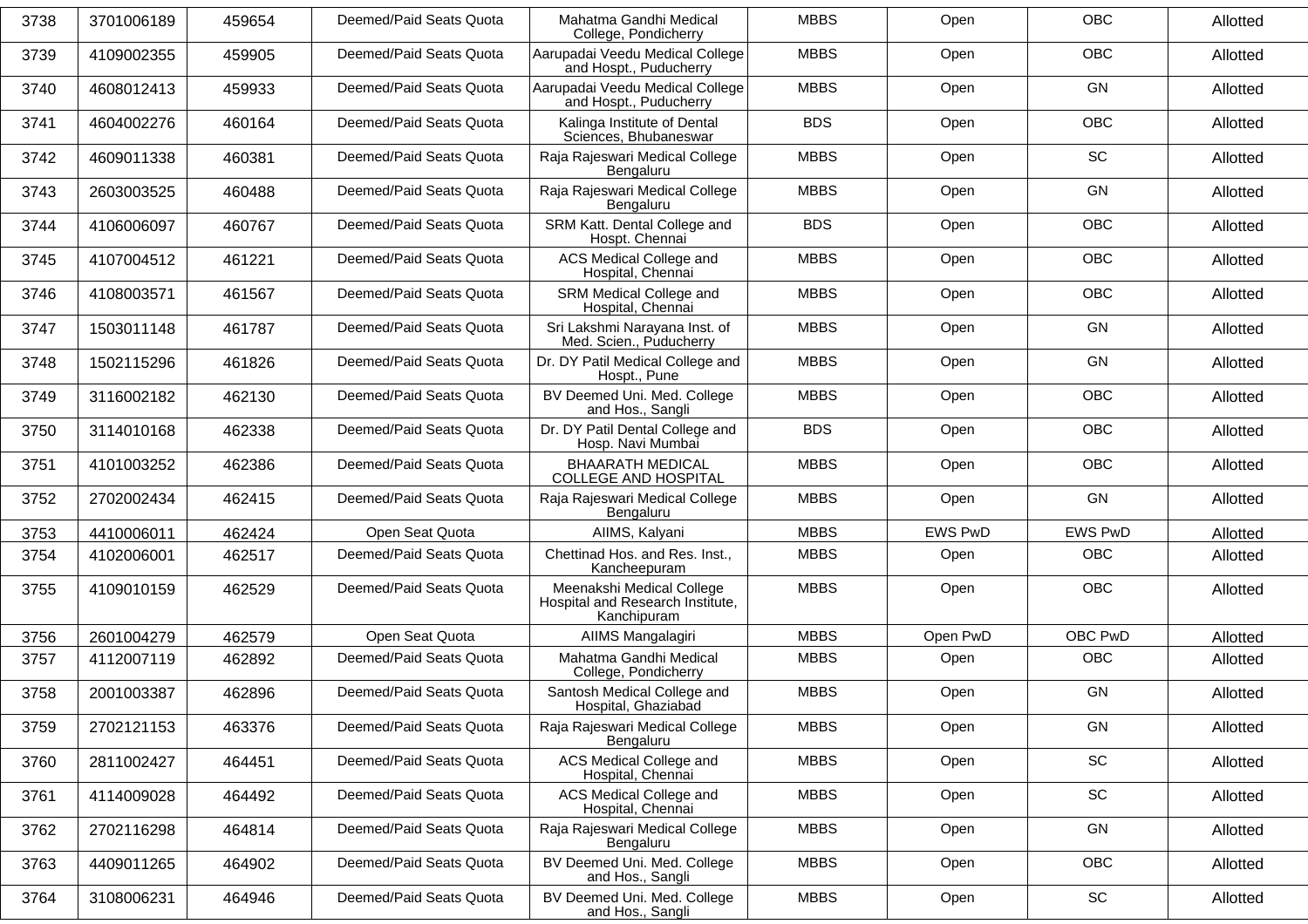| 3765 | 4101111257 | 465386 | Deemed/Paid Seats Quota | Chettinad Hos. and Res. Inst.,<br>Kancheepuram            | <b>MBBS</b> | Open | <b>OBC</b> | Allotted |
|------|------------|--------|-------------------------|-----------------------------------------------------------|-------------|------|------------|----------|
| 3766 | 1502022355 | 465627 | Deemed/Paid Seats Quota | Raja Rajeswari Medical College<br>Bengaluru               | <b>MBBS</b> | Open | GN         | Allotted |
| 3767 | 4106005521 | 466258 | Deemed/Paid Seats Quota | SRM Katt. Dental College and<br>Hospt. Chennai            | <b>BDS</b>  | Open | <b>OBC</b> | Allotted |
| 3768 | 3119002025 | 466711 | Deemed/Paid Seats Quota | <b>BVDU Dental College and</b><br>Hospital, Sangli        | <b>BDS</b>  | Open | SC         | Allotted |
| 3769 | 4113008082 | 466811 | Deemed/Paid Seats Quota | ACS Medical College and<br>Hospital, Chennai              | <b>MBBS</b> | Open | <b>EWS</b> | Allotted |
| 3770 | 3115101206 | 467426 | Non-Resident Indian     | <b>SYMBIOSIS MEDICAL</b><br>COLLEGE FOR WOMEN PUNE        | <b>MBBS</b> | Open | GN         | Allotted |
| 3771 | 4409002425 | 467769 | Deemed/Paid Seats Quota | Raja Rajeswari Medical College<br>Bengaluru               | <b>MBBS</b> | Open | GN         | Allotted |
| 3772 | 4103002037 | 468001 | Deemed/Paid Seats Quota | Meenakshi Ammal Dental College<br>and Host., Chennai1     | <b>BDS</b>  | Open | <b>OBC</b> | Allotted |
| 3773 | 3110106002 | 468114 | Deemed/Paid Seats Quota | Krishna Inst. of Med. Scie., Karad                        | <b>MBBS</b> | Open | GN         | Allotted |
| 3774 | 4403015214 | 468345 | Deemed/Paid Seats Quota | Santosh Medical College and<br>Hospital, Ghaziabad        | <b>MBBS</b> | Open | GN         | Allotted |
| 3775 | 2001316175 | 468357 | Deemed/Paid Seats Quota | Santosh Medical College and<br>Hospital, Ghaziabad        | <b>MBBS</b> | Open | GN         | Allotted |
| 3776 | 2708006220 | 468659 | Deemed/Paid Seats Quota | Raja Rajeswari Medical College<br>Bengaluru               | <b>MBBS</b> | Open | GN         | Allotted |
| 3777 | 2702103089 | 468687 | Deemed/Paid Seats Quota | Raja Rajeswari Medical College<br>Bengaluru               | <b>MBBS</b> | Open | GN         | Allotted |
| 3778 | 4101110152 | 469958 | Deemed/Paid Seats Quota | <b>BHAARATH MEDICAL</b><br><b>COLLEGE AND HOSPITAL</b>    | <b>MBBS</b> | Open | GN         | Allotted |
| 3779 | 4114003675 | 470000 | Deemed/Paid Seats Quota | Aarupadai Veedu Medical College<br>and Hospt., Puducherry | <b>MBBS</b> | Open | <b>OBC</b> | Allotted |
| 3780 | 1502204637 | 471323 | Deemed/Paid Seats Quota | Sri Lakshmi Narayana Inst. of<br>Med. Scien., Puducherry  | <b>MBBS</b> | Open | <b>EWS</b> | Allotted |
| 3781 | 1701004161 | 471846 | Deemed/Paid Seats Quota | School of Dental Sciences and<br>KIMSDU, Karad            | <b>BDS</b>  | Open | SC         | Allotted |
| 3782 | 4118002311 | 471990 | Deemed/Paid Seats Quota | <b>BHAARATH MEDICAL</b><br><b>COLLEGE AND HOSPITAL</b>    | <b>MBBS</b> | Open | OBC        | Allotted |
| 3783 | 3115005345 | 472282 | Deemed/Paid Seats Quota | <b>BVDU Dental College and</b><br>Hospital, Sangli        | <b>BDS</b>  | Open | GN         | Allotted |
| 3784 | 4106013048 | 472887 | Deemed/Paid Seats Quota | Sri Lakshmi Narayana Inst. of<br>Med. Scien., Puducherry  | <b>MBBS</b> | Open | <b>OBC</b> | Allotted |
| 3785 | 4407002894 | 472965 | Deemed/Paid Seats Quota | SRI LALITHAMBIGAI MEDICAL<br>COLLEGE & HOSPITAL           | <b>MBBS</b> | Open | <b>SC</b>  | Allotted |
| 3786 | 3119003026 | 473135 | Non-Resident Indian     | BV Deemed Uni. Med. College<br>and Hos., Sangli           | <b>MBBS</b> | Open | OBC        | Allotted |
| 3787 | 3606004151 | 473314 | Deemed/Paid Seats Quota | Sri Lakshmi Narayana Inst. of<br>Med. Scien., Puducherry  | <b>MBBS</b> | Open | GN         | Allotted |
| 3788 | 4101102270 | 473755 | Deemed/Paid Seats Quota | Chettinad Hos. and Res. Inst.,<br>Kancheepuram            | <b>MBBS</b> | Open | GN         | Allotted |
| 3789 | 3101022021 | 473928 | Non-Resident Indian     | Rural Medical College and PIMS,<br>Loni                   | <b>MBBS</b> | Open | GN         | Allotted |
| 3790 | 3003005386 | 474042 | Deemed/Paid Seats Quota | Krishna Inst. of Med. Scie., Karad                        | <b>MBBS</b> | Open | GN         | Allotted |
| 3791 | 3110104022 | 474292 | Deemed/Paid Seats Quota | <b>BVDU Dental College and</b><br>Hospital, Navi Mumbai   | <b>BDS</b>  | Open | EWS        | Allotted |
|      |            |        |                         |                                                           |             |      |            |          |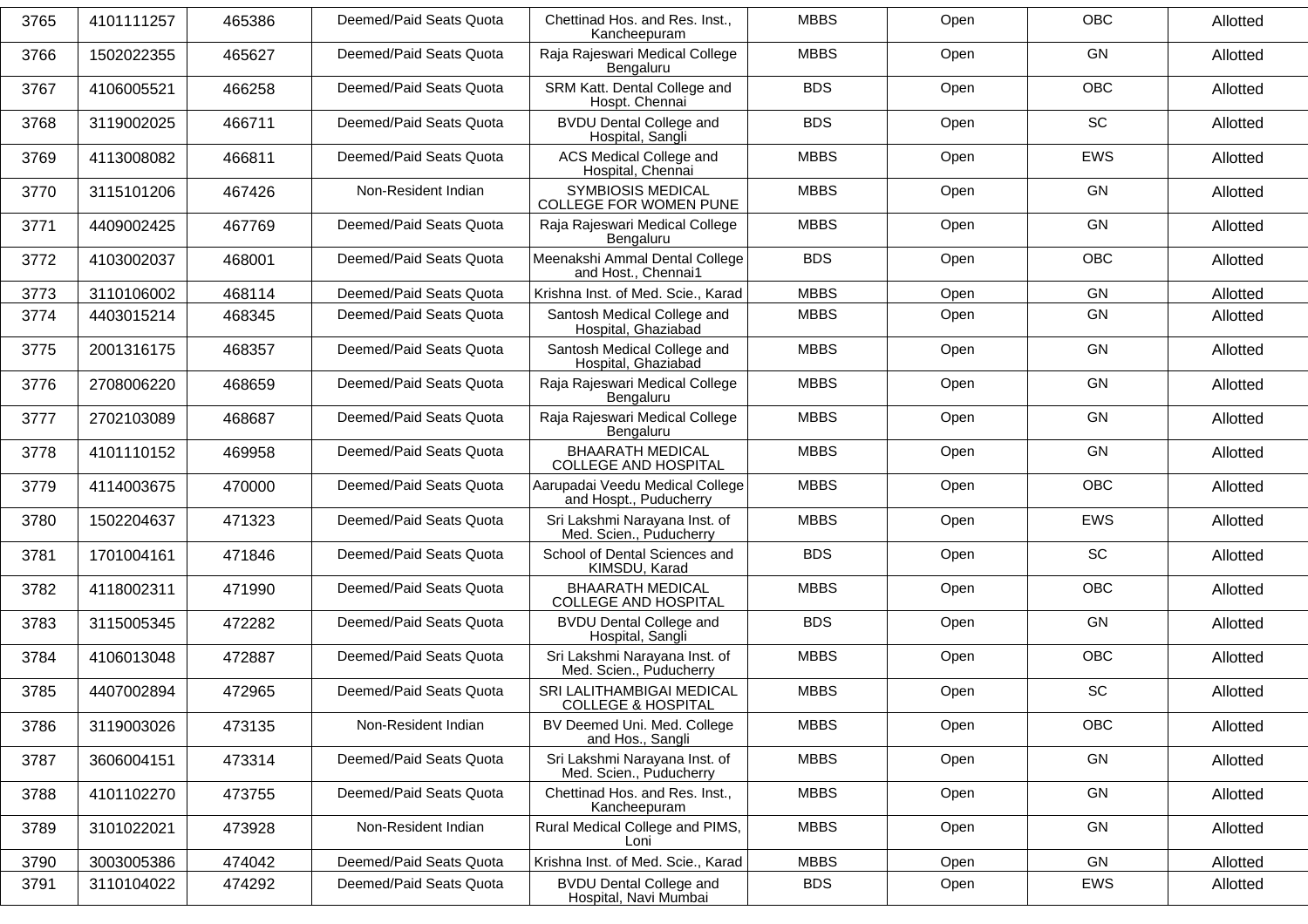| 3792 | 3605016003 | 474364 | Deemed/Paid Seats Quota | Sri Lakshmi Narayana Inst. of<br>Med. Scien., Puducherry                     | <b>MBBS</b> | Open | <b>EWS</b> | Allotted |
|------|------------|--------|-------------------------|------------------------------------------------------------------------------|-------------|------|------------|----------|
| 3793 | 1502210247 | 475168 | Deemed/Paid Seats Quota | Meenakshi Medical College<br>Hospital and Research Institute,<br>Kanchipuram | <b>MBBS</b> | Open | GN         | Allotted |
| 3794 | 4402003079 | 475300 | Deemed/Paid Seats Quota | Dr. DY Patil Medical College and<br>Hospt., Pune                             | <b>MBBS</b> | Open | <b>OBC</b> | Allotted |
| 3795 | 2702128195 | 475368 | Deemed/Paid Seats Quota | Mahatma Gandhi Medical<br>College, Pondicherry                               | <b>MBBS</b> | Open | <b>OBC</b> | Allotted |
| 3796 | 1205032057 | 475445 | Deemed/Paid Seats Quota | GITAM Institue of Med. Sce. and<br>Res., Visakhapatnam                       | <b>MBBS</b> | Open | SC         | Allotted |
| 3797 | 4101007253 | 475467 | Deemed/Paid Seats Quota | Meenakshi Medical College<br>Hospital and Research Institute,<br>Kanchipuram | <b>MBBS</b> | Open | <b>SC</b>  | Allotted |
| 3798 | 3116006254 | 475625 | Deemed/Paid Seats Quota | Krishna Inst. of Med. Scie., Karad                                           | <b>MBBS</b> | Open | <b>EWS</b> | Allotted |
| 3799 | 4109012241 | 475830 | Deemed/Paid Seats Quota | Meenakshi Ammal Dental College<br>and Host., Chennai1                        | <b>BDS</b>  | Open | <b>OBC</b> | Allotted |
| 3800 | 4112004103 | 475961 | Deemed/Paid Seats Quota | Vinayaka Missions Medical<br>College and Hospital, Karaikal                  | <b>MBBS</b> | Open | <b>OBC</b> | Allotted |
| 3801 | 3003003574 | 476042 | Deemed/Paid Seats Quota | Dr. DY Patil Medical College and<br>Hospt., Pune                             | <b>MBBS</b> | Open | GN         | Allotted |
| 3802 | 4101004641 | 476194 | Deemed/Paid Seats Quota | Sree Balaji Medical College and<br>Hospital, Chennai                         | <b>MBBS</b> | Open | GN         | Allotted |
| 3803 | 1502303682 | 476247 | Deemed/Paid Seats Quota | Krishna Inst. of Med. Scie., Karad                                           | <b>MBBS</b> | Open | <b>GN</b>  | Allotted |
| 3804 | 4116002134 | 477862 | Deemed/Paid Seats Quota | Vinayaka Missions Medical<br>College and Hospital, Karaikal                  | <b>MBBS</b> | Open | <b>OBC</b> | Allotted |
| 3805 | 4405104033 | 477918 | Deemed/Paid Seats Quota | Vinayaka Missions Medical<br>College and Hospital, Karaikal                  | <b>MBBS</b> | Open | <b>GN</b>  | Allotted |
| 3806 | 2204002259 | 477941 | Deemed/Paid Seats Quota | Amrita School of Dentistry, Kochi                                            | <b>BDS</b>  | Open | SC         | Allotted |
| 3807 | 4110003045 | 477942 | Deemed/Paid Seats Quota | <b>BHAARATH MEDICAL</b><br><b>COLLEGE AND HOSPITAL</b>                       | <b>MBBS</b> | Open | OBC        | Allotted |
| 3808 | 3116010172 | 478111 | Deemed/Paid Seats Quota | School of Dental Sciences and<br>KIMSDU, Karad                               | <b>BDS</b>  | Open | GN         | Allotted |
| 3809 | 2209003372 | 478751 | Deemed/Paid Seats Quota | Krishna Inst. of Med. Scie., Karad                                           | <b>MBBS</b> | Open | GN         | Allotted |
| 3810 | 1502207274 | 478993 | Non-Resident Indian     | Jawahar Lal Nehru Medical<br>College, Belagavi                               | <b>MBBS</b> | Open | OBC        | Allotted |
| 3811 | 3604008338 | 479469 | Deemed/Paid Seats Quota | GITAM Institue of Med. Sce. and<br>Res., Visakhapatnam                       | <b>MBBS</b> | Open | <b>OBC</b> | Allotted |
| 3812 | 3110112086 | 479596 | Non-Resident Indian     | MGM Medical College, Navi<br>Mumbai                                          | <b>MBBS</b> | Open | <b>GN</b>  | Allotted |
| 3813 | 2208003124 | 479653 | Deemed/Paid Seats Quota | <b>BHAARATH MEDICAL</b><br>COLLEGE AND HOSPITAL                              | <b>MBBS</b> | Open | GN         | Allotted |
| 3814 | 4101006441 | 479872 | Deemed/Paid Seats Quota | SRI LALITHAMBIGAI MEDICAL<br><b>COLLEGE &amp; HOSPITAL</b>                   | <b>MBBS</b> | Open | SC         | Allotted |
| 3815 | 4118002442 | 480099 | Deemed/Paid Seats Quota | Meenakshi Ammal Dental College<br>and Host., Chennai1                        | <b>BDS</b>  | Open | OBC        | Allotted |
| 3816 | 4109014086 | 480898 | Deemed/Paid Seats Quota | Aarupadai Veedu Medical College<br>and Hospt., Puducherry                    | <b>MBBS</b> | Open | OBC        | Allotted |
| 3817 | 1502301161 | 481231 | Deemed/Paid Seats Quota | GITAM Institue of Med. Sce. and<br>Res., Visakhapatnam                       | <b>MBBS</b> | Open | <b>OBC</b> | Allotted |
| 3818 | 4106008040 | 481820 | Deemed/Paid Seats Quota | Vinayaka Missions Medical<br>College and Hospital, Karaikal                  | <b>MBBS</b> | Open | OBC        | Allotted |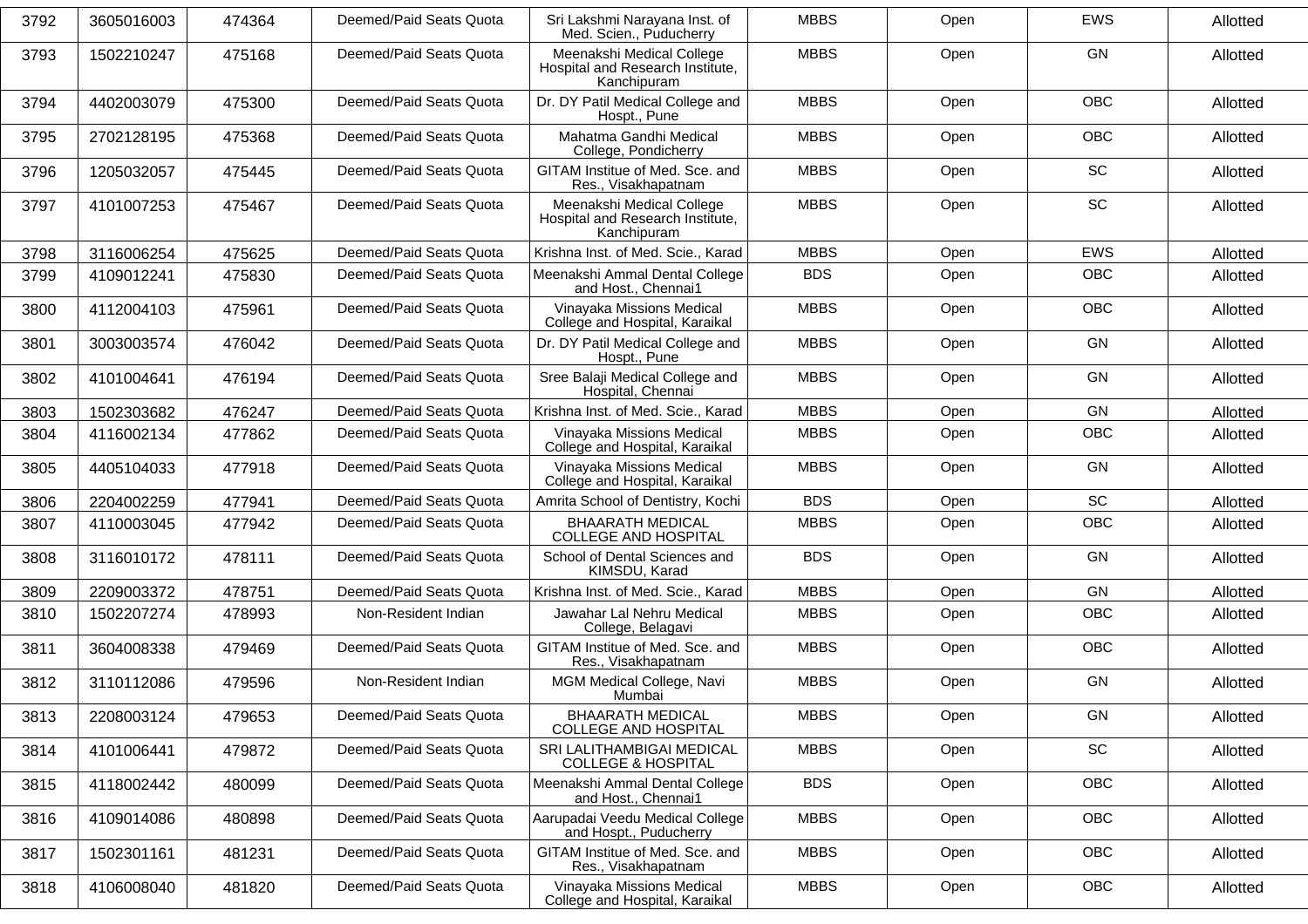| 3819 | 2302023161 | 481870 | Deemed/Paid Seats Quota | JLN Medical College, Datta<br>Meghe, Wardha                                  | <b>MBBS</b> | Open     | <b>GN</b>  | Allotted |
|------|------------|--------|-------------------------|------------------------------------------------------------------------------|-------------|----------|------------|----------|
| 3820 | 4109015146 | 482285 | Deemed/Paid Seats Quota | Mahatma Gandhi Medical<br>College, Pondicherry                               | <b>MBBS</b> | Open     | <b>OBC</b> | Allotted |
| 3821 | 4102003411 | 482405 | Deemed/Paid Seats Quota | Sree Balaji Medical College and<br>Hospital, Chennai                         | <b>MBBS</b> | Open     | <b>OBC</b> | Allotted |
| 3822 | 4101011332 | 483435 | Deemed/Paid Seats Quota | SRM Dental College, Chennai                                                  | <b>BDS</b>  | Open     | SC         | Allotted |
| 3823 | 4111003363 | 483795 | Deemed/Paid Seats Quota | Aarupadai Veedu Medical College<br>and Hospt., Puducherry                    | <b>MBBS</b> | Open     | <b>OBC</b> | Allotted |
| 3824 | 4101101423 | 485001 | Deemed/Paid Seats Quota | SRI LALITHAMBIGAI MEDICAL<br><b>COLLEGE &amp; HOSPITAL</b>                   | <b>MBBS</b> | Open     | SC         | Allotted |
| 3825 | 4106010087 | 485562 | Deemed/Paid Seats Quota | <b>BHAARATH MEDICAL</b><br><b>COLLEGE AND HOSPITAL</b>                       | <b>MBBS</b> | Open     | <b>OBC</b> | Allotted |
| 3826 | 2803003293 | 486158 | Deemed/Paid Seats Quota | ACS Medical College and<br>Hospital, Chennai                                 | <b>MBBS</b> | Open     | <b>GN</b>  | Allotted |
| 3827 | 4106007447 | 486935 | Deemed/Paid Seats Quota | VMKV Medical College and<br>Hospital, Salem                                  | <b>MBBS</b> | Open     | <b>OBC</b> | Allotted |
| 3828 | 2703019116 | 486950 | Deemed/Paid Seats Quota | Sri Siddhartha DentalCollege,<br>Tumkur                                      | <b>BDS</b>  | Open     | <b>GN</b>  | Allotted |
| 3829 | 2701004173 | 487098 | All India               | BELGAUM INST. OF MEDICAL<br>SCI., BELGAUM                                    | <b>MBBS</b> | Open PwD | OBC PwD    | Allotted |
| 3830 | 1206014003 | 487159 | Deemed/Paid Seats Quota | Meenakshi Medical College<br>Hospital and Research Institute,<br>Kanchipuram | <b>MBBS</b> | Open     | <b>EWS</b> | Allotted |
| 3831 | 2708028074 | 487297 | Deemed/Paid Seats Quota | JSS Dental College, Mysuru                                                   | <b>BDS</b>  | Open     | <b>OBC</b> | Allotted |
| 3832 | 4109002624 | 487340 | Deemed/Paid Seats Quota | Sri Lakshmi Narayana Inst. of<br>Med. Scien., Puducherry                     | <b>MBBS</b> | Open     | OBC        | Allotted |
| 3833 | 4201014081 | 487386 | Deemed/Paid Seats Quota | SRM Medical College and<br>Hospital, Chennai                                 | <b>MBBS</b> | Open     | <b>GN</b>  | Allotted |
| 3834 | 3604004711 | 487512 | Deemed/Paid Seats Quota | GITAM Institue of Med. Sce. and<br>Res., Visakhapatnam                       | <b>MBBS</b> | Open     | EWS        | Allotted |
| 3835 | 4114010339 | 487519 | Deemed/Paid Seats Quota | Sri Lakshmi Narayana Inst. of<br>Med. Scien., Puducherry                     | <b>MBBS</b> | Open     | OBC        | Allotted |
| 3836 | 1402101312 | 487608 | Deemed/Paid Seats Quota | <b>JSS Dental College, Mysuru</b>                                            | <b>BDS</b>  | Open     | OBC        | Allotted |
| 3837 | 3119009119 | 488253 | Deemed/Paid Seats Quota | <b>BVDU Dental College and</b><br>Hospital, Sangli                           | <b>BDS</b>  | Open     | EWS        | Allotted |
| 3838 | 3109112043 | 488341 | Deemed/Paid Seats Quota | ACS Medical College and<br>Hospital, Chennai                                 | <b>MBBS</b> | Open     | <b>SC</b>  | Allotted |
| 3839 | 4101008201 | 488636 | Deemed/Paid Seats Quota | Sree Balaji Medical College and<br>Hospital, Chennai                         | <b>MBBS</b> | Open     | GN         | Allotted |
| 3840 | 4405106017 | 489419 | All India               | MAHARSHI DEVRAHA BABA<br>AUTONOMOUS STATE.<br>MEDICAL COLLEGE, DEORIA        | <b>MBBS</b> | Open PwD | OBC PwD    | Allotted |
| 3841 | 4108001307 | 489592 | Deemed/Paid Seats Quota | Sri Lakshmi Narayana Inst. of<br>Med. Scien., Puducherry                     | <b>MBBS</b> | Open     | SC         | Allotted |
| 3842 | 4103002574 | 489905 | Deemed/Paid Seats Quota | Indira Gandhi Dental College and<br>SBV, Pondycherry                         | <b>BDS</b>  | Open     | <b>OBC</b> | Allotted |
| 3843 | 1201009156 | 490307 | Deemed/Paid Seats Quota | Meenakshi Medical College<br>Hospital and Research Institute,<br>Kanchipuram | <b>MBBS</b> | Open     | EWS        | Allotted |
| 3844 | 2707001383 | 490597 | Deemed/Paid Seats Quota | Sree Balaji Medical College and<br>Hospital, Chennai                         | <b>MBBS</b> | Open     | SC         | Allotted |
|      |            |        |                         |                                                                              |             |          |            |          |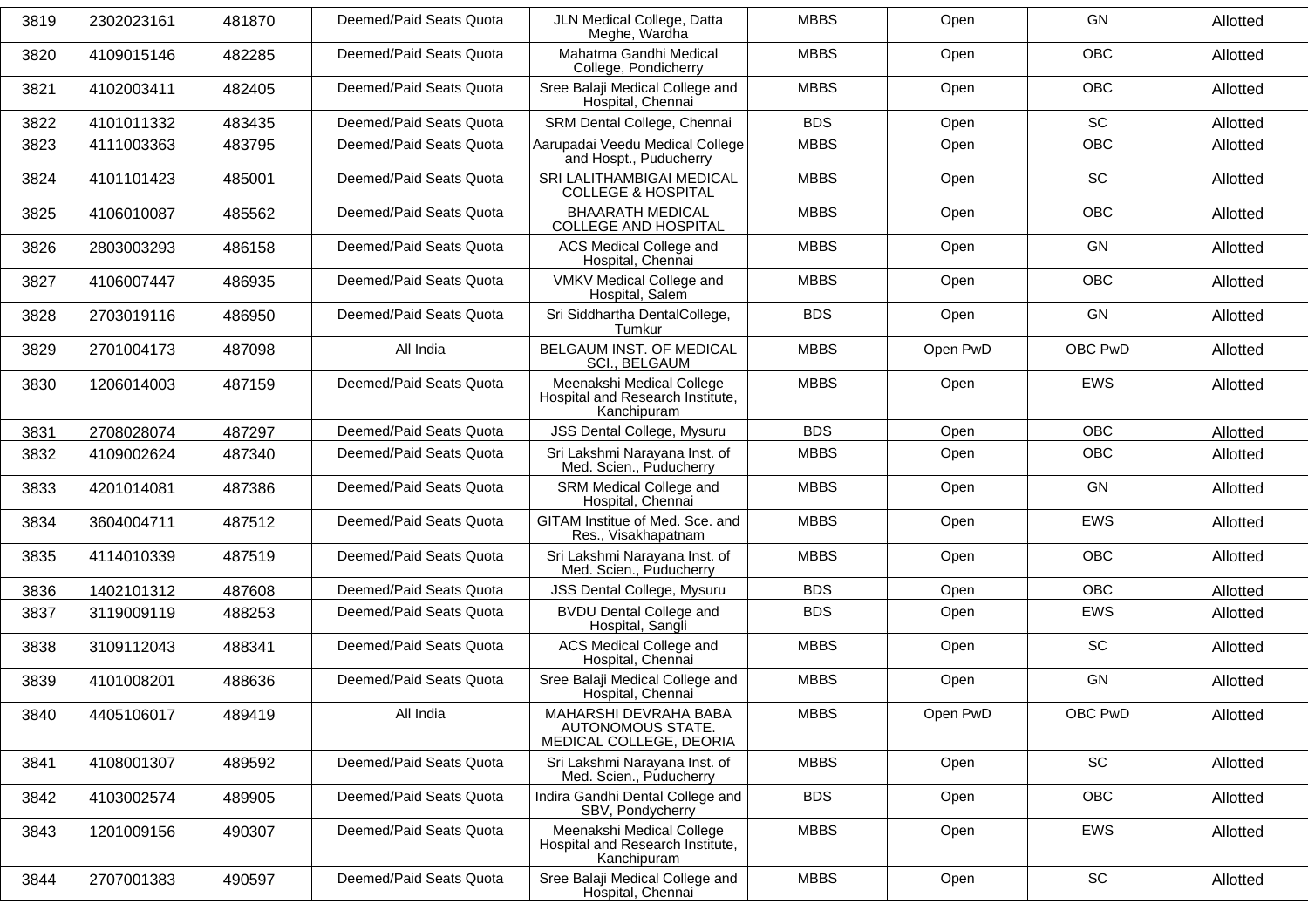| 3845 | 4116001256 | 490710 | Deemed/Paid Seats Quota | Meenakshi Ammal Dental College<br>and Host., Chennai1                        | <b>BDS</b>  | Open | OBC        | Allotted |
|------|------------|--------|-------------------------|------------------------------------------------------------------------------|-------------|------|------------|----------|
| 3846 | 4203005314 | 491828 | Deemed/Paid Seats Quota | Meenakshi Medical College<br>Hospital and Research Institute,<br>Kanchipuram | <b>MBBS</b> | Open | <b>SC</b>  | Allotted |
| 3847 | 1402107246 | 492288 | Deemed/Paid Seats Quota | Aarupadai Veedu Medical College<br>and Hospt., Puducherry                    | <b>MBBS</b> | Open | GN         | Allotted |
| 3848 | 4106007355 | 492349 | Deemed/Paid Seats Quota | Sree Balaji Dental College and<br>Hospital, Chennai                          | <b>BDS</b>  | Open | <b>OBC</b> | Allotted |
| 3849 | 4104002478 | 493413 | Deemed/Paid Seats Quota | Meenakshi Medical College<br>Hospital and Research Institute,<br>Kanchipuram | <b>MBBS</b> | Open | <b>OBC</b> | Allotted |
| 3850 | 3115002538 | 494086 | Non-Resident Indian     | Rural Medical College and PIMS,<br>Loni                                      | <b>MBBS</b> | Open | OBC        | Allotted |
| 3851 | 3701008162 | 494466 | Deemed/Paid Seats Quota | Sri Lakshmi Narayana Inst. of<br>Med. Scien., Puducherry                     | <b>MBBS</b> | Open | OBC        | Allotted |
| 3852 | 4201003360 | 494631 | Deemed/Paid Seats Quota | Meenakshi Medical College<br>Hospital and Research Institute,<br>Kanchipuram | <b>MBBS</b> | Open | <b>GN</b>  | Allotted |
| 3853 | 3610001203 | 495720 | Deemed/Paid Seats Quota | GITAM Institue of Med. Sce. and<br>Res., Visakhapatnam                       | <b>MBBS</b> | Open | <b>OBC</b> | Allotted |
| 3854 | 1205027157 | 496017 | Deemed/Paid Seats Quota | Meenakshi Medical College<br>Hospital and Research Institute,<br>Kanchipuram | <b>MBBS</b> | Open | GN         | Allotted |
| 3855 | 4114007090 | 496688 | Deemed/Paid Seats Quota | ACS Medical College and<br>Hospital, Chennai                                 | <b>MBBS</b> | Open | <b>OBC</b> | Allotted |
| 3856 | 4609005012 | 496697 | Deemed/Paid Seats Quota | Dr. DY Patil Medical College and<br>Hospt., Pune                             | <b>MBBS</b> | Open | GN         | Allotted |
| 3857 | 4101115078 | 496747 | Deemed/Paid Seats Quota | Chettinad Hos. and Res. Inst.,<br>Kancheepuram                               | <b>MBBS</b> | Open | OBC        | Allotted |
| 3858 | 4103004251 | 496883 | Deemed/Paid Seats Quota | Vinayaka Missions Medical<br>College and Hospital, Karaikal                  | <b>MBBS</b> | Open | <b>OBC</b> | Allotted |
| 3859 | 2302024148 | 497117 | Deemed/Paid Seats Quota | Dr. DY Patil Medical College and<br>Hospt., Pune                             | <b>MBBS</b> | Open | <b>GN</b>  | Allotted |
| 3860 | 3701003217 | 497222 | Deemed/Paid Seats Quota | Vinayaka Missions Medical<br>College and Hospital, Karaikal                  | <b>MBBS</b> | Open | GN         | Allotted |
| 3861 | 4416001551 | 497342 | Deemed/Paid Seats Quota | Santosh Medical College and<br>Hospital, Ghaziabad                           | <b>MBBS</b> | Open | <b>GN</b>  | Allotted |
| 3862 | 1701004219 | 497800 | Deemed/Paid Seats Quota | Sri Lakshmi Narayana Inst. of<br>Med. Scien., Puducherry                     | <b>MBBS</b> | Open | GN         | Allotted |
| 3863 | 3602013286 | 498145 | Non-Resident Indian     | Institute of Medical Sciences and<br>SUM Host., Bhubaneswar                  | <b>MBBS</b> | Open | GN         | Allotted |
| 3864 | 2707003202 | 498347 | Deemed/Paid Seats Quota | Yenepoya Dental College,<br>Yenepoya                                         | <b>BDS</b>  | Open | OBC        | Allotted |
| 3865 | 3110115459 | 498567 | Non-Resident Indian     | MGM Medical College, Navi<br>Mumbai                                          | <b>MBBS</b> | Open | GN         | Allotted |
| 3866 | 4114003177 | 498972 | Deemed/Paid Seats Quota | SRM Katt. Dental College and<br>Hospt. Chennai                               | <b>BDS</b>  | Open | OBC        | Allotted |
| 3867 | 4111001142 | 499651 | Deemed/Paid Seats Quota | <b>VELS MEDICAL COLLEGE &amp;</b><br><b>HOSPITAL</b>                         | <b>MBBS</b> | Open | OBC        | Allotted |
| 3868 | 4410007065 | 499969 | Deemed/Paid Seats Quota | Dr. DY Patil Medical College and<br>Hospt., Pune                             | <b>MBBS</b> | Open | GN         | Allotted |
| 3869 | 3604010165 | 499979 | Deemed/Paid Seats Quota | Sri Lakshmi Narayana Inst. of<br>Med. Scien., Puducherry                     | <b>MBBS</b> | Open | GN         | Allotted |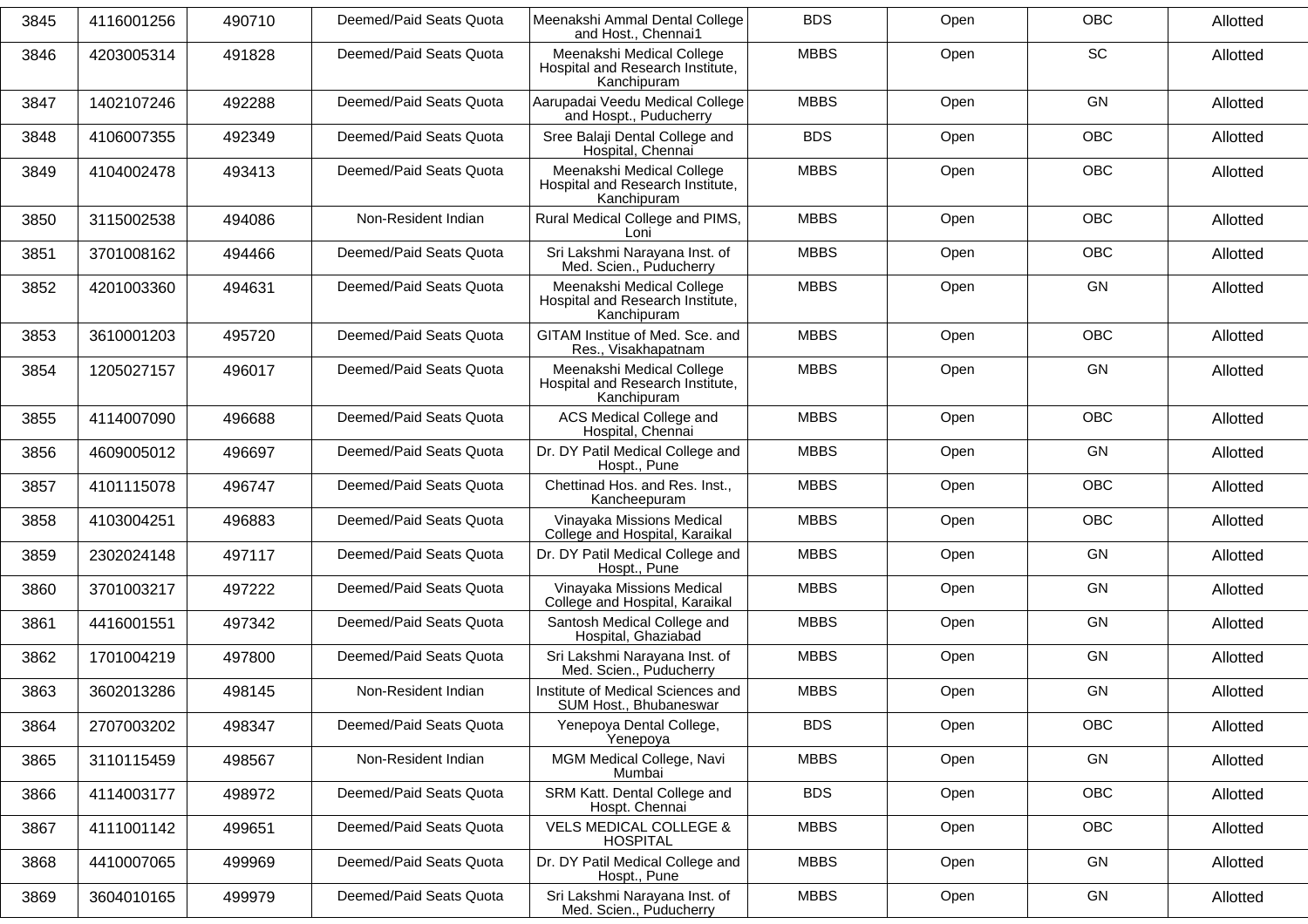| 3870 | 4401014170 | 500025 | All India               | M.G.M. MEDICAL COLLEGE,<br><b>INDORE</b>                                     | <b>MBBS</b> | OBC PwD  | OBC PwD       | Allotted |
|------|------------|--------|-------------------------|------------------------------------------------------------------------------|-------------|----------|---------------|----------|
| 3871 | 4103008092 | 500331 | Deemed/Paid Seats Quota | Vinayaka Missions Medical<br>College and Hospital, Karaikal                  | <b>MBBS</b> | Open     | <b>OBC</b>    | Allotted |
| 3872 | 4113008068 | 500698 | Deemed/Paid Seats Quota | <b>BHAARATH MEDICAL</b><br><b>COLLEGE AND HOSPITAL</b>                       | <b>MBBS</b> | Open     | <b>OBC</b>    | Allotted |
| 3873 | 4101001738 | 501023 | Deemed/Paid Seats Quota | Meenakshi Medical College<br>Hospital and Research Institute,<br>Kanchipuram | <b>MBBS</b> | Open     | <b>OBC</b>    | Allotted |
| 3874 | 4101104204 | 501203 | Deemed/Paid Seats Quota | Meenakshi Medical College<br>Hospital and Research Institute,<br>Kanchipuram | <b>MBBS</b> | Open     | <b>OBC</b>    | Allotted |
| 3875 | 4602002646 | 501635 | Deemed/Paid Seats Quota | <b>BVDU Dental College and</b><br>Hospital, Navi Mumbai                      | <b>BDS</b>  | Open     | <b>GN</b>     | Allotted |
| 3876 | 4109005153 | 502080 | Deemed/Paid Seats Quota | Sri Lakshmi Narayana Inst. of<br>Med. Scien., Puducherry                     | <b>MBBS</b> | Open     | <b>SC</b>     | Allotted |
| 3877 | 4103003112 | 502902 | Deemed/Paid Seats Quota | Aarupadai Veedu Medical College<br>and Hospt., Puducherry                    | <b>MBBS</b> | Open     | OBC           | Allotted |
| 3878 | 4102005650 | 503371 | Deemed/Paid Seats Quota | Saveetha Dental College,<br>Chennai                                          | <b>BDS</b>  | Open     | <b>OBC</b>    | Allotted |
| 3879 | 3701012320 | 503401 | Deemed/Paid Seats Quota | Mahatma Gandhi Medical<br>College, Pondicherry                               | <b>MBBS</b> | Open     | <b>OBC</b>    | Allotted |
| 3880 | 4102003908 | 503442 | Deemed/Paid Seats Quota | Shri Sathya Sai Medical College<br>and RI, Chennai                           | <b>MBBS</b> | Open     | OBC           | Allotted |
| 3881 | 4109004281 | 504393 | Deemed/Paid Seats Quota | VMS Dental College, Salem                                                    | <b>BDS</b>  | Open     | <b>OBC</b>    | Allotted |
| 3882 | 2702004456 | 506654 | Deemed/Paid Seats Quota | SRI LALITHAMBIGAI MEDICAL<br><b>COLLEGE &amp; HOSPITAL</b>                   | <b>MBBS</b> | Open     | OBC           | Allotted |
| 3883 | 3701010314 | 506809 | Deemed/Paid Seats Quota | Mahatma Gandhi Medical<br>College, Pondicherry                               | <b>MBBS</b> | Open     | <b>OBC</b>    | Allotted |
| 3884 | 2704005223 | 507125 | Deemed/Paid Seats Quota | Krishna Inst. of Med. Scie., Karad                                           | <b>MBBS</b> | Open     | GN            | Allotted |
| 3885 | 3110004259 | 507523 | Deemed/Paid Seats Quota | Dr. DY Patil Dental College and<br>Hosp. Navi Mumbai                         | <b>BDS</b>  | Open     | <b>GN</b>     | Allotted |
| 3886 | 4601001328 | 507644 | All India               | R.G. KAR MEDICAL<br>COLLEGE, KOLKATA                                         | <b>MBBS</b> | Open PwD | <b>GN PwD</b> | Allotted |
| 3887 | 4114004495 | 507885 | Deemed/Paid Seats Quota | Meenakshi Medical College<br>Hospital and Research Institute,<br>Kanchipuram | <b>MBBS</b> | Open     | OBC           | Allotted |
| 3888 | 4114002019 | 508102 | Deemed/Paid Seats Quota | Meenakshi Medical College<br>Hospital and Research Institute,<br>Kanchipuram | <b>MBBS</b> | Open     | <b>SC</b>     | Allotted |
| 3889 | 4204004223 | 508290 | Deemed/Paid Seats Quota | GITAM Institue of Med. Sce. and<br>Res., Visakhapatnam                       | <b>MBBS</b> | Open     | <b>SC</b>     | Allotted |
| 3890 | 3602008078 | 508996 | Deemed/Paid Seats Quota | SRM Medical College and<br>Hospital, Chennai                                 | <b>MBBS</b> | Open     | GN            | Allotted |
| 3891 | 4411121611 | 509248 | Deemed/Paid Seats Quota | Sri Lakshmi Narayana Inst. of<br>Med. Scien., Puducherry                     | <b>MBBS</b> | Open     | GN            | Allotted |
| 3892 | 4103003589 | 510771 | Deemed/Paid Seats Quota | Indira Gandhi Dental College and<br>SBV, Pondycherry                         | <b>BDS</b>  | Open     | <b>OBC</b>    | Allotted |
| 3893 | 3110011229 | 511148 | Non-Resident Indian     | Bharati Vidyapeeth DU Medical<br>College                                     | <b>MBBS</b> | Open     | GN            | Allotted |
| 3894 | 3116009333 | 511379 | Deemed/Paid Seats Quota | Krishna Inst. of Med. Scie., Karad                                           | <b>MBBS</b> | Open     | EWS           | Allotted |
| 3895 | 3110113192 | 511507 | Deemed/Paid Seats Quota | Krishna Inst. of Med. Scie., Karad                                           | <b>MBBS</b> | Open     | GN            | Allotted |
| 3896 | 4112003278 | 511579 | Deemed/Paid Seats Quota | SRM Dental College, Chennai                                                  | <b>BDS</b>  | Open     | SC            | Allotted |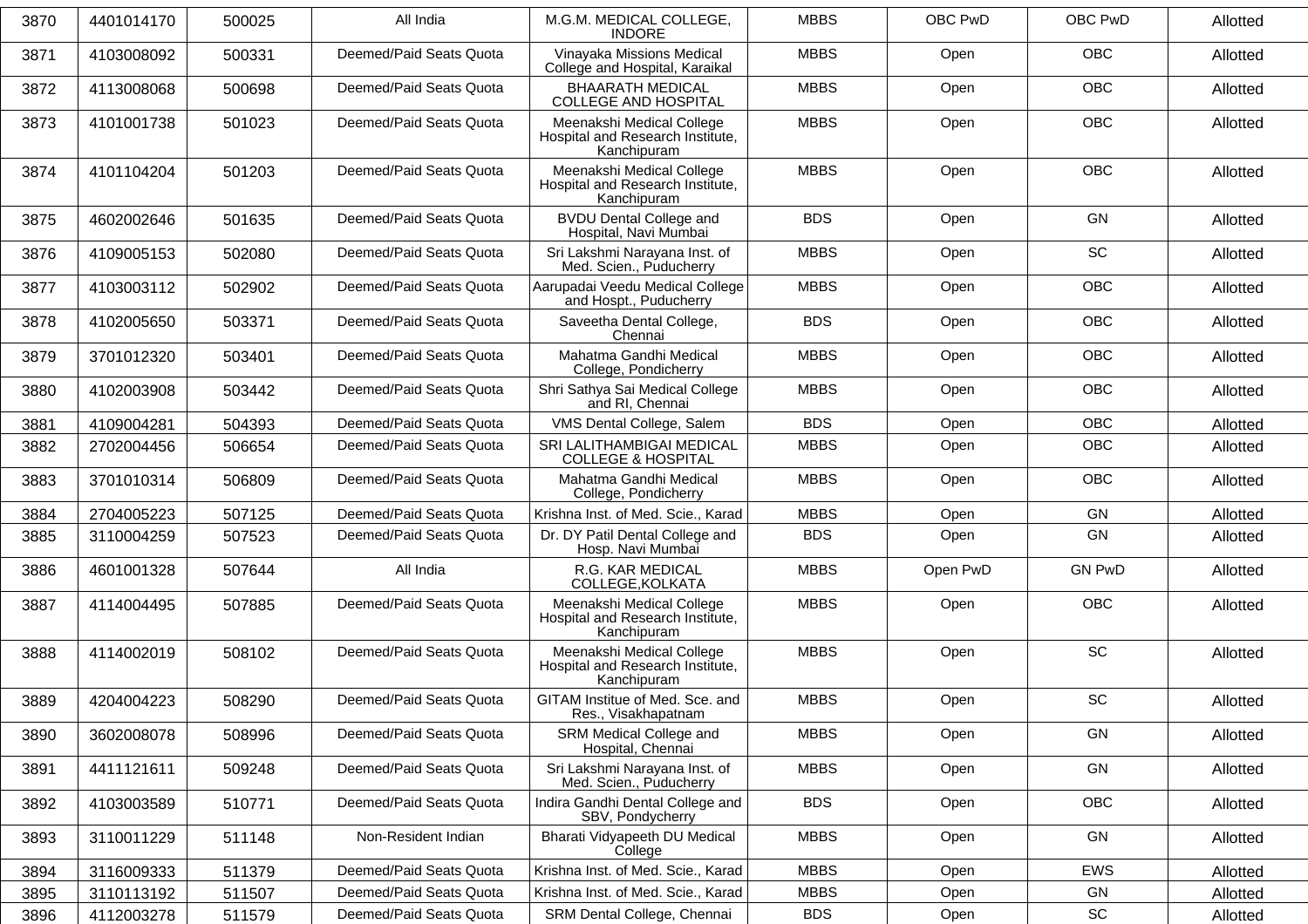| 3897 | 4409007357 | 511618 | Deemed/Paid Seats Quota | Santosh Dental College and<br>Hospital, Ghaziabad                            | <b>BDS</b>  | Open | <b>GN</b>  | Allotted |
|------|------------|--------|-------------------------|------------------------------------------------------------------------------|-------------|------|------------|----------|
| 3898 | 4106010179 | 512691 | Deemed/Paid Seats Quota | Chettinad Hos. and Res. Inst.,<br>Kancheepuram                               | <b>MBBS</b> | Open | <b>OBC</b> | Allotted |
| 3899 | 3110115390 | 512874 | Deemed/Paid Seats Quota | Dr. DY Patil Medical College and<br>Hospt., Pune                             | <b>MBBS</b> | Open | <b>GN</b>  | Allotted |
| 3900 | 3701001685 | 512882 | Deemed/Paid Seats Quota | Sri Lakshmi Narayana Inst. of<br>Med. Scien., Puducherry                     | <b>MBBS</b> | Open | <b>OBC</b> | Allotted |
| 3901 | 4114006599 | 513513 | Deemed/Paid Seats Quota | Mahatma Gandhi Medical<br>College, Pondicherry                               | <b>MBBS</b> | Open | <b>GN</b>  | Allotted |
| 3902 | 3115013350 | 513717 | Deemed/Paid Seats Quota | Dr. DY Patil Medical College and<br>Hospt., Pune                             | <b>MBBS</b> | Open | <b>OBC</b> | Allotted |
| 3903 | 4115001200 | 514022 | Deemed/Paid Seats Quota | ACS Medical College and<br>Hospital, Chennai                                 | <b>MBBS</b> | Open | SC         | Allotted |
| 3904 | 3115019238 | 514967 | Non-Resident Indian     | MGM Medical College, Navi<br>Mumbai                                          | <b>MBBS</b> | Open | <b>GN</b>  | Allotted |
| 3905 | 3119013046 | 515909 | Deemed/Paid Seats Quota | Krishna Inst. of Med. Scie., Karad                                           | <b>MBBS</b> | Open | <b>GN</b>  | Allotted |
| 3906 | 4113001211 | 516017 | Deemed/Paid Seats Quota | Meenakshi Medical College<br>Hospital and Research Institute,<br>Kanchipuram | <b>MBBS</b> | Open | <b>SC</b>  | Allotted |
| 3907 | 2702003191 | 517217 | Deemed/Paid Seats Quota | Sri Lakshmi Narayana Inst. of<br>Med. Scien., Puducherry                     | <b>MBBS</b> | Open | GN         | Allotted |
| 3908 | 3604008092 | 517312 | Non-Resident Indian     | Institute of Medical Sciences and<br>SUM Host., Bhubaneswar                  | <b>MBBS</b> | Open | <b>GN</b>  | Allotted |
| 3909 | 4104002198 | 517408 | Deemed/Paid Seats Quota | Sree Balaji Medical College and<br>Hospital, Chennai                         | <b>MBBS</b> | Open | <b>SC</b>  | Allotted |
| 3910 | 4108001122 | 517634 | Deemed/Paid Seats Quota | Thaimoogambigai Dental College<br>and Hsopt. Chennai                         | <b>BDS</b>  | Open | SC         | Allotted |
| 3911 | 4106010207 | 517685 | Deemed/Paid Seats Quota | Thaimoogambigai Dental College<br>and Hsopt. Chennai                         | <b>BDS</b>  | Open | <b>OBC</b> | Allotted |
| 3912 | 2702035299 | 518072 | Non-Resident Indian     | SDU Medical College, Kolar                                                   | <b>MBBS</b> | Open | <b>OBC</b> | Allotted |
| 3913 | 3107003361 | 518206 | Non-Resident Indian     | Bharati Vidyapeeth DU Medical<br>College                                     | <b>MBBS</b> | Open | GN         | Allotted |
| 3914 | 2001014141 | 518383 | Deemed/Paid Seats Quota | JLN Medical College, Datta<br>Meghe, Wardha                                  | <b>MBBS</b> | Open | GN         | Allotted |
| 3915 | 3115001190 | 518779 | Non-Resident Indian     | Krishna Inst. of Med. Scie., Karad                                           | <b>MBBS</b> | Open | GN         | Allotted |
| 3916 | 2809001526 | 518966 | Deemed/Paid Seats Quota | SATHYABAMA UNIV. Dental<br>College and Hospt. Chennai                        | <b>BDS</b>  | Open | SC         | Allotted |
| 3917 | 4101005377 | 519097 | Deemed/Paid Seats Quota | SRM Katt. Dental College and<br>Hospt. Chennai                               | <b>BDS</b>  | Open | SC         | Allotted |
| 3918 | 4114001783 | 519207 | Deemed/Paid Seats Quota | <b>BHAARATH MEDICAL</b><br>COLLEGE AND HOSPITAL                              | <b>MBBS</b> | Open | OBC        | Allotted |
| 3919 | 3110012076 | 519369 | Non-Resident Indian     | MGM Medical College, Navi<br>Mumbai                                          | <b>MBBS</b> | Open | GN         | Allotted |
| 3920 | 4101005544 | 519414 | Deemed/Paid Seats Quota | ACS Medical College and<br>Hospital, Chennai                                 | <b>MBBS</b> | Open | OBC        | Allotted |
| 3921 | 3114006080 | 519423 | Deemed/Paid Seats Quota | Dr. DY Patil Medical College and<br>Hospt., Pune                             | <b>MBBS</b> | Open | GN         | Allotted |
| 3922 | 3110109275 | 519471 | Non-Resident Indian     | MGM Medical College, Navi<br>Mumbai                                          | <b>MBBS</b> | Open | GN         | Allotted |
| 3923 | 4112005566 | 519563 | Deemed/Paid Seats Quota | SRM Medical College and<br>Hospital, Chennai                                 | <b>MBBS</b> | Open | OBC        | Allotted |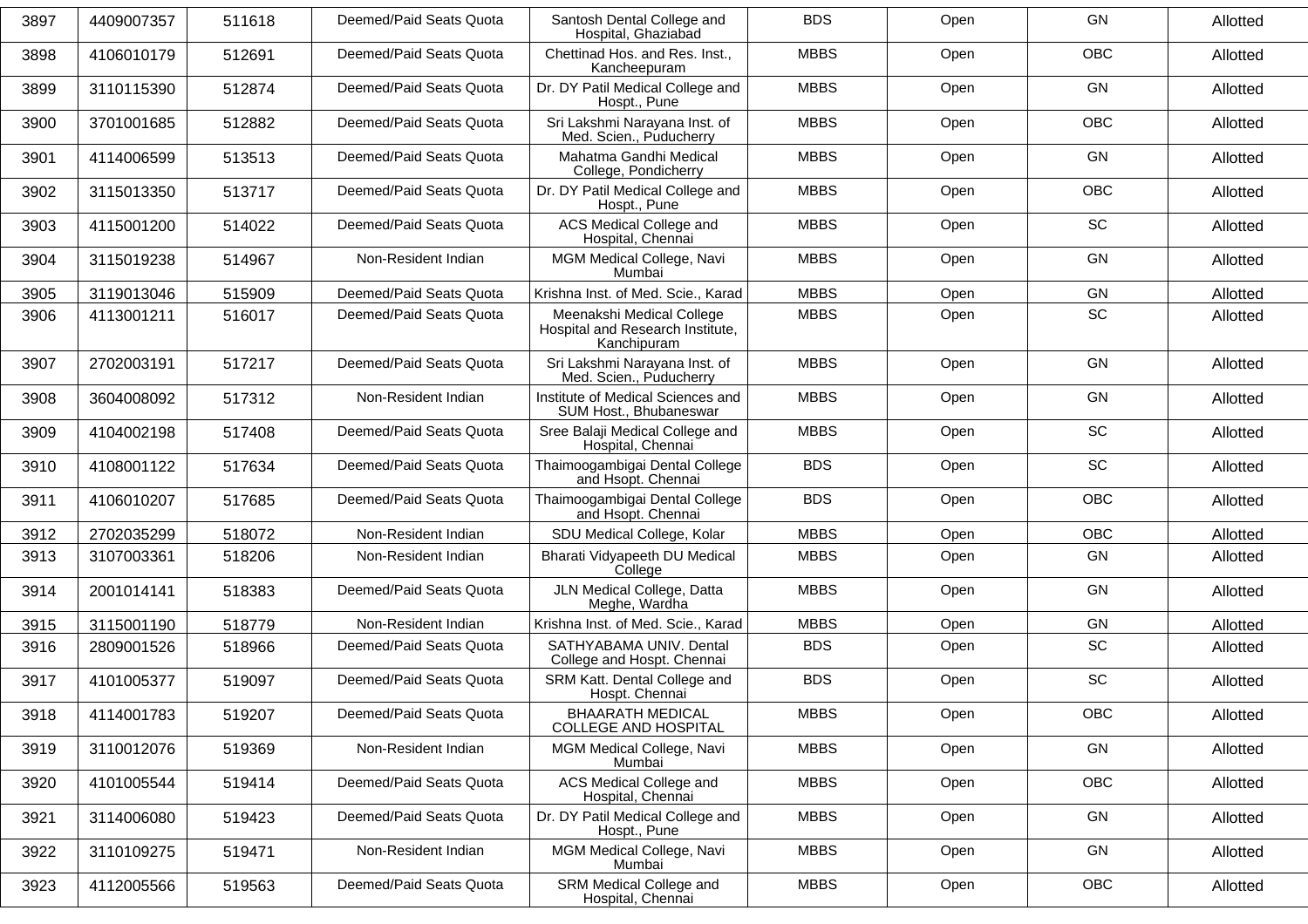| 3924 | 4107006011 | 519875 | Deemed/Paid Seats Quota | Sri Lakshmi Narayana Inst. of<br>Med. Scien., Puducherry                     | <b>MBBS</b> | Open | <b>OBC</b> | Allotted |
|------|------------|--------|-------------------------|------------------------------------------------------------------------------|-------------|------|------------|----------|
| 3925 | 2809028048 | 520163 | Deemed/Paid Seats Quota | ACS Medical College and<br>Hospital, Chennai                                 | <b>MBBS</b> | Open | OBC        | Allotted |
| 3926 | 3110112249 | 521603 | Non-Resident Indian     | MGM Medical College, Navi<br>Mumbai                                          | <b>MBBS</b> | Open | <b>OBC</b> | Allotted |
| 3927 | 2208003508 | 521663 | Deemed/Paid Seats Quota | Aarupadai Veedu Medical College<br>and Hospt., Puducherry                    | <b>MBBS</b> | Open | GN         | Allotted |
| 3928 | 4101008238 | 521866 | Deemed/Paid Seats Quota | ACS Medical College and<br>Hospital, Chennai                                 | <b>MBBS</b> | Open | GN         | Allotted |
| 3929 | 1402107385 | 522593 | Deemed/Paid Seats Quota | SRI LALITHAMBIGAI MEDICAL<br><b>COLLEGE &amp; HOSPITAL</b>                   | <b>MBBS</b> | Open | <b>ST</b>  | Allotted |
| 3930 | 2001212451 | 522835 | Deemed/Paid Seats Quota | Mahatma Gandhi Medical<br>College, Pondicherry                               | <b>MBBS</b> | Open | <b>ST</b>  | Allotted |
| 3931 | 4109005430 | 523048 | Deemed/Paid Seats Quota | Meenakshi Medical College<br>Hospital and Research Institute,<br>Kanchipuram | <b>MBBS</b> | Open | <b>OBC</b> | Allotted |
| 3932 | 4106001345 | 523141 | Deemed/Paid Seats Quota | SRM Katt. Dental College and<br>Hospt. Chennai                               | <b>BDS</b>  | Open | <b>OBC</b> | Allotted |
| 3933 | 3602003011 | 523712 | Deemed/Paid Seats Quota | <b>BHAARATH MEDICAL</b><br><b>COLLEGE AND HOSPITAL</b>                       | <b>MBBS</b> | Open | GN         | Allotted |
| 3934 | 4101008385 | 523969 | Deemed/Paid Seats Quota | Meenakshi Ammal Dental College<br>and Host., Chennai1                        | <b>BDS</b>  | Open | OBC        | Allotted |
| 3935 | 3111106011 | 524182 | Deemed/Paid Seats Quota | JLN Medical College, Datta<br>Meghe, Wardha                                  | <b>MBBS</b> | Open | <b>OBC</b> | Allotted |
| 3936 | 4113004245 | 524199 | Deemed/Paid Seats Quota | Saveetha Dental College,<br>Chennai                                          | <b>BDS</b>  | Open | <b>OBC</b> | Allotted |
| 3937 | 4109008688 | 525670 | Deemed/Paid Seats Quota | Sri Lakshmi Narayana Inst. of<br>Med. Scien., Puducherry                     | <b>MBBS</b> | Open | SC         | Allotted |
| 3938 | 3108002848 | 525924 | Deemed/Paid Seats Quota | Krishna Inst. of Med. Scie., Karad                                           | <b>MBBS</b> | Open | GN         | Allotted |
| 3939 | 3113003088 | 525942 | Non-Resident Indian     | MGM Medical College,<br>Aurangabad                                           | <b>MBBS</b> | Open | OBC        | Allotted |
| 3940 | 4101110262 | 527451 | Deemed/Paid Seats Quota | SRM Katt. Dental College and<br>Hospt. Chennai                               | <b>BDS</b>  | Open | OBC        | Allotted |
| 3941 | 2604002603 | 527759 | Deemed/Paid Seats Quota | DATTA MEGHE MEDICAL<br><b>COLLEGE WANADONGRI</b><br><b>HINGNA NAGPUR</b>     | <b>MBBS</b> | Open | GN         | Allotted |
| 3942 | 4103002471 | 527859 | Deemed/Paid Seats Quota | Chettinad Hos. and Res. Inst.,<br>Kancheepuram                               | <b>MBBS</b> | Open | OBC        | Allotted |
| 3943 | 2601003399 | 528155 | Deemed/Paid Seats Quota | ACS Medical College and<br>Hospital, Chennai                                 | <b>MBBS</b> | Open | GN         | Allotted |
| 3944 | 4608008391 | 528233 | Deemed/Paid Seats Quota | Kalinga Institute of Dental<br>Sciences, Bhubaneswar                         | <b>BDS</b>  | Open | GN         | Allotted |
| 3945 | 4111003206 | 528343 | Deemed/Paid Seats Quota | <b>BHAARATH MEDICAL</b><br>COLLEGE AND HOSPITAL                              | <b>MBBS</b> | Open | <b>OBC</b> | Allotted |
| 3946 | 4108001532 | 528581 | Deemed/Paid Seats Quota | Chettinad Hos. and Res. Inst.,<br>Kancheepuram                               | <b>MBBS</b> | Open | SC         | Allotted |
| 3947 | 3005003095 | 529083 | Deemed/Paid Seats Quota | <b>BHAARATH MEDICAL</b><br>COLLEGE AND HOSPITAL                              | <b>MBBS</b> | Open | <b>EWS</b> | Allotted |
| 3948 | 4201103563 | 529336 | Deemed/Paid Seats Quota | Sri Lakshmi Narayana Inst. of<br>Med. Scien., Puducherry                     | <b>MBBS</b> | Open | GN         | Allotted |
| 3949 | 4102003939 | 529602 | Deemed/Paid Seats Quota | <b>VELS MEDICAL COLLEGE &amp;</b><br><b>HOSPITAL</b>                         | <b>MBBS</b> | Open | <b>OBC</b> | Allotted |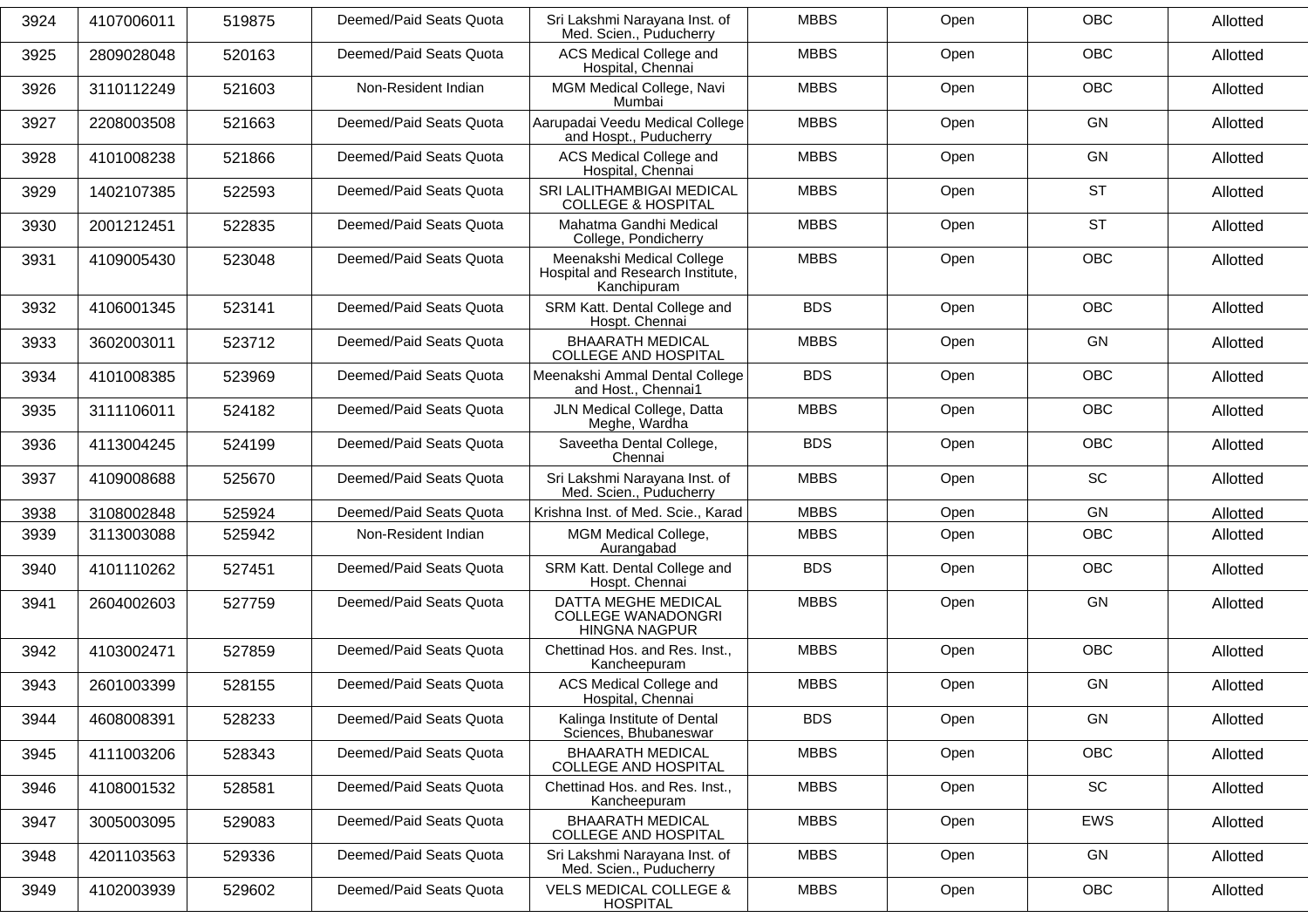| 3950 | 3604002875 | 529854 | Non-Resident Indian     | Institute of Medical Sciences and                                        | <b>MBBS</b> | Open          | GN            |          |
|------|------------|--------|-------------------------|--------------------------------------------------------------------------|-------------|---------------|---------------|----------|
|      |            |        |                         | SUM Host., Bhubaneswar                                                   |             |               |               | Allotted |
| 3951 | 2603002184 | 529879 | All India               | Govt Medical College Basti                                               | <b>MBBS</b> | <b>SC PwD</b> | <b>SC PwD</b> | Allotted |
| 3952 | 1601011457 | 530133 | All India               | PT. B.D. SHARMA PGIMS,<br><b>ROHTAK</b>                                  | <b>MBBS</b> | OBC PwD       | OBC PwD       | Allotted |
| 3953 | 3108005741 | 530167 | Deemed/Paid Seats Quota | KLE VK Inst. of Dental Scie.<br>Belagavi                                 | <b>BDS</b>  | Open          | GN            | Allotted |
| 3954 | 4405015405 | 530326 | Non-Resident Indian     | Rural Medical College and PIMS,<br>Loni                                  | <b>MBBS</b> | Open          | GN            | Allotted |
| 3955 | 4609005473 | 530515 | Deemed/Paid Seats Quota | DATTA MEGHE MEDICAL<br><b>COLLEGE WANADONGRI</b><br><b>HINGNA NAGPUR</b> | <b>MBBS</b> | Open          | GN            | Allotted |
| 3956 | 4502003061 | 530742 | Deemed/Paid Seats Quota | Dr. DY Patil Medical College and<br>Hospt., Pune                         | <b>MBBS</b> | Open          | GN            | Allotted |
| 3957 | 3604001242 | 532149 | Deemed/Paid Seats Quota | Sri Lakshmi Narayana Inst. of<br>Med. Scien., Puducherry                 | <b>MBBS</b> | Open          | GN            | Allotted |
| 3958 | 4106013136 | 532255 | Deemed/Paid Seats Quota | Vinayaka Missions Medical<br>College and Hospital, Karaikal              | <b>MBBS</b> | Open          | SC            | Allotted |
| 3959 | 3115012341 | 532446 | Non-Resident Indian     | Bharati Vidyapeeth DU Medical<br>College                                 | <b>MBBS</b> | Open          | GN            | Allotted |
| 3960 | 3111029139 | 532523 | Deemed/Paid Seats Quota | JLN Medical College, Datta<br>Meghe, Wardha                              | <b>MBBS</b> | Open          | <b>OBC</b>    | Allotted |
| 3961 | 3111001376 | 533211 | Deemed/Paid Seats Quota | DATTA MEGHE MEDICAL<br><b>COLLEGE WANADONGRI</b><br><b>HINGNA NAGPUR</b> | <b>MBBS</b> | Open          | <b>OBC</b>    | Allotted |
| 3962 | 3701011146 | 533417 | Deemed/Paid Seats Quota | Sri Lakshmi Narayana Inst. of<br>Med. Scien., Puducherry                 | <b>MBBS</b> | Open          | <b>OBC</b>    | Allotted |
| 3963 | 2708006149 | 533989 | Non-Resident Indian     | JSS Medical College, Mysuru                                              | <b>MBBS</b> | Open          | GN            | Allotted |
| 3964 | 4109009494 | 534323 | Deemed/Paid Seats Quota | VMS Dental College, Salem                                                | <b>BDS</b>  | Open          | <b>OBC</b>    | Allotted |
| 3965 | 3607007294 | 534510 | Non-Resident Indian     | Kalinga Institute of Medical<br>Sciences, Bhubaneswar                    | <b>MBBS</b> | Open          | <b>OBC</b>    | Allotted |
| 3966 | 3113110116 | 535210 | Deemed/Paid Seats Quota | Krishna Inst. of Med. Scie., Karad                                       | <b>MBBS</b> | Open          | <b>OBC</b>    | Allotted |
| 3967 | 4402009072 | 535212 | Deemed/Paid Seats Quota | DATTA MEGHE MEDICAL<br><b>COLLEGE WANADONGRI</b><br><b>HINGNA NAGPUR</b> | <b>MBBS</b> | Open          | GN            | Allotted |
| 3968 | 2808103092 | 535427 | Deemed/Paid Seats Quota | SRM Medical College and<br>Hospital, Chennai                             | <b>MBBS</b> | Open          | <b>OBC</b>    | Allotted |
| 3969 | 4115005113 | 536704 | Deemed/Paid Seats Quota | <b>BHAARATH MEDICAL</b><br><b>COLLEGE AND HOSPITAL</b>                   | <b>MBBS</b> | Open          | <b>OBC</b>    | Allotted |
| 3970 | 4410002253 | 537103 | Deemed/Paid Seats Quota | MANAV RACHNA DENTAL<br><b>COLLEGE FARIDABAD</b>                          | <b>BDS</b>  | Open          | GN            | Allotted |
| 3971 | 3112034101 | 537663 | Deemed/Paid Seats Quota | Krishna Inst. of Med. Scie., Karad                                       | <b>MBBS</b> | Open          | GN            | Allotted |
| 3972 | 1703008031 | 537693 | Deemed/Paid Seats Quota | JLN Medical College, Datta<br>Meghe, Wardha                              | <b>MBBS</b> | Open          | OBC           | Allotted |
| 3973 | 3701010198 | 537813 | Deemed/Paid Seats Quota | <b>BHAARATH MEDICAL</b><br><b>COLLEGE AND HOSPITAL</b>                   | <b>MBBS</b> | Open          | GN            | Allotted |
| 3974 | 4301004321 | 537844 | Deemed/Paid Seats Quota | Sri Lakshmi Narayana Inst. of<br>Med. Scien., Puducherry                 | <b>MBBS</b> | Open          | SC            | Allotted |
| 3975 | 2603019200 | 538116 | Open Seat Quota         | AIIMS, Deogarh                                                           | <b>MBBS</b> | OBC PwD       | OBC PwD       | Allotted |
| 3976 | 2603009122 | 538593 | Deemed/Paid Seats Quota | Sri Lakshmi Narayana Inst. of<br>Med. Scien., Puducherry                 | <b>MBBS</b> | Open          | GN            | Allotted |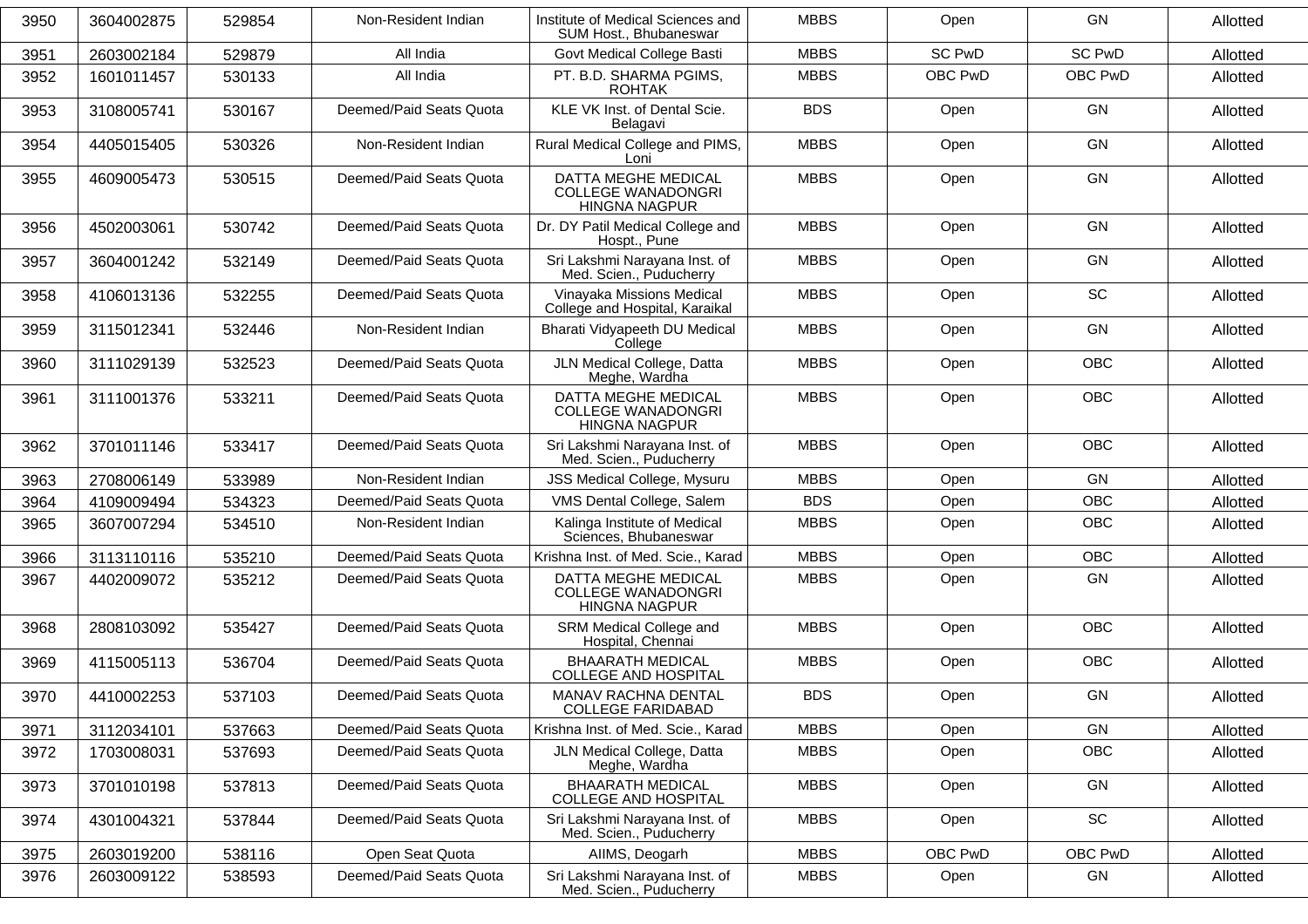| 3977 | 4101006522 | 538868 | Deemed/Paid Seats Quota | Meenakshi Medical College<br>Hospital and Research Institute,<br>Kanchipuram | <b>MBBS</b> | Open | <b>OBC</b> | Allotted |
|------|------------|--------|-------------------------|------------------------------------------------------------------------------|-------------|------|------------|----------|
| 3978 | 4101106281 | 539169 | Deemed/Paid Seats Quota | SRI LALITHAMBIGAI MEDICAL<br><b>COLLEGE &amp; HOSPITAL</b>                   | <b>MBBS</b> | Open | <b>OBC</b> | Allotted |
| 3979 | 2201003102 | 539557 | Deemed/Paid Seats Quota | DATTA MEGHE MEDICAL<br><b>COLLEGE WANADONGRI</b><br><b>HINGNA NAGPUR</b>     | <b>MBBS</b> | Open | GN         | Allotted |
| 3980 | 4101106312 | 539837 | Deemed/Paid Seats Quota | SRM Medical College and<br>Hospital, Chennai                                 | <b>MBBS</b> | Open | GN         | Allotted |
| 3981 | 1204015035 | 540152 | Deemed/Paid Seats Quota | <b>BHAARATH MEDICAL</b><br><b>COLLEGE AND HOSPITAL</b>                       | <b>MBBS</b> | Open | GN         | Allotted |
| 3982 | 4101112420 | 540271 | Deemed/Paid Seats Quota | SRM Medical College and<br>Hospital, Chennai                                 | <b>MBBS</b> | Open | <b>OBC</b> | Allotted |
| 3983 | 3801007343 | 541281 | Deemed/Paid Seats Quota | JLN Medical College, Datta<br>Meghe, Wardha                                  | <b>MBBS</b> | Open | GN         | Allotted |
| 3984 | 3001027193 | 541762 | Deemed/Paid Seats Quota | Krishna Inst. of Med. Scie., Karad                                           | <b>MBBS</b> | Open | GN         | Allotted |
| 3985 | 2001003357 | 542194 | Deemed/Paid Seats Quota | GITAM Institue of Med. Sce. and<br>Res., Visakhapatnam                       | <b>MBBS</b> | Open | GN         | Allotted |
| 3986 | 3114010200 | 542558 | Deemed/Paid Seats Quota | <b>BVDU Dental College and</b><br>Hospital, Navi Mumbai                      | <b>BDS</b>  | Open | <b>OBC</b> | Allotted |
| 3987 | 4402007174 | 543143 | Deemed/Paid Seats Quota | <b>VELS MEDICAL COLLEGE &amp;</b><br><b>HOSPITAL</b>                         | <b>MBBS</b> | Open | GN         | Allotted |
| 3988 | 3115008313 | 543148 | Deemed/Paid Seats Quota | Krishna Inst. of Med. Scie., Karad                                           | <b>MBBS</b> | Open | <b>OBC</b> | Allotted |
| 3989 | 2702012270 | 543908 | Deemed/Paid Seats Quota | Sri Lakshmi Narayana Inst. of<br>Med. Scien., Puducherry                     | <b>MBBS</b> | Open | <b>GN</b>  | Allotted |
| 3990 | 3604002589 | 544365 | Deemed/Paid Seats Quota | Dr. DY Patil Medical College and<br>Hospt., Pune                             | <b>MBBS</b> | Open | <b>GN</b>  | Allotted |
| 3991 | 4101109438 | 544544 | Deemed/Paid Seats Quota | <b>ACS Medical College and</b><br>Hospital, Chennai                          | <b>MBBS</b> | Open | SC         | Allotted |
| 3992 | 1601001602 | 544598 | Deemed/Paid Seats Quota | DATTA MEGHE MEDICAL<br><b>COLLEGE WANADONGRI</b><br><b>HINGNA NAGPUR</b>     | <b>MBBS</b> | Open | GN         | Allotted |
| 3993 | 1402107342 | 545100 | Deemed/Paid Seats Quota | Sri Lakshmi Narayana Inst. of<br>Med. Scien., Puducherry                     | <b>MBBS</b> | Open | <b>GN</b>  | Allotted |
| 3994 | 4114010410 | 545544 | Deemed/Paid Seats Quota | Meenakshi Medical College<br>Hospital and Research Institute,<br>Kanchipuram | <b>MBBS</b> | Open | OBC        | Allotted |
| 3995 | 4410002585 | 545576 | Deemed/Paid Seats Quota | Dr. DY Patil Medical College and<br>Hospt., Pune                             | <b>MBBS</b> | Open | <b>GN</b>  | Allotted |
| 3996 | 4106011033 | 545763 | Deemed/Paid Seats Quota | Sri Lakshmi Narayana Inst. of<br>Med. Scien., Puducherry                     | <b>MBBS</b> | Open | OBC        | Allotted |
| 3997 | 4114001164 | 546238 | Deemed/Paid Seats Quota | Meenakshi Medical College<br>Hospital and Research Institute,<br>Kanchipuram | <b>MBBS</b> | Open | EWS        | Allotted |
| 3998 | 3105013072 | 546266 | Deemed/Paid Seats Quota | School of Dental Sciences and<br>KIMSDU, Karad                               | <b>BDS</b>  | Open | OBC        | Allotted |
| 3999 | 3003103382 | 546501 | Deemed/Paid Seats Quota | Dr. DY Patil Medical College and<br>Hospt., Pune                             | <b>MBBS</b> | Open | GN         | Allotted |
| 4000 | 2301005196 | 546835 | Deemed/Paid Seats Quota | Sri Lakshmi Narayana Inst. of<br>Med. Scien., Puducherry                     | <b>MBBS</b> | Open | GN         | Allotted |
| 4001 | 3118024097 | 548120 | Non-Resident Indian     | Bharati Vidyapeeth DU Medical<br>College                                     | <b>MBBS</b> | Open | OBC        | Allotted |
|      |            |        |                         |                                                                              |             |      |            |          |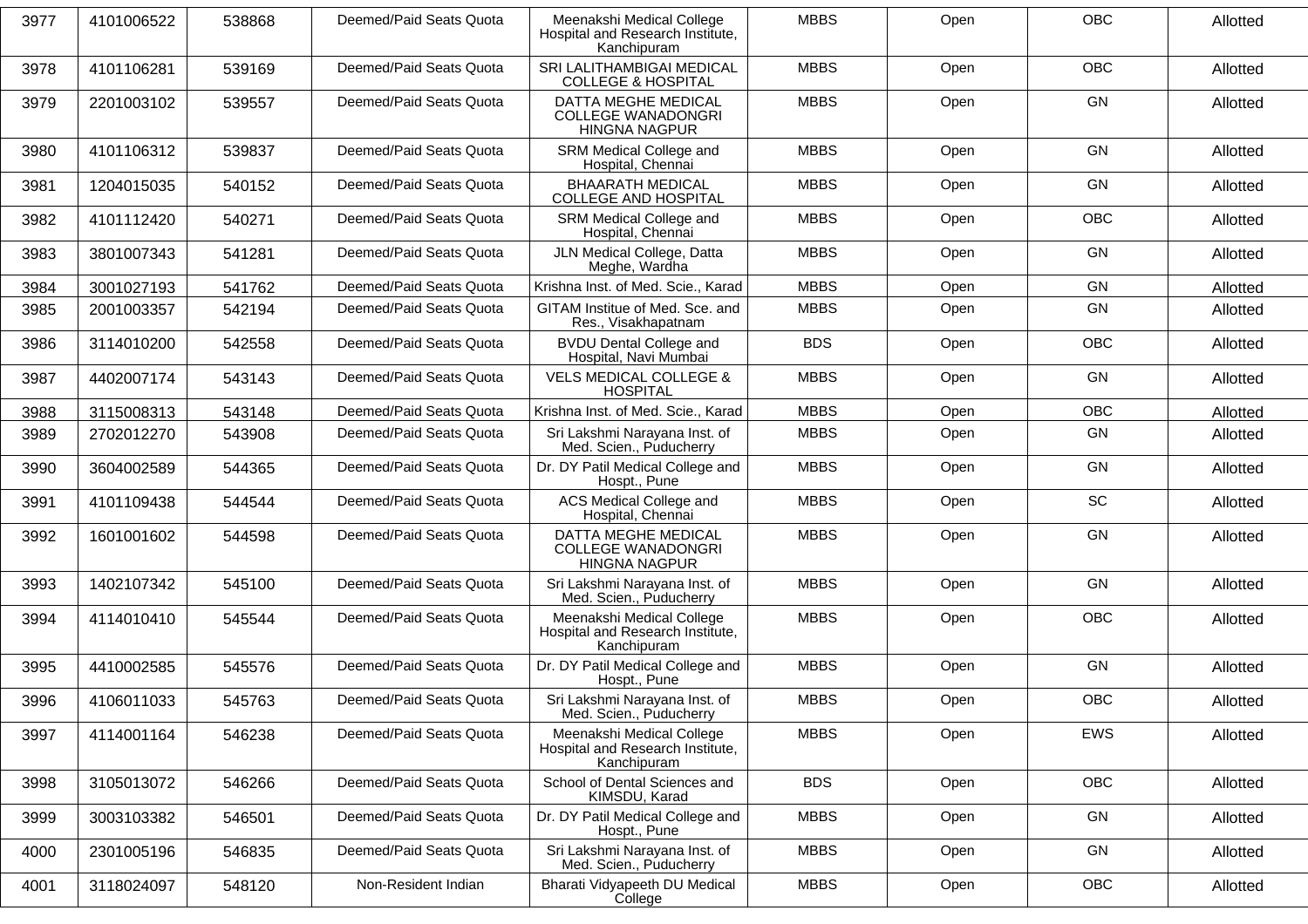| 4002 | 4101001034 | 548583 | Deemed/Paid Seats Quota | Sri Lakshmi Narayana Inst. of<br>Med. Scien Puducherry                       | <b>MBBS</b> | Open          | <b>OBC</b>    | Allotted |
|------|------------|--------|-------------------------|------------------------------------------------------------------------------|-------------|---------------|---------------|----------|
| 4003 | 4114002197 | 549909 | Deemed/Paid Seats Quota | Sri Lakshmi Narayana Inst. of<br>Med. Scien., Puducherry                     | <b>MBBS</b> | Open          | OBC           | Allotted |
| 4004 | 4116006192 | 549920 | Deemed/Paid Seats Quota | <b>BHAARATH MEDICAL</b><br><b>COLLEGE AND HOSPITAL</b>                       | <b>MBBS</b> | Open          | <b>OBC</b>    | Allotted |
| 4005 | 4109008593 | 550401 | Deemed/Paid Seats Quota | Meenakshi Medical College<br>Hospital and Research Institute,<br>Kanchipuram | <b>MBBS</b> | Open          | <b>OBC</b>    | Allotted |
| 4006 | 1203014224 | 550603 | Deemed/Paid Seats Quota | Meenakshi Medical College<br>Hospital and Research Institute,<br>Kanchipuram | <b>MBBS</b> | Open          | GN            | Allotted |
| 4007 | 4109002533 | 550706 | Deemed/Paid Seats Quota | Meenakshi Medical College<br>Hospital and Research Institute,<br>Kanchipuram | <b>MBBS</b> | Open          | SC            | Allotted |
| 4008 | 2702038096 | 550786 | Deemed/Paid Seats Quota | SRI LALITHAMBIGAI MEDICAL<br><b>COLLEGE &amp; HOSPITAL</b>                   | <b>MBBS</b> | Open          | GN            | Allotted |
| 4009 | 3117020088 | 551021 | Deemed/Paid Seats Quota | Krishna Inst. of Med. Scie., Karad                                           | <b>MBBS</b> | Open          | <b>OBC</b>    | Allotted |
| 4010 | 4110008275 | 551053 | Deemed/Paid Seats Quota | SRM Katt. Dental College and<br>Hospt. Chennai                               | <b>BDS</b>  | Open          | <b>OBC</b>    | Allotted |
| 4011 | 1502002073 | 551632 | Deemed/Paid Seats Quota | Sri Lakshmi Narayana Inst. of<br>Med. Scien., Puducherry                     | <b>MBBS</b> | Open          | <b>OBC</b>    | Allotted |
| 4012 | 4106004121 | 552049 | Deemed/Paid Seats Quota | Aarupadai Veedu Medical College<br>and Hospt., Puducherry                    | <b>MBBS</b> | Open          | GN            | Allotted |
| 4013 | 3108002176 | 552207 | Non-Resident Indian     | BV Deemed Uni. Med. College<br>and Hos., Sangli                              | <b>MBBS</b> | Open          | GN            | Allotted |
| 4014 | 4106007326 | 552795 | Deemed/Paid Seats Quota | <b>BHAARATH MEDICAL</b><br><b>COLLEGE AND HOSPITAL</b>                       | <b>MBBS</b> | Open          | OBC           | Allotted |
| 4015 | 4110014132 | 553108 | Deemed/Paid Seats Quota | Sri Lakshmi Narayana Inst. of<br>Med. Scien., Puducherry                     | <b>MBBS</b> | Open          | <b>OBC</b>    | Allotted |
| 4016 | 4404004521 | 553262 | Deemed/Paid Seats Quota | Santosh Medical College and<br>Hospital, Ghaziabad                           | <b>MBBS</b> | Open          | GN            | Allotted |
| 4017 | 3119008180 | 553291 | Deemed/Paid Seats Quota | Krishna Inst. of Med. Scie., Karad                                           | <b>MBBS</b> | Open          | GN            | Allotted |
| 4018 | 4416002051 | 553340 | Deemed/Paid Seats Quota | Dr. DY Patil Medical College and<br>Hospt., Pune                             | <b>MBBS</b> | Open          | GN            | Allotted |
| 4019 | 4117002907 | 553706 | Deemed/Paid Seats Quota | Mahatma Gandhi Medical<br>College, Pondicherry                               | <b>MBBS</b> | Open          | <b>OBC</b>    | Allotted |
| 4020 | 2001303128 | 554674 | Deemed/Paid Seats Quota | Dr. DY Patil Medical College and<br>Hospt., Pune                             | <b>MBBS</b> | Open          | GN            | Allotted |
| 4021 | 4407010360 | 555480 | Deemed/Paid Seats Quota | Santosh Medical College and<br>Hospital, Ghaziabad                           | <b>MBBS</b> | Open          | OBC           | Allotted |
| 4022 | 4106003328 | 555630 | Deemed/Paid Seats Quota | Meenakshi Medical College<br>Hospital and Research Institute,<br>Kanchipuram | <b>MBBS</b> | Open          | <b>OBC</b>    | Allotted |
| 4023 | 2801029112 | 555955 | Deemed/Paid Seats Quota | MM College of Dental Scie. and<br>Res., Mullana                              | <b>BDS</b>  | Open          | GN            | Allotted |
| 4024 | 4609023126 | 556244 | Open Seat Quota         | AIIMS Guahawti                                                               | <b>MBBS</b> | <b>SC PwD</b> | <b>SC PwD</b> | Allotted |
| 4025 | 4114007269 | 556400 | Deemed/Paid Seats Quota | Meenakshi Medical College<br>Hospital and Research Institute,<br>Kanchipuram | <b>MBBS</b> | Open          | OBC           | Allotted |
| 4026 | 2702001091 | 556995 | Deemed/Paid Seats Quota | Sri Siddhartha DentalCollege,<br>Tumkur                                      | <b>BDS</b>  | Open          | GN            | Allotted |
|      |            |        |                         |                                                                              |             |               |               |          |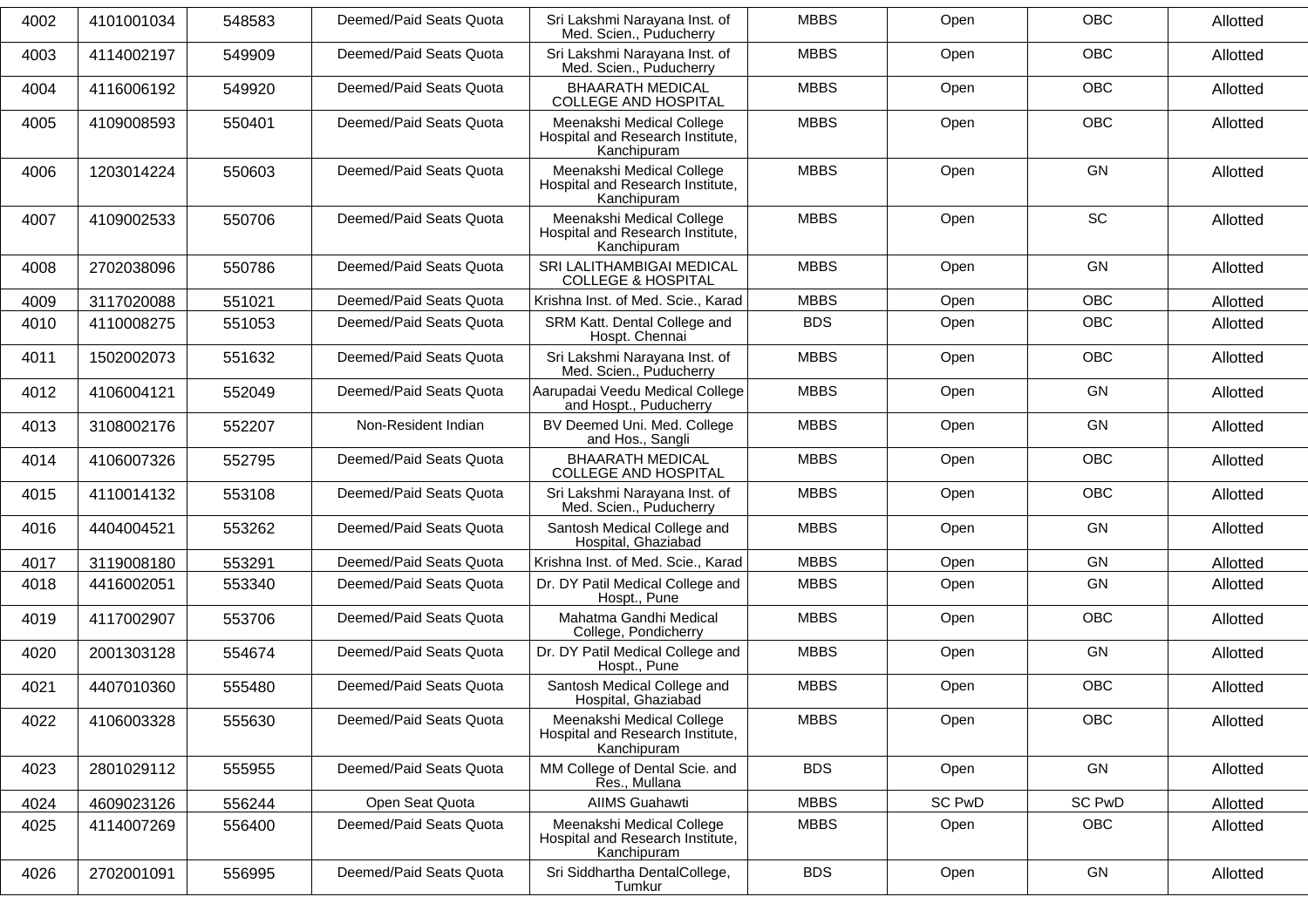| 4027 | 3111005042 | 557601 | Deemed/Paid Seats Quota | <b>BVDU Dental College and</b><br>Hospital, Sangli                              | <b>BDS</b>  | Open     | <b>OBC</b>    | Allotted |
|------|------------|--------|-------------------------|---------------------------------------------------------------------------------|-------------|----------|---------------|----------|
| 4028 | 3115007007 | 557723 | Deemed/Paid Seats Quota | Dr. DY Patil Medical College and<br>Hospt., Pune                                | <b>MBBS</b> | Open     | GN            | Allotted |
| 4029 | 2302025202 | 557835 | Deemed/Paid Seats Quota | JLN Medical College, Datta<br>Meghe, Wardha                                     | <b>MBBS</b> | Open     | <b>GN</b>     | Allotted |
| 4030 | 2001313512 | 557865 | Deemed/Paid Seats Quota | Dr. DY Patil Medical College and<br>Hospt., Pune                                | <b>MBBS</b> | Open     | <b>OBC</b>    | Allotted |
| 4031 | 2001002544 | 557979 | Deemed/Paid Seats Quota | Santosh Medical College and<br>Hospital, Ghaziabad                              | <b>MBBS</b> | Open     | <b>GN</b>     | Allotted |
| 4032 | 3116007112 | 558139 | Deemed/Paid Seats Quota | School of Dental Sciences and<br>KIMSDU, Karad                                  | <b>BDS</b>  | Open     | <b>GN</b>     | Allotted |
| 4033 | 3905123108 | 558340 | Deemed/Paid Seats Quota | Krishna Inst. of Med. Scie., Karad                                              | <b>MBBS</b> | Open     | <b>EWS</b>    | Allotted |
| 4034 | 4403004047 | 558545 | Deemed/Paid Seats Quota | Santosh Dental College and<br>Hospital, Ghaziabad                               | <b>BDS</b>  | Open     | SC            | Allotted |
| 4035 | 4408007290 | 558635 | Deemed/Paid Seats Quota | <b>DATTA MEGHE MEDICAL</b><br><b>COLLEGE WANADONGRI</b><br><b>HINGNA NAGPUR</b> | <b>MBBS</b> | Open     | <b>GN</b>     | Allotted |
| 4036 | 3119004245 | 558659 | Deemed/Paid Seats Quota | Krishna Inst. of Med. Scie., Karad                                              | <b>MBBS</b> | Open     | <b>OBC</b>    | Allotted |
| 4037 | 4101106335 | 559126 | Deemed/Paid Seats Quota | <b>BHAARATH MEDICAL</b><br><b>COLLEGE AND HOSPITAL</b>                          | <b>MBBS</b> | Open     | SC            | Allotted |
| 4038 | 3111014255 | 560026 | Deemed/Paid Seats Quota | Sharad Pawar Dental College and<br>Hospital, Wardha                             | <b>BDS</b>  | Open     | SC            | Allotted |
| 4039 | 4103003193 | 560069 | Deemed/Paid Seats Quota | Meenakshi Medical College<br>Hospital and Research Institute,<br>Kanchipuram    | <b>MBBS</b> | Open     | SC            | Allotted |
| 4040 | 3109112031 | 560210 | Deemed/Paid Seats Quota | Krishna Inst. of Med. Scie., Karad                                              | <b>MBBS</b> | Open     | SC            | Allotted |
| 4041 | 3103011115 | 560449 | Deemed/Paid Seats Quota | DATTA MEGHE MEDICAL<br><b>COLLEGE WANADONGRI</b><br><b>HINGNA NAGPUR</b>        | <b>MBBS</b> | Open     | <b>OBC</b>    | Allotted |
| 4042 | 3606005043 | 561097 | Deemed/Paid Seats Quota | Kalinga Institute of Dental<br>Sciences, Bhubaneswar                            | <b>BDS</b>  | Open     | <b>GN</b>     | Allotted |
| 4043 | 3604012421 | 561138 | Deemed/Paid Seats Quota | Kalinga Institute of Dental<br>Sciences, Bhubaneswar                            | <b>BDS</b>  | Open     | GN            | Allotted |
| 4044 | 1205002371 | 561419 | Deemed/Paid Seats Quota | Sri Siddhartha DentalCollege,<br>Tumkur                                         | <b>BDS</b>  | Open     | OBC           | Allotted |
| 4045 | 2001112269 | 561900 | Deemed/Paid Seats Quota | Dr. DY Patil Medical College and<br>Hospt., Pune                                | <b>MBBS</b> | Open     | <b>GN</b>     | Allotted |
| 4046 | 4115001355 | 562147 | Deemed/Paid Seats Quota | SRM Katt. Dental College and<br>Hospt. Chennai                                  | <b>BDS</b>  | Open     | OBC           | Allotted |
| 4047 | 3110004384 | 562390 | All India               | ATAL BIHARI VAJPAYEE<br><b>GOVERNMENT MEDICAL</b><br>COLLEGE, VIDISHA           | <b>MBBS</b> | Open PwD | <b>GN PwD</b> | Allotted |
| 4048 | 9901001276 | 562506 | Deemed/Paid Seats Quota | ACS Medical College and<br>Hospital, Chennai                                    | <b>MBBS</b> | Open     | <b>OBC</b>    | Allotted |
| 4049 | 3113001534 | 562697 | Deemed/Paid Seats Quota | Sri Lakshmi Narayana Inst. of<br>Med. Scien., Puducherry                        | <b>MBBS</b> | Open     | <b>OBC</b>    | Allotted |
| 4050 | 4501004095 | 562846 | Deemed/Paid Seats Quota | Meenakshi Medical College<br>Hospital and Research Institute,<br>Kanchipuram    | <b>MBBS</b> | Open     | <b>OBC</b>    | Allotted |
| 4051 | 3110020161 | 563313 | Deemed/Paid Seats Quota | Meenakshi Medical College<br>Hospital and Research Institute,<br>Kanchipuram    | <b>MBBS</b> | Open     | GN            | Allotted |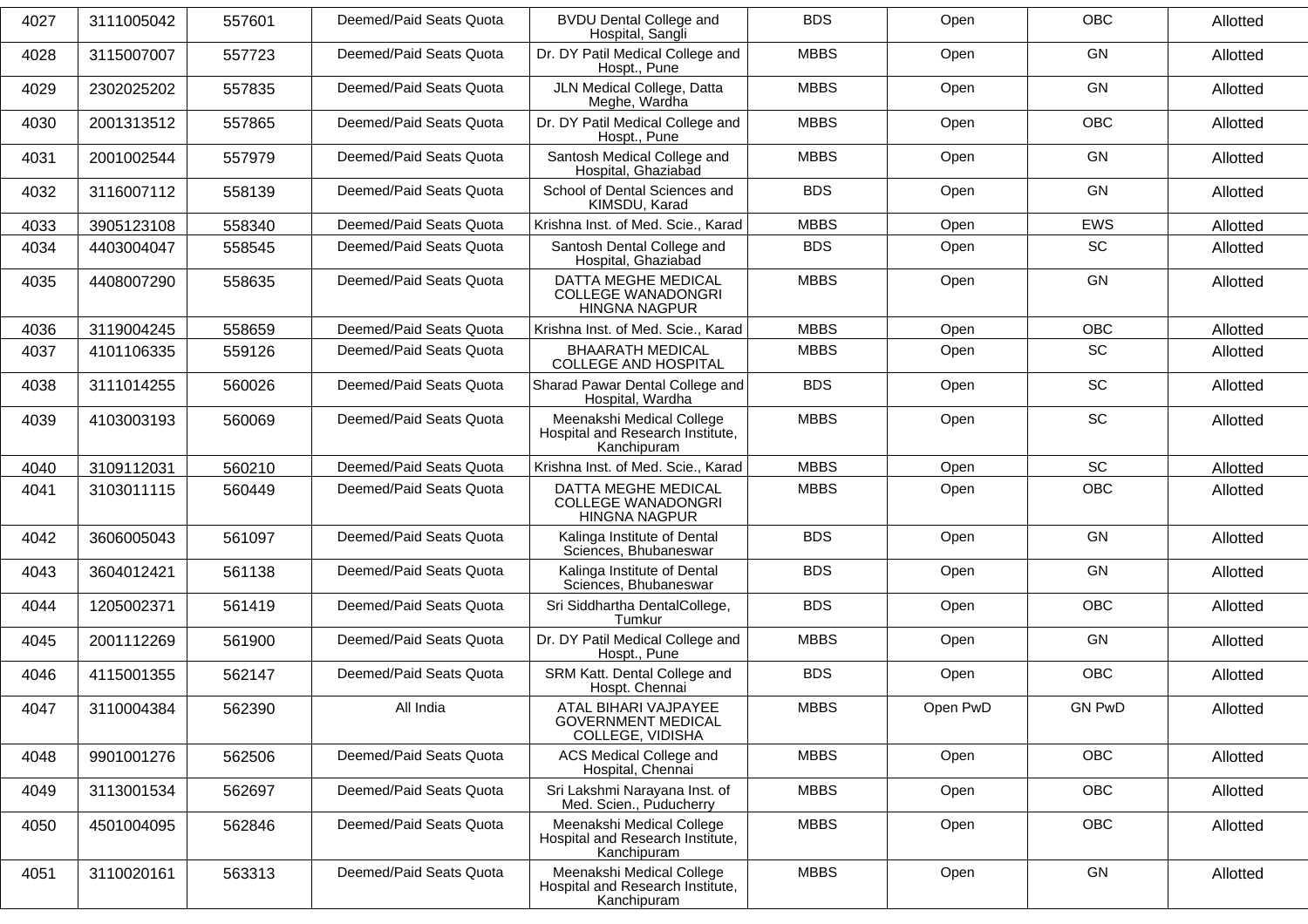| 4052 | 3110101010 | 563602 | Deemed/Paid Seats Quota | Dr. DY Patil Medical College and<br>Hospt., Pune                             | <b>MBBS</b> | Open | <b>GN</b>  | Allotted |
|------|------------|--------|-------------------------|------------------------------------------------------------------------------|-------------|------|------------|----------|
| 4053 | 3115010158 | 563859 | Deemed/Paid Seats Quota | Krishna Inst. of Med. Scie., Karad                                           | <b>MBBS</b> | Open | <b>OBC</b> | Allotted |
| 4054 | 4101009181 | 564324 | Deemed/Paid Seats Quota | Meenakshi Medical College<br>Hospital and Research Institute,<br>Kanchipuram | <b>MBBS</b> | Open | OBC        | Allotted |
| 4055 | 4114003074 | 564797 | Deemed/Paid Seats Quota | Sri Lakshmi Narayana Inst. of<br>Med. Scien., Puducherry                     | <b>MBBS</b> | Open | <b>OBC</b> | Allotted |
| 4056 | 4114009313 | 564885 | Deemed/Paid Seats Quota | Meenakshi Medical College<br>Hospital and Research Institute,<br>Kanchipuram | <b>MBBS</b> | Open | <b>GN</b>  | Allotted |
| 4057 | 4109009535 | 565162 | Deemed/Paid Seats Quota | Sri Lakshmi Narayana Inst. of<br>Med. Scien., Puducherry                     | <b>MBBS</b> | Open | <b>OBC</b> | Allotted |
| 4058 | 2702002910 | 565637 | Deemed/Paid Seats Quota | VMKV Medical College and<br>Hospital, Salem                                  | <b>MBBS</b> | Open | <b>OBC</b> | Allotted |
| 4059 | 4114004143 | 566438 | Deemed/Paid Seats Quota | Sri Lakshmi Narayana Inst. of<br>Med. Scien., Puducherry                     | <b>MBBS</b> | Open | <b>OBC</b> | Allotted |
| 4060 | 3109001240 | 566862 | Deemed/Paid Seats Quota | Krishna Inst. of Med. Scie., Karad                                           | <b>MBBS</b> | Open | <b>OBC</b> | Allotted |
| 4061 | 4403003129 | 566954 | Deemed/Paid Seats Quota | Santosh Medical College and<br>Hospital, Ghaziabad                           | <b>MBBS</b> | Open | OBC        | Allotted |
| 4062 | 4402002217 | 567541 | Deemed/Paid Seats Quota | JLN Medical College, Datta<br>Meghe, Wardha                                  | <b>MBBS</b> | Open | GN         | Allotted |
| 4063 | 4101006127 | 567942 | Deemed/Paid Seats Quota | Meenakshi Medical College<br>Hospital and Research Institute,<br>Kanchipuram | <b>MBBS</b> | Open | <b>OBC</b> | Allotted |
| 4064 | 3115101164 | 568203 | Deemed/Paid Seats Quota | Dr. DY Patil Medical College and<br>Hospt., Pune                             | <b>MBBS</b> | Open | OBC        | Allotted |
| 4065 | 4101116024 | 568212 | Deemed/Paid Seats Quota | Meenakshi Medical College<br>Hospital and Research Institute,<br>Kanchipuram | <b>MBBS</b> | Open | OBC        | Allotted |
| 4066 | 4112007508 | 568416 | Deemed/Paid Seats Quota | Sri Lakshmi Narayana Inst. of<br>Med. Scien., Puducherry                     | <b>MBBS</b> | Open | <b>GN</b>  | Allotted |
| 4067 | 2209002093 | 568611 | Deemed/Paid Seats Quota | Dr. DY Patil Medical College and<br>Hospt., Pune                             | <b>MBBS</b> | Open | <b>GN</b>  | Allotted |
| 4068 | 3112020238 | 568832 | Deemed/Paid Seats Quota | DATTA MEGHE MEDICAL<br><b>COLLEGE WANADONGRI</b><br><b>HINGNA NAGPUR</b>     | <b>MBBS</b> | Open | GN         | Allotted |
| 4069 | 4403006335 | 568864 | Deemed/Paid Seats Quota | Santosh Medical College and<br>Hospital, Ghaziabad                           | <b>MBBS</b> | Open | GN         | Allotted |
| 4070 | 3604014147 | 569004 | Non-Resident Indian     | Institute of Medical Sciences and<br>SUM Host., Bhubaneswar                  | <b>MBBS</b> | Open | GN         | Allotted |
| 4071 | 4106002548 | 569305 | Deemed/Paid Seats Quota | Vinayaka Missions Medical<br>College and Hospital, Karaikal                  | <b>MBBS</b> | Open | OBC        | Allotted |
| 4072 | 2001219017 | 569379 | Deemed/Paid Seats Quota | Manipal College of Dental<br>Science, Mangalore                              | <b>BDS</b>  | Open | GN         | Allotted |
| 4073 | 4110011244 | 569423 | Deemed/Paid Seats Quota | Vinayaka Missions Medical<br>College and Hospital, Karaikal                  | <b>MBBS</b> | Open | SC         | Allotted |
| 4074 | 2208004168 | 569546 | Deemed/Paid Seats Quota | Aarupadai Veedu Medical College<br>and Hospt., Puducherry                    | <b>MBBS</b> | Open | GN         | Allotted |
| 4075 | 4114009282 | 569687 | Deemed/Paid Seats Quota | Sri Lakshmi Narayana Inst. of<br>Med. Scien., Puducherry                     | <b>MBBS</b> | Open | OBC        | Allotted |
| 4076 | 4101105127 | 570243 | Deemed/Paid Seats Quota | Thaimoogambigai Dental College<br>and Hsopt. Chennai                         | <b>BDS</b>  | Open | OBC        | Allotted |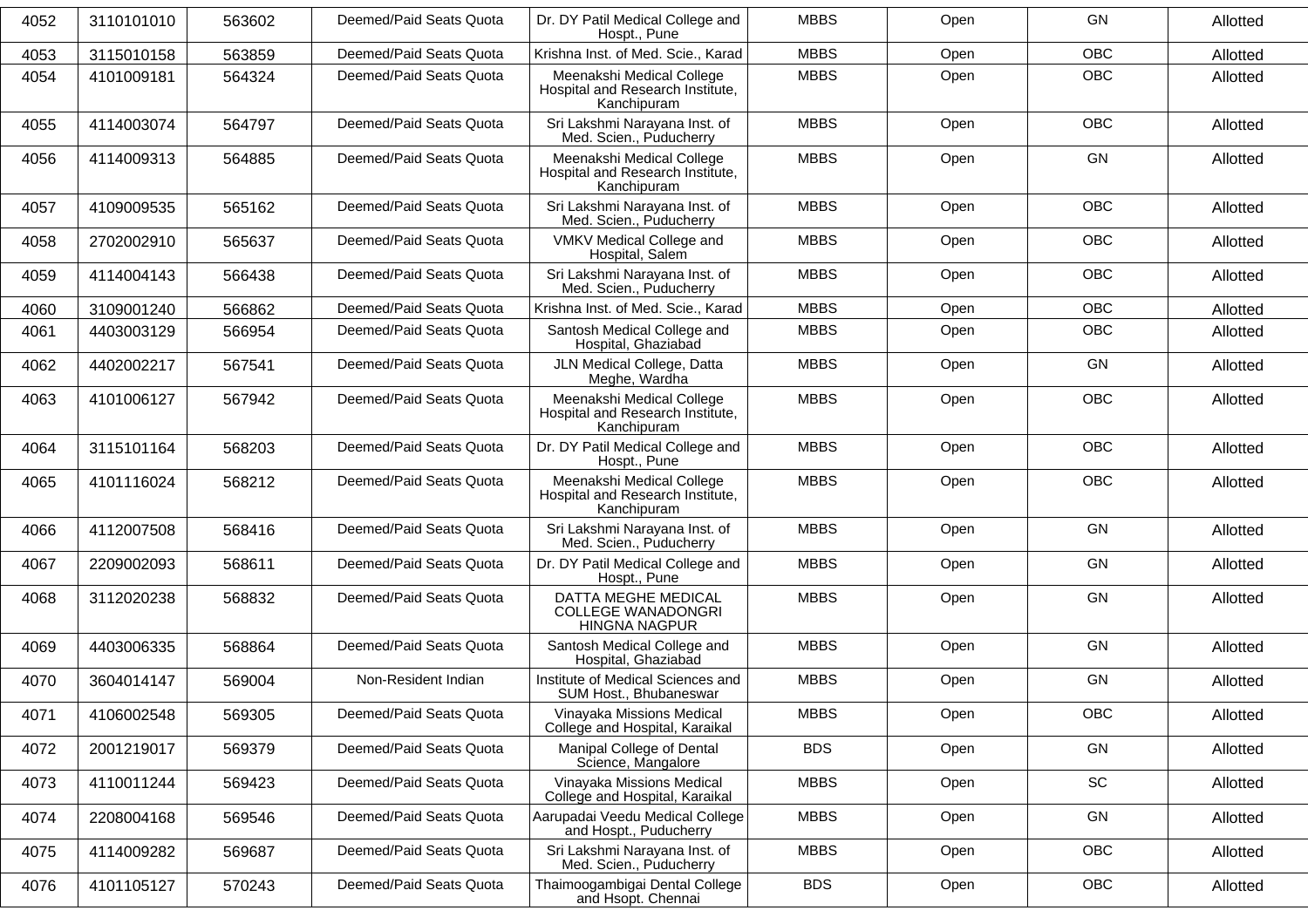| 4077 | 2101009161 | 570505 | Non-Resident Indian                      | Jawahar Lal Nehru Medical<br>College, Belagavi                               | <b>MBBS</b> | Open     | <b>GN</b>  | Allotted |
|------|------------|--------|------------------------------------------|------------------------------------------------------------------------------|-------------|----------|------------|----------|
| 4078 | 1502205022 | 572372 | Non-Resident Indian                      | Bharati Vidyapeeth DU Medical<br>College                                     | <b>MBBS</b> | Open     | <b>GN</b>  | Allotted |
| 4079 | 4416001496 | 572442 | Non-Resident Indian(AMU)Quota            | Dr. Ziauddin Ahmed Dental<br>College and Hospital, ALIGARH                   | <b>BDS</b>  | Open     | <b>GN</b>  | Allotted |
| 4080 | 1205007454 | 572816 | Deemed/Paid Seats Quota                  | GITAM Institue of Med. Sce. and<br>Res., Visakhapatnam                       | <b>MBBS</b> | Open     | <b>EWS</b> | Allotted |
| 4081 | 1402017004 | 572883 | Deemed/Paid Seats Quota                  | Dr. DY Patil Medical College and<br>Hospt., Pune                             | <b>MBBS</b> | Open     | <b>GN</b>  | Allotted |
| 4082 | 1205015049 | 573633 | Deemed/Paid Seats Quota                  | Meenakshi Medical College<br>Hospital and Research Institute,<br>Kanchipuram | <b>MBBS</b> | Open     | <b>OBC</b> | Allotted |
| 4083 | 1204019148 | 573668 | Employees State Insurance<br>Scheme(ESI) | ESI-MC&PGIMS&R, Banglore                                                     | <b>MBBS</b> | Open PwD | OBC PwD    | Allotted |
| 4084 | 3604016224 | 573896 | Deemed/Paid Seats Quota                  | Dr. DY Patil Medical College and<br>Hospt., Pune                             | <b>MBBS</b> | Open     | OBC        | Allotted |
| 4085 | 4410004212 | 573991 | Deemed/Paid Seats Quota                  | Dr. DY Patil Medical College and<br>Hospt., Pune                             | <b>MBBS</b> | Open     | <b>GN</b>  | Allotted |
| 4086 | 4109001475 | 574240 | Deemed/Paid Seats Quota                  | Meenakshi Medical College<br>Hospital and Research Institute.<br>Kanchipuram | <b>MBBS</b> | Open     | <b>OBC</b> | Allotted |
| 4087 | 4201003300 | 574689 | Deemed/Paid Seats Quota                  | Sri Lakshmi Narayana Inst. of<br>Med. Scien., Puducherry                     | <b>MBBS</b> | Open     | <b>GN</b>  | Allotted |
| 4088 | 2805006002 | 575433 | Deemed/Paid Seats Quota                  | Yenepoya Dental College,<br>Yenepoya                                         | <b>BDS</b>  | Open     | OBC        | Allotted |
| 4089 | 4101004418 | 575556 | Deemed/Paid Seats Quota                  | Meenakshi Ammal Dental College<br>and Host., Chennai1                        | <b>BDS</b>  | Open     | <b>SC</b>  | Allotted |
| 4090 | 4106003120 | 575947 | Deemed/Paid Seats Quota                  | <b>BHAARATH MEDICAL</b><br>COLLEGE AND HOSPITAL                              | <b>MBBS</b> | Open     | <b>OBC</b> | Allotted |
| 4091 | 4109002673 | 576201 | Deemed/Paid Seats Quota                  | Meenakshi Medical College<br>Hospital and Research Institute,<br>Kanchipuram | <b>MBBS</b> | Open     | <b>OBC</b> | Allotted |
| 4092 | 4114008500 | 576991 | Deemed/Paid Seats Quota                  | Meenakshi Medical College<br>Hospital and Research Institute,<br>Kanchipuram | <b>MBBS</b> | Open     | <b>OBC</b> | Allotted |
| 4093 | 4410002122 | 577237 | Deemed/Paid Seats Quota                  | Santosh Medical College and<br>Hospital, Ghaziabad                           | <b>MBBS</b> | Open     | GN         | Allotted |
| 4094 | 3301001315 | 577315 | Deemed/Paid Seats Quota                  | Sree Balaji Medical College and<br>Hospital, Chennai                         | <b>MBBS</b> | Open     | <b>ST</b>  | Allotted |
| 4095 | 4110016262 | 577330 | Deemed/Paid Seats Quota                  | <b>BHAARATH MEDICAL</b><br>COLLEGE AND HOSPITAL                              | <b>MBBS</b> | Open     | OBC        | Allotted |
| 4096 | 1206008304 | 577433 | Deemed/Paid Seats Quota                  | Sri Lakshmi Narayana Inst. of<br>Med. Scien., Puducherry                     | <b>MBBS</b> | Open     | GN         | Allotted |
| 4097 | 3111004343 | 577689 | Deemed/Paid Seats Quota                  | Sharad Pawar Dental College and<br>Hospital, Wardha                          | <b>BDS</b>  | Open     | OBC        | Allotted |
| 4098 | 3701004182 | 577753 | Deemed/Paid Seats Quota                  | Sri Lakshmi Narayana Inst. of<br>Med. Scien., Puducherry                     | <b>MBBS</b> | Open     | SC         | Allotted |
| 4099 | 4102005342 | 577952 | Deemed/Paid Seats Quota                  | Chettinad Hos. and Res. Inst.,<br>Kancheepuram                               | <b>MBBS</b> | Open     | <b>OBC</b> | Allotted |
| 4100 | 4207001566 | 578141 | Deemed/Paid Seats Quota                  | Sri Lakshmi Narayana Inst. of<br>Med. Scien., Puducherry                     | <b>MBBS</b> | Open     | OBC        | Allotted |
| 4101 | 4111005022 | 578908 | Deemed/Paid Seats Quota                  | Sree Balaji Medical College and<br>Hospital, Chennai                         | <b>MBBS</b> | Open     | <b>OBC</b> | Allotted |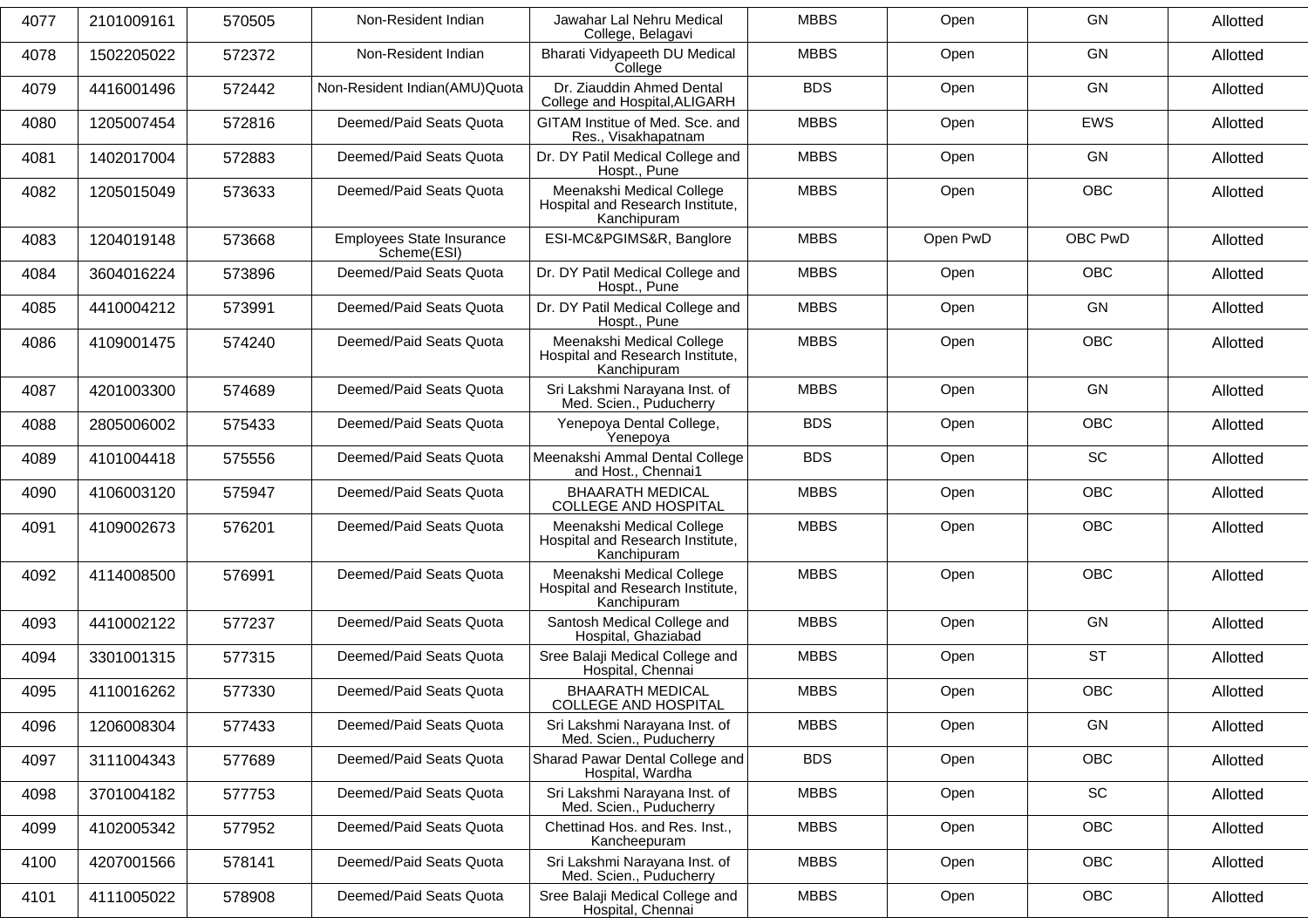| 4102 | 3104019084 | 579064 | Deemed/Paid Seats Quota | Krishna Inst. of Med. Scie., Karad                                           | <b>MBBS</b> | Open     | GN            | Allotted |
|------|------------|--------|-------------------------|------------------------------------------------------------------------------|-------------|----------|---------------|----------|
| 4103 | 3121001113 | 579140 | Deemed/Paid Seats Quota | Dr. DY Patil Dental College and<br>Hosp. Navi Mumbai                         | <b>BDS</b>  | Open     | <b>EWS</b>    | Allotted |
| 4104 | 4113006298 | 579144 | Deemed/Paid Seats Quota | Sri Lakshmi Narayana Inst. of<br>Med. Scien., Puducherry                     | <b>MBBS</b> | Open     | SC            | Allotted |
| 4105 | 4101116010 | 579425 | Deemed/Paid Seats Quota | <b>BHAARATH MEDICAL</b><br><b>COLLEGE AND HOSPITAL</b>                       | <b>MBBS</b> | Open     | <b>SC</b>     | Allotted |
| 4106 | 2707009257 | 579951 | Deemed/Paid Seats Quota | Yenepoya Dental College,<br>Yenepoya                                         | <b>BDS</b>  | Open     | <b>OBC</b>    | Allotted |
| 4107 | 4201102316 | 580159 | Deemed/Paid Seats Quota | ACS Medical College and<br>Hospital, Chennai                                 | <b>MBBS</b> | Open     | <b>OBC</b>    | Allotted |
| 4108 | 3109104428 | 580260 | Deemed/Paid Seats Quota | Krishna Inst. of Med. Scie., Karad                                           | <b>MBBS</b> | Open     | GN            | Allotted |
| 4109 | 3701010321 | 580368 | Deemed/Paid Seats Quota | Aarupadai Veedu Medical College<br>and Hospt., Puducherry                    | <b>MBBS</b> | Open     | OBC           | Allotted |
| 4110 | 4101002628 | 580417 | Deemed/Paid Seats Quota | Mahatma Gandhi Medical<br>College, Pondicherry                               | <b>MBBS</b> | Open     | <b>OBC</b>    | Allotted |
| 4111 | 1201008133 | 580733 | Deemed/Paid Seats Quota | Meenakshi Medical College<br>Hospital and Research Institute,<br>Kanchipuram | <b>MBBS</b> | Open     | <b>OBC</b>    | Allotted |
| 4112 | 2304007245 | 580935 | Deemed/Paid Seats Quota | Dr. DY Patil Medical College and<br>Hospt., Pune                             | <b>MBBS</b> | Open     | GN            | Allotted |
| 4113 | 2705006226 | 581310 | Deemed/Paid Seats Quota | Sri Lakshmi Narayana Inst. of<br>Med. Scien., Puducherry                     | <b>MBBS</b> | Open     | <b>OBC</b>    | Allotted |
| 4114 | 4608016106 | 582407 | All India               | Sagar Dutta Medical College &<br>Hospital, Kolkata                           | <b>MBBS</b> | Open PwD | <b>GN PwD</b> | Allotted |
| 4115 | 2603008007 | 582567 | Non-Resident Indian     | Kalinga Institute of Medical<br>Sciences, Bhubaneswar                        | <b>MBBS</b> | Open     | SC            | Allotted |
| 4116 | 4110001890 | 582800 | Deemed/Paid Seats Quota | SRM Medical College and<br>Hospital, Chennai                                 | <b>MBBS</b> | Open     | <b>OBC</b>    | Allotted |
| 4117 | 4102002810 | 583218 | Deemed/Paid Seats Quota | VMS Dental College, Salem                                                    | <b>BDS</b>  | Open     | <b>OBC</b>    | Allotted |
| 4118 | 3115005467 | 583253 | Deemed/Paid Seats Quota | Dr. DY Patil Medical College and<br>Hospt., Pune                             | <b>MBBS</b> | Open     | OBC           | Allotted |
| 4119 | 4101105078 | 583378 | Deemed/Paid Seats Quota | Aarupadai Veedu Medical College<br>and Hospt., Puducherry                    | <b>MBBS</b> | Open     | GN            | Allotted |
| 4120 | 4101101725 | 583661 | Deemed/Paid Seats Quota | Meenakshi Medical College<br>Hospital and Research Institute,<br>Kanchipuram | <b>MBBS</b> | Open     | <b>OBC</b>    | Allotted |
| 4121 | 3111104494 | 583818 | Deemed/Paid Seats Quota | JLN Medical College, Datta<br>Meghe, Wardha                                  | <b>MBBS</b> | Open     | GN            | Allotted |
| 4122 | 4410002458 | 583842 | Deemed/Paid Seats Quota | Dr. DY Patil Medical College and<br>Hospt., Pune                             | <b>MBBS</b> | Open     | GN            | Allotted |
| 4123 | 2603007166 | 583929 | Deemed/Paid Seats Quota | Dr. DY Patil Medical College and<br>Hospt., Pune                             | <b>MBBS</b> | Open     | SC            | Allotted |
| 4124 | 4109003152 | 584180 | Deemed/Paid Seats Quota | Meenakshi Medical College<br>Hospital and Research Institute,<br>Kanchipuram | <b>MBBS</b> | Open     | OBC           | Allotted |
| 4125 | 4101110322 | 584497 | Deemed/Paid Seats Quota | Chettinad Hos. and Res. Inst.,<br>Kancheepuram                               | <b>MBBS</b> | Open     | OBC           | Allotted |
| 4126 | 3611001334 | 584583 | Deemed/Paid Seats Quota | Institute of Dental Sciences,<br>Bhubaneswar                                 | <b>BDS</b>  | Open     | SC            | Allotted |
| 4127 | 2702130048 | 584593 | Non-Resident Indian     | SDU Medical College, Kolar                                                   | <b>MBBS</b> | Open     | <b>OBC</b>    | Allotted |
| 4128 | 3110022081 | 585280 | Non-Resident Indian     | Dr. DY Patil Medical College,<br>Navi Mumbai                                 | <b>MBBS</b> | Open     | GN            | Allotted |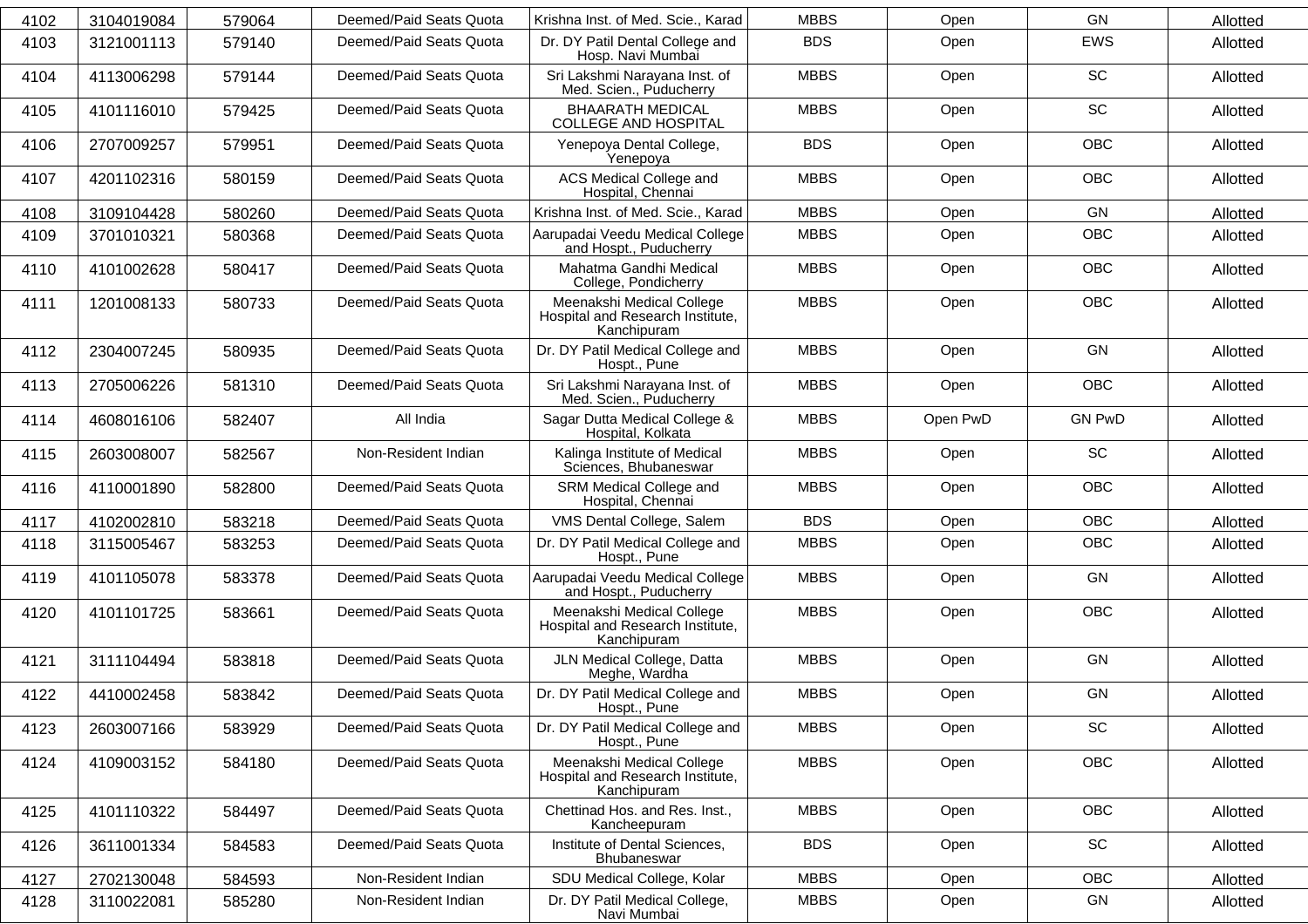| 4129 | 3003101235 | 585333 | Deemed/Paid Seats Quota | Dr. DY Patil Medical College and<br>Hospt., Pune                         | <b>MBBS</b> | Open     | GN         | Allotted |
|------|------------|--------|-------------------------|--------------------------------------------------------------------------|-------------|----------|------------|----------|
| 4130 | 1501005043 | 586099 | Deemed/Paid Seats Quota | JLN Medical College, Datta<br>Meghe, Wardha                              | <b>MBBS</b> | Open     | GN         | Allotted |
| 4131 | 3110011089 | 586212 | Deemed/Paid Seats Quota | Sri Lakshmi Narayana Inst. of<br>Med. Scien., Puducherry                 | <b>MBBS</b> | Open     | GN         | Allotted |
| 4132 | 4115002046 | 586383 | Deemed/Paid Seats Quota | SRM Medical College and<br>Hospital, Chennai                             | <b>MBBS</b> | Open     | <b>OBC</b> | Allotted |
| 4133 | 3112120061 | 586406 | Deemed/Paid Seats Quota | DATTA MEGHE MEDICAL<br><b>COLLEGE WANADONGRI</b><br><b>HINGNA NAGPUR</b> | <b>MBBS</b> | Open     | <b>EWS</b> | Allotted |
| 4134 | 4410002521 | 586590 | Deemed/Paid Seats Quota | Vinayaka Missions Medical<br>College and Hospital, Karaikal              | <b>MBBS</b> | Open     | SC         | Allotted |
| 4135 | 3115004283 | 586686 | Deemed/Paid Seats Quota | Krishna Inst. of Med. Scie., Karad                                       | <b>MBBS</b> | Open     | EWS        | Allotted |
| 4136 | 4608011295 | 586714 | Non-Resident Indian     | Kalinga Institute of Medical<br>Sciences, Bhubaneswar                    | <b>MBBS</b> | Open     | GN         | Allotted |
| 4137 | 4102005341 | 587260 | Deemed/Paid Seats Quota | VMKV Medical College and<br>Hospital, Salem                              | <b>MBBS</b> | Open     | OBC        | Allotted |
| 4138 | 3112108131 | 587275 | Deemed/Paid Seats Quota | Dr. DY Patil Medical College and<br>Hospt., Pune                         | <b>MBBS</b> | Open     | GN         | Allotted |
| 4139 | 4112002637 | 587497 | Deemed/Paid Seats Quota | Chettinad Hos. and Res. Inst.,<br>Kancheepuram                           | <b>MBBS</b> | Open     | <b>OBC</b> | Allotted |
| 4140 | 9902001953 | 587547 | Deemed/Paid Seats Quota | JSS Dental College, Mysuru                                               | <b>BDS</b>  | Open     | GN         | Allotted |
| 4141 | 1204005254 | 587768 | Deemed/Paid Seats Quota | Vinayaka Missions Medical<br>College and Hospital, Karaikal              | <b>MBBS</b> | Open     | <b>OBC</b> | Allotted |
| 4142 | 4109004818 | 587816 | Deemed/Paid Seats Quota | Sri Lakshmi Narayana Inst. of<br>Med. Scien., Puducherry                 | <b>MBBS</b> | Open     | <b>OBC</b> | Allotted |
| 4143 | 4101010370 | 587865 | Deemed/Paid Seats Quota | Meenakshi Ammal Dental College<br>and Host., Chennai1                    | <b>BDS</b>  | Open     | OBC        | Allotted |
| 4144 | 4109009265 | 588206 | Deemed/Paid Seats Quota | SRM Katt. Dental College and<br>Hospt. Chennai                           | <b>BDS</b>  | Open     | GN         | Allotted |
| 4145 | 4502010087 | 588227 | Deemed/Paid Seats Quota | Dr. DY Patil Medical College and<br>Hospt., Pune                         | <b>MBBS</b> | Open     | GN         | Allotted |
| 4146 | 3109118183 | 588579 | Non-Resident Indian     | Bharati Vidyapeeth DU Medical<br>College                                 | <b>MBBS</b> | Open     | GN         | Allotted |
| 4147 | 2301002267 | 588628 | Deemed/Paid Seats Quota | JLN Medical College, Datta<br>Meghe, Wardha                              | <b>MBBS</b> | Open     | GN         | Allotted |
| 4148 | 1502305547 | 588766 | All India               | S.C.B. MEDICAL COLLEGE,<br><b>CUTTACK</b>                                | <b>MBBS</b> | Open PwD | OBC PwD    | Allotted |
| 4149 | 4101101175 | 589201 | Deemed/Paid Seats Quota | SRM Medical College and<br>Hospital, Chennai                             | <b>MBBS</b> | Open     | OBC        | Allotted |
| 4150 | 2001106314 | 589271 | Deemed/Paid Seats Quota | Manipal College of Dental<br>Science, Mangalore                          | <b>BDS</b>  | Open     | GN         | Allotted |
| 4151 | 4114003356 | 589709 | Deemed/Paid Seats Quota | Sri Lakshmi Narayana Inst. of<br>Med. Scien., Puducherry                 | <b>MBBS</b> | Open     | SC         | Allotted |
| 4152 | 2808104182 | 589806 | Deemed/Paid Seats Quota | SRM Medical College and<br>Hospital, Chennai                             | <b>MBBS</b> | Open     | OBC        | Allotted |
| 4153 | 3113106225 | 590445 | Non-Resident Indian     | Rural Medical College and PIMS,<br>Loni                                  | <b>MBBS</b> | Open     | OBC        | Allotted |
| 4154 | 4114001154 | 591302 | Deemed/Paid Seats Quota | SRM Katt. Dental College and<br>Hospt. Chennai                           | <b>BDS</b>  | Open     | OBC        | Allotted |
| 4155 | 3115024058 | 591416 | Deemed/Paid Seats Quota | Dr. DY Patil Medical College and<br>Hospt., Pune                         | <b>MBBS</b> | Open     | GN         | Allotted |
|      |            |        |                         |                                                                          |             |          |            |          |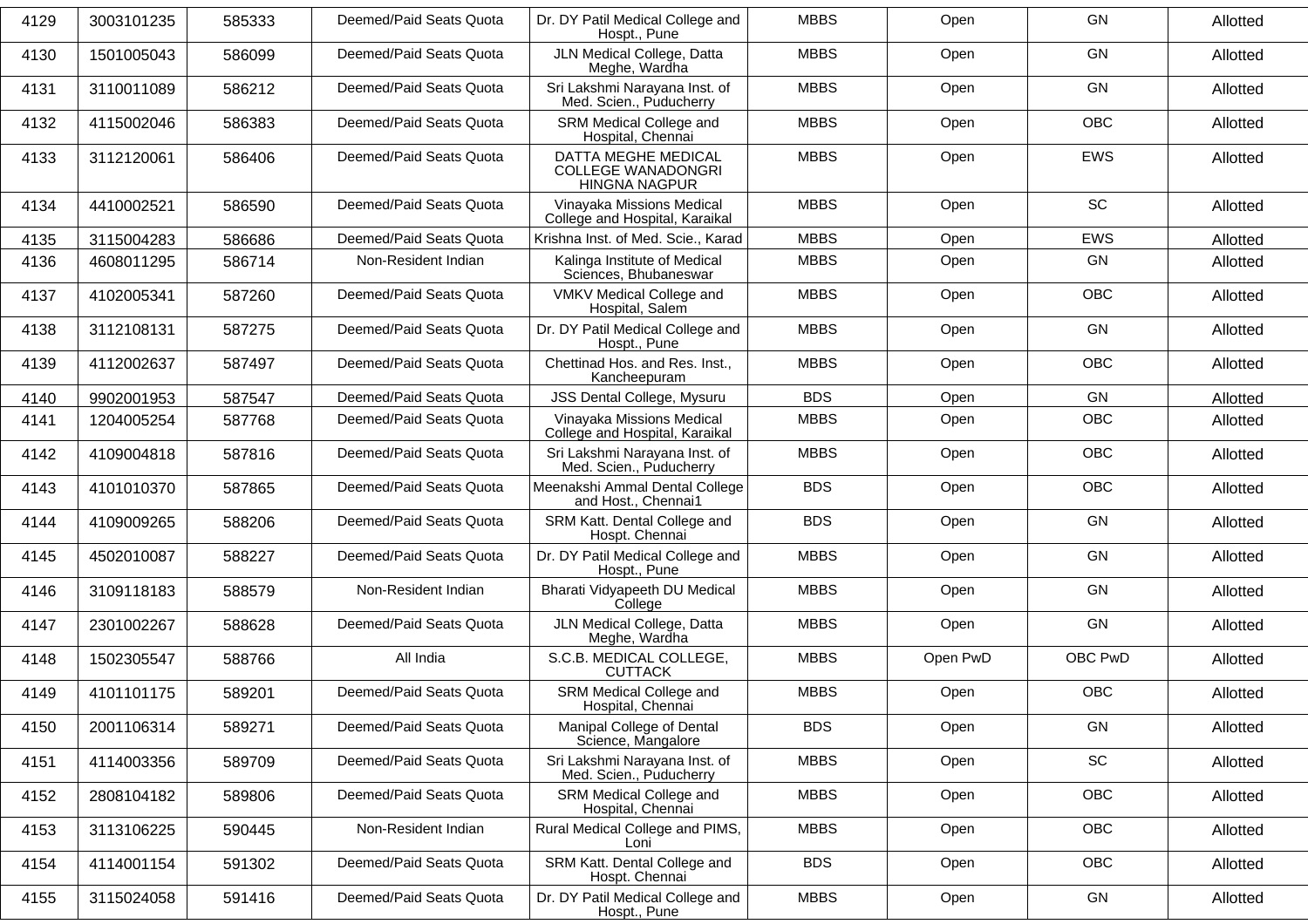| 4156 | 3103023109 | 591525 | Open Seat Quota         | AllMS, Jodhpur                                                               | <b>MBBS</b> | <b>SC PwD</b> | <b>SC PwD</b> | Allotted |
|------|------------|--------|-------------------------|------------------------------------------------------------------------------|-------------|---------------|---------------|----------|
| 4157 | 3110106374 | 591560 | Non-Resident Indian     | BV Deemed Uni. Med. College<br>and Hos., Sangli                              | <b>MBBS</b> | Open          | GN            | Allotted |
| 4158 | 1502318164 | 591622 | Deemed/Paid Seats Quota | Manipal College of Dental<br>Science, Mangalore                              | <b>BDS</b>  | Open          | EWS           | Allotted |
| 4159 | 3115002026 | 592187 | Deemed/Paid Seats Quota | Dr. DY Patil Medical College and<br>Hospt., Pune                             | <b>MBBS</b> | Open          | GN            | Allotted |
| 4160 | 4101109453 | 592691 | Deemed/Paid Seats Quota | ACS Medical College and<br>Hospital, Chennai                                 | <b>MBBS</b> | Open          | OBC           | Allotted |
| 4161 | 2603003414 | 593077 | Deemed/Paid Seats Quota | Krishna Inst. of Med. Scie., Karad                                           | <b>MBBS</b> | Open          | GN            | Allotted |
| 4162 | 2001302108 | 593439 | Deemed/Paid Seats Quota | Santosh Medical College and<br>Hospital, Ghaziabad                           | <b>MBBS</b> | Open          | GN            | Allotted |
| 4163 | 3117020729 | 594174 | Deemed/Paid Seats Quota | Dr. DY Patil Medical College and<br>Hospt., Pune                             | <b>MBBS</b> | Open          | GN            | Allotted |
| 4164 | 4408101942 | 594505 | Deemed/Paid Seats Quota | Dr. DY Patil Medical College and<br>Hospt., Pune                             | <b>MBBS</b> | Open          | GN            | Allotted |
| 4165 | 4102006495 | 595044 | Deemed/Paid Seats Quota | Chettinad Hos. and Res. Inst.,<br>Kancheepuram                               | <b>MBBS</b> | Open          | OBC           | Allotted |
| 4166 | 1204015048 | 595347 | Deemed/Paid Seats Quota | <b>BHAARATH MEDICAL</b><br><b>COLLEGE AND HOSPITAL</b>                       | <b>MBBS</b> | Open          | OBC           | Allotted |
| 4167 | 4112012061 | 595435 | Deemed/Paid Seats Quota | ACS Medical College and<br>Hospital, Chennai                                 | <b>MBBS</b> | Open          | <b>OBC</b>    | Allotted |
| 4168 | 4101006375 | 595831 | Deemed/Paid Seats Quota | Thaimoogambigai Dental College<br>and Hsopt. Chennai                         | <b>BDS</b>  | Open          | OBC           | Allotted |
| 4169 | 1402103519 | 596667 | Deemed/Paid Seats Quota | Dr. DY Patil Medical College and<br>Hospt., Pune                             | <b>MBBS</b> | Open          | GN            | Allotted |
| 4170 | 1402009381 | 596802 | Non-Resident Indian     | Bharati Vidyapeeth DU Medical<br>College                                     | <b>MBBS</b> | Open          | SC            | Allotted |
| 4171 | 1701001520 | 596885 | Deemed/Paid Seats Quota | JLN Medical College, Datta<br>Meghe, Wardha                                  | <b>MBBS</b> | Open          | GN            | Allotted |
| 4172 | 4112012033 | 597579 | Deemed/Paid Seats Quota | ACS Medical College and<br>Hospital, Chennai                                 | <b>MBBS</b> | Open          | OBC           | Allotted |
| 4173 | 3102016161 | 597967 | Deemed/Paid Seats Quota | JLN Medical College, Datta<br>Meghe, Wardha                                  | <b>MBBS</b> | Open          | <b>OBC</b>    | Allotted |
| 4174 | 4101006241 | 598355 | Deemed/Paid Seats Quota | Thaimoogambigai Dental College<br>and Hsopt. Chennai                         | <b>BDS</b>  | Open          | OBC           | Allotted |
| 4175 | 3604003035 | 598621 | Non-Resident Indian     | Kalinga Institute of Medical<br>Sciences, Bhubaneswar                        | <b>MBBS</b> | Open          | GN            | Allotted |
| 4176 | 4102002560 | 598845 | Deemed/Paid Seats Quota | <b>BHAARATH MEDICAL</b><br>COLLEGE AND HOSPITAL                              | <b>MBBS</b> | Open          | SC            | Allotted |
| 4177 | 2304014016 | 599295 | Deemed/Paid Seats Quota | Dr. DY Patil Medical College and<br>Hospt., Pune                             | <b>MBBS</b> | Open          | GN            | Allotted |
| 4178 | 1502005253 | 599952 | Deemed/Paid Seats Quota | ACS Medical College and<br>Hospital, Chennai                                 | <b>MBBS</b> | Open          | OBC           | Allotted |
| 4179 | 4116005206 | 600222 | Deemed/Paid Seats Quota | Vinayaka Missions Medical<br>College and Hospital, Karaikal                  | <b>MBBS</b> | Open          | <b>OBC</b>    | Allotted |
| 4180 | 4408006464 | 600256 | Deemed/Paid Seats Quota | JLN Medical College, Datta<br>Meghe, Wardha                                  | <b>MBBS</b> | Open          | GN            | Allotted |
| 4181 | 4106005420 | 600780 | Deemed/Paid Seats Quota | Thaimoogambigai Dental College<br>and Hsopt. Chennai                         | <b>BDS</b>  | Open          | OBC           | Allotted |
| 4182 | 4103002134 | 600862 | Deemed/Paid Seats Quota | Meenakshi Medical College<br>Hospital and Research Institute,<br>Kanchipuram | <b>MBBS</b> | Open          | OBC           | Allotted |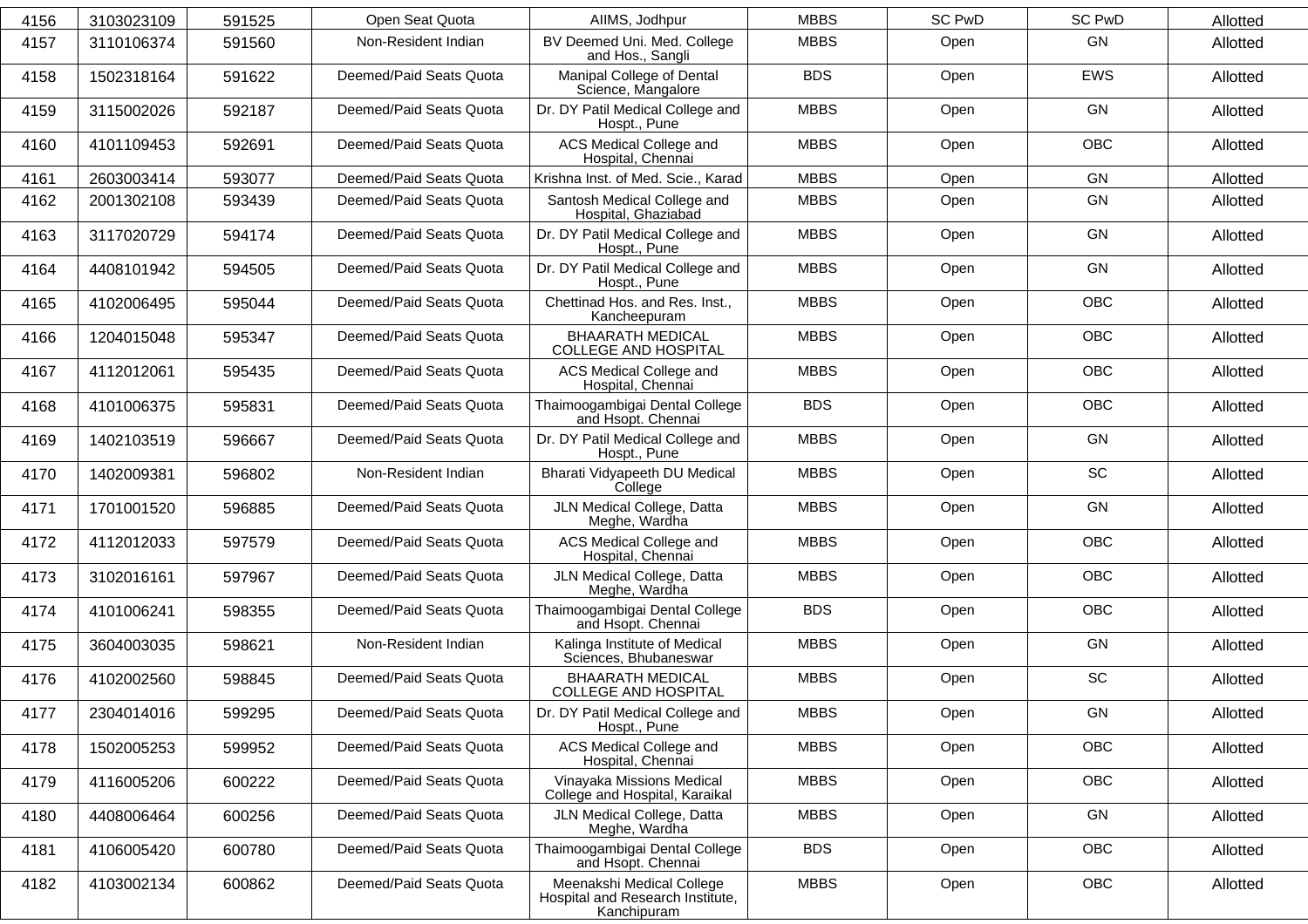| 4183 | 4101109084 | 601230 | Deemed/Paid Seats Quota | Chettinad Hos. and Res. Inst.,<br>Kancheepuram                               | <b>MBBS</b> | Open    | <b>OBC</b> | Allotted |
|------|------------|--------|-------------------------|------------------------------------------------------------------------------|-------------|---------|------------|----------|
| 4184 | 3110016190 | 601685 | Deemed/Paid Seats Quota | Krishna Inst. of Med. Scie., Karad                                           | <b>MBBS</b> | Open    | GN         | Allotted |
| 4185 | 3604004031 | 601689 | Non-Resident Indian     | Institute of Medical Sciences and<br>SUM Host., Bhubaneswar                  | <b>MBBS</b> | Open    | <b>OBC</b> | Allotted |
| 4186 | 4416009313 | 602090 | Deemed/Paid Seats Quota | Manipal College of Dental<br>Science, Mangalore                              | <b>BDS</b>  | Open    | GN         | Allotted |
| 4187 | 3111108039 | 602161 | Deemed/Paid Seats Quota | DATTA MEGHE MEDICAL<br><b>COLLEGE WANADONGRI</b><br><b>HINGNA NAGPUR</b>     | <b>MBBS</b> | Open    | SC         | Allotted |
| 4188 | 3003108128 | 602617 | Deemed/Paid Seats Quota | <b>BHAARATH MEDICAL</b><br>COLLEGE AND HOSPITAL                              | <b>MBBS</b> | Open    | GN         | Allotted |
| 4189 | 1601007083 | 602801 | Deemed/Paid Seats Quota | Dr. DY Patil Medical College and<br>Hospt., Pune                             | <b>MBBS</b> | Open    | GN         | Allotted |
| 4190 | 4410004251 | 603019 | Deemed/Paid Seats Quota | Santosh Medical College and<br>Hospital, Ghaziabad                           | <b>MBBS</b> | Open    | GN         | Allotted |
| 4191 | 2705022111 | 603094 | Deemed/Paid Seats Quota | Dr. DY Patil Medical College and<br>Hospt., Pune                             | <b>MBBS</b> | Open    | GN         | Allotted |
| 4192 | 4109013006 | 603163 | Deemed/Paid Seats Quota | Meenakshi Medical College<br>Hospital and Research Institute,<br>Kanchipuram | <b>MBBS</b> | Open    | GN         | Allotted |
| 4193 | 4101004578 | 603642 | Deemed/Paid Seats Quota | <b>BHAARATH MEDICAL</b><br><b>COLLEGE AND HOSPITAL</b>                       | <b>MBBS</b> | Open    | <b>SC</b>  | Allotted |
| 4194 | 2702109681 | 603690 | Non-Resident Indian     | Kasturba Medical College,<br>Manipal Univ., Manipal                          | <b>MBBS</b> | Open    | <b>OBC</b> | Allotted |
| 4195 | 4201111017 | 604384 | Deemed/Paid Seats Quota | Sri Lakshmi Narayana Inst. of<br>Med. Scien., Puducherry                     | <b>MBBS</b> | Open    | <b>OBC</b> | Allotted |
| 4196 | 3804001279 | 604588 | Deemed/Paid Seats Quota | Dr. DY Patil Medical College and<br>Hospt., Pune                             | <b>MBBS</b> | Open    | GN         | Allotted |
| 4197 | 4106002287 | 604928 | Deemed/Paid Seats Quota | Sri Lakshmi Narayana Inst. of<br>Med. Scien., Puducherry                     | <b>MBBS</b> | Open    | <b>OBC</b> | Allotted |
| 4198 | 4205010317 | 605848 | Open Seat Quota         | <b>AIIMS Rajkot</b>                                                          | <b>MBBS</b> | OBC PwD | OBC PwD    | Allotted |
| 4199 | 2001010202 | 606000 | Deemed/Paid Seats Quota | Santosh Medical College and<br>Hospital, Ghaziabad                           | <b>MBBS</b> | Open    | SC         | Allotted |
| 4200 | 3109116014 | 606061 | Deemed/Paid Seats Quota | Dr. DY Patil Medical College and<br>Hospt., Pune                             | <b>MBBS</b> | Open    | GN         | Allotted |
| 4201 | 4112001452 | 606132 | Deemed/Paid Seats Quota | Saveetha Dental College,<br>Chennai                                          | <b>BDS</b>  | Open    | <b>OBC</b> | Allotted |
| 4202 | 3115010167 | 606429 | Deemed/Paid Seats Quota | Krishna Inst. of Med. Scie., Karad                                           | <b>MBBS</b> | Open    | GN         | Allotted |
| 4203 | 2811002719 | 606475 | Deemed/Paid Seats Quota | JLN Medical College, Datta<br>Meghe, Wardha                                  | <b>MBBS</b> | Open    | GN         | Allotted |
| 4204 | 4107004520 | 606600 | Deemed/Paid Seats Quota | Sri Lakshmi Narayana Inst. of<br>Med. Scien., Puducherry                     | <b>MBBS</b> | Open    | OBC        | Allotted |
| 4205 | 3114006049 | 606704 | Deemed/Paid Seats Quota | Krishna Inst. of Med. Scie., Karad                                           | <b>MBBS</b> | Open    | GN         | Allotted |
| 4206 | 2208001139 | 606712 | Deemed/Paid Seats Quota | JLN Medical College, Datta<br>Meghe, Wardha                                  | <b>MBBS</b> | Open    | <b>OBC</b> | Allotted |
| 4207 | 4101012264 | 606728 | Deemed/Paid Seats Quota | Meenakshi Ammal Dental College<br>and Host., Chennai1                        | <b>BDS</b>  | Open    | OBC        | Allotted |
| 4208 | 4109023251 | 606778 | Deemed/Paid Seats Quota | Meenakshi Medical College<br>Hospital and Research Institute,<br>Kanchipuram | <b>MBBS</b> | Open    | OBC        | Allotted |
| 4209 | 4108001188 | 607121 | Deemed/Paid Seats Quota | Amrita School of Dentistry, Kochi                                            | <b>BDS</b>  | Open    | OBC        | Allotted |
|      |            |        |                         |                                                                              |             |         |            |          |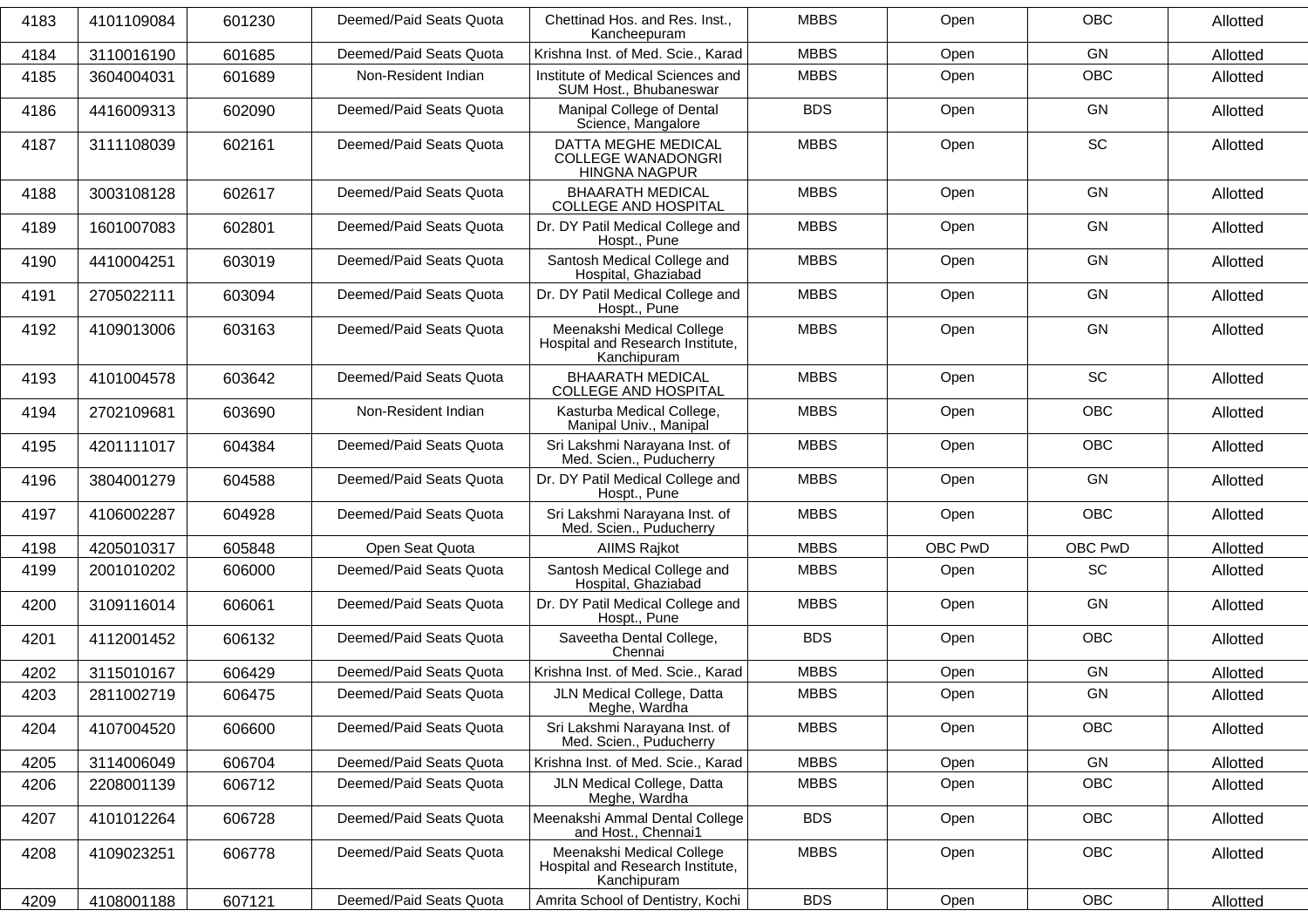| 4210 | 3005003262 | 607226 | Deemed/Paid Seats Quota | DATTA MEGHE MEDICAL<br><b>COLLEGE WANADONGRI</b><br><b>HINGNA NAGPUR</b>     | <b>MBBS</b> | Open     | <b>OBC</b> | Allotted |
|------|------------|--------|-------------------------|------------------------------------------------------------------------------|-------------|----------|------------|----------|
| 4211 | 3701009056 | 607331 | Deemed/Paid Seats Quota | Sri Lakshmi Narayana Inst. of<br>Med. Scien., Puducherry                     | <b>MBBS</b> | Open     | <b>OBC</b> | Allotted |
| 4212 | 3110016241 | 607641 | Deemed/Paid Seats Quota | Krishna Inst. of Med. Scie., Karad                                           | <b>MBBS</b> | Open     | GN         | Allotted |
| 4213 | 1204008260 | 607672 | Deemed/Paid Seats Quota | Sri Lakshmi Narayana Inst. of<br>Med. Scien., Puducherry                     | <b>MBBS</b> | Open     | GN         | Allotted |
| 4214 | 2603004081 | 608447 | Deemed/Paid Seats Quota | Dr. DY Patil Medical College and<br>Hospt., Pune                             | <b>MBBS</b> | Open     | SC         | Allotted |
| 4215 | 4113001611 | 608486 | Deemed/Paid Seats Quota | <b>VELS MEDICAL COLLEGE &amp;</b><br><b>HOSPITAL</b>                         | <b>MBBS</b> | Open     | <b>OBC</b> | Allotted |
| 4216 | 4101003545 | 608579 | Deemed/Paid Seats Quota | Meenakshi Medical College<br>Hospital and Research Institute,<br>Kanchipuram | <b>MBBS</b> | Open     | <b>OBC</b> | Allotted |
| 4217 | 4117002107 | 608785 | Deemed/Paid Seats Quota | Aarupadai Veedu Medical College<br>and Hospt., Puducherry                    | <b>MBBS</b> | Open     | <b>OBC</b> | Allotted |
| 4218 | 4101001058 | 608833 | Deemed/Paid Seats Quota | Shri Sathya Sai Medical College<br>and RI, Chennai                           | <b>MBBS</b> | Open     | SC         | Allotted |
| 4219 | 3114009383 | 608855 | Deemed/Paid Seats Quota | Dr. DY Patil Medical College and<br>Hospt., Pune                             | <b>MBBS</b> | Open     | GN         | Allotted |
| 4220 | 4102002437 | 609159 | Deemed/Paid Seats Quota | Saveetha Dental College,<br>Chennai                                          | <b>BDS</b>  | Open     | <b>OBC</b> | Allotted |
| 4221 | 4106005350 | 609400 | Deemed/Paid Seats Quota | Sri Lakshmi Narayana Inst. of<br>Med. Scien., Puducherry                     | <b>MBBS</b> | Open     | <b>OBC</b> | Allotted |
| 4222 | 1506003704 | 609554 | All India               | S.N. MEDICAL COLLEGE, AGRA                                                   | <b>MBBS</b> | Open PwD | OBC PwD    | Allotted |
| 4223 | 4109011359 | 609834 | Deemed/Paid Seats Quota | Aarupadai Veedu Medical College<br>and Hospt., Puducherry                    | <b>MBBS</b> | Open     | <b>OBC</b> | Allotted |
| 4224 | 4112002420 | 610040 | Deemed/Paid Seats Quota | Sri Lakshmi Narayana Inst. of<br>Med. Scien., Puducherry                     | <b>MBBS</b> | Open     | <b>OBC</b> | Allotted |
| 4225 | 3110006336 | 610903 | Non-Resident Indian     | MGM Medical College, Navi<br>Mumbai                                          | <b>MBBS</b> | Open     | GN         | Allotted |
| 4226 | 4403002619 | 610999 | Deemed/Paid Seats Quota | <b>ACS Medical College and</b><br>Hospital, Chennai                          | <b>MBBS</b> | Open     | SC         | Allotted |
| 4227 | 3109003138 | 611129 | Deemed/Paid Seats Quota | DATTA MEGHE MEDICAL<br><b>COLLEGE WANADONGRI</b><br><b>HINGNA NAGPUR</b>     | <b>MBBS</b> | Open     | <b>EWS</b> | Allotted |
| 4228 | 3122003480 | 611466 | Deemed/Paid Seats Quota | Dr. DY Patil Medical College and<br>Hospt., Pune                             | <b>MBBS</b> | Open     | GN         | Allotted |
| 4229 | 4411108187 | 611594 | Deemed/Paid Seats Quota | Dr. DY Patil Medical College and<br>Hospt., Pune                             | <b>MBBS</b> | Open     | GN         | Allotted |
| 4230 | 4108005096 | 611633 | Deemed/Paid Seats Quota | VMS Dental College, Salem                                                    | <b>BDS</b>  | Open     | <b>OBC</b> | Allotted |
| 4231 | 3115106119 | 611685 | Non-Resident Indian     | <b>SYMBIOSIS MEDICAL</b><br>COLLEGE FOR WOMEN PUNE                           | <b>MBBS</b> | Open     | GN         | Allotted |
| 4232 | 1204011189 | 611719 | Non-Resident Indian     | SDU Medical College, Kolar                                                   | <b>MBBS</b> | Open     | GN         | Allotted |
| 4233 | 2001318136 | 611771 | Deemed/Paid Seats Quota | JLN Medical College, Datta<br>Meghe, Wardha                                  | <b>MBBS</b> | Open     | GN         | Allotted |
| 4234 | 4114010249 | 611859 | Deemed/Paid Seats Quota | Chettinad Hos. and Res. Inst.,<br>Kancheepuram                               | <b>MBBS</b> | Open     | OBC        | Allotted |
| 4235 | 2001106465 | 611906 | Deemed/Paid Seats Quota | Santosh Medical College and<br>Hospital, Ghaziabad                           | <b>MBBS</b> | Open     | SC         | Allotted |
| 4236 | 3108006313 | 611978 | Deemed/Paid Seats Quota | KLE VK Inst. of Dental Scie.<br>Belagavi                                     | <b>BDS</b>  | Open     | OBC        | Allotted |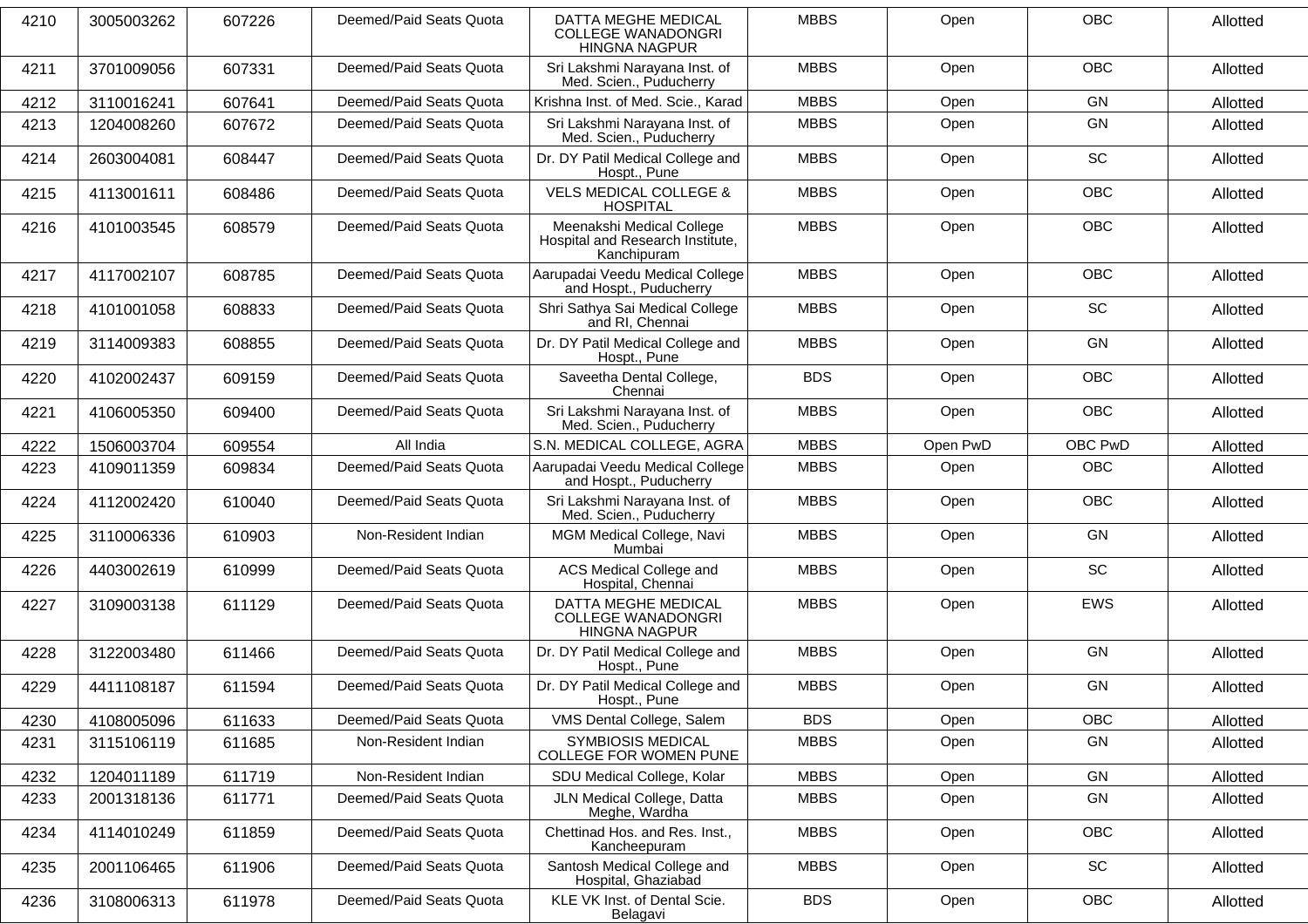| 4237 | 3103014261 | 613230 | Deemed/Paid Seats Quota | K M Shah Dental Collegel,<br>SumanDeep Vidyapeeth<br>Vadodara                | <b>BDS</b>  | Open          | <b>OBC</b>    | Allotted |
|------|------------|--------|-------------------------|------------------------------------------------------------------------------|-------------|---------------|---------------|----------|
| 4238 | 4411110138 | 613377 | Deemed/Paid Seats Quota | Dr. DY Patil Medical College and<br>Hospt., Pune                             | <b>MBBS</b> | Open          | <b>GN</b>     | Allotted |
| 4239 | 2001109153 | 613383 | Deemed/Paid Seats Quota | JLN Medical College, Datta<br>Meghe, Wardha                                  | <b>MBBS</b> | Open          | GN            | Allotted |
| 4240 | 3122008076 | 613910 | Deemed/Paid Seats Quota | Sri Lakshmi Narayana Inst. of<br>Med. Scien., Puducherry                     | <b>MBBS</b> | Open          | <b>OBC</b>    | Allotted |
| 4241 | 3903008197 | 614242 | Non-Resident Indian     | Rural Medical College and PIMS,<br>Loni                                      | <b>MBBS</b> | Open          | <b>GN</b>     | Allotted |
| 4242 | 3117015170 | 614621 | Deemed/Paid Seats Quota | <b>BVDU Dental College and</b><br>Hospital, Sangli                           | <b>BDS</b>  | Open          | <b>EWS</b>    | Allotted |
| 4243 | 3111022205 | 614911 | Deemed/Paid Seats Quota | JLN Medical College, Datta<br>Meghe, Wardha                                  | <b>MBBS</b> | Open          | <b>SC</b>     | Allotted |
| 4244 | 4108006048 | 615331 | Deemed/Paid Seats Quota | Sri Lakshmi Narayana Inst. of<br>Med. Scien., Puducherry                     | <b>MBBS</b> | Open          | <b>OBC</b>    | Allotted |
| 4245 | 3119001235 | 615740 | Non-Resident Indian     | BV Deemed Uni. Med. College<br>and Hos., Sangli                              | <b>MBBS</b> | Open          | GN            | Allotted |
| 4246 | 3115004461 | 616441 | Deemed/Paid Seats Quota | Krishna Inst. of Med. Scie., Karad                                           | <b>MBBS</b> | Open          | <b>ST</b>     | Allotted |
| 4247 | 1601002392 | 616495 | Deemed/Paid Seats Quota | JLN Medical College, Datta<br>Meghe, Wardha                                  | <b>MBBS</b> | Open          | GN            | Allotted |
| 4248 | 4408102828 | 616504 | Deemed/Paid Seats Quota | Santosh Medical College and<br>Hospital, Ghaziabad                           | <b>MBBS</b> | Open          | GN            | Allotted |
| 4249 | 4118003068 | 616876 | Deemed/Paid Seats Quota | SRM Medical College and<br>Hospital, Chennai                                 | <b>MBBS</b> | Open          | <b>OBC</b>    | Allotted |
| 4250 | 4408009111 | 616959 | All India               | Government Doon Medcial<br>College, Dehradun                                 | <b>MBBS</b> | OBC PwD       | OBC PwD       | Allotted |
| 4251 | 4101004491 | 618138 | Deemed/Paid Seats Quota | Meenakshi Medical College<br>Hospital and Research Institute,<br>Kanchipuram | <b>MBBS</b> | Open          | <b>OBC</b>    | Allotted |
| 4252 | 4114004128 | 618407 | Deemed/Paid Seats Quota | Meenakshi Ammal Dental College<br>and Host., Chennai1                        | <b>BDS</b>  | Open          | SC            | Allotted |
| 4253 | 1206018153 | 618427 | Deemed/Paid Seats Quota | Shri Sathya Sai Medical College<br>and RI, Chennai                           | <b>MBBS</b> | Open          | <b>OBC</b>    | Allotted |
| 4254 | 3116006027 | 618436 | Deemed/Paid Seats Quota | Krishna Inst. of Med. Scie., Karad                                           | <b>MBBS</b> | Open          | <b>OBC</b>    | Allotted |
| 4255 | 2401010087 | 618697 | All India               | SLBS Govt. Medical College,<br>Mandi                                         | <b>MBBS</b> | <b>SC PwD</b> | <b>SC PwD</b> | Allotted |
| 4256 | 4101101267 | 618714 | Deemed/Paid Seats Quota | Meenakshi Medical College<br>Hospital and Research Institute,<br>Kanchipuram | <b>MBBS</b> | Open          | <b>OBC</b>    | Allotted |
| 4257 | 9902002025 | 618720 | Deemed/Paid Seats Quota | Mahatma Gandhi Medical<br>College, Pondicherry                               | <b>MBBS</b> | Open          | GN            | Allotted |
| 4258 | 2001206151 | 618881 | Open Seat Quota         | AIIMS, Deogarh                                                               | <b>MBBS</b> | OBC PwD       | OBC PwD       | Allotted |
| 4259 | 4104001181 | 619581 | Deemed/Paid Seats Quota | Meenakshi Medical College<br>Hospital and Research Institute,<br>Kanchipuram | <b>MBBS</b> | Open          | OBC           | Allotted |
| 4260 | 4103006033 | 619877 | Deemed/Paid Seats Quota | ACS Medical College and<br>Hospital, Chennai                                 | <b>MBBS</b> | Open          | <b>OBC</b>    | Allotted |
| 4261 | 4410009027 | 620060 | Deemed/Paid Seats Quota | Sri Lakshmi Narayana Inst. of<br>Med. Scien., Puducherry                     | <b>MBBS</b> | Open          | GN            | Allotted |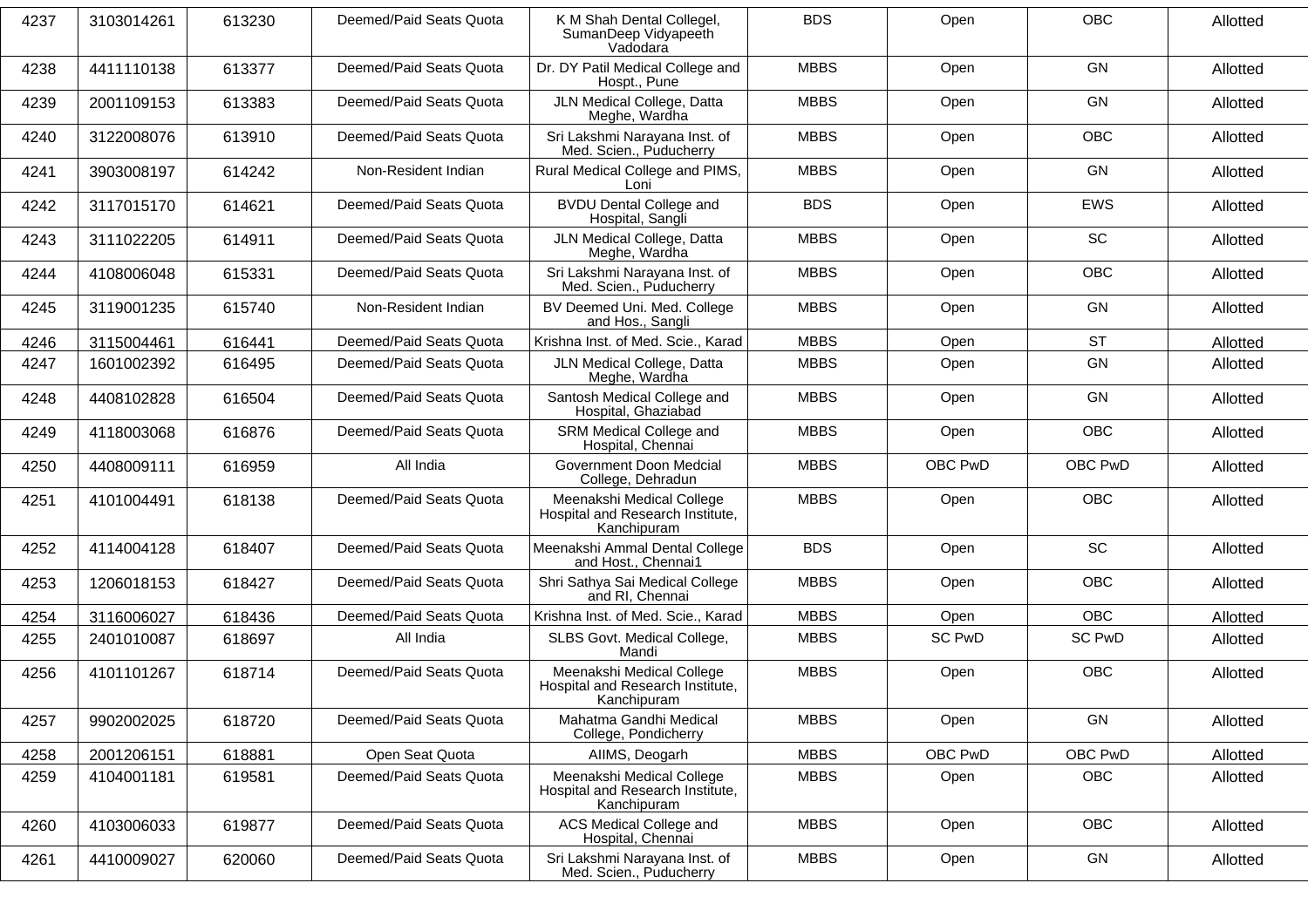| 4262 | 3111115153 | 620129 | Deemed/Paid Seats Quota | DATTA MEGHE MEDICAL<br><b>COLLEGE WANADONGRI</b><br><b>HINGNA NAGPUR</b> | <b>MBBS</b> | Open | GN         | Allotted |
|------|------------|--------|-------------------------|--------------------------------------------------------------------------|-------------|------|------------|----------|
| 4263 | 4113020029 | 621263 | Deemed/Paid Seats Quota | Thaimoogambigai Dental College<br>and Hsopt. Chennai                     | <b>BDS</b>  | Open | <b>OBC</b> | Allotted |
| 4264 | 1601007018 | 621370 | Non-Resident Indian     | MM Inst. Med. and Research,<br>Mullana                                   | <b>MBBS</b> | Open | GN         | Allotted |
| 4265 | 4109008228 | 621758 | Deemed/Paid Seats Quota | Aarupadai Veedu Medical College<br>and Hospt., Puducherry                | <b>MBBS</b> | Open | OBC        | Allotted |
| 4266 | 4109006786 | 624255 | Deemed/Paid Seats Quota | <b>BHAARATH MEDICAL</b><br><b>COLLEGE AND HOSPITAL</b>                   | <b>MBBS</b> | Open | <b>OBC</b> | Allotted |
| 4267 | 2811003271 | 624378 | Non-Resident Indian     | Amrita Institute of Medical<br>Science, Kochi                            | <b>MBBS</b> | Open | <b>OBC</b> | Allotted |
| 4268 | 4110007308 | 624624 | Deemed/Paid Seats Quota | Sri Lakshmi Narayana Inst. of<br>Med. Scien., Puducherry                 | <b>MBBS</b> | Open | OBC        | Allotted |
| 4269 | 1601012434 | 624836 | Deemed/Paid Seats Quota | JLN Medical College, Datta<br>Meghe, Wardha                              | <b>MBBS</b> | Open | GN         | Allotted |
| 4270 | 3111013039 | 624853 | Deemed/Paid Seats Quota | JLN Medical College, Datta<br>Meghe, Wardha                              | <b>MBBS</b> | Open | GN         | Allotted |
| 4271 | 3110004350 | 624872 | Deemed/Paid Seats Quota | DATTA MEGHE MEDICAL<br><b>COLLEGE WANADONGRI</b><br><b>HINGNA NAGPUR</b> | <b>MBBS</b> | Open | GN         | Allotted |
| 4272 | 2001211235 | 625022 | Deemed/Paid Seats Quota | JLN Medical College, Datta<br>Meghe, Wardha                              | <b>MBBS</b> | Open | GN         | Allotted |
| 4273 | 2603016284 | 625323 | Deemed/Paid Seats Quota | JLN Medical College, Datta<br>Meghe, Wardha                              | <b>MBBS</b> | Open | GN         | Allotted |
| 4274 | 1502204175 | 625866 | Deemed/Paid Seats Quota | ACS Medical College and<br>Hospital, Chennai                             | <b>MBBS</b> | Open | GN         | Allotted |
| 4275 | 1502002590 | 626653 | Deemed/Paid Seats Quota | JLN Medical College, Datta<br>Meghe, Wardha                              | <b>MBBS</b> | Open | OBC        | Allotted |
| 4276 | 4112005554 | 626730 | Deemed/Paid Seats Quota | Aarupadai Veedu Medical College<br>and Hospt., Puducherry                | <b>MBBS</b> | Open | <b>OBC</b> | Allotted |
| 4277 | 4201020147 | 627932 | Deemed/Paid Seats Quota | GITAM Institue of Med. Sce. and<br>Res., Visakhapatnam                   | <b>MBBS</b> | Open | GN         | Allotted |
| 4278 | 1206006037 | 628042 | Deemed/Paid Seats Quota | GITAM Institue of Med. Sce. and<br>Res., Visakhapatnam                   | <b>MBBS</b> | Open | GN         | Allotted |
| 4279 | 4106016245 | 628499 | Deemed/Paid Seats Quota | Mahatma Gandhi Medical<br>College, Pondicherry                           | <b>MBBS</b> | Open | <b>OBC</b> | Allotted |
| 4280 | 4408113576 | 628580 | Deemed/Paid Seats Quota | Santosh Medical College and<br>Hospital, Ghaziabad                       | <b>MBBS</b> | Open | GN         | Allotted |
| 4281 | 1101001435 | 628627 | Deemed/Paid Seats Quota | SRM Medical College and<br>Hospital, Chennai                             | <b>MBBS</b> | Open | GN         | Allotted |
| 4282 | 4109003634 | 628706 | Deemed/Paid Seats Quota | ACS Medical College and<br>Hospital, Chennai                             | <b>MBBS</b> | Open | GN         | Allotted |
| 4283 | 4101102185 | 629309 | Deemed/Paid Seats Quota | Sri Ramachandra Dental and<br>Hospt., Chennai                            | <b>BDS</b>  | Open | OBC        | Allotted |
| 4284 | 3001023108 | 629316 | Deemed/Paid Seats Quota | Krishna Inst. of Med. Scie., Karad                                       | <b>MBBS</b> | Open | <b>OBC</b> | Allotted |
| 4285 | 4404002192 | 629630 | Deemed/Paid Seats Quota | Santosh Dental College and<br>Hospital, Ghaziabad                        | <b>BDS</b>  | Open | GN         | Allotted |
| 4286 | 1401008089 | 630176 | Deemed/Paid Seats Quota | DATTA MEGHE MEDICAL<br><b>COLLEGE WANADONGRI</b><br><b>HINGNA NAGPUR</b> | <b>MBBS</b> | Open | GN         | Allotted |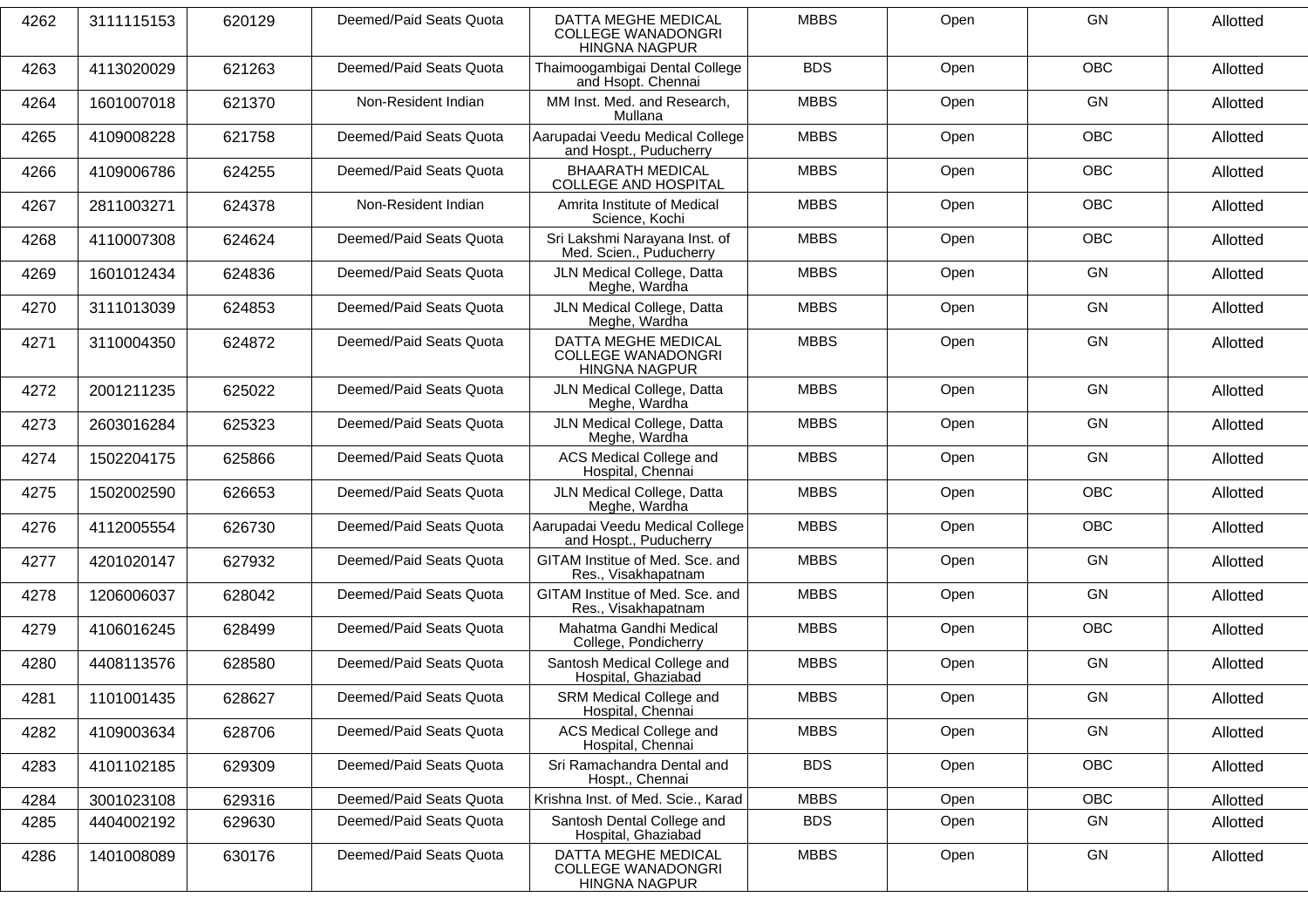| 4287 | 2602005392 | 630747 | Non-Resident Indian     | Institute of Medical Sciences and<br>SUM Host., Bhubaneswar                  | <b>MBBS</b> | Open | GN         | Allotted |
|------|------------|--------|-------------------------|------------------------------------------------------------------------------|-------------|------|------------|----------|
| 4288 | 2001205174 | 630879 | Deemed/Paid Seats Quota | SRM Medical College and<br>Hospital, Chennai                                 | <b>MBBS</b> | Open | GN         | Allotted |
| 4289 | 4114006300 | 631007 | Deemed/Paid Seats Quota | SRM Katt. Dental College and<br>Hospt. Chennai                               | <b>BDS</b>  | Open | OBC        | Allotted |
| 4290 | 4103001127 | 631509 | Deemed/Paid Seats Quota | ACS Medical College and<br>Hospital, Chennai                                 | <b>MBBS</b> | Open | <b>OBC</b> | Allotted |
| 4291 | 4117002587 | 631524 | Deemed/Paid Seats Quota | Aarupadai Veedu Medical College<br>and Hospt., Puducherry                    | <b>MBBS</b> | Open | <b>OBC</b> | Allotted |
| 4292 | 1502319256 | 631779 | Deemed/Paid Seats Quota | Krishna Inst. of Med. Scie., Karad                                           | <b>MBBS</b> | Open | <b>GN</b>  | Allotted |
| 4293 | 4102001900 | 632151 | Deemed/Paid Seats Quota | Meenakshi Medical College<br>Hospital and Research Institute,<br>Kanchipuram | <b>MBBS</b> | Open | <b>OBC</b> | Allotted |
| 4294 | 3115106296 | 633707 | Deemed/Paid Seats Quota | <b>BVDU Dental College and</b><br>Hospital, Sangli                           | <b>BDS</b>  | Open | <b>OBC</b> | Allotted |
| 4295 | 4111003112 | 633814 | Deemed/Paid Seats Quota | Sri Lakshmi Narayana Inst. of<br>Med. Scien., Puducherry                     | <b>MBBS</b> | Open | GN         | Allotted |
| 4296 | 3118008134 | 633940 | Non-Resident Indian     | MGM Medical College, Navi<br>Mumbai                                          | <b>MBBS</b> | Open | GN         | Allotted |
| 4297 | 1502207428 | 633982 | Non-Resident Indian     | Bharati Vidyapeeth DU Medical<br>College                                     | <b>MBBS</b> | Open | <b>OBC</b> | Allotted |
| 4298 | 2209014156 | 634075 | Deemed/Paid Seats Quota | K M Shah Dental Collegel,<br>SumanDeep Vidyapeeth<br>Vadodara                | <b>BDS</b>  | Open | GN         | Allotted |
| 4299 | 1501001908 | 634133 | Non-Resident Indian     | MGM Medical College, Navi<br>Mumbai                                          | <b>MBBS</b> | Open | GN         | Allotted |
| 4300 | 3115004171 | 634194 | Deemed/Paid Seats Quota | <b>BVDU Dental College and</b><br>Hospital, Sangli                           | <b>BDS</b>  | Open | GN         | Allotted |
| 4301 | 3110101142 | 634317 | Non-Resident Indian     | Dr. DY Patil Medical College,<br>Navi Mumbai                                 | <b>MBBS</b> | Open | SC         | Allotted |
| 4302 | 4112002429 | 634526 | Deemed/Paid Seats Quota | ACS Medical College and<br>Hospital, Chennai                                 | <b>MBBS</b> | Open | <b>SC</b>  | Allotted |
| 4303 | 4203003025 | 634919 | Deemed/Paid Seats Quota | Meenakshi Medical College<br>Hospital and Research Institute,<br>Kanchipuram | <b>MBBS</b> | Open | SC         | Allotted |
| 4304 | 2708010332 | 636002 | Deemed/Paid Seats Quota | DATTA MEGHE MEDICAL<br><b>COLLEGE WANADONGRI</b><br><b>HINGNA NAGPUR</b>     | <b>MBBS</b> | Open | GN         | Allotted |
| 4305 | 1502315240 | 636753 | Deemed/Paid Seats Quota | ACS Medical College and<br>Hospital, Chennai                                 | <b>MBBS</b> | Open | <b>OBC</b> | Allotted |
| 4306 | 1205032181 | 636836 | Deemed/Paid Seats Quota | Sri Lakshmi Narayana Inst. of<br>Med. Scien., Puducherry                     | <b>MBBS</b> | Open | GN         | Allotted |
| 4307 | 3110103746 | 636997 | Deemed/Paid Seats Quota | JLN Medical College, Datta<br>Meghe, Wardha                                  | <b>MBBS</b> | Open | GN         | Allotted |
| 4308 | 4115001409 | 638405 | Deemed/Paid Seats Quota | Shri Sathya Sai Medical College<br>and RI, Chennai                           | <b>MBBS</b> | Open | SC         | Allotted |
| 4309 | 3109101908 | 638430 | Deemed/Paid Seats Quota | DATTA MEGHE MEDICAL<br><b>COLLEGE WANADONGRI</b><br>HINGNA NAGPUR            | <b>MBBS</b> | Open | GN         | Allotted |
| 4310 | 3111109078 | 638830 | Deemed/Paid Seats Quota | DATTA MEGHE MEDICAL<br><b>COLLEGE WANADONGRI</b><br>HINGNA NAGPUR            | <b>MBBS</b> | Open | GN         | Allotted |
| 4311 | 3114007135 | 639026 | Deemed/Paid Seats Quota | Krishna Inst. of Med. Scie., Karad                                           | <b>MBBS</b> | Open | GN         | Allotted |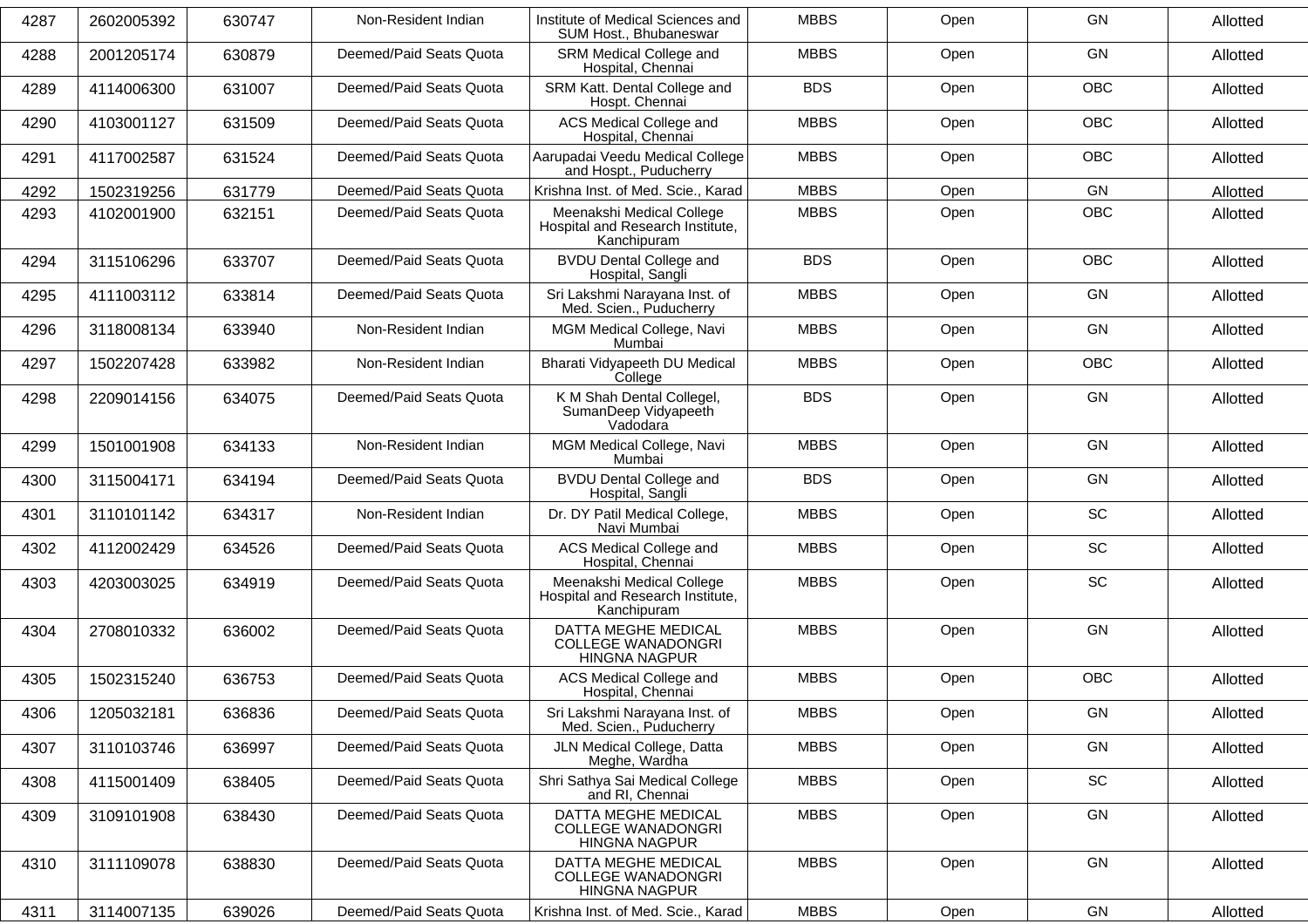| 4312 | 4410002632 | 639090 | Deemed/Paid Seats Quota | GITAM Institue of Med. Sce. and<br>Res., Visakhapatnam                       | <b>MBBS</b> | Open     | <b>GN</b>  | Allotted |
|------|------------|--------|-------------------------|------------------------------------------------------------------------------|-------------|----------|------------|----------|
| 4313 | 3109112293 | 639095 | Deemed/Paid Seats Quota | Krishna Inst. of Med. Scie., Karad                                           | <b>MBBS</b> | Open     | GN         | Allotted |
| 4314 | 4407010040 | 639113 | Deemed/Paid Seats Quota | Santosh Medical College and<br>Hospital, Ghaziabad                           | <b>MBBS</b> | Open     | <b>OBC</b> | Allotted |
| 4315 | 4401003561 | 639570 | Deemed/Paid Seats Quota | Manipal College of Dental<br>Science, Mangalore                              | <b>BDS</b>  | Open     | GN         | Allotted |
| 4316 | 1206031055 | 639973 | Deemed/Paid Seats Quota | GITAM Institue of Med. Sce. and<br>Res., Visakhapatnam                       | <b>MBBS</b> | Open     | GN         | Allotted |
| 4317 | 3112030107 | 640147 | Deemed/Paid Seats Quota | Krishna Inst. of Med. Scie., Karad                                           | <b>MBBS</b> | Open     | <b>OBC</b> | Allotted |
| 4318 | 2001206312 | 640197 | Deemed/Paid Seats Quota | Krishna Inst. of Med. Scie., Karad                                           | <b>MBBS</b> | Open     | GN         | Allotted |
| 4319 | 3903101452 | 640549 | Deemed/Paid Seats Quota | Krishna Inst. of Med. Scie., Karad                                           | <b>MBBS</b> | Open     | GN         | Allotted |
| 4320 | 4110009262 | 640719 | Deemed/Paid Seats Quota | VMS Dental College, Salem                                                    | <b>BDS</b>  | Open     | <b>OBC</b> | Allotted |
| 4321 | 4110002417 | 640782 | Deemed/Paid Seats Quota | SRM Medical College and<br>Hospital, Chennai                                 | <b>MBBS</b> | Open     | <b>OBC</b> | Allotted |
| 4322 | 3103001233 | 640875 | Non-Resident Indian     | Rural Medical College and PIMS,<br>Loni                                      | <b>MBBS</b> | Open     | GN         | Allotted |
| 4323 | 4101111415 | 641478 | Deemed/Paid Seats Quota | Meenakshi Medical College<br>Hospital and Research Institute,<br>Kanchipuram | <b>MBBS</b> | Open     | OBC        | Allotted |
| 4324 | 3119009048 | 641553 | Deemed/Paid Seats Quota | Krishna Inst. of Med. Scie., Karad                                           | <b>MBBS</b> | Open     | GN         | Allotted |
| 4325 | 1502308398 | 641603 | Deemed/Paid Seats Quota | Aarupadai Veedu Medical College<br>and Hospt., Puducherry                    | <b>MBBS</b> | Open     | GN         | Allotted |
| 4326 | 3111023193 | 641814 | Deemed/Paid Seats Quota | DATTA MEGHE MEDICAL<br><b>COLLEGE WANADONGRI</b><br><b>HINGNA NAGPUR</b>     | <b>MBBS</b> | Open     | <b>OBC</b> | Allotted |
| 4327 | 4101008210 | 642034 | Deemed/Paid Seats Quota | Mahatma Gandhi Medical<br>College, Pondicherry                               | <b>MBBS</b> | Open     | GN         | Allotted |
| 4328 | 2804018111 | 642615 | Deemed/Paid Seats Quota | GITAM Institue of Med. Sce. and<br>Res., Visakhapatnam                       | <b>MBBS</b> | Open     | <b>OBC</b> | Allotted |
| 4329 | 2603016094 | 642854 | Deemed/Paid Seats Quota | Sri Lakshmi Narayana Inst. of<br>Med. Scien., Puducherry                     | <b>MBBS</b> | Open     | GN         | Allotted |
| 4330 | 2603016011 | 643018 | Deemed/Paid Seats Quota | Krishna Inst. of Med. Scie., Karad                                           | <b>MBBS</b> | Open     | GN         | Allotted |
| 4331 | 4407012508 | 643170 | All India               | Govt Medical College Firozabad                                               | <b>MBBS</b> | Open PwD | OBC PwD    | Allotted |
| 4332 | 4602003170 | 643177 | Deemed/Paid Seats Quota | GITAM Institue of Med. Sce. and<br>Res., Visakhapatnam                       | <b>MBBS</b> | Open     | GN         | Allotted |
| 4333 | 1202001830 | 643367 | Deemed/Paid Seats Quota | <b>BHAARATH MEDICAL</b><br>COLLEGE AND HOSPITAL                              | <b>MBBS</b> | Open     | <b>ST</b>  | Allotted |
| 4334 | 3112103239 | 643514 | Deemed/Paid Seats Quota | School of Dental Sciences and<br>KIMSDU, Karad                               | <b>BDS</b>  | Open     | OBC        | Allotted |
| 4335 | 4106002234 | 643613 | Deemed/Paid Seats Quota | <b>BHAARATH MEDICAL</b><br>COLLEGE AND HOSPITAL                              | <b>MBBS</b> | Open     | <b>OBC</b> | Allotted |
| 4336 | 4103006216 | 643949 | Deemed/Paid Seats Quota | Sri Lakshmi Narayana Inst. of<br>Med. Scien., Puducherry                     | <b>MBBS</b> | Open     | OBC        | Allotted |
| 4337 | 2709005005 | 644098 | Deemed/Paid Seats Quota | Sri Siddhartha DentalCollege,<br>Tumkur                                      | <b>BDS</b>  | Open     | <b>OBC</b> | Allotted |
| 4338 | 2001226128 | 644133 | Deemed/Paid Seats Quota | Sri Lakshmi Narayana Inst. of<br>Med. Scien., Puducherry                     | <b>MBBS</b> | Open     | GN         | Allotted |
| 4339 | 4117003382 | 645284 | Deemed/Paid Seats Quota | Sri Lakshmi Narayana Inst. of<br>Med. Scien., Puducherry                     | <b>MBBS</b> | Open     | OBC        | Allotted |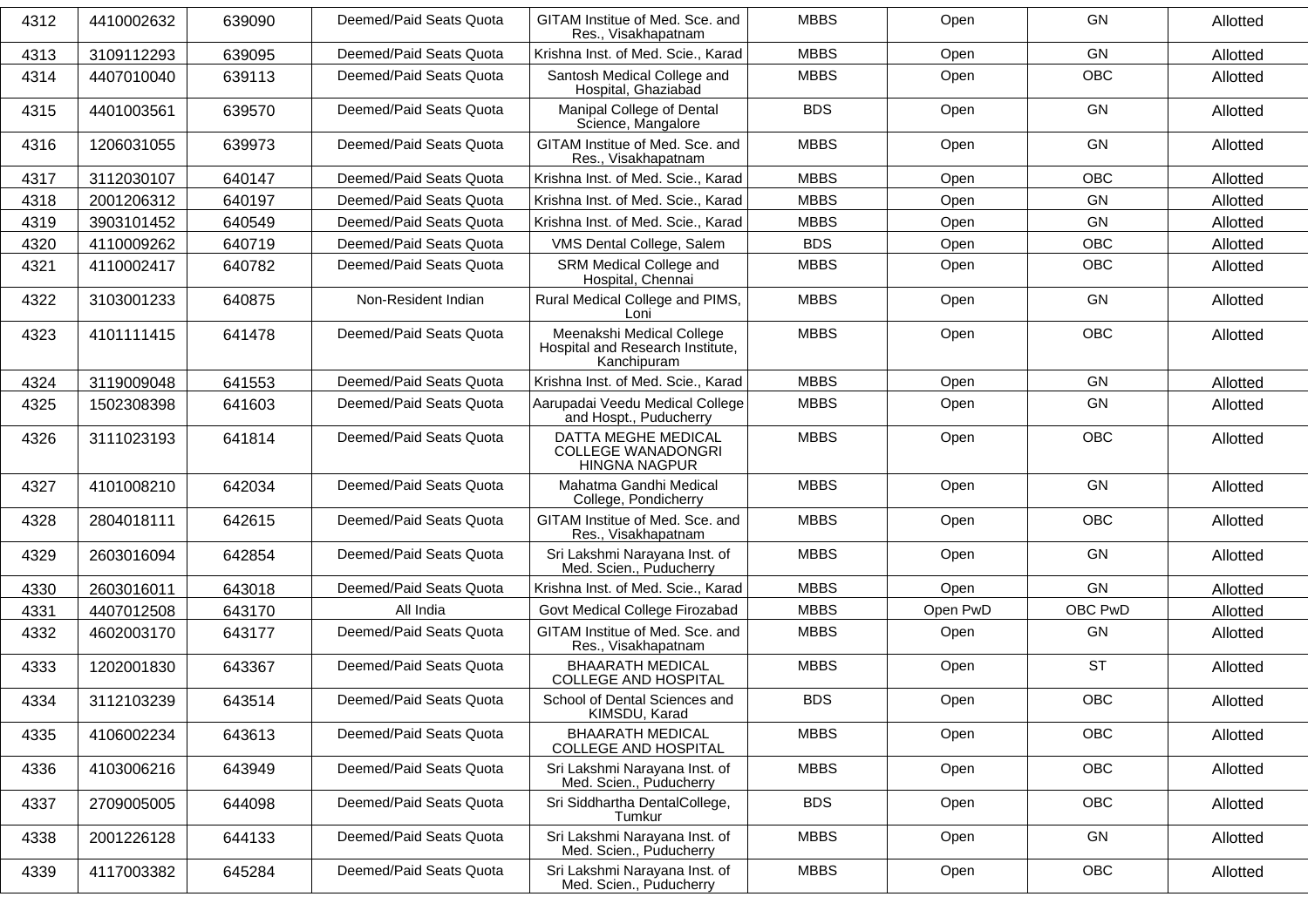| 4340 | 4101111462 | 645660 | Deemed/Paid Seats Quota | Meenakshi Medical College<br>Hospital and Research Institute,<br>Kanchipuram    | <b>MBBS</b> | Open           | <b>OBC</b>     | Allotted |
|------|------------|--------|-------------------------|---------------------------------------------------------------------------------|-------------|----------------|----------------|----------|
| 4341 | 3115016248 | 645922 | Deemed/Paid Seats Quota | <b>BHAARATH MEDICAL</b><br><b>COLLEGE AND HOSPITAL</b>                          | <b>MBBS</b> | Open           | <b>EWS</b>     | Allotted |
| 4342 | 3117015131 | 646186 | Deemed/Paid Seats Quota | Krishna Inst. of Med. Scie., Karad                                              | <b>MBBS</b> | Open           | <b>GN</b>      | Allotted |
| 4343 | 4607023093 | 646283 | Non-Resident Indian     | Institute of Medical Sciences and<br>SUM Host., Bhubaneswar                     | <b>MBBS</b> | Open           | SC             | Allotted |
| 4344 | 4405107348 | 646295 | Deemed/Paid Seats Quota | <b>VELS MEDICAL COLLEGE &amp;</b><br><b>HOSPITAL</b>                            | <b>MBBS</b> | Open           | <b>GN</b>      | Allotted |
| 4345 | 4406001594 | 646320 | Deemed/Paid Seats Quota | DATTA MEGHE MEDICAL<br><b>COLLEGE WANADONGRI</b><br><b>HINGNA NAGPUR</b>        | <b>MBBS</b> | Open           | SC             | Allotted |
| 4346 | 2708020069 | 646465 | Deemed/Paid Seats Quota | JSS Dental College, Mysuru                                                      | <b>BDS</b>  | Open           | <b>OBC</b>     | Allotted |
| 4347 | 4402010540 | 646769 | Open Seat Quota         | AIIMS, Madurai                                                                  | <b>MBBS</b> | Open PwD       | OBC PwD        | Allotted |
| 4348 | 4103001315 | 647263 | Deemed/Paid Seats Quota | Meenakshi Medical College<br>Hospital and Research Institute,<br>Kanchipuram    | <b>MBBS</b> | Open           | <b>OBC</b>     | Allotted |
| 4349 | 3109115196 | 647451 | Deemed/Paid Seats Quota | Krishna Inst. of Med. Scie., Karad                                              | <b>MBBS</b> | Open           | <b>OBC</b>     | Allotted |
| 4350 | 2702106689 | 647472 | Deemed/Paid Seats Quota | Sri Lakshmi Narayana Inst. of<br>Med. Scien., Puducherry                        | <b>MBBS</b> | Open           | <b>GN</b>      | Allotted |
| 4351 | 3118006304 | 647771 | Deemed/Paid Seats Quota | Krishna Inst. of Med. Scie., Karad                                              | <b>MBBS</b> | Open           | GN             | Allotted |
| 4352 | 1201007307 | 647891 | Deemed/Paid Seats Quota | Meenakshi Medical College<br>Hospital and Research Institute,<br>Kanchipuram    | <b>MBBS</b> | Open           | <b>GN</b>      | Allotted |
| 4353 | 1601007648 | 648726 | Deemed/Paid Seats Quota | <b>DATTA MEGHE MEDICAL</b><br><b>COLLEGE WANADONGRI</b><br><b>HINGNA NAGPUR</b> | <b>MBBS</b> | Open           | <b>EWS</b>     | Allotted |
| 4354 | 2808004249 | 649003 | Deemed/Paid Seats Quota | Manipal College of Dental<br>Science, Mangalore                                 | <b>BDS</b>  | Open           | <b>OBC</b>     | Allotted |
| 4355 | 4101008028 | 649201 | Deemed/Paid Seats Quota | <b>BHAARATH MEDICAL</b><br><b>COLLEGE AND HOSPITAL</b>                          | <b>MBBS</b> | Open           | <b>OBC</b>     | Allotted |
| 4356 | 2504003456 | 649531 | All India               | DR. VAISHAMPAYAM<br>MEMORIAL M.C., SHOLAPUR                                     | <b>MBBS</b> | <b>EWS PwD</b> | <b>EWS PwD</b> | Allotted |
| 4357 | 3111004538 | 649773 | Deemed/Paid Seats Quota | DATTA MEGHE MEDICAL<br><b>COLLEGE WANADONGRI</b><br><b>HINGNA NAGPUR</b>        | <b>MBBS</b> | Open           | <b>OBC</b>     | Allotted |
| 4358 | 3701002166 | 649782 | All India               | Government Medical College,<br>Ariyalur                                         | <b>MBBS</b> | OBC PwD        | OBC PwD        | Allotted |
| 4359 | 4109009042 | 650144 | Deemed/Paid Seats Quota | <b>BHAARATH MEDICAL</b><br><b>COLLEGE AND HOSPITAL</b>                          | <b>MBBS</b> | Open           | <b>OBC</b>     | Allotted |
| 4360 | 3114011126 | 650152 | Non-Resident Indian     | MGM Medical College, Navi<br>Mumbai                                             | <b>MBBS</b> | Open           | GN             | Allotted |
| 4361 | 3109102641 | 650180 | Deemed/Paid Seats Quota | Krishna Inst. of Med. Scie., Karad                                              | <b>MBBS</b> | Open           | OBC            | Allotted |
| 4362 | 4107001809 | 650426 | Deemed/Paid Seats Quota | Sri Lakshmi Narayana Inst. of<br>Med. Scien., Puducherry                        | <b>MBBS</b> | Open           | OBC            | Allotted |
| 4363 | 4402005529 | 650602 | Deemed/Paid Seats Quota | Santosh Medical College and<br>Hospital, Ghaziabad                              | <b>MBBS</b> | Open           | GN             | Allotted |
| 4364 | 4109010493 | 650653 | Deemed/Paid Seats Quota | Aarupadai Veedu Medical College<br>and Hospt., Puducherry                       | <b>MBBS</b> | Open           | OBC            | Allotted |
| 4365 | 4104001423 | 650834 | Deemed/Paid Seats Quota | ACS Medical College and<br>Hospital, Chennai                                    | <b>MBBS</b> | Open           | GN             | Allotted |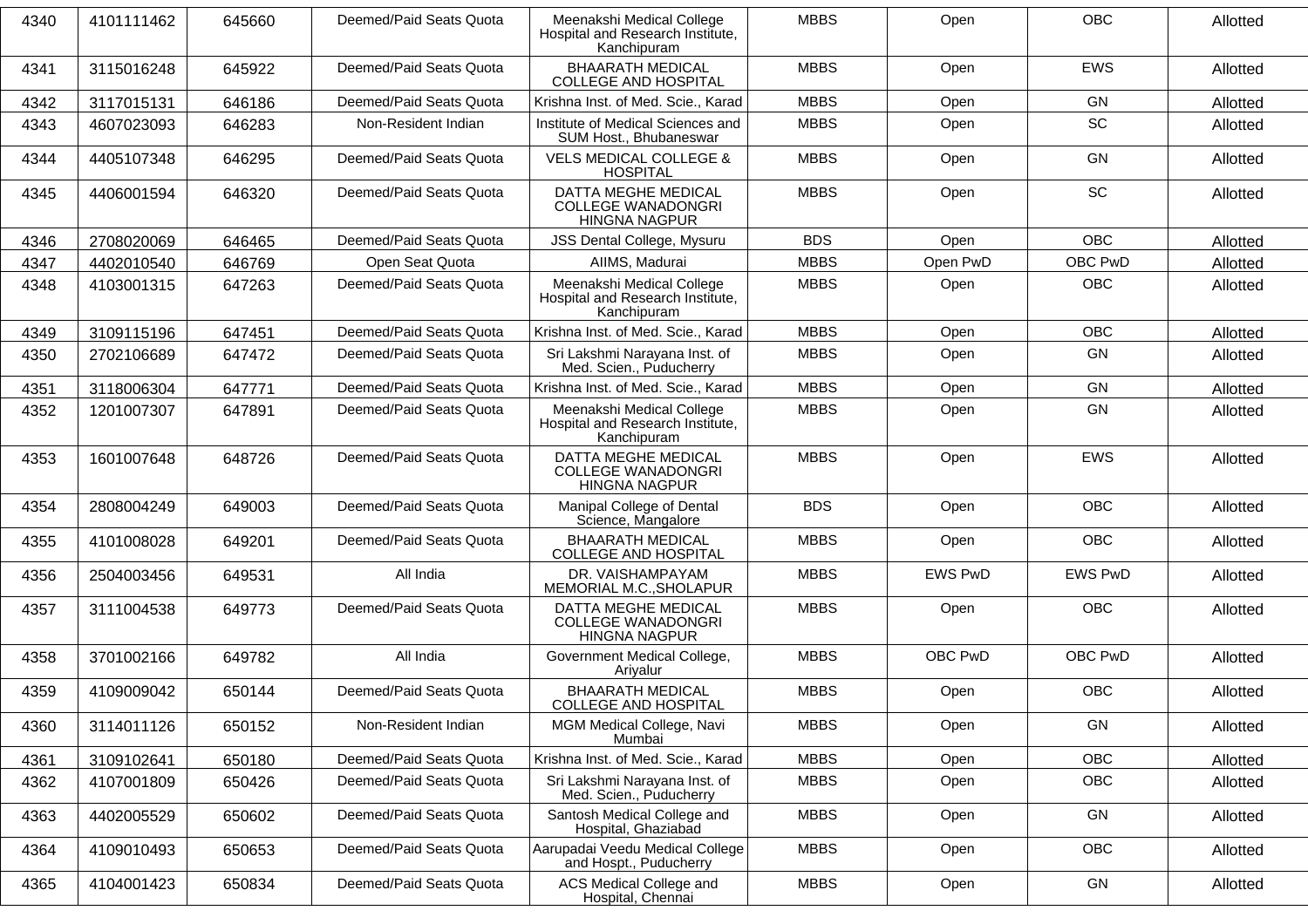| 4366 | 4111003090 | 650985 | Deemed/Paid Seats Quota | <b>ACS Medical College and</b><br>Hospital, Chennai                          | <b>MBBS</b> | Open     | <b>OBC</b>    | Allotted |
|------|------------|--------|-------------------------|------------------------------------------------------------------------------|-------------|----------|---------------|----------|
| 4367 | 3111113280 | 651069 | Deemed/Paid Seats Quota | DATTA MEGHE MEDICAL<br><b>COLLEGE WANADONGRI</b><br><b>HINGNA NAGPUR</b>     | <b>MBBS</b> | Open     | <b>GN</b>     | Allotted |
| 4368 | 4114005141 | 651332 | Deemed/Paid Seats Quota | Meenakshi Medical College<br>Hospital and Research Institute,<br>Kanchipuram | <b>MBBS</b> | Open     | <b>GN</b>     | Allotted |
| 4369 | 3108003800 | 651369 | Deemed/Paid Seats Quota | Krishna Inst. of Med. Scie., Karad                                           | <b>MBBS</b> | Open     | <b>GN</b>     | Allotted |
| 4370 | 4101110398 | 652027 | Deemed/Paid Seats Quota | Chettinad Hos. and Res. Inst.,<br>Kancheepuram                               | <b>MBBS</b> | Open     | <b>GN</b>     | Allotted |
| 4371 | 4110015232 | 652042 | Deemed/Paid Seats Quota | Sri Lakshmi Narayana Inst. of<br>Med. Scien., Puducherry                     | <b>MBBS</b> | Open     | OBC           | Allotted |
| 4372 | 1502312244 | 652112 | Deemed/Paid Seats Quota | DATTA MEGHE MEDICAL<br><b>COLLEGE WANADONGRI</b><br><b>HINGNA NAGPUR</b>     | <b>MBBS</b> | Open     | <b>OBC</b>    | Allotted |
| 4373 | 3115023256 | 652168 | Deemed/Paid Seats Quota | ACS Medical College and<br>Hospital, Chennai                                 | <b>MBBS</b> | Open     | <b>GN</b>     | Allotted |
| 4374 | 2001203364 | 652290 | Deemed/Paid Seats Quota | Krishna Inst. of Med. Scie., Karad                                           | <b>MBBS</b> | Open     | <b>GN</b>     | Allotted |
| 4375 | 4109003427 | 652402 | Deemed/Paid Seats Quota | Sri Lakshmi Narayana Inst. of<br>Med. Scien., Puducherry                     | <b>MBBS</b> | Open     | OBC           | Allotted |
| 4376 | 3115006359 | 652422 | Deemed/Paid Seats Quota | Krishna Inst. of Med. Scie., Karad                                           | <b>MBBS</b> | Open     | GN            | Allotted |
| 4377 | 3115003358 | 653244 | Deemed/Paid Seats Quota | DATTA MEGHE MEDICAL<br><b>COLLEGE WANADONGRI</b><br><b>HINGNA NAGPUR</b>     | <b>MBBS</b> | Open     | <b>SC</b>     | Allotted |
| 4378 | 4404002554 | 653326 | Deemed/Paid Seats Quota | SRI LALITHAMBIGAI MEDICAL<br><b>COLLEGE &amp; HOSPITAL</b>                   | <b>MBBS</b> | Open     | <b>GN</b>     | Allotted |
| 4379 | 4502015408 | 653859 | Deemed/Paid Seats Quota | DATTA MEGHE MEDICAL<br><b>COLLEGE WANADONGRI</b><br><b>HINGNA NAGPUR</b>     | <b>MBBS</b> | Open     | <b>GN</b>     | Allotted |
| 4380 | 3117002404 | 654238 | Non-Resident Indian     | Rural Medical College and PIMS,<br>Loni                                      | <b>MBBS</b> | Open     | <b>SC</b>     | Allotted |
| 4381 | 1202001715 | 654594 | Deemed/Paid Seats Quota | Sri Lakshmi Narayana Inst. of<br>Med. Scien., Puducherry                     | <b>MBBS</b> | Open     | <b>GN</b>     | Allotted |
| 4382 | 2001111300 | 654733 | Deemed/Paid Seats Quota | Santosh Medical College and<br>Hospital, Ghaziabad                           | <b>MBBS</b> | Open     | <b>GN</b>     | Allotted |
| 4383 | 2001322081 | 655220 | Deemed/Paid Seats Quota | SRM Medical College and<br>Hospital, Chennai                                 | <b>MBBS</b> | Open     | <b>GN</b>     | Allotted |
| 4384 | 3104104404 | 656475 | Deemed/Paid Seats Quota | Rural Dental College, Loni                                                   | <b>BDS</b>  | Open     | EWS           | Allotted |
| 4385 | 4606012122 | 656656 | Deemed/Paid Seats Quota | Santosh Dental College and<br>Hospital, Ghaziabad                            | <b>BDS</b>  | Open     | OBC           | Allotted |
| 4386 | 4410001410 | 656714 | Deemed/Paid Seats Quota | Santosh Medical College and<br>Hospital, Ghaziabad                           | <b>MBBS</b> | Open     | GN            | Allotted |
| 4387 | 4405109201 | 657435 | Deemed/Paid Seats Quota | Santosh Medical College and<br>Hospital, Ghaziabad                           | <b>MBBS</b> | Open     | GN            | Allotted |
| 4388 | 3107009047 | 658000 | Non-Resident Indian     | Dr. DY Patil Medical College,<br>Navi Mumbai                                 | <b>MBBS</b> | Open     | GN            | Allotted |
| 4389 | 2001014320 | 658624 | Delhi University Quota  | Maulana Azad Medical College,<br>New Delhi                                   | <b>MBBS</b> | Open PwD | <b>GN PwD</b> | Allotted |
| 4390 | 4110007419 | 658778 | Deemed/Paid Seats Quota | Sri Lakshmi Narayana Inst. of<br>Med. Scien., Puducherry                     | <b>MBBS</b> | Open     | OBC           | Allotted |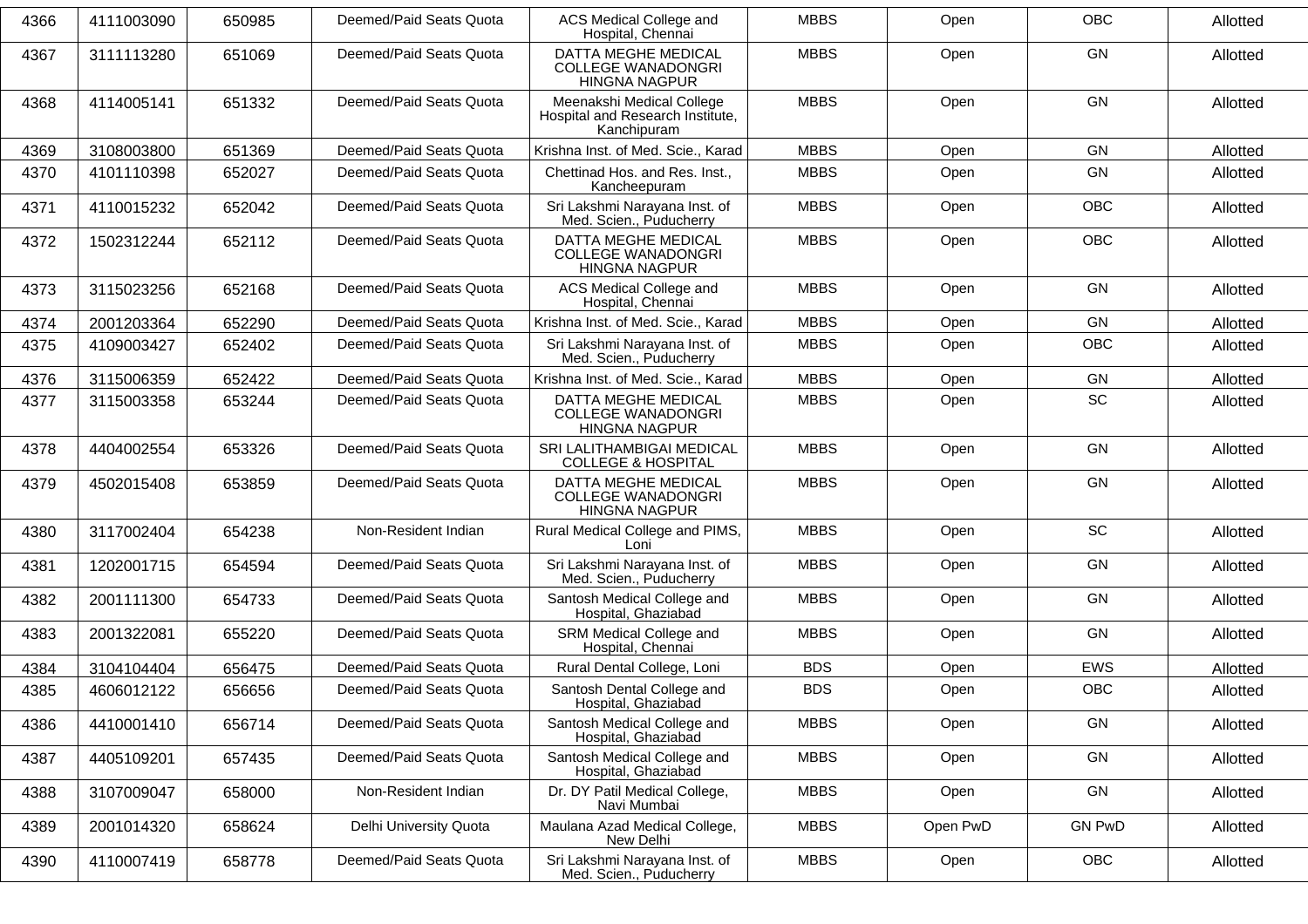| 4391 | 4109004019 | 659288 | Deemed/Paid Seats Quota | Meenakshi Medical College<br>Hospital and Research Institute,<br>Kanchipuram | <b>MBBS</b> | Open          | GN            | Allotted |
|------|------------|--------|-------------------------|------------------------------------------------------------------------------|-------------|---------------|---------------|----------|
| 4392 | 4404005425 | 659595 | Deemed/Paid Seats Quota | Santosh Medical College and<br>Hospital, Ghaziabad                           | <b>MBBS</b> | Open          | <b>OBC</b>    | Allotted |
| 4393 | 4403002075 | 659680 | Deemed/Paid Seats Quota | Santosh Medical College and<br>Hospital, Ghaziabad                           | <b>MBBS</b> | Open          | GN            | Allotted |
| 4394 | 4103004518 | 660368 | Deemed/Paid Seats Quota | Aarupadai Veedu Medical College<br>and Hospt., Puducherry                    | <b>MBBS</b> | Open          | OBC           | Allotted |
| 4395 | 2209001460 | 660501 | Deemed/Paid Seats Quota | K M Shah Dental Collegel,<br>SumanDeep Vidyapeeth<br>Vadodara                | <b>BDS</b>  | Open          | <b>OBC</b>    | Allotted |
| 4396 | 4110002095 | 660994 | Deemed/Paid Seats Quota | Thaimoogambigai Dental College<br>and Hsopt. Chennai                         | <b>BDS</b>  | Open          | <b>OBC</b>    | Allotted |
| 4397 | 4103005382 | 661143 | Deemed/Paid Seats Quota | Aarupadai Veedu Medical College<br>and Hospt., Puducherry                    | <b>MBBS</b> | Open          | <b>OBC</b>    | Allotted |
| 4398 | 2602003040 | 661525 | Deemed/Paid Seats Quota | Sri Lakshmi Narayana Inst. of<br>Med. Scien., Puducherry                     | <b>MBBS</b> | Open          | <b>GN</b>     | Allotted |
| 4399 | 4102004573 | 663326 | Non-Resident Indian     | Bharati Vidyapeeth DU Medical<br>College                                     | <b>MBBS</b> | Open          | GN            | Allotted |
| 4400 | 4102003454 | 663429 | Deemed/Paid Seats Quota | Sri Lakshmi Narayana Inst. of<br>Med. Scien., Puducherry                     | <b>MBBS</b> | Open          | <b>OBC</b>    | Allotted |
| 4401 | 4113001598 | 663458 | Deemed/Paid Seats Quota | Sri Lakshmi Narayana Inst. of<br>Med. Scien., Puducherry                     | <b>MBBS</b> | Open          | GN            | Allotted |
| 4402 | 4409009146 | 663584 | Deemed/Paid Seats Quota | SRM Medical College and<br>Hospital, Chennai                                 | <b>MBBS</b> | Open          | <b>GN</b>     | Allotted |
| 4403 | 2101003049 | 664064 | Deemed/Paid Seats Quota | Mahatma Gandhi Medical<br>College, Pondicherry                               | <b>MBBS</b> | Open          | <b>GN</b>     | Allotted |
| 4404 | 4411006058 | 664197 | Deemed/Paid Seats Quota | Shri Sathya Sai Medical College<br>and RI, Chennai                           | <b>MBBS</b> | Open          | <b>GN</b>     | Allotted |
| 4405 | 4101108302 | 664593 | Deemed/Paid Seats Quota | Sri Lakshmi Narayana Inst. of<br>Med. Scien., Puducherry                     | <b>MBBS</b> | Open          | <b>OBC</b>    | Allotted |
| 4406 | 4101103564 | 664835 | Deemed/Paid Seats Quota | ACS Medical College and<br>Hospital, Chennai                                 | <b>MBBS</b> | Open          | OBC           | Allotted |
| 4407 | 4405012076 | 664961 | Deemed/Paid Seats Quota | Shri Sathya Sai Medical College<br>and RI, Chennai                           | <b>MBBS</b> | Open          | <b>OBC</b>    | Allotted |
| 4408 | 1402003168 | 665269 | Deemed/Paid Seats Quota | Sri Lakshmi Narayana Inst. of<br>Med. Scien., Puducherry                     | <b>MBBS</b> | Open          | GN            | Allotted |
| 4409 | 4106003613 | 666024 | Deemed/Paid Seats Quota | Meenakshi Medical College<br>Hospital and Research Institute,<br>Kanchipuram | <b>MBBS</b> | Open          | <b>OBC</b>    | Allotted |
| 4410 | 4601015119 | 666772 | Open Seat Quota         | AIIMS, Patna                                                                 | <b>MBBS</b> | <b>SC PwD</b> | <b>SC PwD</b> | Allotted |
| 4411 | 3115002512 | 667248 | Non-Resident Indian     | Bharati Vidyapeeth DU Medical<br>College                                     | <b>MBBS</b> | Open          | GN            | Allotted |
| 4412 | 3604009313 | 667417 | Deemed/Paid Seats Quota | GITAM Institue of Med. Sce. and<br>Res., Visakhapatnam                       | <b>MBBS</b> | Open          | GN            | Allotted |
| 4413 | 4101002154 | 667512 | Deemed/Paid Seats Quota | <b>BHAARATH MEDICAL</b><br>COLLEGE AND HOSPITAL                              | <b>MBBS</b> | Open          | OBC           | Allotted |
| 4414 | 3903106336 | 667534 | Deemed/Paid Seats Quota | Santosh Medical College and<br>Hospital, Ghaziabad                           | <b>MBBS</b> | Open          | OBC           | Allotted |
| 4415 | 2001307174 | 668058 | Deemed/Paid Seats Quota | Santosh Medical College and<br>Hospital, Ghaziabad                           | <b>MBBS</b> | Open          | <b>OBC</b>    | Allotted |
|      |            |        |                         |                                                                              |             |               |               |          |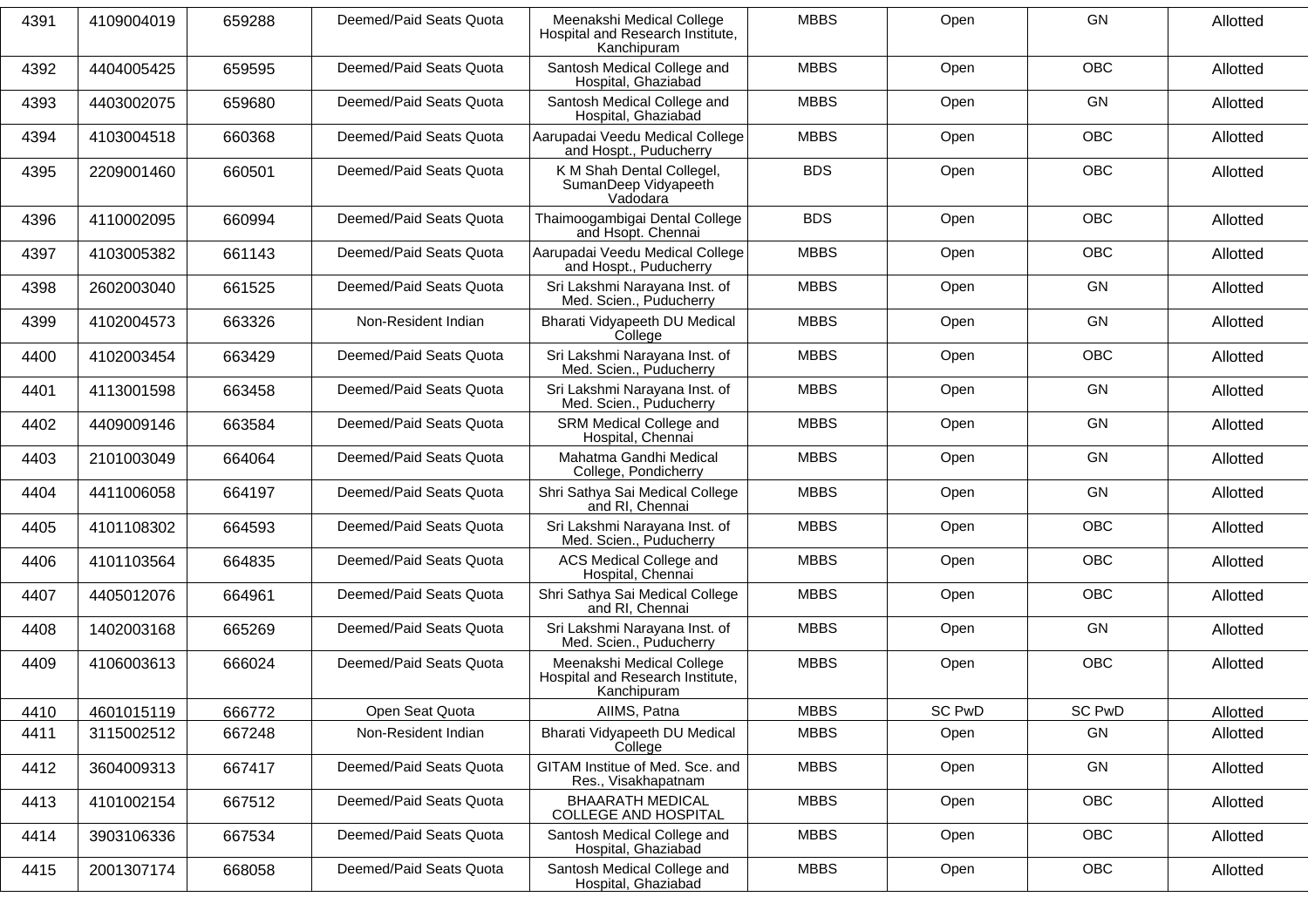| 4416 | 1204003037 | 668498 | Deemed/Paid Seats Quota | Meenakshi Medical College<br>Hospital and Research Institute,<br>Kanchipuram | <b>MBBS</b> | Open     | <b>GN</b>     | Allotted |
|------|------------|--------|-------------------------|------------------------------------------------------------------------------|-------------|----------|---------------|----------|
| 4417 | 2211001205 | 668621 | Deemed/Paid Seats Quota | Mahatma Gandhi Medical<br>College, Pondicherry                               | <b>MBBS</b> | Open     | GN            | Allotted |
| 4418 | 3605001283 | 668778 | Deemed/Paid Seats Quota | Institute of Dental Sciences,<br>Bhubaneswar                                 | <b>BDS</b>  | Open     | <b>GN</b>     | Allotted |
| 4419 | 4101006404 | 669129 | Deemed/Paid Seats Quota | ACS Medical College and<br>Hospital, Chennai                                 | <b>MBBS</b> | Open     | <b>OBC</b>    | Allotted |
| 4420 | 3118011015 | 669590 | Deemed/Paid Seats Quota | Rural Dental College, Loni                                                   | <b>BDS</b>  | Open     | GN            | Allotted |
| 4421 | 4102005687 | 670054 | Deemed/Paid Seats Quota | SRI LALITHAMBIGAI MEDICAL<br><b>COLLEGE &amp; HOSPITAL</b>                   | <b>MBBS</b> | Open     | <b>OBC</b>    | Allotted |
| 4422 | 1205006452 | 670375 | Deemed/Paid Seats Quota | GITAM Institue of Med. Sce. and<br>Res., Visakhapatnam                       | <b>MBBS</b> | Open     | <b>OBC</b>    | Allotted |
| 4423 | 2810012134 | 670501 | Deemed/Paid Seats Quota | Sri Lakshmi Narayana Inst. of<br>Med. Scien., Puducherry                     | <b>MBBS</b> | Open     | GN            | Allotted |
| 4424 | 1504010218 | 670544 | All India               | M.G.M. MEDICAL<br>COLLEGE, JAMSHEDPUR                                        | <b>MBBS</b> | Open PwD | <b>GN PwD</b> | Allotted |
| 4425 | 1206009379 | 670647 | Deemed/Paid Seats Quota | <b>BHAARATH MEDICAL</b><br><b>COLLEGE AND HOSPITAL</b>                       | <b>MBBS</b> | Open     | <b>SC</b>     | Allotted |
| 4426 | 3115009114 | 670705 | Deemed/Paid Seats Quota | School of Dental Sciences and<br>KIMSDU, Karad                               | <b>BDS</b>  | Open     | <b>GN</b>     | Allotted |
| 4427 | 3110005420 | 670716 | Deemed/Paid Seats Quota | Santosh Medical College and<br>Hospital, Ghaziabad                           | <b>MBBS</b> | Open     | GN            | Allotted |
| 4428 | 3116002119 | 670736 | Non-Resident Indian     | Krishna Inst. of Med. Scie., Karad                                           | <b>MBBS</b> | Open     | GN            | Allotted |
| 4429 | 2803014235 | 670829 | Deemed/Paid Seats Quota | Mahatma Gandhi Medical<br>College, Pondicherry                               | <b>MBBS</b> | Open     | <b>OBC</b>    | Allotted |
| 4430 | 4101102102 | 671117 | Deemed/Paid Seats Quota | Meenakshi Ammal Dental College<br>and Host., Chennai1                        | <b>BDS</b>  | Open     | GN            | Allotted |
| 4431 | 1502015073 | 671586 | Non-Resident Indian     | Dr. DY Patil Medical College and<br>Hospt., Pune                             | <b>MBBS</b> | Open     | <b>OBC</b>    | Allotted |
| 4432 | 2301009338 | 671690 | Deemed/Paid Seats Quota | Santosh Medical College and<br>Hospital, Ghaziabad                           | <b>MBBS</b> | Open     | <b>OBC</b>    | Allotted |
| 4433 | 2001109441 | 671724 | Deemed/Paid Seats Quota | MANAV RACHNA DENTAL<br><b>COLLEGE FARIDABAD</b>                              | <b>BDS</b>  | Open     | GN            | Allotted |
| 4434 | 2001318056 | 672300 | Deemed/Paid Seats Quota | Santosh Medical College and<br>Hospital, Ghaziabad                           | <b>MBBS</b> | Open     | GN            | Allotted |
| 4435 | 4113007031 | 673210 | Deemed/Paid Seats Quota | Chettinad Hos. and Res. Inst.,<br>Kancheepuram                               | <b>MBBS</b> | Open     | <b>OBC</b>    | Allotted |
| 4436 | 2001219090 | 673222 | Deemed/Paid Seats Quota | Santosh Medical College and<br>Hospital, Ghaziabad                           | <b>MBBS</b> | Open     | GN            | Allotted |
| 4437 | 1502312294 | 673641 | Deemed/Paid Seats Quota | Santosh Medical College and<br>Hospital, Ghaziabad                           | <b>MBBS</b> | Open     | GN            | Allotted |
| 4438 | 4402018297 | 673651 | Deemed/Paid Seats Quota | Santosh Medical College and<br>Hospital, Ghaziabad                           | <b>MBBS</b> | Open     | GN            | Allotted |
| 4439 | 4408103871 | 673953 | Deemed/Paid Seats Quota | Santosh Medical College and<br>Hospital, Ghaziabad                           | <b>MBBS</b> | Open     | GN            | Allotted |
| 4440 | 3113001650 | 673979 | Non-Resident Indian     | Rural Medical College and PIMS,<br>Loni                                      | <b>MBBS</b> | Open     | GN            | Allotted |
| 4441 | 1502116148 | 674304 | Deemed/Paid Seats Quota | Kalinga Institute of Dental<br>Sciences, Bhubaneswar                         | <b>BDS</b>  | Open     | EWS           | Allotted |
| 4442 | 4102002200 | 674401 | Deemed/Paid Seats Quota | VMS Dental College, Salem                                                    | <b>BDS</b>  | Open     | OBC           | Allotted |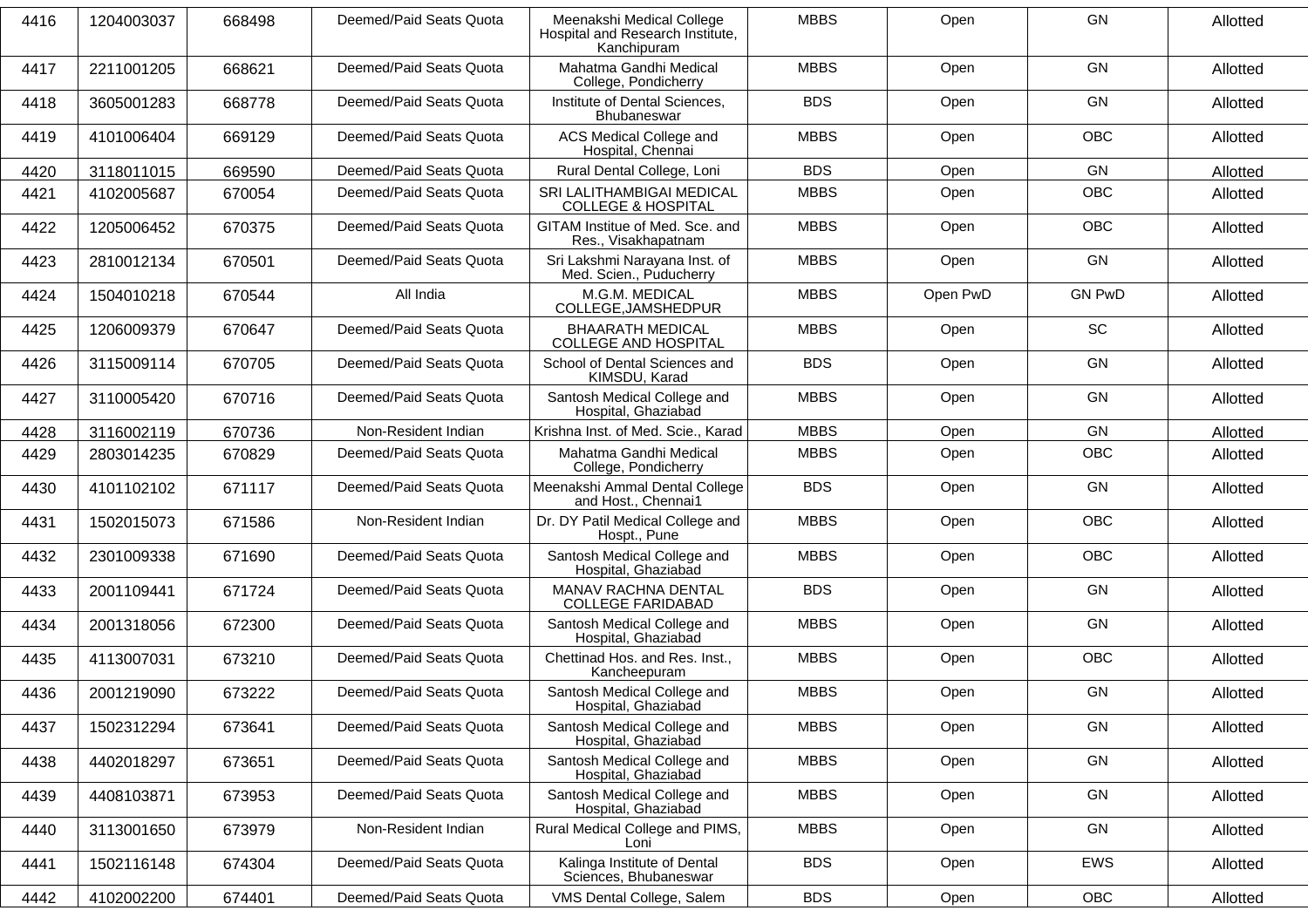| 4443 | 2101008077 | 674465 | Deemed/Paid Seats Quota | Sri Lakshmi Naravana Inst. of<br>Med. Scien., Puducherry                              | <b>MBBS</b> | Open     | <b>GN</b>     | Allotted |
|------|------------|--------|-------------------------|---------------------------------------------------------------------------------------|-------------|----------|---------------|----------|
| 4444 | 2001309223 | 674983 | Deemed/Paid Seats Quota | Santosh Medical College and<br>Hospital, Ghaziabad                                    | <b>MBBS</b> | Open     | <b>GN</b>     | Allotted |
| 4445 | 4106009346 | 675445 | Deemed/Paid Seats Quota | SRI LALITHAMBIGAI MEDICAL<br><b>COLLEGE &amp; HOSPITAL</b>                            | <b>MBBS</b> | Open     | <b>OBC</b>    | Allotted |
| 4446 | 4112007255 | 675991 | Deemed/Paid Seats Quota | Sri Lakshmi Narayana Inst. of<br>Med. Scien., Puducherry                              | <b>MBBS</b> | Open     | <b>GN</b>     | Allotted |
| 4447 | 3905102257 | 676506 | Deemed/Paid Seats Quota | Dr. DY Patil Dental College and<br>Hosp. Navi Mumbai                                  | <b>BDS</b>  | Open     | <b>OBC</b>    | Allotted |
| 4448 | 4109013187 | 676944 | Deemed/Paid Seats Quota | VMS Dental College, Salem                                                             | <b>BDS</b>  | Open     | SC            | Allotted |
| 4449 | 1206005173 | 676978 | Deemed/Paid Seats Quota | GITAM Institue of Med. Sce. and<br>Res., Visakhapatnam                                | <b>MBBS</b> | Open     | GN            | Allotted |
| 4450 | 2302020059 | 677114 | Deemed/Paid Seats Quota | Santosh Medical College and<br>Hospital, Ghaziabad                                    | <b>MBBS</b> | Open     | <b>GN</b>     | Allotted |
| 4451 | 3111113042 | 677405 | Deemed/Paid Seats Quota | Sharad Pawar Dental College and<br>Hospital, Wardha                                   | <b>BDS</b>  | Open     | <b>OBC</b>    | Allotted |
| 4452 | 4101004213 | 677781 | Deemed/Paid Seats Quota | Meenakshi Ammal Dental College<br>and Host., Chennai1                                 | <b>BDS</b>  | Open     | <b>OBC</b>    | Allotted |
| 4453 | 4103008265 | 677937 | Deemed/Paid Seats Quota | Sri Lakshmi Narayana Inst. of<br>Med. Scien., Puducherry                              | <b>MBBS</b> | Open     | <b>OBC</b>    | Allotted |
| 4454 | 3119003212 | 678177 | Deemed/Paid Seats Quota | <b>BVDU Dental College and</b><br>Hospital, Sangli                                    | <b>BDS</b>  | Open     | <b>EWS</b>    | Allotted |
| 4455 | 2301011107 | 678560 | Deemed/Paid Seats Quota | GITAM Institue of Med. Sce. and<br>Res., Visakhapatnam                                | <b>MBBS</b> | Open     | <b>GN</b>     | Allotted |
| 4456 | 1401003295 | 679475 | Deemed/Paid Seats Quota | Shri Sathya Sai Medical College<br>and RI, Chennai                                    | <b>MBBS</b> | Open     | <b>GN</b>     | Allotted |
| 4457 | 4607004173 | 680093 | Deemed/Paid Seats Quota | <b>ACS Medical College and</b><br>Hospital, Chennai                                   | <b>MBBS</b> | Open     | GN            | Allotted |
| 4458 | 4114004192 | 680389 | Deemed/Paid Seats Quota | <b>BHAARATH MEDICAL</b><br>COLLEGE AND HOSPITAL                                       | <b>MBBS</b> | Open     | <b>GN</b>     | Allotted |
| 4459 | 4109016285 | 680941 | Deemed/Paid Seats Quota | Meenakshi Medical College<br>Hospital and Research Institute,<br>Kanchipuram          | <b>MBBS</b> | Open     | <b>OBC</b>    | Allotted |
| 4460 | 4103009004 | 680998 | Deemed/Paid Seats Quota | Thaimoogambigai Dental College<br>and Hsopt. Chennai                                  | <b>BDS</b>  | Open     | <b>OBC</b>    | Allotted |
| 4461 | 1801001277 | 681137 | Non-Resident Indian     | Rural Medical College and PIMS,<br>Loni                                               | <b>MBBS</b> | Open     | GN            | Allotted |
| 4462 | 4609008410 | 681562 | Deemed/Paid Seats Quota | Sri Lakshmi Narayana Inst. of<br>Med. Scien., Puducherry                              | <b>MBBS</b> | Open     | GN            | Allotted |
| 4463 | 4114001501 | 681677 | Deemed/Paid Seats Quota | Sri Lakshmi Narayana Inst. of<br>Med. Scien., Puducherry                              | <b>MBBS</b> | Open     | OBC           | Allotted |
| 4464 | 2702009222 | 681830 | Deemed/Paid Seats Quota | SRM Medical College and<br>Hospital, Chennai                                          | <b>MBBS</b> | Open     | SC            | Allotted |
| 4465 | 2001304151 | 682338 | IP University Quota     | Atal Bihari Vajpayee Institute of<br>Medical Sciences & DR RML<br>HOSPITAL, NEW DELHI | <b>MBBS</b> | Open PwD | <b>GN PwD</b> | Allotted |
| 4466 | 1205017111 | 682727 | Deemed/Paid Seats Quota | Sri Lakshmi Narayana Inst. of<br>Med. Scien., Puducherry                              | <b>MBBS</b> | Open     | GN            | Allotted |
| 4467 | 9902002513 | 683266 | Deemed/Paid Seats Quota | GITAM Institue of Med. Sce. and<br>Res., Visakhapatnam                                | <b>MBBS</b> | Open     | GN            | Allotted |
| 4468 | 2301004319 | 683638 | Deemed/Paid Seats Quota | Santosh Medical College and<br>Hospital, Ghaziabad                                    | <b>MBBS</b> | Open     | GN            | Allotted |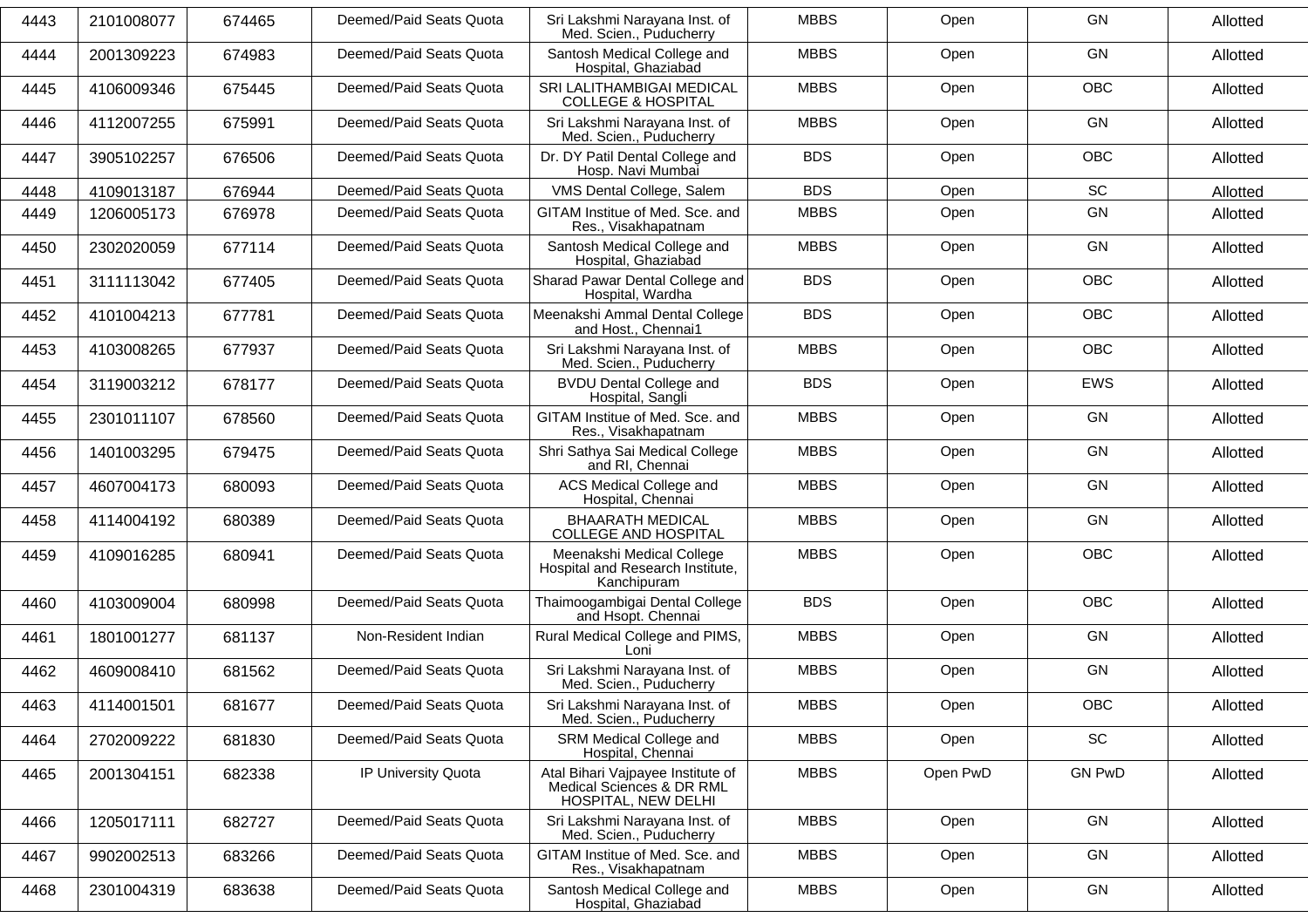| 4469 | 2709001078 | 683847 | Deemed/Paid Seats Quota | Manipal College of Dental<br>Science, Mangalore                                  | <b>BDS</b>  | Open     | <b>OBC</b>    | Allotted |
|------|------------|--------|-------------------------|----------------------------------------------------------------------------------|-------------|----------|---------------|----------|
| 4470 | 4501003346 | 684437 | Deemed/Paid Seats Quota | Santosh Medical College and<br>Hospital, Ghaziabad                               | <b>MBBS</b> | Open     | <b>GN</b>     | Allotted |
| 4471 | 2813003257 | 684723 | Deemed/Paid Seats Quota | Mahatma Gandhi Medical<br>College, Pondicherry                                   | <b>MBBS</b> | Open     | <b>GN</b>     | Allotted |
| 4472 | 2806025506 | 684756 | Deemed/Paid Seats Quota | Aarupadai Veedu Medical College<br>and Hospt., Puducherry                        | <b>MBBS</b> | Open     | <b>OBC</b>    | Allotted |
| 4473 | 4411109419 | 686048 | Deemed/Paid Seats Quota | Santosh Medical College and<br>Hospital, Ghaziabad                               | <b>MBBS</b> | Open     | <b>OBC</b>    | Allotted |
| 4474 | 3115011413 | 687355 | Deemed/Paid Seats Quota | <b>BVDU Dental College and</b><br>Hospital, Sangli                               | <b>BDS</b>  | Open     | <b>GN</b>     | Allotted |
| 4475 | 4410001381 | 687678 | Deemed/Paid Seats Quota | Santosh Medical College and<br>Hospital, Ghaziabad                               | <b>MBBS</b> | Open     | <b>OBC</b>    | Allotted |
| 4476 | 4101113233 | 687930 | Deemed/Paid Seats Quota | Meenakshi Ammal Dental College<br>and Host., Chennai1                            | <b>BDS</b>  | Open     | OBC           | Allotted |
| 4477 | 4407005618 | 688161 | Deemed/Paid Seats Quota | Santosh Medical College and<br>Hospital, Ghaziabad                               | <b>MBBS</b> | Open     | <b>GN</b>     | Allotted |
| 4478 | 2701002538 | 688325 | Non-Resident Indian     | Jagadguru Gangadhar<br>Mahaswamigalu Moorusavirmath<br>Medical College, Hubballi | <b>MBBS</b> | Open     | <b>GN</b>     | Allotted |
| 4479 | 2001016291 | 688371 | Deemed/Paid Seats Quota | Hamdard Inst of Med Sciences<br>and Research, New Delhi                          | <b>MBBS</b> | Open PwD | <b>GN PwD</b> | Allotted |
| 4480 | 4101112299 | 688443 | Deemed/Paid Seats Quota | <b>BHAARATH MEDICAL</b><br>COLLEGE AND HOSPITAL                                  | <b>MBBS</b> | Open     | <b>OBC</b>    | Allotted |
| 4481 | 4102001647 | 689784 | Deemed/Paid Seats Quota | Meenakshi Medical College<br>Hospital and Research Institute,<br>Kanchipuram     | <b>MBBS</b> | Open     | GN            | Allotted |
| 4482 | 4106015097 | 690358 | Deemed/Paid Seats Quota | Thaimoogambigai Dental College<br>and Hsopt. Chennai                             | <b>BDS</b>  | Open     | <b>OBC</b>    | Allotted |
| 4483 | 2702038269 | 690418 | Deemed/Paid Seats Quota | SRI LALITHAMBIGAI MEDICAL<br><b>COLLEGE &amp; HOSPITAL</b>                       | <b>MBBS</b> | Open     | OBC           | Allotted |
| 4484 | 3119009132 | 691386 | Non-Resident Indian     | BV Deemed Uni. Med. College<br>and Hos., Sangli                                  | <b>MBBS</b> | Open     | <b>GN</b>     | Allotted |
| 4485 | 4103002161 | 691486 | Deemed/Paid Seats Quota | Aarupadai Veedu Medical College<br>and Hospt., Puducherry                        | <b>MBBS</b> | Open     | <b>OBC</b>    | Allotted |
| 4486 | 4411101297 | 691692 | Deemed/Paid Seats Quota | SRM Medical College and<br>Hospital, Chennai                                     | <b>MBBS</b> | Open     | <b>GN</b>     | Allotted |
| 4487 | 2001305358 | 692081 | Deemed/Paid Seats Quota | ACS Medical College and<br>Hospital, Chennai                                     | <b>MBBS</b> | Open     | <b>GN</b>     | Allotted |
| 4488 | 2302003062 | 692124 | Deemed/Paid Seats Quota | Santosh Medical College and<br>Hospital, Ghaziabad                               | <b>MBBS</b> | Open     | <b>GN</b>     | Allotted |
| 4489 | 4112002356 | 692355 | Deemed/Paid Seats Quota | Meenakshi Medical College<br>Hospital and Research Institute,<br>Kanchipuram     | <b>MBBS</b> | Open     | SC            | Allotted |
| 4490 | 3102004534 | 692732 | Deemed/Paid Seats Quota | Aarupadai Veedu Medical College<br>and Hospt., Puducherry                        | <b>MBBS</b> | Open     | <b>OBC</b>    | Allotted |
| 4491 | 4113009087 | 692922 | Deemed/Paid Seats Quota | Sri Lakshmi Narayana Inst. of<br>Med. Scien., Puducherry                         | <b>MBBS</b> | Open     | <b>OBC</b>    | Allotted |
| 4492 | 1205005480 | 693115 | Deemed/Paid Seats Quota | Meenakshi Medical College<br>Hospital and Research Institute,<br>Kanchipuram     | <b>MBBS</b> | Open     | GN            | Allotted |
| 4493 | 2805003239 | 693676 | Deemed/Paid Seats Quota | AB Shetty Memorial Inst. of<br>Dental Sce., Mangaluru                            | <b>BDS</b>  | Open     | GN            | Allotted |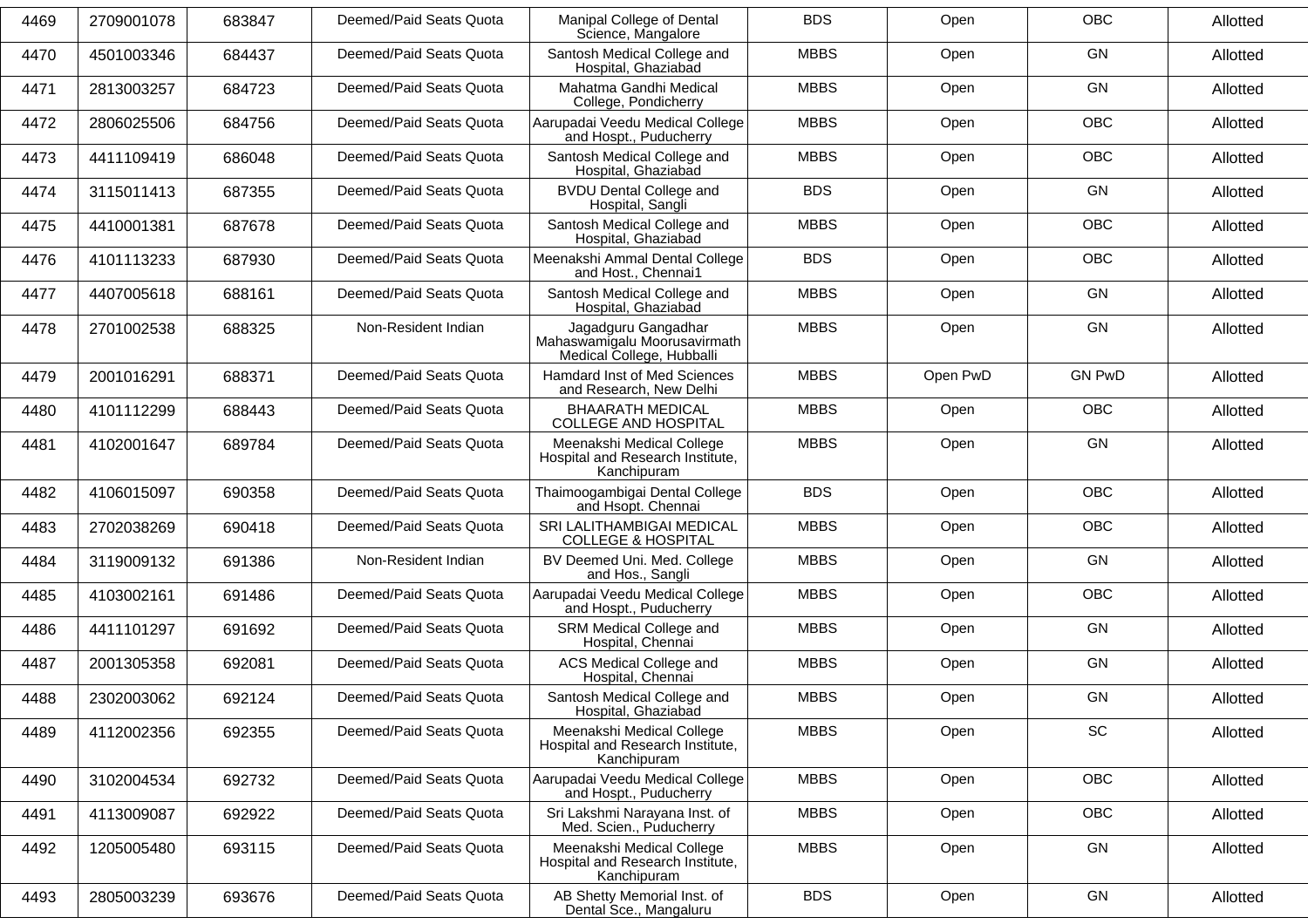|      |            |        |                         | Krishna Inst. of Med. Scie., Karad                                           | <b>MBBS</b> |         | <b>EWS</b> |          |
|------|------------|--------|-------------------------|------------------------------------------------------------------------------|-------------|---------|------------|----------|
| 4494 | 3116004398 | 693971 | Non-Resident Indian     |                                                                              |             | Open    |            | Allotted |
| 4495 | 1204010296 | 694254 | All India               | KURNOOL MEDICAL COLLEGE,<br><b>KURNOOL</b>                                   | <b>MBBS</b> | OBC PwD | OBC PwD    | Allotted |
| 4496 | 1502304604 | 694935 | Non-Resident Indian     | Dr. DY Patil Medical College and<br>Hospt., Pune                             | <b>MBBS</b> | Open    | <b>OBC</b> | Allotted |
| 4497 | 4113007163 | 695298 | Deemed/Paid Seats Quota | <b>BHAARATH MEDICAL</b><br><b>COLLEGE AND HOSPITAL</b>                       | <b>MBBS</b> | Open    | SC         | Allotted |
| 4498 | 2301004377 | 695345 | Deemed/Paid Seats Quota | Santosh Medical College and<br>Hospital, Ghaziabad                           | <b>MBBS</b> | Open    | GN         | Allotted |
| 4499 | 2502012041 | 695435 | Deemed/Paid Seats Quota | Santosh Medical College and<br>Hospital, Ghaziabad                           | <b>MBBS</b> | Open    | GN         | Allotted |
| 4500 | 4101101812 | 695891 | Deemed/Paid Seats Quota | Sree Balaji Medical College and<br>Hospital, Chennai                         | <b>MBBS</b> | Open    | GN         | Allotted |
| 4501 | 4201005259 | 695909 | Deemed/Paid Seats Quota | GITAM Institue of Med. Sce. and<br>Res., Visakhapatnam                       | <b>MBBS</b> | Open    | GN         | Allotted |
| 4502 | 4202006426 | 696409 | Deemed/Paid Seats Quota | Meenakshi Medical College<br>Hospital and Research Institute,<br>Kanchipuram | <b>MBBS</b> | Open    | <b>OBC</b> | Allotted |
| 4503 | 4101107089 | 696445 | Deemed/Paid Seats Quota | <b>BHAARATH MEDICAL</b><br><b>COLLEGE AND HOSPITAL</b>                       | <b>MBBS</b> | Open    | SC         | Allotted |
| 4504 | 3114013209 | 697070 | Non-Resident Indian     | MGM Medical College, Navi<br>Mumbai                                          | <b>MBBS</b> | Open    | GN         | Allotted |
| 4505 | 1502113020 | 697562 | Deemed/Paid Seats Quota | Aarupadai Veedu Medical College<br>and Hospt., Puducherry                    | <b>MBBS</b> | Open    | <b>OBC</b> | Allotted |
| 4506 | 4101105397 | 698718 | Deemed/Paid Seats Quota | Chettinad Hos. and Res. Inst.,<br>Kancheepuram                               | <b>MBBS</b> | Open    | <b>OBC</b> | Allotted |
| 4507 | 2812014045 | 699367 | Deemed/Paid Seats Quota | Sri Lakshmi Narayana Inst. of<br>Med. Scien., Puducherry                     | <b>MBBS</b> | Open    | GN         | Allotted |
| 4508 | 2001317278 | 700081 | Deemed/Paid Seats Quota | GITAM Institue of Med. Sce. and<br>Res., Visakhapatnam                       | <b>MBBS</b> | Open    | SC         | Allotted |
| 4509 | 2302025112 | 700188 | Non-Resident Indian     | Bharati Vidyapeeth DU Medical<br>College                                     | <b>MBBS</b> | Open    | GN         | Allotted |
| 4510 | 2702021147 | 700801 | All India               | C. Institute of Medical Sciences,<br>Chamarajanagar                          | <b>MBBS</b> | OBC PwD | OBC PwD    | Allotted |
| 4511 | 3113010096 | 702527 | Non-Resident Indian     | Rural Medical College and PIMS,<br>Loni                                      | <b>MBBS</b> | Open    | GN         | Allotted |
| 4512 | 4109007163 | 702744 | Deemed/Paid Seats Quota | <b>ACS Medical College and</b><br>Hospital, Chennai                          | <b>MBBS</b> | Open    | <b>OBC</b> | Allotted |
| 4513 | 4109004867 | 703266 | Deemed/Paid Seats Quota | SRM Medical College and<br>Hospital, Chennai                                 | <b>MBBS</b> | Open    | OBC        | Allotted |
| 4514 | 1502303370 | 703869 | Deemed/Paid Seats Quota | Santosh Medical College and<br>Hospital, Ghaziabad                           | <b>MBBS</b> | Open    | GN         | Allotted |
| 4515 | 4201101066 | 704172 | Deemed/Paid Seats Quota | Sri Lakshmi Narayana Inst. of<br>Med. Scien., Puducherry                     | <b>MBBS</b> | Open    | OBC        | Allotted |
| 4516 | 1203014217 | 704519 | Deemed/Paid Seats Quota | Mahatma Gandhi Medical<br>College, Pondicherry                               | <b>MBBS</b> | Open    | EWS        | Allotted |
| 4517 | 4115005203 | 704685 | Deemed/Paid Seats Quota | <b>BHAARATH MEDICAL</b><br><b>COLLEGE AND HOSPITAL</b>                       | <b>MBBS</b> | Open    | OBC        | Allotted |
| 4518 | 2001309418 | 704796 | Deemed/Paid Seats Quota | Santosh Medical College and<br>Hospital, Ghaziabad                           | <b>MBBS</b> | Open    | OBC        | Allotted |
| 4519 | 4204001107 | 706193 | Deemed/Paid Seats Quota | Sri Lakshmi Narayana Inst. of<br>Med. Scien., Puducherry                     | <b>MBBS</b> | Open    | SC         | Allotted |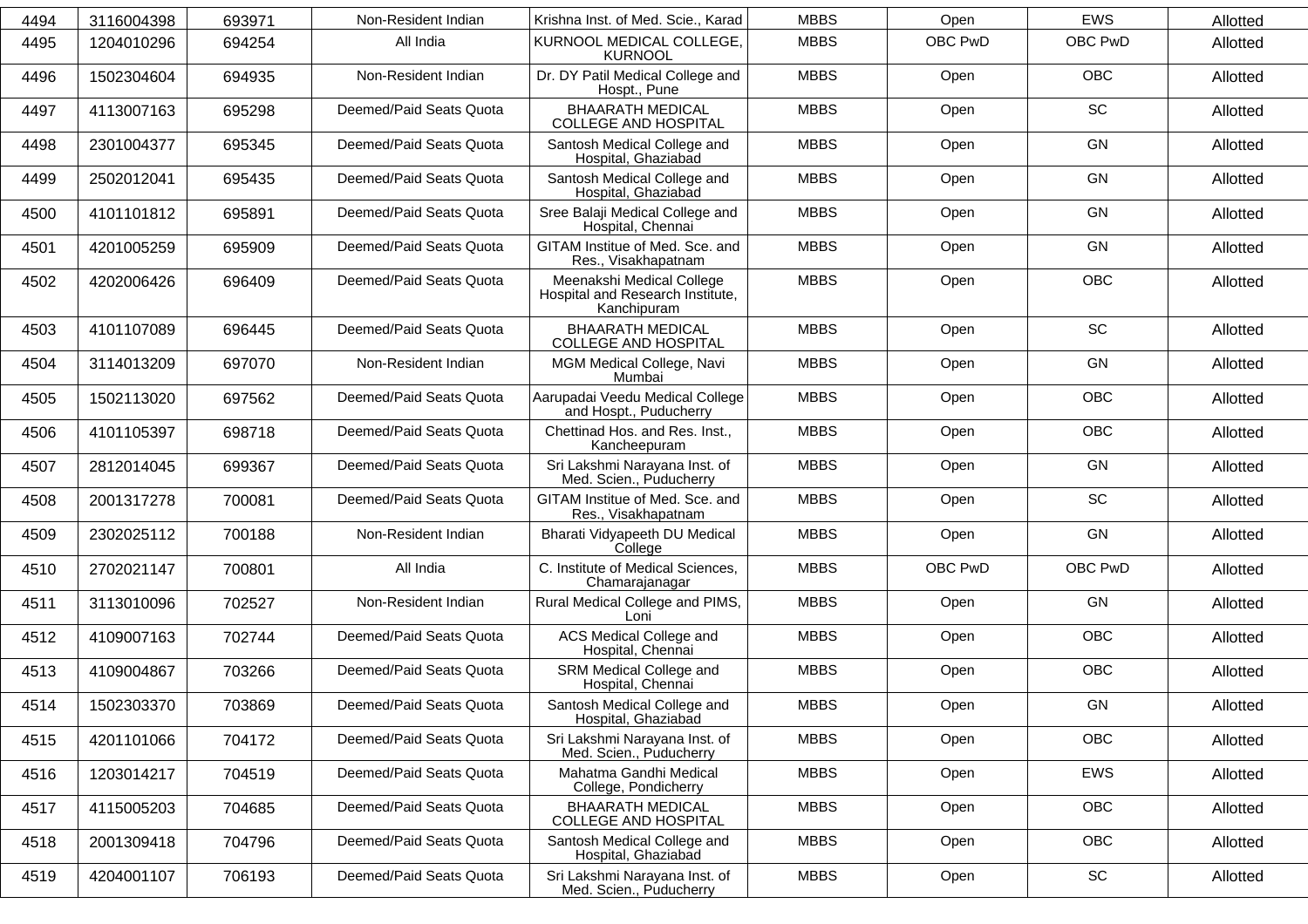| 4520 | 4609008253 | 706871 | Deemed/Paid Seats Quota | Aarupadai Veedu Medical College<br>and Hospt., Puducherry                    | <b>MBBS</b> | Open     | <b>GN</b>     | Allotted |
|------|------------|--------|-------------------------|------------------------------------------------------------------------------|-------------|----------|---------------|----------|
| 4521 | 2001208011 | 707066 | Deemed/Paid Seats Quota | Santosh Medical College and<br>Hospital, Ghaziabad                           | <b>MBBS</b> | Open     | <b>GN</b>     | Allotted |
| 4522 | 1506001344 | 707171 | Deemed/Paid Seats Quota | Santosh Medical College and<br>Hospital, Ghaziabad                           | <b>MBBS</b> | Open     | <b>GN</b>     | Allotted |
| 4523 | 1206011164 | 707192 | Deemed/Paid Seats Quota | GITAM Institue of Med. Sce. and<br>Res., Visakhapatnam                       | <b>MBBS</b> | Open     | <b>OBC</b>    | Allotted |
| 4524 | 3103010267 | 707903 | Deemed/Paid Seats Quota | GITAM Institue of Med. Sce. and<br>Res., Visakhapatnam                       | <b>MBBS</b> | Open     | <b>GN</b>     | Allotted |
| 4525 | 2702009442 | 708588 | Deemed/Paid Seats Quota | ACS Medical College and<br>Hospital, Chennai                                 | <b>MBBS</b> | Open     | SC            | Allotted |
| 4526 | 3115028040 | 708677 | Non-Resident Indian     | Bharati Vidyapeeth DU Medical<br>College                                     | <b>MBBS</b> | Open     | <b>GN</b>     | Allotted |
| 4527 | 3701013048 | 708763 | Deemed/Paid Seats Quota | Thaimoogambigai Dental College<br>and Hsopt. Chennai                         | <b>BDS</b>  | Open     | <b>OBC</b>    | Allotted |
| 4528 | 9902002084 | 709135 | Deemed/Paid Seats Quota | Meenakshi Medical College<br>Hospital and Research Institute,<br>Kanchipuram | <b>MBBS</b> | Open     | <b>GN</b>     | Allotted |
| 4529 | 4101010117 | 709169 | Deemed/Paid Seats Quota | ACS Medical College and<br>Hospital, Chennai                                 | <b>MBBS</b> | Open     | <b>OBC</b>    | Allotted |
| 4530 | 1502224151 | 709939 | Deemed/Paid Seats Quota | Santosh Medical College and<br>Hospital, Ghaziabad                           | <b>MBBS</b> | Open     | <b>GN</b>     | Allotted |
| 4531 | 4112002387 | 709946 | Deemed/Paid Seats Quota | Chettinad Hos. and Res. Inst.,<br>Kancheepuram                               | <b>MBBS</b> | Open     | <b>OBC</b>    | Allotted |
| 4532 | 2801009207 | 710027 | Deemed/Paid Seats Quota | Amrita School of Dentistry, Kochi                                            | <b>BDS</b>  | Open     | <b>OBC</b>    | Allotted |
| 4533 | 4501005170 | 710235 | All India               | Dr. YS Parmar Govt. Medical<br>College, Nahan                                | <b>MBBS</b> | Open PwD | <b>GN PwD</b> | Allotted |
| 4534 | 2304003187 | 710280 | Deemed/Paid Seats Quota | MM College of Dental Scie. and<br>Res., Mullana                              | <b>BDS</b>  | Open     | <b>GN</b>     | Allotted |
| 4535 | 2302008084 | 710611 | Deemed/Paid Seats Quota | Santosh Medical College and<br>Hospital, Ghaziabad                           | <b>MBBS</b> | Open     | GN            | Allotted |
| 4536 | 2001119034 | 710770 | Deemed/Paid Seats Quota | MANAV RACHNA DENTAL<br><b>COLLEGE FARIDABAD</b>                              | <b>BDS</b>  | Open     | SC            | Allotted |
| 4537 | 4117001960 | 711120 | Deemed/Paid Seats Quota | VMS Dental College, Salem                                                    | <b>BDS</b>  | Open     | <b>OBC</b>    | Allotted |
| 4538 | 2001101225 | 711197 | Deemed/Paid Seats Quota | Santosh Medical College and<br>Hospital, Ghaziabad                           | <b>MBBS</b> | Open     | <b>GN</b>     | Allotted |
| 4539 | 4115005075 | 711351 | Deemed/Paid Seats Quota | <b>BHAARATH MEDICAL</b><br><b>COLLEGE AND HOSPITAL</b>                       | <b>MBBS</b> | Open     | OBC           | Allotted |
| 4540 | 3114009179 | 711504 | Non-Resident Indian     | Bharati Vidyapeeth DU Medical<br>College                                     | <b>MBBS</b> | Open     | EWS           | Allotted |
| 4541 | 2604002498 | 711531 | Deemed/Paid Seats Quota | Mahatma Gandhi Medical<br>College, Pondicherry                               | <b>MBBS</b> | Open     | OBC           | Allotted |
| 4542 | 4101112120 | 711594 | Deemed/Paid Seats Quota | Meenakshi Medical College<br>Hospital and Research Institute,<br>Kanchipuram | <b>MBBS</b> | Open     | OBC           | Allotted |
| 4543 | 2208005155 | 711956 | Non-Resident Indian     | Krishna Inst. of Med. Scie., Karad                                           | <b>MBBS</b> | Open     | <b>OBC</b>    | Allotted |
| 4544 | 4101002104 | 712187 | Deemed/Paid Seats Quota | Sree Balaji Medical College and<br>Hospital, Chennai                         | <b>MBBS</b> | Open     | OBC           | Allotted |
| 4545 | 4109001052 | 712426 | Deemed/Paid Seats Quota | Chettinad Hos. and Res. Inst.,<br>Kancheepuram                               | <b>MBBS</b> | Open     | OBC           | Allotted |
| 4546 | 2702110235 | 712452 | Deemed/Paid Seats Quota | SRM Medical College and<br>Hospital, Chennai                                 | <b>MBBS</b> | Open     | SC            | Allotted |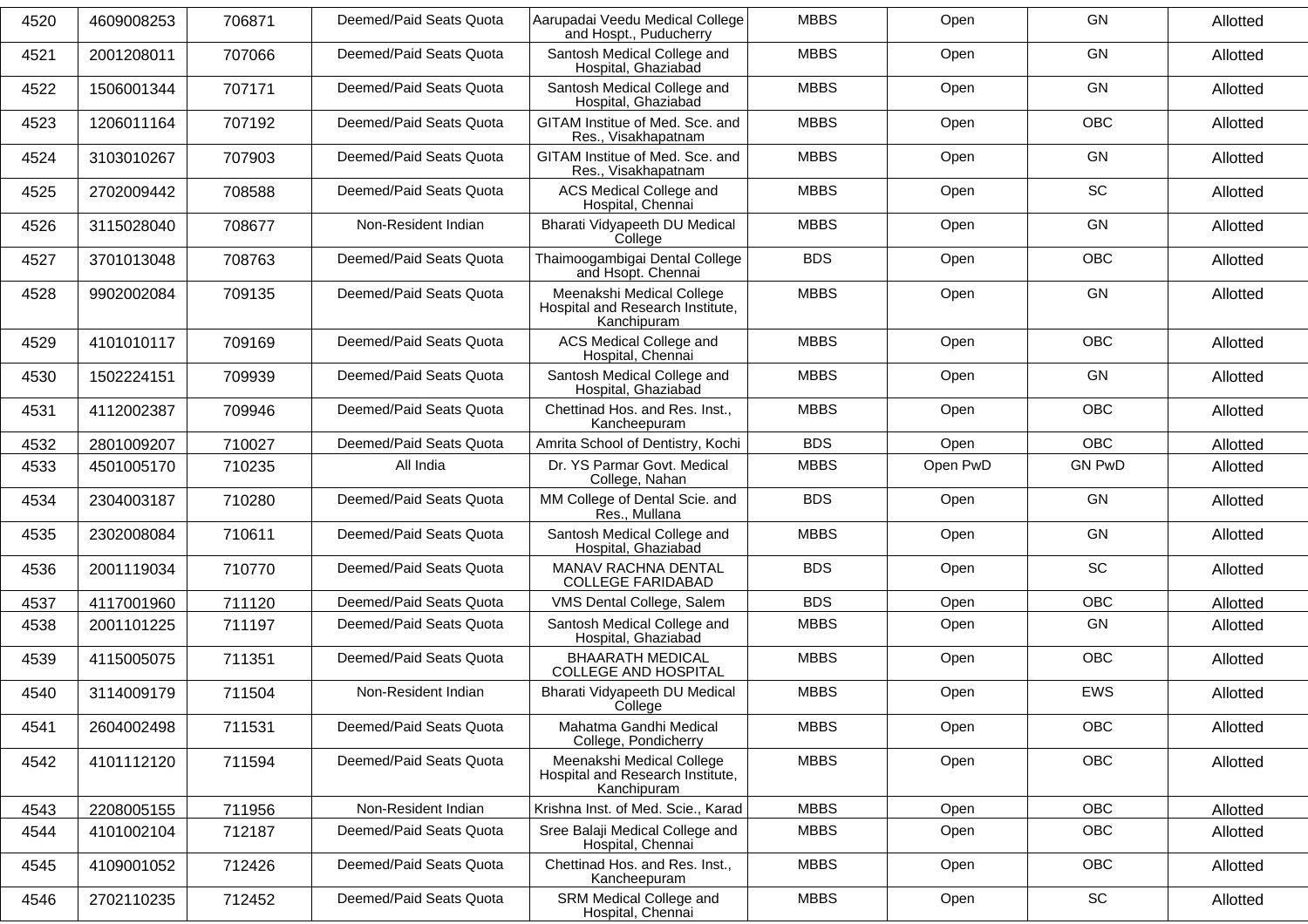| 4547 | 3905004410 | 713213 | All India               | BANKURA SAMMILANI MED<br>COLL, BANKURA                                           | <b>MBBS</b> | Open PwD | OBC PwD       | Allotted |
|------|------------|--------|-------------------------|----------------------------------------------------------------------------------|-------------|----------|---------------|----------|
| 4548 | 4101104395 | 713311 | Deemed/Paid Seats Quota | <b>BHAARATH MEDICAL</b><br><b>COLLEGE AND HOSPITAL</b>                           | <b>MBBS</b> | Open     | <b>OBC</b>    | Allotted |
| 4549 | 3112020069 | 713596 | All India               | <b>INDIRA GANDHI</b><br>GOVT.MEDICAL COLL.,<br><b>NAGPUR</b>                     | <b>MBBS</b> | Open PwD | <b>GN PwD</b> | Allotted |
| 4550 | 4503002305 | 713676 | Deemed/Paid Seats Quota | Santosh Medical College and<br>Hospital, Ghaziabad                               | <b>MBBS</b> | Open     | GN            | Allotted |
| 4551 | 3607006066 | 714034 | Deemed/Paid Seats Quota | Institute of Dental Sciences,<br>Bhubaneswar                                     | <b>BDS</b>  | Open     | <b>GN</b>     | Allotted |
| 4552 | 4408007555 | 714217 | Deemed/Paid Seats Quota | Sri Lakshmi Narayana Inst. of<br>Med. Scien., Puducherry                         | <b>MBBS</b> | Open     | <b>OBC</b>    | Allotted |
| 4553 | 4106002346 | 714408 | Deemed/Paid Seats Quota | Sri Lakshmi Narayana Inst. of<br>Med. Scien., Puducherry                         | <b>MBBS</b> | Open     | <b>OBC</b>    | Allotted |
| 4554 | 1502002147 | 715334 | All India               | Dr. B.R. Ambedkar State Institute<br>of Medical Sciences                         | <b>MBBS</b> | OBC PwD  | OBC PwD       | Allotted |
| 4555 | 3604005599 | 715989 | Deemed/Paid Seats Quota | Sri Lakshmi Narayana Inst. of<br>Med. Scien., Puducherry                         | <b>MBBS</b> | Open     | <b>OBC</b>    | Allotted |
| 4556 | 3115027274 | 716220 | Deemed/Paid Seats Quota | <b>BVDU Dental College and</b><br>Hospital, Navi Mumbai                          | <b>BDS</b>  | Open     | <b>GN</b>     | Allotted |
| 4557 | 2706014036 | 716847 | Non-Resident Indian     | Jagadguru Gangadhar<br>Mahaswamigalu Moorusavirmath<br>Medical College, Hubballi | <b>MBBS</b> | Open     | <b>OBC</b>    | Allotted |
| 4558 | 3115006020 | 717109 | Deemed/Paid Seats Quota | Dr. DY Patil Dental College and<br>Hosp. Navi Mumbai                             | <b>BDS</b>  | Open     | GN            | Allotted |
| 4559 | 4108004566 | 717511 | Deemed/Paid Seats Quota | Meenakshi Medical College<br>Hospital and Research Institute,<br>Kanchipuram     | <b>MBBS</b> | Open     | <b>OBC</b>    | Allotted |
| 4560 | 4101111024 | 717717 | Deemed/Paid Seats Quota | ACS Medical College and<br>Hospital, Chennai                                     | <b>MBBS</b> | Open     | <b>OBC</b>    | Allotted |
| 4561 | 4408014321 | 717872 | Deemed/Paid Seats Quota | Santosh Medical College and<br>Hospital, Ghaziabad                               | <b>MBBS</b> | Open     | <b>GN</b>     | Allotted |
| 4562 | 3118011186 | 718111 | Deemed/Paid Seats Quota | Santosh Medical College and<br>Hospital, Ghaziabad                               | <b>MBBS</b> | Open     | GN            | Allotted |
| 4563 | 3701003490 | 718287 | Deemed/Paid Seats Quota | Aarupadai Veedu Medical College<br>and Hospt., Puducherry                        | <b>MBBS</b> | Open     | SC            | Allotted |
| 4564 | 4408014139 | 718710 | Deemed/Paid Seats Quota | Santosh Medical College and<br>Hospital, Ghaziabad                               | <b>MBBS</b> | Open     | <b>OBC</b>    | Allotted |
| 4565 | 4101104427 | 718815 | Deemed/Paid Seats Quota | Sri Lakshmi Narayana Inst. of<br>Med. Scien., Puducherry                         | <b>MBBS</b> | Open     | OBC           | Allotted |
| 4566 | 4110002164 | 719995 | Deemed/Paid Seats Quota | Sri Lakshmi Narayana Inst. of<br>Med. Scien., Puducherry                         | <b>MBBS</b> | Open     | <b>OBC</b>    | Allotted |
| 4567 | 4404004242 | 721669 | Deemed/Paid Seats Quota | Dr. DY Patil Dental College and<br>Hosp. Navi Mumbai                             | <b>BDS</b>  | Open     | GN            | Allotted |
| 4568 | 4109001044 | 721842 | Deemed/Paid Seats Quota | Mahatma Gandhi Medical<br>College, Pondicherry                                   | <b>MBBS</b> | Open     | OBC           | Allotted |
| 4569 | 4109003861 | 721901 | Deemed/Paid Seats Quota | Meenakshi Medical College<br>Hospital and Research Institute,<br>Kanchipuram     | <b>MBBS</b> | Open     | OBC           | Allotted |
| 4570 | 3701003523 | 722075 | Deemed/Paid Seats Quota | Mahatma Gandhi Medical<br>College, Pondicherry                                   | <b>MBBS</b> | Open     | OBC           | Allotted |
| 4571 | 4111004407 | 722733 | Deemed/Paid Seats Quota | ACS Medical College and<br>Hospital, Chennai                                     | <b>MBBS</b> | Open     | GN            | Allotted |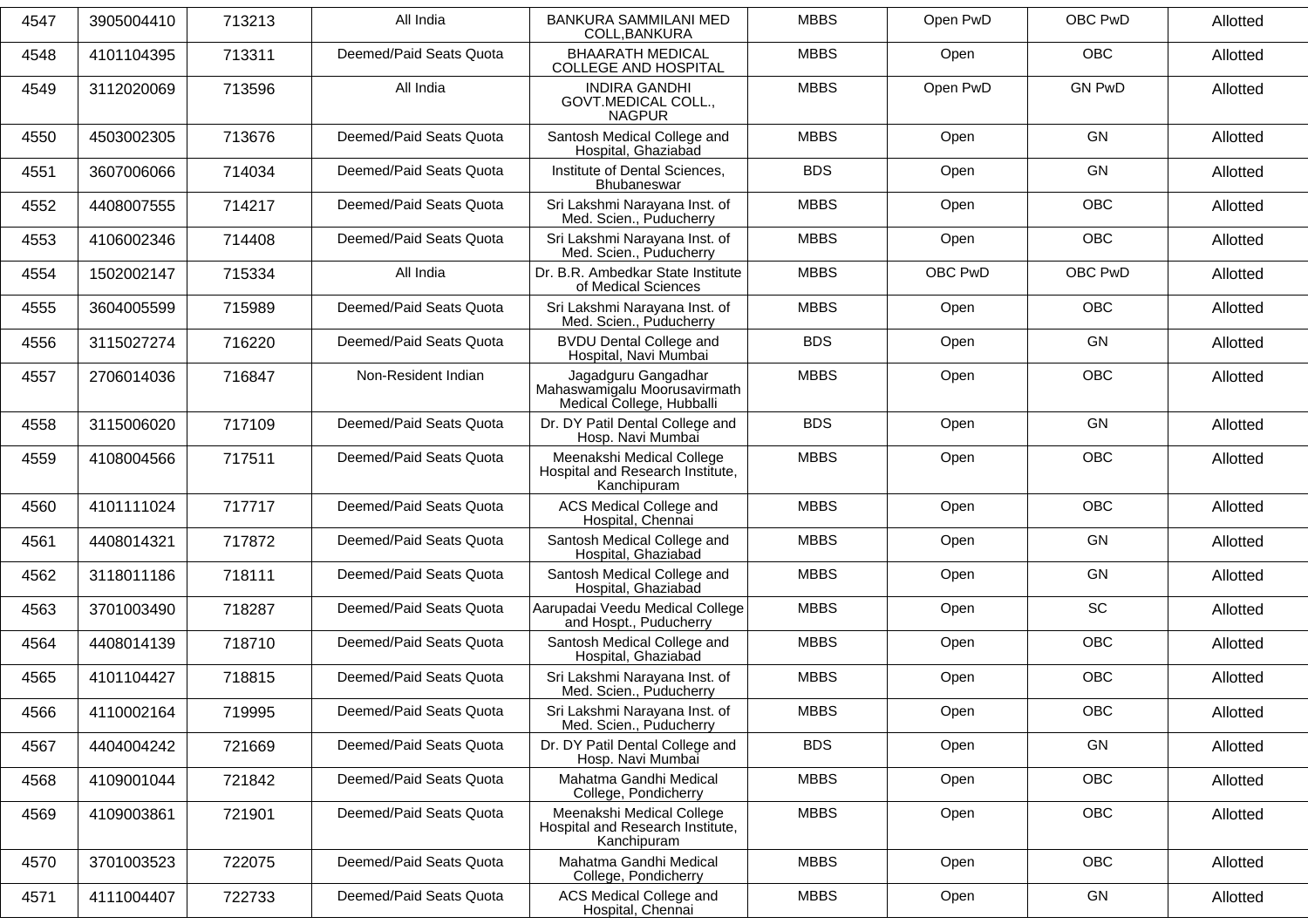| 4572 | 4101101717 | 723061 | Deemed/Paid Seats Quota | Aarupadai Veedu Medical College<br>and Hospt., Puducherry                    | <b>MBBS</b> | Open     | SC            | Allotted |
|------|------------|--------|-------------------------|------------------------------------------------------------------------------|-------------|----------|---------------|----------|
| 4573 | 4101113324 | 723209 | Deemed/Paid Seats Quota | Meenakshi Medical College<br>Hospital and Research Institute,<br>Kanchipuram | <b>MBBS</b> | Open     | <b>GN</b>     | Allotted |
| 4574 | 2304004263 | 725622 | Deemed/Paid Seats Quota | Santosh Medical College and<br>Hospital, Ghaziabad                           | <b>MBBS</b> | Open     | GN            | Allotted |
| 4575 | 1504002569 | 727432 | Non-Resident Indian     | MGM Medical College, Navi<br>Mumbai                                          | <b>MBBS</b> | Open     | <b>GN</b>     | Allotted |
| 4576 | 3115010069 | 728983 | Non-Resident Indian     | Dr. DY Patil Medical College and<br>Hospt., Pune                             | <b>MBBS</b> | Open     | <b>GN</b>     | Allotted |
| 4577 | 2702110059 | 729083 | Deemed/Paid Seats Quota | Sri Lakshmi Narayana Inst. of<br>Med. Scien., Puducherry                     | <b>MBBS</b> | Open     | OBC           | Allotted |
| 4578 | 4101110058 | 729598 | Deemed/Paid Seats Quota | SRI LALITHAMBIGAI MEDICAL<br><b>COLLEGE &amp; HOSPITAL</b>                   | <b>MBBS</b> | Open     | <b>GN</b>     | Allotted |
| 4579 | 4101013372 | 729764 | Deemed/Paid Seats Quota | <b>BHAARATH MEDICAL</b><br><b>COLLEGE AND HOSPITAL</b>                       | <b>MBBS</b> | Open     | <b>OBC</b>    | Allotted |
| 4580 | 4101102202 | 730120 | Deemed/Paid Seats Quota | Meenakshi Medical College<br>Hospital and Research Institute,<br>Kanchipuram | <b>MBBS</b> | Open     | GN            | Allotted |
| 4581 | 1502226113 | 730449 | Deemed/Paid Seats Quota | Sri Lakshmi Narayana Inst. of<br>Med. Scien., Puducherry                     | <b>MBBS</b> | Open     | <b>OBC</b>    | Allotted |
| 4582 | 2209001206 | 730916 | All India               | Fakhruddin Ali Ahmed Medical<br>College, Barpeta                             | <b>MBBS</b> | Open PwD | <b>GN PwD</b> | Allotted |
| 4583 | 2504003388 | 731743 | Deemed/Paid Seats Quota | MANAV RACHNA DENTAL<br><b>COLLEGE FARIDABAD</b>                              | <b>BDS</b>  | Open     | <b>GN</b>     | Allotted |
| 4584 | 3114009420 | 731817 | Non-Resident Indian     | MGM Medical College, Navi<br>Mumbai                                          | <b>MBBS</b> | Open     | <b>GN</b>     | Allotted |
| 4585 | 4112001209 | 732313 | Deemed/Paid Seats Quota | Meenakshi Medical College<br>Hospital and Research Institute,<br>Kanchipuram | <b>MBBS</b> | Open     | <b>OBC</b>    | Allotted |
| 4586 | 2702006034 | 732540 | Deemed/Paid Seats Quota | Sri Siddhartha DentalCollege,<br>Tumkur                                      | <b>BDS</b>  | Open     | OBC           | Allotted |
| 4587 | 4109005021 | 732809 | Deemed/Paid Seats Quota | Aarupadai Veedu Medical College<br>and Hospt., Puducherry                    | <b>MBBS</b> | Open     | OBC           | Allotted |
| 4588 | 3614001283 | 733200 | Deemed/Paid Seats Quota | Kalinga Institute of Dental<br>Sciences, Bhubaneswar                         | <b>BDS</b>  | Open     | <b>ST</b>     | Allotted |
| 4589 | 2601003451 | 733318 | Deemed/Paid Seats Quota | Manipal College of Dental<br>Science, Mangalore                              | <b>BDS</b>  | Open     | GN            | Allotted |
| 4590 | 4404001422 | 733496 | Deemed/Paid Seats Quota | Santosh Medical College and<br>Hospital, Ghaziabad                           | <b>MBBS</b> | Open     | SC            | Allotted |
| 4591 | 3113104101 | 734968 | Non-Resident Indian     | Krishna Inst. of Med. Scie., Karad                                           | <b>MBBS</b> | Open     | GN            | Allotted |
| 4592 | 1504001488 | 736196 | Deemed/Paid Seats Quota | Meenakshi Medical College<br>Hospital and Research Institute,<br>Kanchipuram | <b>MBBS</b> | Open     | GN            | Allotted |
| 4593 | 3114005282 | 736637 | Deemed/Paid Seats Quota | SRM Medical College and<br>Hospital, Chennai                                 | <b>MBBS</b> | Open     | EWS           | Allotted |
| 4594 | 2001209532 | 736830 | Deemed/Paid Seats Quota | Santosh Medical College and<br>Hospital, Ghaziabad                           | <b>MBBS</b> | Open     | GN            | Allotted |
| 4595 | 4107003070 | 736882 | Deemed/Paid Seats Quota | ACS Medical College and<br>Hospital, Chennai                                 | <b>MBBS</b> | Open     | OBC           | Allotted |
| 4596 | 3115021333 | 737549 | Deemed/Paid Seats Quota | <b>BVDU Dental College and</b><br>Hospital, Sangli                           | <b>BDS</b>  | Open     | OBC           | Allotted |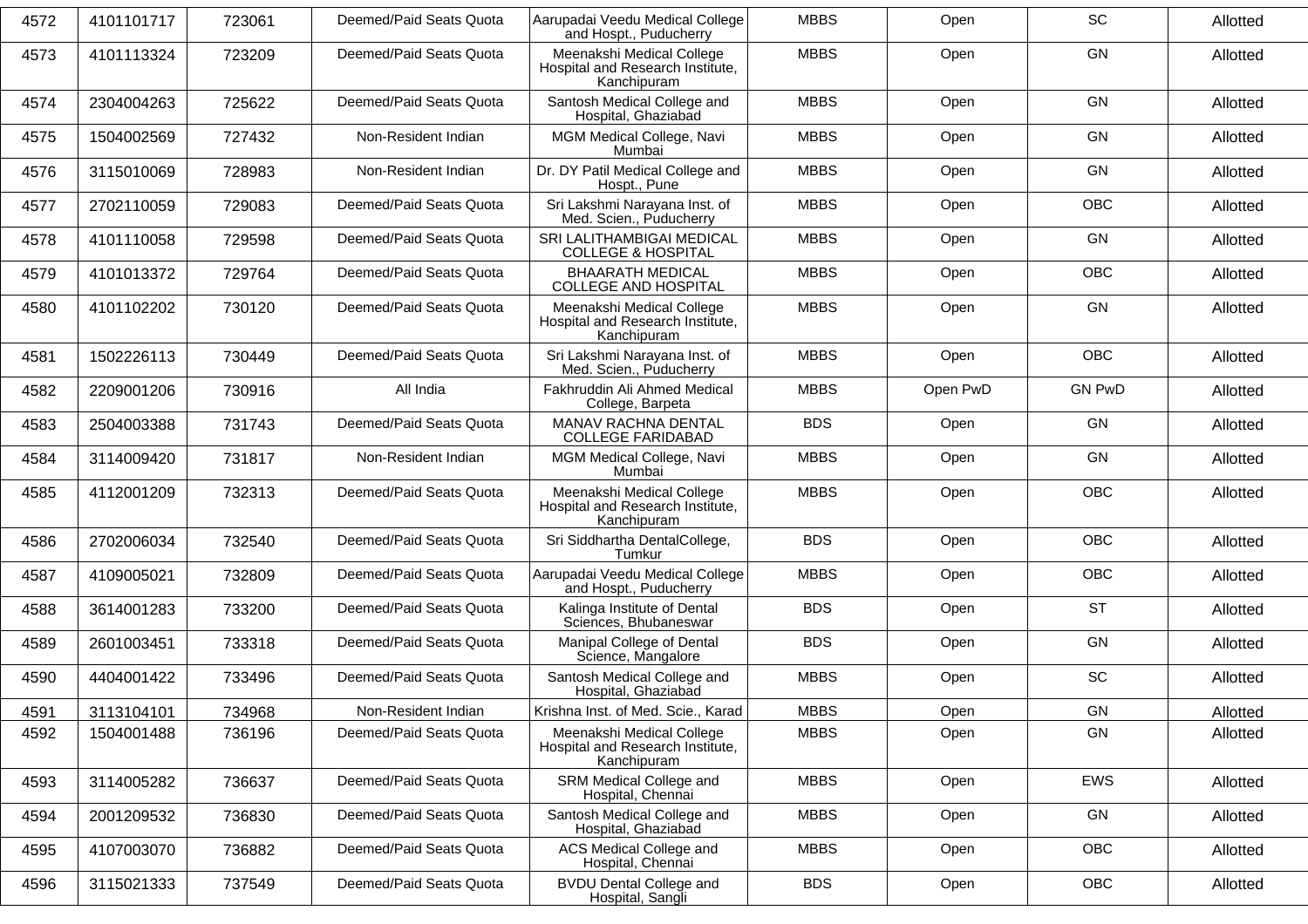| 4597 | 3701012327 | 737699 | Deemed/Paid Seats Quota | Meenakshi Medical College<br>Hospital and Research Institute,<br>Kanchipuram | <b>MBBS</b> | Open    | <b>OBC</b> | Allotted |
|------|------------|--------|-------------------------|------------------------------------------------------------------------------|-------------|---------|------------|----------|
| 4598 | 2807027120 | 738072 | Non-Resident Indian     | Amrita Institute of Medical<br>Science, Kochi                                | <b>MBBS</b> | Open    | <b>OBC</b> | Allotted |
| 4599 | 4408007251 | 738299 | All India               | SHRI KALYAN GOVT MEDICAL<br><b>COLLEGE SIKAR</b>                             | <b>MBBS</b> | OBC PwD | OBC PwD    | Allotted |
| 4600 | 2301009359 | 738454 | Deemed/Paid Seats Quota | Santosh Medical College and<br>Hospital, Ghaziabad                           | <b>MBBS</b> | Open    | <b>GN</b>  | Allotted |
| 4601 | 4503006164 | 738559 | Deemed/Paid Seats Quota | Santosh Medical College and<br>Hospital, Ghaziabad                           | <b>MBBS</b> | Open    | GN         | Allotted |
| 4602 | 4111003368 | 742020 | Deemed/Paid Seats Quota | Sree Balaji Medical College and<br>Hospital, Chennai                         | <b>MBBS</b> | Open    | <b>SC</b>  | Allotted |
| 4603 | 3201004035 | 742205 | Deemed/Paid Seats Quota | Santosh Medical College and<br>Hospital, Ghaziabad                           | <b>MBBS</b> | Open    | <b>GN</b>  | Allotted |
| 4604 | 4110006363 | 742297 | Deemed/Paid Seats Quota | Aarupadai Veedu Medical College<br>and Hospt., Puducherry                    | <b>MBBS</b> | Open    | <b>OBC</b> | Allotted |
| 4605 | 4404003049 | 742399 | Deemed/Paid Seats Quota | Santosh Medical College and<br>Hospital, Ghaziabad                           | <b>MBBS</b> | Open    | <b>OBC</b> | Allotted |
| 4606 | 1201002618 | 742473 | Deemed/Paid Seats Quota | Sri Lakshmi Narayana Inst. of<br>Med. Scien., Puducherry                     | <b>MBBS</b> | Open    | <b>GN</b>  | Allotted |
| 4607 | 2201009292 | 742588 | Deemed/Paid Seats Quota | Santosh Medical College and<br>Hospital, Ghaziabad                           | <b>MBBS</b> | Open    | <b>ST</b>  | Allotted |
| 4608 | 4408104426 | 743129 | Deemed/Paid Seats Quota | Santosh Medical College and<br>Hospital, Ghaziabad                           | <b>MBBS</b> | Open    | <b>GN</b>  | Allotted |
| 4609 | 3110014059 | 743148 | Deemed/Paid Seats Quota | SRM Medical College and<br>Hospital, Chennai                                 | <b>MBBS</b> | Open    | <b>GN</b>  | Allotted |
| 4610 | 4110008188 | 743354 | Deemed/Paid Seats Quota | Sri Lakshmi Narayana Inst. of<br>Med. Scien., Puducherry                     | <b>MBBS</b> | Open    | <b>SC</b>  | Allotted |
| 4611 | 3118002071 | 743633 | Non-Resident Indian     | MGM Medical College, Navi<br>Mumbai                                          | <b>MBBS</b> | Open    | <b>OBC</b> | Allotted |
| 4612 | 3111119162 | 743955 | Deemed/Paid Seats Quota | Sharad Pawar Dental College and<br>Hospital, Wardha                          | <b>BDS</b>  | Open    | <b>OBC</b> | Allotted |
| 4613 | 1503003441 | 744778 | Deemed/Paid Seats Quota | Santosh Medical College and<br>Hospital, Ghaziabad                           | <b>MBBS</b> | Open    | GN         | Allotted |
| 4614 | 2803015100 | 744888 | Deemed/Paid Seats Quota | SRM Katt. Dental College and<br>Hospt. Chennai                               | <b>BDS</b>  | Open    | GN         | Allotted |
| 4615 | 2208003496 | 746023 | Deemed/Paid Seats Quota | Meenakshi Medical College<br>Hospital and Research Institute,<br>Kanchipuram | <b>MBBS</b> | Open    | EWS        | Allotted |
| 4616 | 4111004061 | 746781 | Deemed/Paid Seats Quota | <b>BHAARATH MEDICAL</b><br><b>COLLEGE AND HOSPITAL</b>                       | <b>MBBS</b> | Open    | GN         | Allotted |
| 4617 | 3602003402 | 747190 | Deemed/Paid Seats Quota | Meenakshi Medical College<br>Hospital and Research Institute,<br>Kanchipuram | <b>MBBS</b> | Open    | GN         | Allotted |
| 4618 | 1601008406 | 747713 | Deemed/Paid Seats Quota | Santosh Medical College and<br>Hospital, Ghaziabad                           | <b>MBBS</b> | Open    | GN         | Allotted |
| 4619 | 4101109458 | 747769 | Deemed/Paid Seats Quota | Shri Sathya Sai Medical College<br>and RI, Chennai                           | <b>MBBS</b> | Open    | OBC        | Allotted |
| 4620 | 4101001620 | 747774 | Deemed/Paid Seats Quota | Chettinad Hos. and Res. Inst.,<br>Kancheepuram                               | <b>MBBS</b> | Open    | GN         | Allotted |
| 4621 | 3110005094 | 748284 | Deemed/Paid Seats Quota | Sri Lakshmi Narayana Inst. of<br>Med. Scien., Puducherry                     | <b>MBBS</b> | Open    | GN         | Allotted |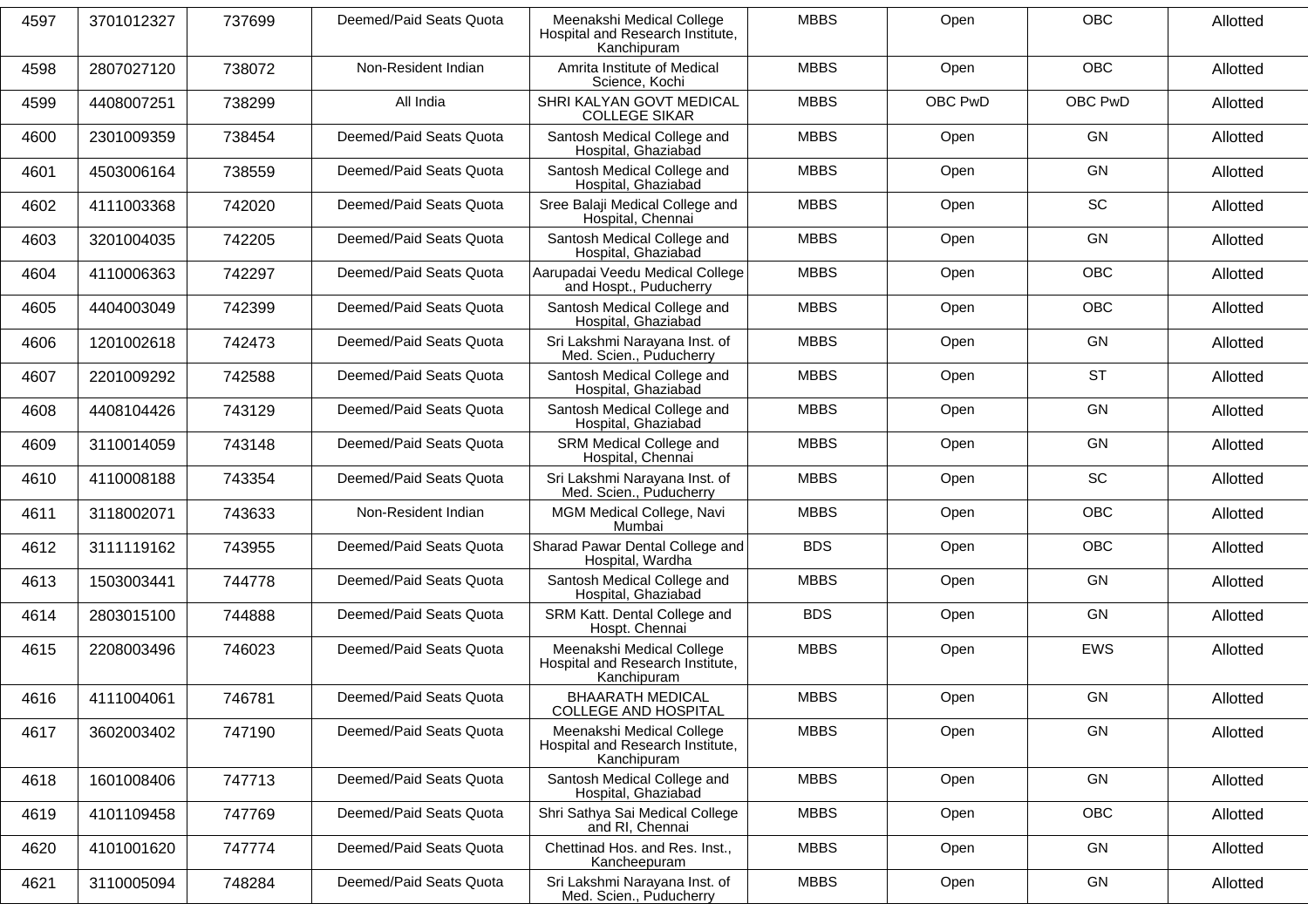| 4622 | 4112019123 | 748840 | Deemed/Paid Seats Quota | <b>ACS Medical College and</b><br>Hospital, Chennai                              | <b>MBBS</b> | Open          | SC            | Allotted |
|------|------------|--------|-------------------------|----------------------------------------------------------------------------------|-------------|---------------|---------------|----------|
| 4623 | 1202022528 | 749181 | Deemed/Paid Seats Quota | Aarupadai Veedu Medical College<br>and Hospt., Puducherry                        | <b>MBBS</b> | Open          | SC            | Allotted |
| 4624 | 3107004297 | 749505 | Non-Resident Indian     | Dr. DY Patil Dental College and<br>Hosp. Pune                                    | <b>BDS</b>  | Open          | <b>GN</b>     | Allotted |
| 4625 | 3114016034 | 749568 | Non-Resident Indian     | Rural Medical College and PIMS,<br>Loni                                          | <b>MBBS</b> | Open          | <b>GN</b>     | Allotted |
| 4626 | 4403016074 | 749985 | Deemed/Paid Seats Quota | Santosh Medical College and<br>Hospital, Ghaziabad                               | <b>MBBS</b> | Open          | <b>GN</b>     | Allotted |
| 4627 | 2702040171 | 750090 | Deemed/Paid Seats Quota | KLE VK Inst. of Dental Scie.<br>Belagavi                                         | <b>BDS</b>  | Open          | <b>OBC</b>    | Allotted |
| 4628 | 3113112108 | 750288 | Non-Resident Indian     | Rural Medical College and PIMS,<br>Loni                                          | <b>MBBS</b> | Open          | SC            | Allotted |
| 4629 | 2001001366 | 750512 | Deemed/Paid Seats Quota | Santosh Dental College and<br>Hospital, Ghaziabad                                | <b>BDS</b>  | Open          | GN            | Allotted |
| 4630 | 3119001136 | 751174 | Deemed/Paid Seats Quota | <b>BVDU Dental College and</b><br>Hospital, Sangli                               | <b>BDS</b>  | Open          | <b>OBC</b>    | Allotted |
| 4631 | 2702042114 | 753215 | Non-Resident Indian     | Jagadguru Gangadhar<br>Mahaswamigalu Moorusavirmath<br>Medical College, Hubballi | <b>MBBS</b> | Open          | <b>OBC</b>    | Allotted |
| 4632 | 2708023248 | 753460 | Deemed/Paid Seats Quota | JSS Dental College, Mysuru                                                       | <b>BDS</b>  | Open          | <b>OBC</b>    | Allotted |
| 4633 | 3115008222 | 753598 | Non-Resident Indian     | Krishna Inst. of Med. Scie., Karad                                               | <b>MBBS</b> | Open          | GN            | Allotted |
| 4634 | 3903121392 | 753664 | All India               | JHALAWAR MEDICAL<br>COLLEGE, Jhalawar                                            | <b>MBBS</b> | OBC PwD       | OBC PwD       | Allotted |
| 4635 | 4410002013 | 753774 | Deemed/Paid Seats Quota | Santosh Medical College and<br>Hospital, Ghaziabad                               | <b>MBBS</b> | Open          | <b>OBC</b>    | Allotted |
| 4636 | 4114002295 | 753941 | Deemed/Paid Seats Quota | Meenakshi Medical College<br>Hospital and Research Institute,<br>Kanchipuram     | <b>MBBS</b> | Open          | <b>OBC</b>    | Allotted |
| 4637 | 3609001061 | 755629 | Deemed/Paid Seats Quota | Aarupadai Veedu Medical College<br>and Hospt., Puducherry                        | <b>MBBS</b> | Open          | <b>OBC</b>    | Allotted |
| 4638 | 2705101667 | 756378 | All India               | <b>BIDAR INSTITUTE OF MEDICAL</b><br>SCI., BIDAR                                 | <b>MBBS</b> | <b>SC PwD</b> | <b>SC PwD</b> | Allotted |
| 4639 | 4109016027 | 757711 | Deemed/Paid Seats Quota | Aarupadai Veedu Medical College<br>and Hospt., Puducherry                        | <b>MBBS</b> | Open          | <b>OBC</b>    | Allotted |
| 4640 | 2803006384 | 758040 | Deemed/Paid Seats Quota | Sri Lakshmi Narayana Inst. of<br>Med. Scien., Puducherry                         | <b>MBBS</b> | Open          | <b>OBC</b>    | Allotted |
| 4641 | 4411101628 | 759057 | Deemed/Paid Seats Quota | Santosh Medical College and<br>Hospital, Ghaziabad                               | <b>MBBS</b> | Open          | OBC           | Allotted |
| 4642 | 4408122102 | 759160 | Deemed/Paid Seats Quota | Santosh Medical College and<br>Hospital, Ghaziabad                               | <b>MBBS</b> | Open          | OBC.          | Allotted |
| 4643 | 3119001437 | 759249 | Non-Resident Indian     | Krishna Inst. of Med. Scie., Karad                                               | <b>MBBS</b> | Open          | GN            | Allotted |
| 4644 | 1402009021 | 759253 | Deemed/Paid Seats Quota | Santosh Medical College and<br>Hospital, Ghaziabad                               | <b>MBBS</b> | Open          | <b>OBC</b>    | Allotted |
| 4645 | 3115029065 | 759504 | Non-Resident Indian     | <b>SYMBIOSIS MEDICAL</b><br>COLLEGE FOR WOMEN PUNE                               | <b>MBBS</b> | Open          | GN            | Allotted |
| 4646 | 2001304378 | 760350 | Deemed/Paid Seats Quota | MANAV RACHNA DENTAL<br><b>COLLEGE FARIDABAD</b>                                  | <b>BDS</b>  | Open          | OBC           | Allotted |
| 4647 | 4109012373 | 761683 | Deemed/Paid Seats Quota | Meenakshi Medical College<br>Hospital and Research Institute,<br>Kanchipuram     | <b>MBBS</b> | Open          | <b>OBC</b>    | Allotted |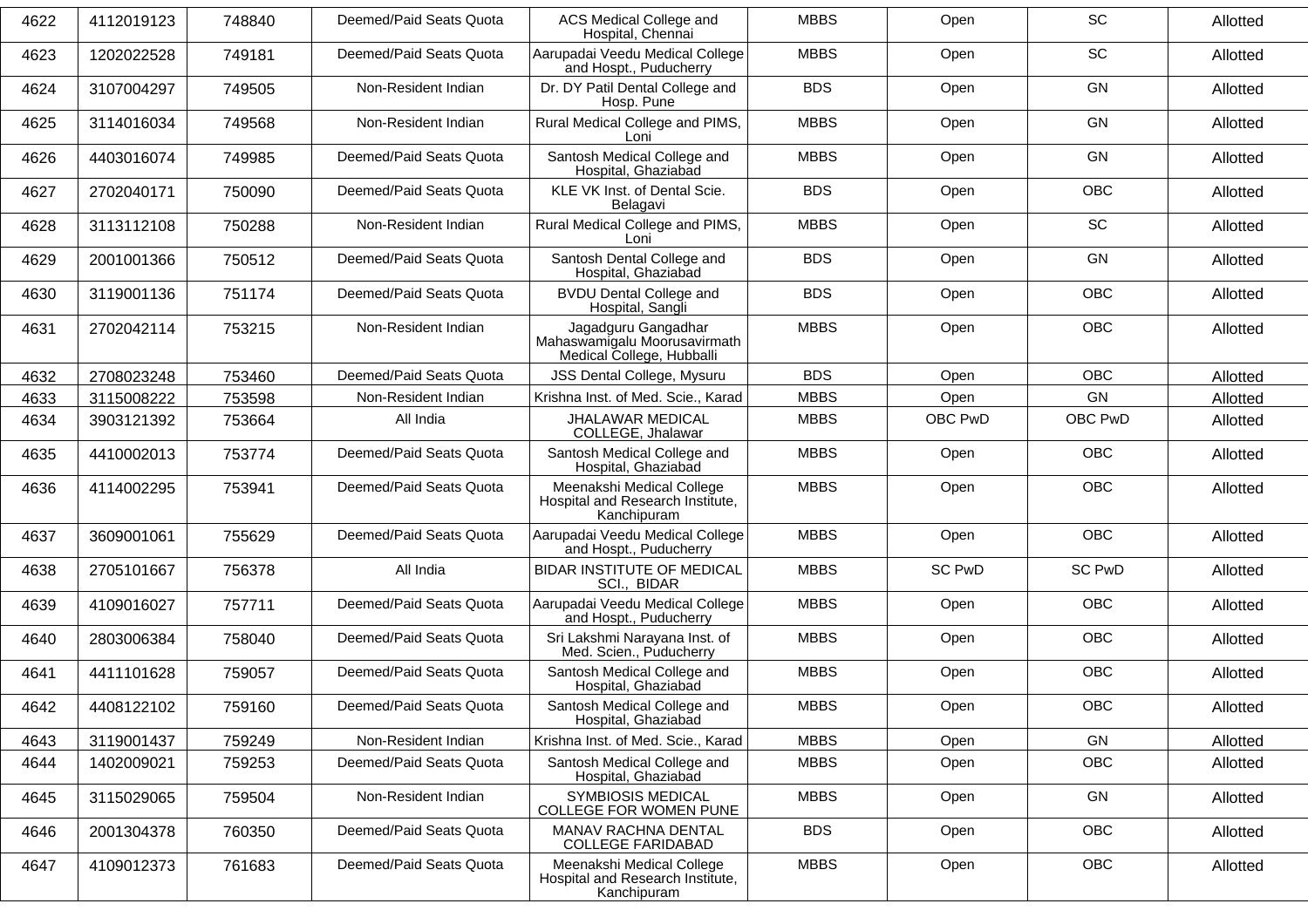| 4648 | 3601002216 | 761847 | Deemed/Paid Seats Quota | Kalinga Institute of Dental<br>Sciences, Bhubaneswar                         | <b>BDS</b>  | Open     | <b>GN</b>     | Allotted |
|------|------------|--------|-------------------------|------------------------------------------------------------------------------|-------------|----------|---------------|----------|
| 4649 | 2703030136 | 761928 | Deemed/Paid Seats Quota | Aarupadai Veedu Medical College<br>and Hospt., Puducherry                    | <b>MBBS</b> | Open     | <b>OBC</b>    | Allotted |
| 4650 | 4201024171 | 762445 | All India               | <b>Government Medical College</b><br>Suryapet                                | <b>MBBS</b> | Open PwD | OBC PwD       | Allotted |
| 4651 | 4101005345 | 762946 | Deemed/Paid Seats Quota | ACS Medical College and<br>Hospital, Chennai                                 | <b>MBBS</b> | Open     | <b>GN</b>     | Allotted |
| 4652 | 2001101525 | 763000 | Deemed/Paid Seats Quota | Santosh Medical College and<br>Hospital, Ghaziabad                           | <b>MBBS</b> | Open     | <b>GN</b>     | Allotted |
| 4653 | 4101009026 | 763268 | Deemed/Paid Seats Quota | Sree Balaji Medical College and<br>Hospital, Chennai                         | <b>MBBS</b> | Open     | SC            | Allotted |
| 4654 | 4101108426 | 763534 | Deemed/Paid Seats Quota | ACS Medical College and<br>Hospital, Chennai                                 | <b>MBBS</b> | Open     | <b>GN</b>     | Allotted |
| 4655 | 1204019001 | 763663 | Deemed/Paid Seats Quota | SRM Katt. Dental College and<br>Hospt. Chennai                               | <b>BDS</b>  | Open     | <b>OBC</b>    | Allotted |
| 4656 | 3607003151 | 763670 | Non-Resident Indian     | Institute of Medical Sciences and<br>SUM Host., Bhubaneswar                  | <b>MBBS</b> | Open     | OBC           | Allotted |
| 4657 | 4301005075 | 763689 | Deemed/Paid Seats Quota | Amrita School of Dentistry, Kochi                                            | <b>BDS</b>  | Open     | <b>ST</b>     | Allotted |
| 4658 | 4102001906 | 764255 | Deemed/Paid Seats Quota | Meenakshi Medical College<br>Hospital and Research Institute,<br>Kanchipuram | <b>MBBS</b> | Open     | <b>GN</b>     | Allotted |
| 4659 | 2702005105 | 764378 | Deemed/Paid Seats Quota | Shri Sathya Sai Medical College<br>and RI, Chennai                           | <b>MBBS</b> | Open     | <b>OBC</b>    | Allotted |
| 4660 | 3112015010 | 764513 | Non-Resident Indian     | MGM Medical College,<br>Aurangabad                                           | <b>MBBS</b> | Open     | OBC           | Allotted |
| 4661 | 4114002655 | 764589 | Deemed/Paid Seats Quota | Meenakshi Medical College<br>Hospital and Research Institute,<br>Kanchipuram | <b>MBBS</b> | Open     | <b>SC</b>     | Allotted |
| 4662 | 1502201305 | 764612 | Deemed/Paid Seats Quota | Aarupadai Veedu Medical College<br>and Hospt., Puducherry                    | <b>MBBS</b> | Open     | <b>GN</b>     | Allotted |
| 4663 | 4602003468 | 764894 | Deemed/Paid Seats Quota | Shri Sathya Sai Medical College<br>and RI, Chennai                           | <b>MBBS</b> | Open     | SC            | Allotted |
| 4664 | 4109005087 | 765138 | Deemed/Paid Seats Quota | Thaimoogambigai Dental College<br>and Hsopt. Chennai                         | <b>BDS</b>  | Open     | <b>OBC</b>    | Allotted |
| 4665 | 4502003155 | 765278 | Deemed/Paid Seats Quota | MM College of Dental Scie. and<br>Res., Mullana                              | <b>BDS</b>  | Open     | <b>GN</b>     | Allotted |
| 4666 | 2304001031 | 765640 | All India               | GOVT.MEDICAL COLLEGE,<br><b>KOTA</b>                                         | <b>MBBS</b> | Open PwD | <b>GN PwD</b> | Allotted |
| 4667 | 1205008411 | 765762 | All India               | Siddartha Medical College,<br>Vijayawada                                     | <b>MBBS</b> | Open PwD | OBC PwD       | Allotted |
| 4668 | 4103002180 | 766686 | Deemed/Paid Seats Quota | Meenakshi Medical College<br>Hospital and Research Institute,<br>Kanchipuram | <b>MBBS</b> | Open     | OBC           | Allotted |
| 4669 | 4414004406 | 767003 | All India               | <b>Government Medical College</b><br>Hamirpur                                | <b>MBBS</b> | OBC PwD  | OBC PwD       | Allotted |
| 4670 | 1205029095 | 767067 | Deemed/Paid Seats Quota | Meenakshi Medical College<br>Hospital and Research Institute,<br>Kanchipuram | <b>MBBS</b> | Open     | <b>OBC</b>    | Allotted |
| 4671 | 4501002342 | 767185 | Deemed/Paid Seats Quota | Santosh Medical College and<br>Hospital, Ghaziabad                           | <b>MBBS</b> | Open     | GN            | Allotted |
| 4672 | 4105002317 | 767345 | Deemed/Paid Seats Quota | Meenakshi Medical College<br>Hospital and Research Institute,<br>Kanchipuram | <b>MBBS</b> | Open     | OBC           | Allotted |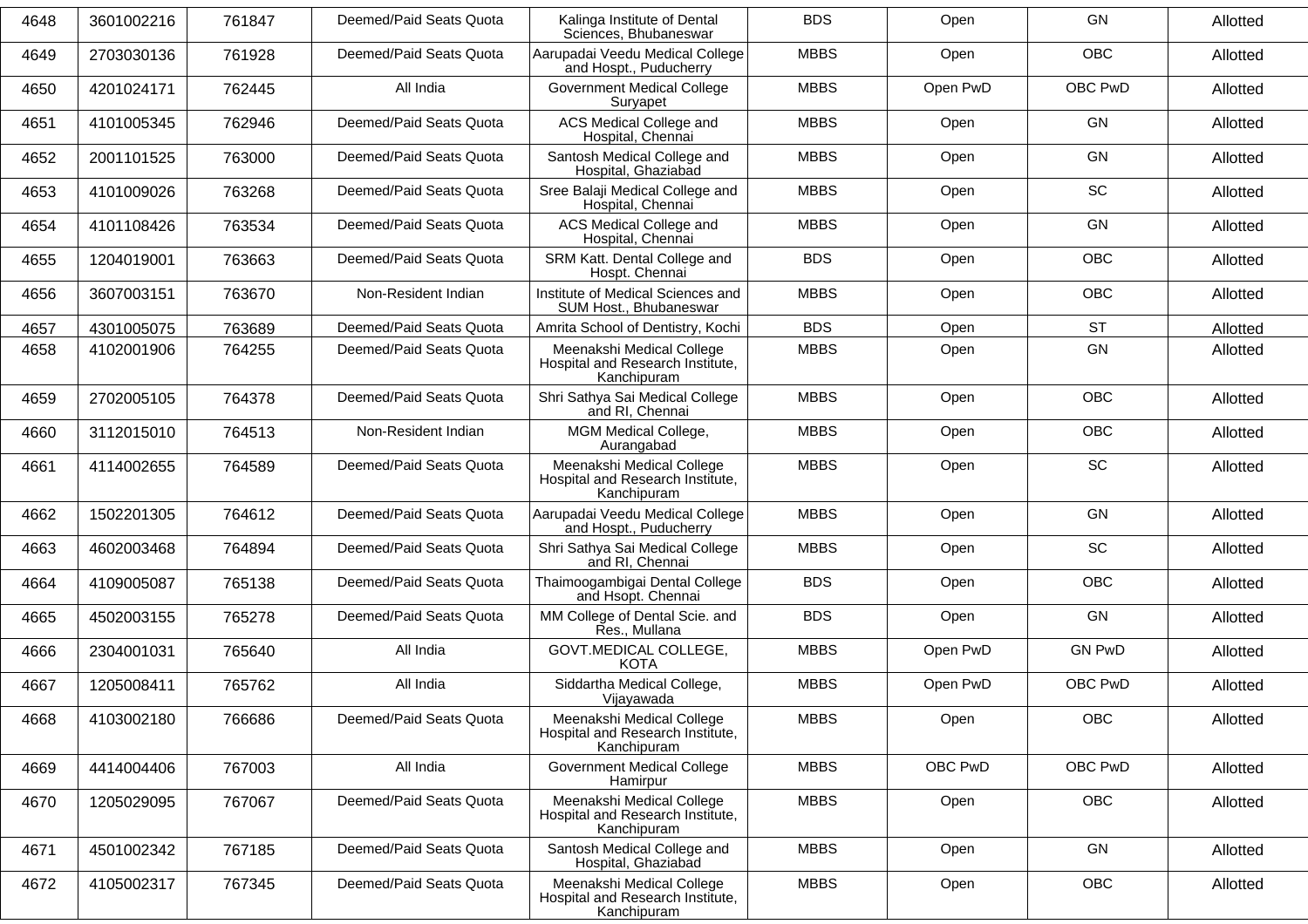| 4673 | 4109013133 | 767479 | Deemed/Paid Seats Quota | <b>BHAARATH MEDICAL</b><br><b>COLLEGE AND HOSPITAL</b>                       | <b>MBBS</b> | Open     | OBC           | Allotted |
|------|------------|--------|-------------------------|------------------------------------------------------------------------------|-------------|----------|---------------|----------|
| 4674 | 3003120054 | 767656 | Deemed/Paid Seats Quota | Santosh Medical College and<br>Hospital, Ghaziabad                           | <b>MBBS</b> | Open     | <b>OBC</b>    | Allotted |
| 4675 | 4410006063 | 768203 | Deemed/Paid Seats Quota | Santosh Medical College and<br>Hospital, Ghaziabad                           | <b>MBBS</b> | Open     | <b>GN</b>     | Allotted |
| 4676 | 3104106276 | 768256 | Deemed/Paid Seats Quota | Aarupadai Veedu Medical College<br>and Hospt., Puducherry                    | <b>MBBS</b> | Open     | <b>GN</b>     | Allotted |
| 4677 | 4114010291 | 768823 | Deemed/Paid Seats Quota | ACS Medical College and<br>Hospital, Chennai                                 | <b>MBBS</b> | Open     | <b>OBC</b>    | Allotted |
| 4678 | 2703009097 | 769135 | Deemed/Paid Seats Quota | Sri Siddhartha DentalCollege,<br>Tumkur                                      | <b>BDS</b>  | Open     | OBC           | Allotted |
| 4679 | 4102002049 | 769557 | Deemed/Paid Seats Quota | SATHYABAMA UNIV. Dental<br>College and Hospt. Chennai                        | <b>BDS</b>  | Open     | SC            | Allotted |
| 4680 | 3111126033 | 769957 | Deemed/Paid Seats Quota | Sharad Pawar Dental College and<br>Hospital, Wardha                          | <b>BDS</b>  | Open     | <b>OBC</b>    | Allotted |
| 4681 | 1504002512 | 770310 | Deemed/Paid Seats Quota | SRM Medical College and<br>Hospital, Chennai                                 | <b>MBBS</b> | Open     | <b>OBC</b>    | Allotted |
| 4682 | 1601012098 | 770597 | Non-Resident Indian     | Rural Medical College and PIMS,<br>Loni                                      | <b>MBBS</b> | Open     | GN            | Allotted |
| 4683 | 4104001268 | 770932 | Deemed/Paid Seats Quota | Meenakshi Medical College<br>Hospital and Research Institute,<br>Kanchipuram | <b>MBBS</b> | Open     | <b>OBC</b>    | Allotted |
| 4684 | 4404007467 | 770969 | Deemed/Paid Seats Quota | Santosh Medical College and<br>Hospital, Ghaziabad                           | <b>MBBS</b> | Open     | <b>OBC</b>    | Allotted |
| 4685 | 4107002523 | 771572 | Deemed/Paid Seats Quota | Chettinad Hos. and Res. Inst.,<br>Kancheepuram                               | <b>MBBS</b> | Open     | OBC           | Allotted |
| 4686 | 4403014294 | 772046 | All India               | Phulo Jhano Medical College,<br>Dumka                                        | <b>MBBS</b> | OBC PwD  | OBC PwD       | Allotted |
| 4687 | 3111108057 | 773436 | Deemed/Paid Seats Quota | Sharad Pawar Dental College and<br>Hospital, Wardha                          | <b>BDS</b>  | Open     | <b>OBC</b>    | Allotted |
| 4688 | 3113112040 | 777996 | Deemed/Paid Seats Quota | Rural Dental College, Loni                                                   | <b>BDS</b>  | Open     | <b>OBC</b>    | Allotted |
| 4689 | 3605004018 | 778294 | All India               | V.S.S. MEDICAL COLLEGE,<br><b>BURLA</b>                                      | <b>MBBS</b> | Open PwD | <b>GN PwD</b> | Allotted |
| 4690 | 4401002649 | 779089 | Deemed/Paid Seats Quota | SRI LALITHAMBIGAI MEDICAL<br><b>COLLEGE &amp; HOSPITAL</b>                   | <b>MBBS</b> | Open     | OBC           | Allotted |
| 4691 | 4101014283 | 779799 | Deemed/Paid Seats Quota | Meenakshi Medical College<br>Hospital and Research Institute,<br>Kanchipuram | <b>MBBS</b> | Open     | <b>OBC</b>    | Allotted |
| 4692 | 3610001036 | 780603 | Deemed/Paid Seats Quota | Kalinga Institute of Dental<br>Sciences, Bhubaneswar                         | <b>BDS</b>  | Open     | <b>ST</b>     | Allotted |
| 4693 | 3116005323 | 782247 | Non-Resident Indian     | Krishna Inst. of Med. Scie., Karad                                           | <b>MBBS</b> | Open     | OBC           | Allotted |
| 4694 | 4115001418 | 783340 | Deemed/Paid Seats Quota | SRI LALITHAMBIGAI MEDICAL<br><b>COLLEGE &amp; HOSPITAL</b>                   | <b>MBBS</b> | Open     | SC            | Allotted |
| 4695 | 3115003065 | 783781 | Deemed/Paid Seats Quota | Rural Dental College, Loni                                                   | <b>BDS</b>  | Open     | OBC           | Allotted |
| 4696 | 4101005469 | 785157 | Deemed/Paid Seats Quota | Sree Balaji Medical College and<br>Hospital, Chennai                         | <b>MBBS</b> | Open     | <b>OBC</b>    | Allotted |
| 4697 | 4106004641 | 785294 | Deemed/Paid Seats Quota | <b>BHAARATH MEDICAL</b><br>COLLEGE AND HOSPITAL                              | <b>MBBS</b> | Open     | OBC           | Allotted |
| 4698 | 3701006317 | 786252 | Deemed/Paid Seats Quota | Aarupadai Veedu Medical College<br>and Hospt., Puducherry                    | <b>MBBS</b> | Open     | SC            | Allotted |
| 4699 | 4114003895 | 786270 | Deemed/Paid Seats Quota | Aarupadai Veedu Medical College<br>and Hospt., Puducherry                    | <b>MBBS</b> | Open     | OBC           | Allotted |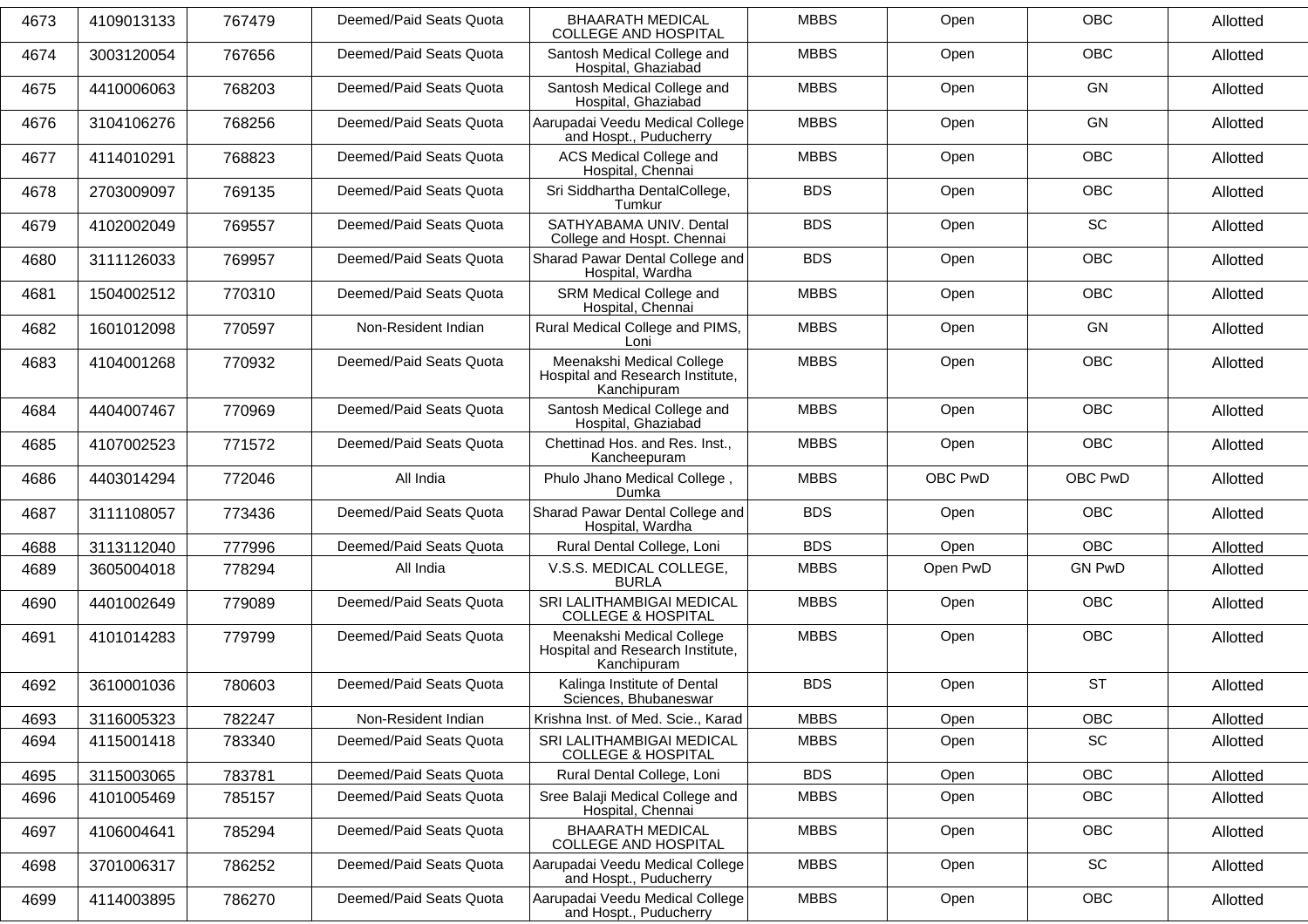| 4700 | 4101010050 | 787295 | Deemed/Paid Seats Quota | <b>BHAARATH MEDICAL</b><br><b>COLLEGE AND HOSPITAL</b>                                                                                   | <b>MBBS</b> | Open     | <b>OBC</b>    | Allotted |
|------|------------|--------|-------------------------|------------------------------------------------------------------------------------------------------------------------------------------|-------------|----------|---------------|----------|
| 4701 | 3604012447 | 787644 | Deemed/Paid Seats Quota | Aarupadai Veedu Medical College<br>and Hospt., Puducherry                                                                                | <b>MBBS</b> | Open     | SC            | Allotted |
| 4702 | 4114005160 | 789163 | Deemed/Paid Seats Quota | Meenakshi Medical College<br>Hospital and Research Institute,<br>Kanchipuram                                                             | <b>MBBS</b> | Open     | <b>OBC</b>    | Allotted |
| 4703 | 4113005393 | 789885 | Deemed/Paid Seats Quota | Meenakshi Medical College<br>Hospital and Research Institute,<br>Kanchipuram                                                             | <b>MBBS</b> | Open     | <b>SC</b>     | Allotted |
| 4704 | 1502221190 | 790309 | All India               | Government Medical College,<br>Krishnagiri                                                                                               | <b>MBBS</b> | Open PwD | OBC PwD       | Allotted |
| 4705 | 4408107172 | 790649 | Deemed/Paid Seats Quota | ACS Medical College and<br>Hospital, Chennai                                                                                             | <b>MBBS</b> | Open     | SC            | Allotted |
| 4706 | 4114010151 | 790807 | Deemed/Paid Seats Quota | Meenakshi Medical College<br>Hospital and Research Institute,<br>Kanchipuram                                                             | <b>MBBS</b> | Open     | <b>OBC</b>    | Allotted |
| 4707 | 4409019242 | 790866 | All India               | SHEIKH BHIKHARI MEDICAL<br><b>COLLEGE &amp; HOSPITAL,</b><br>HAZARIBAG (Formerly called<br>as- Hazaribagh Medical College,<br>Hazaribag) | <b>MBBS</b> | Open PwD | <b>GN PwD</b> | Allotted |
| 4708 | 4109014469 | 791232 | Deemed/Paid Seats Quota | ACS Medical College and<br>Hospital, Chennai                                                                                             | <b>MBBS</b> | Open     | <b>OBC</b>    | Allotted |
| 4709 | 4114008372 | 792272 | Deemed/Paid Seats Quota | Meenakshi Medical College<br>Hospital and Research Institute,<br>Kanchipuram                                                             | <b>MBBS</b> | Open     | <b>SC</b>     | Allotted |
| 4710 | 4107001776 | 792608 | Deemed/Paid Seats Quota | Aarupadai Veedu Medical College<br>and Hospt., Puducherry                                                                                | <b>MBBS</b> | Open     | <b>OBC</b>    | Allotted |
| 4711 | 4114009350 | 793006 | Deemed/Paid Seats Quota | Meenakshi Medical College<br>Hospital and Research Institute,<br>Kanchipuram                                                             | <b>MBBS</b> | Open     | <b>OBC</b>    | Allotted |
| 4712 | 4101011336 | 793397 | Deemed/Paid Seats Quota | Sri Lakshmi Narayana Inst. of<br>Med. Scien., Puducherry                                                                                 | <b>MBBS</b> | Open     | <b>OBC</b>    | Allotted |
| 4713 | 1402015183 | 793437 | Deemed/Paid Seats Quota | JSS Dental College, Mysuru                                                                                                               | <b>BDS</b>  | Open     | <b>OBC</b>    | Allotted |
| 4714 | 4117001393 | 793812 | Deemed/Paid Seats Quota | Aarupadai Veedu Medical College<br>and Hospt., Puducherry                                                                                | <b>MBBS</b> | Open     | OBC           | Allotted |
| 4715 | 4113002434 | 793988 | Deemed/Paid Seats Quota | Meenakshi Medical College<br>Hospital and Research Institute,<br>Kanchipuram                                                             | <b>MBBS</b> | Open     | <b>OBC</b>    | Allotted |
| 4716 | 3114013233 | 795281 | Deemed/Paid Seats Quota | Dr. DY Patil Dental College and<br>Hosp. Navi Mumbai                                                                                     | <b>BDS</b>  | Open     | OBC           | Allotted |
| 4717 | 4101001421 | 795365 | Deemed/Paid Seats Quota | Thaimoogambigai Dental College<br>and Hsopt. Chennai                                                                                     | <b>BDS</b>  | Open     | OBC           | Allotted |
| 4718 | 4116003249 | 796088 | Deemed/Paid Seats Quota | Meenakshi Medical College<br>Hospital and Research Institute,<br>Kanchipuram                                                             | <b>MBBS</b> | Open     | <b>OBC</b>    | Allotted |
| 4719 | 3615001197 | 798252 | Deemed/Paid Seats Quota | Kalinga Institute of Dental<br>Sciences, Bhubaneswar                                                                                     | <b>BDS</b>  | Open     | <b>ST</b>     | Allotted |
| 4720 | 4101008130 | 799195 | Deemed/Paid Seats Quota | Chettinad Hos. and Res. Inst.,<br>Kancheepuram                                                                                           | <b>MBBS</b> | Open     | OBC           | Allotted |
| 4721 | 4106001155 | 799287 | Deemed/Paid Seats Quota | Meenakshi Medical College<br>Hospital and Research Institute,<br>Kanchipuram                                                             | <b>MBBS</b> | Open     | <b>OBC</b>    | Allotted |
|      |            |        |                         |                                                                                                                                          |             |          |               |          |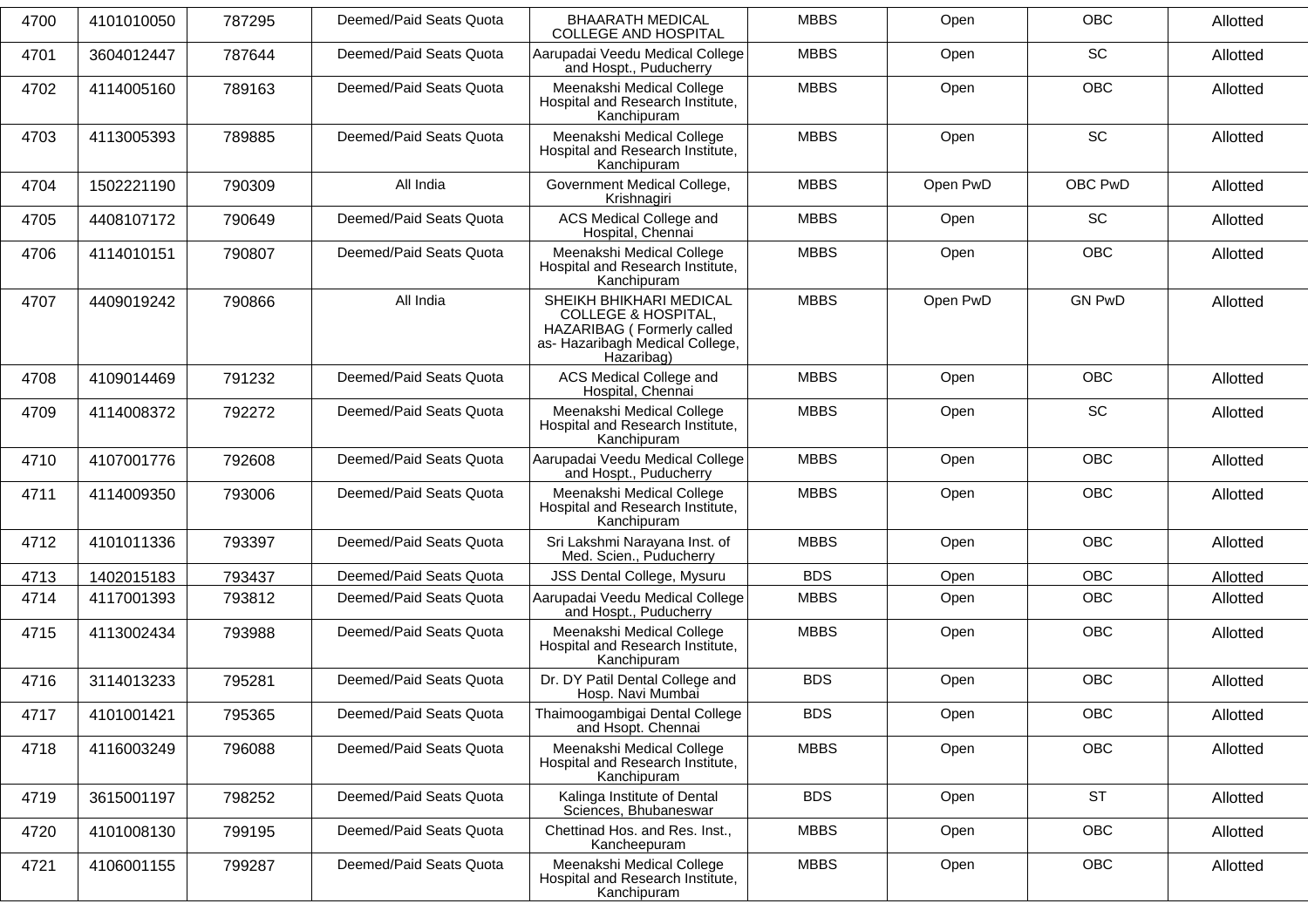| 4722 | 4109006757 | 799931 | Deemed/Paid Seats Quota | Aarupadai Veedu Medical College<br>and Hospt., Puducherry                    | <b>MBBS</b> | Open     | <b>OBC</b>    | Allotted |
|------|------------|--------|-------------------------|------------------------------------------------------------------------------|-------------|----------|---------------|----------|
| 4723 | 4109014430 | 800461 | Deemed/Paid Seats Quota | VMS Dental College, Salem                                                    | <b>BDS</b>  | Open     | <b>OBC</b>    | Allotted |
| 4724 | 3604007616 | 801580 | Deemed/Paid Seats Quota | Sri Lakshmi Narayana Inst. of<br>Med. Scien., Puducherry                     | <b>MBBS</b> | Open     | OBC           | Allotted |
| 4725 | 4109003896 | 801722 | Deemed/Paid Seats Quota | Sri Lakshmi Narayana Inst. of<br>Med. Scien., Puducherry                     | <b>MBBS</b> | Open     | <b>SC</b>     | Allotted |
| 4726 | 2811020243 | 802088 | All India               | Government Medical College,<br>ESIC, Kollam                                  | <b>MBBS</b> | Open PwD | OBC PwD       | Allotted |
| 4727 | 4407017011 | 802098 | All India               | Govt Medical College Barmer<br>Rajasthan                                     | <b>MBBS</b> | OBC PwD  | OBC PwD       | Allotted |
| 4728 | 4109008484 | 802356 | Deemed/Paid Seats Quota | Aarupadai Veedu Medical College<br>and Hospt., Puducherry                    | <b>MBBS</b> | Open     | <b>OBC</b>    | Allotted |
| 4729 | 4101008202 | 802978 | Deemed/Paid Seats Quota | <b>ACS Medical College and</b><br>Hospital, Chennai                          | <b>MBBS</b> | Open     | <b>OBC</b>    | Allotted |
| 4730 | 4411105040 | 804936 | All India               | <b>GOVERMENT MEDICAL</b><br><b>COLLEGE NANDURBAR</b><br>MAHARARASTRA         | <b>MBBS</b> | Open PwD | OBC PwD       | Allotted |
| 4731 | 4112007432 | 805572 | Deemed/Paid Seats Quota | SRM Medical College and<br>Hospital, Chennai                                 | <b>MBBS</b> | Open     | <b>OBC</b>    | Allotted |
| 4732 | 4109004245 | 807777 | Deemed/Paid Seats Quota | Meenakshi Medical College<br>Hospital and Research Institute.<br>Kanchipuram | <b>MBBS</b> | Open     | <b>OBC</b>    | Allotted |
| 4733 | 1502122081 | 808334 | All India               | Rajiv Gandhi Institute Medical<br>Sce of Adilabad                            | <b>MBBS</b> | Open PwD | <b>GN PwD</b> | Allotted |
| 4734 | 4101006192 | 808484 | Deemed/Paid Seats Quota | SRI LALITHAMBIGAI MEDICAL<br><b>COLLEGE &amp; HOSPITAL</b>                   | <b>MBBS</b> | Open     | SC            | Allotted |
| 4735 | 4104001796 | 809119 | Deemed/Paid Seats Quota | ACS Medical College and<br>Hospital, Chennai                                 | <b>MBBS</b> | Open     | OBC           | Allotted |
| 4736 | 2702015345 | 810760 | Non-Resident Indian     | SDU Medical College, Kolar                                                   | <b>MBBS</b> | Open     | OBC           | Allotted |
| 4737 | 3701012461 | 811092 | Deemed/Paid Seats Quota | Sri Lakshmi Narayana Inst. of<br>Med. Scien., Puducherry                     | <b>MBBS</b> | Open     | OBC           | Allotted |
| 4738 | 4116003204 | 811859 | Deemed/Paid Seats Quota | Aarupadai Veedu Medical College<br>and Hospt., Puducherry                    | <b>MBBS</b> | Open     | OBC           | Allotted |
| 4739 | 4113001040 | 812170 | Deemed/Paid Seats Quota | Mahatma Gandhi Medical<br>College, Pondicherry                               | <b>MBBS</b> | Open     | <b>OBC</b>    | Allotted |
| 4740 | 3603004281 | 812661 | Non-Resident Indian     | Institute of Medical Sciences and<br>SUM Host., Bhubaneswar                  | <b>MBBS</b> | Open     | SC            | Allotted |
| 4741 | 4113008015 | 814183 | Deemed/Paid Seats Quota | SRM Katt. Dental College and<br>Hospt. Chennai                               | <b>BDS</b>  | Open     | <b>SC</b>     | Allotted |
| 4742 | 2811004042 | 814390 | Deemed/Paid Seats Quota | Mahatma Gandhi Medical<br>College, Pondicherry                               | <b>MBBS</b> | Open     | OBC           | Allotted |
| 4743 | 4107002401 | 814878 | Deemed/Paid Seats Quota | ACS Medical College and<br>Hospital, Chennai                                 | <b>MBBS</b> | Open     | <b>OBC</b>    | Allotted |
| 4744 | 3701011202 | 816157 | Deemed/Paid Seats Quota | Aarupadai Veedu Medical College<br>and Hospt., Puducherry                    | <b>MBBS</b> | Open     | <b>OBC</b>    | Allotted |
| 4745 | 4117002134 | 816741 | Deemed/Paid Seats Quota | <b>BHAARATH MEDICAL</b><br>COLLEGE AND HOSPITAL                              | <b>MBBS</b> | Open     | <b>OBC</b>    | Allotted |
| 4746 | 4108005159 | 816841 | Deemed/Paid Seats Quota | ACS Medical College and<br>Hospital, Chennai                                 | <b>MBBS</b> | Open     | <b>OBC</b>    | Allotted |
| 4747 | 2707002300 | 817068 | All India               | Govt Medical College Ratlam                                                  | <b>MBBS</b> | Open PwD | OBC PwD       | Allotted |
| 4748 | 4101115232 | 817750 | Deemed/Paid Seats Quota | Chettinad Hos. and Res. Inst.,<br>Kancheepuram                               | <b>MBBS</b> | Open     | OBC           | Allotted |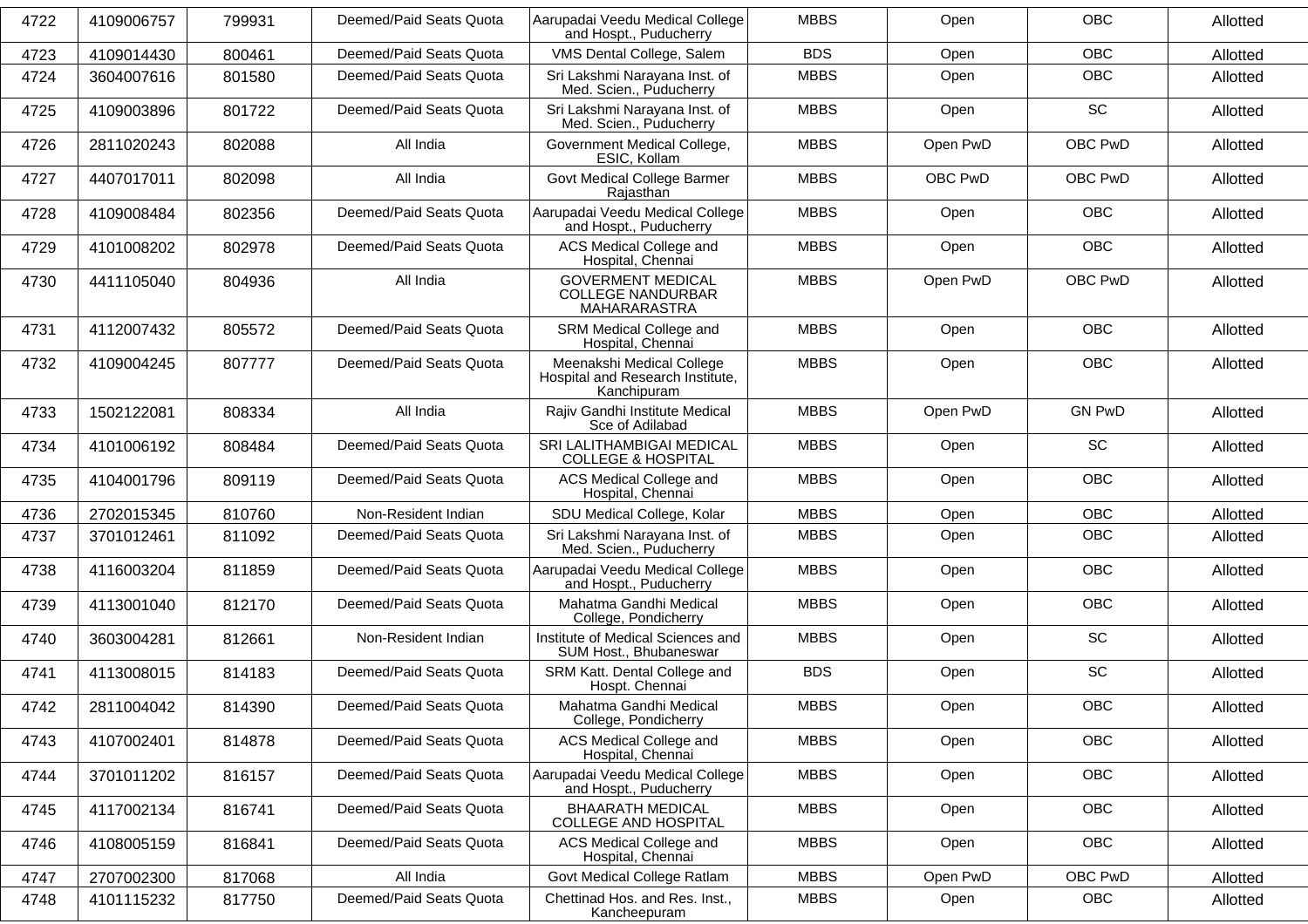| 4749 | 4109002699 | 818529 | Deemed/Paid Seats Quota | Aarupadai Veedu Medical College<br>and Hospt., Puducherry                        | <b>MBBS</b> | Open     | <b>OBC</b>    | Allotted |
|------|------------|--------|-------------------------|----------------------------------------------------------------------------------|-------------|----------|---------------|----------|
| 4750 | 4106012148 | 819135 | Deemed/Paid Seats Quota | SRM Katt. Dental College and<br>Hospt. Chennai                                   | <b>BDS</b>  | Open     | OBC           | Allotted |
| 4751 | 2702002878 | 819605 | Non-Resident Indian     | SDU Medical College, Kolar                                                       | <b>MBBS</b> | Open     | <b>OBC</b>    | Allotted |
| 4752 | 3605002438 | 820829 | Deemed/Paid Seats Quota | Sri Lakshmi Narayana Inst. of<br>Med. Scien., Puducherry                         | <b>MBBS</b> | Open     | OBC           | Allotted |
| 4753 | 4112006020 | 821331 | Deemed/Paid Seats Quota | Aarupadai Veedu Medical College<br>and Hospt., Puducherry                        | <b>MBBS</b> | Open     | <b>OBC</b>    | Allotted |
| 4754 | 4117003269 | 821342 | Deemed/Paid Seats Quota | Meenakshi Medical College<br>Hospital and Research Institute,<br>Kanchipuram     | <b>MBBS</b> | Open     | SC            | Allotted |
| 4755 | 2208006081 | 821864 | All India               | Govt. Medical College, Khandwa                                                   | <b>MBBS</b> | Open PwD | <b>GN PwD</b> | Allotted |
| 4756 | 4106001819 | 822684 | Deemed/Paid Seats Quota | Aarupadai Veedu Medical College<br>and Hospt., Puducherry                        | <b>MBBS</b> | Open     | <b>OBC</b>    | Allotted |
| 4757 | 2704012080 | 822746 | All India               | <b>GOVERNMENT MEDICAL</b><br>COLLEGE, MIRAJ                                      | <b>MBBS</b> | OBC PwD  | OBC PwD       | Allotted |
| 4758 | 3116008284 | 823824 | Deemed/Paid Seats Quota | <b>BVDU Dental College and</b><br>Hospital, Sangli                               | <b>BDS</b>  | Open     | OBC           | Allotted |
| 4759 | 4101115136 | 824228 | Deemed/Paid Seats Quota | SRM Medical College and<br>Hospital, Chennai                                     | <b>MBBS</b> | Open     | <b>OBC</b>    | Allotted |
| 4760 | 4106005332 | 824520 | Deemed/Paid Seats Quota | Meenakshi Medical College<br>Hospital and Research Institute,<br>Kanchipuram     | <b>MBBS</b> | Open     | <b>OBC</b>    | Allotted |
| 4761 | 4101109390 | 825677 | Deemed/Paid Seats Quota | <b>BHAARATH MEDICAL</b><br><b>COLLEGE AND HOSPITAL</b>                           | <b>MBBS</b> | Open     | <b>OBC</b>    | Allotted |
| 4762 | 4101006257 | 826055 | Deemed/Paid Seats Quota | Sree Balaji Dental College and<br>Hospital, Chennai                              | <b>BDS</b>  | Open     | SC            | Allotted |
| 4763 | 4108004172 | 826665 | Deemed/Paid Seats Quota | Mahatma Gandhi Medical<br>College, Pondicherry                                   | <b>MBBS</b> | Open     | <b>OBC</b>    | Allotted |
| 4764 | 4101002211 | 827161 | Deemed/Paid Seats Quota | ACS Medical College and<br>Hospital, Chennai                                     | <b>MBBS</b> | Open     | <b>OBC</b>    | Allotted |
| 4765 | 2706011110 | 827829 | Non-Resident Indian     | Jagadguru Gangadhar<br>Mahaswamigalu Moorusavirmath<br>Medical College, Hubballi | <b>MBBS</b> | Open     | <b>ST</b>     | Allotted |
| 4766 | 4107003220 | 828228 | Deemed/Paid Seats Quota | Mahatma Gandhi Medical<br>College, Pondicherry                                   | <b>MBBS</b> | Open     | SC            | Allotted |
| 4767 | 3701005363 | 828617 | Deemed/Paid Seats Quota | Chettinad Hos. and Res. Inst.,<br>Kancheepuram                                   | <b>MBBS</b> | Open     | OBC           | Allotted |
| 4768 | 2209009053 | 829006 | Deemed/Paid Seats Quota | K M Shah Dental Collegel,<br>SumanDeep Vidyapeeth                                | <b>BDS</b>  | Open     | <b>OBC</b>    | Allotted |
| 4769 | 2101008062 | 829049 | Deemed/Paid Seats Quota | SRI LALITHAMBIGAI MEDICAL<br><b>COLLEGE &amp; HOSPITAL</b>                       | <b>MBBS</b> | Open     | OBC           | Allotted |
| 4770 | 1505005357 | 830323 | All India               | Rajarshee Chhatrapati Shahu<br>Maharaj Government Medical<br>College Kolhapur    | <b>MBBS</b> | Open PwD | OBC PwD       | Allotted |
| 4771 | 4101109441 | 831841 | Deemed/Paid Seats Quota | Thaimoogambigai Dental College<br>and Hsopt. Chennai                             | <b>BDS</b>  | Open     | <b>OBC</b>    | Allotted |
| 4772 | 4112006241 | 832325 | Deemed/Paid Seats Quota | SRM Katt. Dental College and<br>Hospt. Chennai                                   | <b>BDS</b>  | Open     | OBC           | Allotted |
| 4773 | 4110002107 | 832759 | Deemed/Paid Seats Quota | Mahatma Gandhi Medical<br>College, Pondicherry                                   | <b>MBBS</b> | Open     | OBC           | Allotted |
|      |            |        |                         |                                                                                  |             |          |               |          |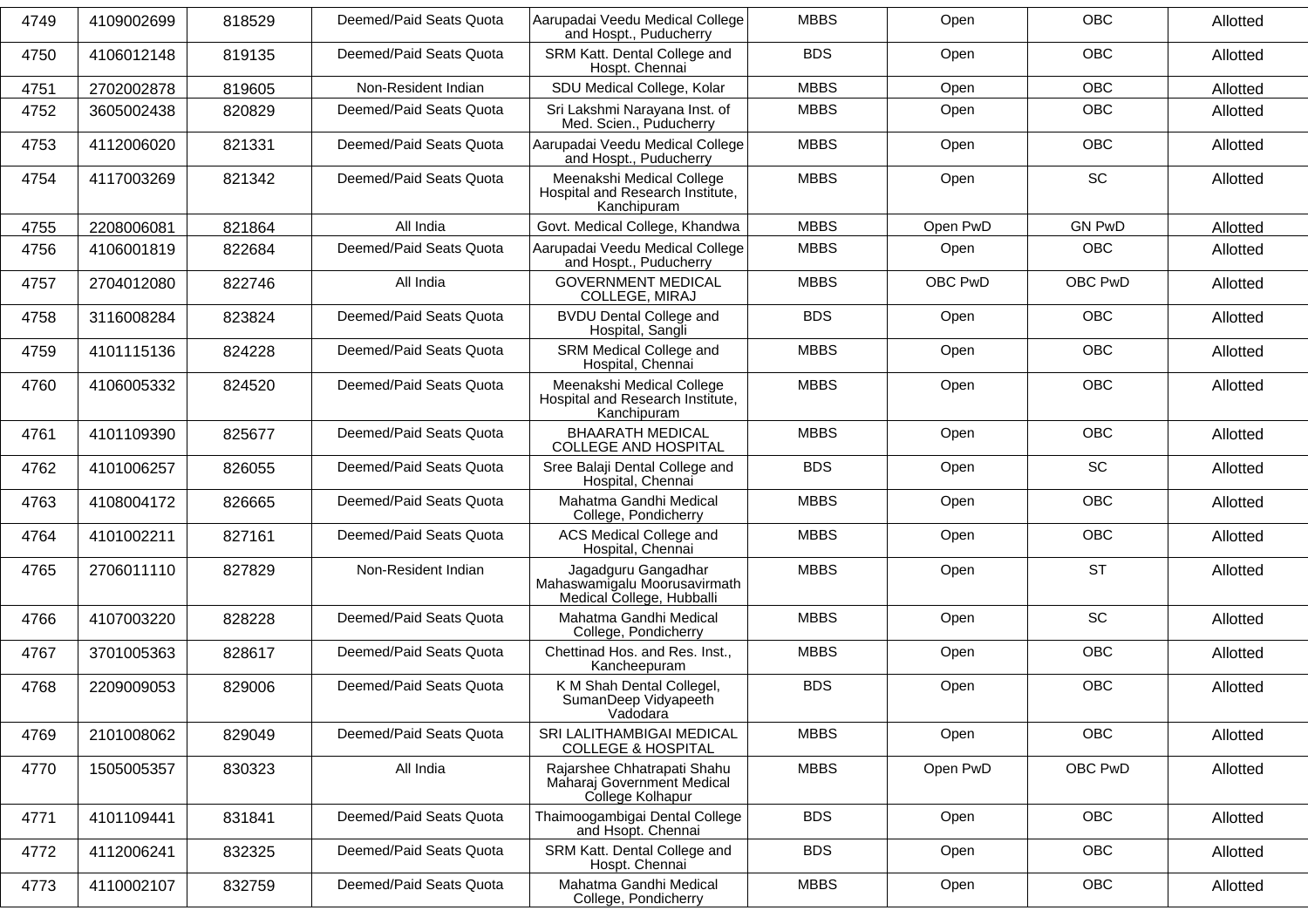| 4774 | 2001219287 | 832960 | Deemed/Paid Seats Quota | Shri Sathya Sai Medical College<br>and RI. Chennai                           | <b>MBBS</b> | Open          | SC             | Allotted |
|------|------------|--------|-------------------------|------------------------------------------------------------------------------|-------------|---------------|----------------|----------|
| 4775 | 4108004567 | 833046 | Deemed/Paid Seats Quota | ACS Medical College and<br>Hospital, Chennai                                 | <b>MBBS</b> | Open          | <b>OBC</b>     | Allotted |
| 4776 | 4106008098 | 833051 | Deemed/Paid Seats Quota | Aarupadai Veedu Medical College<br>and Hospt., Puducherry                    | <b>MBBS</b> | Open          | OBC            | Allotted |
| 4777 | 3118028164 | 835490 | Deemed/Paid Seats Quota | <b>BHAARATH MEDICAL</b><br><b>COLLEGE AND HOSPITAL</b>                       | <b>MBBS</b> | Open          | <b>OBC</b>     | Allotted |
| 4778 | 1205011132 | 835679 | All India               | Gulbarga Institute of Medical<br>Sciences, Gulbarga                          | <b>MBBS</b> | <b>SC PwD</b> | <b>SC PwD</b>  | Allotted |
| 4779 | 2001103694 | 837399 | Non-Resident Indian     | Santosh Medical College and<br>Hospital, Ghaziabad                           | <b>MBBS</b> | Open          | OBC            | Allotted |
| 4780 | 4402009405 | 837543 | Deemed/Paid Seats Quota | Sri Lakshmi Narayana Inst. of<br>Med. Scien., Puducherry                     | <b>MBBS</b> | Open          | <b>OBC</b>     | Allotted |
| 4781 | 2702008259 | 837635 | Deemed/Paid Seats Quota | Sri Lakshmi Narayana Inst. of<br>Med. Scien., Puducherry                     | <b>MBBS</b> | Open          | <b>OBC</b>     | Allotted |
| 4782 | 2702101405 | 837750 | All India               | Government Medical College,<br>Krishnagiri                                   | <b>MBBS</b> | OBC PwD       | OBC PwD        | Allotted |
| 4783 | 2604001482 | 838115 | All India               | Government Medical College,<br>Virudhunagar                                  | <b>MBBS</b> | Open PwD      | <b>EWS PwD</b> | Allotted |
| 4784 | 4101011239 | 838509 | Deemed/Paid Seats Quota | Meenakshi Medical College<br>Hospital and Research Institute,<br>Kanchipuram | <b>MBBS</b> | Open          | <b>OBC</b>     | Allotted |
| 4785 | 4114012140 | 838844 | Deemed/Paid Seats Quota | Aarupadai Veedu Medical College<br>and Hospt., Puducherry                    | <b>MBBS</b> | Open          | <b>OBC</b>     | Allotted |
| 4786 | 4110002621 | 838969 | Deemed/Paid Seats Quota | Meenakshi Medical College<br>Hospital and Research Institute,<br>Kanchipuram | <b>MBBS</b> | Open          | <b>OBC</b>     | Allotted |
| 4787 | 4502013040 | 839684 | All India               | <b>GUWAHATI MEDICAL</b><br>COLLEGE, GUWAHATI                                 | <b>MBBS</b> | OBC PwD       | OBC PwD        | Allotted |
| 4788 | 4112008046 | 840253 | Deemed/Paid Seats Quota | Aarupadai Veedu Medical College<br>and Hospt., Puducherry                    | <b>MBBS</b> | Open          | OBC            | Allotted |
| 4789 | 2806031122 | 840758 | Deemed/Paid Seats Quota | Sri Siddhartha DentalCollege,<br>Tumkur                                      | <b>BDS</b>  | Open          | <b>OBC</b>     | Allotted |
| 4790 | 3110027001 | 841879 | All India               | B.J. MEDICAL COLLEGE,<br>AHMEDABAD                                           | <b>MBBS</b> | <b>SC PwD</b> | <b>SC PwD</b>  | Allotted |
| 4791 | 4101005511 | 842084 | Deemed/Paid Seats Quota | <b>BHAARATH MEDICAL</b><br><b>COLLEGE AND HOSPITAL</b>                       | <b>MBBS</b> | Open          | OBC            | Allotted |
| 4792 | 4201002257 | 842130 | Deemed/Paid Seats Quota | Mahatma Gandhi Medical<br>College, Pondicherry                               | <b>MBBS</b> | Open          | <b>SC</b>      | Allotted |
| 4793 | 4415017107 | 842146 | All India               | Government Medical College,<br>Dindigul                                      | <b>MBBS</b> | Open PwD      | <b>GN PwD</b>  | Allotted |
| 4794 | 3105014223 | 842169 | Non-Resident Indian     | MGM Medical College,<br>Aurangabad                                           | <b>MBBS</b> | Open          | OBC            | Allotted |
| 4795 | 4101004240 | 842537 | Deemed/Paid Seats Quota | Meenakshi Medical College<br>Hospital and Research Institute,<br>Kanchipuram | <b>MBBS</b> | Open          | SC             | Allotted |
| 4796 | 4112002042 | 844300 | Deemed/Paid Seats Quota | Meenakshi Medical College<br>Hospital and Research Institute,<br>Kanchipuram | <b>MBBS</b> | Open          | OBC            | Allotted |
| 4797 | 2813005047 | 845444 | Deemed/Paid Seats Quota | Manipal College of Dental<br>Science, Mangalore                              | <b>BDS</b>  | Open          | OBC            | Allotted |
| 4798 | 4109013238 | 845920 | Deemed/Paid Seats Quota | Thaimoogambigai Dental College<br>and Hsopt. Chennai                         | <b>BDS</b>  | Open          | OBC            | Allotted |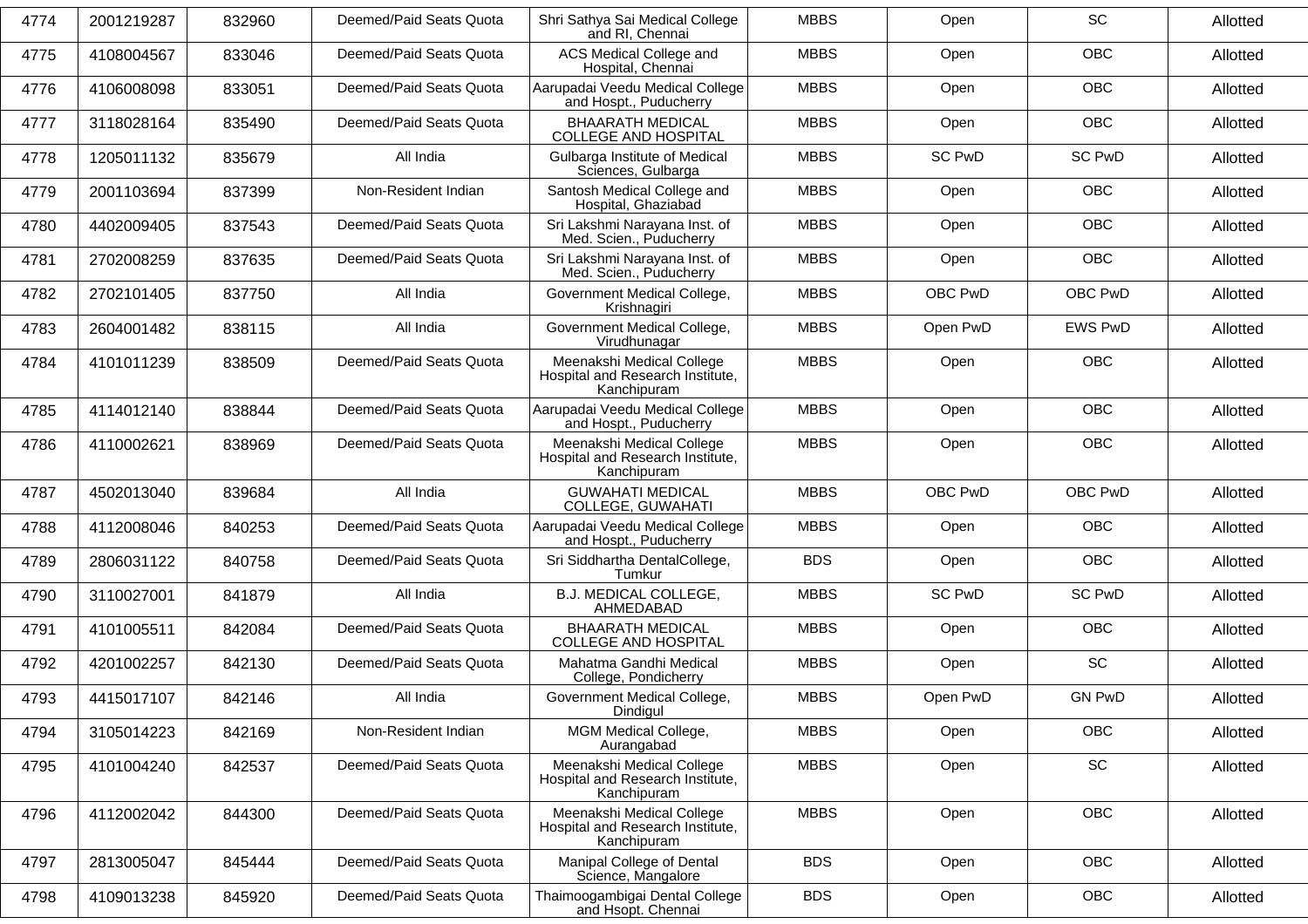| 4799 | 2812005042 | 846379 | Non-Resident Indian     | Kasturba Medical College,<br>Manipal Univ., Mangalore                         | <b>MBBS</b> | Open    | <b>OBC</b>    | Allotted |
|------|------------|--------|-------------------------|-------------------------------------------------------------------------------|-------------|---------|---------------|----------|
| 4800 | 3102025078 | 846445 | Deemed/Paid Seats Quota | Sharad Pawar Dental College and<br>Hospital, Wardha                           | <b>BDS</b>  | Open    | OBC           | Allotted |
| 4801 | 3111121053 | 847018 | Non-Resident Indian     | Rural Medical College and PIMS,<br>Loni                                       | <b>MBBS</b> | Open    | <b>OBC</b>    | Allotted |
| 4802 | 4112007237 | 847075 | Deemed/Paid Seats Quota | Sri Lakshmi Narayana Inst. of<br>Med. Scien., Puducherry                      | <b>MBBS</b> | Open    | <b>SC</b>     | Allotted |
| 4803 | 3004011327 | 848042 | Deemed/Paid Seats Quota | Sree Balaji Medical College and<br>Hospital, Chennai                          | <b>MBBS</b> | Open    | SC            | Allotted |
| 4804 | 4106013017 | 848621 | Deemed/Paid Seats Quota | Chettinad Hos. and Res. Inst.,<br>Kancheepuram                                | <b>MBBS</b> | Open    | <b>OBC</b>    | Allotted |
| 4805 | 4101109170 | 850551 | Deemed/Paid Seats Quota | SRI LALITHAMBIGAI MEDICAL<br><b>COLLEGE &amp; HOSPITAL</b>                    | <b>MBBS</b> | Open    | <b>OBC</b>    | Allotted |
| 4806 | 4110005342 | 850833 | Deemed/Paid Seats Quota | <b>BHAARATH MEDICAL</b><br><b>COLLEGE AND HOSPITAL</b>                        | <b>MBBS</b> | Open    | <b>OBC</b>    | Allotted |
| 4807 | 2604001111 | 851081 | All India               | <b>GOVERNMENT MEDICAL</b><br><b>COLLEGE, SURAT</b>                            | <b>MBBS</b> | OBC PwD | OBC PwD       | Allotted |
| 4808 | 4101012206 | 851190 | Deemed/Paid Seats Quota | Sree Balaji Medical College and<br>Hospital, Chennai                          | <b>MBBS</b> | Open    | <b>OBC</b>    | Allotted |
| 4809 | 4109001668 | 851433 | Deemed/Paid Seats Quota | ACS Medical College and<br>Hospital, Chennai                                  | <b>MBBS</b> | Open    | OBC           | Allotted |
| 4810 | 4114001467 | 852160 | Deemed/Paid Seats Quota | Sri Lakshmi Narayana Inst. of<br>Med. Scien., Puducherry                      | <b>MBBS</b> | Open    | <b>OBC</b>    | Allotted |
| 4811 | 3607005355 | 853050 | Deemed/Paid Seats Quota | Kalinga Institute of Dental<br>Sciences, Bhubaneswar                          | <b>BDS</b>  | Open    | <b>ST</b>     | Allotted |
| 4812 | 4114006338 | 854780 | Deemed/Paid Seats Quota | Sri Lakshmi Narayana Inst. of<br>Med. Scien., Puducherry                      | <b>MBBS</b> | Open    | OBC           | Allotted |
| 4813 | 4101111450 | 856138 | Deemed/Paid Seats Quota | Sree Balaji Medical College and<br>Hospital, Chennai                          | <b>MBBS</b> | Open    | <b>OBC</b>    | Allotted |
| 4814 | 3111020357 | 856346 | Deemed/Paid Seats Quota | Sharad Pawar Dental College and<br>Hospital, Wardha                           | <b>BDS</b>  | Open    | <b>ST</b>     | Allotted |
| 4815 | 3114002119 | 859146 | Deemed/Paid Seats Quota | SRI LALITHAMBIGAI MEDICAL<br><b>COLLEGE &amp; HOSPITAL</b>                    | <b>MBBS</b> | Open    | OBC           | Allotted |
| 4816 | 4106005227 | 860149 | Deemed/Paid Seats Quota | Sri Lakshmi Narayana Inst. of<br>Med. Scien., Puducherry                      | <b>MBBS</b> | Open    | SC            | Allotted |
| 4817 | 4104001429 | 863144 | Deemed/Paid Seats Quota | Meenakshi Medical College<br>Hospital and Research Institute.<br>Kanchipuram  | <b>MBBS</b> | Open    | <b>OBC</b>    | Allotted |
| 4818 | 4102006733 | 863616 | Deemed/Paid Seats Quota | Meenakshi Medical College<br>Hospital and Research Institute,<br>Kanchipuram  | <b>MBBS</b> | Open    | <b>OBC</b>    | Allotted |
| 4819 | 2001210330 | 864348 | Deemed/Paid Seats Quota | SRM Medical College and<br>Hospital, Chennai                                  | <b>MBBS</b> | Open    | <b>OBC</b>    | Allotted |
| 4820 | 3112101177 | 864555 | All India               | Rajarshee Chhatrapati Shahu<br>Maharaj Government Medical<br>College Kolhapur | <b>MBBS</b> | SC PwD  | <b>SC PwD</b> | Allotted |
| 4821 | 3107011120 | 864686 | All India               | SWAMI RAMANAND TIRTH<br>RURAL M.C, AMBAJOGAI                                  | <b>MBBS</b> | OBC PwD | OBC PwD       | Allotted |
| 4822 | 2702001843 | 865639 | Deemed/Paid Seats Quota | ACS Medical College and<br>Hospital, Chennai                                  | <b>MBBS</b> | Open    | <b>OBC</b>    | Allotted |
| 4823 | 1206013365 | 865946 | Open Seat Quota         | AIIMS, Bhubaneswar                                                            | <b>MBBS</b> | ST PwD  | ST PwD        | Allotted |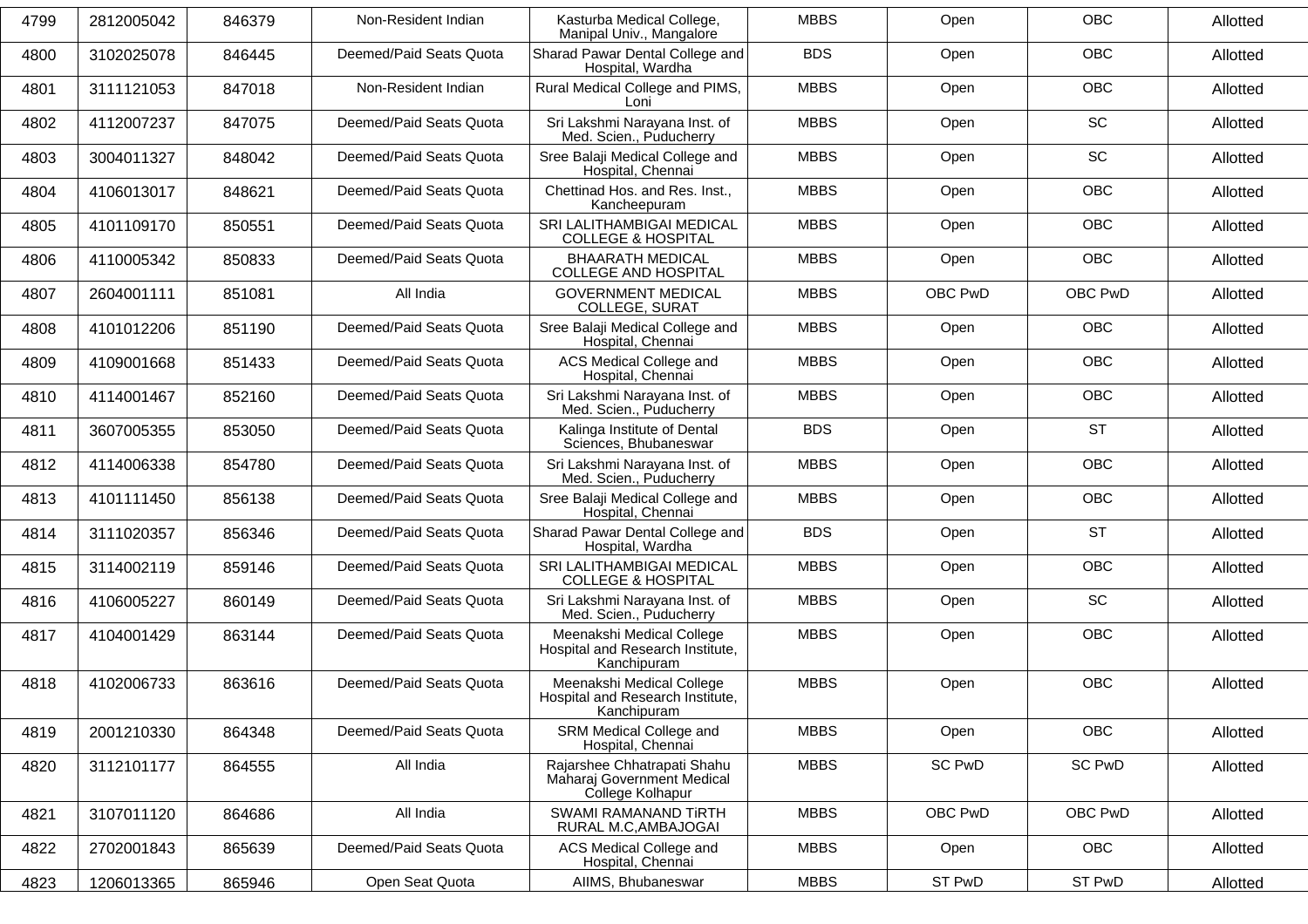| 4824 | 3701009318 | 866013 | Deemed/Paid Seats Quota | Indira Gandhi Dental College and<br>SBV, Pondycherry                         | <b>BDS</b>  | Open    | <b>OBC</b>    | Allotted |
|------|------------|--------|-------------------------|------------------------------------------------------------------------------|-------------|---------|---------------|----------|
| 4825 | 2707008008 | 866207 | Deemed/Paid Seats Quota | Yenepoya Dental College,<br>Yenepoya                                         | <b>BDS</b>  | Open    | <b>OBC</b>    | Allotted |
| 4826 | 3401001004 | 868033 | Deemed/Paid Seats Quota | Manipal College of Dental<br>Science, Mangalore                              | <b>BDS</b>  | Open    | <b>ST</b>     | Allotted |
| 4827 | 4111001193 | 868877 | Deemed/Paid Seats Quota | ACS Medical College and<br>Hospital, Chennai                                 | <b>MBBS</b> | Open    | <b>OBC</b>    | Allotted |
| 4828 | 4114011316 | 871279 | Deemed/Paid Seats Quota | Sri Lakshmi Narayana Inst. of<br>Med. Scien., Puducherry                     | <b>MBBS</b> | Open    | <b>SC</b>     | Allotted |
| 4829 | 3701007338 | 871870 | Deemed/Paid Seats Quota | Sri Lakshmi Narayana Inst. of<br>Med. Scien., Puducherry                     | <b>MBBS</b> | Open    | <b>OBC</b>    | Allotted |
| 4830 | 2603008413 | 872481 | Non-Resident Indian     | Krishna Inst. of Med. Scie., Karad                                           | <b>MBBS</b> | Open    | <b>OBC</b>    | Allotted |
| 4831 | 3104004004 | 872911 | Non-Resident Indian     | Rural Medical College and PIMS,<br>Loni                                      | <b>MBBS</b> | Open    | <b>OBC</b>    | Allotted |
| 4832 | 4106004686 | 873191 | Deemed/Paid Seats Quota | Chettinad Hos. and Res. Inst.,<br>Kancheepuram                               | <b>MBBS</b> | Open    | OBC           | Allotted |
| 4833 | 3113005193 | 873286 | Non-Resident Indian     | MGM Medical College,<br>Aurangabad                                           | <b>MBBS</b> | Open    | <b>OBC</b>    | Allotted |
| 4834 | 3111002351 | 873349 | Deemed/Paid Seats Quota | Shri Sathya Sai Medical College<br>and RI, Chennai                           | <b>MBBS</b> | Open    | OBC           | Allotted |
| 4835 | 4112001463 | 874160 | Deemed/Paid Seats Quota | Sri Lakshmi Narayana Inst. of<br>Med. Scien., Puducherry                     | <b>MBBS</b> | Open    | OBC           | Allotted |
| 4836 | 1502015324 | 874381 | Deemed/Paid Seats Quota | SRM Medical College and<br>Hospital, Chennai                                 | <b>MBBS</b> | Open    | <b>OBC</b>    | Allotted |
| 4837 | 2708003204 | 875642 | Non-Resident Indian     | <b>JSS Medical College, Mysuru</b>                                           | <b>MBBS</b> | Open    | <b>OBC</b>    | Allotted |
| 4838 | 2702113435 | 876357 | Non-Resident Indian     | SDU Medical College, Kolar                                                   | <b>MBBS</b> | Open    | <b>OBC</b>    | Allotted |
| 4839 | 4109010342 | 878147 | Deemed/Paid Seats Quota | Meenakshi Medical College<br>Hospital and Research Institute,<br>Kanchipuram | <b>MBBS</b> | Open    | OBC           | Allotted |
| 4840 | 1502307006 | 878549 | Deemed/Paid Seats Quota | ACS Medical College and<br>Hospital, Chennai                                 | <b>MBBS</b> | Open    | OBC           | Allotted |
| 4841 | 4102008391 | 880841 | Deemed/Paid Seats Quota | JSS Dental College, Mysuru                                                   | <b>BDS</b>  | Open    | <b>OBC</b>    | Allotted |
| 4842 | 4106008305 | 881257 | Deemed/Paid Seats Quota | SRM Medical College and<br>Hospital, Chennai                                 | <b>MBBS</b> | Open    | OBC           | Allotted |
| 4843 | 2812023068 | 885905 | Deemed/Paid Seats Quota | SRM Medical College and<br>Hospital, Chennai                                 | <b>MBBS</b> | Open    | <b>OBC</b>    | Allotted |
| 4844 | 4109005274 | 887144 | Deemed/Paid Seats Quota | Meenakshi Medical College<br>Hospital and Research Institute,<br>Kanchipuram | <b>MBBS</b> | Open    | OBC           | Allotted |
| 4845 | 4109010642 | 887677 | Deemed/Paid Seats Quota | Meenakshi Medical College<br>Hospital and Research Institute,<br>Kanchipuram | <b>MBBS</b> | Open    | OBC           | Allotted |
| 4846 | 3903116055 | 888055 | All India               | <b>JHALAWAR MEDICAL</b><br>COLLEGE, Jhalawar                                 | <b>MBBS</b> | SC PwD  | <b>SC PwD</b> | Allotted |
| 4847 | 4101113141 | 888372 | Deemed/Paid Seats Quota | ACS Medical College and<br>Hospital, Chennai                                 | <b>MBBS</b> | Open    | <b>OBC</b>    | Allotted |
| 4848 | 4103002591 | 888689 | Deemed/Paid Seats Quota | Indira Gandhi Dental College and<br>SBV, Pondycherry                         | <b>BDS</b>  | Open    | <b>OBC</b>    | Allotted |
| 4849 | 3701005338 | 889835 | Deemed/Paid Seats Quota | Chettinad Hos. and Res. Inst.,<br>Kancheepuram                               | <b>MBBS</b> | Open    | <b>OBC</b>    | Allotted |
| 4850 | 2702016100 | 890189 | All India               | GOVT. DHARAMAPURI MED<br>COLL, DHARMAPURI                                    | <b>MBBS</b> | OBC PwD | OBC PwD       | Allotted |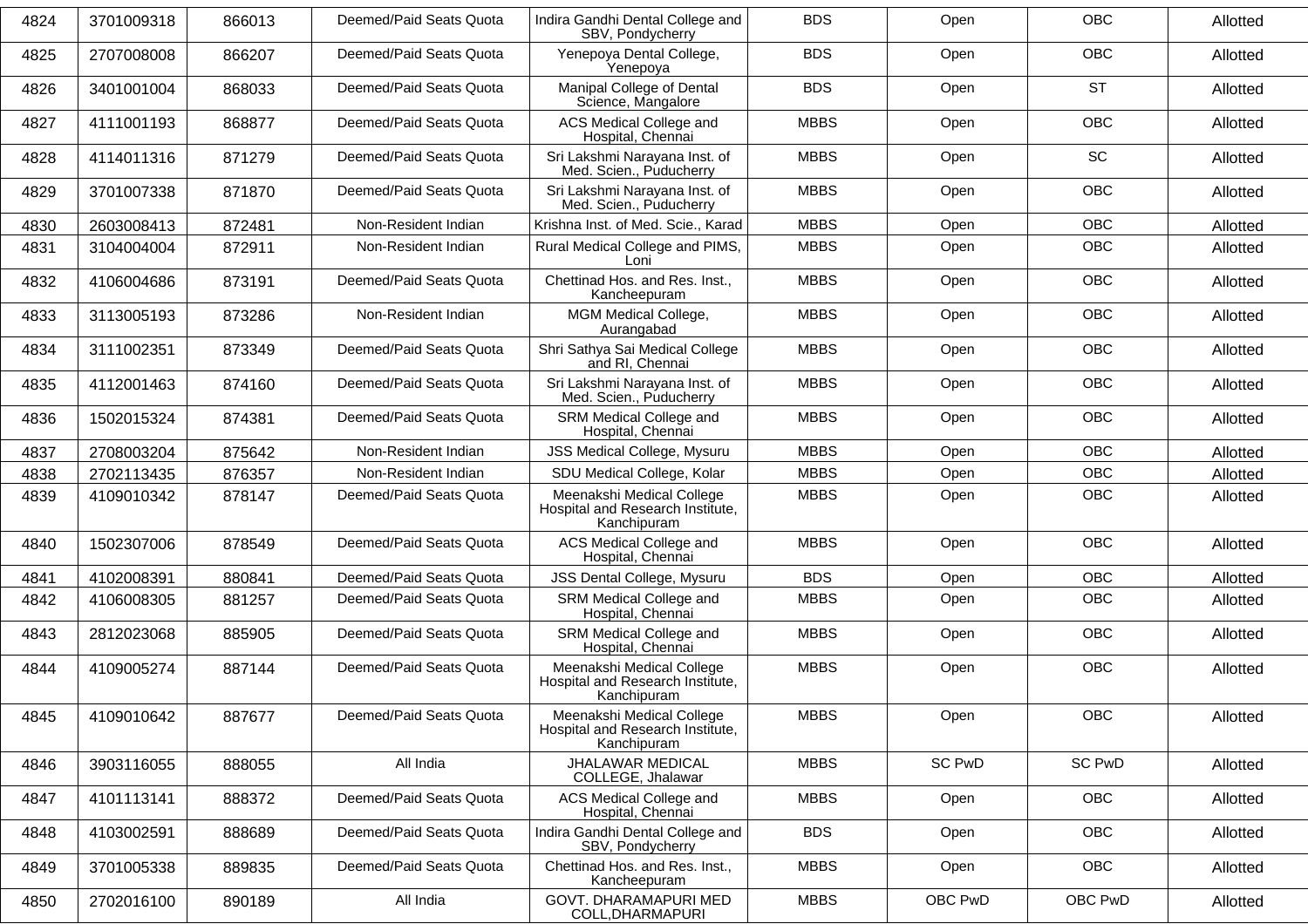| 4851 | 4101101955 | 891063 | Deemed/Paid Seats Quota | Meenakshi Medical College<br>Hospital and Research Institute,<br>Kanchipuram | <b>MBBS</b> | Open    | <b>OBC</b> | Allotted |
|------|------------|--------|-------------------------|------------------------------------------------------------------------------|-------------|---------|------------|----------|
| 4852 | 4101004516 | 891503 | Deemed/Paid Seats Quota | Meenakshi Medical College<br>Hospital and Research Institute,<br>Kanchipuram | <b>MBBS</b> | Open    | <b>OBC</b> | Allotted |
| 4853 | 2702112251 | 891897 | Deemed/Paid Seats Quota | Meenakshi Medical College<br>Hospital and Research Institute,<br>Kanchipuram | <b>MBBS</b> | Open    | OBC        | Allotted |
| 4854 | 2601006337 | 892145 | Non-Resident Indian     | Jawahar Lal Nehru Medical<br>College, Belagavi                               | <b>MBBS</b> | Open    | <b>OBC</b> | Allotted |
| 4855 | 4117002783 | 893240 | Deemed/Paid Seats Quota | <b>BHAARATH MEDICAL</b><br><b>COLLEGE AND HOSPITAL</b>                       | <b>MBBS</b> | Open    | <b>SC</b>  | Allotted |
| 4856 | 4114005485 | 893566 | Deemed/Paid Seats Quota | Meenakshi Medical College<br>Hospital and Research Institute,<br>Kanchipuram | <b>MBBS</b> | Open    | <b>ST</b>  | Allotted |
| 4857 | 4101005564 | 895742 | Deemed/Paid Seats Quota | Sree Balaji Medical College and<br>Hospital, Chennai                         | <b>MBBS</b> | Open    | <b>OBC</b> | Allotted |
| 4858 | 2603010409 | 896565 | Deemed/Paid Seats Quota | SRM Medical College and<br>Hospital, Chennai                                 | <b>MBBS</b> | Open    | <b>OBC</b> | Allotted |
| 4859 | 4112007126 | 896741 | Deemed/Paid Seats Quota | ACS Medical College and<br>Hospital, Chennai                                 | <b>MBBS</b> | Open    | OBC        | Allotted |
| 4860 | 3101022052 | 896997 | Deemed/Paid Seats Quota | Rural Dental College, Loni                                                   | <b>BDS</b>  | Open    | OBC        | Allotted |
| 4861 | 3110022037 | 897800 | Deemed/Paid Seats Quota | <b>BVDU Dental College and</b><br>Hospital, Navi Mumbai                      | <b>BDS</b>  | Open    | SC         | Allotted |
| 4862 | 2702117362 | 898270 | Deemed/Paid Seats Quota | Meenakshi Medical College<br>Hospital and Research Institute,<br>Kanchipuram | <b>MBBS</b> | Open    | <b>OBC</b> | Allotted |
| 4863 | 4409011159 | 899107 | Non-Resident Indian     | Santosh Medical College and<br>Hospital, Ghaziabad                           | <b>MBBS</b> | Open    | <b>OBC</b> | Allotted |
| 4864 | 2806009165 | 899617 | Deemed/Paid Seats Quota | Sri Siddhartha DentalCollege,<br>Tumkur                                      | <b>BDS</b>  | Open    | OBC        | Allotted |
| 4865 | 4109014210 | 902346 | Deemed/Paid Seats Quota | VMS Dental College, Salem                                                    | <b>BDS</b>  | Open    | <b>OBC</b> | Allotted |
| 4866 | 4115001175 | 902996 | Deemed/Paid Seats Quota | <b>BHAARATH MEDICAL</b><br><b>COLLEGE AND HOSPITAL</b>                       | <b>MBBS</b> | Open    | OBC        | Allotted |
| 4867 | 4503004149 | 904308 | All India               | Government Medcial College,<br>Gondia                                        | <b>MBBS</b> | OBC PwD | OBC PwD    | Allotted |
| 4868 | 4102005731 | 904893 | Deemed/Paid Seats Quota | ACS Medical College and<br>Hospital, Chennai                                 | <b>MBBS</b> | Open    | OBC        | Allotted |
| 4869 | 4102001719 | 906097 | Deemed/Paid Seats Quota | Meenakshi Medical College<br>Hospital and Research Institute,<br>Kanchipuram | <b>MBBS</b> | Open    | OBC        | Allotted |
| 4870 | 4408124351 | 906729 | All India               | MG Inst. of Medical Sciences,<br>Sevagram Wardha                             | <b>MBBS</b> | OBC PwD | OBC PwD    | Allotted |
| 4871 | 4102004801 | 908208 | Deemed/Paid Seats Quota | Sree Balaji Dental College and<br>Hospital, Chennai                          | <b>BDS</b>  | Open    | <b>OBC</b> | Allotted |
| 4872 | 4112007438 | 908388 | Deemed/Paid Seats Quota | <b>BHAARATH MEDICAL</b><br><b>COLLEGE AND HOSPITAL</b>                       | <b>MBBS</b> | Open    | <b>OBC</b> | Allotted |
| 4873 | 4106010013 | 908484 | Deemed/Paid Seats Quota | <b>BHAARATH MEDICAL</b><br>COLLEGE AND HOSPITAL                              | <b>MBBS</b> | Open    | OBC        | Allotted |
| 4874 | 4111003070 | 910848 | Deemed/Paid Seats Quota | Chettinad Hos. and Res. Inst.,<br>Kancheepuram                               | <b>MBBS</b> | Open    | <b>OBC</b> | Allotted |
| 4875 | 4101003211 | 912490 | Deemed/Paid Seats Quota | SRM Medical College and<br>Hospital, Chennai                                 | <b>MBBS</b> | Open    | SC         | Allotted |